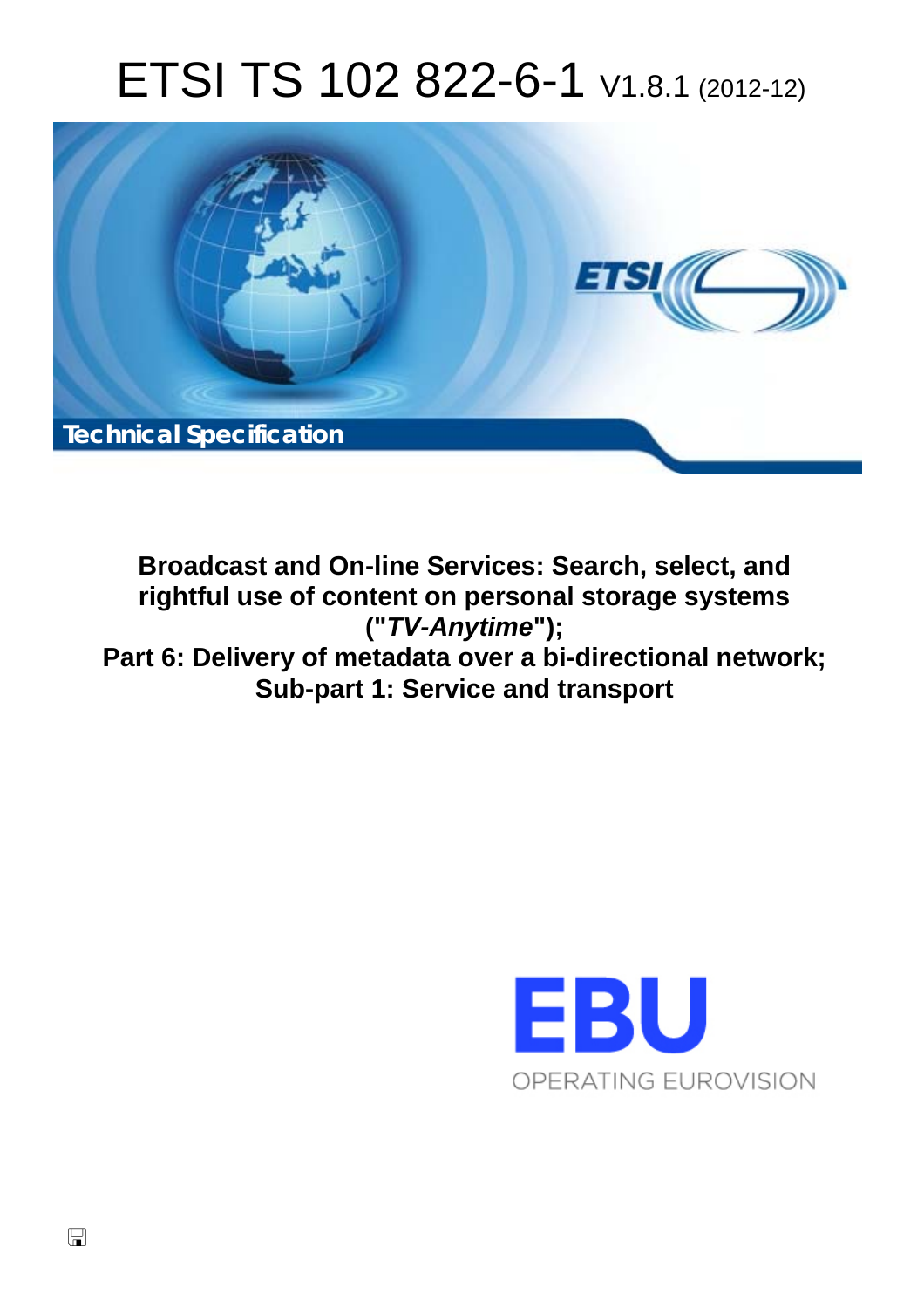Reference

### RTS/JTC-TVA-70-06-01

Keywords

broadcasting, content, service, transport, TV, video

### *ETSI*

#### 650 Route des Lucioles F-06921 Sophia Antipolis Cedex - FRANCE

Tel.: +33 4 92 94 42 00 Fax: +33 4 93 65 47 16

Siret N° 348 623 562 00017 - NAF 742 C Association à but non lucratif enregistrée à la Sous-Préfecture de Grasse (06) N° 7803/88

#### *Important notice*

Individual copies of the present document can be downloaded from: [http://www.etsi.org](http://www.etsi.org/)

The present document may be made available in more than one electronic version or in print. In any case of existing or perceived difference in contents between such versions, the reference version is the Portable Document Format (PDF). In case of dispute, the reference shall be the printing on ETSI printers of the PDF version kept on a specific network drive within ETSI Secretariat.

Users of the present document should be aware that the document may be subject to revision or change of status. Information on the current status of this and other ETSI documents is available at <http://portal.etsi.org/tb/status/status.asp>

If you find errors in the present document, please send your comment to one of the following services: [http://portal.etsi.org/chaircor/ETSI\\_support.asp](http://portal.etsi.org/chaircor/ETSI_support.asp)

### *Copyright Notification*

No part may be reproduced except as authorized by written permission. The copyright and the foregoing restriction extend to reproduction in all media.

> © European Telecommunications Standards Institute 2012. © European Broadcasting Union 2012. All rights reserved.

**DECT**TM, **PLUGTESTS**TM, **UMTS**TM and the ETSI logo are Trade Marks of ETSI registered for the benefit of its Members. **3GPP**TM and **LTE**™ are Trade Marks of ETSI registered for the benefit of its Members and of the 3GPP Organizational Partners. **GSM**® and the GSM logo are Trade Marks registered and owned by the GSM Association.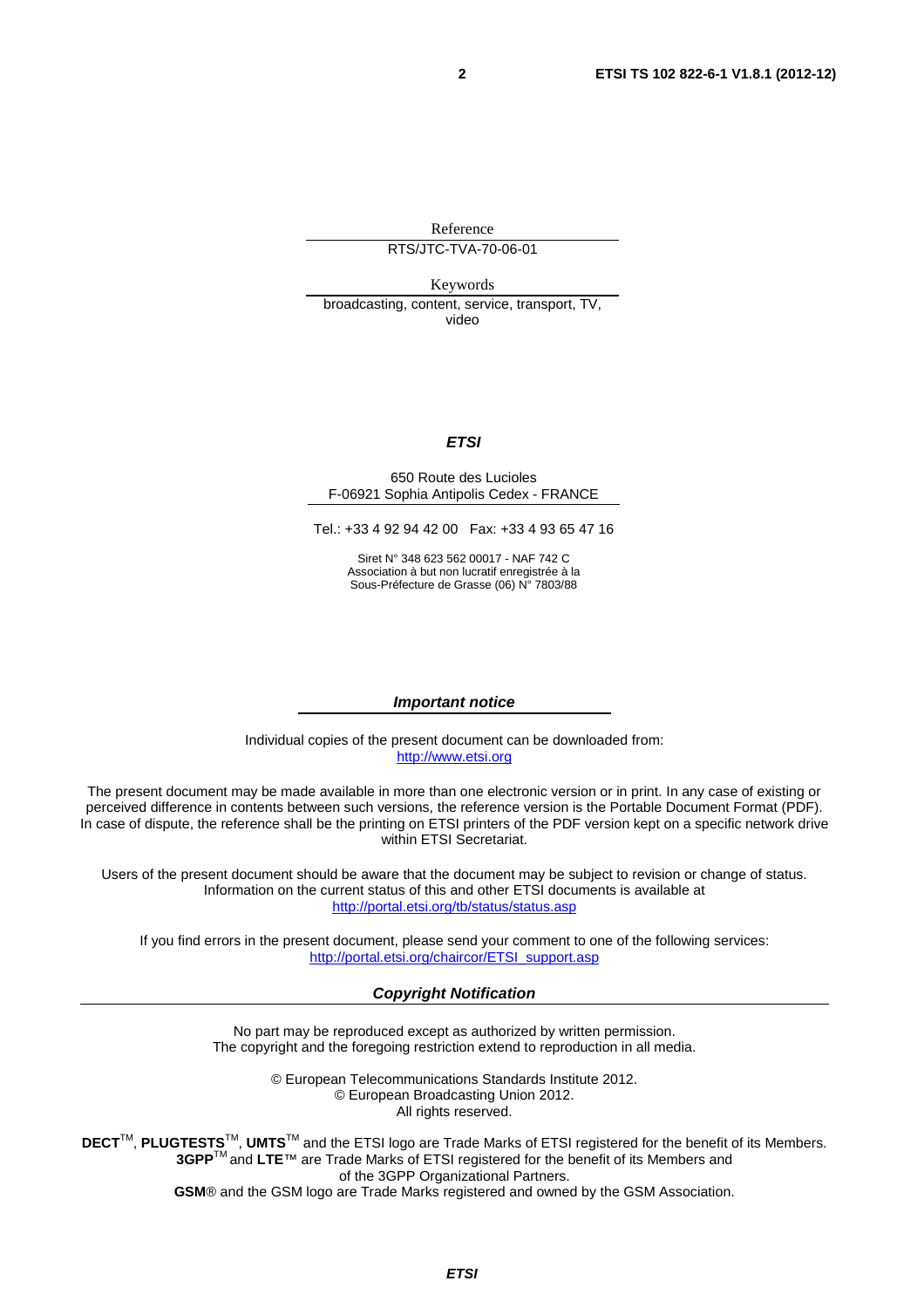# Contents

| 1                |  |  |
|------------------|--|--|
| 2                |  |  |
| 2.1              |  |  |
| 2.2              |  |  |
| 3                |  |  |
| 3.1              |  |  |
| 3.2              |  |  |
|                  |  |  |
| $\overline{4}$   |  |  |
| 4.1              |  |  |
| 4.1.1            |  |  |
| 4.1.2            |  |  |
| 4.1.3            |  |  |
| 4.2              |  |  |
| 4.3              |  |  |
| 4.3.1            |  |  |
| 4.3.2            |  |  |
| 4.3.3            |  |  |
| 5                |  |  |
| 5.1              |  |  |
| 5.1.1            |  |  |
| 5.1.1.1          |  |  |
| 5.1.1.1.1        |  |  |
| 5.1.1.1.2        |  |  |
| 5.1.1.1.3        |  |  |
| 5.1.1.1.4        |  |  |
| 5.1.1.1.5        |  |  |
| 5.1.1.2          |  |  |
| 5.1.1.2.1        |  |  |
| 5.1.1.2.2        |  |  |
| 5.1.1.3          |  |  |
| 5.1.1.4          |  |  |
| 5.1.1.5<br>5.1.2 |  |  |
| 5.1.2.1          |  |  |
| 5.1.2.2          |  |  |
| 5.1.2.3          |  |  |
| 5.1.2.4          |  |  |
| 5.1.2.5          |  |  |
| 5.1.2.6          |  |  |
| 5.2              |  |  |
| 5.2.1            |  |  |
| 5.2.2            |  |  |
| 5.2.3            |  |  |
| 5.3              |  |  |
| 5.3.1            |  |  |
| 5.3.2            |  |  |
| 5.4              |  |  |
| 5.4.1            |  |  |
| 5.4.2            |  |  |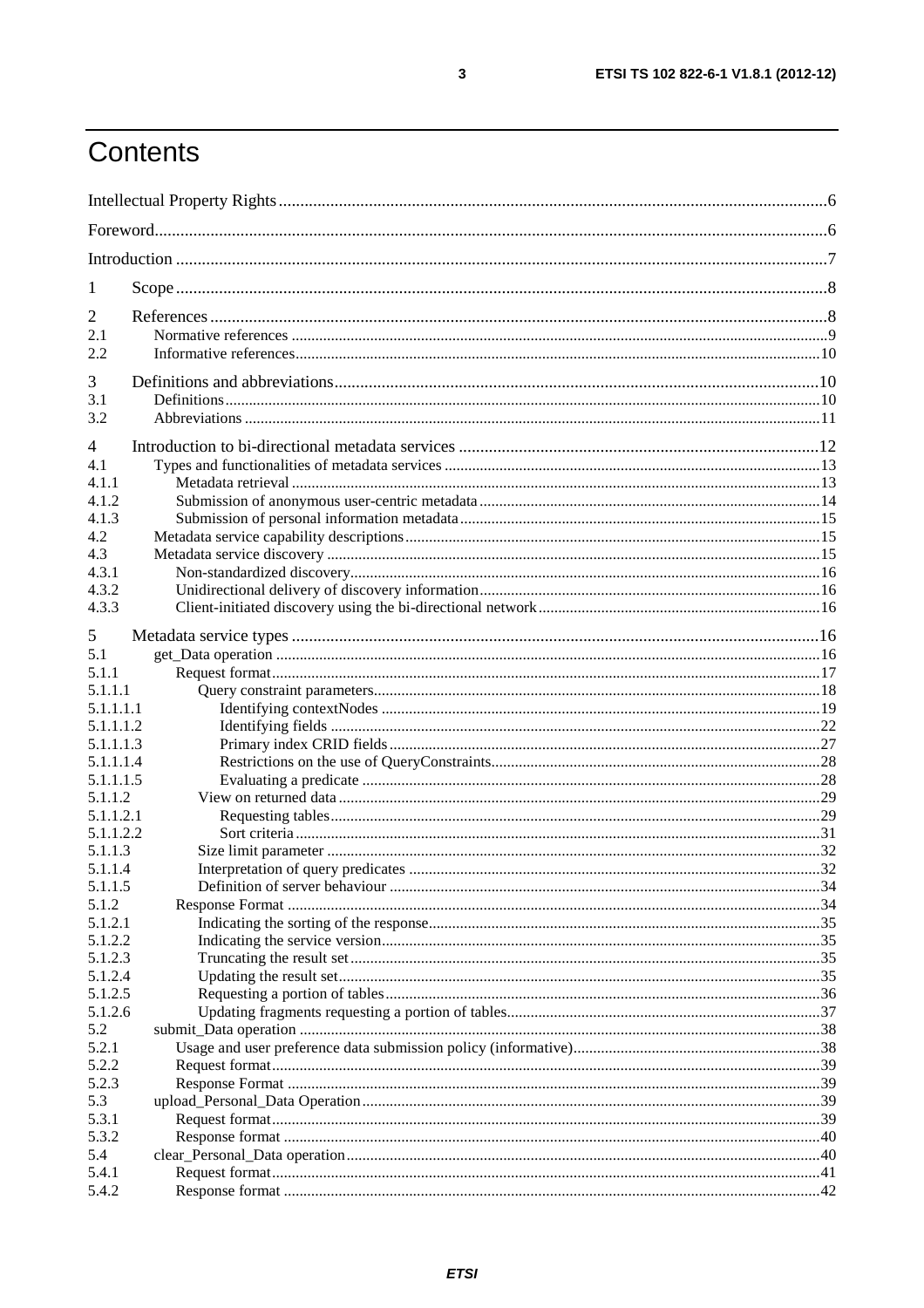| 6                |                                                                                                    |  |
|------------------|----------------------------------------------------------------------------------------------------|--|
| 6.1              |                                                                                                    |  |
| 6.2<br>6.2.1     |                                                                                                    |  |
| 6.2.2            |                                                                                                    |  |
| 6.3              |                                                                                                    |  |
| 6.4              |                                                                                                    |  |
| 6.4.1<br>6.4.2   |                                                                                                    |  |
| 6.5              |                                                                                                    |  |
| 6.6              |                                                                                                    |  |
| 7                |                                                                                                    |  |
| 7.1              |                                                                                                    |  |
| 7.1.1            |                                                                                                    |  |
| 7.1.2<br>7.1.2.1 |                                                                                                    |  |
| 7.1.2.2          |                                                                                                    |  |
| 7.1.3            |                                                                                                    |  |
| 7.1.4<br>7.2     |                                                                                                    |  |
| 7.3              |                                                                                                    |  |
| 7.4              |                                                                                                    |  |
|                  | <b>Annex A (normative):</b>                                                                        |  |
|                  |                                                                                                    |  |
|                  | <b>Annex B</b> (normative):<br>TV Anytime defined metadata transport scheme, field identifiers and |  |
| B.1              |                                                                                                    |  |
| B.2              |                                                                                                    |  |
| B.3              |                                                                                                    |  |
|                  | <b>Annex C</b> (informative):                                                                      |  |
| C.1              |                                                                                                    |  |
| C.2              |                                                                                                    |  |
| C.3              |                                                                                                    |  |
| C.4              |                                                                                                    |  |
| C.5              |                                                                                                    |  |
| C.6              |                                                                                                    |  |
| C.7              |                                                                                                    |  |
| C.8              |                                                                                                    |  |
| C.9              |                                                                                                    |  |
| C.10             |                                                                                                    |  |
|                  |                                                                                                    |  |
|                  | <b>Examples of get_Data Operation's capability description231</b><br><b>Annex D</b> (informative): |  |
| D.1              |                                                                                                    |  |
| D.2              |                                                                                                    |  |
| D.3              |                                                                                                    |  |
| D.4              | Broadcaster provided metadata service used for constructing traditional EPGs233                    |  |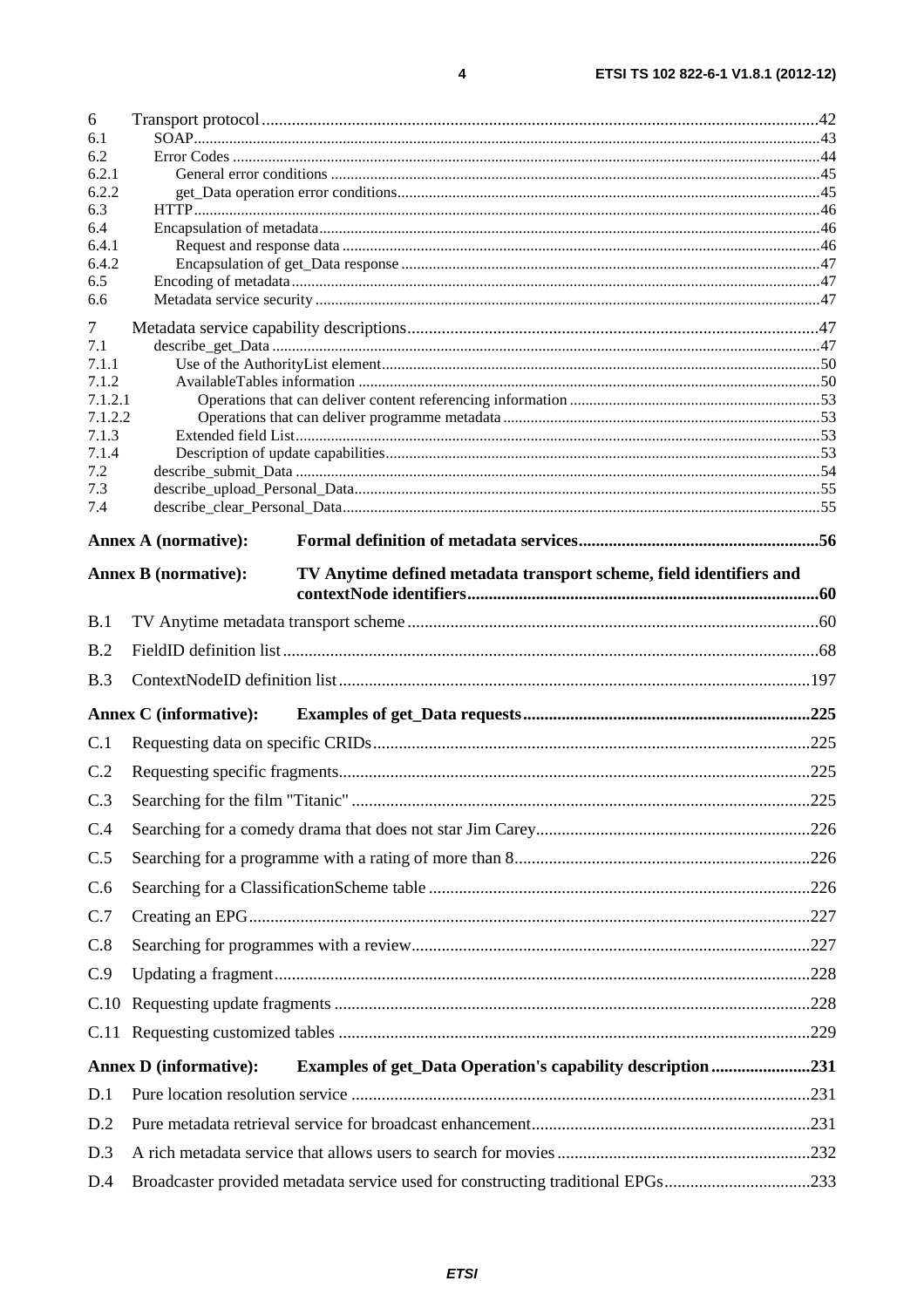|                               |  | Annex E (informative): Use of BiM encoded metadata in bi-directional transport235 |  |
|-------------------------------|--|-----------------------------------------------------------------------------------|--|
|                               |  |                                                                                   |  |
|                               |  |                                                                                   |  |
| <b>Annex F</b> (normative):   |  | TV-Anytime description schemes and classification schemes236                      |  |
| <b>Annex G (informative):</b> |  |                                                                                   |  |
|                               |  |                                                                                   |  |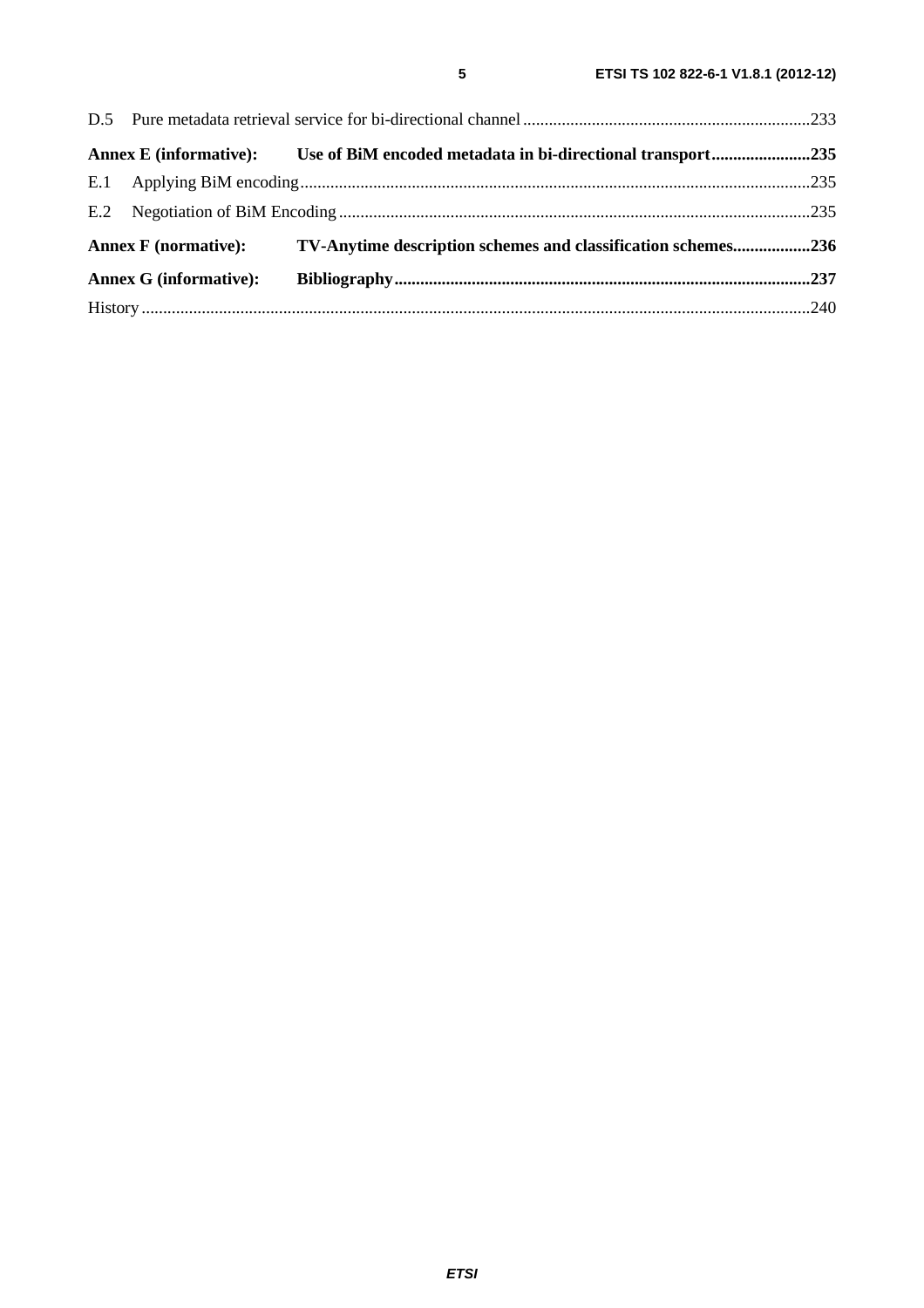# Intellectual Property Rights

IPRs essential or potentially essential to the present document may have been declared to ETSI. The information pertaining to these essential IPRs, if any, is publicly available for **ETSI members and non-members**, and can be found in ETSI SR 000 314: *"Intellectual Property Rights (IPRs); Essential, or potentially Essential, IPRs notified to ETSI in respect of ETSI standards"*, which is available from the ETSI Secretariat. Latest updates are available on the ETSI Web server ([http://ipr.etsi.org\)](http://webapp.etsi.org/IPR/home.asp).

Pursuant to the ETSI IPR Policy, no investigation, including IPR searches, has been carried out by ETSI. No guarantee can be given as to the existence of other IPRs not referenced in ETSI SR 000 314 (or the updates on the ETSI Web server) which are, or may be, or may become, essential to the present document.

## Foreword

This Technical Specification (TS) has been produced by Joint Technical Committee (JTC) Broadcast of the European Broadcasting Union (EBU), Comité Européen de Normalisation ELECtrotechnique (CENELEC) and the European Telecommunications Standards Institute (ETSI).

NOTE: The EBU/ETSI JTC Broadcast was established in 1990 to co-ordinate the drafting of standards in the specific field of broadcasting and related fields. Since 1995 the JTC Broadcast became a tripartite body by including in the Memorandum of Understanding also CENELEC, which is responsible for the standardization of radio and television receivers. The EBU is a professional association of broadcasting organizations whose work includes the co-ordination of its members' activities in the technical, legal, programme-making and programme-exchange domains. The EBU has active members in about 60 countries in the European broadcasting area; its headquarters is in Geneva.

European Broadcasting Union CH-1218 GRAND SACONNEX (Geneva) Switzerland Tel: +41 22 717 21 11 Fax: +41 22 717 24 81

The present document is part 6, sub-part 1 of a multi-part deliverable covering Broadcast and On-line Services: Search, select, and rightful use of content on personal storage systems ("*TV-Anytime*"), as identified below:

- Part 1: "Benchmark Features";
- Part 2: "Phase 1 System description";
- Part 3: "Metadata";
- Part 4: "Phase 1 Content referencing":
- Part 5: "Rights Management and Protection (RMP)";
- **Part 6: "Delivery of metadata over a bi-directional network":**

**Sub-part 1: "Service and transport";** 

Sub-part 2: "Phase 1 - Service discovery";

- Sub-part 3: "Phase 2 Exchange of Personal Profile";
- Part 7: "Bi-directional metadata delivery protection";
- Part 8: "Phase 2 Interchange Data Format";
- Part 9: "Phase 2 Remote Programming".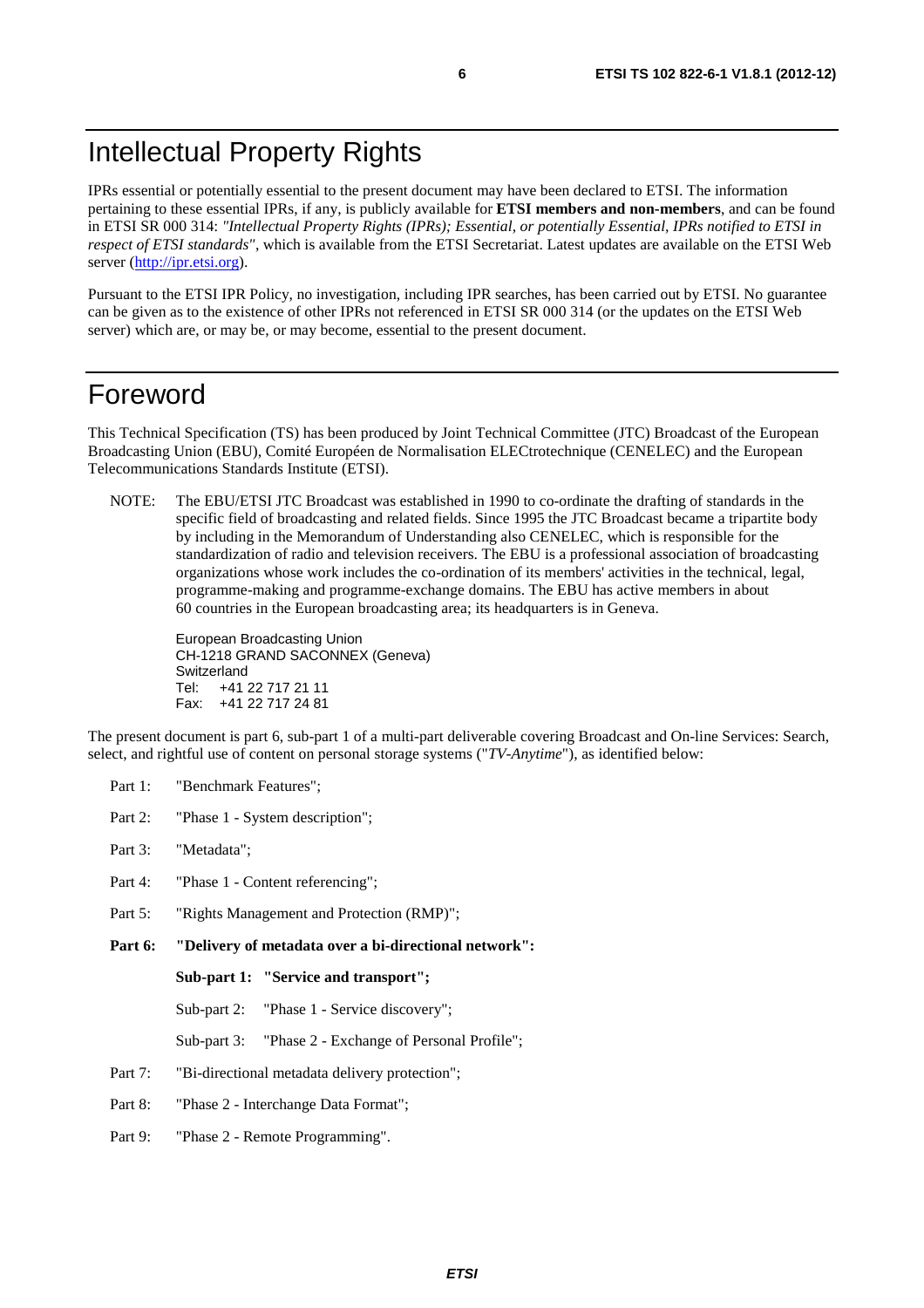"*TV-Anytime*" (TVA) is a synchronized set of specifications established by the *TV-Anytime* Forum. TVA features enable the search, selection, acquisition and rightful use of content on local and/or remote personal storage systems from both broadcast and online services.

TS 102 822-1 [6] and TS 102 822-2 [7] set the context and system architecture in which the standards for Metadata, Content referencing, Bi-directional metadata and Metadata protection are to be implemented in the *TV-Anytime* environment. TS 102 822-1 [6] provides benchmark business models against which the *TV-Anytime* system architecture is evaluated to ensure that the specification enable key business applications. TS 102 822-2 [7] presents the *TV-Anytime* System Architecture. These two documents are placed ahead of the others for their obvious introductory value. Note that these first two documents are largely informative, while the remainder of the series is normative.

The features are supported and enabled by the specifications for Metadata (TS 102 822-3 sub-parts 1 [8], 2 [9], 3 [10] and 4 [11]), Content Referencing (TS 102 822-4 [12]), Rights Management (TS 102 822-5 sub-parts 1 [13] and 2 [14]), Bi-directional Metadata Delivery (TS 102 822-6 sub-parts 1 (the present document), 2 [15] and 3 [16]) and Protection (TS 102 822-7 [17]), Interchange Data Format (TS 102 822-8 [18]) and Remote Programming (TS 102 822-9 [19]). This list of Features is to be used as guidance to manufacturers, service providers and content providers regarding the implementation of the Phase 1 and Phase 2 *TV-Anytime* specifications.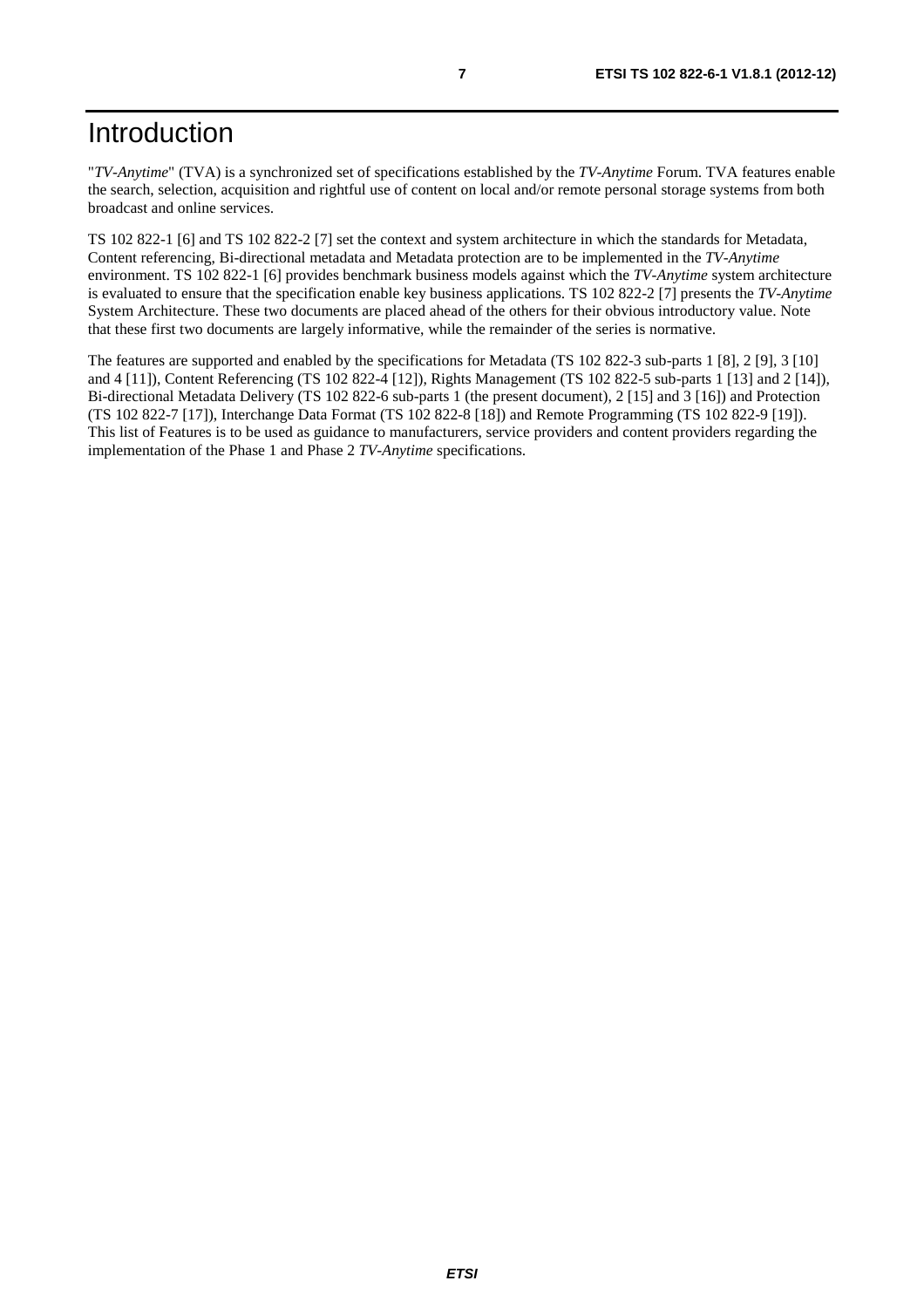## 1 Scope

The present document is the sixth in a series of specification documents produced by the *TV-Anytime* Forum. These documents establish the fundamental specifications for the services, systems and devices that will conform to the *TV-Anytime* standard, to a level of detail that is implementable for compliant products and services.

Congruent with the structure initially defined by *TV-Anytime*, these specifications are parsed into three major areas: Metadata, Content Referencing, and Rights Management and Protection. Within these general areas, the following specifications have been developed: TS 102 822-3-1 [8], TS 102 822-3-2 [9], TS 102 822-3-3 [10], TS 102 822-3-4 [11], TS 102 822-4 [12], TS 102 822-5-1 [13], TS 102 822-5-2 [14], TS 102 822-6-1 (the present document), TS 102 822-6-2 [15], TS 102 822-6-3 [16], TS 102 822-7 [17], TS 102 822-8 [18] and TS 102 822-9 [19].

TS 102 822-1 [6] and TS 102 822-2 [7] define the context and system architecture in which these specifications would be implemented. TS 102 822-1 [6] provides benchmark business models against which the *TV-Anytime* system architecture is evaluated to ensure that the specification enable key business applications. TS 102 822-2 [7]) presents the *TV-Anytime* System Architecture. These two documents are largely informative documents, while the others in the series are normative.

The scope of the present document comprises the delivery of *TV-Anytime* metadata and content referencing information via a bi-directional network using a PDR's return path.

The requirements for this technology are outlined in TS 102 822-1 [6]. The following is an overview of the return path's use:

- "The consumer can get more information about the programme from either the content provider or from a programme information service offered by a third party. This could include programme specifications (such as source, duration, format, storage location, etc.), programme schedules, commentary, critiques, liner notes from the provider or third parties, etc."
- "A Return Path is a data connection from a consumer's home digital storage system (e.g. PDR) to one or more service providers. The return path gives the consumer access to interactive content, such as the Internet and interactive television. It also allows service providers to access consumer profile/preference information in order to make business decisions regarding content that is provided to the consumer."

The present document describes a client-initiated means for requesting metadata from, and submitting user-centric data to, IP based web services. In the present document, these web services are termed "metadata services". The present document also defines a means for describing and discovering such metadata services, but does not address the unidirectional delivery of metadata over IP networks, or the delivery of content over IP networks.

# 2 References

References are either specific (identified by date of publication and/or edition number or version number) or non-specific. For specific references, only the cited version applies. For non-specific references, the latest version of the reference document (including any amendments) applies.

Referenced documents which are not found to be publicly available in the expected location might be found at [http://docbox.etsi.org/Reference.](http://docbox.etsi.org/Reference)

NOTE: While any hyperlinks included in this clause were valid at the time of publication ETSI cannot guarantee their long term validity.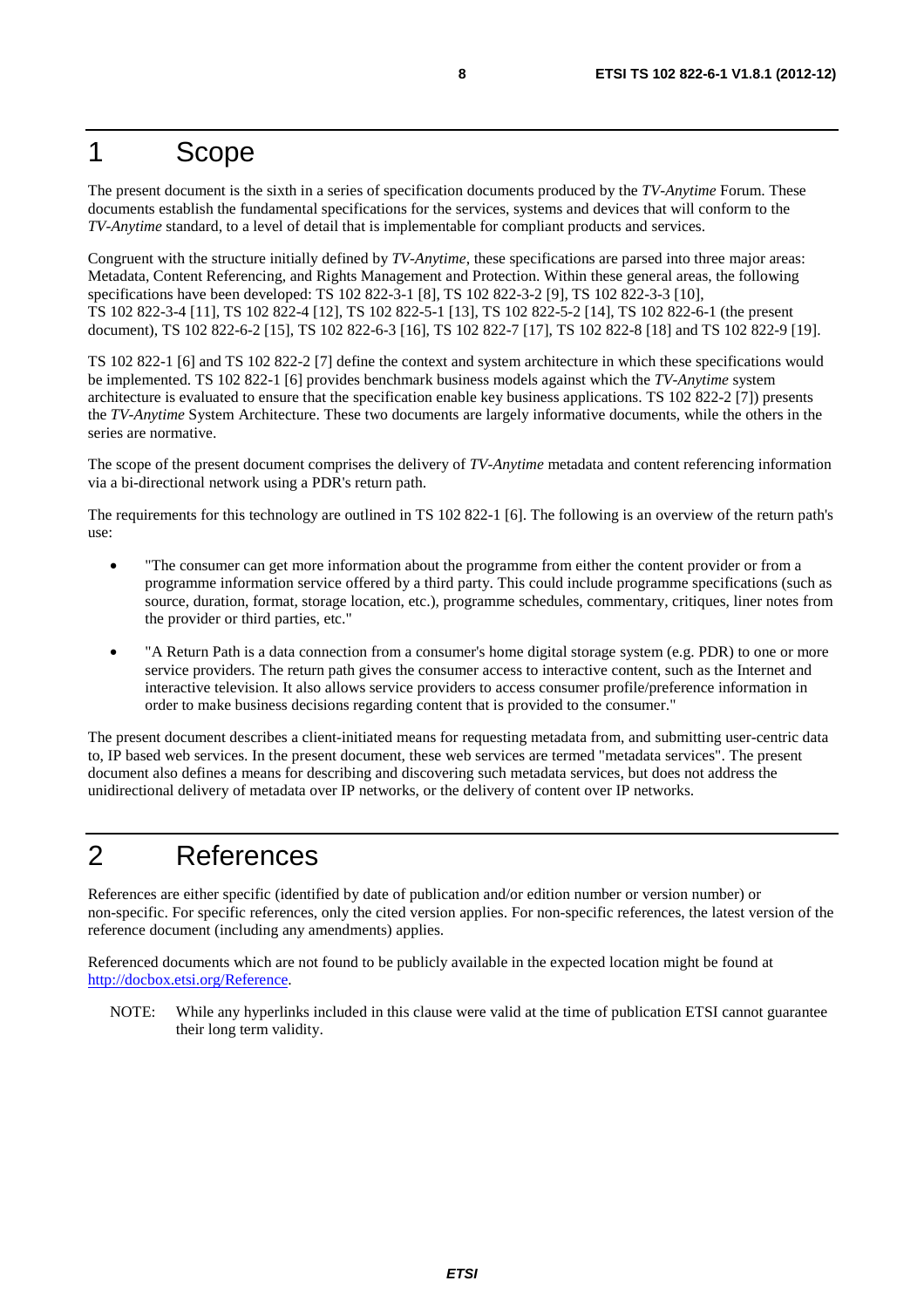# 2.1 Normative references

The following referenced documents are necessary for the application of the present document.

[1] W3C Recommendations: "XML Schema" (version 20010502).

| NOTE:  | Available at:<br>http://www.w3.org/TR/2001/REC-xmlschema-0-20010502,<br>http://www.w3.org/TR/2001/REC-xmlschema-1-20010502,<br>http://www.w3.org/TR/2001/REC-xmlschema-2-20010502.                                                                                   |
|--------|----------------------------------------------------------------------------------------------------------------------------------------------------------------------------------------------------------------------------------------------------------------------|
| $[2]$  | W3C Recommendation (8 December 2009): "Namespaces in XML".                                                                                                                                                                                                           |
| NOTE:  | Available at: http://www.w3.org/TR/REC-xml-names/.                                                                                                                                                                                                                   |
| $[3]$  | IETF RFC 1945: "Hypertext Transfer Protocol - HTTP/1.0".                                                                                                                                                                                                             |
| $[4]$  | IETF RFC 2616: "Hypertext Transfer Protocol - HTTP/1.1".                                                                                                                                                                                                             |
| $[5]$  | W3C Note: "Simple Object Access Protocol (SOAP) 1.1" 8 May 2000, D. Box, et. al.                                                                                                                                                                                     |
| NOTE:  | Available at: http://www.w3.org/TR/2000/NOTE-SOAP-20000508/.                                                                                                                                                                                                         |
| [6]    | ETSI TS 102 822-1: "Broadcast and On-line Services: Search, select, and rightful use of content<br>on personal storage systems ("TV-Anytime"); Part 1: Benchmark Features".                                                                                          |
| $[7]$  | ETSI TS 102 822-2: "Broadcast and On-line Services: Search, select, and rightful use of content<br>on personal storage systems ("TV-Anytime"); Part 2: Phase 1 - System description".                                                                                |
| [8]    | ETSI TS 102 822-3-1: "Broadcast and On-line Services: Search, select, and rightful use of content<br>on personal storage systems ("TV-Anytime"); Part 3: Metadata; Sub-part 1: Phase 1 - Metadata<br>schemas".                                                       |
| [9]    | ETSI TS 102 822-3-2: "Broadcast and On-line Services: Search, select, and rightful use of content<br>on personal storage systems ("TV-Anytime"); Part 3: Metadata; Sub-part 2: System aspects in a<br>uni-directional environment".                                  |
| $[10]$ | ETSI TS 102 822-3-3: "Broadcast and On-line Services: Search, select, and rightful use of content<br>on personal storage systems ("TV-Anytime"); Part 3: Metadata; Sub-part 3: Phase 2 - Extended<br>Metadata Schema".                                               |
| $[11]$ | ETSI TS 102 822-3-4: "Broadcast and On-line Services: Search, select, and rightful use of content<br>on personal storage systems ("TV-Anytime"); Part 3: Metadata; Sub-part 4: Phase 2 - Interstitial<br>metadata".                                                  |
| $[12]$ | ETSI TS 102 822-4: "Broadcast and On-line Services: Search, select, and rightful use of content<br>on personal storage systems ("TV-Anytime"); Part 4: Phase 1 - Content referencing".                                                                               |
| $[13]$ | ETSI TS 102 822-5-1: "Broadcast and On-line Services: Search, select, and rightful use of content<br>on personal storage systems ("TV-Anytime"); Part 5: Rights Management and Protection (RMP)<br>Sub-part 1: Information for Broadcast Applications".              |
| $[14]$ | ETSI TS 102 822-5-2: "Broadcast and On-line Services: Search, select, and rightful use of content<br>on personal storage systems ("TV-Anytime"); Part 5: Rights Management and Protection (RMP)<br>Sub-part 2: RMPI binding".                                        |
| $[15]$ | ETSI TS 102 822-6-2: "Broadcast and On-line Services: Search, select, and rightful use of content<br>on personal storage systems ("TV-Anytime"); Part 6: Delivery of metadata over a bi-directional<br>network; Sub-part 2: Phase 1 - Service discovery".            |
| $[16]$ | ETSI TS 102 822-6-3: "Broadcast and On-line Services: Search, select, and rightful use of content<br>on personal storage systems ("TV-Anytime"); Part 6: Delivery of metadata over a bi-directional<br>network; Sub-part 3: Phase 2 - Exchange of Personal Profile". |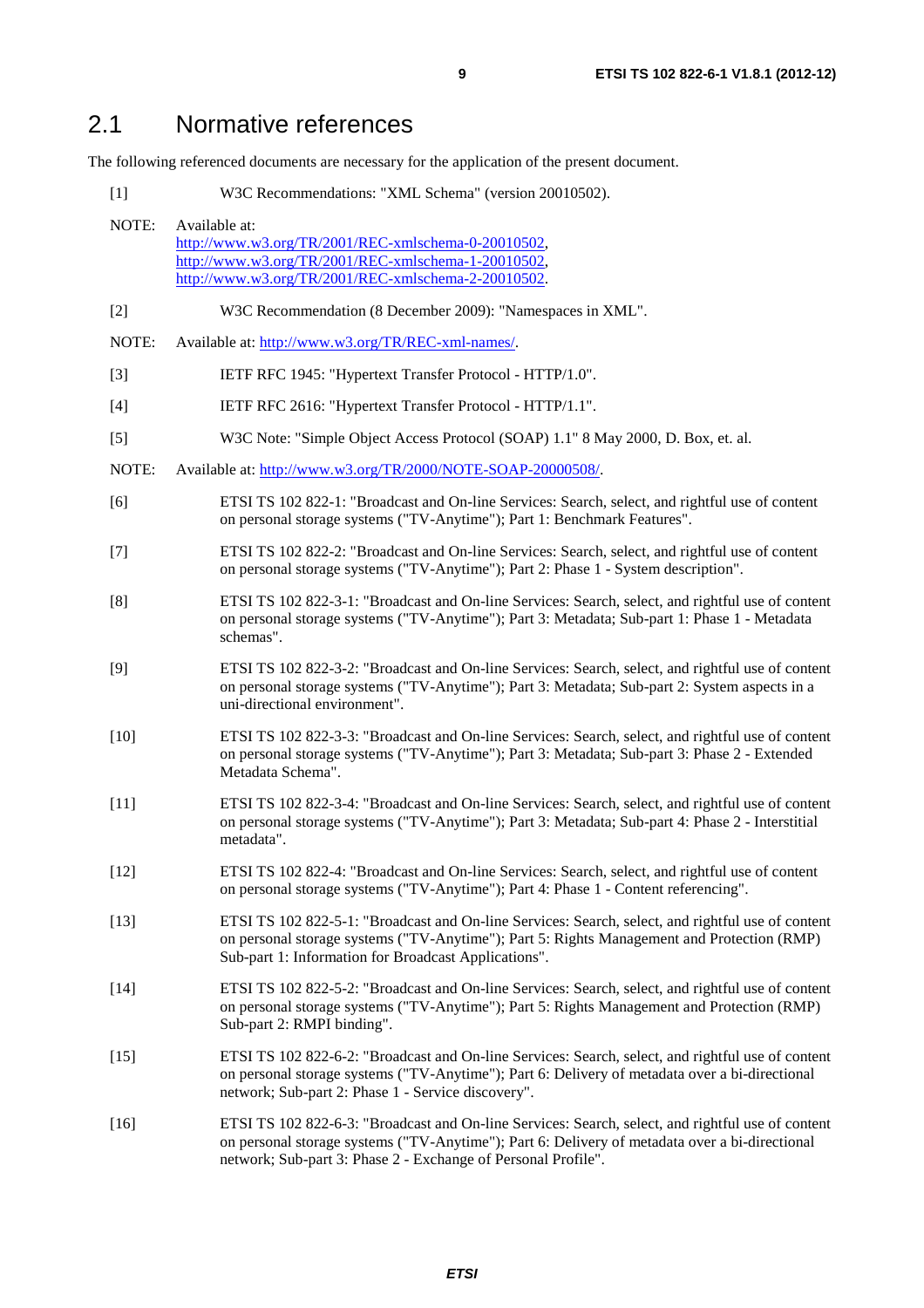- [18] ETSI TS 102 822-8: "Broadcast and On-line Services: Search, select, and rightful use of content on personal storage systems ("TV-Anytime"); Part 8: Phase 2 - Interchange Data Format".
- [19] ETSI TS 102 822-9: "Broadcast and On-line Services: Search, select, and rightful use of content on personal storage systems ("TV-Anytime"); Part 9: Phase 2 - Remote Programming".
- [20] Unicode Technical Report #10: "Unicode Collation Algorithm" M. Davis, K. Whistler.
- NOTE: Available at: [http://www.unicode.org/unicode/reports/tr10.](http://www.unicode.org/unicode/reports/tr10)
- [21] Unicode Standard Annex #15: "Unicode Normalization Forms" M. Davis, K. Whistler.
- NOTE: Available at: [http://www.unicode.org/unicode/reports/tr15.](http://www.unicode.org/unicode/reports/tr15)
- [22] Universal Description, Discovery and Integration, Version 3.0, T. Bellwood, et. al.
- NOTE: Available at: [http://uddi.org/pubs/uddi-v3.00-published-20020719.htm.](http://uddi.org/pubs/uddi-v3.00-published-20020719.htm)
- [23] W3C Note: "Web Services Description Language (WSDL) Version 1.1" 15 March 2001, E. Christensen, F. Curbera, G. Meredith, S. Weerawarana.
- NOTE: Available at: [http://www.w3.org/TR/2001/NOTE-wsdl-20010315.](http://www.w3.org/TR/2001/NOTE-wsdl-20010315)
- [24] Web Services Inspection Language, Version 1.0, K. Ballinger, P. Brittenham, A. Malhotra, W. A. Nagy, S. Pharies.
- NOTE: Available at: [http://msdn.microsoft.com/en-us/subscriptions/ms951237.aspx.](http://msdn.microsoft.com/en-us/subscriptions/ms951237.aspx)
- [25] W3C Recommendation: "The Platform for Privacy Preferences 1.0 (P3P1.0) Specification" M. Marchiori et. al.
- NOTE: Available at: [http://www.w3.org/TR/P3P/.](http://www.w3.org/TR/P3P/)
- [26] ISO/IEC 15938-1: "Information technology Multimedia content description interface Part 1: Systems".

# 2.2 Informative references

The following referenced documents are not necessary for the application of the present document but they assist the user with regard to a particular subject area.

Not applicable.

# 3 Definitions and abbreviations

# 3.1 Definitions

For the purposes of the present document, the following terms and definitions apply:

**acquisition:** retrieval of content

**application:** specific set of functions running on the PDR. Some applications use metadata, either automatically or under consumer control

**authority:** organization that creates CRIDs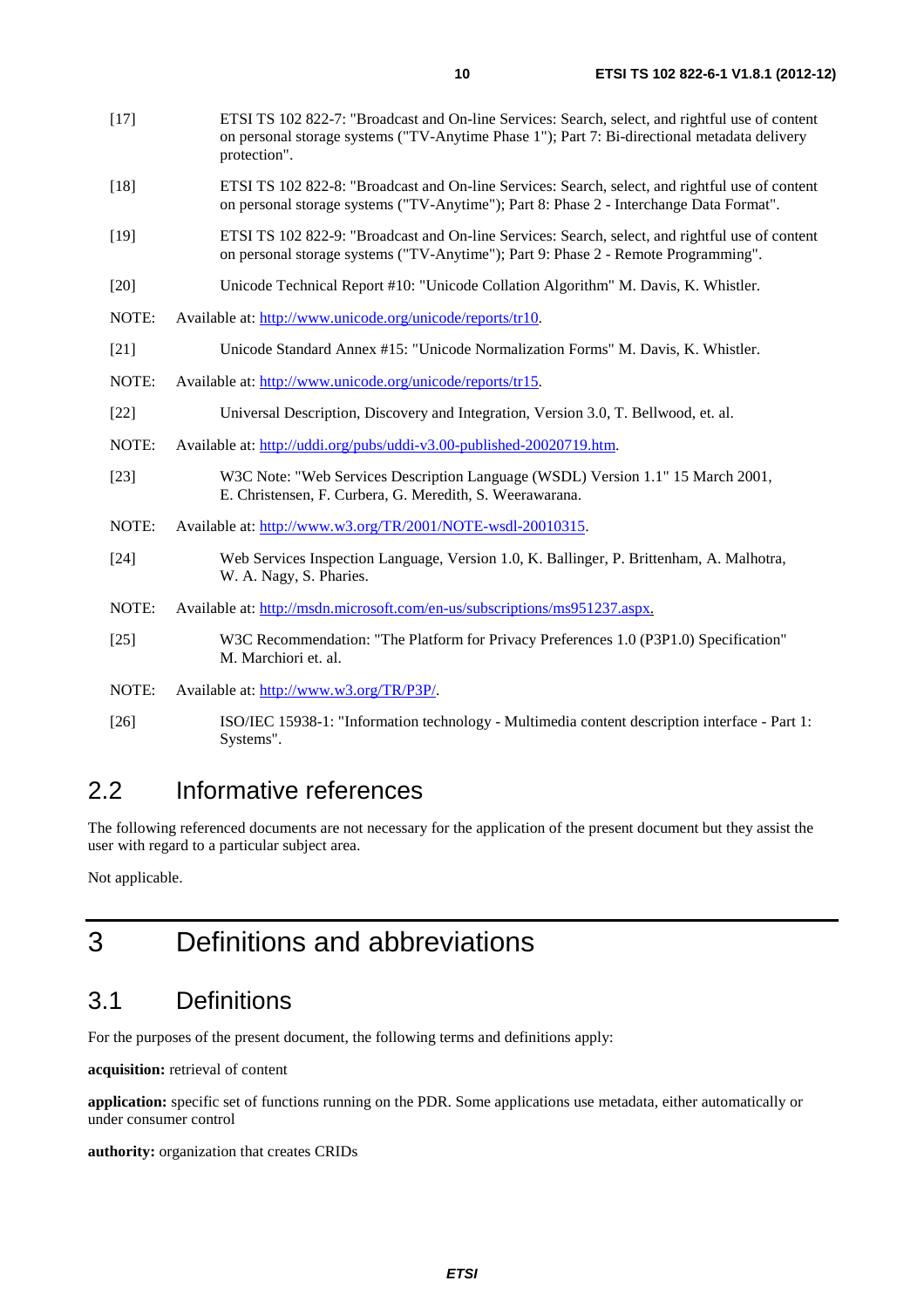**bi-directional network:** network that supports two way, point-to-point, one-to-many, and many-to-many data delivery

NOTE: The Internet is an example of such a network. A PDR may access a bi-directional network using its return path.

**capture:** storing the acquired content (e.g. to local storage)

**content:** anything the viewer would like to access (movies, games, TV programmes, radio programmes, etc.)

**content creator:** producers of the content

**content provider:** entity that acts as the agent for and is the prime exploiter of the content

**content reference:** pointer to a specific content item

**location resolution:** process of establishing the address (location and time) of a specific content instance from its CRID **locator:** time and place where a content item can be acquired

**metadata:** generally, data about content, such as the title, genre, and summary of a television programme

NOTE: In the context of *TV-Anytime*, metadata also includes consumer profile and history data.

**metadata service:** service that provides *TV-Anytime* data using a server on a bi-directional network

NOTE: The formats of the data and the protocols used to deliver that data are defined by the present document.

**programme:** editorially coherent piece of content

NOTE: Typically, a programme is acquired by the PDR as a whole.

**resolving authority:** body which provides location resolution

**Resolving Authority Record (RAR):** information needed for retrieving the location resolution data for the given authority

**return path:** part of the bi-directional distribution system from the consumer to service provider

**segment:** continuous portion of a piece of content, for example a single news topic in a news programme

**service provider:** aggregator and supplier of content which may include gateway and management roles

### 3.2 Abbreviations

For the purposes of the present document, the following abbreviations apply:

| <b>ARIB</b>               | <b>Association of Radio Industries and Businesses</b>                                                                                                        |
|---------------------------|--------------------------------------------------------------------------------------------------------------------------------------------------------------|
| NOTE:                     | A Japanese standards organization.                                                                                                                           |
| <b>ATSC</b>               | <b>Advanced Television Systems Committee</b>                                                                                                                 |
| NOTE:                     | American based standards organization for establishing technical standards for advanced television<br>systems, including digital high definition television. |
| BiM                       | Binary format for Multimedia description streams                                                                                                             |
| NOTE:                     | Defined in ISO/IEC 15938-1 [26] (MPEG-7 Systems part).                                                                                                       |
| <b>CPU</b><br><b>CRID</b> | Core Processing Unit<br><b>Content Reference IDentifier</b>                                                                                                  |
| NOTE:                     | Identifier for content that is independent of its location.                                                                                                  |
| <b>DNS</b>                | Domain Naming System                                                                                                                                         |
| NOTE:                     | System used on the Internet to register names that can then be mapped into IP addresses using a DNS<br>server.                                               |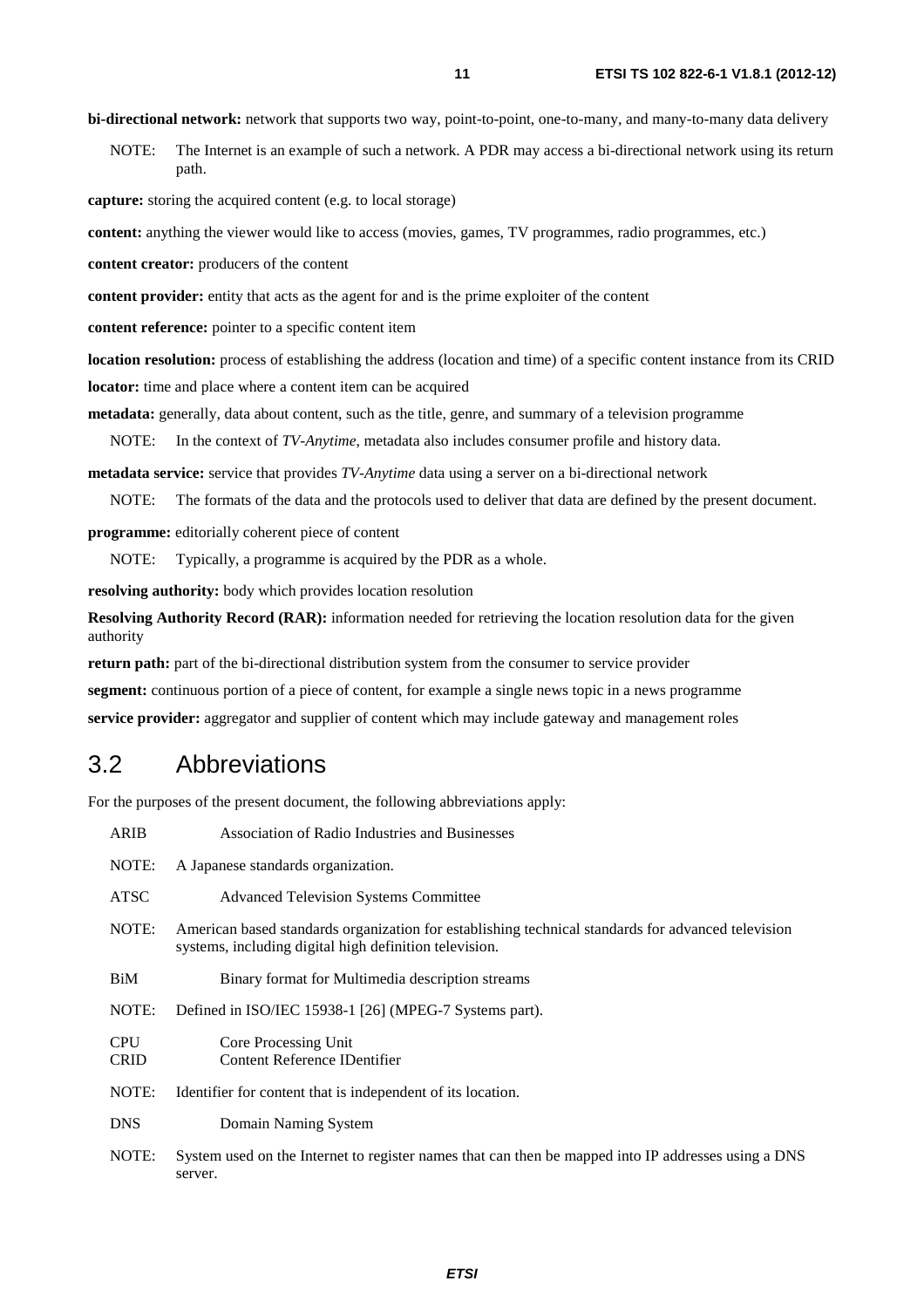| <b>DVB</b>                               | Digital Video Broadcasting                                                           |
|------------------------------------------|--------------------------------------------------------------------------------------|
| NOTE:                                    | Set of standards used for European digital TV broadcasting.                          |
| <b>EPG</b>                               | Electronic Programme Guide                                                           |
| NOTE:                                    | Means of presenting content to the consumer, allowing selection of desired content.  |
| <b>HTTP</b><br><b>HTTPS</b><br><b>IP</b> | <b>HyperText Transfer Protocol</b><br><b>Secure HTTP</b><br><b>Internet Protocol</b> |
| NOTE:                                    | Generic name for the network protocols used on the Internet.                         |
| <b>IPR</b><br><b>PDR</b>                 | <b>Intellectual Property Rights</b><br>Personal Digital Recorder                     |
| <b>RAM</b>                               | <b>Random Access Memory</b>                                                          |
| <b>RAR</b>                               | <b>Resolving Authority Record</b>                                                    |
| <b>RMP</b>                               | <b>Rights Management and Protection</b>                                              |
| RMPI<br>SOAP                             | Rights Management and Protection Information<br>Simple Object Access Protocol        |
| SQL                                      | <b>Structured Query Language</b>                                                     |
| SSL                                      | Secure Socket Layer                                                                  |
| <b>TCP</b>                               | <b>Transmission Control Protocol</b>                                                 |
| <b>TVA</b>                               | "TV Anytime"                                                                         |
| <b>UDDI</b>                              | Universal Description Discovery and Integration                                      |
| URI                                      | Uniform Resource Identifier                                                          |
| URL                                      | <b>Uniform Resource Locator</b>                                                      |
| <b>URN</b>                               | <b>Uniform Resource Name</b>                                                         |
| <b>UTF</b>                               | Unicode Transformation Format                                                        |
| W3C                                      | World Wide Web Consortium                                                            |
| <b>WSDL</b>                              | Web Services Description Language                                                    |
| WS-Inspection                            | Web Services-Inspection language                                                     |
| <b>XML</b>                               | eXtensible Markup Language                                                           |

# 4 Introduction to bi-directional metadata services

The *TV-Anytime* Forum has defined a number of data types that can be exchanged between *TV-Anytime* devices. These include programme metadata, content referencing information, and user-centric metadata. The present document is concerned with data exchange between *TV-Anytime* clients and metadata servers over a bi-directional network using the return path. A *TV-Anytime* client is typically a PDR, although in the present document the client can be any Internet connected device. These devices do not necessarily need to have the ability to display or store content, since many types of devices can exploit *TV-Anytime* metadata services (e.g. a mobile phone displaying an EPG).

Programme metadata and content referencing information can be delivered unidirectionally (e.g. via traditional broadcast or IP multicast) or via a bi-directional network. The reasons a *TV-Anytime* provider might choose to deliver data via a bi-directional network are as follows:

- It allows a richer set of metadata to be delivered, since there are much lower bandwidth constraints.
- It allows *TV-Anytime* data providers without access to a broadcast system to deliver metadata to clients.
- It allows *TV-Anytime* data providers to personalize the metadata they offer according to the source of the request.
- It allows a range of client devices, which are not necessarily able to receive broadcast data, to access and exploit *TV-Anytime* data. For example, a mobile phone or personal organizer could use the metadata service to show the user an EPG.

User-centric metadata can only be delivered from a PDR to a *TV-Anytime* metadata service when a return path is available and the user authorizes it. The submission of such user data allows the metadata service to provide a variety of value adding services, which are more completely described in clause 6.5 of TS 102 822-3-1 [8].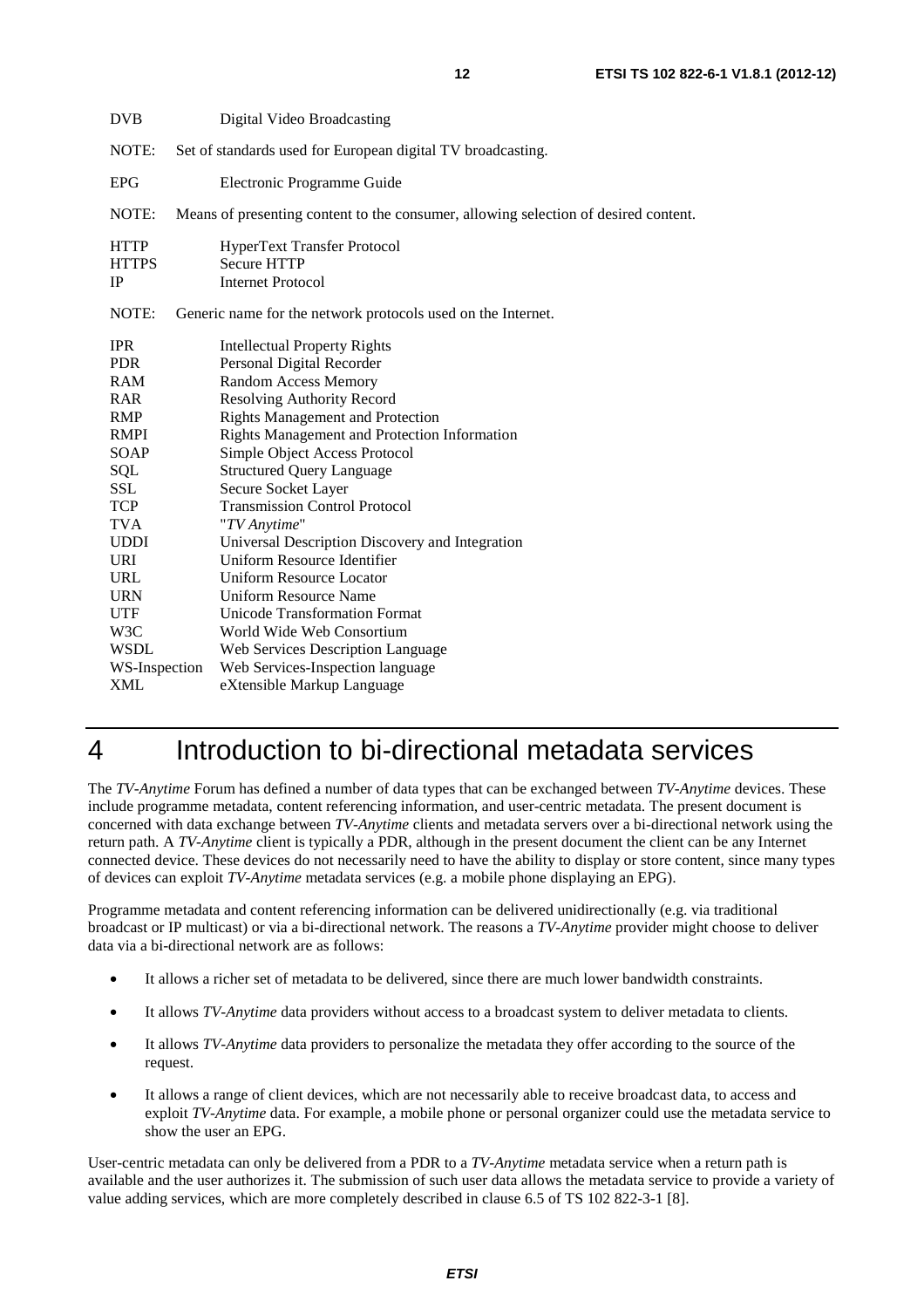The present document defines the protocols that allow these transactions to take place in an interoperable fashion. Note that, due to the widespread nature and mass penetration of the Internet, the *TV-Anytime* Forum has completely specified the transport and network layer protocols (TCP/IP) necessary for end-to-end interoperability. This is in contrast to unidirectional transport mechanisms, which are not completely specified by the *TV-Anytime* Forum, but instead defined individually by the bodies responsible for the various broadcast standards used around the world (e.g. ARIB, ATSC, DVB, etc.).

To use a *TV-Anytime* metadata service a client takes the steps illustrated in figure 1.



**Figure 1: The steps in using a** *TV-Anytime* **metadata service** 

These steps are described in more detail in the following three clauses (in reverse order). Note that a metadata service shall provide a description capability (see clause 7), but the support for metadata service discovery (see TS 102 822-6-2 [15]) is optional. The middle step typically will only occur when a metadata service is first discovered or updated, and not each time the metadata service is used.

### 4.1 Types and functionalities of metadata services

*TV-Anytime* metadata services can be broken into two basic types, which are shown in figures 2 and 3. The metadata services specified are all request-response based. This can be seen in the two figures - the network transaction is always point-to-point (client to server), and the transaction is always initiated by the client.

### 4.1.1 Metadata retrieval

Metadata retrieval occurs when a client wishes to obtain certain metadata from a metadata service (figure 2) that it has previously discovered and obtained a capability description for. The following list gives some examples of metadata retrieval:

- A client wishes to obtain programme reviews for a CRID. The client sends a request specifying the CRID and type of metadata required, and the metadata service responds with the appropriate ProgramReviewTable.
- A client wishes to obtain the schedule information for a particular channel over the next week. The client sends a request specifying the channel, date range, and type of metadata required. The metadata service returns a ProgramLocationTable and ProgramInformationTable corresponding to the programmes on that channel.
- A client wishes to search a metadata service that specializes in movie information. The client sends a request specifying the type of movie (e.g. the genre is "Western", and the star is "John Wayne"), and the type of metadata required. The metadata service returns a number of matching movies, using a ProgramInformationTable and ProgramReviewTable.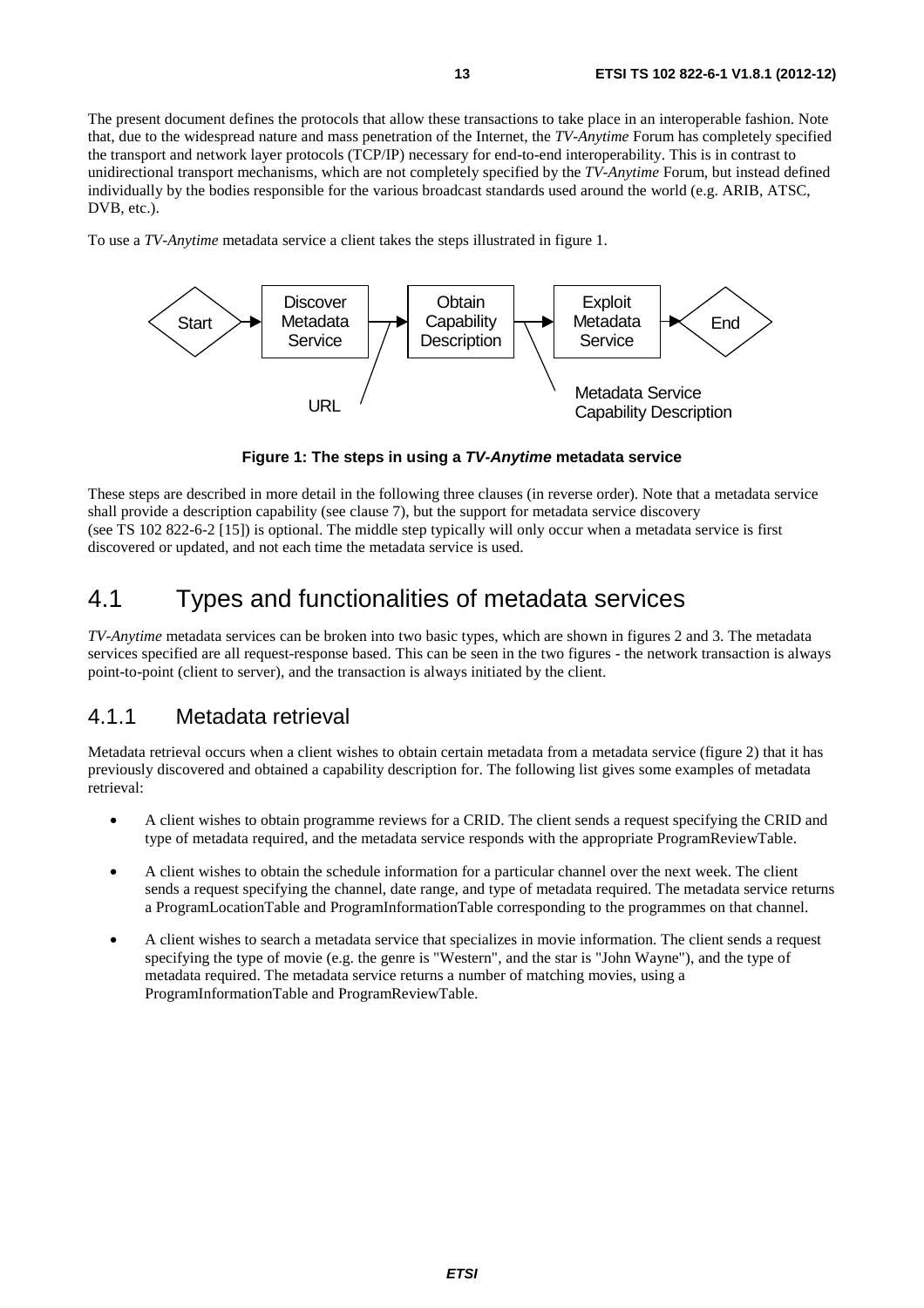

- NOTE 1: Any party capable of delivering compliant *TV-Anytime* data could provide a metadata service. Examples include: content creators, content providers, service providers, consumer electronics manufacturers and third parties aggregation services.
- NOTE 2: The request contains parameters that specify the type of metadata required by the client.
- NOTE 3: The types of metadata returned could be any of the non user-centric data specified in the TS 102 822-3-1 [8] (i.e. the fragments defined in clause 4.3.1.1 of TS 102 822-3-2 [9]), along with content referencing information.

#### **Figure 2: Client requesting metadata from a metadata service**

### 4.1.2 Submission of anonymous user-centric metadata

Submission of user-centric metadata (figure 3) offers a number of possible benefits to both consumers and metadata service providers. These are described in clause 6.5 of the TS 102 822-3-1 [8]. Ensuring the privacy of these transactions and that the metadata service provider is trustworthy is essential to the submission of user-centric metadata. The means by which this is ensured is not defined by the present document.



- NOTE 1: In this case, the metadata service is a user data aggregator. For example content creators, content providers, service providers, consumer electronics manufacturers and third parties aggregation services, or any other party capable of usefully exploiting *TV-Anytime* usage information in a trustworthy fashion, could provide the metadata service.
- NOTE 2: In principle, the user-centric data may be any of the types defined in the Metadata Specification (TS 102 822-3-1 [8] (e.g. UserPreferences and UsageHistory). This applies only to a submission of carefully constrained, anonymous UsageHistory instances.

#### **Figure 3: Client submitting user-centric data to a service provider**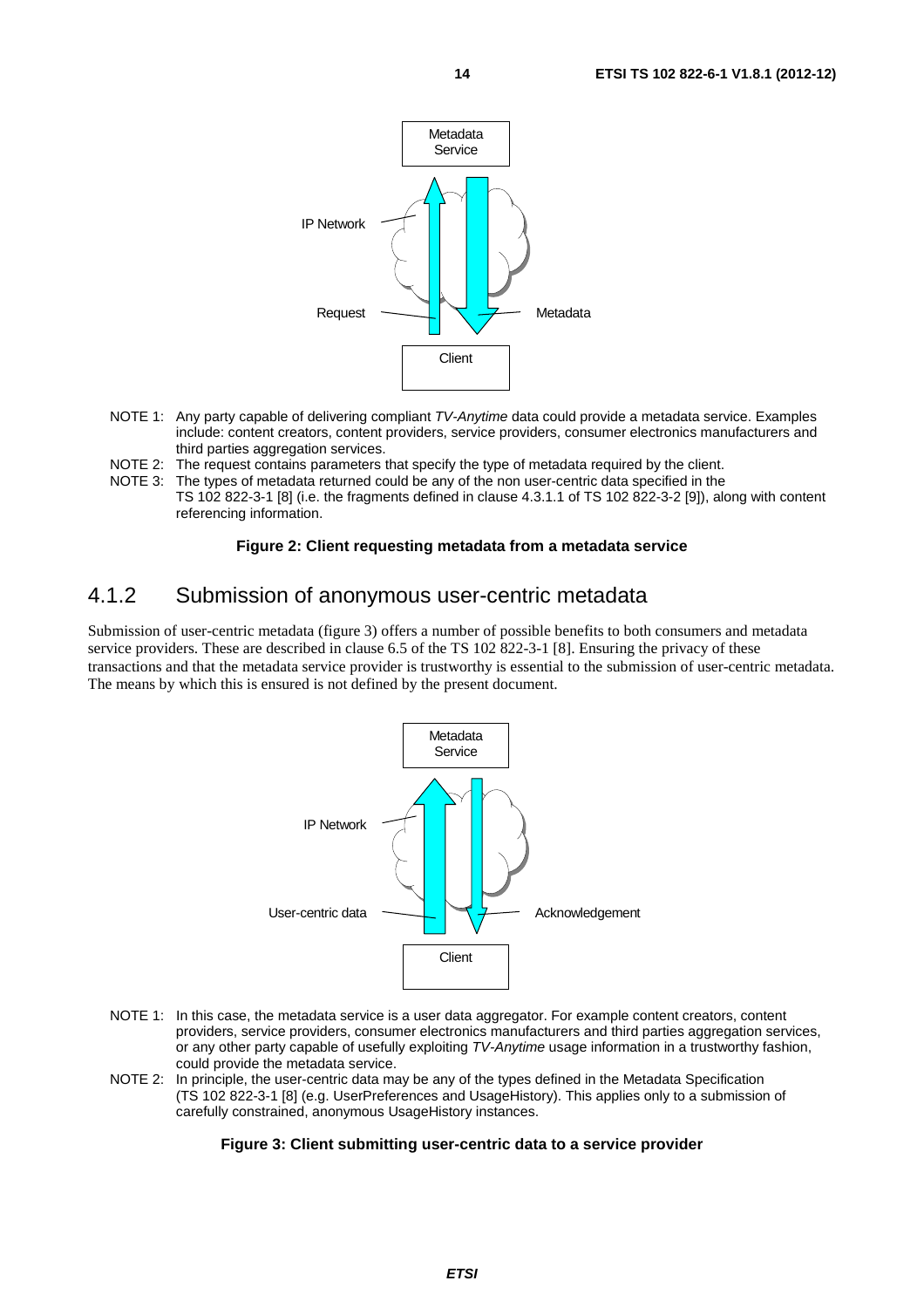### 4.1.3 Submission of personal information metadata

Submission of personal information metadata (figure 4) offers a number of possible benefits to both consumers and metadata service providers. These are described in clause 6.5 of the TS 102 822-3-1 [8]. Ensuring the privacy of these transactions and that the metadata service provider is trustworthy is essential to the submission of personal information metadata. The means by which this is ensured is not defined by the present document.



- NOTE 1: In this case, the metadata service is a metadata provider capable of usefully exploiting TV-Anytime extended user description tables (user preferences, usage history, user information and usage environment) in a trustworthy fashion to customize responses to client metadata queries.
- NOTE 2: The submitted personal information may contain private data in opposition to the submitted anonymous user-centric data in the previous clause.

**Figure 4: Client submitting personal information to a service provider** 

### 4.2 Metadata service capability descriptions

In order to exploit usefully the metadata services described in the previous clause, the client needs information about the nature of the metadata service being offered. This is because different metadata services will provide different types of metadata and can be queried in different ways. For example, some metadata services may offer just content referencing information, whilst others may provide programme metadata but no segmentation information. Similarly, whereas one server may only be able to accept simple requests for metadata based on a CRID, another server may offer much more sophisticated querying and sorting capabilities. Moreover, different types of queries are only useful if a client is able to establish sensible values with which to query. An example of this is a query for scheduling data

(ProgramLocationTable). In order to query for scheduling information on a particular content delivery service, the client needs to know the content delivery services for which that metadata service has data.

To address this issue, each metadata service provides, on request from a client, a capability description. This capability description allows a client to flexibly query a metadata service, without making requests that will not be supported by that metadata service. Furthermore, it allows metadata service providers to flexibly implement the server in a way that is appropriate to the data that they have available.

### 4.3 Metadata service discovery

Metadata service discovery is the process by which a client establishes a URL where a *TV-Anytime* metadata service can be found. There are a number of ways this process can occur, but only the third method (see clause 4.3.3) is addressed by the present document.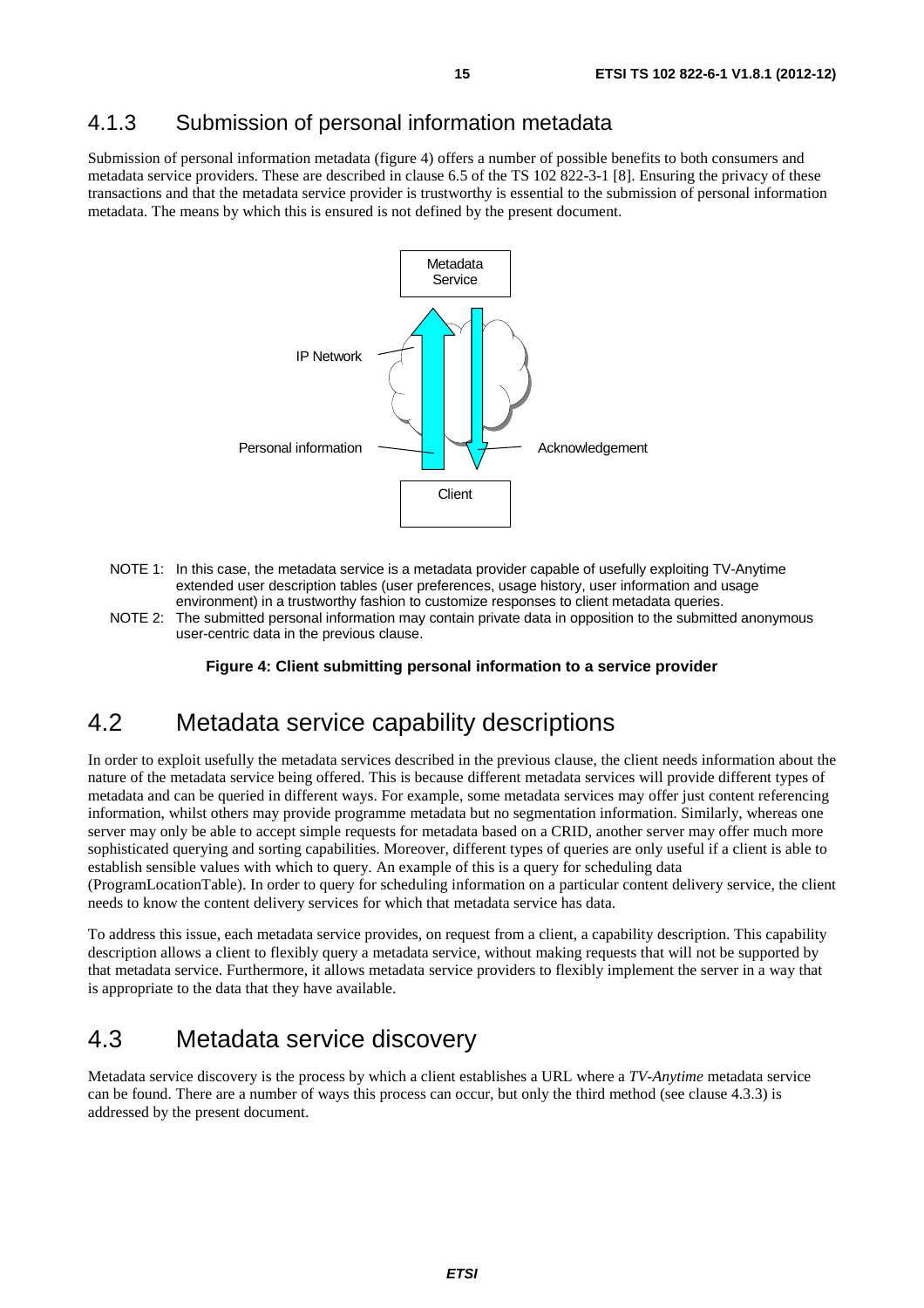A number of methods exist for discovering the URLs of metadata services that will not be standardized by the *TV-Anytime* Forum. The following list gives some examples:

- The client might be pre-programmed with a set of URLs that refer to one or more metadata services. This will typically be useful in a vertical market, or tightly controlled horizontal market.
- A user might manually enter a URL of a new metadata service he is interested in, using some means of text input.
- The software on a client may be updated using software updates delivered via a unidirectional broadcast, or over the return channel.

### 4.3.2 Unidirectional delivery of discovery information

TS 102 822-2 [7] and TS 102 822-4 [12] define ways, or requirements on the underlying transport, in which the URL of a bi-directional metadata and/or content referencing service can be discovered from *TV-Anytime* information inserted in a unidirectional stream. The present document defines how a client can usefully exploit the discovered service using the resulting URL.

### 4.3.3 Client-initiated discovery using the bi-directional network

This mode of metadata service discovery involves using the bi-directional network to access a "Yellow Pages" of *TV-Anytime* metadata services. The mechanism is based upon W3C standards for web service discovery (UDDI [22] and WS-Inspection [24]), the use of which is standardized by the *TV-Anytime* Forum, according to the rules given in clause 5 in TS 102 822-6-2 [15]. Support for these discovery techniques by clients and servers is optional.

# 5 Metadata service types

The *TV-Anytime* Forum defines several types of metadata web service. Each type of web service can be thought of as a remote procedure with a well-defined set of inputs and outputs and a well-defined behaviour. In WSDL [23] terminology, this remote procedure is known as an operation (see annex A). The metadata retrieval operation (see clause 4.1.1) is called the get\_Data operation, and the user description submission operation (see clause 4.1.2) is called the submit\_Data operation.

The types used in the requests and responses to *TV-Anytime* metadata services are defined in the target namespace: "urn:tva:transport:2008". This allows Schema aware tools to validate the various messages. The types defined in TS 102 822-3-1 [8] and TS 102 822-4 [12] schemas are referenced in the transport namespace (using XML Schema's import mechanism [1]).

The Schema fragments in the following clauses are all defined within this namespace. The corresponding namespace qualifier used in these Schema fragments is "tns:" The complete XML Schema file ("tva\_transport\_6-1\_v181.xsd") may be found in annex B.

The following namespaces qualifiers are used in these Schema fragments:

| Qualifier | Namespace prefix                |
|-----------|---------------------------------|
| tva2      | lurn:tva:metadata:extended:2012 |
| p3p       | http://www.w3.org/2002/01/p3pv1 |

# 5.1 get Data operation

The get\_Data operation allows a client to query a server in order to retrieve *TV-Anytime* data for a set of programmes or programme groups. The following list gives a few examples of the types of functionality that a *TV-Anytime* metadata provider can offer using a get\_Data operation:

• Operation that takes a list of CRIDs and returns content referencing data for those CRIDs.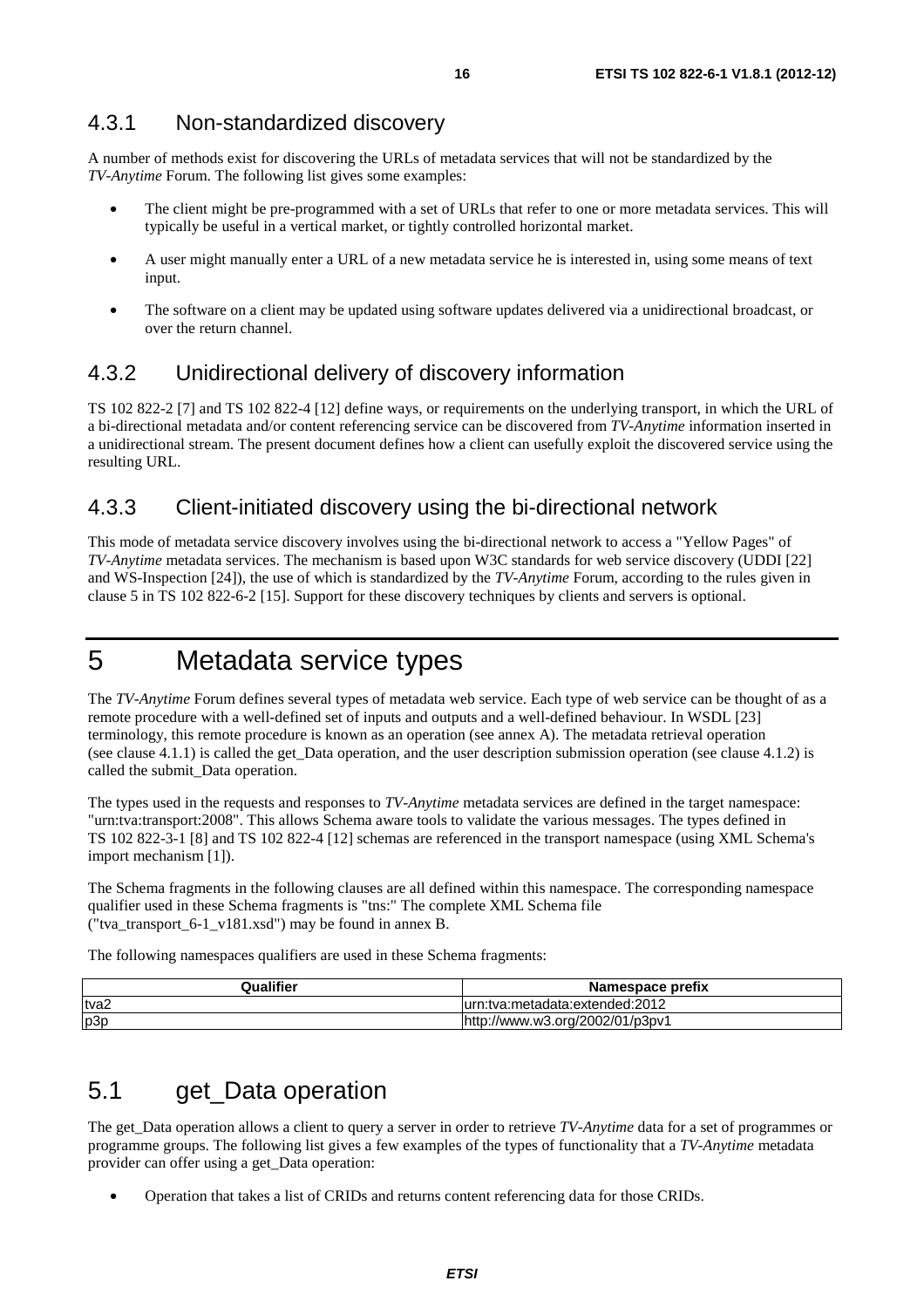- 
- Operation that takes a list of CRIDs and returns *TV-Anytime* metadata for those CRIDs.
- Operation that accepts a query for programmes with particular metadata attributes (e.g. with a particular genre, or starring a certain actor, etc.) and returns matching programmes.
- Operation that accepts a query for programmes broadcast at a certain time or on a certain channel and returns matching programmes.

A get Data operation can, in principle, support all these types of queries, as well as more complex queries, involving a wide range of metadata constraints, and logical combinations of those constraints.

NOTE: This operation may require secure and trusted connection to the service provider such as HTTPS/SSL when it involves personal Information transfer.

### 5.1.1 Request format

The request format allows the client to specify three types of parameters. The semantics and structure of these three parameters are explained in more detail in the subsequent clauses.

```
<complexType name="ResourceIDType"> 
    <simpleContent> 
       <extension base="anyURI"> 
          <attribute name="id" type="ID"/> 
       </extension> 
    </simpleContent> 
</complexType> 
 <complexType name="get_DataType"> 
   <sequence> 
     <element name="ResourceID" type="tns:ResourceIDType" minOccurs="0"/> 
       <element name="QueryConstraints"> 
       <complexType> 
         <choice> 
           <element name="PredicateBag" type="tns:PredicateBagType"/> 
           <element name="BinaryPredicate" type="tns:BinaryPredicateType"/> 
           <element name="UnaryPredicate" type="tns:UnaryPredicateType"/> 
         </choice> 
       </complexType> 
     </element> 
     <element name="PersonalInformation" type="tva2:ExtendedUserDescriptionType" 
     minOccurs="0"/> 
     <element name="RequestedTables" type="tns:RequestedTablesType"/> 
   </sequence> 
   <attribute name="maxPrograms" type="unsignedInt"/> 
   <attribute name="personalInfoUse" type="boolean" default="true"/> 
</complexType> 
<element name="get_Data" type="tns:get_DataType"/>
```

| <b>Name</b>         | <b>Definition</b>                                                                                                                                                                                                                                                                                                                                                                                                                          |
|---------------------|--------------------------------------------------------------------------------------------------------------------------------------------------------------------------------------------------------------------------------------------------------------------------------------------------------------------------------------------------------------------------------------------------------------------------------------------|
| ResourceID          | This optional element identifies a resource containing personal                                                                                                                                                                                                                                                                                                                                                                            |
|                     | information to be used to customize the response to this query.                                                                                                                                                                                                                                                                                                                                                                            |
| QueryConstraints    | A required parameter that defines, by means of one or more logical<br>predicates the set of "result records" that the client is interested in.<br>See clause 5.1.1.4 for a definition of "result record". For example, this<br>set could be specified using a list of CRIDs, the programmes that<br>have the keyword "Thriller" in their metadata, or the programmes that<br>correspond to a BroadcastEvent on Channel 2 on Saturday, etc. |
| PersonalInformation | This optional element allows the end-user to provide, in the request,<br>user information to be used by the metadata provider to personalize<br>lits response, but not for further requests.                                                                                                                                                                                                                                               |
| RequestedTables     | A required parameter that specifies the view of the metadata required<br>by the client. This parameter determines the types of metadata that<br>are returned for each result, and also allows the client to specify<br>simple sort criteria to be applied to the result.                                                                                                                                                                   |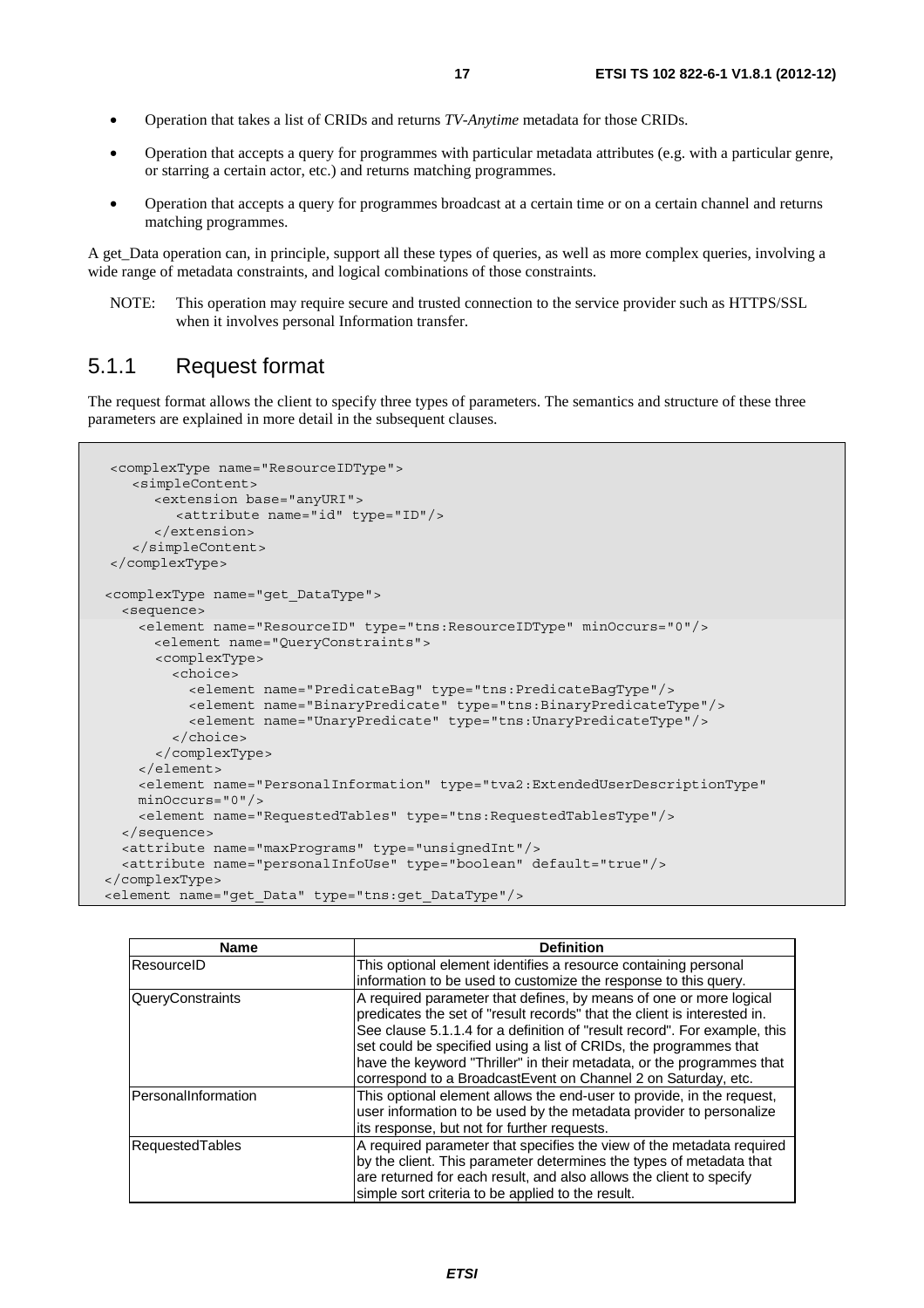| <b>Name</b>     | <b>Definition</b>                                                                                                                                                                                                                                                                                                                                                                                                  |
|-----------------|--------------------------------------------------------------------------------------------------------------------------------------------------------------------------------------------------------------------------------------------------------------------------------------------------------------------------------------------------------------------------------------------------------------------|
| maxPrograms     | An optional upper limit on the number of programmes that will be<br>returned. This is to prevent the client being overloaded by very large<br>Iresult sets. If this attribute is not there the server should return all the<br>matching results.                                                                                                                                                                   |
| personalInfoUse | This attribute gives the user the possibility to turn-on and turn-off the<br>use of submitted consumer profile data in processing the query. By<br>setting the personal nfoUse attribute to false, user can signal the<br>service provider not to use the consumer profile metadata in<br>processing his/her request, i.e. signal the service provider not to<br>personalize the response to the get Data request. |

#### 5.1.1.1 Query constraint parameters

This parameter consists of a set of logical predicates, which can be nested together (according to the rules of first order predicate logic) and together define the set of results that a client is interested in. (Using SQL terminology, this parameter plays a similar role to the WHERE clause in an SQL SELECT statement.) Unlike SQL, the interpretation of the logical constraints does not have to be strict - the results returned do not need to precisely match the criteria specified in the query. This provides opportunity for metadata service providers to offer value adding search algorithms.

```
 <complexType name="PredicateBagType"> 
   <sequence maxOccurs="unbounded"> 
     <choice> 
       <element name="PredicateBag" type="tns:PredicateBagType"/> 
       <element name="BinaryPredicate" type="tns:BinaryPredicateType"/> 
       <element name="UnaryPredicate" type="tns:UnaryPredicateType"/> 
     </choice> 
   </sequence> 
   <attribute name="contextNode" type="tns:contextNodeIDType"/> 
   <attribute name="negate" type="boolean" default="false"/> 
   <attribute name="type" type="tns:PredicateBagTypeType"/> 
 </complexType> 
 <simpleType name="PredicateBagTypeType"> 
   <restriction base="string"> 
     <enumeration value="AND"/> 
     <enumeration value="OR"/> 
   </restriction> 
 </simpleType> 
 <complexType name="BinaryPredicateType"> 
   <attribute name="fieldID" type="tns:fieldIDType" use="required"/> 
   <attribute name="fieldValue" type="string" use="required"/> 
   <attribute name="test" default="equals" 
      type="tns:BinaryPredicateTestType"/> 
 </complexType> 
 <complexType name="UnaryPredicateType"> 
   <attribute name="fieldID" type="tns:fieldIDType" use="required"/> 
   <attribute name="test" default="exists" 
      type="tns:UnaryPredicateTestType"/> 
 </complexType> 
 <simpleType name="BinaryPredicateTestType"> 
   <restriction base="string"> 
     <enumeration value="equals"/> 
     <enumeration value="not_equals"/> 
     <enumeration value="contains"/> 
     <enumeration value="greater_than"/> 
     <enumeration value="greater_than_or_equals"/> 
     <enumeration value="less_than"/> 
     <enumeration value="less_than_or_equals"/> 
   </restriction> 
 </simpleType> 
 <simpleType name="UnaryPredicateTestType"> 
   <restriction base="string"> 
     <enumeration value="exists"/> 
   </restriction> 
 </simpleType>
```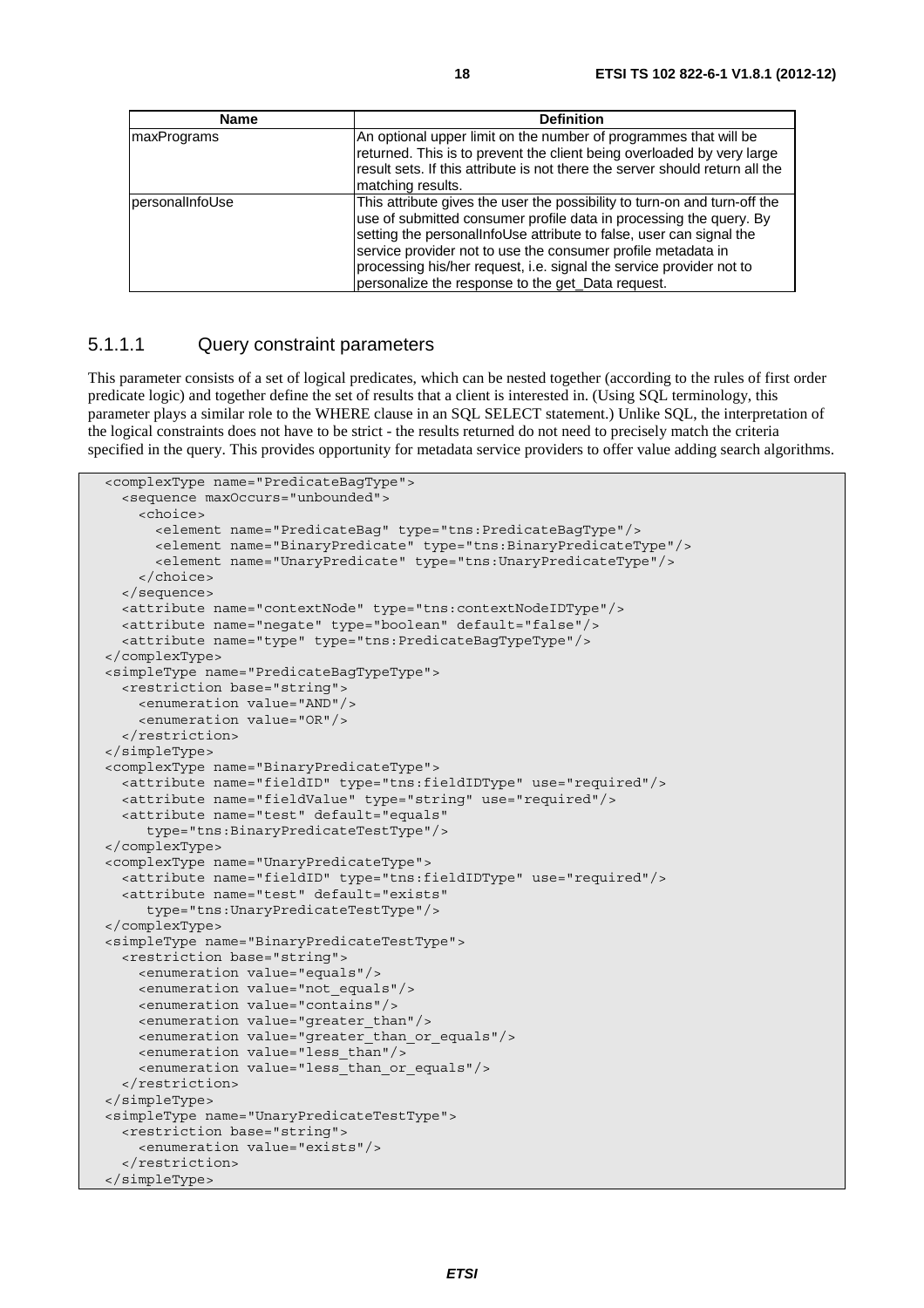| <b>Name</b>                 | <b>Definition</b>                                                            |
|-----------------------------|------------------------------------------------------------------------------|
| PredicateBagType            | A PredicateBagType contains one or more BinaryPredicate,                     |
|                             | UnaryPredicate or PredicateBag children, and is used to express logical      |
|                             | relationships between these children.                                        |
| type                        | This attribute expresses the logical relationship between the children of    |
|                             | this PredicateBag. It can take the values "AND" or "OR". The attribute is    |
|                             | required when there are two or more children. The attribute is               |
|                             | meaningless if the PredicateBag contains a single element.                   |
| negate                      | This attribute reverses the Boolean evaluation (true/false) of the           |
|                             | PredicateBag. If there are two or more children predicates, it is evaluated  |
|                             | after the children predicates have been combined; i.e. the type attribute    |
|                             | has tighter precedence.                                                      |
| contextNode                 | If present, this attribute restricts the way in which fragments are matched  |
|                             | with this PredicateBag. Specifically, the predicates contained within this   |
|                             | PredicateBag shall all be satisfied by the fields in a single XML element    |
|                             | within the fragment. The root node of this XML element is defined by the     |
|                             | contextNodeID value of the contextNode attribute. The contextNodeID          |
|                             | values used here may have a definition that uses a multiple XPath            |
|                             | expression (i.e. the contextNodeID may refer to multiple nodes, but the      |
|                             | actual node is given by the RequestedTable element). When used, all          |
|                             | the contextNodeID values referenced in the predicates that are               |
|                             | descendants of this PredicateBag shall refer to fields that are              |
|                             | descendants of the contextNode element in the XML Schema.                    |
| UnaryPredicateType/BinaryPr | A Boolean test that can be evaluated on a field stored by a metadata         |
| edicateType                 | service. See clause 5.1.1.1.1 for a definition of field.                     |
| fieldID                     | A required fieldID value (see clause 5.1.1.1.1) that defines the field being |
|                             | tested (e.g. CRID, Title, etc.).                                             |
| test                        | The relationship between the fieldID and the fieldValue. This attribute      |
|                             | can take the value "equals", "not_equals", "contains", "greater_than",       |
|                             | "greater_than_or_equal", "less_than", "less_than_or_equals", or "exists".    |
| fieldValue                  | The value being tested. This attribute is not present in predicates of the   |
|                             | type UnaryPredicateType.                                                     |

Annex C provides some examples that illustrate the types of queries a client can issue.

### 5.1.1.1.1 Identifying contextNodes

A contextNode is an XML node of the following type: element.

• Element contextNode can correspond to nodes with an XML Schema complexType model (an element containing other elements or attributes).

ContextNodes are defined using an XPath expression based on a subset of XPath (for a definition of this XPath subset, see TS 102 822-3-1 [8]). Instead of using this verbose XPath expression directly in every predicate, all fields used in a query shall be assigned a contextNode. A contextNode is just a syntactic shortcut that provides a consistent alias for the full XPath expression that identifies a node. The *TV-Anytime* Forum defines a normative subset of nodes with predefined contextNode values.

In order to define a list of contextNode definitions the following piece of XML Schema is used.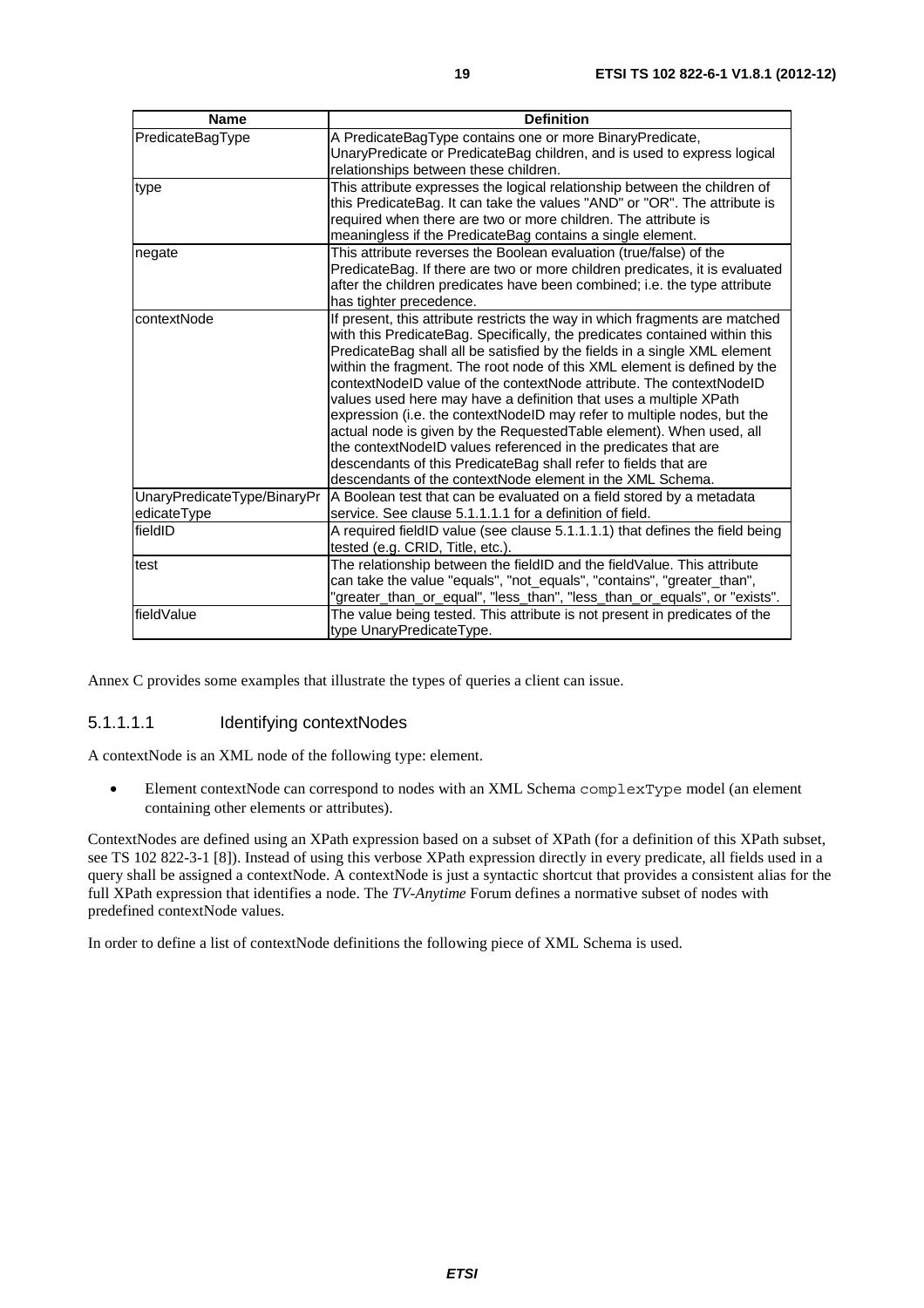```
 <element name="ContextNodeIDDefinitionList" 
             type="tns:ContextNodeIDDefinitionListType"> 
     <key name="UniqueContextNode"> 
       <selector xpath="tns:ContextNodeIDDefinition"/> 
       <field xpath="@contextNodeID"/> 
     </key> 
   </element> 
 <complexType name="ContextNodeIDDefinitionListType"> 
     <sequence> 
       <element name="ContextNodeIDDefinition" maxOccurs="unbounded"> 
          <complexType> 
            <attribute name="contextNode" type="NCName"/> 
            <attribute name="contextNodeDefinition" 
            type="tns:contextNodeDefinitionListType"/> 
          </complexType> 
       </element> 
     </sequence> 
     <attribute name="targetNamespace" type="anyURI" use="required"/> 
   </complexType> 
   <simpleType name="contextNodeDefinitionType"> 
     <restriction base="token"> 
      \langle <pattern value="(/(\langle \iota \rangle(\langle \iota \rangle)?'\langle \iota \rangle(\langle \iota \rangle)))*((/text\langle \iota \rangle)))(/\langle \iota \rangle(\langle \iota \rangle)))?"/>
     </restriction> 
   </simpleType> 
   <simpleType name="contextNodeDefinitionListType"> 
     <list itemType="tns:contextNodeDefinitionType"/> 
   </simpleType> 
   <simpleType name="contextNodeIDType"> 
     <restriction base="QName"/> 
</simpleType>
```

| <b>Name</b>                     | <b>Definition</b>                                                                                                                                                                                                                                                                                                                                                                                                            |
|---------------------------------|------------------------------------------------------------------------------------------------------------------------------------------------------------------------------------------------------------------------------------------------------------------------------------------------------------------------------------------------------------------------------------------------------------------------------|
| ContextNodeIDDefinitionListType | Provides a uniform structure for defining a map of<br>contextNode values to XPath expressions.                                                                                                                                                                                                                                                                                                                               |
| targetNamespace                 | The field definition namespace to which this contextNode<br>map belongs. The namespace can be used to<br>unambiguously reference contextNode values from<br>multiple namespaces. The use of namespaces here is<br>similar to, but distinct from, the use of namespaces to<br>identify XML Schema, and is in accordance with<br>Namespaces in XML [2].                                                                        |
| ContextNodeIDDefinition         | Contains a single contextNode map.                                                                                                                                                                                                                                                                                                                                                                                           |
| ContextNodeld                   | A name used to identify this field. All the contextNode<br>values defined in a particular namespace shall be unique.                                                                                                                                                                                                                                                                                                         |
| ContextNodeDescription          | A list of XPath expressions that defines the fields that may<br>be searched when this contextNode is used. Each item in<br>the list is a regular expression that corresponds to the<br>XPath subset defined in TS 102 822-3-1 [8],<br>clause 4.8.5.1.2. The XPath namespace context consists<br>of the namespace declarations that are in scope in the<br>XML instance document at the point that this attribute<br>appears. |
| contextNodeIDType               | The simple type that all contextNode values are based on.<br>Note that the use of QName ensures that contextNode<br>values are always namespace qualified.                                                                                                                                                                                                                                                                   |

Element instances based upon the ContextNodeIDDefinitionListType are used to specify the *TV-Anytime* Forum's predefined subset of contextNode values.

The predefined subset of contextNode allocations, which belong in the urn:tva:transport:contextNodeIDs:2002 field definition namespace, can be found in annex B. Within the present document the prefix "tvac" is used to denote this namespace.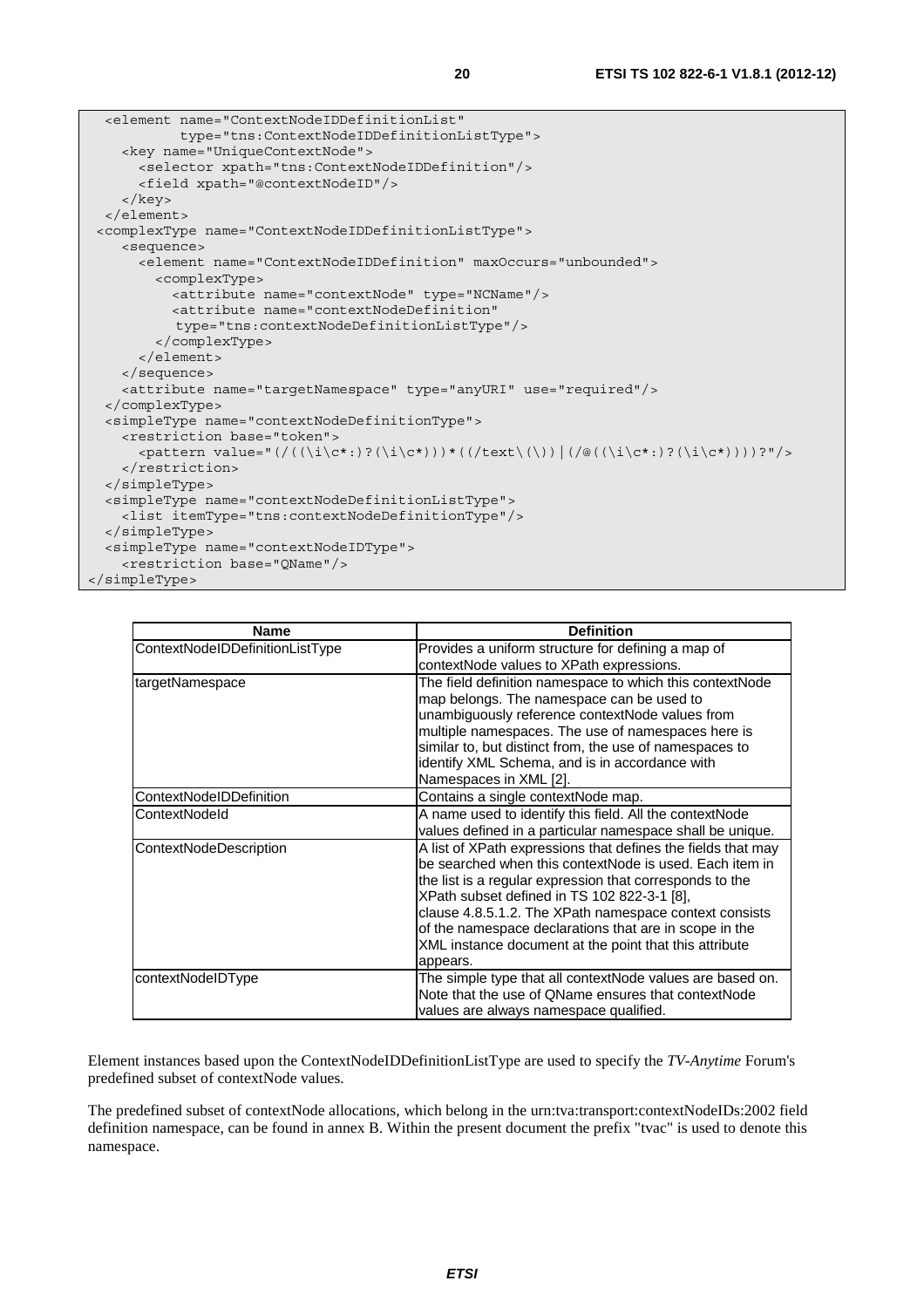Within this same namespace, some contextNode identifiers contain multiple XPath statements. A server shall use the specific Xpath statement relevant to the considered RequestedTable when performing a query based on these contextNodes as it does for the CRID field. Table 1 defines some additional special case contextNode identifiers, along with a semantic description of their meaning. These special case contextNodes are those that cannot be identified using single XPath expressions.

| <b>ContextNodelD</b>      | Comment                                                         |
|---------------------------|-----------------------------------------------------------------|
| CreditsItem               | The CreditsItem element of the CreditsList element within the   |
|                           | ProgramInformation or GroupInformation table.                   |
| <b>AudioAttributes</b>    | The AudioAttributes element of the AVAtrributes element within  |
|                           | the ProgramInformation or ProgramLocation tables.               |
| VideoAttributes           | The VideoAttributes element of the AVAtrributes element within  |
|                           | the ProgramInformation or ProgramLocation tables.               |
| AwardsListItem            | The AwardsListItem element of the AwardsList element within the |
|                           | ProgramInformation or GroupInformation tables.                  |
| ProgramInformation        | The ProgramInformation element of the ProgramInformation table. |
| GroupInformation          | The GroupInformation element of the GroupInformation table.     |
| BroadcastEvent            | The BroadcastEvent element of the ProgramLocation table.        |
| Schedule                  | The Schedule element of the ProgramLocation table.              |
| OnDemandProgram           | The OnDemandProgram element of the ProgramLocation table.       |
| ServiceInformation        | The ServiceInformation element of the ServiceInformation table. |
| PersonName                | The PersonName element of the CreditsInformation table.         |
| OrganizationName          | The OrganizationName element of the CreditsInformation table.   |
| SegmentInformation        | The SegmentInformation element of the SegmentInformation        |
|                           | table.                                                          |
| SegmentGroupInformation   | The SegmentGroupInformation element of the                      |
|                           | SegmentInformation table.                                       |
| <b>Review</b>             | The Review element of the ProgramReview table.                  |
| ExtendRights              | The ExtendRights element within the RMPIDescription in the      |
|                           | RMPI table or in the ExtendedPurchaseItem.                      |
| AnyDomainRights           | The AnyDomainRights element within the RMPIDescription in the   |
|                           | RMPI table or in the ExtendedPurchaseItem.                      |
| ReceivingDomainRights     | The ReceivingDomainRights element within the RMPIDescription    |
|                           | in the RMPI table or in the ExtendedPurchaseItem.               |
| Package                   | The Package element of the PackageTable.                        |
| Item                      | The Item element of the Package.                                |
| CouponDescription         | The CouponDescription element of the CouponTable.               |
| <b>ContentProperties</b>  | ContentProperties In ExtendedContentDescription or              |
|                           | ContentDescription.                                             |
| AudioContent              | AudioAttributes of ContentPropertiesType.                       |
| VideoContent              | VideoAttributes of ContentPropertiesType.                       |
| StillImageContent         | StillImageAttributes of ContentPropertiesType.                  |
| <b>TextContent</b>        | TextContentAttributes of ContentPropertiesType.                 |
| DataBroadcastingContent   | DataBroadcastingContextAttributes of ContentPropertiesType.     |
| InterstitialContent       | InterstitialContextAttributes of ContentPropertiesType.         |
| EducationalContent        | EducationalContextAttributes of ContentPropertiesType.          |
| <b>ApplicationContent</b> | ApplicationContextAttributes of ContentPropertiesType.          |
| GameContent               | GameContextAttributes of ContentPropertiesType.                 |
| <b>UserInformation</b>    | UserInformation in TargetingInformation or                      |
|                           | ExtendedUserDescription.                                        |
| TerminalInformation       | The TerminalInformation in TargetingInformation or              |
|                           | ExtendedUserDescription.                                        |
| NetworkInformation        | NetworkInformation in TargetingInformation or                   |
|                           | ExtendedUserDescription.                                        |
| NaturalEnvironment        | NaturalEnvironment in TargetingInformation (2) or               |
|                           | ExtendedUserDescription (1).                                    |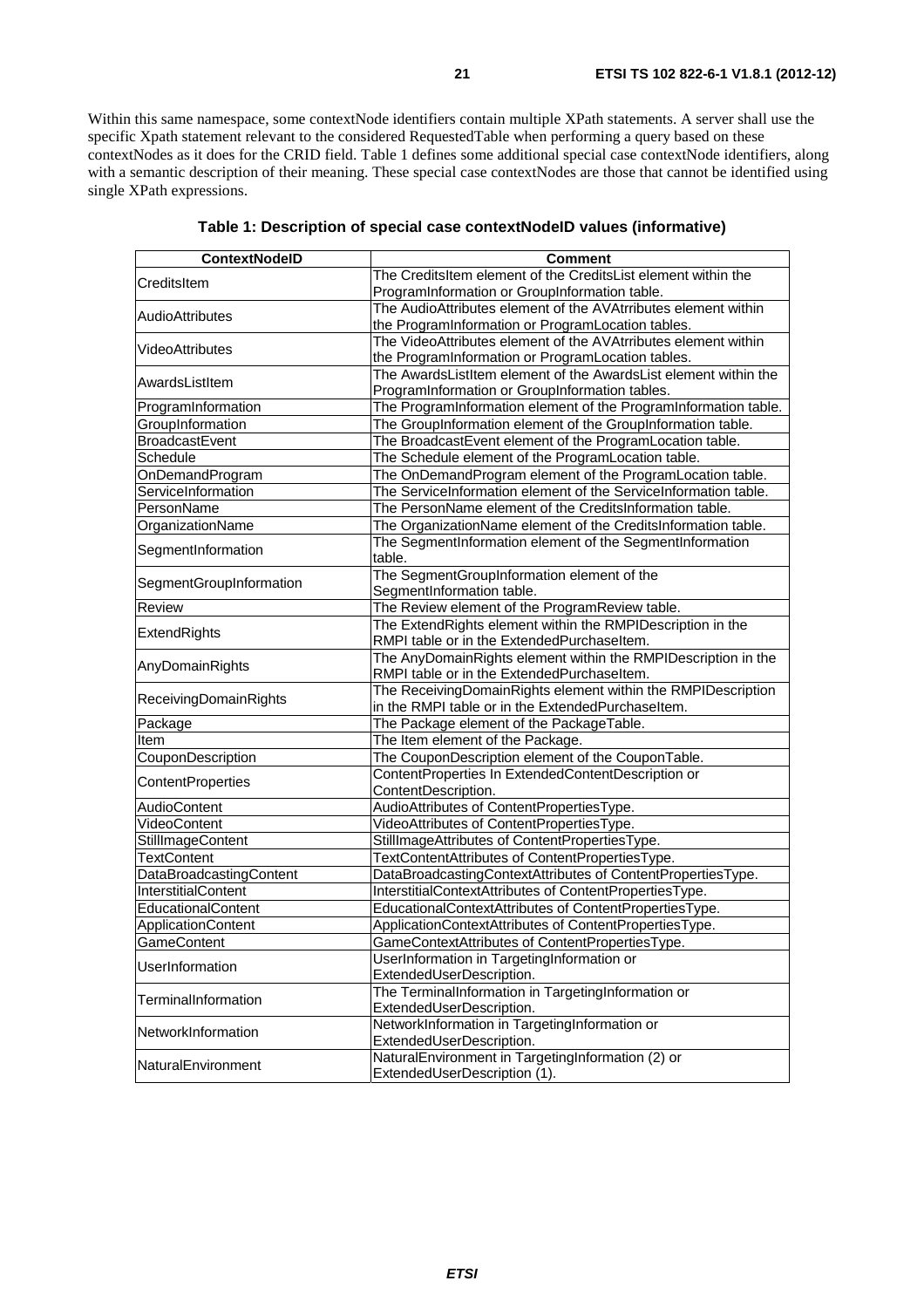### 5.1.1.1.2 Identifying fields

A field is an XML node of the following type: attribute, text or element:

- Attribute fields and text fields (the contents of an element's text node) have no structure, so can be represented as a string whose value can be tested against the fieldValue given in a predicate.
- Element fields can correspond to nodes with an XML Schema complexType model (an element containing other elements or attributes). Fields of this type can only be used in a predicate if the test is "exists". An example of why this might be useful is given in annex C, example 8. Sorts cannot be based upon an element field.

Fields are defined using an XPath expression based on a subset of XPath (for a definition of this XPath subset, see TS 102 822-3-1 [8]). Instead of using this verbose XPath expression directly in every predicate, all fields used in a query shall be assigned a fieldID. A fieldID is just a syntactic shortcut that provides a consistent alias for the full XPath expression that identifies a field. The *TV-Anytime* Forum defines a normative subset of fields with predefined fieldID values.

In order to define a list of fieldID definitions the following piece of XML Schema is used.

```
 <element name="FieldIDDefinitionList" 
          type="tns:FieldIDDefinitionListType"> 
   <key name="UniqueField"> 
     <selector xpath="tns:FieldIDDefinition"/> 
     <field xpath="@fieldID"/> 
   </key> 
 </element> 
 <complexType name="FieldIDDefinitionListType"> 
   <sequence> 
     <element name="FieldIDDefinition" maxOccurs="unbounded"> 
       <complexType> 
         <attribute name="fieldID" type="NCName"/> 
         <attribute name="fieldDefinition" 
                     type="tns:fieldDefinitionListType"/> 
       </complexType> 
     </element> 
   </sequence> 
   <attribute name="targetNamespace" type="anyURI" use="required"/> 
 </complexType> 
 <simpleType name="fieldDefinitionType"> 
   <restriction base="token"> 
     <pattern value="(/((\i\c*:)?(\i\c*)))*((/text\(\))|(/@((\i\c*:)?(\i\c*))))?"/> 
  </restriction>
 </simpleType> 
 <simpleType name="fieldDefinitionListType"> 
   <list itemType="tns:fieldDefinitionType"/> 
 </simpleType> 
 <simpleType name="fieldIDType"> 
   <restriction base="QName"/> 
 </simpleType> 
 <simpleType name="fieldIDListType"> 
   <list itemType="tns:fieldIDType"/> 
 </simpleType>
```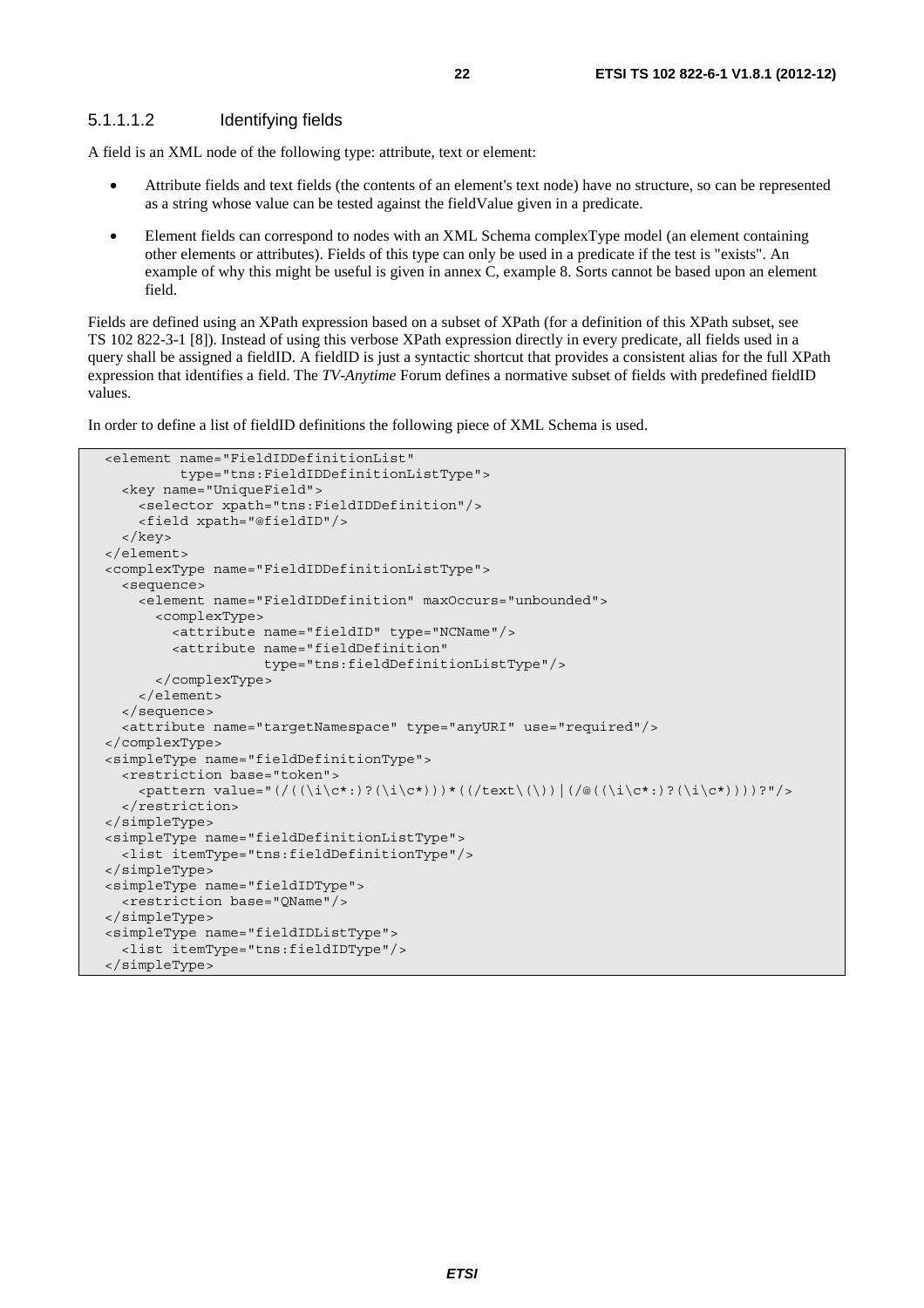| <b>Name</b>               | <b>Definition</b>                                                                                                                                                                                                                                                                                                                                                                                                     |
|---------------------------|-----------------------------------------------------------------------------------------------------------------------------------------------------------------------------------------------------------------------------------------------------------------------------------------------------------------------------------------------------------------------------------------------------------------------|
| FieldIDDefinitionListType | Provides a uniform structure for defining a map of fieldID<br>values to XPath expressions.                                                                                                                                                                                                                                                                                                                            |
| targetNamespace           | The field definition namespace to which this fieldID map<br>belongs. The namespace can be used to unambiguously<br>reference fieldID values from multiple namespaces. The use<br>of namespaces here is similar to, but distinct from, the use of<br>namespaces to identify XML Schema, and is in accordance<br>with "Namespaces in XML" [2].                                                                          |
| FieldIDDefinition         | Contains a single fieldID map.                                                                                                                                                                                                                                                                                                                                                                                        |
| fieldID                   | A name used to identify this field. All the fieldID values defined<br>in a particular namespace shall be unique.                                                                                                                                                                                                                                                                                                      |
| <b>IfieldDefinition</b>   | A list of XPath expressions that defines the fields that may be<br>searched when this fieldID is used. Each item in the list is a<br>regular expression that corresponds to the XPath subset<br>defined in TS 102 822-3-1 [8], clause 4.8.5.1.2. The XPath<br>namespace context consists of the namespace declarations<br>that are in scope in the XML instance document at the point<br>that this attribute appears. |
| fieldIDType               | The simple type that all fieldID values are based on. Note that<br>the use of QName ensures that fieldID values are always<br>namespace qualified.                                                                                                                                                                                                                                                                    |
| fieldIDListType           | A whitespace-separated list of fieldID values.                                                                                                                                                                                                                                                                                                                                                                        |

Element instances based upon the FieldIDDefinitionListType are used in two places in the present document. Firstly, it is used to specify the *TV-Anytime* Forum's predefined subset of fieldID values. Secondly, it may appear in a get\_Data operation's capability description, where it is used to allocate fieldID values to fields not in the normative subset. See clause 7.1.3 for an explanation of how this is done. In this, way servers can extend their metadata services to flexibly support querying or sorting on any field in the *TV-Anytime* metadata and content referencing Schema.

The predefined subset of fieldID allocations, which are defined in the urn:tva:transport:fieldIDs:2005 field definition namespace, can be found in annex B. Within the present document the prefix "tvaf" is used to denote this namespace.

Within this same namespace, some field identifiers contain multiple XPath statements. A server may use any of these XPath statements when performing a query based on these fields. Table 2 defines some additional special case field identifiers, along with a semantic description of their meaning. These special case fields are those that cannot be identified using single XPath expressions.

| <b>FieldID</b>    | <b>Comment</b>                                                       |
|-------------------|----------------------------------------------------------------------|
| <b>CRID</b>       | The CRID when it is used in the context of identifying the CRID      |
|                   | with which a fragment is associated.                                 |
|                   | Details of this fieldID can be found in table 3.                     |
| Start             | The Start attribute of the DecomposedLocator element from the        |
|                   | LocationResult element within the content referencing table.         |
|                   | Any title element (Title or ShortTitle) from the ProgramInformation, |
| Title             | GroupInformation, ProgramLocation or SegmentInformation              |
|                   | tables.                                                              |
|                   | The language attribute of the Title element from the relevant        |
| TitleLanguage     | ProgramInformation, GroupInformation, ProgramLocation or             |
|                   | SegmentInformation table.                                            |
|                   | Any Synopsis element from the ProgramInformation,                    |
| Synopsis          | GroupInformation, ProgramLocation or SegmentInformation              |
|                   | tables.                                                              |
|                   | The language attribute of the Synopsis element from the              |
| SynopsisLanguage  | ProgramInformation, GroupInformation, ProgramLocation or             |
|                   | SegmentInformation tables.                                           |
|                   | The Published Time element of any items of type                      |
| PublishedStart    | ScheduleEventType, and the StartOfAvailability element of an         |
|                   | OnDemandProgram item. If the StartOfAvailability element is not      |
|                   | present, it is assumed to be the current time (i.e. available now).  |
| PublishedDuration | The PublishedDuration element of any items of type                   |
|                   | ScheduleEventType.                                                   |

#### **Table 2: Description of special case fieldID values (informative)**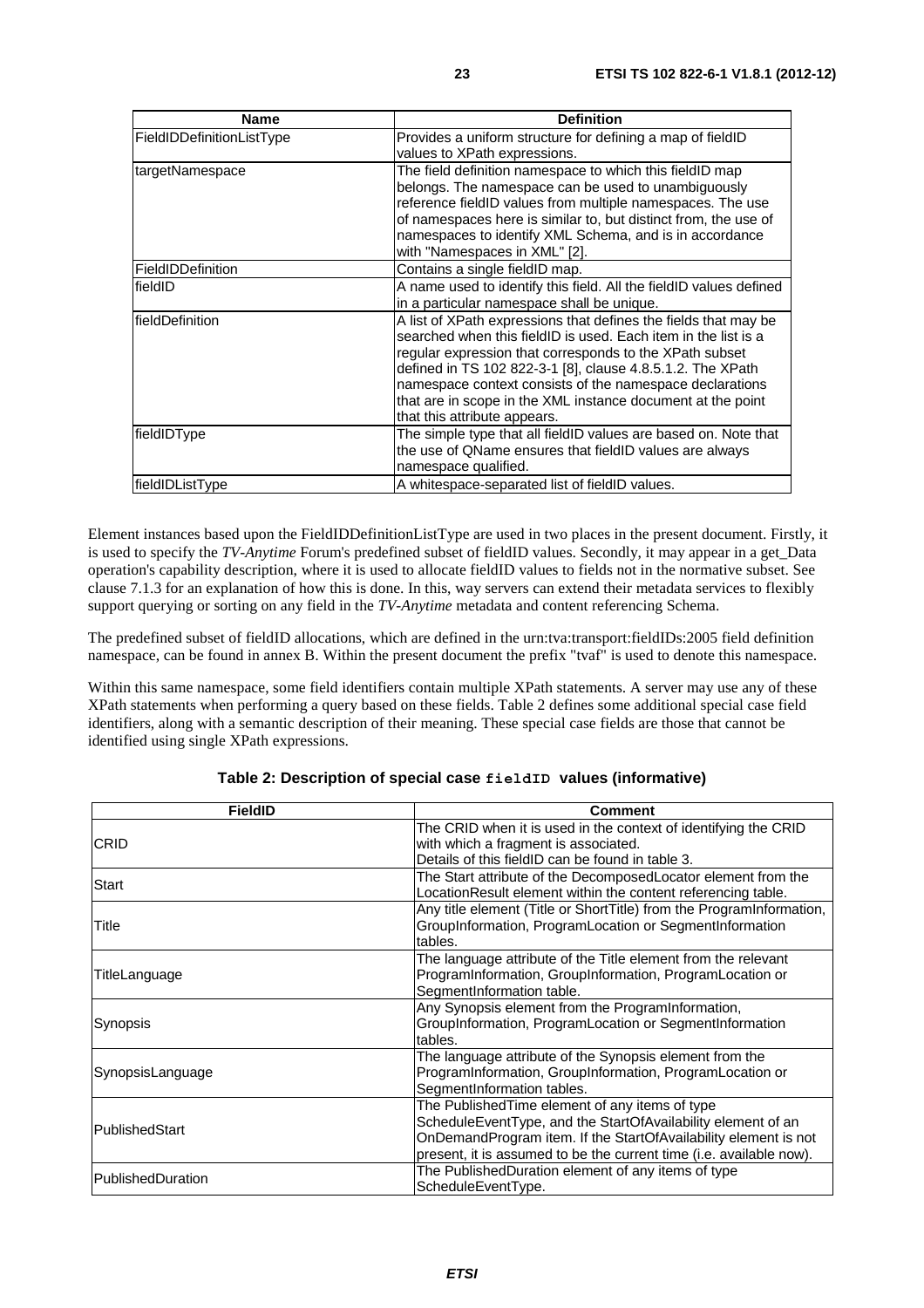| FieldID          | <b>Comment</b>                                                                                                                                      |
|------------------|-----------------------------------------------------------------------------------------------------------------------------------------------------|
| FragmentID       | Any fragmentId attribute. See annex C for an example of how this<br>fieldID may be used to retrieve a specific fragment.                            |
| fragmentVersion  | Any fragmentVersion attribute. See annex C for an example of<br>how this fieldID may be used to update a specific fragment.                         |
| AudioCoding      | The coding element from the AudioAttributes element from the<br>ProgramInformation or ProgramLocation tables.                                       |
| AudioChannels    | The NumOfChannels element from the AudioAttributes element<br>within the ProgramInformation or ProgramLocation tables.                              |
| VideoAspectRatio | The AspectRatio element from the VideoAttributes element within<br>the ProgramInformation or ProgramLocation tables.                                |
| Keyword          | The Keyword element within the ProgramInformation or<br>GroupInformation tables.                                                                    |
| KeywordLanguage  | The language attribute from the Keyword element within the<br>ProgramInformation or GroupInformation tables.                                        |
| Genre            | The Genre element within the ProgramInformation or<br>GroupInformation tables.                                                                      |
| Language         | The Language element from the ProgramInformation or<br>GroupInformation tables.                                                                     |
| ParentalGuidance | The ParentalGuidance element from the ProgramInformation or<br>GroupInformation tables.                                                             |
| Role             | The Role element from the cast list item that relates to cast<br>member associated with the ProgramInformation or<br>GroupInformation tables.       |
| FamilyName       | The FamilyName element from the cast list item that relates to<br>cast member associated with the ProgramInformation or<br>GroupInformation tables. |
| GivenName        | The GivenName element from the cast list item that relates to cast<br>member associated with the ProgramInformation or<br>GroupInformation tables.  |
| AwardTitle       | The Title element from an awards list item within the<br>ProgramInformation or GroupInformation tables.                                             |
| AwardYear        | The Year element from an awards list item within the<br>ProgramInformation or GroupInformation tables.                                              |
| AwardNominee     | The Nominee element from an awards list item within the<br>ProgramInformation or GroupInformation tables.                                           |
| AwardRecipient   | The Recipient element from an awards list item within the<br>ProgramInformation or GroupInformation tables.                                         |
| RatingValue      | The RatingValue element from Review element within the<br>ProgramReview table.                                                                      |
| RatingScheme     | The RatingScheme element from Review element within the<br>ProgramReview table.                                                                     |
| ProductionDate   | The ProductionDate element from BasicDescription element within<br>the ProgramInformation or GroupInformation tables.                               |
| CreditName       | Any name element (FamilyName or GivenName) form the<br>ProgramInformation, GroupInformation or ProgramReviews<br>tables.                            |
| ProgramURL       | The ProgramURL element from the BroadcastEvent Schedule, or<br>OnDemandProgram element within the ProgramLocation table.                            |
| FreeToView       | The Free element from the BroadcastEvent or Schedule element<br>within the ProgramLocation table.                                                   |
| EpisodeOf        | The EpisodeOf element from the ProgramInformation element<br>within the ProgramInformation table.                                                   |
| GroupType        | The value attribute of the GroupType element within the<br>GroupInformation table.                                                                  |
| ServiceURL       | The ServiceURL element of the ServiceInformation element within<br>the ServiceInformation table.                                                    |
| ServiceName      | The ServiceName element of the ServiceInformation element<br>within the ServiceInformation table.                                                   |
| CreditsItem      | The CreditsItem element of the CreditsList element within the<br>ProgramInformation or GroupInformation table.                                      |
| AudioAttributes  | The AudioAttributes element of the AVAtrributes element within<br>the ProgramInformation or ProgramLocation tables.                                 |
| VideoAttributes  | The VideoAttributes element of the AVAtrributes element within<br>the ProgramInformation or ProgramLocation tables.                                 |
| AwardsListItem   | The AwardsListItem element of the AwardsList element within the<br>ProgramInformation or GroupInformation tables.                                   |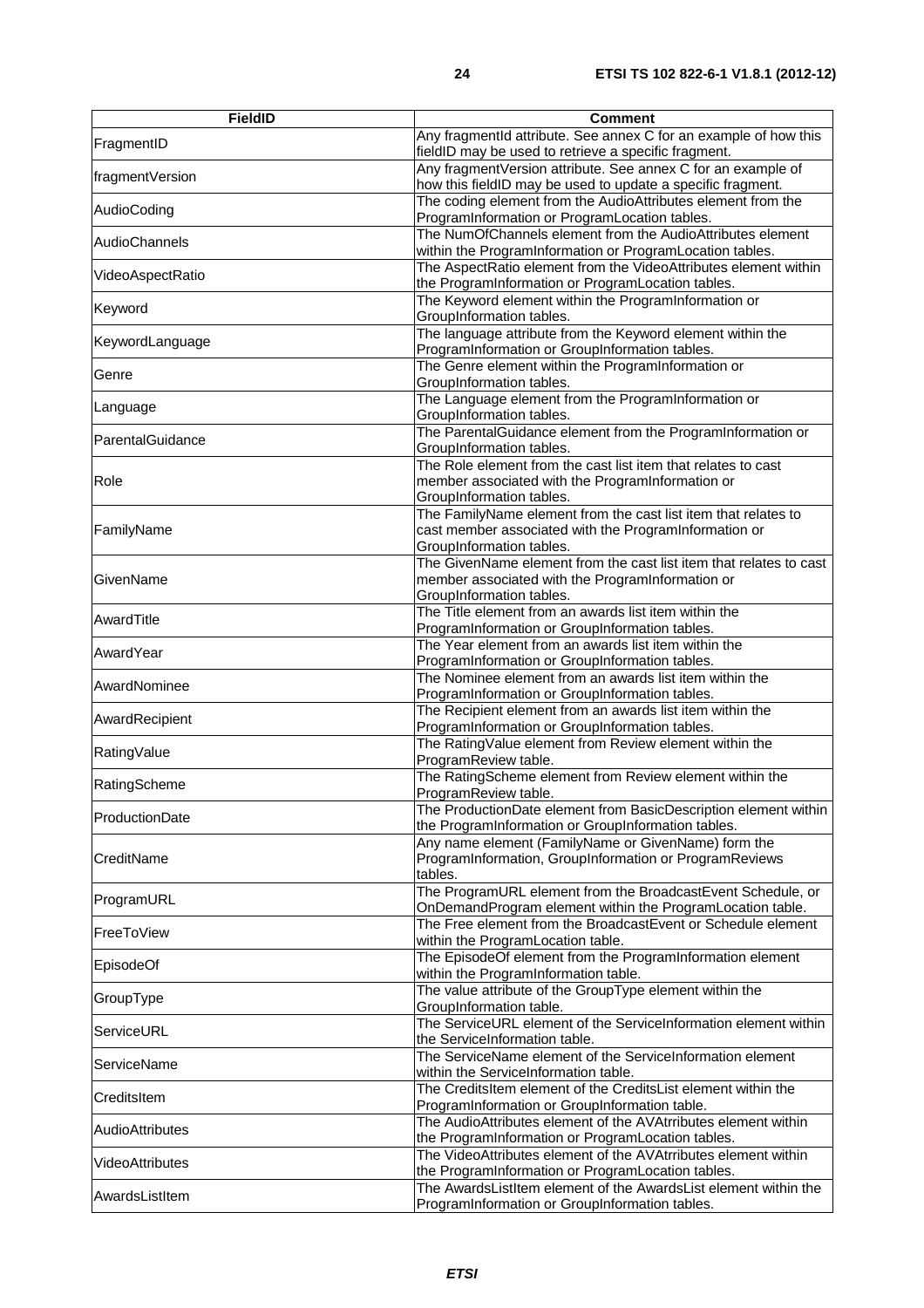| <b>FieldID</b>                                | <b>Comment</b>                                                                                                                                                                      |  |  |
|-----------------------------------------------|-------------------------------------------------------------------------------------------------------------------------------------------------------------------------------------|--|--|
| ProgramInformation                            | The ProgramInformation element of the ProgramInformation table.                                                                                                                     |  |  |
| GroupInformation                              | The GroupInformation element of the GroupInformation table.                                                                                                                         |  |  |
| <b>BroadcastEvent</b>                         | The BroadcastEvent element of the ProgramLocation table.                                                                                                                            |  |  |
| Schedule                                      | The Schedule element of the ProgramLocation table.                                                                                                                                  |  |  |
| OnDemandProgram                               | The OnDemandProgram element of the ProgramLocation table.                                                                                                                           |  |  |
| ServiceInformation                            | The ServiceInformation element of the ServiceInformation table.                                                                                                                     |  |  |
| PersonName                                    | The PersonName element of the CreditsInformation table.                                                                                                                             |  |  |
| OrganizationName                              | The OrganizationName element of the CreditsInformation table.                                                                                                                       |  |  |
| SegmentInformation                            | The SegmentInformation element of the SegmentInformation<br>table.                                                                                                                  |  |  |
| SegmentGroupInformation                       | The SegmentGroupInformation element of the<br>SegmentInformation table.                                                                                                             |  |  |
| <b>Review</b>                                 | The Review element of the ProgramReview table.                                                                                                                                      |  |  |
| <b>CSUri</b>                                  | The uri attribute of the ClassificationScheme element within the<br>ClassificationSchemeTable.                                                                                      |  |  |
| <b>CSAlias</b>                                | The mpeg7:alias attribute of the CSAlias element within the<br>ClassificationSchemeTable.                                                                                           |  |  |
| GenreCS                                       | The href attribute of the Genre element within the<br>ProgramInformationTable and GroupInformationTable.                                                                            |  |  |
| Price                                         | The Price element of the Purchaseltem of the PurchaseList of the<br>BasicDescription element within the ProgramInformation or<br>GroupInformation tables.                           |  |  |
| Currency                                      | The currency attribute of the Price element of the Purchaseltem of<br>the PurchaseList of the BasicDescription element within the<br>ProgramInformation or GroupInformation tables. |  |  |
| Cipher                                        | The Cipher element of the AncillaryRMPI element of the<br>RMPIDescription in the RMPITable or in a Purchaseltem.                                                                    |  |  |
| ExtendRightsSecurityLevel                     | The SecurityLevel element of the ExtendRights element of the<br>RMPIDescription in the RMPITable or in a Purchaseltem.                                                              |  |  |
| ExtendRightsSourceOfAdditionalRights          | The SourceOfAdditionalRights element of the ExtendRights<br>element of the RMPIDescription in the RMPITable or in a<br>Purchaseltem.                                                |  |  |
| AnyDomainRightsPlayRightFlag                  | The PlayRightFlag element of the AnyDomainRights element of<br>the RMPIDescription in the RMPITable or in a Purchaseltem.                                                           |  |  |
| AnyDomainRightsAnalogueExportSignalling       | The AnalogueExportSignalling element of the AnyDomainRights<br>element of the RMPIDescription in the RMPITable or in a<br>Purchaseltem.                                             |  |  |
| AnyDomainRightsAnalogueExportSDControl        | The AnalogueExportSDControl element of the AnyDomainRights<br>element of the RMPIDescription in the RMPITable or in a<br>Purchaseltem.                                              |  |  |
| AnyDomainRightsDigitalExportSDControl         | The DigitalExportSDControl element of the AnyDomainRights<br>element of the RMPIDescription in the RMPITable or in a<br>Purchaseltem.                                               |  |  |
| AnyDomainRightsDigitalExportHDControl         | The DigitalExportHDControl element of the AnyDomainRights<br>element of the RMPIDescription in the RMPITable or in a<br>Purchaseltem.                                               |  |  |
| AnyDomainRightsSecurityLevel                  | The SecurityLevel element of the AnyDomainRights element of<br>the RMPIDescription in the RMPITable or in a Purchaseltem.                                                           |  |  |
| AnyDomainRightsBufferDuration                 | The BufferDuration element in the AnyDomainRights or in the<br>ReceivingDomainRights.                                                                                               |  |  |
| AnyDomainRightsTimeWindowStartDate            | The StartDate element of the TimeWindow element in the<br>AnyDomainRights element of the RMPIDescription in the<br>RMPITable or in a Purchaseltem.                                  |  |  |
| AnyDomainRightsTimeWindowEndDate              | The EndDate element of the TimeWindow element in the<br>AnyDomainRights element of the RMPIDescription in the<br>RMPITable or in a Purchaseltem.                                    |  |  |
| AnyDomainRightsGeographicalControl            | The GeographicalControl element of the TimeWindow element in<br>the AnyDomainRights element of the RMPIDescription in the<br>RMPITable or in a Purchaseltem.                        |  |  |
| ReceivingDomainRightsPlayRightFlag            | The PlayRightFlag element of the ReceivingDomainRights<br>element of the RMPIDescription in the RMPITable or in a<br>Purchaseltem.                                                  |  |  |
| ReceivingDomainRightsAnalogueExportSignalling | The AnalogueExportSignalling element of the<br>ReceivingDomainRights element of the RMPIDescription in the<br>RMPITable or in a Purchaseltem.                                       |  |  |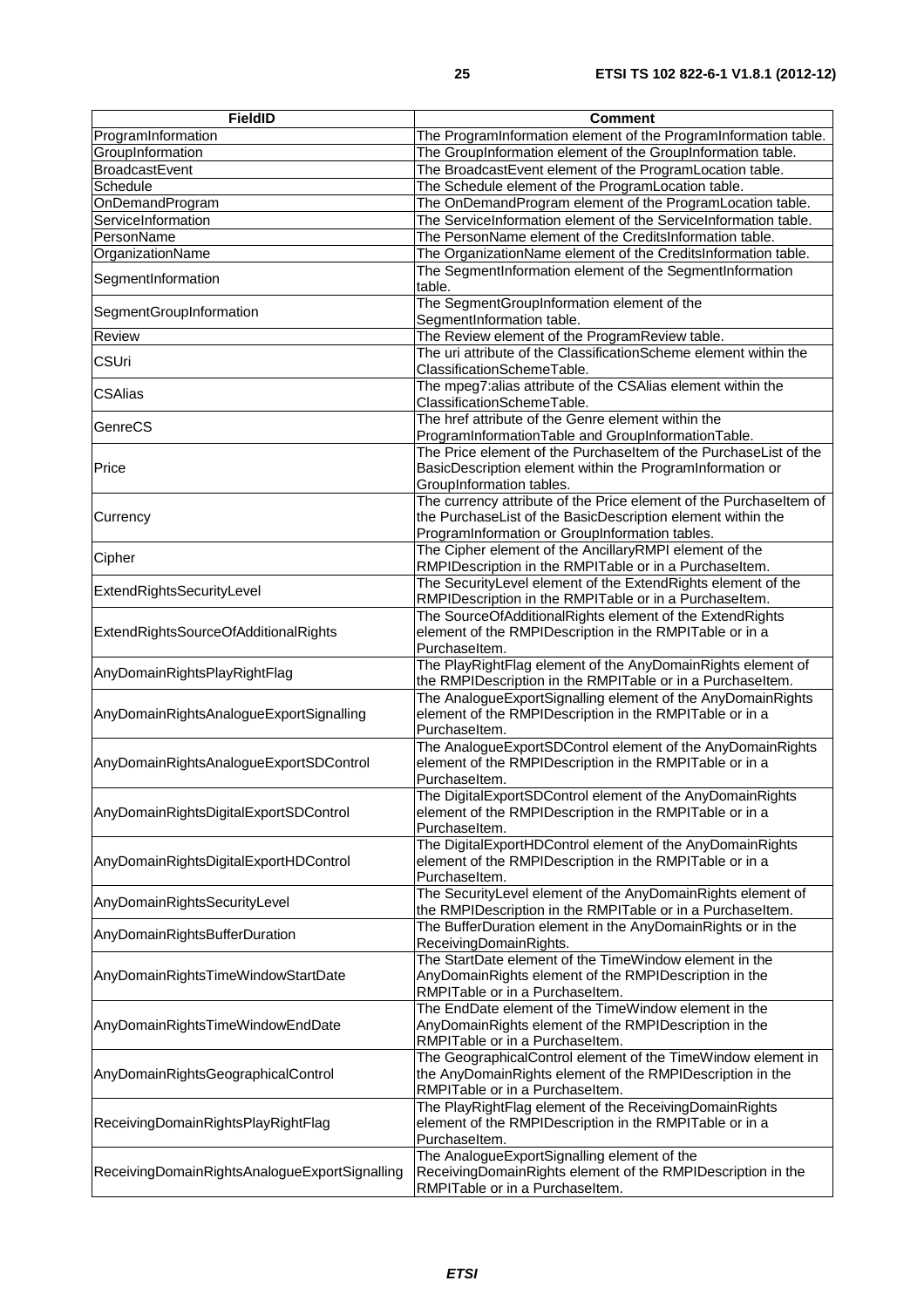| <b>FieldID</b>                                      | <b>Comment</b>                                                                                                                                                                    |  |  |
|-----------------------------------------------------|-----------------------------------------------------------------------------------------------------------------------------------------------------------------------------------|--|--|
| ReceivingDomainRightsAnalogueExportSDControl        | The AnalogueExportSDControl element of the<br>ReceivingDomainRights element of the RMPIDescription in the<br>RMPITable or in a Purchaseltem.                                      |  |  |
| ReceivingDomainRightsDigitalExportSDControl         | The DigitalExportSDControl element of the<br>ReceivingDomainRights element of the RMPIDescription in the<br>RMPITable or in a Purchaseltem.                                       |  |  |
| ReceivingDomainRightsDigitalExportHDControl         | The DigitalExportHDControl element of the<br>ReceivingDomainRights element of the RMPIDescription in the<br>RMPITable or in a Purchaseltem.                                       |  |  |
| ReceivingDomainRightsSecurityLevel                  | The SecurityLevel element of the ReceivingDomainRights element<br>of the RMPIDescription in the RMPITable or in a Purchaseltem.                                                   |  |  |
| ReceivingDomainRightsBufferDuration                 | The BufferDuration element in the AnyDomainRights or in the<br>ReceivingDomainRights.                                                                                             |  |  |
| ReceivingDomainRightsTimeWindowStartDate            | The StartDate element of the TimeWindow element in the<br>ReceivingDomainRights element of the RMPIDescription in the<br>RMPITable or in a Purchaseltem.                          |  |  |
| ReceivingDomainRightsTimeWindowEndDate              | The EndDate element of the TimeWindow element in the<br>ReceivingDomainRights element of the RMPIDescription in the<br>RMPITable or in a Purchaseltem.                            |  |  |
| ReceivingDomainRightsGeographicalControl            | The GeographicalControl element of the TimeWindow element in<br>the ReceivingDomainRights element of the RMPIDescription in<br>the RMPITable or in a Purchaseltem.                |  |  |
| ReceivingDomainRightsPhysicalProximityFlag          | The PhysicalProximityFlag element of the SinglePointOfControl<br>element in the ReceivingDomainRights element.                                                                    |  |  |
| ReceivingDomainRightsSimultaneousRendering<br>Count | The SimultaneousRenderingCount element in the<br>SimultaneousRendering element of the ReceivingDomainRights<br>element.                                                           |  |  |
| RewardCouponId                                      | The CouponIdRef element in the CouponRef element of the<br>RewardCoupon element in ExtendePurchaseltem element.                                                                   |  |  |
| RewardCouponAuthority                               | The AuthorityName element in the CouponRef element of the<br>RewardCoupon element in ExtendePurchaseltem element.                                                                 |  |  |
| <b>TVAMainPublisher</b>                             | The Publisher attribute in the TVAMain element.                                                                                                                                   |  |  |
| MetadataOriginPublisher                             | The Publisher element in any MetadataOriginationInformation<br>element in the MetadataOriginationInformationTable element of<br>the TVAMain element.                              |  |  |
| MetadataOriginPublisherLanguage                     | The language attribute of the Publisher element in any<br>MetadataOriginationInformation element in the<br>MetadataOriginationInformationTable element of the TVAMain<br>element. |  |  |
| ContentType                                         | ContentType element of ContentPropertiesType.                                                                                                                                     |  |  |
| <b>FileFormat</b>                                   | FileFormat element of FilePropertiesType.                                                                                                                                         |  |  |
| FileSize                                            | FileSize element of FilePropertiesType.                                                                                                                                           |  |  |
| AudioContent                                        | AudioAttributes of ContentPropertiesType.                                                                                                                                         |  |  |
| VideoContent                                        | VideoAttributes of ContentPropertiesType.                                                                                                                                         |  |  |
| StillImageContent                                   | StillImageAttributes of ContentPropertiesType.                                                                                                                                    |  |  |
| StillImageWidth                                     | Width element of StillImageAttributes.                                                                                                                                            |  |  |
| StillImageHeight                                    | Height element of StillImageAttributes.                                                                                                                                           |  |  |
| <b>TextContent</b>                                  | TextContentAttributes of ContentPropertiesType.                                                                                                                                   |  |  |
| TextLanguage                                        | TextLanguage of TextContentAttributes.                                                                                                                                            |  |  |
| DataBroadcastingContent                             | DataBroadcastingContextAttributes of ContentPropertiesType.                                                                                                                       |  |  |
| FullScreenRendering                                 | fullScreen attribute of DataBroadcastingContextAttributes.                                                                                                                        |  |  |
| TransparencyRendering                               | transparency attribute of DataBroadcastingContextAttributes.                                                                                                                      |  |  |
| <b>UpdateCycle</b>                                  | UpdateCycle element of DataBroadcastingContextAttributes.                                                                                                                         |  |  |
| InterstitialContent                                 | InterstitialContextAttributes of ContentPropertiesType.                                                                                                                           |  |  |
| <b>BrandName</b>                                    | BrandName element of InterstitialContextAttributes.                                                                                                                               |  |  |
| EducationalContent                                  | EducationalContextAttributes of ContentPropertiesType.                                                                                                                            |  |  |
| IntendedUser                                        | IntendedUser element of EducationalContextAttributesType.                                                                                                                         |  |  |
| EducationalType                                     | EducationalType element of EducationalContextAttributesType.                                                                                                                      |  |  |
| ApplicationContent                                  | ApplicationContextAttributes of ContentPropertiesType.                                                                                                                            |  |  |
| Freeware                                            | Freeware element of ApplicationContextAttributesType.                                                                                                                             |  |  |
| Uninstall                                           | Uninstall element of ApplicationContextAttributesType.                                                                                                                            |  |  |
| GameContent                                         | GameContextAttributes of ContentPropertiesType.                                                                                                                                   |  |  |
| Perspectives                                        | Perspectives element of GameContextAttributes.                                                                                                                                    |  |  |
| MaxNumPlayers                                       | MaxNumPlayers element of GameContextAttributes.                                                                                                                                   |  |  |
| UserLanguage                                        | Language element of BiographicInformation.                                                                                                                                        |  |  |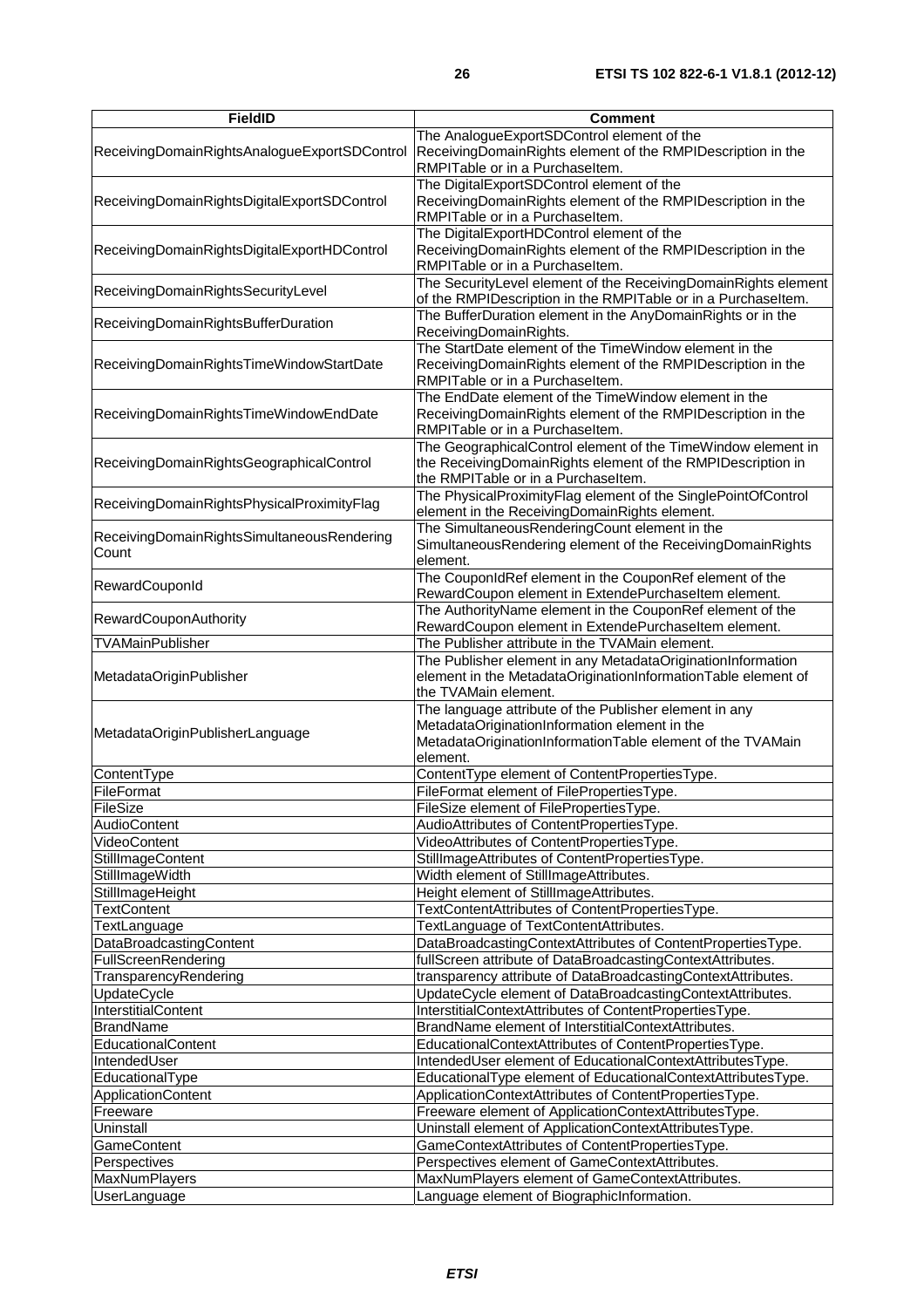| <b>FieldID</b>       | <b>Comment</b>                                               |
|----------------------|--------------------------------------------------------------|
| UserAge              | Age element of BiographicInformation.                        |
| <b>UserGender</b>    | Gender element of BiographicInformation.                     |
| AuditoryImpairment   | AuditoryImpairment of AccessibilityInformation.              |
| VisualImpairment     | eyeSide attribute of VisualImpairment element.               |
| AudioDecoder         | Format of AudioCapabilities of TerminalInformation.          |
| VideoDecoder         | Format of VideoCapabilities of TerminalInformation.          |
| SupportingOS         | SupportingOS of TerminalInformationTable.                    |
| MiddleWare           | Middleware of TerminalInformationTable.                      |
| VirtualMachine       | VirtualMachine of TerminalInformationTable.                  |
| OtherSystemSW        | OtherSystemSW of TerminalInformationTable.                   |
| <b>CPUName</b>       | CPU Type of TerminalInformationTable.                        |
| <b>CPUClock</b>      | Clock speed of TerminalInformationTable.                     |
| <b>CPUUnit</b>       | Unit used to define clock speed of TerminalInformationTable. |
| RAMSize              | Size of the RAM of TerminalInformationTable.                 |
| <b>RAMUnit</b>       | Unit used to define ram size of TerminalInformationTable.    |
| NetworkInformationID | NetworkInformationID element of NetworkInformation.          |
| NaturalLocation      | Location of NaturalEnvironmentInformation.                   |

If a metadata service wishes to support querying or sorting on a field within the normative subset it shall use the predefined fieldID. (I.e. servers shall not define their own fieldID for a field already in the normative subset).

### 5.1.1.1.3 Primary index CRID fields

Fragments containing CRIDs exist in many different locations in the *TV-Anytime* schema. Since CRIDs can occur in multiple places within a fragment (e.g. in a GroupInformation fragment they can be used to refer to parent groups), table 3 formally defines the CRID field that is used to identify the fragments in each case.

The XPath expressions are namespace qualified. The present document assumes the expression content of the XPath evaluator has the following namespace prefixes:

| cr               | urn:tva:ContentReferencing:2012 |
|------------------|---------------------------------|
| tva              | urn:tva:metadata:2012           |
| mpeg7            | urn:tva:mpeg7:2008              |
| tva2             | urn:tva:metadata:extended:2012  |
| rmp <sub>1</sub> | urn:tva:rmpi:2012               |

### **Table 3: The meaning of the CRID field in the different** *TV-Anytime* **tables**

| Table type         | XPath specification for CRID node set<br>(ignore whitespace)                                                                   | <b>Number</b><br>matches |
|--------------------|--------------------------------------------------------------------------------------------------------------------------------|--------------------------|
| ContentReferencing | /cr:ContentReferencingTable/cr:Result/@CRID                                                                                    | 0 or 1                   |
| ProgramInformation | /tva:TVAMain/tva:ProgramDescription/tva:ProgramInformation<br>Table/tva:ProgramInformation/@programId                          | 0 or 1                   |
| GroupInformation   | /tva:TVAMain/tva:ProgramDescription/tva:<br>GroupInformationTable/tva:GroupInformation/@groupId                                | 0 or 1                   |
| ProgramReview      | /tva:TVAMain/tva:ProgramDescription/tva:ProgramReviewTable/<br>tva:ProgramReviews/tva:Program/@crid                            | 0 to many                |
| ProgramLocation    | /tva:TVAMain/tva:ProgramDescription/tva:<br>ProgramLocationTable/tva:Schedule/tva:ScheduleEvent/tva:<br>Program/@crid          | 0 to many                |
|                    | /tva:TVAMain/tva:ProgramDescription/tva:ProgramLocationTable/<br>tva:BroadcastEvent/tva:Program/@crid                          | 0 to many                |
|                    | /tva:TVAMain/tva:ProgramDescription/tva:ProgramLocationTable/<br>tva:OnDemandProgram/tva:Program/@crid                         | 0 to many                |
|                    | /tva:TVAMain/tva:ProgramDescription/tva:ProgramLocationTable/<br>tva:OnDemandService/tva:OnDemandProgram/tva:<br>Program/@crid | 0 to many                |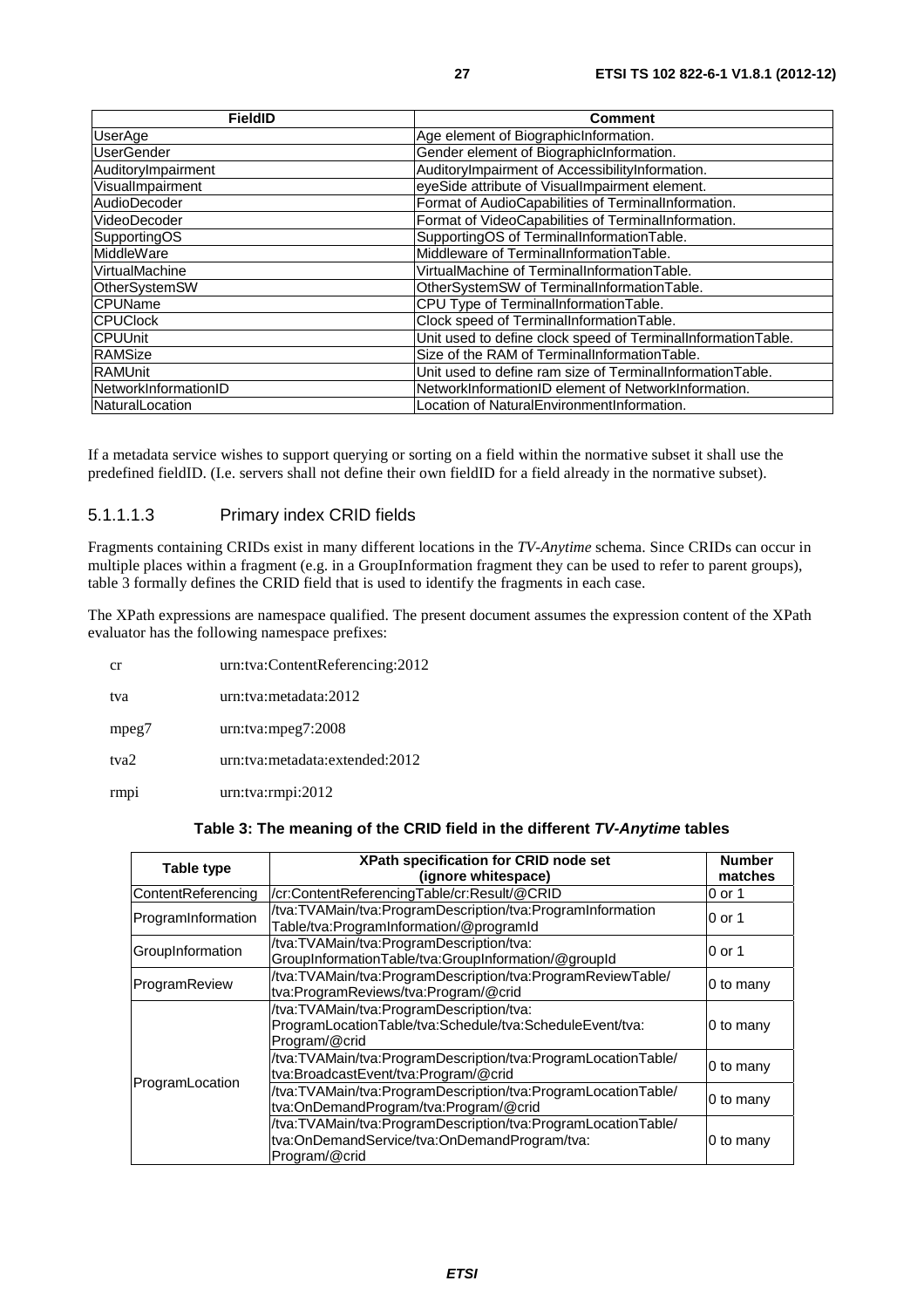| Table type         | <b>XPath specification for CRID node set</b><br>(ignore whitespace)                                                                                                                                                                                                                                                                                                    | <b>Number</b><br>matches |
|--------------------|------------------------------------------------------------------------------------------------------------------------------------------------------------------------------------------------------------------------------------------------------------------------------------------------------------------------------------------------------------------------|--------------------------|
| SegmentInformation | /tva:TVAMain/tva:ProgramDescription/tva:SegmentInformationTable/<br>tva:SegmentList/tva:<br>SegmentInformation/tva:ProgramRef/@crid<br>The schema does not require this attribute. If it is omitted the implied<br>CRID (from the parent segment group) shall be used for the server<br>to determine matching SegmentInformation fragments based on the<br>CRID field. | 0 to many                |
|                    | /tva:TVAMain/tva:ProgramDescription/tva:SegmentInformation<br>Table/tva:SegmentGroupList/tva:SegmentGroupInformation/tva:Prog<br>ramRef/@crid                                                                                                                                                                                                                          | 0 to many                |
| Package            | /tva:TVAMain/tva2:PackageTable/Package/@crid                                                                                                                                                                                                                                                                                                                           | 0 to many                |

### 5.1.1.1.4 Restrictions on the use of QueryConstraints

The QueryConstraints element shall not contain predicates with fields from the following tables:

- ContentReferencingTable: Content referencing information does not contain metadata attractors, so none of the fields are suitable as query constraints.
- CreditsInformationTable: Even if Credits information can be included directly in the BasicDescription element, or in the CreditsInformation Table and sometimes referred from the content BasicDescription element, Credits information is considered to always be part of the BasicDescription element from the point of view of specifying a search. In other words, fields based upon the credit information fields inside a BasicDescription element are used to constrain a search and there is no need to use the fields inside the CreditsInformation table for this.

There are two exceptions to these rules:

- Searches using the fragmentId field and fragmentVersion field can be used to retrieve or update a metadata fragment from any metadata table.
- Searches based on the CRID field are a special case, which is considered in clause 5.1.1.1.3.

Please note that a request with QueryConstraints containing disjunctive condition may lead sometimes to an ambiguous result (see example in clause C.9).

### 5.1.1.1.5 Evaluating a predicate

Although the fieldID values specify precisely the field being matched, a metadata service is free to interpret which metadata fields are used to match the query fieldValue. For example, if a query specifies a programme with a certain title, a server is free to match this string with any of the values given by the Title or ShortTitle elements. Similarly, if a query specifies a keyword search, a server could match the keyword on any of the stored keywords as well as words in the title and synopsis. In general, where the metadata schema offers alternative ways of representing the same information a metadata service should be lenient in matching either representation (e.g. a UK parental guidance of "18" might be considered to match an American rating of "X"). In particular, it is RECOMMENDED that a metadata service adopt the following behaviour:

- If a controlled term is being matched, the server matches fieldValue values specified using both the full URN for the controlled term, or a shortened alias form.
- Any query field inside a BasicDescription element can give rise to a match for the corresponding field inside a ProgramInformation or GroupInformation fragment. E.g. a search for the field Title with value "Friends" could give rise to a programme CRID (episode of "Friends"), or a group CRID (series of "Friends"). If the client is only requested in one type of CRID, they can achieve this by requesting the appropriate table type in the RequestedTables parameter.
- The fields within a BroadcastEvent can be considered to the match corresponding fields within a ScheduleEvent. This does not impact how the metadata service chooses to fragment the returned data (i.e. whether to use BroadcastEvent or Schedule fragments).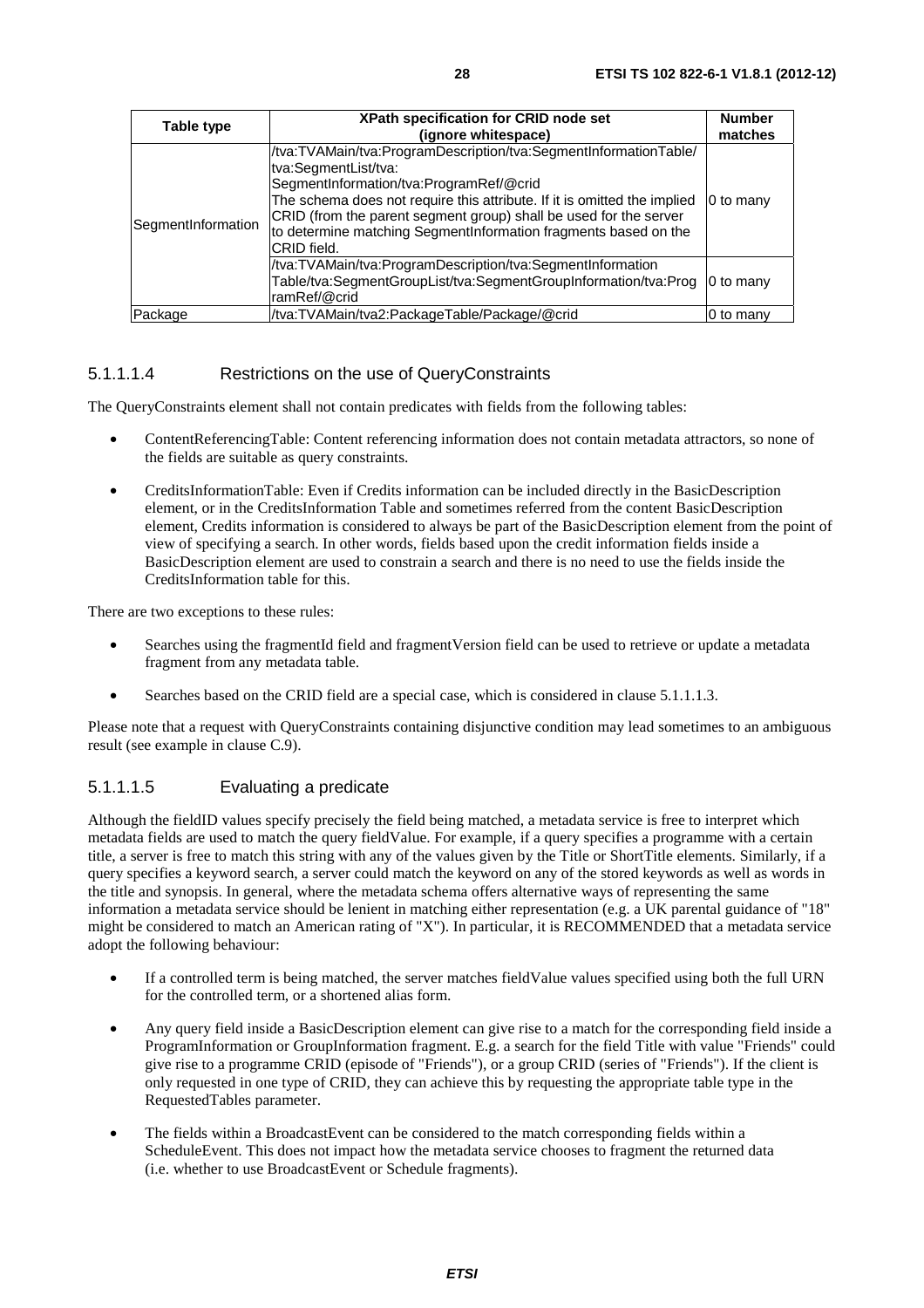The tests evaluated to determine the Boolean value of a predicate are self-explanatory, but the following should be noted:

- *Equals*: For numeric types, a server shall consider values that are numerically equal to the query value to represent a match. For fields that have the anyURI type or some derived type (e.g. CRID, ServiceURL, etc.) equality shall be based upon the rules defined for that particular URI. For fields that have the TVAIDType type (e.g. fragmentID, serviceID, etc.), equality shall be based on the rules for matching ID and IDRef types, as defined in the XML specification [1].
- For other types derived from string, the server determines the notion of equality. It is recommended that the server ignores leading and trailing white space and character case when comparing strings. The server may also employ fuzzy or other type of matching algorithms so that matches may still be returned if a name is misspelt in a query, say.
- For fields that can contain multiple values (e.g. Title, Genre, Keywords, etc.), it is recommended that the query fieldValue is matched to any of the field values in a fragment. If the server has no data for a particular field, it is RECOMMENDED that the server considers the associated fragment not to match the predicate, as this can lead to very large result sets. However, if the query is sufficiently restrictive (no truncation of the response is necessary) it may be appropriate to relax this rule.
- *less\_than, greater\_tha:* The use of XPath and XML Schema mean that the metadata service is always aware of the Schema type of every field. If the type is duration, then the shortest time is considered to be the lesser. If the type is a date and/or time, then the earlier value is considered to be the lesser. If the type is numeric, then *less*\_*than* has its obvious interpretation.
- If the type is derived from a string, then the earliest string (according to a lexicographic sort) is considered to be the lesser. The comparison is based on the Unicode Technical Standard 10 Collation Order [20] on elements normalized according to Unicode Normalization Form C [21]. By default, the collation takes place according to the Default Unicode Collation Element Table in conjunction with Unicode Collation Algorithm. A metadata provider may choose to use another collation table, in which case this is indicated by naming the collation table in the capability description (see clause 6.1).
- For fields that can contain multiple values (e.g. Title, Genre, Keywords, etc.), the metadata service should base the comparison on the field it considers to be primary. For some elements, this is indicated using the "type" attribute with value "main".
- If a fragment has no metadata for a particular field, the fragment should be tested as if the value for that field is the empty string.
- *Exists:* In order for this test to evaluate as "true", the metadata service shall be able to populate the element or attribute with useful data. I.e. it is not sufficient to instantiate the element or attribute but leave it empty.
- *Contains*: This test is only used to test fields that have a type derived from a string. For all other field types the test should not be used.

### 5.1.1.2 View on returned data

#### 5.1.1.2.1 Requesting tables

This required RequestedTables parameter defines the types of data that a metadata service will try to provide on each result it returns. To achieve this, the client includes a list of table types that it requires. For a given result set, a server should supply, if the appropriate metadata is available, the corresponding fragments for this result record from the requested tables. It is not an error if the appropriate metadata is not available (e.g. no segmentation information is available for that CRID), and the client shall not assume that requested fragments will always be returned.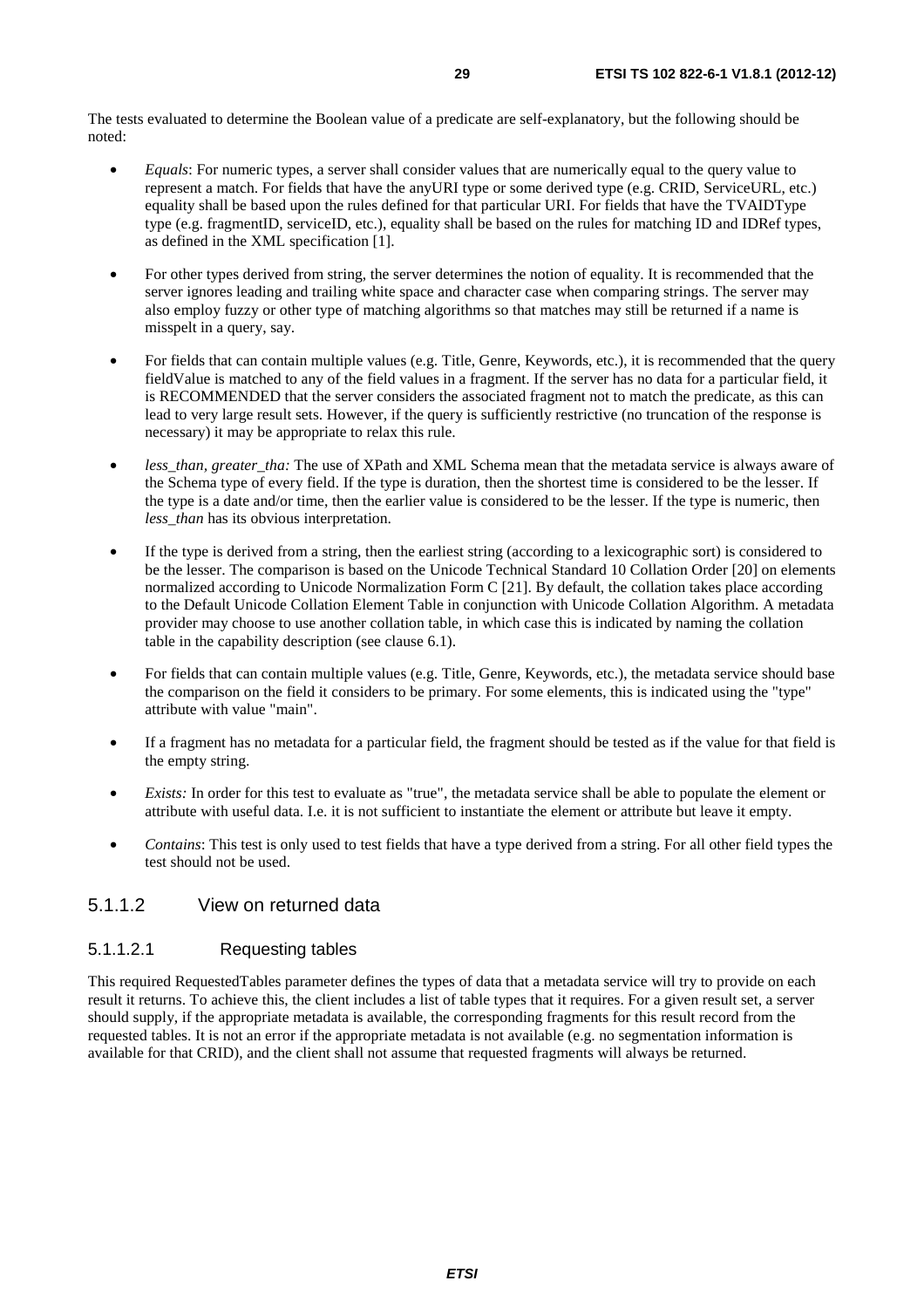| <complextype name="FieldListType"></complextype>                                       |
|----------------------------------------------------------------------------------------|
| <sequence></sequence>                                                                  |
| <element maxoccurs="unbounded" minoccurs="0" name="IdentificationByFieldId"></element> |
| <complextype></complextype>                                                            |
| <attribute name="fieldID" type="tns:fieldIDType" use="required"></attribute>           |
|                                                                                        |
| $\langle$ element>                                                                     |
| <element maxoccurs="unbounded" minoccurs="0" name="IdentificationByXPath"></element>   |
| <complextype></complextype>                                                            |
| <attribute name="XPath" type="string" use="required"></attribute>                      |
|                                                                                        |
|                                                                                        |
|                                                                                        |
|                                                                                        |
| <complextype name="RequestedTablesType"></complextype>                                 |
| <sequence></sequence>                                                                  |
| <element maxoccurs="unbounded" name="Table"></element>                                 |
| <complextype></complextype>                                                            |
| <sequence></sequence>                                                                  |
| <element <="" name="RequestedFields" td="" type="tns:FieldListType"></element>         |
| $minOccurs = "0"$                                                                      |
| <element <="" name="SortCriteria" td="" type="tns:SortCriteriaType"></element>         |
| minOccurs="0" maxOccurs="unbounded"/>                                                  |
|                                                                                        |
| <attribute name="type" use="required"></attribute>                                     |
| <simpletype></simpletype>                                                              |
| <restriction base="string"></restriction>                                              |
| <enumeration value="ContentReferencingTable"></enumeration>                            |
| <enumeration value="ClassificationSchemeTable"></enumeration>                          |
| <enumeration value="ProgramInformationTable"></enumeration>                            |
| <enumeration value="GroupInformationTable"></enumeration>                              |
| <enumeration value="CreditsInformationTable"></enumeration>                            |
| <enumeration value="ProgramLocationTable"></enumeration>                               |
| <enumeration value="ServiceInformationTable"></enumeration>                            |
| <enumeration value="ProgramReviewTable"></enumeration>                                 |
| <enumeration value="SegmentInformationTable"></enumeration>                            |
| <enumeration value="PackageTable"></enumeration>                                       |
| <enumeration value="InterstitialCampaignTable"></enumeration>                          |
| <enumeration value="RMPITable"></enumeration>                                          |
| <enumeration value="CouponTable"></enumeration>                                        |
| <enumeration value="TargetingInformationTable"></enumeration>                          |
| <enumeration value="InterstitialTargetingTable"></enumeration>                         |
|                                                                                        |
|                                                                                        |
|                                                                                        |
|                                                                                        |
|                                                                                        |
|                                                                                        |
|                                                                                        |

| <b>Name</b>             | <b>Definition</b>                                                         |
|-------------------------|---------------------------------------------------------------------------|
| FieldListType           | A complex type to define the list of fields to be part of the requested   |
|                         | table in the response to the metadata query.                              |
| IdentificationByFieldId | This element indicates the field (element or attribute) by its fieldID    |
|                         | that should be part of the requested table if available.                  |
| fieldID                 | A required fieldID value (see clause 5.1.1.1.1) that defines the field to |
|                         | be returned in the requested table (e.g. Title, Synopsis, etc.).          |
| IdentificationByXPath   | This element indicates the field (element or attribute) by its XPath      |
|                         | expression that should be part of the requested table if available.       |
| <b>XPath</b>            | A required valid XPath expression that points to a field to be returned   |
|                         | in the requested table.                                                   |
| RequestedTablesType     | A complex type that specifies a list of table elements containing at      |
|                         | least one entry.                                                          |
| Table                   | Specifies the type of table required by the client and the sort criteria  |
|                         | to be applied to that table.                                              |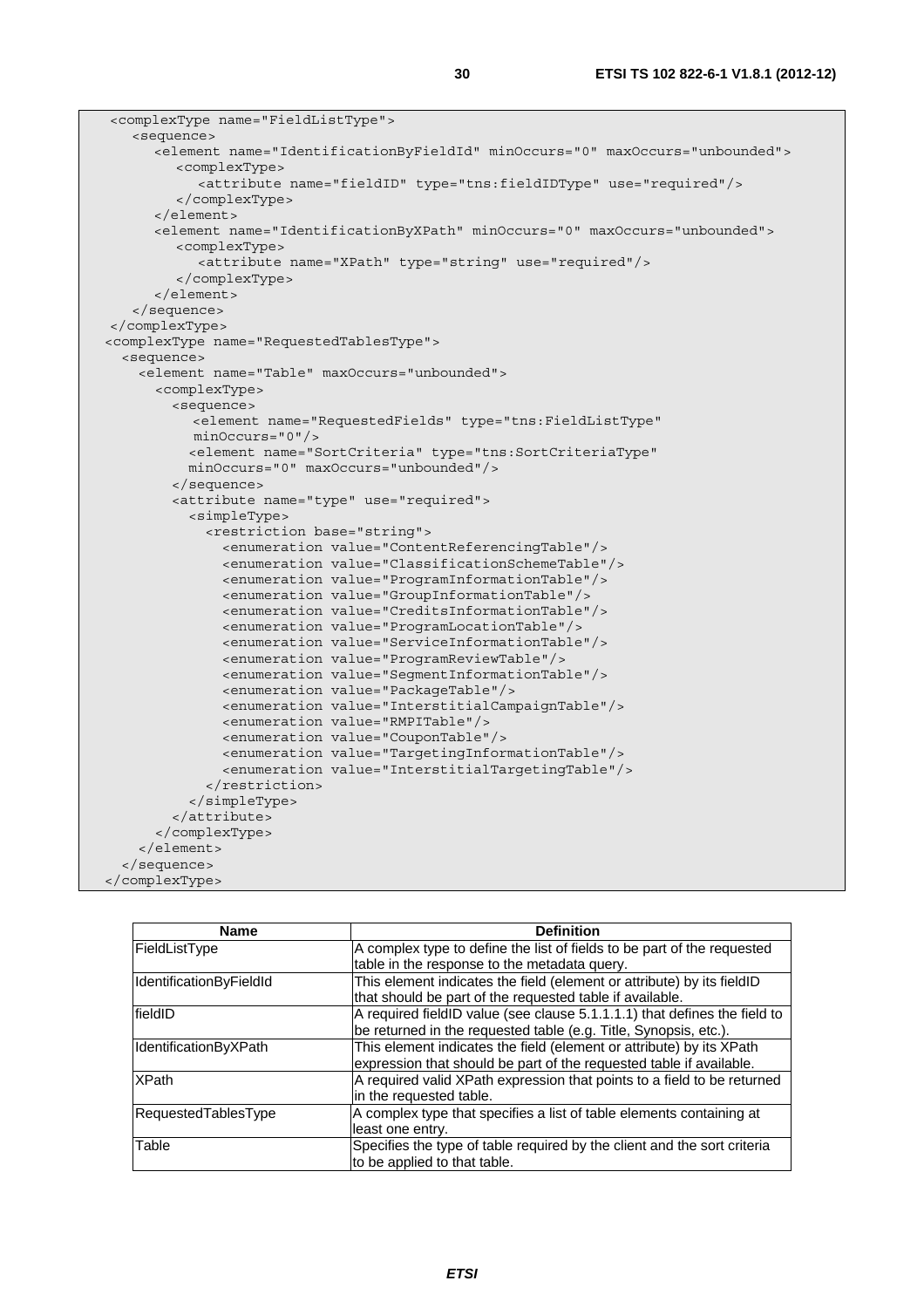| <b>Name</b>            | <b>Definition</b>                                                                                                                                                                                                                                                                                          |
|------------------------|------------------------------------------------------------------------------------------------------------------------------------------------------------------------------------------------------------------------------------------------------------------------------------------------------------|
| type                   | Mandatory parameter giving the type of TV-Anytime table required by<br>the client. Can take the values: ContentReferencingTable,<br>ClassificationSchemeTable,<br>ProgramInformationTable,GroupInformationTable,                                                                                           |
|                        | ProgramLocationTable, ServiceInformationTable,<br>ProgramReviewTable, SegmentInformationTable, and<br>CreditsInformationTable, PackageTable, InterstitialCampaignTable,<br>RMPITable, CouponTable, TargetingInformationTable,<br>InterstitialTargetingTable.                                               |
| <b>RequestedFields</b> | This optional element specifies the optional elements and attributes<br>that the user would like to have in the response to the get_Data<br>request.<br>When this element is not present, this means that all fields available<br>in the metadata provider database are to be included in the<br>response. |
| SortCriteria           | The sort criteria to be applied to that table. If not present the returned<br>table will not necessarily be sorted. The order of the SortCriteria<br>element is significant See clause 5.1.1.2.1 for a more complete<br>explanation of sorting.                                                            |

A metadata service can choose whether or not to inline credits information directly, or to reference a fragment in the CreditsInformationTable. The request for a CreditsInformationTable determines if the server returns credits information at all, but does not impact the above choice on how to include the credits information. A server shall not return credits information if the CreditsInformationTable is not listed in the RequestedTable parameter. The SortCriteria parameter shall be ignored if it is used in conjunction with the CreditsInformationTable.

A ServiceInformationTable will always be included in a response if a ServiceInformation entry is being referenced (using a serviceIDRef) from a ProgramLocationTable. Thus, an explicit request for a ServiceInformationTable will have no effect if a ProgramLocationTable is being returned. Nevertheless, if the client wishes to specify sort criteria for the ServiceInformationTable, it is useful to include it in the requested tables.

When a PurchaseInformation entry is being referenced (using a purchaseIDRef) from a BasicDescription, it is likely that the server will include in the response a PurchaseInformationTable but it can also insert the PurchaseInformation directly in the BasicDescription. Thus, an explicit request for a PurchaseInformationTable will have no effect.

A MetadataOriginationInformationTable will always be included in a response if a MetadataOriginationInformation is being referenced (using a metadataOriginIDRef) from any Table. Thus, an explicit request for a MetadataOriginationInformationTable will have no effect.

### 5.1.1.2.2 Sort criteria

```
 <complexType name="SortCriteriaType"> 
   <attribute name="fieldID" type="tns:fieldIDType" use="required"/> 
   <attribute name="order" type="tns:SortingOrderType" 
  default="ascending"/> 
 </complexType> 
 <simpleType name="SortingOrderType"> 
   <restriction base="string"> 
     <enumeration value="ascending"/> 
     <enumeration value="descending"/> 
   </restriction> 
 </simpleType>
```

| Name             | <b>Definition</b>                                                      |
|------------------|------------------------------------------------------------------------|
| SortCriteriaType | The definition of one sorting criteria to apply.                       |
| <b>fieldID</b>   | Specifies the field to use.                                            |
| lorder           | Defines the type of sorting to apply (either ascending or descending). |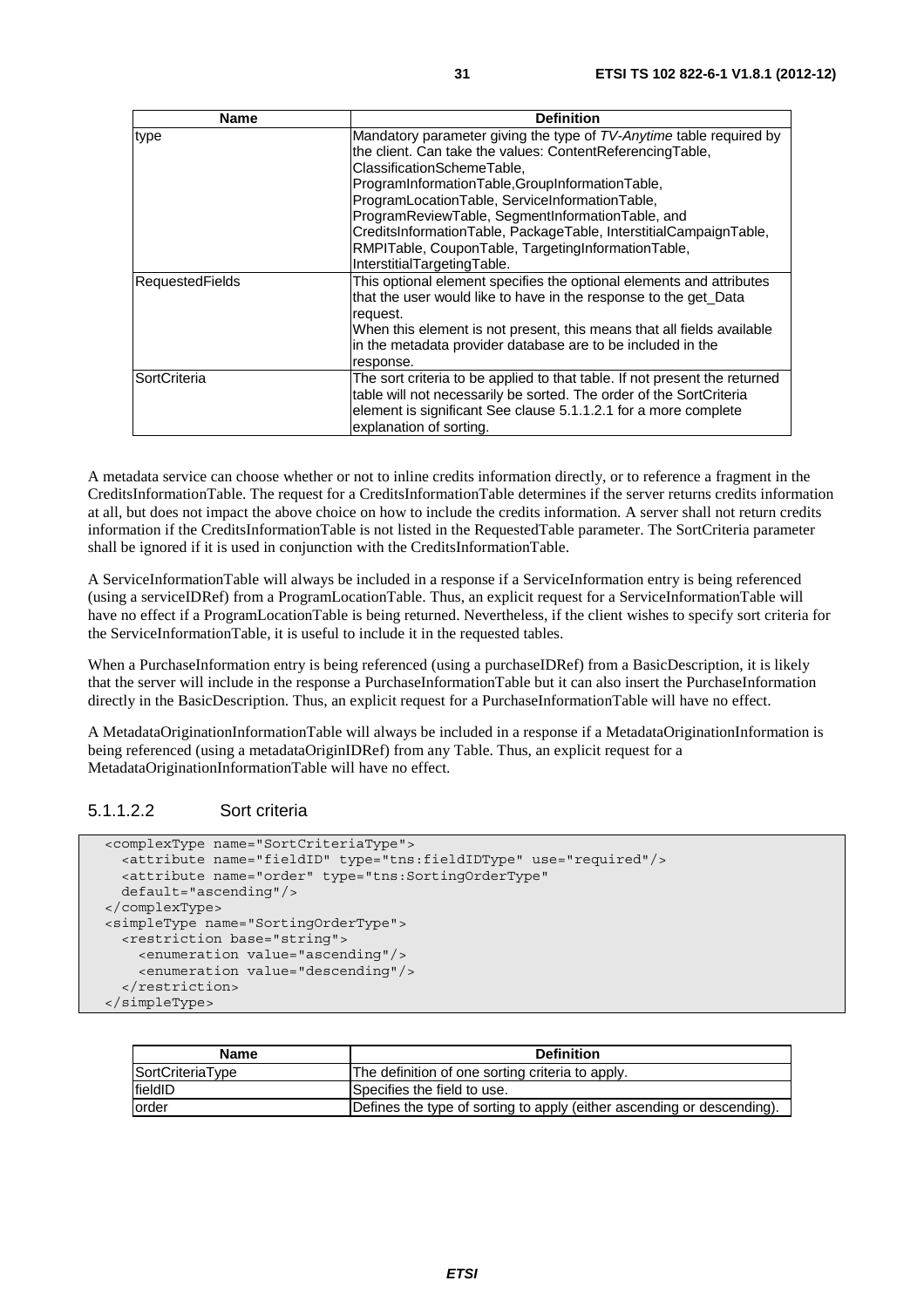Sorts are applied across the fragments contained in a given table. Sorts can be applied in either ascending order (with the least first) or descending order (with the largest first). The criteria by which fields are compared is identical to that used to make less\_than (ascending search) and greater\_than (descending search) comparisons, as specified in clause 5.1.1.1.5. One implication of this is that fragments included in the response containing no data for the field being sorted shall be sorted as if that field had the value of the empty string. Another implication is that if the sort field can have multiple values in a single fragment (e.g. "Title"), the metadata service should be sorted on the primary value for that field.

There can be a number of SortCriteria elements within the RequestedTables parameter. The metadata service uses this to apply a multi-tier sort, with the first sort applied using the first SortCriteria element in the list, the next sort using the second SortCriteria element (if any), and so on. If a server indicates that it supports one or more sort fields (see clause 7.1) for a table, then it shall support a single-tier sort for that table. If a server indicates that it supports more than one sort field, then it may support a multi-tier sort for that table. The exact sort applied by the server is indicated in the response (see clause 5.1.2.1). If multi-tier sorting is supported, groups of fragments that are equivalent according to the criteria of one sort field are then sorted according to the criteria of the next sort field. For example, this allows a set of BroadcastEvent fragments to first be grouped into channels and then sorted according to time and date, and thus make the construction of an EPG on the client much more efficient. Such a sort could be specified as follows:

```
 <RequestedTables> 
   <Table type="ProgramLocationTable"> 
     <SortCriteria fieldID="tvaf:ServiceURL" order="descending"/> 
     <SortCriteria fieldID="tvaf:PublishedTime"/> 
   </Table> 
 </RequestedTables>
```
If the SortCriteria parameter contains a fieldID value that refers to a field identifier containing multiple XPath expressions, the metadata service may choose any one of the XPath expressions for identifying which field to use for sorting that fragment.

For example, if a result is a ProgramLocationTable containing both OnDemandProgram fragments and BroadcastEvent fragments, and the sort criteria is PublishedStart, all the BroadcastEvent fragments will be sorted according to their published time (see table 2) followed by all the OnDemandProgram fragments sorted according to their first available time.

The way in which a client establishes the fields for which sorting is supported (if any) is described in clause 7.1.

### 5.1.1.3 Size limit parameter

An optional parameter (maxPrograms) can be inserted in the request. It is a positive integer and is used by the client to specify the number of records returned by a query. If a query results in a greater number of records, the server shall return maxPrograms records, along with their corresponding metadata.

Limiting the number of records being returned does not guarantee the client device's memory not being exceeded since there is no limit on the size of each of data associated with each record. Similarly, knowing the exact byte size of the response is not sufficient, since there is not a linear relationship between this figure and the size of the post-parsing in-memory objects. The client should ensure that memory overloading is gracefully handled by terminating the parsing step before memory limits are reached. The purpose of the maxPrograms parameter is to allow the client to avoid this occurrence for the large majority of cases. (See also the explanation of the truncated parameter in clause 5.1.2.3, which may be included in the response).

It is recommended that when the server truncates a response, it provide the results that it considers to be the closest match to the specified query.

### 5.1.1.4 Interpretation of query predicates

This clause defines the data model that is used to describe how the server processes the query to build its response. This model is necessary to explain the way in which queries operate across tables. It does not imply an underlying implementation, nor does it imply that a response shall strictly satisfy the relational calculus definition given here.

The data model described in this clause is purely a tool to describe how queries across tables work. This model uses a set of relational tables in order to explain how query predicates should be interpreted. The data model itself is informative.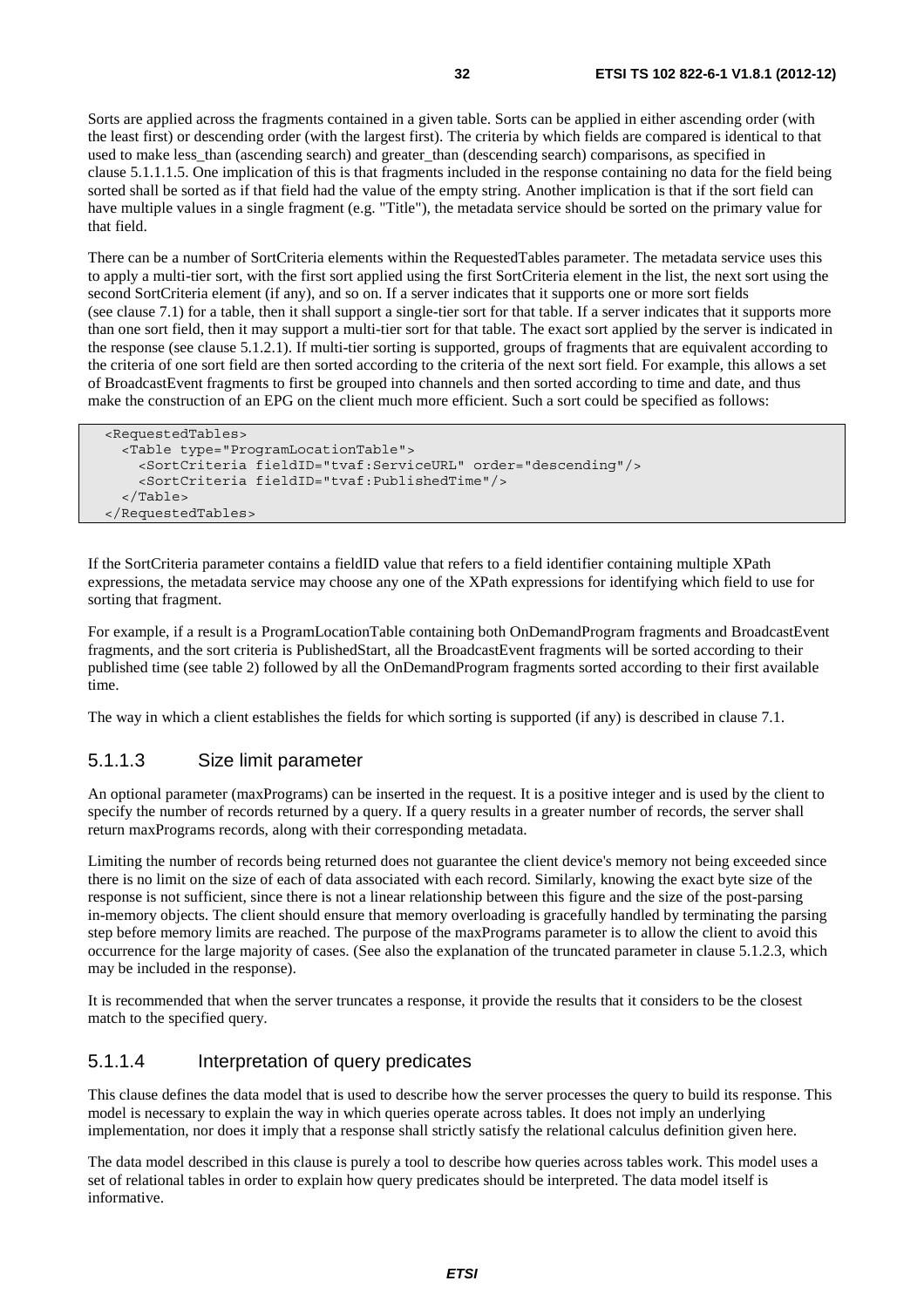When all the query predicates contain fieldID values belong to the same table (e.g. a query based on "Title" and "Keyword" fields) the result records that satisfy the query constraints will be matched. If the query predicates contain fieldID values belonging to multiple tables, then the matching result records should satisfy those predicates in all the relevant tables. The data model is a tool to explain this behaviour, as it can become complex in the general case.

Firstly, this data model defines a set of relational tables containing the following records for each fragment that matches the query:

- Content referencing record. Each record corresponds to a Result element and the table is uniquely keyed with a CRID.
- Program information record. Each record corresponds to a ProgramInformation element and the table is uniquely keyed with a CRID.
- Group information record. Each record corresponds to a GroupInformation element and the table is uniquely keyed with a CRID.
- Broadcast event record. Each record corresponds to a BroadcastEvent or a ScheduleEvent element, and can be assigned a CRID.
- On demand programme record. Each record corresponds to an OnDemandProgram element and can be assigned a CRID.
- Service information record. Each record corresponds to a ServiceInformation element and is uniquely keyed with a serviceId.
- Review record. Each record corresponds to a Review element and is associated with a CRID.
- Segment information record. Each record corresponds to a SegmentInformation element and is associated with a CRID.
- Segment group record. Each record corresponds to a SegmentGroupInformation element and is associated with a CRID.

Note that, with one exception: the Content referencing record, these records correspond exactly to the fragments defined in part B of the Metadata Specification. Within each record the data is not flat (i.e. there are nested and repeated data structures) so in practice this would be a poor relational model for *TV-Anytime*.

We now define a combined table formed by performing a sequence of full outer joins as follows:

- 1) The service information and broadcast event tables are joined based upon the serviceId field.
- 2) The service information and on demand programme tables are joined based upon the serviceId field.
- 3) The two resulting tables, and all the other tables, are joined based upon the CRID field to leave a single combined table. Since the join operation (Cartesian product) is commutative and associative, the order in which this join is performed is not significant.

Each row of the combined table is termed a result record. A result record has the following properties:

- There can be many result records containing the same value in the CRID field.
- A result record may have no entries for a particular field or set of fields. This is equivalent to saying that not all types of metadata and metadata tables will be available for every programme.
- The same fragment can appear in multiple result records.
- Each field within a result record can be uniquely identified using a fieldID value.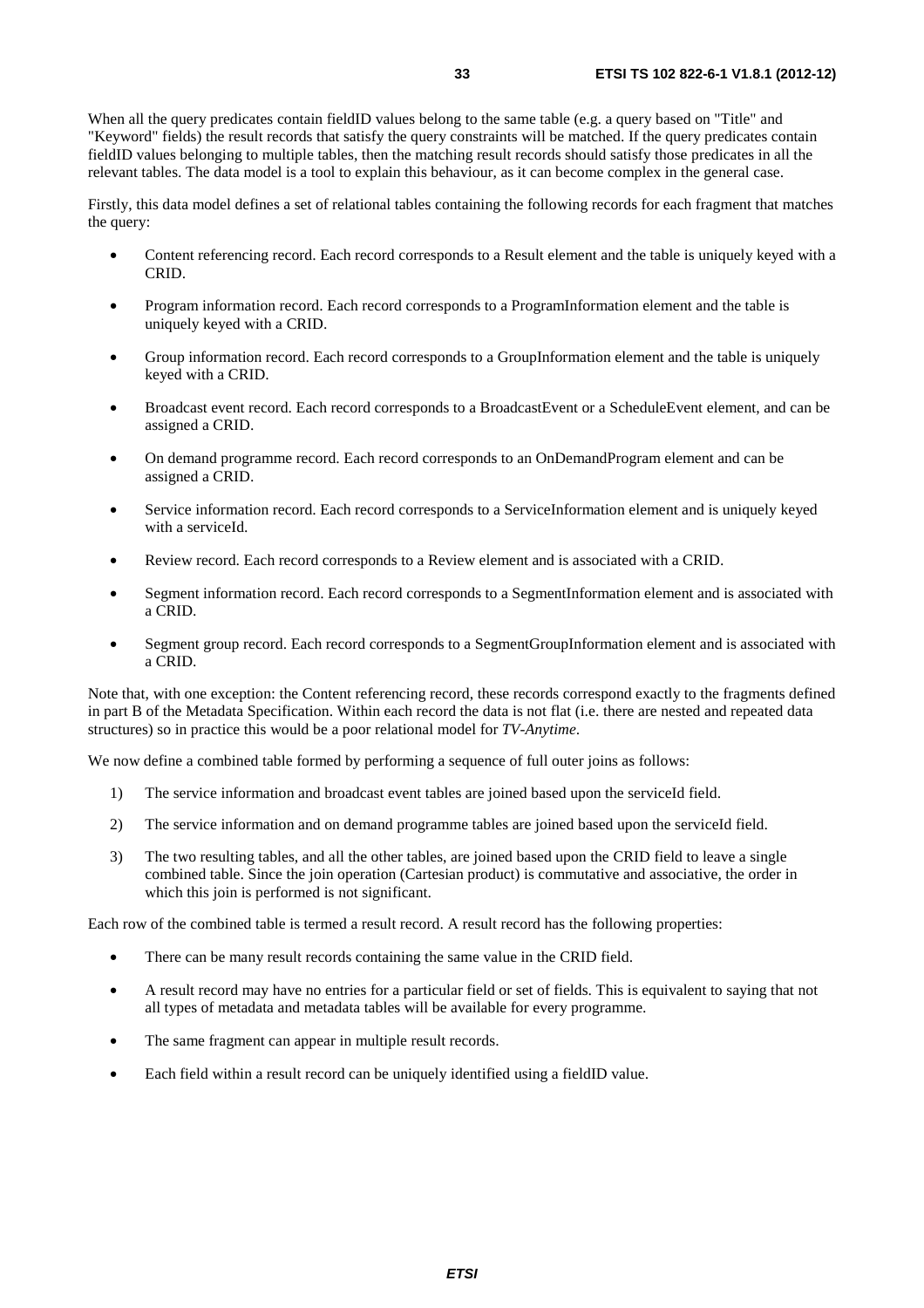### 5.1.1.5 Definition of server behaviour

This clause defines the server's behaviour to a query that is assumed by the data model. The server should return a response containing content referencing and/or metadata fragments based upon the predicates in the QueryConstraints that satisfy the query.

The server shall return a response that contains only the tables specified by the RequestedTables parameter, based on the rules defined in clause 5.1.1.2.

Each fragment shall be encapsulated in either a TVAMain or ContentReferencingTable element. The complete response shall contain either one TVAMain element, one ContentReferencingTable element or one instance of both TVAMain and ContentReferencingTable. The response shall have duplicated fragments removed.

### 5.1.2 Response Format

A get\_Data response contains an XML instance document containing zero or one instance of the following elements:

- TVAMain.
- ContentReferencingTable.
- InvalidFragments.

```
 <element name="get_Data_Result" type="tns:get_Data_ResultType"/> 
 <complexType name="get_Data_ResultType"> 
   <sequence> 
     <element name="TableSortingInformation" 
     type="tns:RequestedTablesType" minOccurs="0"/> 
     <element ref="tva:TVAMain" minOccurs="0"/> 
     <element ref="cr:ContentReferencingTable" minOccurs="0"/> 
     <element name="InvalidFragments" 
     type="tns:InvalidFragmentsType" minOccurs="0"/> 
   </sequence> 
   <attribute name="serviceVersion" type="unsignedInt" use="required"/> 
   <attribute name="truncated" type="boolean"/> 
 </complexType>
```

| Name                    | <b>Definition</b>                                                      |  |
|-------------------------|------------------------------------------------------------------------|--|
| TableSortingInformation | An element that declares a set of tables and corresponding sort        |  |
|                         | order to be returned.                                                  |  |
| <b>TVAMain</b>          | An element inside which all metadata items defined in                  |  |
|                         | TS 102 822-3-1 [8] are instantiated.                                   |  |
| ContentReferencingTable | An element inside which all metadata items defined in                  |  |
|                         | TS 102 822-4 [12] are instantiated.                                    |  |
| InvalidFragments        | Represents list of invalid fragments using the                         |  |
|                         | InvalidFragmentsType type. See clause 5.1.2.4 for a definition of      |  |
|                         | this type and how it is used.                                          |  |
| <b>IserviceVersion</b>  | This parameter indicates the version of the get Data operation's       |  |
|                         | capability description. See clause 5.1.2.2.                            |  |
| truncated               | When this attribute is true, it indicates that the result of the query |  |
|                         | has been truncated because the number of results exceeded the          |  |
|                         | maxPrograms attribute specified in the request or the server was       |  |
|                         | not able to return all the results. See clause 5.1.2.3.                |  |

The instance document returned shall be XML Schema valid with respect to the appropriate metadata and content referencing schemas. Furthermore, each instance document shall contain the appropriate TVAIDType type to allow complete dereferencing of all TVAIDRefType nodes within the instance document (e.g. if a Schedule is included, the ServiceInformation entry, referenced via the serviceIDRef, shall also be present).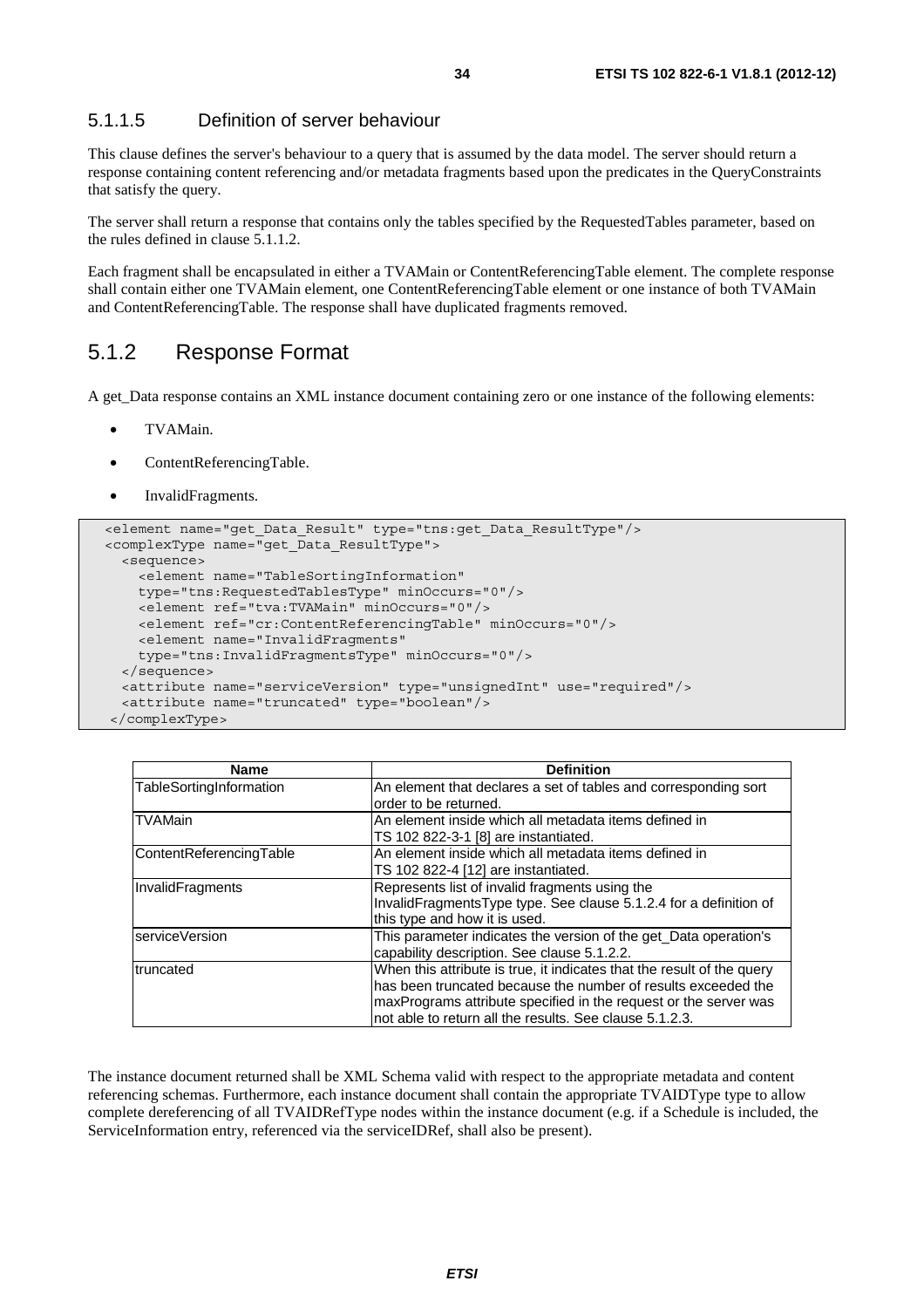### 5.1.2.1 Indicating the sorting of the response

The TableSortingInformation element shall be included in any response where a sort has been performed on the response.

The first SortCriteria element defines the first field by which the response has been sorted. Each subsequent SortCriteria element (if any) defines the next levels of sorting that has been applied.

For example, the following XML snippet shows a response that has been sorted by service URL and then by published time (note that the syntax is the same as that used to specify the sorting in the query).

```
 <TableSortingInformation> 
   <Table type="ProgramLocationTable"> 
     <SortCriteria fieldID="tvaf:ServiceURL"/> 
     <SortCriteria fieldID="tvaf:PublishedTime"/> 
   </Table> 
 </TableSortingInformation>
```
### 5.1.2.2 Indicating the service version

The serviceVersion attribute shall be included in the response. This parameter indicates the version of the get\_Data operation's capability description. When the version is updated a client can retrieve a new capability description for the metadata service (see clause 7.1 for more explanation on how this parameter is used). Note that the serviceVersion attribute indicates nothing about the syntax version in the response (which can be inferred from the XML namespace), or the version of the metadata data in the result (metadata version information is indicated using the fragmentVersion attribute).

### 5.1.2.3 Truncating the result set

If the optional "truncated" attribute has the value "true", the records returned do not represent the entire query result set. This is either a result of the inclusion of the maxPrograms attribute in the request, or as a result of the server being overloaded. The actual limit used in the latter case is server specific, but in general should be a sufficiently large number so as to not normally be an issue. No behaviours such as paging mechanisms are defined for retrieving more data after a truncated limit, as this requires more complex client and server implementations (since state shall be maintained between queries), and would be complex when the server's database is being asynchronously updated. The intent is to support the average query, while at the same time allowing servers the leeway required to be able to manage adequate performance.

A very large number of responses is usually an indication that the query was insufficiently specific. In most cases, it is possible to refine the query by the alteration of the original parameter set. If truncation occurs as a result of flexible interpretation of the query, it is RECOMMENDED that the server falls back to strict interpretation of the query in order to reduce the number of responses.

### 5.1.2.4 Updating the result set

The fragmentVersion and fragmentId identifiers may be placed at the fragment level in the get\_Data response (as defined by the TS 102 822-3-1 [8]). If included, this allows the client to request and update individual fragments. A client may cache fragment version information and be able to ignore future instances of the same metadata if the fragment version number has not been incremented. *TV-Anytime* metadata in the bi-directional environment may be updated by the unit of fragments based on the fragementID and/or fragmentVersion defined in TS 102 822-3-1 [8]. To support the metadata updating in the bi-directional environment, the fragmentVersion has the following additional validity constraints.

The fragmentVersion attribute should be either one of an 8-digit or 14-digit unsigned integer. When it is an 8-digit integer, it should follow the format of YYYYMMDD and represents the last updated date of the fragment. When it is a 14-digit integer, it should follow the format of YYYYMMDDhhmmss and represents the last updated date and time. YYYY represents year in four digits, MM represents month in two digits, DD represents day of the month in two digits, hh represents hour in two digits (using a 24 hour clock), mm represents minute in two digits, and ss represents second in two digits.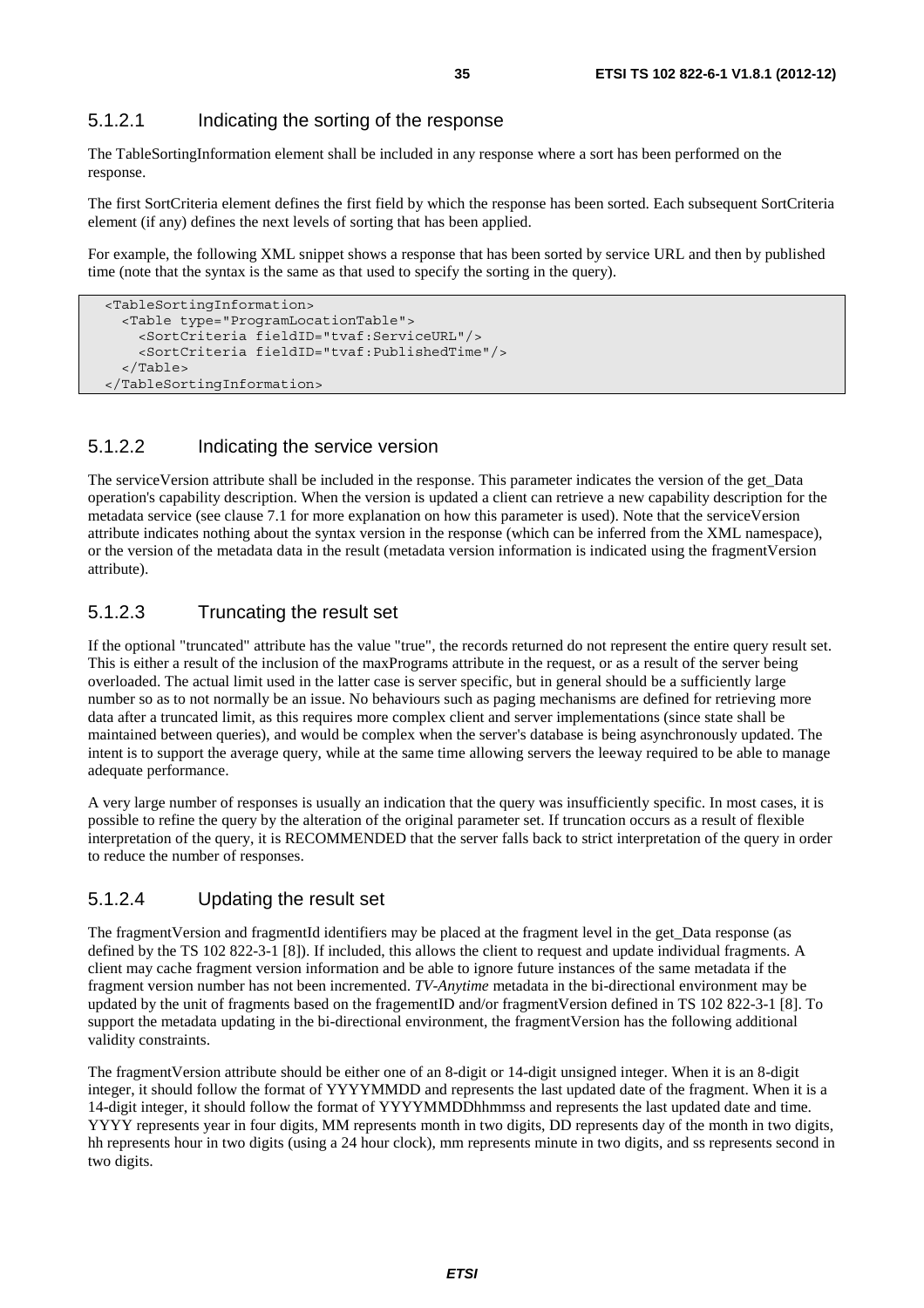If a receiver wants to update a fragment received by the uni-directional link using the bi-directional link it should make a request for the same fragment with a fragmentVersion with a later date than it receives the fragment by the uni-directional link.

The server indicates its support for this updating mechanism using the capability description, as described in clause 7.1.

If the request for a fragmentID does not include the fragmentVersion, the server shall return its latest version of the fragment.

```
 <complexType name="InvalidFragmentsType"> 
   <sequence> 
    <element name="Fragment" minOccurs="0" maxOccurs="unbounded">
       <complexType> 
         <attributeGroup ref="tva:fragmentIdentification"/> 
       </complexType> 
     </element> 
   </sequence> 
 </complexType>
```

| <b>Name</b>          | <b>Definition</b>                                                                                                                                                                                                      |
|----------------------|------------------------------------------------------------------------------------------------------------------------------------------------------------------------------------------------------------------------|
| InvalidFragmentsType | An InvalidFragmentsType is used to express invalid fragment                                                                                                                                                            |
|                      | lists. It contains one or more Fragment elements.                                                                                                                                                                      |
| Fragment             | Identifies an invalid fragment using the fragmentIdentification<br>attributeGroup (as defined in TS 102 822-3-1 [8]). The meaning of<br>fragmentID and fragmentVersion in this context is described in<br>this clause. |

When the InvalidFragments element is included in the get\_Data\_Result element, the client should delete the fragments saved in the local storage identifiable by the fragmentID and/or fragmentVersion listed in the InvalidFragments element.

A fragmentID can be reassigned to other fragments by the publisher, when the original fragment became invalid and is deleted. When a fragmentID is reused, to ensure the uniqueness of the fragmentID, the server is expected to include the reassigned fragmentID and the fragmentVersion representing the deleted date or the last modified date of the InvalidFragments element, whenever the requested fragmentVersion is smaller than the fragmentVersion of the deleted fragment.

### 5.1.2.5 Requesting a portion of tables

A thin client, which has a limited bandwidth to get metadata and/or a limited processing power issues a request for a portion of program information and location metatada tables available for two TV channels with no specified period.

Only the following elements are requested in addition to the mandatory elements and attributes:

- title, genre, synopsis of the programInformationTable;
- title, genre, programURL, publishedTime and publishDuration of the programLocationTable;
- free text review of the programReviewTable.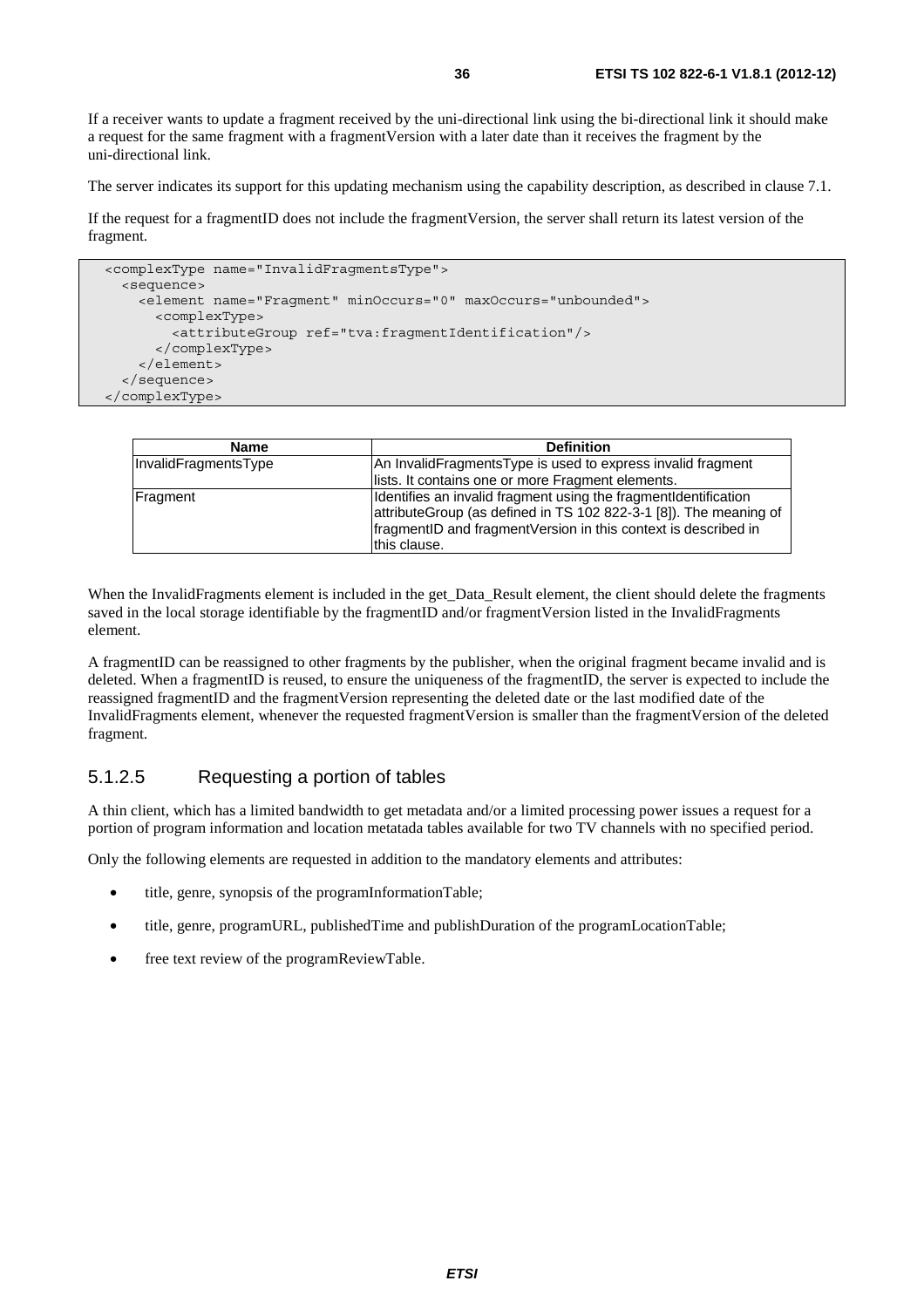| <tns:get data=""></tns:get>                                                                  |
|----------------------------------------------------------------------------------------------|
| <tns:queryconstraints></tns:queryconstraints>                                                |
| <tns: predicatebag="" type="OR"></tns:>                                                      |
| <tns:binarypredicate fieldid="tvaf:ServiceURL" fieldvalue="tv://7"></tns:binarypredicate>    |
| <tns:binarypredicate fieldid="tvaf:ServiceURL" fieldvalue="tv://9"></tns:binarypredicate>    |
|                                                                                              |
|                                                                                              |
| <tns:requestedtables></tns:requestedtables>                                                  |
| <tns:table type="GroupInformationTable"></tns:table>                                         |
| <tns:table type="ProgramInformationTable"></tns:table>                                       |
| <tns:requestedfields></tns:requestedfields>                                                  |
| <tns:identificationbyfieldid fieldid="tvaf:Title"></tns:identificationbyfieldid>             |
| <tns:identificationbyfieldid fieldid="tvaf:Genre"></tns:identificationbyfieldid>             |
| <tns:identificationbyfieldid fieldid="tvaf:Synopsis"></tns:identificationbyfieldid>          |
|                                                                                              |
| $\langle$ /tns:Table>                                                                        |
| <tns:table type="ProgramLocationTable"></tns:table>                                          |
| <tns:requestedfields></tns:requestedfields>                                                  |
| <tns:identificationbyfieldid fieldid="tvaf:Genre"></tns:identificationbyfieldid>             |
| <tns:identificationbyfieldid fieldid="tvaf:Title"></tns:identificationbyfieldid>             |
| <tns:identificationbyfieldid fieldid="tvaf:ProgramURL"></tns:identificationbyfieldid>        |
| <tns:identificationbyfieldid fieldid="tvaf:PublishedStart"></tns:identificationbyfieldid>    |
| <tns:identificationbyfieldid fieldid="tvaf:PublishedDuration"></tns:identificationbyfieldid> |
|                                                                                              |
| <sortcriteria fieldid="tvaf:ServiceURL" order="descending"></sortcriteria>                   |
| <sortcriteria fieldid="tvaf:PublishedStart"></sortcriteria>                                  |
| $\langle$ /tns:Table>                                                                        |
| <tns:table type="ProgramReviewTable"></tns:table>                                            |
| <tns:identificationbyxpath< td=""></tns:identificationbyxpath<>                              |
| XPath="/TVAMain/ProgramDescription/ProgramReviewTable/Review/FreeTextReview/text()"/>        |
| $\langle$ /tns:Table>                                                                        |
|                                                                                              |
|                                                                                              |

#### 5.1.2.6 Updating fragments requesting a portion of tables

After having received a list of fragments with a limited set of fields for each requested table, the client may wish to retrieve fragments which have been updated after a given date, i.e. September 25, 2002. If he wants to get the updated fragments as available from the server, he can issue the following request:

```
<tns:get_Data> 
  <tns:QueryConstraints> 
   <tns:BinaryPredicate fieldID="tvaf:fragmentVersion" test="greater_than" 
   fieldValue="20020925"/> 
  </tns:QueryConstraints> 
   <tns:RequestedTables> 
   <tns:Table type="ProgramInformationTable"/> 
   <tns:Table type="ProgramLocationTable"> 
     <SortCriteria fieldID="tvaf:ServiceURL" order="descending"/> 
     <SortCriteria fieldID="tvaf:PublishedStart"/> 
    </tns:Table> 
   </tns:RequestedTables> 
</tns:get_Data>
```
In this case, all the fields available in the requested tables will be included in the response even if the original request contained a request for portions of tables.

If the client wants to receive only a limited set of fields within the updated fragments, he should issue the following request limiting the requested fields in the table to be included in the response, as follows.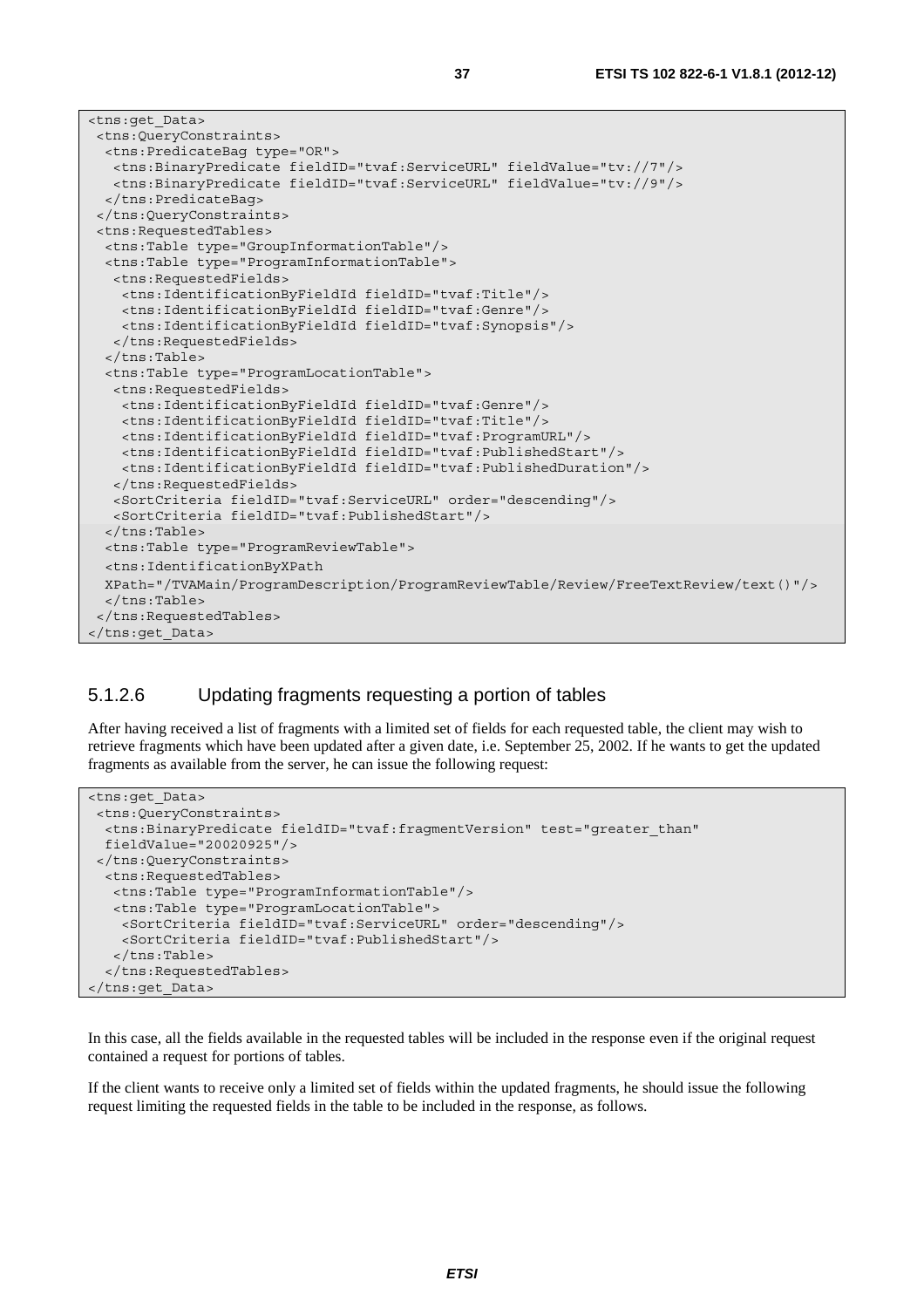```
<?xml version="1.0" encoding="UTF-8"?> 
<tns:get_Data> 
 <tns:QueryConstraints> 
  <tns:BinaryPredicate fieldID="tvaf:fragmentVersion" test="greater_than" 
  fieldValue="20020925"/> 
  </tns:QueryConstraints> 
  <tns:RequestedTables> 
  <tns:Table type="ProgramInformationTable"> 
   <tns:RequestedFields> 
     <tns:IdentificationByFieldId fieldID="tvaf:Title"/> 
     <tns:IdentificationByFieldId fieldID="tvaf:Genre"/> 
     <tns:IdentificationByFieldId fieldID="tvaf:Synopsis"/> 
   </tns:RequestedFields> 
   </tns:Table> 
   <tns:Table type="ProgramLocationTable"> 
    <tns:RequestedFields> 
     <tns:IdentificationByFieldId fieldID="tvaf:Genre"/> 
     <tns:IdentificationByFieldId fieldID="tvaf:Title"/> 
     <tns:IdentificationByFieldId fieldID="tvaf:ProgramURL"/> 
     <tns:IdentificationByFieldId fieldID="tvaf:PublishedStart"/> 
     <tns:IdentificationByFieldId fieldID="tvaf:PublishedDuration"/> 
    </tns:RequestedFields> 
    <SortCriteria fieldID="tvaf:ServiceURL" order="descending"/> 
   <SortCriteria fieldID="tvaf:PublishedStart"/> 
   </tns:Table> 
 </tns:RequestedTables> 
</tns:get_Data>
```
## 5.2 submit\_Data operation

The "submit\_Data" operation is much simpler than the "get\_Data" operation. In this version of the specification, its usage is limited according to the constraints outlined in clause 3.1.2.

### 5.2.1 Usage and user preference data submission policy (informative)

*TV-Anytime* phase one technical specifications limit the data that can be submitted to a defined (in clause 3.1.2) set of anonymous profile data that has been created via manual input or intelligent agents based on usage of services and content. It is out of scope for the device to send "all" usage data to "all" potential service providers known to the PDR for Phase One because no authenticated return channel rights management process has been specified yet.

The *TV-Anytime* Forum respects and embraces the basic rights of all viewers and providers. These include preserving the basic right of a content consumer to privacy and acknowledging the legitimate rights of all participants such as content creators and providers, service providers, advertisers and network operators.

It is the content consumer's decision as to the amount of privacy invasion and profiling capabilities done by these participants, and will be allocated by the content consumer to a vendor or service provider at his/her discretion.

Providers that accept the content consumer's choice to allocate to them the responsibility (partial or in full) to profile him/her, through a contract with a service/technology/content provider, will adhere to strict privacy regulations. A computer readable representation of this policy (which could be rendered for the content consumer) may be provided as part of the describe\_submit\_data operation, see clause 7.2. The policy regulation will effectively eliminate breaches of security of the collected private information in order to avoid any use of it that was not explicitly permitted by the end-consumer.

Providers of content wish to know how their content is performing as far as the consumer is concerned. Business decisions may be made as a result (cancel the scheduling of a programme because the viewers do not like it; advertisers will want to know viewers numbers, etc.).

An anonymized subset of the UsageHistory table may be submitted if this functionality has been enabled by the consumer. Anonymity shall be guaranteed so that no detail about the individual will be sent.

This will enable service providers and broadcasters the ability to analyze aggregated viewer preferences and allow them to make business decisions based on their performance in these areas.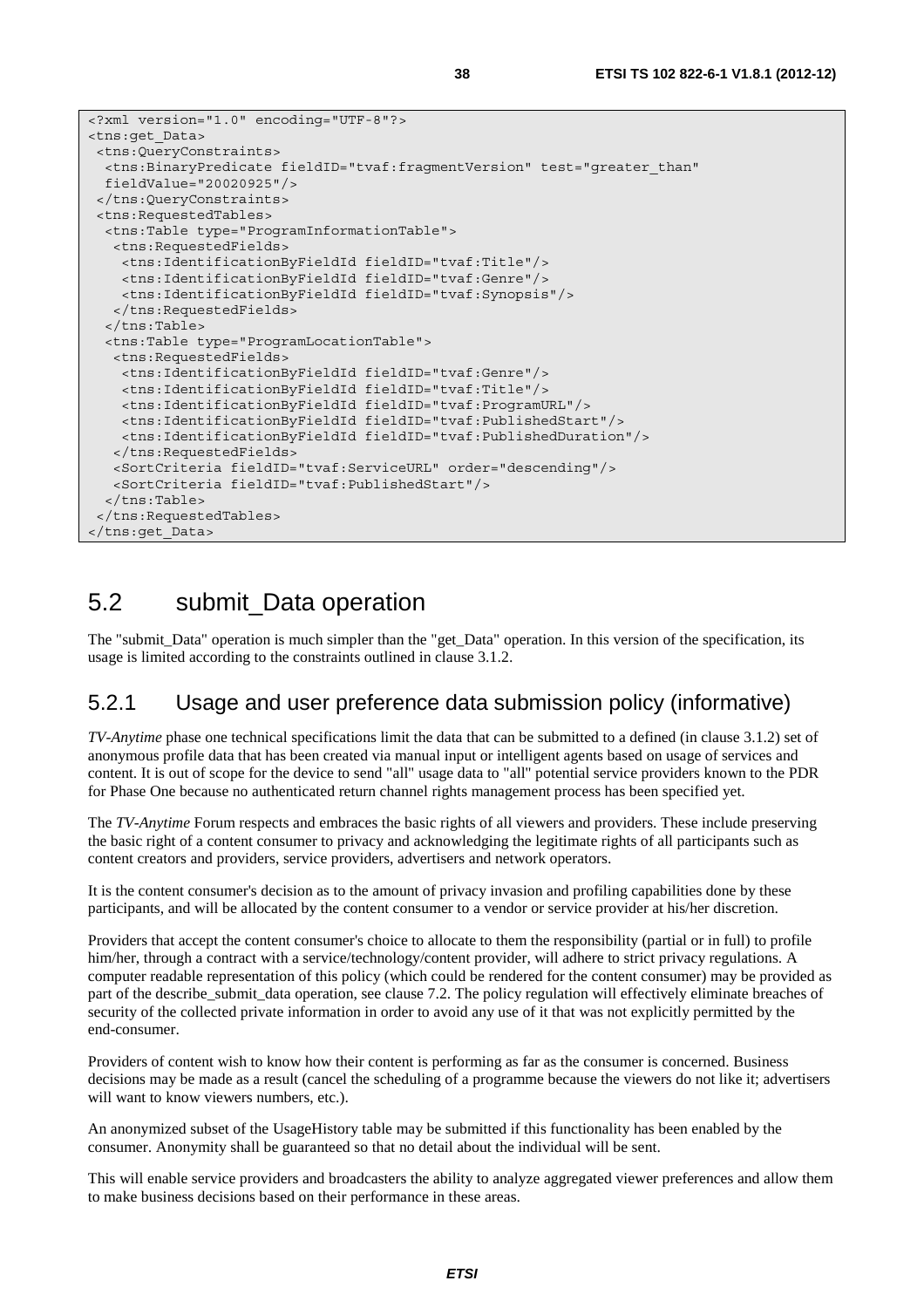### 5.2.2 Request format

```
 <element name="submit_Data" type="tns:submit_DataType"/> 
 <complexType name="submit_DataType"> 
   <sequence> 
     <element name="UsageHistory" type="mpeg7:UsageHistoryType"/> 
   </sequence> 
 </complexType>
```
The input to the submit\_Data operation simply uses the mpeg7:UsageHistoryType which is part of the UserDescription defined in TS 102 822-3-1 [8], and therefore has the same semantics.

#### 5.2.3 Response Format

```
 <element name="submit_Data_Result" type="tns:submit_Data_ResultType"/> 
 <complexType name="submit_Data_ResultType"> 
   <attribute name="serviceVersion" type="unsignedInt" use="required"/> 
 </complexType>
```
The submit Data response shall contain some indication of the current version of the capability description. This allows receivers to update the capability description without having to download the capability description each time the submit Data operation is used.

| <b>Name</b>    | <b>Definition</b>                                                                                                                                                                                                                                           |
|----------------|-------------------------------------------------------------------------------------------------------------------------------------------------------------------------------------------------------------------------------------------------------------|
| serviceVersion | A required attribute to indicate the current version of the capability description.<br>This allows receivers to update the capability description without having to<br>download the capability description each time the submit. Data operation is<br>used. |

## 5.3 upload\_Personal\_Data Operation

The upload Personal Data operation is similar to submit Data operation but it should be used in a secure and trusted environment.

The upload\_Personal\_Data is defined to submit any personal information as defined in the ExtendedUserDescriptionType of TS 102 822 3-3 [10].

However, the service provider and the user using this operation should be responsible of handling the private information as governed by proper legal authorities.

Please note that this operation requires secure and trusted connection to the service provider such as HTTPS/SSL.

### 5.3.1 Request format

```
 <element name="upload_Personal_Data" type="tns:upload_Personal_DataType"/>
 <complexType name="upload_Personal_DataType"> 
   <sequence> 
     <element name="UserInformation" type="tva2:ExtendedUserDescriptionType" 
     maxOccurs="unbounded"/> 
   </sequence> 
 </complexType>
```
The input to the upload\_Personal\_Data operation simply uses the tva2:ExtendedUserDescriptionType which is defined in the Metadata Specification for Phase 2 scenarios defined in TS 102 822-1 [6], and therefore has the same semantics.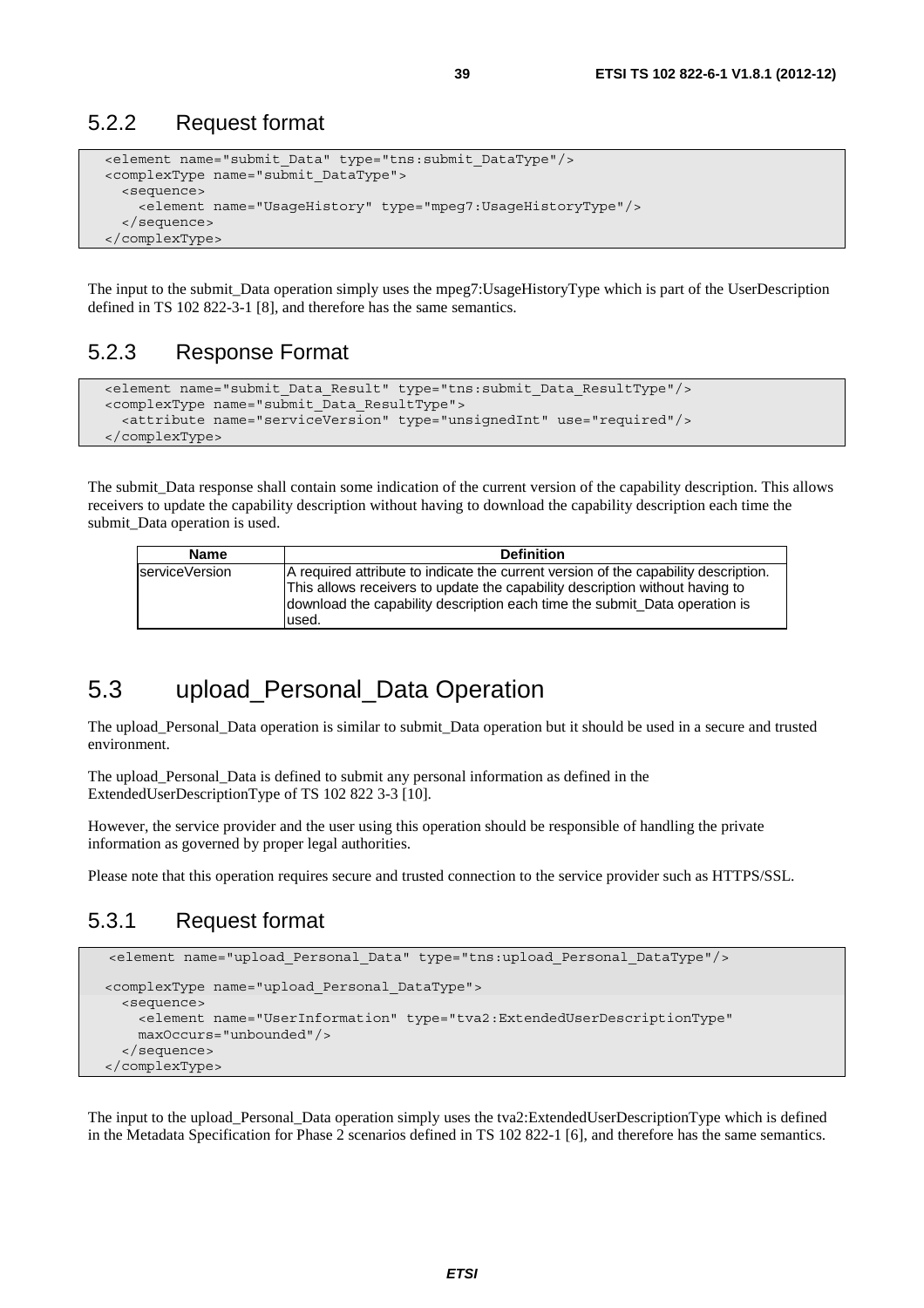| <b>Name</b>            | <b>Definition</b>                                                                                                                                                                                                                                        |
|------------------------|----------------------------------------------------------------------------------------------------------------------------------------------------------------------------------------------------------------------------------------------------------|
| upload Personal Data   | It submits non-anonymous consumer profile data or user information                                                                                                                                                                                       |
|                        | to service provider.                                                                                                                                                                                                                                     |
| <b>UserInformation</b> | Any personal information defined by ExtendedUserDescriptionType<br>(any instances of ExtendedUserDescriptionType) can be included in<br>this element. The user can select part or all of the user information to<br>be uploaded to the service provider. |

### 5.3.2 Response format

```
<element name="upload_Personal_Data_Result" type="tns:upload_Personal_Data_ResultType"/> 
  <complexType name="upload_Personal_Data_ResultType"> 
    <attribute name="serviceVersion" type="unsignedInt" use="required"/> 
      <attribute name="status" use="required"> 
        <simpleType> 
            <restriction base="string"> 
                <enumeration value="success"/> 
                <enumeration value="failed"/> 
            </restriction> 
         </simpleType> 
      </attribute> 
    </complexType>
```

| <b>Name</b>     | <b>Definition</b>                                                                                                                                                                                                                                          |
|-----------------|------------------------------------------------------------------------------------------------------------------------------------------------------------------------------------------------------------------------------------------------------------|
| IserviceVersion | A required attribute to indicate the current version of the capability description.<br>This allows receivers to update the capability description without having to<br>download the capability description each time the submit_Data operation is<br>used. |
| <b>status</b>   | A required attribute to indicate the status of processing the user request, either<br>success or failed.                                                                                                                                                   |

The upload\_Personal\_Data response shall contain some indication of the current version of the capability description. This allows receivers to update the capability description without having to download the capability description each time the upload\_Personal\_Data operation is used.

The upload\_Personal\_Data response shall also contain status of receiving personal data.

## 5.4 clear\_Personal\_Data operation

The clear\_Personal\_Data is an operation to remove user information submitted by upload\_Personal\_Data in the bi-direction networked environment. The clear\_Personal\_Data can be used to perform following functionalities which are:

- 1) Clearing submitted user information of a specified user submitted in a certain period of time.
- 2) Clearing selected tables from the submitted user information of a specified user submitted in a certain period of time.
- 3) Clearing all the information of selected tables from the submitted user information of a specified user.
- 4) Clearing all the submitted user information of a specified user.

Please note that this operation requires secure and trusted connection to the service provider such as HTTPS/SSL.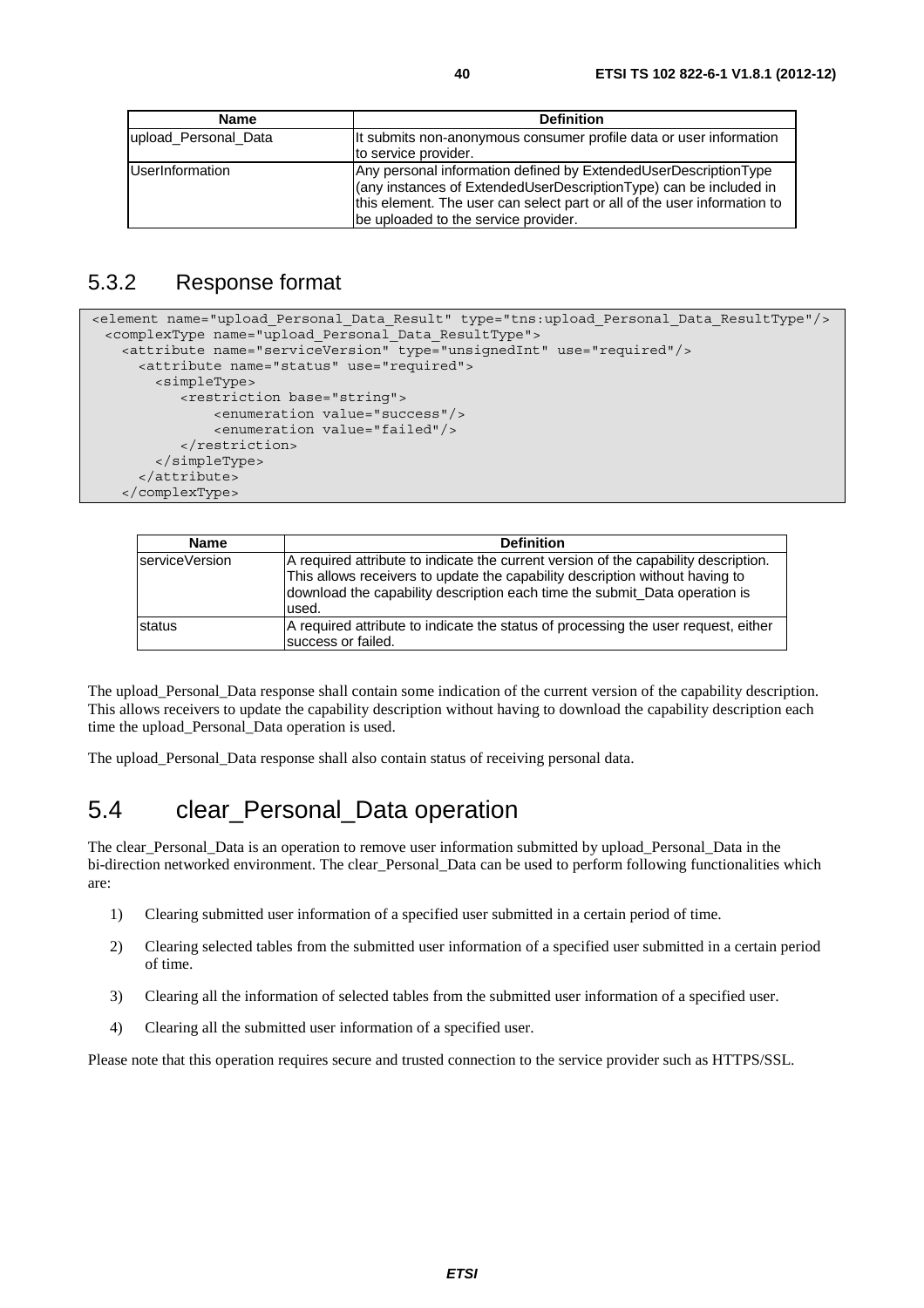#### 5.4.1 Request format

```
 <element name="clear_Personal_Data" type="tns:clear_Personal_DataType"/> 
 <complexType name="clear_Personal_DataType"> 
   <sequence> 
     <element name="TimeFrom" type="tva:TVATimeType" minOccurs="0"/> 
     <element name="TimeTo" type="tva:TVATimeType" minOccurs="0"/> 
     <element name="TargetTable" type="tns:PersonalInformationTableType" 
     maxOccurs="unbounded"/> 
   </sequence> 
 </complexType> 
 <simpleType name="PersonalInformationTableType"> 
   <restriction base="string"> 
     <enumeration value="All"/> 
     <enumeration value="UserInformationTable"/> 
     <enumeration value="UsageEnvironment"/> 
     <enumeration value="UsageHistory"/> 
     <enumeration value="UserPreference"/> 
     <enumeration value="BioGraphicInformation"/> 
     <enumeration value="AccessibilityInformation"/> 
     <enumeration value="TerminalInformationTable"/> 
     <enumeration value="NetworkInformationTable"/> 
     <enumeration value="NaturalEnvironmentInformationTable"/> 
  </restriction> 
 </simpleType>
```

| <b>Name</b>         | <b>Definition</b>                                                                                                                                                                                                                                                                                                                                                                                                                     |
|---------------------|---------------------------------------------------------------------------------------------------------------------------------------------------------------------------------------------------------------------------------------------------------------------------------------------------------------------------------------------------------------------------------------------------------------------------------------|
| clear Personal Data | Operation of requesting the server to remove the identified tables of<br>personal information. Requires secure or trusted connection to the<br>server.                                                                                                                                                                                                                                                                                |
| TimeFrom            | An optional parameter that specifies the time of submission of<br>personal information requested to be removed from the server. If<br>this parameter is specified, any information submitted before the<br>time specified is not to be removed. If this parameter is not specified<br>and the Time To parameter is specified, any information submitted<br>up to the time specified by TimeTo should be removed from the<br>server.   |
| TimeTo              | An optional parameter that specifies the time of submission of<br>personal information requested to be removed from the server. If<br>this parameter is specified, any information submitted after the time<br>specified is not to be removed. If this parameter is not specified and<br>the TimeFrom parameter is specified, any information submitted<br>after the time specified by TimeFrom should be removed from the<br>server. |
| TargetTable         | Identifies the table to be removed from the server. Any information<br>table defined within the ExtendedUserDescriptionType can be<br>selected.                                                                                                                                                                                                                                                                                       |

The input to the clear Personal Data operation uses elements to specify duration of time during which the personal information submitted is intended to be cleared, and the name of tables to be cleared. The tables which can be selected to be cleared are limited to the tables at the top level and second level of ExtendedUserDescriptionType for the simplicity of operation.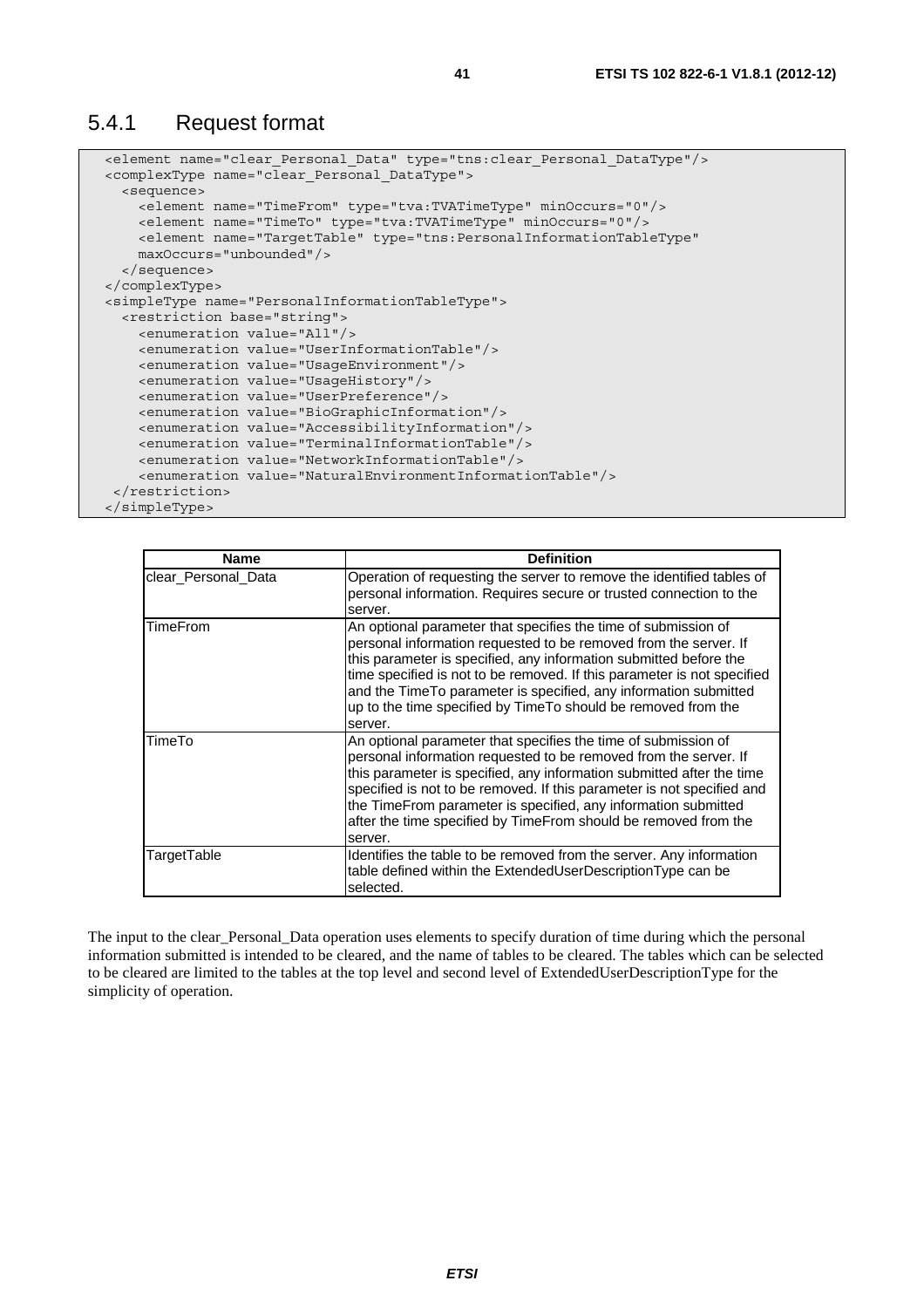```
 <element name="clear_Personal_Data_Result" type="tns:clear_Personal_Data_ResultType"/> 
 <complexType name="clear_Personal_Data_ResultType"> 
   <attribute name="serviceVersion" type="unsignedInt" use="required"/> 
   <attribute name="status" use="required"> 
      <simpleType> 
          <restriction base="string"> 
             <enumeration value="success"/> 
             <enumeration value="failed"/> 
             <enumeration value="no data"/> 
          </restriction> 
       </simpleType> 
    </attribute> 
 </complexType>
```

| <b>Name</b>            | <b>Definition</b>                                                                                                                                                                                                                                          |
|------------------------|------------------------------------------------------------------------------------------------------------------------------------------------------------------------------------------------------------------------------------------------------------|
| <b>IserviceVersion</b> | A required attribute to indicate the current version of the capability<br>description. This allows receivers to update the capability description<br>without having to download the capability description each time the<br>submit_Data operation is used. |
| status                 | A required attribute to indicate the status of processing the user<br>request, either success, failed, or no data. No data means that there<br>is no information kept by the server which corresponds to the<br>clear_Personal_Data request.               |

The clear\_Personal\_Data response shall contain some indication of the current version of the capability description. This allows receivers to update the capability description without having to download the capability description each time the clear\_Personal\_Data operation is used.

The clear\_Personal\_Data response shall also contain status of receiving personal data.

# 6 Transport protocol

SOAP [5] and HTTP [3] are used for delivering *TV-Anytime* XML data over the IP networks, since this combination is very well suited to the point-to-point, request-response nature of the *TV-Anytime* operations. The exact usage of SOAP and HTTP is given in the next two clauses. Figure 5 provides a semantic representation of the network stack.



**Figure 5: The bi-directional network transport stack**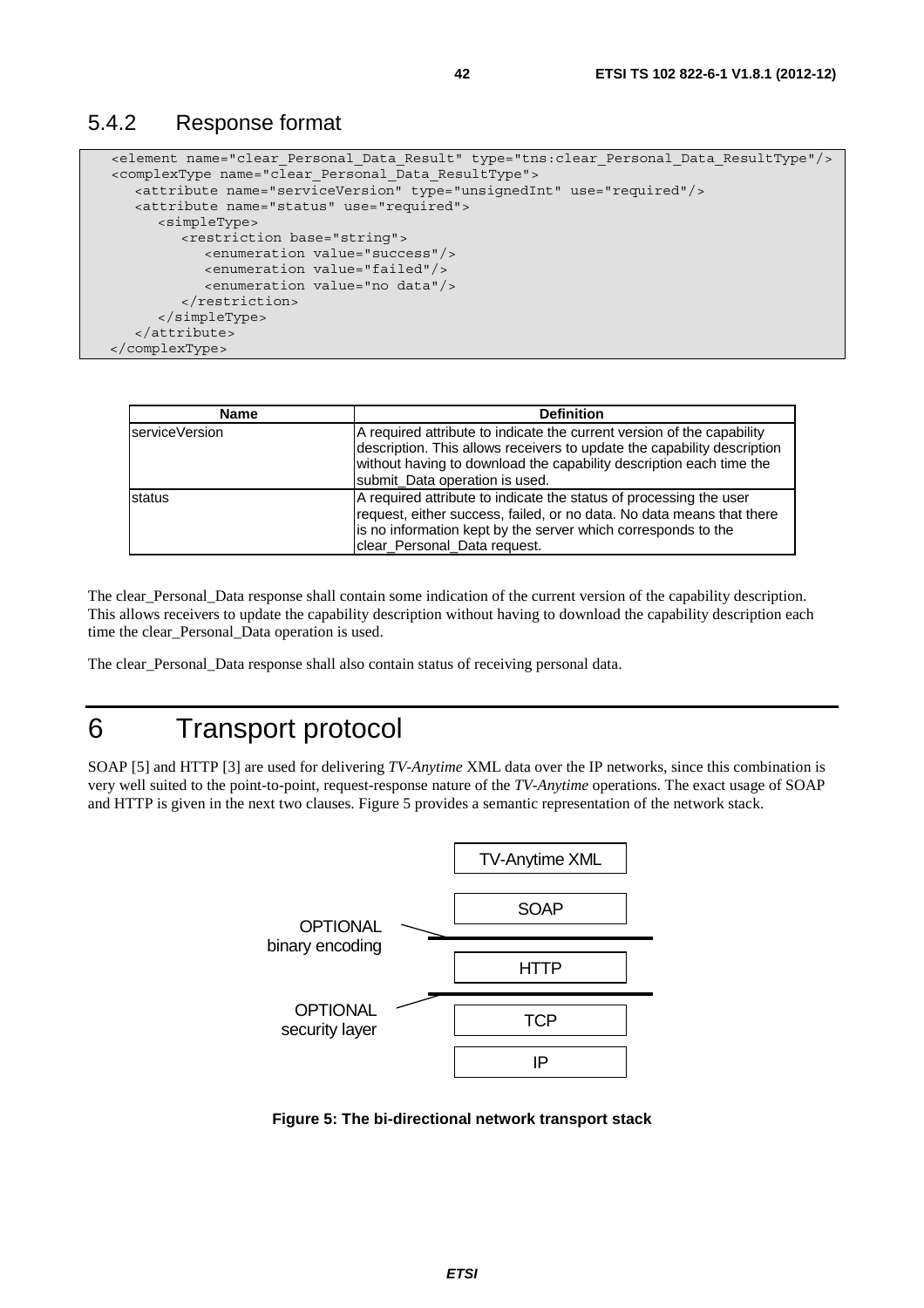This architecture results in HTTP messages of the following form:

```
POST /tva/md-service HTTP/1.0 
Host: www.example.com 
Content-Type: text/xml; charset="utf-8" 
Content-Length: nnnn 
Accept-Encoding: deflate 
SOAPAction: "get_Data" 
<?xml version="1.0" encoding="UTF-8"?> 
<Envelope xmlns=" http://schemas.xmlsoap.org/soap/envelope/"> 
   <Body> 
     <get_Data xmlns="urn:tva:transport:2012" 
          xmlns:tvaf=" urn:tva:transport:fieldIDs:2012"> 
       <QueryConstraints type="OR"> 
            <Predicate fieldID="tvaf:CRID" 
                       fieldValue="crid://example.com/foo"/> 
            <Predicate fieldID="tvaf:CRID" 
                       fieldValue="crid://example.com/bar"/> 
       </QueryConstraints> 
       <RequestedTables> 
         <Table type="ContentReferencingTable"/> 
       </RequestedTables> 
     </get_Data> 
   </Body> 
</Envelope>
```
#### **Example of HTTP request**

```
HTTP/1.1 200 OK 
Content-Type: text/xml; charset="utf-8" 
Content-Length: nnnn 
Content-Encoding: deflate 
<?xml version="1.0" encoding="UTF-8"?> 
<Envelope xmlns="http://www.w3.org/2002/06/soap-envelope"> 
   <Body> 
     <get_Data_Result xmlns=" http://schemas.xmlsoap.org/soap/envelope/"> 
       <ContentReferencingTable version="1" 
            xmlns="urn:tva:ContentReferencing:2012"> 
         <!-- ... etc. --> 
       </ContentReferencingTable> 
     </get_Data_Result> 
   </Body> 
</Envelope>
```
#### **Example of HTTP response**

## 6.1 SOAP

The following usage of SOAP is mandated:

- *TV-Anytime* metadata services will provide an HTTP binding, and may support other transport bindings where appropriate.
- SOAP supports different messaging styles, but is most commonly used for Remote Procedure Calls. *TV-Anytime* does not use remote procedure call messaging style, since this implies that every parameter shall be included in a procedure call, which is not appropriate for *TV-Anytime* operations that have several optional parameter types. However, the remote procedure call convention of naming the root element in the SOAP body according to the name of the operation is followed.
- SOAP encoding is not used in the request or the response (i.e. the element in the root of the SOAP body will belong to the *TV-Anytime* transport types namespace, urn:tva:transport:2005-03). Servers will reject any request that arrives with a SOAP encoding attribute with the appropriate SOAP Fault.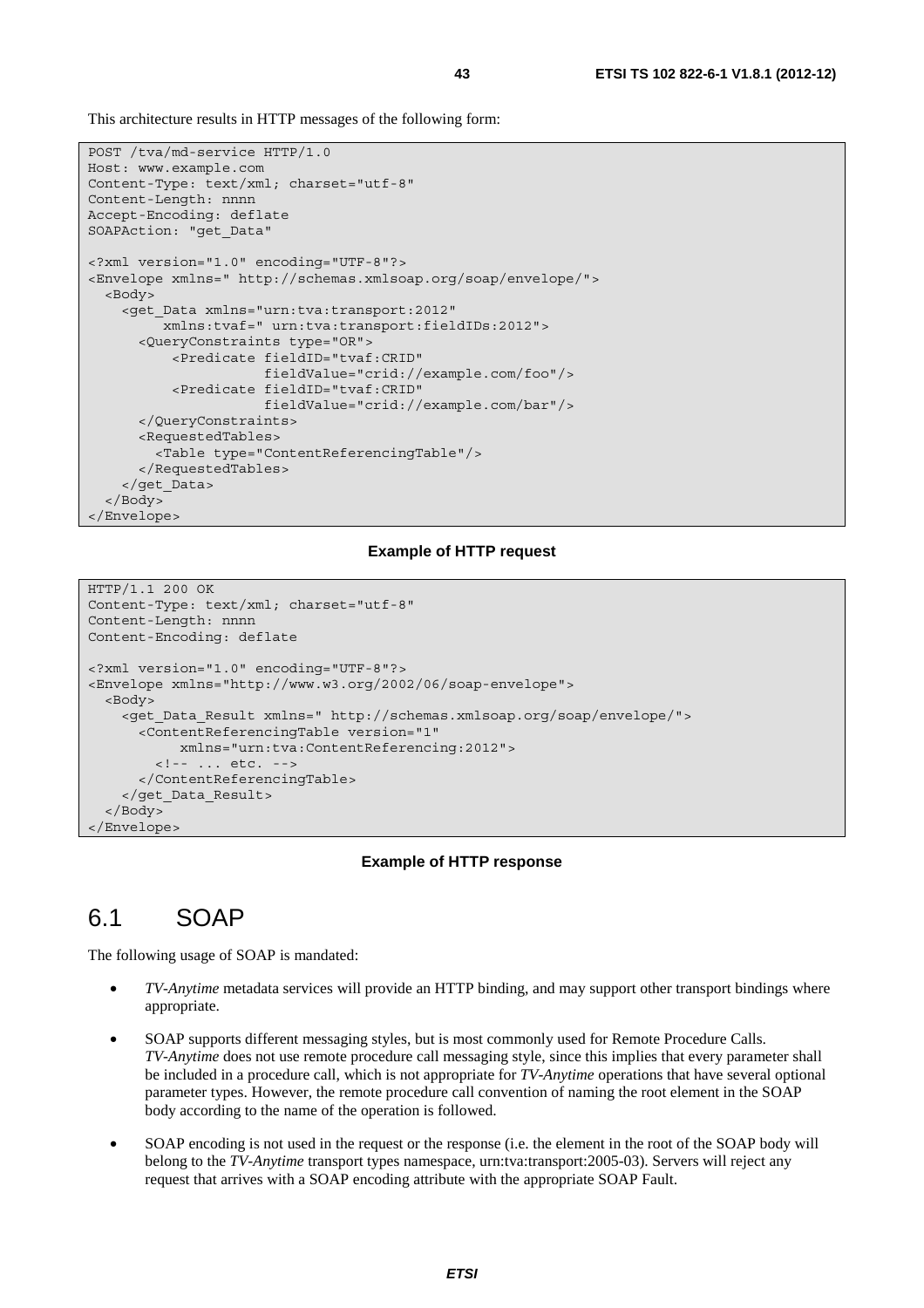- The SOAP Actor feature is not supported and servers will reject any request that arrives with a SOAP Actor attribute in the SOAP Header with the appropriate SOAP Fault.
- The following clause defines application specific fault conditions to be used in the SOAP Fault element.

This usage of SOAP is more formally defined using the WSDL interface definition that can be found in annex A.

## 6.2 Error Codes

The first line of error reporting is governed by the SOAP specification [5]. SOAP fault reporting and fault codes will be returned for most invalid requests or any request where the intent of the caller cannot be determined.

In a manner consistent with the SOAP processing rules, HTTP status codes will be used for communicating status information in HTTP. As is the case for SOAP, success reporting will use a 200-status code to indicate that the client's request including the SOAP component was successfully processed.

The ErrorReport element is defined to allow servers to report application-level errors that are specific to *TV-Anytime* metadata services. In accordance with the SOAP specification, if the content of the SOAP message's Body cannot be processed successfully, the SOAP fault shall contain a detail element (which in turn contains an ErrorReport). Note that the inability to process a well-formed Body element is also termed an application-level error, since the error cannot be detected by the SOAP processor and instead relies on application-level knowledge. The error report contains error information that includes descriptions and a code that can be used to determine the cause of the error. Errors that arise due to problems with in the HTTP layer or SOAP layer (e.g. the SOAP message does not conform to the SOAP specification) should be reported using the error mechanisms provided by those layers and shall not be reported inside a SOAP fault's Detail element.

*TV-Anytime* application-level errors should be conveyed using standard HTTP status codes, where a 500-level code indicates a server-induced error. In such cases, the metadata service shall issue an HTTP 500 Internal Server Error response and return an ErrorReport inside a SOAP fault report.

Any errors detected in the request will invalidate the entire request, and cause an ErrorReport to be generated within a SOAP fault as described below. A server may report multiple errors, although there is no requirement for the metadata service to continue processing the request after detecting the first error. In accordance with the SOAP specification, additional application response elements should not be included in the Body of the SOAP request. In other words, it is not possible for the server to indicate an error condition and also make a best-effort at providing a response.

The ErrorReport element takes the following form:

```
 <simpleType name="errorCodeType"> 
   <restriction base="string"> 
     <enumeration value="FatalError"/> 
     <enumeration value="InvalidRequest"/> 
     <enumeration value="Unsupported"/> 
     <enumeration value="UnrecognizedVersion"/> 
     <enumeration value="UnspecifiedError"/> 
     <enumeration value="UnsupportedQueryField"/> 
     <enumeration value="UnsupportedSortField"/> 
     <enumeration value="InvalidFieldID"/> 
     <enumeration value="InvalidFieldValue"/> 
   </restriction> 
 </simpleType> 
 <complexType name="ErrorType"> 
   <sequence> 
     <element name="Reason" type="mpeg7:TextualType" minOccurs="0" 
     maxOccurs="unbounded"/> 
   </sequence> 
   <attribute name="errorCode" use="required" type="tns:errorCodeType"/> 
   <attribute name="fields" type="tns:fieldIDListType"/> 
</complexType> 
 <complexType name="ErrorReportType"> 
   <sequence>
```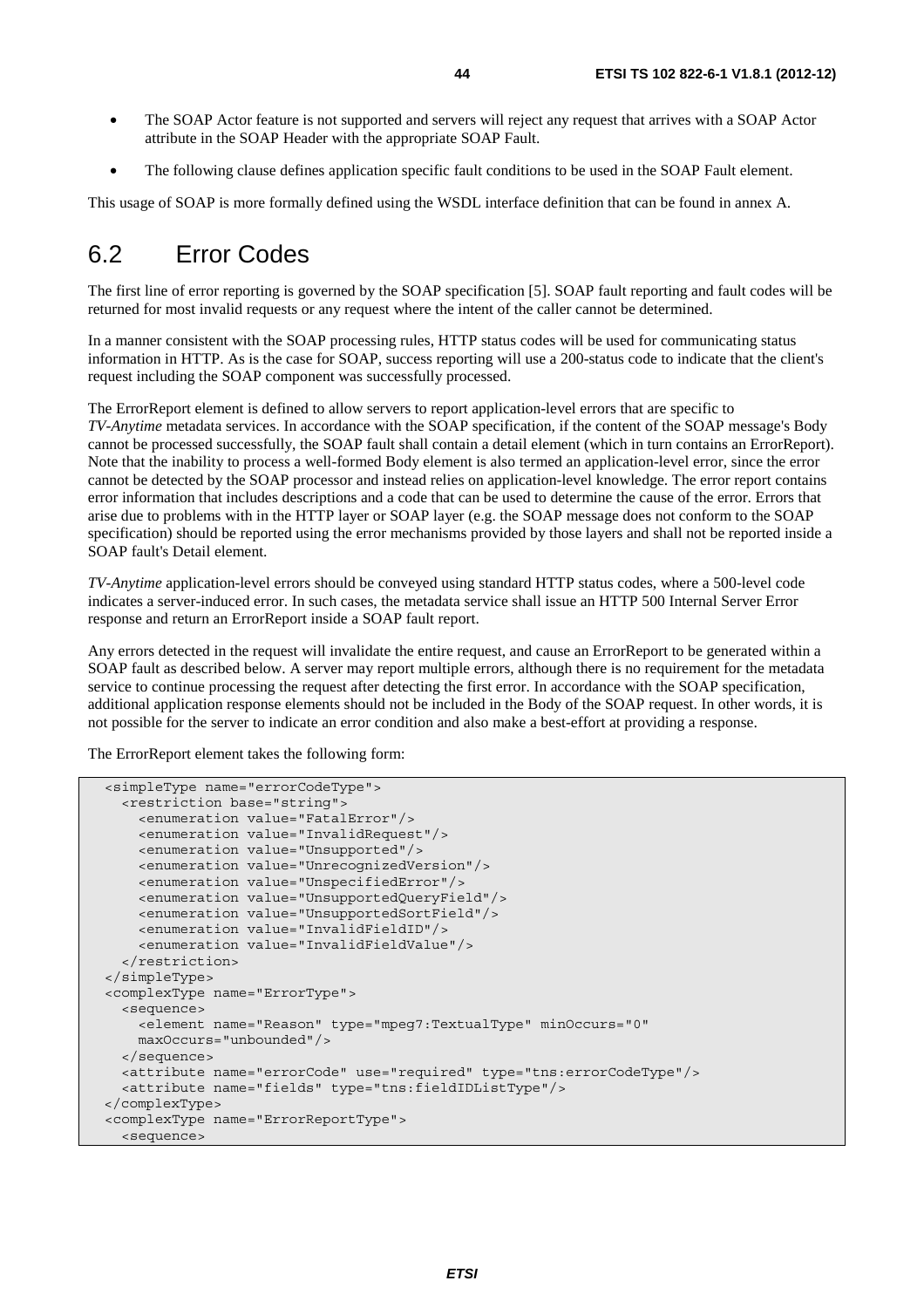```
 <element name="Error" type="tns:ErrorType" maxOccurs="unbounded"/> 
   </sequence> 
 </complexType> 
 <element name="ErrorReport" type="tns:ErrorReportType"/>
```

| <b>Name</b>      | <b>Definition</b>                                                   |
|------------------|---------------------------------------------------------------------|
|                  |                                                                     |
| errorCodeType    | A set or error codes indicating reason for failure. The             |
|                  | legitimate values for this string are listed in clauses 6.2.1 and   |
|                  | 6.2.2.                                                              |
| ErrorType        | A complex type used to express reason for failure.                  |
| Reason           | An optional human meaningful description of the error.              |
| <b>errorCode</b> | A required string that precisely defines the nature of the error.   |
| fields           | An optional attribute that lists the fieldID values related to this |
|                  | error.                                                              |
| ErrorReportType  | A complex type to denote the application level errors that have     |
|                  | occurred as a result of invoking a metadata service.                |
| Error            | Describes a single application-level error.                         |
| ErrorReport      | Lists the application level errors that have occurred as a result   |
|                  | of invoking a metadata service.                                     |

## 6.2.1 General error conditions

The following error codes may be returned by invoking any of the operations defined in the present document. The field attribute is not relevant to these errors, and so shall not be present for the following error conditions:

- **FatalError:** Signifies that a serious technical error has occurred whilst processing the request.
- **InvalidRequest:** The query is well-formed but not valid according to the Schema defined by the present document.
- **Unsupported:** Signifies that the metadata service does not support an optional feature that is required in order to correctly process the request. A possible reason for this error is that the client has assumed a functionality that is at odds with the functionality described in the capability description.
- **UnrecognizedVersion:** Signifies that the namespace of the child element inside Body element of the request (e.g. the urn:tva:transport:2005-03 namespace) is unsupported by this metadata service.
- **UnspecifiedError:** Signifies any other error.

Error conditions are not mutually exclusive and some are special cases of others (e.g. some of the get\_Data error conditions below are special cases of the Unsupported error). A metadata service should provide the most specific error code that is appropriate to the error.

Clause 6.2.2 defines error codes that are specific to the get\_Data operation. No specialized error conditions are defined for the submit Data, describe get Data, and describe submit Data operations.

## 6.2.2 get\_Data operation error conditions

When any of the following errors are returned, the operation shall return a field attribute listing the field identifiers that caused the error to occur.

- **UnsupportedQueryField:** A query contains a fieldID value that is no supported by the metadata service. When this error is returned, the operation shall return a field attribute listing the unsupported fields.
- **UnsupportedSortField:** A sort is requested using a field for which sorting is not supported by the metadata service.
- **InvalidFieldID:** A fieldID in any type of predicate or sortCriteria element contained a field identifier that is neither in the *TV-Anytime* defined field identifier list, nor in the field identifier list given by the service capability description of this operation.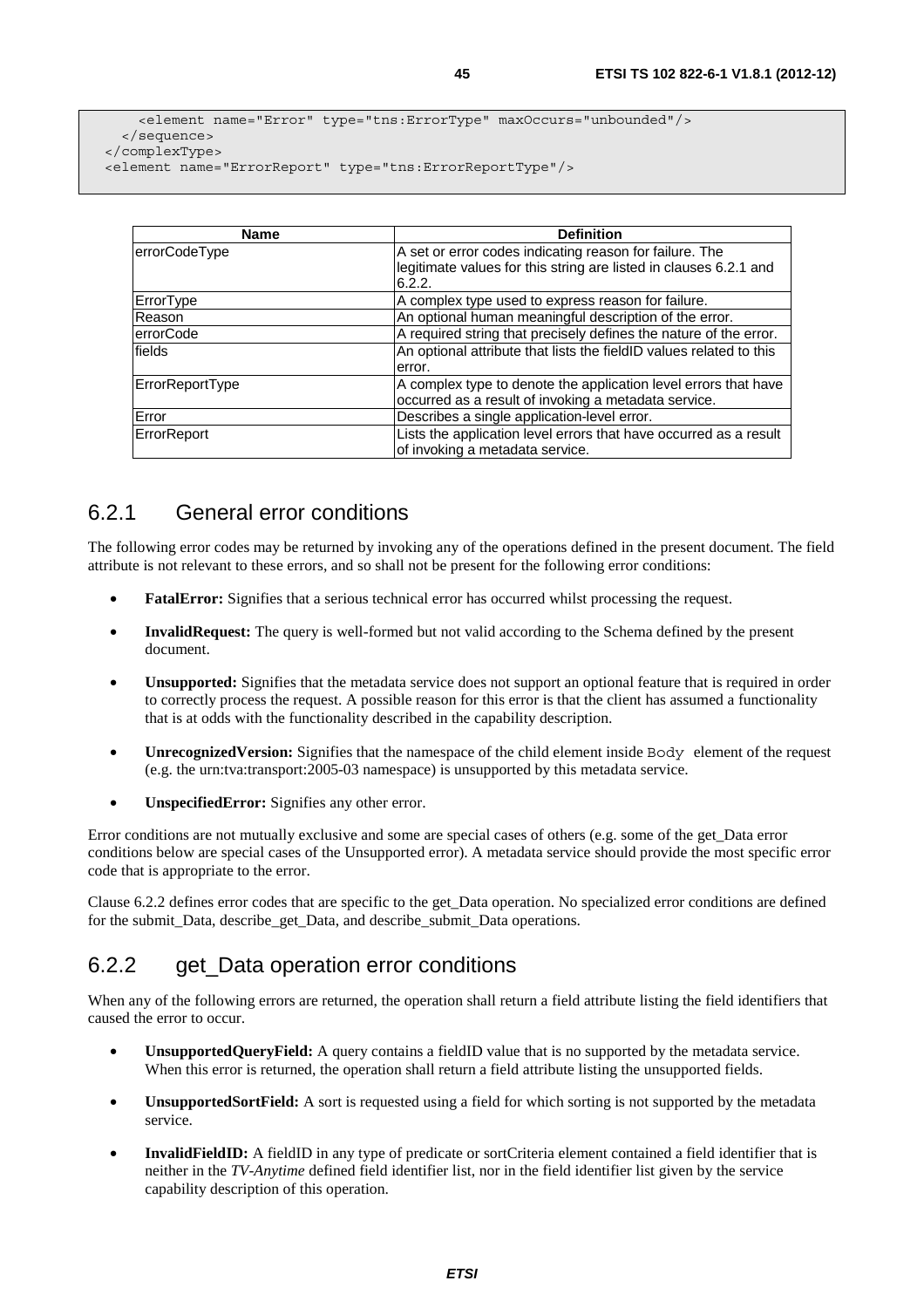• **InvalidFieldValue:** The fieldValue in a BinaryPredicateBagType element contains a string that is not appropriate to the fieldID in that predicate. This might be because the field being queried is an enumerated type or because the field has syntactic restrictions (e.g. the tvaf:CRID field).

If a query requests a ContentReferencingTable and contains one or more CRID fields in the query, the metadata service should be careful to behave correctly when it is unable to provide location resolution data for the CRID(s). In particular, if the CRID is syntactically correct but no content referencing information is available a Result element should be returned for the CRID with the status flag set appropriately. No error condition should be raised. In general, it is not an error condition if a metadata service is simply unable to provide appropriate metadata in response to a query.

```
HTTP/1.1 200 OK 
Content-Type: text/xml; charset="utf-8" 
Content-Length: nnnn 
Content-Encoding: deflate 
<?xml version="1.0" encoding="UTF-8"?> 
<Envelope xmlns="http://www.w3.org/2002/06/soap-envelope"> 
   <Body> 
     <Fault> 
       <faultcode>Client</faultcode> 
       <detail> 
         <ErrorReport xmlns="urn:tva:transport:2012" 
           xmlns:tvaf="urn:tva:transport:fieldIDs:2012"> 
           <Error errorCode="UnsupportedQueryField" fields="tvaf:Title"> 
              <Reason xml:lang="en"> 
                     Searching on Title field is unsupported</Reason> 
           </Error> 
         </ErrorReport> 
       </detail> 
     </Fault> 
   </Body> 
</Envelope>
```
#### **Example of response indicating an error**

## 6.3 HTTP

- The HTTP server and client shall fully support HTTP/1.0 [3].
- The client shall always send the HTTP/1.1 defined Host header (which is defined in clause 14.23 of HTTP/1.1 [4]).
- The HTTP client and server negotiate a suitable compression using the Accept-Encoding header. Therefore, both the client and server shall support the Accept-Encoding header (which is defined in clause D.2.3 of HTTP/1.0 [3], but is not required by that specification).
- Clients shall be prepared to follow HTTP redirects (according to clause 9.3 of HTTP/1.0 [3]) to allow server fall-over and load-balancing. Note that contrary to HTTP/1.0, redirections should be followed automatically, without user intervention, even though the POST method is being used.
- The SOAPAction HTTP header field should be set to the name of the operation being called.

## 6.4 Encapsulation of metadata

#### 6.4.1 Request and response data

In all cases, the request and response data form a single, valid XML instance document. In general, these instance documents are self-describing and need no further encapsulation. However, the metadata encapsulation for the get\_Data operation is defined in more detail.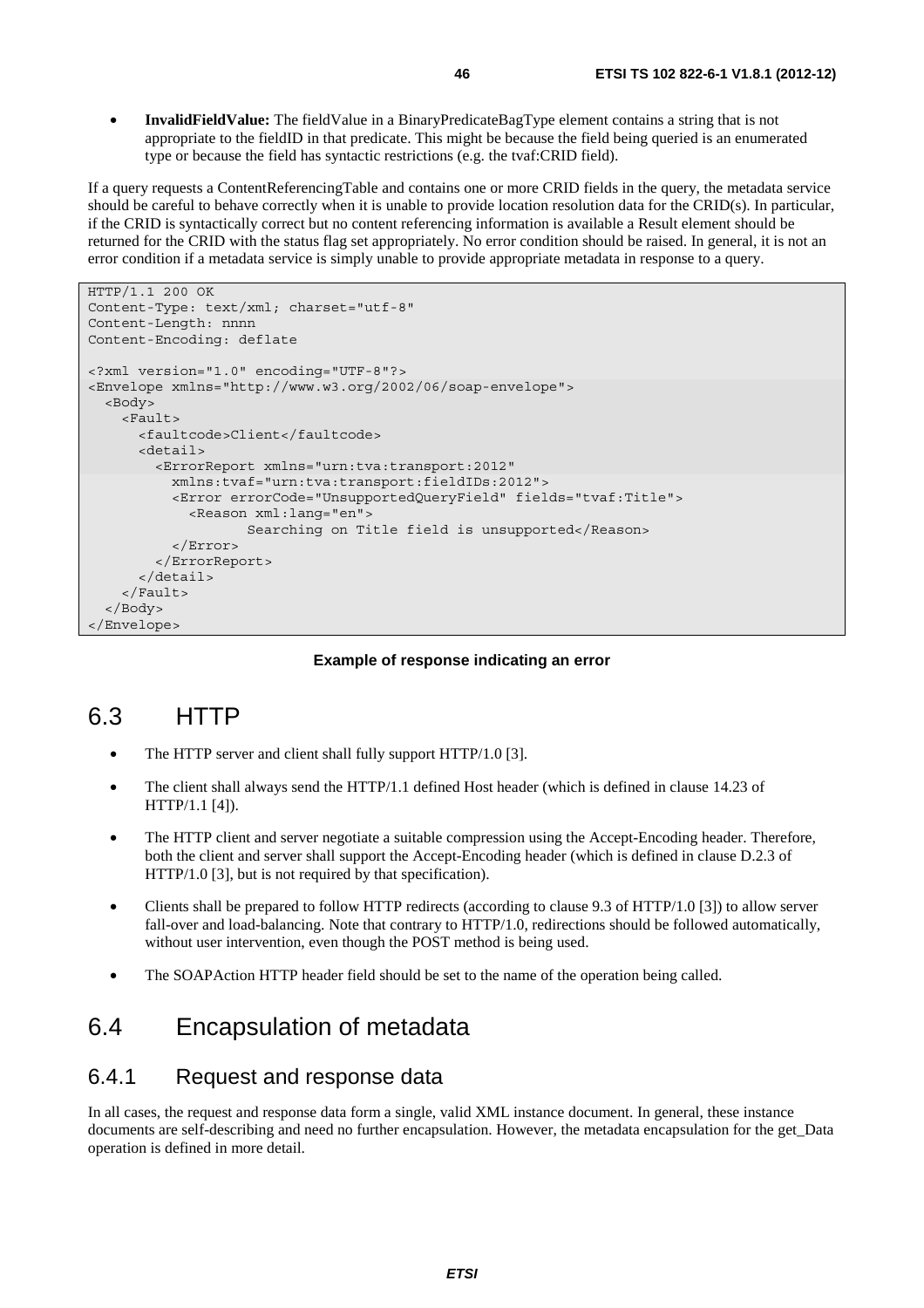### 6.4.2 Encapsulation of get\_Data response

The content of the SOAP envelope is a TVAMain element and/or ContentReferencingTable, as specified in clause 5.1.2. These XML instance documents effectively provide an encapsulation format for the fragments they contain. The context path of each fragment is implicit from the fragment's location in the instance document. The fragmentVersion and fragmentId identifiers may appear at the fragment level (as defined in TS 102 822-3-1 [8]).

Each get Data operation can be considered to provide a single metadata description (the term "metadata description" is defined in TS 102 822-3-2 [9]), from which each query selects a metadata subset. Thus, the content of the TVAMain fragment (see clause 4.3.1.1 of TS 102 822-3-2 [9]) is fixed at a given moment in time. The version attribute of the TVAMain fragment applies only to the fragment itself and not to its child fragments. Consequently, although this fragment is sent with every response, a client only needs to update its cache of the fragment (if any) when the TVAMain element's version attribute increases.

## 6.5 Encoding of metadata

Servers shall support UTF-8 textual encoding for all requests and responses, and may support other encodings, in which case the encoding shall be indicated in the XML header according to clause 4.3.3 of the XML specification [1]. If an encoding is so indicated it shall be consistent with the encoding indicated in the HTTP/1.0 [3] Content-Type header (e.g. see figure 5).

For efficiency reasons, HTTP clients and servers should support at least one well-known compression format. Clients should indicate the compression formats they understand using the Accept-Encoding HTTP header. The HTTP server should use the most efficient encoding that is understood by both the client and server, and indicate this in the HTTP response using the Content-Encoding header. It is recommended that both *TV-Anytime* HTTP clients and servers support the use of the deflate Content-Encoding type (as defined in clause 3.5 of HTTP/1.1 [4]).

Other compression formats may be supported, including the use of BiM specified in annex E. In all cases, the use of transport layer compression shall be transparent to the SOAP processor and higher layers.

## 6.6 Metadata service security

The *TV-Anytime* phase 1 set of specifications offers clients guaranteed integrity of the metadata delivery from an authenticated server. This technology is described in TS 102 822-7 [17]. A metadata server that supports the TS 102 822-7 [17] specification for integrity checking shall be capable of communicating with clients that implement TS 102 822-7 [17] and with clients that do not. If TS 102 822-7 [17] is used and the server wishes to identify the source of the request, it should do so using HTTP Basic Authentication (negotiated according to HTTP/1.0 [3]). Any additional security services are not mandated or prevented by the present document and fall outside its scope.

# 7 Metadata service capability descriptions

For each *TV-Anytime* get\_Data or submit\_Data operation that is provided, there is a corresponding operation, describe\_get\_Data or describe\_submit\_Data. These two operations (an operation, *X*, and its corresponding *describe*\_*X* operation) together form a port (see annex A). Since a port always has a single binding and endpoint, the URL of the operation, *X*, and its corresponding *describe\_X* operation shall be the same. A describe operation is responsible for returning a capability description for the corresponding operation of the same port. A describe operation has no input parameters.

## 7.1 describe get Data

The get Data capability description provides the following type of information about the operation:

- Human-readable descriptive information about the operation.
- The types of metadata tables available.
- If metadata field selection is available, the field IDs available for each table.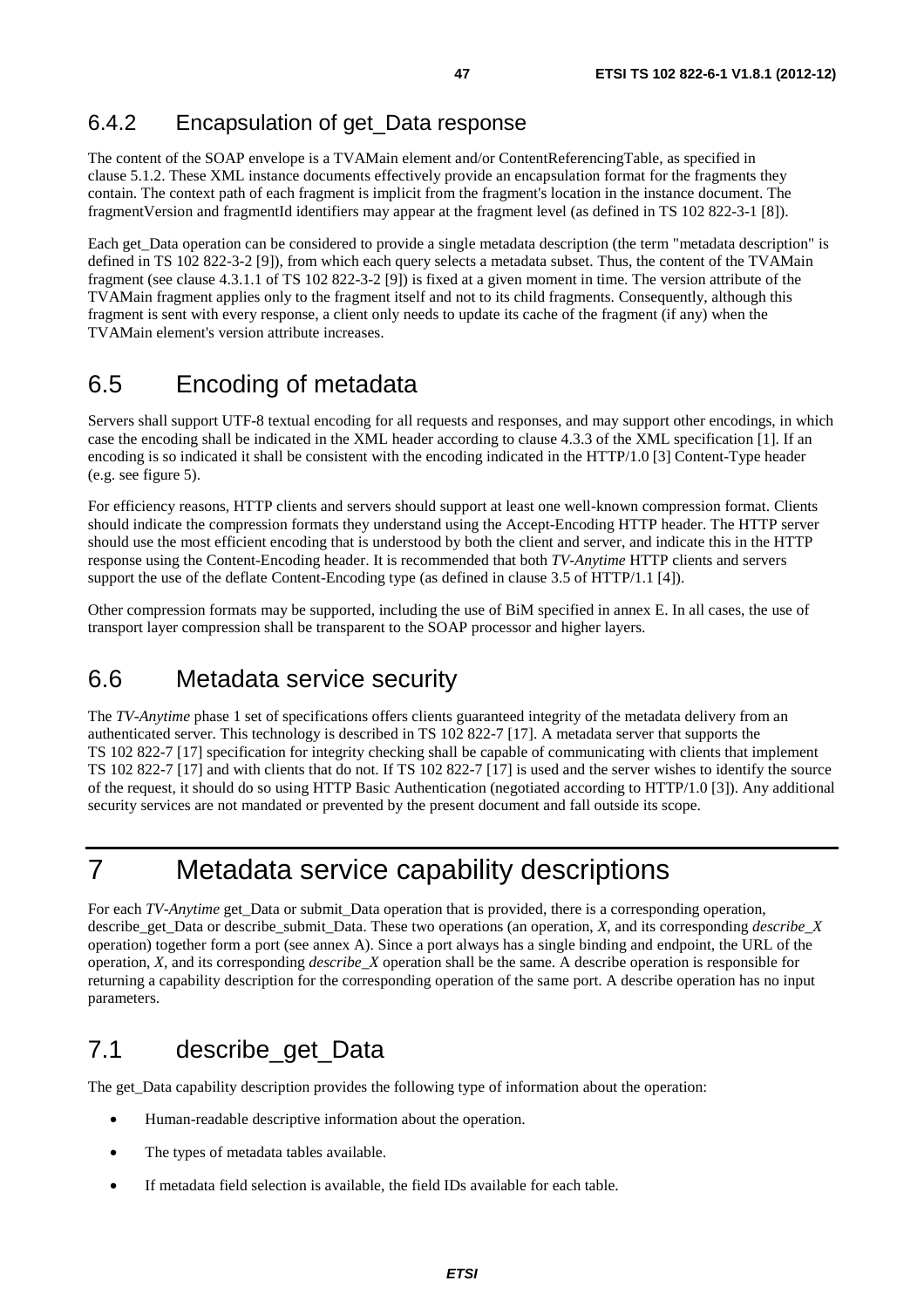- If content referencing information is available, the Resolving Authority Records for that get\_Data operation.
- If programme metadata is available, the CRID authorities known by the server for that type of metadata.
- If scheduling information is available, the content delivery services know by that server.
- If metadata queries are possible, the query fields that are allowed for each table.
- If sorting is possible, the sort fields that are supported for each table and the type of collation on which the sort is based.
- The ability of the operation to deliver update and invalidation information.
- The ability of personalized service (ability to provide personalized query results).

The format of the capability description is as follows:

```
 <complexType name="describe_get_Data_ResultType"> 
   <sequence> 
     <element name="Name" type="string" minOccurs="0"/> 
     <element name="Description" type="mpeg7:TextualType" minOccurs="0" 
     maxOccurs="unbounded"/> 
     <element name="CollationURI" type="anyURI" minOccurs="0"/> 
     <element name="ExtendedFieldList" type="tns:FieldIDDefinitionListType" 
     minOccurs="0"> 
       <key name="UniqueExtendedFields"> 
         <selector xpath="tns:FieldIDDefinition"/> 
         <field xpath="@fieldID"/> 
       </key> 
     </element> 
     <element name="AuthorityList" type="tns:AuthorityListType" 
     minOccurs="0"/> 
     <element name="AvailableTables" type="tns:AvailableTableListType"/> 
     <element name="RequestedFieldsCapability" type="boolean" minOccurs="0"/> 
     <element name="PersonalInformationHandling" 
      type="tns:PersonalInformationHandlingType" 
      minOccurs="0"/> 
     <element name="UpdateCapability" type="tns:updateCapabilityType" 
      minOccurs="0"/> 
   </sequence> 
   <attribute name="serviceVersion" type="unsignedInt" use="required"/> 
</complexType> 
 <element name="describe_get_Data_Result" 
 type="tns:describe_get_Data_ResultType"/>
```

| <b>Name</b>    | <b>Definition</b>                                                                                                                                                                                                                                                                                                                                                                 |
|----------------|-----------------------------------------------------------------------------------------------------------------------------------------------------------------------------------------------------------------------------------------------------------------------------------------------------------------------------------------------------------------------------------|
| serviceVersion | A required parameter that shall equal the version number<br>returned as part of the corresponding operation's result.<br>The intention of this number is to make the client aware<br>when an operation has been upgraded (e.g. can be<br>searched on new channels or for new resolution<br>authorities) and to refresh the cached capability<br>description information (if any). |
| <b>Name</b>    | Optional name of the metadata service, suitable for<br>display to a user.                                                                                                                                                                                                                                                                                                         |
| Description    | Optional textual description of the metadata service,<br>suitable for display to a user. This allows an application<br>exploiting the metadata service to indicate to the user<br>information about the metadata service that she is using<br>(e.g. "Specialists in movie information and reviews").                                                                              |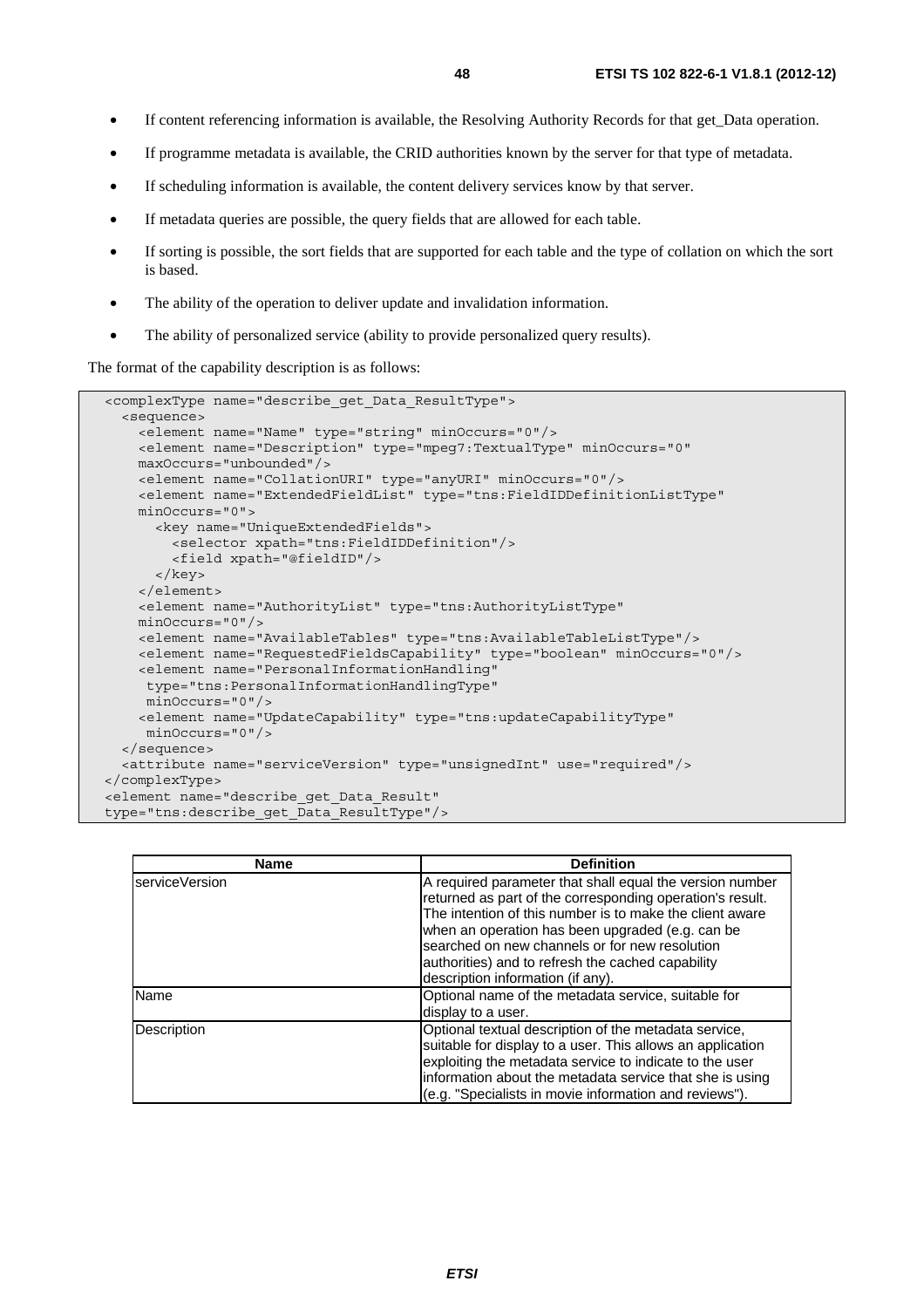| <b>Name</b>                 | <b>Definition</b>                                                                                                                                                                                                                                                                                                                                                                                                                                                                                                                             |
|-----------------------------|-----------------------------------------------------------------------------------------------------------------------------------------------------------------------------------------------------------------------------------------------------------------------------------------------------------------------------------------------------------------------------------------------------------------------------------------------------------------------------------------------------------------------------------------------|
| CollationURI                | Optional URI that indicates the name of the collation that<br>sorts are based on. If no sorting is supported this field is<br>meaningless and should be omitted. If sorting is<br>supported and this field is not present then sorting shall<br>be based on the Default Unicode Collation Element Table.<br>The present document does not define the form of the<br>URI, or any means of specifying or obtaining a collation.<br>Regional bodies may define suitable URIs and their<br>associated collations, as appropriate to their locale. |
| ExtendedFieldList           | Provides a list of fieldID values and their associated field<br>using the FieldIDDefinitionListType. Used for fields that<br>the server wishes to support but are not allocated a<br>fieldID by the TV-Anytime Forum (see clause 5.1.1.1.1).                                                                                                                                                                                                                                                                                                  |
| AuthorityList               | An optional list of authorities for which this operation can<br>provide metadata for all the table types it is capable of<br>delivering. See also clause 7.1.1.                                                                                                                                                                                                                                                                                                                                                                               |
| AvailableTables             | A required description of the types of data tables that can<br>be returned by this get_Data response. At least one Table<br>entry shall be present. For each table, the fields that can<br>be queried on and sorted on are specified. Depending on<br>the type of table, other descriptive information is<br>sometimes included.                                                                                                                                                                                                              |
| RequestedFieldsCapability   | An optional parameter to indicate the server's capability to<br>customize the content of the requested tables to include<br>only the fields specified in the client request in addition to<br>the mandatory elements and attributes of these tables. If<br>this element is not present it is assumed to be "false".                                                                                                                                                                                                                           |
| PersonalInformationHandling | An optional parameter to indicate the server's capability to<br>make use of personal information tables if they are made<br>available to it.                                                                                                                                                                                                                                                                                                                                                                                                  |
| <b>UpdateCapability</b>     | An optional update capability description to indicate the<br>server's capability of update capability as defined in<br>clause 5.1.2.4. When this element does not exist, the<br>server does not support either versioned update or the<br>invalid fragment notification. See clause 7.1.4 for more<br>details.                                                                                                                                                                                                                                |

```
 <complexType name="PersonalInformationHandlingType"> 
    <sequence> 
       <element name="PersonalInformationSource" 
 type="tns:PersonalInformationSourceType" maxOccurs="unbounded"/> 
 <element name="PersonalInformationTable" type="tns:PersonalInformationTableType" 
       maxOccurs="unbounded"/> 
    </sequence> 
  </complexType> 
  <simpleType name="PersonalInformationSourceType"> 
    <restriction base="string"> 
       <enumeration value="embedded"/> 
       <enumeration value="byUpload"/> 
       <enumeration value="byResource"/> 
    </restriction>
```

```
 </simpleType>
```

| <b>Name</b>                   | <b>Definition</b>                                                                                                                                                                                                                                                                          |
|-------------------------------|--------------------------------------------------------------------------------------------------------------------------------------------------------------------------------------------------------------------------------------------------------------------------------------------|
| PersonalInformationSource     | This mandatory element is used by the server to indicate<br>how personal information can be provided: in the request<br>itself (value "embedded"), by upload_Personal_Data<br>operation (value "byUpload") or by user profile access<br>(value "byResource"). Several values are possible. |
| PersonalInformationTable      | This MANDATORY element indicates a personal<br>information table which can be handled by the server.                                                                                                                                                                                       |
| PersonalInformationSourceType | A simple type to define the different possibilities for<br>personal information provision by the client.                                                                                                                                                                                   |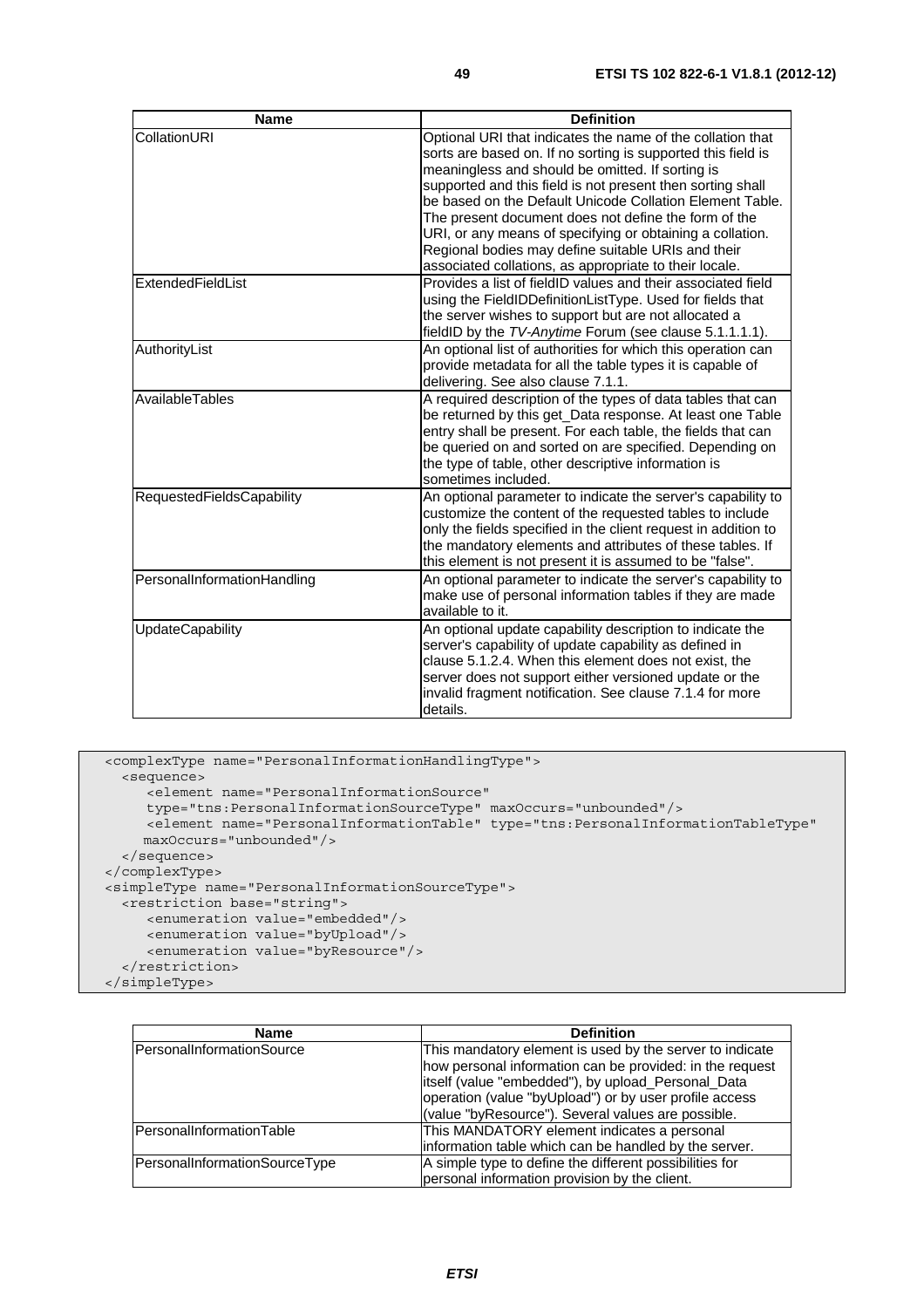For examples of get\_Data capability descriptions see annex D.

#### 7.1.1 Use of the AuthorityList element

```
 <complexType name="AuthorityListType"> 
   <sequence> 
     <element name="Authority" type="string" maxOccurs="unbounded"/> 
   </sequence> 
 </complexType>
```

| <b>Name</b>       | <b>Definition</b>                                         |
|-------------------|-----------------------------------------------------------|
| AuthorityListType | A definition of a list of one or more Authority elements. |
| Authority         | Specifies a single authority for whose CRIDs the          |
|                   | loperation is able to provide TV-Anytime data.            |

The AuthorityList element can be instantiated in two locations:

- As one of the elements at the top level of the capability description. In this case, the server is able to provide data on the listed authorities for all of the data table types that are listed in the AvailableTables element. If the capability description indicates that a ContentReferencingTable can be returned, then there should be a ResolvingAuthorityRecord for each of the authorities listed in the top level AuthorityList. This element allows a server to specify its list of supported authorities, without the need to repeat this information for every table that it supports.
- As one of the children elements of a table listed in the AvailableTables element. In this case, the server is able to provide data of the type indicated by the Table elements xml schema declared type attribute for this authority.
- NOTE: The capability description indicating that a certain type of metadata is available for a certain authority does not necessarily mean that the server will be able to provide that metadata for any particular CRID.

### 7.1.2 AvailableTables information

This element describes which table types the get\_Data operation is capable of returning. Depending upon the table type, each entry in the list (a table element) can contain a different child element. These child elements contain descriptive information that is relevant to that table type.

```
 <complexType name="AvailableTableListType"> 
     <sequence> 
       <element name="Table" type="tns:AvailableTableBase" 
                maxOccurs="unbounded"/> 
     </sequence> 
  </complexType> 
  <complexType name="AvailableTableBase" abstract="true"> 
     <sequence> 
       <element name="AuthorityList" type="tns:AuthorityListType" 
       minOccurs="0"/> 
       <element name="AvailableFields" type="tns:FieldListType" 
      minOccurs="0"/> 
    </sequence> 
     <attribute name="canSort" type="tns:fieldIDListType"/> 
     <attribute name="canQuery" type="tns:fieldIDListType"/> 
  </complexType> 
  <complexType name="ContentReferencingTable"> 
     <complexContent> 
       <extension base="tns:AvailableTableBase"> 
         <sequence> 
           <element ref="rar:ResolvingAuthorityRecordTable"/> 
         </sequence> 
       </extension> 
     </complexContent> 
  </complexType> 
<complexType name="ClassificationSchemeTable">
```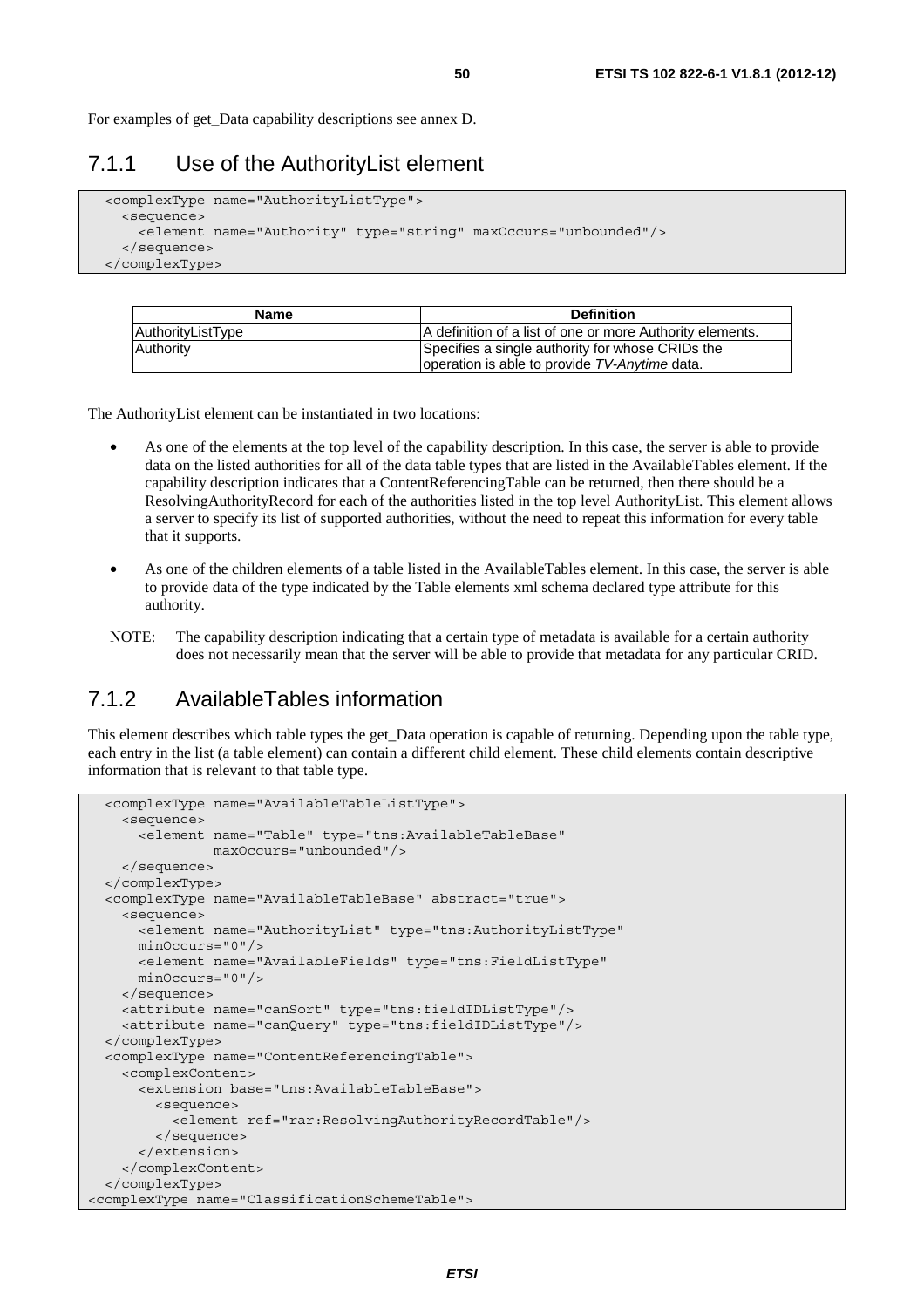```
 <complexContent> 
       <extension base="tns:AvailableTableBase"/> 
     </complexContent> 
</complexType> 
   <complexType name="ProgramInformationTable"> 
     <complexContent> 
       <extension base="tns:AvailableTableBase"/> 
     </complexContent> 
   </complexType> 
   <complexType name="GroupInformationTable"> 
     <complexContent> 
       <extension base="tns:AvailableTableBase"/> 
     </complexContent> 
   </complexType> 
   <complexType name="ProgramLocationTable"> 
     <complexContent> 
       <extension base="tns:AvailableTableBase"> 
         <sequence> 
            <element name="AvailableLocations"> 
              <complexType> 
                <sequence> 
                  <element name="Availability" type="duration" minOccurs="0"/> 
                  <element name="ServiceURL" type="anyURI" 
                  maxOccurs="unbounded"/> 
                </sequence> 
              </complexType> 
            </element> 
         </sequence> 
       </extension> 
     </complexContent> 
   </complexType> 
   <complexType name="ProgramReviewTable"> 
     <complexContent> 
       <extension base="tns:AvailableTableBase"/> 
     </complexContent> 
   </complexType> 
   <complexType name="SegmentInformationTable"> 
     <complexContent> 
       <extension base="tns:AvailableTableBase"/> 
     </complexContent> 
   </complexType> 
   <complexType name="ServiceInformationTable"> 
     <complexContent> 
       <extension base="tns:AvailableTableBase"/> 
     </complexContent> 
   </complexType> 
   <complexType name="CreditInformationTable"> 
     <complexContent> 
       <extension base="tns:AvailableTableBase"/> 
     </complexContent> 
  </complexType> 
   <complexType name="PackageTable"> 
     <complexContent> 
       <extension base="tns:AvailableTableBase"/> 
     </complexContent> 
   </complexType> 
   <complexType name="InterstitialCampaignTable"> 
     <complexContent> 
       <extension base="tns:AvailableTableBase"/> 
     </complexContent> 
   </complexType> 
   <complexType name="RMPITable"> 
     <complexContent> 
       <extension base="tns:AvailableTableBase"/> 
     </complexContent> 
   </complexType> 
   <complexType name="CouponTable"> 
     <complexContent> 
       <extension base="tns:AvailableTableBase"/>
```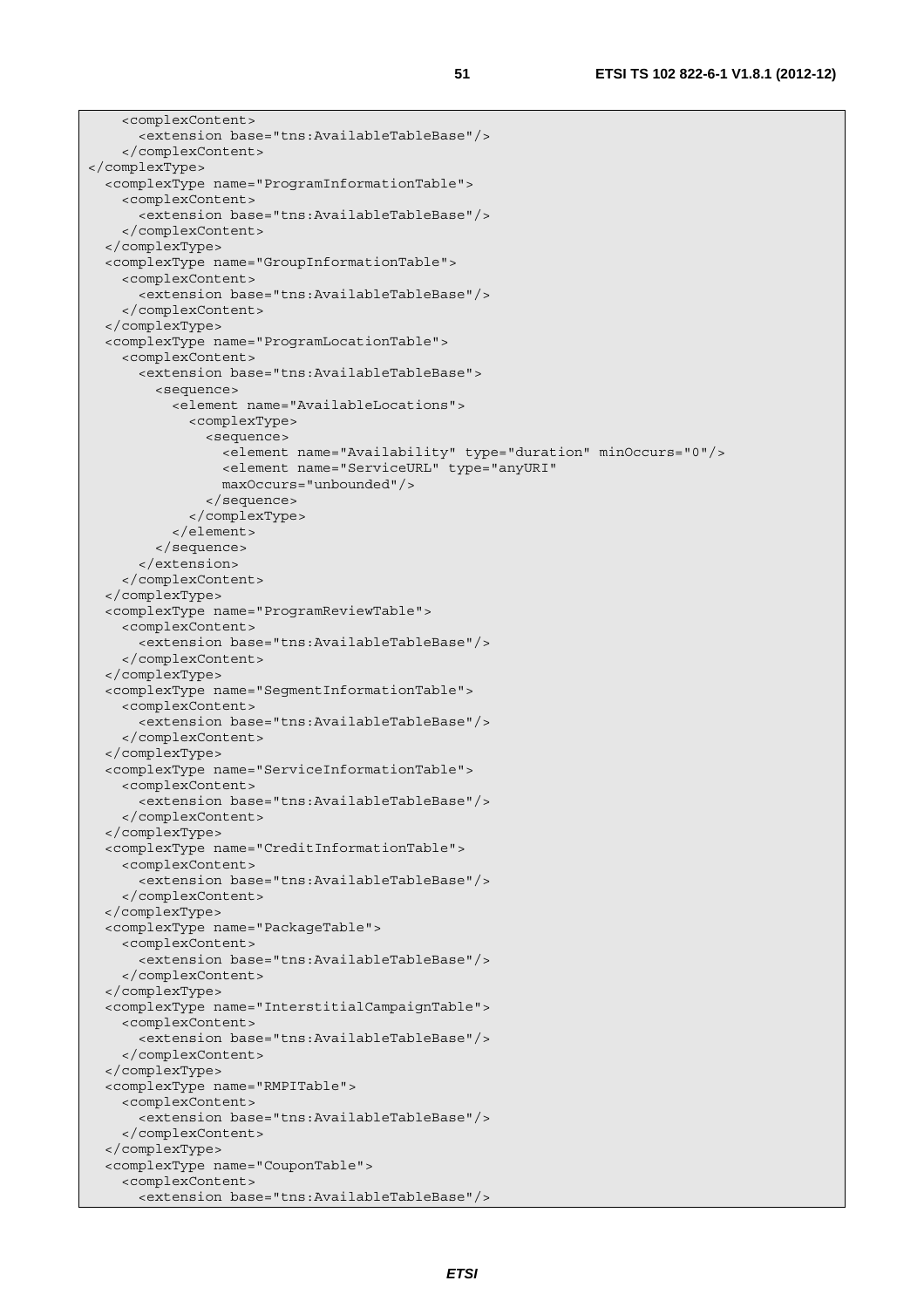```
 </complexContent> 
  </complexType> 
  <complexType name="TargetingInformationTable"> 
    <complexContent> 
      <extension base="tns:AvailableTableBase"/> 
    </complexContent> 
  </complexType> 
 <complexType name="InterstitialTargetingTable"> 
 <complexContent> 
      <extension base="tns:AvailableTableBase"/> 
    </complexContent> 
  </complexType>
```

| Name                          | <b>Definition</b>                                                                                                  |
|-------------------------------|--------------------------------------------------------------------------------------------------------------------|
| AvailableTableListType        | A complex type to indicate the list of tables which should                                                         |
|                               | be included in the response to the client request.                                                                 |
| Table                         | Indicates that a particular table is available from this                                                           |
|                               | get_Data operation and encapsulates information relevant                                                           |
|                               | to querying that table. All instantiations of this element will                                                    |
|                               | be derived from the base type, AvailableTableBase.                                                                 |
| xsi:type                      | This is the xml schema declared type attribute which is                                                            |
|                               | used to indicate the type of table where xsi is used as the                                                        |
|                               | namespace qualifier for xml schema. Can take the                                                                   |
|                               | following values: ContentReferencingTable,                                                                         |
|                               | ProgramInformationTable, GroupInformationTable,                                                                    |
|                               | ProgramLocationTable, ProgramReviewTable,                                                                          |
|                               | SegmentInformationTable, ServiceInformationTable, and                                                              |
|                               | CreditsInformationTable.                                                                                           |
| AvailableTableBase            | A complex type to indicate all elements and attributes                                                             |
|                               | which are attached to any table which can be requested in                                                          |
|                               | the server response.                                                                                               |
| AuthorityList                 | An optional list of authorities for which this operation can                                                       |
|                               | provide metadata of the type included in this table. See                                                           |
|                               | also clause 7.1.1.                                                                                                 |
| AvailableFields               | This optional element specifies the optional elements and                                                          |
|                               | attributes of the specified table that can be requested for                                                        |
|                               | insertion in the response to the get_Data request, either                                                          |
|                               | using "fieldId" or "XPath".                                                                                        |
| canQuery                      | List of fieldID values indicating the query fields that can be                                                     |
|                               | accepted by this operation. The order of the fields is not                                                         |
|                               | significant. All tables that can be queried on (see                                                                |
|                               | clause 5.1.1.1.4), except the ServiceInformationTable,                                                             |
|                               | shall support querying using the CRID field. Hence, this<br>attribute is meaningless when combined with a table of |
|                               | type "ContentReferencingTable" and                                                                                 |
|                               | "CreditsInformationTable". If this attribute is not present                                                        |
|                               | no other type of querying is supported for this table.                                                             |
| canSort                       | List of fieldID values indicating the query fields that can be                                                     |
|                               | used for sorting (as indicated using the SortCriteria                                                              |
|                               | parameter in a query). For every field that a server                                                               |
|                               | declares that it supports sorting, it shall support both                                                           |
|                               | ascending and descending sorting of that field. If this                                                            |
|                               | attribute is not present, sorting is not supported for this                                                        |
|                               | table. The order of the fields is not significant.                                                                 |
| ResolvingAuthorityRecordTable | As defined in TS 102 822-4 [12]. This element is required                                                          |
|                               | if table has the type "ContentReferencingTable". Tables of                                                         |
|                               | this type should NOT include an AuthorityList (since the                                                           |
|                               | ResolvingAuthorityRecordTable indicates which                                                                      |
|                               | authorities content referencing information is provided                                                            |
|                               | for).                                                                                                              |
| AvailableLocations            | This element is required if the table has the type                                                                 |
|                               | "ProgramLocationTable". The element specifies the types                                                            |
|                               | of programme location related queries that can be                                                                  |
|                               | answered by the server.                                                                                            |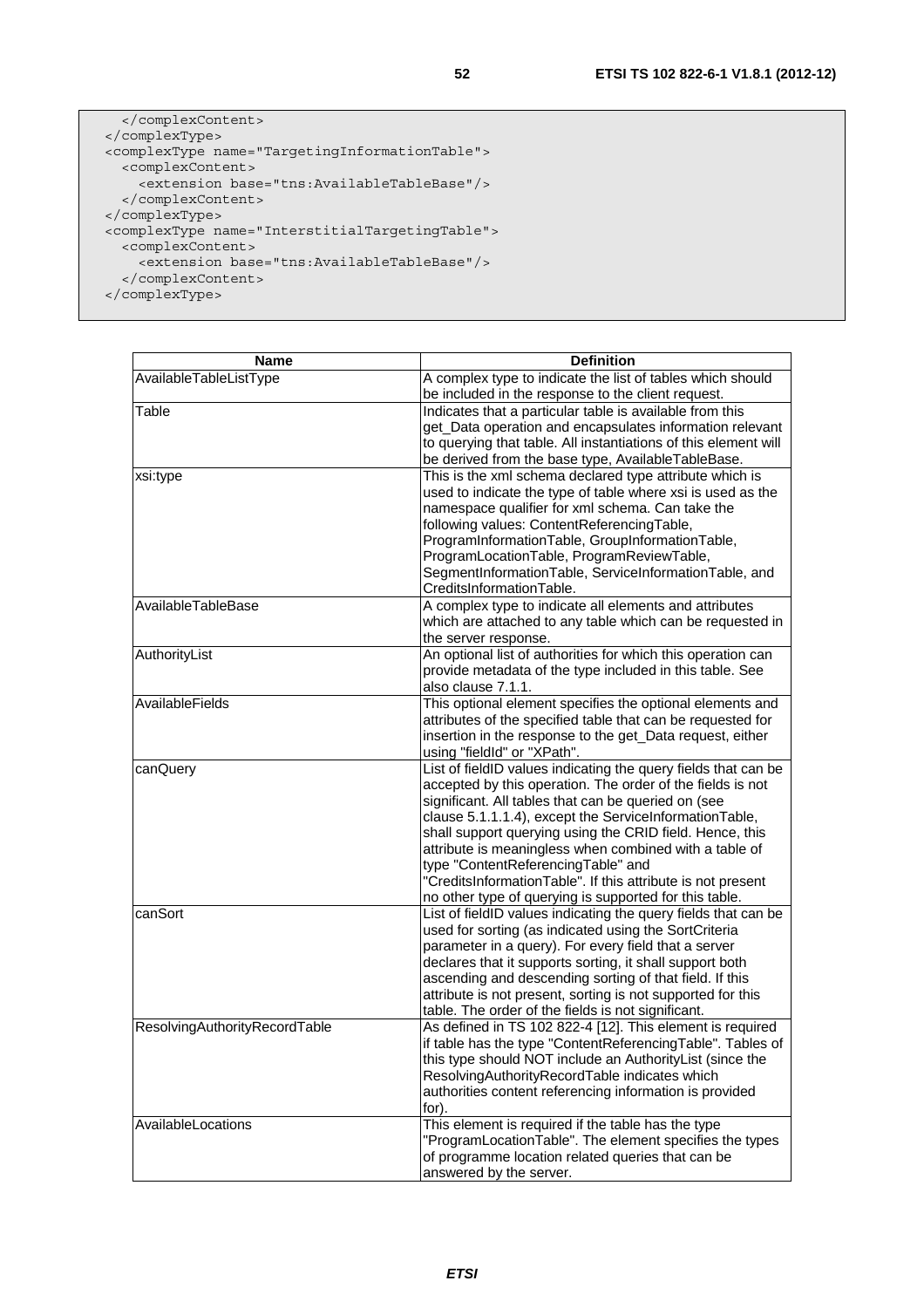| <b>Name</b>  | <b>Definition</b>                                                                                                                                                                                      |
|--------------|--------------------------------------------------------------------------------------------------------------------------------------------------------------------------------------------------------|
| Availability | An optional duration that indicates to the client the time<br>window over which the schedule information is available<br>(e.g. "it is possible to query these channels for the next<br>10 days only"). |
| ServiceURL   | The content services for which scheduling information is<br>available (corresponds to the ServiceURL element that<br>can be included in a ServiceInformationTable).                                    |

#### 7.1.2.1 Operations that can deliver content referencing information

If the server is capable of delivering content referencing information then the description will include a list of Resolving Authority Records describing the resolution services offered by this server. This allows a client to establish whether a particular CRID may be resolved using the metadata service.

#### 7.1.2.2 Operations that can deliver programme metadata

If the server is capable of delivering programme metadata then the description will include a list of CRID authorities for which metadata is available.

If the server is capable of delivering scheduling information (ProgramLocationTable), a list of the content service URLs (e.g. broadcast channels, IP multicast services, or on-demand contents servers) known by this metadata service is also provided. Using this data a receiver can determine whether any of the programmes being described by this server are being offered using content delivery services that are actually available to the receiver. Based upon this information a receiver can construct queries for scheduling information, such as the one shown in example 7 in annex C.

### 7.1.3 Extended field List

If a metadata service wishes to support querying or sorting on fields that are not allocated fieldIDs by the *TV-Anytime* Forum, it has to define these field using its own ExtendedFieldList. This allows a get\_Data operation to provide searching and sorting functionality that is specialized to the metadata available to that metadata service. For example, if a metadata service specializes in providing segmentation information for the highlights of sports programmes, the metadata service can define extended fields for the Title and Synopsis of segments so as to allow receivers to make refined queries for segmentation information.

### 7.1.4 Description of update capabilities

There are two optional features whose support shall be independently indicated using this part of the capability description.

```
 <complexType name="updateCapabilityType"> 
   <attribute name="versionRequest" type="boolean" default="true"/> 
   <attribute name="invalidResponse" type="boolean" default="true"/> 
 </complexType>
```

| <b>Name</b>            | <b>Definition</b>                                                                                                                                                                   |
|------------------------|-------------------------------------------------------------------------------------------------------------------------------------------------------------------------------------|
| updateCapabilityType   | Defines a container of version Request and<br>invalidResponse attributes, which can specify whether the<br>server can provide versioned metadata and lists of invalid<br>fragments. |
| versionRequest         | An attribute of Boolean value to indicate the server's<br>capability of handling version requests.                                                                                  |
| <i>invalidResponse</i> | An attribute of Boolean value to indicate whether the<br>server is able to provide invalidated fragments when they<br>are no longer valid or removed.                               |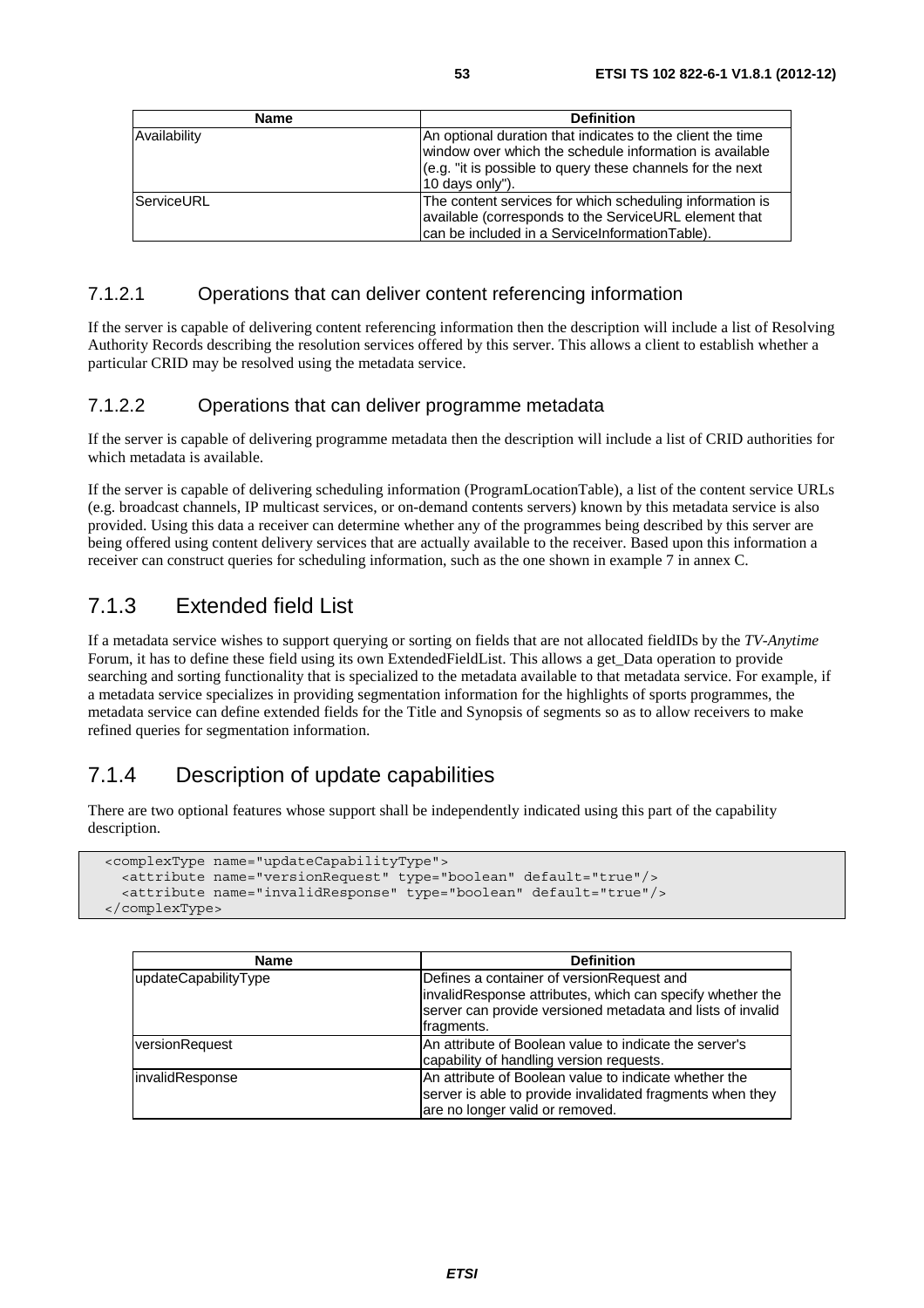## 7.2 describe submit Data

The describe\_submit\_Data capability description provides a metadata service with the ability to describe the usage and preference information that it wishes to receive. It can optionally specify the privacy policy that will be used when user centric data is submitted to this metadata service.

```
 <complexType name="describe_submit_Data_ResultType"> 
   <sequence> 
     <element name="Name" type="string" minOccurs="0"/> 
     <element name="Description" type="mpeg7:TextualType" minOccurs="0" 
              maxOccurs="unbounded"/> 
     <element name="RequestedTables" type="tns:RequestedSubmitTablesType"/> 
     <element ref="p3p:POLICY" minOccurs="0"/> 
   </sequence> 
 </complexType> 
 <complexType name="RequestedSubmitTablesType"> 
   <sequence> 
     <element name="Table" maxOccurs="unbounded"> 
       <complexType> 
         <attribute name="type" use="required"> 
           <simpleType> 
             <restriction base="string"> 
                <enumeration value="UserPreferences"/> 
                <enumeration value="UsageHistory"/> 
              </restriction> 
           </simpleType> 
         </attribute> 
       </complexType> 
     </element> 
   </sequence> 
</complexType> 
 <element name="describe_submit_Data_Result" 
 type="tns:describe_submit_Data_ResultType"/>
```

| <b>Name</b>               | <b>Definition</b>                                          |
|---------------------------|------------------------------------------------------------|
| Name                      | Optional name of the metadata service, suitable for        |
|                           | display to a user.                                         |
| Description               | optional textual description of the metadata service,      |
|                           | suitable for display to a user. This allows an application |
|                           | exploiting the metadata service to indicate to the user    |
|                           | information about the metadata service that she is using.  |
| RequestedTables           | The list of tables that this operation wishes to receive.  |
| P3p:POLICY                | Optional element that describes the privacy policy of this |
|                           | operation, using the Platform for Privacy                  |
|                           | Preferences [25] specification.                            |
| RequestedSubmitTablesType | A list of table elements containing at least one entry.    |
| Table                     | Specifies the type of table requested by the server.       |
| type                      | Required parameter giving the type of TV-Anytime table     |
|                           | requested by the server. Can take the values:              |
|                           | "UsageHistory" or "UserPreferences".                       |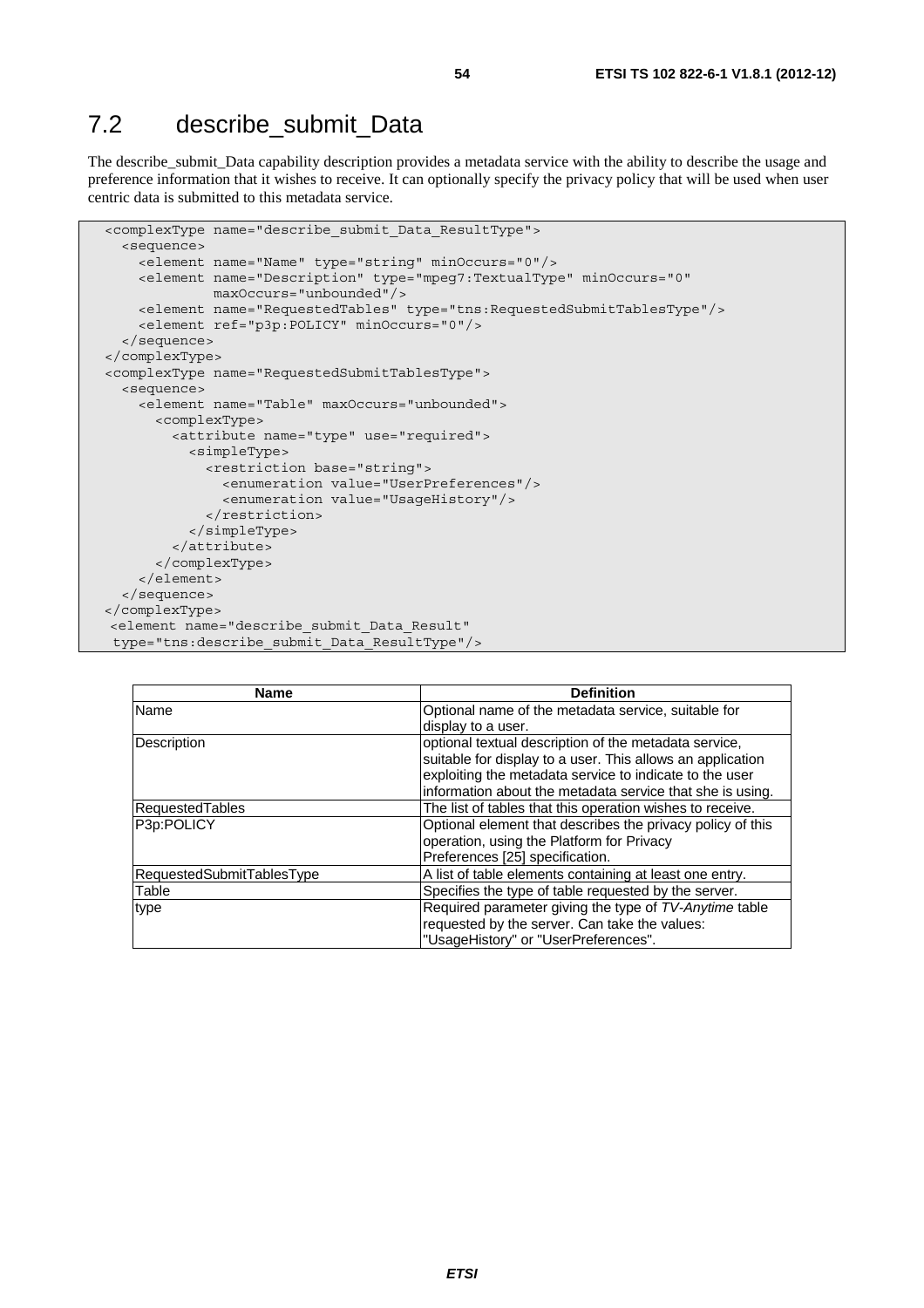## 7.3 describe upload Personal Data

The describe\_upload\_Personal\_Data capability description provides a metadata service with the ability to describe the user and usage related information that it wishes to receive. It can optionally specify the privacy policy that will be used when user centric data is submitted to this metadata service.

```
 <complexType name="describe_upload_Personal_Data_ResultType"> 
   <sequence> 
     <element name="Name" type="string" minOccurs="0"/> 
     <element name="Description" type="mpeg7:TextualType" minOccurs="0" 
    maxOccurs="unbounded"/> 
    <element name="UploadableTable" type="tns:PersonalInformationTableType" 
    maxOccurs="unbounded"/> 
     <element ref="p3p:POLICY" minOccurs="0"/> 
   </sequence> 
</complexType> 
 <element name="describe_upload_Personal_Data_Result" 
 type="tns:describe_upload_Personal_Data_ResultType"/>
```

| <b>Name</b>     | <b>Definition</b>                                                                                                                                                                                                                           |
|-----------------|---------------------------------------------------------------------------------------------------------------------------------------------------------------------------------------------------------------------------------------------|
| Name            | optional name of the metadata service, suitable for display                                                                                                                                                                                 |
|                 | to a user.                                                                                                                                                                                                                                  |
| Description     | optional textual description of the metadata service,<br>suitable for display to a user. This allows an application<br>exploiting the metadata service to indicate to the user<br>information about the metadata service that she is using. |
| UploadableTable | One of the tables that this operation wishes to receive.                                                                                                                                                                                    |
| p3p:POLICY      | optional element that describes the privacy policy of this<br>operation, using the Platform for Privacy Preferences [25]<br>specification.                                                                                                  |

## 7.4 describe clear Personal Data

Capability description of clear\_Personal\_Data is not provided in the present document. describe\_clear\_Personal\_Data is not defined in the present document not because it is not supported, but because any metadata service with capability of receiving personal data shall also support full functionality of clear\_Personal\_Data. In other words, any service having description of upload\_Personal\_Data shall implement clear\_Personal\_Data support.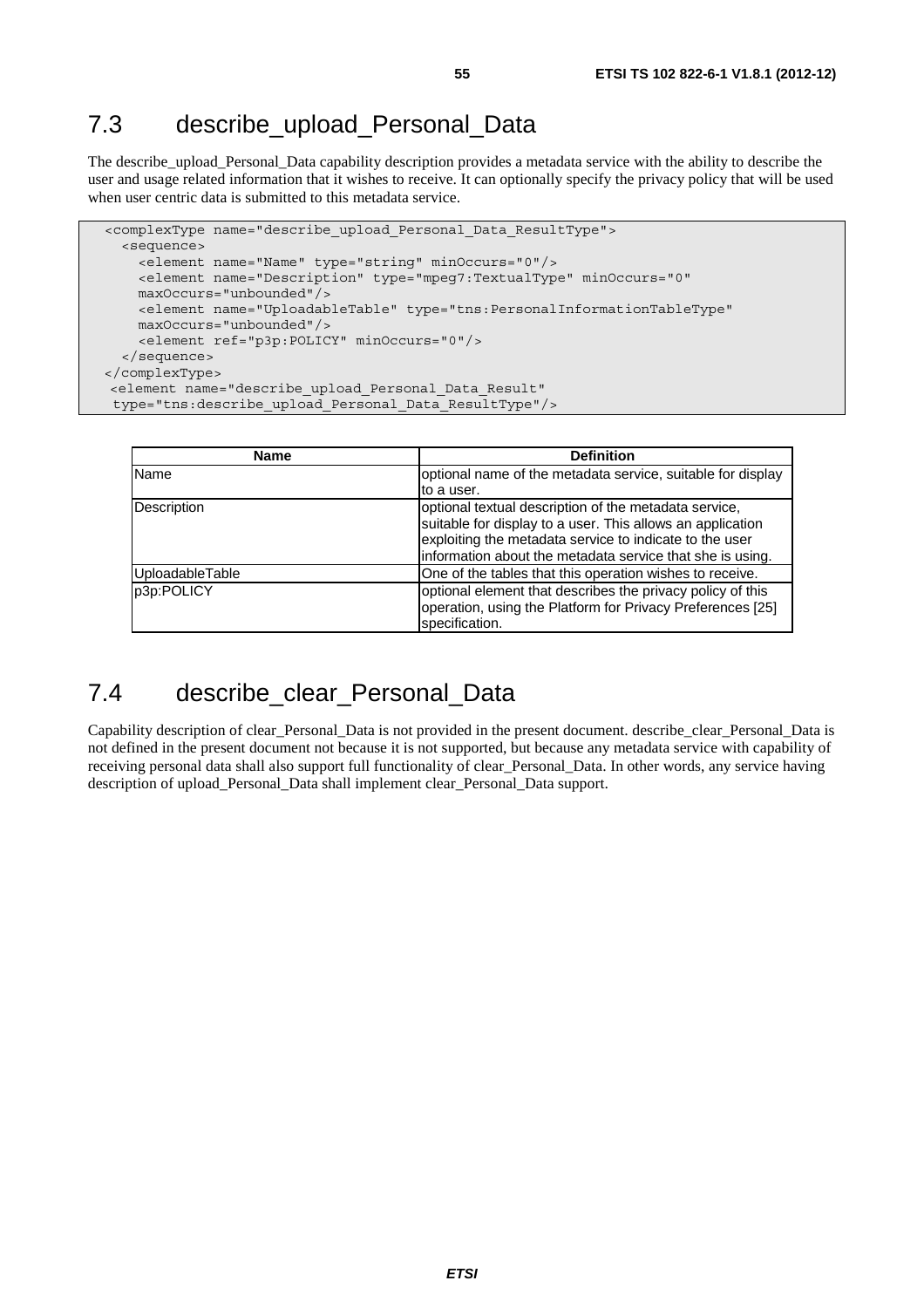# Annex A (normative): Formal definition of metadata services

This annex provides a WSDL [23] interface definition for all *TV-Anytime* metadata services. WSDL defines a number of terms used to describe web services. The way in which these relate to *TV-Anytime* metadata services is given below:

- **Operation:** All *TV-Anytime operations* are request-response based, so can be thought of as a type of remote procedure call. An example of a *TV-Anytime operation* is submit*\_*Data or describe*\_*get*\_*Data.
- **PortType:** A collection of *operations*. When given a *binding* and a concrete endpoint the *portType* is known as a *port*. All *operations* in a given *port* shall be present (i.e. it is not possible to offer only some of the *operations* in a *port*) and shall have the same *binding*. The *TV-Anytime* Forum defines two *portTypes* (get*\_*Data and submit*\_*Data), each of which has two *operations*, the basic functionality (get*\_*Data or submit*\_*Data) and the corresponding describe *operation* (describe\_get*\_*Data or describe\_submit*\_*Data).
- **Binding:** A particular protocol binding (e.g. SOAP or HTTP GET) for a *portType*. There may be more than one *binding* for each *portType*. Each one is a different *port* and offers an alternative means for accessing the same *portType*. A *TV-Anytime* server could choose to provide other *bindings*, such as an HTTP POST implementation. By mandating a SOAP *binding*, a minimum level of interoperability is guaranteed.
- **Service:** A family of WSDL *ports* that are related in some way. A *TV-Anytime* metadata service can contain a get\_Data port and/or a submit\_Data port. In practice, most *TV-Anytime* servers will have just one WSDL *service*. However, the server provider could choose to group certain *ports* together for some reason. (E.g. a movie service containing a get\_Data port and a submit\_Data port, and a children service containing just a get\_Data port).

The following document is a WSDL interface definition that defines the behaviour of all *TV-Anytime* defined web services. It plays two roles:

- The WSDL interface formally specifies the inputs, outputs, encodings and transport bindings used by all *TV-Anytime* web services. The definitions given correspond to the specification of *TV-Anytime* metadata services earlier in the present document.
- Metadata service providers wishing to provide WSDL implementation definitions for their metadata services can import this WSDL interface definition.

```
<?xml version="1.0" encoding="UTF-8"?> 
<definitions name="tva_webservice" targetNamespace="http://tva.webservice.namespace" 
xmlns="http://schemas.xmlsoap.org/wsdl/" 
xmlns:soap="http://schemas.xmlsoap.org/wsdl/soap/" 
xmlns:http="http://schemas.xmlsoap.org/wsdl/http/" 
xmlns:xs="http://www.w3.org/2001/XMLSchema" 
xmlns:soapenc="http://schemas.xmlsoap.org/soap/encoding/" 
xmlns:mime="http://schemas.xmlsoap.org/wsdl/mime/" 
xmlns:tns="http://tva.webservice.namespace" xmlns:transport="urn:tva:transport:2008"> 
    <xs:documentation> WSDL Service Interface for a TV Anytime web service API. 
      This WSDL document defines the API calls for the four types of TV Anytime ports 
   </xs:documentation> 
   <types> 
      <xs:schema> 
         <xs:import namespace="urn:tva:transport:2008" schemaLocation="tva_transport_6-
1_v151.xsd"/> 
      </xs:schema> 
   </types> 
   <!-- Basic input and output messages. --> 
   <message name="get_Data"> 
      <part name="body" element="transport:get_Data"/> 
   </message> 
   <message name="get_Data_Result"> 
      <part name="body" element="transport:get_Data_Result"/> 
   </message>
```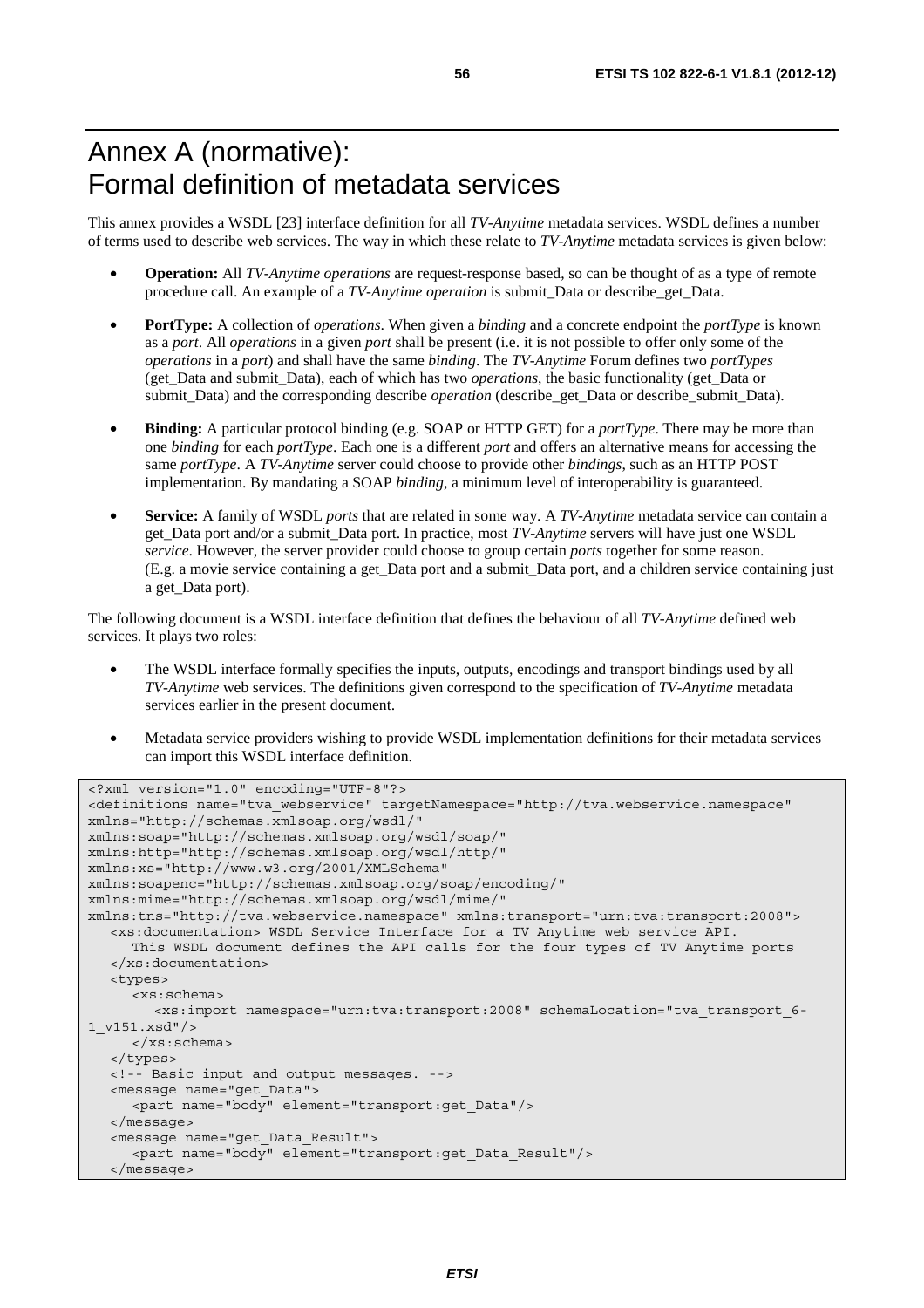<message name="describe\_get\_Data"> <part name="body" element="transport:describe\_get\_Data"/> </message> <message name="describe\_get\_Data\_Result"> <part name="body" element="transport:describe\_get\_Data\_Result"/> </message> <message name="submit\_Data"> <part name="body" element="transport:submit\_Data"/> </message> <message name="submit\_Data\_Result"> <part name="body" element="transport:submit\_Data\_Result"/> </message> <message name="describe\_submit\_Data"> <part name="body" element="transport:describe\_submit\_Data"/> </message> <message name="describe\_submit\_Data\_Result"> <part name="body" element="transport:describe\_submit\_Data\_Result"/> </message> <message name="upload\_Personal\_Data"> <part name="body" element="transport:upload\_Personal\_Data"/> </message> <message name="upload\_Personal\_Data\_Result"> <part name="body" element="transport:upload\_Personal\_Data\_Result"/> </message> <message name="describe\_upload\_Personal\_Data"> <part name="body" element="transport:describe\_upload\_Personal\_Data"/> </message> <message name="describe\_upload\_Personal\_Data\_Result"> <part name="body" element="transport:describe\_upload\_Personal\_Data\_Result"/> </message> <message name="clear\_Personal\_Data"> <part name="body" element="transport:clear\_Personal\_Data"/> </message> <message name="clear\_Personal\_Data\_Result"> <part name="body" element="transport:clear\_Personal\_Data\_Result"/> </message> <message name="ErrorReportMessage"> <part name="body" element="transport:ErrorReport"/> </message> <!-- The different types of services (ports) with their inputs and outputs. --> <portType name="get\_Data\_Port"> <operation name="get\_Data"> <input message="tns:get\_Data"/> <output message="tns:get\_Data\_Result"/> <fault name="error" message="tns:ErrorReportMessage"/> </operation> <operation name="describe\_get\_Data"> <input message="tns:describe\_get\_Data"/> <output message="tns:describe\_get\_Data\_Result"/> <fault name="error" message="tns:ErrorReportMessage"/> </operation> </portType> <portType name="submit\_Data\_Port"> <operation name="submit\_Data"> <input message="tns:submit\_Data"/> <output message="tns:submit\_Data\_Result"/> <fault name="error" message="tns:ErrorReportMessage"/> </operation> <operation name="describe\_submit\_Data"> <input message="tns:describe\_submit\_Data"/> <output message="tns:describe\_submit\_Data\_Result"/> <fault name="error" message="tns:ErrorReportMessage"/> </operation> </portType> <portType name="upload\_Personal\_Data\_Port"> <operation name="upload\_Personal\_Data"> <input message="tns:upload\_Personal\_Data"/> <output message="tns:upload\_Personal\_Data\_Result"/> <fault name="error" message="tns:ErrorReportMessage"/>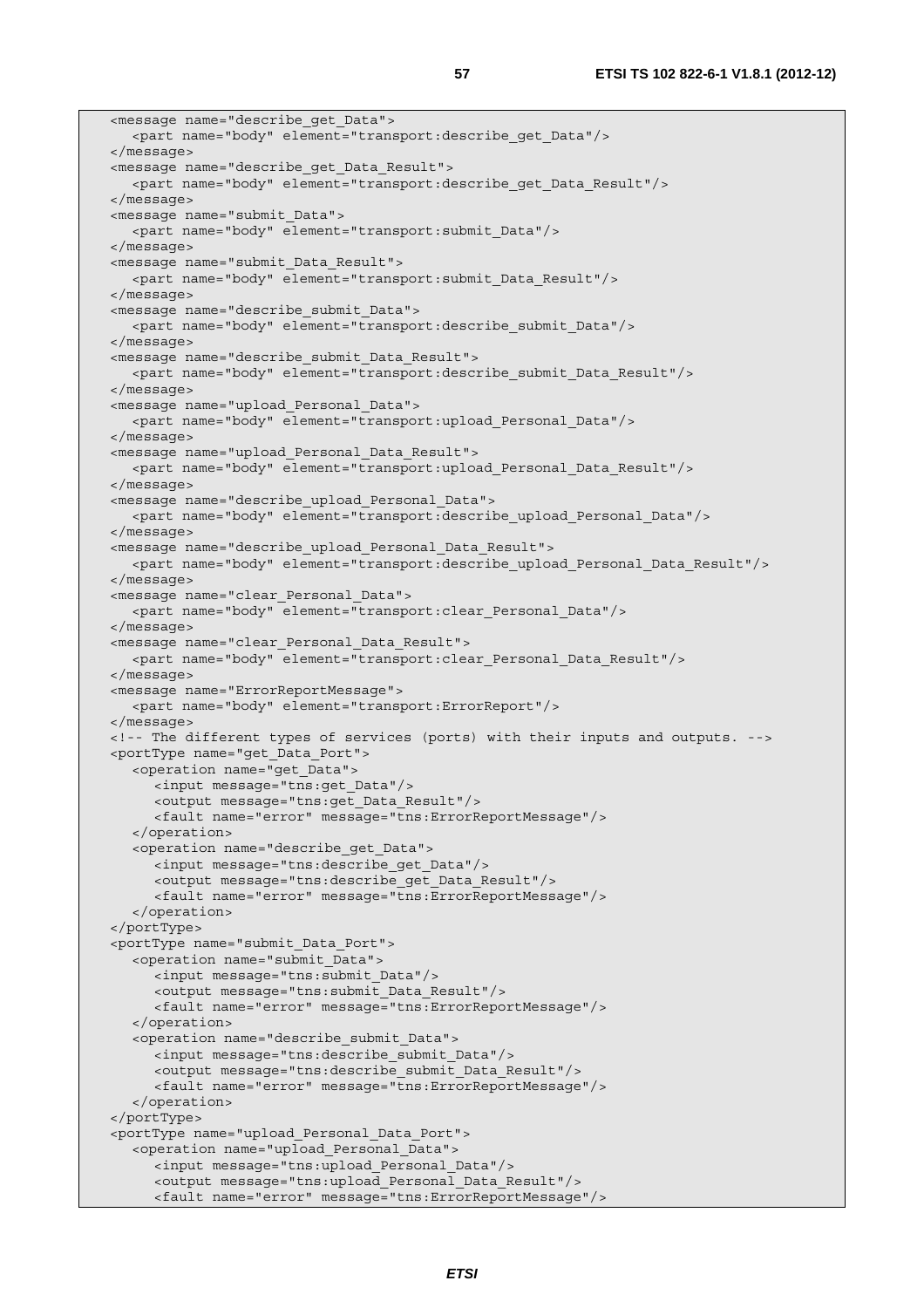```
 </operation> 
    <operation name="describe_upload_Personal_Data"> 
      <input message="tns:describe_upload_Personal_Data"/> 
      <output message="tns:describe_upload_Personal_Data_Result"/> 
      <fault name="error" message="tns:ErrorReportMessage"/> 
    </operation> 
 </portType> 
 <portType name="clear_Personal_Data_Port"> 
    <operation name="clear_Personal_Data"> 
      <input message="tns:clear_Personal_Data"/> 
      <output message="tns:clear_Personal_Data_Result"/> 
      <fault name="error" message="tns:ErrorReportMessage"/> 
    </operation> 
 </portType> 
 <!-- The bindings: defines how SOAP/HTTP is used to carry the service. --> 
 <binding name="get_Data_SOAP" type="tns:get_Data_Port"> 
   <documentation>TV Anytime get_Data binding</documentation> 
   <soap:binding style="document" transport="http://schemas.xmlsoap.org/soap/http"/> 
   <operation name="get_Data"> 
      <soap:operation soapAction="get_Data"/> 
      <input> 
         <soap:body use="literal" parts="body"/> 
      </input> 
      <output> 
         <soap:body use="literal" parts="body"/> 
      </output> 
      <fault name="error"> 
         <soap:fault name="error" use="literal"/> 
      </fault> 
   </operation> 
    <operation name="describe_get_Data"> 
      <soap:operation soapAction="describe_get_Data"/> 
      <input> 
         <soap:body use="literal" parts="body"/> 
      </input> 
      <output> 
         <soap:body use="literal" parts="body"/> 
      </output> 
      <fault name="error"> 
         <soap:fault name="error" use="literal"/> 
      </fault> 
    </operation> 
 </binding> 
 <binding name="submit_Data_SOAP" type="tns:submit_Data_Port"> 
   <documentation>TV Anytime submit_Data binding</documentation> 
   <soap:binding style="document" transport="http://schemas.xmlsoap.org/soap/http"/> 
   <operation name="submit_Data"> 
      <soap:operation soapAction="submit_Data"/> 
      <input> 
         <soap:body use="literal" parts="body"/> 
      </input> 
      <output> 
         <soap:body use="literal" parts="body"/> 
      </output> 
      <fault name="error"> 
         <soap:fault name="error" use="literal"/> 
      </fault> 
    </operation> 
    <operation name="describe_submit_Data"> 
      <soap:operation soapAction="describe_submit_Data"/> 
      <input> 
         <soap:body use="literal" parts="body"/> 
      </input> 
      <output> 
         <soap:body use="literal" parts="body"/> 
      </output> 
      <fault name="error"> 
         <soap:fault name="error" use="literal"/> 
      </fault>
```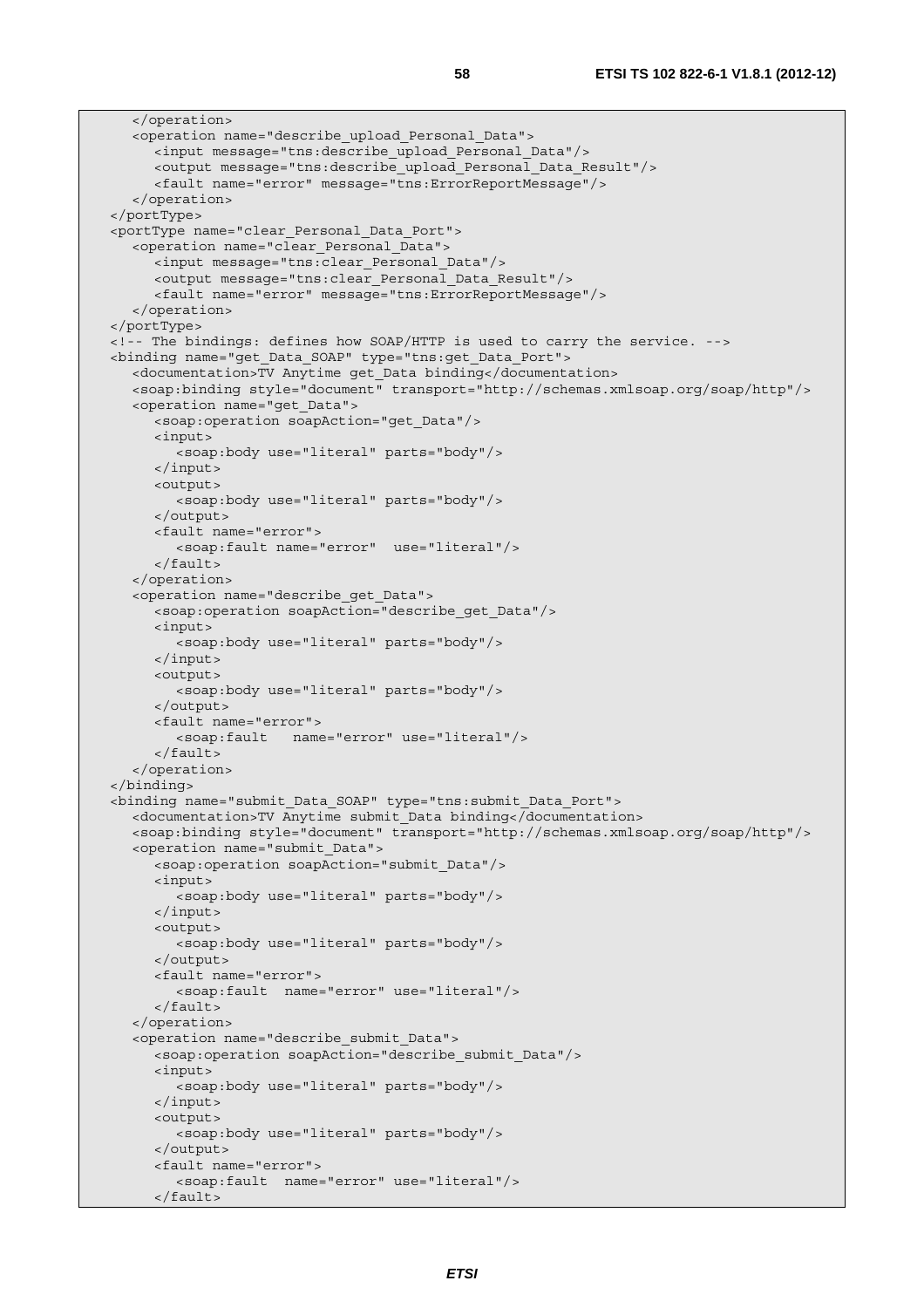```
 </operation> 
   </binding> 
   <binding name="upload_Personal_Data_SOAP" type="tns:upload_Personal_Data_Port"> 
      <documentation>TV Anytime upload_Personal_Data binding</documentation> 
      <soap:binding style="document" transport="https://schemas.xmlsoap.org/soap/https"/> 
      <operation name="upload_Personal_Data"> 
         <soap:operation soapAction="upload_Personal_Data"/> 
         <input> 
            <soap:body use="literal" parts="body"/> 
         </input> 
         <output> 
           <soap:body use="literal" parts="body"/> 
         </output> 
         <fault name="error"> 
            <soap:fault name="error" use="literal"/> 
         </fault> 
      </operation> 
      <operation name="describe_upload_Personal_Data"> 
         <soap:operation soapAction="describe_upload_Personal_Data"/> 
         <input> 
            <soap:body use="literal" parts="body"/> 
         </input> 
         <output> 
           <soap:body use="literal" parts="body"/> 
         </output> 
         <fault name="error"> 
            <soap:fault name="error" use="literal"/> 
         </fault> 
      </operation> 
   </binding> 
   <binding name="clear_Personal_Data_SOAP" type="tns:clear_Personal_Data_Port"> 
      <documentation>TV Anytime clear_Personal_Data binding</documentation> 
      <soap:binding style="document" transport="https://schemas.xmlsoap.org/soap/https"/> 
      <operation name="clear_Personal_Data"> 
         <soap:operation soapAction="clear_Personal_Data"/> 
         <input> 
            <soap:body use="literal" parts="body"/> 
         </input> 
         <output> 
           <soap:body use="literal" parts="body"/> 
         </output> 
         <fault name="error"> 
            <soap:fault name="error" use="literal"/> 
         </fault> 
      </operation> 
   </binding> 
   <service name="tva_get_web_service"> 
      <port name="getDataPort" binding="tns:get_Data_SOAP"> 
                <soap:address location="http://example.com/companyinfo"/> 
      </port> 
   </service> 
   <service name="tva_submit_web_service"> 
      <port name="submitDataPort" binding="tns:submit_Data_SOAP"> 
                <soap:address location="http://example.com/companyinfo"/> 
      </port> 
   </service> 
   <service name="tva_uploadPData_web_service"> 
      <port name="uploadPDataPort" binding="tns:upload_Personal_Data_SOAP"> 
                <soap:address location="http://example.com/companyinfo"/> 
      </port> 
   </service> 
   <service name="tva_clearPData_web_service"> 
      <port name="clearPDataPort" binding="tns:clear_Personal_Data_SOAP"> 
                <soap:address location="http://example.com/companyinfo"/> 
      </port> 
   </service> 
</definitions>
```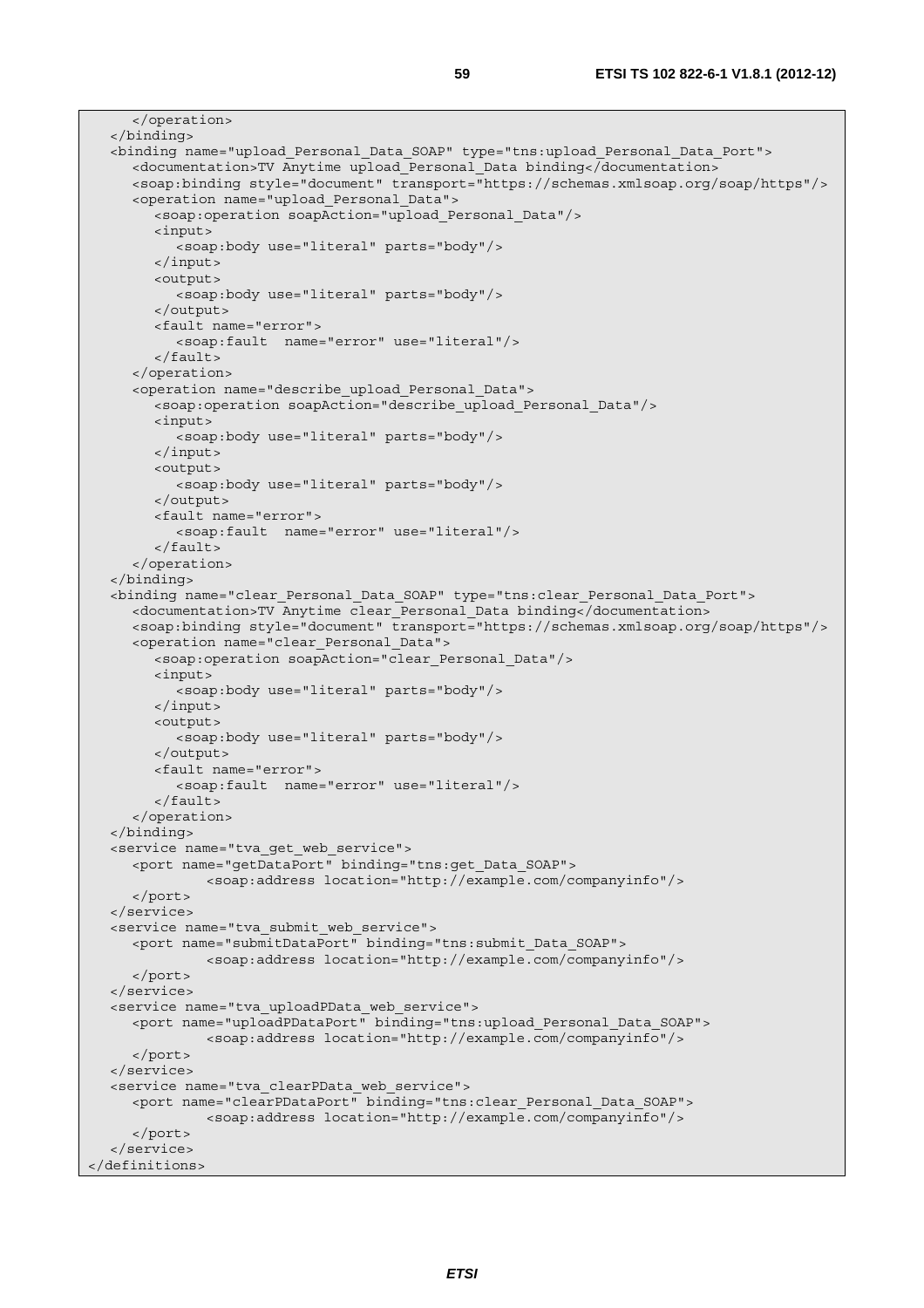Annex B (normative): TV Anytime defined metadata transport scheme, field identifiers and contextNode identifiers

## B.1 TV Anytime metadata transport scheme

This clause contains tva\_transport\_6-1\_v171.xsd.

```
<?xml version="1.0" encoding="UTF-8"?> 
<schema targetNamespace="urn:tva:transport:2012" xmlns:tns="urn:tva:transport:2012" 
xmlns="http://www.w3.org/2001/XMLSchema" xmlns:tva="urn:tva:metadata:2012" 
xmlns:tva2="urn:tva:metadata:extended:2012" xmlns:p3p="http://www.w3.org/2002/01/P3Pv1" 
xmlns:cr="urn:tva:ContentReferencing:2012" xmlns:rar="urn:tva:ResolvingAuthority:2008" 
xmlns:mpeg7="urn:tva:mpeg7:2008" elementFormDefault="qualified" 
attributeFormDefault="unqualified"> 
    <import namespace="urn:tva:metadata:2012" schemaLocation="tva_metadata_3-1_v181.xsd"/> 
    <import namespace="urn:tva:metadata:extended:2012" schemaLocation="tva2_metadata_3-
3_v161.xsd"/> 
   <import namespace="urn:tva:ContentReferencing:2012" 
   schemaLocation="tva_content_referencing_4_v171.xsd"/> 
    <import namespace="urn:tva:ResolvingAuthority:2008" 
    schemaLocation="tva_resolving_authority_4_v141.xsd"/> 
   <import namespace="urn:tva:mpeg7:2008" schemaLocation="tva_mpeg7_2008.xsd"/> 
   <import namespace="http://www.w3.org/2002/01/P3Pv1" schemaLocation="p3pv1.xsd"/> 
   <!-- ##################################################### --> 
   <!-- Section 5.1: get_Data Metadata Retrieval Service --> 
   <!-- ##################################################### --> 
   <!-- ########### Section 5.1.1: get_Data input ########### --> 
  <complexType name="ResourceIDType"> 
      <simpleContent> 
         <extension base="anyURI"> 
            <attribute name="id" type="ID"/> 
         </extension> 
      </simpleContent> 
    </complexType> 
    <complexType name="get_DataType"> 
      <sequence> 
         <element name="ResourceID" type="tns:ResourceIDType" minOccurs="0"/> 
         <element name="QueryConstraints"> 
            <complexType> 
               <choice> 
                  <element name="PredicateBag" type="tns:PredicateBagType"/> 
                  <element name="BinaryPredicate" type="tns:BinaryPredicateType"/> 
                  <element name="UnaryPredicate" type="tns:UnaryPredicateType"/> 
               </choice> 
            </complexType> 
         </element> 
         <element name="PersonalInformation" type="tva2:ExtendedUserDescriptionType" 
         minOccurs="0"/> 
         <element name="RequestedTables" type="tns:RequestedTablesType"/> 
      </sequence> 
      <attribute name="maxPrograms" type="unsignedInt"/> 
      <attribute name="personalInfoUse" type="boolean" default="true"/> 
    </complexType> 
    <element name="get_Data" type="tns:get_DataType"/> 
    <!-- ####### Section 5.1.1.1: Query Constraints parameter ######## --> 
    <complexType name="PredicateBagType"> 
      <sequence maxOccurs="unbounded"> 
         <choice>
```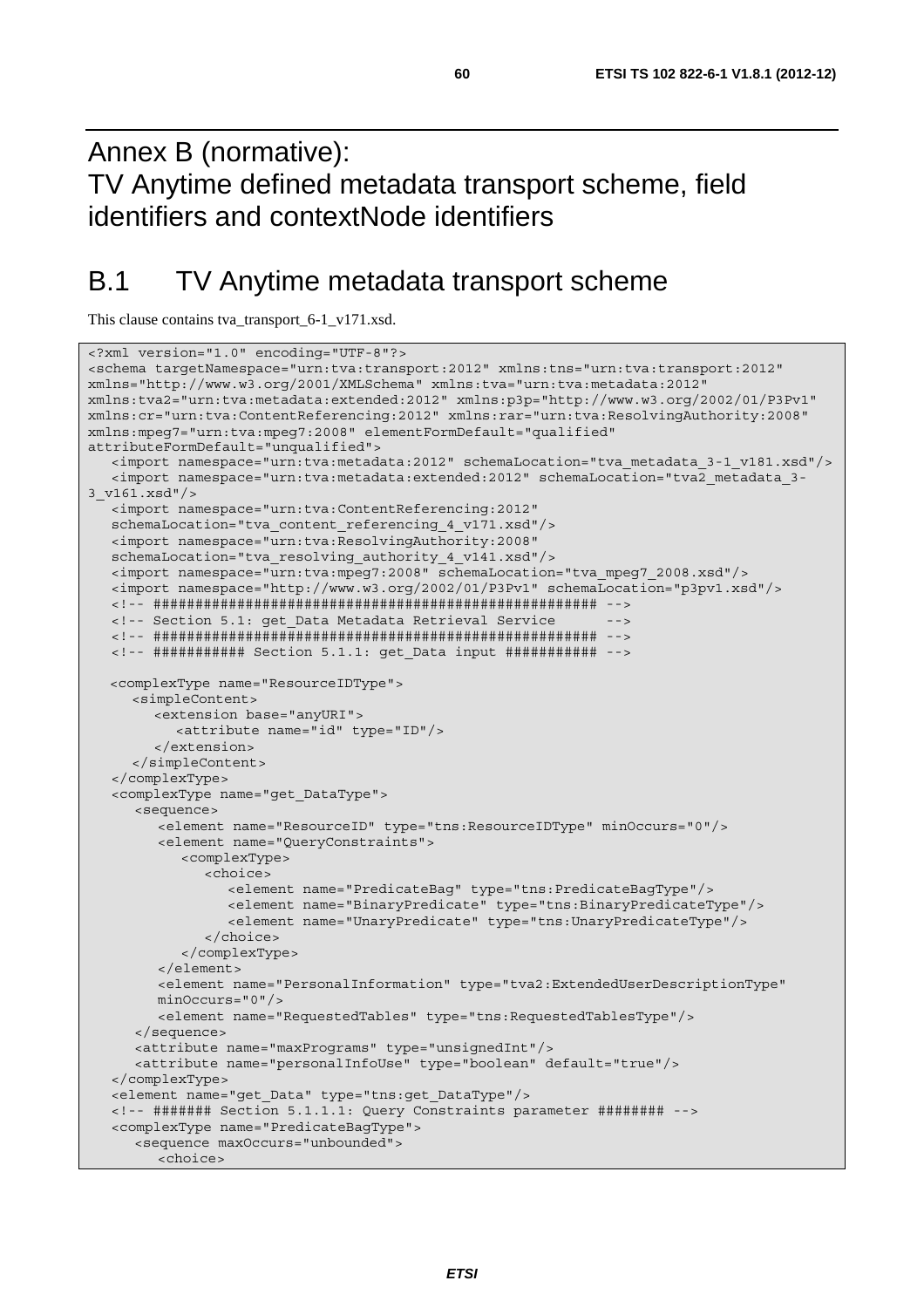```
 <element name="PredicateBag" type="tns:PredicateBagType"/> 
          <element name="BinaryPredicate" type="tns:BinaryPredicateType"/> 
          <element name="UnaryPredicate" type="tns:UnaryPredicateType"/> 
      \sim/choices
    </sequence> 
    <attribute name="contextNode" type="tns:contextNodeIDType"/> 
   <attribute name="negate" type="boolean" default="false"/> 
    <attribute name="type" type="tns:PredicateBagTypeType"/> 
 </complexType> 
 <simpleType name="PredicateBagTypeType"> 
   <restriction base="string"> 
      <enumeration value="AND"/> 
       <enumeration value="OR"/> 
    </restriction> 
 </simpleType> 
 <complexType name="BinaryPredicateType"> 
    <attribute name="fieldID" type="tns:fieldIDType" use="required"/> 
    <attribute name="fieldValue" type="string" use="required"/> 
    <attribute name="test" type="tns:BinaryPredicateTestType" default="equals"/> 
 </complexType> 
 <complexType name="UnaryPredicateType"> 
    <attribute name="fieldID" type="tns:fieldIDType" use="required"/> 
    <attribute name="test" type="tns:UnaryPredicateTestType" default="exists"/> 
 </complexType> 
 <simpleType name="BinaryPredicateTestType"> 
   <restriction base="string"> 
      <enumeration value="equals"/> 
       <enumeration value="not_equals"/> 
      <enumeration value="contains"/> 
      <enumeration value="greater_than"/> 
      <enumeration value="greater_than_or_equals"/> 
      <enumeration value="less_than"/> 
       <enumeration value="less_than_or_equals"/> 
   </restriction> 
 </simpleType> 
 <simpleType name="UnaryPredicateTestType"> 
   <restriction base="string"> 
       <enumeration value="exists"/> 
    </restriction> 
 </simpleType> 
 <!-- ######## Section 5.1.1.1.1 contextNodeID definition list ######### --> 
 <element name="ContextNodeIDDefinitionList" 
 type="tns:ContextNodeIDDefinitionListType"> 
    <key name="UniqueContextNode"> 
      <selector xpath="tns:ContextNodeIDDefinition"/> 
       <field xpath="@contextNodeID"/> 
    </key> 
 </element> 
 <complexType name="ContextNodeIDDefinitionListType"> 
    <sequence> 
       <element name="ContextNodeIDDefinition" maxOccurs="unbounded"> 
          <complexType> 
            <attribute name="contextNodeID" type="NCName"/> 
             <attribute name="contextNodeDefinition" 
             type="tns:contextNodeDefinitionListType"/> 
          </complexType> 
       </element> 
    </sequence> 
    <attribute name="targetNamespace" type="anyURI" use="required"/> 
 </complexType> 
 <simpleType name="contextNodeDefinitionType"> 
    <restriction base="token"> 
      \zeta <pattern value="(/((\i\c*:)?(\i\c*)))*((/text\(\))|(/@((\i\c*:)?(\i\c*))))?"/>
    </restriction> 
 </simpleType> 
 <simpleType name="contextNodeDefinitionListType"> 
    <list itemType="tns:contextNodeDefinitionType"/> 
 </simpleType> 
 <simpleType name="contextNodeIDType">
```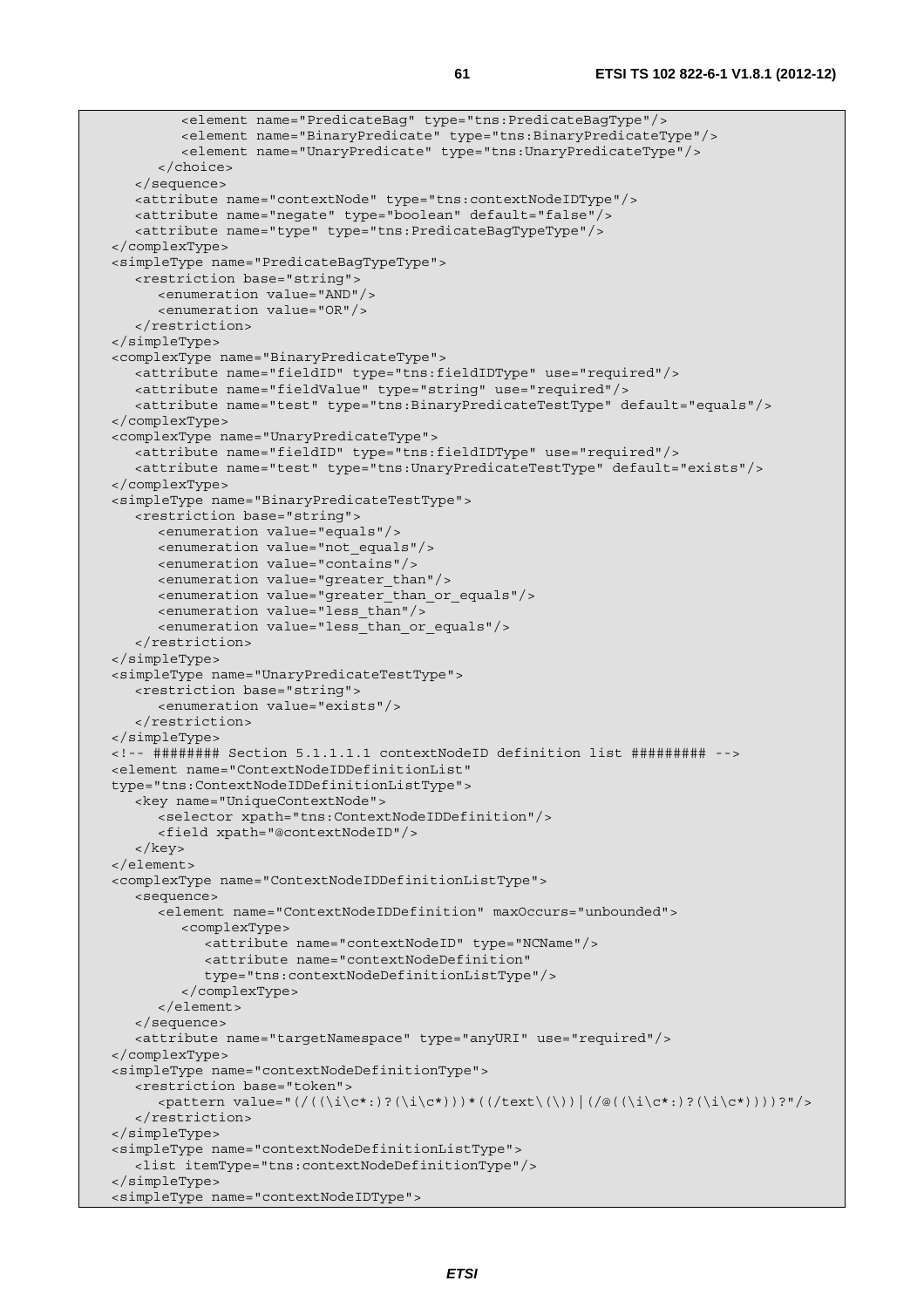```
 <restriction base="QName"/> 
    </simpleType> 
    <!-- ######## Section 4.1.1.1.2 fieldID definition list ######### --> 
   <element name="FieldIDDefinitionList" type="tns:FieldIDDefinitionListType"> 
       <key name="UniqueField"> 
          <selector xpath="tns:FieldIDDefinition"/> 
          <field xpath="@fieldID"/> 
       </key> 
   </element> 
   <complexType name="FieldIDDefinitionListType"> 
      <sequence> 
         <element name="FieldIDDefinition" maxOccurs="unbounded"> 
             <complexType> 
                <attribute name="fieldID" type="NCName"/> 
                <attribute name="fieldDefinition" type="tns:fieldDefinitionListType"/> 
             </complexType> 
          </element> 
       </sequence> 
       <attribute name="targetNamespace" type="anyURI" use="required"/> 
    </complexType> 
    <simpleType name="fieldDefinitionType"> 
       <restriction base="token"> 
         \zeta <pattern value="(/((\i\c*:)?(\i\c*)))*((/text\(\))|(/@((\i\c*:)?(\i\c*))))?"/>
       </restriction> 
    </simpleType> 
    <simpleType name="fieldDefinitionListType"> 
       <list itemType="tns:fieldDefinitionType"/> 
    </simpleType> 
    <simpleType name="fieldIDType"> 
       <restriction base="QName"/> 
    </simpleType> 
    <simpleType name="fieldIDListType"> 
       <list itemType="tns:fieldIDType"/> 
    </simpleType> 
   <!-- ########### Section 5.1.1.2: View on returned data ########### --> 
    <complexType name="RequestedTablesType"> 
       <sequence> 
          <element name="Table" maxOccurs="unbounded"> 
             <complexType> 
                <sequence> 
                   <element name="RequestedFields" type="tns:FieldListType" minOccurs="0"/> 
                  <element name="SortCriteria" type="tns:SortCriteriaType" minOccurs="0" 
                  maxOccurs="unbounded"/> 
                </sequence> 
                <attribute name="type" use="required"> 
                   <simpleType> 
                      <restriction base="string"> 
                         <enumeration value="ContentReferencingTable"/> 
                         <enumeration value="ClassificationSchemeTable"/> 
                         <enumeration value="ProgramInformationTable"/> 
                         <enumeration value="GroupInformationTable"/> 
                         <enumeration value="CreditsInformationTable"/> 
                         <enumeration value="ProgramLocationTable"/> 
                         <enumeration value="ServiceInformationTable"/> 
                         <enumeration value="ProgramReviewTable"/> 
                         <enumeration value="SegmentInformationTable"/> 
<enumeration value="PackageTable"/> 
                  <enumeration value="InterstitialCampaignTable"/> 
                  <enumeration value="RMPITable"/> 
                  <enumeration value="CouponTable"/> 
                  <enumeration value="TargetingInformationTable"/> 
                  <enumeration value="InterstitialTargetingTable"/> 
                      </restriction> 
                  </simpleType> 
                </attribute> 
             </complexType> 
          </element> 
       </sequence> 
    </complexType>
```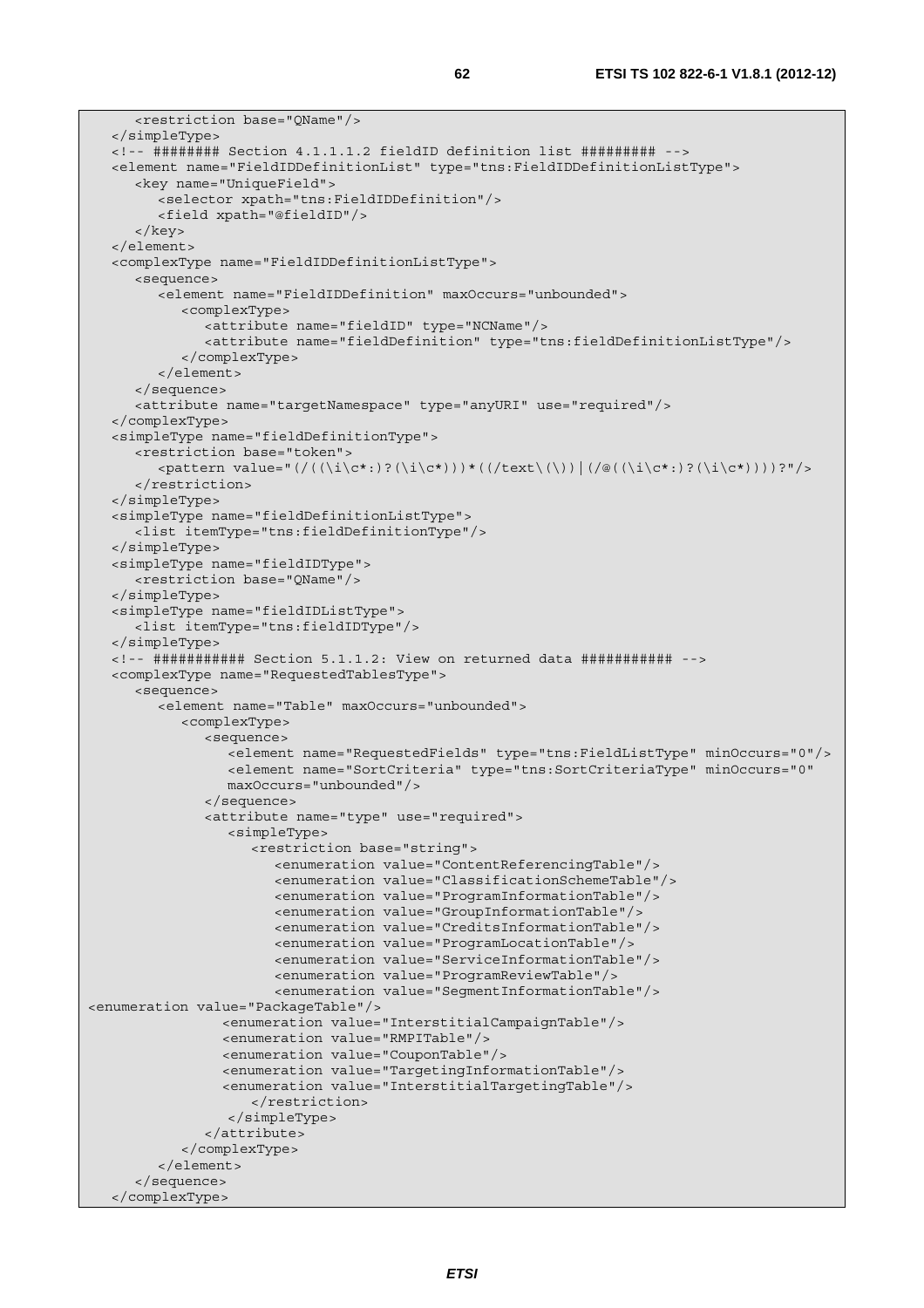```
 <!-- ###### Section 5.1.1.2: field list for requested and available fields ##### --> 
 <complexType name="FieldListType"> 
   <sequence> 
       <element name="IdentificationByFieldId" minOccurs="0" maxOccurs="unbounded"> 
         <complexType> 
             <attribute name="fieldID" type="tns:fieldIDType" use="required"/> 
         </complexType> 
      </element> 
      <element name="IdentificationByXPath" minOccurs="0" maxOccurs="unbounded"> 
         <complexType> 
            <attribute name="XPath" type="string" use="required"/> 
         </complexType> 
      </element> 
    </sequence> 
 </complexType> 
 <!-- ########### Section 5.1.1.2.1: sort criteria ########### --> 
 <complexType name="SortCriteriaType"> 
   <attribute name="fieldID" type="tns:fieldIDType" use="required"/> 
    <attribute name="order" type="tns:SortingOrderType" default="ascending"/> 
 </complexType> 
 <simpleType name="SortingOrderType"> 
   <restriction base="string"> 
      <enumeration value="ascending"/> 
      <enumeration value="descending"/> 
    </restriction> 
 </simpleType> 
 <!-- ######## Section 5.1.2: get_Data output ######### --> 
 <element name="get_Data_Result" type="tns:get_Data_ResultType"/> 
 <complexType name="get_Data_ResultType"> 
   <sequence> 
      <element name="TableSortingInformation" type="tns:RequestedTablesType" 
      minOccurs="0"/> 
      <element ref="tva:TVAMain" minOccurs="0"/> 
      <element ref="cr:ContentReferencingTable" minOccurs="0"/> 
      <element name="InvalidFragments" type="tns:InvalidFragmentsType" minOccurs="0"/> 
   </sequence> 
   <attribute name="serviceVersion" type="unsignedInt" use="required"/> 
    <attribute name="truncated" type="boolean"/> 
 </complexType> 
 <!-- ######## Section 5.1.2.4: Indicating invalid fragments ######### --> 
 <complexType name="InvalidFragmentsType"> 
   <sequence> 
      <element name="Fragment" minOccurs="0" maxOccurs="unbounded"> 
         <complexType> 
            <attributeGroup ref="tva:fragmentIdentification"/> 
         </complexType> 
       </element> 
   </sequence> 
 </complexType> 
 <!-- ########################################################### --> 
 <!-- Section 5.2 submit_Data User Description Submission Service --> 
 <!-- ########################################################### --> 
 <!-- ########### Section 5.2.1 submit_Data input ############### --> 
 <element name="submit_Data" type="tns:submit_DataType"/> 
 <complexType name="submit_DataType"> 
   <sequence> 
      <element name="UsageHistory" type="mpeg7:UsageHistoryType"/> 
    </sequence> 
 </complexType> 
 <!-- ############# Section 5.2.2 submit_Data result ############ --> 
 <element name="submit_Data_Result" type="tns:submit_Data_ResultType"/> 
 <complexType name="submit_Data_ResultType"> 
   <attribute name="serviceVersion" type="unsignedInt" use="required"/> 
 </complexType> 
 <!-- ########################################################### --> 
 <!-- Section 5.3 upload_Personal_Data User Description Submission Service --> 
 <!-- ########################################################### --> 
 <!-- ########### Section 5.3.1 upload_Personal_Data input ############### --> 
 <element name="upload_Personal_Data" type="tns:upload_Personal_DataType"/>
```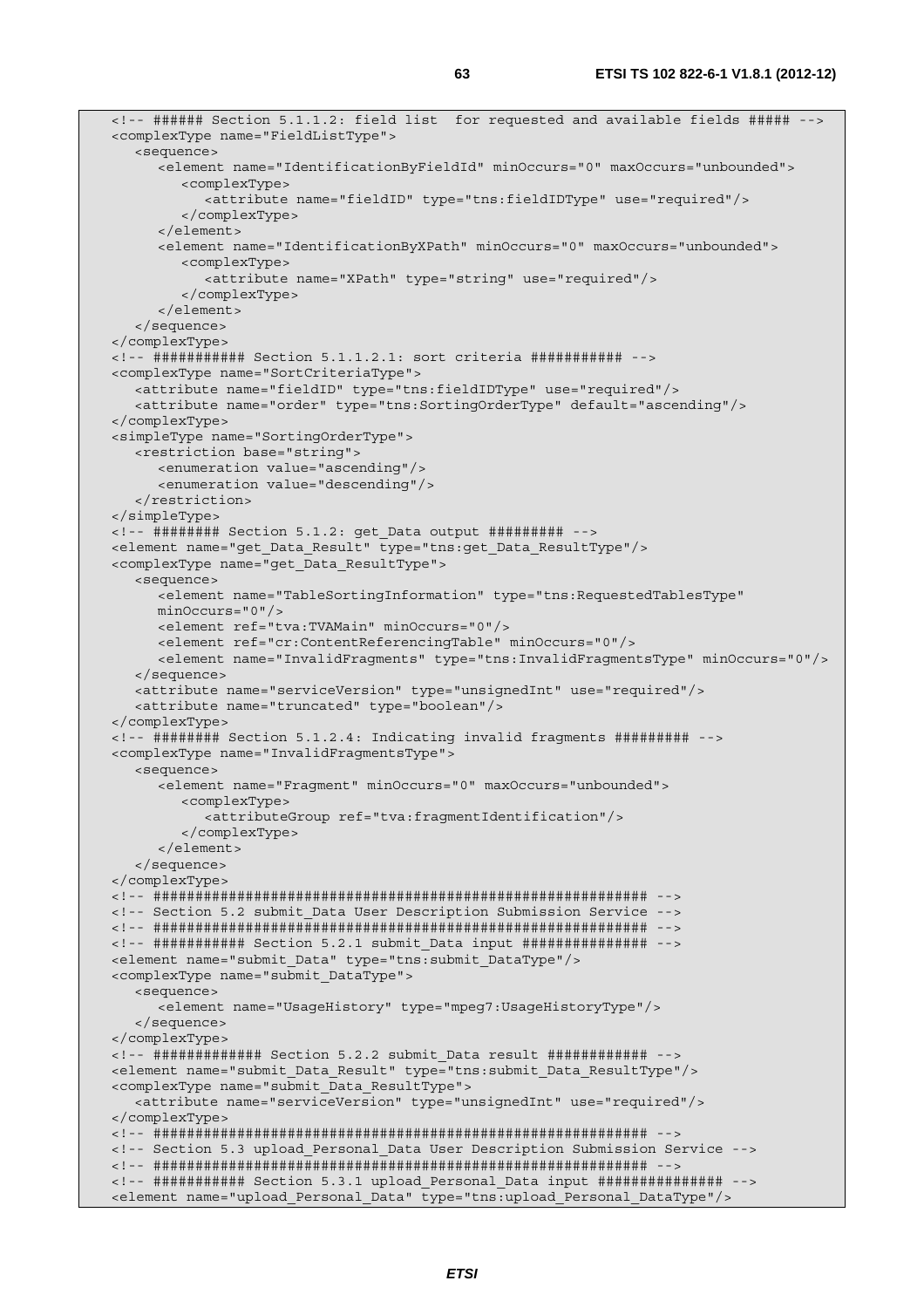```
 <complexType name="upload_Personal_DataType"> 
    <sequence> 
       <element name="UserInformation" type="tva2:ExtendedUserDescriptionType" 
      maxOccurs="unbounded"/> 
    </sequence> 
 </complexType> 
 <!-- ############# Section 5.3.2 upload_Personal_Data result ############ --> 
 <element name="upload_Personal_Data_Result" 
 type="tns:upload_Personal_Data_ResultType"/> 
 <complexType name="upload_Personal_Data_ResultType"> 
    <attribute name="serviceVersion" type="unsignedInt" use="required"/> 
   <attribute name="status" use="required"> 
       <simpleType> 
          <restriction base="string"> 
             <enumeration value="success"/> 
             <enumeration value="failed"/> 
          </restriction> 
       </simpleType> 
    </attribute> 
 </complexType> 
 <!-- ########################################################### --> 
 <!-- Section 5.4 clear_Personal_Data User Description Submission Service --> 
 <!-- ########################################################### --> 
 <!-- ########### Section 5.4.1 clear_Personal_Data input ############### --> 
 <element name="clear_Personal_Data" type="tns:clear_Personal_DataType"/> 
 <complexType name="clear_Personal_DataType"> 
    <sequence> 
       <element name="TimeFrom" type="tva:TVATimeType" minOccurs="0"/> 
       <element name="TimeTo" type="tva:TVATimeType" minOccurs="0"/> 
      <element name="TargetTable" type="tns:PersonalInformationTableType" 
      maxOccurs="unbounded"/> 
    </sequence> 
 </complexType> 
 <simpleType name="PersonalInformationTableType"> 
    <restriction base="string"> 
       <enumeration value="All"/> 
      <enumeration value="UserInformationTable"/> 
      <enumeration value="UsageEnvironment"/> 
       <enumeration value="UsageHistory"/> 
      <enumeration value="UserPreference"/> 
       <enumeration value="BioGraphicInformation"/> 
      <enumeration value="AccessibilityInformation"/> 
      <enumeration value="TerminalInformationTable"/> 
       <enumeration value="NetworkInformationTable"/> 
       <enumeration value="NaturalEnvironmentInformationTable"/> 
    </restriction> 
 </simpleType> 
 <!-- ############# Section 5.4.2 clear_Personal_Data result ############ --> 
 <element name="clear_Personal_Data_Result" type="tns:clear_Personal_Data_ResultType"/> 
 <complexType name="clear_Personal_Data_ResultType"> 
   <attribute name="serviceVersion" type="unsignedInt" use="required"/> 
    <attribute name="status" use="required"> 
      <simpleType> 
         <restriction base="string"> 
             <enumeration value="success"/> 
             <enumeration value="failed"/> 
             <enumeration value="no data"/> 
          </restriction> 
       </simpleType> 
    </attribute> 
 </complexType> 
 <!-- ########################################################### --> 
 <!-- ############ Section 6.2 Error code reporting ############# --> 
 <!-- ########################################################### --> 
 <element name="ErrorReport" type="tns:ErrorReportType"/> 
 <complexType name="ErrorReportType"> 
   <sequence> 
       <element name="Error" type="tns:ErrorType" maxOccurs="unbounded"/> 
   </sequence>
```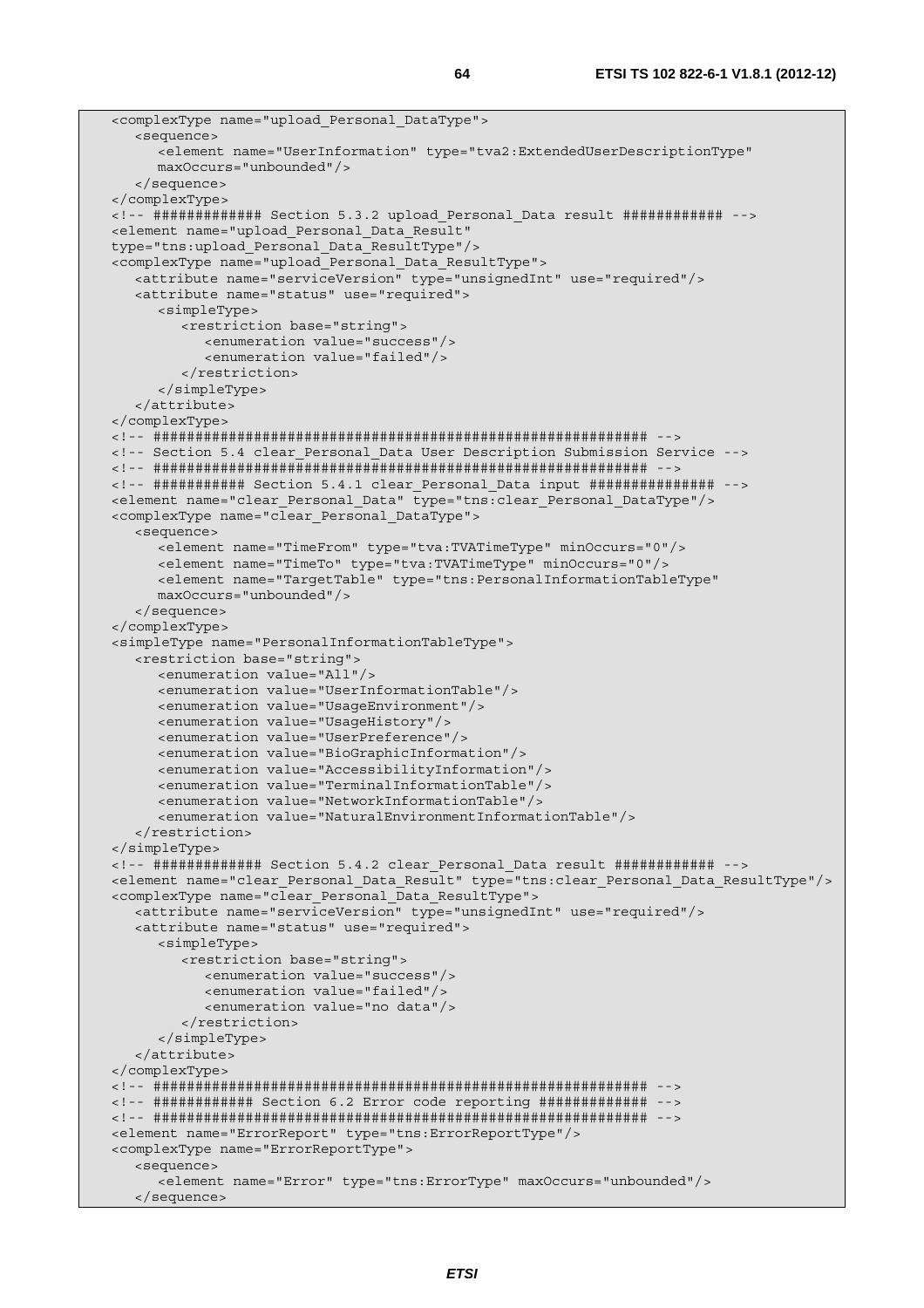```
 </complexType> 
 <complexType name="ErrorType"> 
    <sequence> 
       <element name="Reason" type="mpeg7:TextualType" minOccurs="0" 
      maxOccurs="unbounded"/> 
    </sequence> 
    <attribute name="errorCode" type="tns:errorCodeType" use="required"/> 
   <attribute name="fields" type="tns:fieldIDListType"/> 
 </complexType> 
 <simpleType name="errorCodeType"> 
   <restriction base="string"> 
      <enumeration value="FatalError"/> 
      <enumeration value="InvalidRequest"/> 
      <enumeration value="Unsupported"/> 
      <enumeration value="UnrecognizedVersion"/> 
      <enumeration value="UnspecifiedError"/> 
       <enumeration value="UnsupportedQueryField"/> 
      <enumeration value="UnsupportedSortField"/> 
      <enumeration value="InvalidFieldID"/> 
      <enumeration value="InvalidFieldValue"/> 
    </restriction> 
 </simpleType> 
 <!-- ############################################################ --> 
 <!-- Section 7.1 describe_get_Data Capability Description Service --> 
 <!-- ############################################################ --> 
 <!-- ######### describe_get_Data input (no parameters) ########## --> 
 <element name="describe_get_Data" type="tns:describe_get_DataType"/> 
 <complexType name="describe_get_DataType"/> 
\lt!-- ############ Section 7.1 describe qet Data output ############ -->
 <element name="describe_get_Data_Result" type="tns:describe_get_Data_ResultType"/> 
 <complexType name="describe_get_Data_ResultType"> 
   <sequence> 
      <element name="Name" type="string" minOccurs="0"/> 
       <element name="Description" type="mpeg7:TextualType" minOccurs="0" 
      maxOccurs="unbounded"/> 
      <element name="CollationURI" type="anyURI" minOccurs="0"/> 
      <element name="ExtendedFieldList" type="tns:FieldIDDefinitionListType" 
      minOccurs="0"> 
          <key name="UniqueExtendedFields"> 
            <selector xpath="tns:FieldIDDefinition"/> 
            <field xpath="@fieldID"/> 
          </key> 
      </element> 
       <element name="AuthorityList" type="tns:AuthorityListType" minOccurs="0"/> 
       <element name="AvailableTables" type="tns:AvailableTableListType"/> 
      <element name="RequestedFieldsCapability" type="boolean" 
      minOccurs="0"/> 
      <element name="PersonalInformationHandling" 
      type="tns:PersonalInformationHandlingType" minOccurs="0"/> 
       <element name="UpdateCapability" type="tns:updateCapabilityType" minOccurs="0"/> 
    </sequence> 
    <attribute name="serviceVersion" type="unsignedInt" use="required"/> 
 </complexType> 
 <complexType name="PersonalInformationHandlingType"> 
   <sequence> 
       <element name="PersonalInformationSource" 
       type="tns:PersonalInformationSourceType" maxOccurs="unbounded"/> 
       <element name="PersonalInformationTable" 
      type="tns:PersonalInformationTableType"/> 
    </sequence> 
 </complexType> 
 <simpleType name="PersonalInformationSourceType"> 
   <restriction base="string"> 
      <enumeration value="embedded"/> 
      <enumeration value="byUpload"/> 
       <enumeration value="byResource"/> 
    </restriction> 
 </simpleType> 
 <!-- ########### Section 7.1.1: The Authority List ########### -->
```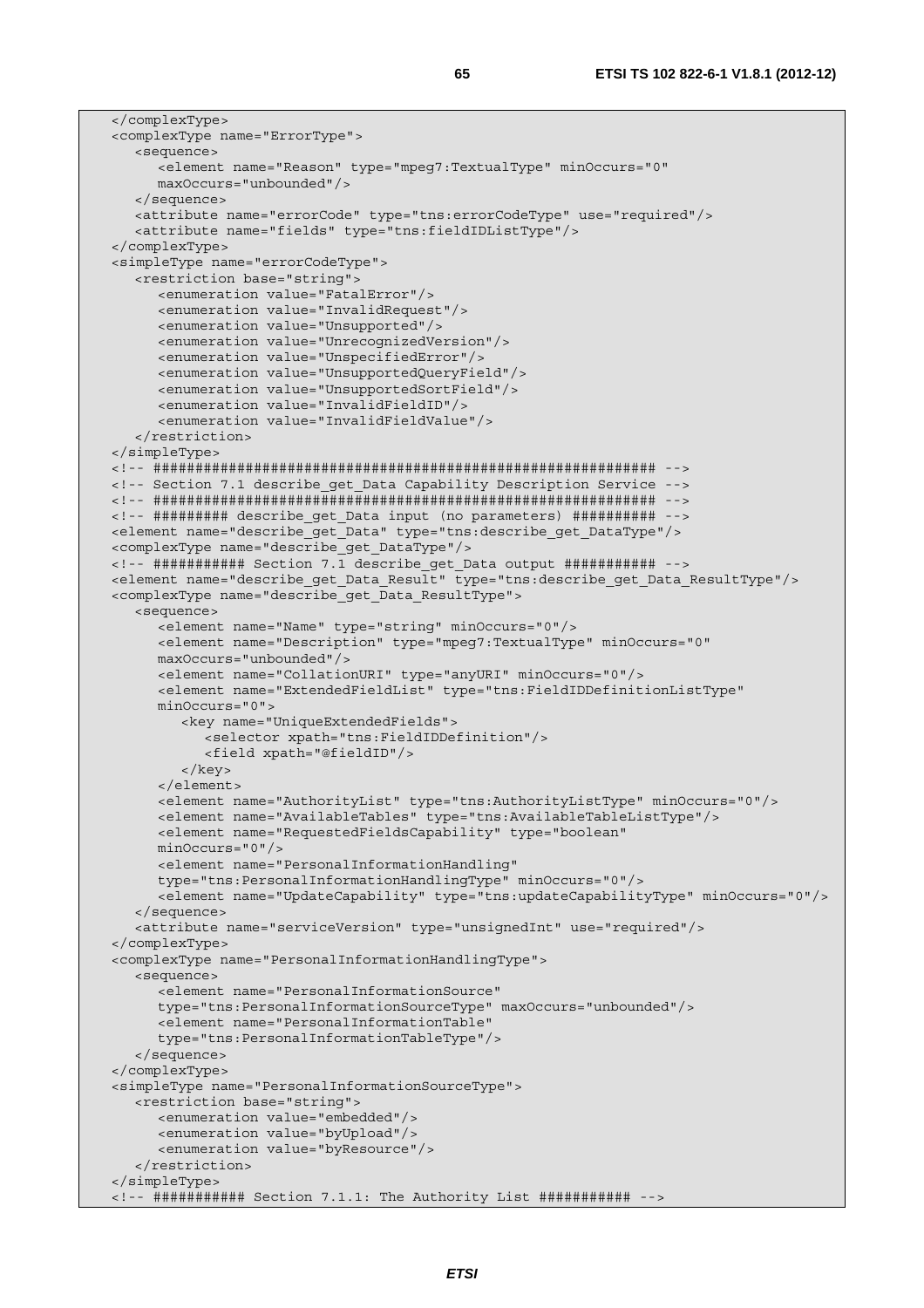```
 <complexType name="AuthorityListType"> 
    <sequence> 
       <element name="Authority" type="string" maxOccurs="unbounded"/> 
    </sequence> 
 </complexType> 
 <!-- ########### Section 7.1.2 Available tables information ########### --> 
 <complexType name="AvailableTableListType"> 
    <sequence> 
       <element name="Table" type="tns:AvailableTableBase" maxOccurs="unbounded"/> 
    </sequence> 
 </complexType> 
 <complexType name="AvailableTableBase" abstract="true"> 
    <sequence> 
       <element name="AuthorityList" type="tns:AuthorityListType" minOccurs="0"/> 
       <element name="AvailableFields" type="tns:FieldListType" minOccurs="0"/> 
    </sequence> 
    <attribute name="canSort" type="tns:fieldIDListType"/> 
    <attribute name="canQuery" type="tns:fieldIDListType"/> 
 </complexType> 
 <complexType name="ContentReferencingTable"> 
    <complexContent> 
       <extension base="tns:AvailableTableBase"> 
          <sequence> 
             <element ref="rar:ResolvingAuthorityRecordTable"/> 
          </sequence> 
       </extension> 
    </complexContent> 
 </complexType> 
 <complexType name="ClassificationSchemeTable"> 
    <complexContent> 
       <extension base="tns:AvailableTableBase"/> 
    </complexContent> 
 </complexType> 
 <complexType name="ProgramInformationTable"> 
    <complexContent> 
       <extension base="tns:AvailableTableBase"/> 
    </complexContent> 
 </complexType> 
 <complexType name="GroupInformationTable"> 
    <complexContent> 
       <extension base="tns:AvailableTableBase"/> 
    </complexContent> 
 </complexType> 
 <complexType name="ProgramLocationTable"> 
    <complexContent> 
       <extension base="tns:AvailableTableBase"> 
          <sequence> 
             <element name="AvailableLocations"> 
                <complexType> 
                   <sequence> 
                      <element name="Availability" type="duration" minOccurs="0"/> 
                      <element name="ServiceURL" type="anyURI" maxOccurs="unbounded"/> 
                   </sequence> 
                </complexType> 
             </element> 
          </sequence> 
       </extension> 
    </complexContent> 
 </complexType> 
 <complexType name="ProgramReviewTable"> 
    <complexContent> 
       <extension base="tns:AvailableTableBase"/> 
    </complexContent> 
 </complexType> 
 <complexType name="SegmentInformationTable"> 
    <complexContent> 
       <extension base="tns:AvailableTableBase"/> 
    </complexContent> 
 </complexType>
```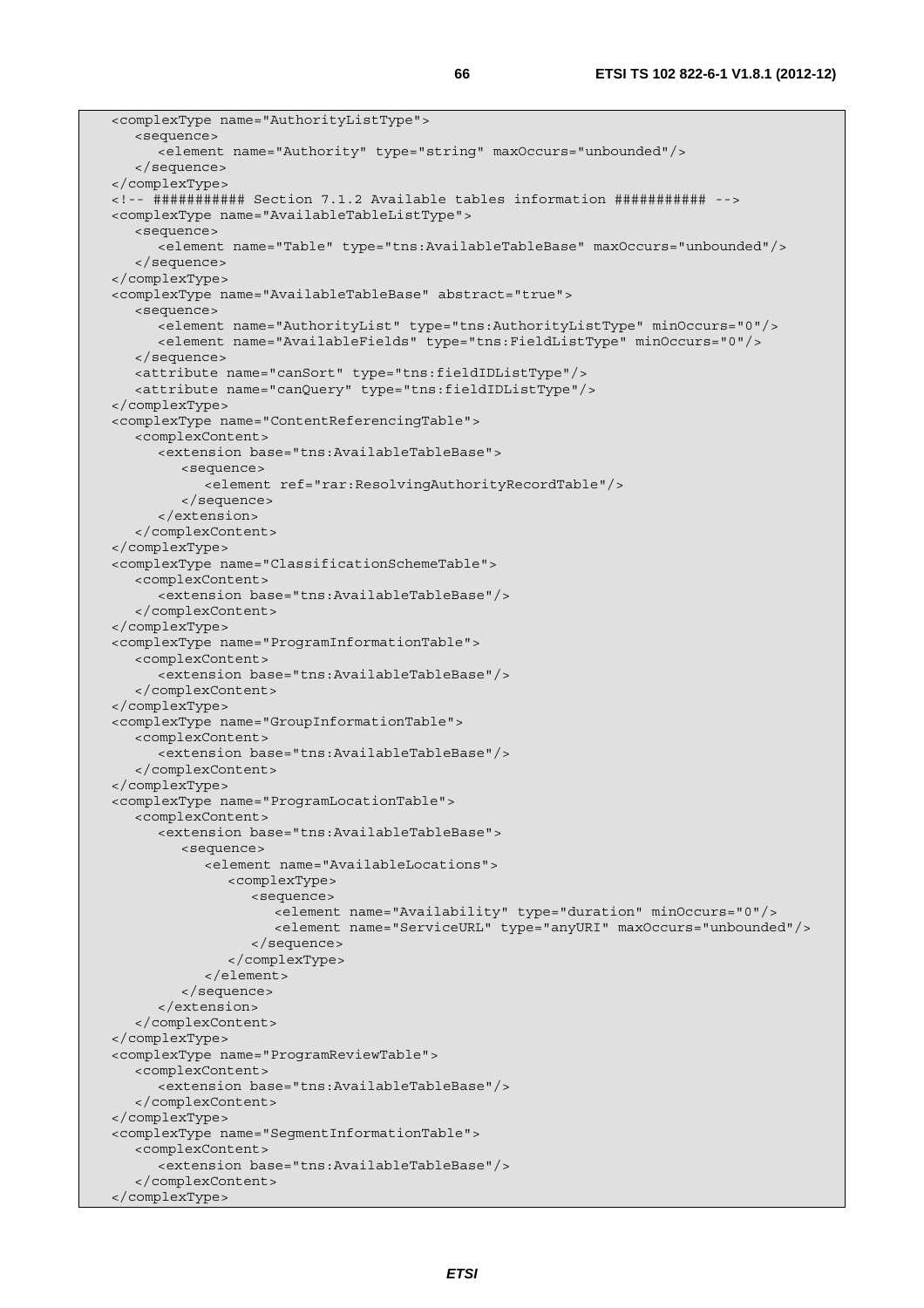```
 <complexType name="ServiceInformationTable"> 
    <complexContent> 
       <extension base="tns:AvailableTableBase"/> 
    </complexContent> 
 </complexType> 
 <complexType name="CreditInformationTable"> 
    <complexContent> 
       <extension base="tns:AvailableTableBase"/> 
    </complexContent> 
 </complexType> 
 <complexType name="PackageTable"> 
   <complexContent> 
     <extension base="tns:AvailableTableBase"/> 
   </complexContent> 
 </complexType> 
 <complexType name="InterstitialCampaignTable"> 
   <complexContent> 
     <extension base="tns:AvailableTableBase"/> 
   </complexContent> 
 </complexType> 
 <complexType name="RMPITable"> 
   <complexContent> 
     <extension base="tns:AvailableTableBase"/> 
   </complexContent> 
 </complexType> 
 <complexType name="CouponTable"> 
   <complexContent> 
     <extension base="tns:AvailableTableBase"/> 
   </complexContent> 
 </complexType> 
 <complexType name="TargetingInformationTable"> 
   <complexContent> 
     <extension base="tns:AvailableTableBase"/> 
   </complexContent> 
 </complexType> 
 <complexType name="InterstitialTargetingTable"> 
   <complexContent> 
     <extension base="tns:AvailableTableBase"/> 
   </complexContent> 
 </complexType> 
 <!-- ########## Section 7.1.4 Description of update capabilities ########## --> 
 <complexType name="updateCapabilityType"> 
    <attribute name="versionRequest" type="boolean" default="true"/> 
     <attribute name="invalidResponse" type="boolean" default="true"/> 
 </complexType> 
 <!-- ############################################################### --> 
 <!-- Section 7.2 describe_submit_Data Capability Description Service --> 
 <!-- ############################################################### --> 
 <!-- ######### describe_submit_Data input (no parameters) ########## --> 
 <element name="describe_submit_Data" type="tns:describe_submit_DataType"/> 
 <complexType name="describe_submit_DataType"/> 
 <!-- ########### Section 7.2 describe_submit_Data output ########### --> 
 <complexType name="describe_submit_Data_Result"> 
    <sequence> 
       <element name="Name" type="string" minOccurs="0"/> 
       <element name="Description" type="mpeg7:TextualType" minOccurs="0" 
       maxOccurs="unbounded"/> 
       <element name="RequestedTables" type="tns:RequestedSubmitTablesType"/> 
       <element ref="p3p:POLICY" minOccurs="0"/> 
     </sequence> 
 </complexType> 
 <complexType name="RequestedSubmitTablesType"> 
    <sequence> 
       <element name="Table" maxOccurs="unbounded"> 
          <complexType> 
             <attribute name="type" use="required"> 
                <simpleType> 
                   <restriction base="string">
```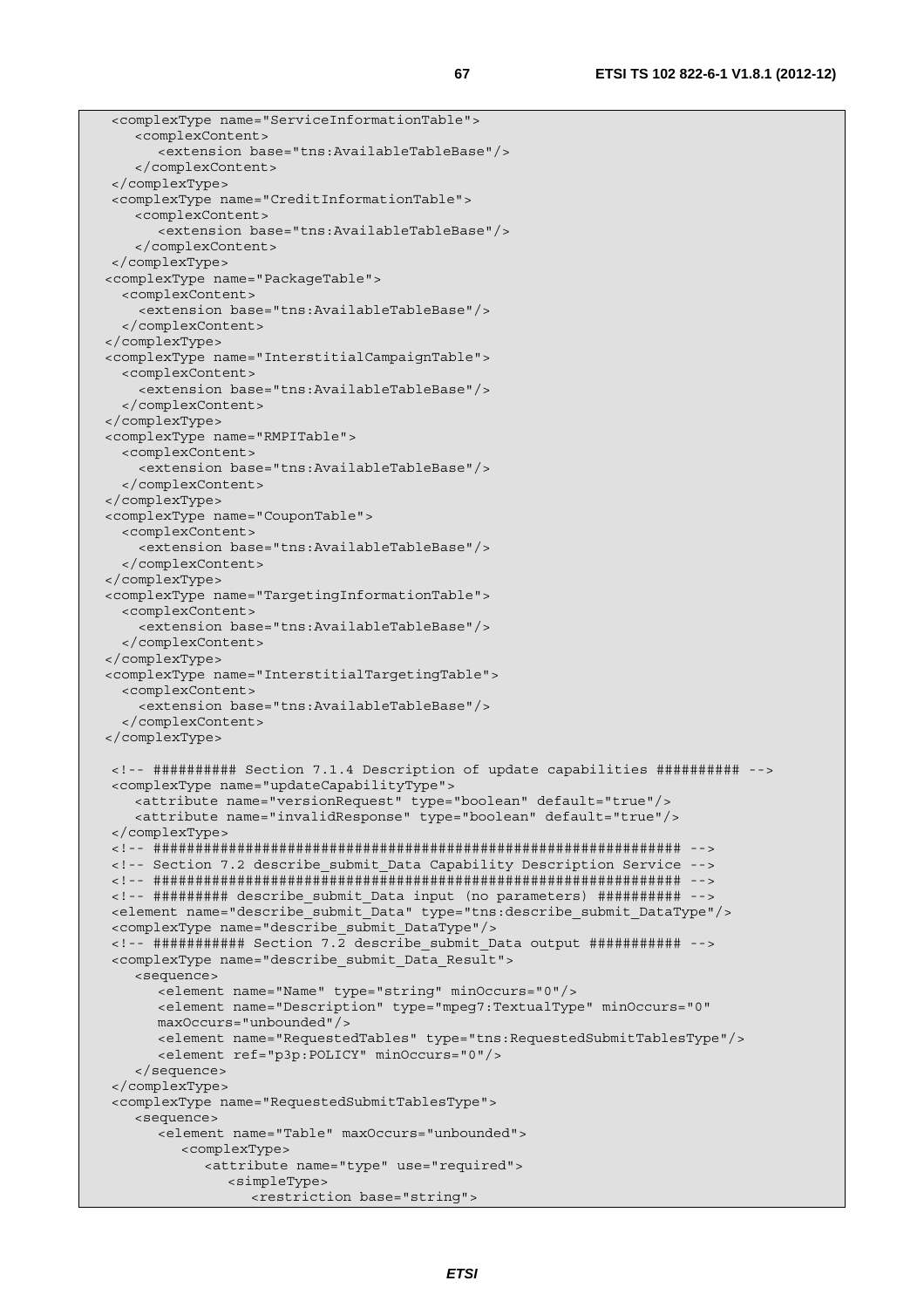```
 <enumeration value="UserPreferences"/> 
                        <enumeration value="UsageHistory"/> 
                     </restriction> 
                  </simpleType> 
               </attribute> 
            </complexType> 
         </element> 
      </sequence> 
   </complexType> 
   <!-- ############################################################### --> 
   <!-- Section 7.3 describe_upload_Personal_Data Capability Description Service --> 
   <!-- ############################################################### --> 
   <!-- ######### describe_upload_Personal_Data input ########## --> 
   <element name="describe_upload_Personal_Data" 
   type="tns:describe_upload_Personal_DataType"/> 
   <complexType name="describe_upload_Personal_DataType"/> 
   <!-- ########### Section 7.3 describe_upload_Personal_Data output ########### --> 
   <element name="describe_upload_Personal_Data_Result" 
type="tns:describe_upload_Personal_Data_ResultType"/> 
   <complexType name="describe_upload_Personal_Data_ResultType"> 
      <sequence> 
         <element name="Name" type="string" minOccurs="0"/> 
         <element name="Description" type="mpeg7:TextualType" minOccurs="0" 
         maxOccurs="unbounded"/> 
         <element name="UploadableTable" type="tns:PersonalInformationTableType" 
         maxOccurs="unbounded"/> 
         <element ref="p3p:POLICY" minOccurs="0"/> 
       </sequence> 
   </complexType> 
</schema>
```
# B.2 FieldID definition list

The *TV-Anytime* fieldID definition list which is defined by the schema in clause 5.1.1.1.2 is as follows:

```
<?xml version="1.0" encoding="UTF-8"?> 
<tns:FieldIDDefinitionList targetNamespace=urn:tva:transport:fieldIDs:2012 
xmlns:tns="urn:tva:transport:2012" xmlns:tns="urn:tva:transport:2012" 
xmlns:tva="urn:tva:metadata:2012" xmlns:tva2="urn:tva:metadata:extended:2012" 
xmlns:mpeg7="urn:tva:mpeg7:2008" xmlns:cr="urn:tva:ContentReferencing:2012" 
xmlns:xsi="http://www.w3.org/2001/XMLSchema-instance" 
xsi:schemaLocation="urn:tva:transport:2012 tva_transport_6-1_v181.xsd"> 
  \leq \frac{1}{2}######################################################################################## 
--> 
  <!-- fieldID for ContentReferencing
  -1 - -######################################################################################## 
--> 
   <Tns:FieldIDDefinition fieldID="Start" 
fieldDefinition="/cr:ContentReferencingTable/cr:Result/cr:LocationsResult/cr:DecomposedLo
cator/@start"/> 
  \geq \frac{1}{2}.
######################################################################################## 
--> 
   <!-- fieldID for Program, Group, Instance, Segment and Package --> 
   \leq ! --
######################################################################################## 
--> 
   <Tns:FieldIDDefinition fieldID="Title" fieldDefinition=" 
/tva:TVAMain/tva:ProgramDescription/tva:ProgramInformationTable/tva:ProgramInformation/tv
a:BasicDescription/tva:Title/text()
```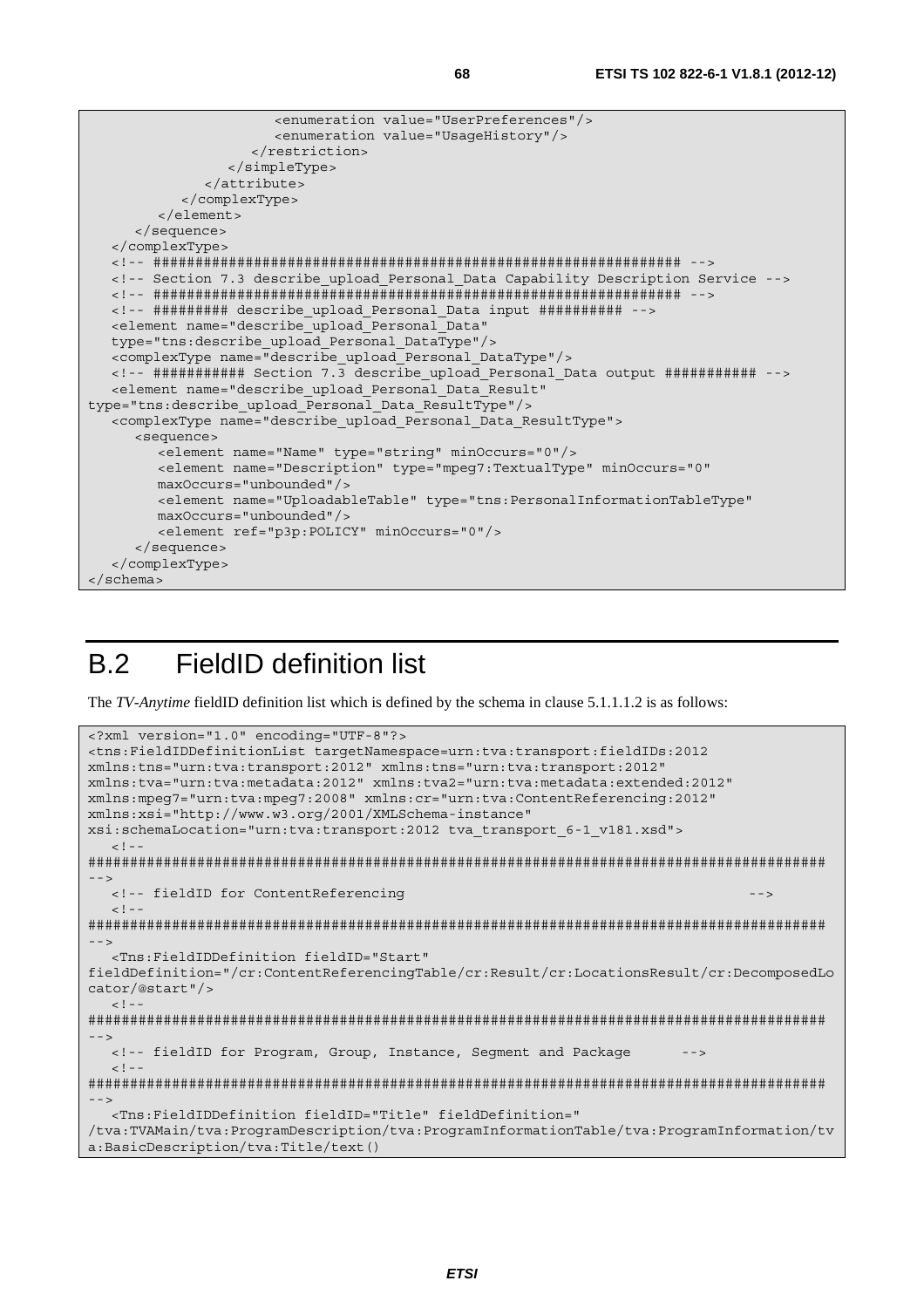/tva:TVAMain/tva:ProgramDescription/tva:ProgramInformationTable/tva:ProgramInformation/tv a:BasicDescription/tva:ShortTitle/text() /tva:TVAMain/tva:ProgramDescription/tva:GroupInformationTable/tva:GroupInformation/tva:Ba sicDescription/tva:Title/text() /tva:TVAMain/tva:ProgramDescription/tva:GroupInformationTable/tva:GroupInformation/tva:Ba sicDescription/tva:ShortTitle/text() /tva:TVAMain/tva:ProgramDescription/tva:ProgramLocationTable/tva:BroadcastEvent/tva:Insta nceDescription/tva:Title/text() /tva:TVAMain/tva:ProgramDescription/tva:ProgramLocationTable/tva:Schedule/tva:ScheduleEve nt/tva:InstanceDescription/tva:Title/text() /tva:TVAMain/tva:ProgramDescription/tva:ProgramLocationTable/tva:OnDemandProgram/tva:Inst anceDescription/tva:Title/text() /tva:TVAMain/tva:ProgramDescription/tva:ProgramLocationTable/tva:OnDemandService/tva:OnDe mandProgram/tva:InstanceDescription/tva:Title/text() /tva:TVAMain/tva:ProgramDescription/tva:SegmentInformationTable/tva:SegmentInformation/tv a:Description/tva:Title/text() /tva:TVAMain/tva:ProgramDescription/tva:SegmentInformationTable/tva:SegmentGroupInformati on/tva:Description/tva:Title/text() /tva2:ExtendedTVAMain/tva2:PackageTable/tva2:Package/tva2:Descriptor/tva2:ObjectDescripti on/tva2:ContentDescription/tva:Title/text() /tva2:ExtendedTVAMain/tva2:PackageTable/tva2:Package/tva2:Descriptor/tva2:ObjectDescripti on/tva2:ContentDescription/tva:ShortTitle/text() /tva2:ExtendedTVAMain/tva2:PackageTable/tva2:Package/tva2:Declarations/tva2:Descriptor/tv a2:ObjectDescription/tva2:ContentDescription/tva:Title/text() /tva2:ExtendedTVAMain/tva2:PackageTable/tva2:Package/tva2:Declarations/tva2:Descriptor/tv a2:ObjectDescription/tva2:ContentDescription/tva:ShortTitle/text() /tva2:ExtendedTVAMain/tva2:PackageTable/tva2:Package/tva2:Declarations/tva2:Item/tva2:Des criptor/tva2:ObjectDescription/tva2:ContentDescription/tva:Title/text() /tva2:ExtendedTVAMain/tva2:PackageTable/tva2:Package/tva2:Declarations/tva2:Item/tva2:Des criptor/tva2:ObjectDescription/tva2:ContentDescription/tva:ShortTitle/text() /tva2:ExtendedTVAMain/tva2:PackageTable/tva2:Package/tva2:Declarations/tva2:Item/tva2:Cho ice/tva2:Descriptor/tva2:ObjectDescription/tva2:ContentDescription/tva:Title/text() /tva2:ExtendedTVAMain/tva2:PackageTable/tva2:Package/tva2:Declarations/tva2:Item/tva2:Cho ice/tva2:Descriptor/tva2:ObjectDescription/tva2:ContentDescription/tva:ShortTitle/text() /tva2:ExtendedTVAMain/tva2:PackageTable/tva2:Package/tva2:Declarations/tva2:Item/tva2:Cho ice/tva2:Selection/tva2:Descriptor/tva2:ObjectDescription/tva2:ContentDescription/tva:Tit le/text() /tva2:ExtendedTVAMain/tva2:PackageTable/tva2:Package/tva2:Declarations/tva2:Item/tva2:Cho ice/tva2:Selection/tva2:Descriptor/tva2:ObjectDescription/tva2:ContentDescription/tva:Sho rtTitle/text() /tva2:ExtendedTVAMain/tva2:PackageTable/tva2:Package/tva2:Declarations/tva2:Item/tva2:Com ponent/tva2:Descriptor/tva2:ObjectDescription/tva2:ContentDescription/tva:Title/text() /tva2:ExtendedTVAMain/tva2:PackageTable/tva2:Package/tva2:Declarations/tva2:Item/tva2:Com ponent/tva2:Descriptor/tva2:ObjectDescription/tva2:ContentDescription/tva:ShortTitle/text () /tva2:ExtendedTVAMain/tva2:PackageTable/tva2:Package/tva2:Declarations/tva2:Item/tva2:Com ponent/tva2:Anchor/tva2:Descriptor/tva2:ObjectDescription/tva2:ContentDescription/tva:Tit  $le/text()$ /tva2:ExtendedTVAMain/tva2:PackageTable/tva2:Package/tva2:Declarations/tva2:Item/tva2:Com ponent/tva2:Anchor/tva2:Descriptor/tva2:ObjectDescription/tva2:ContentDescription/tva:Sho rtTitle/text() /tva2:ExtendedTVAMain/tva2:PackageTable/tva2:Package/tva2:Declarations/tva2:Item/tva2:Ite m/tva2:Descriptor/tva2:ObjectDescription/tva2:ContentDescription/tva:Title/text() /tva2:ExtendedTVAMain/tva2:PackageTable/tva2:Package/tva2:Declarations/tva2:Item/tva2:Ite m/tva2:Descriptor/tva2:ObjectDescription/tva2:ContentDescription/tva:ShortTitle/text() /tva2:ExtendedTVAMain/tva2:PackageTable/tva2:Package/tva2:Declarations/tva2:Item/tva2:Ite m/tva2:Choice/tva2:Descriptor/tva2:ObjectDescription/tva2:ContentDescription/tva:Title/te xt()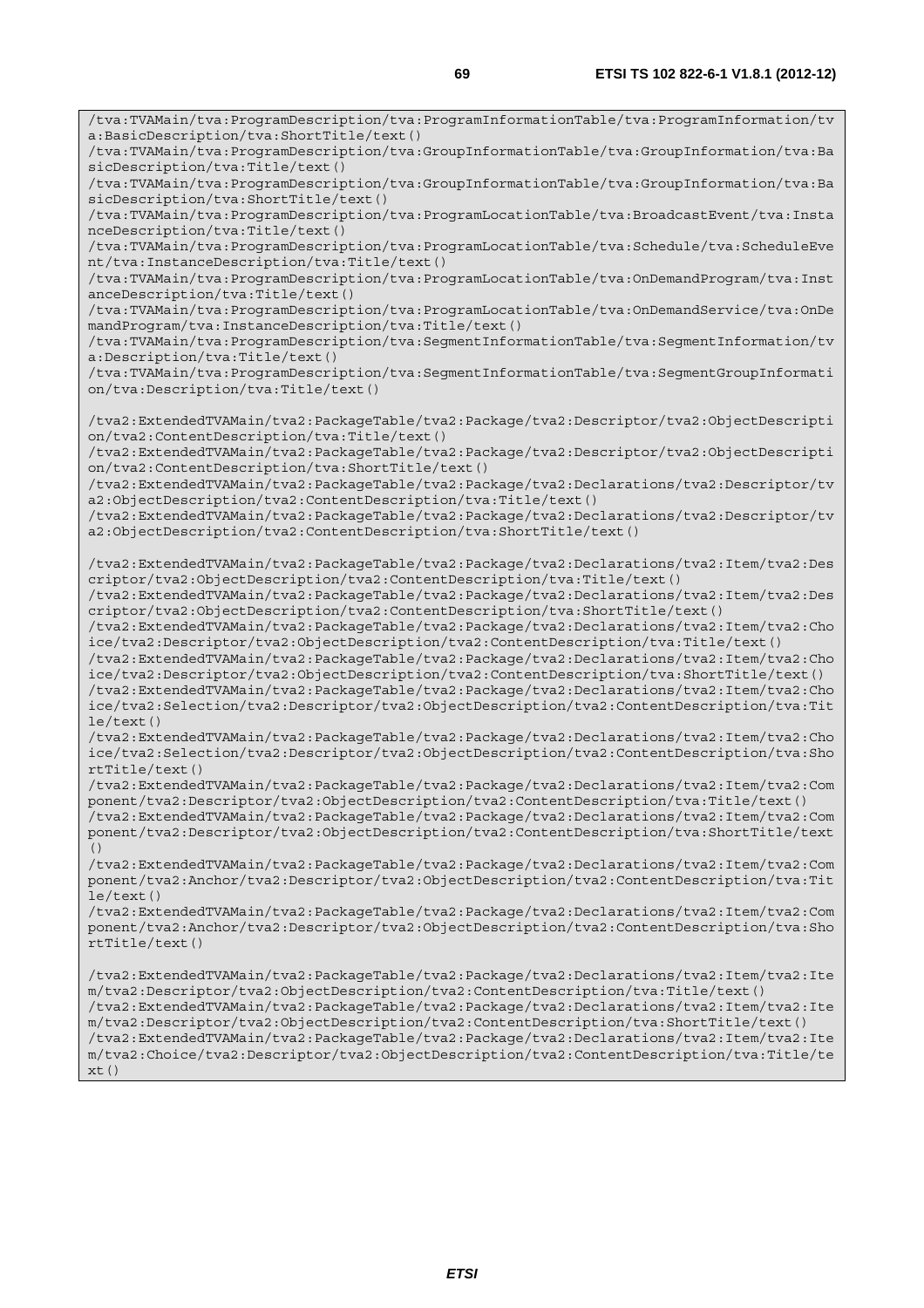/tva2:ExtendedTVAMain/tva2:PackageTable/tva2:Package/tva2:Declarations/tva2:Item/tva2:Ite m/tva2:Choice/tva2:Descriptor/tva2:ObjectDescription/tva2:ContentDescription/tva:ShortTit

le/text() /tva2:ExtendedTVAMain/tva2:PackageTable/tva2:Package/tva2:Declarations/tva2:Item/tva2:Ite m/tva2:Choice/tva2:Selection/tva2:Descriptor/tva2:ObjectDescription/tva2:ContentDescripti on/tva:Title/text() /tva2:ExtendedTVAMain/tva2:PackageTable/tva2:Package/tva2:Declarations/tva2:Item/tva2:Ite m/tva2:Choice/tva2:Selection/tva2:Descriptor/tva2:ObjectDescription/tva2:ContentDescripti on/tva:ShortTitle/text() /tva2:ExtendedTVAMain/tva2:PackageTable/tva2:Package/tva2:Declarations/tva2:Item/tva2:Ite m/tva2:Component/tva2:Descriptor/tva2:ObjectDescription/tva2:ContentDescription/tva:Title /text() /tva2:ExtendedTVAMain/tva2:PackageTable/tva2:Package/tva2:Declarations/tva2:Item/tva2:Ite m/tva2:Component/tva2:Descriptor/tva2:ObjectDescription/tva2:ContentDescription/tva:Short Title/text() /tva2:ExtendedTVAMain/tva2:PackageTable/tva2:Package/tva2:Declarations/tva2:Item/tva2:Ite m/tva2:Component/tva2:Anchor/tva2:Descriptor/tva2:ObjectDescription/tva2:ContentDescripti on/tva:Title/text() /tva2:ExtendedTVAMain/tva2:PackageTable/tva2:Package/tva2:Declarations/tva2:Item/tva2:Ite m/tva2:Component/tva2:Anchor/tva2:Descriptor/tva2:ObjectDescription/tva2:ContentDescripti on/tva:ShortTitle/text() /tva2:ExtendedTVAMain/tva2:PackageTable/tva2:Package/tva2:Declarations/tva2:Component/tva 2:Descriptor/tva2:ObjectDescription/tva2:ContentDescription/tva:Title/text() /tva2:ExtendedTVAMain/tva2:PackageTable/tva2:Package/tva2:Declarations/tva2:Component/tva 2:Descriptor/tva2:ObjectDescription/tva2:ContentDescription/tva:ShortTitle/text() /tva2:ExtendedTVAMain/tva2:PackageTable/tva2:Package/tva2:Declarations/tva2:Component/tva 2:Anchor/tva2:Descriptor/tva2:ObjectDescription/tva2:ContentDescription/tva:Title/text() /tva2:ExtendedTVAMain/tva2:PackageTable/tva2:Package/tva2:Declarations/tva2:Component/tva 2:Anchor/tva2:Descriptor/tva2:ObjectDescription/tva2:ContentDescription/tva:ShortTitle/te  $xt()$ /tva2:ExtendedTVAMain/tva2:PackageTable/tva2:Package/tva2:Declarations/tva2:Anchor/tva2:D escriptor/tva2:ObjectDescription/tva2:ContentDescription/tva:Title/text() /tva2:ExtendedTVAMain/tva2:PackageTable/tva2:Package/tva2:Declarations/tva2:Anchor/tva2:D escriptor/tva2:ObjectDescription/tva2:ContentDescription/tva:ShortTitle/text() /tva2:ExtendedTVAMain/tva2:PackageTable/tva2:Package/tva2:Item/tva2:Descriptor/tva2:Objec tDescription/tva2:ContentDescription/tva:Title/text() /tva2:ExtendedTVAMain/tva2:PackageTable/tva2:Package/tva2:Item/tva2:Descriptor/tva2:Objec tDescription/tva2:ContentDescription/tva:ShortTitle/text() /tva2:ExtendedTVAMain/tva2:PackageTable/tva2:Package/tva2:Item/tva2:Choice/tva2:Descripto r/tva2:ObjectDescription/tva2:ContentDescription/tva:Title/text() /tva2:ExtendedTVAMain/tva2:PackageTable/tva2:Package/tva2:Item/tva2:Choice/tva2:Descripto r/tva2:ObjectDescription/tva2:ContentDescription/tva:ShortTitle/text() /tva2:ExtendedTVAMain/tva2:PackageTable/tva2:Package/tva2:Item/tva2:Choice/tva2:Selection /tva2:Descriptor/tva2:ObjectDescription/tva2:ContentDescription/tva:Title/text() /tva2:ExtendedTVAMain/tva2:PackageTable/tva2:Package/tva2:Item/tva2:Choice/tva2:Selection /tva2:Descriptor/tva2:ObjectDescription/tva2:ContentDescription/tva:ShortTitle/text() /tva2:ExtendedTVAMain/tva2:PackageTable/tva2:Package/tva2:Item/tva2:Component/tva2:Descri ptor/tva2:ObjectDescription/tva2:ContentDescription/tva:Title/text() /tva2:ExtendedTVAMain/tva2:PackageTable/tva2:Package/tva2:Item/tva2:Component/tva2:Descri ptor/tva2:ObjectDescription/tva2:ContentDescription/tva:ShortTitle/text() /tva2:ExtendedTVAMain/tva2:PackageTable/tva2:Package/tva2:Item/tva2:Component/tva2:Anchor /tva2:Descriptor/tva2:ObjectDescription/tva2:ContentDescription/tva:Title/text() /tva2:ExtendedTVAMain/tva2:PackageTable/tva2:Package/tva2:Item/tva2:Component/tva2:Anchor /tva2:Descriptor/tva2:ObjectDescription/tva2:ContentDescription/tva:ShortTitle/text() /tva2:ExtendedTVAMain/tva2:PackageTable/tva2:Package/tva2:Item/tva2:Item/tva2:Descriptor/ tva2:ObjectDescription/tva2:ContentDescription/tva:Title/text() /tva2:ExtendedTVAMain/tva2:PackageTable/tva2:Package/tva2:Item/tva2:Item/tva2:Descriptor/ tva2:ObjectDescription/tva2:ContentDescription/tva:ShortTitle/text() /tva2:ExtendedTVAMain/tva2:PackageTable/tva2:Package/tva2:Item/tva2:Item/tva2:Choice/tva2 :Descriptor/tva2:ObjectDescription/tva2:ContentDescription/tva:Title/text() /tva2:ExtendedTVAMain/tva2:PackageTable/tva2:Package/tva2:Item/tva2:Item/tva2:Choice/tva2 :Descriptor/tva2:ObjectDescription/tva2:ContentDescription/tva:ShortTitle/text() /tva2:ExtendedTVAMain/tva2:PackageTable/tva2:Package/tva2:Item/tva2:Item/tva2:Choice/tva2 :Selection/tva2:Descriptor/tva2:ObjectDescription/tva2:ContentDescription/tva:Title/text(

)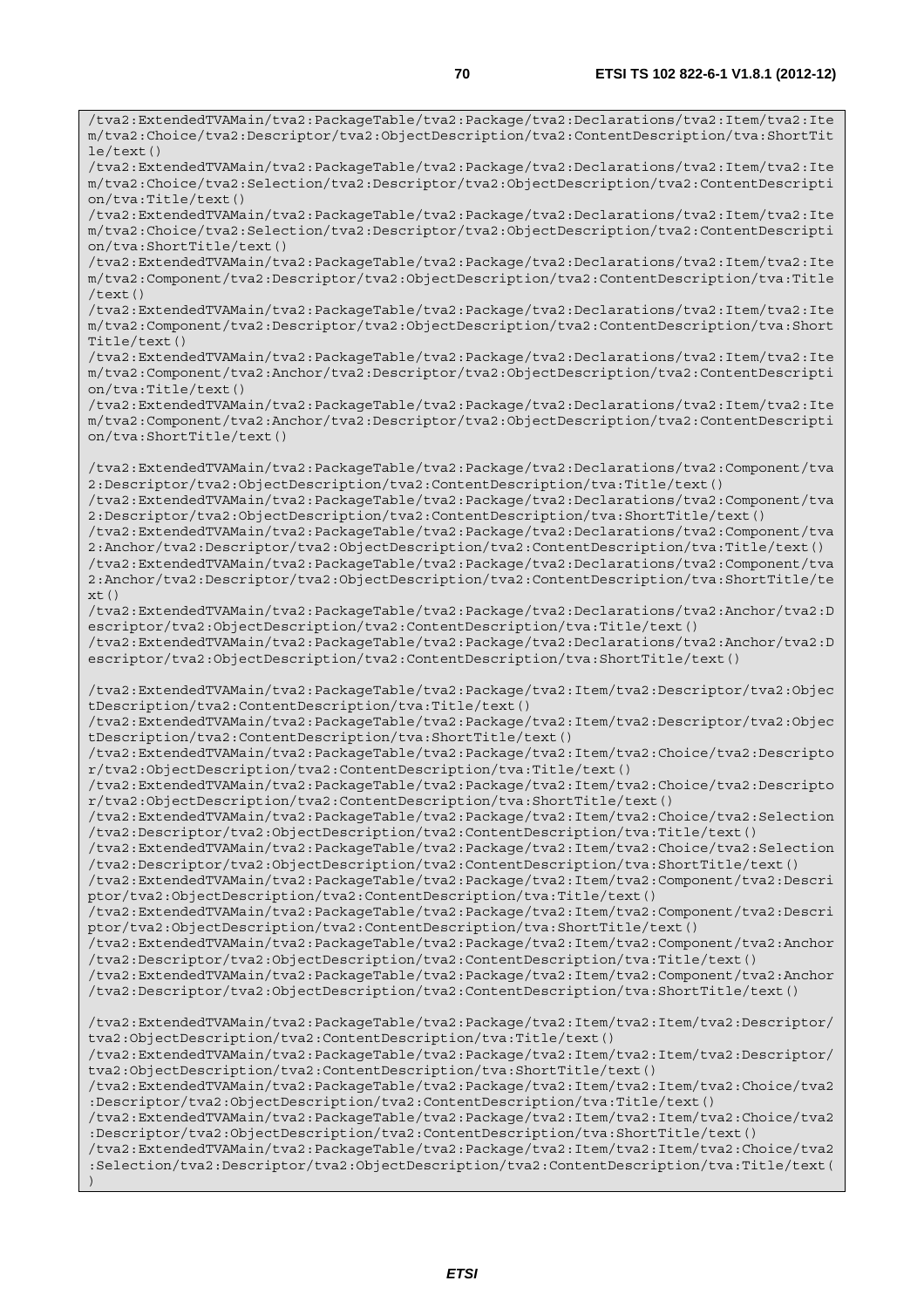/tva2:ExtendedTVAMain/tva2:PackageTable/tva2:Package/tva2:Item/tva2:Item/tva2:Choice/tva2 :Selection/tva2:Descriptor/tva2:ObjectDescription/tva2:ContentDescription/tva:ShortTitle/ text() /tva2:ExtendedTVAMain/tva2:PackageTable/tva2:Package/tva2:Item/tva2:Item/tva2:Component/t va2:Descriptor/tva2:ObjectDescription/tva2:ContentDescription/tva:Title/text() /tva2:ExtendedTVAMain/tva2:PackageTable/tva2:Package/tva2:Item/tva2:Item/tva2:Component/t va2:Descriptor/tva2:ObjectDescription/tva2:ContentDescription/tva:ShortTitle/text() /tva2:ExtendedTVAMain/tva2:PackageTable/tva2:Package/tva2:Item/tva2:Item/tva2:Component/t va2:Anchor/tva2:Descriptor/tva2:ObjectDescription/tva2:ContentDescription/tva:Title/text( ) /tva2:ExtendedTVAMain/tva2:PackageTable/tva2:Package/tva2:Item/tva2:Item/tva2:Component/t va2:Anchor/tva2:Descriptor/tva2:ObjectDescription/tva2:ContentDescription/tva:ShortTitle/ text()  $"$  /> <Tns:FieldIDDefinition fieldID="TitleLanguage" fieldDefinition=" /tva:TVAMain/tva:ProgramDescription/tva:ProgramInformationTable/tva:ProgramInformation/tv a:BasicDescription/tva:Title/@xml:lang /tva:TVAMain/tva:ProgramDescription/tva:ProgramInformationTable/tva:ProgramInformation/tv a:BasicDescription/tva:ShortTitle/@xml:lang /tva:TVAMain/tva:ProgramDescription/tva:GroupInformationTable/tva:GroupInformation/tva:Ba sicDescription/tva:Title/@xml:lang /tva:TVAMain/tva:ProgramDescription/tva:GroupInformationTable/tva:GroupInformation/tva:Ba sicDescription/tva:ShortTitle/@xml:lang /tva:TVAMain/tva:ProgramDescription/tva:ProgramLocationTable/tva:BroadcastEvent/tva:Insta nceDescription/tva:Title/@xml:lang /tva:TVAMain/tva:ProgramDescription/tva:ProgramLocationTable/tva:Schedule/tva:ScheduleEve nt/tva:InstanceDescription/tva:Title/@xml:lang /tva:TVAMain/tva:ProgramDescription/tva:ProgramLocationTable/tva:OnDemandProgram/tva:Inst anceDescription/tva:Title/@xml:lang /tva:TVAMain/tva:ProgramDescription/tva:ProgramLocationTable/tva:OnDemandService/tva:OnDe mandProgram/tva:InstanceDescription/tva:Title/@xml:lang /tva:TVAMain/tva:ProgramDescription/tva:SegmentInformationTable/tva:SegmentInformation/tv a:Description/tva:Title/@xml:lang /tva:TVAMain/tva:ProgramDescription/tva:SegmentInformationTable/tva:SegmentGroupInformati on/tva:Description/tva:Title/@xml:lang /tva2:ExtendedTVAMain/tva2:PackageTable/tva2:Package/tva2:Descriptor/tva2:ObjectDescripti on/tva2:ContentDescription/tva:Title/@xml:lang /tva2:ExtendedTVAMain/tva2:PackageTable/tva2:Package/tva2:Descriptor/tva2:ObjectDescripti on/tva2:ContentDescription/tva:ShortTitle/@xml:lang /tva2:ExtendedTVAMain/tva2:PackageTable/tva2:Package/tva2:Declarations/tva2:Descriptor/tv a2:ObjectDescription/tva2:ContentDescription/tva:Title/@xml:lang /tva2:ExtendedTVAMain/tva2:PackageTable/tva2:Package/tva2:Declarations/tva2:Descriptor/tv a2:ObjectDescription/tva2:ContentDescription/tva:ShortTitle/@xml:lang /tva2:ExtendedTVAMain/tva2:PackageTable/tva2:Package/tva2:Declarations/tva2:Item/tva2:Des criptor/tva2:ObjectDescription/tva2:ContentDescription/tva:Title/@xml:lang /tva2:ExtendedTVAMain/tva2:PackageTable/tva2:Package/tva2:Declarations/tva2:Item/tva2:Des criptor/tva2:ObjectDescription/tva2:ContentDescription/tva:ShortTitle/@xml:lang /tva2:ExtendedTVAMain/tva2:PackageTable/tva2:Package/tva2:Declarations/tva2:Item/tva2:Cho ice/tva2:Descriptor/tva2:ObjectDescription/tva2:ContentDescription/tva:Title/@xml:lang /tva2:ExtendedTVAMain/tva2:PackageTable/tva2:Package/tva2:Declarations/tva2:Item/tva2:Cho ice/tva2:Descriptor/tva2:ObjectDescription/tva2:ContentDescription/tva:ShortTitle/@xml:la ng /tva2:ExtendedTVAMain/tva2:PackageTable/tva2:Package/tva2:Declarations/tva2:Item/tva2:Cho ice/tva2:Selection/tva2:Descriptor/tva2:ObjectDescription/tva2:ContentDescription/tva:Tit le/@xml:lang /tva2:ExtendedTVAMain/tva2:PackageTable/tva2:Package/tva2:Declarations/tva2:Item/tva2:Cho ice/tva2:Selection/tva2:Descriptor/tva2:ObjectDescription/tva2:ContentDescription/tva:Sho rtTitle/@xml:lang /tva2:ExtendedTVAMain/tva2:PackageTable/tva2:Package/tva2:Declarations/tva2:Item/tva2:Com ponent/tva2:Descriptor/tva2:ObjectDescription/tva2:ContentDescription/tva:Title/@xml:lang /tva2:ExtendedTVAMain/tva2:PackageTable/tva2:Package/tva2:Declarations/tva2:Item/tva2:Com ponent/tva2:Descriptor/tva2:ObjectDescription/tva2:ContentDescription/tva:ShortTitle/@xml :lang /tva2:ExtendedTVAMain/tva2:PackageTable/tva2:Package/tva2:Declarations/tva2:Item/tva2:Com ponent/tva2:Anchor/tva2:Descriptor/tva2:ObjectDescription/tva2:ContentDescription/tva:Tit le/@xml:lang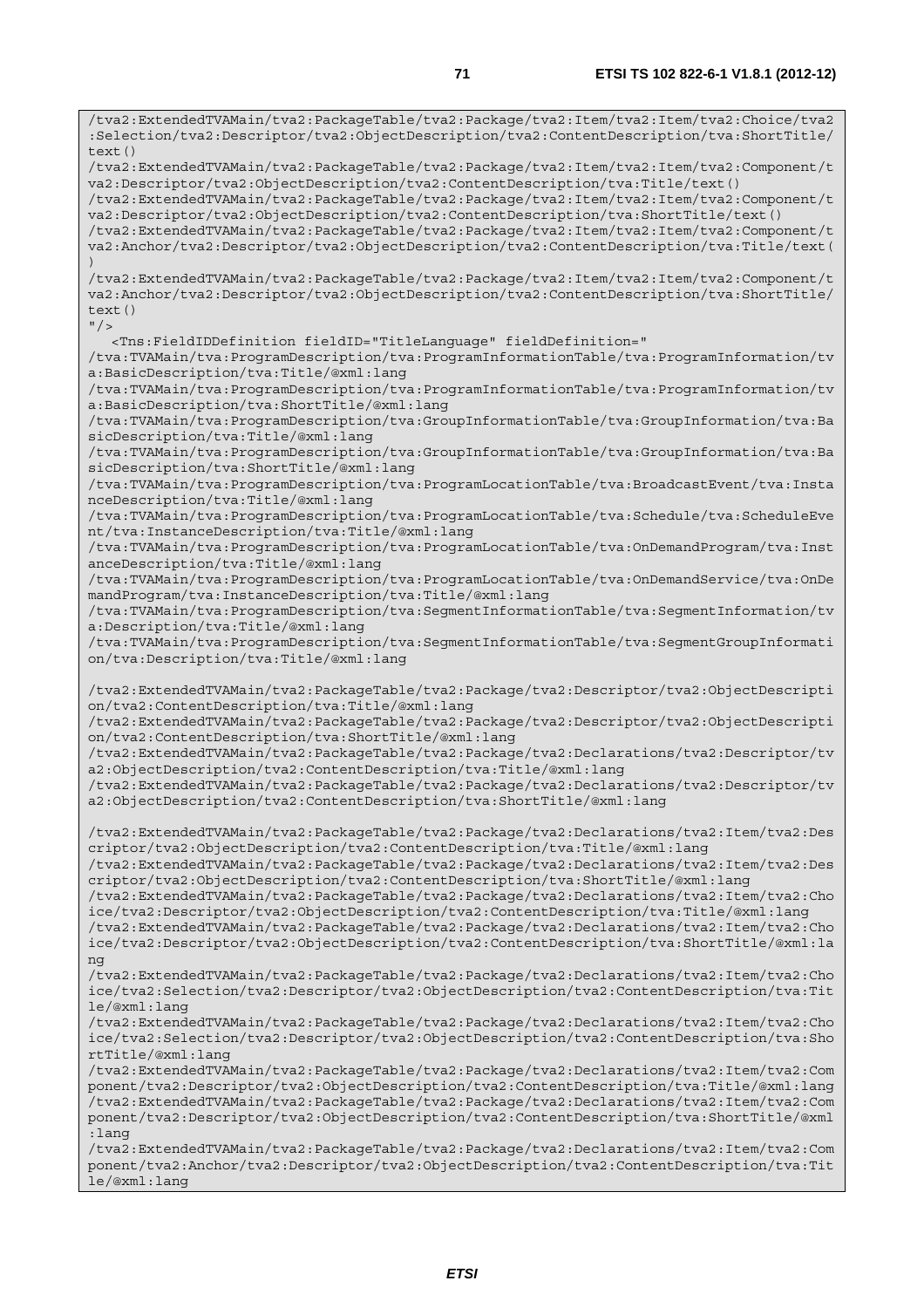/tva2:ExtendedTVAMain/tva2:PackageTable/tva2:Package/tva2:Declarations/tva2:Item/tva2:Com ponent/tva2:Anchor/tva2:Descriptor/tva2:ObjectDescription/tva2:ContentDescription/tva:Sho rtTitle/@xml:lang

/tva2:ExtendedTVAMain/tva2:PackageTable/tva2:Package/tva2:Declarations/tva2:Item/tva2:Ite m/tva2:Descriptor/tva2:ObjectDescription/tva2:ContentDescription/tva:Title/@xml:lang /tva2:ExtendedTVAMain/tva2:PackageTable/tva2:Package/tva2:Declarations/tva2:Item/tva2:Ite m/tva2:Descriptor/tva2:ObjectDescription/tva2:ContentDescription/tva:ShortTitle/@xml:lang /tva2:ExtendedTVAMain/tva2:PackageTable/tva2:Package/tva2:Declarations/tva2:Item/tva2:Ite m/tva2:Choice/tva2:Descriptor/tva2:ObjectDescription/tva2:ContentDescription/tva:Title/@x ml:lang

/tva2:ExtendedTVAMain/tva2:PackageTable/tva2:Package/tva2:Declarations/tva2:Item/tva2:Ite m/tva2:Choice/tva2:Descriptor/tva2:ObjectDescription/tva2:ContentDescription/tva:ShortTit le/@xml:lang

/tva2:ExtendedTVAMain/tva2:PackageTable/tva2:Package/tva2:Declarations/tva2:Item/tva2:Ite m/tva2:Choice/tva2:Selection/tva2:Descriptor/tva2:ObjectDescription/tva2:ContentDescripti on/tva:Title/@xml:lang

/tva2:ExtendedTVAMain/tva2:PackageTable/tva2:Package/tva2:Declarations/tva2:Item/tva2:Ite m/tva2:Choice/tva2:Selection/tva2:Descriptor/tva2:ObjectDescription/tva2:ContentDescripti on/tva:ShortTitle/@xml:lang

/tva2:ExtendedTVAMain/tva2:PackageTable/tva2:Package/tva2:Declarations/tva2:Item/tva2:Ite m/tva2:Component/tva2:Descriptor/tva2:ObjectDescription/tva2:ContentDescription/tva:Title /@xml:lang

/tva2:ExtendedTVAMain/tva2:PackageTable/tva2:Package/tva2:Declarations/tva2:Item/tva2:Ite m/tva2:Component/tva2:Descriptor/tva2:ObjectDescription/tva2:ContentDescription/tva:Short Title/@xml:lang

/tva2:ExtendedTVAMain/tva2:PackageTable/tva2:Package/tva2:Declarations/tva2:Item/tva2:Ite m/tva2:Component/tva2:Anchor/tva2:Descriptor/tva2:ObjectDescription/tva2:ContentDescripti on/tva:Title/@xml:lang

/tva2:ExtendedTVAMain/tva2:PackageTable/tva2:Package/tva2:Declarations/tva2:Item/tva2:Ite m/tva2:Component/tva2:Anchor/tva2:Descriptor/tva2:ObjectDescription/tva2:ContentDescripti on/tva:ShortTitle/@xml:lang

/tva2:ExtendedTVAMain/tva2:PackageTable/tva2:Package/tva2:Declarations/tva2:Component/tva 2:Descriptor/tva2:ObjectDescription/tva2:ContentDescription/tva:Title/@xml:lang /tva2:ExtendedTVAMain/tva2:PackageTable/tva2:Package/tva2:Declarations/tva2:Component/tva

2:Descriptor/tva2:ObjectDescription/tva2:ContentDescription/tva:ShortTitle/@xml:lang

/tva2:ExtendedTVAMain/tva2:PackageTable/tva2:Package/tva2:Declarations/tva2:Component/tva 2:Anchor/tva2:Descriptor/tva2:ObjectDescription/tva2:ContentDescription/tva:Title/@xml:la ng

/tva2:ExtendedTVAMain/tva2:PackageTable/tva2:Package/tva2:Declarations/tva2:Component/tva 2:Anchor/tva2:Descriptor/tva2:ObjectDescription/tva2:ContentDescription/tva:ShortTitle/@x ml:lang

/tva2:ExtendedTVAMain/tva2:PackageTable/tva2:Package/tva2:Declarations/tva2:Anchor/tva2:D escriptor/tva2:ObjectDescription/tva2:ContentDescription/tva:Title/@xml:lang

/tva2:ExtendedTVAMain/tva2:PackageTable/tva2:Package/tva2:Declarations/tva2:Anchor/tva2:D escriptor/tva2:ObjectDescription/tva2:ContentDescription/tva:ShortTitle/@xml:lang

/tva2:ExtendedTVAMain/tva2:PackageTable/tva2:Package/tva2:Item/tva2:Descriptor/tva2:Objec tDescription/tva2:ContentDescription/tva:Title/@xml:lang

/tva2:ExtendedTVAMain/tva2:PackageTable/tva2:Package/tva2:Item/tva2:Descriptor/tva2:Objec tDescription/tva2:ContentDescription/tva:ShortTitle/@xml:lang

/tva2:ExtendedTVAMain/tva2:PackageTable/tva2:Package/tva2:Item/tva2:Choice/tva2:Descripto r/tva2:ObjectDescription/tva2:ContentDescription/tva:Title/@xml:lang

/tva2:ExtendedTVAMain/tva2:PackageTable/tva2:Package/tva2:Item/tva2:Choice/tva2:Descripto r/tva2:ObjectDescription/tva2:ContentDescription/tva:ShortTitle/@xml:lang

/tva2:ExtendedTVAMain/tva2:PackageTable/tva2:Package/tva2:Item/tva2:Choice/tva2:Selection /tva2:Descriptor/tva2:ObjectDescription/tva2:ContentDescription/tva:Title/@xml:lang

/tva2:ExtendedTVAMain/tva2:PackageTable/tva2:Package/tva2:Item/tva2:Choice/tva2:Selection /tva2:Descriptor/tva2:ObjectDescription/tva2:ContentDescription/tva:ShortTitle/@xml:lang

/tva2:ExtendedTVAMain/tva2:PackageTable/tva2:Package/tva2:Item/tva2:Component/tva2:Descri ptor/tva2:ObjectDescription/tva2:ContentDescription/tva:Title/@xml:lang

/tva2:ExtendedTVAMain/tva2:PackageTable/tva2:Package/tva2:Item/tva2:Component/tva2:Descri ptor/tva2:ObjectDescription/tva2:ContentDescription/tva:ShortTitle/@xml:lang

/tva2:ExtendedTVAMain/tva2:PackageTable/tva2:Package/tva2:Item/tva2:Component/tva2:Anchor /tva2:Descriptor/tva2:ObjectDescription/tva2:ContentDescription/tva:Title/@xml:lang

/tva2:ExtendedTVAMain/tva2:PackageTable/tva2:Package/tva2:Item/tva2:Component/tva2:Anchor /tva2:Descriptor/tva2:ObjectDescription/tva2:ContentDescription/tva:ShortTitle/@xml:lang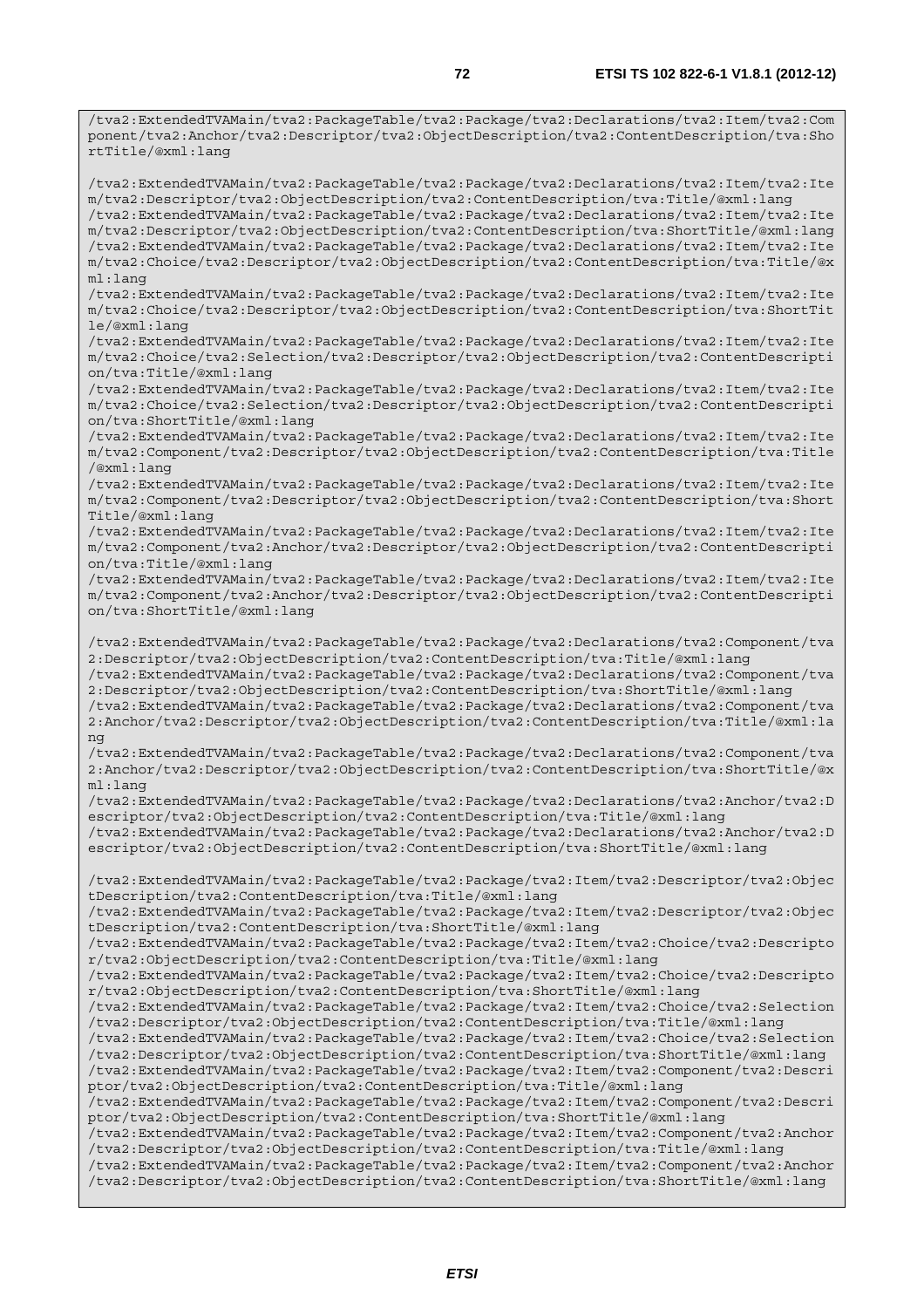/tva2:ExtendedTVAMain/tva2:PackageTable/tva2:Package/tva2:Item/tva2:Item/tva2:Descriptor/ tva2:ObjectDescription/tva2:ContentDescription/tva:Title/@xml:lang /tva2:ExtendedTVAMain/tva2:PackageTable/tva2:Package/tva2:Item/tva2:Item/tva2:Descriptor/ tva2:ObjectDescription/tva2:ContentDescription/tva:ShortTitle/@xml:lang /tva2:ExtendedTVAMain/tva2:PackageTable/tva2:Package/tva2:Item/tva2:Item/tva2:Choice/tva2 :Descriptor/tva2:ObjectDescription/tva2:ContentDescription/tva:Title/@xml:lang /tva2:ExtendedTVAMain/tva2:PackageTable/tva2:Package/tva2:Item/tva2:Item/tva2:Choice/tva2 :Descriptor/tva2:ObjectDescription/tva2:ContentDescription/tva:ShortTitle/@xml:lang /tva2:ExtendedTVAMain/tva2:PackageTable/tva2:Package/tva2:Item/tva2:Item/tva2:Choice/tva2 :Selection/tva2:Descriptor/tva2:ObjectDescription/tva2:ContentDescription/tva:Title/@xml: lang /tva2:ExtendedTVAMain/tva2:PackageTable/tva2:Package/tva2:Item/tva2:Item/tva2:Choice/tva2 :Selection/tva2:Descriptor/tva2:ObjectDescription/tva2:ContentDescription/tva:ShortTitle/ @xml:lang /tva2:ExtendedTVAMain/tva2:PackageTable/tva2:Package/tva2:Item/tva2:Item/tva2:Component/t va2:Descriptor/tva2:ObjectDescription/tva2:ContentDescription/tva:Title/@xml:lang /tva2:ExtendedTVAMain/tva2:PackageTable/tva2:Package/tva2:Item/tva2:Item/tva2:Component/t va2:Descriptor/tva2:ObjectDescription/tva2:ContentDescription/tva:ShortTitle/@xml:lang /tva2:ExtendedTVAMain/tva2:PackageTable/tva2:Package/tva2:Item/tva2:Item/tva2:Component/t va2:Anchor/tva2:Descriptor/tva2:ObjectDescription/tva2:ContentDescription/tva:Title/@xml: lang /tva2:ExtendedTVAMain/tva2:PackageTable/tva2:Package/tva2:Item/tva2:Item/tva2:Component/t va2:Anchor/tva2:Descriptor/tva2:ObjectDescription/tva2:ContentDescription/tva:ShortTitle/ @xml:lang  $"$  /> <Tns:FieldIDDefinition fieldID="Synopsis" fieldDefinition=" /tva:TVAMain/tva:ProgramDescription/tva:ProgramInformationTable/tva:ProgramInformation/tv a:BasicDescription/tva:Synopsis/text() /tva:TVAMain/tva:ProgramDescription/tva:GroupInformationTable/tva:GroupInformation/tva:Ba sicDescription/tva:Synopsis/text() /tva:TVAMain/tva:ProgramDescription/tva:ProgramLocationTable/tva:BroadcastEvent/tva:Insta nceDescription/tva:Synopsis/text() /tva:TVAMain/tva:ProgramDescription/tva:ProgramLocationTable/tva:Schedule/tva:ScheduleEve nt/tva:InstanceDescription/tva:Synopsis/text() /tva:TVAMain/tva:ProgramDescription/tva:ProgramLocationTable/tva:OnDemandProgram/tva:Inst anceDescription/tva:Synopsis/text() /tva:TVAMain/tva:ProgramDescription/tva:ProgramLocationTable/tva:OnDemandService/tva:OnDe mandProgram/tva:InstanceDescription/tva:Synopsis/text() /tva:TVAMain/tva:ProgramDescription/tva:SegmentInformationTable/tva:SegmentInformation/tv a:Description/tva:Synopsis/text() /tva:TVAMain/tva:ProgramDescription/tva:SegmentInformationTable/tva:SegmentGroupInformati on/tva:Description/tva:Synopsis/text() /tva2:ExtendedTVAMain/tva2:PackageTable/tva2:Package/tva2:Descriptor/tva2:ObjectDescripti on/tva2:ContentDescription/tva:Synopsis/text() /tva2:ExtendedTVAMain/tva2:PackageTable/tva2:Package/tva2:Declarations/tva2:Descriptor/tv a2:ObjectDescription/tva2:ContentDescription/tva:Synopsis/text() /tva2:ExtendedTVAMain/tva2:PackageTable/tva2:Package/tva2:Declarations/tva2:Item/tva2:Des criptor/tva2:ObjectDescription/tva2:ContentDescription/tva:Synopsis/text() /tva2:ExtendedTVAMain/tva2:PackageTable/tva2:Package/tva2:Declarations/tva2:Item/tva2:Cho ice/tva2:Descriptor/tva2:ObjectDescription/tva2:ContentDescription/tva:Synopsis/text() /tva2:ExtendedTVAMain/tva2:PackageTable/tva2:Package/tva2:Declarations/tva2:Item/tva2:Cho ice/tva2:Selection/tva2:Descriptor/tva2:ObjectDescription/tva2:ContentDescription/tva:Syn opsis/text() /tva2:ExtendedTVAMain/tva2:PackageTable/tva2:Package/tva2:Declarations/tva2:Item/tva2:Com ponent/tva2:Descriptor/tva2:ObjectDescription/tva2:ContentDescription/tva:Synopsis/text() /tva2:ExtendedTVAMain/tva2:PackageTable/tva2:Package/tva2:Declarations/tva2:Item/tva2:Com ponent/tva2:Anchor/tva2:Descriptor/tva2:ObjectDescription/tva2:ContentDescription/tva:Syn opsis/text() /tva2:ExtendedTVAMain/tva2:PackageTable/tva2:Package/tva2:Declarations/tva2:Item/tva2:Ite m/tva2:Descriptor/tva2:ObjectDescription/tva2:ContentDescription/tva:Synopsis/text() /tva2:ExtendedTVAMain/tva2:PackageTable/tva2:Package/tva2:Declarations/tva2:Item/tva2:Ite m/tva2:Choice/tva2:Descriptor/tva2:ObjectDescription/tva2:ContentDescription/tva:Synopsis

 $/$ text $()$ /tva2:ExtendedTVAMain/tva2:PackageTable/tva2:Package/tva2:Declarations/tva2:Item/tva2:Ite m/tva2:Choice/tva2:Selection/tva2:Descriptor/tva2:ObjectDescription/tva2:ContentDescripti on/tva:Synopsis/text()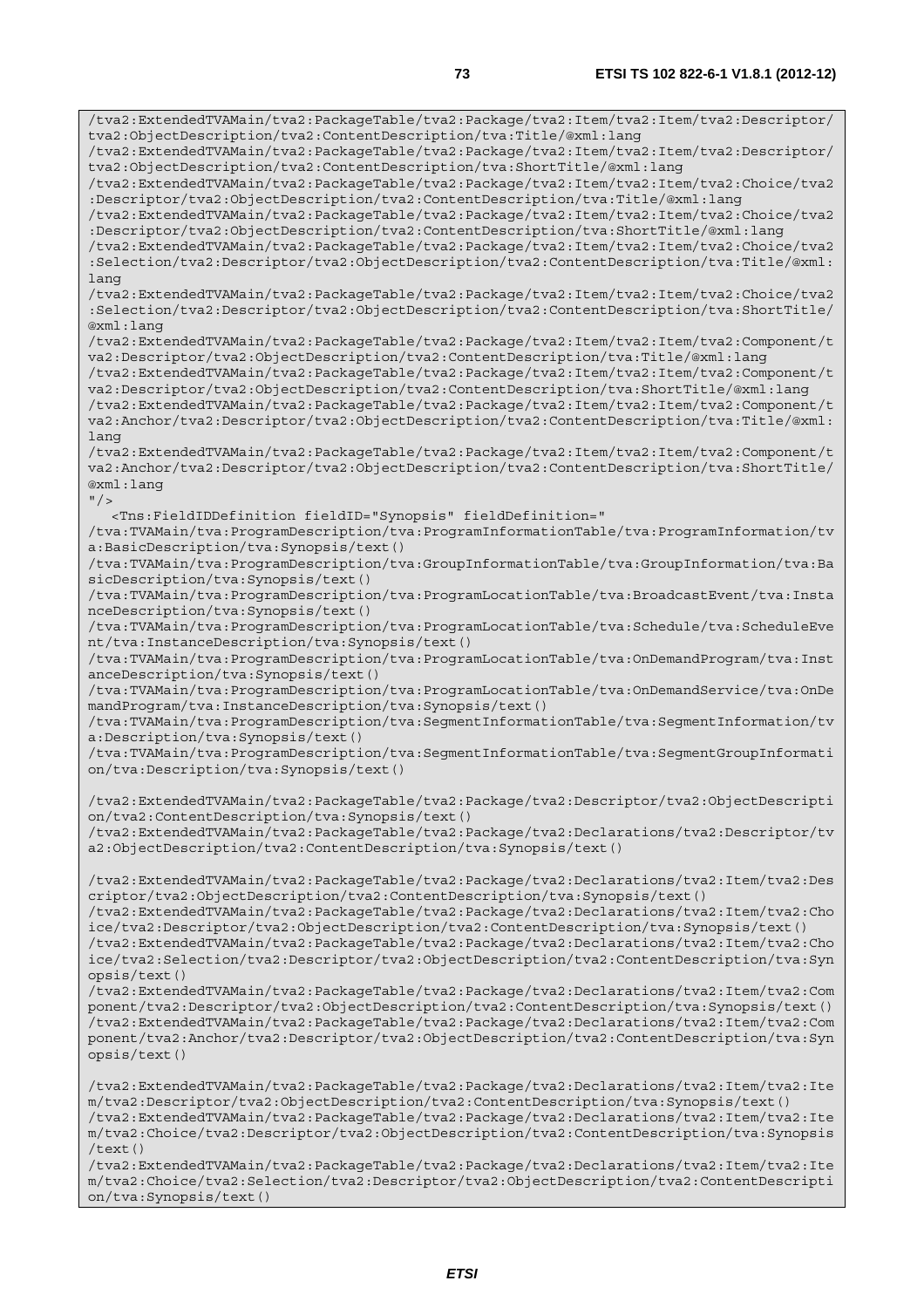/tva2:ExtendedTVAMain/tva2:PackageTable/tva2:Package/tva2:Declarations/tva2:Item/tva2:Ite m/tva2:Component/tva2:Descriptor/tva2:ObjectDescription/tva2:ContentDescription/tva:Synop

sis/text() /tva2:ExtendedTVAMain/tva2:PackageTable/tva2:Package/tva2:Declarations/tva2:Item/tva2:Ite m/tva2:Component/tva2:Anchor/tva2:Descriptor/tva2:ObjectDescription/tva2:ContentDescripti on/tva:Synopsis/text()

/tva2:ExtendedTVAMain/tva2:PackageTable/tva2:Package/tva2:Declarations/tva2:Component/tva 2:Descriptor/tva2:ObjectDescription/tva2:ContentDescription/tva:Synopsis/text() /tva2:ExtendedTVAMain/tva2:PackageTable/tva2:Package/tva2:Declarations/tva2:Component/tva 2:Anchor/tva2:Descriptor/tva2:ObjectDescription/tva2:ContentDescription/tva:Synopsis/text  $($ )

/tva2:ExtendedTVAMain/tva2:PackageTable/tva2:Package/tva2:Declarations/tva2:Anchor/tva2:D escriptor/tva2:ObjectDescription/tva2:ContentDescription/tva:Synopsis/text()

/tva2:ExtendedTVAMain/tva2:PackageTable/tva2:Package/tva2:Item/tva2:Descriptor/tva2:Objec tDescription/tva2:ContentDescription/tva:Synopsis/text()

/tva2:ExtendedTVAMain/tva2:PackageTable/tva2:Package/tva2:Item/tva2:Choice/tva2:Descripto r/tva2:ObjectDescription/tva2:ContentDescription/tva:Synopsis/text()

/tva2:ExtendedTVAMain/tva2:PackageTable/tva2:Package/tva2:Item/tva2:Choice/tva2:Selection /tva2:Descriptor/tva2:ObjectDescription/tva2:ContentDescription/tva:Synopsis/text()

/tva2:ExtendedTVAMain/tva2:PackageTable/tva2:Package/tva2:Item/tva2:Component/tva2:Descri ptor/tva2:ObjectDescription/tva2:ContentDescription/tva:Synopsis/text()

/tva2:ExtendedTVAMain/tva2:PackageTable/tva2:Package/tva2:Item/tva2:Component/tva2:Anchor /tva2:Descriptor/tva2:ObjectDescription/tva2:ContentDescription/tva:Synopsis/text()

/tva2:ExtendedTVAMain/tva2:PackageTable/tva2:Package/tva2:Item/tva2:Item/tva2:Descriptor/ tva2:ObjectDescription/tva2:ContentDescription/tva:Synopsis/text()

/tva2:ExtendedTVAMain/tva2:PackageTable/tva2:Package/tva2:Item/tva2:Item/tva2:Choice/tva2 :Descriptor/tva2:ObjectDescription/tva2:ContentDescription/tva:Synopsis/text()

/tva2:ExtendedTVAMain/tva2:PackageTable/tva2:Package/tva2:Item/tva2:Item/tva2:Choice/tva2 :Selection/tva2:Descriptor/tva2:ObjectDescription/tva2:ContentDescription/tva:Synopsis/te  $xt()$ 

/tva2:ExtendedTVAMain/tva2:PackageTable/tva2:Package/tva2:Item/tva2:Item/tva2:Component/t va2:Descriptor/tva2:ObjectDescription/tva2:ContentDescription/tva:Synopsis/text()

/tva2:ExtendedTVAMain/tva2:PackageTable/tva2:Package/tva2:Item/tva2:Item/tva2:Component/t va2:Anchor/tva2:Descriptor/tva2:ObjectDescription/tva2:ContentDescription/tva:Synopsis/te xt()  $"$  />

<Tns:FieldIDDefinition fieldID="SynopsisLanguage" fieldDefinition="

/tva:TVAMain/tva:ProgramDescription/tva:ProgramInformationTable/tva:ProgramInformation/tv a:BasicDescription/tva:Synopsis/@xml:lang

/tva:TVAMain/tva:ProgramDescription/tva:GroupInformationTable/tva:GroupInformation/tva:Ba sicDescription/tva:Synopsis/@xml:lang

/tva:TVAMain/tva:ProgramDescription/tva:ProgramLocationTable/tva:BroadcastEvent/tva:Insta nceDescription/tva:Synopsis/@xml:lang

/tva:TVAMain/tva:ProgramDescription/tva:ProgramLocationTable/tva:Schedule/tva:ScheduleEve nt/tva:InstanceDescription/tva:Synopsis/@xml:lang

/tva:TVAMain/tva:ProgramDescription/tva:ProgramLocationTable/tva:OnDemandProgram/tva:Inst anceDescription/tva:Synopsis/@xml:lang

/tva:TVAMain/tva:ProgramDescription/tva:ProgramLocationTable/tva:OnDemandService/tva:OnDe mandProgram/tva:InstanceDescription/tva:Synopsis/@xml:lang

/tva:TVAMain/tva:ProgramDescription/tva:SegmentInformationTable/tva:SegmentInformation/tv a:Description/tva:Synopsis/@xml:lang

/tva:TVAMain/tva:ProgramDescription/tva:SegmentInformationTable/tva:SegmentGroupInformati on/tva:Description/tva:Synopsis/@xml:lang

/tva2:ExtendedTVAMain/tva2:PackageTable/tva2:Package/tva2:Descriptor/tva2:ObjectDescripti on/tva2:ContentDescription/tva:Synopsis/@xml:lang /tva2:ExtendedTVAMain/tva2:PackageTable/tva2:Package/tva2:Declarations/tva2:Descriptor/tv a2:ObjectDescription/tva2:ContentDescription/tva:Synopsis/@xml:lang

/tva2:ExtendedTVAMain/tva2:PackageTable/tva2:Package/tva2:Declarations/tva2:Item/tva2:Des criptor/tva2:ObjectDescription/tva2:ContentDescription/tva:Synopsis/@xml:lang /tva2:ExtendedTVAMain/tva2:PackageTable/tva2:Package/tva2:Declarations/tva2:Item/tva2:Cho ice/tva2:Descriptor/tva2:ObjectDescription/tva2:ContentDescription/tva:Synopsis/@xml:lang /tva2:ExtendedTVAMain/tva2:PackageTable/tva2:Package/tva2:Declarations/tva2:Item/tva2:Cho ice/tva2:Selection/tva2:Descriptor/tva2:ObjectDescription/tva2:ContentDescription/tva:Syn opsis/@xml:lang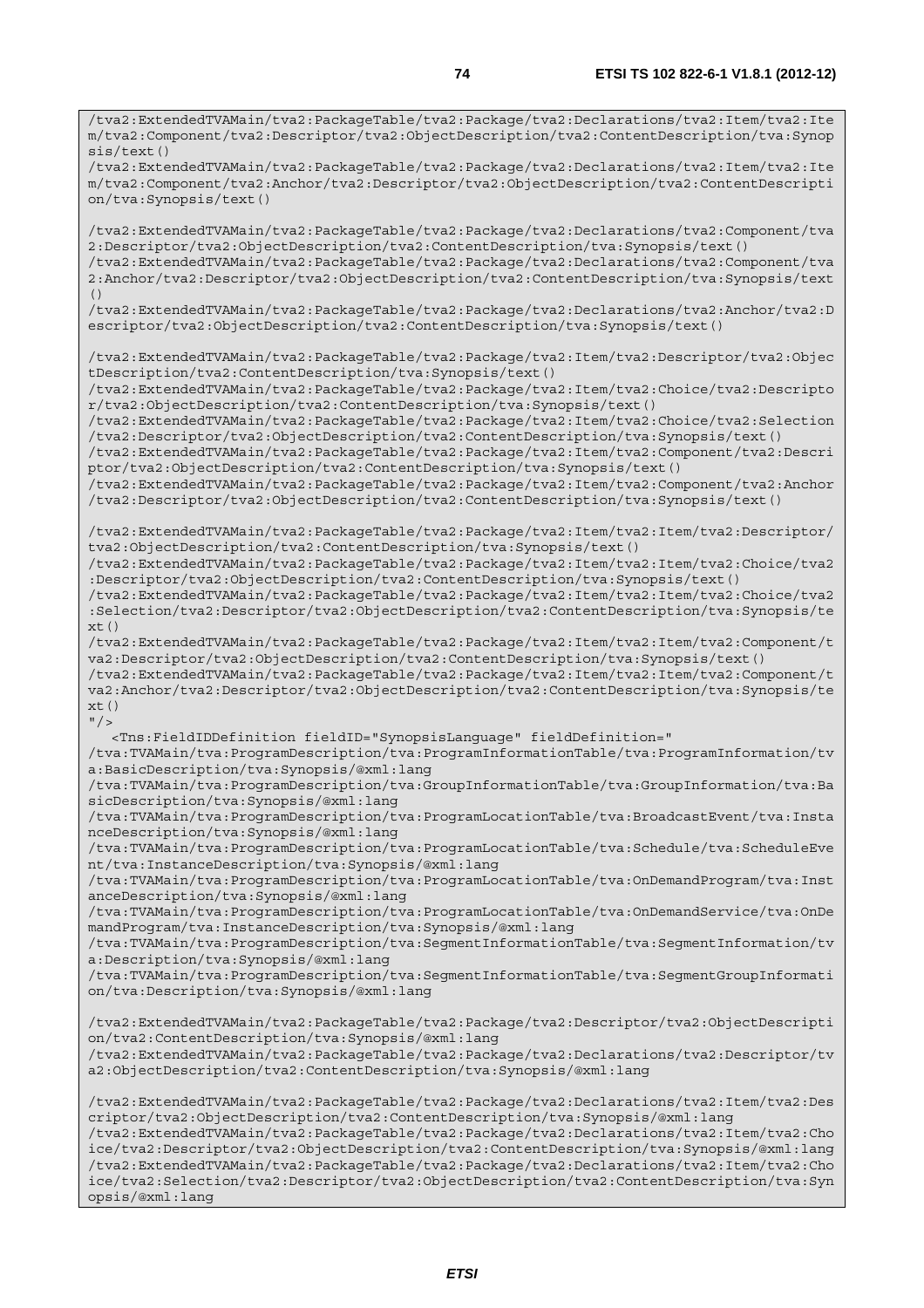/tva2:ExtendedTVAMain/tva2:PackageTable/tva2:Package/tva2:Declarations/tva2:Item/tva2:Com ponent/tva2:Descriptor/tva2:ObjectDescription/tva2:ContentDescription/tva:Synopsis/@xml:l ang /tva2:ExtendedTVAMain/tva2:PackageTable/tva2:Package/tva2:Declarations/tva2:Item/tva2:Com ponent/tva2:Anchor/tva2:Descriptor/tva2:ObjectDescription/tva2:ContentDescription/tva:Syn opsis/@xml:lang /tva2:ExtendedTVAMain/tva2:PackageTable/tva2:Package/tva2:Declarations/tva2:Item/tva2:Ite m/tva2:Descriptor/tva2:ObjectDescription/tva2:ContentDescription/tva:Synopsis/@xml:lang /tva2:ExtendedTVAMain/tva2:PackageTable/tva2:Package/tva2:Declarations/tva2:Item/tva2:Ite m/tva2:Choice/tva2:Descriptor/tva2:ObjectDescription/tva2:ContentDescription/tva:Synopsis /@xml:lang /tva2:ExtendedTVAMain/tva2:PackageTable/tva2:Package/tva2:Declarations/tva2:Item/tva2:Ite m/tva2:Choice/tva2:Selection/tva2:Descriptor/tva2:ObjectDescription/tva2:ContentDescripti on/tva:Synopsis/@xml:lang /tva2:ExtendedTVAMain/tva2:PackageTable/tva2:Package/tva2:Declarations/tva2:Item/tva2:Ite m/tva2:Component/tva2:Descriptor/tva2:ObjectDescription/tva2:ContentDescription/tva:Synop sis/@xml:lang /tva2:ExtendedTVAMain/tva2:PackageTable/tva2:Package/tva2:Declarations/tva2:Item/tva2:Ite m/tva2:Component/tva2:Anchor/tva2:Descriptor/tva2:ObjectDescription/tva2:ContentDescripti on/tva:Synopsis/@xml:lang /tva2:ExtendedTVAMain/tva2:PackageTable/tva2:Package/tva2:Declarations/tva2:Component/tva 2:Descriptor/tva2:ObjectDescription/tva2:ContentDescription/tva:Synopsis/@xml:lang /tva2:ExtendedTVAMain/tva2:PackageTable/tva2:Package/tva2:Declarations/tva2:Component/tva 2:Anchor/tva2:Descriptor/tva2:ObjectDescription/tva2:ContentDescription/tva:Synopsis/@xml :lang /tva2:ExtendedTVAMain/tva2:PackageTable/tva2:Package/tva2:Declarations/tva2:Anchor/tva2:D escriptor/tva2:ObjectDescription/tva2:ContentDescription/tva:Synopsis/@xml:lang /tva2:ExtendedTVAMain/tva2:PackageTable/tva2:Package/tva2:Item/tva2:Descriptor/tva2:Objec tDescription/tva2:ContentDescription/tva:Synopsis/@xml:lang /tva2:ExtendedTVAMain/tva2:PackageTable/tva2:Package/tva2:Item/tva2:Choice/tva2:Descripto r/tva2:ObjectDescription/tva2:ContentDescription/tva:Synopsis/@xml:lang /tva2:ExtendedTVAMain/tva2:PackageTable/tva2:Package/tva2:Item/tva2:Choice/tva2:Selection /tva2:Descriptor/tva2:ObjectDescription/tva2:ContentDescription/tva:Synopsis/@xml:lang /tva2:ExtendedTVAMain/tva2:PackageTable/tva2:Package/tva2:Item/tva2:Component/tva2:Descri ptor/tva2:ObjectDescription/tva2:ContentDescription/tva:Synopsis/@xml:lang /tva2:ExtendedTVAMain/tva2:PackageTable/tva2:Package/tva2:Item/tva2:Component/tva2:Anchor /tva2:Descriptor/tva2:ObjectDescription/tva2:ContentDescription/tva:Synopsis/@xml:lang /tva2:ExtendedTVAMain/tva2:PackageTable/tva2:Package/tva2:Item/tva2:Item/tva2:Descriptor/ tva2:ObjectDescription/tva2:ContentDescription/tva:Synopsis/@xml:lang /tva2:ExtendedTVAMain/tva2:PackageTable/tva2:Package/tva2:Item/tva2:Item/tva2:Choice/tva2 :Descriptor/tva2:ObjectDescription/tva2:ContentDescription/tva:Synopsis/@xml:lang /tva2:ExtendedTVAMain/tva2:PackageTable/tva2:Package/tva2:Item/tva2:Item/tva2:Choice/tva2 :Selection/tva2:Descriptor/tva2:ObjectDescription/tva2:ContentDescription/tva:Synopsis/@x ml:lang /tva2:ExtendedTVAMain/tva2:PackageTable/tva2:Package/tva2:Item/tva2:Item/tva2:Component/t va2:Descriptor/tva2:ObjectDescription/tva2:ContentDescription/tva:Synopsis/@xml:lang /tva2:ExtendedTVAMain/tva2:PackageTable/tva2:Package/tva2:Item/tva2:Item/tva2:Component/t va2:Anchor/tva2:Descriptor/tva2:ObjectDescription/tva2:ContentDescription/tva:Synopsis/@x ml:lang  $"$  />  $\geq$   $\perp$ ######################################################################################## --> <!-- fieldID for Program and Instance -->  $<$ ! --######################################################################################## --> <Tns:FieldIDDefinition fieldID="AudioCoding" fieldDefinition=" /tva:TVAMain/tva:ProgramDescription/tva:ProgramInformationTable/tva:ProgramInformation/tv a:AVAttributes/tva:AudioAttributes/tva:Coding/text() /tva:TVAMain/tva:ProgramDescription/tva:ProgramLocationTable/tva:BroadcastEvent/tva:Insta nceDescription/tva:AVAttributes/tva:AudioAttributes/tva:Coding/text() /tva:TVAMain/tva:ProgramDescription/tva:ProgramLocationTable/tva:Schedule/tva:ScheduleEve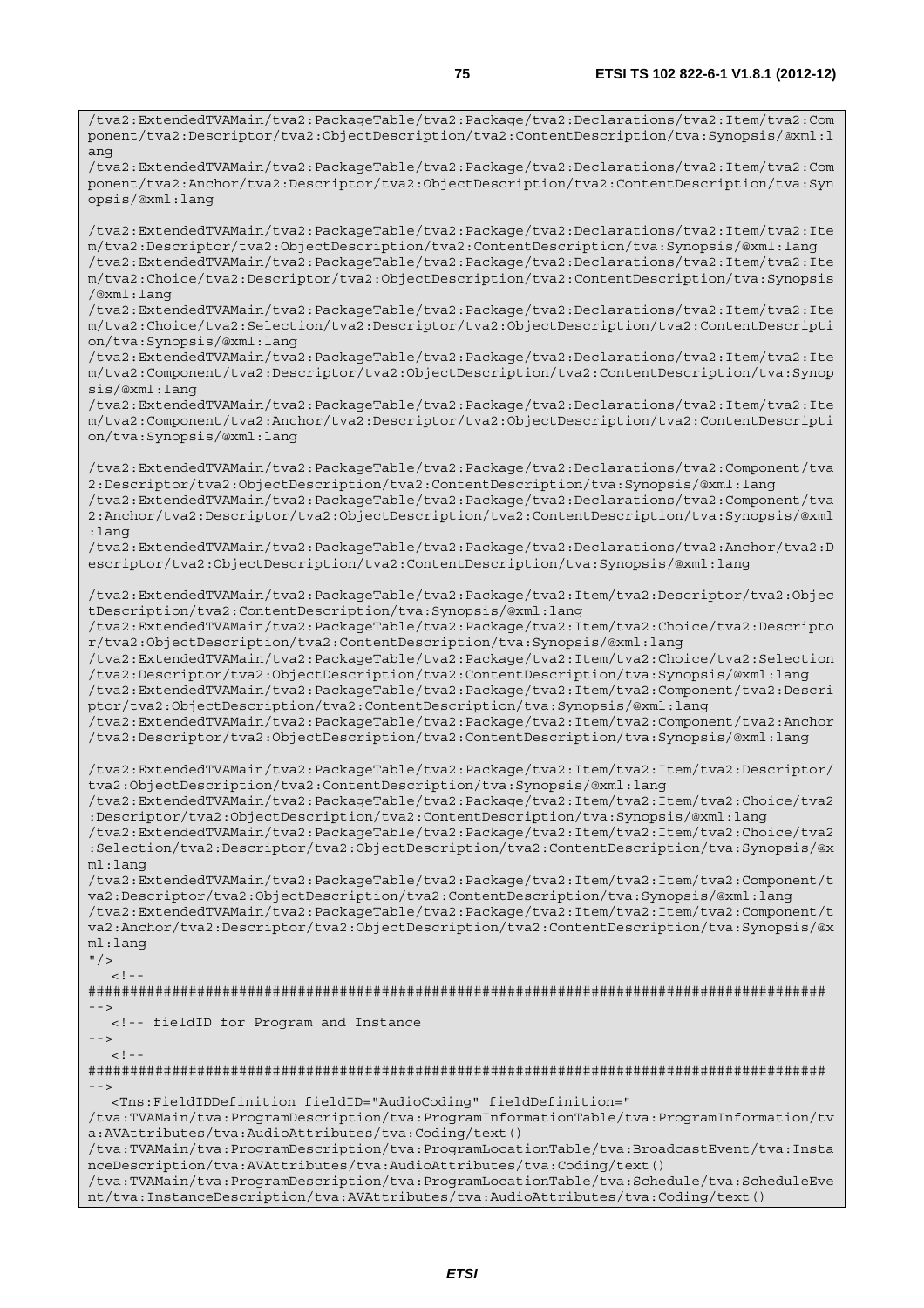/tva:TVAMain/tva:ProgramDescription/tva:ProgramLocationTable/tva:OnDemandProgram/tva:Inst anceDescription/tva:AVAttributes/tva:AudioAttributes/tva:Coding/text() /tva:TVAMain/tva:ProgramDescription/tva:ProgramLocationTable/tva:OnDemandService/tva:OnDe

mandProgram/tva:InstanceDescription/tva:AVAttributes/tva:AudioAttributes/tva:Coding/text( )

/tva:TVAMain/tva:ProgramDescription/tva:ProgramInformationTable/tva:ProgramInformation/tv a2:ExtendedContentDescription/tva2:ContentProperties/tva2:AudioAttributes/tva2:Coding/tex  $t($ )

/tva:TVAMain/tva:ProgramDescription/tva:GroupInformationTable/tva:GroupInformation/tva2:E xtendedContentDescription/tva2:ContentProperties/tva2:AudioAttributes/tva2:Coding/text()

/tva2:ExtendedTVAMain/tva2:PackageTable/tva2:Package/tva2:Descriptor/tva2:ObjectDescripti on/tva2:ContentDescription/tva2:ContentProperties/tva2:AudioAttributes/tva2:Coding/text() /tva2:ExtendedTVAMain/tva2:PackageTable/tva2:Package/tva2:Declarations/tva2:Descriptor/tv a2:ObjectDescription/tva2:ContentDescription/tva2:ContentProperties/tva2:AudioAttributes/ tva2:Coding/text()

/tva2:ExtendedTVAMain/tva2:PackageTable/tva2:Package/tva2:Declarations/tva2:Item/tva2:Des criptor/tva2:ObjectDescription/tva2:ContentDescription/tva2:ContentProperties/tva2:AudioA ttributes/tva2:Coding/text()

/tva2:ExtendedTVAMain/tva2:PackageTable/tva2:Package/tva2:Declarations/tva2:Item/tva2:Cho ice/tva2:Descriptor/tva2:ObjectDescription/tva2:ContentDescription/tva2:ContentProperties /tva2:AudioAttributes/tva2:Coding/text()

/tva2:ExtendedTVAMain/tva2:PackageTable/tva2:Package/tva2:Declarations/tva2:Item/tva2:Cho ice/tva2:Selection/tva2:Descriptor/tva2:ObjectDescription/tva2:ContentDescription/tva2:Co ntentProperties/tva2:AudioAttributes/tva2:Coding/text()

/tva2:ExtendedTVAMain/tva2:PackageTable/tva2:Package/tva2:Declarations/tva2:Item/tva2:Com ponent/tva2:Descriptor/tva2:ObjectDescription/tva2:ContentDescription/tva2:ContentPropert ies/tva2:AudioAttributes/tva2:Coding/text()

/tva2:ExtendedTVAMain/tva2:PackageTable/tva2:Package/tva2:Declarations/tva2:Item/tva2:Com ponent/tva2:Anchor/tva2:Descriptor/tva2:ObjectDescription/tva2:ContentDescription/tva2:Co ntentProperties/tva2:AudioAttributes/tva2:Coding/text()

/tva2:ExtendedTVAMain/tva2:PackageTable/tva2:Package/tva2:Declarations/tva2:Item/tva2:Ite m/tva2:Descriptor/tva2:ObjectDescription/tva2:ContentDescription/tva2:ContentProperties/t va2:AudioAttributes/tva2:Coding/text()

/tva2:ExtendedTVAMain/tva2:PackageTable/tva2:Package/tva2:Declarations/tva2:Item/tva2:Ite m/tva2:Choice/tva2:Descriptor/tva2:ObjectDescription/tva2:ContentDescription/tva2:Content Properties/tva2:AudioAttributes/tva2:Coding/text()

/tva2:ExtendedTVAMain/tva2:PackageTable/tva2:Package/tva2:Declarations/tva2:Item/tva2:Ite m/tva2:Choice/tva2:Selection/tva2:Descriptor/tva2:ObjectDescription/tva2:ContentDescripti on/tva2:ContentProperties/tva2:AudioAttributes/tva2:Coding/text()

/tva2:ExtendedTVAMain/tva2:PackageTable/tva2:Package/tva2:Declarations/tva2:Item/tva2:Ite m/tva2:Component/tva2:Descriptor/tva2:ObjectDescription/tva2:ContentDescription/tva2:Cont entProperties/tva2:AudioAttributes/tva2:Coding/text()

/tva2:ExtendedTVAMain/tva2:PackageTable/tva2:Package/tva2:Declarations/tva2:Item/tva2:Ite m/tva2:Component/tva2:Anchor/tva2:Descriptor/tva2:ObjectDescription/tva2:ContentDescripti on/tva2:ContentProperties/tva2:AudioAttributes/tva2:Coding/text()

/tva2:ExtendedTVAMain/tva2:PackageTable/tva2:Package/tva2:Declarations/tva2:Component/tva 2:Descriptor/tva2:ObjectDescription/tva2:ContentDescription/tva2:ContentProperties/tva2:A udioAttributes/tva2:Coding/text()

/tva2:ExtendedTVAMain/tva2:PackageTable/tva2:Package/tva2:Declarations/tva2:Component/tva 2:Anchor/tva2:Descriptor/tva2:ObjectDescription/tva2:ContentDescription/tva2:ContentPrope rties/tva2:AudioAttributes/tva2:Coding/text()

/tva2:ExtendedTVAMain/tva2:PackageTable/tva2:Package/tva2:Declarations/tva2:Anchor/tva2:D escriptor/tva2:ObjectDescription/tva2:ContentDescription/tva2:ContentProperties/tva2:Audi oAttributes/tva2:Coding/text()

/tva2:ExtendedTVAMain/tva2:PackageTable/tva2:Package/tva2:Item/tva2:Descriptor/tva2:Objec tDescription/tva2:ContentDescription/tva2:ContentProperties/tva2:AudioAttributes/tva2:Cod ing/text()

/tva2:ExtendedTVAMain/tva2:PackageTable/tva2:Package/tva2:Item/tva2:Choice/tva2:Descripto r/tva2:ObjectDescription/tva2:ContentDescription/tva2:ContentProperties/tva2:AudioAttribu tes/tva2:Coding/text()

/tva2:ExtendedTVAMain/tva2:PackageTable/tva2:Package/tva2:Item/tva2:Choice/tva2:Selection /tva2:Descriptor/tva2:ObjectDescription/tva2:ContentDescription/tva2:ContentProperties/tv a2:AudioAttributes/tva2:Coding/text()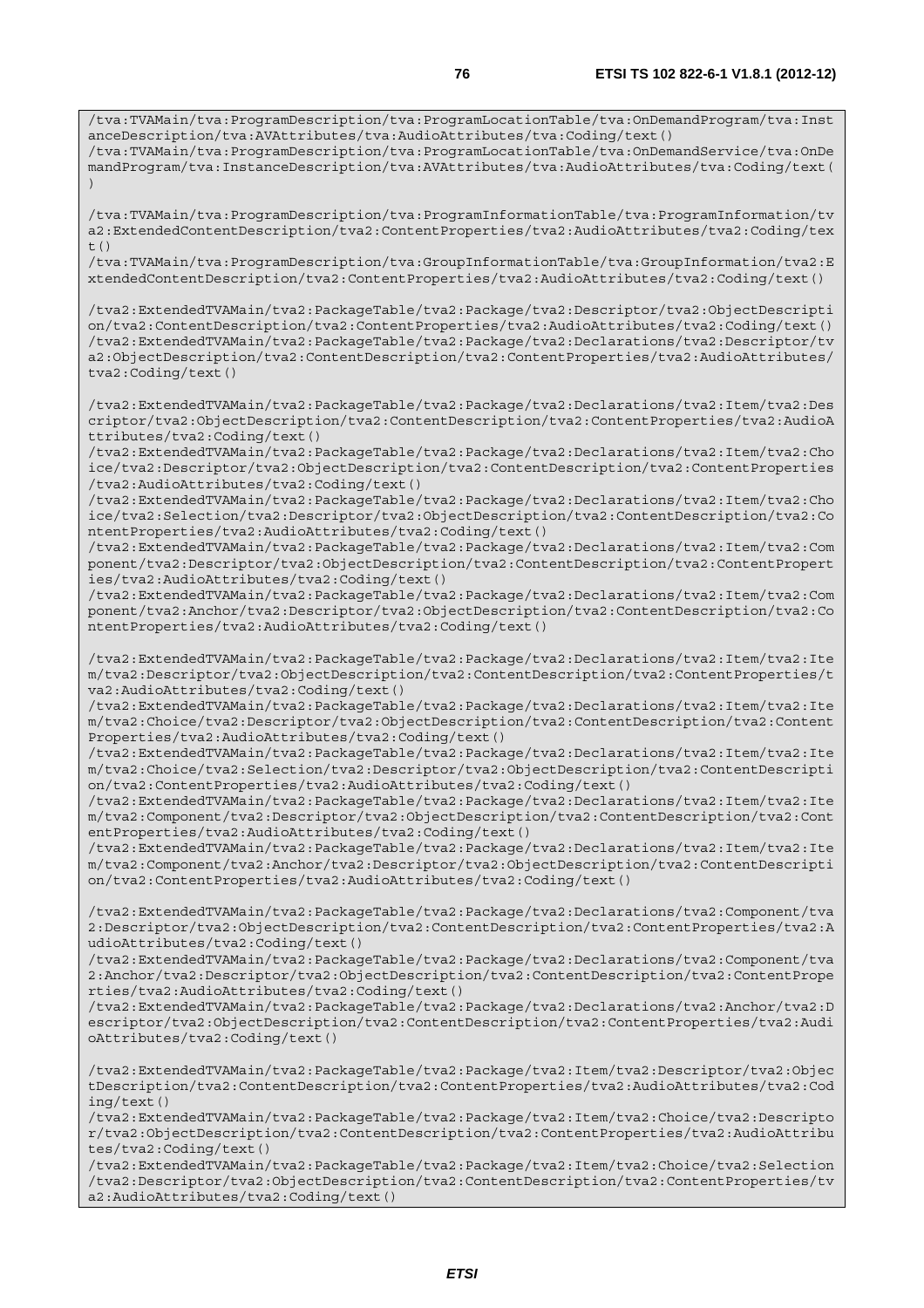/tva2:ExtendedTVAMain/tva2:PackageTable/tva2:Package/tva2:Item/tva2:Component/tva2:Descri ptor/tva2:ObjectDescription/tva2:ContentDescription/tva2:ContentProperties/tva2:AudioAttr ibutes/tva2:Coding/text()

/tva2:ExtendedTVAMain/tva2:PackageTable/tva2:Package/tva2:Item/tva2:Component/tva2:Anchor /tva2:Descriptor/tva2:ObjectDescription/tva2:ContentDescription/tva2:ContentProperties/tv a2:AudioAttributes/tva2:Coding/text()

/tva2:ExtendedTVAMain/tva2:PackageTable/tva2:Package/tva2:Item/tva2:Item/tva2:Descriptor/ tva2:ObjectDescription/tva2:ContentDescription/tva2:ContentProperties/tva2:AudioAttribute s/tva2:Coding/text()

/tva2:ExtendedTVAMain/tva2:PackageTable/tva2:Package/tva2:Item/tva2:Item/tva2:Choice/tva2 :Descriptor/tva2:ObjectDescription/tva2:ContentDescription/tva2:ContentProperties/tva2:Au dioAttributes/tva2:Coding/text()

/tva2:ExtendedTVAMain/tva2:PackageTable/tva2:Package/tva2:Item/tva2:Item/tva2:Choice/tva2 :Selection/tva2:Descriptor/tva2:ObjectDescription/tva2:ContentDescription/tva2:ContentPro perties/tva2:AudioAttributes/tva2:Coding/text()

/tva2:ExtendedTVAMain/tva2:PackageTable/tva2:Package/tva2:Item/tva2:Item/tva2:Component/t va2:Descriptor/tva2:ObjectDescription/tva2:ContentDescription/tva2:ContentProperties/tva2 :AudioAttributes/tva2:Coding/text()

/tva2:ExtendedTVAMain/tva2:PackageTable/tva2:Package/tva2:Item/tva2:Item/tva2:Component/t va2:Anchor/tva2:Descriptor/tva2:ObjectDescription/tva2:ContentDescription/tva2:ContentPro perties/tva2:AudioAttributes/tva2:Coding/text()  $"$  / >

<Tns:FieldIDDefinition fieldID="AudioChannels" fieldDefinition="

/tva:TVAMain/tva:ProgramDescription/tva:ProgramInformationTable/tva:ProgramInformation/tv a:AVAttributes/tva:AudioAttributes/tva:MixType/text()

/tva:TVAMain/tva:ProgramDescription/tva:ProgramLocationTable/tva:BroadcastEvent/tva:Insta nceDescription/tva:AVAttributes/tva:AudioAttributes/tva:MixType/text()

/tva:TVAMain/tva:ProgramDescription/tva:ProgramLocationTable/tva:Schedule/tva:ScheduleEve nt/tva:InstanceDescription/tva:AVAttributes/tva:AudioAttributes/tva:MixType/text()

/tva:TVAMain/tva:ProgramDescription/tva:ProgramLocationTable/tva:OnDemandProgram/tva:Inst anceDescription/tva:AVAttributes/tva:AudioAttributes/tva:MixType/text()

/tva:TVAMain/tva:ProgramDescription/tva:ProgramLocationTable/tva:OnDemandService/tva:OnDe mandProgram/tva:InstanceDescription/tva:AVAttributes/tva:AudioAttributes/tva:MixType/text ()

/tva:TVAMain/tva:ProgramDescription/tva:ProgramInformationTable/tva:ProgramInformation/tv a2:ExtendedContentDescription/tva2:ContentProperties/tva2:AudioAttributes/tva2:MixType/te  $xt()$ 

/tva:TVAMain/tva:ProgramDescription/tva:GroupInformationTable/tva:GroupInformation/tva2:E xtendedContentDescription/tva2:ContentProperties/tva2:AudioAttributes/tva2:MixType/text()

/tva2:ExtendedTVAMain/tva2:PackageTable/tva2:Package/tva2:Descriptor/tva2:ObjectDescripti on/tva2:ContentDescription/tva2:ContentProperties/tva2:AudioAttributes/tva2:MixType/text( )

/tva2:ExtendedTVAMain/tva2:PackageTable/tva2:Package/tva2:Declarations/tva2:Descriptor/tv a2:ObjectDescription/tva2:ContentDescription/tva2:ContentProperties/tva2:AudioAttributes/ tva2:MixType/text()

/tva2:ExtendedTVAMain/tva2:PackageTable/tva2:Package/tva2:Declarations/tva2:Item/tva2:Des criptor/tva2:ObjectDescription/tva2:ContentDescription/tva2:ContentProperties/tva2:AudioA ttributes/tva2:MixType/text()

/tva2:ExtendedTVAMain/tva2:PackageTable/tva2:Package/tva2:Declarations/tva2:Item/tva2:Cho ice/tva2:Descriptor/tva2:ObjectDescription/tva2:ContentDescription/tva2:ContentProperties /tva2:AudioAttributes/tva2:MixType/text()

/tva2:ExtendedTVAMain/tva2:PackageTable/tva2:Package/tva2:Declarations/tva2:Item/tva2:Cho ice/tva2:Selection/tva2:Descriptor/tva2:ObjectDescription/tva2:ContentDescription/tva2:Co ntentProperties/tva2:AudioAttributes/tva2:MixType/text()

/tva2:ExtendedTVAMain/tva2:PackageTable/tva2:Package/tva2:Declarations/tva2:Item/tva2:Com ponent/tva2:Descriptor/tva2:ObjectDescription/tva2:ContentDescription/tva2:ContentPropert ies/tva2:AudioAttributes/tva2:MixType/text()

/tva2:ExtendedTVAMain/tva2:PackageTable/tva2:Package/tva2:Declarations/tva2:Item/tva2:Com ponent/tva2:Anchor/tva2:Descriptor/tva2:ObjectDescription/tva2:ContentDescription/tva2:Co ntentProperties/tva2:AudioAttributes/tva2:MixType/text()

/tva2:ExtendedTVAMain/tva2:PackageTable/tva2:Package/tva2:Declarations/tva2:Item/tva2:Ite m/tva2:Descriptor/tva2:ObjectDescription/tva2:ContentDescription/tva2:ContentProperties/t va2:AudioAttributes/tva2:MixType/text()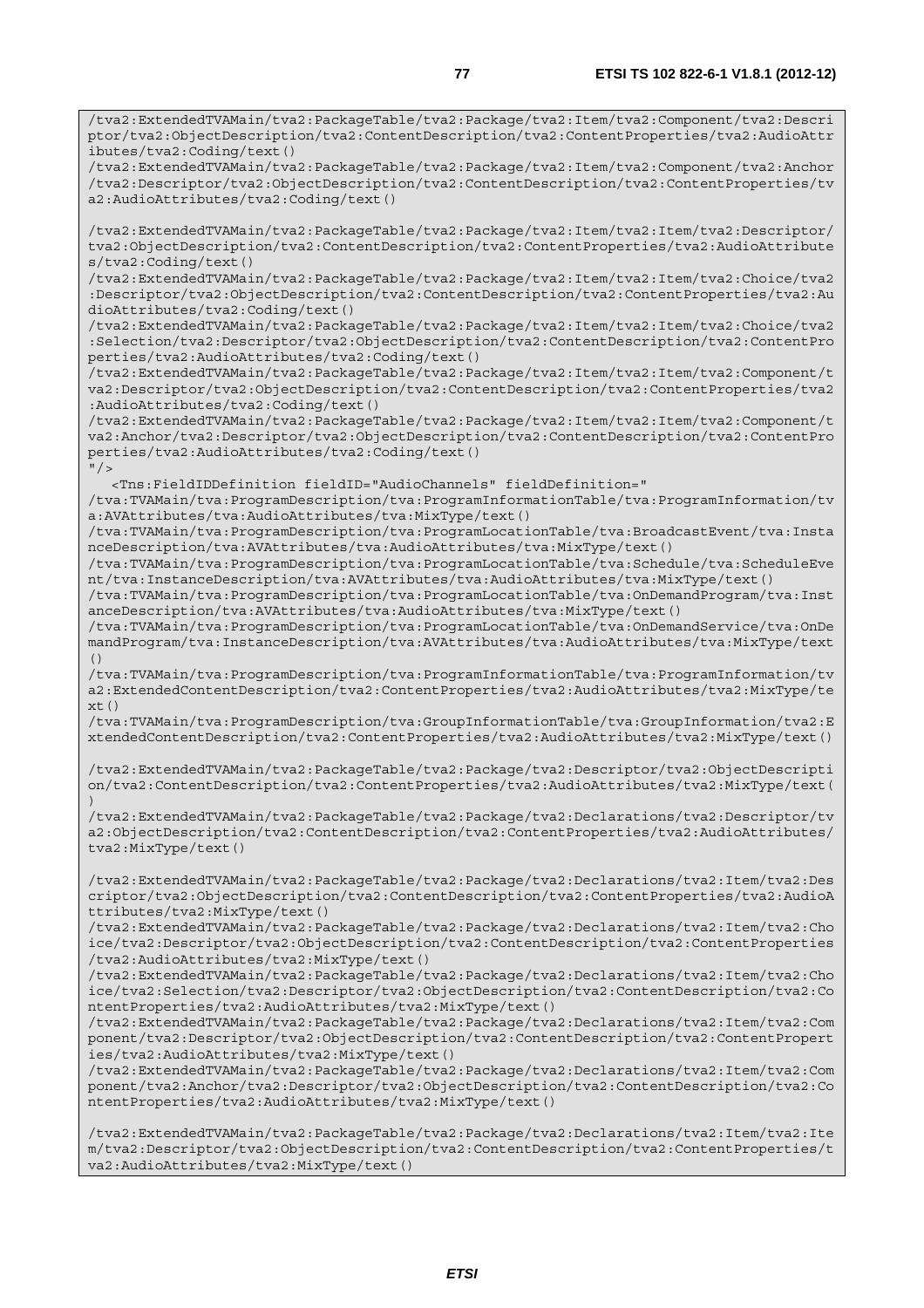/tva2:ExtendedTVAMain/tva2:PackageTable/tva2:Package/tva2:Declarations/tva2:Item/tva2:Ite m/tva2:Choice/tva2:Descriptor/tva2:ObjectDescription/tva2:ContentDescription/tva2:Content Properties/tva2:AudioAttributes/tva2:MixType/text()

/tva2:ExtendedTVAMain/tva2:PackageTable/tva2:Package/tva2:Declarations/tva2:Item/tva2:Ite m/tva2:Choice/tva2:Selection/tva2:Descriptor/tva2:ObjectDescription/tva2:ContentDescripti on/tva2:ContentProperties/tva2:AudioAttributes/tva2:MixType/text()

/tva2:ExtendedTVAMain/tva2:PackageTable/tva2:Package/tva2:Declarations/tva2:Item/tva2:Ite m/tva2:Component/tva2:Descriptor/tva2:ObjectDescription/tva2:ContentDescription/tva2:Cont entProperties/tva2:AudioAttributes/tva2:MixType/text()

/tva2:ExtendedTVAMain/tva2:PackageTable/tva2:Package/tva2:Declarations/tva2:Item/tva2:Ite m/tva2:Component/tva2:Anchor/tva2:Descriptor/tva2:ObjectDescription/tva2:ContentDescripti on/tva2:ContentProperties/tva2:AudioAttributes/tva2:MixType/text()

/tva2:ExtendedTVAMain/tva2:PackageTable/tva2:Package/tva2:Declarations/tva2:Component/tva 2:Descriptor/tva2:ObjectDescription/tva2:ContentDescription/tva2:ContentProperties/tva2:A udioAttributes/tva2:MixType/text()

/tva2:ExtendedTVAMain/tva2:PackageTable/tva2:Package/tva2:Declarations/tva2:Component/tva 2:Anchor/tva2:Descriptor/tva2:ObjectDescription/tva2:ContentDescription/tva2:ContentPrope rties/tva2:AudioAttributes/tva2:MixType/text()

/tva2:ExtendedTVAMain/tva2:PackageTable/tva2:Package/tva2:Declarations/tva2:Anchor/tva2:D escriptor/tva2:ObjectDescription/tva2:ContentDescription/tva2:ContentProperties/tva2:Audi oAttributes/tva2:MixType/text()

/tva2:ExtendedTVAMain/tva2:PackageTable/tva2:Package/tva2:Item/tva2:Descriptor/tva2:Objec tDescription/tva2:ContentDescription/tva2:ContentProperties/tva2:AudioAttributes/tva2:Mix Type/text()

/tva2:ExtendedTVAMain/tva2:PackageTable/tva2:Package/tva2:Item/tva2:Choice/tva2:Descripto r/tva2:ObjectDescription/tva2:ContentDescription/tva2:ContentProperties/tva2:AudioAttribu tes/tva2:MixType/text()

/tva2:ExtendedTVAMain/tva2:PackageTable/tva2:Package/tva2:Item/tva2:Choice/tva2:Selection /tva2:Descriptor/tva2:ObjectDescription/tva2:ContentDescription/tva2:ContentProperties/tv a2:AudioAttributes/tva2:MixType/text()

/tva2:ExtendedTVAMain/tva2:PackageTable/tva2:Package/tva2:Item/tva2:Component/tva2:Descri ptor/tva2:ObjectDescription/tva2:ContentDescription/tva2:ContentProperties/tva2:AudioAttr ibutes/tva2:MixType/text()

/tva2:ExtendedTVAMain/tva2:PackageTable/tva2:Package/tva2:Item/tva2:Component/tva2:Anchor /tva2:Descriptor/tva2:ObjectDescription/tva2:ContentDescription/tva2:ContentProperties/tv a2:AudioAttributes/tva2:MixType/text()

/tva2:ExtendedTVAMain/tva2:PackageTable/tva2:Package/tva2:Item/tva2:Item/tva2:Descriptor/ tva2:ObjectDescription/tva2:ContentDescription/tva2:ContentProperties/tva2:AudioAttribute s/tva2:MixType/text()

/tva2:ExtendedTVAMain/tva2:PackageTable/tva2:Package/tva2:Item/tva2:Item/tva2:Choice/tva2 :Descriptor/tva2:ObjectDescription/tva2:ContentDescription/tva2:ContentProperties/tva2:Au dioAttributes/tva2:MixType/text()

/tva2:ExtendedTVAMain/tva2:PackageTable/tva2:Package/tva2:Item/tva2:Item/tva2:Choice/tva2 :Selection/tva2:Descriptor/tva2:ObjectDescription/tva2:ContentDescription/tva2:ContentPro perties/tva2:AudioAttributes/tva2:MixType/text()

/tva2:ExtendedTVAMain/tva2:PackageTable/tva2:Package/tva2:Item/tva2:Item/tva2:Component/t va2:Descriptor/tva2:ObjectDescription/tva2:ContentDescription/tva2:ContentProperties/tva2 :AudioAttributes/tva2:MixType/text()

/tva2:ExtendedTVAMain/tva2:PackageTable/tva2:Package/tva2:Item/tva2:Item/tva2:Component/t va2:Anchor/tva2:Descriptor/tva2:ObjectDescription/tva2:ContentDescription/tva2:ContentPro perties/tva2:AudioAttributes/tva2:MixType/text()  $"$  / >

<Tns:FieldIDDefinition fieldID="VideoAspectRatio" fieldDefinition="

/tva:TVAMain/tva:ProgramDescription/tva:ProgramInformationTable/tva:ProgramInformation/tv a:AVAttributes/tva:VideoAttributes/tva:AspectRatio/text()

/tva:TVAMain/tva:ProgramDescription/tva:ProgramLocationTable/tva:BroadcastEvent/tva:Insta nceDescription/tva:AVAttributes/tva:VideoAttributes/tva:AspectRatio/text()

/tva:TVAMain/tva:ProgramDescription/tva:ProgramLocationTable/tva:Schedule/tva:ScheduleEve nt/tva:InstanceDescription/tva:AVAttributes/tva:VideoAttributes/tva:AspectRatio/text()

/tva:TVAMain/tva:ProgramDescription/tva:ProgramLocationTable/tva:OnDemandProgram/tva:Inst anceDescription/tva:AVAttributes/tva:VideoAttributes/tva:AspectRatio/text()

/tva:TVAMain/tva:ProgramDescription/tva:ProgramLocationTable/tva:OnDemandService/tva:OnDe mandProgram/tva:InstanceDescription/tva:AVAttributes/tva:VideoAttributes/tva:AspectRatio/ text()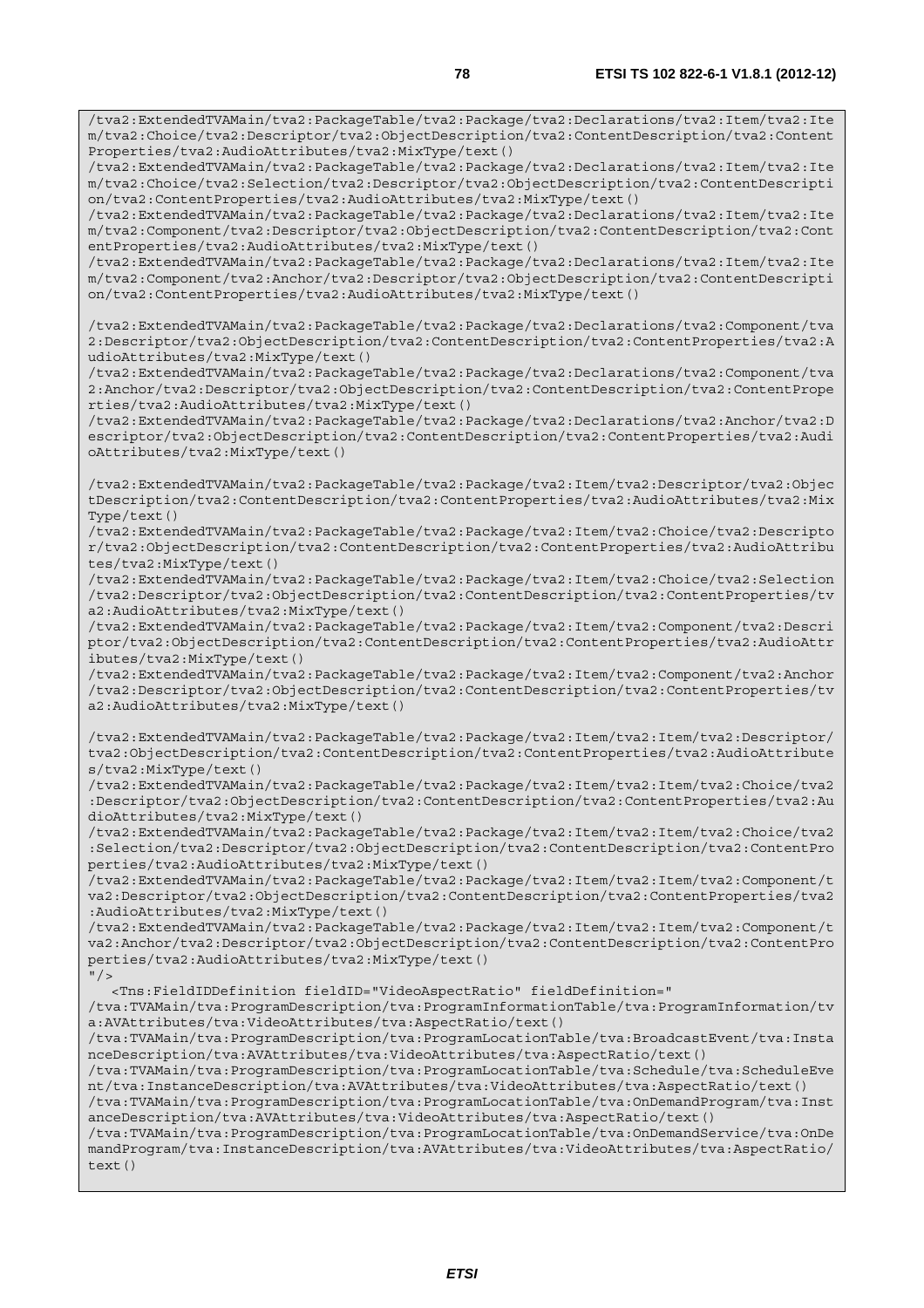/tva:TVAMain/tva:ProgramDescription/tva:ProgramInformationTable/tva:ProgramInformation/tv a2:ExtendedContentDescription/tva2:ContentProperties/tva2:VideoAttributes/tva2:AspectRati o/text()

/tva:TVAMain/tva:ProgramDescription/tva:GroupInformationTable/tva:GroupInformation/tva2:E xtendedContentDescription/tva2:ContentProperties/tva2:VideoAttributes/tva2:AspectRatio/te  $xt()$ 

/tva2:ExtendedTVAMain/tva2:PackageTable/tva2:Package/tva2:Descriptor/tva2:ObjectDescripti on/tva2:ContentDescription/tva2:ContentProperties/tva2:VideoAttributes/tva2:AspectRatio/t ext()

/tva2:ExtendedTVAMain/tva2:PackageTable/tva2:Package/tva2:Declarations/tva2:Descriptor/tv a2:ObjectDescription/tva2:ContentDescription/tva2:ContentProperties/tva2:VideoAttributes/ tva2:AspectRatio/text()

/tva2:ExtendedTVAMain/tva2:PackageTable/tva2:Package/tva2:Declarations/tva2:Item/tva2:Des criptor/tva2:ObjectDescription/tva2:ContentDescription/tva2:ContentProperties/tva2:VideoA ttributes/tva2:AspectRatio/text()

/tva2:ExtendedTVAMain/tva2:PackageTable/tva2:Package/tva2:Declarations/tva2:Item/tva2:Cho ice/tva2:Descriptor/tva2:ObjectDescription/tva2:ContentDescription/tva2:ContentProperties /tva2:VideoAttributes/tva2:AspectRatio/text()

/tva2:ExtendedTVAMain/tva2:PackageTable/tva2:Package/tva2:Declarations/tva2:Item/tva2:Cho ice/tva2:Selection/tva2:Descriptor/tva2:ObjectDescription/tva2:ContentDescription/tva2:Co ntentProperties/tva2:VideoAttributes/tva2:AspectRatio/text()

/tva2:ExtendedTVAMain/tva2:PackageTable/tva2:Package/tva2:Declarations/tva2:Item/tva2:Com ponent/tva2:Descriptor/tva2:ObjectDescription/tva2:ContentDescription/tva2:ContentPropert ies/tva2:VideoAttributes/tva2:AspectRatio/text()

/tva2:ExtendedTVAMain/tva2:PackageTable/tva2:Package/tva2:Declarations/tva2:Item/tva2:Com ponent/tva2:Anchor/tva2:Descriptor/tva2:ObjectDescription/tva2:ContentDescription/tva2:Co ntentProperties/tva2:VideoAttributes/tva2:AspectRatio/text()

/tva2:ExtendedTVAMain/tva2:PackageTable/tva2:Package/tva2:Declarations/tva2:Item/tva2:Ite m/tva2:Descriptor/tva2:ObjectDescription/tva2:ContentDescription/tva2:ContentProperties/t va2:VideoAttributes/tva2:AspectRatio/text()

/tva2:ExtendedTVAMain/tva2:PackageTable/tva2:Package/tva2:Declarations/tva2:Item/tva2:Ite m/tva2:Choice/tva2:Descriptor/tva2:ObjectDescription/tva2:ContentDescription/tva2:Content Properties/tva2:VideoAttributes/tva2:AspectRatio/text()

/tva2:ExtendedTVAMain/tva2:PackageTable/tva2:Package/tva2:Declarations/tva2:Item/tva2:Ite m/tva2:Choice/tva2:Selection/tva2:Descriptor/tva2:ObjectDescription/tva2:ContentDescripti on/tva2:ContentProperties/tva2:VideoAttributes/tva2:AspectRatio/text()

/tva2:ExtendedTVAMain/tva2:PackageTable/tva2:Package/tva2:Declarations/tva2:Item/tva2:Ite m/tva2:Component/tva2:Descriptor/tva2:ObjectDescription/tva2:ContentDescription/tva2:Cont entProperties/tva2:VideoAttributes/tva2:AspectRatio/text()

/tva2:ExtendedTVAMain/tva2:PackageTable/tva2:Package/tva2:Declarations/tva2:Item/tva2:Ite m/tva2:Component/tva2:Anchor/tva2:Descriptor/tva2:ObjectDescription/tva2:ContentDescripti on/tva2:ContentProperties/tva2:VideoAttributes/tva2:AspectRatio/text()

/tva2:ExtendedTVAMain/tva2:PackageTable/tva2:Package/tva2:Declarations/tva2:Component/tva 2:Descriptor/tva2:ObjectDescription/tva2:ContentDescription/tva2:ContentProperties/tva2:V ideoAttributes/tva2:AspectRatio/text()

/tva2:ExtendedTVAMain/tva2:PackageTable/tva2:Package/tva2:Declarations/tva2:Component/tva 2:Anchor/tva2:Descriptor/tva2:ObjectDescription/tva2:ContentDescription/tva2:ContentPrope rties/tva2:VideoAttributes/tva2:AspectRatio/text()

/tva2:ExtendedTVAMain/tva2:PackageTable/tva2:Package/tva2:Declarations/tva2:Anchor/tva2:D escriptor/tva2:ObjectDescription/tva2:ContentDescription/tva2:ContentProperties/tva2:Vide oAttributes/tva2:AspectRatio/text()

/tva2:ExtendedTVAMain/tva2:PackageTable/tva2:Package/tva2:Item/tva2:Descriptor/tva2:Objec tDescription/tva2:ContentDescription/tva2:ContentProperties/tva2:VideoAttributes/tva2:Asp ectRatio/text()

/tva2:ExtendedTVAMain/tva2:PackageTable/tva2:Package/tva2:Item/tva2:Choice/tva2:Descripto r/tva2:ObjectDescription/tva2:ContentDescription/tva2:ContentProperties/tva2:VideoAttribu tes/tva2:AspectRatio/text()

/tva2:ExtendedTVAMain/tva2:PackageTable/tva2:Package/tva2:Item/tva2:Choice/tva2:Selection /tva2:Descriptor/tva2:ObjectDescription/tva2:ContentDescription/tva2:ContentProperties/tv a2:VideoAttributes/tva2:AspectRatio/text()

/tva2:ExtendedTVAMain/tva2:PackageTable/tva2:Package/tva2:Item/tva2:Component/tva2:Descri ptor/tva2:ObjectDescription/tva2:ContentDescription/tva2:ContentProperties/tva2:VideoAttr ibutes/tva2:AspectRatio/text()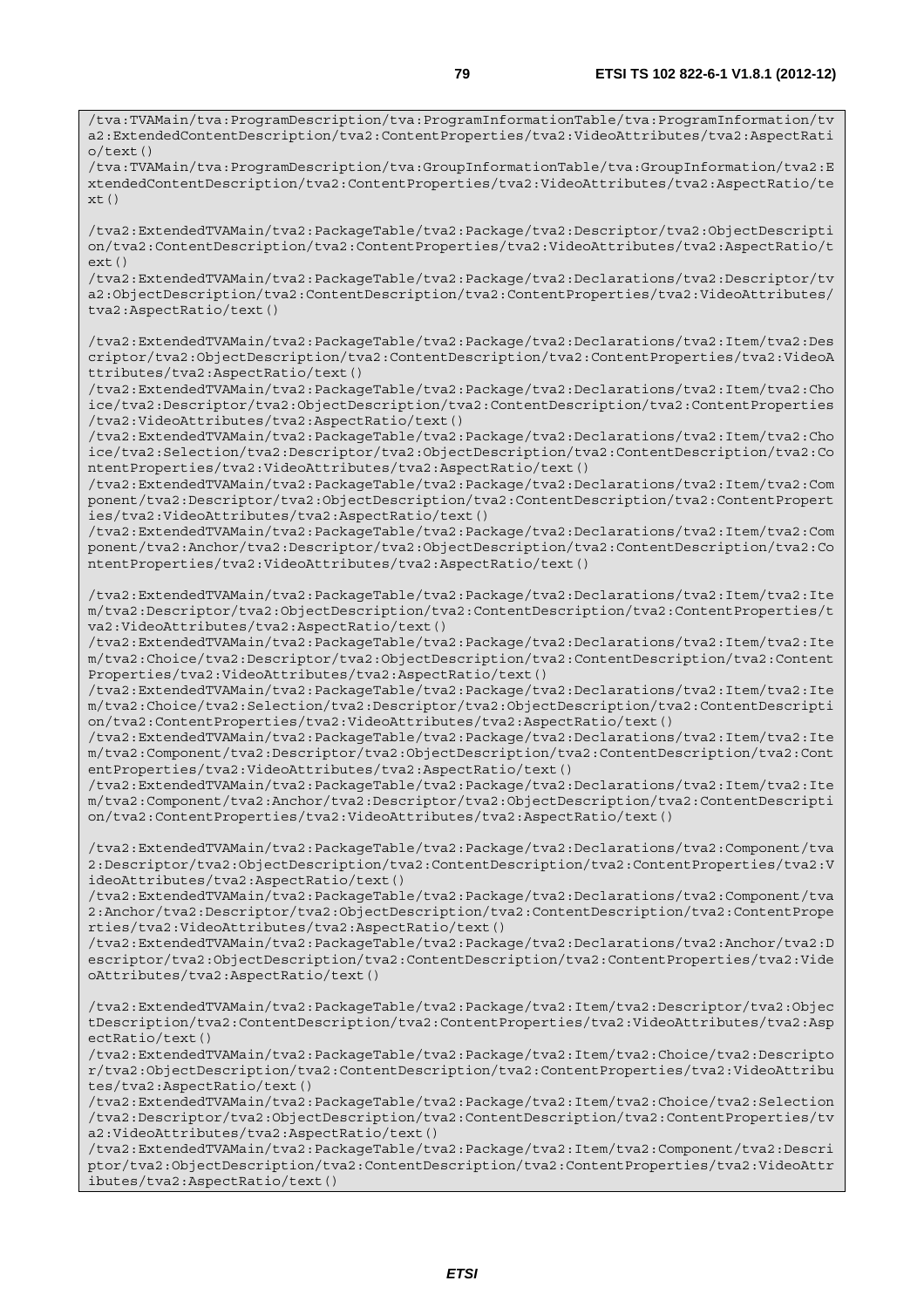/tva2:ExtendedTVAMain/tva2:PackageTable/tva2:Package/tva2:Item/tva2:Component/tva2:Anchor /tva2:Descriptor/tva2:ObjectDescription/tva2:ContentDescription/tva2:ContentProperties/tv

a2:VideoAttributes/tva2:AspectRatio/text()

/tva2:ExtendedTVAMain/tva2:PackageTable/tva2:Package/tva2:Item/tva2:Item/tva2:Descriptor/ tva2:ObjectDescription/tva2:ContentDescription/tva2:ContentProperties/tva2:VideoAttribute s/tva2:AspectRatio/text() /tva2:ExtendedTVAMain/tva2:PackageTable/tva2:Package/tva2:Item/tva2:Item/tva2:Choice/tva2 :Descriptor/tva2:ObjectDescription/tva2:ContentDescription/tva2:ContentProperties/tva2:Vi deoAttributes/tva2:AspectRatio/text() /tva2:ExtendedTVAMain/tva2:PackageTable/tva2:Package/tva2:Item/tva2:Item/tva2:Choice/tva2 :Selection/tva2:Descriptor/tva2:ObjectDescription/tva2:ContentDescription/tva2:ContentPro perties/tva2:VideoAttributes/tva2:AspectRatio/text() /tva2:ExtendedTVAMain/tva2:PackageTable/tva2:Package/tva2:Item/tva2:Item/tva2:Component/t va2:Descriptor/tva2:ObjectDescription/tva2:ContentDescription/tva2:ContentProperties/tva2 :VideoAttributes/tva2:AspectRatio/text() /tva2:ExtendedTVAMain/tva2:PackageTable/tva2:Package/tva2:Item/tva2:Item/tva2:Component/t va2:Anchor/tva2:Descriptor/tva2:ObjectDescription/tva2:ContentDescription/tva2:ContentPro perties/tva2:VideoAttributes/tva2:AspectRatio/text()  $"$  />  $\lt$  ! -######################################################################################## --> <!-- fieldID for Program, Group, Segment and Package  $<$  ! <br>  $-\,$   $-$ ######################################################################################## --> <Tns:FieldIDDefinition fieldID="Keyword" fieldDefinition=" /tva:TVAMain/tva:ProgramDescription/tva:ProgramInformationTable/tva:ProgramInformation/tv a:BasicDescription/tva:Keyword/text() /tva:TVAMain/tva:ProgramDescription/tva:GroupInformationTable/tva:GroupInformation/tva:Ba sicDescription/tva:Keyword/text() /tva:TVAMain/tva:ProgramDescription/tva:SegmentInformationTable/tva:SegmentInformation/tv a:Description/tva:Keyword/text() /tva:TVAMain/tva:ProgramDescription/tva:SegmentInformationTable/tva:SegmentGroupInformati on/tva:Description/tva:Keyword/text() /tva2:ExtendedTVAMain/tva2:PackageTable/tva2:Package/tva2:Descriptor/tva2:ObjectDescripti on/tva2:ContentDescription/tva:Keyword/text() /tva2:ExtendedTVAMain/tva2:PackageTable/tva2:Package/tva2:Declarations/tva2:Descriptor/tv a2:ObjectDescription/tva2:ContentDescription/tva:Keyword/text() /tva2:ExtendedTVAMain/tva2:PackageTable/tva2:Package/tva2:Declarations/tva2:Item/tva2:Des criptor/tva2:ObjectDescription/tva2:ContentDescription/tva:Keyword/text() /tva2:ExtendedTVAMain/tva2:PackageTable/tva2:Package/tva2:Declarations/tva2:Item/tva2:Cho ice/tva2:Descriptor/tva2:ObjectDescription/tva2:ContentDescription/tva:Keyword/text() /tva2:ExtendedTVAMain/tva2:PackageTable/tva2:Package/tva2:Declarations/tva2:Item/tva2:Cho ice/tva2:Selection/tva2:Descriptor/tva2:ObjectDescription/tva2:ContentDescription/tva:Key word/text() /tva2:ExtendedTVAMain/tva2:PackageTable/tva2:Package/tva2:Declarations/tva2:Item/tva2:Com ponent/tva2:Descriptor/tva2:ObjectDescription/tva2:ContentDescription/tva:Keyword/text() /tva2:ExtendedTVAMain/tva2:PackageTable/tva2:Package/tva2:Declarations/tva2:Item/tva2:Com ponent/tva2:Anchor/tva2:Descriptor/tva2:ObjectDescription/tva2:ContentDescription/tva:Key word/text() /tva2:ExtendedTVAMain/tva2:PackageTable/tva2:Package/tva2:Declarations/tva2:Item/tva2:Ite m/tva2:Descriptor/tva2:ObjectDescription/tva2:ContentDescription/tva:Keyword/text() /tva2:ExtendedTVAMain/tva2:PackageTable/tva2:Package/tva2:Declarations/tva2:Item/tva2:Ite m/tva2:Choice/tva2:Descriptor/tva2:ObjectDescription/tva2:ContentDescription/tva:Keyword/ text()

/tva2:ExtendedTVAMain/tva2:PackageTable/tva2:Package/tva2:Declarations/tva2:Item/tva2:Ite m/tva2:Choice/tva2:Selection/tva2:Descriptor/tva2:ObjectDescription/tva2:ContentDescripti on/tva:Keyword/text()

/tva2:ExtendedTVAMain/tva2:PackageTable/tva2:Package/tva2:Declarations/tva2:Item/tva2:Ite m/tva2:Component/tva2:Descriptor/tva2:ObjectDescription/tva2:ContentDescription/tva:Keywo rd/text()

/tva2:ExtendedTVAMain/tva2:PackageTable/tva2:Package/tva2:Declarations/tva2:Item/tva2:Ite m/tva2:Component/tva2:Anchor/tva2:Descriptor/tva2:ObjectDescription/tva2:ContentDescripti on/tva:Keyword/text()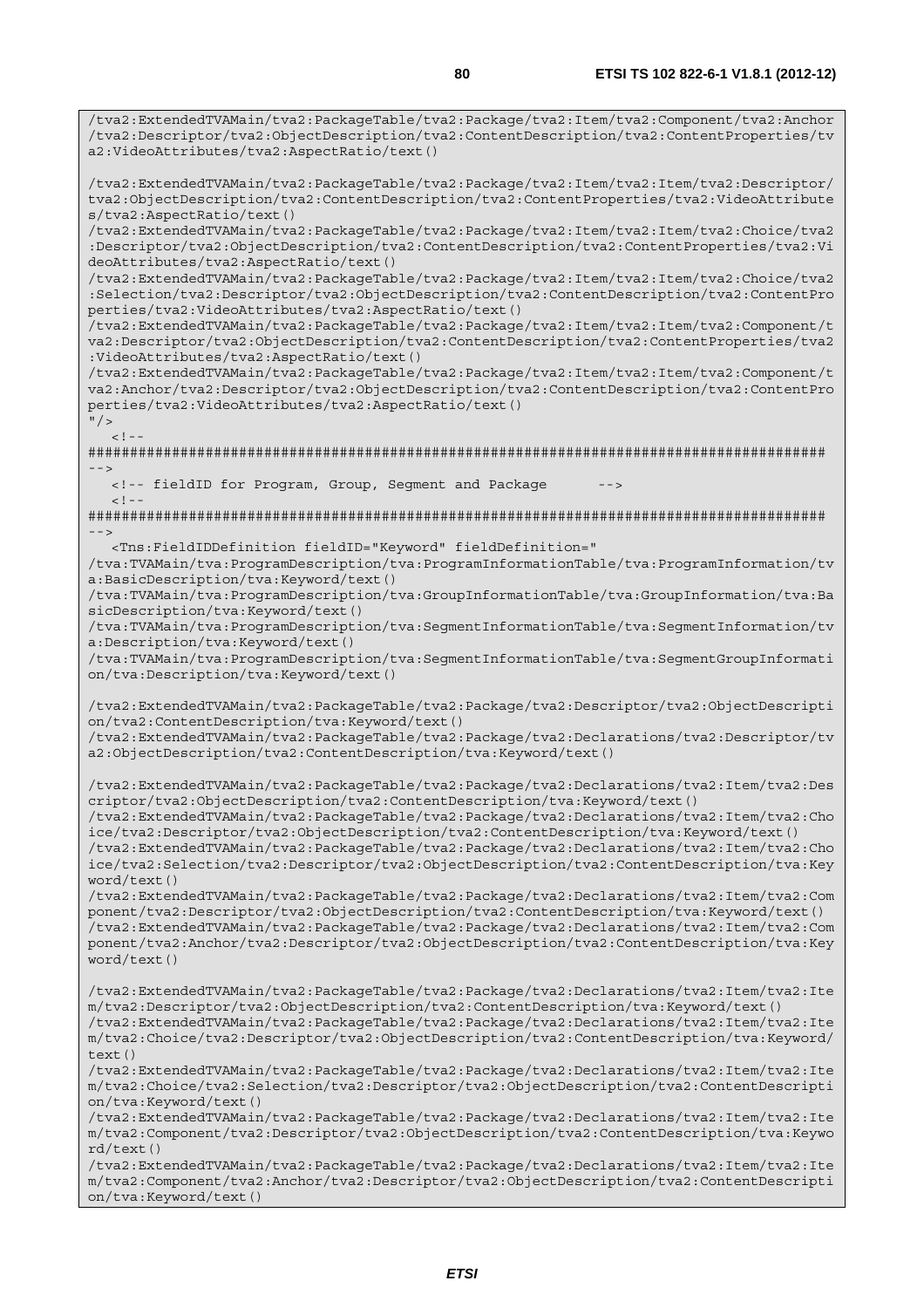/tva2:ExtendedTVAMain/tva2:PackageTable/tva2:Package/tva2:Declarations/tva2:Component/tva 2:Descriptor/tva2:ObjectDescription/tva2:ContentDescription/tva:Keyword/text() /tva2:ExtendedTVAMain/tva2:PackageTable/tva2:Package/tva2:Declarations/tva2:Component/tva 2:Anchor/tva2:Descriptor/tva2:ObjectDescription/tva2:ContentDescription/tva:Keyword/text( ) /tva2:ExtendedTVAMain/tva2:PackageTable/tva2:Package/tva2:Declarations/tva2:Anchor/tva2:D escriptor/tva2:ObjectDescription/tva2:ContentDescription/tva:Keyword/text() /tva2:ExtendedTVAMain/tva2:PackageTable/tva2:Package/tva2:Item/tva2:Descriptor/tva2:Objec tDescription/tva2:ContentDescription/tva:Keyword/text() /tva2:ExtendedTVAMain/tva2:PackageTable/tva2:Package/tva2:Item/tva2:Choice/tva2:Descripto r/tva2:ObjectDescription/tva2:ContentDescription/tva:Keyword/text() /tva2:ExtendedTVAMain/tva2:PackageTable/tva2:Package/tva2:Item/tva2:Choice/tva2:Selection /tva2:Descriptor/tva2:ObjectDescription/tva2:ContentDescription/tva:Keyword/text() /tva2:ExtendedTVAMain/tva2:PackageTable/tva2:Package/tva2:Item/tva2:Component/tva2:Descri ptor/tva2:ObjectDescription/tva2:ContentDescription/tva:Keyword/text() /tva2:ExtendedTVAMain/tva2:PackageTable/tva2:Package/tva2:Item/tva2:Component/tva2:Anchor /tva2:Descriptor/tva2:ObjectDescription/tva2:ContentDescription/tva:Keyword/text() /tva2:ExtendedTVAMain/tva2:PackageTable/tva2:Package/tva2:Item/tva2:Item/tva2:Descriptor/ tva2:ObjectDescription/tva2:ContentDescription/tva:Keyword/text() /tva2:ExtendedTVAMain/tva2:PackageTable/tva2:Package/tva2:Item/tva2:Item/tva2:Choice/tva2 :Descriptor/tva2:ObjectDescription/tva2:ContentDescription/tva:Keyword/text() /tva2:ExtendedTVAMain/tva2:PackageTable/tva2:Package/tva2:Item/tva2:Item/tva2:Choice/tva2 :Selection/tva2:Descriptor/tva2:ObjectDescription/tva2:ContentDescription/tva:Keyword/tex  $t()$ /tva2:ExtendedTVAMain/tva2:PackageTable/tva2:Package/tva2:Item/tva2:Item/tva2:Component/t va2:Descriptor/tva2:ObjectDescription/tva2:ContentDescription/tva:Keyword/text() /tva2:ExtendedTVAMain/tva2:PackageTable/tva2:Package/tva2:Item/tva2:Item/tva2:Component/t va2:Anchor/tva2:Descriptor/tva2:ObjectDescription/tva2:ContentDescription/tva:Keyword/tex t()  $''/2$  <Tns:FieldIDDefinition fieldID="KeywordLanguage" fieldDefinition=" /tva:TVAMain/tva:ProgramDescription/tva:ProgramInformationTable/tva:ProgramInformation/tv a:BasicDescription/tva:Keyword/@xml:lang /tva:TVAMain/tva:ProgramDescription/tva:GroupInformationTable/tva:GroupInformation/tva:Ba sicDescription/tva:Keyword/@xml:lang /tva:TVAMain/tva:ProgramDescription/tva:SegmentInformationTable/tva:SegmentInformation/tv a:Description/tva:Keyword/@xml:lang /tva:TVAMain/tva:ProgramDescription/tva:SegmentInformationTable/tva:SegmentGroupInformati on/tva:Description/tva:Keyword/@xml:lang /tva2:ExtendedTVAMain/tva2:PackageTable/tva2:Package/tva2:Descriptor/tva2:ObjectDescripti on/tva2:ContentDescription/tva:Keyword/@xml:lang /tva2:ExtendedTVAMain/tva2:PackageTable/tva2:Package/tva2:Declarations/tva2:Descriptor/tv a2:ObjectDescription/tva2:ContentDescription/tva:Keyword/@xml:lang /tva2:ExtendedTVAMain/tva2:PackageTable/tva2:Package/tva2:Declarations/tva2:Item/tva2:Des criptor/tva2:ObjectDescription/tva2:ContentDescription/tva:Keyword/@xml:lang /tva2:ExtendedTVAMain/tva2:PackageTable/tva2:Package/tva2:Declarations/tva2:Item/tva2:Cho ice/tva2:Descriptor/tva2:ObjectDescription/tva2:ContentDescription/tva:Keyword/@xml:lang /tva2:ExtendedTVAMain/tva2:PackageTable/tva2:Package/tva2:Declarations/tva2:Item/tva2:Cho ice/tva2:Selection/tva2:Descriptor/tva2:ObjectDescription/tva2:ContentDescription/tva:Key word/@xml:lang /tva2:ExtendedTVAMain/tva2:PackageTable/tva2:Package/tva2:Declarations/tva2:Item/tva2:Com ponent/tva2:Descriptor/tva2:ObjectDescription/tva2:ContentDescription/tva:Keyword/@xml:la ng /tva2:ExtendedTVAMain/tva2:PackageTable/tva2:Package/tva2:Declarations/tva2:Item/tva2:Com ponent/tva2:Anchor/tva2:Descriptor/tva2:ObjectDescription/tva2:ContentDescription/tva:Key word/@xml:lang /tva2:ExtendedTVAMain/tva2:PackageTable/tva2:Package/tva2:Declarations/tva2:Item/tva2:Ite m/tva2:Descriptor/tva2:ObjectDescription/tva2:ContentDescription/tva:Keyword/@xml:lang /tva2:ExtendedTVAMain/tva2:PackageTable/tva2:Package/tva2:Declarations/tva2:Item/tva2:Ite m/tva2:Choice/tva2:Descriptor/tva2:ObjectDescription/tva2:ContentDescription/tva:Keyword/

@xml:lang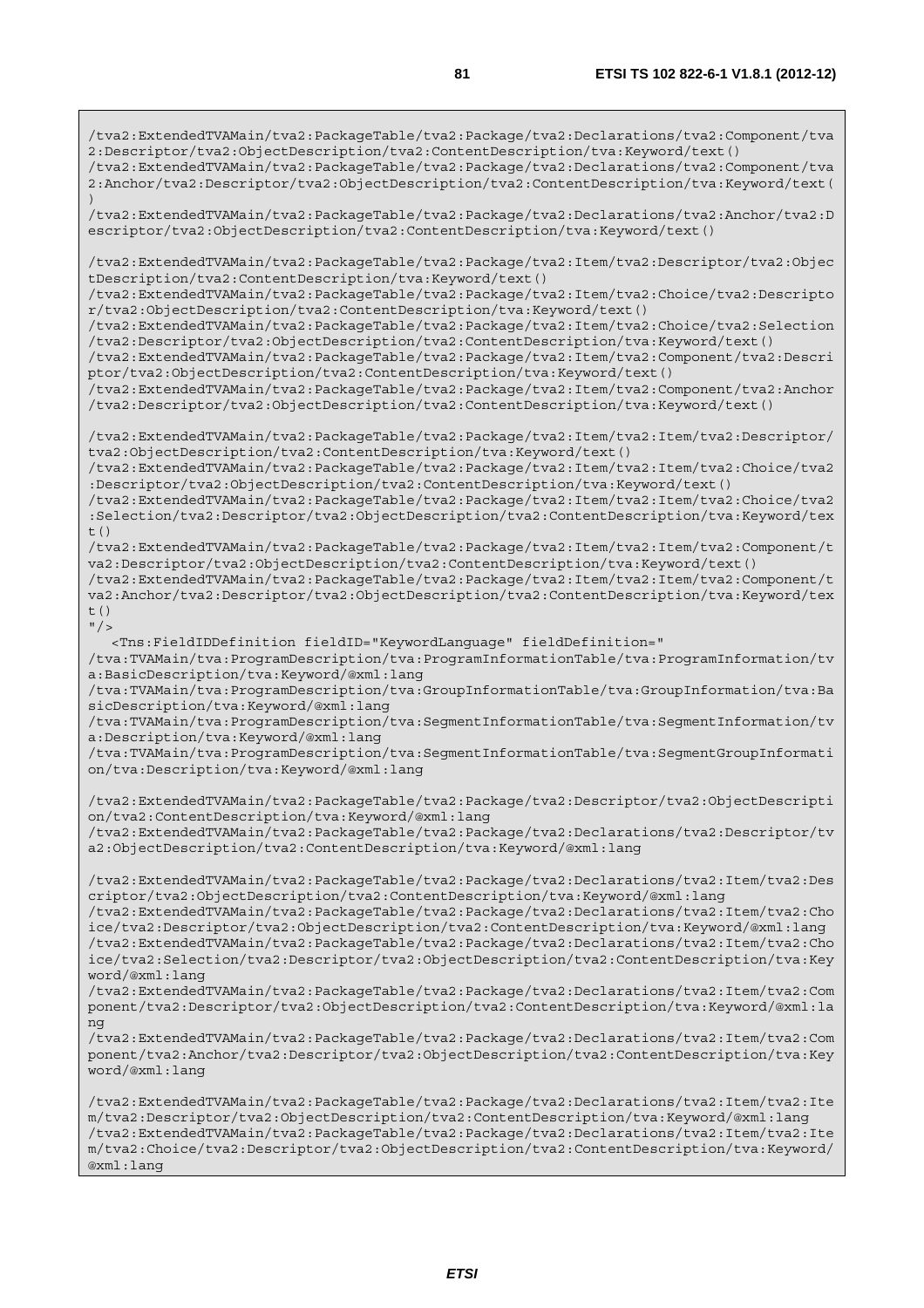/tva2:ExtendedTVAMain/tva2:PackageTable/tva2:Package/tva2:Declarations/tva2:Item/tva2:Ite m/tva2:Choice/tva2:Selection/tva2:Descriptor/tva2:ObjectDescription/tva2:ContentDescripti on/tva:Keyword/@xml:lang /tva2:ExtendedTVAMain/tva2:PackageTable/tva2:Package/tva2:Declarations/tva2:Item/tva2:Ite m/tva2:Component/tva2:Descriptor/tva2:ObjectDescription/tva2:ContentDescription/tva:Keywo rd/@xml:lang /tva2:ExtendedTVAMain/tva2:PackageTable/tva2:Package/tva2:Declarations/tva2:Item/tva2:Ite m/tva2:Component/tva2:Anchor/tva2:Descriptor/tva2:ObjectDescription/tva2:ContentDescripti on/tva:Keyword/@xml:lang /tva2:ExtendedTVAMain/tva2:PackageTable/tva2:Package/tva2:Declarations/tva2:Component/tva 2:Descriptor/tva2:ObjectDescription/tva2:ContentDescription/tva:Keyword/@xml:lang /tva2:ExtendedTVAMain/tva2:PackageTable/tva2:Package/tva2:Declarations/tva2:Component/tva 2:Anchor/tva2:Descriptor/tva2:ObjectDescription/tva2:ContentDescription/tva:Keyword/@xml: lang /tva2:ExtendedTVAMain/tva2:PackageTable/tva2:Package/tva2:Declarations/tva2:Anchor/tva2:D escriptor/tva2:ObjectDescription/tva2:ContentDescription/tva:Keyword/@xml:lang /tva2:ExtendedTVAMain/tva2:PackageTable/tva2:Package/tva2:Item/tva2:Descriptor/tva2:Objec tDescription/tva2:ContentDescription/tva:Keyword/@xml:lang /tva2:ExtendedTVAMain/tva2:PackageTable/tva2:Package/tva2:Item/tva2:Choice/tva2:Descripto r/tva2:ObjectDescription/tva2:ContentDescription/tva:Keyword/@xml:lang /tva2:ExtendedTVAMain/tva2:PackageTable/tva2:Package/tva2:Item/tva2:Choice/tva2:Selection /tva2:Descriptor/tva2:ObjectDescription/tva2:ContentDescription/tva:Keyword/@xml:lang /tva2:ExtendedTVAMain/tva2:PackageTable/tva2:Package/tva2:Item/tva2:Component/tva2:Descri ptor/tva2:ObjectDescription/tva2:ContentDescription/tva:Keyword/@xml:lang /tva2:ExtendedTVAMain/tva2:PackageTable/tva2:Package/tva2:Item/tva2:Component/tva2:Anchor /tva2:Descriptor/tva2:ObjectDescription/tva2:ContentDescription/tva:Keyword/@xml:lang /tva2:ExtendedTVAMain/tva2:PackageTable/tva2:Package/tva2:Item/tva2:Item/tva2:Descriptor/ tva2:ObjectDescription/tva2:ContentDescription/tva:Keyword/@xml:lang /tva2:ExtendedTVAMain/tva2:PackageTable/tva2:Package/tva2:Item/tva2:Item/tva2:Choice/tva2 :Descriptor/tva2:ObjectDescription/tva2:ContentDescription/tva:Keyword/@xml:lang /tva2:ExtendedTVAMain/tva2:PackageTable/tva2:Package/tva2:Item/tva2:Item/tva2:Choice/tva2 :Selection/tva2:Descriptor/tva2:ObjectDescription/tva2:ContentDescription/tva:Keyword/@xm l:lang /tva2:ExtendedTVAMain/tva2:PackageTable/tva2:Package/tva2:Item/tva2:Item/tva2:Component/t va2:Descriptor/tva2:ObjectDescription/tva2:ContentDescription/tva:Keyword/@xml:lang /tva2:ExtendedTVAMain/tva2:PackageTable/tva2:Package/tva2:Item/tva2:Item/tva2:Component/t va2:Anchor/tva2:Descriptor/tva2:ObjectDescription/tva2:ContentDescription/tva:Keyword/@xm l:lang  $"$  />  $\lt$  ! -######################################################################################## --> <!-- fieldID for Program, Group, and Package -->  $<$ ! --######################################################################################## --> <Tns:FieldIDDefinition fieldID="Genre" fieldDefinition=" /tva:TVAMain/tva:ProgramDescription/tva:ProgramInformationTable/tva:ProgramInformation/tv a:BasicDescription/tva:Genre/@href /tva:TVAMain/tva:ProgramDescription/tva:ProgramInformationTable/tva:ProgramInformation/tv a:BasicDescription/tva:Genre/tva:Name/text() /tva:TVAMain/tva:ProgramDescription/tva:GroupInformationTable/tva:GroupInformation/tva:Ba sicDescription/tva:Genre/@href /tva:TVAMain/tva:ProgramDescription/tva:GroupInformationTable/tva:GroupInformation/tva:Ba sicDescription/tva:Genre/tva:Name/text() /tva2:ExtendedTVAMain/tva2:PackageTable/tva2:Package/tva2:Descriptor/tva2:ObjectDescripti on/tva2:ContentDescription/tva:Genre/@href /tva2:ExtendedTVAMain/tva2:PackageTable/tva2:Package/tva2:Descriptor/tva2:ObjectDescripti on/tva2:ContentDescription/tva:Genre/tva:Name/text() /tva2:ExtendedTVAMain/tva2:PackageTable/tva2:Package/tva2:Declarations/tva2:Descriptor/tv a2:ObjectDescription/tva2:ContentDescription/tva:Genre/@href /tva2:ExtendedTVAMain/tva2:PackageTable/tva2:Package/tva2:Declarations/tva2:Descriptor/tv a2:ObjectDescription/tva2:ContentDescription/tva:Genre/tva:Name/text()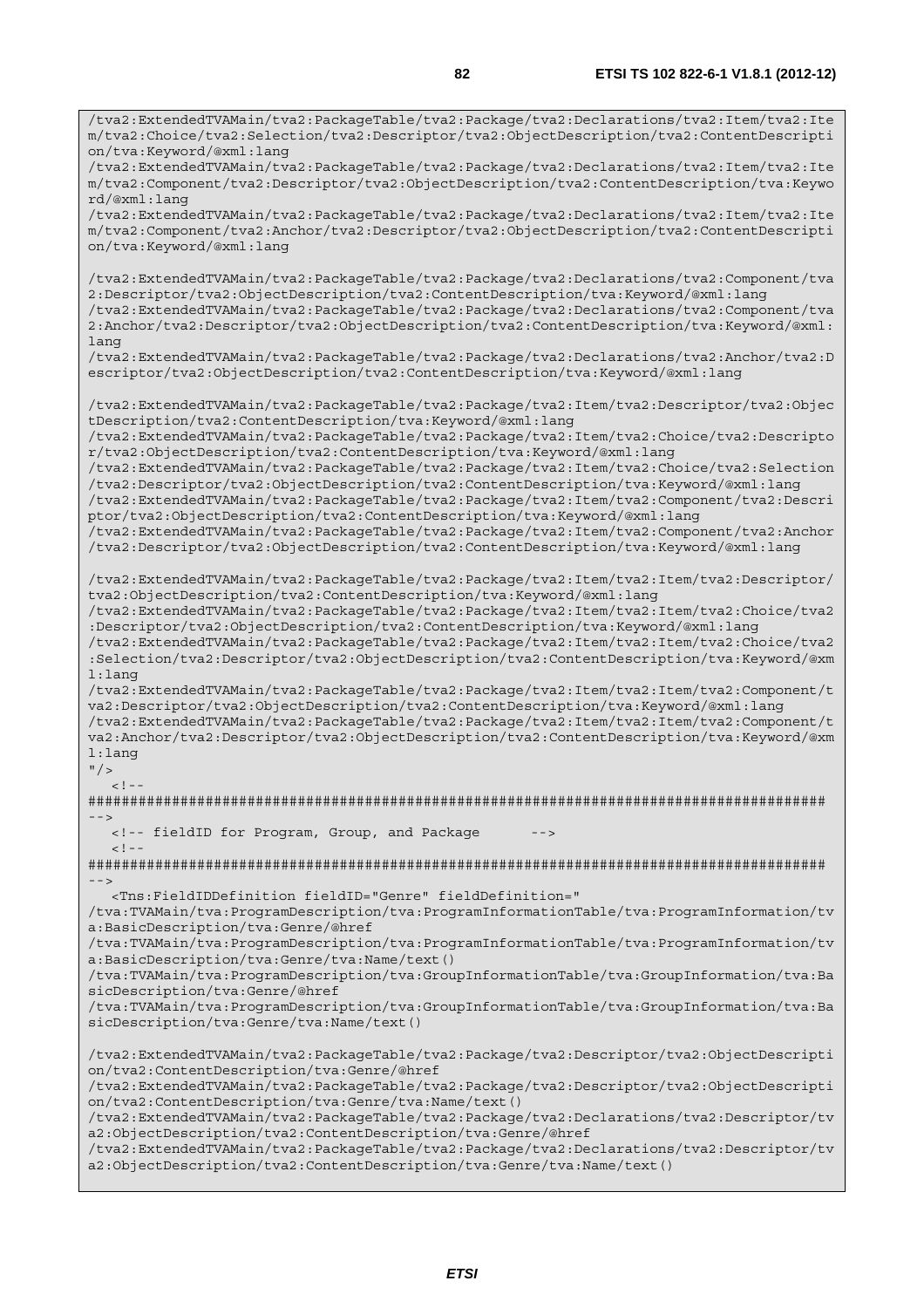/tva2:ExtendedTVAMain/tva2:PackageTable/tva2:Package/tva2:Declarations/tva2:Item/tva2:Des criptor/tva2:ObjectDescription/tva2:ContentDescription/tva:Genre/@href /tva2:ExtendedTVAMain/tva2:PackageTable/tva2:Package/tva2:Declarations/tva2:Item/tva2:Des criptor/tva2:ObjectDescription/tva2:ContentDescription/tva:Genre/tva:Name/text() /tva2:ExtendedTVAMain/tva2:PackageTable/tva2:Package/tva2:Declarations/tva2:Item/tva2:Cho ice/tva2:Descriptor/tva2:ObjectDescription/tva2:ContentDescription/tva:Genre/@href /tva2:ExtendedTVAMain/tva2:PackageTable/tva2:Package/tva2:Declarations/tva2:Item/tva2:Cho ice/tva2:Descriptor/tva2:ObjectDescription/tva2:ContentDescription/tva:Genre/tva:Name/tex  $t($ ) /tva2:ExtendedTVAMain/tva2:PackageTable/tva2:Package/tva2:Declarations/tva2:Item/tva2:Cho ice/tva2:Selection/tva2:Descriptor/tva2:ObjectDescription/tva2:ContentDescription/tva:Gen re/@href /tva2:ExtendedTVAMain/tva2:PackageTable/tva2:Package/tva2:Declarations/tva2:Item/tva2:Cho ice/tva2:Selection/tva2:Descriptor/tva2:ObjectDescription/tva2:ContentDescription/tva:Gen re/tva:Name/text() /tva2:ExtendedTVAMain/tva2:PackageTable/tva2:Package/tva2:Declarations/tva2:Item/tva2:Com ponent/tva2:Descriptor/tva2:ObjectDescription/tva2:ContentDescription/tva:Genre/@href /tva2:ExtendedTVAMain/tva2:PackageTable/tva2:Package/tva2:Declarations/tva2:Item/tva2:Com ponent/tva2:Descriptor/tva2:ObjectDescription/tva2:ContentDescription/tva:Genre/tva:Name/  $text()$ /tva2:ExtendedTVAMain/tva2:PackageTable/tva2:Package/tva2:Declarations/tva2:Item/tva2:Com ponent/tva2:Anchor/tva2:Descriptor/tva2:ObjectDescription/tva2:ContentDescription/tva:Gen re/@href /tva2:ExtendedTVAMain/tva2:PackageTable/tva2:Package/tva2:Declarations/tva2:Item/tva2:Com ponent/tva2:Anchor/tva2:Descriptor/tva2:ObjectDescription/tva2:ContentDescription/tva:Gen re/tva:Name/text() /tva2:ExtendedTVAMain/tva2:PackageTable/tva2:Package/tva2:Declarations/tva2:Item/tva2:Ite m/tva2:Descriptor/tva2:ObjectDescription/tva2:ContentDescription/tva:Genre/@href /tva2:ExtendedTVAMain/tva2:PackageTable/tva2:Package/tva2:Declarations/tva2:Item/tva2:Ite m/tva2:Descriptor/tva2:ObjectDescription/tva2:ContentDescription/tva:Genre/tva:Name/text( ) /tva2:ExtendedTVAMain/tva2:PackageTable/tva2:Package/tva2:Declarations/tva2:Item/tva2:Ite m/tva2:Choice/tva2:Descriptor/tva2:ObjectDescription/tva2:ContentDescription/tva:Genre/@h ref /tva2:ExtendedTVAMain/tva2:PackageTable/tva2:Package/tva2:Declarations/tva2:Item/tva2:Ite m/tva2:Choice/tva2:Descriptor/tva2:ObjectDescription/tva2:ContentDescription/tva:Genre/tv a:Name/text() /tva2:ExtendedTVAMain/tva2:PackageTable/tva2:Package/tva2:Declarations/tva2:Item/tva2:Ite m/tva2:Choice/tva2:Selection/tva2:Descriptor/tva2:ObjectDescription/tva2:ContentDescripti on/tva:Genre/@href /tva2:ExtendedTVAMain/tva2:PackageTable/tva2:Package/tva2:Declarations/tva2:Item/tva2:Ite m/tva2:Choice/tva2:Selection/tva2:Descriptor/tva2:ObjectDescription/tva2:ContentDescripti on/tva:Genre/tva:Name/text() /tva2:ExtendedTVAMain/tva2:PackageTable/tva2:Package/tva2:Declarations/tva2:Item/tva2:Ite m/tva2:Component/tva2:Descriptor/tva2:ObjectDescription/tva2:ContentDescription/tva:Genre /@href /tva2:ExtendedTVAMain/tva2:PackageTable/tva2:Package/tva2:Declarations/tva2:Item/tva2:Ite m/tva2:Component/tva2:Descriptor/tva2:ObjectDescription/tva2:ContentDescription/tva:Genre /tva:Name/text() /tva2:ExtendedTVAMain/tva2:PackageTable/tva2:Package/tva2:Declarations/tva2:Item/tva2:Ite m/tva2:Component/tva2:Anchor/tva2:Descriptor/tva2:ObjectDescription/tva2:ContentDescripti on/tva:Genre/@href /tva2:ExtendedTVAMain/tva2:PackageTable/tva2:Package/tva2:Declarations/tva2:Item/tva2:Ite m/tva2:Component/tva2:Anchor/tva2:Descriptor/tva2:ObjectDescription/tva2:ContentDescripti on/tva:Genre/tva:Name/text() /tva2:ExtendedTVAMain/tva2:PackageTable/tva2:Package/tva2:Declarations/tva2:Component/tva 2:Descriptor/tva2:ObjectDescription/tva2:ContentDescription/tva:Genre/@href /tva2:ExtendedTVAMain/tva2:PackageTable/tva2:Package/tva2:Declarations/tva2:Component/tva 2:Descriptor/tva2:ObjectDescription/tva2:ContentDescription/tva:Genre/tva:Name/text() /tva2:ExtendedTVAMain/tva2:PackageTable/tva2:Package/tva2:Declarations/tva2:Component/tva 2:Anchor/tva2:Descriptor/tva2:ObjectDescription/tva2:ContentDescription/tva:Genre/@href /tva2:ExtendedTVAMain/tva2:PackageTable/tva2:Package/tva2:Declarations/tva2:Component/tva 2:Anchor/tva2:Descriptor/tva2:ObjectDescription/tva2:ContentDescription/tva:Genre/tva:Nam e/text() /tva2:ExtendedTVAMain/tva2:PackageTable/tva2:Package/tva2:Declarations/tva2:Anchor/tva2:D

escriptor/tva2:ObjectDescription/tva2:ContentDescription/tva:Genre/@href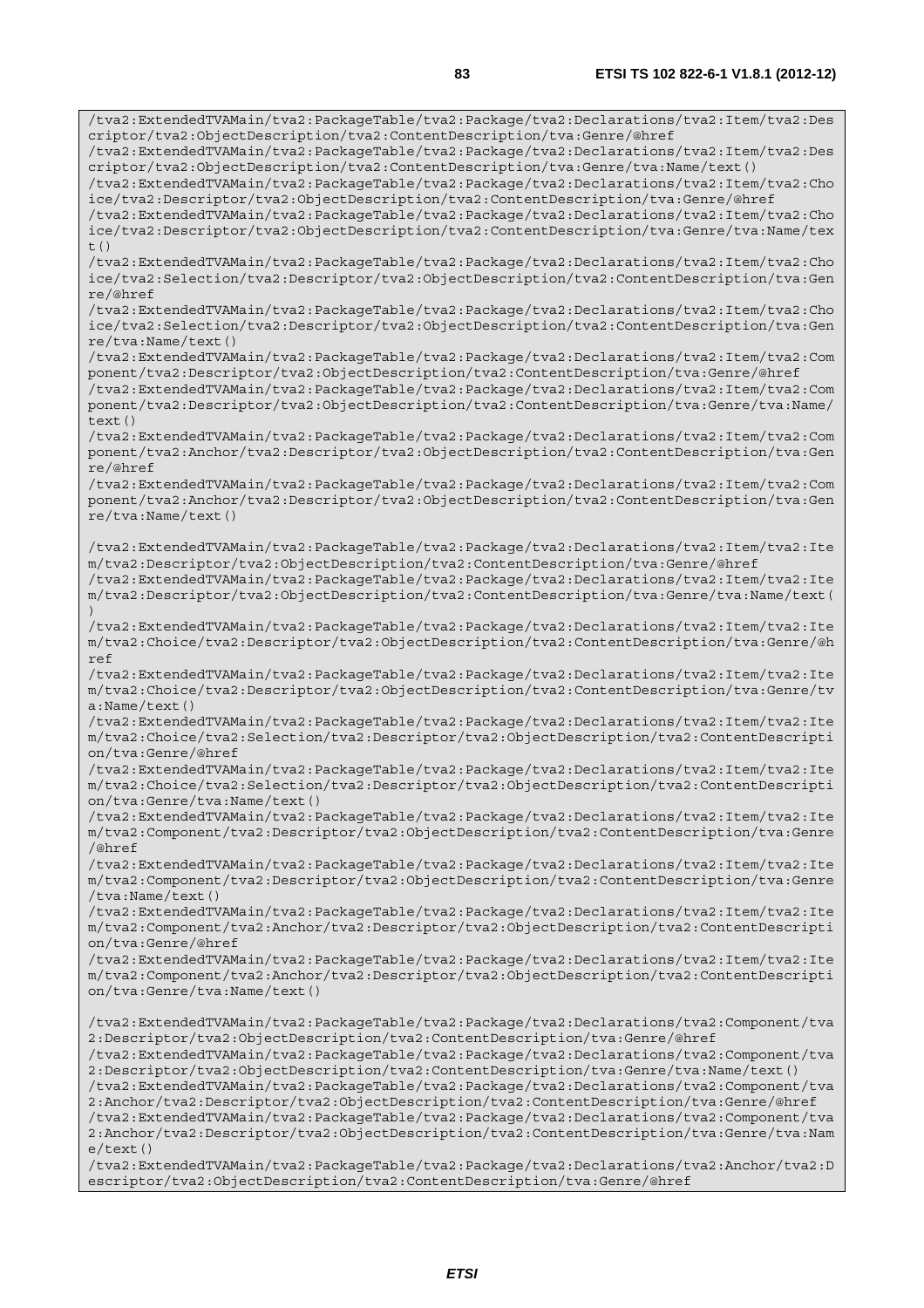/tva2:ExtendedTVAMain/tva2:PackageTable/tva2:Package/tva2:Declarations/tva2:Anchor/tva2:D escriptor/tva2:ObjectDescription/tva2:ContentDescription/tva:Genre/tva:Name/text() /tva2:ExtendedTVAMain/tva2:PackageTable/tva2:Package/tva2:Item/tva2:Descriptor/tva2:Objec tDescription/tva2:ContentDescription/tva:Genre/@href /tva2:ExtendedTVAMain/tva2:PackageTable/tva2:Package/tva2:Item/tva2:Descriptor/tva2:Objec tDescription/tva2:ContentDescription/tva:Genre/tva:Name/text() /tva2:ExtendedTVAMain/tva2:PackageTable/tva2:Package/tva2:Item/tva2:Choice/tva2:Descripto r/tva2:ObjectDescription/tva2:ContentDescription/tva:Genre/@href /tva2:ExtendedTVAMain/tva2:PackageTable/tva2:Package/tva2:Item/tva2:Choice/tva2:Descripto r/tva2:ObjectDescription/tva2:ContentDescription/tva:Genre/tva:Name/text() /tva2:ExtendedTVAMain/tva2:PackageTable/tva2:Package/tva2:Item/tva2:Choice/tva2:Selection /tva2:Descriptor/tva2:ObjectDescription/tva2:ContentDescription/tva:Genre/@href /tva2:ExtendedTVAMain/tva2:PackageTable/tva2:Package/tva2:Item/tva2:Choice/tva2:Selection /tva2:Descriptor/tva2:ObjectDescription/tva2:ContentDescription/tva:Genre/tva:Name/text() /tva2:ExtendedTVAMain/tva2:PackageTable/tva2:Package/tva2:Item/tva2:Component/tva2:Descri ptor/tva2:ObjectDescription/tva2:ContentDescription/tva:Genre/@href /tva2:ExtendedTVAMain/tva2:PackageTable/tva2:Package/tva2:Item/tva2:Component/tva2:Descri ptor/tva2:ObjectDescription/tva2:ContentDescription/tva:Genre/tva:Name/text() /tva2:ExtendedTVAMain/tva2:PackageTable/tva2:Package/tva2:Item/tva2:Component/tva2:Anchor /tva2:Descriptor/tva2:ObjectDescription/tva2:ContentDescription/tva:Genre/@href /tva2:ExtendedTVAMain/tva2:PackageTable/tva2:Package/tva2:Item/tva2:Component/tva2:Anchor /tva2:Descriptor/tva2:ObjectDescription/tva2:ContentDescription/tva:Genre/tva:Name/text() /tva2:ExtendedTVAMain/tva2:PackageTable/tva2:Package/tva2:Item/tva2:Item/tva2:Descriptor/ tva2:ObjectDescription/tva2:ContentDescription/tva:Genre/@href /tva2:ExtendedTVAMain/tva2:PackageTable/tva2:Package/tva2:Item/tva2:Item/tva2:Descriptor/ tva2:ObjectDescription/tva2:ContentDescription/tva:Genre/tva:Name/text() /tva2:ExtendedTVAMain/tva2:PackageTable/tva2:Package/tva2:Item/tva2:Item/tva2:Choice/tva2 :Descriptor/tva2:ObjectDescription/tva2:ContentDescription/tva:Genre/@href /tva2:ExtendedTVAMain/tva2:PackageTable/tva2:Package/tva2:Item/tva2:Item/tva2:Choice/tva2 :Descriptor/tva2:ObjectDescription/tva2:ContentDescription/tva:Genre/tva:Name/text() /tva2:ExtendedTVAMain/tva2:PackageTable/tva2:Package/tva2:Item/tva2:Item/tva2:Choice/tva2 :Selection/tva2:Descriptor/tva2:ObjectDescription/tva2:ContentDescription/tva:Genre/@href /tva2:ExtendedTVAMain/tva2:PackageTable/tva2:Package/tva2:Item/tva2:Item/tva2:Choice/tva2 :Selection/tva2:Descriptor/tva2:ObjectDescription/tva2:ContentDescription/tva:Genre/tva:N ame/text() /tva2:ExtendedTVAMain/tva2:PackageTable/tva2:Package/tva2:Item/tva2:Item/tva2:Component/t va2:Descriptor/tva2:ObjectDescription/tva2:ContentDescription/tva:Genre/@href /tva2:ExtendedTVAMain/tva2:PackageTable/tva2:Package/tva2:Item/tva2:Item/tva2:Component/t va2:Descriptor/tva2:ObjectDescription/tva2:ContentDescription/tva:Genre/tva:Name/text() /tva2:ExtendedTVAMain/tva2:PackageTable/tva2:Package/tva2:Item/tva2:Item/tva2:Component/t va2:Anchor/tva2:Descriptor/tva2:ObjectDescription/tva2:ContentDescription/tva:Genre/@href

/tva2:ExtendedTVAMain/tva2:PackageTable/tva2:Package/tva2:Item/tva2:Item/tva2:Component/t va2:Anchor/tva2:Descriptor/tva2:ObjectDescription/tva2:ContentDescription/tva:Genre/tva:N ame/text()

## $"$  / >

<Tns:FieldIDDefinition fieldID="Language" fieldDefinition="

/tva:TVAMain/tva:ProgramDescription/tva:ProgramInformationTable/tva:ProgramInformation/tv a:BasicDescription/tva:Language/text()

/tva:TVAMain/tva:ProgramDescription/tva:GroupInformationTable/tva:GroupInformation/tva:Ba sicDescription/tva:Language/text()

/tva2:ExtendedTVAMain/tva2:PackageTable/tva2:Package/tva2:Descriptor/tva2:ObjectDescripti on/tva2:ContentDescription/tva:Language/text() /tva2:ExtendedTVAMain/tva2:PackageTable/tva2:Package/tva2:Declarations/tva2:Descriptor/tv

a2:ObjectDescription/tva2:ContentDescription/tva:Language/text()

/tva2:ExtendedTVAMain/tva2:PackageTable/tva2:Package/tva2:Declarations/tva2:Item/tva2:Des criptor/tva2:ObjectDescription/tva2:ContentDescription/tva:Language/text() /tva2:ExtendedTVAMain/tva2:PackageTable/tva2:Package/tva2:Declarations/tva2:Item/tva2:Cho ice/tva2:Descriptor/tva2:ObjectDescription/tva2:ContentDescription/tva:Language/text() /tva2:ExtendedTVAMain/tva2:PackageTable/tva2:Package/tva2:Declarations/tva2:Item/tva2:Cho ice/tva2:Selection/tva2:Descriptor/tva2:ObjectDescription/tva2:ContentDescription/tva:Lan guage/text()

/tva2:ExtendedTVAMain/tva2:PackageTable/tva2:Package/tva2:Declarations/tva2:Item/tva2:Com ponent/tva2:Descriptor/tva2:ObjectDescription/tva2:ContentDescription/tva:Language/text() /tva2:ExtendedTVAMain/tva2:PackageTable/tva2:Package/tva2:Declarations/tva2:Item/tva2:Com ponent/tva2:Anchor/tva2:Descriptor/tva2:ObjectDescription/tva2:ContentDescription/tva:Lan guage/text()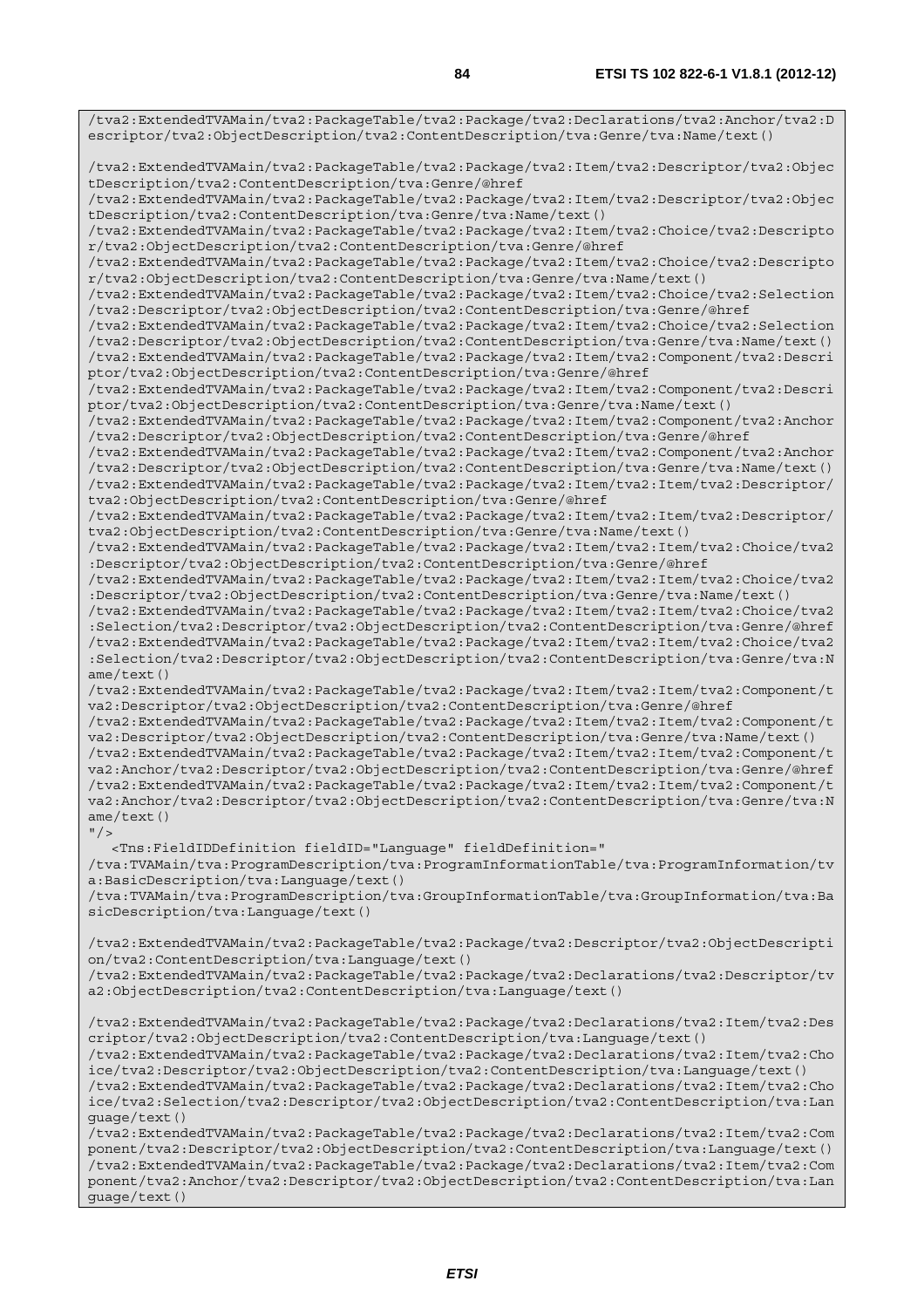/tva2:ExtendedTVAMain/tva2:PackageTable/tva2:Package/tva2:Declarations/tva2:Item/tva2:Ite m/tva2:Descriptor/tva2:ObjectDescription/tva2:ContentDescription/tva:Language/text() /tva2:ExtendedTVAMain/tva2:PackageTable/tva2:Package/tva2:Declarations/tva2:Item/tva2:Ite m/tva2:Choice/tva2:Descriptor/tva2:ObjectDescription/tva2:ContentDescription/tva:Language /text() /tva2:ExtendedTVAMain/tva2:PackageTable/tva2:Package/tva2:Declarations/tva2:Item/tva2:Ite m/tva2:Choice/tva2:Selection/tva2:Descriptor/tva2:ObjectDescription/tva2:ContentDescripti on/tva:Language/text()

/tva2:ExtendedTVAMain/tva2:PackageTable/tva2:Package/tva2:Declarations/tva2:Item/tva2:Ite m/tva2:Component/tva2:Descriptor/tva2:ObjectDescription/tva2:ContentDescription/tva:Langu age/text()

/tva2:ExtendedTVAMain/tva2:PackageTable/tva2:Package/tva2:Declarations/tva2:Item/tva2:Ite m/tva2:Component/tva2:Anchor/tva2:Descriptor/tva2:ObjectDescription/tva2:ContentDescripti on/tva:Language/text()

/tva2:ExtendedTVAMain/tva2:PackageTable/tva2:Package/tva2:Declarations/tva2:Component/tva 2:Descriptor/tva2:ObjectDescription/tva2:ContentDescription/tva:Language/text()

/tva2:ExtendedTVAMain/tva2:PackageTable/tva2:Package/tva2:Declarations/tva2:Component/tva 2:Anchor/tva2:Descriptor/tva2:ObjectDescription/tva2:ContentDescription/tva:Language/text ()

/tva2:ExtendedTVAMain/tva2:PackageTable/tva2:Package/tva2:Declarations/tva2:Anchor/tva2:D escriptor/tva2:ObjectDescription/tva2:ContentDescription/tva:Language/text()

/tva2:ExtendedTVAMain/tva2:PackageTable/tva2:Package/tva2:Item/tva2:Descriptor/tva2:Objec tDescription/tva2:ContentDescription/tva:Language/text()

/tva2:ExtendedTVAMain/tva2:PackageTable/tva2:Package/tva2:Item/tva2:Choice/tva2:Descripto r/tva2:ObjectDescription/tva2:ContentDescription/tva:Language/text()

/tva2:ExtendedTVAMain/tva2:PackageTable/tva2:Package/tva2:Item/tva2:Choice/tva2:Selection /tva2:Descriptor/tva2:ObjectDescription/tva2:ContentDescription/tva:Language/text()

/tva2:ExtendedTVAMain/tva2:PackageTable/tva2:Package/tva2:Item/tva2:Component/tva2:Descri ptor/tva2:ObjectDescription/tva2:ContentDescription/tva:Language/text()

/tva2:ExtendedTVAMain/tva2:PackageTable/tva2:Package/tva2:Item/tva2:Component/tva2:Anchor /tva2:Descriptor/tva2:ObjectDescription/tva2:ContentDescription/tva:Language/text()

/tva2:ExtendedTVAMain/tva2:PackageTable/tva2:Package/tva2:Item/tva2:Item/tva2:Descriptor/ tva2:ObjectDescription/tva2:ContentDescription/tva:Language/text()

/tva2:ExtendedTVAMain/tva2:PackageTable/tva2:Package/tva2:Item/tva2:Item/tva2:Choice/tva2 :Descriptor/tva2:ObjectDescription/tva2:ContentDescription/tva:Language/text()

/tva2:ExtendedTVAMain/tva2:PackageTable/tva2:Package/tva2:Item/tva2:Item/tva2:Choice/tva2 :Selection/tva2:Descriptor/tva2:ObjectDescription/tva2:ContentDescription/tva:Language/te  $xt()$ 

/tva2:ExtendedTVAMain/tva2:PackageTable/tva2:Package/tva2:Item/tva2:Item/tva2:Component/t va2:Descriptor/tva2:ObjectDescription/tva2:ContentDescription/tva:Language/text() /tva2:ExtendedTVAMain/tva2:PackageTable/tva2:Package/tva2:Item/tva2:Item/tva2:Component/t va2:Anchor/tva2:Descriptor/tva2:ObjectDescription/tva2:ContentDescription/tva:Language/te  $xt()$ 

 $"$  / >

 <Tns:FieldIDDefinition fieldID="ParentalGuidance" fieldDefinition=" /tva:TVAMain/tva:ProgramDescription/tva:ProgramInformationTable/tva:ProgramInformation/tv a:BasicDescription/tva:ParentalGuidance/mpeg7:MinimumAge/text() /tva:TVAMain/tva:ProgramDescription/tva:GroupInformationTable/tva:GroupInformation/tva:Ba sicDescription/tva:ParentalGuidance/mpeg7:MinimumAge/text()

/tva2:ExtendedTVAMain/tva2:PackageTable/tva2:Package/tva2:Descriptor/tva2:ObjectDescripti on/tva2:ContentDescription/tva:ParentalGuidance/mpeg7:MinimumAge/text() /tva2:ExtendedTVAMain/tva2:PackageTable/tva2:Package/tva2:Declarations/tva2:Descriptor/tv a2:ObjectDescription/tva2:ContentDescription/tva:ParentalGuidance/mpeg7:MinimumAge/text()

/tva2:ExtendedTVAMain/tva2:PackageTable/tva2:Package/tva2:Declarations/tva2:Item/tva2:Des criptor/tva2:ObjectDescription/tva2:ContentDescription/tva:ParentalGuidance/mpeg7:Minimum Age/text()

/tva2:ExtendedTVAMain/tva2:PackageTable/tva2:Package/tva2:Declarations/tva2:Item/tva2:Cho ice/tva2:Descriptor/tva2:ObjectDescription/tva2:ContentDescription/tva:ParentalGuidance/m peg7:MinimumAge/text()

/tva2:ExtendedTVAMain/tva2:PackageTable/tva2:Package/tva2:Declarations/tva2:Item/tva2:Cho ice/tva2:Selection/tva2:Descriptor/tva2:ObjectDescription/tva2:ContentDescription/tva:Par entalGuidance/mpeg7:MinimumAge/text()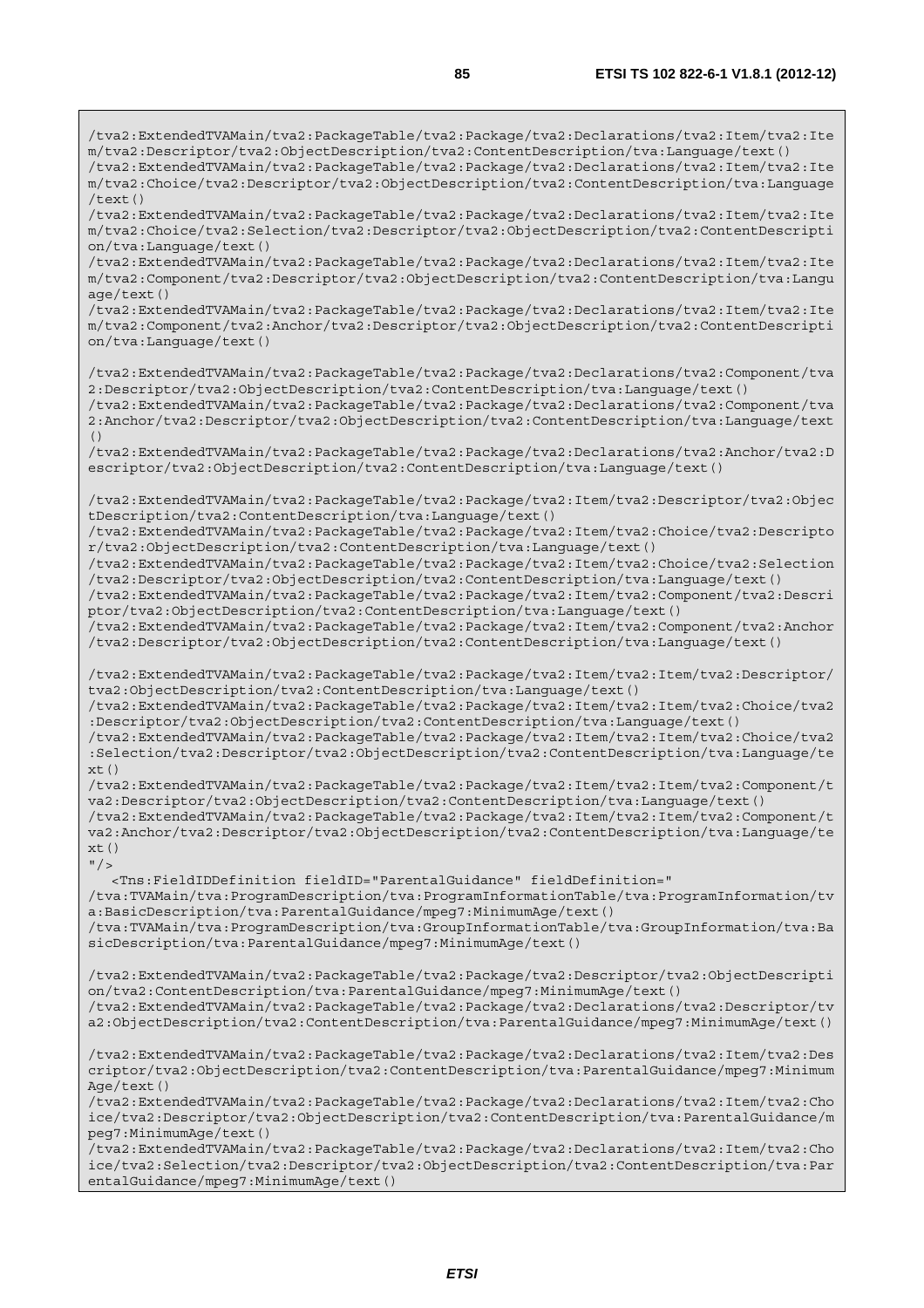/tva2:ExtendedTVAMain/tva2:PackageTable/tva2:Package/tva2:Declarations/tva2:Item/tva2:Com ponent/tva2:Descriptor/tva2:ObjectDescription/tva2:ContentDescription/tva:ParentalGuidanc e/mpeg7:MinimumAge/text()

/tva2:ExtendedTVAMain/tva2:PackageTable/tva2:Package/tva2:Declarations/tva2:Item/tva2:Com ponent/tva2:Anchor/tva2:Descriptor/tva2:ObjectDescription/tva2:ContentDescription/tva:Par entalGuidance/mpeg7:MinimumAge/text()

/tva2:ExtendedTVAMain/tva2:PackageTable/tva2:Package/tva2:Declarations/tva2:Item/tva2:Ite m/tva2:Descriptor/tva2:ObjectDescription/tva2:ContentDescription/tva:ParentalGuidance/mpe g7:MinimumAge/text()

/tva2:ExtendedTVAMain/tva2:PackageTable/tva2:Package/tva2:Declarations/tva2:Item/tva2:Ite m/tva2:Choice/tva2:Descriptor/tva2:ObjectDescription/tva2:ContentDescription/tva:Parental Guidance/mpeg7:MinimumAge/text()

/tva2:ExtendedTVAMain/tva2:PackageTable/tva2:Package/tva2:Declarations/tva2:Item/tva2:Ite m/tva2:Choice/tva2:Selection/tva2:Descriptor/tva2:ObjectDescription/tva2:ContentDescripti on/tva:ParentalGuidance/mpeg7:MinimumAge/text()

/tva2:ExtendedTVAMain/tva2:PackageTable/tva2:Package/tva2:Declarations/tva2:Item/tva2:Ite m/tva2:Component/tva2:Descriptor/tva2:ObjectDescription/tva2:ContentDescription/tva:Paren talGuidance/mpeg7:MinimumAge/text()

/tva2:ExtendedTVAMain/tva2:PackageTable/tva2:Package/tva2:Declarations/tva2:Item/tva2:Ite m/tva2:Component/tva2:Anchor/tva2:Descriptor/tva2:ObjectDescription/tva2:ContentDescripti on/tva:ParentalGuidance/mpeg7:MinimumAge/text()

/tva2:ExtendedTVAMain/tva2:PackageTable/tva2:Package/tva2:Declarations/tva2:Component/tva 2:Descriptor/tva2:ObjectDescription/tva2:ContentDescription/tva:ParentalGuidance/mpeg7:Mi nimumAge/text()

/tva2:ExtendedTVAMain/tva2:PackageTable/tva2:Package/tva2:Declarations/tva2:Component/tva 2:Anchor/tva2:Descriptor/tva2:ObjectDescription/tva2:ContentDescription/tva:ParentalGuida nce/mpeg7:MinimumAge/text()

/tva2:ExtendedTVAMain/tva2:PackageTable/tva2:Package/tva2:Declarations/tva2:Anchor/tva2:D escriptor/tva2:ObjectDescription/tva2:ContentDescription/tva:ParentalGuidance/mpeg7:Minim umAge/text()

/tva2:ExtendedTVAMain/tva2:PackageTable/tva2:Package/tva2:Item/tva2:Descriptor/tva2:Objec tDescription/tva2:ContentDescription/tva:ParentalGuidance/mpeg7:MinimumAge/text()

/tva2:ExtendedTVAMain/tva2:PackageTable/tva2:Package/tva2:Item/tva2:Choice/tva2:Descripto r/tva2:ObjectDescription/tva2:ContentDescription/tva:ParentalGuidance/mpeg7:MinimumAge/te xt()

/tva2:ExtendedTVAMain/tva2:PackageTable/tva2:Package/tva2:Item/tva2:Choice/tva2:Selection /tva2:Descriptor/tva2:ObjectDescription/tva2:ContentDescription/tva:ParentalGuidance/mpeg 7:MinimumAge/text()

/tva2:ExtendedTVAMain/tva2:PackageTable/tva2:Package/tva2:Item/tva2:Component/tva2:Descri ptor/tva2:ObjectDescription/tva2:ContentDescription/tva:ParentalGuidance/mpeg7:MinimumAge  $/$ text $()$ 

/tva2:ExtendedTVAMain/tva2:PackageTable/tva2:Package/tva2:Item/tva2:Component/tva2:Anchor /tva2:Descriptor/tva2:ObjectDescription/tva2:ContentDescription/tva:ParentalGuidance/mpeg 7:MinimumAge/text()

/tva2:ExtendedTVAMain/tva2:PackageTable/tva2:Package/tva2:Item/tva2:Item/tva2:Descriptor/ tva2:ObjectDescription/tva2:ContentDescription/tva:ParentalGuidance/mpeg7:MinimumAge/text ()

/tva2:ExtendedTVAMain/tva2:PackageTable/tva2:Package/tva2:Item/tva2:Item/tva2:Choice/tva2 :Descriptor/tva2:ObjectDescription/tva2:ContentDescription/tva:ParentalGuidance/mpeg7:Min imumAge/text()

/tva2:ExtendedTVAMain/tva2:PackageTable/tva2:Package/tva2:Item/tva2:Item/tva2:Choice/tva2 :Selection/tva2:Descriptor/tva2:ObjectDescription/tva2:ContentDescription/tva:ParentalGui dance/mpeg7:MinimumAge/text()

/tva2:ExtendedTVAMain/tva2:PackageTable/tva2:Package/tva2:Item/tva2:Item/tva2:Component/t va2:Descriptor/tva2:ObjectDescription/tva2:ContentDescription/tva:ParentalGuidance/mpeg7: MinimumAge/text()

/tva2:ExtendedTVAMain/tva2:PackageTable/tva2:Package/tva2:Item/tva2:Item/tva2:Component/t va2:Anchor/tva2:Descriptor/tva2:ObjectDescription/tva2:ContentDescription/tva:ParentalGui dance/mpeg7:MinimumAge/text()  $"$  />

<Tns:FieldIDDefinition fieldID="Role" fieldDefinition="

/tva:TVAMain/tva:ProgramDescription/tva:ProgramInformationTable/tva:ProgramInformation/tv a:BasicDescription/tva:CreditsList/tva:CreditsItem/@role

/tva:TVAMain/tva:ProgramDescription/tva:GroupInformationTable/tva:GroupInformation/tva:Ba sicDescription/tva:CreditsList/tva:CreditsItem/@role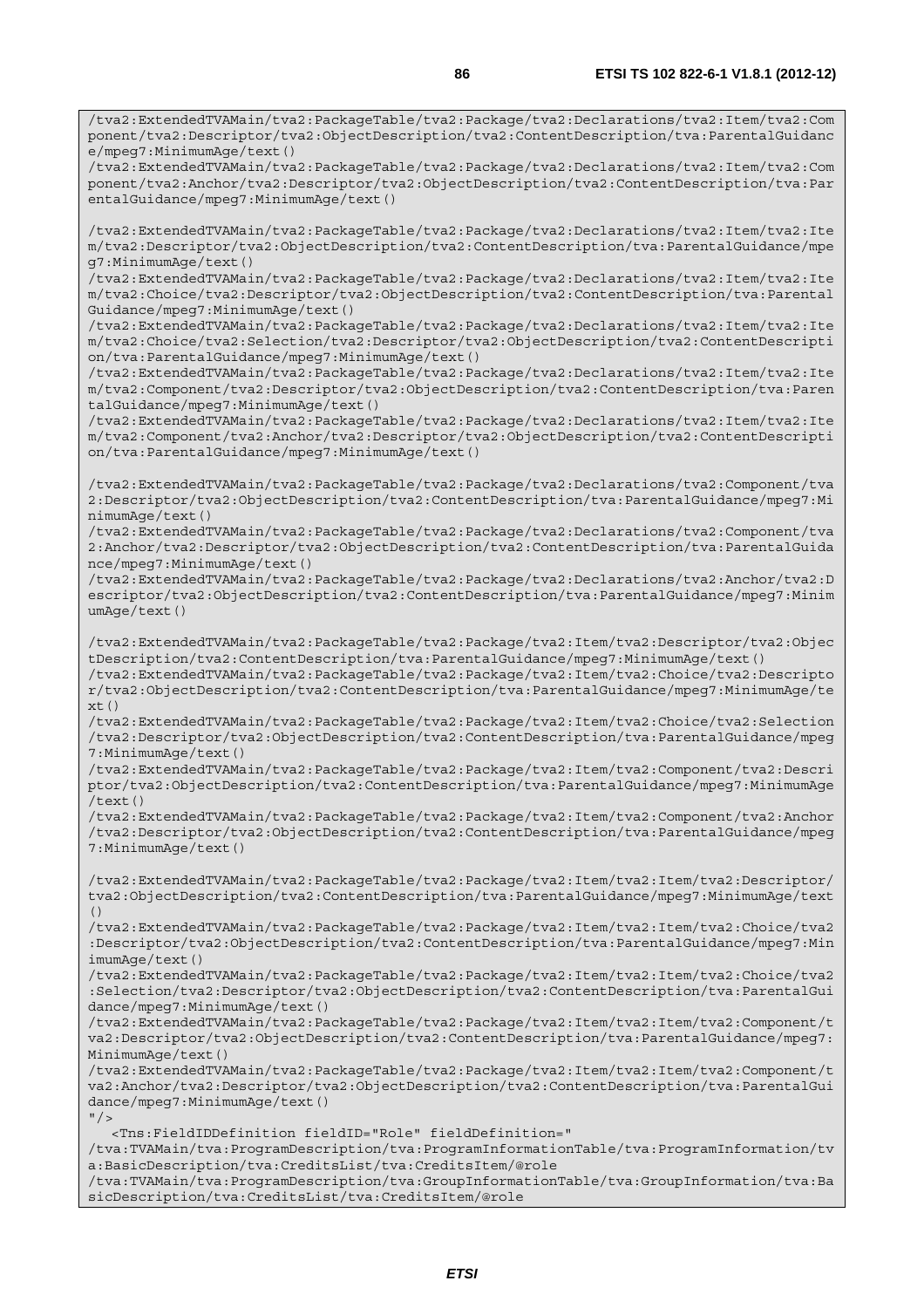/tva2:ExtendedTVAMain/tva2:PackageTable/tva2:Package/tva2:Descriptor/tva2:ObjectDescripti on/tva2:ContentDescription/tva:CreditsList/tva:CreditsItem/@role

/tva2:ExtendedTVAMain/tva2:PackageTable/tva2:Package/tva2:Declarations/tva2:Descriptor/tv a2:ObjectDescription/tva2:ContentDescription/tva:CreditsList/tva:CreditsItem/@role

/tva2:ExtendedTVAMain/tva2:PackageTable/tva2:Package/tva2:Declarations/tva2:Item/tva2:Des criptor/tva2:ObjectDescription/tva2:ContentDescription/tva:CreditsList/tva:CreditsItem/@r ole

/tva2:ExtendedTVAMain/tva2:PackageTable/tva2:Package/tva2:Declarations/tva2:Item/tva2:Cho ice/tva2:Descriptor/tva2:ObjectDescription/tva2:ContentDescription/tva:CreditsList/tva:Cr editsItem/@role

/tva2:ExtendedTVAMain/tva2:PackageTable/tva2:Package/tva2:Declarations/tva2:Item/tva2:Cho ice/tva2:Selection/tva2:Descriptor/tva2:ObjectDescription/tva2:ContentDescription/tva:Cre ditsList/tva:CreditsItem/@role

/tva2:ExtendedTVAMain/tva2:PackageTable/tva2:Package/tva2:Declarations/tva2:Item/tva2:Com ponent/tva2:Descriptor/tva2:ObjectDescription/tva2:ContentDescription/tva:CreditsList/tva :CreditsItem/@role

/tva2:ExtendedTVAMain/tva2:PackageTable/tva2:Package/tva2:Declarations/tva2:Item/tva2:Com ponent/tva2:Anchor/tva2:Descriptor/tva2:ObjectDescription/tva2:ContentDescription/tva:Cre ditsList/tva:CreditsItem/@role

/tva2:ExtendedTVAMain/tva2:PackageTable/tva2:Package/tva2:Declarations/tva2:Item/tva2:Ite m/tva2:Descriptor/tva2:ObjectDescription/tva2:ContentDescription/tva:CreditsList/tva:Cred itsItem/@role

/tva2:ExtendedTVAMain/tva2:PackageTable/tva2:Package/tva2:Declarations/tva2:Item/tva2:Ite m/tva2:Choice/tva2:Descriptor/tva2:ObjectDescription/tva2:ContentDescription/tva:CreditsL ist/tva:CreditsItem/@role

/tva2:ExtendedTVAMain/tva2:PackageTable/tva2:Package/tva2:Declarations/tva2:Item/tva2:Ite m/tva2:Choice/tva2:Selection/tva2:Descriptor/tva2:ObjectDescription/tva2:ContentDescripti on/tva:CreditsList/tva:CreditsItem/@role

/tva2:ExtendedTVAMain/tva2:PackageTable/tva2:Package/tva2:Declarations/tva2:Item/tva2:Ite m/tva2:Component/tva2:Descriptor/tva2:ObjectDescription/tva2:ContentDescription/tva:Credi tsList/tva:CreditsItem/@role

/tva2:ExtendedTVAMain/tva2:PackageTable/tva2:Package/tva2:Declarations/tva2:Item/tva2:Ite m/tva2:Component/tva2:Anchor/tva2:Descriptor/tva2:ObjectDescription/tva2:ContentDescripti on/tva:CreditsList/tva:CreditsItem/@role

/tva2:ExtendedTVAMain/tva2:PackageTable/tva2:Package/tva2:Declarations/tva2:Component/tva 2:Descriptor/tva2:ObjectDescription/tva2:ContentDescription/tva:CreditsList/tva:CreditsIt em/@role

/tva2:ExtendedTVAMain/tva2:PackageTable/tva2:Package/tva2:Declarations/tva2:Component/tva 2:Anchor/tva2:Descriptor/tva2:ObjectDescription/tva2:ContentDescription/tva:CreditsList/t va:CreditsItem/@role

/tva2:ExtendedTVAMain/tva2:PackageTable/tva2:Package/tva2:Declarations/tva2:Anchor/tva2:D escriptor/tva2:ObjectDescription/tva2:ContentDescription/tva:CreditsList/tva:CreditsItem/ @role

/tva2:ExtendedTVAMain/tva2:PackageTable/tva2:Package/tva2:Item/tva2:Descriptor/tva2:Objec tDescription/tva2:ContentDescription/tva:CreditsList/tva:CreditsItem/@role

/tva2:ExtendedTVAMain/tva2:PackageTable/tva2:Package/tva2:Item/tva2:Choice/tva2:Descripto r/tva2:ObjectDescription/tva2:ContentDescription/tva:CreditsList/tva:CreditsItem/@role

/tva2:ExtendedTVAMain/tva2:PackageTable/tva2:Package/tva2:Item/tva2:Choice/tva2:Selection /tva2:Descriptor/tva2:ObjectDescription/tva2:ContentDescription/tva:CreditsList/tva:Credi tsItem/@role

/tva2:ExtendedTVAMain/tva2:PackageTable/tva2:Package/tva2:Item/tva2:Component/tva2:Descri ptor/tva2:ObjectDescription/tva2:ContentDescription/tva:CreditsList/tva:CreditsItem/@role /tva2:ExtendedTVAMain/tva2:PackageTable/tva2:Package/tva2:Item/tva2:Component/tva2:Anchor /tva2:Descriptor/tva2:ObjectDescription/tva2:ContentDescription/tva:CreditsList/tva:Credi tsItem/@role

/tva2:ExtendedTVAMain/tva2:PackageTable/tva2:Package/tva2:Item/tva2:Item/tva2:Descriptor/ tva2:ObjectDescription/tva2:ContentDescription/tva:CreditsList/tva:CreditsItem/@role /tva2:ExtendedTVAMain/tva2:PackageTable/tva2:Package/tva2:Item/tva2:Item/tva2:Choice/tva2 :Descriptor/tva2:ObjectDescription/tva2:ContentDescription/tva:CreditsList/tva:CreditsIte m/@role

/tva2:ExtendedTVAMain/tva2:PackageTable/tva2:Package/tva2:Item/tva2:Item/tva2:Choice/tva2 :Selection/tva2:Descriptor/tva2:ObjectDescription/tva2:ContentDescription/tva:CreditsList /tva:CreditsItem/@role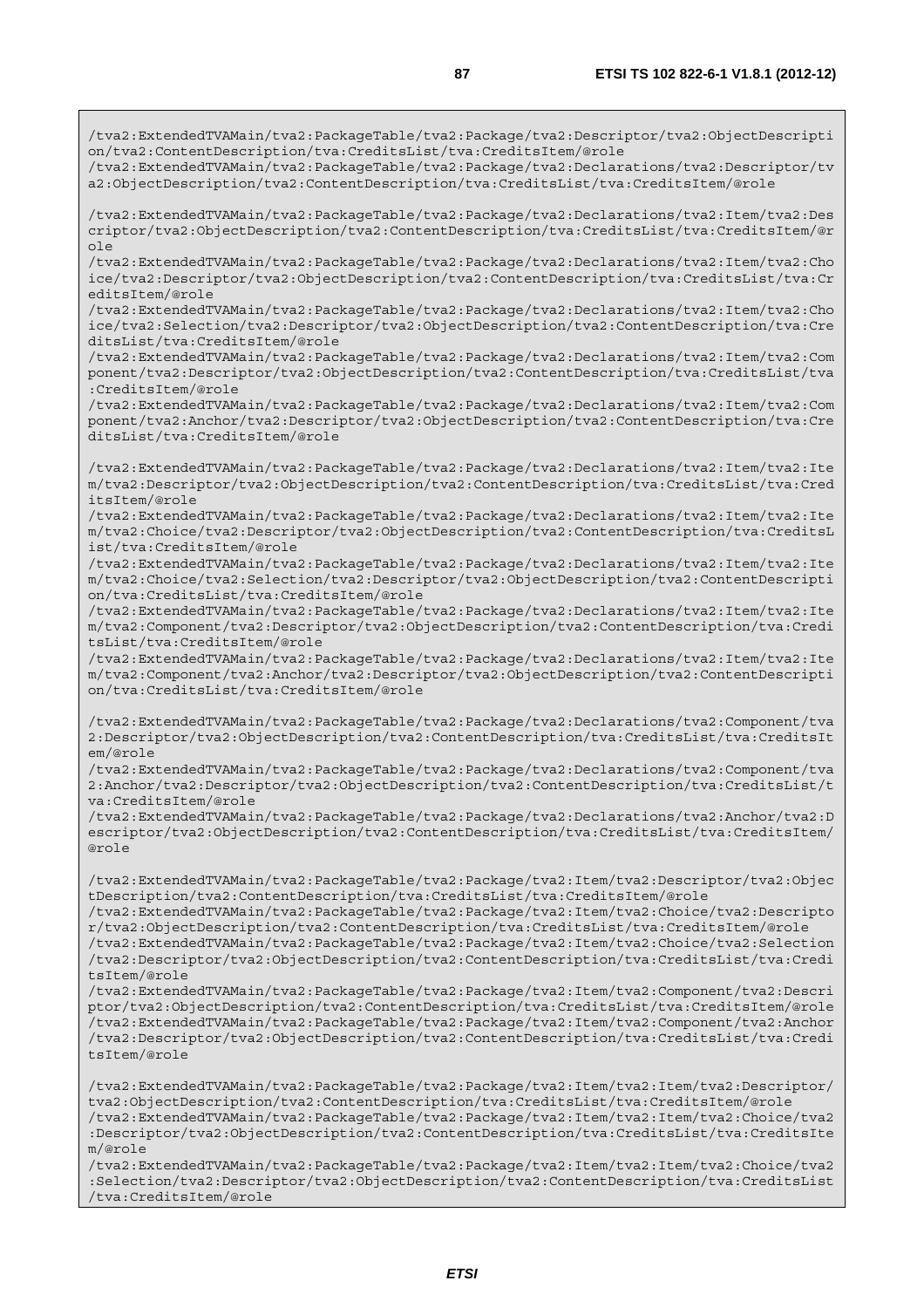/tva2:ExtendedTVAMain/tva2:PackageTable/tva2:Package/tva2:Item/tva2:Item/tva2:Component/t va2:Descriptor/tva2:ObjectDescription/tva2:ContentDescription/tva:CreditsList/tva:Credits Item/@role /tva2:ExtendedTVAMain/tva2:PackageTable/tva2:Package/tva2:Item/tva2:Item/tva2:Component/t va2:Anchor/tva2:Descriptor/tva2:ObjectDescription/tva2:ContentDescription/tva:CreditsList /tva:CreditsItem/@role  $''$ /> <Tns:FieldIDDefinition fieldID="AwardTitle" fieldDefinition=" /tva:TVAMain/tva:ProgramDescription/tva:ProgramInformationTable/tva:ProgramInformation/tv a:BasicDescription/tva:AwardsList/tva:AwardsListItem/tva:Title/text() /tva:TVAMain/tva:ProgramDescription/tva:GroupInformationTable/tva:GroupInformation/tva:Ba sicDescription/tva:AwardsList/tva:AwardsListItem/tva:Title/text() /tva2:ExtendedTVAMain/tva2:PackageTable/tva2:Package/tva2:Descriptor/tva2:ObjectDescripti on/tva2:ContentDescription/tva:AwardsList/tva:AwardsListItem/tva:Title/text() /tva2:ExtendedTVAMain/tva2:PackageTable/tva2:Package/tva2:Declarations/tva2:Descriptor/tv a2:ObjectDescription/tva2:ContentDescription/tva:AwardsList/tva:AwardsListItem/tva:Title/ text() /tva2:ExtendedTVAMain/tva2:PackageTable/tva2:Package/tva2:Declarations/tva2:Item/tva2:Des criptor/tva2:ObjectDescription/tva2:ContentDescription/tva:AwardsList/tva:AwardsListItem/ tva:Title/text() /tva2:ExtendedTVAMain/tva2:PackageTable/tva2:Package/tva2:Declarations/tva2:Item/tva2:Cho ice/tva2:Descriptor/tva2:ObjectDescription/tva2:ContentDescription/tva:AwardsList/tva:Awa rdsListItem/tva:Title/text() /tva2:ExtendedTVAMain/tva2:PackageTable/tva2:Package/tva2:Declarations/tva2:Item/tva2:Cho ice/tva2:Selection/tva2:Descriptor/tva2:ObjectDescription/tva2:ContentDescription/tva:Awa rdsList/tva:AwardsListItem/tva:Title/text() /tva2:ExtendedTVAMain/tva2:PackageTable/tva2:Package/tva2:Declarations/tva2:Item/tva2:Com ponent/tva2:Descriptor/tva2:ObjectDescription/tva2:ContentDescription/tva:AwardsList/tva: AwardsListItem/tva:Title/text() /tva2:ExtendedTVAMain/tva2:PackageTable/tva2:Package/tva2:Declarations/tva2:Item/tva2:Com ponent/tva2:Anchor/tva2:Descriptor/tva2:ObjectDescription/tva2:ContentDescription/tva:Awa rdsList/tva:AwardsListItem/tva:Title/text() /tva2:ExtendedTVAMain/tva2:PackageTable/tva2:Package/tva2:Declarations/tva2:Item/tva2:Ite m/tva2:Descriptor/tva2:ObjectDescription/tva2:ContentDescription/tva:AwardsList/tva:Award sListItem/tva:Title/text() /tva2:ExtendedTVAMain/tva2:PackageTable/tva2:Package/tva2:Declarations/tva2:Item/tva2:Ite m/tva2:Choice/tva2:Descriptor/tva2:ObjectDescription/tva2:ContentDescription/tva:AwardsLi st/tva:AwardsListItem/tva:Title/text() /tva2:ExtendedTVAMain/tva2:PackageTable/tva2:Package/tva2:Declarations/tva2:Item/tva2:Ite m/tva2:Choice/tva2:Selection/tva2:Descriptor/tva2:ObjectDescription/tva2:ContentDescripti on/tva:AwardsList/tva:AwardsListItem/tva:Title/text() /tva2:ExtendedTVAMain/tva2:PackageTable/tva2:Package/tva2:Declarations/tva2:Item/tva2:Ite m/tva2:Component/tva2:Descriptor/tva2:ObjectDescription/tva2:ContentDescription/tva:Award sList/tva:AwardsListItem/tva:Title/text() /tva2:ExtendedTVAMain/tva2:PackageTable/tva2:Package/tva2:Declarations/tva2:Item/tva2:Ite m/tva2:Component/tva2:Anchor/tva2:Descriptor/tva2:ObjectDescription/tva2:ContentDescripti on/tva:AwardsList/tva:AwardsListItem/tva:Title/text() /tva2:ExtendedTVAMain/tva2:PackageTable/tva2:Package/tva2:Declarations/tva2:Component/tva 2:Descriptor/tva2:ObjectDescription/tva2:ContentDescription/tva:AwardsList/tva:AwardsList Item/tva:Title/text() /tva2:ExtendedTVAMain/tva2:PackageTable/tva2:Package/tva2:Declarations/tva2:Component/tva 2:Anchor/tva2:Descriptor/tva2:ObjectDescription/tva2:ContentDescription/tva:AwardsList/tv a:AwardsListItem/tva:Title/text() /tva2:ExtendedTVAMain/tva2:PackageTable/tva2:Package/tva2:Declarations/tva2:Anchor/tva2:D escriptor/tva2:ObjectDescription/tva2:ContentDescription/tva:AwardsList/tva:AwardsListIte m/tva:Title/text()

/tva2:ExtendedTVAMain/tva2:PackageTable/tva2:Package/tva2:Item/tva2:Descriptor/tva2:Objec tDescription/tva2:ContentDescription/tva:AwardsList/tva:AwardsListItem/tva:Title/text() /tva2:ExtendedTVAMain/tva2:PackageTable/tva2:Package/tva2:Item/tva2:Choice/tva2:Descripto r/tva2:ObjectDescription/tva2:ContentDescription/tva:AwardsList/tva:AwardsListItem/tva:Ti tle/text()

/tva2:ExtendedTVAMain/tva2:PackageTable/tva2:Package/tva2:Item/tva2:Choice/tva2:Selection /tva2:Descriptor/tva2:ObjectDescription/tva2:ContentDescription/tva:AwardsList/tva:Awards ListItem/tva:Title/text()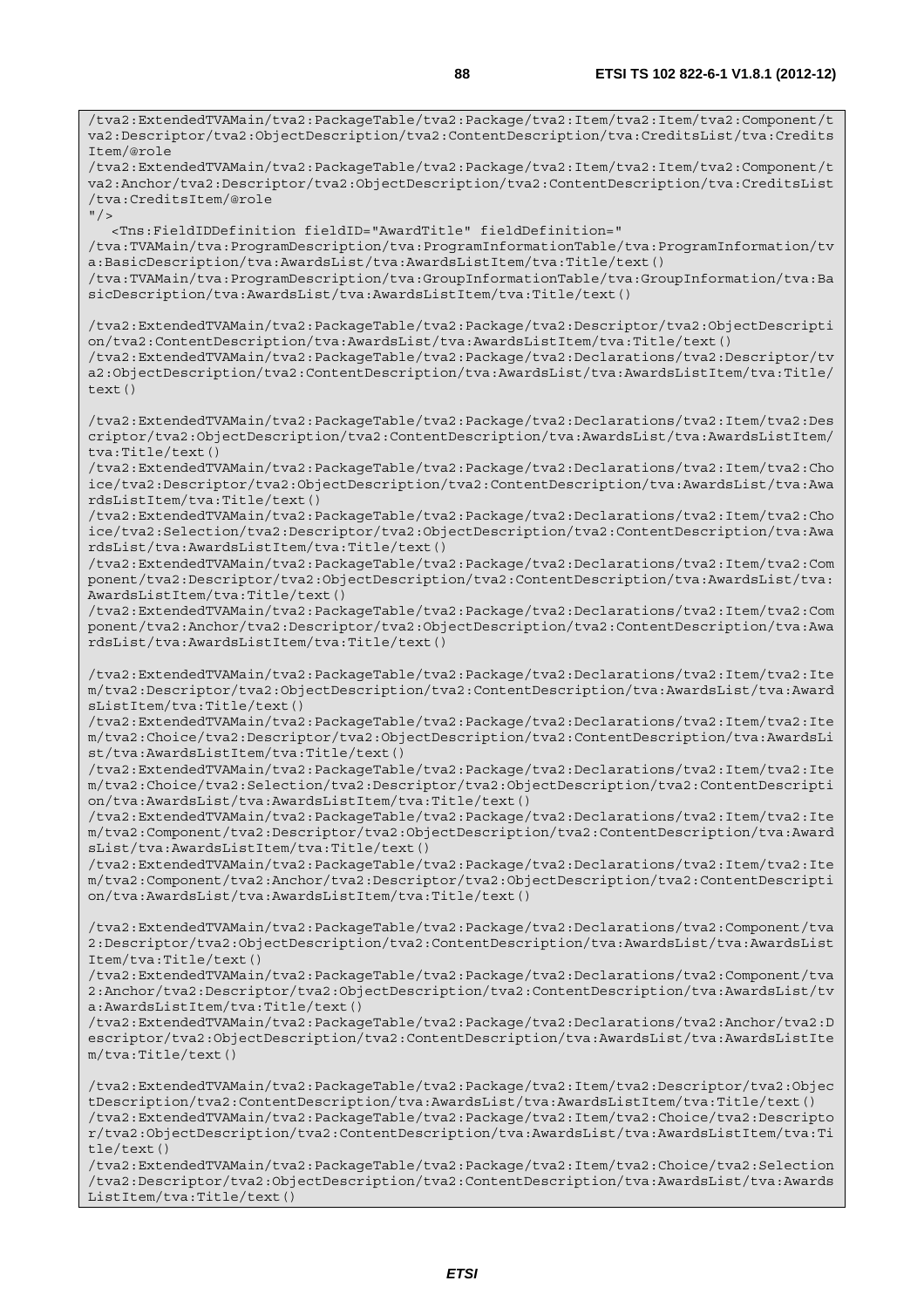/tva2:ExtendedTVAMain/tva2:PackageTable/tva2:Package/tva2:Item/tva2:Component/tva2:Descri ptor/tva2:ObjectDescription/tva2:ContentDescription/tva:AwardsList/tva:AwardsListItem/tva :Title/text()

/tva2:ExtendedTVAMain/tva2:PackageTable/tva2:Package/tva2:Item/tva2:Component/tva2:Anchor /tva2:Descriptor/tva2:ObjectDescription/tva2:ContentDescription/tva:AwardsList/tva:Awards ListItem/tva:Title/text()

/tva2:ExtendedTVAMain/tva2:PackageTable/tva2:Package/tva2:Item/tva2:Item/tva2:Descriptor/ tva2:ObjectDescription/tva2:ContentDescription/tva:AwardsList/tva:AwardsListItem/tva:Titl e/text()

/tva2:ExtendedTVAMain/tva2:PackageTable/tva2:Package/tva2:Item/tva2:Item/tva2:Choice/tva2 :Descriptor/tva2:ObjectDescription/tva2:ContentDescription/tva:AwardsList/tva:AwardsListI tem/tva:Title/text()

/tva2:ExtendedTVAMain/tva2:PackageTable/tva2:Package/tva2:Item/tva2:Item/tva2:Choice/tva2 :Selection/tva2:Descriptor/tva2:ObjectDescription/tva2:ContentDescription/tva:AwardsList/ tva:AwardsListItem/tva:Title/text()

/tva2:ExtendedTVAMain/tva2:PackageTable/tva2:Package/tva2:Item/tva2:Item/tva2:Component/t va2:Descriptor/tva2:ObjectDescription/tva2:ContentDescription/tva:AwardsList/tva:AwardsLi stItem/tva:Title/text()

/tva2:ExtendedTVAMain/tva2:PackageTable/tva2:Package/tva2:Item/tva2:Item/tva2:Component/t va2:Anchor/tva2:Descriptor/tva2:ObjectDescription/tva2:ContentDescription/tva:AwardsList/ tva:AwardsListItem/tva:Title/text()  $"$  />

<Tns:FieldIDDefinition fieldID="AwardYear" fieldDefinition="

/tva:TVAMain/tva:ProgramDescription/tva:ProgramInformationTable/tva:ProgramInformation/tv a:BasicDescription/tva:AwardsList/tva:AwardsListItem/tva:Year/text()

/tva:TVAMain/tva:ProgramDescription/tva:GroupInformationTable/tva:GroupInformation/tva:Ba sicDescription/tva:AwardsList/tva:AwardsListItem/tva:Year/text()

/tva2:ExtendedTVAMain/tva2:PackageTable/tva2:Package/tva2:Descriptor/tva2:ObjectDescripti on/tva2:ContentDescription/tva:AwardsList/tva:AwardsListItem/tva:Year/text() /tva2:ExtendedTVAMain/tva2:PackageTable/tva2:Package/tva2:Declarations/tva2:Descriptor/tv a2:ObjectDescription/tva2:ContentDescription/tva:AwardsList/tva:AwardsListItem/tva:Year/t  $ext()$ 

/tva2:ExtendedTVAMain/tva2:PackageTable/tva2:Package/tva2:Declarations/tva2:Item/tva2:Des criptor/tva2:ObjectDescription/tva2:ContentDescription/tva:AwardsList/tva:AwardsListItem/ tva:Year/text()

/tva2:ExtendedTVAMain/tva2:PackageTable/tva2:Package/tva2:Declarations/tva2:Item/tva2:Cho ice/tva2:Descriptor/tva2:ObjectDescription/tva2:ContentDescription/tva:AwardsList/tva:Awa rdsListItem/tva:Year/text()

/tva2:ExtendedTVAMain/tva2:PackageTable/tva2:Package/tva2:Declarations/tva2:Item/tva2:Cho ice/tva2:Selection/tva2:Descriptor/tva2:ObjectDescription/tva2:ContentDescription/tva:Awa rdsList/tva:AwardsListItem/tva:Year/text()

/tva2:ExtendedTVAMain/tva2:PackageTable/tva2:Package/tva2:Declarations/tva2:Item/tva2:Com ponent/tva2:Descriptor/tva2:ObjectDescription/tva2:ContentDescription/tva:AwardsList/tva: AwardsListItem/tva:Year/text()

/tva2:ExtendedTVAMain/tva2:PackageTable/tva2:Package/tva2:Declarations/tva2:Item/tva2:Com ponent/tva2:Anchor/tva2:Descriptor/tva2:ObjectDescription/tva2:ContentDescription/tva:Awa rdsList/tva:AwardsListItem/tva:Year/text()

/tva2:ExtendedTVAMain/tva2:PackageTable/tva2:Package/tva2:Declarations/tva2:Item/tva2:Ite m/tva2:Descriptor/tva2:ObjectDescription/tva2:ContentDescription/tva:AwardsList/tva:Award sListItem/tva:Year/text()

/tva2:ExtendedTVAMain/tva2:PackageTable/tva2:Package/tva2:Declarations/tva2:Item/tva2:Ite m/tva2:Choice/tva2:Descriptor/tva2:ObjectDescription/tva2:ContentDescription/tva:AwardsLi st/tva:AwardsListItem/tva:Year/text()

/tva2:ExtendedTVAMain/tva2:PackageTable/tva2:Package/tva2:Declarations/tva2:Item/tva2:Ite m/tva2:Choice/tva2:Selection/tva2:Descriptor/tva2:ObjectDescription/tva2:ContentDescripti on/tva:AwardsList/tva:AwardsListItem/tva:Year/text()

/tva2:ExtendedTVAMain/tva2:PackageTable/tva2:Package/tva2:Declarations/tva2:Item/tva2:Ite m/tva2:Component/tva2:Descriptor/tva2:ObjectDescription/tva2:ContentDescription/tva:Award sList/tva:AwardsListItem/tva:Year/text()

/tva2:ExtendedTVAMain/tva2:PackageTable/tva2:Package/tva2:Declarations/tva2:Item/tva2:Ite m/tva2:Component/tva2:Anchor/tva2:Descriptor/tva2:ObjectDescription/tva2:ContentDescripti on/tva:AwardsList/tva:AwardsListItem/tva:Year/text()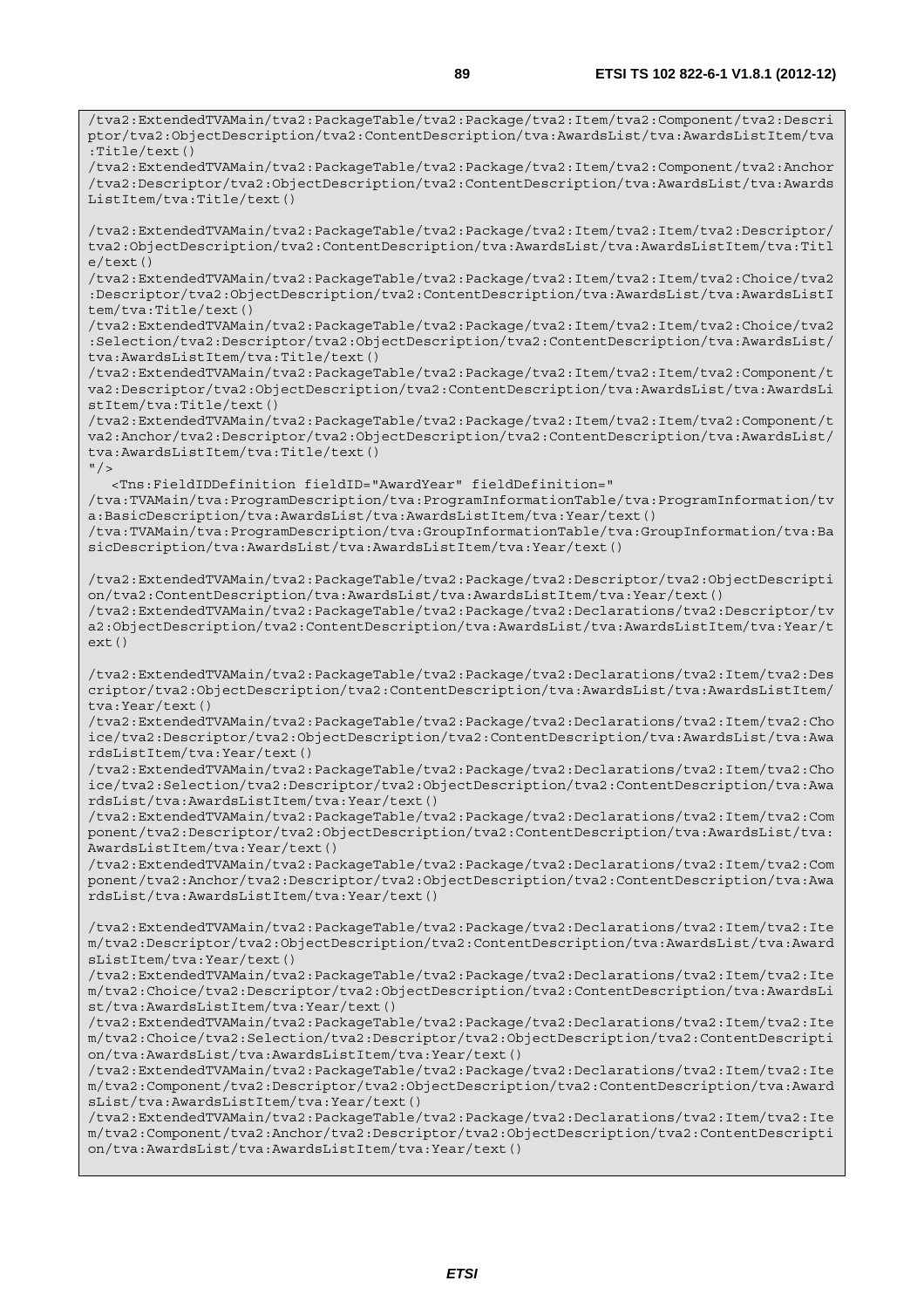/tva2:ExtendedTVAMain/tva2:PackageTable/tva2:Package/tva2:Declarations/tva2:Component/tva 2:Anchor/tva2:Descriptor/tva2:ObjectDescription/tva2:ContentDescription/tva:AwardsList/tv a:AwardsListItem/tva:Year/text()

/tva2:ExtendedTVAMain/tva2:PackageTable/tva2:Package/tva2:Declarations/tva2:Anchor/tva2:D escriptor/tva2:ObjectDescription/tva2:ContentDescription/tva:AwardsList/tva:AwardsListIte m/tva:Year/text()

/tva2:ExtendedTVAMain/tva2:PackageTable/tva2:Package/tva2:Item/tva2:Descriptor/tva2:Objec tDescription/tva2:ContentDescription/tva:AwardsList/tva:AwardsListItem/tva:Year/text() /tva2:ExtendedTVAMain/tva2:PackageTable/tva2:Package/tva2:Item/tva2:Choice/tva2:Descripto r/tva2:ObjectDescription/tva2:ContentDescription/tva:AwardsList/tva:AwardsListItem/tva:Ye  $ar/text()$ 

/tva2:ExtendedTVAMain/tva2:PackageTable/tva2:Package/tva2:Item/tva2:Choice/tva2:Selection /tva2:Descriptor/tva2:ObjectDescription/tva2:ContentDescription/tva:AwardsList/tva:Awards ListItem/tva:Year/text()

/tva2:ExtendedTVAMain/tva2:PackageTable/tva2:Package/tva2:Item/tva2:Component/tva2:Descri ptor/tva2:ObjectDescription/tva2:ContentDescription/tva:AwardsList/tva:AwardsListItem/tva :Year/text()

/tva2:ExtendedTVAMain/tva2:PackageTable/tva2:Package/tva2:Item/tva2:Component/tva2:Anchor /tva2:Descriptor/tva2:ObjectDescription/tva2:ContentDescription/tva:AwardsList/tva:Awards ListItem/tva:Year/text()

/tva2:ExtendedTVAMain/tva2:PackageTable/tva2:Package/tva2:Item/tva2:Item/tva2:Descriptor/ tva2:ObjectDescription/tva2:ContentDescription/tva:AwardsList/tva:AwardsListItem/tva:Year /text()

/tva2:ExtendedTVAMain/tva2:PackageTable/tva2:Package/tva2:Item/tva2:Item/tva2:Choice/tva2 :Descriptor/tva2:ObjectDescription/tva2:ContentDescription/tva:AwardsList/tva:AwardsListI tem/tva:Year/text()

/tva2:ExtendedTVAMain/tva2:PackageTable/tva2:Package/tva2:Item/tva2:Item/tva2:Choice/tva2 :Selection/tva2:Descriptor/tva2:ObjectDescription/tva2:ContentDescription/tva:AwardsList/ tva:AwardsListItem/tva:Year/text()

/tva2:ExtendedTVAMain/tva2:PackageTable/tva2:Package/tva2:Item/tva2:Item/tva2:Component/t va2:Descriptor/tva2:ObjectDescription/tva2:ContentDescription/tva:AwardsList/tva:AwardsLi stItem/tva:Year/text()

/tva2:ExtendedTVAMain/tva2:PackageTable/tva2:Package/tva2:Item/tva2:Item/tva2:Component/t va2:Anchor/tva2:Descriptor/tva2:ObjectDescription/tva2:ContentDescription/tva:AwardsList/ tva:AwardsListItem/tva:Year/text()

 $''$  / >

<Tns:FieldIDDefinition fieldID="AwardNominee" fieldDefinition="

/tva:TVAMain/tva:ProgramDescription/tva:ProgramInformationTable/tva:ProgramInformation/tv a:BasicDescription/tva:AwardsList/tva:AwardsListItem/tva:Award/tva:Nominee/text() /tva:TVAMain/tva:ProgramDescription/tva:GroupInformationTable/tva:GroupInformation/tva:Ba sicDescription/tva:AwardsList/tva:AwardsListItem/tva:Award/tva:Nominee/text()

/tva2:ExtendedTVAMain/tva2:PackageTable/tva2:Package/tva2:Descriptor/tva2:ObjectDescripti on/tva2:ContentDescription/tva:AwardsList/tva:AwardsListItem/tva:Award/tva:Nominee/text() /tva2:ExtendedTVAMain/tva2:PackageTable/tva2:Package/tva2:Declarations/tva2:Descriptor/tv a2:ObjectDescription/tva2:ContentDescription/tva:AwardsList/tva:AwardsListItem/tva:Award/ tva:Nominee/text()

/tva2:ExtendedTVAMain/tva2:PackageTable/tva2:Package/tva2:Declarations/tva2:Item/tva2:Des criptor/tva2:ObjectDescription/tva2:ContentDescription/tva:AwardsList/tva:AwardsListItem/ tva:Award/tva:Nominee/text()

/tva2:ExtendedTVAMain/tva2:PackageTable/tva2:Package/tva2:Declarations/tva2:Item/tva2:Cho ice/tva2:Descriptor/tva2:ObjectDescription/tva2:ContentDescription/tva:AwardsList/tva:Awa rdsListItem/tva:Award/tva:Nominee/text()

/tva2:ExtendedTVAMain/tva2:PackageTable/tva2:Package/tva2:Declarations/tva2:Item/tva2:Cho ice/tva2:Selection/tva2:Descriptor/tva2:ObjectDescription/tva2:ContentDescription/tva:Awa rdsList/tva:AwardsListItem/tva:Award/tva:Nominee/text()

/tva2:ExtendedTVAMain/tva2:PackageTable/tva2:Package/tva2:Declarations/tva2:Item/tva2:Com ponent/tva2:Descriptor/tva2:ObjectDescription/tva2:ContentDescription/tva:AwardsList/tva: AwardsListItem/tva:Award/tva:Nominee/text()

/tva2:ExtendedTVAMain/tva2:PackageTable/tva2:Package/tva2:Declarations/tva2:Item/tva2:Com ponent/tva2:Anchor/tva2:Descriptor/tva2:ObjectDescription/tva2:ContentDescription/tva:Awa rdsList/tva:AwardsListItem/tva:Award/tva:Nominee/text()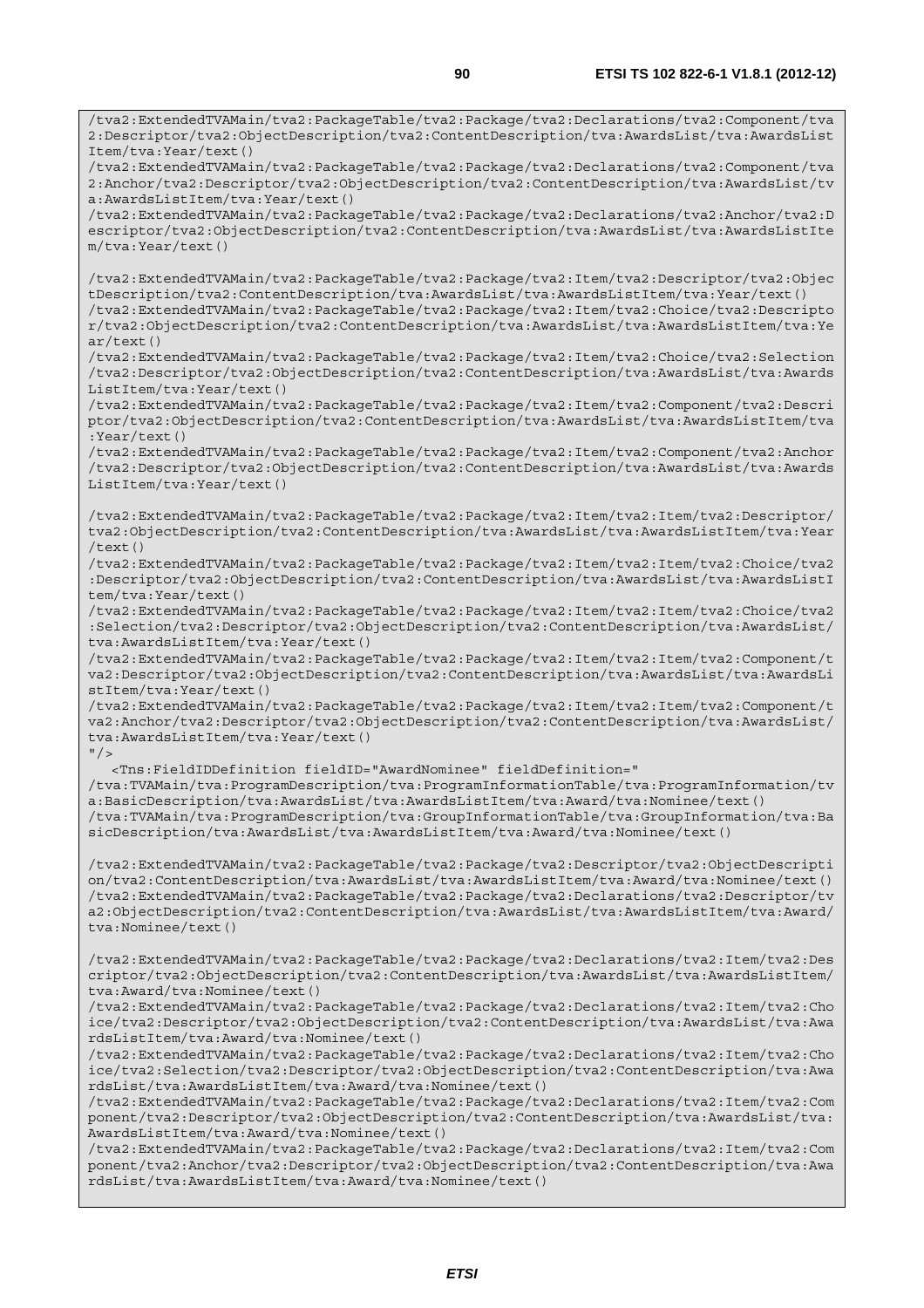/tva2:ExtendedTVAMain/tva2:PackageTable/tva2:Package/tva2:Declarations/tva2:Item/tva2:Ite m/tva2:Descriptor/tva2:ObjectDescription/tva2:ContentDescription/tva:AwardsList/tva:Award sListItem/tva:Award/tva:Nominee/text()

/tva2:ExtendedTVAMain/tva2:PackageTable/tva2:Package/tva2:Declarations/tva2:Item/tva2:Ite m/tva2:Choice/tva2:Descriptor/tva2:ObjectDescription/tva2:ContentDescription/tva:AwardsLi st/tva:AwardsListItem/tva:Award/tva:Nominee/text()

/tva2:ExtendedTVAMain/tva2:PackageTable/tva2:Package/tva2:Declarations/tva2:Item/tva2:Ite m/tva2:Choice/tva2:Selection/tva2:Descriptor/tva2:ObjectDescription/tva2:ContentDescripti on/tva:AwardsList/tva:AwardsListItem/tva:Award/tva:Nominee/text()

/tva2:ExtendedTVAMain/tva2:PackageTable/tva2:Package/tva2:Declarations/tva2:Item/tva2:Ite m/tva2:Component/tva2:Descriptor/tva2:ObjectDescription/tva2:ContentDescription/tva:Award sList/tva:AwardsListItem/tva:Award/tva:Nominee/text()

/tva2:ExtendedTVAMain/tva2:PackageTable/tva2:Package/tva2:Declarations/tva2:Item/tva2:Ite m/tva2:Component/tva2:Anchor/tva2:Descriptor/tva2:ObjectDescription/tva2:ContentDescripti on/tva:AwardsList/tva:AwardsListItem/tva:Award/tva:Nominee/text()

/tva2:ExtendedTVAMain/tva2:PackageTable/tva2:Package/tva2:Declarations/tva2:Component/tva 2:Descriptor/tva2:ObjectDescription/tva2:ContentDescription/tva:AwardsList/tva:AwardsList Item/tva:Award/tva:Nominee/text()

/tva2:ExtendedTVAMain/tva2:PackageTable/tva2:Package/tva2:Declarations/tva2:Component/tva 2:Anchor/tva2:Descriptor/tva2:ObjectDescription/tva2:ContentDescription/tva:AwardsList/tv a:AwardsListItem/tva:Award/tva:Nominee/text()

/tva2:ExtendedTVAMain/tva2:PackageTable/tva2:Package/tva2:Declarations/tva2:Anchor/tva2:D escriptor/tva2:ObjectDescription/tva2:ContentDescription/tva:AwardsList/tva:AwardsListIte m/tva:Award/tva:Nominee/text()

/tva2:ExtendedTVAMain/tva2:PackageTable/tva2:Package/tva2:Item/tva2:Descriptor/tva2:Objec tDescription/tva2:ContentDescription/tva:AwardsList/tva:AwardsListItem/tva:Award/tva:Nomi nee/text()

/tva2:ExtendedTVAMain/tva2:PackageTable/tva2:Package/tva2:Item/tva2:Choice/tva2:Descripto r/tva2:ObjectDescription/tva2:ContentDescription/tva:AwardsList/tva:AwardsListItem/tva:Aw ard/tva:Nominee/text()

/tva2:ExtendedTVAMain/tva2:PackageTable/tva2:Package/tva2:Item/tva2:Choice/tva2:Selection /tva2:Descriptor/tva2:ObjectDescription/tva2:ContentDescription/tva:AwardsList/tva:Awards ListItem/tva:Award/tva:Nominee/text()

/tva2:ExtendedTVAMain/tva2:PackageTable/tva2:Package/tva2:Item/tva2:Component/tva2:Descri ptor/tva2:ObjectDescription/tva2:ContentDescription/tva:AwardsList/tva:AwardsListItem/tva :Award/tva:Nominee/text()

/tva2:ExtendedTVAMain/tva2:PackageTable/tva2:Package/tva2:Item/tva2:Component/tva2:Anchor /tva2:Descriptor/tva2:ObjectDescription/tva2:ContentDescription/tva:AwardsList/tva:Awards ListItem/tva:Award/tva:Nominee/text()

/tva2:ExtendedTVAMain/tva2:PackageTable/tva2:Package/tva2:Item/tva2:Item/tva2:Descriptor/ tva2:ObjectDescription/tva2:ContentDescription/tva:AwardsList/tva:AwardsListItem/tva:Awar d/tva:Nominee/text()

/tva2:ExtendedTVAMain/tva2:PackageTable/tva2:Package/tva2:Item/tva2:Item/tva2:Choice/tva2 :Descriptor/tva2:ObjectDescription/tva2:ContentDescription/tva:AwardsList/tva:AwardsListI tem/tva:Award/tva:Nominee/text()

/tva2:ExtendedTVAMain/tva2:PackageTable/tva2:Package/tva2:Item/tva2:Item/tva2:Choice/tva2 :Selection/tva2:Descriptor/tva2:ObjectDescription/tva2:ContentDescription/tva:AwardsList/ tva:AwardsListItem/tva:Award/tva:Nominee/text()

/tva2:ExtendedTVAMain/tva2:PackageTable/tva2:Package/tva2:Item/tva2:Item/tva2:Component/t va2:Descriptor/tva2:ObjectDescription/tva2:ContentDescription/tva:AwardsList/tva:AwardsLi stItem/tva:Award/tva:Nominee/text()

/tva2:ExtendedTVAMain/tva2:PackageTable/tva2:Package/tva2:Item/tva2:Item/tva2:Component/t va2:Anchor/tva2:Descriptor/tva2:ObjectDescription/tva2:ContentDescription/tva:AwardsList/ tva:AwardsListItem/tva:Award/tva:Nominee/text()  $"$  />

<Tns:FieldIDDefinition fieldID="AwardRecipient" fieldDefinition="

/tva:TVAMain/tva:ProgramDescription/tva:ProgramInformationTable/tva:ProgramInformation/tv a:BasicDescription/tva:AwardsList/tva:AwardsListItem/tva:Award/tva:Recipient/text() /tva:TVAMain/tva:ProgramDescription/tva:GroupInformationTable/tva:GroupInformation/tva:Ba sicDescription/tva:AwardsList/tva:AwardsListItem/tva:Award/tva:Recipient/text()

/tva2:ExtendedTVAMain/tva2:PackageTable/tva2:Package/tva2:Descriptor/tva2:ObjectDescripti on/tva2:ContentDescription/tva:AwardsList/tva:AwardsListItem/tva:Award/tva:Recipient/text ()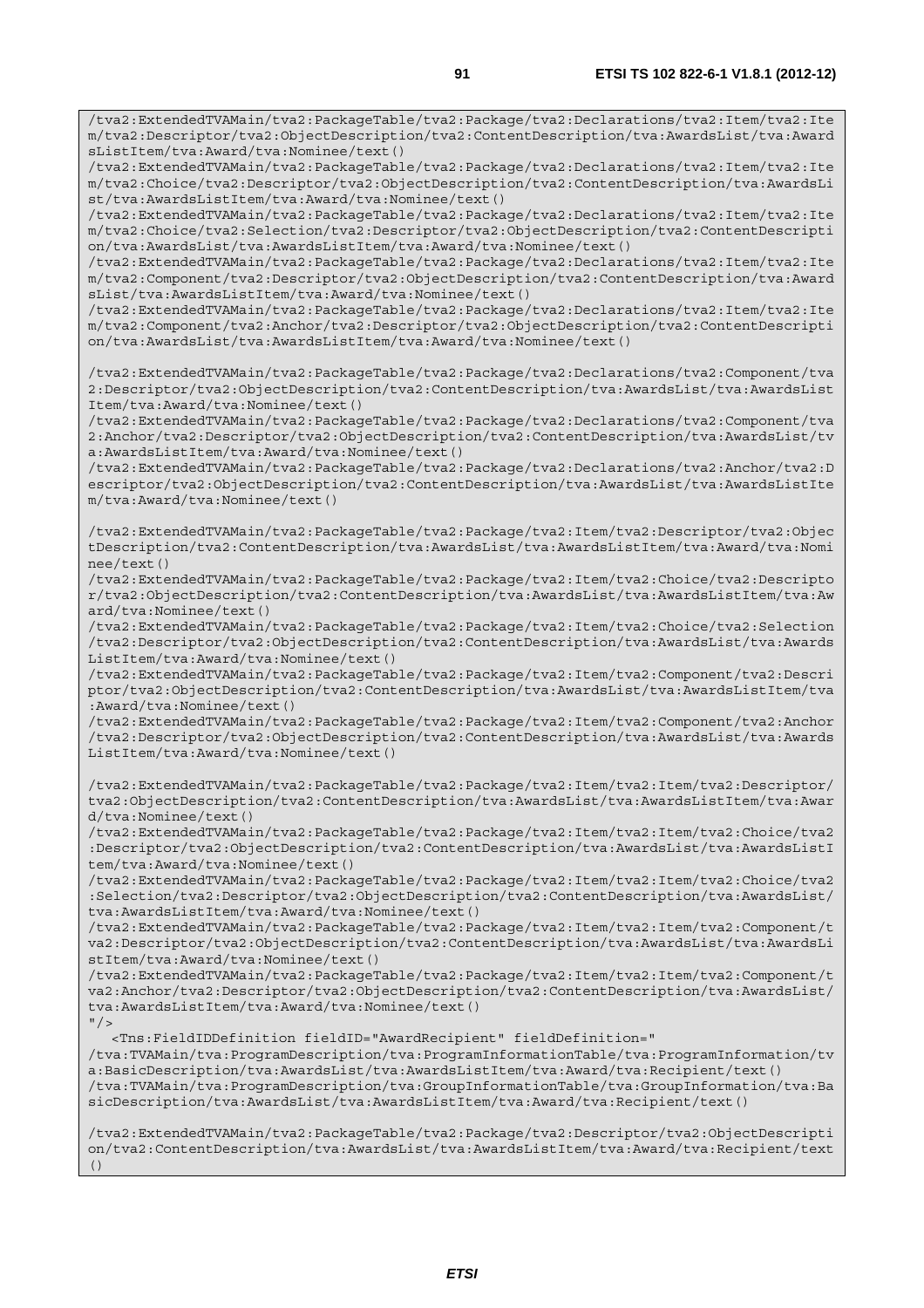/tva2:ExtendedTVAMain/tva2:PackageTable/tva2:Package/tva2:Declarations/tva2:Item/tva2:Des criptor/tva2:ObjectDescription/tva2:ContentDescription/tva:AwardsList/tva:AwardsListItem/ tva:Award/tva:Recipient/text()

/tva2:ExtendedTVAMain/tva2:PackageTable/tva2:Package/tva2:Declarations/tva2:Item/tva2:Cho ice/tva2:Descriptor/tva2:ObjectDescription/tva2:ContentDescription/tva:AwardsList/tva:Awa rdsListItem/tva:Award/tva:Recipient/text()

/tva2:ExtendedTVAMain/tva2:PackageTable/tva2:Package/tva2:Declarations/tva2:Item/tva2:Cho ice/tva2:Selection/tva2:Descriptor/tva2:ObjectDescription/tva2:ContentDescription/tva:Awa rdsList/tva:AwardsListItem/tva:Award/tva:Recipient/text()

/tva2:ExtendedTVAMain/tva2:PackageTable/tva2:Package/tva2:Declarations/tva2:Item/tva2:Com ponent/tva2:Descriptor/tva2:ObjectDescription/tva2:ContentDescription/tva:AwardsList/tva: AwardsListItem/tva:Award/tva:Recipient/text()

/tva2:ExtendedTVAMain/tva2:PackageTable/tva2:Package/tva2:Declarations/tva2:Item/tva2:Com ponent/tva2:Anchor/tva2:Descriptor/tva2:ObjectDescription/tva2:ContentDescription/tva:Awa rdsList/tva:AwardsListItem/tva:Award/tva:Recipient/text()

/tva2:ExtendedTVAMain/tva2:PackageTable/tva2:Package/tva2:Declarations/tva2:Item/tva2:Ite m/tva2:Descriptor/tva2:ObjectDescription/tva2:ContentDescription/tva:AwardsList/tva:Award sListItem/tva:Award/tva:Recipient/text()

/tva2:ExtendedTVAMain/tva2:PackageTable/tva2:Package/tva2:Declarations/tva2:Item/tva2:Ite m/tva2:Choice/tva2:Descriptor/tva2:ObjectDescription/tva2:ContentDescription/tva:AwardsLi st/tva:AwardsListItem/tva:Award/tva:Recipient/text()

/tva2:ExtendedTVAMain/tva2:PackageTable/tva2:Package/tva2:Declarations/tva2:Item/tva2:Ite m/tva2:Choice/tva2:Selection/tva2:Descriptor/tva2:ObjectDescription/tva2:ContentDescripti on/tva:AwardsList/tva:AwardsListItem/tva:Award/tva:Recipient/text()

/tva2:ExtendedTVAMain/tva2:PackageTable/tva2:Package/tva2:Declarations/tva2:Item/tva2:Ite m/tva2:Component/tva2:Descriptor/tva2:ObjectDescription/tva2:ContentDescription/tva:Award sList/tva:AwardsListItem/tva:Award/tva:Recipient/text()

/tva2:ExtendedTVAMain/tva2:PackageTable/tva2:Package/tva2:Declarations/tva2:Item/tva2:Ite m/tva2:Component/tva2:Anchor/tva2:Descriptor/tva2:ObjectDescription/tva2:ContentDescripti on/tva:AwardsList/tva:AwardsListItem/tva:Award/tva:Recipient/text()

/tva2:ExtendedTVAMain/tva2:PackageTable/tva2:Package/tva2:Declarations/tva2:Component/tva 2:Descriptor/tva2:ObjectDescription/tva2:ContentDescription/tva:AwardsList/tva:AwardsList Item/tva:Award/tva:Recipient/text()

/tva2:ExtendedTVAMain/tva2:PackageTable/tva2:Package/tva2:Declarations/tva2:Component/tva 2:Anchor/tva2:Descriptor/tva2:ObjectDescription/tva2:ContentDescription/tva:AwardsList/tv a:AwardsListItem/tva:Award/tva:Recipient/text()

/tva2:ExtendedTVAMain/tva2:PackageTable/tva2:Package/tva2:Declarations/tva2:Anchor/tva2:D escriptor/tva2:ObjectDescription/tva2:ContentDescription/tva:AwardsList/tva:AwardsListIte m/tva:Award/tva:Recipient/text()

/tva2:ExtendedTVAMain/tva2:PackageTable/tva2:Package/tva2:Item/tva2:Descriptor/tva2:Objec tDescription/tva2:ContentDescription/tva:AwardsList/tva:AwardsListItem/tva:Award/tva:Reci pient/text()

/tva2:ExtendedTVAMain/tva2:PackageTable/tva2:Package/tva2:Item/tva2:Choice/tva2:Descripto r/tva2:ObjectDescription/tva2:ContentDescription/tva:AwardsList/tva:AwardsListItem/tva:Aw ard/tva:Recipient/text()

/tva2:ExtendedTVAMain/tva2:PackageTable/tva2:Package/tva2:Item/tva2:Choice/tva2:Selection /tva2:Descriptor/tva2:ObjectDescription/tva2:ContentDescription/tva:AwardsList/tva:Awards ListItem/tva:Award/tva:Recipient/text()

/tva2:ExtendedTVAMain/tva2:PackageTable/tva2:Package/tva2:Item/tva2:Component/tva2:Descri ptor/tva2:ObjectDescription/tva2:ContentDescription/tva:AwardsList/tva:AwardsListItem/tva :Award/tva:Recipient/text()

/tva2:ExtendedTVAMain/tva2:PackageTable/tva2:Package/tva2:Item/tva2:Component/tva2:Anchor /tva2:Descriptor/tva2:ObjectDescription/tva2:ContentDescription/tva:AwardsList/tva:Awards ListItem/tva:Award/tva:Recipient/text()

/tva2:ExtendedTVAMain/tva2:PackageTable/tva2:Package/tva2:Item/tva2:Item/tva2:Descriptor/ tva2:ObjectDescription/tva2:ContentDescription/tva:AwardsList/tva:AwardsListItem/tva:Awar d/tva:Recipient/text()

/tva2:ExtendedTVAMain/tva2:PackageTable/tva2:Package/tva2:Item/tva2:Item/tva2:Choice/tva2 :Descriptor/tva2:ObjectDescription/tva2:ContentDescription/tva:AwardsList/tva:AwardsListI tem/tva:Award/tva:Recipient/text()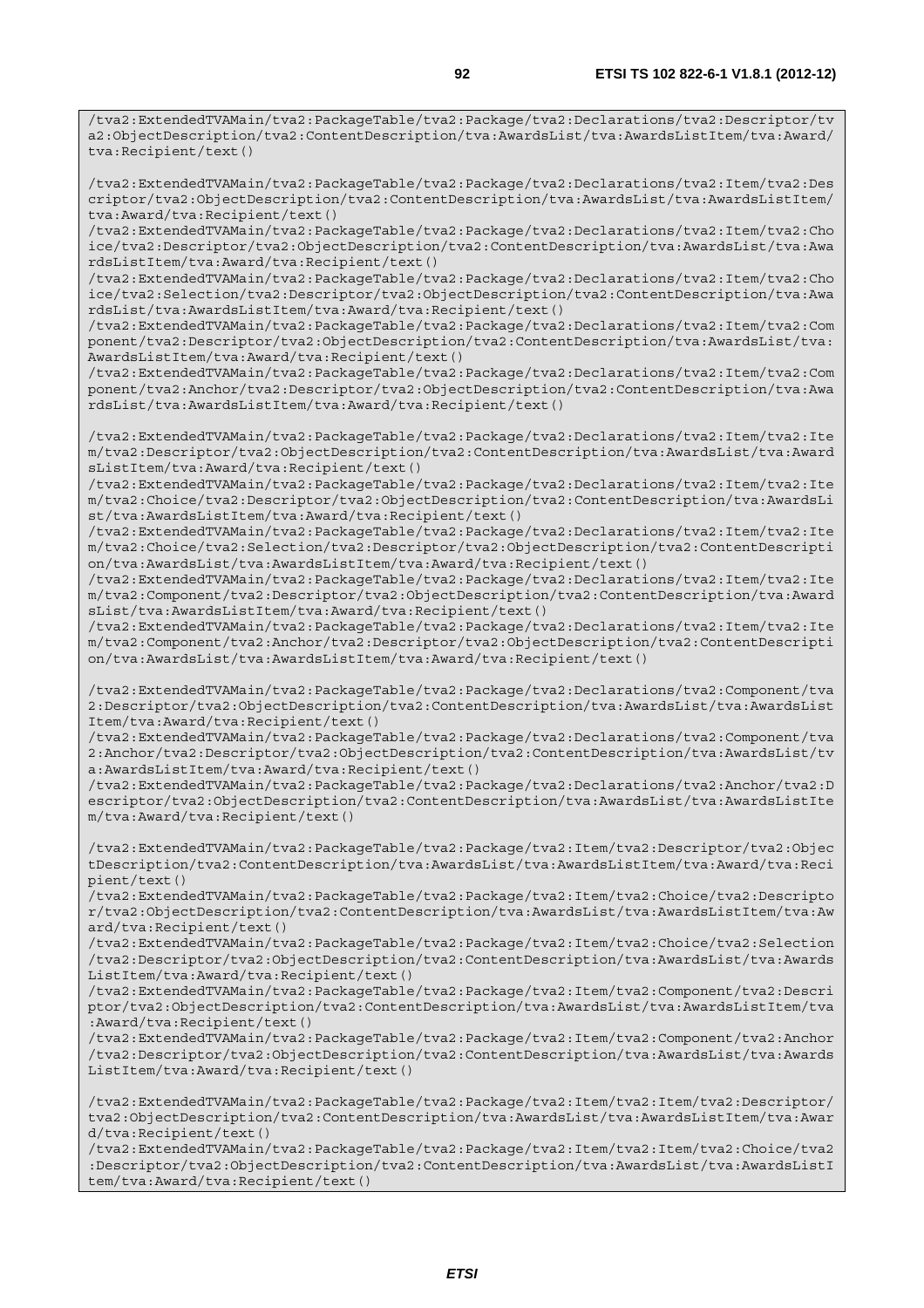/tva2:ExtendedTVAMain/tva2:PackageTable/tva2:Package/tva2:Item/tva2:Item/tva2:Choice/tva2 :Selection/tva2:Descriptor/tva2:ObjectDescription/tva2:ContentDescription/tva:AwardsList/ tva:AwardsListItem/tva:Award/tva:Recipient/text() /tva2:ExtendedTVAMain/tva2:PackageTable/tva2:Package/tva2:Item/tva2:Item/tva2:Component/t va2:Descriptor/tva2:ObjectDescription/tva2:ContentDescription/tva:AwardsList/tva:AwardsLi stItem/tva:Award/tva:Recipient/text() /tva2:ExtendedTVAMain/tva2:PackageTable/tva2:Package/tva2:Item/tva2:Item/tva2:Component/t va2:Anchor/tva2:Descriptor/tva2:ObjectDescription/tva2:ContentDescription/tva:AwardsList/ tva:AwardsListItem/tva:Award/tva:Recipient/text()  $"$ /> <Tns:FieldIDDefinition fieldID="ProductionDate" fieldDefinition=" /tva:TVAMain/tva:ProgramDescription/tva:ProgramInformationTable/tva:ProgramInformation/tv a:BasicDescription/tva:ProductionDate/text() /tva:TVAMain/tva:ProgramDescription/tva:GroupInformationTable/tva:GroupInformation/tva:Ba sicDescription/tva:ProductionDate/text() /tva2:ExtendedTVAMain/tva2:PackageTable/tva2:Package/tva2:Descriptor/tva2:ObjectDescripti on/tva2:ContentDescription/tva:ProductionDate/text() /tva2:ExtendedTVAMain/tva2:PackageTable/tva2:Package/tva2:Declarations/tva2:Descriptor/tv a2:ObjectDescription/tva2:ContentDescription/tva:ProductionDate/text() /tva2:ExtendedTVAMain/tva2:PackageTable/tva2:Package/tva2:Declarations/tva2:Item/tva2:Des criptor/tva2:ObjectDescription/tva2:ContentDescription/tva:ProductionDate/text() /tva2:ExtendedTVAMain/tva2:PackageTable/tva2:Package/tva2:Declarations/tva2:Item/tva2:Cho ice/tva2:Descriptor/tva2:ObjectDescription/tva2:ContentDescription/tva:ProductionDate/tex t() /tva2:ExtendedTVAMain/tva2:PackageTable/tva2:Package/tva2:Declarations/tva2:Item/tva2:Cho ice/tva2:Selection/tva2:Descriptor/tva2:ObjectDescription/tva2:ContentDescription/tva:Pro ductionDate/text() /tva2:ExtendedTVAMain/tva2:PackageTable/tva2:Package/tva2:Declarations/tva2:Item/tva2:Com ponent/tva2:Descriptor/tva2:ObjectDescription/tva2:ContentDescription/tva:ProductionDate/  $text()$ /tva2:ExtendedTVAMain/tva2:PackageTable/tva2:Package/tva2:Declarations/tva2:Item/tva2:Com ponent/tva2:Anchor/tva2:Descriptor/tva2:ObjectDescription/tva2:ContentDescription/tva:Pro ductionDate/text() /tva2:ExtendedTVAMain/tva2:PackageTable/tva2:Package/tva2:Declarations/tva2:Item/tva2:Ite m/tva2:Descriptor/tva2:ObjectDescription/tva2:ContentDescription/tva:ProductionDate/text( ) /tva2:ExtendedTVAMain/tva2:PackageTable/tva2:Package/tva2:Declarations/tva2:Item/tva2:Ite m/tva2:Choice/tva2:Descriptor/tva2:ObjectDescription/tva2:ContentDescription/tva:Producti onDate/text() /tva2:ExtendedTVAMain/tva2:PackageTable/tva2:Package/tva2:Declarations/tva2:Item/tva2:Ite m/tva2:Choice/tva2:Selection/tva2:Descriptor/tva2:ObjectDescription/tva2:ContentDescripti on/tva:ProductionDate/text() /tva2:ExtendedTVAMain/tva2:PackageTable/tva2:Package/tva2:Declarations/tva2:Item/tva2:Ite m/tva2:Component/tva2:Descriptor/tva2:ObjectDescription/tva2:ContentDescription/tva:Produ ctionDate/text() /tva2:ExtendedTVAMain/tva2:PackageTable/tva2:Package/tva2:Declarations/tva2:Item/tva2:Ite m/tva2:Component/tva2:Anchor/tva2:Descriptor/tva2:ObjectDescription/tva2:ContentDescripti on/tva:ProductionDate/text() /tva2:ExtendedTVAMain/tva2:PackageTable/tva2:Package/tva2:Declarations/tva2:Component/tva 2:Descriptor/tva2:ObjectDescription/tva2:ContentDescription/tva:ProductionDate/text() /tva2:ExtendedTVAMain/tva2:PackageTable/tva2:Package/tva2:Declarations/tva2:Component/tva 2:Anchor/tva2:Descriptor/tva2:ObjectDescription/tva2:ContentDescription/tva:ProductionDat  $e$ /text $()$ /tva2:ExtendedTVAMain/tva2:PackageTable/tva2:Package/tva2:Declarations/tva2:Anchor/tva2:D escriptor/tva2:ObjectDescription/tva2:ContentDescription/tva:ProductionDate/text() /tva2:ExtendedTVAMain/tva2:PackageTable/tva2:Package/tva2:Item/tva2:Descriptor/tva2:Objec tDescription/tva2:ContentDescription/tva:ProductionDate/text() /tva2:ExtendedTVAMain/tva2:PackageTable/tva2:Package/tva2:Item/tva2:Choice/tva2:Descripto r/tva2:ObjectDescription/tva2:ContentDescription/tva:ProductionDate/text() /tva2:ExtendedTVAMain/tva2:PackageTable/tva2:Package/tva2:Item/tva2:Choice/tva2:Selection /tva2:Descriptor/tva2:ObjectDescription/tva2:ContentDescription/tva:ProductionDate/text() /tva2:ExtendedTVAMain/tva2:PackageTable/tva2:Package/tva2:Item/tva2:Component/tva2:Descri ptor/tva2:ObjectDescription/tva2:ContentDescription/tva:ProductionDate/text()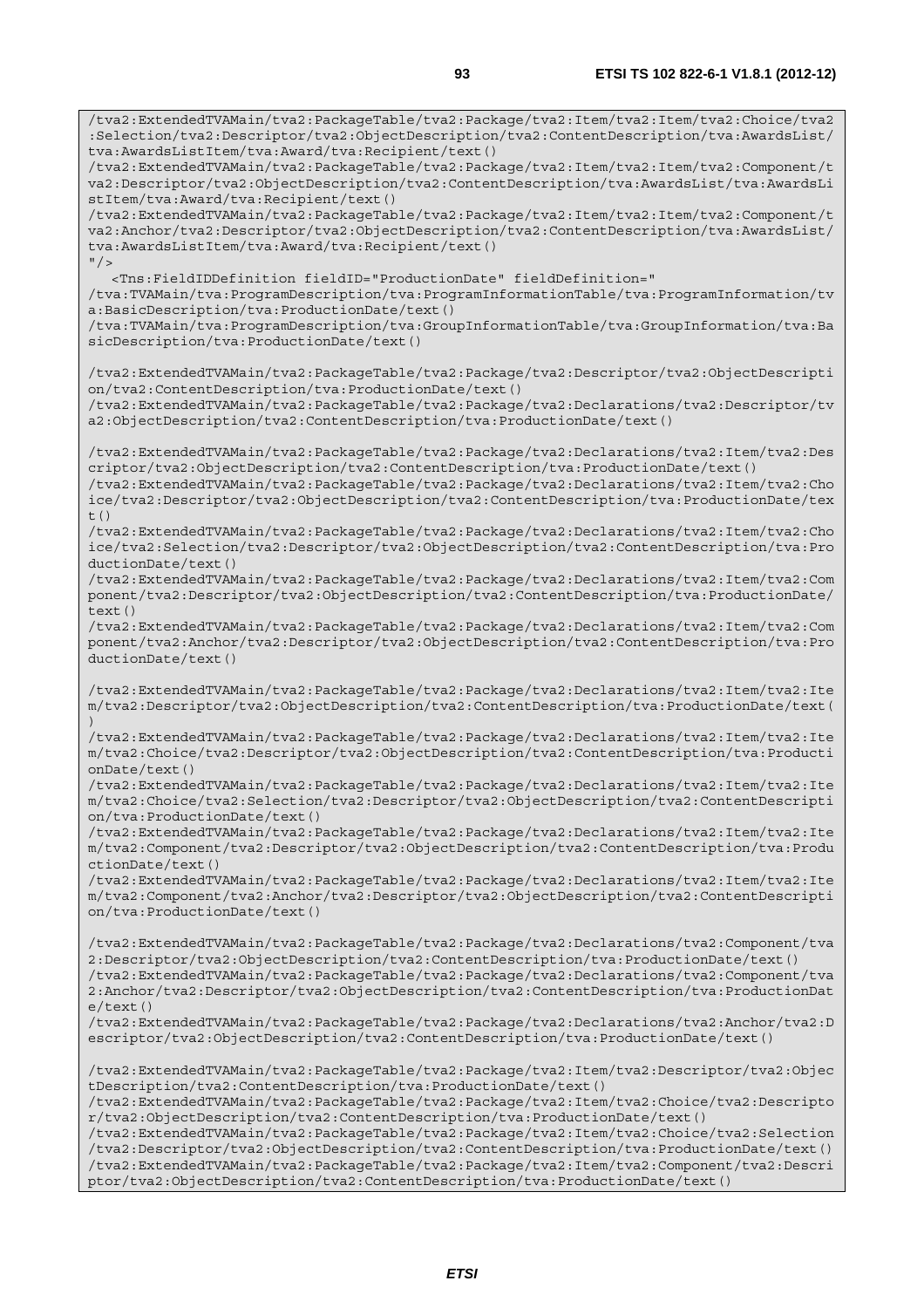/tva2:ExtendedTVAMain/tva2:PackageTable/tva2:Package/tva2:Item/tva2:Component/tva2:Anchor /tva2:Descriptor/tva2:ObjectDescription/tva2:ContentDescription/tva:ProductionDate/text() /tva2:ExtendedTVAMain/tva2:PackageTable/tva2:Package/tva2:Item/tva2:Item/tva2:Descriptor/ tva2:ObjectDescription/tva2:ContentDescription/tva:ProductionDate/text() /tva2:ExtendedTVAMain/tva2:PackageTable/tva2:Package/tva2:Item/tva2:Item/tva2:Choice/tva2 :Descriptor/tva2:ObjectDescription/tva2:ContentDescription/tva:ProductionDate/text() /tva2:ExtendedTVAMain/tva2:PackageTable/tva2:Package/tva2:Item/tva2:Item/tva2:Choice/tva2 :Selection/tva2:Descriptor/tva2:ObjectDescription/tva2:ContentDescription/tva:ProductionD ate/text() /tva2:ExtendedTVAMain/tva2:PackageTable/tva2:Package/tva2:Item/tva2:Item/tva2:Component/t va2:Descriptor/tva2:ObjectDescription/tva2:ContentDescription/tva:ProductionDate/text() /tva2:ExtendedTVAMain/tva2:PackageTable/tva2:Package/tva2:Item/tva2:Item/tva2:Component/t va2:Anchor/tva2:Descriptor/tva2:ObjectDescription/tva2:ContentDescription/tva:ProductionD ate/text()  $"$  / >  $>1 -$ ######################################################################################## --> <!-- feldID for Program, Group, Purchase, Instance, and Package -->  $<$ ! --######################################################################################## --> <Tns:FieldIDDefinition fieldID="Price" fieldDefinition=" /tva:TVAMain/tva:ProgramDescription/tva:ProgramInformationTable/tva:ProgramInformation/tv a:BasicDescription/tva:PurchaseList/tva:PurchaseItem/tva:Price/text() /tva:TVAMain/tva:ProgramDescription/tva:GroupInformationTable/tva:GroupInformation/tva:Ba sicDescription/tva:PurchaseList/tva:PurchaseItem/tva:Price/text() /tva:TVAMain/tva:ProgramDescription/tva:ProgramLocationTable/tva:Schedule/tva:ScheduleEve nt/tva:InstanceDescription/tva:PurchaseList/tva:PurchaseItem/tva:Price/text() /tva:TVAMain/tva:ProgramDescription/tva:ProgramLocationTable/tva:BroadcastEvent/tva:Insta nceDescription/tva:PurchaseList/tva:PurchaseItem/tva:Price/text() /tva:TVAMain/tva:ProgramDescription/tva:ProgramLocationTable/tva:OnDemandProgram/tva:Inst anceDescription/tva:PurchaseList/tva:PurchaseItem/tva:Price/text() /tva:TVAMain/tva:ProgramDescription/tva:ProgramLocationTable/tva:OnDemandService/tva:OnDe mandProgram/tva:InstanceDescription/tva:PurchaseList/tva:PurchaseItem/tva:Price/text() /tva:TVAMain/tva:ProgramDescription/tva:PurchaseInformationTable/tva:PurchaseInformation/ tva:Price/text() /tva2:ExtendedTVAMain/tva2:PackageTable/tva2:Package/tva2:Descriptor/tva2:ObjectDescripti on/tva2:ContentDescription/tva:PurchaseList/tva:PurchaseItem/tva:Price/text() /tva2:ExtendedTVAMain/tva2:PackageTable/tva2:Package/tva2:Declarations/tva2:Descriptor/tv a2:ObjectDescription/tva2:ContentDescription/tva:PurchaseList/tva:PurchaseItem/tva:Price/ text() /tva2:ExtendedTVAMain/tva2:PackageTable/tva2:Package/tva2:Declarations/tva2:Item/tva2:Des criptor/tva2:ObjectDescription/tva2:ContentDescription/tva:PurchaseList/tva:PurchaseItem/ tva:Price/text() /tva2:ExtendedTVAMain/tva2:PackageTable/tva2:Package/tva2:Declarations/tva2:Item/tva2:Cho ice/tva2:Descriptor/tva2:ObjectDescription/tva2:ContentDescription/tva:PurchaseList/tva:P urchaseItem/tva:Price/text() /tva2:ExtendedTVAMain/tva2:PackageTable/tva2:Package/tva2:Declarations/tva2:Item/tva2:Cho ice/tva2:Selection/tva2:Descriptor/tva2:ObjectDescription/tva2:ContentDescription/tva:Pur chaseList/tva:PurchaseItem/tva:Price/text() /tva2:ExtendedTVAMain/tva2:PackageTable/tva2:Package/tva2:Declarations/tva2:Item/tva2:Com ponent/tva2:Descriptor/tva2:ObjectDescription/tva2:ContentDescription/tva:PurchaseList/tv a:PurchaseItem/tva:Price/text() /tva2:ExtendedTVAMain/tva2:PackageTable/tva2:Package/tva2:Declarations/tva2:Item/tva2:Com ponent/tva2:Anchor/tva2:Descriptor/tva2:ObjectDescription/tva2:ContentDescription/tva:Pur chaseList/tva:PurchaseItem/tva:Price/text() /tva2:ExtendedTVAMain/tva2:PackageTable/tva2:Package/tva2:Declarations/tva2:Item/tva2:Ite m/tva2:Descriptor/tva2:ObjectDescription/tva2:ContentDescription/tva:PurchaseList/tva:Pur chaseItem/tva:Price/text()

/tva2:ExtendedTVAMain/tva2:PackageTable/tva2:Package/tva2:Declarations/tva2:Item/tva2:Ite m/tva2:Choice/tva2:Descriptor/tva2:ObjectDescription/tva2:ContentDescription/tva:Purchase List/tva:PurchaseItem/tva:Price/text()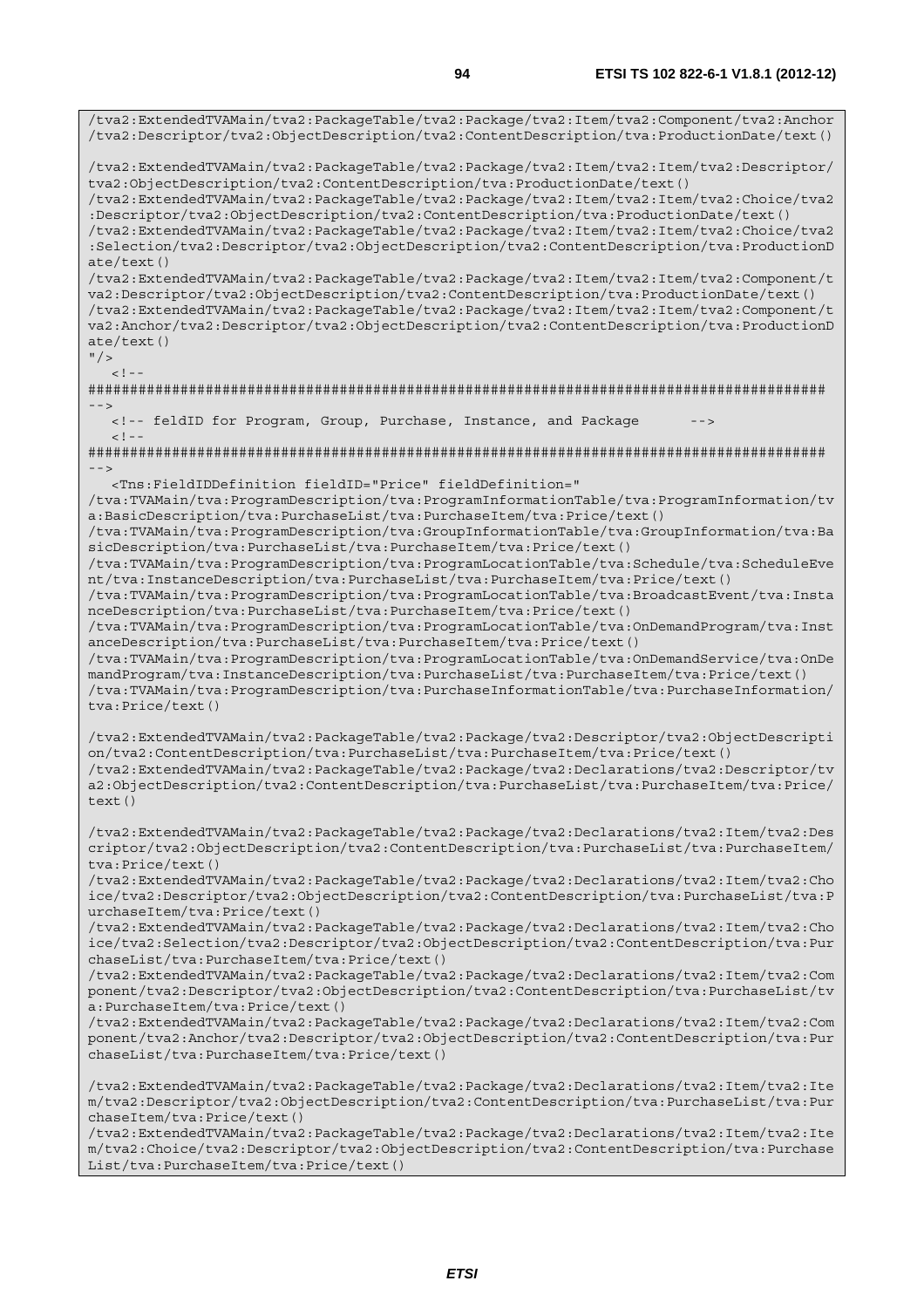/tva2:ExtendedTVAMain/tva2:PackageTable/tva2:Package/tva2:Declarations/tva2:Item/tva2:Ite m/tva2:Choice/tva2:Selection/tva2:Descriptor/tva2:ObjectDescription/tva2:ContentDescripti on/tva:PurchaseList/tva:PurchaseItem/tva:Price/text()

/tva2:ExtendedTVAMain/tva2:PackageTable/tva2:Package/tva2:Declarations/tva2:Item/tva2:Ite m/tva2:Component/tva2:Descriptor/tva2:ObjectDescription/tva2:ContentDescription/tva:Purch aseList/tva:PurchaseItem/tva:Price/text()

/tva2:ExtendedTVAMain/tva2:PackageTable/tva2:Package/tva2:Declarations/tva2:Item/tva2:Ite m/tva2:Component/tva2:Anchor/tva2:Descriptor/tva2:ObjectDescription/tva2:ContentDescripti on/tva:PurchaseList/tva:PurchaseItem/tva:Price/text()

/tva2:ExtendedTVAMain/tva2:PackageTable/tva2:Package/tva2:Declarations/tva2:Component/tva 2:Descriptor/tva2:ObjectDescription/tva2:ContentDescription/tva:PurchaseList/tva:Purchase Item/tva:Price/text()

/tva2:ExtendedTVAMain/tva2:PackageTable/tva2:Package/tva2:Declarations/tva2:Component/tva 2:Anchor/tva2:Descriptor/tva2:ObjectDescription/tva2:ContentDescription/tva:PurchaseList/ tva:PurchaseItem/tva:Price/text()

/tva2:ExtendedTVAMain/tva2:PackageTable/tva2:Package/tva2:Declarations/tva2:Anchor/tva2:D escriptor/tva2:ObjectDescription/tva2:ContentDescription/tva:PurchaseList/tva:PurchaseIte m/tva:Price/text()

/tva2:ExtendedTVAMain/tva2:PackageTable/tva2:Package/tva2:Item/tva2:Descriptor/tva2:Objec tDescription/tva2:ContentDescription/tva:PurchaseList/tva:PurchaseItem/tva:Price/text() /tva2:ExtendedTVAMain/tva2:PackageTable/tva2:Package/tva2:Item/tva2:Choice/tva2:Descripto r/tva2:ObjectDescription/tva2:ContentDescription/tva:PurchaseList/tva:PurchaseItem/tva:Pr ice/text()

/tva2:ExtendedTVAMain/tva2:PackageTable/tva2:Package/tva2:Item/tva2:Choice/tva2:Selection /tva2:Descriptor/tva2:ObjectDescription/tva2:ContentDescription/tva:PurchaseList/tva:Purc haseItem/tva:Price/text()

/tva2:ExtendedTVAMain/tva2:PackageTable/tva2:Package/tva2:Item/tva2:Component/tva2:Descri ptor/tva2:ObjectDescription/tva2:ContentDescription/tva:PurchaseList/tva:PurchaseItem/tva :Price/text()

/tva2:ExtendedTVAMain/tva2:PackageTable/tva2:Package/tva2:Item/tva2:Component/tva2:Anchor /tva2:Descriptor/tva2:ObjectDescription/tva2:ContentDescription/tva:PurchaseList/tva:Purc haseItem/tva:Price/text()

/tva2:ExtendedTVAMain/tva2:PackageTable/tva2:Package/tva2:Item/tva2:Item/tva2:Descriptor/ tva2:ObjectDescription/tva2:ContentDescription/tva:PurchaseList/tva:PurchaseItem/tva:Pric e/text()

/tva2:ExtendedTVAMain/tva2:PackageTable/tva2:Package/tva2:Item/tva2:Item/tva2:Choice/tva2 :Descriptor/tva2:ObjectDescription/tva2:ContentDescription/tva:PurchaseList/tva:PurchaseI tem/tva:Price/text()

/tva2:ExtendedTVAMain/tva2:PackageTable/tva2:Package/tva2:Item/tva2:Item/tva2:Choice/tva2 :Selection/tva2:Descriptor/tva2:ObjectDescription/tva2:ContentDescription/tva:PurchaseLis t/tva:PurchaseItem/tva:Price/text()

/tva2:ExtendedTVAMain/tva2:PackageTable/tva2:Package/tva2:Item/tva2:Item/tva2:Component/t va2:Descriptor/tva2:ObjectDescription/tva2:ContentDescription/tva:PurchaseList/tva:Purcha seItem/tva:Price/text()

/tva2:ExtendedTVAMain/tva2:PackageTable/tva2:Package/tva2:Item/tva2:Item/tva2:Component/t va2:Anchor/tva2:Descriptor/tva2:ObjectDescription/tva2:ContentDescription/tva:PurchaseLis t/tva:PurchaseItem/tva:Price/text()  $"$  />

<Tns:FieldIDDefinition fieldID="currencyCode" fieldDefinition="

/tva:TVAMain/tva:ProgramDescription/tva:ProgramInformationTable/tva:ProgramInformation/tv a:BasicDescription/tva:PurchaseList/tva:PurchaseItem/tva:Price/@currencyCode

/tva:TVAMain/tva:ProgramDescription/tva:GroupInformationTable/tva:GroupInformation/tva:Ba sicDescription/tva:PurchaseList/tva:PurchaseItem/tva:Price/@currencyCode

/tva:TVAMain/tva:ProgramDescription/tva:ProgramLocationTable/tva:Schedule/tva:ScheduleEve nt/tva:InstanceDescription/tva:PurchaseList/tva:PurchaseItem/tva:Price/@currencyCode

/tva:TVAMain/tva:ProgramDescription/tva:ProgramLocationTable/tva:BroadcastEvent/tva:Insta nceDescription/tva:PurchaseList/tva:PurchaseItem/tva:Price/@currencyCode

/tva:TVAMain/tva:ProgramDescription/tva:ProgramLocationTable/tva:OnDemandProgram/tva:Inst anceDescription/tva:PurchaseList/tva:PurchaseItem/tva:Price/@currencyCode

/tva:TVAMain/tva:ProgramDescription/tva:ProgramLocationTable/tva:OnDemandService/tva:OnDe mandProgram/tva:InstanceDescription/tva:PurchaseList/tva:PurchaseItem/tva:Price/@currency Code

/tva:TVAMain/tva:ProgramDescription/tva:PurchaseInformationTable/tva:PurchaseInformation/ tva:Price/@currencyCode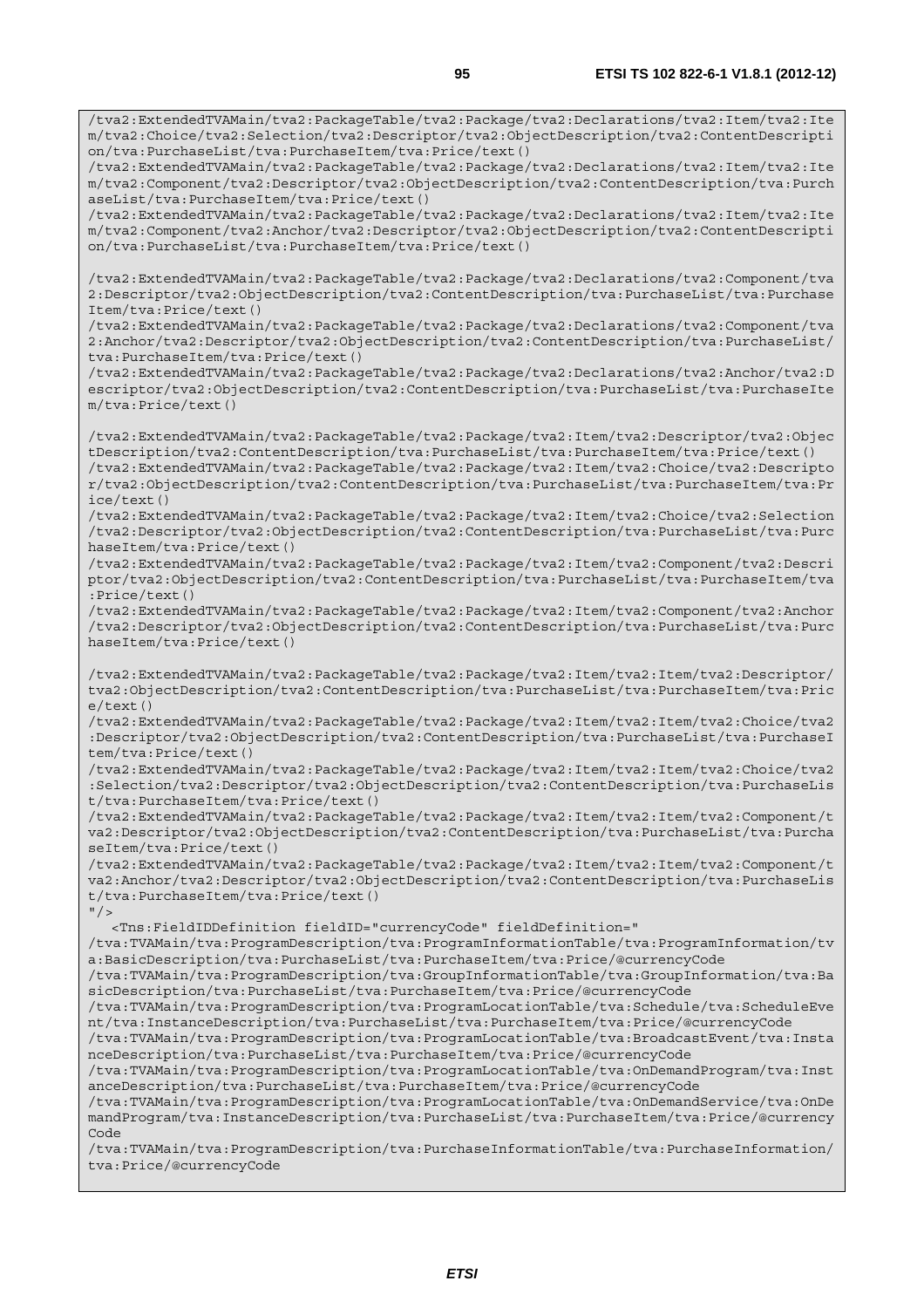/tva2:ExtendedTVAMain/tva2:PackageTable/tva2:Package/tva2:Declarations/tva2:Item/tva2:Des criptor/tva2:ObjectDescription/tva2:ContentDescription/tva:PurchaseList/tva:PurchaseItem/ tva:Price/@currencyCode

/tva2:ExtendedTVAMain/tva2:PackageTable/tva2:Package/tva2:Declarations/tva2:Item/tva2:Cho ice/tva2:Descriptor/tva2:ObjectDescription/tva2:ContentDescription/tva:PurchaseList/tva:P urchaseItem/tva:Price/@currencyCode

/tva2:ExtendedTVAMain/tva2:PackageTable/tva2:Package/tva2:Declarations/tva2:Item/tva2:Cho ice/tva2:Selection/tva2:Descriptor/tva2:ObjectDescription/tva2:ContentDescription/tva:Pur chaseList/tva:PurchaseItem/tva:Price/@currencyCode

/tva2:ExtendedTVAMain/tva2:PackageTable/tva2:Package/tva2:Declarations/tva2:Item/tva2:Com ponent/tva2:Descriptor/tva2:ObjectDescription/tva2:ContentDescription/tva:PurchaseList/tv a:PurchaseItem/tva:Price/@currencyCode

/tva2:ExtendedTVAMain/tva2:PackageTable/tva2:Package/tva2:Declarations/tva2:Item/tva2:Com ponent/tva2:Anchor/tva2:Descriptor/tva2:ObjectDescription/tva2:ContentDescription/tva:Pur chaseList/tva:PurchaseItem/tva:Price/@currencyCode

/tva2:ExtendedTVAMain/tva2:PackageTable/tva2:Package/tva2:Declarations/tva2:Item/tva2:Ite m/tva2:Descriptor/tva2:ObjectDescription/tva2:ContentDescription/tva:PurchaseList/tva:Pur chaseItem/tva:Price/@currencyCode

/tva2:ExtendedTVAMain/tva2:PackageTable/tva2:Package/tva2:Declarations/tva2:Item/tva2:Ite m/tva2:Choice/tva2:Descriptor/tva2:ObjectDescription/tva2:ContentDescription/tva:Purchase List/tva:PurchaseItem/tva:Price/@currencyCode

/tva2:ExtendedTVAMain/tva2:PackageTable/tva2:Package/tva2:Declarations/tva2:Item/tva2:Ite m/tva2:Choice/tva2:Selection/tva2:Descriptor/tva2:ObjectDescription/tva2:ContentDescripti on/tva:PurchaseList/tva:PurchaseItem/tva:Price/@currencyCode

/tva2:ExtendedTVAMain/tva2:PackageTable/tva2:Package/tva2:Declarations/tva2:Item/tva2:Ite m/tva2:Component/tva2:Descriptor/tva2:ObjectDescription/tva2:ContentDescription/tva:Purch aseList/tva:PurchaseItem/tva:Price/@currencyCode

/tva2:ExtendedTVAMain/tva2:PackageTable/tva2:Package/tva2:Declarations/tva2:Item/tva2:Ite m/tva2:Component/tva2:Anchor/tva2:Descriptor/tva2:ObjectDescription/tva2:ContentDescripti on/tva:PurchaseList/tva:PurchaseItem/tva:Price/@currencyCode

/tva2:ExtendedTVAMain/tva2:PackageTable/tva2:Package/tva2:Declarations/tva2:Component/tva 2:Descriptor/tva2:ObjectDescription/tva2:ContentDescription/tva:PurchaseList/tva:Purchase Item/tva:Price/@currencyCode

/tva2:ExtendedTVAMain/tva2:PackageTable/tva2:Package/tva2:Declarations/tva2:Component/tva 2:Anchor/tva2:Descriptor/tva2:ObjectDescription/tva2:ContentDescription/tva:PurchaseList/ tva:PurchaseItem/tva:Price/@currencyCode

/tva2:ExtendedTVAMain/tva2:PackageTable/tva2:Package/tva2:Declarations/tva2:Anchor/tva2:D escriptor/tva2:ObjectDescription/tva2:ContentDescription/tva:PurchaseList/tva:PurchaseIte m/tva:Price/@currencyCode

/tva2:ExtendedTVAMain/tva2:PackageTable/tva2:Package/tva2:Item/tva2:Descriptor/tva2:Objec tDescription/tva2:ContentDescription/tva:PurchaseList/tva:PurchaseItem/tva:Price/@currenc yCode

/tva2:ExtendedTVAMain/tva2:PackageTable/tva2:Package/tva2:Item/tva2:Choice/tva2:Descripto r/tva2:ObjectDescription/tva2:ContentDescription/tva:PurchaseList/tva:PurchaseItem/tva:Pr ice/@currencyCode

/tva2:ExtendedTVAMain/tva2:PackageTable/tva2:Package/tva2:Item/tva2:Choice/tva2:Selection /tva2:Descriptor/tva2:ObjectDescription/tva2:ContentDescription/tva:PurchaseList/tva:Purc haseItem/tva:Price/@currencyCode

/tva2:ExtendedTVAMain/tva2:PackageTable/tva2:Package/tva2:Item/tva2:Component/tva2:Descri ptor/tva2:ObjectDescription/tva2:ContentDescription/tva:PurchaseList/tva:PurchaseItem/tva :Price/@currencyCode

/tva2:ExtendedTVAMain/tva2:PackageTable/tva2:Package/tva2:Item/tva2:Component/tva2:Anchor /tva2:Descriptor/tva2:ObjectDescription/tva2:ContentDescription/tva:PurchaseList/tva:Purc haseItem/tva:Price/@currencyCode

/tva2:ExtendedTVAMain/tva2:PackageTable/tva2:Package/tva2:Item/tva2:Item/tva2:Descriptor/ tva2:ObjectDescription/tva2:ContentDescription/tva:PurchaseList/tva:PurchaseItem/tva:Pric e/@currencyCode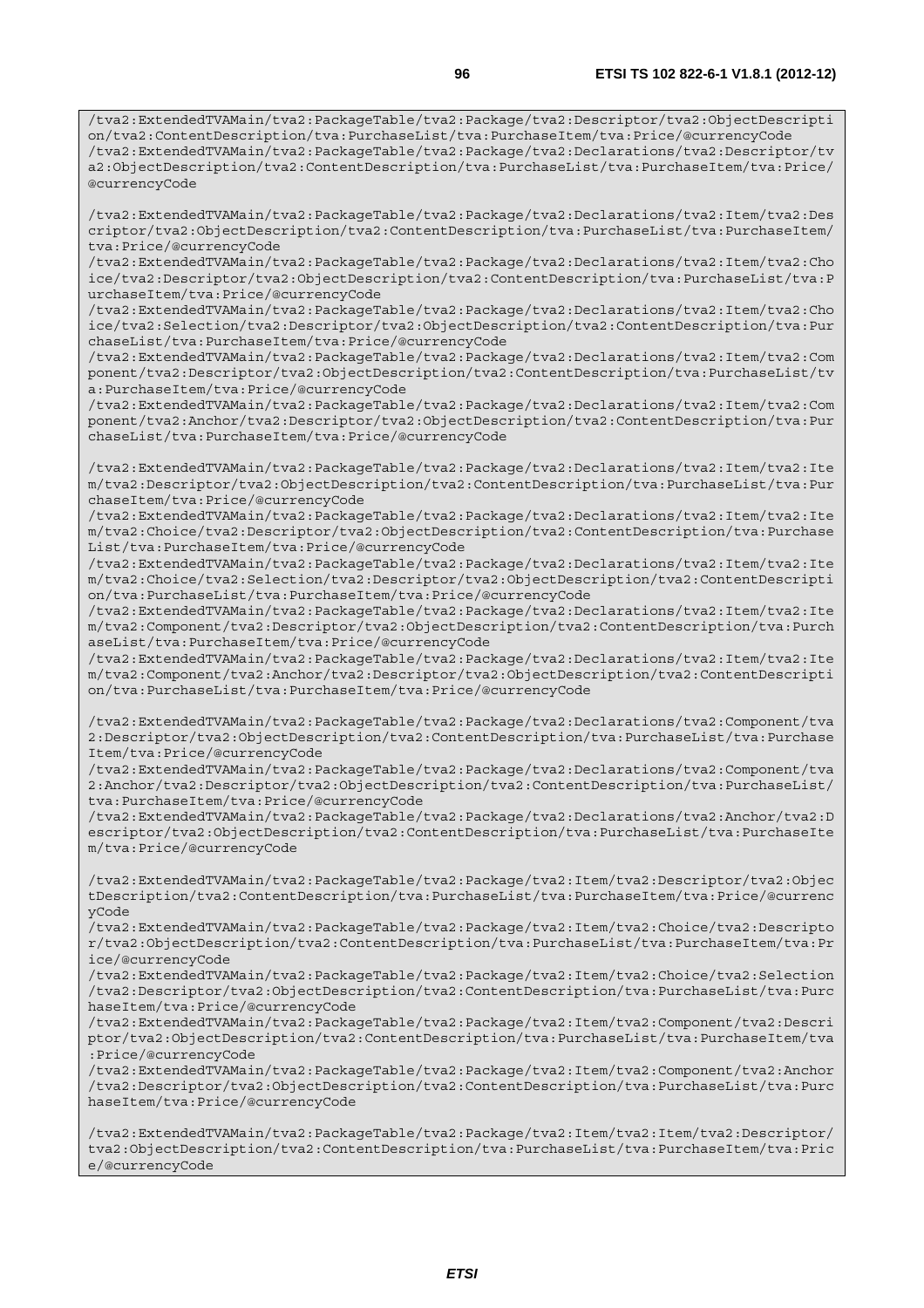/tva2:ExtendedTVAMain/tva2:PackageTable/tva2:Package/tva2:Item/tva2:Item/tva2:Choice/tva2 :Descriptor/tva2:ObjectDescription/tva2:ContentDescription/tva:PurchaseList/tva:PurchaseI tem/tva:Price/@currencyCode

/tva2:ExtendedTVAMain/tva2:PackageTable/tva2:Package/tva2:Item/tva2:Item/tva2:Choice/tva2 :Selection/tva2:Descriptor/tva2:ObjectDescription/tva2:ContentDescription/tva:PurchaseLis t/tva:PurchaseItem/tva:Price/@currencyCode

/tva2:ExtendedTVAMain/tva2:PackageTable/tva2:Package/tva2:Item/tva2:Item/tva2:Component/t va2:Descriptor/tva2:ObjectDescription/tva2:ContentDescription/tva:PurchaseList/tva:Purcha seItem/tva:Price/@currencyCode

/tva2:ExtendedTVAMain/tva2:PackageTable/tva2:Package/tva2:Item/tva2:Item/tva2:Component/t va2:Anchor/tva2:Descriptor/tva2:ObjectDescription/tva2:ContentDescription/tva:PurchaseLis t/tva:PurchaseItem/tva:Price/@currencyCode

 $^{\prime\prime}$  / >  $\geq$  1

######################################################################################## -->

 <!-- feldID for Program, Group, Purchase, Instance, and Package for coupon -->  $<$ ! --

######################################################################################## -->

<Tns:FieldIDDefinition fieldID="RewardCouponId" fieldDefinition="

/tva:TVAMain/tva:ProgramDescription/tva:ProgramInformationTable/tva:ProgramInformation/tv a:BasicDescription/tva:PurchaseList/tva2:ExtendedPurchaseItem/tva2:RewardCoupon/tva2:Coup onRef/tva2:CouponIdRef/text()

/tva:TVAMain/tva:ProgramDescription/tva:GroupInformationTable/tva:GroupInformation/tva:Ba sicDescription/tva:PurchaseList/tva2:ExtendedPurchaseItem/tva2:RewardCoupon/tva2:CouponRe f/tva2:CouponIdRef/text()

/tva:TVAMain/tva:ProgramDescription/tva:ProgramLocationTable/tva:Schedule/tva:ScheduleEve nt/tva:InstanceDescription/tva:PurchaseList/tva2:ExtendedPurchaseItem/tva2:RewardCoupon/t va2:CouponRef/tva2:CouponIdRef/text()

/tva:TVAMain/tva:ProgramDescription/tva:ProgramLocationTable/tva:BroadcastEvent/tva:Insta nceDescription/tva:PurchaseList/tva2:ExtendedPurchaseItem/tva2:RewardCoupon/tva2:CouponRe f/tva2:CouponIdRef/text()

/tva:TVAMain/tva:ProgramDescription/tva:ProgramLocationTable/tva:OnDemandProgram/tva:Inst anceDescription/tva:PurchaseList/tva2:ExtendedPurchaseItem/tva2:RewardCoupon/tva2:CouponR ef/tva2:CouponIdRef/text()

/tva:TVAMain/tva:ProgramDescription/tva:ProgramLocationTable/tva:OnDemandService/tva:OnDe mandProgram/tva:InstanceDescription/tva:PurchaseList/tva2:ExtendedPurchaseItem/tva2:Rewar dCoupon/tva2:CouponRef/tva2:CouponIdRef/text()

/tva:TVAMain/tva:ProgramDescription/tva:PurchaseInformationTable/tva:PurchaseInformation/ tva2:ExtendedPurchaseItem/tva2:RewardCoupon/tva2:CouponRef/tva2:CouponIdRef/text()

/tva2:ExtendedTVAMain/tva2:PackageTable/tva2:Package/tva2:Descriptor/tva2:ObjectDescripti on/tva2:ContentDescription/tva:PurchaseList/tva2:ExtendedPurchaseItem/tva2:RewardCoupon/t va2:CouponRef/tva2:CouponIdRef/text()

/tva2:ExtendedTVAMain/tva2:PackageTable/tva2:Package/tva2:Declarations/tva2:Descriptor/tv a2:ObjectDescription/tva2:ContentDescription/tva:PurchaseList/tva2:ExtendedPurchaseItem/t va2:RewardCoupon/tva2:CouponRef/tva2:CouponIdRef/text()

/tva2:ExtendedTVAMain/tva2:PackageTable/tva2:Package/tva2:Declarations/tva2:Item/tva2:Des criptor/tva2:ObjectDescription/tva2:ContentDescription/tva:PurchaseList/tva2:ExtendedPurc haseItem/tva2:RewardCoupon/tva2:CouponRef/tva2:CouponIdRef/text()

/tva2:ExtendedTVAMain/tva2:PackageTable/tva2:Package/tva2:Declarations/tva2:Item/tva2:Cho ice/tva2:Descriptor/tva2:ObjectDescription/tva2:ContentDescription/tva:PurchaseList/tva2: ExtendedPurchaseItem/tva2:RewardCoupon/tva2:CouponRef/tva2:CouponIdRef/text()

/tva2:ExtendedTVAMain/tva2:PackageTable/tva2:Package/tva2:Declarations/tva2:Item/tva2:Cho ice/tva2:Selection/tva2:Descriptor/tva2:ObjectDescription/tva2:ContentDescription/tva:Pur chaseList/tva2:ExtendedPurchaseItem/tva2:RewardCoupon/tva2:CouponRef/tva2:CouponIdRef/tex  $t($ )

/tva2:ExtendedTVAMain/tva2:PackageTable/tva2:Package/tva2:Declarations/tva2:Item/tva2:Com ponent/tva2:Descriptor/tva2:ObjectDescription/tva2:ContentDescription/tva:PurchaseList/tv a2:ExtendedPurchaseItem/tva2:RewardCoupon/tva2:CouponRef/tva2:CouponIdRef/text()

/tva2:ExtendedTVAMain/tva2:PackageTable/tva2:Package/tva2:Declarations/tva2:Item/tva2:Com ponent/tva2:Anchor/tva2:Descriptor/tva2:ObjectDescription/tva2:ContentDescription/tva:Pur chaseList/tva2:ExtendedPurchaseItem/tva2:RewardCoupon/tva2:CouponRef/tva2:CouponIdRef/tex  $t($ )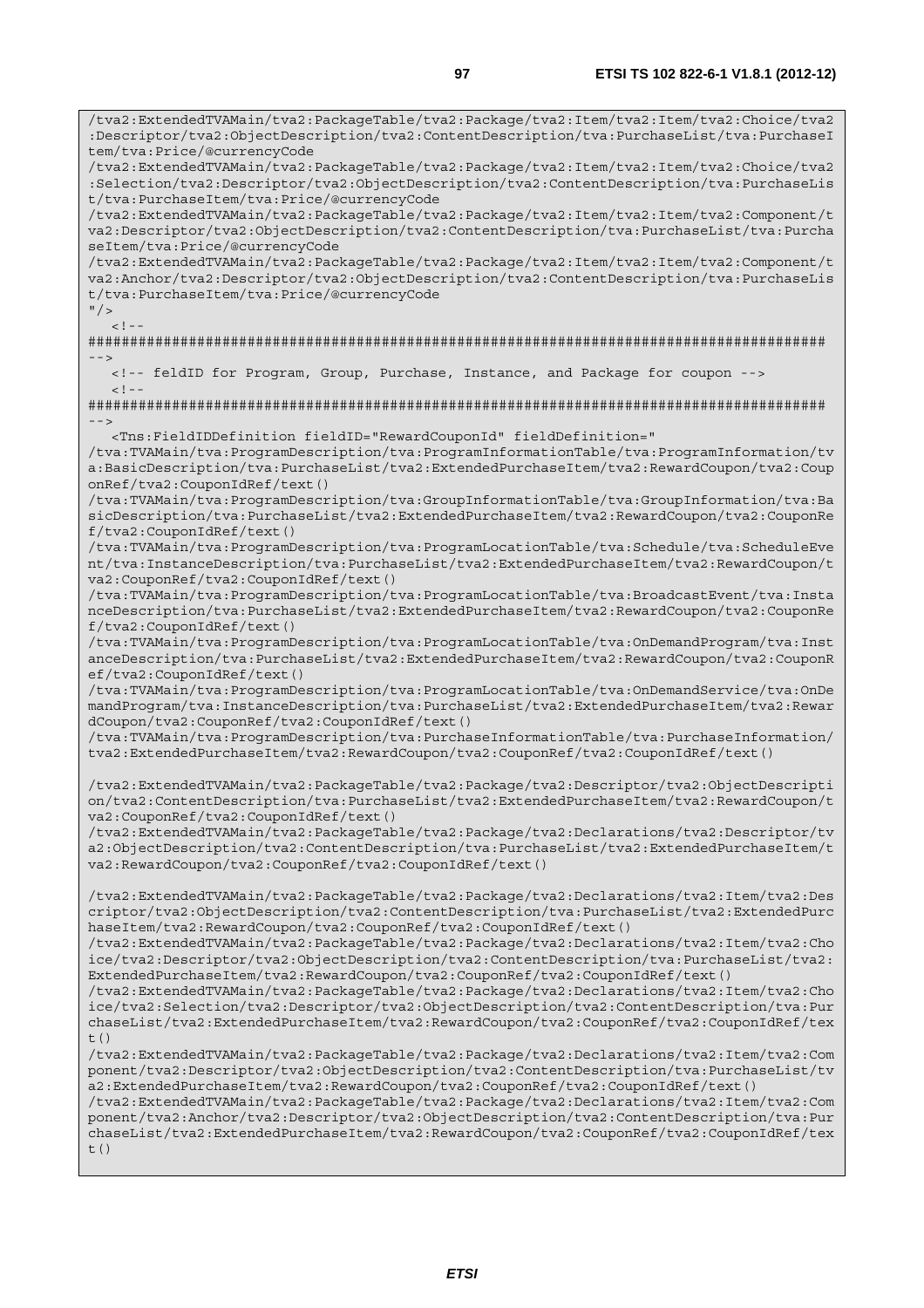/tva2:ExtendedTVAMain/tva2:PackageTable/tva2:Package/tva2:Declarations/tva2:Item/tva2:Ite m/tva2:Descriptor/tva2:ObjectDescription/tva2:ContentDescription/tva:PurchaseList/tva2:Ex tendedPurchaseItem/tva2:RewardCoupon/tva2:CouponRef/tva2:CouponIdRef/text()

/tva2:ExtendedTVAMain/tva2:PackageTable/tva2:Package/tva2:Declarations/tva2:Item/tva2:Ite m/tva2:Choice/tva2:Descriptor/tva2:ObjectDescription/tva2:ContentDescription/tva:Purchase List/tva2:ExtendedPurchaseItem/tva2:RewardCoupon/tva2:CouponRef/tva2:CouponIdRef/text()

/tva2:ExtendedTVAMain/tva2:PackageTable/tva2:Package/tva2:Declarations/tva2:Item/tva2:Ite m/tva2:Choice/tva2:Selection/tva2:Descriptor/tva2:ObjectDescription/tva2:ContentDescripti on/tva:PurchaseList/tva2:ExtendedPurchaseItem/tva2:RewardCoupon/tva2:CouponRef/tva2:Coupo nIdRef/text()

/tva2:ExtendedTVAMain/tva2:PackageTable/tva2:Package/tva2:Declarations/tva2:Item/tva2:Ite m/tva2:Component/tva2:Descriptor/tva2:ObjectDescription/tva2:ContentDescription/tva:Purch aseList/tva2:ExtendedPurchaseItem/tva2:RewardCoupon/tva2:CouponRef/tva2:CouponIdRef/text( )

/tva2:ExtendedTVAMain/tva2:PackageTable/tva2:Package/tva2:Declarations/tva2:Item/tva2:Ite m/tva2:Component/tva2:Anchor/tva2:Descriptor/tva2:ObjectDescription/tva2:ContentDescripti on/tva:PurchaseList/tva2:ExtendedPurchaseItem/tva2:RewardCoupon/tva2:CouponRef/tva2:Coupo nIdRef/text()

/tva2:ExtendedTVAMain/tva2:PackageTable/tva2:Package/tva2:Declarations/tva2:Component/tva 2:Descriptor/tva2:ObjectDescription/tva2:ContentDescription/tva:PurchaseList/tva2:Extende dPurchaseItem/tva2:RewardCoupon/tva2:CouponRef/tva2:CouponIdRef/text()

/tva2:ExtendedTVAMain/tva2:PackageTable/tva2:Package/tva2:Declarations/tva2:Component/tva 2:Anchor/tva2:Descriptor/tva2:ObjectDescription/tva2:ContentDescription/tva:PurchaseList/ tva2:ExtendedPurchaseItem/tva2:RewardCoupon/tva2:CouponRef/tva2:CouponIdRef/text()

/tva2:ExtendedTVAMain/tva2:PackageTable/tva2:Package/tva2:Declarations/tva2:Anchor/tva2:D escriptor/tva2:ObjectDescription/tva2:ContentDescription/tva:PurchaseList/tva2:ExtendedPu rchaseItem/tva2:RewardCoupon/tva2:CouponRef/tva2:CouponIdRef/text()

/tva2:ExtendedTVAMain/tva2:PackageTable/tva2:Package/tva2:Item/tva2:Descriptor/tva2:Objec tDescription/tva2:ContentDescription/tva:PurchaseList/tva2:ExtendedPurchaseItem/tva2:Rewa rdCoupon/tva2:CouponRef/tva2:CouponIdRef/text()

/tva2:ExtendedTVAMain/tva2:PackageTable/tva2:Package/tva2:Item/tva2:Choice/tva2:Descripto r/tva2:ObjectDescription/tva2:ContentDescription/tva:PurchaseList/tva2:ExtendedPurchaseIt em/tva2:RewardCoupon/tva2:CouponRef/tva2:CouponIdRef/text()

/tva2:ExtendedTVAMain/tva2:PackageTable/tva2:Package/tva2:Item/tva2:Choice/tva2:Selection /tva2:Descriptor/tva2:ObjectDescription/tva2:ContentDescription/tva:PurchaseList/tva2:Ext endedPurchaseItem/tva2:RewardCoupon/tva2:CouponRef/tva2:CouponIdRef/text()

/tva2:ExtendedTVAMain/tva2:PackageTable/tva2:Package/tva2:Item/tva2:Component/tva2:Descri ptor/tva2:ObjectDescription/tva2:ContentDescription/tva:PurchaseList/tva2:ExtendedPurchas eItem/tva2:RewardCoupon/tva2:CouponRef/tva2:CouponIdRef/text()

/tva2:ExtendedTVAMain/tva2:PackageTable/tva2:Package/tva2:Item/tva2:Component/tva2:Anchor /tva2:Descriptor/tva2:ObjectDescription/tva2:ContentDescription/tva:PurchaseList/tva2:Ext endedPurchaseItem/tva2:RewardCoupon/tva2:CouponRef/tva2:CouponIdRef/text()

/tva2:ExtendedTVAMain/tva2:PackageTable/tva2:Package/tva2:Item/tva2:Item/tva2:Descriptor/ tva2:ObjectDescription/tva2:ContentDescription/tva:PurchaseList/tva2:ExtendedPurchaseItem /tva2:RewardCoupon/tva2:CouponRef/tva2:CouponIdRef/text()

/tva2:ExtendedTVAMain/tva2:PackageTable/tva2:Package/tva2:Item/tva2:Item/tva2:Choice/tva2 :Descriptor/tva2:ObjectDescription/tva2:ContentDescription/tva:PurchaseList/tva2:Extended PurchaseItem/tva2:RewardCoupon/tva2:CouponRef/tva2:CouponIdRef/text()

/tva2:ExtendedTVAMain/tva2:PackageTable/tva2:Package/tva2:Item/tva2:Item/tva2:Choice/tva2 :Selection/tva2:Descriptor/tva2:ObjectDescription/tva2:ContentDescription/tva:PurchaseLis t/tva2:ExtendedPurchaseItem/tva2:RewardCoupon/tva2:CouponRef/tva2:CouponIdRef/text()

/tva2:ExtendedTVAMain/tva2:PackageTable/tva2:Package/tva2:Item/tva2:Item/tva2:Component/t va2:Descriptor/tva2:ObjectDescription/tva2:ContentDescription/tva:PurchaseList/tva2:Exten dedPurchaseItem/tva2:RewardCoupon/tva2:CouponRef/tva2:CouponIdRef/text()

/tva2:ExtendedTVAMain/tva2:PackageTable/tva2:Package/tva2:Item/tva2:Item/tva2:Component/t va2:Anchor/tva2:Descriptor/tva2:ObjectDescription/tva2:ContentDescription/tva:PurchaseLis t/tva2:ExtendedPurchaseItem/tva2:RewardCoupon/tva2:CouponRef/tva2:CouponIdRef/text()  $"$  />

 <Tns:FieldIDDefinition fieldID="RewardCouponAuthority" fieldDefinition=" /tva:TVAMain/tva:ProgramDescription/tva:ProgramInformationTable/tva:ProgramInformation/tv a:BasicDescription/tva:PurchaseList/tva2:ExtendedPurchaseItem/tva2:RewardCoupon/tva2:Coup onRef/tva2:AuthorityName/text()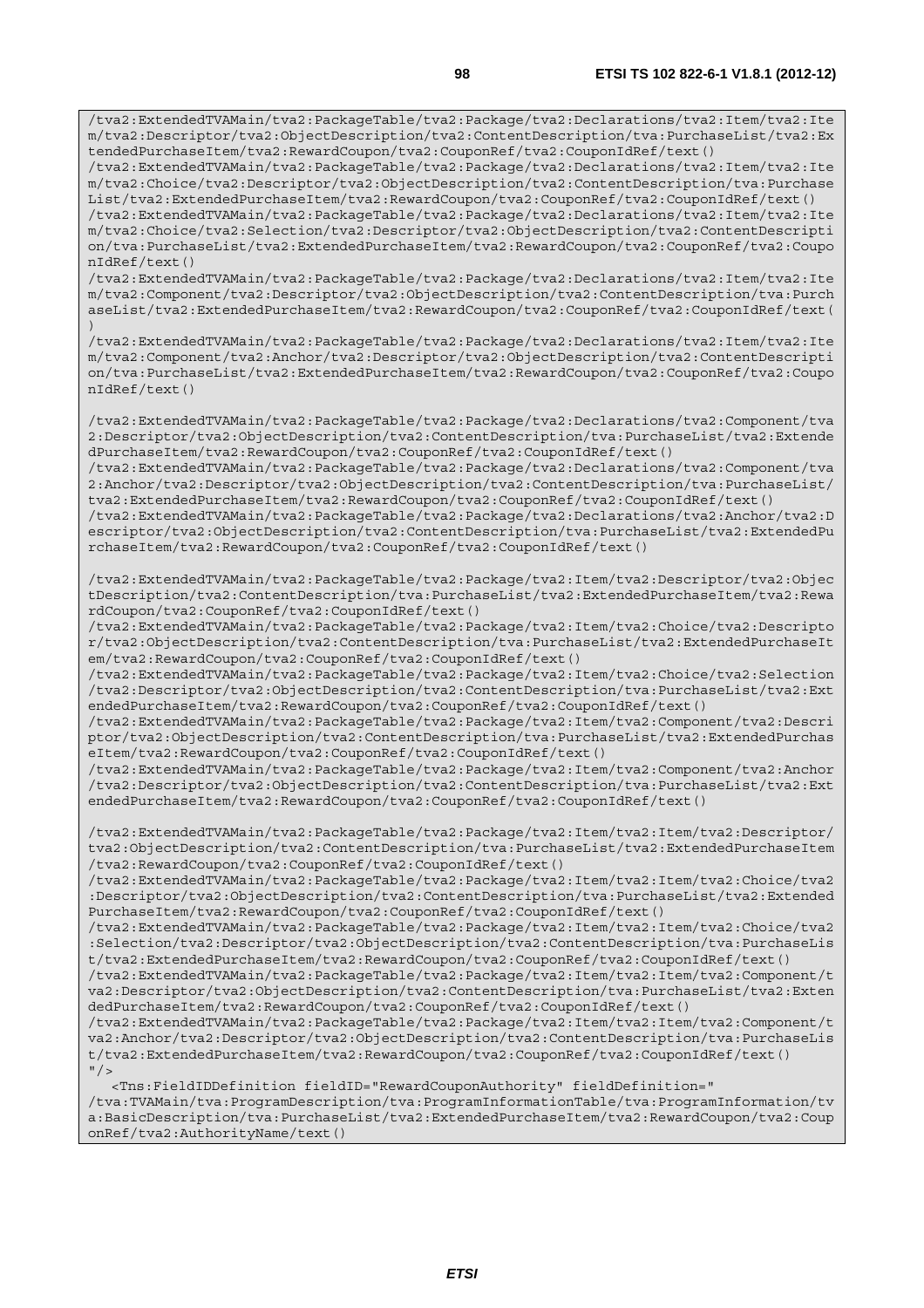/tva:TVAMain/tva:ProgramDescription/tva:GroupInformationTable/tva:GroupInformation/tva:Ba sicDescription/tva:PurchaseList/tva2:ExtendedPurchaseItem/tva2:RewardCoupon/tva2:CouponRe f/tva2:AuthorityName/text()

/tva:TVAMain/tva:ProgramDescription/tva:ProgramLocationTable/tva:Schedule/tva:ScheduleEve nt/tva:InstanceDescription/tva:PurchaseList/tva2:ExtendedPurchaseItem/tva2:RewardCoupon/t va2:CouponRef/tva2:AuthorityName/text()

/tva:TVAMain/tva:ProgramDescription/tva:ProgramLocationTable/tva:BroadcastEvent/tva:Insta nceDescription/tva:PurchaseList/tva2:ExtendedPurchaseItem/tva2:RewardCoupon/tva2:CouponRe f/tva2:AuthorityName/text()

/tva:TVAMain/tva:ProgramDescription/tva:ProgramLocationTable/tva:OnDemandProgram/tva:Inst anceDescription/tva:PurchaseList/tva2:ExtendedPurchaseItem/tva2:RewardCoupon/tva2:CouponR ef/tva2:AuthorityName/text()

/tva:TVAMain/tva:ProgramDescription/tva:ProgramLocationTable/tva:OnDemandService/tva:OnDe mandProgram/tva:InstanceDescription/tva:PurchaseList/tva2:ExtendedPurchaseItem/tva2:Rewar dCoupon/tva2:CouponRef/tva2:AuthorityName/text()

/tva:TVAMain/tva:ProgramDescription/tva:PurchaseInformationTable/tva:PurchaseInformation/ tva2:ExtendedPurchaseItem/tva2:RewardCoupon/tva2:CouponRef/tva2:AuthorityName/text()

/tva2:ExtendedTVAMain/tva2:PackageTable/tva2:Package/tva2:Descriptor/tva2:ObjectDescripti on/tva2:ContentDescription/tva:PurchaseList/tva2:ExtendedPurchaseItem/tva2:RewardCoupon/t va2:CouponRef/tva2:AuthorityName/text()

/tva2:ExtendedTVAMain/tva2:PackageTable/tva2:Package/tva2:Declarations/tva2:Descriptor/tv a2:ObjectDescription/tva2:ContentDescription/tva:PurchaseList/tva2:ExtendedPurchaseItem/t va2:RewardCoupon/tva2:CouponRef/tva2:AuthorityName/text()

/tva2:ExtendedTVAMain/tva2:PackageTable/tva2:Package/tva2:Declarations/tva2:Item/tva2:Des criptor/tva2:ObjectDescription/tva2:ContentDescription/tva:PurchaseList/tva2:ExtendedPurc haseItem/tva2:RewardCoupon/tva2:CouponRef/tva2:AuthorityName/text()

/tva2:ExtendedTVAMain/tva2:PackageTable/tva2:Package/tva2:Declarations/tva2:Item/tva2:Cho ice/tva2:Descriptor/tva2:ObjectDescription/tva2:ContentDescription/tva:PurchaseList/tva2: ExtendedPurchaseItem/tva2:RewardCoupon/tva2:CouponRef/tva2:AuthorityName/text()

/tva2:ExtendedTVAMain/tva2:PackageTable/tva2:Package/tva2:Declarations/tva2:Item/tva2:Cho ice/tva2:Selection/tva2:Descriptor/tva2:ObjectDescription/tva2:ContentDescription/tva:Pur chaseList/tva2:ExtendedPurchaseItem/tva2:RewardCoupon/tva2:CouponRef/tva2:AuthorityName/t ext()

/tva2:ExtendedTVAMain/tva2:PackageTable/tva2:Package/tva2:Declarations/tva2:Item/tva2:Com ponent/tva2:Descriptor/tva2:ObjectDescription/tva2:ContentDescription/tva:PurchaseList/tv a2:ExtendedPurchaseItem/tva2:RewardCoupon/tva2:CouponRef/tva2:AuthorityName/text()

/tva2:ExtendedTVAMain/tva2:PackageTable/tva2:Package/tva2:Declarations/tva2:Item/tva2:Com ponent/tva2:Anchor/tva2:Descriptor/tva2:ObjectDescription/tva2:ContentDescription/tva:Pur chaseList/tva2:ExtendedPurchaseItem/tva2:RewardCoupon/tva2:CouponRef/tva2:AuthorityName/t  $ext()$ 

/tva2:ExtendedTVAMain/tva2:PackageTable/tva2:Package/tva2:Declarations/tva2:Item/tva2:Ite m/tva2:Descriptor/tva2:ObjectDescription/tva2:ContentDescription/tva:PurchaseList/tva2:Ex tendedPurchaseItem/tva2:RewardCoupon/tva2:CouponRef/tva2:AuthorityName/text()

/tva2:ExtendedTVAMain/tva2:PackageTable/tva2:Package/tva2:Declarations/tva2:Item/tva2:Ite m/tva2:Choice/tva2:Descriptor/tva2:ObjectDescription/tva2:ContentDescription/tva:Purchase List/tva2:ExtendedPurchaseItem/tva2:RewardCoupon/tva2:CouponRef/tva2:AuthorityName/text() /tva2:ExtendedTVAMain/tva2:PackageTable/tva2:Package/tva2:Declarations/tva2:Item/tva2:Ite m/tva2:Choice/tva2:Selection/tva2:Descriptor/tva2:ObjectDescription/tva2:ContentDescripti on/tva:PurchaseList/tva2:ExtendedPurchaseItem/tva2:RewardCoupon/tva2:CouponRef/tva2:Autho rityName/text()

/tva2:ExtendedTVAMain/tva2:PackageTable/tva2:Package/tva2:Declarations/tva2:Item/tva2:Ite m/tva2:Component/tva2:Descriptor/tva2:ObjectDescription/tva2:ContentDescription/tva:Purch aseList/tva2:ExtendedPurchaseItem/tva2:RewardCoupon/tva2:CouponRef/tva2:AuthorityName/tex  $t()$ 

/tva2:ExtendedTVAMain/tva2:PackageTable/tva2:Package/tva2:Declarations/tva2:Item/tva2:Ite m/tva2:Component/tva2:Anchor/tva2:Descriptor/tva2:ObjectDescription/tva2:ContentDescripti on/tva:PurchaseList/tva2:ExtendedPurchaseItem/tva2:RewardCoupon/tva2:CouponRef/tva2:Autho rityName/text()

/tva2:ExtendedTVAMain/tva2:PackageTable/tva2:Package/tva2:Declarations/tva2:Component/tva 2:Descriptor/tva2:ObjectDescription/tva2:ContentDescription/tva:PurchaseList/tva2:Extende dPurchaseItem/tva2:RewardCoupon/tva2:CouponRef/tva2:AuthorityName/text() /tva2:ExtendedTVAMain/tva2:PackageTable/tva2:Package/tva2:Declarations/tva2:Component/tva 2:Anchor/tva2:Descriptor/tva2:ObjectDescription/tva2:ContentDescription/tva:PurchaseList/ tva2:ExtendedPurchaseItem/tva2:RewardCoupon/tva2:CouponRef/tva2:AuthorityName/text()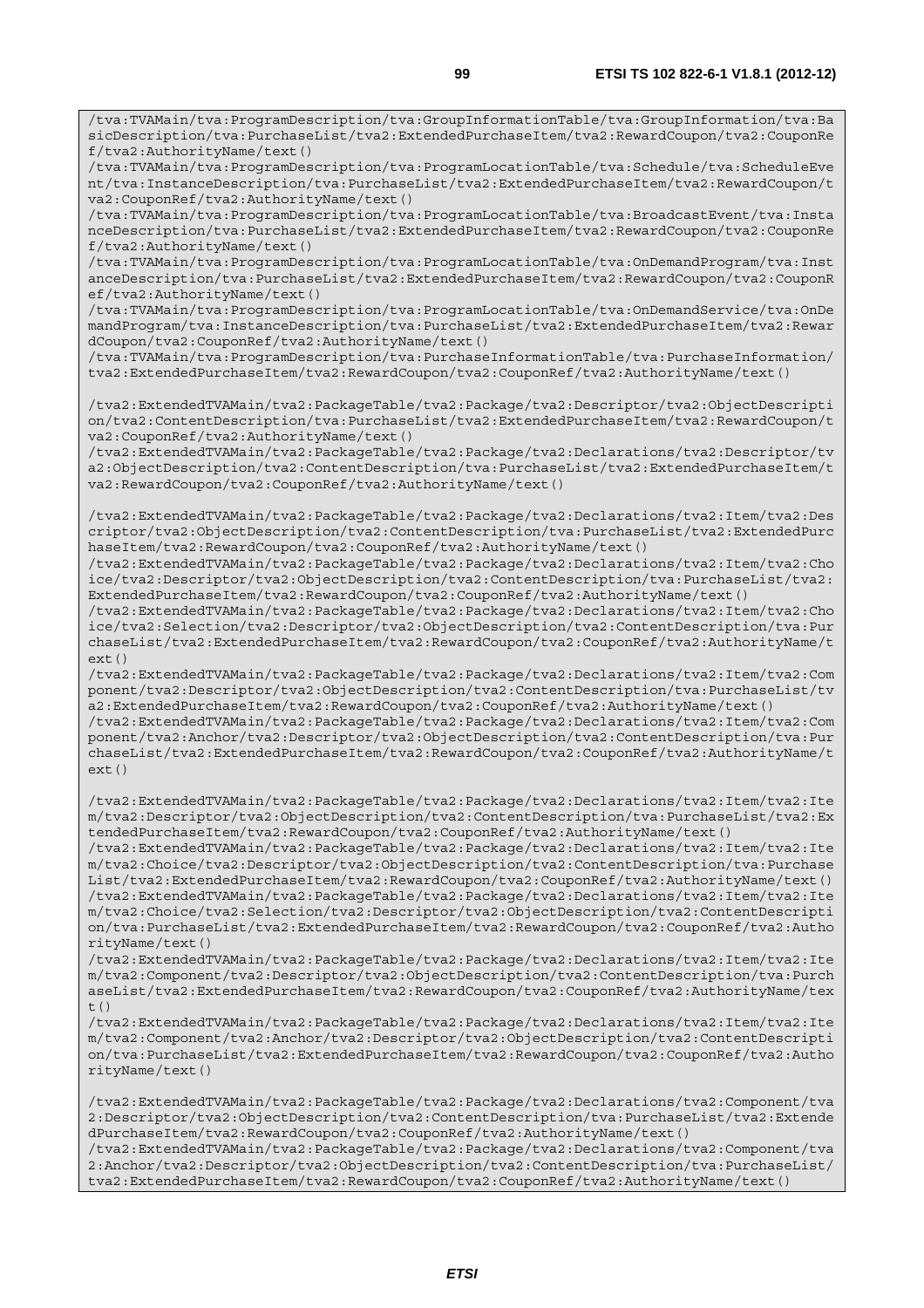/tva2:ExtendedTVAMain/tva2:PackageTable/tva2:Package/tva2:Declarations/tva2:Anchor/tva2:D escriptor/tva2:ObjectDescription/tva2:ContentDescription/tva:PurchaseList/tva2:ExtendedPu rchaseItem/tva2:RewardCoupon/tva2:CouponRef/tva2:AuthorityName/text()

/tva2:ExtendedTVAMain/tva2:PackageTable/tva2:Package/tva2:Item/tva2:Descriptor/tva2:Objec tDescription/tva2:ContentDescription/tva:PurchaseList/tva2:ExtendedPurchaseItem/tva2:Rewa rdCoupon/tva2:CouponRef/tva2:AuthorityName/text()

/tva2:ExtendedTVAMain/tva2:PackageTable/tva2:Package/tva2:Item/tva2:Choice/tva2:Descripto r/tva2:ObjectDescription/tva2:ContentDescription/tva:PurchaseList/tva2:ExtendedPurchaseIt em/tva2:RewardCoupon/tva2:CouponRef/tva2:AuthorityName/text()

/tva2:ExtendedTVAMain/tva2:PackageTable/tva2:Package/tva2:Item/tva2:Choice/tva2:Selection /tva2:Descriptor/tva2:ObjectDescription/tva2:ContentDescription/tva:PurchaseList/tva2:Ext endedPurchaseItem/tva2:RewardCoupon/tva2:CouponRef/tva2:AuthorityName/text()

/tva2:ExtendedTVAMain/tva2:PackageTable/tva2:Package/tva2:Item/tva2:Component/tva2:Descri ptor/tva2:ObjectDescription/tva2:ContentDescription/tva:PurchaseList/tva2:ExtendedPurchas eItem/tva2:RewardCoupon/tva2:CouponRef/tva2:AuthorityName/text()

/tva2:ExtendedTVAMain/tva2:PackageTable/tva2:Package/tva2:Item/tva2:Component/tva2:Anchor /tva2:Descriptor/tva2:ObjectDescription/tva2:ContentDescription/tva:PurchaseList/tva2:Ext endedPurchaseItem/tva2:RewardCoupon/tva2:CouponRef/tva2:AuthorityName/text()

/tva2:ExtendedTVAMain/tva2:PackageTable/tva2:Package/tva2:Item/tva2:Item/tva2:Descriptor/ tva2:ObjectDescription/tva2:ContentDescription/tva:PurchaseList/tva2:ExtendedPurchaseItem /tva2:RewardCoupon/tva2:CouponRef/tva2:AuthorityName/text()

/tva2:ExtendedTVAMain/tva2:PackageTable/tva2:Package/tva2:Item/tva2:Item/tva2:Choice/tva2 :Descriptor/tva2:ObjectDescription/tva2:ContentDescription/tva:PurchaseList/tva2:Extended PurchaseItem/tva2:RewardCoupon/tva2:CouponRef/tva2:AuthorityName/text()

/tva2:ExtendedTVAMain/tva2:PackageTable/tva2:Package/tva2:Item/tva2:Item/tva2:Choice/tva2 :Selection/tva2:Descriptor/tva2:ObjectDescription/tva2:ContentDescription/tva:PurchaseLis t/tva2:ExtendedPurchaseItem/tva2:RewardCoupon/tva2:CouponRef/tva2:AuthorityName/text()

/tva2:ExtendedTVAMain/tva2:PackageTable/tva2:Package/tva2:Item/tva2:Item/tva2:Component/t va2:Descriptor/tva2:ObjectDescription/tva2:ContentDescription/tva:PurchaseList/tva2:Exten dedPurchaseItem/tva2:RewardCoupon/tva2:CouponRef/tva2:AuthorityName/text()

/tva2:ExtendedTVAMain/tva2:PackageTable/tva2:Package/tva2:Item/tva2:Item/tva2:Component/t va2:Anchor/tva2:Descriptor/tva2:ObjectDescription/tva2:ContentDescription/tva:PurchaseLis t/tva2:ExtendedPurchaseItem/tva2:RewardCoupon/tva2:CouponRef/tva2:AuthorityName/text()  $"$  / >

 $\lt$  ! –

######################################################################################## -->

<!-- feldID for Program, Group, Purchase, Instance, and Package for RMPI -->

 $<$ ! --

######################################################################################## -->

<Tns:FieldIDDefinition fieldID="Cipher" fieldDefinition="

/tva:TVAMain/tva:ProgramDescription/tva:ProgramInformationTable/tva:ProgramInformation/tv a:BasicDescription/tva:PurchaseList/tva2:ExtendedPurchaseItem/tva2:RMPIDescription/tva2:A ncillaryRMPI/tva2:Cipher/text()

/tva:TVAMain/tva:ProgramDescription/tva:GroupInformationTable/tva:GroupInformation/tva:Ba sicDescription/tva:PurchaseList/tva2:ExtendedPurchaseItem/tva2:RMPIDescription/tva2:Ancil laryRMPI/tva2:Cipher/text()

/tva:TVAMain/tva:ProgramDescription/tva:ProgramLocationTable/tva:Schedule/tva:ScheduleEve nt/tva:InstanceDescription/tva:PurchaseList/tva2:ExtendedPurchaseItem/tva2:RMPIDescriptio n/tva2:AncillaryRMPI/tva2:Cipher/text()

/tva:TVAMain/tva:ProgramDescription/tva:ProgramLocationTable/tva:BroadcastEvent/tva:Insta nceDescription/tva:PurchaseList/tva2:ExtendedPurchaseItem/tva2:RMPIDescription/tva2:Ancil laryRMPI/tva2:Cipher/text()

/tva:TVAMain/tva:ProgramDescription/tva:ProgramLocationTable/tva:OnDemandProgram/tva:Inst anceDescription/tva:PurchaseList/tva2:ExtendedPurchaseItem/tva2:RMPIDescription/tva2:Anci llaryRMPI/tva2:Cipher/text()

/tva:TVAMain/tva:ProgramDescription/tva:ProgramLocationTable/tva:OnDemandService/tva:OnDe mandProgram/tva:InstanceDescription/tva:PurchaseList/tva2:ExtendedPurchaseItem/tva2:RMPID escription/tva2:AncillaryRMPI/tva2:Cipher/text()

/tva:TVAMain/tva:ProgramDescription/tva:PurchaseInformationTable/tva:PurchaseInformation/ tva2:ExtendedPurchaseItem/tva2:RMPIDescription/tva2:AncillaryRMPI/tva2:Cipher/text()

/tva2:ExtendedTVAMain/tva2:PackageTable/tva2:Package/tva2:Descriptor/tva2:ObjectDescripti on/tva2:ContentDescription/tva:PurchaseList/tva2:ExtendedPurchaseItem/tva2:RMPIDescriptio n/tva2:AncillaryRMPI/tva2:Cipher/text()

 $"$  /> <!-- fieldIDs for ExtendRights -->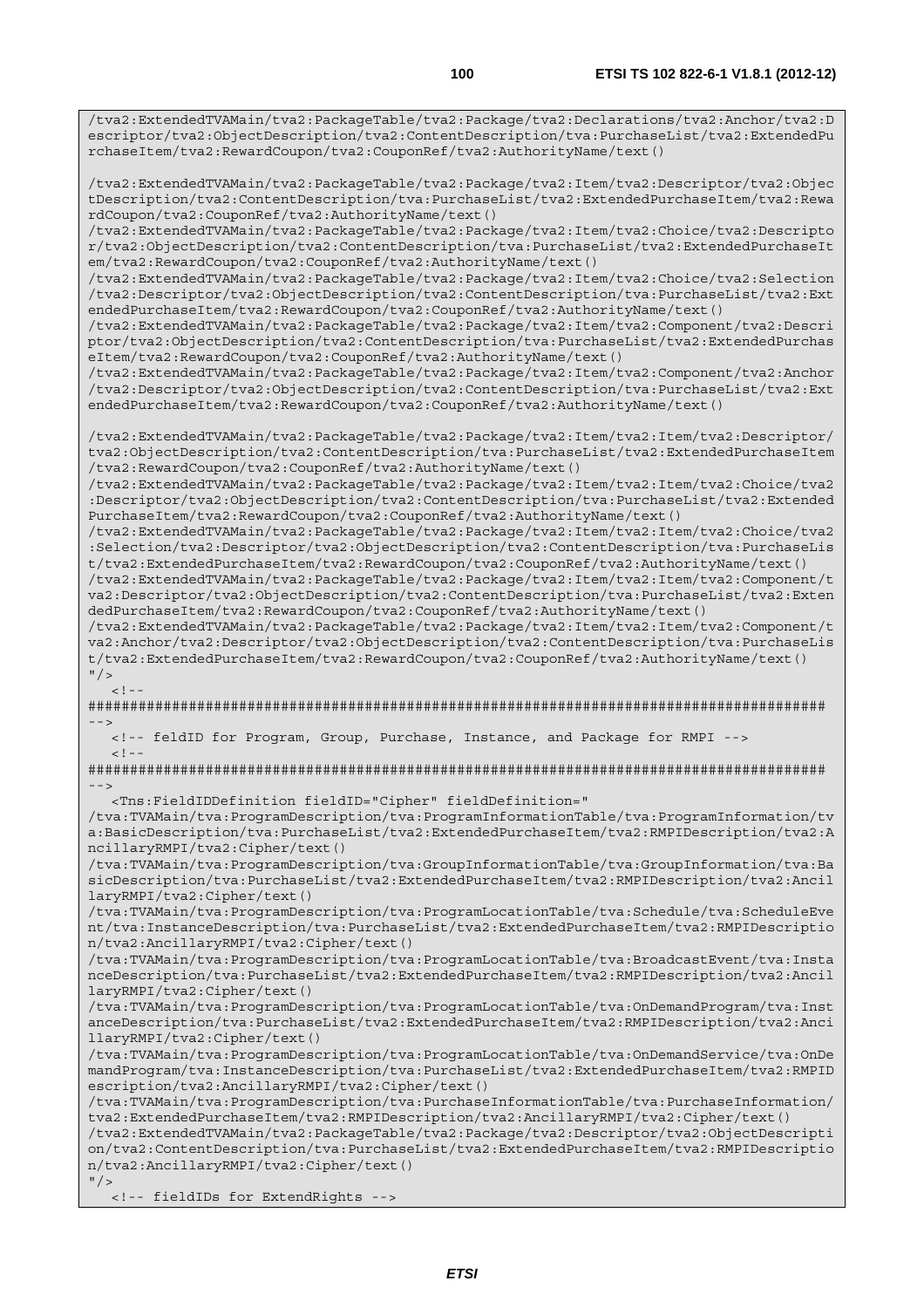<Tns:FieldIDDefinition fieldID="ExtendRightsSecurityLevel" fieldDefinition="

/tva:TVAMain/tva:ProgramDescription/tva:ProgramInformationTable/tva:ProgramInformation/tv a:BasicDescription/tva:PurchaseList/tva2:ExtendedPurchaseItem/tva2:RMPIDescription/tva2:E xtendRights/tva2:SecurityLevel/text() /tva:TVAMain/tva:ProgramDescription/tva:GroupInformationTable/tva:GroupInformation/tva:Ba sicDescription/tva:PurchaseList/tva2:ExtendedPurchaseItem/tva2:RMPIDescription/tva2:Exten dRights/tva2:SecurityLevel/text() /tva:TVAMain/tva:ProgramDescription/tva:ProgramLocationTable/tva:Schedule/tva:ScheduleEve nt/tva:InstanceDescription/tva:PurchaseList/tva2:ExtendedPurchaseItem/tva2:RMPIDescriptio n/tva2:ExtendRights/tva2:SecurityLevel/text() /tva:TVAMain/tva:ProgramDescription/tva:ProgramLocationTable/tva:BroadcastEvent/tva:Insta nceDescription/tva:PurchaseList/tva2:ExtendedPurchaseItem/tva2:RMPIDescription/tva2:Exten dRights/tva2:SecurityLevel/text() /tva:TVAMain/tva:ProgramDescription/tva:ProgramLocationTable/tva:OnDemandProgram/tva:Inst anceDescription/tva:PurchaseList/tva2:ExtendedPurchaseItem/tva2:RMPIDescription/tva2:Exte ndRights/tva2:SecurityLevel/text() /tva:TVAMain/tva:ProgramDescription/tva:ProgramLocationTable/tva:OnDemandService/tva:OnDe mandProgram/tva:InstanceDescription/tva:PurchaseList/tva2:ExtendedPurchaseItem/tva2:RMPID escription/tva2:ExtendRights/tva2:SecurityLevel/text() /tva:TVAMain/tva:ProgramDescription/tva:PurchaseInformationTable/tva:PurchaseInformation/ tva2:ExtendedPurchaseItem/tva2:RMPIDescription/tva2:ExtendRights/tva2:SecurityLevel/text( ) /tva2:ExtendedTVAMain/tva2:PackageTable/tva2:Package/tva2:Descriptor/tva2:ObjectDescripti on/tva2:ContentDescription/tva:PurchaseList/tva2:ExtendedPurchaseItem/tva2:RMPIDescriptio n/tva2:ExtendRights/tva2:SecurityLevel/text()"/> <Tns:FieldIDDefinition fieldID="ExtendRightsSourceOfAdditionalRights" fieldDefinition=" /tva:TVAMain/tva:ProgramDescription/tva:ProgramInformationTable/tva:ProgramInformation/tv a:BasicDescription/tva:PurchaseList/tva2:ExtendedPurchaseItem/tva2:RMPIDescription/tva2:E xtendRights/tva2:SourceOfAdditionalRights/text() /tva:TVAMain/tva:ProgramDescription/tva:GroupInformationTable/tva:GroupInformation/tva:Ba sicDescription/tva:PurchaseList/tva2:ExtendedPurchaseItem/tva2:RMPIDescription/tva2:Exten dRights/tva2:SourceOfAdditionalRights/text() /tva:TVAMain/tva:ProgramDescription/tva:ProgramLocationTable/tva:Schedule/tva:ScheduleEve nt/tva:InstanceDescription/tva:PurchaseList/tva2:ExtendedPurchaseItem/tva2:RMPIDescriptio n/tva2:ExtendRights/tva2:SourceOfAdditionalRights/text() /tva:TVAMain/tva:ProgramDescription/tva:ProgramLocationTable/tva:BroadcastEvent/tva:Insta nceDescription/tva:PurchaseList/tva2:ExtendedPurchaseItem/tva2:RMPIDescription/tva2:Exten dRights/tva2:SourceOfAdditionalRights/text() /tva:TVAMain/tva:ProgramDescription/tva:ProgramLocationTable/tva:OnDemandProgram/tva:Inst anceDescription/tva:PurchaseList/tva2:ExtendedPurchaseItem/tva2:RMPIDescription/tva2:Exte ndRights/tva2:SourceOfAdditionalRights/text() /tva:TVAMain/tva:ProgramDescription/tva:ProgramLocationTable/tva:OnDemandService/tva:OnDe mandProgram/tva:InstanceDescription/tva:PurchaseList/tva2:ExtendedPurchaseItem/tva2:RMPID escription/tva2:ExtendRights/tva2:SourceOfAdditionalRights/text() /tva:TVAMain/tva:ProgramDescription/tva:PurchaseInformationTable/tva:PurchaseInformation/ tva2:ExtendedPurchaseItem/tva2:RMPIDescription/tva2:ExtendRights/tva2:SourceOfAdditionalR ights/text() /tva2:ExtendedTVAMain/tva2:PackageTable/tva2:Package/tva2:Descriptor/tva2:ObjectDescripti on/tva2:ContentDescription/tva:PurchaseList/tva2:ExtendedPurchaseItem/tva2:RMPIDescriptio n/tva2:ExtendRights/tva2:SourceOfAdditionalRights/text()"/> <!-- fieldIDs for Any Domain Rights --> <Tns:FieldIDDefinition fieldID="AnyDomainRightsPlayRightFlag" fieldDefinition=" /tva:TVAMain/tva:ProgramDescription/tva:ProgramInformationTable/tva:ProgramInformation/tv a:BasicDescription/tva:PurchaseList/tva2:ExtendedPurchaseItem/tva2:RMPIDescription/tva2:A nyDomainRights/tva2:PlayRightFlag/text() /tva:TVAMain/tva:ProgramDescription/tva:GroupInformationTable/tva:GroupInformation/tva:Ba sicDescription/tva:PurchaseList/tva2:ExtendedPurchaseItem/tva2:RMPIDescription/tva2:AnyDo mainRights/tva2:PlayRightFlag/text() /tva:TVAMain/tva:ProgramDescription/tva:ProgramLocationTable/tva:Schedule/tva:ScheduleEve nt/tva:InstanceDescription/tva:PurchaseList/tva2:ExtendedPurchaseItem/tva2:RMPIDescriptio n/tva2:AnyDomainRights/tva2:PlayRightFlag/text() /tva:TVAMain/tva:ProgramDescription/tva:ProgramLocationTable/tva:BroadcastEvent/tva:Insta nceDescription/tva:PurchaseList/tva2:ExtendedPurchaseItem/tva2:RMPIDescription/tva2:AnyDo mainRights/tva2:PlayRightFlag/text() /tva:TVAMain/tva:ProgramDescription/tva:ProgramLocationTable/tva:OnDemandProgram/tva:Inst anceDescription/tva:PurchaseList/tva2:ExtendedPurchaseItem/tva2:RMPIDescription/tva2:AnyD omainRights/tva2:PlayRightFlag/text()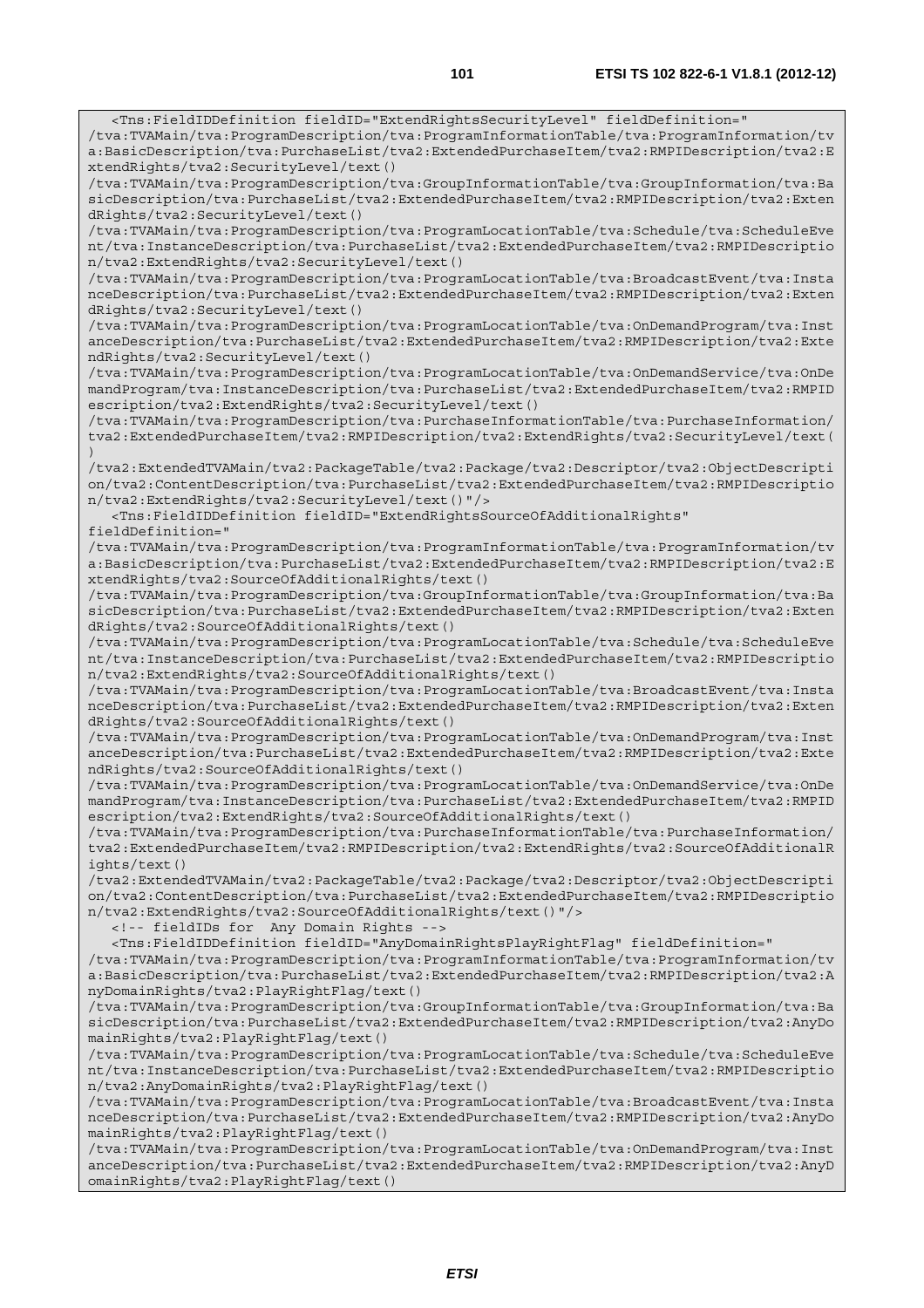/tva:TVAMain/tva:ProgramDescription/tva:ProgramLocationTable/tva:OnDemandService/tva:OnDe mandProgram/tva:InstanceDescription/tva:PurchaseList/tva2:ExtendedPurchaseItem/tva2:RMPID escription/tva2:AnyDomainRights/tva2:PlayRightFlag/text()

/tva:TVAMain/tva:ProgramDescription/tva:PurchaseInformationTable/tva:PurchaseInformation/ tva2:ExtendedPurchaseItem/tva2:RMPIDescription/tva2:AnyDomainRights/tva2:PlayRightFlag/te  $xt()$ 

/tva2:ExtendedTVAMain/tva2:PackageTable/tva2:Package/tva2:Descriptor/tva2:ObjectDescripti on/tva2:ContentDescription/tva:PurchaseList/tva2:ExtendedPurchaseItem/tva2:RMPIDescriptio n/tva2:AnyDomainRights/tva2:PlayRightFlag/text()"/>

 <Tns:FieldIDDefinition fieldID="AnyDomainRightsAnalogueExportSignalling" fieldDefinition="

/tva:TVAMain/tva:ProgramDescription/tva:ProgramInformationTable/tva:ProgramInformation/tv a:BasicDescription/tva:PurchaseList/tva2:ExtendedPurchaseItem/tva2:RMPIDescription/tva2:A nyDomainRights/tva2:AnalogueExportRight/tva2:AnalogueExportSignalling/text()

/tva:TVAMain/tva:ProgramDescription/tva:GroupInformationTable/tva:GroupInformation/tva:Ba sicDescription/tva:PurchaseList/tva2:ExtendedPurchaseItem/tva2:RMPIDescription/tva2:AnyDo mainRights/tva2:AnalogueExportRight/tva2:AnalogueExportSignalling/text()

/tva:TVAMain/tva:ProgramDescription/tva:ProgramLocationTable/tva:Schedule/tva:ScheduleEve nt/tva:InstanceDescription/tva:PurchaseList/tva2:ExtendedPurchaseItem/tva2:RMPIDescriptio n/tva2:AnyDomainRights/tva2:AnalogueExportRight/tva2:AnalogueExportSignalling/text()

/tva:TVAMain/tva:ProgramDescription/tva:ProgramLocationTable/tva:BroadcastEvent/tva:Insta nceDescription/tva:PurchaseList/tva2:ExtendedPurchaseItem/tva2:RMPIDescription/tva2:AnyDo mainRights/tva2:AnalogueExportRight/tva2:AnalogueExportSignalling/text()

/tva:TVAMain/tva:ProgramDescription/tva:ProgramLocationTable/tva:OnDemandProgram/tva:Inst anceDescription/tva:PurchaseList/tva2:ExtendedPurchaseItem/tva2:RMPIDescription/tva2:AnyD omainRights/tva2:AnalogueExportRight/tva2:AnalogueExportSignalling/text()

/tva:TVAMain/tva:ProgramDescription/tva:ProgramLocationTable/tva:OnDemandService/tva:OnDe mandProgram/tva:InstanceDescription/tva:PurchaseList/tva2:ExtendedPurchaseItem/tva2:RMPID escription/tva2:AnyDomainRights/tva2:AnalogueExportRight/tva2:AnalogueExportSignalling/te  $xt()$ 

/tva:TVAMain/tva:ProgramDescription/tva:PurchaseInformationTable/tva:PurchaseInformation/ tva2:ExtendedPurchaseItem/tva2:RMPIDescription/tva2:AnyDomainRights/tva2:AnalogueExportRi ght/tva2:AnalogueExportSignalling/text()

/tva2:ExtendedTVAMain/tva2:PackageTable/tva2:Package/tva2:Descriptor/tva2:ObjectDescripti on/tva2:ContentDescription/tva:PurchaseList/tva2:ExtendedPurchaseItem/tva2:RMPIDescriptio n/tva2:AnyDomainRights/tva2:AnalogueExportRight/tva2:AnalogueExportSignalling/text()"/> <Tns:FieldIDDefinition fieldID="AnyDomainRightsAnalogueExportSDControl"

## fieldDefinition="

/tva:TVAMain/tva:ProgramDescription/tva:ProgramInformationTable/tva:ProgramInformation/tv a:BasicDescription/tva:PurchaseList/tva2:ExtendedPurchaseItem/tva2:RMPIDescription/tva2:A nyDomainRights/tva2:AnalogueExportRight/tva2:AnalogueExportSDControl/text()

/tva:TVAMain/tva:ProgramDescription/tva:GroupInformationTable/tva:GroupInformation/tva:Ba sicDescription/tva:PurchaseList/tva2:ExtendedPurchaseItem/tva2:RMPIDescription/tva2:AnyDo mainRights/tva2:AnalogueExportRight/tva2:AnalogueExportSDControl/text()

/tva:TVAMain/tva:ProgramDescription/tva:ProgramLocationTable/tva:Schedule/tva:ScheduleEve nt/tva:InstanceDescription/tva:PurchaseList/tva2:ExtendedPurchaseItem/tva2:RMPIDescriptio n/tva2:AnyDomainRights/tva2:AnalogueExportRight/tva2:AnalogueExportSDControl/text()

/tva:TVAMain/tva:ProgramDescription/tva:ProgramLocationTable/tva:BroadcastEvent/tva:Insta nceDescription/tva:PurchaseList/tva2:ExtendedPurchaseItem/tva2:RMPIDescription/tva2:AnyDo mainRights/tva2:AnalogueExportRight/tva2:AnalogueExportSDControl/text()

/tva:TVAMain/tva:ProgramDescription/tva:ProgramLocationTable/tva:OnDemandProgram/tva:Inst anceDescription/tva:PurchaseList/tva2:ExtendedPurchaseItem/tva2:RMPIDescription/tva2:AnyD omainRights/tva2:AnalogueExportRight/tva2:AnalogueExportSDControl/text()

/tva:TVAMain/tva:ProgramDescription/tva:ProgramLocationTable/tva:OnDemandService/tva:OnDe mandProgram/tva:InstanceDescription/tva:PurchaseList/tva2:ExtendedPurchaseItem/tva2:RMPID escription/tva2:AnyDomainRights/tva2:AnalogueExportRight/tva2:AnalogueExportSDControl/tex  $t()$ 

/tva:TVAMain/tva:ProgramDescription/tva:PurchaseInformationTable/tva:PurchaseInformation/ tva2:ExtendedPurchaseItem/tva2:RMPIDescription/tva2:AnyDomainRights/tva2:AnalogueExportRi ght/tva2:AnalogueExportSDControl/text()

/tva2:ExtendedTVAMain/tva2:PackageTable/tva2:Package/tva2:Descriptor/tva2:ObjectDescripti on/tva2:ContentDescription/tva:PurchaseList/tva2:ExtendedPurchaseItem/tva2:RMPIDescriptio n/tva2:AnyDomainRights/tva2:AnalogueExportRight/tva2:AnalogueExportSDControl/text()"/> <Tns:FieldIDDefinition fieldID="AnyDomainRightsDigitalExportSDControl" fieldDefinition="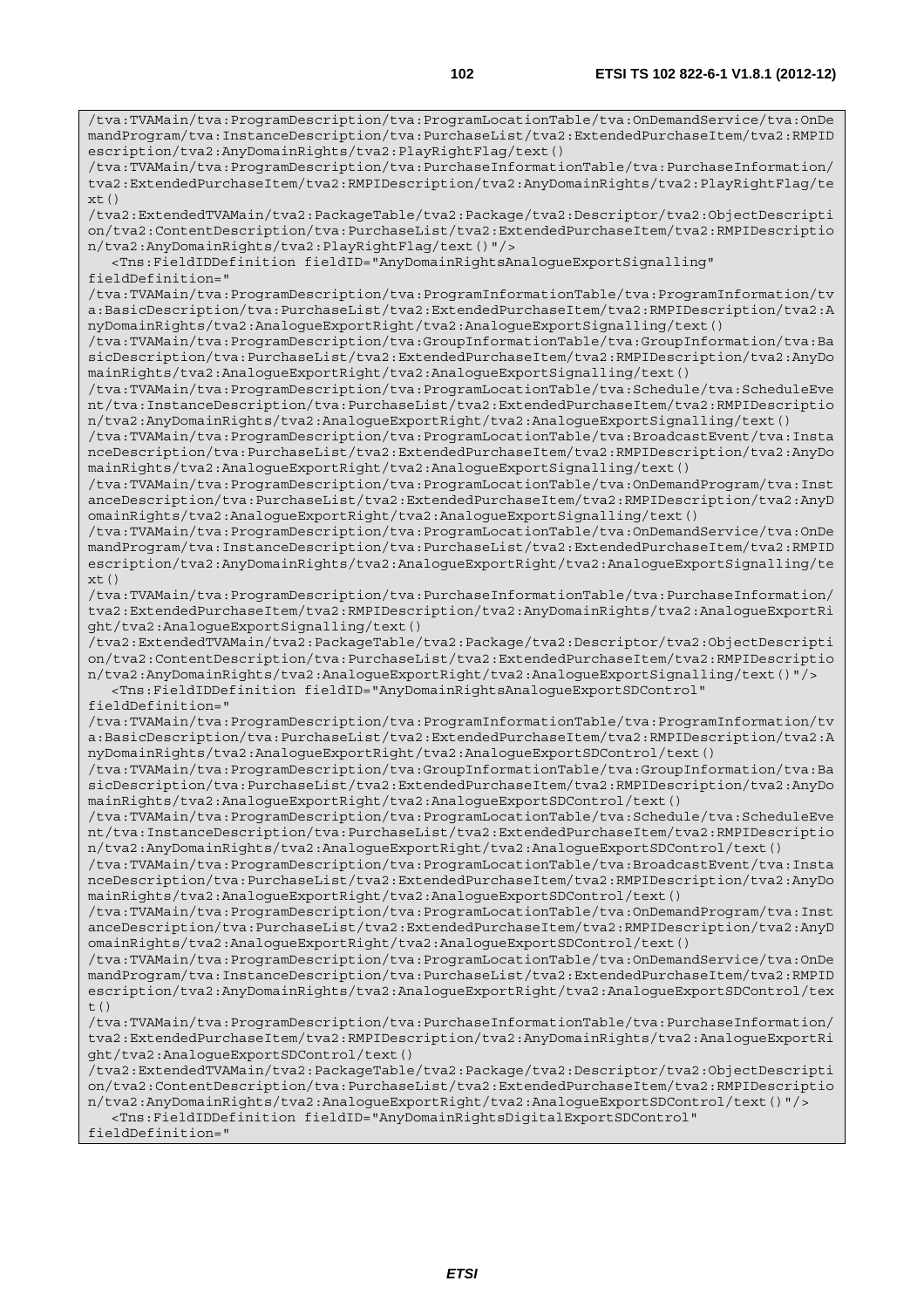/tva:TVAMain/tva:ProgramDescription/tva:ProgramInformationTable/tva:ProgramInformation/tv a:BasicDescription/tva:PurchaseList/tva2:ExtendedPurchaseItem/tva2:RMPIDescription/tva2:A nyDomainRights/tva2:DigitalExportSDRight/tva2:DigitalExportControl/text() /tva:TVAMain/tva:ProgramDescription/tva:GroupInformationTable/tva:GroupInformation/tva:Ba sicDescription/tva:PurchaseList/tva2:ExtendedPurchaseItem/tva2:RMPIDescription/tva2:AnyDo mainRights/tva2:DigitalExportSDRight/tva2:DigitalExportControl/text() /tva:TVAMain/tva:ProgramDescription/tva:ProgramLocationTable/tva:Schedule/tva:ScheduleEve nt/tva:InstanceDescription/tva:PurchaseList/tva2:ExtendedPurchaseItem/tva2:RMPIDescriptio n/tva2:AnyDomainRights/tva2:DigitalExportSDRight/tva2:DigitalExportControl/text() /tva:TVAMain/tva:ProgramDescription/tva:ProgramLocationTable/tva:BroadcastEvent/tva:Insta nceDescription/tva:PurchaseList/tva2:ExtendedPurchaseItem/tva2:RMPIDescription/tva2:AnyDo mainRights/tva2:DigitalExportSDRight/tva2:DigitalExportControl/text() /tva:TVAMain/tva:ProgramDescription/tva:ProgramLocationTable/tva:OnDemandProgram/tva:Inst anceDescription/tva:PurchaseList/tva2:ExtendedPurchaseItem/tva2:RMPIDescription/tva2:AnyD omainRights/tva2:DigitalExportSDRight/tva2:DigitalExportControl/text() /tva:TVAMain/tva:ProgramDescription/tva:ProgramLocationTable/tva:OnDemandService/tva:OnDe mandProgram/tva:InstanceDescription/tva:PurchaseList/tva2:ExtendedPurchaseItem/tva2:RMPID escription/tva2:AnyDomainRights/tva2:DigitalExportSDRight/tva2:DigitalExportControl/text( ) /tva:TVAMain/tva:ProgramDescription/tva:PurchaseInformationTable/tva:PurchaseInformation/ tva2:ExtendedPurchaseItem/tva2:RMPIDescription/tva2:AnyDomainRights/tva2:DigitalExportSDR ight/tva2:DigitalExportControl/text() /tva2:ExtendedTVAMain/tva2:PackageTable/tva2:Package/tva2:Descriptor/tva2:ObjectDescripti on/tva2:ContentDescription/tva:PurchaseList/tva2:ExtendedPurchaseItem/tva2:RMPIDescriptio n/tva2:AnyDomainRights/tva2:DigitalExportSDRight/tva2:DigitalExportControl/text()"/> <Tns:FieldIDDefinition fieldID="AnyDomainRightsDigitalExportHDControl" fieldDefinition=" /tva:TVAMain/tva:ProgramDescription/tva:ProgramInformationTable/tva:ProgramInformation/tv a:BasicDescription/tva:PurchaseList/tva2:ExtendedPurchaseItem/tva2:RMPIDescription/tva2:A nyDomainRights/tva2:DigitalExportHDRight/tva2:DigitalExportControl/text() /tva:TVAMain/tva:ProgramDescription/tva:GroupInformationTable/tva:GroupInformation/tva:Ba sicDescription/tva:PurchaseList/tva2:ExtendedPurchaseItem/tva2:RMPIDescription/tva2:AnyDo mainRights/tva2:DigitalExportHDRight/tva2:DigitalExportControl/text() /tva:TVAMain/tva:ProgramDescription/tva:ProgramLocationTable/tva:Schedule/tva:ScheduleEve nt/tva:InstanceDescription/tva:PurchaseList/tva2:ExtendedPurchaseItem/tva2:RMPIDescriptio n/tva2:AnyDomainRights/tva2:DigitalExportHDRight/tva2:DigitalExportControl/text() /tva:TVAMain/tva:ProgramDescription/tva:ProgramLocationTable/tva:BroadcastEvent/tva:Insta nceDescription/tva:PurchaseList/tva2:ExtendedPurchaseItem/tva2:RMPIDescription/tva2:AnyDo mainRights/tva2:DigitalExportHDRight/tva2:DigitalExportControl/text() /tva:TVAMain/tva:ProgramDescription/tva:ProgramLocationTable/tva:OnDemandProgram/tva:Inst anceDescription/tva:PurchaseList/tva2:ExtendedPurchaseItem/tva2:RMPIDescription/tva2:AnyD omainRights/tva2:DigitalExportHDRight/tva2:DigitalExportControl/text() /tva:TVAMain/tva:ProgramDescription/tva:ProgramLocationTable/tva:OnDemandService/tva:OnDe mandProgram/tva:InstanceDescription/tva:PurchaseList/tva2:ExtendedPurchaseItem/tva2:RMPID escription/tva2:AnyDomainRights/tva2:DigitalExportHDRight/tva2:DigitalExportControl/text( ) /tva:TVAMain/tva:ProgramDescription/tva:PurchaseInformationTable/tva:PurchaseInformation/ tva2:ExtendedPurchaseItem/tva2:RMPIDescription/tva2:AnyDomainRights/tva2:DigitalExportHDR ight/tva2:DigitalExportControl/text() /tva2:ExtendedTVAMain/tva2:PackageTable/tva2:Package/tva2:Descriptor/tva2:ObjectDescripti on/tva2:ContentDescription/tva:PurchaseList/tva2:ExtendedPurchaseItem/tva2:RMPIDescriptio n/tva2:AnyDomainRights/tva2:DigitalExportHDRight/tva2:DigitalExportControl/text()"/> <Tns:FieldIDDefinition fieldID="AnyDomainRightsSecurityLevel" fieldDefinition=" /tva:TVAMain/tva:ProgramDescription/tva:ProgramInformationTable/tva:ProgramInformation/tv a:BasicDescription/tva:PurchaseList/tva2:ExtendedPurchaseItem/tva2:RMPIDescription/tva2:A nyDomainRights/tva2:SecurityLevel/text() /tva:TVAMain/tva:ProgramDescription/tva:GroupInformationTable/tva:GroupInformation/tva:Ba sicDescription/tva:PurchaseList/tva2:ExtendedPurchaseItem/tva2:RMPIDescription/tva2:AnyDo mainRights/tva2:SecurityLevel/text() /tva:TVAMain/tva:ProgramDescription/tva:ProgramLocationTable/tva:Schedule/tva:ScheduleEve nt/tva:InstanceDescription/tva:PurchaseList/tva2:ExtendedPurchaseItem/tva2:RMPIDescriptio n/tva2:AnyDomainRights/tva2:SecurityLevel/text() /tva:TVAMain/tva:ProgramDescription/tva:ProgramLocationTable/tva:BroadcastEvent/tva:Insta nceDescription/tva:PurchaseList/tva2:ExtendedPurchaseItem/tva2:RMPIDescription/tva2:AnyDo mainRights/tva2:SecurityLevel/text()

/tva:TVAMain/tva:ProgramDescription/tva:ProgramLocationTable/tva:OnDemandProgram/tva:Inst anceDescription/tva:PurchaseList/tva2:ExtendedPurchaseItem/tva2:RMPIDescription/tva2:AnyD omainRights/tva2:SecurityLevel/text()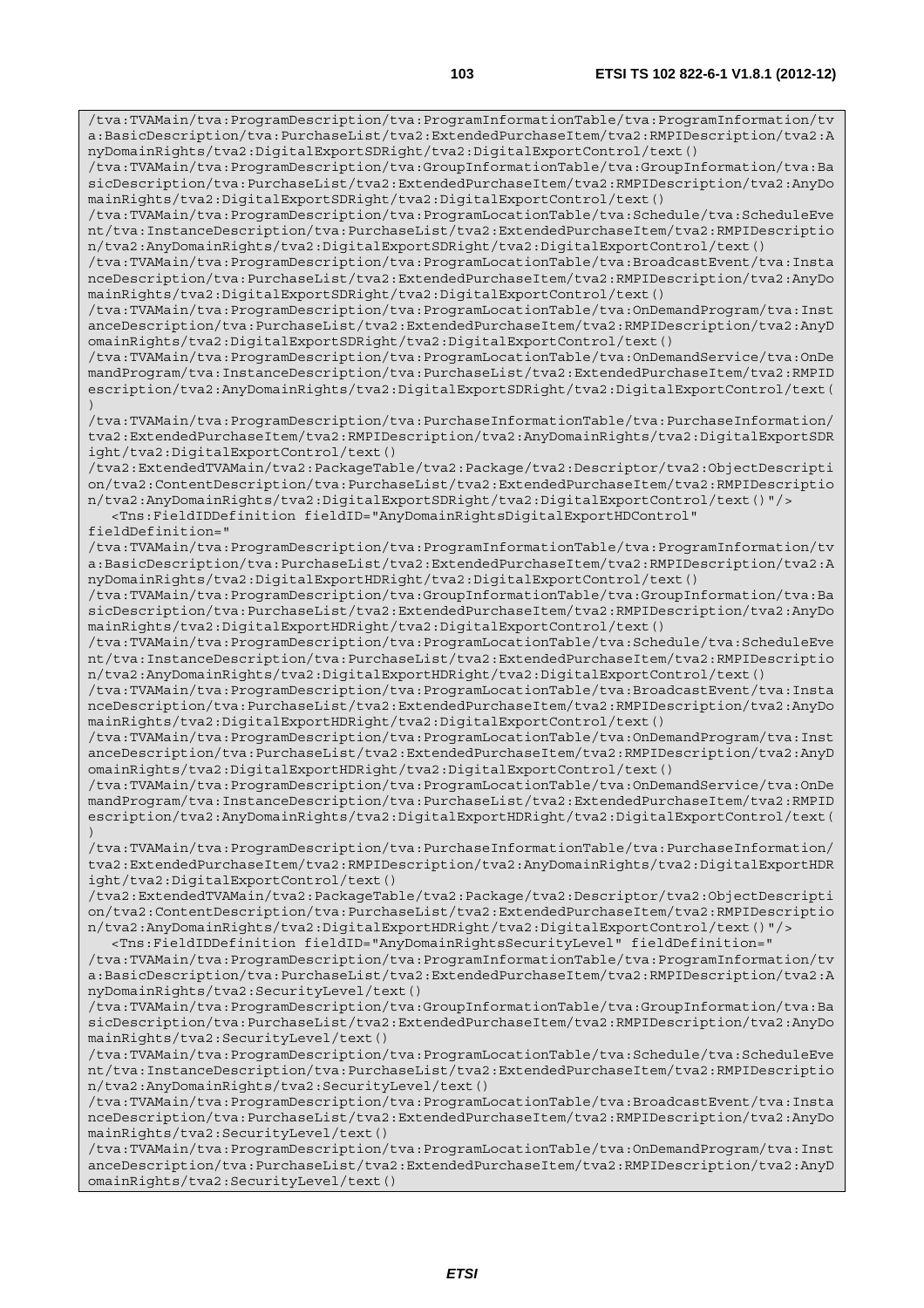/tva:TVAMain/tva:ProgramDescription/tva:ProgramLocationTable/tva:OnDemandService/tva:OnDe mandProgram/tva:InstanceDescription/tva:PurchaseList/tva2:ExtendedPurchaseItem/tva2:RMPID escription/tva2:AnyDomainRights/tva2:SecurityLevel/text()

/tva:TVAMain/tva:ProgramDescription/tva:PurchaseInformationTable/tva:PurchaseInformation/ tva2:ExtendedPurchaseItem/tva2:RMPIDescription/tva2:AnyDomainRights/tva2:SecurityLevel/te  $xt()$ 

/tva2:ExtendedTVAMain/tva2:PackageTable/tva2:Package/tva2:Descriptor/tva2:ObjectDescripti on/tva2:ContentDescription/tva:PurchaseList/tva2:ExtendedPurchaseItem/tva2:RMPIDescriptio n/tva2:AnyDomainRights/tva2:SecurityLevel/text()"/>

 <Tns:FieldIDDefinition fieldID="AnyDomainRightsBufferDuration" fieldDefinition=" /tva:TVAMain/tva:ProgramDescription/tva:ProgramInformationTable/tva:ProgramInformation/tv a:BasicDescription/tva:PurchaseList/tva2:ExtendedPurchaseItem/tva2:RMPIDescription/tva2:A nyDomainRights/tva2:BufferDuration/text()

/tva:TVAMain/tva:ProgramDescription/tva:GroupInformationTable/tva:GroupInformation/tva:Ba sicDescription/tva:PurchaseList/tva2:ExtendedPurchaseItem/tva2:RMPIDescription/tva2:AnyDo mainRights/tva2:BufferDuration/text()

/tva:TVAMain/tva:ProgramDescription/tva:ProgramLocationTable/tva:Schedule/tva:ScheduleEve nt/tva:InstanceDescription/tva:PurchaseList/tva2:ExtendedPurchaseItem/tva2:RMPIDescriptio n/tva2:AnyDomainRights/tva2:BufferDuration/text()

/tva:TVAMain/tva:ProgramDescription/tva:ProgramLocationTable/tva:BroadcastEvent/tva:Insta nceDescription/tva:PurchaseList/tva2:ExtendedPurchaseItem/tva2:RMPIDescription/tva2:AnyDo mainRights/tva2:BufferDuration/text()

/tva:TVAMain/tva:ProgramDescription/tva:ProgramLocationTable/tva:OnDemandProgram/tva:Inst anceDescription/tva:PurchaseList/tva2:ExtendedPurchaseItem/tva2:RMPIDescription/tva2:AnyD omainRights/tva2:BufferDuration/text()

/tva:TVAMain/tva:ProgramDescription/tva:ProgramLocationTable/tva:OnDemandService/tva:OnDe mandProgram/tva:InstanceDescription/tva:PurchaseList/tva2:ExtendedPurchaseItem/tva2:RMPID escription/tva2:AnyDomainRights/tva2:BufferDuration/text()

/tva:TVAMain/tva:ProgramDescription/tva:PurchaseInformationTable/tva:PurchaseInformation/ tva2:ExtendedPurchaseItem/tva2:RMPIDescription/tva2:AnyDomainRights/tva2:BufferDuration/t ext()

/tva2:ExtendedTVAMain/tva2:PackageTable/tva2:Package/tva2:Descriptor/tva2:ObjectDescripti on/tva2:ContentDescription/tva:PurchaseList/tva2:ExtendedPurchaseItem/tva2:RMPIDescriptio n/tva2:AnyDomainRights/tva2:BufferDuration/text() "/>

 <Tns:FieldIDDefinition fieldID="AnyDomainRightsTimeWindowStartDate" fieldDefinition=" /tva:TVAMain/tva:ProgramDescription/tva:ProgramInformationTable/tva:ProgramInformation/tv a:BasicDescription/tva:PurchaseList/tva2:ExtendedPurchaseItem/tva2:RMPIDescription/tva2:A nyDomainRights/tva2:TimeWindow/tva2:StartDate/text()

/tva:TVAMain/tva:ProgramDescription/tva:GroupInformationTable/tva:GroupInformation/tva:Ba sicDescription/tva:PurchaseList/tva2:ExtendedPurchaseItem/tva2:RMPIDescription/tva2:AnyDo mainRights/tva2:TimeWindow/tva2:StartDate/text()

/tva:TVAMain/tva:ProgramDescription/tva:ProgramLocationTable/tva:Schedule/tva:ScheduleEve nt/tva:InstanceDescription/tva:PurchaseList/tva2:ExtendedPurchaseItem/tva2:RMPIDescriptio n/tva2:AnyDomainRights/tva2:TimeWindow/tva2:StartDate/text()

/tva:TVAMain/tva:ProgramDescription/tva:ProgramLocationTable/tva:BroadcastEvent/tva:Insta nceDescription/tva:PurchaseList/tva2:ExtendedPurchaseItem/tva2:RMPIDescription/tva2:AnyDo mainRights/tva2:TimeWindow/tva2:StartDate/text()

/tva:TVAMain/tva:ProgramDescription/tva:ProgramLocationTable/tva:OnDemandProgram/tva:Inst anceDescription/tva:PurchaseList/tva2:ExtendedPurchaseItem/tva2:RMPIDescription/tva2:AnyD omainRights/tva2:TimeWindow/tva2:StartDate/text()

/tva:TVAMain/tva:ProgramDescription/tva:ProgramLocationTable/tva:OnDemandService/tva:OnDe mandProgram/tva:InstanceDescription/tva:PurchaseList/tva2:ExtendedPurchaseItem/tva2:RMPID escription/tva2:AnyDomainRights/tva2:TimeWindow/tva2:StartDate/text()

/tva:TVAMain/tva:ProgramDescription/tva:PurchaseInformationTable/tva:PurchaseInformation/ tva2:ExtendedPurchaseItem/tva2:RMPIDescription/tva2:AnyDomainRights/tva2:TimeWindow/tva2: StartDate/text()

/tva2:ExtendedTVAMain/tva2:PackageTable/tva2:Package/tva2:Descriptor/tva2:ObjectDescripti on/tva2:ContentDescription/tva:PurchaseList/tva2:ExtendedPurchaseItem/tva2:RMPIDescriptio n/tva2:AnyDomainRights/tva2:TimeWindow/tva2:StartDate/text()"/>

 <Tns:FieldIDDefinition fieldID="AnyDomainRightsTimeWindowEndDate" fieldDefinition=" /tva:TVAMain/tva:ProgramDescription/tva:ProgramInformationTable/tva:ProgramInformation/tv a:BasicDescription/tva:PurchaseList/tva2:ExtendedPurchaseItem/tva2:RMPIDescription/tva2:A nyDomainRights/tva2:TimeWindow/tva2:EndDate/text()

/tva:TVAMain/tva:ProgramDescription/tva:GroupInformationTable/tva:GroupInformation/tva:Ba sicDescription/tva:PurchaseList/tva2:ExtendedPurchaseItem/tva2:RMPIDescription/tva2:AnyDo mainRights/tva2:TimeWindow/tva2:EndDate/text()

/tva:TVAMain/tva:ProgramDescription/tva:ProgramLocationTable/tva:Schedule/tva:ScheduleEve nt/tva:InstanceDescription/tva:PurchaseList/tva2:ExtendedPurchaseItem/tva2:RMPIDescriptio n/tva2:AnyDomainRights/tva2:TimeWindow/tva2:EndDate/text()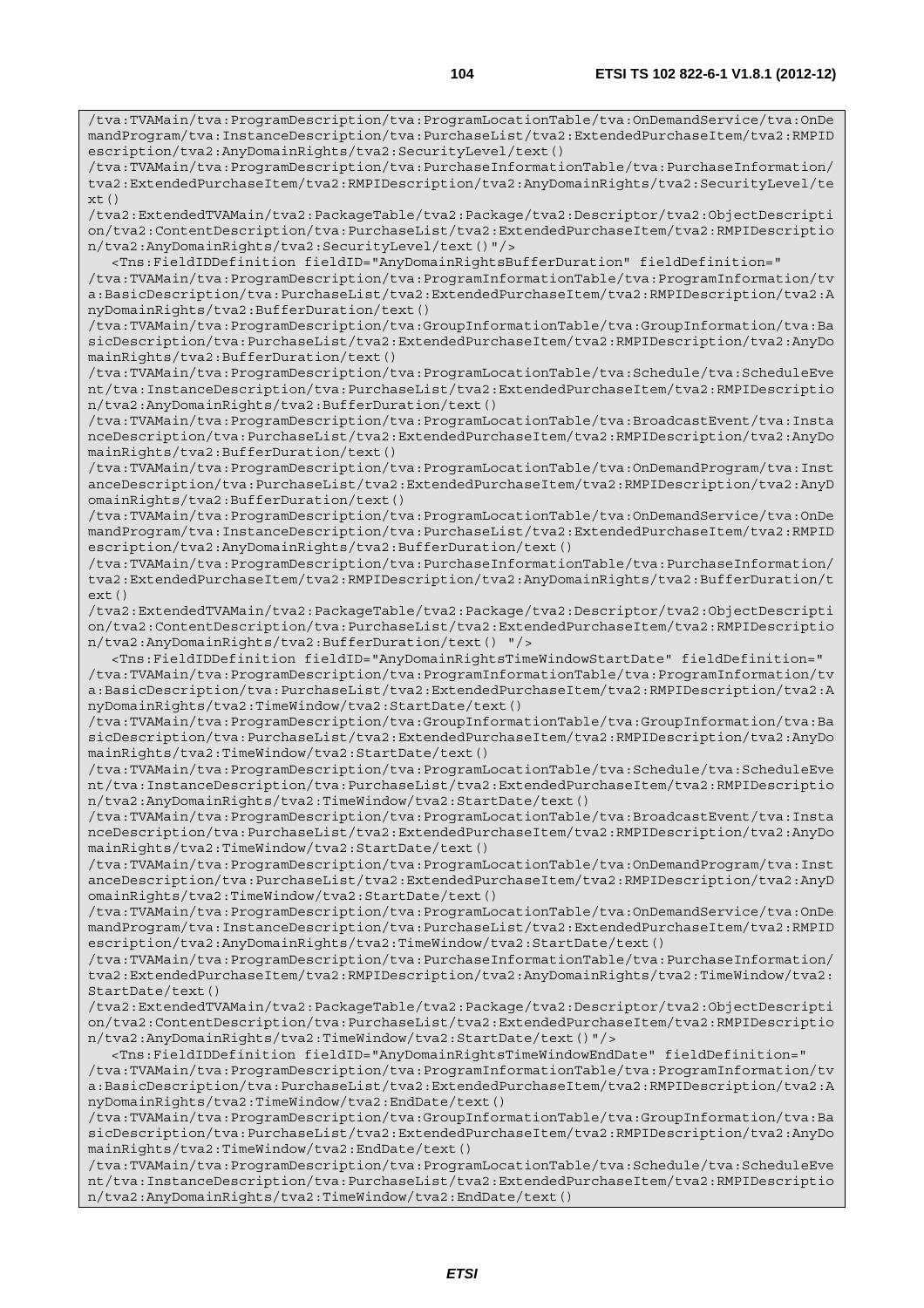/tva:TVAMain/tva:ProgramDescription/tva:ProgramLocationTable/tva:BroadcastEvent/tva:Insta nceDescription/tva:PurchaseList/tva2:ExtendedPurchaseItem/tva2:RMPIDescription/tva2:AnyDo mainRights/tva2:TimeWindow/tva2:EndDate/text()

/tva:TVAMain/tva:ProgramDescription/tva:ProgramLocationTable/tva:OnDemandProgram/tva:Inst anceDescription/tva:PurchaseList/tva2:ExtendedPurchaseItem/tva2:RMPIDescription/tva2:AnyD omainRights/tva2:TimeWindow/tva2:EndDate/text()

/tva:TVAMain/tva:ProgramDescription/tva:ProgramLocationTable/tva:OnDemandService/tva:OnDe mandProgram/tva:InstanceDescription/tva:PurchaseList/tva2:ExtendedPurchaseItem/tva2:RMPID escription/tva2:AnyDomainRights/tva2:TimeWindow/tva2:EndDate/text()

/tva:TVAMain/tva:ProgramDescription/tva:PurchaseInformationTable/tva:PurchaseInformation/ tva2:ExtendedPurchaseItem/tva2:RMPIDescription/tva2:AnyDomainRights/tva2:TimeWindow/tva2: EndDate/text()

/tva2:ExtendedTVAMain/tva2:PackageTable/tva2:Package/tva2:Descriptor/tva2:ObjectDescripti on/tva2:ContentDescription/tva:PurchaseList/tva2:ExtendedPurchaseItem/tva2:RMPIDescriptio n/tva2:AnyDomainRights/tva2:TimeWindow/tva2:EndDate/text()"/>

 <Tns:FieldIDDefinition fieldID="AnyDomainRightsGeographicalControl" fieldDefinition=" /tva:TVAMain/tva:ProgramDescription/tva:ProgramInformationTable/tva:ProgramInformation/tv a:BasicDescription/tva:PurchaseList/tva2:ExtendedPurchaseItem/tva2:RMPIDescription/tva2:A nyDomainRights/tva2:GeographicalControl/text()

/tva:TVAMain/tva:ProgramDescription/tva:GroupInformationTable/tva:GroupInformation/tva:Ba sicDescription/tva:PurchaseList/tva2:ExtendedPurchaseItem/tva2:RMPIDescription/tva2:AnyDo mainRights/tva2:GeographicalControl/text()

/tva:TVAMain/tva:ProgramDescription/tva:ProgramLocationTable/tva:Schedule/tva:ScheduleEve nt/tva:InstanceDescription/tva:PurchaseList/tva2:ExtendedPurchaseItem/tva2:RMPIDescriptio n/tva2:AnyDomainRights/tva2:GeographicalControl/text()

/tva:TVAMain/tva:ProgramDescription/tva:ProgramLocationTable/tva:BroadcastEvent/tva:Insta nceDescription/tva:PurchaseList/tva2:ExtendedPurchaseItem/tva2:RMPIDescription/tva2:AnyDo mainRights/tva2:GeographicalControl/text()

/tva:TVAMain/tva:ProgramDescription/tva:ProgramLocationTable/tva:OnDemandProgram/tva:Inst anceDescription/tva:PurchaseList/tva2:ExtendedPurchaseItem/tva2:RMPIDescription/tva2:AnyD omainRights/tva2:GeographicalControl/text()

/tva:TVAMain/tva:ProgramDescription/tva:ProgramLocationTable/tva:OnDemandService/tva:OnDe mandProgram/tva:InstanceDescription/tva:PurchaseList/tva2:ExtendedPurchaseItem/tva2:RMPID escription/tva2:AnyDomainRights/tva2:GeographicalControl/text()

/tva:TVAMain/tva:ProgramDescription/tva:PurchaseInformationTable/tva:PurchaseInformation/ tva2:ExtendedPurchaseItem/tva2:RMPIDescription/tva2:AnyDomainRights/tva2:GeographicalCont rol/text()

/tva2:ExtendedTVAMain/tva2:PackageTable/tva2:Package/tva2:Descriptor/tva2:ObjectDescripti on/tva2:ContentDescription/tva:PurchaseList/tva2:ExtendedPurchaseItem/tva2:RMPIDescriptio n/tva2:AnyDomainRights/tva2:GeographicalControl/text()"/>

<!-- fieldIDs for Receving Domain Rights -->

 <Tns:FieldIDDefinition fieldID="ReceivingDomainRightsPlayRightFlag" fieldDefinition=" /tva:TVAMain/tva:ProgramDescription/tva:ProgramInformationTable/tva:ProgramInformation/tv a:BasicDescription/tva:PurchaseList/tva2:ExtendedPurchaseItem/tva2:RMPIDescription/tva2:R eceivingDomainRights/tva2:PlayRightFlag/text()

/tva:TVAMain/tva:ProgramDescription/tva:GroupInformationTable/tva:GroupInformation/tva:Ba sicDescription/tva:PurchaseList/tva2:ExtendedPurchaseItem/tva2:RMPIDescription/tva2:Recei vingDomainRights/tva2:PlayRightFlag/text()

/tva:TVAMain/tva:ProgramDescription/tva:ProgramLocationTable/tva:Schedule/tva:ScheduleEve nt/tva:InstanceDescription/tva:PurchaseList/tva2:ExtendedPurchaseItem/tva2:RMPIDescriptio n/tva2:ReceivingDomainRights/tva2:PlayRightFlag/text()

/tva:TVAMain/tva:ProgramDescription/tva:ProgramLocationTable/tva:BroadcastEvent/tva:Insta nceDescription/tva:PurchaseList/tva2:ExtendedPurchaseItem/tva2:RMPIDescription/tva2:Recei vingDomainRights/tva2:PlayRightFlag/text()

/tva:TVAMain/tva:ProgramDescription/tva:ProgramLocationTable/tva:OnDemandProgram/tva:Inst anceDescription/tva:PurchaseList/tva2:ExtendedPurchaseItem/tva2:RMPIDescription/tva2:Rece ivingDomainRights/tva2:PlayRightFlag/text()

/tva:TVAMain/tva:ProgramDescription/tva:ProgramLocationTable/tva:OnDemandService/tva:OnDe mandProgram/tva:InstanceDescription/tva:PurchaseList/tva2:ExtendedPurchaseItem/tva2:RMPID escription/tva2:ReceivingDomainRights/tva2:PlayRightFlag/text()

/tva:TVAMain/tva:ProgramDescription/tva:PurchaseInformationTable/tva:PurchaseInformation/ tva2:ExtendedPurchaseItem/tva2:RMPIDescription/tva2:ReceivingDomainRights/tva2:PlayRightF lag/text()

/tva2:ExtendedTVAMain/tva2:PackageTable/tva2:Package/tva2:Descriptor/tva2:ObjectDescripti on/tva2:ContentDescription/tva:PurchaseList/tva2:ExtendedPurchaseItem/tva2:RMPIDescriptio n/tva2:ReceivingDomainRights/tva2:PlayRightFlag/text()"/>

 <Tns:FieldIDDefinition fieldID="ReceivingDomainRightsAnalogueExportSignalling" fieldDefinition="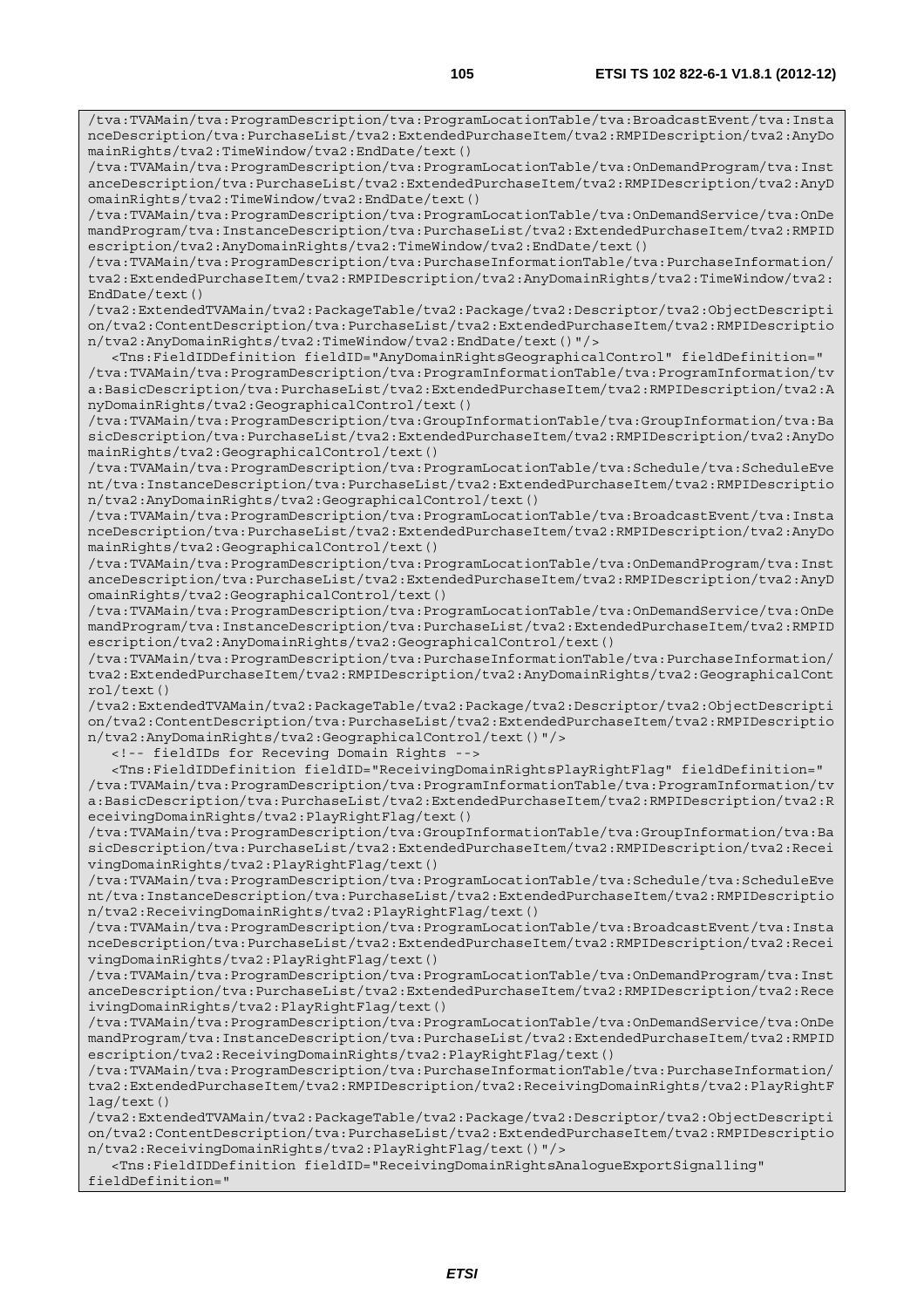/tva:TVAMain/tva:ProgramDescription/tva:ProgramInformationTable/tva:ProgramInformation/tv a:BasicDescription/tva:PurchaseList/tva2:ExtendedPurchaseItem/tva2:RMPIDescription/tva2:R eceivingDomainRights/tva2:AnalogueExportRight/tva2:AnalogueExportSignalling/text()

/tva:TVAMain/tva:ProgramDescription/tva:GroupInformationTable/tva:GroupInformation/tva:Ba sicDescription/tva:PurchaseList/tva2:ExtendedPurchaseItem/tva2:RMPIDescription/tva2:Recei vingDomainRights/tva2:AnalogueExportRight/tva2:AnalogueExportSignalling/text()

/tva:TVAMain/tva:ProgramDescription/tva:ProgramLocationTable/tva:Schedule/tva:ScheduleEve nt/tva:InstanceDescription/tva:PurchaseList/tva2:ExtendedPurchaseItem/tva2:RMPIDescriptio n/tva2:ReceivingDomainRights/tva2:AnalogueExportRight/tva2:AnalogueExportSignalling/text( )

/tva:TVAMain/tva:ProgramDescription/tva:ProgramLocationTable/tva:BroadcastEvent/tva:Insta nceDescription/tva:PurchaseList/tva2:ExtendedPurchaseItem/tva2:RMPIDescription/tva2:Recei vingDomainRights/tva2:AnalogueExportRight/tva2:AnalogueExportSignalling/text()

/tva:TVAMain/tva:ProgramDescription/tva:ProgramLocationTable/tva:OnDemandProgram/tva:Inst anceDescription/tva:PurchaseList/tva2:ExtendedPurchaseItem/tva2:RMPIDescription/tva2:Rece ivingDomainRights/tva2:AnalogueExportRight/tva2:AnalogueExportSignalling/text()

/tva:TVAMain/tva:ProgramDescription/tva:ProgramLocationTable/tva:OnDemandService/tva:OnDe mandProgram/tva:InstanceDescription/tva:PurchaseList/tva2:ExtendedPurchaseItem/tva2:RMPID escription/tva2:ReceivingDomainRights/tva2:AnalogueExportRight/tva2:AnalogueExportSignall ing/text()

/tva:TVAMain/tva:ProgramDescription/tva:PurchaseInformationTable/tva:PurchaseInformation/ tva2:ExtendedPurchaseItem/tva2:RMPIDescription/tva2:ReceivingDomainRights/tva2:AnalogueEx portRight/tva2:AnalogueExportSignalling/text()

/tva2:ExtendedTVAMain/tva2:PackageTable/tva2:Package/tva2:Descriptor/tva2:ObjectDescripti on/tva2:ContentDescription/tva:PurchaseList/tva2:ExtendedPurchaseItem/tva2:RMPIDescriptio n/tva2:ReceivingDomainRights/tva2:AnalogueExportRight/tva2:AnalogueExportSignalling/text( )  $"$  / >

 <Tns:FieldIDDefinition fieldID="ReceivingDomainRightsAnalogueExportSDControl" fieldDefinition="

/tva:TVAMain/tva:ProgramDescription/tva:ProgramInformationTable/tva:ProgramInformation/tv a:BasicDescription/tva:PurchaseList/tva2:ExtendedPurchaseItem/tva2:RMPIDescription/tva2:R eceivingDomainRights/tva2:AnalogueExportRight/tva2:AnalogueExportSDControl/text()

/tva:TVAMain/tva:ProgramDescription/tva:GroupInformationTable/tva:GroupInformation/tva:Ba sicDescription/tva:PurchaseList/tva2:ExtendedPurchaseItem/tva2:RMPIDescription/tva2:Recei vingDomainRights/tva2:AnalogueExportRight/tva2:AnalogueExportSDControl/text()

/tva:TVAMain/tva:ProgramDescription/tva:ProgramLocationTable/tva:Schedule/tva:ScheduleEve nt/tva:InstanceDescription/tva:PurchaseList/tva2:ExtendedPurchaseItem/tva2:RMPIDescriptio n/tva2:ReceivingDomainRights/tva2:AnalogueExportRight/tva2:AnalogueExportSDControl/text() /tva:TVAMain/tva:ProgramDescription/tva:ProgramLocationTable/tva:BroadcastEvent/tva:Insta nceDescription/tva:PurchaseList/tva2:ExtendedPurchaseItem/tva2:RMPIDescription/tva2:Recei vingDomainRights/tva2:AnalogueExportRight/tva2:AnalogueExportSDControl/text()

/tva:TVAMain/tva:ProgramDescription/tva:ProgramLocationTable/tva:OnDemandProgram/tva:Inst anceDescription/tva:PurchaseList/tva2:ExtendedPurchaseItem/tva2:RMPIDescription/tva2:Rece ivingDomainRights/tva2:AnalogueExportRight/tva2:AnalogueExportSDControl/text()

/tva:TVAMain/tva:ProgramDescription/tva:ProgramLocationTable/tva:OnDemandService/tva:OnDe mandProgram/tva:InstanceDescription/tva:PurchaseList/tva2:ExtendedPurchaseItem/tva2:RMPID escription/tva2:ReceivingDomainRights/tva2:AnalogueExportRight/tva2:AnalogueExportSDContr ol/text()

/tva:TVAMain/tva:ProgramDescription/tva:PurchaseInformationTable/tva:PurchaseInformation/ tva2:ExtendedPurchaseItem/tva2:RMPIDescription/tva2:ReceivingDomainRights/tva2:AnalogueEx portRight/tva2:AnalogueExportSDControl/text()

/tva2:ExtendedTVAMain/tva2:PackageTable/tva2:Package/tva2:Descriptor/tva2:ObjectDescripti on/tva2:ContentDescription/tva:PurchaseList/tva2:ExtendedPurchaseItem/tva2:RMPIDescriptio n/tva2:ReceivingDomainRights/tva2:AnalogueExportRight/tva2:AnalogueExportSDControl/text()  $"$  />

 <Tns:FieldIDDefinition fieldID="ReceivingDomainRightsDigitalExportSDControl" fieldDefinition="

/tva:TVAMain/tva:ProgramDescription/tva:ProgramInformationTable/tva:ProgramInformation/tv a:BasicDescription/tva:PurchaseList/tva2:ExtendedPurchaseItem/tva2:RMPIDescription/tva2:R eceivingDomainRights/tva2:DigitalExportSDRight/tva2:DigitalExportControl/text()

/tva:TVAMain/tva:ProgramDescription/tva:GroupInformationTable/tva:GroupInformation/tva:Ba sicDescription/tva:PurchaseList/tva2:ExtendedPurchaseItem/tva2:RMPIDescription/tva2:Recei vingDomainRights/tva2:DigitalExportSDRight/tva2:DigitalExportControl/text()

/tva:TVAMain/tva:ProgramDescription/tva:ProgramLocationTable/tva:Schedule/tva:ScheduleEve nt/tva:InstanceDescription/tva:PurchaseList/tva2:ExtendedPurchaseItem/tva2:RMPIDescriptio n/tva2:ReceivingDomainRights/tva2:DigitalExportSDRight/tva2:DigitalExportControl/text()

/tva:TVAMain/tva:ProgramDescription/tva:ProgramLocationTable/tva:BroadcastEvent/tva:Insta nceDescription/tva:PurchaseList/tva2:ExtendedPurchaseItem/tva2:RMPIDescription/tva2:Recei vingDomainRights/tva2:DigitalExportSDRight/tva2:DigitalExportControl/text()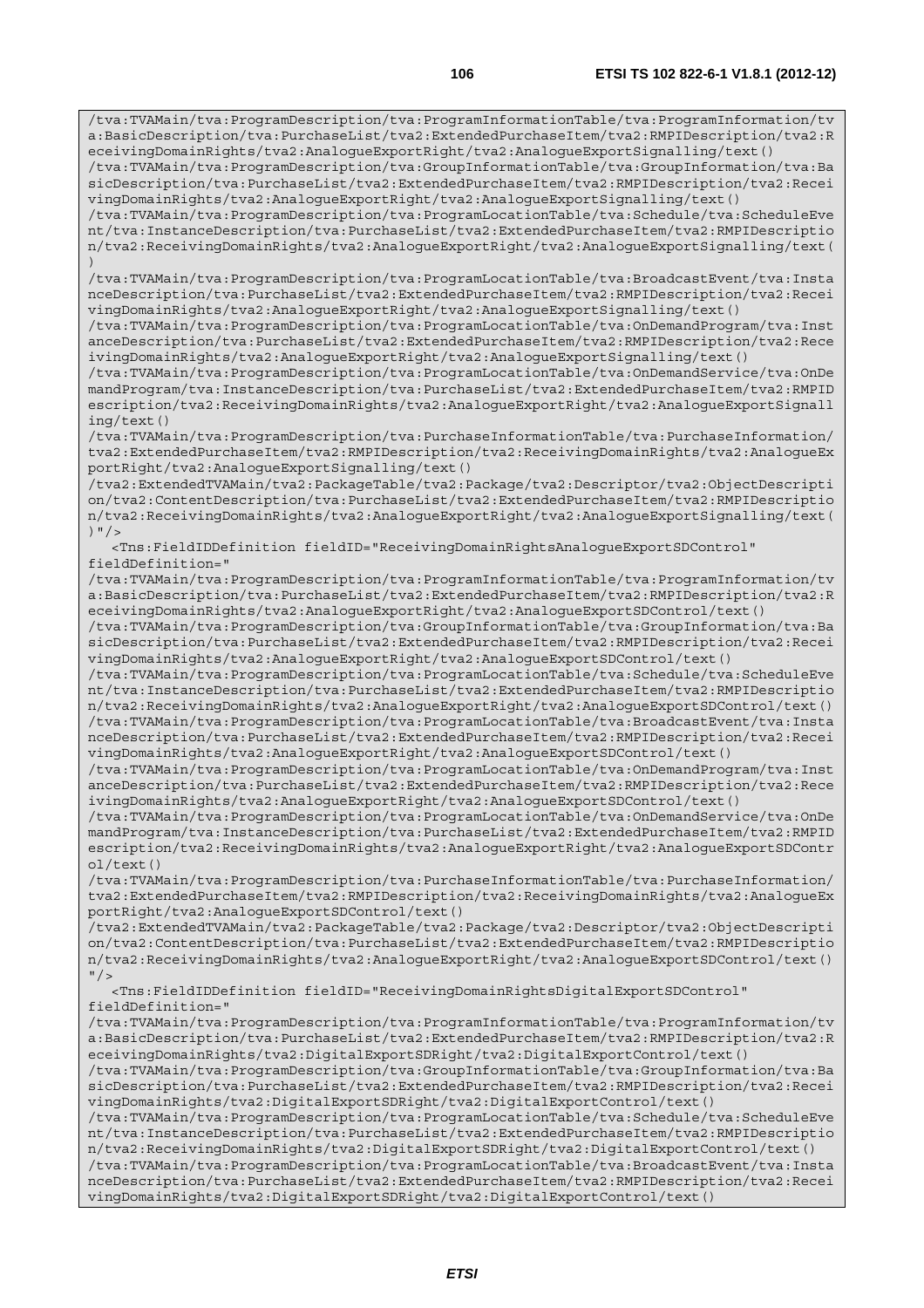/tva:TVAMain/tva:ProgramDescription/tva:ProgramLocationTable/tva:OnDemandProgram/tva:Inst anceDescription/tva:PurchaseList/tva2:ExtendedPurchaseItem/tva2:RMPIDescription/tva2:Rece ivingDomainRights/tva2:DigitalExportSDRight/tva2:DigitalExportControl/text()

/tva:TVAMain/tva:ProgramDescription/tva:ProgramLocationTable/tva:OnDemandService/tva:OnDe mandProgram/tva:InstanceDescription/tva:PurchaseList/tva2:ExtendedPurchaseItem/tva2:RMPID escription/tva2:ReceivingDomainRights/tva2:DigitalExportSDRight/tva2:DigitalExportControl  $/$ text $()$ 

/tva:TVAMain/tva:ProgramDescription/tva:PurchaseInformationTable/tva:PurchaseInformation/ tva2:ExtendedPurchaseItem/tva2:RMPIDescription/tva2:ReceivingDomainRights/tva2:DigitalExp ortSDRight/tva2:DigitalExportControl/text()

/tva2:ExtendedTVAMain/tva2:PackageTable/tva2:Package/tva2:Descriptor/tva2:ObjectDescripti on/tva2:ContentDescription/tva:PurchaseList/tva2:ExtendedPurchaseItem/tva2:RMPIDescriptio n/tva2:ReceivingDomainRights/tva2:DigitalExportSDRight/tva2:DigitalExportControl/text()"/  $>$ 

 <Tns:FieldIDDefinition fieldID="ReceivingDomainRightsDigitalExportHDControl" fieldDefinition="

/tva:TVAMain/tva:ProgramDescription/tva:ProgramInformationTable/tva:ProgramInformation/tv a:BasicDescription/tva:PurchaseList/tva2:ExtendedPurchaseItem/tva2:RMPIDescription/tva2:R eceivingDomainRights/tva2:DigitalExportHDRight/tva2:DigitalExportControl/text()

/tva:TVAMain/tva:ProgramDescription/tva:GroupInformationTable/tva:GroupInformation/tva:Ba sicDescription/tva:PurchaseList/tva2:ExtendedPurchaseItem/tva2:RMPIDescription/tva2:Recei vingDomainRights/tva2:DigitalExportHDRight/tva2:DigitalExportControl/text()

/tva:TVAMain/tva:ProgramDescription/tva:ProgramLocationTable/tva:Schedule/tva:ScheduleEve nt/tva:InstanceDescription/tva:PurchaseList/tva2:ExtendedPurchaseItem/tva2:RMPIDescriptio n/tva2:ReceivingDomainRights/tva2:DigitalExportHDRight/tva2:DigitalExportControl/text()

/tva:TVAMain/tva:ProgramDescription/tva:ProgramLocationTable/tva:BroadcastEvent/tva:Insta nceDescription/tva:PurchaseList/tva2:ExtendedPurchaseItem/tva2:RMPIDescription/tva2:Recei vingDomainRights/tva2:DigitalExportHDRight/tva2:DigitalExportControl/text()

/tva:TVAMain/tva:ProgramDescription/tva:ProgramLocationTable/tva:OnDemandProgram/tva:Inst anceDescription/tva:PurchaseList/tva2:ExtendedPurchaseItem/tva2:RMPIDescription/tva2:Rece ivingDomainRights/tva2:DigitalExportHDRight/tva2:DigitalExportControl/text()

/tva:TVAMain/tva:ProgramDescription/tva:ProgramLocationTable/tva:OnDemandService/tva:OnDe mandProgram/tva:InstanceDescription/tva:PurchaseList/tva2:ExtendedPurchaseItem/tva2:RMPID escription/tva2:ReceivingDomainRights/tva2:DigitalExportHDRight/tva2:DigitalExportControl /text()

/tva:TVAMain/tva:ProgramDescription/tva:PurchaseInformationTable/tva:PurchaseInformation/ tva2:ExtendedPurchaseItem/tva2:RMPIDescription/tva2:ReceivingDomainRights/tva2:DigitalExp ortHDRight/tva2:DigitalExportControl/text()

/tva2:ExtendedTVAMain/tva2:PackageTable/tva2:Package/tva2:Descriptor/tva2:ObjectDescripti on/tva2:ContentDescription/tva:PurchaseList/tva2:ExtendedPurchaseItem/tva2:RMPIDescriptio n/tva2:ReceivingDomainRights/tva2:DigitalExportHDRight/tva2:DigitalExportControl/text()"/  $\overline{\phantom{a}}$ 

 <Tns:FieldIDDefinition fieldID="ReceivingDomainRightsSecurityLevel" fieldDefinition=" /tva:TVAMain/tva:ProgramDescription/tva:ProgramInformationTable/tva:ProgramInformation/tv a:BasicDescription/tva:PurchaseList/tva2:ExtendedPurchaseItem/tva2:RMPIDescription/tva2:R eceivingDomainRights/tva2:SecurityLevel/text()

/tva:TVAMain/tva:ProgramDescription/tva:GroupInformationTable/tva:GroupInformation/tva:Ba sicDescription/tva:PurchaseList/tva2:ExtendedPurchaseItem/tva2:RMPIDescription/tva2:Recei vingDomainRights/tva2:SecurityLevel/text()

/tva:TVAMain/tva:ProgramDescription/tva:ProgramLocationTable/tva:Schedule/tva:ScheduleEve nt/tva:InstanceDescription/tva:PurchaseList/tva2:ExtendedPurchaseItem/tva2:RMPIDescriptio n/tva2:ReceivingDomainRights/tva2:SecurityLevel/text()

/tva:TVAMain/tva:ProgramDescription/tva:ProgramLocationTable/tva:BroadcastEvent/tva:Insta nceDescription/tva:PurchaseList/tva2:ExtendedPurchaseItem/tva2:RMPIDescription/tva2:Recei vingDomainRights/tva2:SecurityLevel/text()

/tva:TVAMain/tva:ProgramDescription/tva:ProgramLocationTable/tva:OnDemandProgram/tva:Inst anceDescription/tva:PurchaseList/tva2:ExtendedPurchaseItem/tva2:RMPIDescription/tva2:Rece ivingDomainRights/tva2:SecurityLevel/text()

/tva:TVAMain/tva:ProgramDescription/tva:ProgramLocationTable/tva:OnDemandService/tva:OnDe mandProgram/tva:InstanceDescription/tva:PurchaseList/tva2:ExtendedPurchaseItem/tva2:RMPID escription/tva2:ReceivingDomainRights/tva2:SecurityLevel/text()

/tva:TVAMain/tva:ProgramDescription/tva:PurchaseInformationTable/tva:PurchaseInformation/ tva2:ExtendedPurchaseItem/tva2:RMPIDescription/tva2:ReceivingDomainRights/tva2:SecurityLe vel/text()

/tva2:ExtendedTVAMain/tva2:PackageTable/tva2:Package/tva2:Descriptor/tva2:ObjectDescripti on/tva2:ContentDescription/tva:PurchaseList/tva2:ExtendedPurchaseItem/tva2:RMPIDescriptio n/tva2:ReceivingDomainRights/tva2:SecurityLevel/text() "/>

<Tns:FieldIDDefinition fieldID="ReceivingDomainRightsBufferDuration" fieldDefinition="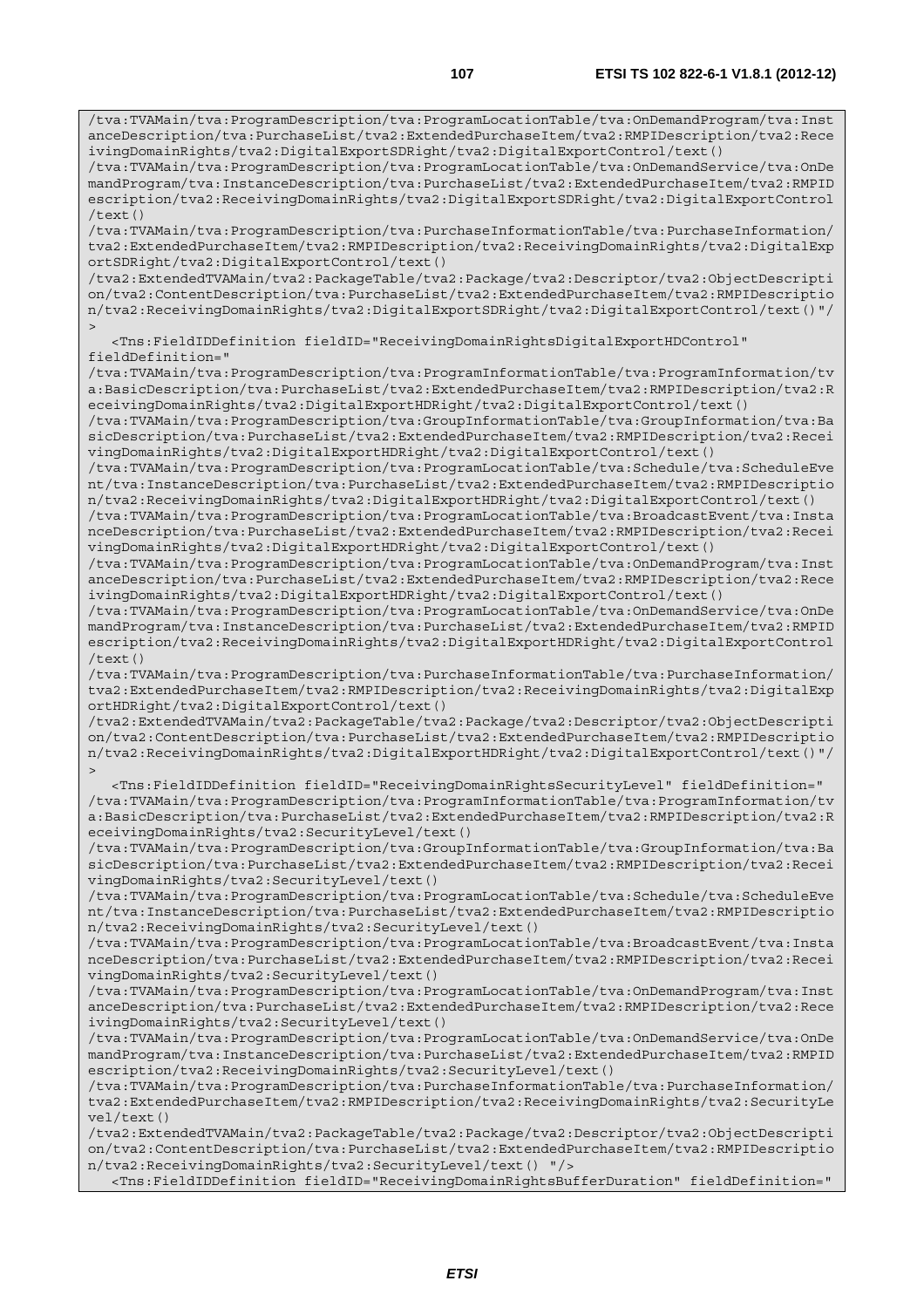/tva:TVAMain/tva:ProgramDescription/tva:ProgramInformationTable/tva:ProgramInformation/tv

a:BasicDescription/tva:PurchaseList/tva2:ExtendedPurchaseItem/tva2:RMPIDescription/tva2:R eceivingDomainRights/tva2:BufferDuration/text() /tva:TVAMain/tva:ProgramDescription/tva:GroupInformationTable/tva:GroupInformation/tva:Ba sicDescription/tva:PurchaseList/tva2:ExtendedPurchaseItem/tva2:RMPIDescription/tva2:Recei vingDomainRights/tva2:BufferDuration/text() /tva:TVAMain/tva:ProgramDescription/tva:ProgramLocationTable/tva:Schedule/tva:ScheduleEve nt/tva:InstanceDescription/tva:PurchaseList/tva2:ExtendedPurchaseItem/tva2:RMPIDescriptio n/tva2:ReceivingDomainRights/tva2:BufferDuration/text() /tva:TVAMain/tva:ProgramDescription/tva:ProgramLocationTable/tva:BroadcastEvent/tva:Insta nceDescription/tva:PurchaseList/tva2:ExtendedPurchaseItem/tva2:RMPIDescription/tva2:Recei vingDomainRights/tva2:BufferDuration/text() /tva:TVAMain/tva:ProgramDescription/tva:ProgramLocationTable/tva:OnDemandProgram/tva:Inst anceDescription/tva:PurchaseList/tva2:ExtendedPurchaseItem/tva2:RMPIDescription/tva2:Rece ivingDomainRights/tva2:BufferDuration/text() /tva:TVAMain/tva:ProgramDescription/tva:ProgramLocationTable/tva:OnDemandService/tva:OnDe mandProgram/tva:InstanceDescription/tva:PurchaseList/tva2:ExtendedPurchaseItem/tva2:RMPID escription/tva2:ReceivingDomainRights/tva2:BufferDuration/text() /tva:TVAMain/tva:ProgramDescription/tva:PurchaseInformationTable/tva:PurchaseInformation/ tva2:ExtendedPurchaseItem/tva2:RMPIDescription/tva2:ReceivingDomainRights/tva2:BufferDura tion/text() /tva2:ExtendedTVAMain/tva2:PackageTable/tva2:Package/tva2:Descriptor/tva2:ObjectDescripti on/tva2:ContentDescription/tva:PurchaseList/tva2:ExtendedPurchaseItem/tva2:RMPIDescriptio n/tva2:ReceivingDomainRights/tva2:BufferDuration/text()"/> <Tns:FieldIDDefinition fieldID="ReceivingDomainRightsTimeWindowStartDate" fieldDefinition=" /tva:TVAMain/tva:ProgramDescription/tva:ProgramInformationTable/tva:ProgramInformation/tv a:BasicDescription/tva:PurchaseList/tva2:ExtendedPurchaseItem/tva2:RMPIDescription/tva2:R eceivingDomainRights/tva2:TimeWindow/tva2:StartDate/text() /tva:TVAMain/tva:ProgramDescription/tva:GroupInformationTable/tva:GroupInformation/tva:Ba sicDescription/tva:PurchaseList/tva2:ExtendedPurchaseItem/tva2:RMPIDescription/tva2:Recei vingDomainRights/tva2:TimeWindow/tva2:StartDate/text() /tva:TVAMain/tva:ProgramDescription/tva:ProgramLocationTable/tva:Schedule/tva:ScheduleEve nt/tva:InstanceDescription/tva:PurchaseList/tva2:ExtendedPurchaseItem/tva2:RMPIDescriptio n/tva2:ReceivingDomainRights/tva2:TimeWindow/tva2:StartDate/text() /tva:TVAMain/tva:ProgramDescription/tva:ProgramLocationTable/tva:BroadcastEvent/tva:Insta nceDescription/tva:PurchaseList/tva2:ExtendedPurchaseItem/tva2:RMPIDescription/tva2:Recei vingDomainRights/tva2:TimeWindow/tva2:StartDate/text() /tva:TVAMain/tva:ProgramDescription/tva:ProgramLocationTable/tva:OnDemandProgram/tva:Inst anceDescription/tva:PurchaseList/tva2:ExtendedPurchaseItem/tva2:RMPIDescription/tva2:Rece ivingDomainRights/tva2:TimeWindow/tva2:StartDate/text() /tva:TVAMain/tva:ProgramDescription/tva:ProgramLocationTable/tva:OnDemandService/tva:OnDe mandProgram/tva:InstanceDescription/tva:PurchaseList/tva2:ExtendedPurchaseItem/tva2:RMPID escription/tva2:ReceivingDomainRights/tva2:TimeWindow/tva2:StartDate/text() /tva:TVAMain/tva:ProgramDescription/tva:PurchaseInformationTable/tva:PurchaseInformation/ tva2:ExtendedPurchaseItem/tva2:RMPIDescription/tva2:ReceivingDomainRights/tva2:TimeWindow /tva2:StartDate/text() /tva2:ExtendedTVAMain/tva2:PackageTable/tva2:Package/tva2:Descriptor/tva2:ObjectDescripti on/tva2:ContentDescription/tva:PurchaseList/tva2:ExtendedPurchaseItem/tva2:RMPIDescriptio n/tva2:ReceivingDomainRights/tva2:TimeWindow/tva2:StartDate/text()"/> <Tns:FieldIDDefinition fieldID="ReceivingDomainRightsTimeWindowEndDate" fieldDefinition=" /tva:TVAMain/tva:ProgramDescription/tva:ProgramInformationTable/tva:ProgramInformation/tv a:BasicDescription/tva:PurchaseList/tva2:ExtendedPurchaseItem/tva2:RMPIDescription/tva2:R eceivingDomainRights/tva2:TimeWindow/tva2:EndDate/text() /tva:TVAMain/tva:ProgramDescription/tva:GroupInformationTable/tva:GroupInformation/tva:Ba sicDescription/tva:PurchaseList/tva2:ExtendedPurchaseItem/tva2:RMPIDescription/tva2:Recei vingDomainRights/tva2:TimeWindow/tva2:EndDate/text() /tva:TVAMain/tva:ProgramDescription/tva:ProgramLocationTable/tva:Schedule/tva:ScheduleEve nt/tva:InstanceDescription/tva:PurchaseList/tva2:ExtendedPurchaseItem/tva2:RMPIDescriptio n/tva2:ReceivingDomainRights/tva2:TimeWindow/tva2:EndDate/text() /tva:TVAMain/tva:ProgramDescription/tva:ProgramLocationTable/tva:BroadcastEvent/tva:Insta nceDescription/tva:PurchaseList/tva2:ExtendedPurchaseItem/tva2:RMPIDescription/tva2:Recei vingDomainRights/tva2:TimeWindow/tva2:EndDate/text()

/tva:TVAMain/tva:ProgramDescription/tva:ProgramLocationTable/tva:OnDemandProgram/tva:Inst anceDescription/tva:PurchaseList/tva2:ExtendedPurchaseItem/tva2:RMPIDescription/tva2:Rece ivingDomainRights/tva2:TimeWindow/tva2:EndDate/text()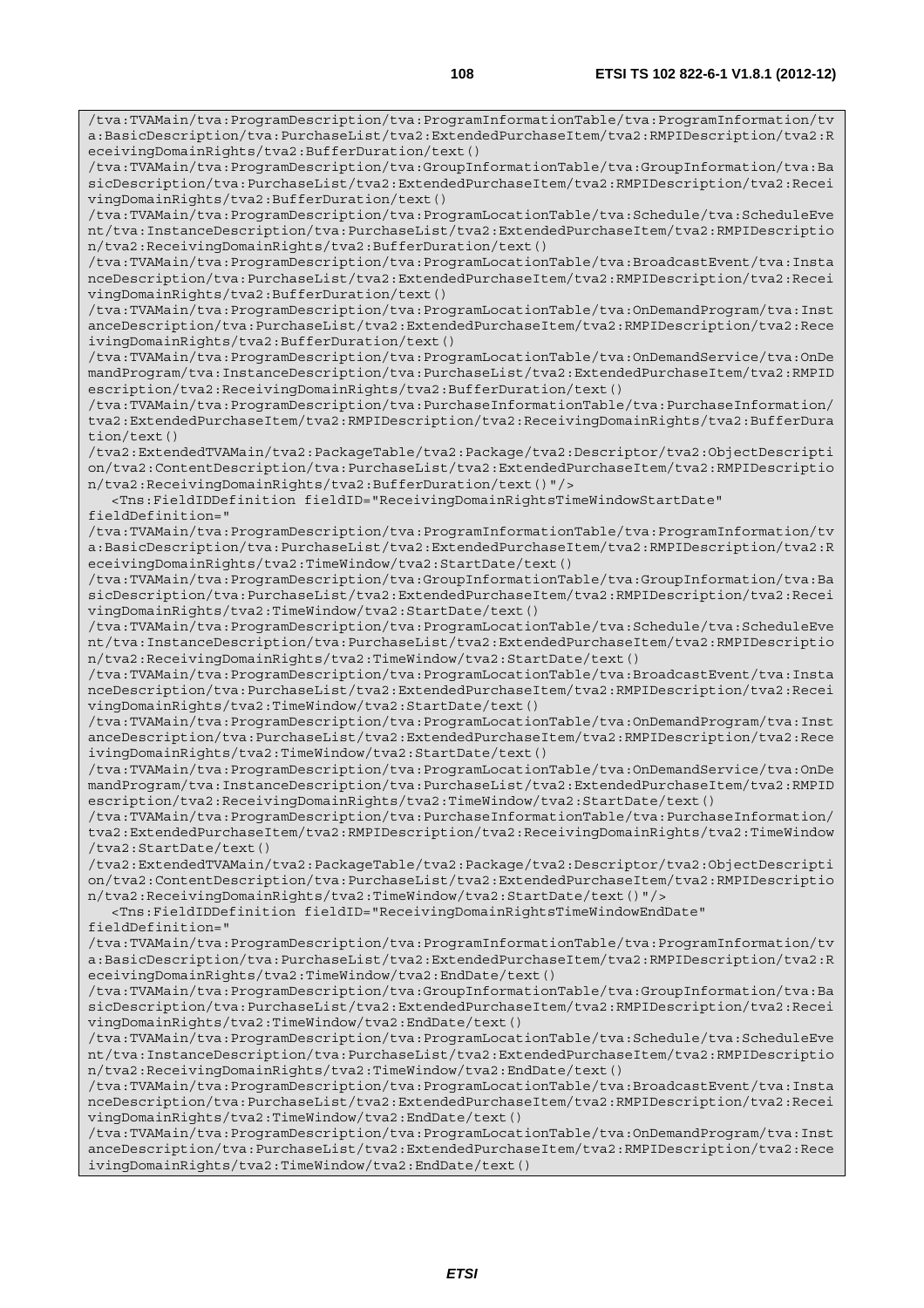/tva:TVAMain/tva:ProgramDescription/tva:ProgramLocationTable/tva:OnDemandService/tva:OnDe mandProgram/tva:InstanceDescription/tva:PurchaseList/tva2:ExtendedPurchaseItem/tva2:RMPID escription/tva2:ReceivingDomainRights/tva2:TimeWindow/tva2:EndDate/text()

/tva:TVAMain/tva:ProgramDescription/tva:PurchaseInformationTable/tva:PurchaseInformation/ tva2:ExtendedPurchaseItem/tva2:RMPIDescription/tva2:ReceivingDomainRights/tva2:TimeWindow /tva2:EndDate/text()

/tva2:ExtendedTVAMain/tva2:PackageTable/tva2:Package/tva2:Descriptor/tva2:ObjectDescripti on/tva2:ContentDescription/tva:PurchaseList/tva2:ExtendedPurchaseItem/tva2:RMPIDescriptio n/tva2:ReceivingDomainRights/tva2:TimeWindow/tva2:EndDate/text()"/>

 <Tns:FieldIDDefinition fieldID="ReceivingDomainRightsGeographicalControl" fieldDefinition="

/tva:TVAMain/tva:ProgramDescription/tva:ProgramInformationTable/tva:ProgramInformation/tv a:BasicDescription/tva:PurchaseList/tva2:ExtendedPurchaseItem/tva2:RMPIDescription/tva2:R eceivingDomainRights/tva2:GeographicalControl/text()

/tva:TVAMain/tva:ProgramDescription/tva:GroupInformationTable/tva:GroupInformation/tva:Ba sicDescription/tva:PurchaseList/tva2:ExtendedPurchaseItem/tva2:RMPIDescription/tva2:Recei vingDomainRights/tva2:GeographicalControl/text()

/tva:TVAMain/tva:ProgramDescription/tva:ProgramLocationTable/tva:Schedule/tva:ScheduleEve nt/tva:InstanceDescription/tva:PurchaseList/tva2:ExtendedPurchaseItem/tva2:RMPIDescriptio n/tva2:ReceivingDomainRights/tva2:GeographicalControl/text()

/tva:TVAMain/tva:ProgramDescription/tva:ProgramLocationTable/tva:BroadcastEvent/tva:Insta nceDescription/tva:PurchaseList/tva2:ExtendedPurchaseItem/tva2:RMPIDescription/tva2:Recei vingDomainRights/tva2:GeographicalControl/text()

/tva:TVAMain/tva:ProgramDescription/tva:ProgramLocationTable/tva:OnDemandProgram/tva:Inst anceDescription/tva:PurchaseList/tva2:ExtendedPurchaseItem/tva2:RMPIDescription/tva2:Rece ivingDomainRights/tva2:GeographicalControl/text()

/tva:TVAMain/tva:ProgramDescription/tva:ProgramLocationTable/tva:OnDemandService/tva:OnDe mandProgram/tva:InstanceDescription/tva:PurchaseList/tva2:ExtendedPurchaseItem/tva2:RMPID escription/tva2:ReceivingDomainRights/tva2:GeographicalControl/text()

/tva:TVAMain/tva:ProgramDescription/tva:PurchaseInformationTable/tva:PurchaseInformation/ tva2:ExtendedPurchaseItem/tva2:RMPIDescription/tva2:ReceivingDomainRights/tva2:Geographic alControl/text()

/tva2:ExtendedTVAMain/tva2:PackageTable/tva2:Package/tva2:Descriptor/tva2:ObjectDescripti on/tva2:ContentDescription/tva:PurchaseList/tva2:ExtendedPurchaseItem/tva2:RMPIDescriptio n/tva2:ReceivingDomainRights/tva2:GeographicalControl/text()"/>

 <Tns:FieldIDDefinition fieldID="ReceivingDomainRightsPhysicalProximityFlag" fieldDefinition="

/tva:TVAMain/tva:ProgramDescription/tva:ProgramInformationTable/tva:ProgramInformation/tv a:BasicDescription/tva:PurchaseList/tva2:ExtendedPurchaseItem/tva2:RMPIDescription/tva2:R eceivingDomainRights/tva2:PhysicalProximityFlag/text()

/tva:TVAMain/tva:ProgramDescription/tva:GroupInformationTable/tva:GroupInformation/tva:Ba sicDescription/tva:PurchaseList/tva2:ExtendedPurchaseItem/tva2:RMPIDescription/tva2:Recei vingDomainRights/tva2:PhysicalProximityFlag/text()

/tva:TVAMain/tva:ProgramDescription/tva:ProgramLocationTable/tva:Schedule/tva:ScheduleEve nt/tva:InstanceDescription/tva:PurchaseList/tva2:ExtendedPurchaseItem/tva2:RMPIDescriptio n/tva2:ReceivingDomainRights/tva2:PhysicalProximityFlag/text()

/tva:TVAMain/tva:ProgramDescription/tva:ProgramLocationTable/tva:BroadcastEvent/tva:Insta nceDescription/tva:PurchaseList/tva2:ExtendedPurchaseItem/tva2:RMPIDescription/tva2:Recei vingDomainRights/tva2:PhysicalProximityFlag/text()

/tva:TVAMain/tva:ProgramDescription/tva:ProgramLocationTable/tva:OnDemandProgram/tva:Inst anceDescription/tva:PurchaseList/tva2:ExtendedPurchaseItem/tva2:RMPIDescription/tva2:Rece ivingDomainRights/tva2:PhysicalProximityFlag/text()

/tva:TVAMain/tva:ProgramDescription/tva:ProgramLocationTable/tva:OnDemandService/tva:OnDe mandProgram/tva:InstanceDescription/tva:PurchaseList/tva2:ExtendedPurchaseItem/tva2:RMPID escription/tva2:ReceivingDomainRights/tva2:PhysicalProximityFlag/text()

/tva:TVAMain/tva:ProgramDescription/tva:PurchaseInformationTable/tva:PurchaseInformation/ tva2:ExtendedPurchaseItem/tva2:RMPIDescription/tva2:ReceivingDomainRights/tva2:PhysicalPr oximityFlag/text()

/tva2:ExtendedTVAMain/tva2:PackageTable/tva2:Package/tva2:Descriptor/tva2:ObjectDescripti on/tva2:ContentDescription/tva:PurchaseList/tva2:ExtendedPurchaseItem/tva2:RMPIDescriptio n/tva2:ReceivingDomainRights/tva2:PhysicalProximityFlag/text()"/>

 <tns:FieldIDDefinition fieldID="ReceivingDomainRightsSimultaneousRenderingCount" fieldDefinition="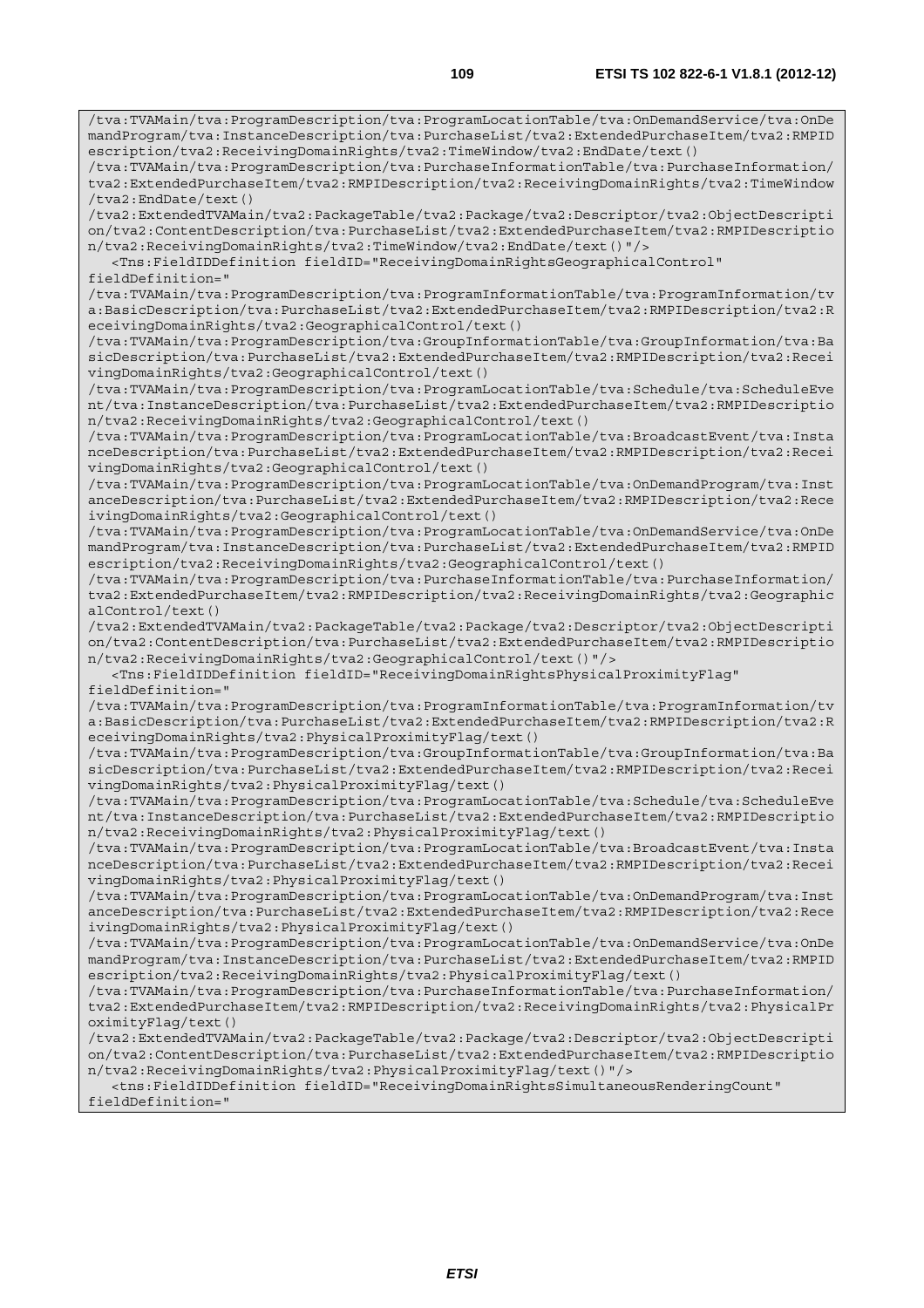/tva:TVAMain/tva:ProgramDescription/tva:ProgramInformationTable/tva:ProgramInformation/tv a:BasicDescription/tva:PurchaseList/tva2:ExtendedPurchaseItem/tva2:RMPIDescription/tva2:R eceivingDomainRights/tva2:SimultaneousRendering/tva2:SimultaneousRenderingCount/text() /tva:TVAMain/tva:ProgramDescription/tva:GroupInformationTable/tva:GroupInformation/tva:Ba sicDescription/tva:PurchaseList/tva2:ExtendedPurchaseItem/tva2:RMPIDescription/tva2:Recei vingDomainRights/tva2:SimultaneousRendering/tva2:SimultaneousRenderingCount/text() /tva:TVAMain/tva:ProgramDescription/tva:ProgramLocationTable/tva:Schedule/tva:ScheduleEve nt/tva:InstanceDescription/tva:PurchaseList/tva2:ExtendedPurchaseItem/tva2:RMPIDescriptio n/tva2:ReceivingDomainRights/tva2:SimultaneousRendering/tva2:SimultaneousRenderingCount/t ext()

/tva:TVAMain/tva:ProgramDescription/tva:ProgramLocationTable/tva:BroadcastEvent/tva:Insta nceDescription/tva:PurchaseList/tva2:ExtendedPurchaseItem/tva2:RMPIDescription/tva2:Recei vingDomainRights/tva2:SimultaneousRendering/tva2:SimultaneousRenderingCount/text()

/tva:TVAMain/tva:ProgramDescription/tva:ProgramLocationTable/tva:OnDemandProgram/tva:Inst anceDescription/tva:PurchaseList/tva2:ExtendedPurchaseItem/tva2:RMPIDescription/tva2:Rece ivingDomainRights/tva2:SimultaneousRendering/tva2:SimultaneousRenderingCount/text()

/tva:TVAMain/tva:ProgramDescription/tva:ProgramLocationTable/tva:OnDemandService/tva:OnDe mandProgram/tva:InstanceDescription/tva:PurchaseList/tva2:ExtendedPurchaseItem/tva2:RMPID escription/tva2:ReceivingDomainRights/tva2:SimultaneousRendering/tva2:SimultaneousRenderi ngCount/text()

/tva:TVAMain/tva:ProgramDescription/tva:PurchaseInformationTable/tva:PurchaseInformation/ tva2:ExtendedPurchaseItem/tva2:RMPIDescription/tva2:ReceivingDomainRights/tva2:Simultaneo usRendering/tva2:SimultaneousRenderingCount/text()

/tva2:ExtendedTVAMain/tva2:PackageTable/tva2:Package/tva2:Descriptor/tva2:ObjectDescripti on/tva2:ContentDescription/tva:PurchaseList/tva2:ExtendedPurchaseItem/tva2:RMPIDescriptio n/tva2:ReceivingDomainRights/tva2:SimultaneousRendering/tva2:SimultaneousRenderingCount/t ext()"/>  $<$ ! --

######################################################################################## -->

<!-- feldID for Program, Group and Review

 $-->$  $\lt$  ! -

######################################################################################## -->

<tns:FieldIDDefinition fieldID="CreditName" fieldDefinition="

/tva:TVAMain/tva:ProgramDescription/tva:ProgramInformationTable/tva:ProgramInformation/tv a:BasicDescription/tva:CreditsList/tva:CreditsItem/tva:PersonName/mpeg7:FamilyName/text() /tva:TVAMain/tva:ProgramDescription/tva:GroupInformationTable/tva:GroupInformation/tva:Ba sicDescription/tva:CreditsList/tva:CreditsItem/tva:PersonName/mpeg7:FamilyName/text() /tva:TVAMain/tva:ProgramDescription/tva:ProgramReviewTable/tva:Review/tva:Reviewer/tva:Pe rsonName/mpeg7:FamilyName/text()

/tva:TVAMain/tva:ProgramDescription/tva:ProgramInformationTable/tva:ProgramInformation/tv a:BasicDescription/tva:CreditsList/tva:CreditsItem/tva:PersonName/mpeg7:GivenName/text() /tva:TVAMain/tva:ProgramDescription/tva:GroupInformationTable/tva:GroupInformation/tva:Ba sicDescription/tva:CreditsList/tva:CreditsItem/tva:PersonName/mpeg7:GivenName/text() /tva:TVAMain/tva:ProgramDescription/tva:ProgramReviewTable/tva:Review/tva:Reviewer/tva:Pe rsonName/mpeg7:GivenName/text()

/tva2:ExtendedTVAMain/tva2:PackageTable/tva2:Package/tva2:Descriptor/tva2:ObjectDescripti on/tva2:ContentDescription/tva:CreditsList/tva:CreditsItem/tva:PersonName/mpeg7:FamilyNam e/text()

/tva2:ExtendedTVAMain/tva2:PackageTable/tva2:Package/tva2:Descriptor/tva2:ObjectDescripti on/tva2:ContentDescription/tva:CreditsList/tva:CreditsItem/tva:PersonName/mpeg7:GivenName /text()

/tva2:ExtendedTVAMain/tva2:PackageTable/tva2:Package/tva2:Declarations/tva2:Descriptor/tv a2:ObjectDescription/tva2:ContentDescription/tva:CreditsList/tva:CreditsItem/tva:PersonNa me/mpeg7:FamilyName/text()

/tva2:ExtendedTVAMain/tva2:PackageTable/tva2:Package/tva2:Declarations/tva2:Descriptor/tv a2:ObjectDescription/tva2:ContentDescription/tva:CreditsList/tva:CreditsItem/tva:PersonNa me/mpeg7:GivenName/text()

/tva2:ExtendedTVAMain/tva2:PackageTable/tva2:Package/tva2:Declarations/tva2:Item/tva2:Des criptor/tva2:ObjectDescription/tva2:ContentDescription/tva:CreditsList/tva:CreditsItem/tv a:PersonName/mpeg7:FamilyName/text()

/tva2:ExtendedTVAMain/tva2:PackageTable/tva2:Package/tva2:Declarations/tva2:Item/tva2:Des criptor/tva2:ObjectDescription/tva2:ContentDescription/tva:CreditsList/tva:CreditsItem/tv a:PersonName/mpeg7:GivenName/text()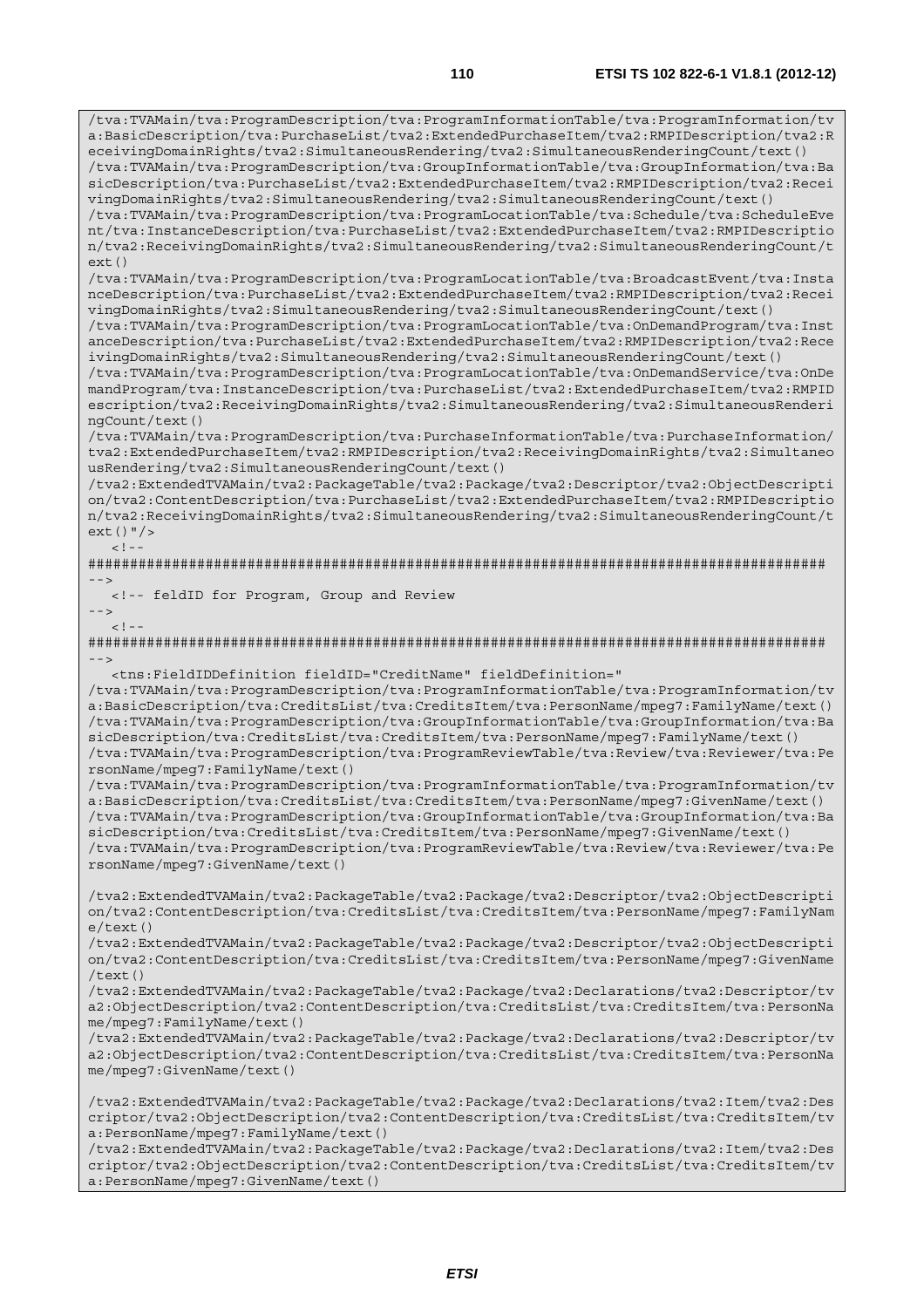/tva2:ExtendedTVAMain/tva2:PackageTable/tva2:Package/tva2:Declarations/tva2:Item/tva2:Cho ice/tva2:Descriptor/tva2:ObjectDescription/tva2:ContentDescription/tva:CreditsList/tva:Cr editsItem/tva:PersonName/mpeg7:FamilyName/text()

/tva2:ExtendedTVAMain/tva2:PackageTable/tva2:Package/tva2:Declarations/tva2:Item/tva2:Cho ice/tva2:Descriptor/tva2:ObjectDescription/tva2:ContentDescription/tva:CreditsList/tva:Cr editsItem/tva:PersonName/mpeg7:GivenName/text()

/tva2:ExtendedTVAMain/tva2:PackageTable/tva2:Package/tva2:Declarations/tva2:Item/tva2:Cho ice/tva2:Selection/tva2:Descriptor/tva2:ObjectDescription/tva2:ContentDescription/tva:Cre ditsList/tva:CreditsItem/tva:PersonName/mpeg7:FamilyName/text()

/tva2:ExtendedTVAMain/tva2:PackageTable/tva2:Package/tva2:Declarations/tva2:Item/tva2:Cho ice/tva2:Selection/tva2:Descriptor/tva2:ObjectDescription/tva2:ContentDescription/tva:Cre ditsList/tva:CreditsItem/tva:PersonName/mpeg7:GivenName/text()

/tva2:ExtendedTVAMain/tva2:PackageTable/tva2:Package/tva2:Declarations/tva2:Item/tva2:Com ponent/tva2:Descriptor/tva2:ObjectDescription/tva2:ContentDescription/tva:CreditsList/tva :CreditsItem/tva:PersonName/mpeg7:FamilyName/text()

/tva2:ExtendedTVAMain/tva2:PackageTable/tva2:Package/tva2:Declarations/tva2:Item/tva2:Com ponent/tva2:Descriptor/tva2:ObjectDescription/tva2:ContentDescription/tva:CreditsList/tva :CreditsItem/tva:PersonName/mpeg7:GivenName/text()

/tva2:ExtendedTVAMain/tva2:PackageTable/tva2:Package/tva2:Declarations/tva2:Item/tva2:Com ponent/tva2:Anchor/tva2:Descriptor/tva2:ObjectDescription/tva2:ContentDescription/tva:Cre ditsList/tva:CreditsItem/tva:PersonName/mpeg7:FamilyName/text()

/tva2:ExtendedTVAMain/tva2:PackageTable/tva2:Package/tva2:Declarations/tva2:Item/tva2:Com ponent/tva2:Anchor/tva2:Descriptor/tva2:ObjectDescription/tva2:ContentDescription/tva:Cre ditsList/tva:CreditsItem/tva:PersonName/mpeg7:GivenName/text()

/tva2:ExtendedTVAMain/tva2:PackageTable/tva2:Package/tva2:Declarations/tva2:Item/tva2:Ite m/tva2:Descriptor/tva2:ObjectDescription/tva2:ContentDescription/tva:CreditsList/tva:Cred itsItem/tva:PersonName/mpeg7:FamilyName/text()

/tva2:ExtendedTVAMain/tva2:PackageTable/tva2:Package/tva2:Declarations/tva2:Item/tva2:Ite m/tva2:Descriptor/tva2:ObjectDescription/tva2:ContentDescription/tva:CreditsList/tva:Cred itsItem/tva:PersonName/mpeg7:GivenName/text()

/tva2:ExtendedTVAMain/tva2:PackageTable/tva2:Package/tva2:Declarations/tva2:Item/tva2:Ite m/tva2:Choice/tva2:Descriptor/tva2:ObjectDescription/tva2:ContentDescription/tva:CreditsL ist/tva:CreditsItem/tva:PersonName/mpeg7:FamilyName/text()

/tva2:ExtendedTVAMain/tva2:PackageTable/tva2:Package/tva2:Declarations/tva2:Item/tva2:Ite m/tva2:Choice/tva2:Descriptor/tva2:ObjectDescription/tva2:ContentDescription/tva:CreditsL ist/tva:CreditsItem/tva:PersonName/mpeg7:GivenName/text()

/tva2:ExtendedTVAMain/tva2:PackageTable/tva2:Package/tva2:Declarations/tva2:Item/tva2:Ite m/tva2:Choice/tva2:Selection/tva2:Descriptor/tva2:ObjectDescription/tva2:ContentDescripti on/tva:CreditsList/tva:CreditsItem/tva:PersonName/mpeg7:FamilyName/text()

/tva2:ExtendedTVAMain/tva2:PackageTable/tva2:Package/tva2:Declarations/tva2:Item/tva2:Ite m/tva2:Choice/tva2:Selection/tva2:Descriptor/tva2:ObjectDescription/tva2:ContentDescripti on/tva:CreditsList/tva:CreditsItem/tva:PersonName/mpeg7:GivenName/text()

/tva2:ExtendedTVAMain/tva2:PackageTable/tva2:Package/tva2:Declarations/tva2:Item/tva2:Ite m/tva2:Component/tva2:Descriptor/tva2:ObjectDescription/tva2:ContentDescription/tva:Credi tsList/tva:CreditsItem/tva:PersonName/mpeg7:FamilyName/text()

/tva2:ExtendedTVAMain/tva2:PackageTable/tva2:Package/tva2:Declarations/tva2:Item/tva2:Ite m/tva2:Component/tva2:Descriptor/tva2:ObjectDescription/tva2:ContentDescription/tva:Credi tsList/tva:CreditsItem/tva:PersonName/mpeg7:GivenName/text()

/tva2:ExtendedTVAMain/tva2:PackageTable/tva2:Package/tva2:Declarations/tva2:Item/tva2:Ite m/tva2:Component/tva2:Anchor/tva2:Descriptor/tva2:ObjectDescription/tva2:ContentDescripti on/tva:CreditsList/tva:CreditsItem/tva:PersonName/mpeg7:FamilyName/text()

/tva2:ExtendedTVAMain/tva2:PackageTable/tva2:Package/tva2:Declarations/tva2:Item/tva2:Ite m/tva2:Component/tva2:Anchor/tva2:Descriptor/tva2:ObjectDescription/tva2:ContentDescripti on/tva:CreditsList/tva:CreditsItem/tva:PersonName/mpeg7:GivenName/text()

/tva2:ExtendedTVAMain/tva2:PackageTable/tva2:Package/tva2:Declarations/tva2:Component/tva 2:Descriptor/tva2:ObjectDescription/tva2:ContentDescription/tva:CreditsList/tva:CreditsIt em/tva:PersonName/mpeg7:FamilyName/text()

/tva2:ExtendedTVAMain/tva2:PackageTable/tva2:Package/tva2:Declarations/tva2:Component/tva 2:Descriptor/tva2:ObjectDescription/tva2:ContentDescription/tva:CreditsList/tva:CreditsIt em/tva:PersonName/mpeg7:GivenName/text()

/tva2:ExtendedTVAMain/tva2:PackageTable/tva2:Package/tva2:Declarations/tva2:Component/tva 2:Anchor/tva2:Descriptor/tva2:ObjectDescription/tva2:ContentDescription/tva:CreditsList/t va:CreditsItem/tva:PersonName/mpeg7:FamilyName/text()

/tva2:ExtendedTVAMain/tva2:PackageTable/tva2:Package/tva2:Declarations/tva2:Component/tva 2:Anchor/tva2:Descriptor/tva2:ObjectDescription/tva2:ContentDescription/tva:CreditsList/t va:CreditsItem/tva:PersonName/mpeg7:GivenName/text()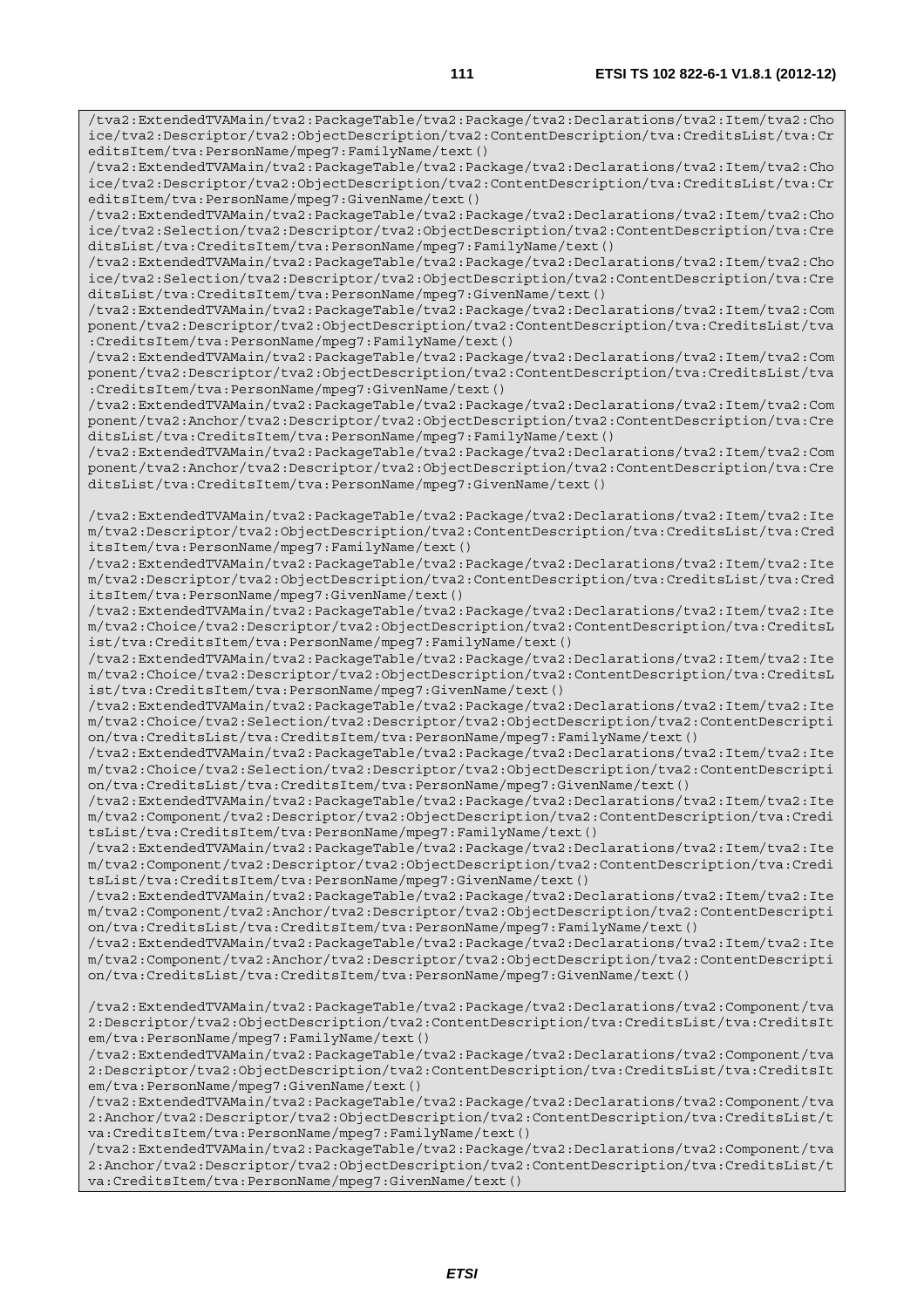/tva2:ExtendedTVAMain/tva2:PackageTable/tva2:Package/tva2:Declarations/tva2:Anchor/tva2:D escriptor/tva2:ObjectDescription/tva2:ContentDescription/tva:CreditsList/tva:CreditsItem/

/tva2:ExtendedTVAMain/tva2:PackageTable/tva2:Package/tva2:Declarations/tva2:Anchor/tva2:D escriptor/tva2:ObjectDescription/tva2:ContentDescription/tva:CreditsList/tva:CreditsItem/

/tva2:ExtendedTVAMain/tva2:PackageTable/tva2:Package/tva2:Item/tva2:Descriptor/tva2:Objec tDescription/tva2:ContentDescription/tva:CreditsList/tva:CreditsItem/tva:PersonName/mpeg7

tva:PersonName/mpeg7:FamilyName/text()

tva:PersonName/mpeg7:GivenName/text()

:FamilyName/text()

/tva2:ExtendedTVAMain/tva2:PackageTable/tva2:Package/tva2:Item/tva2:Descriptor/tva2:Objec tDescription/tva2:ContentDescription/tva:CreditsList/tva:CreditsItem/tva:PersonName/mpeg7 :GivenName/text() /tva2:ExtendedTVAMain/tva2:PackageTable/tva2:Package/tva2:Item/tva2:Choice/tva2:Descripto r/tva2:ObjectDescription/tva2:ContentDescription/tva:CreditsList/tva:CreditsItem/tva:Pers onName/mpeg7:FamilyName/text() /tva2:ExtendedTVAMain/tva2:PackageTable/tva2:Package/tva2:Item/tva2:Choice/tva2:Descripto r/tva2:ObjectDescription/tva2:ContentDescription/tva:CreditsList/tva:CreditsItem/tva:Pers onName/mpeg7:GivenName/text() /tva2:ExtendedTVAMain/tva2:PackageTable/tva2:Package/tva2:Item/tva2:Choice/tva2:Selection /tva2:Descriptor/tva2:ObjectDescription/tva2:ContentDescription/tva:CreditsList/tva:Credi tsItem/tva:PersonName/mpeg7:FamilyName/text() /tva2:ExtendedTVAMain/tva2:PackageTable/tva2:Package/tva2:Item/tva2:Choice/tva2:Selection /tva2:Descriptor/tva2:ObjectDescription/tva2:ContentDescription/tva:CreditsList/tva:Credi tsItem/tva:PersonName/mpeg7:GivenName/text() /tva2:ExtendedTVAMain/tva2:PackageTable/tva2:Package/tva2:Item/tva2:Component/tva2:Descri ptor/tva2:ObjectDescription/tva2:ContentDescription/tva:CreditsList/tva:CreditsItem/tva:P ersonName/mpeg7:FamilyName/text() /tva2:ExtendedTVAMain/tva2:PackageTable/tva2:Package/tva2:Item/tva2:Component/tva2:Descri ptor/tva2:ObjectDescription/tva2:ContentDescription/tva:CreditsList/tva:CreditsItem/tva:P ersonName/mpeg7:GivenName/text() /tva2:ExtendedTVAMain/tva2:PackageTable/tva2:Package/tva2:Item/tva2:Component/tva2:Anchor /tva2:Descriptor/tva2:ObjectDescription/tva2:ContentDescription/tva:CreditsList/tva:Credi tsItem/tva:PersonName/mpeg7:FamilyName/text() /tva2:ExtendedTVAMain/tva2:PackageTable/tva2:Package/tva2:Item/tva2:Component/tva2:Anchor /tva2:Descriptor/tva2:ObjectDescription/tva2:ContentDescription/tva:ShortTitle/text() /tva2:ExtendedTVAMain/tva2:PackageTable/tva2:Package/tva2:Item/tva2:Item/tva2:Descriptor/ tva2:ObjectDescription/tva2:ContentDescription/tva:CreditsList/tva:CreditsItem/tva:Person Name/mpeg7:FamilyName/text() /tva2:ExtendedTVAMain/tva2:PackageTable/tva2:Package/tva2:Item/tva2:Item/tva2:Descriptor/ tva2:ObjectDescription/tva2:ContentDescription/tva:CreditsList/tva:CreditsItem/tva:Person Name/mpeg7:GivenName/text() /tva2:ExtendedTVAMain/tva2:PackageTable/tva2:Package/tva2:Item/tva2:Item/tva2:Choice/tva2 :Descriptor/tva2:ObjectDescription/tva2:ContentDescription/tva:CreditsList/tva:CreditsIte m/tva:PersonName/mpeg7:FamilyName/text() /tva2:ExtendedTVAMain/tva2:PackageTable/tva2:Package/tva2:Item/tva2:Item/tva2:Choice/tva2 :Descriptor/tva2:ObjectDescription/tva2:ContentDescription/tva:CreditsList/tva:CreditsIte m/tva:PersonName/mpeg7:GivenName/text() /tva2:ExtendedTVAMain/tva2:PackageTable/tva2:Package/tva2:Item/tva2:Item/tva2:Choice/tva2 :Selection/tva2:Descriptor/tva2:ObjectDescription/tva2:ContentDescription/tva:CreditsList /tva:CreditsItem/tva:PersonName/mpeg7:FamilyName/text() /tva2:ExtendedTVAMain/tva2:PackageTable/tva2:Package/tva2:Item/tva2:Item/tva2:Choice/tva2 :Selection/tva2:Descriptor/tva2:ObjectDescription/tva2:ContentDescription/tva:CreditsList /tva:CreditsItem/tva:PersonName/mpeg7:GivenName/text() /tva2:ExtendedTVAMain/tva2:PackageTable/tva2:Package/tva2:Item/tva2:Item/tva2:Component/t va2:Descriptor/tva2:ObjectDescription/tva2:ContentDescription/tva:CreditsList/tva:Credits Item/tva:PersonName/mpeg7:FamilyName/text() /tva2:ExtendedTVAMain/tva2:PackageTable/tva2:Package/tva2:Item/tva2:Item/tva2:Component/t va2:Descriptor/tva2:ObjectDescription/tva2:ContentDescription/tva:CreditsList/tva:Credits Item/tva:PersonName/mpeg7:GivenName/text() /tva2:ExtendedTVAMain/tva2:PackageTable/tva2:Package/tva2:Item/tva2:Item/tva2:Component/t va2:Anchor/tva2:Descriptor/tva2:ObjectDescription/tva2:ContentDescription/tva:CreditsList /tva:CreditsItem/tva:PersonName/mpeg7:FamilyName/text() /tva2:ExtendedTVAMain/tva2:PackageTable/tva2:Package/tva2:Item/tva2:Item/tva2:Component/t va2:Anchor/tva2:Descriptor/tva2:ObjectDescription/tva2:ContentDescription/tva:CreditsList /tva:CreditsItem/tva:PersonName/mpeg7:GivenName/text()  $"$  / >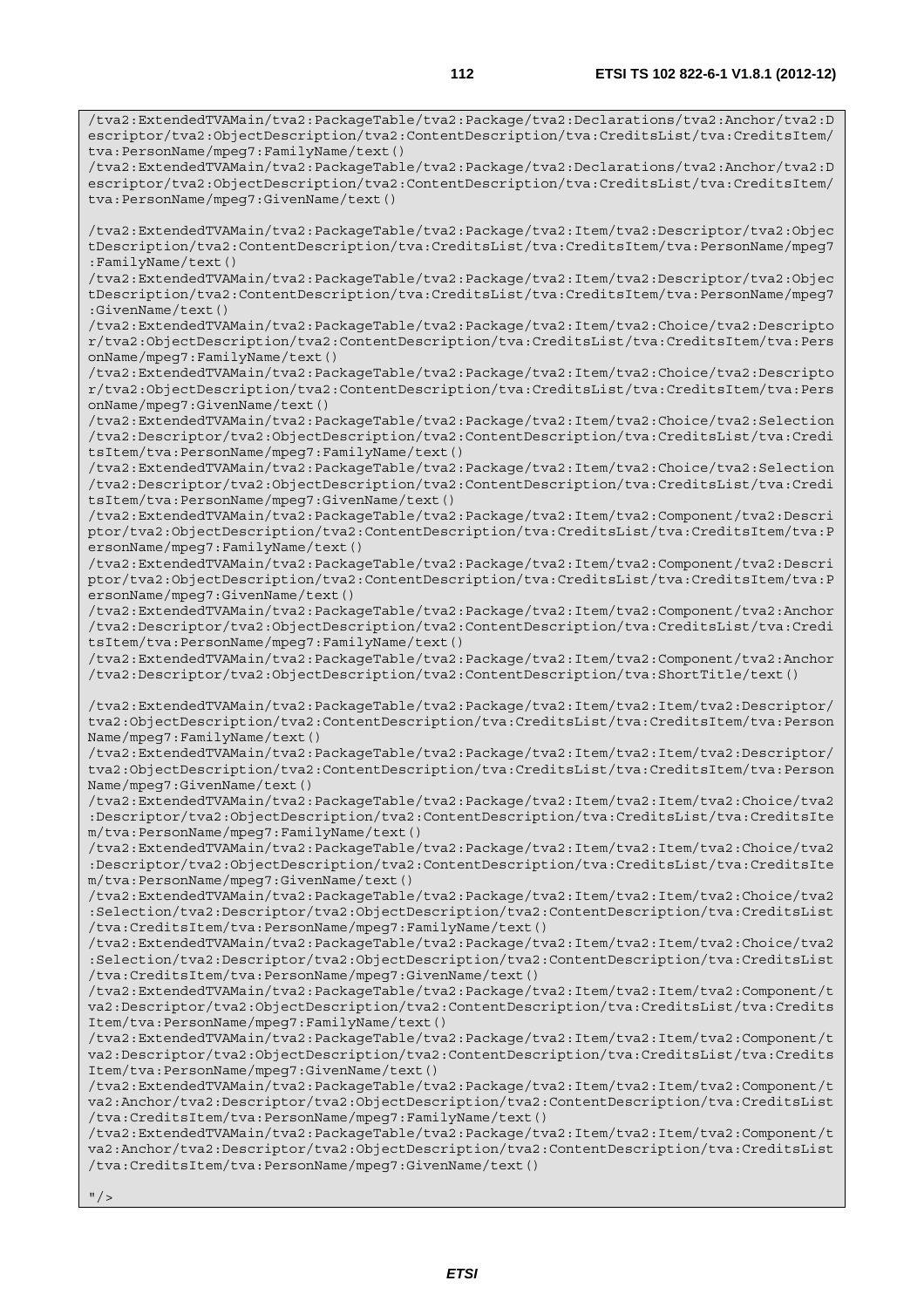<tns:FieldIDDefinition fieldID="FamilyName" fieldDefinition=" /tva:TVAMain/tva:ProgramDescription/tva:ProgramInformationTable/tva:ProgramInformation/tv a:BasicDescription/tva:CreditsList/tva:CreditsItem/tva:PersonName/mpeg7:FamilyName/text() /tva:TVAMain/tva:ProgramDescription/tva:GroupInformationTable/tva:GroupInformation/tva:Ba sicDescription/tva:CreditsList/tva:CreditsItem/tva:PersonName/mpeg7:FamilyName/text() /tva:TVAMain/tva:ProgramDescription/tva:ProgramReviewTable/tva:Review/tva:Reviewer/tva:Pe rsonName/mpeg7:FamilyName/text()

/tva2:ExtendedTVAMain/tva2:PackageTable/tva2:Package/tva2:Descriptor/tva2:ObjectDescripti on/tva2:ContentDescription/tva:CreditsList/tva:CreditsItem/tva:PersonName/mpeg7:FamilyNam e/text()

/tva2:ExtendedTVAMain/tva2:PackageTable/tva2:Package/tva2:Declarations/tva2:Descriptor/tv a2:ObjectDescription/tva2:ContentDescription/tva:CreditsList/tva:CreditsItem/tva:PersonNa me/mpeg7:FamilyName/text()

/tva2:ExtendedTVAMain/tva2:PackageTable/tva2:Package/tva2:Declarations/tva2:Item/tva2:Des criptor/tva2:ObjectDescription/tva2:ContentDescription/tva:CreditsList/tva:CreditsItem/tv a:PersonName/mpeg7:FamilyName/text()

/tva2:ExtendedTVAMain/tva2:PackageTable/tva2:Package/tva2:Declarations/tva2:Item/tva2:Cho ice/tva2:Descriptor/tva2:ObjectDescription/tva2:ContentDescription/tva:CreditsList/tva:Cr editsItem/tva:PersonName/mpeg7:FamilyName/text()

/tva2:ExtendedTVAMain/tva2:PackageTable/tva2:Package/tva2:Declarations/tva2:Item/tva2:Cho ice/tva2:Selection/tva2:Descriptor/tva2:ObjectDescription/tva2:ContentDescription/tva:Cre ditsList/tva:CreditsItem/tva:PersonName/mpeg7:FamilyName/text()

/tva2:ExtendedTVAMain/tva2:PackageTable/tva2:Package/tva2:Declarations/tva2:Item/tva2:Com ponent/tva2:Descriptor/tva2:ObjectDescription/tva2:ContentDescription/tva:CreditsList/tva :CreditsItem/tva:PersonName/mpeg7:FamilyName/text()

/tva2:ExtendedTVAMain/tva2:PackageTable/tva2:Package/tva2:Declarations/tva2:Item/tva2:Com ponent/tva2:Anchor/tva2:Descriptor/tva2:ObjectDescription/tva2:ContentDescription/tva:Cre ditsList/tva:CreditsItem/tva:PersonName/mpeg7:FamilyName/text()

/tva2:ExtendedTVAMain/tva2:PackageTable/tva2:Package/tva2:Declarations/tva2:Item/tva2:Ite m/tva2:Descriptor/tva2:ObjectDescription/tva2:ContentDescription/tva:CreditsList/tva:Cred itsItem/tva:PersonName/mpeg7:FamilyName/text()

/tva2:ExtendedTVAMain/tva2:PackageTable/tva2:Package/tva2:Declarations/tva2:Item/tva2:Ite m/tva2:Choice/tva2:Descriptor/tva2:ObjectDescription/tva2:ContentDescription/tva:CreditsL ist/tva:CreditsItem/tva:PersonName/mpeg7:FamilyName/text()

/tva2:ExtendedTVAMain/tva2:PackageTable/tva2:Package/tva2:Declarations/tva2:Item/tva2:Ite m/tva2:Choice/tva2:Selection/tva2:Descriptor/tva2:ObjectDescription/tva2:ContentDescripti on/tva:CreditsList/tva:CreditsItem/tva:PersonName/mpeg7:FamilyName/text()

/tva2:ExtendedTVAMain/tva2:PackageTable/tva2:Package/tva2:Declarations/tva2:Item/tva2:Ite m/tva2:Component/tva2:Descriptor/tva2:ObjectDescription/tva2:ContentDescription/tva:Credi tsList/tva:CreditsItem/tva:PersonName/mpeg7:FamilyName/text()

/tva2:ExtendedTVAMain/tva2:PackageTable/tva2:Package/tva2:Declarations/tva2:Item/tva2:Ite m/tva2:Component/tva2:Anchor/tva2:Descriptor/tva2:ObjectDescription/tva2:ContentDescripti on/tva:CreditsList/tva:CreditsItem/tva:PersonName/mpeg7:FamilyName/text()

/tva2:ExtendedTVAMain/tva2:PackageTable/tva2:Package/tva2:Declarations/tva2:Component/tva 2:Descriptor/tva2:ObjectDescription/tva2:ContentDescription/tva:CreditsList/tva:CreditsIt em/tva:PersonName/mpeg7:FamilyName/text()

/tva2:ExtendedTVAMain/tva2:PackageTable/tva2:Package/tva2:Declarations/tva2:Component/tva 2:Anchor/tva2:Descriptor/tva2:ObjectDescription/tva2:ContentDescription/tva:CreditsList/t va:CreditsItem/tva:PersonName/mpeg7:FamilyName/text()

/tva2:ExtendedTVAMain/tva2:PackageTable/tva2:Package/tva2:Declarations/tva2:Anchor/tva2:D escriptor/tva2:ObjectDescription/tva2:ContentDescription/tva:CreditsList/tva:CreditsItem/ tva:PersonName/mpeg7:FamilyName/text()

/tva2:ExtendedTVAMain/tva2:PackageTable/tva2:Package/tva2:Item/tva2:Descriptor/tva2:Objec tDescription/tva2:ContentDescription/tva:CreditsList/tva:CreditsItem/tva:PersonName/mpeg7 :FamilyName/text()

/tva2:ExtendedTVAMain/tva2:PackageTable/tva2:Package/tva2:Item/tva2:Choice/tva2:Descripto r/tva2:ObjectDescription/tva2:ContentDescription/tva:CreditsList/tva:CreditsItem/tva:Pers onName/mpeg7:FamilyName/text()

/tva2:ExtendedTVAMain/tva2:PackageTable/tva2:Package/tva2:Item/tva2:Choice/tva2:Selection /tva2:Descriptor/tva2:ObjectDescription/tva2:ContentDescription/tva:CreditsList/tva:Credi tsItem/tva:PersonName/mpeg7:FamilyName/text()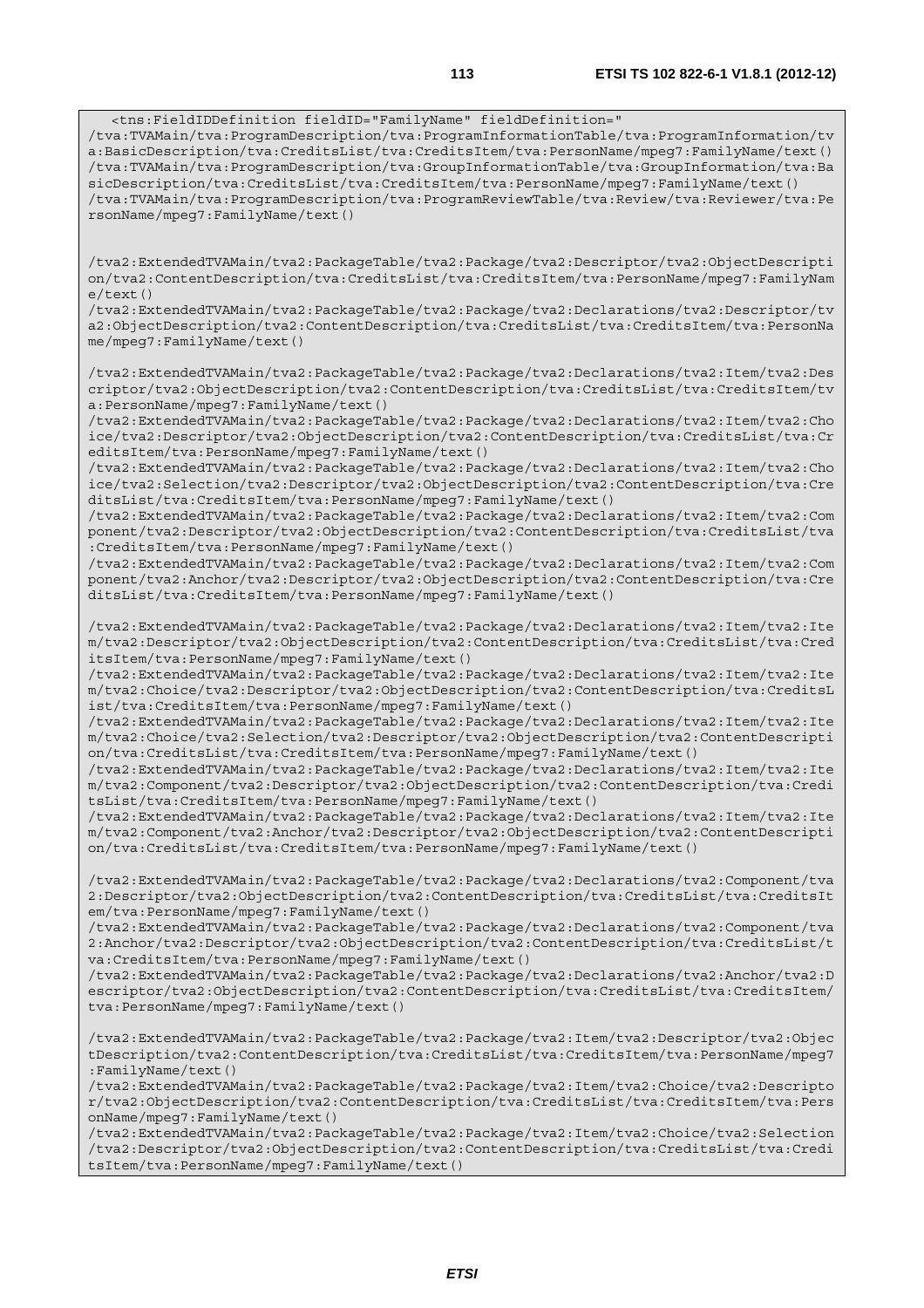/tva2:ExtendedTVAMain/tva2:PackageTable/tva2:Package/tva2:Item/tva2:Component/tva2:Anchor /tva2:Descriptor/tva2:ObjectDescription/tva2:ContentDescription/tva:CreditsList/tva:Credi tsItem/tva:PersonName/mpeg7:FamilyName/text()

/tva2:ExtendedTVAMain/tva2:PackageTable/tva2:Package/tva2:Item/tva2:Item/tva2:Descriptor/ tva2:ObjectDescription/tva2:ContentDescription/tva:CreditsList/tva:CreditsItem/tva:Person Name/mpeg7:FamilyName/text()

/tva2:ExtendedTVAMain/tva2:PackageTable/tva2:Package/tva2:Item/tva2:Item/tva2:Choice/tva2 :Descriptor/tva2:ObjectDescription/tva2:ContentDescription/tva:CreditsList/tva:CreditsIte m/tva:PersonName/mpeg7:FamilyName/text()

/tva2:ExtendedTVAMain/tva2:PackageTable/tva2:Package/tva2:Item/tva2:Item/tva2:Choice/tva2 :Selection/tva2:Descriptor/tva2:ObjectDescription/tva2:ContentDescription/tva:CreditsList /tva:CreditsItem/tva:PersonName/mpeg7:FamilyName/text()

/tva2:ExtendedTVAMain/tva2:PackageTable/tva2:Package/tva2:Item/tva2:Item/tva2:Component/t va2:Descriptor/tva2:ObjectDescription/tva2:ContentDescription/tva:CreditsList/tva:Credits Item/tva:PersonName/mpeg7:FamilyName/text()

/tva2:ExtendedTVAMain/tva2:PackageTable/tva2:Package/tva2:Item/tva2:Item/tva2:Component/t va2:Anchor/tva2:Descriptor/tva2:ObjectDescription/tva2:ContentDescription/tva:CreditsList /tva:CreditsItem/tva:PersonName/mpeg7:FamilyName/text()  $"$  />

<tns:FieldIDDefinition fieldID="GivenName" fieldDefinition="

/tva:TVAMain/tva:ProgramDescription/tva:ProgramInformationTable/tva:ProgramInformation/tv a:BasicDescription/tva:CreditsList/tva:CreditsItem/tva:PersonName/mpeg7:GivenName/text() /tva:TVAMain/tva:ProgramDescription/tva:GroupInformationTable/tva:GroupInformation/tva:Ba sicDescription/tva:CreditsList/tva:CreditsItem/tva:PersonName/mpeg7:GivenName/text() /tva:TVAMain/tva:ProgramDescription/tva:ProgramReviewTable/tva:Review/tva:Reviewer/tva:Pe rsonName/mpeg7:GivenName/text()

/tva2:ExtendedTVAMain/tva2:PackageTable/tva2:Package/tva2:Descriptor/tva2:ObjectDescripti on/tva2:ContentDescription/tva:CreditsList/tva:CreditsItem/tva:PersonName/mpeg7:GivenName  $(t+ \rho x + t)$ 

/tva2:ExtendedTVAMain/tva2:PackageTable/tva2:Package/tva2:Declarations/tva2:Descriptor/tv a2:ObjectDescription/tva2:ContentDescription/tva:CreditsList/tva:CreditsItem/tva:PersonNa me/mpeg7:GivenName/text()

/tva2:ExtendedTVAMain/tva2:PackageTable/tva2:Package/tva2:Declarations/tva2:Item/tva2:Des criptor/tva2:ObjectDescription/tva2:ContentDescription/tva:CreditsList/tva:CreditsItem/tv a:PersonName/mpeg7:GivenName/text()

/tva2:ExtendedTVAMain/tva2:PackageTable/tva2:Package/tva2:Declarations/tva2:Item/tva2:Cho ice/tva2:Descriptor/tva2:ObjectDescription/tva2:ContentDescription/tva:CreditsList/tva:Cr editsItem/tva:PersonName/mpeg7:GivenName/text()

/tva2:ExtendedTVAMain/tva2:PackageTable/tva2:Package/tva2:Declarations/tva2:Item/tva2:Cho ice/tva2:Selection/tva2:Descriptor/tva2:ObjectDescription/tva2:ContentDescription/tva:Cre ditsList/tva:CreditsItem/tva:PersonName/mpeg7:GivenName/text()

/tva2:ExtendedTVAMain/tva2:PackageTable/tva2:Package/tva2:Declarations/tva2:Item/tva2:Com ponent/tva2:Descriptor/tva2:ObjectDescription/tva2:ContentDescription/tva:CreditsList/tva :CreditsItem/tva:PersonName/mpeg7:GivenName/text()

/tva2:ExtendedTVAMain/tva2:PackageTable/tva2:Package/tva2:Declarations/tva2:Item/tva2:Com ponent/tva2:Anchor/tva2:Descriptor/tva2:ObjectDescription/tva2:ContentDescription/tva:Cre ditsList/tva:CreditsItem/tva:PersonName/mpeg7:GivenName/text()

/tva2:ExtendedTVAMain/tva2:PackageTable/tva2:Package/tva2:Declarations/tva2:Item/tva2:Ite m/tva2:Descriptor/tva2:ObjectDescription/tva2:ContentDescription/tva:CreditsList/tva:Cred itsItem/tva:PersonName/mpeg7:GivenName/text()

/tva2:ExtendedTVAMain/tva2:PackageTable/tva2:Package/tva2:Declarations/tva2:Item/tva2:Ite m/tva2:Choice/tva2:Descriptor/tva2:ObjectDescription/tva2:ContentDescription/tva:CreditsL ist/tva:CreditsItem/tva:PersonName/mpeg7:GivenName/text()

/tva2:ExtendedTVAMain/tva2:PackageTable/tva2:Package/tva2:Declarations/tva2:Item/tva2:Ite m/tva2:Choice/tva2:Selection/tva2:Descriptor/tva2:ObjectDescription/tva2:ContentDescripti on/tva:CreditsList/tva:CreditsItem/tva:PersonName/mpeg7:GivenName/text()

/tva2:ExtendedTVAMain/tva2:PackageTable/tva2:Package/tva2:Declarations/tva2:Item/tva2:Ite m/tva2:Component/tva2:Descriptor/tva2:ObjectDescription/tva2:ContentDescription/tva:Credi tsList/tva:CreditsItem/tva:PersonName/mpeg7:GivenName/text()

/tva2:ExtendedTVAMain/tva2:PackageTable/tva2:Package/tva2:Declarations/tva2:Item/tva2:Ite m/tva2:Component/tva2:Anchor/tva2:Descriptor/tva2:ObjectDescription/tva2:ContentDescripti on/tva:CreditsList/tva:CreditsItem/tva:PersonName/mpeg7:GivenName/text()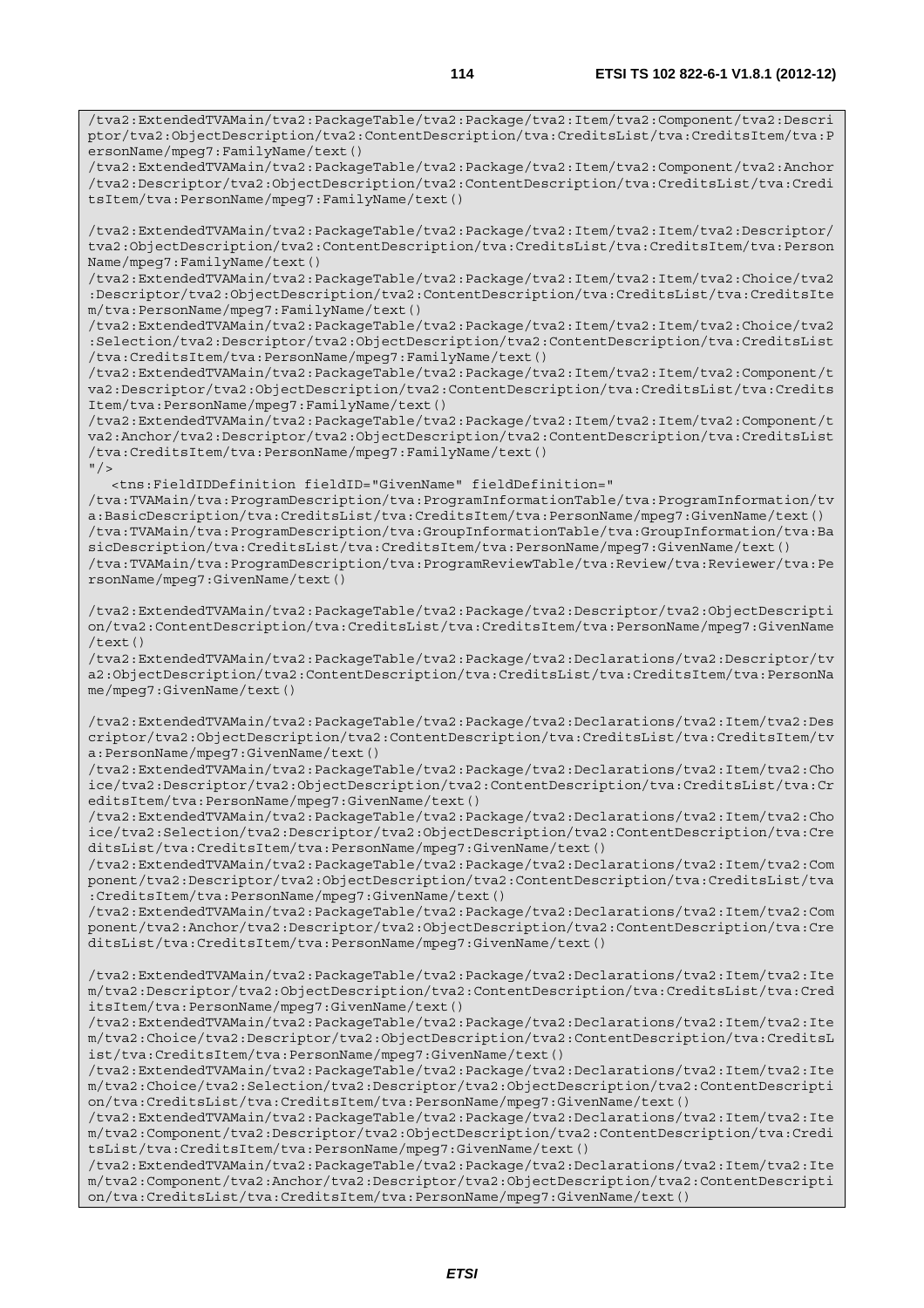/tva2:ExtendedTVAMain/tva2:PackageTable/tva2:Package/tva2:Declarations/tva2:Component/tva 2:Anchor/tva2:Descriptor/tva2:ObjectDescription/tva2:ContentDescription/tva:CreditsList/t va:CreditsItem/tva:PersonName/mpeg7:GivenName/text()

/tva2:ExtendedTVAMain/tva2:PackageTable/tva2:Package/tva2:Declarations/tva2:Anchor/tva2:D escriptor/tva2:ObjectDescription/tva2:ContentDescription/tva:CreditsList/tva:CreditsItem/ tva:PersonName/mpeg7:GivenName/text()

/tva2:ExtendedTVAMain/tva2:PackageTable/tva2:Package/tva2:Item/tva2:Descriptor/tva2:Objec tDescription/tva2:ContentDescription/tva:CreditsList/tva:CreditsItem/tva:PersonName/mpeg7 :GivenName/text()

/tva2:ExtendedTVAMain/tva2:PackageTable/tva2:Package/tva2:Item/tva2:Choice/tva2:Descripto r/tva2:ObjectDescription/tva2:ContentDescription/tva:CreditsList/tva:CreditsItem/tva:Pers onName/mpeg7:GivenName/text()

/tva2:ExtendedTVAMain/tva2:PackageTable/tva2:Package/tva2:Item/tva2:Choice/tva2:Selection /tva2:Descriptor/tva2:ObjectDescription/tva2:ContentDescription/tva:CreditsList/tva:Credi tsItem/tva:PersonName/mpeg7:GivenName/text()

/tva2:ExtendedTVAMain/tva2:PackageTable/tva2:Package/tva2:Item/tva2:Component/tva2:Descri ptor/tva2:ObjectDescription/tva2:ContentDescription/tva:CreditsList/tva:CreditsItem/tva:P ersonName/mpeg7:GivenName/text()

/tva2:ExtendedTVAMain/tva2:PackageTable/tva2:Package/tva2:Item/tva2:Component/tva2:Anchor /tva2:Descriptor/tva2:ObjectDescription/tva2:ContentDescription/tva:CreditsList/tva:Credi tsItem/tva:PersonName/mpeg7:GivenName/text()

/tva2:ExtendedTVAMain/tva2:PackageTable/tva2:Package/tva2:Item/tva2:Item/tva2:Descriptor/ tva2:ObjectDescription/tva2:ContentDescription/tva:CreditsList/tva:CreditsItem/tva:Person Name/mpeg7:GivenName/text()

/tva2:ExtendedTVAMain/tva2:PackageTable/tva2:Package/tva2:Item/tva2:Item/tva2:Choice/tva2 :Descriptor/tva2:ObjectDescription/tva2:ContentDescription/tva:CreditsList/tva:CreditsIte m/tva:PersonName/mpeg7:GivenName/text()

/tva2:ExtendedTVAMain/tva2:PackageTable/tva2:Package/tva2:Item/tva2:Item/tva2:Choice/tva2 :Selection/tva2:Descriptor/tva2:ObjectDescription/tva2:ContentDescription/tva:CreditsList /tva:CreditsItem/tva:PersonName/mpeg7:GivenName/text()

/tva2:ExtendedTVAMain/tva2:PackageTable/tva2:Package/tva2:Item/tva2:Item/tva2:Component/t va2:Descriptor/tva2:ObjectDescription/tva2:ContentDescription/tva:CreditsList/tva:Credits Item/tva:PersonName/mpeg7:GivenName/text()

/tva2:ExtendedTVAMain/tva2:PackageTable/tva2:Package/tva2:Item/tva2:Item/tva2:Component/t va2:Anchor/tva2:Descriptor/tva2:ObjectDescription/tva2:ContentDescription/tva:CreditsList /tva:CreditsItem/tva:PersonName/mpeg7:GivenName/text()

 $"$  />  $\geq 1$ 

######################################################################################## -->

<!-- fieldID for Instance

-->  $<$ ! --

######################################################################################## -->

<tns:FieldIDDefinition fieldID="ProgramURL"

fieldDefinition="/tva:TVAMain/tva:ProgramDescription/tva:ProgramLocationTable/tva:Broadca stEvent/tva:ProgramURL/text()

/tva:TVAMain/tva:ProgramDescription/tva:ProgramLocationTable/tva:Schedule/tva:ScheduleEve nt/tva:ProgramURL/text()

/tva:TVAMain/tva:ProgramDescription/tva:ProgramLocationTable/tva:OnDemandProgram/tva:Prog ramURL/text()

/tva:TVAMain/tva:ProgramDescription/tva:ProgramLocationTable/tva:OnDemandService/tva:OnDe mandProgram/tva:ProgramURL/text()"/>

<tns:FieldIDDefinition fieldID="PublishedStart"

fieldDefinition="/tva:TVAMain/tva:ProgramDescription/tva:ProgramLocationTable/tva:Broadca stEvent/tva:PublishedTime/text()

/tva:TVAMain/tva:ProgramDescription/tva:ProgramLocationTable/tva:Schedule/tva:ScheduleEve nt/tva:PublishedTime/text()

/tva:TVAMain/tva:ProgramDescription/tva:ProgramLocationTable/tva:OnDemandProgram/tva:Star tOfAvailability/text()

/tva:TVAMain/tva:ProgramDescription/tva:ProgramLocationTable/tva:OnDemandService/tva:OnDe mandProgram/tva:StartOfAvailability/text()"/>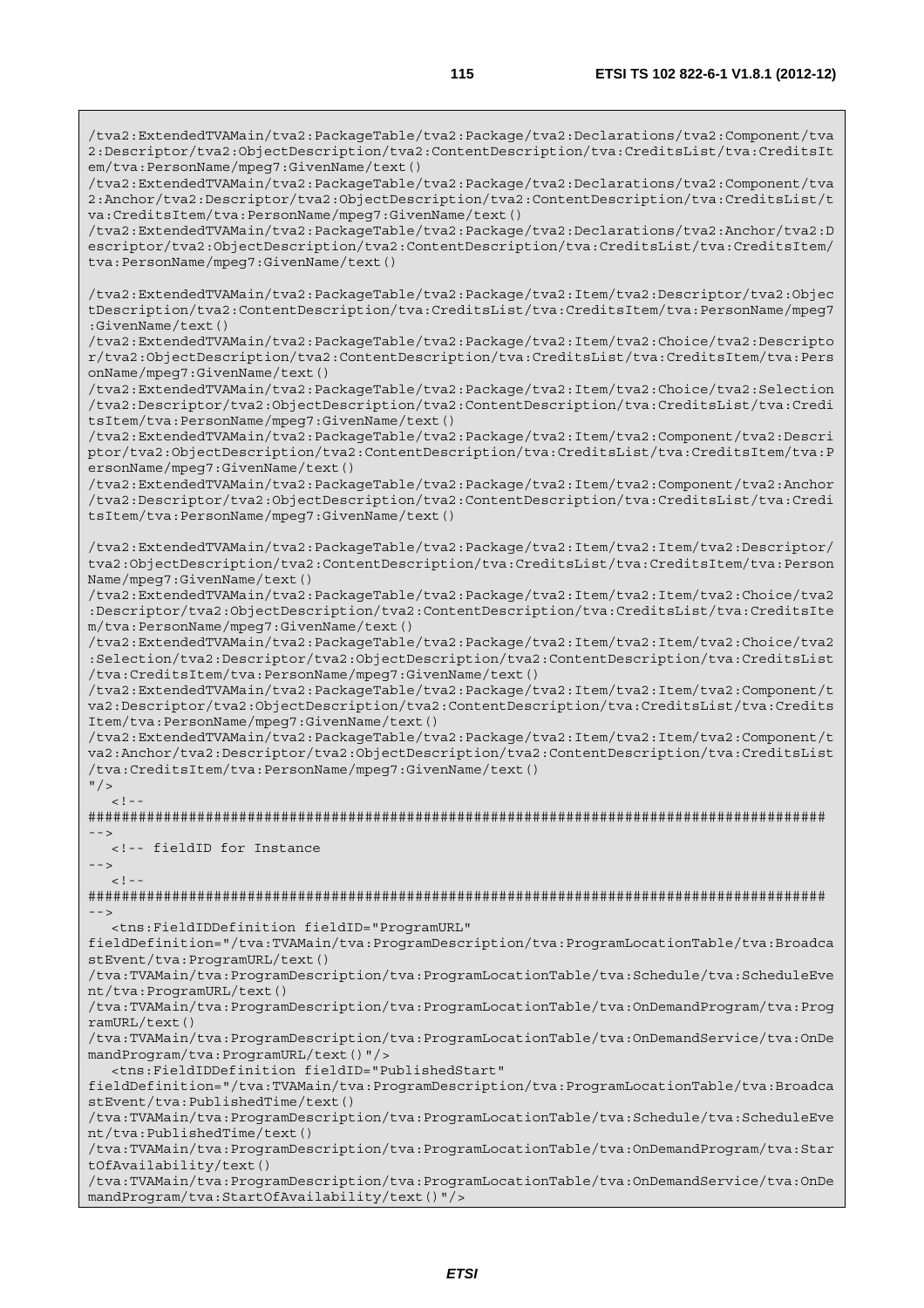<tns:FieldIDDefinition fieldID="PublishedDuration" fieldDefinition="/tva:TVAMain/tva:ProgramDescription/tva:ProgramLocationTable/tva:Broadca stEvent/tva:PublishedDuration/text() /tva:TVAMain/tva:ProgramDescription/tva:ProgramLocationTable/tva:Schedule/tva:ScheduleEve nt/tva:PublishedDuration/text()"/> <tns:FieldIDDefinition fieldID="FreeToView" fieldDefinition="/tva:TVAMain/tva:ProgramDescription/tva:ProgramLocationTable/tva:Broadca stEvent/tva:Free/text() /tva:TVAMain/tva:ProgramDescription/tva:ProgramLocationTable/tva:Schedule/tva:ScheduleEve nt/tva:Free/text()"/>  $\lt$  ! -######################################################################################## --> <!-- Other misc fieldID identifiers: -->  $\lt$  ! -######################################################################################## --> <tns:FieldIDDefinition fieldID="RatingValue" fieldDefinition="/tva:TVAMain/tva:ProgramDescription/tva:ProgramReviewTable/tva:Review/tv a:Rating/mpeg7:RatingValue/text()"/> <tns:FieldIDDefinition fieldID="RatingScheme" fieldDefinition="/tva:TVAMain/tva:ProgramDescription/tva:ProgramReviewTable/tva:Review/tv a:Rating/mpeg7:RatingScheme/@href"/> <tns:FieldIDDefinition fieldID="Target" fieldDefinition="/tva:TVAMain/tva:ProgramDescription/tva:ProgramReviewTable/tva:Review/tv a:Target/text()"/> <tns:FieldIDDefinition fieldID="EpisodeOf"fieldDefinition= "/tva:TVAMain/tva:ProgramDescription/tva:ProgramInformationTable/tva:ProgramInformation/t va:EpisodeOf/@crid"/> <tns:FieldIDDefinition fieldID="GroupType" fieldDefinition="/tva:TVAMain/tva:ProgramDescription/tva:GroupInformationTable/tva:GroupI nformation/tva:GroupType/@value /tva:TVAMain/tva:ProgramDescription/tva:SegmentInformationTable/tva:SegmentGroupList/tva: SegmentGroupInformation/tva:GroupType/@value"/> <tns:FieldIDDefinition fieldID="ServiceURL" fieldDefinition="/tva:TVAMain/tva:ProgramDescription/tva:ServiceInformationTable/tva:Serv iceInformation/tva:ServiceURL/text()"/> <tns:FieldIDDefinition fieldID="ServiceName" fieldDefinition="/tva:TVAMain/tva:ProgramDescription/tva:ServiceInformationTable/tva:Serv iceInformation/tva:Name/text()"/> <tns:FieldIDDefinition fieldID="GenreCS" fieldDefinition=" /tva:TVAMain/tva:ProgramDescription/tva:ProgramInformationTable/tva:ProgramInformation/tv a:BasicDescription/tva:Genre/@href /tva2:ExtendedTVAMain/tva2:PackageTable/tva2:Package/tva2:Descriptor/tva2:ObjectDescripti on/tva2:ContentDescription/tva:Genre/@href /tva2:ExtendedTVAMain/tva2:PackageTable/tva2:Package/tva2:Declarations/tva2:Descriptor/tv a2:ObjectDescription/tva2:ContentDescription/tva:Genre/@href /tva2:ExtendedTVAMain/tva2:PackageTable/tva2:Package/tva2:Declarations/tva2:Item/tva2:Des criptor/tva2:ObjectDescription/tva2:ContentDescription/tva:Genre/@href /tva2:ExtendedTVAMain/tva2:PackageTable/tva2:Package/tva2:Declarations/tva2:Item/tva2:Cho ice/tva2:Descriptor/tva2:ObjectDescription/tva2:ContentDescription/tva:Genre/@href /tva2:ExtendedTVAMain/tva2:PackageTable/tva2:Package/tva2:Declarations/tva2:Item/tva2:Cho ice/tva2:Selection/tva2:Descriptor/tva2:ObjectDescription/tva2:ContentDescription/tva:Gen re/@href /tva2:ExtendedTVAMain/tva2:PackageTable/tva2:Package/tva2:Declarations/tva2:Item/tva2:Com ponent/tva2:Descriptor/tva2:ObjectDescription/tva2:ContentDescription/tva:Genre/@href /tva2:ExtendedTVAMain/tva2:PackageTable/tva2:Package/tva2:Declarations/tva2:Item/tva2:Com ponent/tva2:Anchor/tva2:Descriptor/tva2:ObjectDescription/tva2:ContentDescription/tva:Gen re/@href /tva2:ExtendedTVAMain/tva2:PackageTable/tva2:Package/tva2:Declarations/tva2:Item/tva2:Ite m/tva2:Descriptor/tva2:ObjectDescription/tva2:ContentDescription/tva:Genre/@href /tva2:ExtendedTVAMain/tva2:PackageTable/tva2:Package/tva2:Declarations/tva2:Item/tva2:Ite

m/tva2:Choice/tva2:Descriptor/tva2:ObjectDescription/tva2:ContentDescription/tva:Genre/@h ref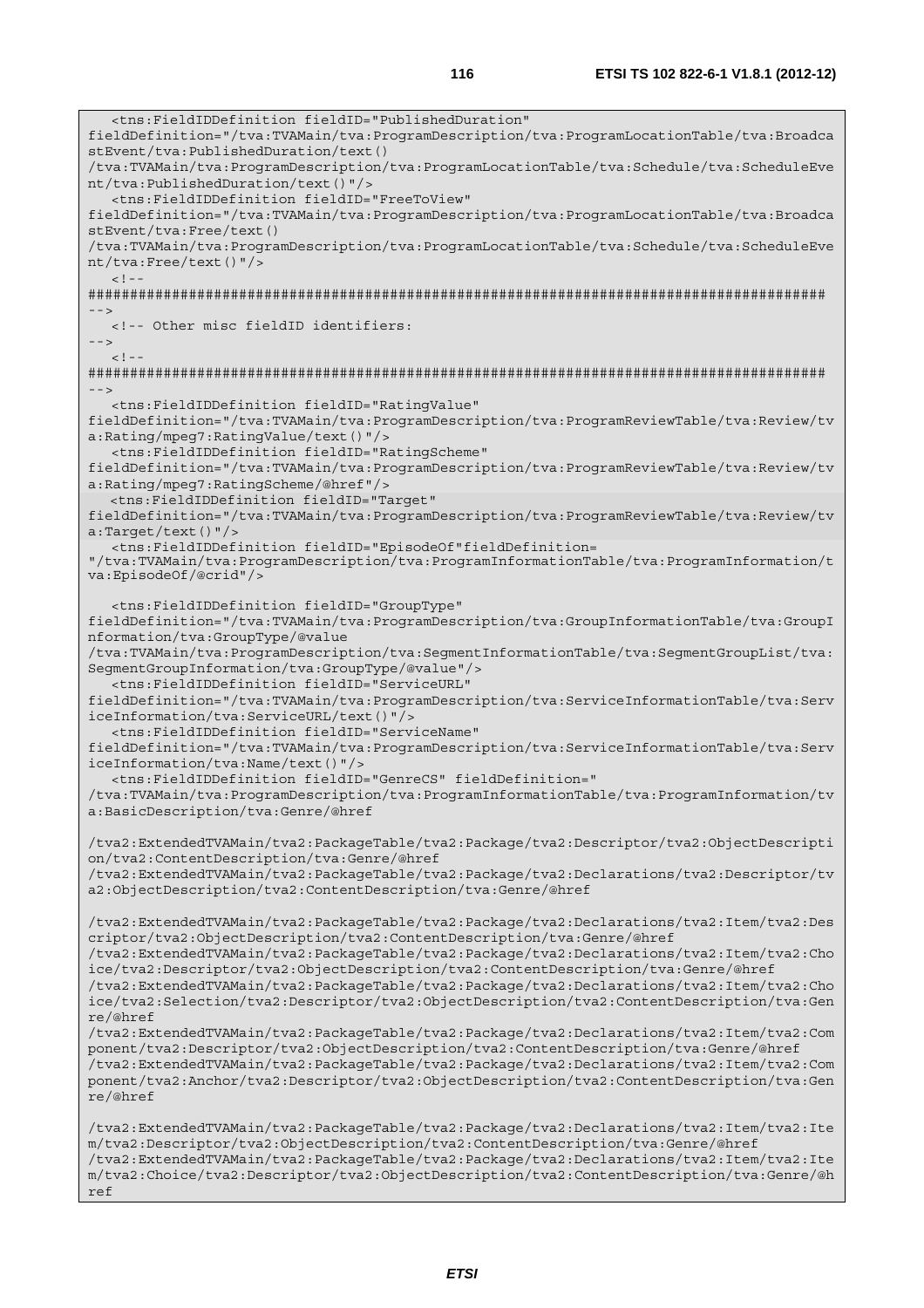/tva2:ExtendedTVAMain/tva2:PackageTable/tva2:Package/tva2:Declarations/tva2:Item/tva2:Ite

m/tva2:Choice/tva2:Selection/tva2:Descriptor/tva2:ObjectDescription/tva2:ContentDescripti on/tva:Genre/@href /tva2:ExtendedTVAMain/tva2:PackageTable/tva2:Package/tva2:Declarations/tva2:Item/tva2:Ite m/tva2:Component/tva2:Descriptor/tva2:ObjectDescription/tva2:ContentDescription/tva:Genre /@href /tva2:ExtendedTVAMain/tva2:PackageTable/tva2:Package/tva2:Declarations/tva2:Item/tva2:Ite m/tva2:Component/tva2:Anchor/tva2:Descriptor/tva2:ObjectDescription/tva2:ContentDescripti on/tva:Genre/@href /tva2:ExtendedTVAMain/tva2:PackageTable/tva2:Package/tva2:Declarations/tva2:Component/tva 2:Descriptor/tva2:ObjectDescription/tva2:ContentDescription/tva:Genre/@href /tva2:ExtendedTVAMain/tva2:PackageTable/tva2:Package/tva2:Declarations/tva2:Component/tva 2:Anchor/tva2:Descriptor/tva2:ObjectDescription/tva2:ContentDescription/tva:Genre/@href /tva2:ExtendedTVAMain/tva2:PackageTable/tva2:Package/tva2:Declarations/tva2:Anchor/tva2:D escriptor/tva2:ObjectDescription/tva2:ContentDescription/tva:Genre/@href /tva2:ExtendedTVAMain/tva2:PackageTable/tva2:Package/tva2:Item/tva2:Descriptor/tva2:Objec tDescription/tva2:ContentDescription/tva:Genre/@href /tva2:ExtendedTVAMain/tva2:PackageTable/tva2:Package/tva2:Item/tva2:Choice/tva2:Descripto r/tva2:ObjectDescription/tva2:ContentDescription/tva:Genre/@href /tva2:ExtendedTVAMain/tva2:PackageTable/tva2:Package/tva2:Item/tva2:Choice/tva2:Selection /tva2:Descriptor/tva2:ObjectDescription/tva2:ContentDescription/tva:Genre/@href /tva2:ExtendedTVAMain/tva2:PackageTable/tva2:Package/tva2:Item/tva2:Component/tva2:Descri ptor/tva2:ObjectDescription/tva2:ContentDescription/tva:Genre/@href /tva2:ExtendedTVAMain/tva2:PackageTable/tva2:Package/tva2:Item/tva2:Component/tva2:Anchor /tva2:Descriptor/tva2:ObjectDescription/tva2:ContentDescription/tva:Genre/@href /tva2:ExtendedTVAMain/tva2:PackageTable/tva2:Package/tva2:Item/tva2:Item/tva2:Descriptor/ tva2:ObjectDescription/tva2:ContentDescription/tva:Genre/@href /tva2:ExtendedTVAMain/tva2:PackageTable/tva2:Package/tva2:Item/tva2:Item/tva2:Choice/tva2 :Descriptor/tva2:ObjectDescription/tva2:ContentDescription/tva:Genre/@href /tva2:ExtendedTVAMain/tva2:PackageTable/tva2:Package/tva2:Item/tva2:Item/tva2:Choice/tva2 :Selection/tva2:Descriptor/tva2:ObjectDescription/tva2:ContentDescription/tva:Genre/@href /tva2:ExtendedTVAMain/tva2:PackageTable/tva2:Package/tva2:Item/tva2:Item/tva2:Component/t va2:Descriptor/tva2:ObjectDescription/tva2:ContentDescription/tva:Genre/@href /tva2:ExtendedTVAMain/tva2:PackageTable/tva2:Package/tva2:Item/tva2:Item/tva2:Component/t va2:Anchor/tva2:Descriptor/tva2:ObjectDescription/tva2:ContentDescription/tva:Genre/@href  $"$  />  $\lt$  ! -######################################################################################## --> <!-- fieldID for CRID, fragmentID and fragmentVersion -->  $\epsilon$  |  $-$ ######################################################################################## --> <tns:FieldIDDefinition fieldID="CRID" fieldDefinition="/cr:ContentReferencingTable/cr:Result/@CRID /tva:TVAMain/tva:ProgramDescription/tva:ProgramInformationTable/tva:ProgramInformation/@p rogramId /tva:TVAMain/tva:ProgramDescription/tva:GroupInformationTable/tva:GroupInformation/@group Id /tva:TVAMain/tva:ProgramDescription/tva:ProgramReviewTable/tva:ProgramReviews/tva:Program /@crid /tva:TVAMain/tva:ProgramDescription/tva:ProgramLocationTable/tva:Schedule/tva:ScheduleEve nt/tva:Program/@crid /tva:TVAMain/tva:ProgramDescription/tva:ProgramLocationTable/tva:BroadcastEvent/tva:Progr am/@crid /tva:TVAMain/tva:ProgramDescription/tva:ProgramLocationTable/tva:OnDemandProgram/tva:Prog ram/@crid /tva:TVAMain/tva:ProgramDescription/tva:ProgramLocationTable/tva:OnDemandService/tva:OnDe mandProgram/tva:Program/@crid /tva:TVAMain/tva:ProgramDescription/tva:SegmentInformationTable/tva:SegmentList/tva:Segme ntInformation/tva:ProgramRef/@crid /tva:TVAMain/tva:ProgramDescription/tva:SegmentInformationTable/tva:SegmentGroupList/tva: SegmentGroupInformation/tva:ProgramRef/@crid /tva2:ExtendedTVAMain/tva2:PackageTable/tva2:Package/@crid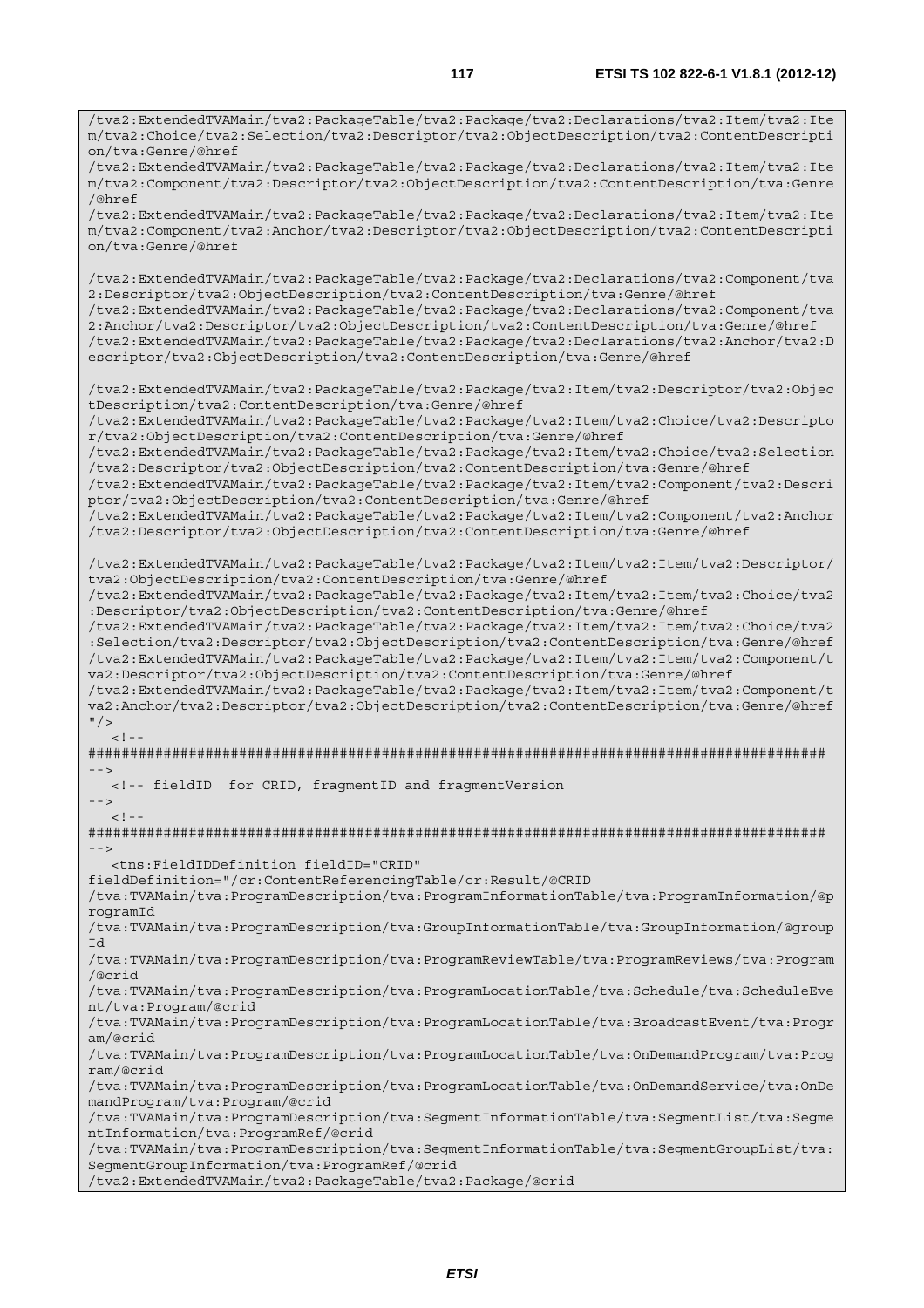/tva2:ExtendedTVAMain/tva2:PackageTable/tva2:Package/tva2:Declarations/tva2:Item/tva2:Com ponent/tva2:Resource/@crid /tva2:ExtendedTVAMain/tva2:PackageTable/tva2:Package/tva2:Declarations/tva2:Item/tva2:Ite m/tva2:Component/tva2:Resource/@crid /tva2:ExtendedTVAMain/tva2:PackageTable/tva2:Package/tva2:Declarations/tva2:Component/tva 2:Resource/@crid /tva2:ExtendedTVAMain/tva2:PackageTable/tva2:Package/tva2:Item/tva2:Component/tva2:Resour ce/@crid /tva2:ExtendedTVAMain/tva2:PackageTable/tva2:Package/tva2:Item/tva2:Item/tva2:Component/t va2:Resource/@crid  $"$  / > <tns:FieldIDDefinition fieldID="FragmentID" fieldDefinition=" /tva:TVAMain/tva:ProgramDescription/tva:ProgramInformationTable/tva:ProgramInformation/@f ragmentID /tva:TVAMain/tva:ProgramDescription/tva:GroupInformationTable/tva:GroupInformation/@fragm entID /tva:TVAMain/tva:ProgramDescription/tva:ProgramLocationTable/tva:BroadcastEvent/@fragment ID /tva:TVAMain/tva:ProgramDescription/tva:ProgramLocationTable/tva:Schedule/@fragmentID /tva:TVAMain/tva:ProgramDescription/tva:ProgramLocationTable/tva:OnDemandProgram/@fragmen tID /tva:TVAMain/tva:ProgramDescription/tva:ProgramLocationTable/tva:OnDemandService/tva:OnDe mandProgram/@fragmentID /tva:TVAMain/tva:ProgramDescription/tva:ServiceInformationTable/tva:ServiceInformation/@f ragmentID /tva:TVAMain/tva:ProgramDescription/tva:CreditsInformationTable/tva:PersonName/@fragmentI D /tva:TVAMain/tva:ProgramDescription/tva:CreditsInformationTable/tva:OrganizationName/@fra gment<sub>ID</sub> /tva:TVAMain/tva:ProgramDescription/tva:SegmentInformationTable/tva:SegmentInformation/@f ragmentID /tva:TVAMain/tva:ProgramDescription/tva:SegmentInformationTable/tva:SegmentGroupInformati on/@fragmentID /tva:TVAMain/tva:ProgramDescription/tva:ProgramReviewTable/tva:Review/@fragmentID /tva:TVAMain/tva:ClassificationSchemeTable/tva:CSAlias/@fragmentID /tva:TVAMain/tva:ClassificationSchemeTable/tva:ClassificationScheme/@fragmentID /tva2:ExtendedTVAMain/tva2:PackageTable/tva2:Package/@fragmentID"/> <tns:FieldIDDefinition fieldID="FragmentVersion" fieldDefinition=" /tva:TVAMain/tva:ProgramDescription/tva:ProgramInformationTable/tva:ProgramInformation/@f ragmentVersion /tva:TVAMain/tva:ProgramDescription/tva:GroupInformationTable/tva:GroupInformation/@fragm entVersion /tva:TVAMain/tva:ProgramDescription/tva:ProgramLocationTable/tva:BroadcastEvent/@fragment Version /tva:TVAMain/tva:ProgramDescription/tva:ProgramLocationTable/tva:Schedule/@fragmentVersio n /tva:TVAMain/tva:ProgramDescription/tva:ProgramLocationTable/tva:OnDemandProgram/@fragmen tVersion /tva:TVAMain/tva:ProgramDescription/tva:ProgramLocationTable/tva:OnDemandService/tva:OnDe mandProgram/@fragmentVersion /tva:TVAMain/tva:ProgramDescription/tva:ServiceInformationTable/tva:ServiceInformation/@f ragmentVersion /tva:TVAMain/tva:ProgramDescription/tva:CreditsInformationTable/tva:PersonName/@fragmentV ersion /tva:TVAMain/tva:ProgramDescription/tva:CreditsInformationTable/tva:OrganizationName/@fra gmentVersion /tva:TVAMain/tva:ProgramDescription/tva:SegmentInformationTable/tva:SegmentInformation/@f ragmentVersion /tva:TVAMain/tva:ProgramDescription/tva:SegmentInformationTable/tva:SegmentGroupInformati on/@fragmentVersion /tva:TVAMain/tva:ProgramDescription/tva:ProgramReviewTable/tva:Review/@fragmentVersion /tva:TVAMain/tva:ClassificationSchemeTable/tva:CSAlias/@fragmentVersion /tva:TVAMain/tva:ClassificationSchemeTable/tva:ClassificationScheme/@fragmentVersion /tva2:ExtendedTVAMain/tva2:PackageTable/tva2:Package/@fragmentVersion"/>  $\lt$  ! ######################################################################################## --> <!-- fieldID for ClassificationSchemeTable -->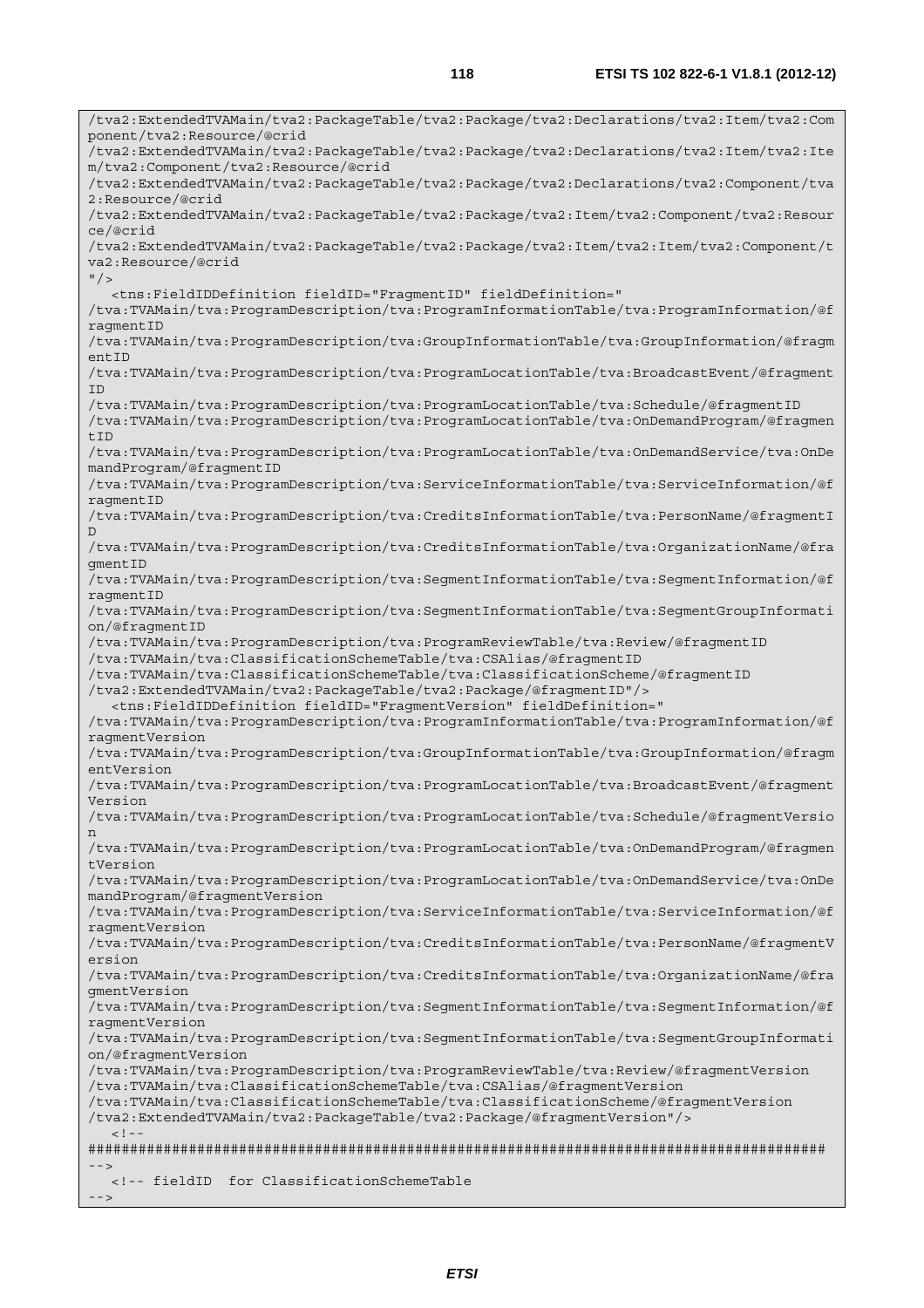| $\lt$ ! - -<br>$- -$                                                                                                                                                                                                                                                                                                                                                                                                                                                                                                                                                                                                                                                                                                                                             |
|------------------------------------------------------------------------------------------------------------------------------------------------------------------------------------------------------------------------------------------------------------------------------------------------------------------------------------------------------------------------------------------------------------------------------------------------------------------------------------------------------------------------------------------------------------------------------------------------------------------------------------------------------------------------------------------------------------------------------------------------------------------|
| <tns:fieldiddefinition <br="" fieldid="CSUri">fieldDefinition="/tva:TVAMain/tva:ClassificationSchemeTable/tva:ClassificationScheme/@uri<br/><math>^{\prime\prime}</math> / &gt;</tns:fieldiddefinition>                                                                                                                                                                                                                                                                                                                                                                                                                                                                                                                                                          |
| <tns:fieldiddefinition <br="" fieldid="CSAlias">fieldDefinition="/tva:TVAMain/tva:ClassificationSchemeTable/tva:CSAlias/@mpeg7:alias"/&gt;<br/><math>&lt;</math>! --</tns:fieldiddefinition>                                                                                                                                                                                                                                                                                                                                                                                                                                                                                                                                                                     |
| $--$                                                                                                                                                                                                                                                                                                                                                                                                                                                                                                                                                                                                                                                                                                                                                             |
| <!-- fieldID for ContentType and FileProperties in Package<br> $- - -$<br>$<$ ! --                                                                                                                                                                                                                                                                                                                                                                                                                                                                                                                                                                                                                                                                               |
|                                                                                                                                                                                                                                                                                                                                                                                                                                                                                                                                                                                                                                                                                                                                                                  |
| <tns:FieldIDDefinition fieldID="ContentType" fieldDefinition="</td>                                                                                                                                                                                                                                                                                                                                                                                                                                                                                                                                                                                                                                                                                              |
| /tva:TVAMain/tva:ProgramDescription/tva:ProgramInformationTable/tva:ProgramInformation/tv<br>a2:ExtendedContentDescription/tva2:ContentProperties/tva2:ContentType/@href<br>/tva:TVAMain/tva:ProgramDescription/tva:ProgramInformationTable/tva:ProgramInformation/tv<br>a2:ExtendedContentDescription/tva2:ContentProperties/tva2:ContentType/tva:Name/text()<br>/tva:TVAMain/tva:ProgramDescription/tva:GroupInformationTable/tva:GroupInformation/tva2:E<br>xtendedContentDescription/tva2:ContentProperties/tva2:ContentType/@href<br>/tva:TVAMain/tva:ProgramDescription/tva:GroupInformationTable/tva:GroupInformation/tva2:E<br>xtendedContentDescription/tva2:ContentProperties/tva2:ContentType/tva:Name/text()                                         |
| /tva2:ExtendedTVAMain/tva2:PackageTable/tva2:Package/tva2:Descriptor/tva2:ObjectDescripti<br>on/tva2:ContentDescription/tva2:ContentProperties/tva2:ContentType/@href<br>/tva2:ExtendedTVAMain/tva2:PackageTable/tva2:Package/tva2:Descriptor/tva2:ObjectDescripti<br>on/tva2:ContentDescription/tva2:ContentProperties/tva2:ContentType/tva:Name/text()<br>/tva2:ExtendedTVAMain/tva2:PackageTable/tva2:Package/tva2:Declarations/tva2:Descriptor/tv<br>a2:ObjectDescription/tva2:ContentDescription/tva2:ContentProperties/tva2:ContentType/@hre<br>f<br>/tva2:ExtendedTVAMain/tva2:PackageTable/tva2:Package/tva2:Declarations/tva2:Descriptor/tv<br>a2:ObjectDescription/tva2:ContentDescription/tva2:ContentProperties/tva2:ContentType/tva:<br>Name/text() |
| /tva2:ExtendedTVAMain/tva2:PackageTable/tva2:Package/tva2:Declarations/tva2:Item/tva2:Des<br>criptor/tva2:ObjectDescription/tva2:ContentDescription/tva2:ContentProperties/tva2:Conten<br>tType/@href<br>/tva2:ExtendedTVAMain/tva2:PackageTable/tva2:Package/tva2:Declarations/tva2:Item/tva2:Des<br>criptor/tva2:ObjectDescription/tva2:ContentDescription/tva2:ContentProperties/tva2:Conten<br>tType/tva:Name/text()                                                                                                                                                                                                                                                                                                                                         |
| /tva2:ExtendedTVAMain/tva2:PackageTable/tva2:Package/tva2:Declarations/tva2:Item/tva2:Cho<br>ice/tva2:Descriptor/tva2:ObjectDescription/tva2:ContentDescription/tva2:ContentProperties<br>/tva2:ContentType/@href<br>/tva2:ExtendedTVAMain/tva2:PackageTable/tva2:Package/tva2:Declarations/tva2:Item/tva2:Cho<br>ice/tva2:Descriptor/tva2:ObjectDescription/tva2:ContentDescription/tva2:ContentProperties<br>/tva2:ContentType/tva:Name/text()                                                                                                                                                                                                                                                                                                                 |
| /tva2:ExtendedTVAMain/tva2:PackageTable/tva2:Package/tva2:Declarations/tva2:Item/tva2:Cho<br>ice/tva2:Selection/tva2:Descriptor/tva2:ObjectDescription/tva2:ContentDescription/tva2:Co<br>ntentProperties/tva2:ContentType/@href<br>/tva2:ExtendedTVAMain/tva2:PackageTable/tva2:Package/tva2:Declarations/tva2:Item/tva2:Cho<br>ice/tva2:Selection/tva2:Descriptor/tva2:ObjectDescription/tva2:ContentDescription/tva2:Co<br>ntentProperties/tva2:ContentType/tva:Name/text()                                                                                                                                                                                                                                                                                   |
| /tva2:ExtendedTVAMain/tva2:PackageTable/tva2:Package/tva2:Declarations/tva2:Item/tva2:Com<br>ponent/tva2:Descriptor/tva2:ObjectDescription/tva2:ContentDescription/tva2:ContentPropert<br>ies/tva2:ContentType/@href<br>/tva2:ExtendedTVAMain/tva2:PackageTable/tva2:Package/tva2:Declarations/tva2:Item/tva2:Com<br>ponent/tva2:Descriptor/tva2:ObjectDescription/tva2:ContentDescription/tva2:ContentPropert<br>ies/tva2:ContentType/tva:Name/text()                                                                                                                                                                                                                                                                                                           |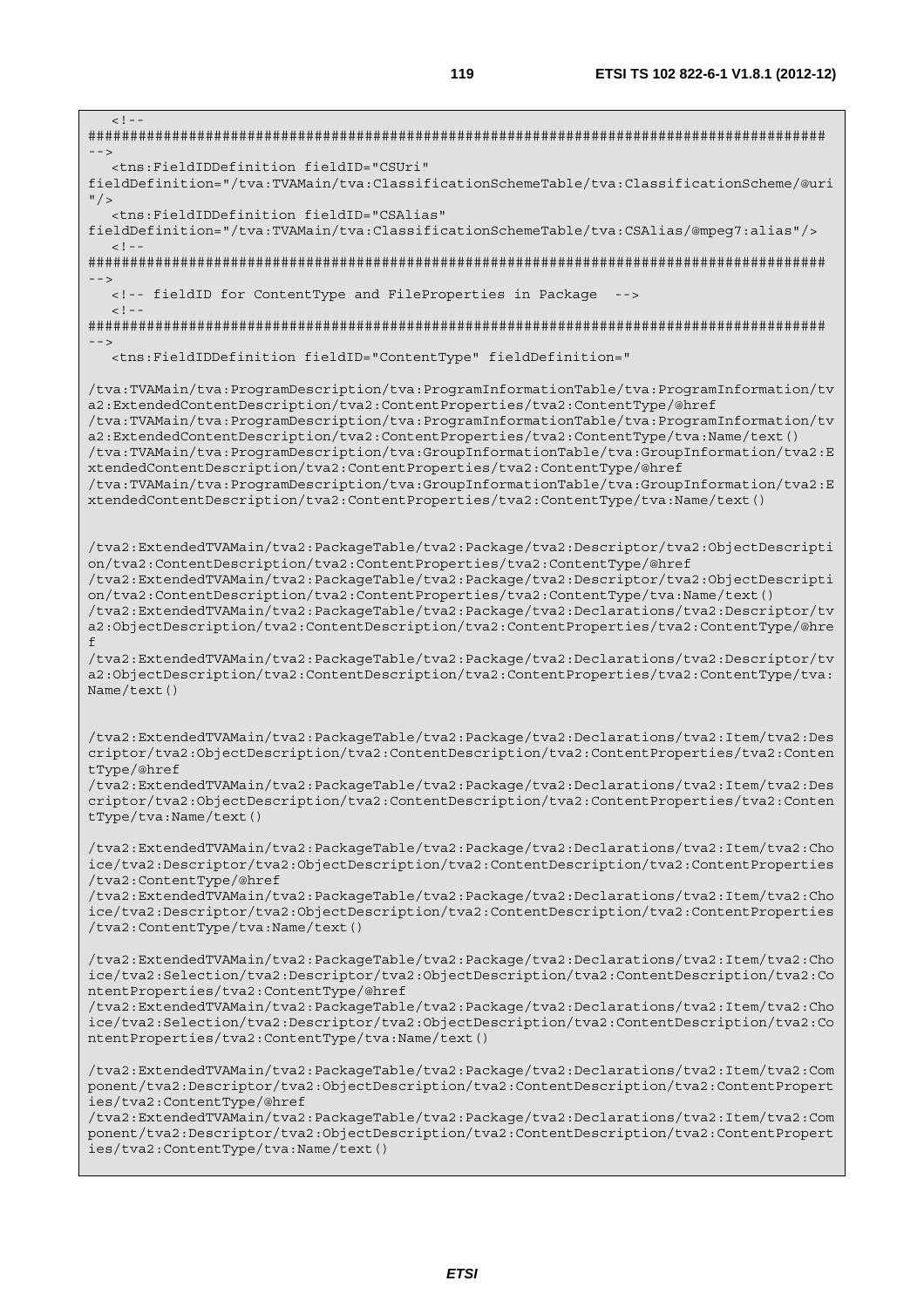/tva2:ExtendedTVAMain/tva2:PackageTable/tva2:Package/tva2:Declarations/tva2:Item/tva2:Com ponent/tva2:Anchor/tva2:Descriptor/tva2:ObjectDescription/tva2:ContentDescription/tva2:Co ntentProperties/tva2:ContentType/@href

/tva2:ExtendedTVAMain/tva2:PackageTable/tva2:Package/tva2:Declarations/tva2:Item/tva2:Com ponent/tva2:Anchor/tva2:Descriptor/tva2:ObjectDescription/tva2:ContentDescription/tva2:Co ntentProperties/tva2:ContentType/tva:Name/text()

/tva2:ExtendedTVAMain/tva2:PackageTable/tva2:Package/tva2:Declarations/tva2:Item/tva2:Ite m/tva2:Descriptor/tva2:ObjectDescription/tva2:ContentDescription/tva2:ContentProperties/t va2:ContentType/@href

/tva2:ExtendedTVAMain/tva2:PackageTable/tva2:Package/tva2:Declarations/tva2:Item/tva2:Ite m/tva2:Descriptor/tva2:ObjectDescription/tva2:ContentDescription/tva2:ContentProperties/t va2:ContentType/tva:Name/text()

/tva2:ExtendedTVAMain/tva2:PackageTable/tva2:Package/tva2:Declarations/tva2:Item/tva2:Ite m/tva2:Choice/tva2:Descriptor/tva2:ObjectDescription/tva2:ContentDescription/tva2:Content Properties/tva2:ContentType/@href

/tva2:ExtendedTVAMain/tva2:PackageTable/tva2:Package/tva2:Declarations/tva2:Item/tva2:Ite m/tva2:Choice/tva2:Descriptor/tva2:ObjectDescription/tva2:ContentDescription/tva2:Content Properties/tva2:ContentType/tva:Name/text()

/tva2:ExtendedTVAMain/tva2:PackageTable/tva2:Package/tva2:Declarations/tva2:Item/tva2:Ite m/tva2:Choice/tva2:Selection/tva2:Descriptor/tva2:ObjectDescription/tva2:ContentDescripti on/tva2:ContentProperties/tva2:ContentType/@href

/tva2:ExtendedTVAMain/tva2:PackageTable/tva2:Package/tva2:Declarations/tva2:Item/tva2:Ite m/tva2:Choice/tva2:Selection/tva2:Descriptor/tva2:ObjectDescription/tva2:ContentDescripti on/tva2:ContentProperties/tva2:ContentType/tva:Name/text()

/tva2:ExtendedTVAMain/tva2:PackageTable/tva2:Package/tva2:Declarations/tva2:Item/tva2:Ite m/tva2:Component/tva2:Descriptor/tva2:ObjectDescription/tva2:ContentDescription/tva2:Cont entProperties/tva2:ContentType/@href

/tva2:ExtendedTVAMain/tva2:PackageTable/tva2:Package/tva2:Declarations/tva2:Item/tva2:Ite m/tva2:Component/tva2:Descriptor/tva2:ObjectDescription/tva2:ContentDescription/tva2:Cont entProperties/tva2:ContentType/tva:Name/text()

/tva2:ExtendedTVAMain/tva2:PackageTable/tva2:Package/tva2:Declarations/tva2:Item/tva2:Ite m/tva2:Component/tva2:Anchor/tva2:Descriptor/tva2:ObjectDescription/tva2:ContentDescripti on/tva2:ContentProperties/tva2:ContentType/@href

/tva2:ExtendedTVAMain/tva2:PackageTable/tva2:Package/tva2:Declarations/tva2:Item/tva2:Ite m/tva2:Component/tva2:Anchor/tva2:Descriptor/tva2:ObjectDescription/tva2:ContentDescripti on/tva2:ContentProperties/tva2:ContentType/tva:Name/text()

/tva2:ExtendedTVAMain/tva2:PackageTable/tva2:Package/tva2:Declarations/tva2:Component/tva 2:Descriptor/tva2:ObjectDescription/tva2:ContentDescription/tva2:ContentProperties/tva2:C ontentType/@href

/tva2:ExtendedTVAMain/tva2:PackageTable/tva2:Package/tva2:Declarations/tva2:Component/tva 2:Descriptor/tva2:ObjectDescription/tva2:ContentDescription/tva2:ContentProperties/tva2:C ontentType/tva:Name/text()

/tva2:ExtendedTVAMain/tva2:PackageTable/tva2:Package/tva2:Declarations/tva2:Component/tva 2:Anchor/tva2:Descriptor/tva2:ObjectDescription/tva2:ContentDescription/tva2:ContentPrope rties/tva2:ContentType/@href

/tva2:ExtendedTVAMain/tva2:PackageTable/tva2:Package/tva2:Declarations/tva2:Component/tva 2:Anchor/tva2:Descriptor/tva2:ObjectDescription/tva2:ContentDescription/tva2:ContentPrope rties/tva2:ContentType/tva:Name/text()

/tva2:ExtendedTVAMain/tva2:PackageTable/tva2:Package/tva2:Declarations/tva2:Anchor/tva2:D escriptor/tva2:ObjectDescription/tva2:ContentDescription/tva2:ContentProperties/tva2:Cont entType/@href

/tva2:ExtendedTVAMain/tva2:PackageTable/tva2:Package/tva2:Declarations/tva2:Anchor/tva2:D escriptor/tva2:ObjectDescription/tva2:ContentDescription/tva2:ContentProperties/tva2:Cont entType/tva:Name/text()

/tva2:ExtendedTVAMain/tva2:PackageTable/tva2:Package/tva2:Item/tva2:Descriptor/tva2:Objec tDescription/tva2:ContentDescription/tva2:ContentProperties/tva2:ContentType/@href /tva2:ExtendedTVAMain/tva2:PackageTable/tva2:Package/tva2:Item/tva2:Descriptor/tva2:Objec tDescription/tva2:ContentDescription/tva2:ContentProperties/tva2:ContentType/tva:Name/tex t()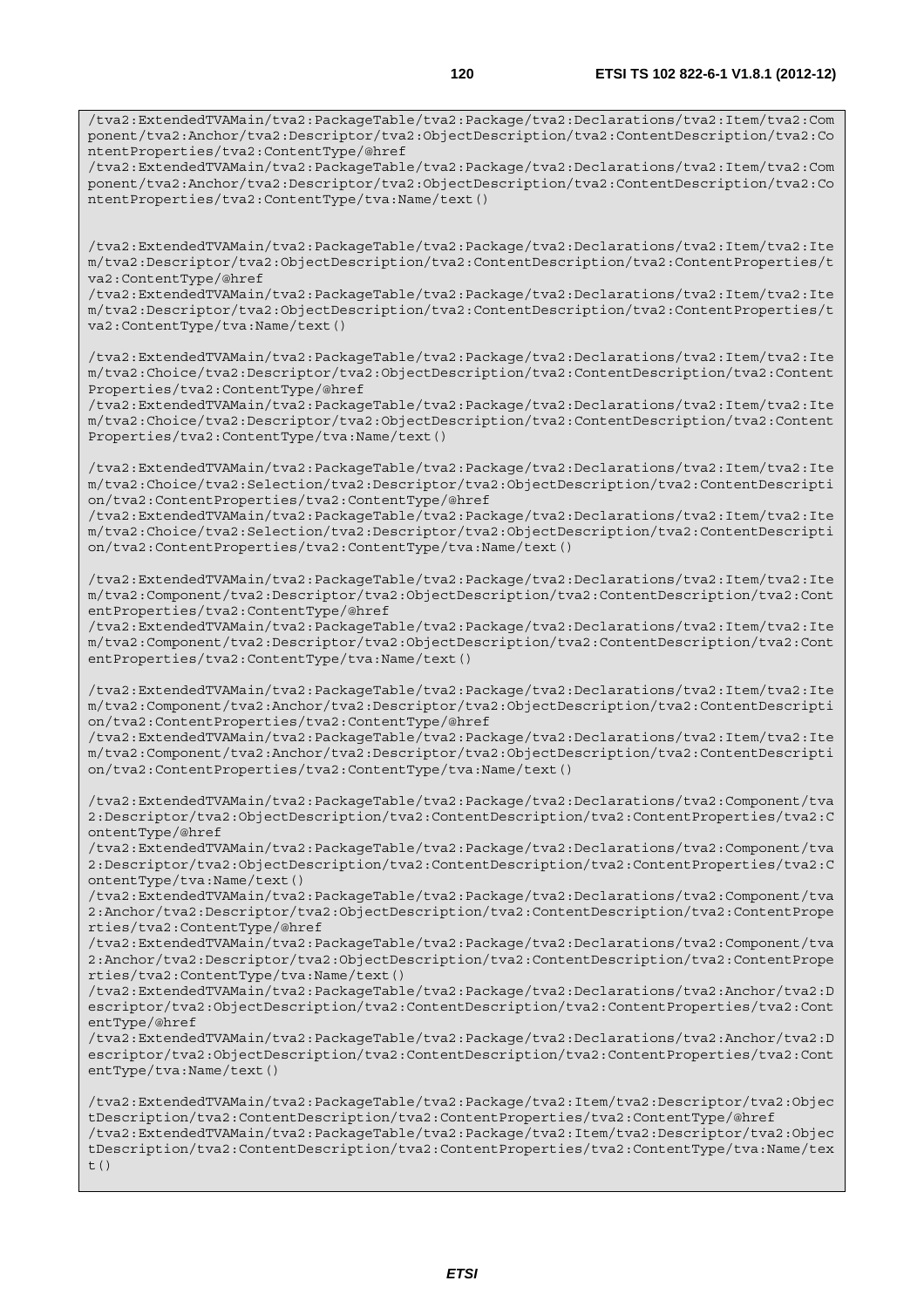/tva2:ExtendedTVAMain/tva2:PackageTable/tva2:Package/tva2:Item/tva2:Choice/tva2:Descripto r/tva2:ObjectDescription/tva2:ContentDescription/tva2:ContentProperties/tva2:ContentType/ @href /tva2:ExtendedTVAMain/tva2:PackageTable/tva2:Package/tva2:Item/tva2:Choice/tva2:Descripto r/tva2:ObjectDescription/tva2:ContentDescription/tva2:ContentProperties/tva2:ContentType/ tva:Name/text() /tva2:ExtendedTVAMain/tva2:PackageTable/tva2:Package/tva2:Item/tva2:Choice/tva2:Selection /tva2:Descriptor/tva2:ObjectDescription/tva2:ContentDescription/tva2:ContentProperties/tv a2:ContentType/@href /tva2:ExtendedTVAMain/tva2:PackageTable/tva2:Package/tva2:Item/tva2:Choice/tva2:Selection /tva2:Descriptor/tva2:ObjectDescription/tva2:ContentDescription/tva2:ContentProperties/tv a2:ContentType/tva:Name/text() /tva2:ExtendedTVAMain/tva2:PackageTable/tva2:Package/tva2:Item/tva2:Component/tva2:Descri ptor/tva2:ObjectDescription/tva2:ContentDescription/tva2:ContentProperties/tva2:ContentTy pe/@href /tva2:ExtendedTVAMain/tva2:PackageTable/tva2:Package/tva2:Item/tva2:Component/tva2:Descri ptor/tva2:ObjectDescription/tva2:ContentDescription/tva2:ContentProperties/tva2:ContentTy pe/tva:Name/text() /tva2:ExtendedTVAMain/tva2:PackageTable/tva2:Package/tva2:Item/tva2:Component/tva2:Anchor /tva2:Descriptor/tva2:ObjectDescription/tva2:ContentDescription/tva2:ContentProperties/tv a2:ContentType/@href /tva2:ExtendedTVAMain/tva2:PackageTable/tva2:Package/tva2:Item/tva2:Component/tva2:Anchor /tva2:Descriptor/tva2:ObjectDescription/tva2:ContentDescription/tva2:ContentProperties/tv a2:ContentType/tva:Name/text() /tva2:ExtendedTVAMain/tva2:PackageTable/tva2:Package/tva2:Item/tva2:Item/tva2:Descriptor/ tva2:ObjectDescription/tva2:ContentDescription/tva2:ContentProperties/tva2:ContentType/@h ref /tva2:ExtendedTVAMain/tva2:PackageTable/tva2:Package/tva2:Item/tva2:Item/tva2:Descriptor/ tva2:ObjectDescription/tva2:ContentDescription/tva2:ContentProperties/tva2:ContentType/tv a:Name/text() /tva2:ExtendedTVAMain/tva2:PackageTable/tva2:Package/tva2:Item/tva2:Item/tva2:Choice/tva2 :Descriptor/tva2:ObjectDescription/tva2:ContentDescription/tva2:ContentProperties/tva2:Co ntentType/@href /tva2:ExtendedTVAMain/tva2:PackageTable/tva2:Package/tva2:Item/tva2:Item/tva2:Choice/tva2 :Descriptor/tva2:ObjectDescription/tva2:ContentDescription/tva2:ContentProperties/tva2:Co ntentType/tva:Name/text() /tva2:ExtendedTVAMain/tva2:PackageTable/tva2:Package/tva2:Item/tva2:Item/tva2:Choice/tva2 :Selection/tva2:Descriptor/tva2:ObjectDescription/tva2:ContentDescription/tva2:ContentPro perties/tva2:ContentType/@href /tva2:ExtendedTVAMain/tva2:PackageTable/tva2:Package/tva2:Item/tva2:Item/tva2:Choice/tva2 :Selection/tva2:Descriptor/tva2:ObjectDescription/tva2:ContentDescription/tva2:ContentPro perties/tva2:ContentType/tva:Name/text() /tva2:ExtendedTVAMain/tva2:PackageTable/tva2:Package/tva2:Item/tva2:Item/tva2:Component/t va2:Descriptor/tva2:ObjectDescription/tva2:ContentDescription/tva2:ContentProperties/tva2 :ContentType/@href /tva2:ExtendedTVAMain/tva2:PackageTable/tva2:Package/tva2:Item/tva2:Item/tva2:Component/t va2:Descriptor/tva2:ObjectDescription/tva2:ContentDescription/tva2:ContentProperties/tva2 :ContentType/tva:Name/text() /tva2:ExtendedTVAMain/tva2:PackageTable/tva2:Package/tva2:Item/tva2:Item/tva2:Component/t va2:Anchor/tva2:Descriptor/tva2:ObjectDescription/tva2:ContentDescription/tva2:ContentPro perties/tva2:ContentType/@href /tva2:ExtendedTVAMain/tva2:PackageTable/tva2:Package/tva2:Item/tva2:Item/tva2:Component/t va2:Anchor/tva2:Descriptor/tva2:ObjectDescription/tva2:ContentDescription/tva2:ContentPro perties/tva2:ContentType/tva:Name/text()  $"$  / >

 <tns:FieldIDDefinition fieldID="FileFormat" fieldDefinition=" /tva:TVAMain/tva:ProgramDescription/tva:ProgramInformationTable/tva:ProgramInformation/tv a2:ExtendedContentDescription/tva2:ContentProperties/tva2:FileProperties/tva2:FileFormat/ @href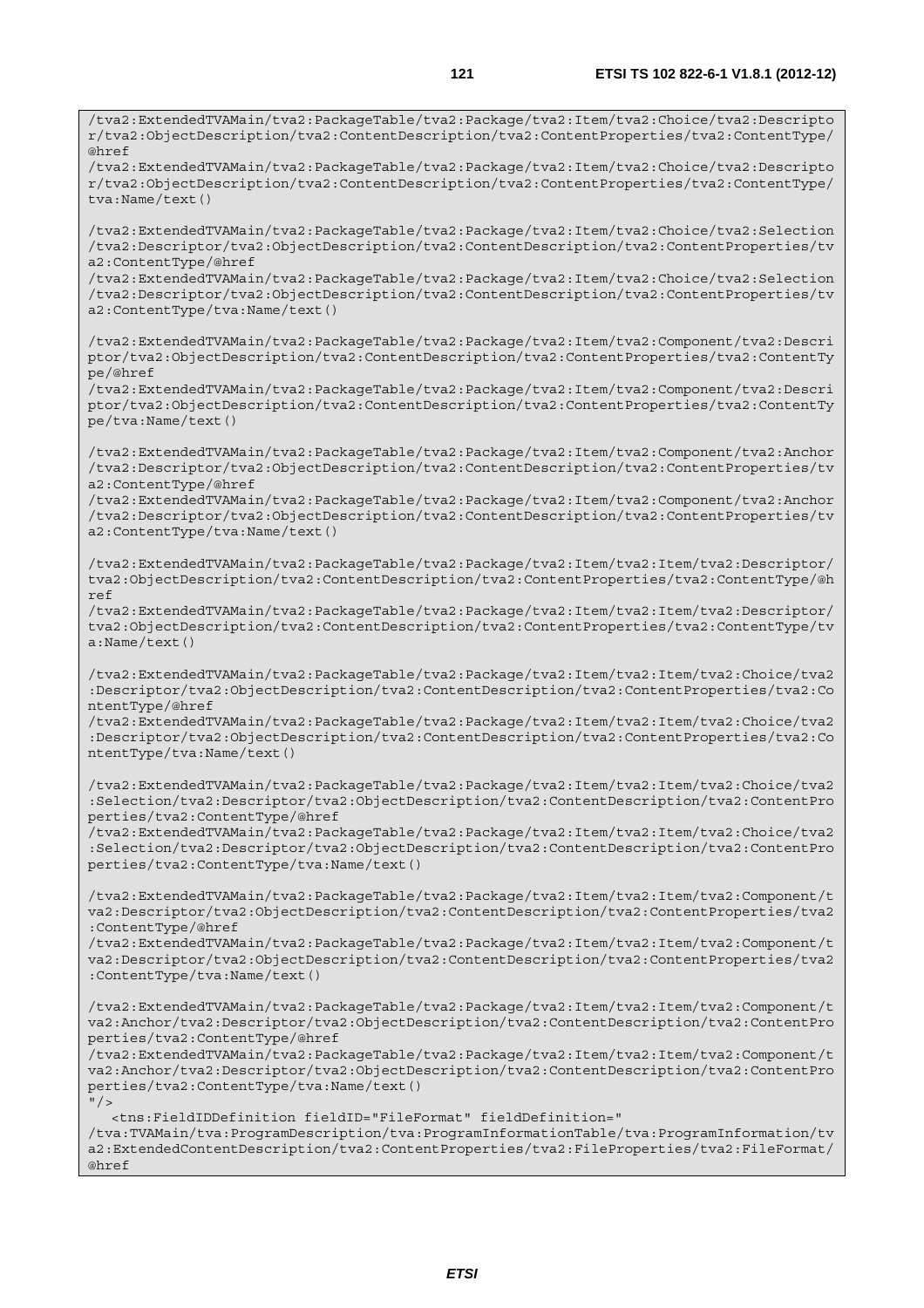/tva:TVAMain/tva:ProgramDescription/tva:ProgramInformationTable/tva:ProgramInformation/tv a2:ExtendedContentDescription/tva2:ContentProperties/tva2:FileProperties/tva2:FileFormat/ tva:Name/text() /tva:TVAMain/tva:ProgramDescription/tva:GroupInformationTable/tva:GroupInformation/tva2:E xtendedContentDescription/tva2:ContentProperties/tva2:FileProperties/tva2:FileFormat/@hre f /tva:TVAMain/tva:ProgramDescription/tva:GroupInformationTable/tva:GroupInformation/tva2:E xtendedContentDescription/tva2:ContentProperties/tva2:FileProperties/tva2:FileFormat/tva: Name/text() /tva2:ExtendedTVAMain/tva2:PackageTable/tva2:Package/tva2:Descriptor/tva2:ObjectDescripti on/tva2:ContentDescription/tva2:ContentProperties/tva2:FileProperties/tva2:FileFormat/@hr  $\overline{P}$ /tva2:ExtendedTVAMain/tva2:PackageTable/tva2:Package/tva2:Descriptor/tva2:ObjectDescripti on/tva2:ContentDescription/tva2:ContentProperties/tva2:FileProperties/tva2:FileFormat/tva :Name/text() /tva2:ExtendedTVAMain/tva2:PackageTable/tva2:Package/tva2:Declarations/tva2:Descriptor/tv a2:ObjectDescription/tva2:ContentDescription/tva2:ContentProperties/tva2:FileProperties/t va2:FileFormat/@href /tva2:ExtendedTVAMain/tva2:PackageTable/tva2:Package/tva2:Declarations/tva2:Descriptor/tv a2:ObjectDescription/tva2:ContentDescription/tva2:ContentProperties/tva2:FileProperties/t va2:FileFormat/tva:Name/text() /tva2:ExtendedTVAMain/tva2:PackageTable/tva2:Package/tva2:Declarations/tva2:Item/tva2:Des criptor/tva2:ObjectDescription/tva2:ContentDescription/tva2:ContentProperties/tva2:FilePr operties/tva2:FileFormat/@href /tva2:ExtendedTVAMain/tva2:PackageTable/tva2:Package/tva2:Declarations/tva2:Item/tva2:Des criptor/tva2:ObjectDescription/tva2:ContentDescription/tva2:ContentProperties/tva2:FilePr operties/tva2:FileFormat/tva:Name/text() /tva2:ExtendedTVAMain/tva2:PackageTable/tva2:Package/tva2:Declarations/tva2:Item/tva2:Cho ice/tva2:Descriptor/tva2:ObjectDescription/tva2:ContentDescription/tva2:ContentProperties /tva2:FileProperties/tva2:FileFormat/@href /tva2:ExtendedTVAMain/tva2:PackageTable/tva2:Package/tva2:Declarations/tva2:Item/tva2:Cho ice/tva2:Descriptor/tva2:ObjectDescription/tva2:ContentDescription/tva2:ContentProperties /tva2:FileProperties/tva2:FileFormat/tva:Name/text() /tva2:ExtendedTVAMain/tva2:PackageTable/tva2:Package/tva2:Declarations/tva2:Item/tva2:Cho ice/tva2:Selection/tva2:Descriptor/tva2:ObjectDescription/tva2:ContentDescription/tva2:Co ntentProperties/tva2:FileProperties/tva2:FileFormat/@href /tva2:ExtendedTVAMain/tva2:PackageTable/tva2:Package/tva2:Declarations/tva2:Item/tva2:Cho ice/tva2:Selection/tva2:Descriptor/tva2:ObjectDescription/tva2:ContentDescription/tva2:Co ntentProperties/tva2:FileProperties/tva2:FileFormat/tva:Name/text() /tva2:ExtendedTVAMain/tva2:PackageTable/tva2:Package/tva2:Declarations/tva2:Item/tva2:Com ponent/tva2:Descriptor/tva2:ObjectDescription/tva2:ContentDescription/tva2:ContentPropert ies/tva2:FileProperties/tva2:FileFormat/@href /tva2:ExtendedTVAMain/tva2:PackageTable/tva2:Package/tva2:Declarations/tva2:Item/tva2:Com ponent/tva2:Descriptor/tva2:ObjectDescription/tva2:ContentDescription/tva2:ContentPropert ies/tva2:FileProperties/tva2:FileFormat/tva:Name/text() /tva2:ExtendedTVAMain/tva2:PackageTable/tva2:Package/tva2:Declarations/tva2:Item/tva2:Com ponent/tva2:Anchor/tva2:Descriptor/tva2:ObjectDescription/tva2:ContentDescription/tva2:Co ntentProperties/tva2:FileProperties/tva2:FileFormat/@href /tva2:ExtendedTVAMain/tva2:PackageTable/tva2:Package/tva2:Declarations/tva2:Item/tva2:Com ponent/tva2:Anchor/tva2:Descriptor/tva2:ObjectDescription/tva2:ContentDescription/tva2:Co ntentProperties/tva2:FileProperties/tva2:FileFormat/tva:Name/text() /tva2:ExtendedTVAMain/tva2:PackageTable/tva2:Package/tva2:Declarations/tva2:Item/tva2:Ite m/tva2:Descriptor/tva2:ObjectDescription/tva2:ContentDescription/tva2:ContentProperties/t va2:FileProperties/tva2:FileFormat/@href

/tva2:ExtendedTVAMain/tva2:PackageTable/tva2:Package/tva2:Declarations/tva2:Item/tva2:Ite m/tva2:Descriptor/tva2:ObjectDescription/tva2:ContentDescription/tva2:ContentProperties/t va2:FileProperties/tva2:FileFormat/tva:Name/text()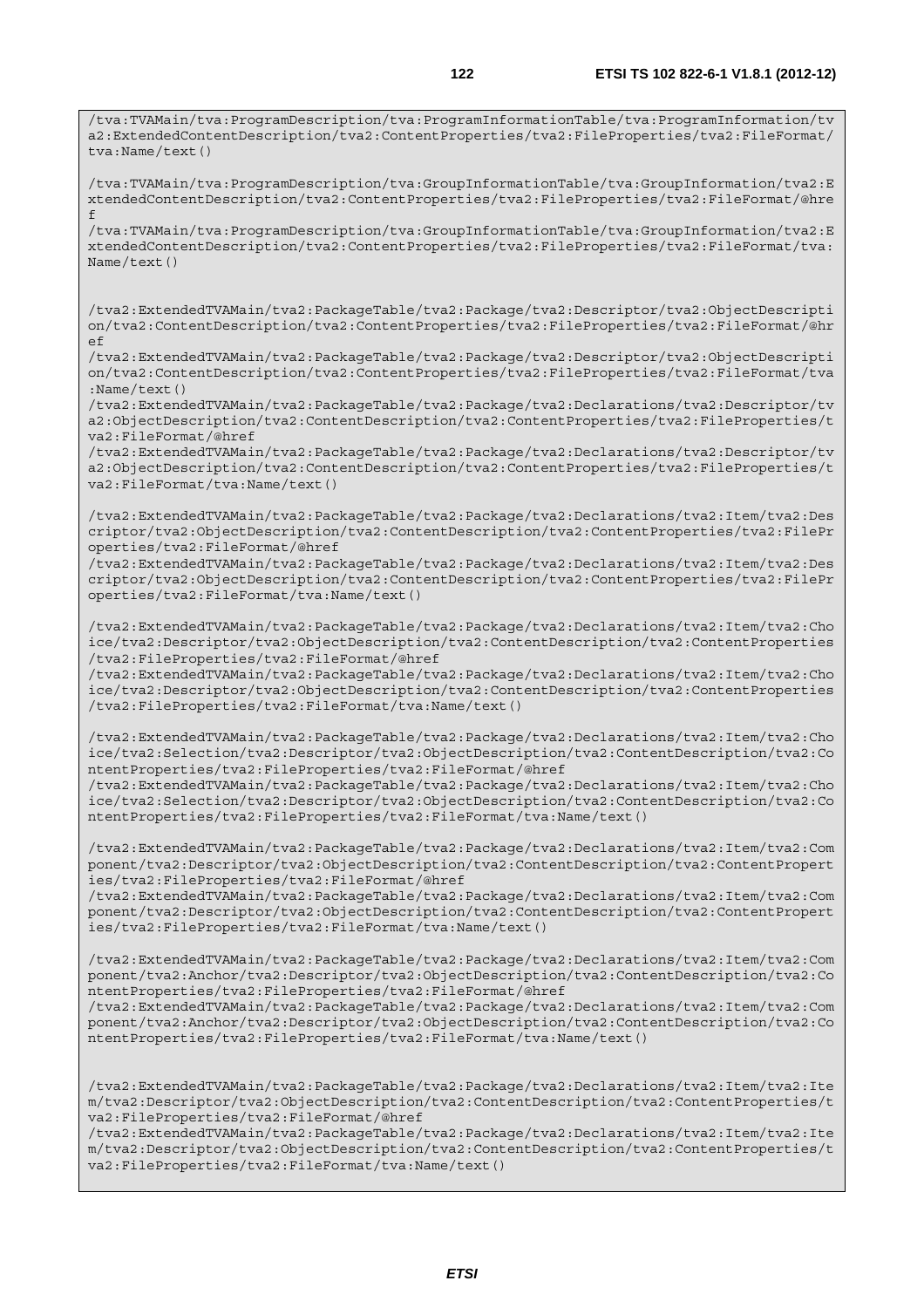/tva2:ExtendedTVAMain/tva2:PackageTable/tva2:Package/tva2:Declarations/tva2:Item/tva2:Ite m/tva2:Choice/tva2:Descriptor/tva2:ObjectDescription/tva2:ContentDescription/tva2:Content Properties/tva2:FileProperties/tva2:FileFormat/@href

/tva2:ExtendedTVAMain/tva2:PackageTable/tva2:Package/tva2:Declarations/tva2:Item/tva2:Ite m/tva2:Choice/tva2:Descriptor/tva2:ObjectDescription/tva2:ContentDescription/tva2:Content Properties/tva2:FileProperties/tva2:FileFormat/tva:Name/text()

/tva2:ExtendedTVAMain/tva2:PackageTable/tva2:Package/tva2:Declarations/tva2:Item/tva2:Ite m/tva2:Choice/tva2:Selection/tva2:Descriptor/tva2:ObjectDescription/tva2:ContentDescripti on/tva2:ContentProperties/tva2:FileProperties/tva2:FileFormat/@href

/tva2:ExtendedTVAMain/tva2:PackageTable/tva2:Package/tva2:Declarations/tva2:Item/tva2:Ite m/tva2:Choice/tva2:Selection/tva2:Descriptor/tva2:ObjectDescription/tva2:ContentDescripti on/tva2:ContentProperties/tva2:FileProperties/tva2:FileFormat/tva:Name/text()

/tva2:ExtendedTVAMain/tva2:PackageTable/tva2:Package/tva2:Declarations/tva2:Item/tva2:Ite m/tva2:Component/tva2:Descriptor/tva2:ObjectDescription/tva2:ContentDescription/tva2:Cont entProperties/tva2:FileProperties/tva2:FileFormat/@href

/tva2:ExtendedTVAMain/tva2:PackageTable/tva2:Package/tva2:Declarations/tva2:Item/tva2:Ite m/tva2:Component/tva2:Descriptor/tva2:ObjectDescription/tva2:ContentDescription/tva2:Cont entProperties/tva2:FileProperties/tva2:FileFormat/tva:Name/text()

/tva2:ExtendedTVAMain/tva2:PackageTable/tva2:Package/tva2:Declarations/tva2:Item/tva2:Ite m/tva2:Component/tva2:Anchor/tva2:Descriptor/tva2:ObjectDescription/tva2:ContentDescripti on/tva2:ContentProperties/tva2:FileProperties/tva2:FileFormat/@href

/tva2:ExtendedTVAMain/tva2:PackageTable/tva2:Package/tva2:Declarations/tva2:Item/tva2:Ite m/tva2:Component/tva2:Anchor/tva2:Descriptor/tva2:ObjectDescription/tva2:ContentDescripti on/tva2:ContentProperties/tva2:FileProperties/tva2:FileFormat/tva:Name/text()

/tva2:ExtendedTVAMain/tva2:PackageTable/tva2:Package/tva2:Declarations/tva2:Component/tva 2:Descriptor/tva2:ObjectDescription/tva2:ContentDescription/tva2:ContentProperties/tva2:F ileProperties/tva2:FileFormat/@href

/tva2:ExtendedTVAMain/tva2:PackageTable/tva2:Package/tva2:Declarations/tva2:Component/tva 2:Descriptor/tva2:ObjectDescription/tva2:ContentDescription/tva2:ContentProperties/tva2:F ileProperties/tva2:FileFormat/tva:Name/text()

/tva2:ExtendedTVAMain/tva2:PackageTable/tva2:Package/tva2:Declarations/tva2:Component/tva 2:Anchor/tva2:Descriptor/tva2:ObjectDescription/tva2:ContentDescription/tva2:ContentPrope rties/tva2:FileProperties/tva2:FileFormat/@href

/tva2:ExtendedTVAMain/tva2:PackageTable/tva2:Package/tva2:Declarations/tva2:Component/tva 2:Anchor/tva2:Descriptor/tva2:ObjectDescription/tva2:ContentDescription/tva2:ContentPrope rties/tva2:FileProperties/tva2:FileFormat/tva:Name/text()

/tva2:ExtendedTVAMain/tva2:PackageTable/tva2:Package/tva2:Declarations/tva2:Anchor/tva2:D escriptor/tva2:ObjectDescription/tva2:ContentDescription/tva2:ContentProperties/tva2:File Properties/tva2:FileFormat/@href

/tva2:ExtendedTVAMain/tva2:PackageTable/tva2:Package/tva2:Declarations/tva2:Anchor/tva2:D escriptor/tva2:ObjectDescription/tva2:ContentDescription/tva2:ContentProperties/tva2:File Properties/tva2:FileFormat/tva:Name/text()

/tva2:ExtendedTVAMain/tva2:PackageTable/tva2:Package/tva2:Item/tva2:Descriptor/tva2:Objec tDescription/tva2:ContentDescription/tva2:ContentProperties/tva2:FileProperties/tva2:File Format/@href

/tva2:ExtendedTVAMain/tva2:PackageTable/tva2:Package/tva2:Item/tva2:Descriptor/tva2:Objec tDescription/tva2:ContentDescription/tva2:ContentProperties/tva2:FileProperties/tva2:File Format/tva:Name/text()

/tva2:ExtendedTVAMain/tva2:PackageTable/tva2:Package/tva2:Item/tva2:Choice/tva2:Descripto r/tva2:ObjectDescription/tva2:ContentDescription/tva2:ContentProperties/tva2:FileProperti es/tva2:FileFormat/@href

/tva2:ExtendedTVAMain/tva2:PackageTable/tva2:Package/tva2:Item/tva2:Choice/tva2:Descripto r/tva2:ObjectDescription/tva2:ContentDescription/tva2:ContentProperties/tva2:FileProperti es/tva2:FileFormat/tva:Name/text()

/tva2:ExtendedTVAMain/tva2:PackageTable/tva2:Package/tva2:Item/tva2:Choice/tva2:Selection /tva2:Descriptor/tva2:ObjectDescription/tva2:ContentDescription/tva2:ContentProperties/tv a2:FileProperties/tva2:FileFormat/@href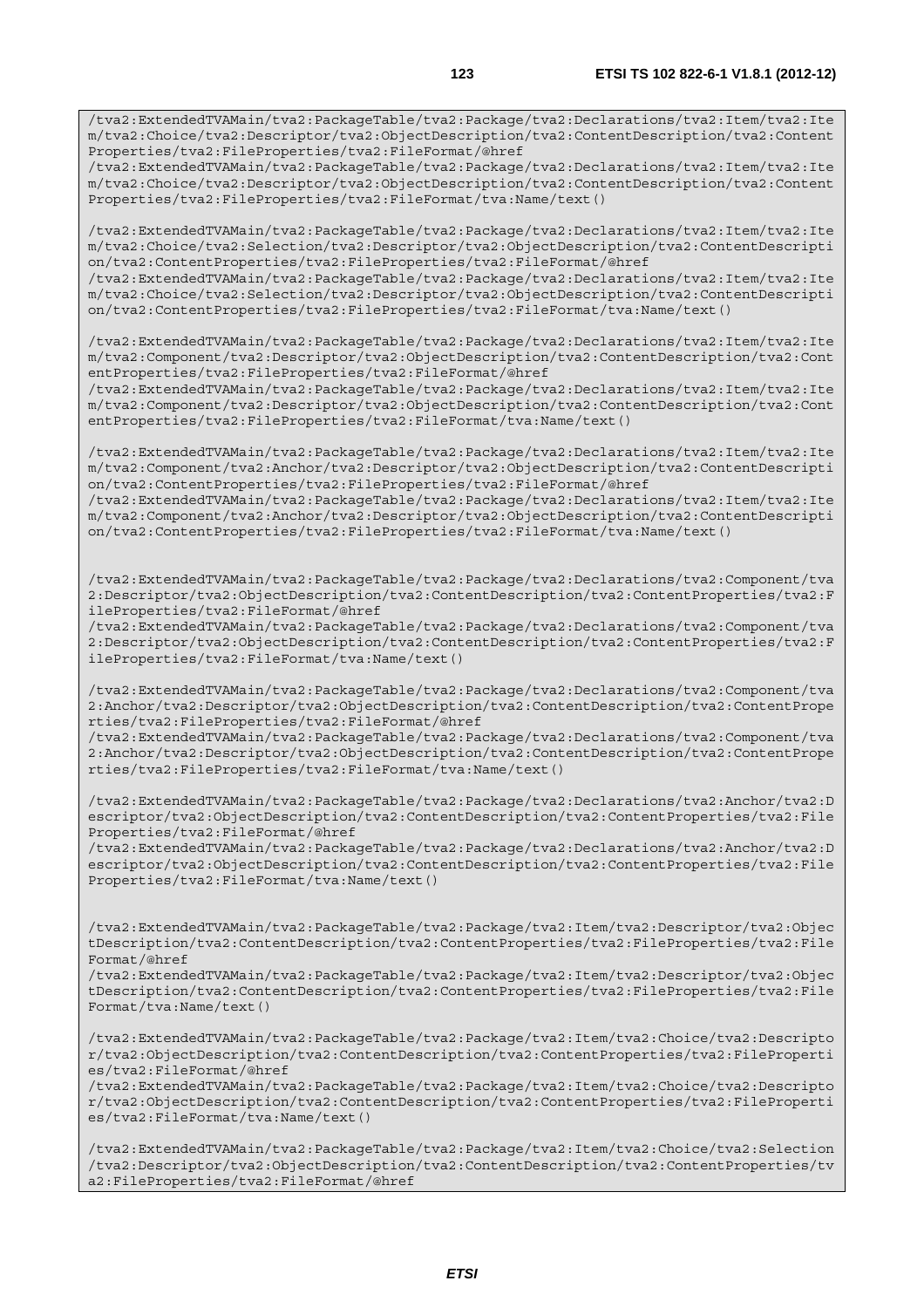/tva2:ExtendedTVAMain/tva2:PackageTable/tva2:Package/tva2:Item/tva2:Component/tva2:Descri ptor/tva2:ObjectDescription/tva2:ContentDescription/tva2:ContentProperties/tva2:FilePrope rties/tva2:FileFormat/@href

/tva2:ExtendedTVAMain/tva2:PackageTable/tva2:Package/tva2:Item/tva2:Component/tva2:Descri ptor/tva2:ObjectDescription/tva2:ContentDescription/tva2:ContentProperties/tva2:FilePrope rties/tva2:FileFormat/tva:Name/text()

/tva2:ExtendedTVAMain/tva2:PackageTable/tva2:Package/tva2:Item/tva2:Component/tva2:Anchor /tva2:Descriptor/tva2:ObjectDescription/tva2:ContentDescription/tva2:ContentProperties/tv a2:FileProperties/tva2:FileFormat/@href

/tva2:ExtendedTVAMain/tva2:PackageTable/tva2:Package/tva2:Item/tva2:Component/tva2:Anchor /tva2:Descriptor/tva2:ObjectDescription/tva2:ContentDescription/tva2:ContentProperties/tv a2:FileProperties/tva2:FileFormat/tva:Name/text()

/tva2:ExtendedTVAMain/tva2:PackageTable/tva2:Package/tva2:Item/tva2:Item/tva2:Descriptor/ tva2:ObjectDescription/tva2:ContentDescription/tva2:ContentProperties/tva2:FileProperties /tva2:FileFormat/@href

/tva2:ExtendedTVAMain/tva2:PackageTable/tva2:Package/tva2:Item/tva2:Item/tva2:Descriptor/ tva2:ObjectDescription/tva2:ContentDescription/tva2:ContentProperties/tva2:FileProperties /tva2:FileFormat/tva:Name/text()

/tva2:ExtendedTVAMain/tva2:PackageTable/tva2:Package/tva2:Item/tva2:Item/tva2:Choice/tva2 :Descriptor/tva2:ObjectDescription/tva2:ContentDescription/tva2:ContentProperties/tva2:Fi leProperties/tva2:FileFormat/@href

/tva2:ExtendedTVAMain/tva2:PackageTable/tva2:Package/tva2:Item/tva2:Item/tva2:Choice/tva2 :Descriptor/tva2:ObjectDescription/tva2:ContentDescription/tva2:ContentProperties/tva2:Fi leProperties/tva2:FileFormat/tva:Name/text()

/tva2:ExtendedTVAMain/tva2:PackageTable/tva2:Package/tva2:Item/tva2:Item/tva2:Choice/tva2 :Selection/tva2:Descriptor/tva2:ObjectDescription/tva2:ContentDescription/tva2:ContentPro perties/tva2:FileProperties/tva2:FileFormat/@href

/tva2:ExtendedTVAMain/tva2:PackageTable/tva2:Package/tva2:Item/tva2:Item/tva2:Choice/tva2 :Selection/tva2:Descriptor/tva2:ObjectDescription/tva2:ContentDescription/tva2:ContentPro perties/tva2:FileProperties/tva2:FileFormat/tva:Name/text()

/tva2:ExtendedTVAMain/tva2:PackageTable/tva2:Package/tva2:Item/tva2:Item/tva2:Component/t va2:Descriptor/tva2:ObjectDescription/tva2:ContentDescription/tva2:ContentProperties/tva2 :FileProperties/tva2:FileFormat/@href

/tva2:ExtendedTVAMain/tva2:PackageTable/tva2:Package/tva2:Item/tva2:Item/tva2:Component/t va2:Descriptor/tva2:ObjectDescription/tva2:ContentDescription/tva2:ContentProperties/tva2 :FileProperties/tva2:FileFormat/tva:Name/text()

/tva2:ExtendedTVAMain/tva2:PackageTable/tva2:Package/tva2:Item/tva2:Item/tva2:Component/t va2:Anchor/tva2:Descriptor/tva2:ObjectDescription/tva2:ContentDescription/tva2:ContentPro perties/tva2:FileProperties/tva2:FileFormat/@href

/tva2:ExtendedTVAMain/tva2:PackageTable/tva2:Package/tva2:Item/tva2:Item/tva2:Component/t va2:Anchor/tva2:Descriptor/tva2:ObjectDescription/tva2:ContentDescription/tva2:ContentPro perties/tva2:FileProperties/tva2:FileFormat/tva:Name/text()  $''$  / >

<tns:FieldIDDefinition fieldID="FileSize" fieldDefinition="

/tva:TVAMain/tva:ProgramDescription/tva:ProgramInformationTable/tva:ProgramInformation/tv a2:ExtendedContentDescription/tva2:ContentProperties/tva2:FileProperties/tva2:FileSize/te  $xt()$ 

/tva:TVAMain/tva:ProgramDescription/tva:GroupInformationTable/tva:GroupInformation/tva2:E xtendedContentDescription/tva2:ContentProperties/tva2:FileProperties/tva2:FileSize/text() /tva2:ExtendedTVAMain/tva2:PackageTable/tva2:Package/tva2:Descriptor/tva2:ObjectDescripti on/tva2:ContentDescription/tva2:ContentProperties/tva2:FileProperties/tva2:FileSize/text( )

/tva2:ExtendedTVAMain/tva2:PackageTable/tva2:Package/tva2:Declarations/tva2:Descriptor/tv a2:ObjectDescription/tva2:ContentDescription/tva2:ContentProperties/tva2:FileProperties/t va2:FileSize/text()

/tva2:ExtendedTVAMain/tva2:PackageTable/tva2:Package/tva2:Declarations/tva2:Item/tva2:Des criptor/tva2:ObjectDescription/tva2:ContentDescription/tva2:ContentProperties/tva2:FilePr operties/tva2:FileSize/text()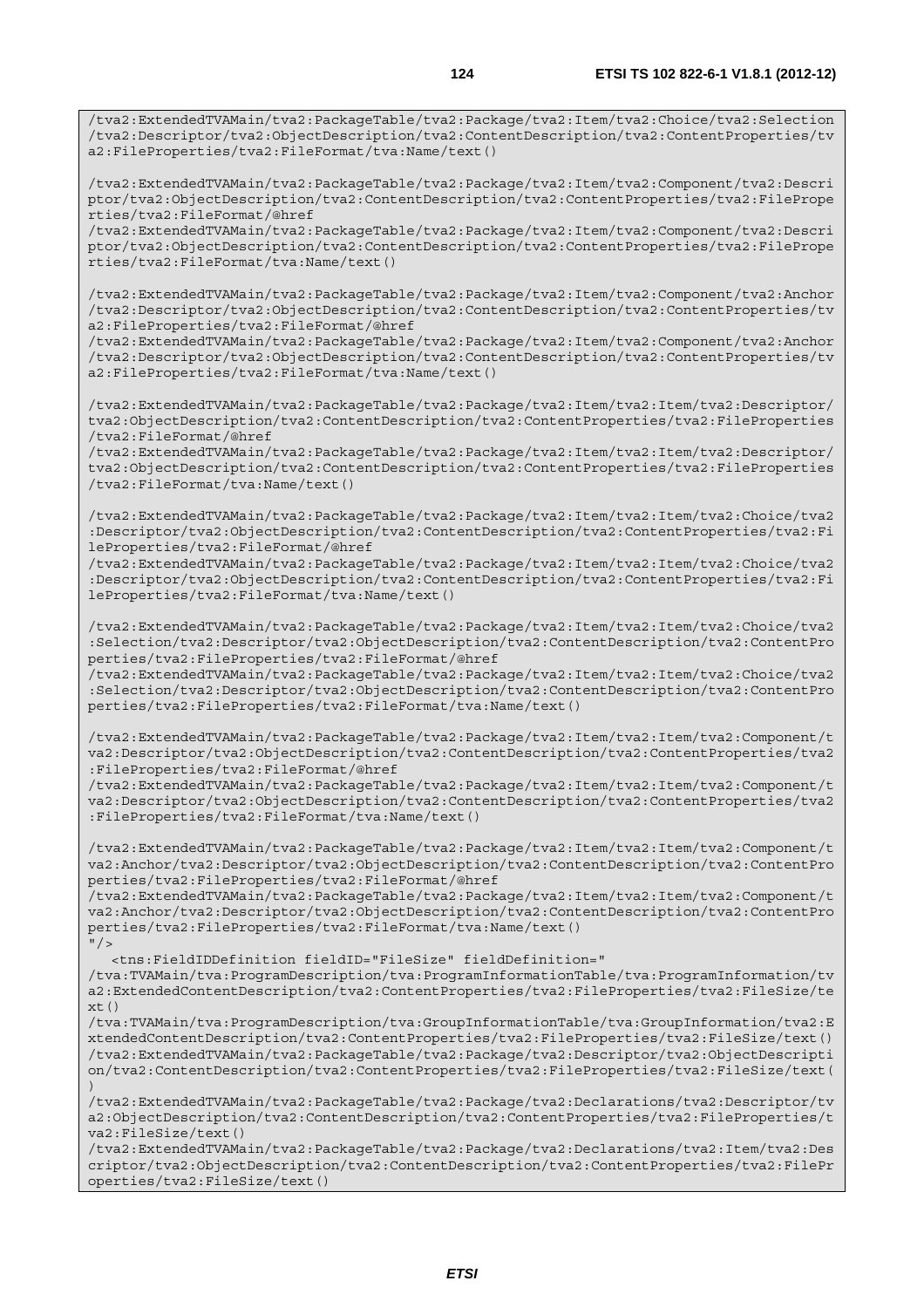/tva2:ExtendedTVAMain/tva2:PackageTable/tva2:Package/tva2:Declarations/tva2:Item/tva2:Cho ice/tva2:Descriptor/tva2:ObjectDescription/tva2:ContentDescription/tva2:ContentProperties /tva2:FileProperties/tva2:FileSize/text() /tva2:ExtendedTVAMain/tva2:PackageTable/tva2:Package/tva2:Declarations/tva2:Item/tva2:Cho ice/tva2:Selection/tva2:Descriptor/tva2:ObjectDescription/tva2:ContentDescription/tva2:Co ntentProperties/tva2:FileProperties/tva2:FileSize/text() /tva2:ExtendedTVAMain/tva2:PackageTable/tva2:Package/tva2:Declarations/tva2:Item/tva2:Com ponent/tva2:Descriptor/tva2:ObjectDescription/tva2:ContentDescription/tva2:ContentPropert ies/tva2:FileProperties/tva2:FileSize/text() /tva2:ExtendedTVAMain/tva2:PackageTable/tva2:Package/tva2:Declarations/tva2:Item/tva2:Com ponent/tva2:Anchor/tva2:Descriptor/tva2:ObjectDescription/tva2:ContentDescription/tva2:Co ntentProperties/tva2:FileProperties/tva2:FileSize/text() /tva2:ExtendedTVAMain/tva2:PackageTable/tva2:Package/tva2:Declarations/tva2:Item/tva2:Ite m/tva2:Descriptor/tva2:ObjectDescription/tva2:ContentDescription/tva2:ContentProperties/t va2:FileProperties/tva2:FileSize/text() /tva2:ExtendedTVAMain/tva2:PackageTable/tva2:Package/tva2:Declarations/tva2:Item/tva2:Ite m/tva2:Choice/tva2:Descriptor/tva2:ObjectDescription/tva2:ContentDescription/tva2:Content Properties/tva2:FileProperties/tva2:FileSize/text() /tva2:ExtendedTVAMain/tva2:PackageTable/tva2:Package/tva2:Declarations/tva2:Item/tva2:Ite m/tva2:Choice/tva2:Selection/tva2:Descriptor/tva2:ObjectDescription/tva2:ContentDescripti on/tva2:ContentProperties/tva2:FileProperties/tva2:FileSize/text() /tva2:ExtendedTVAMain/tva2:PackageTable/tva2:Package/tva2:Declarations/tva2:Item/tva2:Ite m/tva2:Component/tva2:Descriptor/tva2:ObjectDescription/tva2:ContentDescription/tva2:Cont entProperties/tva2:FileProperties/tva2:FileSize/text() /tva2:ExtendedTVAMain/tva2:PackageTable/tva2:Package/tva2:Declarations/tva2:Item/tva2:Ite m/tva2:Component/tva2:Anchor/tva2:Descriptor/tva2:ObjectDescription/tva2:ContentDescripti on/tva2:ContentProperties/tva2:FileProperties/tva2:FileSize/text() /tva2:ExtendedTVAMain/tva2:PackageTable/tva2:Package/tva2:Declarations/tva2:Component/tva 2:Descriptor/tva2:ObjectDescription/tva2:ContentDescription/tva2:ContentProperties/tva2:F ileProperties/tva2:FileSize/text() /tva2:ExtendedTVAMain/tva2:PackageTable/tva2:Package/tva2:Declarations/tva2:Component/tva 2:Anchor/tva2:Descriptor/tva2:ObjectDescription/tva2:ContentDescription/tva2:ContentPrope rties/tva2:FileProperties/tva2:FileSize/text() /tva2:ExtendedTVAMain/tva2:PackageTable/tva2:Package/tva2:Declarations/tva2:Anchor/tva2:D escriptor/tva2:ObjectDescription/tva2:ContentDescription/tva2:ContentProperties/tva2:File Properties/tva2:FileSize/text() /tva2:ExtendedTVAMain/tva2:PackageTable/tva2:Package/tva2:Item/tva2:Descriptor/tva2:Objec tDescription/tva2:ContentDescription/tva2:ContentProperties/tva2:FileProperties/tva2:File Size/text() /tva2:ExtendedTVAMain/tva2:PackageTable/tva2:Package/tva2:Item/tva2:Choice/tva2:Descripto r/tva2:ObjectDescription/tva2:ContentDescription/tva2:ContentProperties/tva2:FileProperti es/tva2:FileSize/text() /tva2:ExtendedTVAMain/tva2:PackageTable/tva2:Package/tva2:Item/tva2:Choice/tva2:Selection /tva2:Descriptor/tva2:ObjectDescription/tva2:ContentDescription/tva2:ContentProperties/tv a2:FileProperties/tva2:FileSize/text() /tva2:ExtendedTVAMain/tva2:PackageTable/tva2:Package/tva2:Item/tva2:Component/tva2:Descri ptor/tva2:ObjectDescription/tva2:ContentDescription/tva2:ContentProperties/tva2:FilePrope rties/tva2:FileSize/text() /tva2:ExtendedTVAMain/tva2:PackageTable/tva2:Package/tva2:Item/tva2:Component/tva2:Anchor /tva2:Descriptor/tva2:ObjectDescription/tva2:ContentDescription/tva2:ContentProperties/tv a2:FileProperties/tva2:FileSize/text() /tva2:ExtendedTVAMain/tva2:PackageTable/tva2:Package/tva2:Item/tva2:Item/tva2:Descriptor/ tva2:ObjectDescription/tva2:ContentDescription/tva2:ContentProperties/tva2:FileProperties /tva2:FileSize/text() /tva2:ExtendedTVAMain/tva2:PackageTable/tva2:Package/tva2:Item/tva2:Item/tva2:Choice/tva2 :Descriptor/tva2:ObjectDescription/tva2:ContentDescription/tva2:ContentProperties/tva2:Fi leProperties/tva2:FileSize/text() /tva2:ExtendedTVAMain/tva2:PackageTable/tva2:Package/tva2:Item/tva2:Item/tva2:Choice/tva2 :Selection/tva2:Descriptor/tva2:ObjectDescription/tva2:ContentDescription/tva2:ContentPro perties/tva2:FileProperties/tva2:FileSize/text() /tva2:ExtendedTVAMain/tva2:PackageTable/tva2:Package/tva2:Item/tva2:Item/tva2:Component/t va2:Descriptor/tva2:ObjectDescription/tva2:ContentDescription/tva2:ContentProperties/tva2 :FileProperties/tva2:FileSize/text() /tva2:ExtendedTVAMain/tva2:PackageTable/tva2:Package/tva2:Item/tva2:Item/tva2:Component/t va2:Anchor/tva2:Descriptor/tva2:ObjectDescription/tva2:ContentDescription/tva2:ContentPro perties/tva2:FileProperties/tva2:FileSize/text()  $''$  /  $>$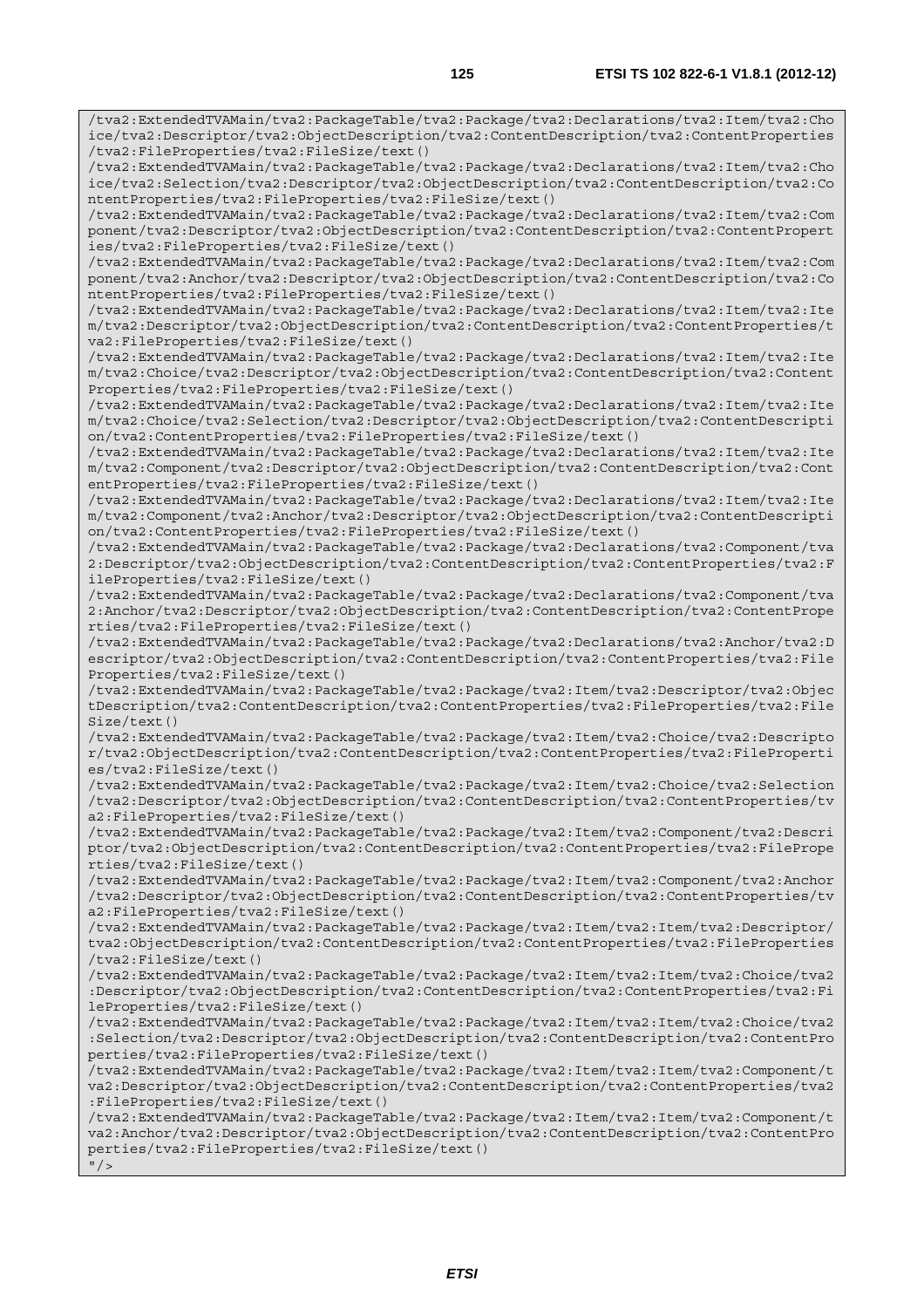$< 1 -$ ######################################################################################## --> <!-- fieldID for ContentAttributes/ContextAttributes in Package -->  $\geq$  1  $-$ ######################################################################################## -->  $\lt$  ! --######################################################################################## --> <!-- fieldID for AudioContent in Package --> <!-- AudioContent is new one. AudioCoding and AudioChannels are refined -->  $\leq$  !  $-$ ######################################################################################## --> <tns:FieldIDDefinition fieldID="AudioContent" fieldDefinition=" /tva:TVAMain/tva:ProgramDescription/tva:ProgramInformationTable/tva:ProgramInformation/tv a2:ExtendedContentDescription/tva2:ContentProperties/tva2:AudioAttributes /tva:TVAMain/tva:ProgramDescription/tva:GroupInformationTable/tva:GroupInformation/tva2:E xtendedContentDescription/tva2:ContentProperties/tva2:AudioAttributes /tva2:ExtendedTVAMain/tva2:PackageTable/tva2:Package/tva2:Descriptor/tva2:ObjectDescripti on/tva2:ContentDescription/tva2:ContentProperties/tva2:AudioAttributes /tva2:ExtendedTVAMain/tva2:PackageTable/tva2:Package/tva2:Declarations/tva2:Descriptor/tv a2:ObjectDescription/tva2:ContentDescription/tva2:ContentProperties/tva2:AudioAttributes /tva2:ExtendedTVAMain/tva2:PackageTable/tva2:Package/tva2:Declarations/tva2:Item/tva2:Des criptor/tva2:ObjectDescription/tva2:ContentDescription/tva2:ContentProperties/tva2:AudioA ttributes /tva2:ExtendedTVAMain/tva2:PackageTable/tva2:Package/tva2:Declarations/tva2:Item/tva2:Cho ice/tva2:Descriptor/tva2:ObjectDescription/tva2:ContentDescription/tva2:ContentProperties /tva2:AudioAttributes /tva2:ExtendedTVAMain/tva2:PackageTable/tva2:Package/tva2:Declarations/tva2:Item/tva2:Cho ice/tva2:Selection/tva2:Descriptor/tva2:ObjectDescription/tva2:ContentDescription/tva2:Co ntentProperties/tva2:AudioAttributes /tva2:ExtendedTVAMain/tva2:PackageTable/tva2:Package/tva2:Declarations/tva2:Item/tva2:Com ponent/tva2:Descriptor/tva2:ObjectDescription/tva2:ContentDescription/tva2:ContentPropert ies/tva2:AudioAttributes /tva2:ExtendedTVAMain/tva2:PackageTable/tva2:Package/tva2:Declarations/tva2:Item/tva2:Com ponent/tva2:Anchor/tva2:Descriptor/tva2:ObjectDescription/tva2:ContentDescription/tva2:Co ntentProperties/tva2:AudioAttributes /tva2:ExtendedTVAMain/tva2:PackageTable/tva2:Package/tva2:Declarations/tva2:Item/tva2:Ite m/tva2:Descriptor/tva2:ObjectDescription/tva2:ContentDescription/tva2:ContentProperties/t va2:AudioAttributes /tva2:ExtendedTVAMain/tva2:PackageTable/tva2:Package/tva2:Declarations/tva2:Item/tva2:Ite m/tva2:Choice/tva2:Descriptor/tva2:ObjectDescription/tva2:ContentDescription/tva2:Content Properties/tva2:AudioAttributes /tva2:ExtendedTVAMain/tva2:PackageTable/tva2:Package/tva2:Declarations/tva2:Item/tva2:Ite m/tva2:Choice/tva2:Selection/tva2:Descriptor/tva2:ObjectDescription/tva2:ContentDescripti on/tva2:ContentProperties/tva2:AudioAttributes /tva2:ExtendedTVAMain/tva2:PackageTable/tva2:Package/tva2:Declarations/tva2:Item/tva2:Ite m/tva2:Component/tva2:Descriptor/tva2:ObjectDescription/tva2:ContentDescription/tva2:Cont entProperties/tva2:AudioAttributes /tva2:ExtendedTVAMain/tva2:PackageTable/tva2:Package/tva2:Declarations/tva2:Item/tva2:Ite m/tva2:Component/tva2:Anchor/tva2:Descriptor/tva2:ObjectDescription/tva2:ContentDescripti on/tva2:ContentProperties/tva2:AudioAttributes /tva2:ExtendedTVAMain/tva2:PackageTable/tva2:Package/tva2:Declarations/tva2:Component/tva 2:Descriptor/tva2:ObjectDescription/tva2:ContentDescription/tva2:ContentProperties/tva2:A udioAttributes /tva2:ExtendedTVAMain/tva2:PackageTable/tva2:Package/tva2:Declarations/tva2:Component/tva 2:Anchor/tva2:Descriptor/tva2:ObjectDescription/tva2:ContentDescription/tva2:ContentPrope rties/tva2:AudioAttributes /tva2:ExtendedTVAMain/tva2:PackageTable/tva2:Package/tva2:Declarations/tva2:Anchor/tva2:D escriptor/tva2:ObjectDescription/tva2:ContentDescription/tva2:ContentProperties/tva2:Audi oAttributes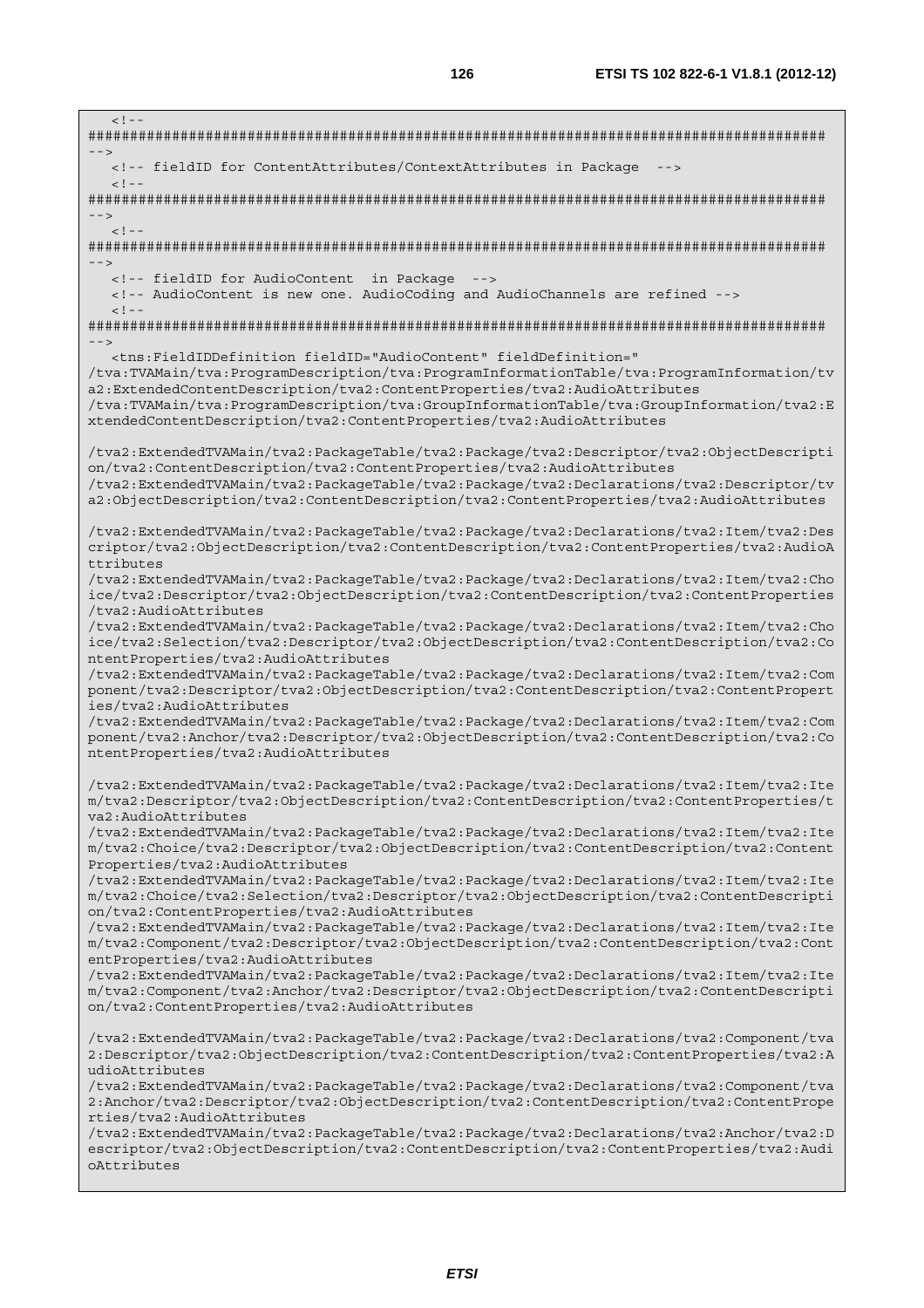/tva2:ExtendedTVAMain/tva2:PackageTable/tva2:Package/tva2:Item/tva2:Descriptor/tva2:Objec tDescription/tva2:ContentDescription/tva2:ContentProperties/tva2:AudioAttributes /tva2:ExtendedTVAMain/tva2:PackageTable/tva2:Package/tva2:Item/tva2:Choice/tva2:Descripto r/tva2:ObjectDescription/tva2:ContentDescription/tva2:ContentProperties/tva2:AudioAttribu tes /tva2:ExtendedTVAMain/tva2:PackageTable/tva2:Package/tva2:Item/tva2:Choice/tva2:Selection /tva2:Descriptor/tva2:ObjectDescription/tva2:ContentDescription/tva2:ContentProperties/tv a2:AudioAttributes /tva2:ExtendedTVAMain/tva2:PackageTable/tva2:Package/tva2:Item/tva2:Component/tva2:Descri ptor/tva2:ObjectDescription/tva2:ContentDescription/tva2:ContentProperties/tva2:AudioAttr ibutes /tva2:ExtendedTVAMain/tva2:PackageTable/tva2:Package/tva2:Item/tva2:Component/tva2:Anchor /tva2:Descriptor/tva2:ObjectDescription/tva2:ContentDescription/tva2:ContentProperties/tv a2:AudioAttributes /tva2:ExtendedTVAMain/tva2:PackageTable/tva2:Package/tva2:Item/tva2:Item/tva2:Descriptor/ tva2:ObjectDescription/tva2:ContentDescription/tva2:ContentProperties/tva2:AudioAttribute s /tva2:ExtendedTVAMain/tva2:PackageTable/tva2:Package/tva2:Item/tva2:Item/tva2:Choice/tva2 :Descriptor/tva2:ObjectDescription/tva2:ContentDescription/tva2:ContentProperties/tva2:Au dioAttributes /tva2:ExtendedTVAMain/tva2:PackageTable/tva2:Package/tva2:Item/tva2:Item/tva2:Choice/tva2 :Selection/tva2:Descriptor/tva2:ObjectDescription/tva2:ContentDescription/tva2:ContentPro perties/tva2:AudioAttributes /tva2:ExtendedTVAMain/tva2:PackageTable/tva2:Package/tva2:Item/tva2:Item/tva2:Component/t va2:Descriptor/tva2:ObjectDescription/tva2:ContentDescription/tva2:ContentProperties/tva2 :AudioAttributes /tva2:ExtendedTVAMain/tva2:PackageTable/tva2:Package/tva2:Item/tva2:Item/tva2:Component/t va2:Anchor/tva2:Descriptor/tva2:ObjectDescription/tva2:ContentDescription/tva2:ContentPro perties/tva2:AudioAttributes  $"$  / >  $\leq$  1 ######################################################################################## --> <!-- fieldID for VideoContent in Package --> <!-- VideoContent is new one. VideoAspectRatio field is refined -->  $\lt$  ! --######################################################################################## --> <tns:FieldIDDefinition fieldID="VideoContent" fieldDefinition=" /tva:TVAMain/tva:ProgramDescription/tva:ProgramInformationTable/tva:ProgramInformation/tv a2:ExtendedContentDescription/tva2:ContentProperties/tva2:VideoAttributes /tva:TVAMain/tva:ProgramDescription/tva:GroupInformationTable/tva:GroupInformation/tva2:E xtendedContentDescription/tva2:ContentProperties/tva2:VideoAttributes /tva2:ExtendedTVAMain/tva2:PackageTable/tva2:Package/tva2:Descriptor/tva2:ObjectDescripti on/tva2:ContentDescription/tva2:ContentProperties/tva2:VideoAttributes /tva2:ExtendedTVAMain/tva2:PackageTable/tva2:Package/tva2:Declarations/tva2:Descriptor/tv a2:ObjectDescription/tva2:ContentDescription/tva2:ContentProperties/tva2:VideoAttributes /tva2:ExtendedTVAMain/tva2:PackageTable/tva2:Package/tva2:Declarations/tva2:Item/tva2:Des criptor/tva2:ObjectDescription/tva2:ContentDescription/tva2:ContentProperties/tva2:VideoA ttributes /tva2:ExtendedTVAMain/tva2:PackageTable/tva2:Package/tva2:Declarations/tva2:Item/tva2:Cho ice/tva2:Descriptor/tva2:ObjectDescription/tva2:ContentDescription/tva2:ContentProperties /tva2:VideoAttributes /tva2:ExtendedTVAMain/tva2:PackageTable/tva2:Package/tva2:Declarations/tva2:Item/tva2:Cho ice/tva2:Selection/tva2:Descriptor/tva2:ObjectDescription/tva2:ContentDescription/tva2:Co ntentProperties/tva2:VideoAttributes /tva2:ExtendedTVAMain/tva2:PackageTable/tva2:Package/tva2:Declarations/tva2:Item/tva2:Com ponent/tva2:Descriptor/tva2:ObjectDescription/tva2:ContentDescription/tva2:ContentPropert ies/tva2:VideoAttributes /tva2:ExtendedTVAMain/tva2:PackageTable/tva2:Package/tva2:Declarations/tva2:Item/tva2:Com ponent/tva2:Anchor/tva2:Descriptor/tva2:ObjectDescription/tva2:ContentDescription/tva2:Co ntentProperties/tva2:VideoAttributes /tva2:ExtendedTVAMain/tva2:PackageTable/tva2:Package/tva2:Declarations/tva2:Item/tva2:Ite m/tva2:Descriptor/tva2:ObjectDescription/tva2:ContentDescription/tva2:ContentProperties/t

va2:VideoAttributes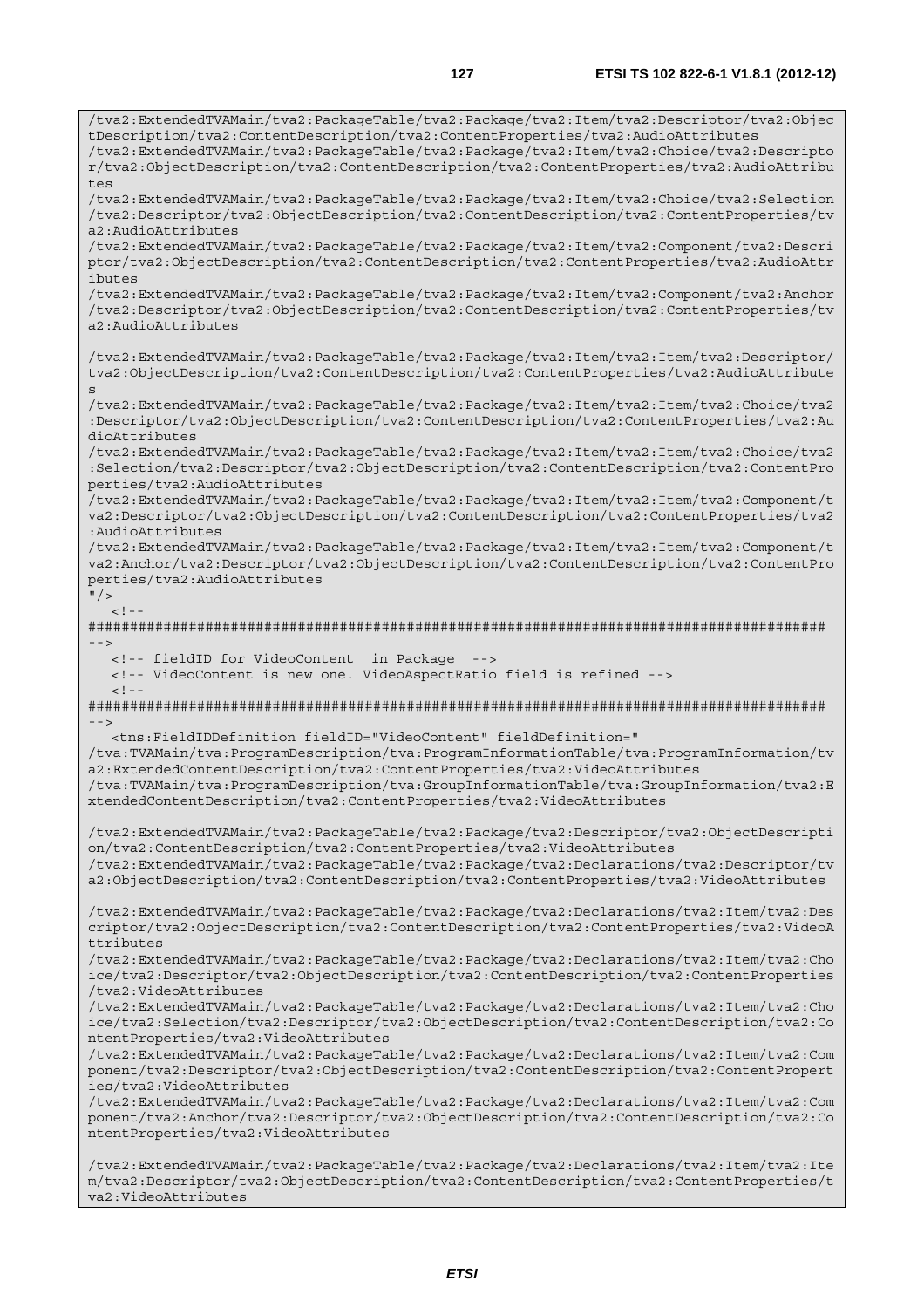/tva2:ExtendedTVAMain/tva2:PackageTable/tva2:Package/tva2:Declarations/tva2:Item/tva2:Ite m/tva2:Choice/tva2:Descriptor/tva2:ObjectDescription/tva2:ContentDescription/tva2:Content

Properties/tva2:VideoAttributes

/tva2:ExtendedTVAMain/tva2:PackageTable/tva2:Package/tva2:Declarations/tva2:Item/tva2:Ite m/tva2:Choice/tva2:Selection/tva2:Descriptor/tva2:ObjectDescription/tva2:ContentDescripti on/tva2:ContentProperties/tva2:VideoAttributes /tva2:ExtendedTVAMain/tva2:PackageTable/tva2:Package/tva2:Declarations/tva2:Item/tva2:Ite m/tva2:Component/tva2:Descriptor/tva2:ObjectDescription/tva2:ContentDescription/tva2:Cont entProperties/tva2:VideoAttributes /tva2:ExtendedTVAMain/tva2:PackageTable/tva2:Package/tva2:Declarations/tva2:Item/tva2:Ite m/tva2:Component/tva2:Anchor/tva2:Descriptor/tva2:ObjectDescription/tva2:ContentDescripti on/tva2:ContentProperties/tva2:VideoAttributes /tva2:ExtendedTVAMain/tva2:PackageTable/tva2:Package/tva2:Declarations/tva2:Component/tva 2:Descriptor/tva2:ObjectDescription/tva2:ContentDescription/tva2:ContentProperties/tva2:V ideoAttributes /tva2:ExtendedTVAMain/tva2:PackageTable/tva2:Package/tva2:Declarations/tva2:Component/tva 2:Anchor/tva2:Descriptor/tva2:ObjectDescription/tva2:ContentDescription/tva2:ContentPrope rties/tva2:VideoAttributes /tva2:ExtendedTVAMain/tva2:PackageTable/tva2:Package/tva2:Declarations/tva2:Anchor/tva2:D escriptor/tva2:ObjectDescription/tva2:ContentDescription/tva2:ContentProperties/tva2:Vide oAttributes /tva2:ExtendedTVAMain/tva2:PackageTable/tva2:Package/tva2:Item/tva2:Descriptor/tva2:Objec tDescription/tva2:ContentDescription/tva2:ContentProperties/tva2:VideoAttributes /tva2:ExtendedTVAMain/tva2:PackageTable/tva2:Package/tva2:Item/tva2:Choice/tva2:Descripto r/tva2:ObjectDescription/tva2:ContentDescription/tva2:ContentProperties/tva2:VideoAttribu tes /tva2:ExtendedTVAMain/tva2:PackageTable/tva2:Package/tva2:Item/tva2:Choice/tva2:Selection /tva2:Descriptor/tva2:ObjectDescription/tva2:ContentDescription/tva2:ContentProperties/tv a2:VideoAttributes /tva2:ExtendedTVAMain/tva2:PackageTable/tva2:Package/tva2:Item/tva2:Component/tva2:Descri ptor/tva2:ObjectDescription/tva2:ContentDescription/tva2:ContentProperties/tva2:VideoAttr ibutes /tva2:ExtendedTVAMain/tva2:PackageTable/tva2:Package/tva2:Item/tva2:Component/tva2:Anchor /tva2:Descriptor/tva2:ObjectDescription/tva2:ContentDescription/tva2:ContentProperties/tv a2:VideoAttributes /tva2:ExtendedTVAMain/tva2:PackageTable/tva2:Package/tva2:Item/tva2:Item/tva2:Descriptor/ tva2:ObjectDescription/tva2:ContentDescription/tva2:ContentProperties/tva2:VideoAttribute s /tva2:ExtendedTVAMain/tva2:PackageTable/tva2:Package/tva2:Item/tva2:Item/tva2:Choice/tva2 :Descriptor/tva2:ObjectDescription/tva2:ContentDescription/tva2:ContentProperties/tva2:Vi deoAttributes /tva2:ExtendedTVAMain/tva2:PackageTable/tva2:Package/tva2:Item/tva2:Item/tva2:Choice/tva2 :Selection/tva2:Descriptor/tva2:ObjectDescription/tva2:ContentDescription/tva2:ContentPro perties/tva2:VideoAttributes /tva2:ExtendedTVAMain/tva2:PackageTable/tva2:Package/tva2:Item/tva2:Item/tva2:Component/t va2:Descriptor/tva2:ObjectDescription/tva2:ContentDescription/tva2:ContentProperties/tva2 :VideoAttributes /tva2:ExtendedTVAMain/tva2:PackageTable/tva2:Package/tva2:Item/tva2:Item/tva2:Component/t va2:Anchor/tva2:Descriptor/tva2:ObjectDescription/tva2:ContentDescription/tva2:ContentPro perties/tva2:VideoAttributes  $"$  / >  $\geq$   $\perp$ ######################################################################################## --> <!-- fieldID for StillImageContent in Package --> <!-- StillImageContent, StillImageWidth and StillImageHeight -->  $<$ ! --######################################################################################## --> <tns:FieldIDDefinition fieldID="StillImageContent" fieldDefinition=" /tva:TVAMain/tva:ProgramDescription/tva:ProgramInformationTable/tva:ProgramInformation/tv a2:ExtendedContentDescription/tva2:ContentProperties/tva2:StillImageContentAttributes /tva:TVAMain/tva:ProgramDescription/tva:GroupInformationTable/tva:GroupInformation/tva2:E xtendedContentDescription/tva2:ContentProperties/tva2:StillImageContentAttributes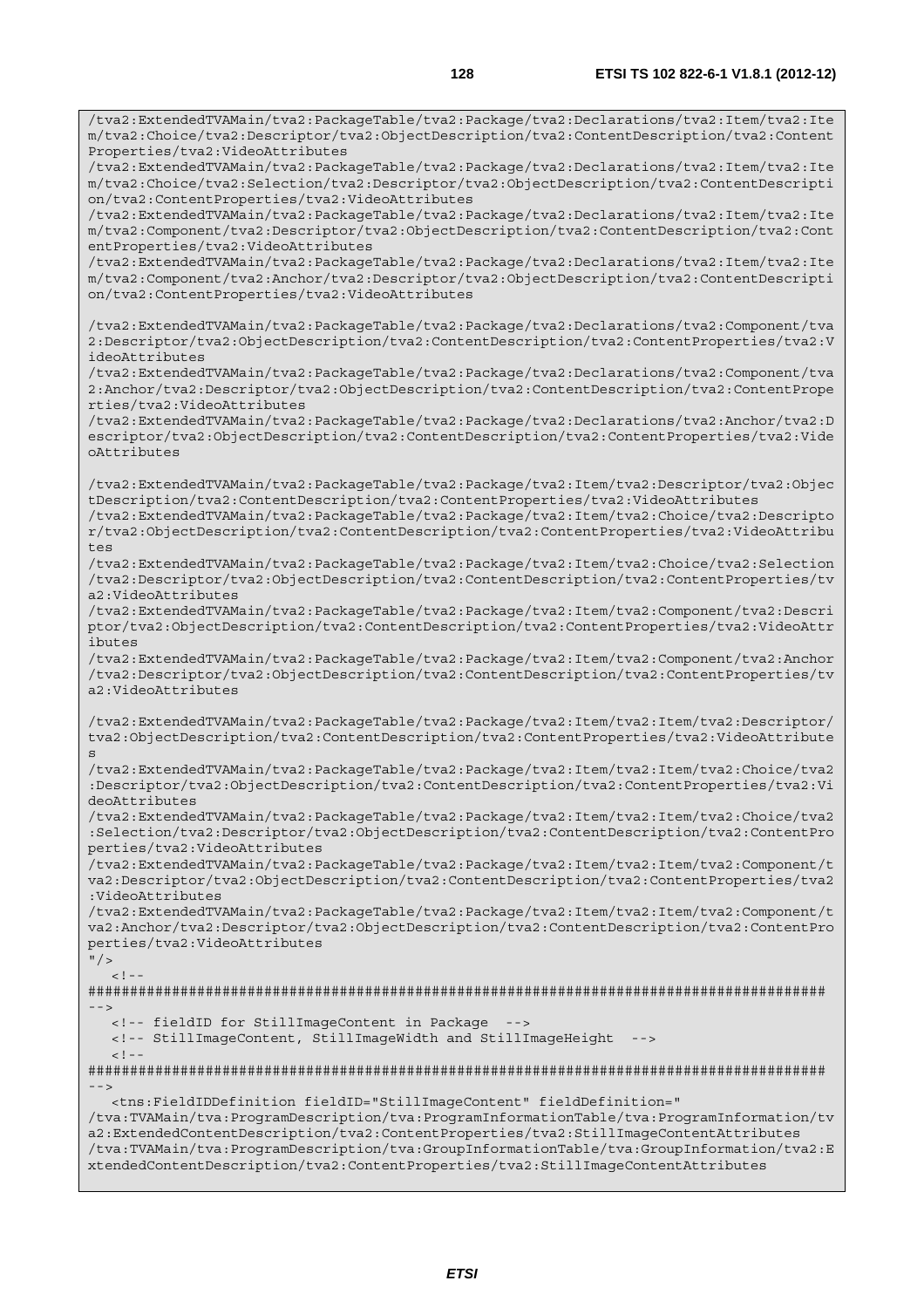/tva2:ExtendedTVAMain/tva2:PackageTable/tva2:Package/tva2:Declarations/tva2:Item/tva2:Des criptor/tva2:ObjectDescription/tva2:ContentDescription/tva2:ContentProperties/tva2:StillI mageContentAttributes

/tva2:ExtendedTVAMain/tva2:PackageTable/tva2:Package/tva2:Declarations/tva2:Item/tva2:Cho ice/tva2:Descriptor/tva2:ObjectDescription/tva2:ContentDescription/tva2:ContentProperties /tva2:StillImageContentAttributes

/tva2:ExtendedTVAMain/tva2:PackageTable/tva2:Package/tva2:Declarations/tva2:Item/tva2:Cho ice/tva2:Selection/tva2:Descriptor/tva2:ObjectDescription/tva2:ContentDescription/tva2:Co ntentProperties/tva2:StillImageContentAttributes

/tva2:ExtendedTVAMain/tva2:PackageTable/tva2:Package/tva2:Declarations/tva2:Item/tva2:Com ponent/tva2:Descriptor/tva2:ObjectDescription/tva2:ContentDescription/tva2:ContentPropert ies/tva2:StillImageContentAttributes

/tva2:ExtendedTVAMain/tva2:PackageTable/tva2:Package/tva2:Declarations/tva2:Item/tva2:Com ponent/tva2:Anchor/tva2:Descriptor/tva2:ObjectDescription/tva2:ContentDescription/tva2:Co ntentProperties/tva2:StillImageContentAttributes

/tva2:ExtendedTVAMain/tva2:PackageTable/tva2:Package/tva2:Declarations/tva2:Item/tva2:Ite m/tva2:Descriptor/tva2:ObjectDescription/tva2:ContentDescription/tva2:ContentProperties/t va2:StillImageContentAttributes

/tva2:ExtendedTVAMain/tva2:PackageTable/tva2:Package/tva2:Declarations/tva2:Item/tva2:Ite m/tva2:Choice/tva2:Descriptor/tva2:ObjectDescription/tva2:ContentDescription/tva2:Content Properties/tva2:StillImageContentAttributes

/tva2:ExtendedTVAMain/tva2:PackageTable/tva2:Package/tva2:Declarations/tva2:Item/tva2:Ite m/tva2:Choice/tva2:Selection/tva2:Descriptor/tva2:ObjectDescription/tva2:ContentDescripti on/tva2:ContentProperties/tva2:StillImageContentAttributes

/tva2:ExtendedTVAMain/tva2:PackageTable/tva2:Package/tva2:Declarations/tva2:Item/tva2:Ite m/tva2:Component/tva2:Descriptor/tva2:ObjectDescription/tva2:ContentDescription/tva2:Cont entProperties/tva2:StillImageContentAttributes

/tva2:ExtendedTVAMain/tva2:PackageTable/tva2:Package/tva2:Declarations/tva2:Item/tva2:Ite m/tva2:Component/tva2:Anchor/tva2:Descriptor/tva2:ObjectDescription/tva2:ContentDescripti on/tva2:ContentProperties/tva2:StillImageContentAttributes

/tva2:ExtendedTVAMain/tva2:PackageTable/tva2:Package/tva2:Declarations/tva2:Component/tva 2:Descriptor/tva2:ObjectDescription/tva2:ContentDescription/tva2:ContentProperties/tva2:S tillImageContentAttributes

/tva2:ExtendedTVAMain/tva2:PackageTable/tva2:Package/tva2:Declarations/tva2:Component/tva 2:Anchor/tva2:Descriptor/tva2:ObjectDescription/tva2:ContentDescription/tva2:ContentPrope rties/tva2:StillImageContentAttributes

/tva2:ExtendedTVAMain/tva2:PackageTable/tva2:Package/tva2:Declarations/tva2:Anchor/tva2:D escriptor/tva2:ObjectDescription/tva2:ContentDescription/tva2:ContentProperties/tva2:Stil lImageContentAttributes

/tva2:ExtendedTVAMain/tva2:PackageTable/tva2:Package/tva2:Item/tva2:Descriptor/tva2:Objec tDescription/tva2:ContentDescription/tva2:ContentProperties/tva2:StillImageContentAttribu tes

/tva2:ExtendedTVAMain/tva2:PackageTable/tva2:Package/tva2:Item/tva2:Choice/tva2:Descripto r/tva2:ObjectDescription/tva2:ContentDescription/tva2:ContentProperties/tva2:StillImageCo ntentAttributes

/tva2:ExtendedTVAMain/tva2:PackageTable/tva2:Package/tva2:Item/tva2:Choice/tva2:Selection /tva2:Descriptor/tva2:ObjectDescription/tva2:ContentDescription/tva2:ContentProperties/tv a2:StillImageContentAttributes

/tva2:ExtendedTVAMain/tva2:PackageTable/tva2:Package/tva2:Item/tva2:Component/tva2:Descri ptor/tva2:ObjectDescription/tva2:ContentDescription/tva2:ContentProperties/tva2:StillImag eContentAttributes

/tva2:ExtendedTVAMain/tva2:PackageTable/tva2:Package/tva2:Item/tva2:Component/tva2:Anchor /tva2:Descriptor/tva2:ObjectDescription/tva2:ContentDescription/tva2:ContentProperties/tv a2:StillImageContentAttributes

/tva2:ExtendedTVAMain/tva2:PackageTable/tva2:Package/tva2:Item/tva2:Item/tva2:Descriptor/ tva2:ObjectDescription/tva2:ContentDescription/tva2:ContentProperties/tva2:StillImageCont entAttributes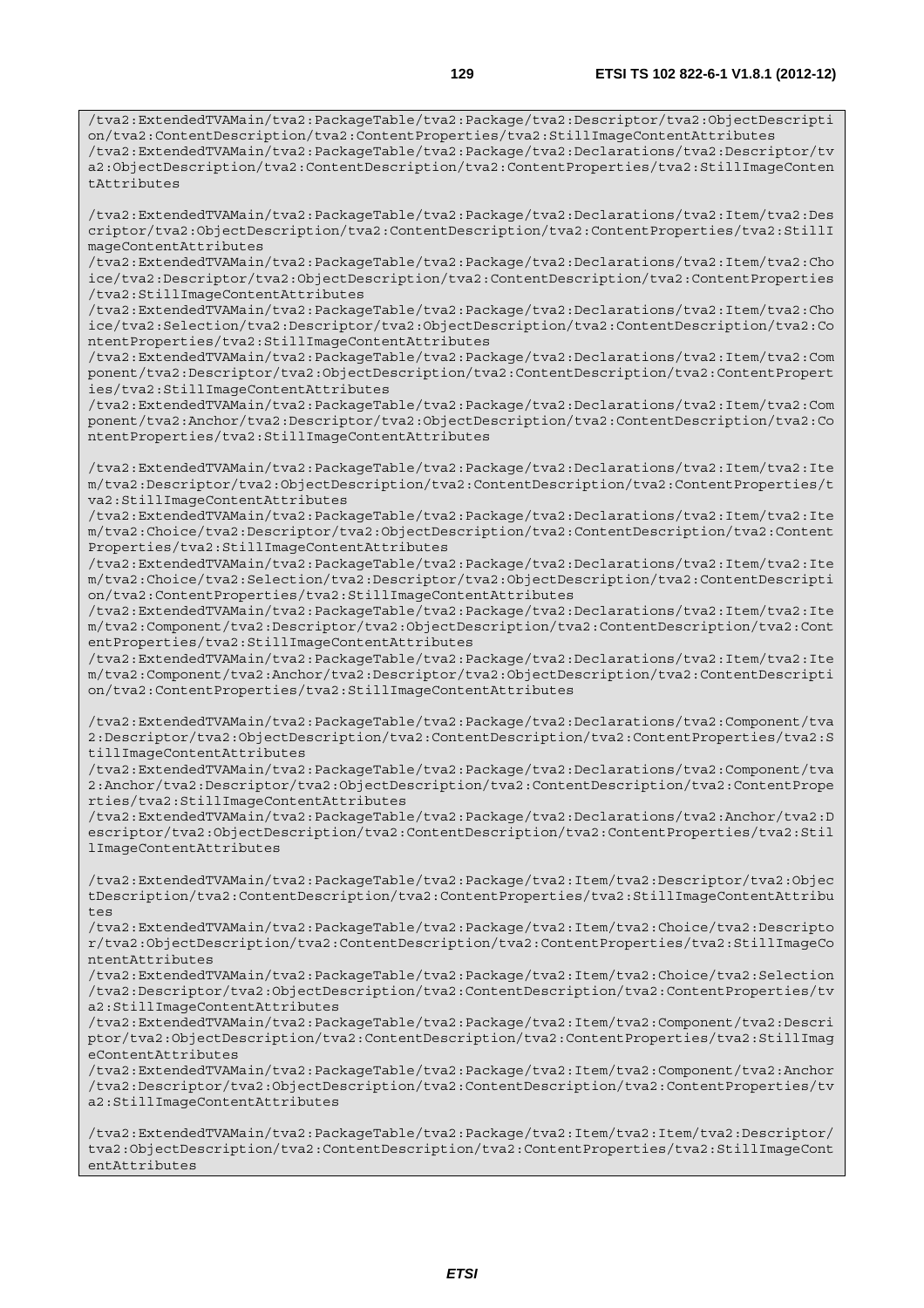/tva2:ExtendedTVAMain/tva2:PackageTable/tva2:Package/tva2:Item/tva2:Item/tva2:Choice/tva2 :Descriptor/tva2:ObjectDescription/tva2:ContentDescription/tva2:ContentProperties/tva2:St illImageContentAttributes

/tva2:ExtendedTVAMain/tva2:PackageTable/tva2:Package/tva2:Item/tva2:Item/tva2:Choice/tva2 :Selection/tva2:Descriptor/tva2:ObjectDescription/tva2:ContentDescription/tva2:ContentPro perties/tva2:StillImageContentAttributes

/tva2:ExtendedTVAMain/tva2:PackageTable/tva2:Package/tva2:Item/tva2:Item/tva2:Component/t va2:Descriptor/tva2:ObjectDescription/tva2:ContentDescription/tva2:ContentProperties/tva2 :StillImageContentAttributes

/tva2:ExtendedTVAMain/tva2:PackageTable/tva2:Package/tva2:Item/tva2:Item/tva2:Component/t va2:Anchor/tva2:Descriptor/tva2:ObjectDescription/tva2:ContentDescription/tva2:ContentPro perties/tva2:StillImageContentAttributes  $"$  / >

<tns:FieldIDDefinition fieldID="StillImageWidth" fieldDefinition="

/tva:TVAMain/tva:ProgramDescription/tva:ProgramInformationTable/tva:ProgramInformation/tv a2:ExtendedContentDescription/tva2:ContentProperties/tva2:StillImageContentAttributes/tva 2:Width/text()

/tva:TVAMain/tva:ProgramDescription/tva:GroupInformationTable/tva:GroupInformation/tva2:E xtendedContentDescription/tva2:ContentProperties/tva2:StillImageContentAttributes/tva2:Wi dth/text()

/tva2:ExtendedTVAMain/tva2:PackageTable/tva2:Package/tva2:Descriptor/tva2:ObjectDescripti on/tva2:ContentDescription/tva2:ContentProperties/tva2:StillImageContentAttributes/tva2:W idth/text()

/tva2:ExtendedTVAMain/tva2:PackageTable/tva2:Package/tva2:Declarations/tva2:Descriptor/tv a2:ObjectDescription/tva2:ContentDescription/tva2:ContentProperties/tva2:StillImageConten tAttributes/tva2:Width/text()

/tva2:ExtendedTVAMain/tva2:PackageTable/tva2:Package/tva2:Declarations/tva2:Item/tva2:Des criptor/tva2:ObjectDescription/tva2:ContentDescription/tva2:ContentProperties/tva2:StillI mageContentAttributes/tva2:Width/text()

/tva2:ExtendedTVAMain/tva2:PackageTable/tva2:Package/tva2:Declarations/tva2:Item/tva2:Cho ice/tva2:Descriptor/tva2:ObjectDescription/tva2:ContentDescription/tva2:ContentProperties /tva2:StillImageContentAttributes/tva2:Width/text()

/tva2:ExtendedTVAMain/tva2:PackageTable/tva2:Package/tva2:Declarations/tva2:Item/tva2:Cho ice/tva2:Selection/tva2:Descriptor/tva2:ObjectDescription/tva2:ContentDescription/tva2:Co ntentProperties/tva2:StillImageContentAttributes/tva2:Width/text()

/tva2:ExtendedTVAMain/tva2:PackageTable/tva2:Package/tva2:Declarations/tva2:Item/tva2:Com ponent/tva2:Descriptor/tva2:ObjectDescription/tva2:ContentDescription/tva2:ContentPropert ies/tva2:StillImageContentAttributes/tva2:Width/text()

/tva2:ExtendedTVAMain/tva2:PackageTable/tva2:Package/tva2:Declarations/tva2:Item/tva2:Com ponent/tva2:Anchor/tva2:Descriptor/tva2:ObjectDescription/tva2:ContentDescription/tva2:Co ntentProperties/tva2:StillImageContentAttributes/tva2:Width/text()

/tva2:ExtendedTVAMain/tva2:PackageTable/tva2:Package/tva2:Declarations/tva2:Item/tva2:Ite m/tva2:Descriptor/tva2:ObjectDescription/tva2:ContentDescription/tva2:ContentProperties/t va2:StillImageContentAttributes/tva2:Width/text()

/tva2:ExtendedTVAMain/tva2:PackageTable/tva2:Package/tva2:Declarations/tva2:Item/tva2:Ite m/tva2:Choice/tva2:Descriptor/tva2:ObjectDescription/tva2:ContentDescription/tva2:Content Properties/tva2:StillImageContentAttributes/tva2:Width/text()

/tva2:ExtendedTVAMain/tva2:PackageTable/tva2:Package/tva2:Declarations/tva2:Item/tva2:Ite m/tva2:Choice/tva2:Selection/tva2:Descriptor/tva2:ObjectDescription/tva2:ContentDescripti on/tva2:ContentProperties/tva2:StillImageContentAttributes/tva2:Width/text()

/tva2:ExtendedTVAMain/tva2:PackageTable/tva2:Package/tva2:Declarations/tva2:Item/tva2:Ite m/tva2:Component/tva2:Descriptor/tva2:ObjectDescription/tva2:ContentDescription/tva2:Cont entProperties/tva2:StillImageContentAttributes/tva2:Width/text()

/tva2:ExtendedTVAMain/tva2:PackageTable/tva2:Package/tva2:Declarations/tva2:Item/tva2:Ite m/tva2:Component/tva2:Anchor/tva2:Descriptor/tva2:ObjectDescription/tva2:ContentDescripti on/tva2:ContentProperties/tva2:StillImageContentAttributes/tva2:Width/text()

/tva2:ExtendedTVAMain/tva2:PackageTable/tva2:Package/tva2:Declarations/tva2:Component/tva 2:Descriptor/tva2:ObjectDescription/tva2:ContentDescription/tva2:ContentProperties/tva2:S tillImageContentAttributes/tva2:Width/text()

/tva2:ExtendedTVAMain/tva2:PackageTable/tva2:Package/tva2:Declarations/tva2:Component/tva 2:Anchor/tva2:Descriptor/tva2:ObjectDescription/tva2:ContentDescription/tva2:ContentPrope rties/tva2:StillImageContentAttributes/tva2:Width/text()

/tva2:ExtendedTVAMain/tva2:PackageTable/tva2:Package/tva2:Declarations/tva2:Anchor/tva2:D escriptor/tva2:ObjectDescription/tva2:ContentDescription/tva2:ContentProperties/tva2:Stil lImageContentAttributes/tva2:Width/text()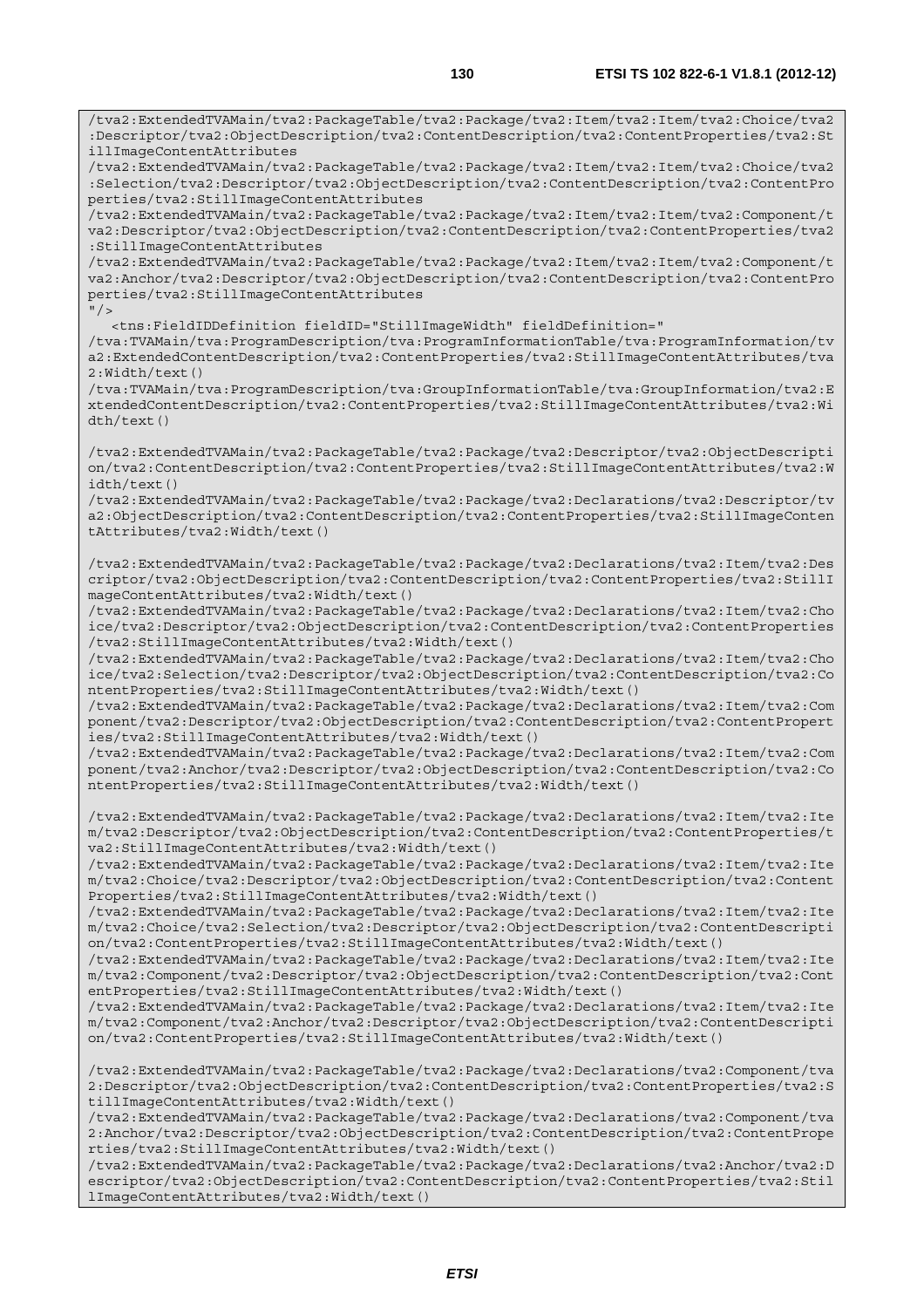/tva2:ExtendedTVAMain/tva2:PackageTable/tva2:Package/tva2:Item/tva2:Descriptor/tva2:Objec tDescription/tva2:ContentDescription/tva2:ContentProperties/tva2:StillImageContentAttribu tes/tva2:Width/text()

/tva2:ExtendedTVAMain/tva2:PackageTable/tva2:Package/tva2:Item/tva2:Choice/tva2:Descripto r/tva2:ObjectDescription/tva2:ContentDescription/tva2:ContentProperties/tva2:StillImageCo ntentAttributes/tva2:Width/text()

/tva2:ExtendedTVAMain/tva2:PackageTable/tva2:Package/tva2:Item/tva2:Choice/tva2:Selection /tva2:Descriptor/tva2:ObjectDescription/tva2:ContentDescription/tva2:ContentProperties/tv a2:StillImageContentAttributes/tva2:Width/text()

/tva2:ExtendedTVAMain/tva2:PackageTable/tva2:Package/tva2:Item/tva2:Component/tva2:Descri ptor/tva2:ObjectDescription/tva2:ContentDescription/tva2:ContentProperties/tva2:StillImag eContentAttributes/tva2:Width/text()

/tva2:ExtendedTVAMain/tva2:PackageTable/tva2:Package/tva2:Item/tva2:Component/tva2:Anchor /tva2:Descriptor/tva2:ObjectDescription/tva2:ContentDescription/tva2:ContentProperties/tv a2:StillImageContentAttributes/tva2:Width/text()

/tva2:ExtendedTVAMain/tva2:PackageTable/tva2:Package/tva2:Item/tva2:Item/tva2:Descriptor/ tva2:ObjectDescription/tva2:ContentDescription/tva2:ContentProperties/tva2:StillImageCont entAttributes/tva2:Width/text()

/tva2:ExtendedTVAMain/tva2:PackageTable/tva2:Package/tva2:Item/tva2:Item/tva2:Choice/tva2 :Descriptor/tva2:ObjectDescription/tva2:ContentDescription/tva2:ContentProperties/tva2:St illImageContentAttributes/tva2:Width/text()

/tva2:ExtendedTVAMain/tva2:PackageTable/tva2:Package/tva2:Item/tva2:Item/tva2:Choice/tva2 :Selection/tva2:Descriptor/tva2:ObjectDescription/tva2:ContentDescription/tva2:ContentPro perties/tva2:StillImageContentAttributes/tva2:Width/text()

/tva2:ExtendedTVAMain/tva2:PackageTable/tva2:Package/tva2:Item/tva2:Item/tva2:Component/t va2:Descriptor/tva2:ObjectDescription/tva2:ContentDescription/tva2:ContentProperties/tva2 :StillImageContentAttributes/tva2:Width/text()

/tva2:ExtendedTVAMain/tva2:PackageTable/tva2:Package/tva2:Item/tva2:Item/tva2:Component/t va2:Anchor/tva2:Descriptor/tva2:ObjectDescription/tva2:ContentDescription/tva2:ContentPro perties/tva2:StillImageContentAttributes/tva2:Width/text()  $''$  /  $>$ 

<tns:FieldIDDefinition fieldID="StillImageHeight" fieldDefinition="

/tva:TVAMain/tva:ProgramDescription/tva:ProgramInformationTable/tva:ProgramInformation/tv a2:ExtendedContentDescription/tva2:ContentProperties/tva2:StillImageContentAttributes/tva 2:Height/text()

/tva:TVAMain/tva:ProgramDescription/tva:GroupInformationTable/tva:GroupInformation/tva2:E xtendedContentDescription/tva2:ContentProperties/tva2:StillImageContentAttributes/tva2:He ight/text()

/tva2:ExtendedTVAMain/tva2:PackageTable/tva2:Package/tva2:Descriptor/tva2:ObjectDescripti on/tva2:ContentDescription/tva2:ContentProperties/tva2:StillImageContentAttributes/tva2:H eight/text()

/tva2:ExtendedTVAMain/tva2:PackageTable/tva2:Package/tva2:Declarations/tva2:Descriptor/tv a2:ObjectDescription/tva2:ContentDescription/tva2:ContentProperties/tva2:StillImageConten tAttributes/tva2:Height/text()

/tva2:ExtendedTVAMain/tva2:PackageTable/tva2:Package/tva2:Declarations/tva2:Item/tva2:Des criptor/tva2:ObjectDescription/tva2:ContentDescription/tva2:ContentProperties/tva2:StillI mageContentAttributes/tva2:Height/text()

/tva2:ExtendedTVAMain/tva2:PackageTable/tva2:Package/tva2:Declarations/tva2:Item/tva2:Cho ice/tva2:Descriptor/tva2:ObjectDescription/tva2:ContentDescription/tva2:ContentProperties /tva2:StillImageContentAttributes/tva2:Height/text()

/tva2:ExtendedTVAMain/tva2:PackageTable/tva2:Package/tva2:Declarations/tva2:Item/tva2:Cho ice/tva2:Selection/tva2:Descriptor/tva2:ObjectDescription/tva2:ContentDescription/tva2:Co ntentProperties/tva2:StillImageContentAttributes/tva2:Height/text()

/tva2:ExtendedTVAMain/tva2:PackageTable/tva2:Package/tva2:Declarations/tva2:Item/tva2:Com ponent/tva2:Descriptor/tva2:ObjectDescription/tva2:ContentDescription/tva2:ContentPropert ies/tva2:StillImageContentAttributes/tva2:Height/text()

/tva2:ExtendedTVAMain/tva2:PackageTable/tva2:Package/tva2:Declarations/tva2:Item/tva2:Com ponent/tva2:Anchor/tva2:Descriptor/tva2:ObjectDescription/tva2:ContentDescription/tva2:Co ntentProperties/tva2:StillImageContentAttributes/tva2:Height/text()

/tva2:ExtendedTVAMain/tva2:PackageTable/tva2:Package/tva2:Declarations/tva2:Item/tva2:Ite m/tva2:Descriptor/tva2:ObjectDescription/tva2:ContentDescription/tva2:ContentProperties/t va2:StillImageContentAttributes/tva2:Height/text()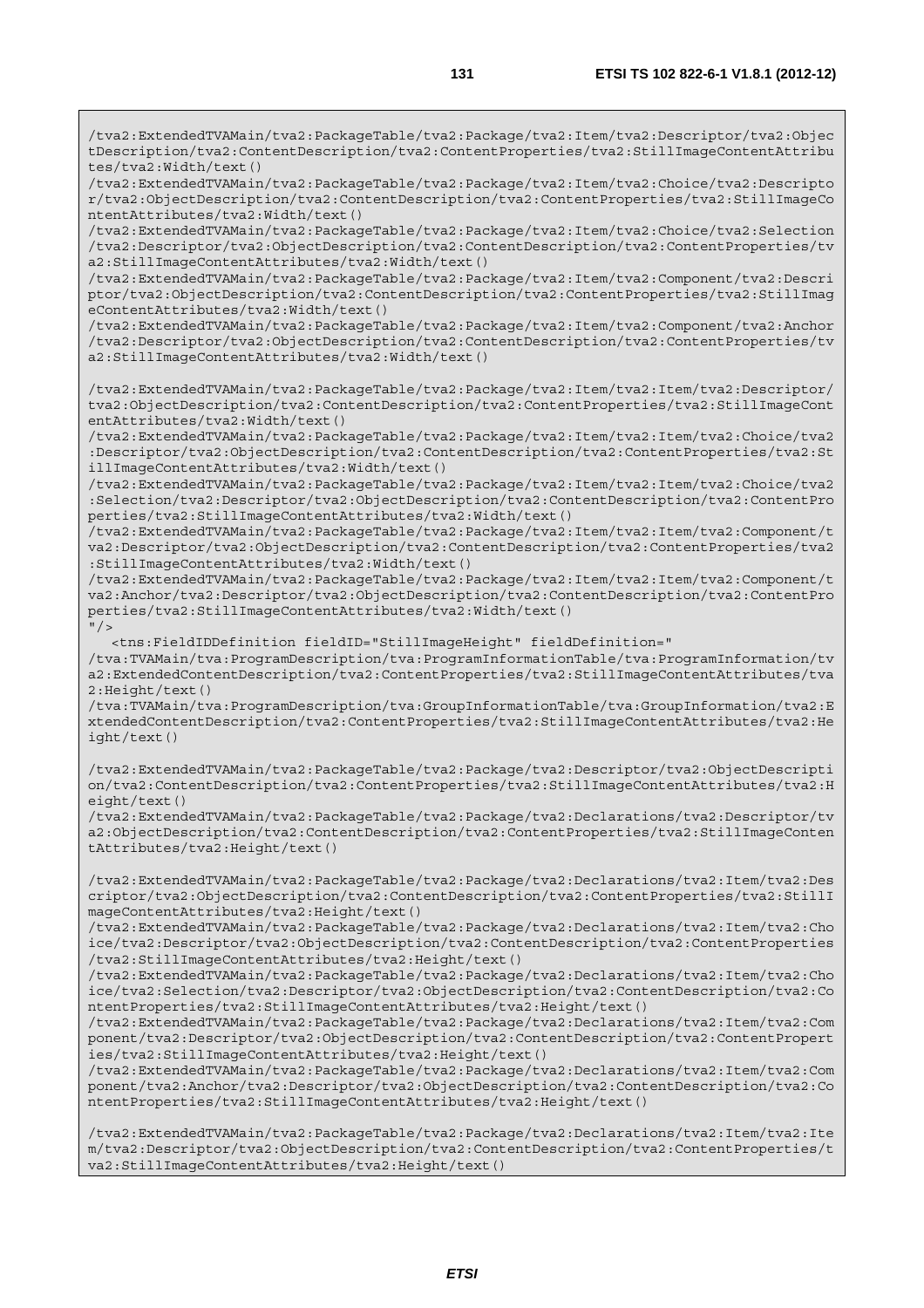/tva2:ExtendedTVAMain/tva2:PackageTable/tva2:Package/tva2:Declarations/tva2:Item/tva2:Ite m/tva2:Choice/tva2:Descriptor/tva2:ObjectDescription/tva2:ContentDescription/tva2:Content Properties/tva2:StillImageContentAttributes/tva2:Height/text()

/tva2:ExtendedTVAMain/tva2:PackageTable/tva2:Package/tva2:Declarations/tva2:Item/tva2:Ite m/tva2:Choice/tva2:Selection/tva2:Descriptor/tva2:ObjectDescription/tva2:ContentDescripti on/tva2:ContentProperties/tva2:StillImageContentAttributes/tva2:Height/text()

/tva2:ExtendedTVAMain/tva2:PackageTable/tva2:Package/tva2:Declarations/tva2:Item/tva2:Ite m/tva2:Component/tva2:Descriptor/tva2:ObjectDescription/tva2:ContentDescription/tva2:Cont entProperties/tva2:StillImageContentAttributes/tva2:Height/text()

/tva2:ExtendedTVAMain/tva2:PackageTable/tva2:Package/tva2:Declarations/tva2:Item/tva2:Ite m/tva2:Component/tva2:Anchor/tva2:Descriptor/tva2:ObjectDescription/tva2:ContentDescripti on/tva2:ContentProperties/tva2:StillImageContentAttributes/tva2:Height/text()

/tva2:ExtendedTVAMain/tva2:PackageTable/tva2:Package/tva2:Declarations/tva2:Component/tva 2:Descriptor/tva2:ObjectDescription/tva2:ContentDescription/tva2:ContentProperties/tva2:S tillImageContentAttributes/tva2:Height/text()

/tva2:ExtendedTVAMain/tva2:PackageTable/tva2:Package/tva2:Declarations/tva2:Component/tva 2:Anchor/tva2:Descriptor/tva2:ObjectDescription/tva2:ContentDescription/tva2:ContentPrope rties/tva2:StillImageContentAttributes/tva2:Height/text()

/tva2:ExtendedTVAMain/tva2:PackageTable/tva2:Package/tva2:Declarations/tva2:Anchor/tva2:D escriptor/tva2:ObjectDescription/tva2:ContentDescription/tva2:ContentProperties/tva2:Stil lImageContentAttributes/tva2:Height/text()

/tva2:ExtendedTVAMain/tva2:PackageTable/tva2:Package/tva2:Item/tva2:Descriptor/tva2:Objec tDescription/tva2:ContentDescription/tva2:ContentProperties/tva2:StillImageContentAttribu tes/tva2:Height/text()

/tva2:ExtendedTVAMain/tva2:PackageTable/tva2:Package/tva2:Item/tva2:Choice/tva2:Descripto r/tva2:ObjectDescription/tva2:ContentDescription/tva2:ContentProperties/tva2:StillImageCo ntentAttributes/tva2:Height/text()

/tva2:ExtendedTVAMain/tva2:PackageTable/tva2:Package/tva2:Item/tva2:Choice/tva2:Selection /tva2:Descriptor/tva2:ObjectDescription/tva2:ContentDescription/tva2:ContentProperties/tv a2:StillImageContentAttributes/tva2:Height/text()

/tva2:ExtendedTVAMain/tva2:PackageTable/tva2:Package/tva2:Item/tva2:Component/tva2:Descri ptor/tva2:ObjectDescription/tva2:ContentDescription/tva2:ContentProperties/tva2:StillImag eContentAttributes/tva2:Height/text()

/tva2:ExtendedTVAMain/tva2:PackageTable/tva2:Package/tva2:Item/tva2:Component/tva2:Anchor /tva2:Descriptor/tva2:ObjectDescription/tva2:ContentDescription/tva2:ContentProperties/tv a2:StillImageContentAttributes/tva2:Height/text()

/tva2:ExtendedTVAMain/tva2:PackageTable/tva2:Package/tva2:Item/tva2:Item/tva2:Descriptor/ tva2:ObjectDescription/tva2:ContentDescription/tva2:ContentProperties/tva2:StillImageCont entAttributes/tva2:Height/text()

/tva2:ExtendedTVAMain/tva2:PackageTable/tva2:Package/tva2:Item/tva2:Item/tva2:Choice/tva2 :Descriptor/tva2:ObjectDescription/tva2:ContentDescription/tva2:ContentProperties/tva2:St illImageContentAttributes/tva2:Height/text()

/tva2:ExtendedTVAMain/tva2:PackageTable/tva2:Package/tva2:Item/tva2:Item/tva2:Choice/tva2 :Selection/tva2:Descriptor/tva2:ObjectDescription/tva2:ContentDescription/tva2:ContentPro perties/tva2:StillImageContentAttributes/tva2:Height/text()

/tva2:ExtendedTVAMain/tva2:PackageTable/tva2:Package/tva2:Item/tva2:Item/tva2:Component/t va2:Descriptor/tva2:ObjectDescription/tva2:ContentDescription/tva2:ContentProperties/tva2 :StillImageContentAttributes/tva2:Height/text()

/tva2:ExtendedTVAMain/tva2:PackageTable/tva2:Package/tva2:Item/tva2:Item/tva2:Component/t va2:Anchor/tva2:Descriptor/tva2:ObjectDescription/tva2:ContentDescription/tva2:ContentPro perties/tva2:StillImageContentAttributes/tva2:Height/text()

 $"$  />

######################################################################################## -->

<!-- fieldID for TextContent in Package -->

<!--TextContent, TextLanguage-->

 $<$ ! --

 $\lt$  !  $-$ 

######################################################################################## -->

<tns:FieldIDDefinition fieldID="TextContent" fieldDefinition="

/tva:TVAMain/tva:ProgramDescription/tva:ProgramInformationTable/tva:ProgramInformation/tv a2:ExtendedContentDescription/tva2:ContentProperties/tva2:TextContentAttributes /tva:TVAMain/tva:ProgramDescription/tva:GroupInformationTable/tva:GroupInformation/tva2:E xtendedContentDescription/tva2:ContentProperties/tva2:TextContentAttributes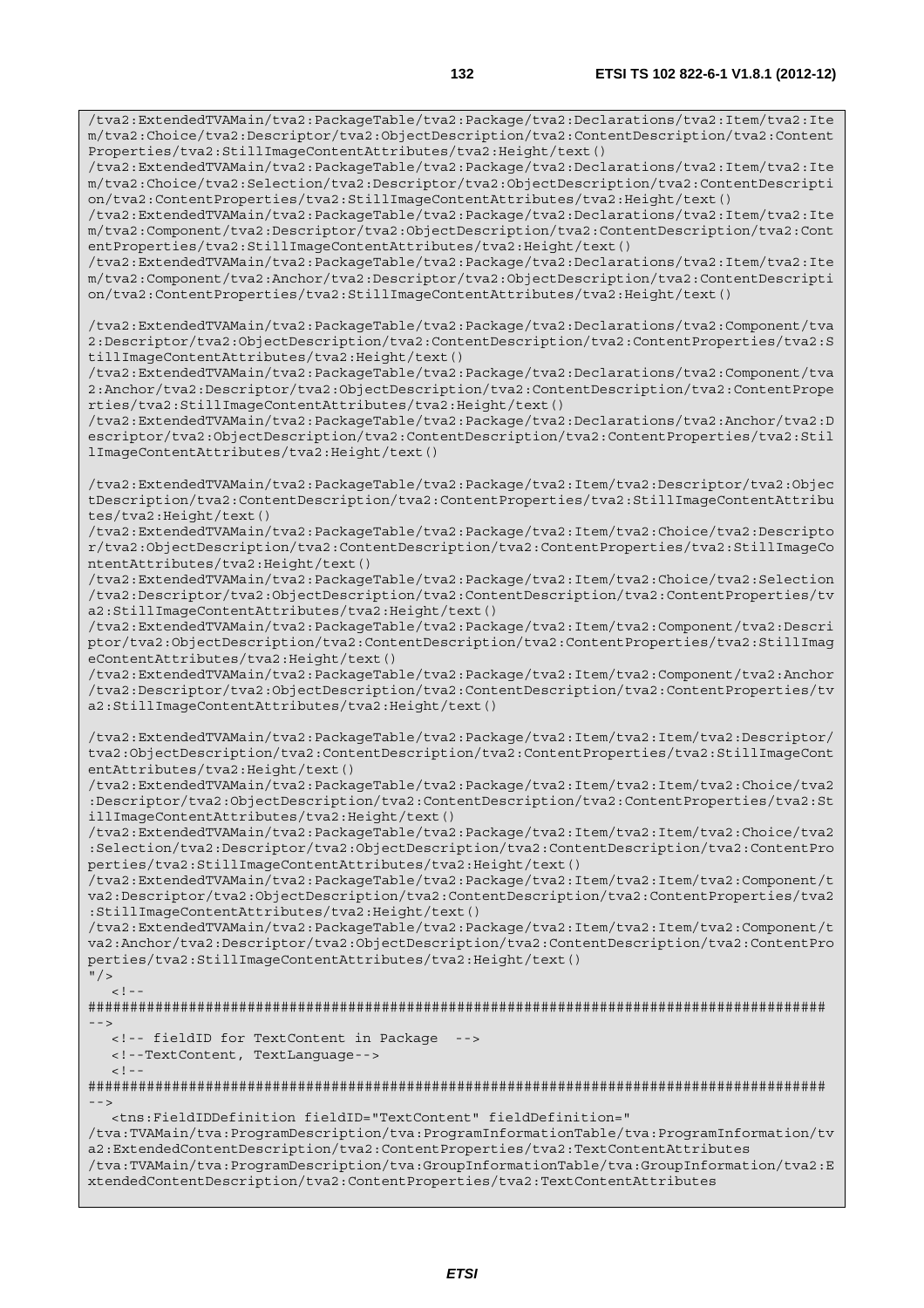/tva2:ExtendedTVAMain/tva2:PackageTable/tva2:Package/tva2:Descriptor/tva2:ObjectDescripti on/tva2:ContentDescription/tva2:ContentProperties/tva2:TextContentAttributes /tva2:ExtendedTVAMain/tva2:PackageTable/tva2:Package/tva2:Declarations/tva2:Descriptor/tv a2:ObjectDescription/tva2:ContentDescription/tva2:ContentProperties/tva2:TextContentAttri

butes

/tva2:ExtendedTVAMain/tva2:PackageTable/tva2:Package/tva2:Declarations/tva2:Item/tva2:Des criptor/tva2:ObjectDescription/tva2:ContentDescription/tva2:ContentProperties/tva2:TextCo ntentAttributes

/tva2:ExtendedTVAMain/tva2:PackageTable/tva2:Package/tva2:Declarations/tva2:Item/tva2:Cho ice/tva2:Descriptor/tva2:ObjectDescription/tva2:ContentDescription/tva2:ContentProperties /tva2:TextContentAttributes

/tva2:ExtendedTVAMain/tva2:PackageTable/tva2:Package/tva2:Declarations/tva2:Item/tva2:Cho ice/tva2:Selection/tva2:Descriptor/tva2:ObjectDescription/tva2:ContentDescription/tva2:Co ntentProperties/tva2:TextContentAttributes

/tva2:ExtendedTVAMain/tva2:PackageTable/tva2:Package/tva2:Declarations/tva2:Item/tva2:Com ponent/tva2:Descriptor/tva2:ObjectDescription/tva2:ContentDescription/tva2:ContentPropert ies/tva2:TextContentAttributes

/tva2:ExtendedTVAMain/tva2:PackageTable/tva2:Package/tva2:Declarations/tva2:Item/tva2:Com ponent/tva2:Anchor/tva2:Descriptor/tva2:ObjectDescription/tva2:ContentDescription/tva2:Co ntentProperties/tva2:TextContentAttributes

/tva2:ExtendedTVAMain/tva2:PackageTable/tva2:Package/tva2:Declarations/tva2:Item/tva2:Ite m/tva2:Descriptor/tva2:ObjectDescription/tva2:ContentDescription/tva2:ContentProperties/t va2:TextContentAttributes

/tva2:ExtendedTVAMain/tva2:PackageTable/tva2:Package/tva2:Declarations/tva2:Item/tva2:Ite m/tva2:Choice/tva2:Descriptor/tva2:ObjectDescription/tva2:ContentDescription/tva2:Content Properties/tva2:TextContentAttributes

/tva2:ExtendedTVAMain/tva2:PackageTable/tva2:Package/tva2:Declarations/tva2:Item/tva2:Ite m/tva2:Choice/tva2:Selection/tva2:Descriptor/tva2:ObjectDescription/tva2:ContentDescripti on/tva2:ContentProperties/tva2:TextContentAttributes

/tva2:ExtendedTVAMain/tva2:PackageTable/tva2:Package/tva2:Declarations/tva2:Item/tva2:Ite m/tva2:Component/tva2:Descriptor/tva2:ObjectDescription/tva2:ContentDescription/tva2:Cont entProperties/tva2:TextContentAttributes

/tva2:ExtendedTVAMain/tva2:PackageTable/tva2:Package/tva2:Declarations/tva2:Item/tva2:Ite m/tva2:Component/tva2:Anchor/tva2:Descriptor/tva2:ObjectDescription/tva2:ContentDescripti on/tva2:ContentProperties/tva2:TextContentAttributes

/tva2:ExtendedTVAMain/tva2:PackageTable/tva2:Package/tva2:Declarations/tva2:Component/tva 2:Descriptor/tva2:ObjectDescription/tva2:ContentDescription/tva2:ContentProperties/tva2:T extContentAttributes

/tva2:ExtendedTVAMain/tva2:PackageTable/tva2:Package/tva2:Declarations/tva2:Component/tva 2:Anchor/tva2:Descriptor/tva2:ObjectDescription/tva2:ContentDescription/tva2:ContentPrope rties/tva2:TextContentAttributes

/tva2:ExtendedTVAMain/tva2:PackageTable/tva2:Package/tva2:Declarations/tva2:Anchor/tva2:D escriptor/tva2:ObjectDescription/tva2:ContentDescription/tva2:ContentProperties/tva2:Text ContentAttributes

/tva2:ExtendedTVAMain/tva2:PackageTable/tva2:Package/tva2:Item/tva2:Descriptor/tva2:Objec tDescription/tva2:ContentDescription/tva2:ContentProperties/tva2:TextContentAttributes /tva2:ExtendedTVAMain/tva2:PackageTable/tva2:Package/tva2:Item/tva2:Choice/tva2:Descripto r/tva2:ObjectDescription/tva2:ContentDescription/tva2:ContentProperties/tva2:TextContentA ttributes

/tva2:ExtendedTVAMain/tva2:PackageTable/tva2:Package/tva2:Item/tva2:Choice/tva2:Selection /tva2:Descriptor/tva2:ObjectDescription/tva2:ContentDescription/tva2:ContentProperties/tv a2:TextContentAttributes

/tva2:ExtendedTVAMain/tva2:PackageTable/tva2:Package/tva2:Item/tva2:Component/tva2:Descri ptor/tva2:ObjectDescription/tva2:ContentDescription/tva2:ContentProperties/tva2:TextConte ntAttributes

/tva2:ExtendedTVAMain/tva2:PackageTable/tva2:Package/tva2:Item/tva2:Component/tva2:Anchor /tva2:Descriptor/tva2:ObjectDescription/tva2:ContentDescription/tva2:ContentProperties/tv a2:TextContentAttributes

/tva2:ExtendedTVAMain/tva2:PackageTable/tva2:Package/tva2:Item/tva2:Item/tva2:Descriptor/ tva2:ObjectDescription/tva2:ContentDescription/tva2:ContentProperties/tva2:TextContentAtt ributes

/tva2:ExtendedTVAMain/tva2:PackageTable/tva2:Package/tva2:Item/tva2:Item/tva2:Choice/tva2 :Descriptor/tva2:ObjectDescription/tva2:ContentDescription/tva2:ContentProperties/tva2:Te xtContentAttributes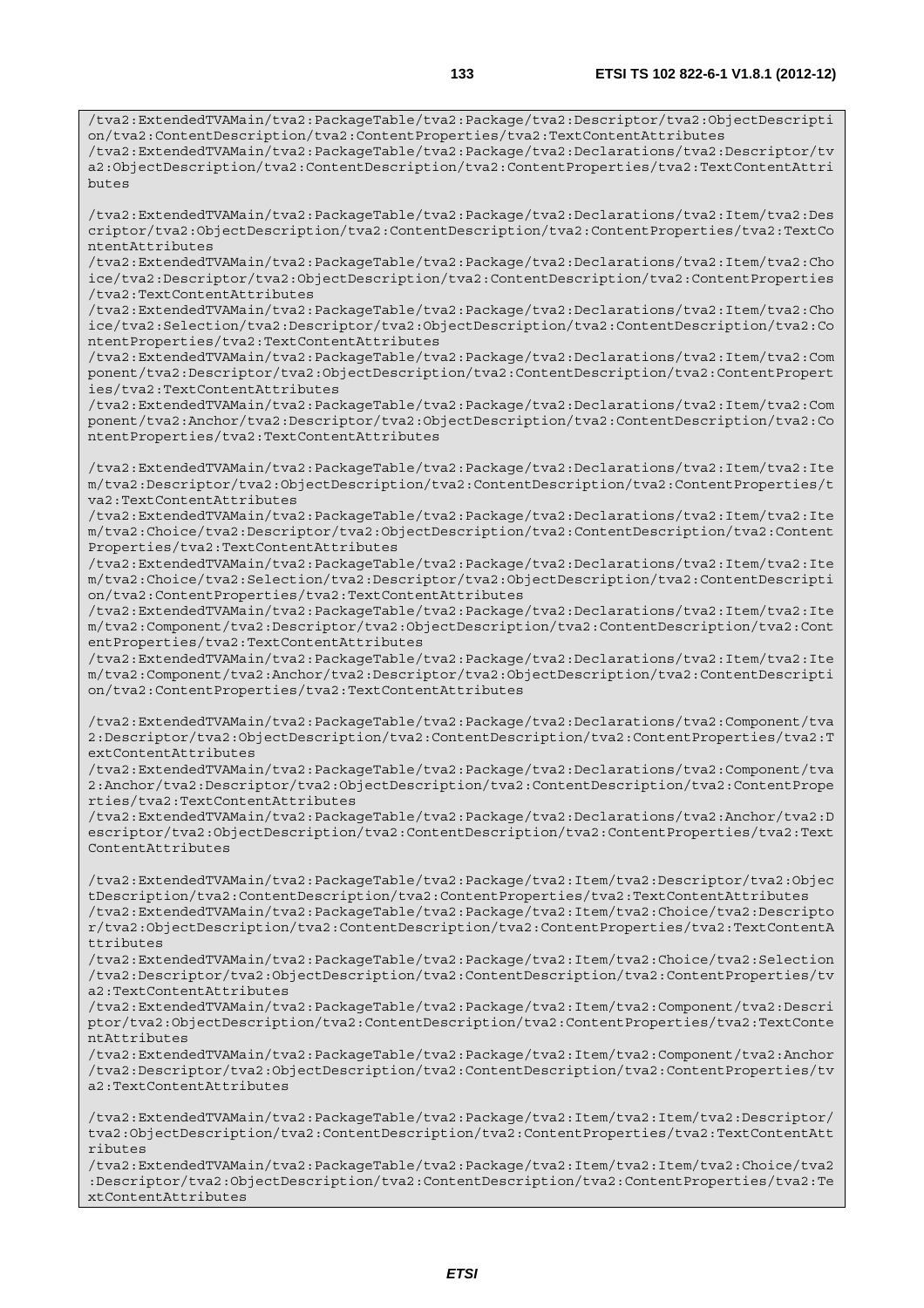/tva2:ExtendedTVAMain/tva2:PackageTable/tva2:Package/tva2:Item/tva2:Item/tva2:Choice/tva2 :Selection/tva2:Descriptor/tva2:ObjectDescription/tva2:ContentDescription/tva2:ContentPro perties/tva2:TextContentAttributes

/tva2:ExtendedTVAMain/tva2:PackageTable/tva2:Package/tva2:Item/tva2:Item/tva2:Component/t va2:Descriptor/tva2:ObjectDescription/tva2:ContentDescription/tva2:ContentProperties/tva2 :TextContentAttributes

/tva2:ExtendedTVAMain/tva2:PackageTable/tva2:Package/tva2:Item/tva2:Item/tva2:Component/t va2:Anchor/tva2:Descriptor/tva2:ObjectDescription/tva2:ContentDescription/tva2:ContentPro perties/tva2:TextContentAttributes  $''$ />

<tns:FieldIDDefinition fieldID="TextLanguage" fieldDefinition="

/tva:TVAMain/tva:ProgramDescription/tva:ProgramInformationTable/tva:ProgramInformation/tv a2:ExtendedContentDescription/tva2:ContentProperties/tva2:TextContentAttributes/tva2:Text Language/text()

/tva:TVAMain/tva:ProgramDescription/tva:GroupInformationTable/tva:GroupInformation/tva2:E xtendedContentDescription/tva2:ContentProperties/tva2:TextContentAttributes/tva2:TextLang uage/text()

/tva2:ExtendedTVAMain/tva2:PackageTable/tva2:Package/tva2:Descriptor/tva2:ObjectDescripti on/tva2:ContentDescription/tva2:ContentProperties/tva2:TextContentAttributes/tva2:TextLan guage/text()

/tva2:ExtendedTVAMain/tva2:PackageTable/tva2:Package/tva2:Declarations/tva2:Descriptor/tv a2:ObjectDescription/tva2:ContentDescription/tva2:ContentProperties/tva2:TextContentAttri butes/tva2:TextLanguage/text()

/tva2:ExtendedTVAMain/tva2:PackageTable/tva2:Package/tva2:Declarations/tva2:Item/tva2:Des criptor/tva2:ObjectDescription/tva2:ContentDescription/tva2:ContentProperties/tva2:TextCo ntentAttributes/tva2:TextLanguage/text()

/tva2:ExtendedTVAMain/tva2:PackageTable/tva2:Package/tva2:Declarations/tva2:Item/tva2:Cho ice/tva2:Descriptor/tva2:ObjectDescription/tva2:ContentDescription/tva2:ContentProperties /tva2:TextContentAttributes/tva2:TextLanguage/text()

/tva2:ExtendedTVAMain/tva2:PackageTable/tva2:Package/tva2:Declarations/tva2:Item/tva2:Cho ice/tva2:Selection/tva2:Descriptor/tva2:ObjectDescription/tva2:ContentDescription/tva2:Co ntentProperties/tva2:TextContentAttributes/tva2:TextLanguage/text()

/tva2:ExtendedTVAMain/tva2:PackageTable/tva2:Package/tva2:Declarations/tva2:Item/tva2:Com ponent/tva2:Descriptor/tva2:ObjectDescription/tva2:ContentDescription/tva2:ContentPropert ies/tva2:TextContentAttributes/tva2:TextLanguage/text()

/tva2:ExtendedTVAMain/tva2:PackageTable/tva2:Package/tva2:Declarations/tva2:Item/tva2:Com ponent/tva2:Anchor/tva2:Descriptor/tva2:ObjectDescription/tva2:ContentDescription/tva2:Co ntentProperties/tva2:TextContentAttributes/tva2:TextLanguage/text()

/tva2:ExtendedTVAMain/tva2:PackageTable/tva2:Package/tva2:Declarations/tva2:Item/tva2:Ite m/tva2:Descriptor/tva2:ObjectDescription/tva2:ContentDescription/tva2:ContentProperties/t va2:TextContentAttributes/tva2:TextLanguage/text()

/tva2:ExtendedTVAMain/tva2:PackageTable/tva2:Package/tva2:Declarations/tva2:Item/tva2:Ite m/tva2:Choice/tva2:Descriptor/tva2:ObjectDescription/tva2:ContentDescription/tva2:Content Properties/tva2:TextContentAttributes/tva2:TextLanguage/text()

/tva2:ExtendedTVAMain/tva2:PackageTable/tva2:Package/tva2:Declarations/tva2:Item/tva2:Ite m/tva2:Choice/tva2:Selection/tva2:Descriptor/tva2:ObjectDescription/tva2:ContentDescripti on/tva2:ContentProperties/tva2:TextContentAttributes/tva2:TextLanguage/text()

/tva2:ExtendedTVAMain/tva2:PackageTable/tva2:Package/tva2:Declarations/tva2:Item/tva2:Ite m/tva2:Component/tva2:Descriptor/tva2:ObjectDescription/tva2:ContentDescription/tva2:Cont entProperties/tva2:TextContentAttributes/tva2:TextLanguage/text()

/tva2:ExtendedTVAMain/tva2:PackageTable/tva2:Package/tva2:Declarations/tva2:Item/tva2:Ite m/tva2:Component/tva2:Anchor/tva2:Descriptor/tva2:ObjectDescription/tva2:ContentDescripti on/tva2:ContentProperties/tva2:TextContentAttributes/tva2:TextLanguage/text()

/tva2:ExtendedTVAMain/tva2:PackageTable/tva2:Package/tva2:Declarations/tva2:Component/tva 2:Descriptor/tva2:ObjectDescription/tva2:ContentDescription/tva2:ContentProperties/tva2:T extContentAttributes/tva2:TextLanguage/text()

/tva2:ExtendedTVAMain/tva2:PackageTable/tva2:Package/tva2:Declarations/tva2:Component/tva 2:Anchor/tva2:Descriptor/tva2:ObjectDescription/tva2:ContentDescription/tva2:ContentPrope rties/tva2:TextContentAttributes/tva2:TextLanguage/text()

/tva2:ExtendedTVAMain/tva2:PackageTable/tva2:Package/tva2:Declarations/tva2:Anchor/tva2:D escriptor/tva2:ObjectDescription/tva2:ContentDescription/tva2:ContentProperties/tva2:Text ContentAttributes/tva2:TextLanguage/text()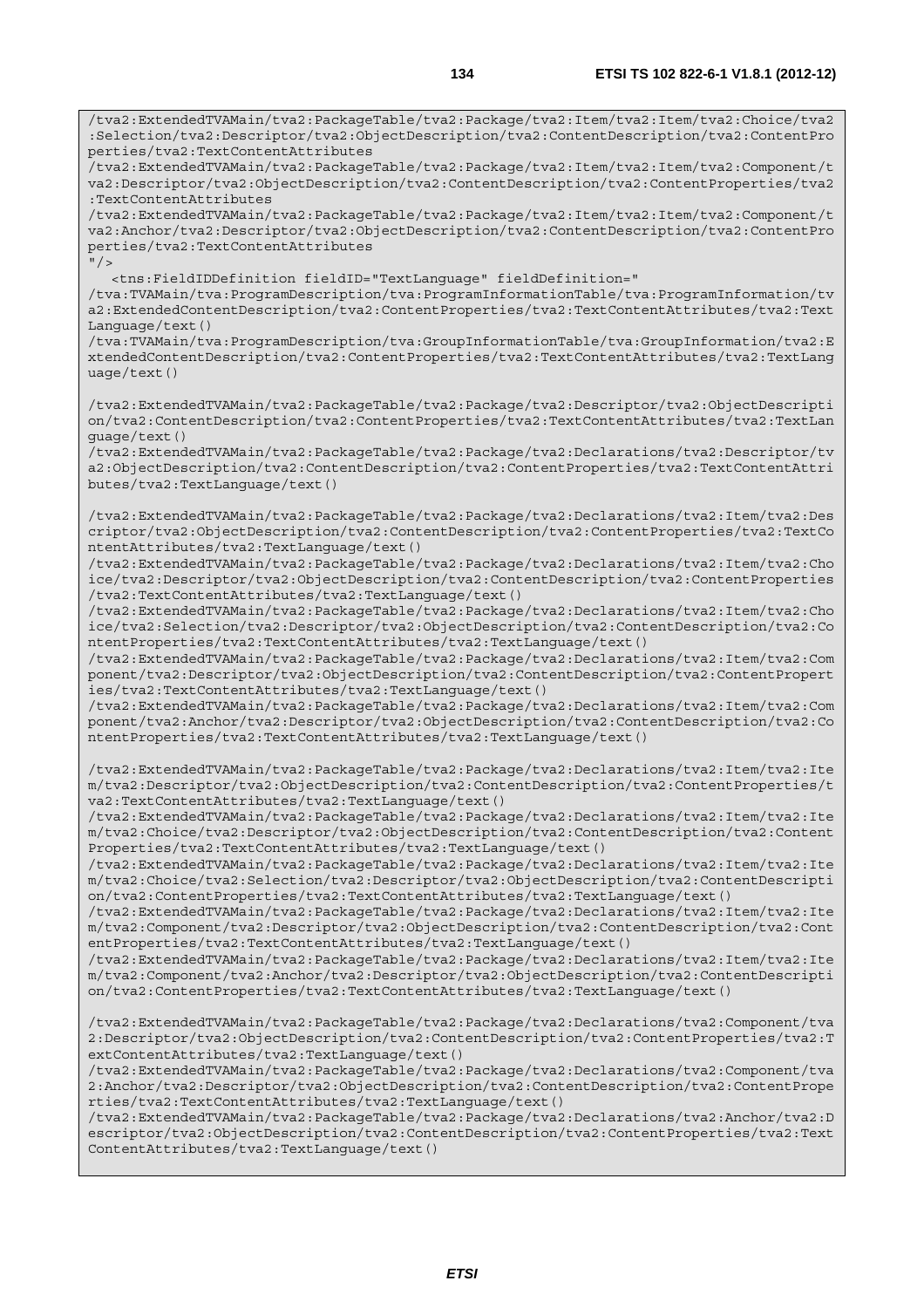/tva2:ExtendedTVAMain/tva2:PackageTable/tva2:Package/tva2:Item/tva2:Descriptor/tva2:Objec

tDescription/tva2:ContentDescription/tva2:ContentProperties/tva2:TextContentAttributes/tv a2:TextLanguage/text() /tva2:ExtendedTVAMain/tva2:PackageTable/tva2:Package/tva2:Item/tva2:Choice/tva2:Descripto r/tva2:ObjectDescription/tva2:ContentDescription/tva2:ContentProperties/tva2:TextContentA ttributes/tva2:TextLanguage/text() /tva2:ExtendedTVAMain/tva2:PackageTable/tva2:Package/tva2:Item/tva2:Choice/tva2:Selection /tva2:Descriptor/tva2:ObjectDescription/tva2:ContentDescription/tva2:ContentProperties/tv a2:TextContentAttributes/tva2:TextLanguage/text() /tva2:ExtendedTVAMain/tva2:PackageTable/tva2:Package/tva2:Item/tva2:Component/tva2:Descri ptor/tva2:ObjectDescription/tva2:ContentDescription/tva2:ContentProperties/tva2:TextConte ntAttributes/tva2:TextLanguage/text() /tva2:ExtendedTVAMain/tva2:PackageTable/tva2:Package/tva2:Item/tva2:Component/tva2:Anchor /tva2:Descriptor/tva2:ObjectDescription/tva2:ContentDescription/tva2:ContentProperties/tv a2:TextContentAttributes/tva2:TextLanguage/text() /tva2:ExtendedTVAMain/tva2:PackageTable/tva2:Package/tva2:Item/tva2:Item/tva2:Descriptor/ tva2:ObjectDescription/tva2:ContentDescription/tva2:ContentProperties/tva2:TextContentAtt ributes/tva2:TextLanguage/text() /tva2:ExtendedTVAMain/tva2:PackageTable/tva2:Package/tva2:Item/tva2:Item/tva2:Choice/tva2 :Descriptor/tva2:ObjectDescription/tva2:ContentDescription/tva2:ContentProperties/tva2:Te xtContentAttributes/tva2:TextLanguage/text() /tva2:ExtendedTVAMain/tva2:PackageTable/tva2:Package/tva2:Item/tva2:Item/tva2:Choice/tva2 :Selection/tva2:Descriptor/tva2:ObjectDescription/tva2:ContentDescription/tva2:ContentPro perties/tva2:TextContentAttributes/tva2:TextLanguage/text() /tva2:ExtendedTVAMain/tva2:PackageTable/tva2:Package/tva2:Item/tva2:Item/tva2:Component/t va2:Descriptor/tva2:ObjectDescription/tva2:ContentDescription/tva2:ContentProperties/tva2 :TextContentAttributes/tva2:TextLanguage/text() /tva2:ExtendedTVAMain/tva2:PackageTable/tva2:Package/tva2:Item/tva2:Item/tva2:Component/t va2:Anchor/tva2:Descriptor/tva2:ObjectDescription/tva2:ContentDescription/tva2:ContentPro perties/tva2:TextContentAttributes/tva2:TextLanguage/text()  $''$  / >  $\geq$  1 ######################################################################################## --> <!-- fieldID for DataBroadcastingContent in Package --> <!-- DataBroadcastingContent, FullScreenRendering, TransparencyRendering, UpdateCycle- ->  $\geq$   $\frac{1}{2}$ . ######################################################################################## --> <tns:FieldIDDefinition fieldID="DataBroadcastingContent" fieldDefinition=" /tva:TVAMain/tva:ProgramDescription/tva:ProgramInformationTable/tva:ProgramInformation/tv a2:ExtendedContentDescription/tva2:ContentProperties/tva2:DataBroadcastingContextAttribut  $A$ /tva:TVAMain/tva:ProgramDescription/tva:GroupInformationTable/tva:GroupInformation/tva2:E xtendedContentDescription/tva2:ContentProperties/tva2:DataBroadcastingContextAttributes /tva2:ExtendedTVAMain/tva2:PackageTable/tva2:Package/tva2:Descriptor/tva2:ObjectDescripti on/tva2:ContentDescription/tva2:ContentProperties/tva2:DataBroadcastingContextAttributes /tva2:ExtendedTVAMain/tva2:PackageTable/tva2:Package/tva2:Declarations/tva2:Descriptor/tv a2:ObjectDescription/tva2:ContentDescription/tva2:ContentProperties/tva2:DataBroadcasting ContextAttributes /tva2:ExtendedTVAMain/tva2:PackageTable/tva2:Package/tva2:Declarations/tva2:Item/tva2:Des criptor/tva2:ObjectDescription/tva2:ContentDescription/tva2:ContentProperties/tva2:DataBr oadcastingContextAttributes /tva2:ExtendedTVAMain/tva2:PackageTable/tva2:Package/tva2:Declarations/tva2:Item/tva2:Cho ice/tva2:Descriptor/tva2:ObjectDescription/tva2:ContentDescription/tva2:ContentProperties /tva2:DataBroadcastingContextAttributes /tva2:ExtendedTVAMain/tva2:PackageTable/tva2:Package/tva2:Declarations/tva2:Item/tva2:Cho ice/tva2:Selection/tva2:Descriptor/tva2:ObjectDescription/tva2:ContentDescription/tva2:Co ntentProperties/tva2:DataBroadcastingContextAttributes /tva2:ExtendedTVAMain/tva2:PackageTable/tva2:Package/tva2:Declarations/tva2:Item/tva2:Com ponent/tva2:Descriptor/tva2:ObjectDescription/tva2:ContentDescription/tva2:ContentPropert ies/tva2:DataBroadcastingContextAttributes /tva2:ExtendedTVAMain/tva2:PackageTable/tva2:Package/tva2:Declarations/tva2:Item/tva2:Com ponent/tva2:Anchor/tva2:Descriptor/tva2:ObjectDescription/tva2:ContentDescription/tva2:Co ntentProperties/tva2:DataBroadcastingContextAttributes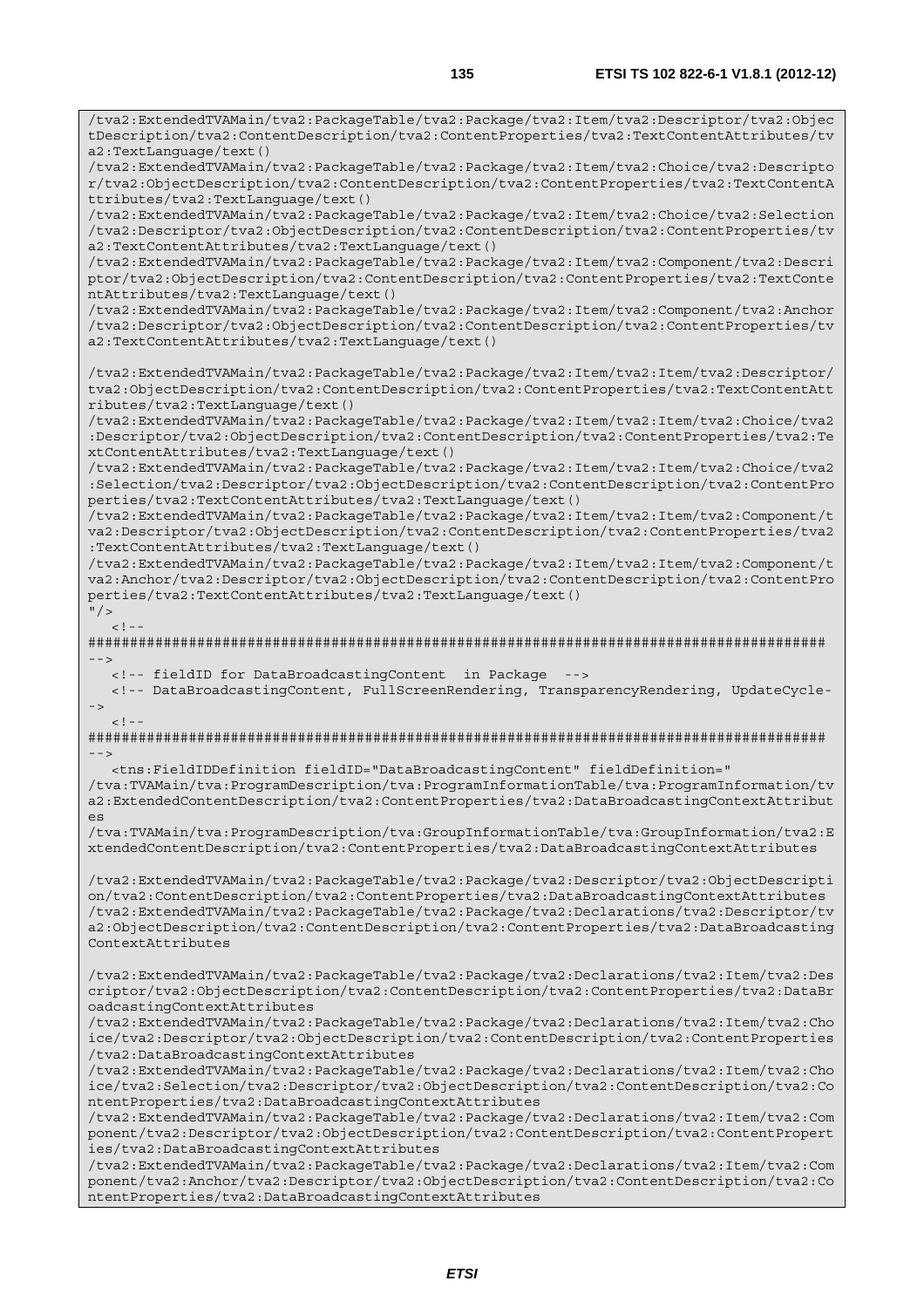/tva2:ExtendedTVAMain/tva2:PackageTable/tva2:Package/tva2:Declarations/tva2:Item/tva2:Ite m/tva2:Descriptor/tva2:ObjectDescription/tva2:ContentDescription/tva2:ContentProperties/t va2:DataBroadcastingContextAttributes

/tva2:ExtendedTVAMain/tva2:PackageTable/tva2:Package/tva2:Declarations/tva2:Item/tva2:Ite m/tva2:Choice/tva2:Descriptor/tva2:ObjectDescription/tva2:ContentDescription/tva2:Content Properties/tva2:DataBroadcastingContextAttributes

/tva2:ExtendedTVAMain/tva2:PackageTable/tva2:Package/tva2:Declarations/tva2:Item/tva2:Ite m/tva2:Choice/tva2:Selection/tva2:Descriptor/tva2:ObjectDescription/tva2:ContentDescripti on/tva2:ContentProperties/tva2:DataBroadcastingContextAttributes

/tva2:ExtendedTVAMain/tva2:PackageTable/tva2:Package/tva2:Declarations/tva2:Item/tva2:Ite m/tva2:Component/tva2:Descriptor/tva2:ObjectDescription/tva2:ContentDescription/tva2:Cont entProperties/tva2:DataBroadcastingContextAttributes

/tva2:ExtendedTVAMain/tva2:PackageTable/tva2:Package/tva2:Declarations/tva2:Item/tva2:Ite m/tva2:Component/tva2:Anchor/tva2:Descriptor/tva2:ObjectDescription/tva2:ContentDescripti on/tva2:ContentProperties/tva2:DataBroadcastingContextAttributes

/tva2:ExtendedTVAMain/tva2:PackageTable/tva2:Package/tva2:Declarations/tva2:Component/tva 2:Descriptor/tva2:ObjectDescription/tva2:ContentDescription/tva2:ContentProperties/tva2:D ataBroadcastingContextAttributes

/tva2:ExtendedTVAMain/tva2:PackageTable/tva2:Package/tva2:Declarations/tva2:Component/tva 2:Anchor/tva2:Descriptor/tva2:ObjectDescription/tva2:ContentDescription/tva2:ContentPrope rties/tva2:DataBroadcastingContextAttributes

/tva2:ExtendedTVAMain/tva2:PackageTable/tva2:Package/tva2:Declarations/tva2:Anchor/tva2:D escriptor/tva2:ObjectDescription/tva2:ContentDescription/tva2:ContentProperties/tva2:Data BroadcastingContextAttributes

/tva2:ExtendedTVAMain/tva2:PackageTable/tva2:Package/tva2:Item/tva2:Descriptor/tva2:Objec tDescription/tva2:ContentDescription/tva2:ContentProperties/tva2:DataBroadcastingContextA ttributes

/tva2:ExtendedTVAMain/tva2:PackageTable/tva2:Package/tva2:Item/tva2:Choice/tva2:Descripto r/tva2:ObjectDescription/tva2:ContentDescription/tva2:ContentProperties/tva2:DataBroadcas tingContextAttributes

/tva2:ExtendedTVAMain/tva2:PackageTable/tva2:Package/tva2:Item/tva2:Choice/tva2:Selection /tva2:Descriptor/tva2:ObjectDescription/tva2:ContentDescription/tva2:ContentProperties/tv a2:DataBroadcastingContextAttributes

/tva2:ExtendedTVAMain/tva2:PackageTable/tva2:Package/tva2:Item/tva2:Component/tva2:Descri ptor/tva2:ObjectDescription/tva2:ContentDescription/tva2:ContentProperties/tva2:DataBroad castingContextAttributes

/tva2:ExtendedTVAMain/tva2:PackageTable/tva2:Package/tva2:Item/tva2:Component/tva2:Anchor /tva2:Descriptor/tva2:ObjectDescription/tva2:ContentDescription/tva2:ContentProperties/tv a2:DataBroadcastingContextAttributes

/tva2:ExtendedTVAMain/tva2:PackageTable/tva2:Package/tva2:Item/tva2:Item/tva2:Descriptor/ tva2:ObjectDescription/tva2:ContentDescription/tva2:ContentProperties/tva2:DataBroadcasti ngContextAttributes

/tva2:ExtendedTVAMain/tva2:PackageTable/tva2:Package/tva2:Item/tva2:Item/tva2:Choice/tva2 :Descriptor/tva2:ObjectDescription/tva2:ContentDescription/tva2:ContentProperties/tva2:Da taBroadcastingContextAttributes

/tva2:ExtendedTVAMain/tva2:PackageTable/tva2:Package/tva2:Item/tva2:Item/tva2:Choice/tva2 :Selection/tva2:Descriptor/tva2:ObjectDescription/tva2:ContentDescription/tva2:ContentPro perties/tva2:DataBroadcastingContextAttributes

/tva2:ExtendedTVAMain/tva2:PackageTable/tva2:Package/tva2:Item/tva2:Item/tva2:Component/t va2:Descriptor/tva2:ObjectDescription/tva2:ContentDescription/tva2:ContentProperties/tva2 :DataBroadcastingContextAttributes

/tva2:ExtendedTVAMain/tva2:PackageTable/tva2:Package/tva2:Item/tva2:Item/tva2:Component/t va2:Anchor/tva2:Descriptor/tva2:ObjectDescription/tva2:ContentDescription/tva2:ContentPro perties/tva2:DataBroadcastingContextAttributes  $"$ />

<tns:FieldIDDefinition fieldID="FullScreenRendering" fieldDefinition="

/tva:TVAMain/tva:ProgramDescription/tva:ProgramInformationTable/tva:ProgramInformation/tv a2:ExtendedContentDescription/tva2:ContentProperties/tva2:DataBroadcastingContextAttribut es/tva2:RenderingStyle/@FullScreen

/tva:TVAMain/tva:ProgramDescription/tva:GroupInformationTable/tva:GroupInformation/tva2:E xtendedContentDescription/tva2:ContentProperties/tva2:DataBroadcastingContextAttributes/t va2:RenderingStyle/@FullScreen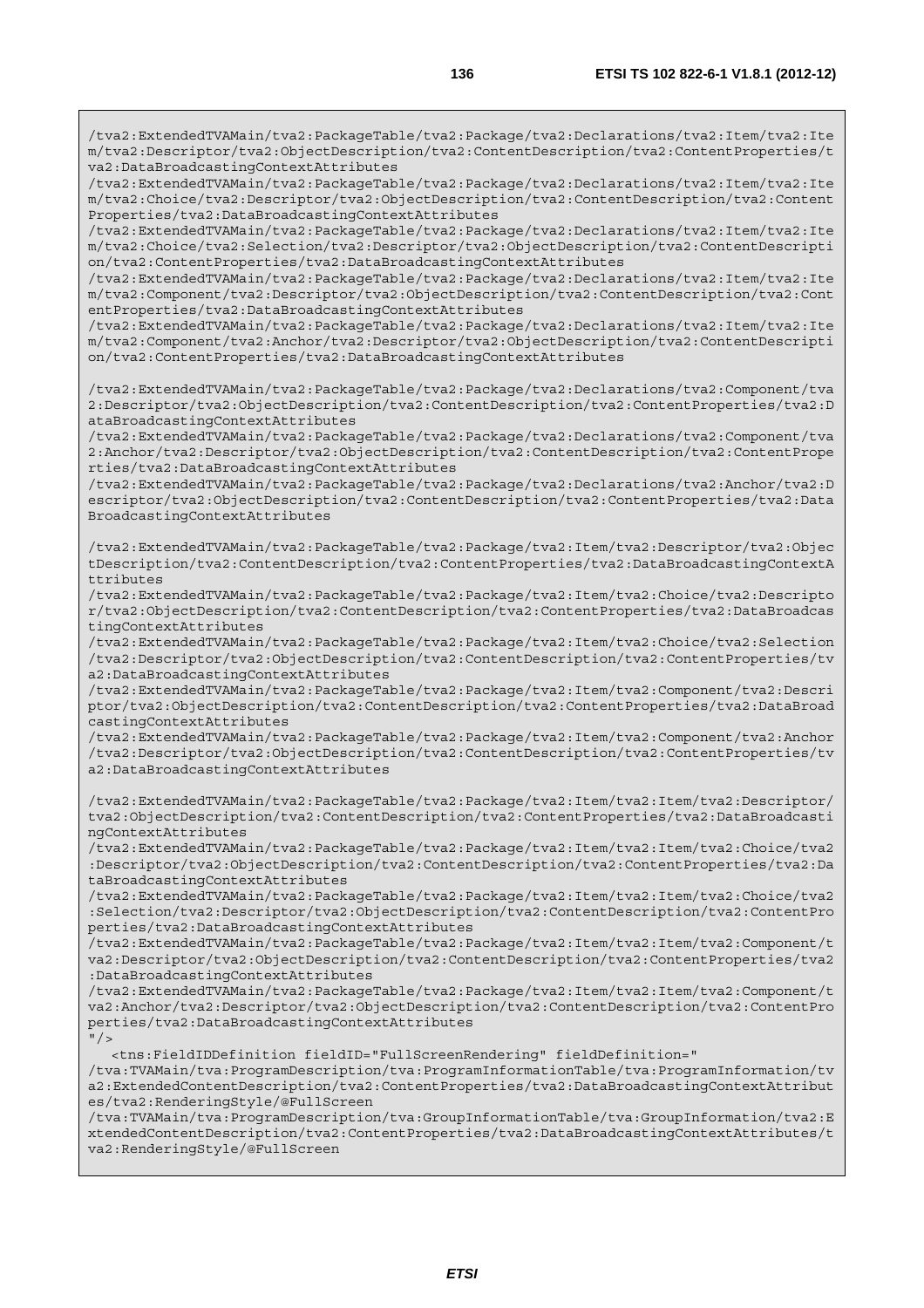/tva2:ExtendedTVAMain/tva2:PackageTable/tva2:Package/tva2:Descriptor/tva2:ObjectDescripti on/tva2:ContentDescription/tva2:ContentProperties/tva2:DataBroadcastingContextAttributes/ tva2:RenderingStyle/@FullScreen

/tva2:ExtendedTVAMain/tva2:PackageTable/tva2:Package/tva2:Declarations/tva2:Descriptor/tv a2:ObjectDescription/tva2:ContentDescription/tva2:ContentProperties/tva2:DataBroadcasting ContextAttributes/tva2:RenderingStyle/@FullScreen

/tva2:ExtendedTVAMain/tva2:PackageTable/tva2:Package/tva2:Declarations/tva2:Item/tva2:Des criptor/tva2:ObjectDescription/tva2:ContentDescription/tva2:ContentProperties/tva2:DataBr oadcastingContextAttributes/tva2:RenderingStyle/@FullScreen

/tva2:ExtendedTVAMain/tva2:PackageTable/tva2:Package/tva2:Declarations/tva2:Item/tva2:Cho ice/tva2:Descriptor/tva2:ObjectDescription/tva2:ContentDescription/tva2:ContentProperties /tva2:DataBroadcastingContextAttributes/tva2:RenderingStyle/@FullScreen

/tva2:ExtendedTVAMain/tva2:PackageTable/tva2:Package/tva2:Declarations/tva2:Item/tva2:Cho ice/tva2:Selection/tva2:Descriptor/tva2:ObjectDescription/tva2:ContentDescription/tva2:Co ntentProperties/tva2:DataBroadcastingContextAttributes/tva2:RenderingStyle/@FullScreen

/tva2:ExtendedTVAMain/tva2:PackageTable/tva2:Package/tva2:Declarations/tva2:Item/tva2:Com ponent/tva2:Descriptor/tva2:ObjectDescription/tva2:ContentDescription/tva2:ContentPropert ies/tva2:DataBroadcastingContextAttributes/tva2:RenderingStyle/@FullScreen

/tva2:ExtendedTVAMain/tva2:PackageTable/tva2:Package/tva2:Declarations/tva2:Item/tva2:Com ponent/tva2:Anchor/tva2:Descriptor/tva2:ObjectDescription/tva2:ContentDescription/tva2:Co ntentProperties/tva2:DataBroadcastingContextAttributes/tva2:RenderingStyle/@FullScreen

/tva2:ExtendedTVAMain/tva2:PackageTable/tva2:Package/tva2:Declarations/tva2:Item/tva2:Ite m/tva2:Descriptor/tva2:ObjectDescription/tva2:ContentDescription/tva2:ContentProperties/t va2:DataBroadcastingContextAttributes/tva2:RenderingStyle/@FullScreen

/tva2:ExtendedTVAMain/tva2:PackageTable/tva2:Package/tva2:Declarations/tva2:Item/tva2:Ite m/tva2:Choice/tva2:Descriptor/tva2:ObjectDescription/tva2:ContentDescription/tva2:Content Properties/tva2:DataBroadcastingContextAttributes/tva2:RenderingStyle/@FullScreen

/tva2:ExtendedTVAMain/tva2:PackageTable/tva2:Package/tva2:Declarations/tva2:Item/tva2:Ite m/tva2:Choice/tva2:Selection/tva2:Descriptor/tva2:ObjectDescription/tva2:ContentDescripti on/tva2:ContentProperties/tva2:DataBroadcastingContextAttributes/tva2:RenderingStyle/@Ful **lScreen** 

/tva2:ExtendedTVAMain/tva2:PackageTable/tva2:Package/tva2:Declarations/tva2:Item/tva2:Ite m/tva2:Component/tva2:Descriptor/tva2:ObjectDescription/tva2:ContentDescription/tva2:Cont entProperties/tva2:DataBroadcastingContextAttributes/tva2:RenderingStyle/@FullScreen

/tva2:ExtendedTVAMain/tva2:PackageTable/tva2:Package/tva2:Declarations/tva2:Item/tva2:Ite m/tva2:Component/tva2:Anchor/tva2:Descriptor/tva2:ObjectDescription/tva2:ContentDescripti on/tva2:ContentProperties/tva2:DataBroadcastingContextAttributes/tva2:RenderingStyle/@Ful lScreen

/tva2:ExtendedTVAMain/tva2:PackageTable/tva2:Package/tva2:Declarations/tva2:Component/tva 2:Descriptor/tva2:ObjectDescription/tva2:ContentDescription/tva2:ContentProperties/tva2:D ataBroadcastingContextAttributes/tva2:RenderingStyle/@FullScreen

/tva2:ExtendedTVAMain/tva2:PackageTable/tva2:Package/tva2:Declarations/tva2:Component/tva 2:Anchor/tva2:Descriptor/tva2:ObjectDescription/tva2:ContentDescription/tva2:ContentPrope rties/tva2:DataBroadcastingContextAttributes/tva2:RenderingStyle/@FullScreen

/tva2:ExtendedTVAMain/tva2:PackageTable/tva2:Package/tva2:Declarations/tva2:Anchor/tva2:D escriptor/tva2:ObjectDescription/tva2:ContentDescription/tva2:ContentProperties/tva2:Data BroadcastingContextAttributes/tva2:RenderingStyle/@FullScreen

/tva2:ExtendedTVAMain/tva2:PackageTable/tva2:Package/tva2:Item/tva2:Descriptor/tva2:Objec tDescription/tva2:ContentDescription/tva2:ContentProperties/tva2:DataBroadcastingContextA ttributes/tva2:RenderingStyle/@FullScreen

/tva2:ExtendedTVAMain/tva2:PackageTable/tva2:Package/tva2:Item/tva2:Choice/tva2:Descripto r/tva2:ObjectDescription/tva2:ContentDescription/tva2:ContentProperties/tva2:DataBroadcas tingContextAttributes/tva2:RenderingStyle/@FullScreen

/tva2:ExtendedTVAMain/tva2:PackageTable/tva2:Package/tva2:Item/tva2:Choice/tva2:Selection /tva2:Descriptor/tva2:ObjectDescription/tva2:ContentDescription/tva2:ContentProperties/tv a2:DataBroadcastingContextAttributes/tva2:RenderingStyle/@FullScreen

/tva2:ExtendedTVAMain/tva2:PackageTable/tva2:Package/tva2:Item/tva2:Component/tva2:Descri ptor/tva2:ObjectDescription/tva2:ContentDescription/tva2:ContentProperties/tva2:DataBroad castingContextAttributes/tva2:RenderingStyle/@FullScreen

/tva2:ExtendedTVAMain/tva2:PackageTable/tva2:Package/tva2:Item/tva2:Component/tva2:Anchor /tva2:Descriptor/tva2:ObjectDescription/tva2:ContentDescription/tva2:ContentProperties/tv a2:DataBroadcastingContextAttributes/tva2:RenderingStyle/@FullScreen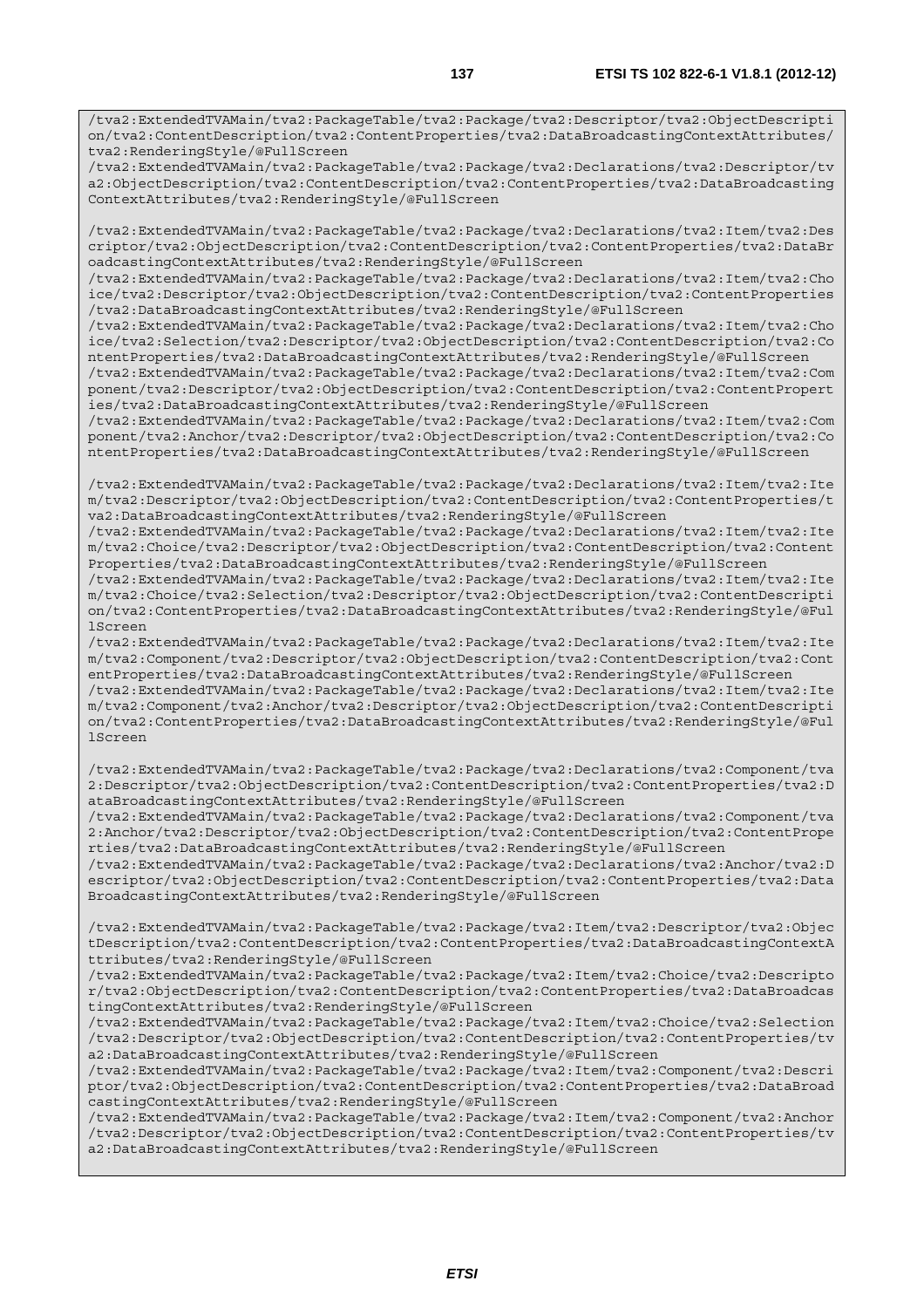/tva2:ExtendedTVAMain/tva2:PackageTable/tva2:Package/tva2:Item/tva2:Item/tva2:Descriptor/ tva2:ObjectDescription/tva2:ContentDescription/tva2:ContentProperties/tva2:DataBroadcasti ngContextAttributes/tva2:RenderingStyle/@FullScreen

/tva2:ExtendedTVAMain/tva2:PackageTable/tva2:Package/tva2:Item/tva2:Item/tva2:Choice/tva2 :Descriptor/tva2:ObjectDescription/tva2:ContentDescription/tva2:ContentProperties/tva2:Da taBroadcastingContextAttributes/tva2:RenderingStyle/@FullScreen

/tva2:ExtendedTVAMain/tva2:PackageTable/tva2:Package/tva2:Item/tva2:Item/tva2:Choice/tva2 :Selection/tva2:Descriptor/tva2:ObjectDescription/tva2:ContentDescription/tva2:ContentPro perties/tva2:DataBroadcastingContextAttributes/tva2:RenderingStyle/@FullScreen

/tva2:ExtendedTVAMain/tva2:PackageTable/tva2:Package/tva2:Item/tva2:Item/tva2:Component/t va2:Descriptor/tva2:ObjectDescription/tva2:ContentDescription/tva2:ContentProperties/tva2 :DataBroadcastingContextAttributes/tva2:RenderingStyle/@FullScreen

/tva2:ExtendedTVAMain/tva2:PackageTable/tva2:Package/tva2:Item/tva2:Item/tva2:Component/t va2:Anchor/tva2:Descriptor/tva2:ObjectDescription/tva2:ContentDescription/tva2:ContentPro perties/tva2:DataBroadcastingContextAttributes/tva2:RenderingStyle/@FullScreen  $"$  />

 <tns:FieldIDDefinition fieldID="TransparencyRendering" fieldDefinition=" /tva:TVAMain/tva:ProgramDescription/tva:ProgramInformationTable/tva:ProgramInformation/tv a2:ExtendedContentDescription/tva2:ContentProperties/tva2:DataBroadcastingContextAttribut es/tva2:RenderingStyle/@Transparency

/tva:TVAMain/tva:ProgramDescription/tva:GroupInformationTable/tva:GroupInformation/tva2:E xtendedContentDescription/tva2:ContentProperties/tva2:DataBroadcastingContextAttributes/t va2:RenderingStyle/@Transparency

/tva2:ExtendedTVAMain/tva2:PackageTable/tva2:Package/tva2:Descriptor/tva2:ObjectDescripti on/tva2:ContentDescription/tva2:ContentProperties/tva2:DataBroadcastingContextAttributes/ tva2:RenderingStyle/@Transparency

/tva2:ExtendedTVAMain/tva2:PackageTable/tva2:Package/tva2:Declarations/tva2:Descriptor/tv a2:ObjectDescription/tva2:ContentDescription/tva2:ContentProperties/tva2:DataBroadcasting ContextAttributes/tva2:RenderingStyle/@Transparency

/tva2:ExtendedTVAMain/tva2:PackageTable/tva2:Package/tva2:Declarations/tva2:Item/tva2:Des criptor/tva2:ObjectDescription/tva2:ContentDescription/tva2:ContentProperties/tva2:DataBr oadcastingContextAttributes/tva2:RenderingStyle/@Transparency

/tva2:ExtendedTVAMain/tva2:PackageTable/tva2:Package/tva2:Declarations/tva2:Item/tva2:Cho ice/tva2:Descriptor/tva2:ObjectDescription/tva2:ContentDescription/tva2:ContentProperties /tva2:DataBroadcastingContextAttributes/tva2:RenderingStyle/@Transparency

/tva2:ExtendedTVAMain/tva2:PackageTable/tva2:Package/tva2:Declarations/tva2:Item/tva2:Cho ice/tva2:Selection/tva2:Descriptor/tva2:ObjectDescription/tva2:ContentDescription/tva2:Co ntentProperties/tva2:DataBroadcastingContextAttributes/tva2:RenderingStyle/@Transparency /tva2:ExtendedTVAMain/tva2:PackageTable/tva2:Package/tva2:Declarations/tva2:Item/tva2:Com ponent/tva2:Descriptor/tva2:ObjectDescription/tva2:ContentDescription/tva2:ContentPropert ies/tva2:DataBroadcastingContextAttributes/tva2:RenderingStyle/@Transparency

/tva2:ExtendedTVAMain/tva2:PackageTable/tva2:Package/tva2:Declarations/tva2:Item/tva2:Com ponent/tva2:Anchor/tva2:Descriptor/tva2:ObjectDescription/tva2:ContentDescription/tva2:Co ntentProperties/tva2:DataBroadcastingContextAttributes/tva2:RenderingStyle/@Transparency

/tva2:ExtendedTVAMain/tva2:PackageTable/tva2:Package/tva2:Declarations/tva2:Item/tva2:Ite m/tva2:Descriptor/tva2:ObjectDescription/tva2:ContentDescription/tva2:ContentProperties/t va2:DataBroadcastingContextAttributes/tva2:RenderingStyle/@Transparency

/tva2:ExtendedTVAMain/tva2:PackageTable/tva2:Package/tva2:Declarations/tva2:Item/tva2:Ite m/tva2:Choice/tva2:Descriptor/tva2:ObjectDescription/tva2:ContentDescription/tva2:Content Properties/tva2:DataBroadcastingContextAttributes/tva2:RenderingStyle/@Transparency

/tva2:ExtendedTVAMain/tva2:PackageTable/tva2:Package/tva2:Declarations/tva2:Item/tva2:Ite m/tva2:Choice/tva2:Selection/tva2:Descriptor/tva2:ObjectDescription/tva2:ContentDescripti on/tva2:ContentProperties/tva2:DataBroadcastingContextAttributes/tva2:RenderingStyle/@Tra nsparency

/tva2:ExtendedTVAMain/tva2:PackageTable/tva2:Package/tva2:Declarations/tva2:Item/tva2:Ite m/tva2:Component/tva2:Descriptor/tva2:ObjectDescription/tva2:ContentDescription/tva2:Cont entProperties/tva2:DataBroadcastingContextAttributes/tva2:RenderingStyle/@Transparency /tva2:ExtendedTVAMain/tva2:PackageTable/tva2:Package/tva2:Declarations/tva2:Item/tva2:Ite m/tva2:Component/tva2:Anchor/tva2:Descriptor/tva2:ObjectDescription/tva2:ContentDescripti

on/tva2:ContentProperties/tva2:DataBroadcastingContextAttributes/tva2:RenderingStyle/@Tra nsparency

/tva2:ExtendedTVAMain/tva2:PackageTable/tva2:Package/tva2:Declarations/tva2:Component/tva 2:Descriptor/tva2:ObjectDescription/tva2:ContentDescription/tva2:ContentProperties/tva2:D ataBroadcastingContextAttributes/tva2:RenderingStyle/@Transparency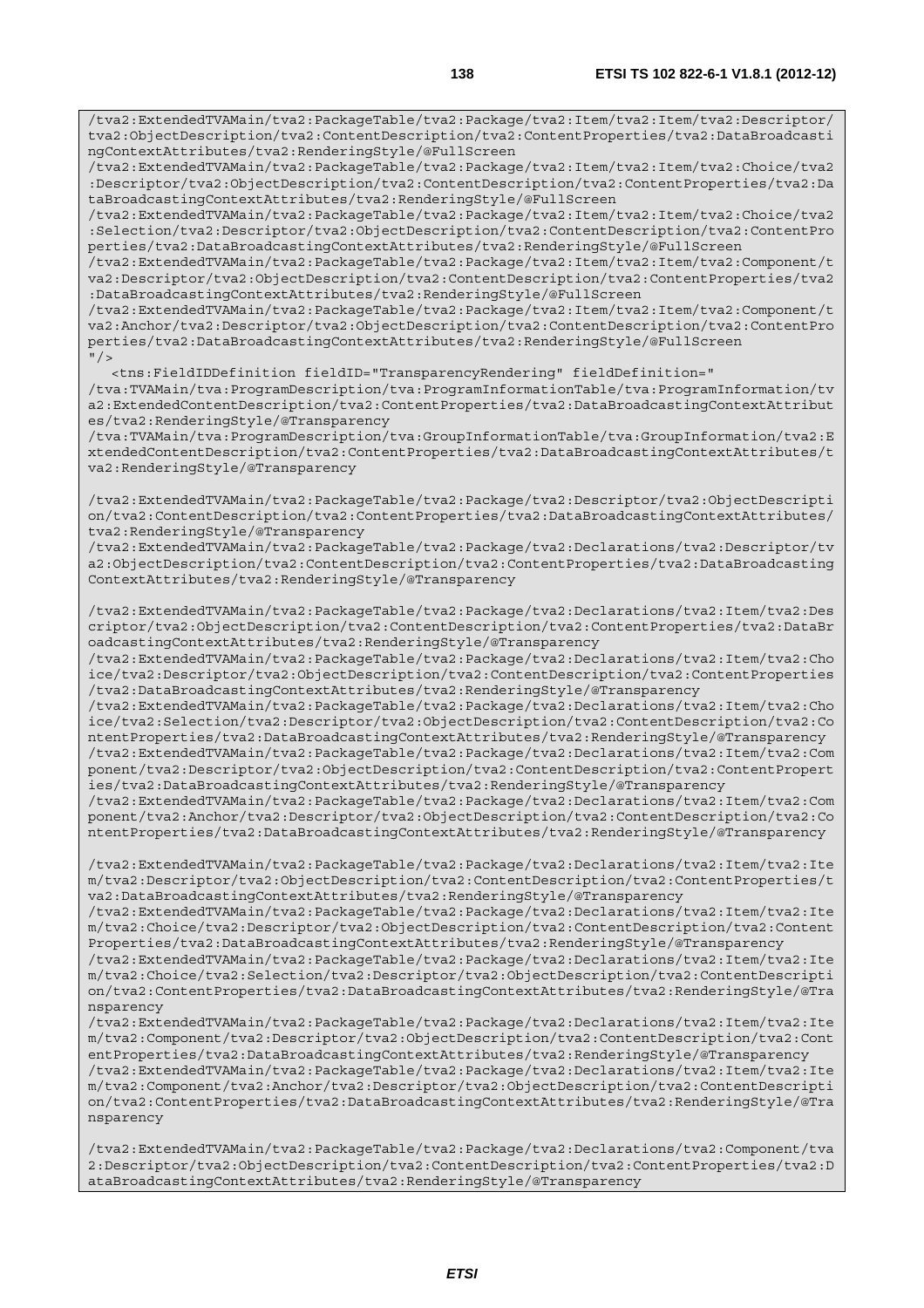/tva2:ExtendedTVAMain/tva2:PackageTable/tva2:Package/tva2:Declarations/tva2:Anchor/tva2:D escriptor/tva2:ObjectDescription/tva2:ContentDescription/tva2:ContentProperties/tva2:Data BroadcastingContextAttributes/tva2:RenderingStyle/@Transparency

/tva2:ExtendedTVAMain/tva2:PackageTable/tva2:Package/tva2:Item/tva2:Descriptor/tva2:Objec tDescription/tva2:ContentDescription/tva2:ContentProperties/tva2:DataBroadcastingContextA ttributes/tva2:RenderingStyle/@Transparency

/tva2:ExtendedTVAMain/tva2:PackageTable/tva2:Package/tva2:Item/tva2:Choice/tva2:Descripto r/tva2:ObjectDescription/tva2:ContentDescription/tva2:ContentProperties/tva2:DataBroadcas tingContextAttributes/tva2:RenderingStyle/@Transparency

/tva2:ExtendedTVAMain/tva2:PackageTable/tva2:Package/tva2:Item/tva2:Choice/tva2:Selection /tva2:Descriptor/tva2:ObjectDescription/tva2:ContentDescription/tva2:ContentProperties/tv a2:DataBroadcastingContextAttributes/tva2:RenderingStyle/@Transparency

/tva2:ExtendedTVAMain/tva2:PackageTable/tva2:Package/tva2:Item/tva2:Component/tva2:Descri ptor/tva2:ObjectDescription/tva2:ContentDescription/tva2:ContentProperties/tva2:DataBroad castingContextAttributes/tva2:RenderingStyle/@Transparency

/tva2:ExtendedTVAMain/tva2:PackageTable/tva2:Package/tva2:Item/tva2:Component/tva2:Anchor /tva2:Descriptor/tva2:ObjectDescription/tva2:ContentDescription/tva2:ContentProperties/tv a2:DataBroadcastingContextAttributes/tva2:RenderingStyle/@Transparency

/tva2:ExtendedTVAMain/tva2:PackageTable/tva2:Package/tva2:Item/tva2:Item/tva2:Descriptor/ tva2:ObjectDescription/tva2:ContentDescription/tva2:ContentProperties/tva2:DataBroadcasti ngContextAttributes/tva2:RenderingStyle/@Transparency

/tva2:ExtendedTVAMain/tva2:PackageTable/tva2:Package/tva2:Item/tva2:Item/tva2:Choice/tva2 :Descriptor/tva2:ObjectDescription/tva2:ContentDescription/tva2:ContentProperties/tva2:Da taBroadcastingContextAttributes/tva2:RenderingStyle/@Transparency

/tva2:ExtendedTVAMain/tva2:PackageTable/tva2:Package/tva2:Item/tva2:Item/tva2:Choice/tva2 :Selection/tva2:Descriptor/tva2:ObjectDescription/tva2:ContentDescription/tva2:ContentPro perties/tva2:DataBroadcastingContextAttributes/tva2:RenderingStyle/@Transparency

/tva2:ExtendedTVAMain/tva2:PackageTable/tva2:Package/tva2:Item/tva2:Item/tva2:Component/t va2:Descriptor/tva2:ObjectDescription/tva2:ContentDescription/tva2:ContentProperties/tva2 :DataBroadcastingContextAttributes/tva2:RenderingStyle/@Transparency

/tva2:ExtendedTVAMain/tva2:PackageTable/tva2:Package/tva2:Item/tva2:Item/tva2:Component/t va2:Anchor/tva2:Descriptor/tva2:ObjectDescription/tva2:ContentDescription/tva2:ContentPro perties/tva2:DataBroadcastingContextAttributes/tva2:RenderingStyle/@Transparency  $"$ />

<tns:FieldIDDefinition fieldID="UpdateCycle" fieldDefinition="

/tva:TVAMain/tva:ProgramDescription/tva:ProgramInformationTable/tva:ProgramInformation/tv a2:ExtendedContentDescription/tva2:ContentProperties/tva2:DataBroadcastingContextAttribut es/tva2:UpdateCycle/text()

/tva:TVAMain/tva:ProgramDescription/tva:GroupInformationTable/tva:GroupInformation/tva2:E xtendedContentDescription/tva2:ContentProperties/tva2:DataBroadcastingContextAttributes/t va2:UpdateCycle/text()

/tva2:ExtendedTVAMain/tva2:PackageTable/tva2:Package/tva2:Descriptor/tva2:ObjectDescripti on/tva2:ContentDescription/tva2:ContentProperties/tva2:DataBroadcastingContextAttributes/ tva2:UpdateCycle/text()

/tva2:ExtendedTVAMain/tva2:PackageTable/tva2:Package/tva2:Declarations/tva2:Descriptor/tv a2:ObjectDescription/tva2:ContentDescription/tva2:ContentProperties/tva2:DataBroadcasting ContextAttributes/tva2:UpdateCycle/text()

/tva2:ExtendedTVAMain/tva2:PackageTable/tva2:Package/tva2:Declarations/tva2:Item/tva2:Des criptor/tva2:ObjectDescription/tva2:ContentDescription/tva2:ContentProperties/tva2:DataBr oadcastingContextAttributes/tva2:UpdateCycle/text()

/tva2:ExtendedTVAMain/tva2:PackageTable/tva2:Package/tva2:Declarations/tva2:Item/tva2:Cho ice/tva2:Descriptor/tva2:ObjectDescription/tva2:ContentDescription/tva2:ContentProperties /tva2:DataBroadcastingContextAttributes/tva2:UpdateCycle/text()

/tva2:ExtendedTVAMain/tva2:PackageTable/tva2:Package/tva2:Declarations/tva2:Item/tva2:Cho ice/tva2:Selection/tva2:Descriptor/tva2:ObjectDescription/tva2:ContentDescription/tva2:Co ntentProperties/tva2:DataBroadcastingContextAttributes/tva2:UpdateCycle/text()

/tva2:ExtendedTVAMain/tva2:PackageTable/tva2:Package/tva2:Declarations/tva2:Item/tva2:Com ponent/tva2:Descriptor/tva2:ObjectDescription/tva2:ContentDescription/tva2:ContentPropert ies/tva2:DataBroadcastingContextAttributes/tva2:UpdateCycle/text()

/tva2:ExtendedTVAMain/tva2:PackageTable/tva2:Package/tva2:Declarations/tva2:Item/tva2:Com ponent/tva2:Anchor/tva2:Descriptor/tva2:ObjectDescription/tva2:ContentDescription/tva2:Co ntentProperties/tva2:DataBroadcastingContextAttributes/tva2:UpdateCycle/text()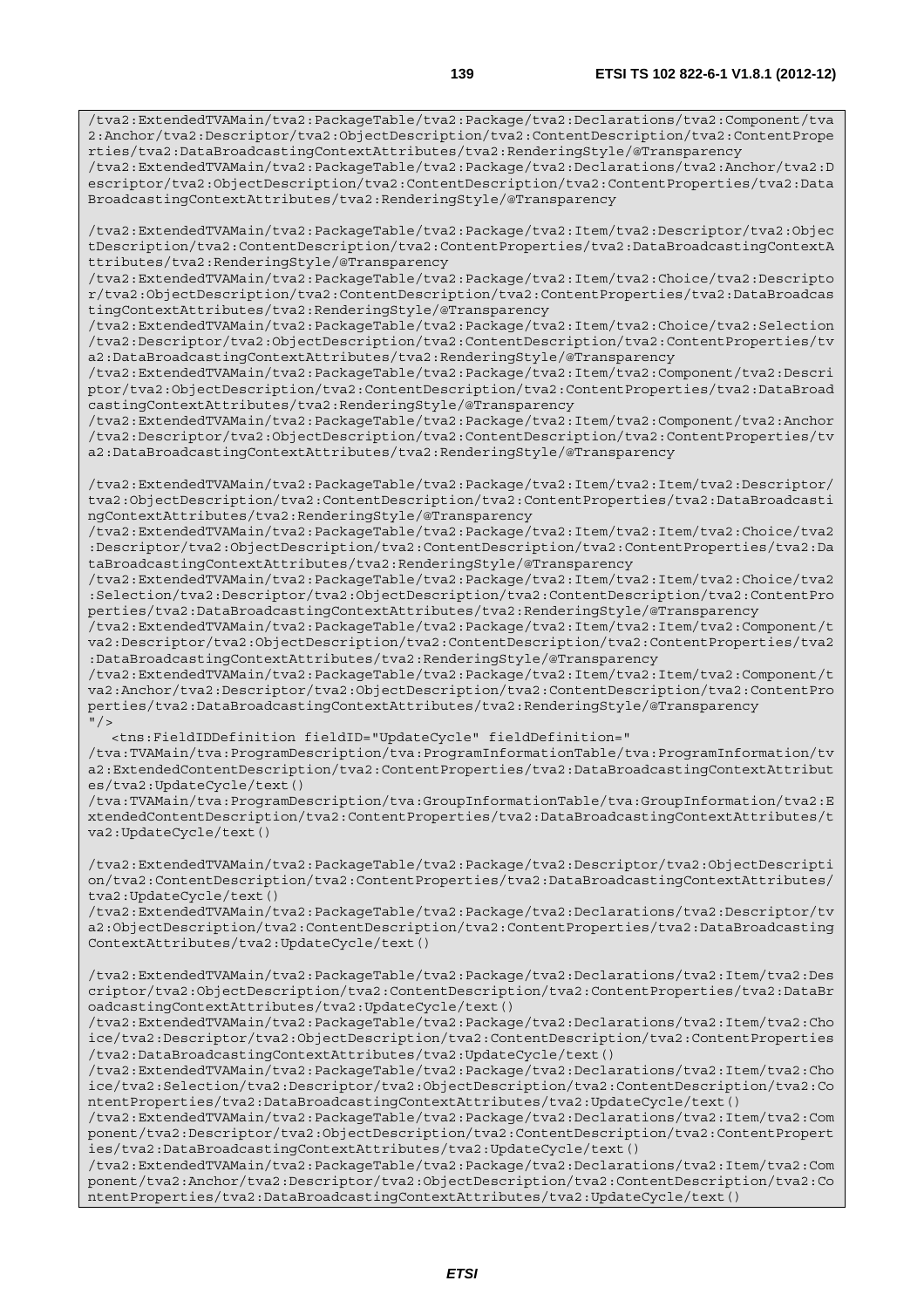/tva2:ExtendedTVAMain/tva2:PackageTable/tva2:Package/tva2:Declarations/tva2:Item/tva2:Ite m/tva2:Descriptor/tva2:ObjectDescription/tva2:ContentDescription/tva2:ContentProperties/t va2:DataBroadcastingContextAttributes/tva2:UpdateCycle/text()

/tva2:ExtendedTVAMain/tva2:PackageTable/tva2:Package/tva2:Declarations/tva2:Item/tva2:Ite m/tva2:Choice/tva2:Descriptor/tva2:ObjectDescription/tva2:ContentDescription/tva2:Content Properties/tva2:DataBroadcastingContextAttributes/tva2:UpdateCycle/text()

/tva2:ExtendedTVAMain/tva2:PackageTable/tva2:Package/tva2:Declarations/tva2:Item/tva2:Ite m/tva2:Choice/tva2:Selection/tva2:Descriptor/tva2:ObjectDescription/tva2:ContentDescripti on/tva2:ContentProperties/tva2:DataBroadcastingContextAttributes/tva2:UpdateCycle/text() /tva2:ExtendedTVAMain/tva2:PackageTable/tva2:Package/tva2:Declarations/tva2:Item/tva2:Ite m/tva2:Component/tva2:Descriptor/tva2:ObjectDescription/tva2:ContentDescription/tva2:Cont entProperties/tva2:DataBroadcastingContextAttributes/tva2:UpdateCycle/text()

/tva2:ExtendedTVAMain/tva2:PackageTable/tva2:Package/tva2:Declarations/tva2:Item/tva2:Ite m/tva2:Component/tva2:Anchor/tva2:Descriptor/tva2:ObjectDescription/tva2:ContentDescripti on/tva2:ContentProperties/tva2:DataBroadcastingContextAttributes/tva2:UpdateCycle/text()

/tva2:ExtendedTVAMain/tva2:PackageTable/tva2:Package/tva2:Declarations/tva2:Component/tva 2:Descriptor/tva2:ObjectDescription/tva2:ContentDescription/tva2:ContentProperties/tva2:D ataBroadcastingContextAttributes/tva2:UpdateCycle/text()

/tva2:ExtendedTVAMain/tva2:PackageTable/tva2:Package/tva2:Declarations/tva2:Component/tva 2:Anchor/tva2:Descriptor/tva2:ObjectDescription/tva2:ContentDescription/tva2:ContentPrope rties/tva2:DataBroadcastingContextAttributes/tva2:UpdateCycle/text()

/tva2:ExtendedTVAMain/tva2:PackageTable/tva2:Package/tva2:Declarations/tva2:Anchor/tva2:D escriptor/tva2:ObjectDescription/tva2:ContentDescription/tva2:ContentProperties/tva2:Data BroadcastingContextAttributes/tva2:UpdateCycle/text()

/tva2:ExtendedTVAMain/tva2:PackageTable/tva2:Package/tva2:Item/tva2:Descriptor/tva2:Objec tDescription/tva2:ContentDescription/tva2:ContentProperties/tva2:DataBroadcastingContextA ttributes/tva2:UpdateCycle/text()

/tva2:ExtendedTVAMain/tva2:PackageTable/tva2:Package/tva2:Item/tva2:Choice/tva2:Descripto r/tva2:ObjectDescription/tva2:ContentDescription/tva2:ContentProperties/tva2:DataBroadcas tingContextAttributes/tva2:UpdateCycle/text()

/tva2:ExtendedTVAMain/tva2:PackageTable/tva2:Package/tva2:Item/tva2:Choice/tva2:Selection /tva2:Descriptor/tva2:ObjectDescription/tva2:ContentDescription/tva2:ContentProperties/tv a2:DataBroadcastingContextAttributes/tva2:UpdateCycle/text()

/tva2:ExtendedTVAMain/tva2:PackageTable/tva2:Package/tva2:Item/tva2:Component/tva2:Descri ptor/tva2:ObjectDescription/tva2:ContentDescription/tva2:ContentProperties/tva2:DataBroad castingContextAttributes/tva2:UpdateCycle/text()

/tva2:ExtendedTVAMain/tva2:PackageTable/tva2:Package/tva2:Item/tva2:Component/tva2:Anchor /tva2:Descriptor/tva2:ObjectDescription/tva2:ContentDescription/tva2:ContentProperties/tv a2:DataBroadcastingContextAttributes/tva2:UpdateCycle/text()

/tva2:ExtendedTVAMain/tva2:PackageTable/tva2:Package/tva2:Item/tva2:Item/tva2:Descriptor/ tva2:ObjectDescription/tva2:ContentDescription/tva2:ContentProperties/tva2:DataBroadcasti ngContextAttributes/tva2:UpdateCycle/text()

/tva2:ExtendedTVAMain/tva2:PackageTable/tva2:Package/tva2:Item/tva2:Item/tva2:Choice/tva2 :Descriptor/tva2:ObjectDescription/tva2:ContentDescription/tva2:ContentProperties/tva2:Da taBroadcastingContextAttributes/tva2:UpdateCycle/text()

/tva2:ExtendedTVAMain/tva2:PackageTable/tva2:Package/tva2:Item/tva2:Item/tva2:Choice/tva2 :Selection/tva2:Descriptor/tva2:ObjectDescription/tva2:ContentDescription/tva2:ContentPro perties/tva2:DataBroadcastingContextAttributes/tva2:UpdateCycle/text()

/tva2:ExtendedTVAMain/tva2:PackageTable/tva2:Package/tva2:Item/tva2:Item/tva2:Component/t va2:Descriptor/tva2:ObjectDescription/tva2:ContentDescription/tva2:ContentProperties/tva2 :DataBroadcastingContextAttributes/tva2:UpdateCycle/text()

/tva2:ExtendedTVAMain/tva2:PackageTable/tva2:Package/tva2:Item/tva2:Item/tva2:Component/t va2:Anchor/tva2:Descriptor/tva2:ObjectDescription/tva2:ContentDescription/tva2:ContentPro perties/tva2:DataBroadcastingContextAttributes/tva2:UpdateCycle/text()

```
<! --
```
 $"$ />

######################################################################################## -->

```
 <!-- fieldID for InterstitialContent in Package --> 
 <!-- InterstitialContent, BrandName--> 
\lt ! -########################################################################################
```

```
-->
```
<tns:FieldIDDefinition fieldID="InterstitialContent" fieldDefinition="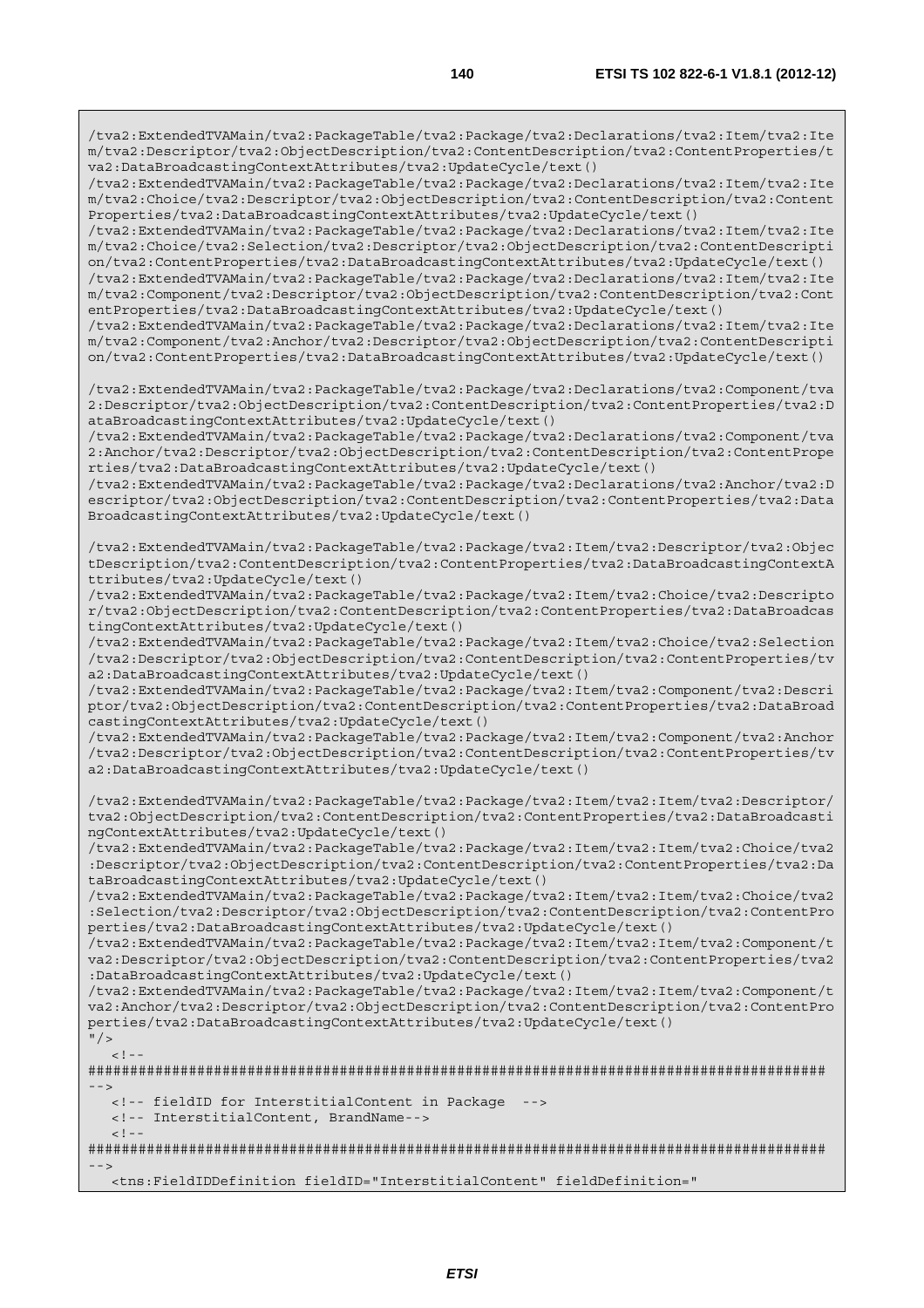/tva2:ExtendedTVAMain/tva2:PackageTable/tva2:Package/tva2:Descriptor/tva2:ObjectDescripti on/tva2:ContentDescription/tva2:ContentProperties/tva2:InterstitialContextAttributes /tva2:ExtendedTVAMain/tva2:PackageTable/tva2:Package/tva2:Declarations/tva2:Descriptor/tv a2:ObjectDescription/tva2:ContentDescription/tva2:ContentProperties/tva2:InterstitialCont extAttributes

/tva2:ExtendedTVAMain/tva2:PackageTable/tva2:Package/tva2:Declarations/tva2:Item/tva2:Des criptor/tva2:ObjectDescription/tva2:ContentDescription/tva2:ContentProperties/tva2:Inters titialContextAttributes

/tva2:ExtendedTVAMain/tva2:PackageTable/tva2:Package/tva2:Declarations/tva2:Item/tva2:Cho ice/tva2:Descriptor/tva2:ObjectDescription/tva2:ContentDescription/tva2:ContentProperties /tva2:InterstitialContextAttributes

/tva2:ExtendedTVAMain/tva2:PackageTable/tva2:Package/tva2:Declarations/tva2:Item/tva2:Cho ice/tva2:Selection/tva2:Descriptor/tva2:ObjectDescription/tva2:ContentDescription/tva2:Co ntentProperties/tva2:InterstitialContextAttributes

/tva2:ExtendedTVAMain/tva2:PackageTable/tva2:Package/tva2:Declarations/tva2:Item/tva2:Com ponent/tva2:Descriptor/tva2:ObjectDescription/tva2:ContentDescription/tva2:ContentPropert ies/tva2:InterstitialContextAttributes

/tva2:ExtendedTVAMain/tva2:PackageTable/tva2:Package/tva2:Declarations/tva2:Item/tva2:Com ponent/tva2:Anchor/tva2:Descriptor/tva2:ObjectDescription/tva2:ContentDescription/tva2:Co ntentProperties/tva2:InterstitialContextAttributes

/tva2:ExtendedTVAMain/tva2:PackageTable/tva2:Package/tva2:Declarations/tva2:Item/tva2:Ite m/tva2:Descriptor/tva2:ObjectDescription/tva2:ContentDescription/tva2:ContentProperties/t va2:InterstitialContextAttributes

/tva2:ExtendedTVAMain/tva2:PackageTable/tva2:Package/tva2:Declarations/tva2:Item/tva2:Ite m/tva2:Choice/tva2:Descriptor/tva2:ObjectDescription/tva2:ContentDescription/tva2:Content Properties/tva2:InterstitialContextAttributes

/tva2:ExtendedTVAMain/tva2:PackageTable/tva2:Package/tva2:Declarations/tva2:Item/tva2:Ite m/tva2:Choice/tva2:Selection/tva2:Descriptor/tva2:ObjectDescription/tva2:ContentDescripti on/tva2:ContentProperties/tva2:InterstitialContextAttributes

/tva2:ExtendedTVAMain/tva2:PackageTable/tva2:Package/tva2:Declarations/tva2:Item/tva2:Ite m/tva2:Component/tva2:Descriptor/tva2:ObjectDescription/tva2:ContentDescription/tva2:Cont entProperties/tva2:InterstitialContextAttributes

/tva2:ExtendedTVAMain/tva2:PackageTable/tva2:Package/tva2:Declarations/tva2:Item/tva2:Ite m/tva2:Component/tva2:Anchor/tva2:Descriptor/tva2:ObjectDescription/tva2:ContentDescripti on/tva2:ContentProperties/tva2:InterstitialContextAttributes

/tva2:ExtendedTVAMain/tva2:PackageTable/tva2:Package/tva2:Declarations/tva2:Component/tva 2:Descriptor/tva2:ObjectDescription/tva2:ContentDescription/tva2:ContentProperties/tva2:I nterstitialContextAttributes

/tva2:ExtendedTVAMain/tva2:PackageTable/tva2:Package/tva2:Declarations/tva2:Component/tva 2:Anchor/tva2:Descriptor/tva2:ObjectDescription/tva2:ContentDescription/tva2:ContentPrope rties/tva2:InterstitialContextAttributes

/tva2:ExtendedTVAMain/tva2:PackageTable/tva2:Package/tva2:Declarations/tva2:Anchor/tva2:D escriptor/tva2:ObjectDescription/tva2:ContentDescription/tva2:ContentProperties/tva2:Inte rstitialContextAttributes

/tva2:ExtendedTVAMain/tva2:PackageTable/tva2:Package/tva2:Item/tva2:Descriptor/tva2:Objec tDescription/tva2:ContentDescription/tva2:ContentProperties/tva2:InterstitialContextAttri butes

/tva2:ExtendedTVAMain/tva2:PackageTable/tva2:Package/tva2:Item/tva2:Choice/tva2:Descripto r/tva2:ObjectDescription/tva2:ContentDescription/tva2:ContentProperties/tva2:Interstitial ContextAttributes

/tva2:ExtendedTVAMain/tva2:PackageTable/tva2:Package/tva2:Item/tva2:Choice/tva2:Selection /tva2:Descriptor/tva2:ObjectDescription/tva2:ContentDescription/tva2:ContentProperties/tv a2:InterstitialContextAttributes

/tva2:ExtendedTVAMain/tva2:PackageTable/tva2:Package/tva2:Item/tva2:Component/tva2:Descri ptor/tva2:ObjectDescription/tva2:ContentDescription/tva2:ContentProperties/tva2:Interstit ialContextAttributes

/tva2:ExtendedTVAMain/tva2:PackageTable/tva2:Package/tva2:Item/tva2:Component/tva2:Anchor /tva2:Descriptor/tva2:ObjectDescription/tva2:ContentDescription/tva2:ContentProperties/tv a2:InterstitialContextAttributes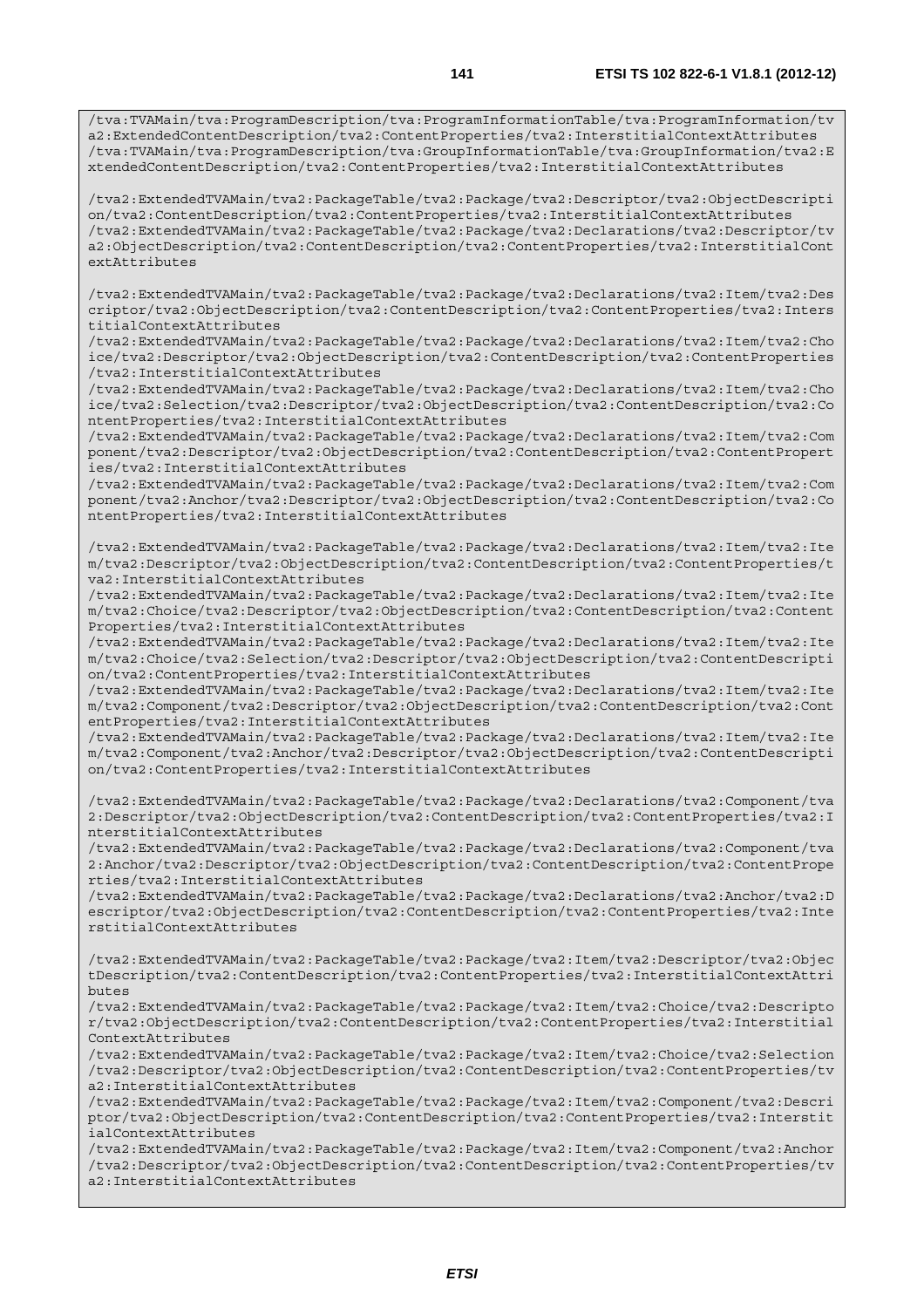/tva2:ExtendedTVAMain/tva2:PackageTable/tva2:Package/tva2:Item/tva2:Item/tva2:Descriptor/ tva2:ObjectDescription/tva2:ContentDescription/tva2:ContentProperties/tva2:InterstitialCo ntextAttributes /tva2:ExtendedTVAMain/tva2:PackageTable/tva2:Package/tva2:Item/tva2:Item/tva2:Choice/tva2 :Descriptor/tva2:ObjectDescription/tva2:ContentDescription/tva2:ContentProperties/tva2:In terstitialContextAttributes /tva2:ExtendedTVAMain/tva2:PackageTable/tva2:Package/tva2:Item/tva2:Item/tva2:Choice/tva2 :Selection/tva2:Descriptor/tva2:ObjectDescription/tva2:ContentDescription/tva2:ContentPro

perties/tva2:InterstitialContextAttributes /tva2:ExtendedTVAMain/tva2:PackageTable/tva2:Package/tva2:Item/tva2:Item/tva2:Component/t va2:Descriptor/tva2:ObjectDescription/tva2:ContentDescription/tva2:ContentProperties/tva2 :InterstitialContextAttributes

/tva2:ExtendedTVAMain/tva2:PackageTable/tva2:Package/tva2:Item/tva2:Item/tva2:Component/t va2:Anchor/tva2:Descriptor/tva2:ObjectDescription/tva2:ContentDescription/tva2:ContentPro perties/tva2:InterstitialContextAttributes  $"$  />

<tns:FieldIDDefinition fieldID="BrandName" fieldDefinition="

/tva:TVAMain/tva:ProgramDescription/tva:ProgramInformationTable/tva:ProgramInformation/tv a2:ExtendedContentDescription/tva2:ContentProperties/tva2:InterstitialContextAttributes/t va2:BrandName/text()

/tva:TVAMain/tva:ProgramDescription/tva:GroupInformationTable/tva:GroupInformation/tva2:E xtendedContentDescription/tva2:ContentProperties/tva2:InterstitialContextAttributes/tva2: BrandName/text()

/tva2:ExtendedTVAMain/tva2:PackageTable/tva2:Package/tva2:Descriptor/tva2:ObjectDescripti on/tva2:ContentDescription/tva2:ContentProperties/tva2:InterstitialContextAttributes/tva2 :BrandName/text()

/tva2:ExtendedTVAMain/tva2:PackageTable/tva2:Package/tva2:Declarations/tva2:Descriptor/tv a2:ObjectDescription/tva2:ContentDescription/tva2:ContentProperties/tva2:InterstitialCont extAttributes/tva2:BrandName/text()

/tva2:ExtendedTVAMain/tva2:PackageTable/tva2:Package/tva2:Declarations/tva2:Item/tva2:Des criptor/tva2:ObjectDescription/tva2:ContentDescription/tva2:ContentProperties/tva2:Inters titialContextAttributes/tva2:BrandName/text()

/tva2:ExtendedTVAMain/tva2:PackageTable/tva2:Package/tva2:Declarations/tva2:Item/tva2:Cho ice/tva2:Descriptor/tva2:ObjectDescription/tva2:ContentDescription/tva2:ContentProperties /tva2:InterstitialContextAttributes/tva2:BrandName/text()

/tva2:ExtendedTVAMain/tva2:PackageTable/tva2:Package/tva2:Declarations/tva2:Item/tva2:Cho ice/tva2:Selection/tva2:Descriptor/tva2:ObjectDescription/tva2:ContentDescription/tva2:Co ntentProperties/tva2:InterstitialContextAttributes/tva2:BrandName/text()

/tva2:ExtendedTVAMain/tva2:PackageTable/tva2:Package/tva2:Declarations/tva2:Item/tva2:Com ponent/tva2:Descriptor/tva2:ObjectDescription/tva2:ContentDescription/tva2:ContentPropert ies/tva2:InterstitialContextAttributes/tva2:BrandName/text()

/tva2:ExtendedTVAMain/tva2:PackageTable/tva2:Package/tva2:Declarations/tva2:Item/tva2:Com ponent/tva2:Anchor/tva2:Descriptor/tva2:ObjectDescription/tva2:ContentDescription/tva2:Co ntentProperties/tva2:InterstitialContextAttributes/tva2:BrandName/text()

/tva2:ExtendedTVAMain/tva2:PackageTable/tva2:Package/tva2:Declarations/tva2:Item/tva2:Ite m/tva2:Descriptor/tva2:ObjectDescription/tva2:ContentDescription/tva2:ContentProperties/t va2:InterstitialContextAttributes/tva2:BrandName/text()

/tva2:ExtendedTVAMain/tva2:PackageTable/tva2:Package/tva2:Declarations/tva2:Item/tva2:Ite m/tva2:Choice/tva2:Descriptor/tva2:ObjectDescription/tva2:ContentDescription/tva2:Content Properties/tva2:InterstitialContextAttributes/tva2:BrandName/text()

/tva2:ExtendedTVAMain/tva2:PackageTable/tva2:Package/tva2:Declarations/tva2:Item/tva2:Ite m/tva2:Choice/tva2:Selection/tva2:Descriptor/tva2:ObjectDescription/tva2:ContentDescripti on/tva2:ContentProperties/tva2:InterstitialContextAttributes/tva2:BrandName/text()

/tva2:ExtendedTVAMain/tva2:PackageTable/tva2:Package/tva2:Declarations/tva2:Item/tva2:Ite m/tva2:Component/tva2:Descriptor/tva2:ObjectDescription/tva2:ContentDescription/tva2:Cont entProperties/tva2:InterstitialContextAttributes/tva2:BrandName/text()

/tva2:ExtendedTVAMain/tva2:PackageTable/tva2:Package/tva2:Declarations/tva2:Item/tva2:Ite m/tva2:Component/tva2:Anchor/tva2:Descriptor/tva2:ObjectDescription/tva2:ContentDescripti on/tva2:ContentProperties/tva2:InterstitialContextAttributes/tva2:BrandName/text()

/tva2:ExtendedTVAMain/tva2:PackageTable/tva2:Package/tva2:Declarations/tva2:Component/tva 2:Descriptor/tva2:ObjectDescription/tva2:ContentDescription/tva2:ContentProperties/tva2:I nterstitialContextAttributes/tva2:BrandName/text()

/tva2:ExtendedTVAMain/tva2:PackageTable/tva2:Package/tva2:Declarations/tva2:Component/tva 2:Anchor/tva2:Descriptor/tva2:ObjectDescription/tva2:ContentDescription/tva2:ContentPrope rties/tva2:InterstitialContextAttributes/tva2:BrandName/text()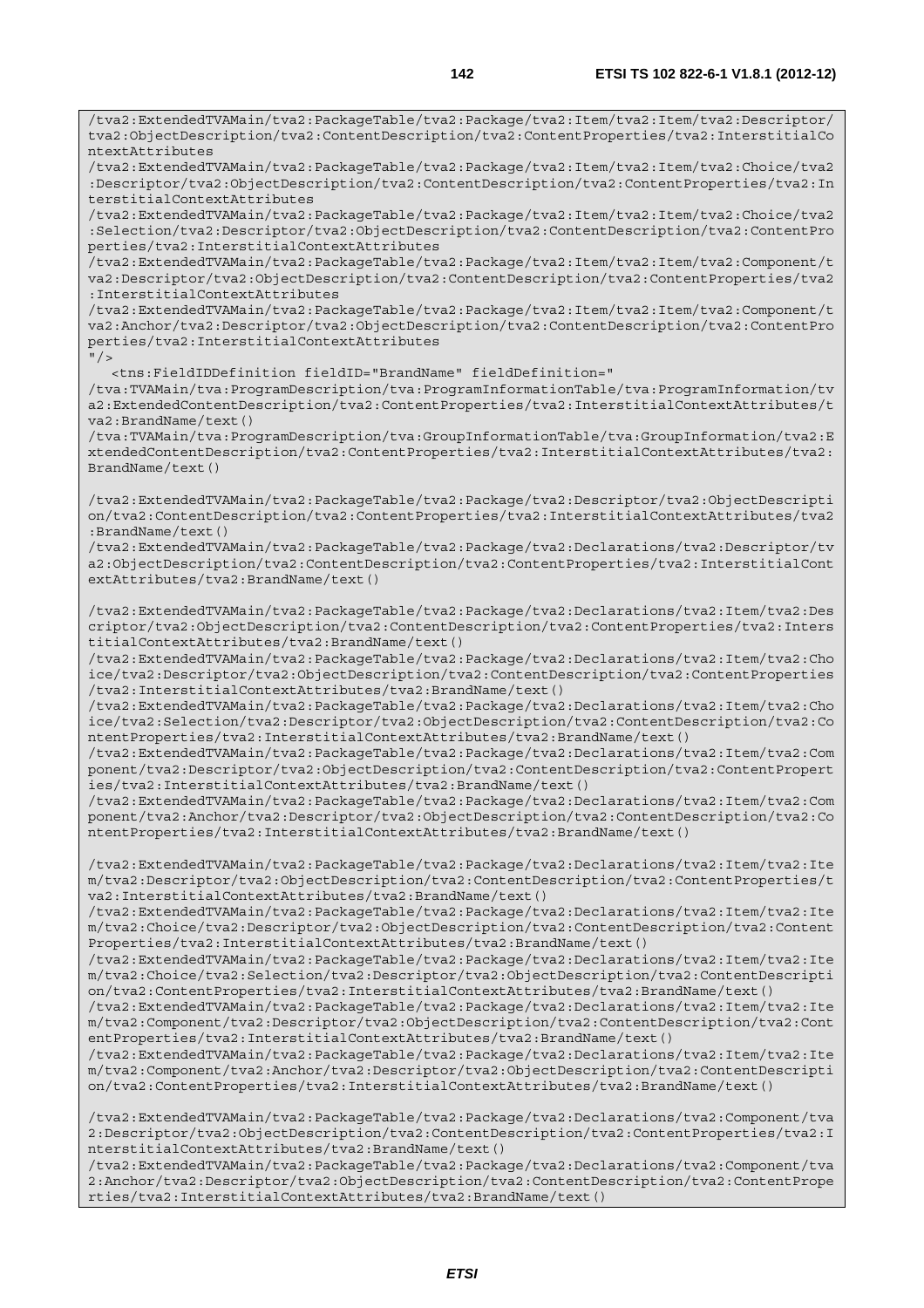/tva2:ExtendedTVAMain/tva2:PackageTable/tva2:Package/tva2:Declarations/tva2:Anchor/tva2:D escriptor/tva2:ObjectDescription/tva2:ContentDescription/tva2:ContentProperties/tva2:Inte rstitialContextAttributes/tva2:BrandName/text()

/tva2:ExtendedTVAMain/tva2:PackageTable/tva2:Package/tva2:Item/tva2:Descriptor/tva2:Objec tDescription/tva2:ContentDescription/tva2:ContentProperties/tva2:InterstitialContextAttri butes/tva2:BrandName/text()

/tva2:ExtendedTVAMain/tva2:PackageTable/tva2:Package/tva2:Item/tva2:Choice/tva2:Descripto r/tva2:ObjectDescription/tva2:ContentDescription/tva2:ContentProperties/tva2:Interstitial ContextAttributes/tva2:BrandName/text()

/tva2:ExtendedTVAMain/tva2:PackageTable/tva2:Package/tva2:Item/tva2:Choice/tva2:Selection /tva2:Descriptor/tva2:ObjectDescription/tva2:ContentDescription/tva2:ContentProperties/tv a2:InterstitialContextAttributes/tva2:BrandName/text()

/tva2:ExtendedTVAMain/tva2:PackageTable/tva2:Package/tva2:Item/tva2:Component/tva2:Descri ptor/tva2:ObjectDescription/tva2:ContentDescription/tva2:ContentProperties/tva2:Interstit ialContextAttributes/tva2:BrandName/text()

/tva2:ExtendedTVAMain/tva2:PackageTable/tva2:Package/tva2:Item/tva2:Component/tva2:Anchor /tva2:Descriptor/tva2:ObjectDescription/tva2:ContentDescription/tva2:ContentProperties/tv a2:InterstitialContextAttributes/tva2:BrandName/text()

/tva2:ExtendedTVAMain/tva2:PackageTable/tva2:Package/tva2:Item/tva2:Item/tva2:Descriptor/ tva2:ObjectDescription/tva2:ContentDescription/tva2:ContentProperties/tva2:InterstitialCo ntextAttributes/tva2:BrandName/text()

/tva2:ExtendedTVAMain/tva2:PackageTable/tva2:Package/tva2:Item/tva2:Item/tva2:Choice/tva2 :Descriptor/tva2:ObjectDescription/tva2:ContentDescription/tva2:ContentProperties/tva2:In terstitialContextAttributes/tva2:BrandName/text()

/tva2:ExtendedTVAMain/tva2:PackageTable/tva2:Package/tva2:Item/tva2:Item/tva2:Choice/tva2 :Selection/tva2:Descriptor/tva2:ObjectDescription/tva2:ContentDescription/tva2:ContentPro perties/tva2:InterstitialContextAttributes/tva2:BrandName/text()

/tva2:ExtendedTVAMain/tva2:PackageTable/tva2:Package/tva2:Item/tva2:Item/tva2:Component/t va2:Descriptor/tva2:ObjectDescription/tva2:ContentDescription/tva2:ContentProperties/tva2 :InterstitialContextAttributes/tva2:BrandName/text()

/tva2:ExtendedTVAMain/tva2:PackageTable/tva2:Package/tva2:Item/tva2:Item/tva2:Component/t va2:Anchor/tva2:Descriptor/tva2:ObjectDescription/tva2:ContentDescription/tva2:ContentPro perties/tva2:InterstitialContextAttributes/tva2:BrandName/text()

 $"$  / >  $<$ ! -

######################################################################################## -->

<!-- fieldID for EducationContent in Package -->

<!-- EducationContent, IntendedUser, EducationalType -->

 $\geq$   $\frac{1}{2}$   $\geq$   $\frac{1}{2}$ 

######################################################################################## -->

<tns:FieldIDDefinition fieldID="EducationalContent" fieldDefinition="

/tva:TVAMain/tva:ProgramDescription/tva:ProgramInformationTable/tva:ProgramInformation/tv a2:ExtendedContentDescription/tva2:ContentProperties/tva2:EducationalContextAttributes /tva:TVAMain/tva:ProgramDescription/tva:GroupInformationTable/tva:GroupInformation/tva2:E xtendedContentDescription/tva2:ContentProperties/tva2:EducationalContextAttributes

/tva2:ExtendedTVAMain/tva2:PackageTable/tva2:Package/tva2:Descriptor/tva2:ObjectDescripti on/tva2:ContentDescription/tva2:ContentProperties/tva2:EducationalContextAttributes /tva2:ExtendedTVAMain/tva2:PackageTable/tva2:Package/tva2:Declarations/tva2:Descriptor/tv a2:ObjectDescription/tva2:ContentDescription/tva2:ContentProperties/tva2:EducationalConte xtAttributes

/tva2:ExtendedTVAMain/tva2:PackageTable/tva2:Package/tva2:Declarations/tva2:Item/tva2:Des criptor/tva2:ObjectDescription/tva2:ContentDescription/tva2:ContentProperties/tva2:Educat ionalContextAttributes

/tva2:ExtendedTVAMain/tva2:PackageTable/tva2:Package/tva2:Declarations/tva2:Item/tva2:Cho ice/tva2:Descriptor/tva2:ObjectDescription/tva2:ContentDescription/tva2:ContentProperties /tva2:EducationalContextAttributes

/tva2:ExtendedTVAMain/tva2:PackageTable/tva2:Package/tva2:Declarations/tva2:Item/tva2:Cho ice/tva2:Selection/tva2:Descriptor/tva2:ObjectDescription/tva2:ContentDescription/tva2:Co ntentProperties/tva2:EducationalContextAttributes

/tva2:ExtendedTVAMain/tva2:PackageTable/tva2:Package/tva2:Declarations/tva2:Item/tva2:Com ponent/tva2:Descriptor/tva2:ObjectDescription/tva2:ContentDescription/tva2:ContentPropert ies/tva2:EducationalContextAttributes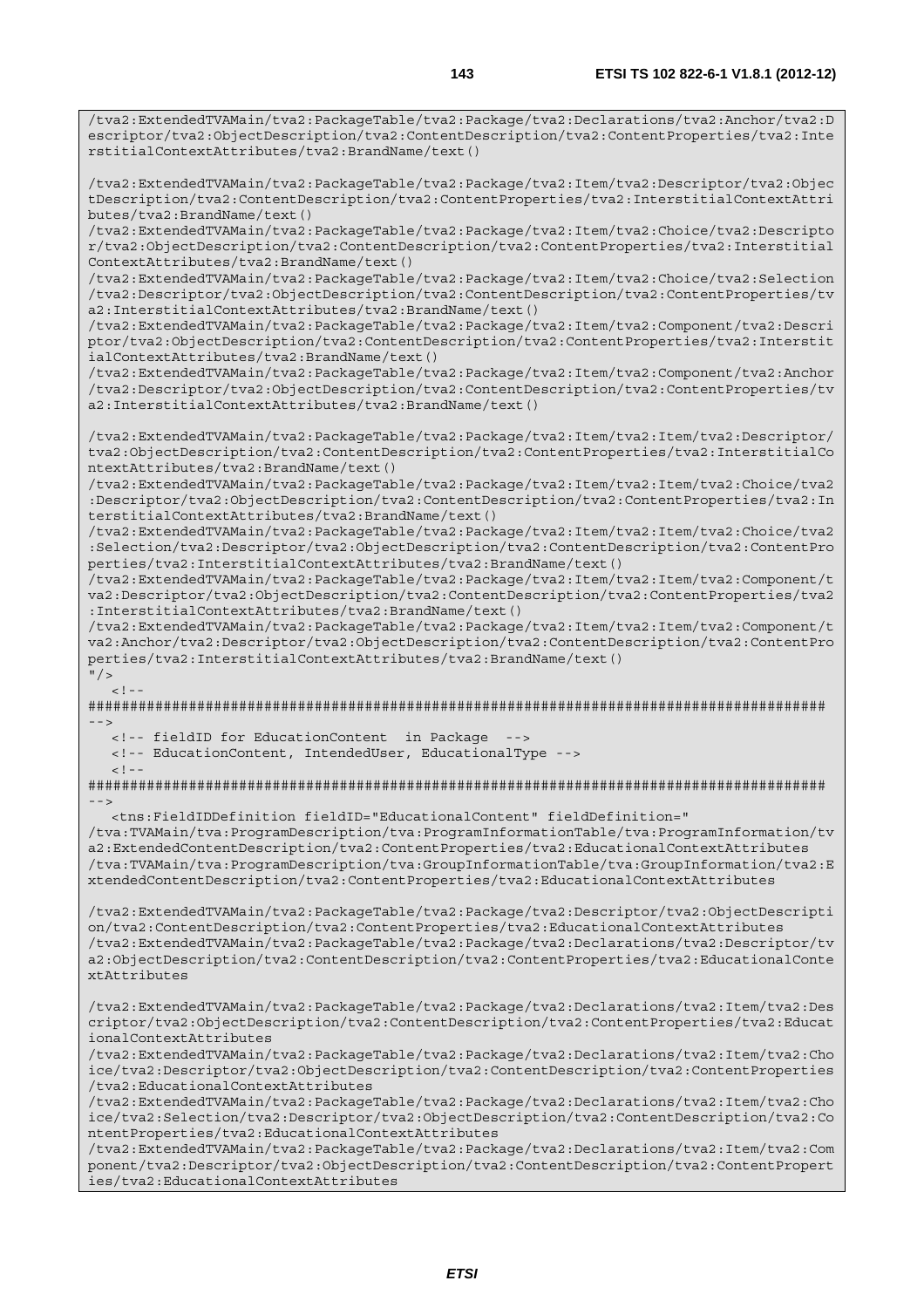/tva2:ExtendedTVAMain/tva2:PackageTable/tva2:Package/tva2:Declarations/tva2:Item/tva2:Ite m/tva2:Descriptor/tva2:ObjectDescription/tva2:ContentDescription/tva2:ContentProperties/t va2:EducationalContextAttributes

ntentProperties/tva2:EducationalContextAttributes

/tva2:ExtendedTVAMain/tva2:PackageTable/tva2:Package/tva2:Declarations/tva2:Item/tva2:Ite m/tva2:Choice/tva2:Descriptor/tva2:ObjectDescription/tva2:ContentDescription/tva2:Content Properties/tva2:EducationalContextAttributes

/tva2:ExtendedTVAMain/tva2:PackageTable/tva2:Package/tva2:Declarations/tva2:Item/tva2:Ite m/tva2:Choice/tva2:Selection/tva2:Descriptor/tva2:ObjectDescription/tva2:ContentDescripti on/tva2:ContentProperties/tva2:EducationalContextAttributes

/tva2:ExtendedTVAMain/tva2:PackageTable/tva2:Package/tva2:Declarations/tva2:Item/tva2:Ite m/tva2:Component/tva2:Descriptor/tva2:ObjectDescription/tva2:ContentDescription/tva2:Cont entProperties/tva2:EducationalContextAttributes

/tva2:ExtendedTVAMain/tva2:PackageTable/tva2:Package/tva2:Declarations/tva2:Item/tva2:Ite m/tva2:Component/tva2:Anchor/tva2:Descriptor/tva2:ObjectDescription/tva2:ContentDescripti on/tva2:ContentProperties/tva2:EducationalContextAttributes

/tva2:ExtendedTVAMain/tva2:PackageTable/tva2:Package/tva2:Declarations/tva2:Component/tva 2:Descriptor/tva2:ObjectDescription/tva2:ContentDescription/tva2:ContentProperties/tva2:E ducationalContextAttributes

/tva2:ExtendedTVAMain/tva2:PackageTable/tva2:Package/tva2:Declarations/tva2:Component/tva 2:Anchor/tva2:Descriptor/tva2:ObjectDescription/tva2:ContentDescription/tva2:ContentPrope rties/tva2:EducationalContextAttributes

/tva2:ExtendedTVAMain/tva2:PackageTable/tva2:Package/tva2:Declarations/tva2:Anchor/tva2:D escriptor/tva2:ObjectDescription/tva2:ContentDescription/tva2:ContentProperties/tva2:Educ ationalContextAttributes

/tva2:ExtendedTVAMain/tva2:PackageTable/tva2:Package/tva2:Item/tva2:Descriptor/tva2:Objec tDescription/tva2:ContentDescription/tva2:ContentProperties/tva2:EducationalContextAttrib utes

/tva2:ExtendedTVAMain/tva2:PackageTable/tva2:Package/tva2:Item/tva2:Choice/tva2:Descripto r/tva2:ObjectDescription/tva2:ContentDescription/tva2:ContentProperties/tva2:EducationalC ontextAttributes

/tva2:ExtendedTVAMain/tva2:PackageTable/tva2:Package/tva2:Item/tva2:Choice/tva2:Selection /tva2:Descriptor/tva2:ObjectDescription/tva2:ContentDescription/tva2:ContentProperties/tv a2:EducationalContextAttributes

/tva2:ExtendedTVAMain/tva2:PackageTable/tva2:Package/tva2:Item/tva2:Component/tva2:Descri ptor/tva2:ObjectDescription/tva2:ContentDescription/tva2:ContentProperties/tva2:Education alContextAttributes

/tva2:ExtendedTVAMain/tva2:PackageTable/tva2:Package/tva2:Item/tva2:Component/tva2:Anchor /tva2:Descriptor/tva2:ObjectDescription/tva2:ContentDescription/tva2:ContentProperties/tv a2:EducationalContextAttributes

/tva2:ExtendedTVAMain/tva2:PackageTable/tva2:Package/tva2:Item/tva2:Item/tva2:Descriptor/ tva2:ObjectDescription/tva2:ContentDescription/tva2:ContentProperties/tva2:EducationalCon textAttributes

/tva2:ExtendedTVAMain/tva2:PackageTable/tva2:Package/tva2:Item/tva2:Item/tva2:Choice/tva2 :Descriptor/tva2:ObjectDescription/tva2:ContentDescription/tva2:ContentProperties/tva2:Ed ucationalContextAttributes

/tva2:ExtendedTVAMain/tva2:PackageTable/tva2:Package/tva2:Item/tva2:Item/tva2:Choice/tva2 :Selection/tva2:Descriptor/tva2:ObjectDescription/tva2:ContentDescription/tva2:ContentPro perties/tva2:EducationalContextAttributes

/tva2:ExtendedTVAMain/tva2:PackageTable/tva2:Package/tva2:Item/tva2:Item/tva2:Component/t va2:Descriptor/tva2:ObjectDescription/tva2:ContentDescription/tva2:ContentProperties/tva2 :EducationalContextAttributes

/tva2:ExtendedTVAMain/tva2:PackageTable/tva2:Package/tva2:Item/tva2:Item/tva2:Component/t va2:Anchor/tva2:Descriptor/tva2:ObjectDescription/tva2:ContentDescription/tva2:ContentPro perties/tva2:EducationalContextAttributes  $''$  / >

<tns:FieldIDDefinition fieldID="IntendedUser" fieldDefinition="

/tva:TVAMain/tva:ProgramDescription/tva:ProgramInformationTable/tva:ProgramInformation/tv a2:ExtendedContentDescription/tva2:ContentProperties/tva2:EducationalContextAttributes/tv a2:IntendedUser/@href

/tva:TVAMain/tva:ProgramDescription/tva:ProgramInformationTable/tva:ProgramInformation/tv a2:ExtendedContentDescription/tva2:ContentProperties/tva2:EducationalContextAttributes/tv a2:IntendedUser/tva:Name/text()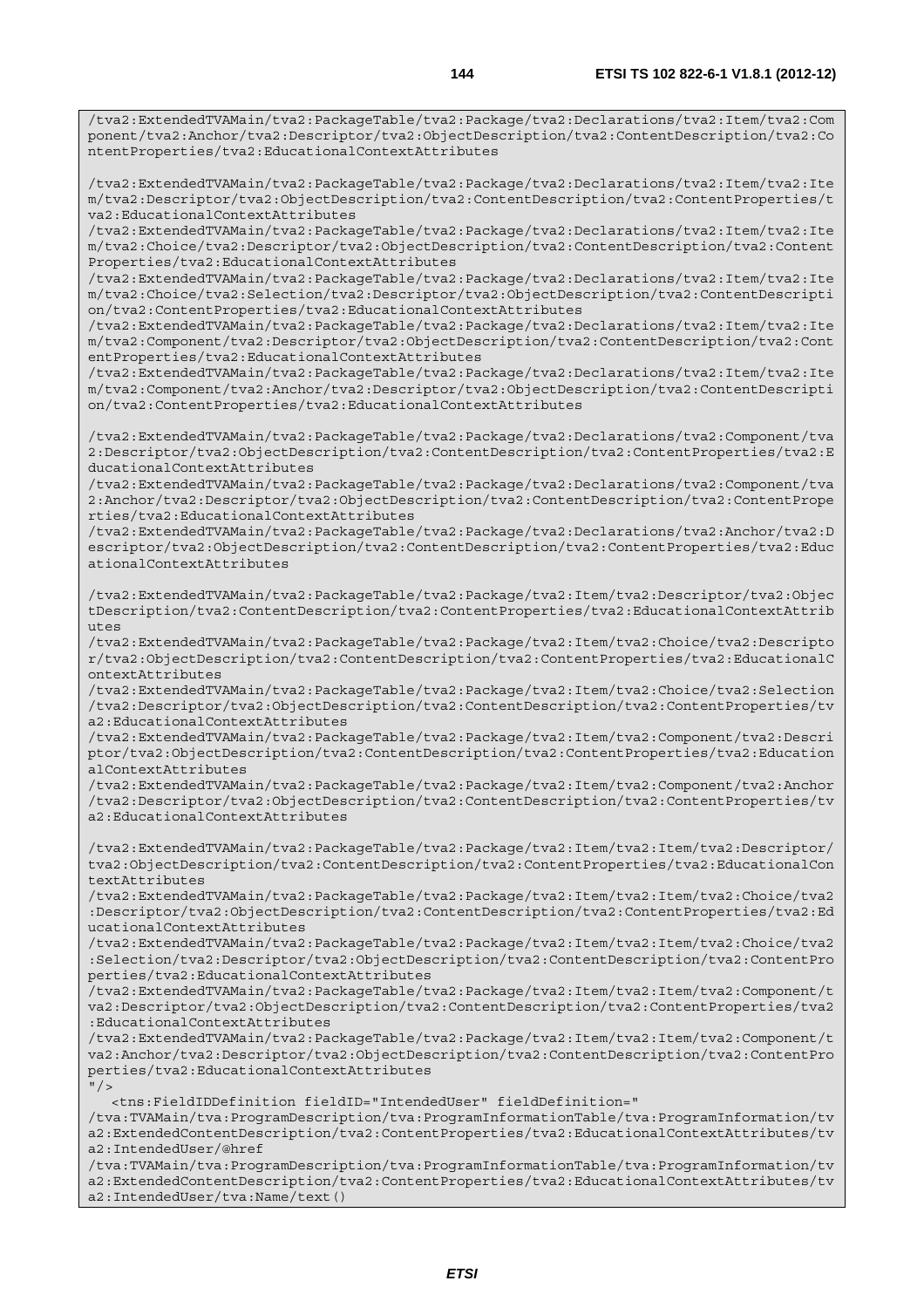/tva:TVAMain/tva:ProgramDescription/tva:GroupInformationTable/tva:GroupInformation/tva2:E xtendedContentDescription/tva2:ContentProperties/tva2:EducationalContextAttributes/tva2:I ntendedUser/@href

/tva:TVAMain/tva:ProgramDescription/tva:GroupInformationTable/tva:GroupInformation/tva2:E xtendedContentDescription/tva2:ContentProperties/tva2:EducationalContextAttributes/tva2:I ntendedUser/tva:Name/text()

/tva2:ExtendedTVAMain/tva2:PackageTable/tva2:Package/tva2:Descriptor/tva2:ObjectDescripti on/tva2:ContentDescription/tva2:ContentProperties/tva2:EducationalContextAttributes/tva2: IntendedUser/@href

/tva2:ExtendedTVAMain/tva2:PackageTable/tva2:Package/tva2:Descriptor/tva2:ObjectDescripti on/tva2:ContentDescription/tva2:ContentProperties/tva2:EducationalContextAttributes/tva2: IntendedUser/tva:Name/text()

/tva2:ExtendedTVAMain/tva2:PackageTable/tva2:Package/tva2:Declarations/tva2:Descriptor/tv a2:ObjectDescription/tva2:ContentDescription/tva2:ContentProperties/tva2:EducationalConte xtAttributes/tva2:IntendedUser/@href

/tva2:ExtendedTVAMain/tva2:PackageTable/tva2:Package/tva2:Declarations/tva2:Descriptor/tv a2:ObjectDescription/tva2:ContentDescription/tva2:ContentProperties/tva2:EducationalConte xtAttributes/tva2:IntendedUser/tva:Name/text()

/tva2:ExtendedTVAMain/tva2:PackageTable/tva2:Package/tva2:Declarations/tva2:Item/tva2:Des criptor/tva2:ObjectDescription/tva2:ContentDescription/tva2:ContentProperties/tva2:Educat ionalContextAttributes/tva2:IntendedUser/@href

/tva2:ExtendedTVAMain/tva2:PackageTable/tva2:Package/tva2:Declarations/tva2:Item/tva2:Des criptor/tva2:ObjectDescription/tva2:ContentDescription/tva2:ContentProperties/tva2:Educat ionalContextAttributes/tva2:IntendedUser/tva:Name/text()

/tva2:ExtendedTVAMain/tva2:PackageTable/tva2:Package/tva2:Declarations/tva2:Item/tva2:Cho ice/tva2:Descriptor/tva2:ObjectDescription/tva2:ContentDescription/tva2:ContentProperties /tva2:EducationalContextAttributes/tva2:IntendedUser/@href

/tva2:ExtendedTVAMain/tva2:PackageTable/tva2:Package/tva2:Declarations/tva2:Item/tva2:Cho ice/tva2:Descriptor/tva2:ObjectDescription/tva2:ContentDescription/tva2:ContentProperties /tva2:EducationalContextAttributes/tva2:IntendedUser/tva:Name/text()

/tva2:ExtendedTVAMain/tva2:PackageTable/tva2:Package/tva2:Declarations/tva2:Item/tva2:Cho ice/tva2:Selection/tva2:Descriptor/tva2:ObjectDescription/tva2:ContentDescription/tva2:Co ntentProperties/tva2:EducationalContextAttributes/tva2:IntendedUser/@href /tva2:ExtendedTVAMain/tva2:PackageTable/tva2:Package/tva2:Declarations/tva2:Item/tva2:Cho

ice/tva2:Selection/tva2:Descriptor/tva2:ObjectDescription/tva2:ContentDescription/tva2:Co ntentProperties/tva2:EducationalContextAttributes/tva2:IntendedUser/tva:Name/text()

/tva2:ExtendedTVAMain/tva2:PackageTable/tva2:Package/tva2:Declarations/tva2:Item/tva2:Com ponent/tva2:Descriptor/tva2:ObjectDescription/tva2:ContentDescription/tva2:ContentPropert ies/tva2:EducationalContextAttributes/tva2:IntendedUser/@href

/tva2:ExtendedTVAMain/tva2:PackageTable/tva2:Package/tva2:Declarations/tva2:Item/tva2:Com ponent/tva2:Descriptor/tva2:ObjectDescription/tva2:ContentDescription/tva2:ContentPropert ies/tva2:EducationalContextAttributes/tva2:IntendedUser/tva:Name/text()

/tva2:ExtendedTVAMain/tva2:PackageTable/tva2:Package/tva2:Declarations/tva2:Item/tva2:Com ponent/tva2:Anchor/tva2:Descriptor/tva2:ObjectDescription/tva2:ContentDescription/tva2:Co ntentProperties/tva2:EducationalContextAttributes/tva2:IntendedUser/@href

/tva2:ExtendedTVAMain/tva2:PackageTable/tva2:Package/tva2:Declarations/tva2:Item/tva2:Com ponent/tva2:Anchor/tva2:Descriptor/tva2:ObjectDescription/tva2:ContentDescription/tva2:Co ntentProperties/tva2:EducationalContextAttributes/tva2:IntendedUser/tva:Name/text()

/tva2:ExtendedTVAMain/tva2:PackageTable/tva2:Package/tva2:Declarations/tva2:Item/tva2:Ite m/tva2:Descriptor/tva2:ObjectDescription/tva2:ContentDescription/tva2:ContentProperties/t va2:EducationalContextAttributes/tva2:IntendedUser/@href

/tva2:ExtendedTVAMain/tva2:PackageTable/tva2:Package/tva2:Declarations/tva2:Item/tva2:Ite m/tva2:Descriptor/tva2:ObjectDescription/tva2:ContentDescription/tva2:ContentProperties/t va2:EducationalContextAttributes/tva2:IntendedUser/tva:Name/text()

/tva2:ExtendedTVAMain/tva2:PackageTable/tva2:Package/tva2:Declarations/tva2:Item/tva2:Ite m/tva2:Choice/tva2:Descriptor/tva2:ObjectDescription/tva2:ContentDescription/tva2:Content Properties/tva2:EducationalContextAttributes/tva2:IntendedUser/@href

/tva2:ExtendedTVAMain/tva2:PackageTable/tva2:Package/tva2:Declarations/tva2:Item/tva2:Ite m/tva2:Choice/tva2:Descriptor/tva2:ObjectDescription/tva2:ContentDescription/tva2:Content Properties/tva2:EducationalContextAttributes/tva2:IntendedUser/tva:Name/text()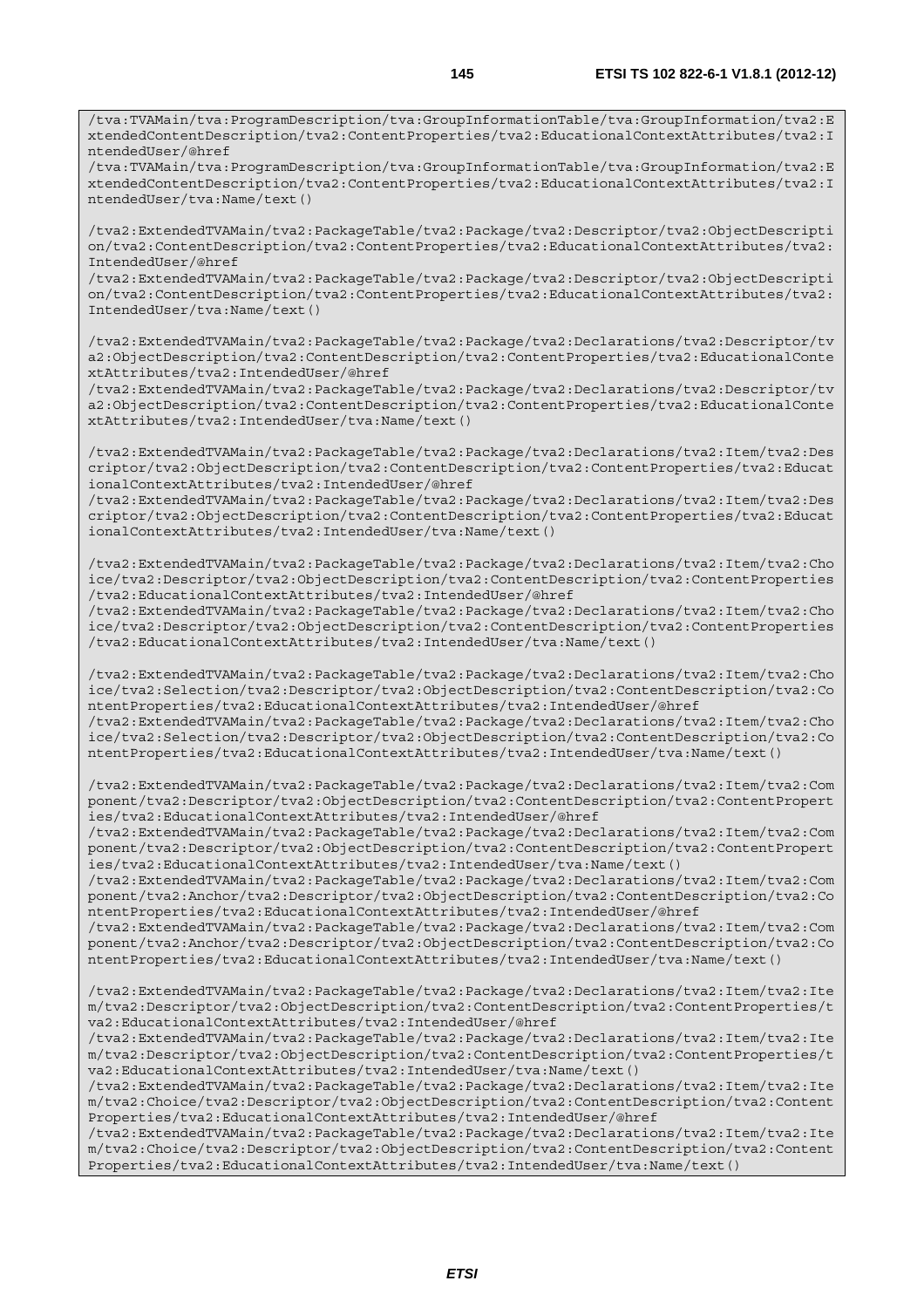/tva2:ExtendedTVAMain/tva2:PackageTable/tva2:Package/tva2:Declarations/tva2:Item/tva2:Ite m/tva2:Choice/tva2:Selection/tva2:Descriptor/tva2:ObjectDescription/tva2:ContentDescripti on/tva2:ContentProperties/tva2:EducationalContextAttributes/tva2:IntendedUser/@href /tva2:ExtendedTVAMain/tva2:PackageTable/tva2:Package/tva2:Declarations/tva2:Item/tva2:Ite m/tva2:Choice/tva2:Selection/tva2:Descriptor/tva2:ObjectDescription/tva2:ContentDescripti on/tva2:ContentProperties/tva2:EducationalContextAttributes/tva2:IntendedUser/tva:Name/te  $xt()$ 

/tva2:ExtendedTVAMain/tva2:PackageTable/tva2:Package/tva2:Declarations/tva2:Item/tva2:Ite m/tva2:Component/tva2:Descriptor/tva2:ObjectDescription/tva2:ContentDescription/tva2:Cont entProperties/tva2:EducationalContextAttributes/tva2:IntendedUser/@href

/tva2:ExtendedTVAMain/tva2:PackageTable/tva2:Package/tva2:Declarations/tva2:Item/tva2:Ite m/tva2:Component/tva2:Descriptor/tva2:ObjectDescription/tva2:ContentDescription/tva2:Cont entProperties/tva2:EducationalContextAttributes/tva2:IntendedUser/tva:Name/text()

/tva2:ExtendedTVAMain/tva2:PackageTable/tva2:Package/tva2:Declarations/tva2:Item/tva2:Ite m/tva2:Component/tva2:Anchor/tva2:Descriptor/tva2:ObjectDescription/tva2:ContentDescripti on/tva2:ContentProperties/tva2:EducationalContextAttributes/tva2:IntendedUser/@href

/tva2:ExtendedTVAMain/tva2:PackageTable/tva2:Package/tva2:Declarations/tva2:Item/tva2:Ite m/tva2:Component/tva2:Anchor/tva2:Descriptor/tva2:ObjectDescription/tva2:ContentDescripti on/tva2:ContentProperties/tva2:EducationalContextAttributes/tva2:IntendedUser/tva:Name/te xt()

/tva2:ExtendedTVAMain/tva2:PackageTable/tva2:Package/tva2:Declarations/tva2:Component/tva 2:Descriptor/tva2:ObjectDescription/tva2:ContentDescription/tva2:ContentProperties/tva2:E ducationalContextAttributes/tva2:IntendedUser/@href

/tva2:ExtendedTVAMain/tva2:PackageTable/tva2:Package/tva2:Declarations/tva2:Component/tva 2:Descriptor/tva2:ObjectDescription/tva2:ContentDescription/tva2:ContentProperties/tva2:E ducationalContextAttributes/tva2:IntendedUser/tva:Name/text()

/tva2:ExtendedTVAMain/tva2:PackageTable/tva2:Package/tva2:Declarations/tva2:Component/tva 2:Anchor/tva2:Descriptor/tva2:ObjectDescription/tva2:ContentDescription/tva2:ContentPrope rties/tva2:EducationalContextAttributes/tva2:IntendedUser/@href

/tva2:ExtendedTVAMain/tva2:PackageTable/tva2:Package/tva2:Declarations/tva2:Component/tva 2:Anchor/tva2:Descriptor/tva2:ObjectDescription/tva2:ContentDescription/tva2:ContentPrope rties/tva2:EducationalContextAttributes/tva2:IntendedUser/tva:Name/text()

/tva2:ExtendedTVAMain/tva2:PackageTable/tva2:Package/tva2:Declarations/tva2:Anchor/tva2:D escriptor/tva2:ObjectDescription/tva2:ContentDescription/tva2:ContentProperties/tva2:Educ ationalContextAttributes/tva2:IntendedUser/@href

/tva2:ExtendedTVAMain/tva2:PackageTable/tva2:Package/tva2:Declarations/tva2:Anchor/tva2:D escriptor/tva2:ObjectDescription/tva2:ContentDescription/tva2:ContentProperties/tva2:Educ ationalContextAttributes/tva2:IntendedUser/tva:Name/text()

/tva2:ExtendedTVAMain/tva2:PackageTable/tva2:Package/tva2:Item/tva2:Descriptor/tva2:Objec tDescription/tva2:ContentDescription/tva2:ContentProperties/tva2:EducationalContextAttrib utes/tva2:IntendedUser/@href

/tva2:ExtendedTVAMain/tva2:PackageTable/tva2:Package/tva2:Item/tva2:Descriptor/tva2:Objec tDescription/tva2:ContentDescription/tva2:ContentProperties/tva2:EducationalContextAttrib utes/tva2:IntendedUser/tva:Name/text()

/tva2:ExtendedTVAMain/tva2:PackageTable/tva2:Package/tva2:Item/tva2:Choice/tva2:Descripto r/tva2:ObjectDescription/tva2:ContentDescription/tva2:ContentProperties/tva2:EducationalC ontextAttributes/tva2:IntendedUser/@href

/tva2:ExtendedTVAMain/tva2:PackageTable/tva2:Package/tva2:Item/tva2:Choice/tva2:Descripto r/tva2:ObjectDescription/tva2:ContentDescription/tva2:ContentProperties/tva2:EducationalC ontextAttributes/tva2:IntendedUser/tva:Name/text()

/tva2:ExtendedTVAMain/tva2:PackageTable/tva2:Package/tva2:Item/tva2:Choice/tva2:Selection /tva2:Descriptor/tva2:ObjectDescription/tva2:ContentDescription/tva2:ContentProperties/tv a2:EducationalContextAttributes/tva2:IntendedUser/@href

/tva2:ExtendedTVAMain/tva2:PackageTable/tva2:Package/tva2:Item/tva2:Choice/tva2:Selection /tva2:Descriptor/tva2:ObjectDescription/tva2:ContentDescription/tva2:ContentProperties/tv a2:EducationalContextAttributes/tva2:IntendedUser/tva:Name/text()

/tva2:ExtendedTVAMain/tva2:PackageTable/tva2:Package/tva2:Item/tva2:Component/tva2:Descri ptor/tva2:ObjectDescription/tva2:ContentDescription/tva2:ContentProperties/tva2:Education alContextAttributes/tva2:IntendedUser/@href

/tva2:ExtendedTVAMain/tva2:PackageTable/tva2:Package/tva2:Item/tva2:Component/tva2:Descri ptor/tva2:ObjectDescription/tva2:ContentDescription/tva2:ContentProperties/tva2:Education alContextAttributes/tva2:IntendedUser/tva:Name/text()

/tva2:ExtendedTVAMain/tva2:PackageTable/tva2:Package/tva2:Item/tva2:Component/tva2:Anchor /tva2:Descriptor/tva2:ObjectDescription/tva2:ContentDescription/tva2:ContentProperties/tv a2:EducationalContextAttributes/tva2:IntendedUser/@href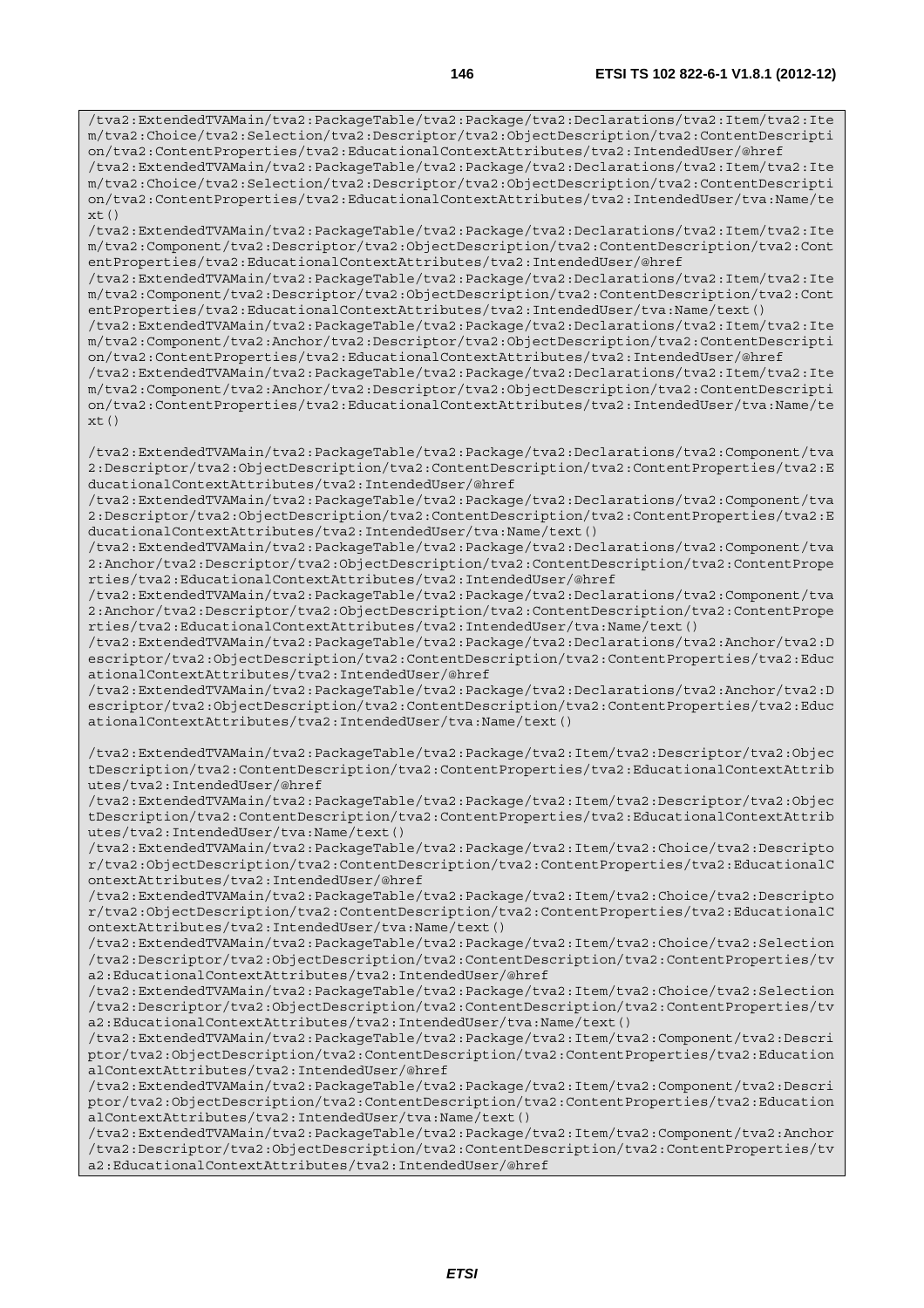/tva2:ExtendedTVAMain/tva2:PackageTable/tva2:Package/tva2:Item/tva2:Component/tva2:Anchor /tva2:Descriptor/tva2:ObjectDescription/tva2:ContentDescription/tva2:ContentProperties/tv a2:EducationalContextAttributes/tva2:IntendedUser/tva:Name/text()

/tva2:ExtendedTVAMain/tva2:PackageTable/tva2:Package/tva2:Item/tva2:Item/tva2:Descriptor/ tva2:ObjectDescription/tva2:ContentDescription/tva2:ContentProperties/tva2:EducationalCon textAttributes/tva2:IntendedUser/@href

/tva2:ExtendedTVAMain/tva2:PackageTable/tva2:Package/tva2:Item/tva2:Item/tva2:Descriptor/ tva2:ObjectDescription/tva2:ContentDescription/tva2:ContentProperties/tva2:EducationalCon textAttributes/tva2:IntendedUser/tva:Name/text()

/tva2:ExtendedTVAMain/tva2:PackageTable/tva2:Package/tva2:Item/tva2:Item/tva2:Choice/tva2 :Descriptor/tva2:ObjectDescription/tva2:ContentDescription/tva2:ContentProperties/tva2:Ed ucationalContextAttributes/tva2:IntendedUser/@href

/tva2:ExtendedTVAMain/tva2:PackageTable/tva2:Package/tva2:Item/tva2:Item/tva2:Choice/tva2 :Descriptor/tva2:ObjectDescription/tva2:ContentDescription/tva2:ContentProperties/tva2:Ed ucationalContextAttributes/tva2:IntendedUser/tva:Name/text()

/tva2:ExtendedTVAMain/tva2:PackageTable/tva2:Package/tva2:Item/tva2:Item/tva2:Choice/tva2 :Selection/tva2:Descriptor/tva2:ObjectDescription/tva2:ContentDescription/tva2:ContentPro perties/tva2:EducationalContextAttributes/tva2:IntendedUser/@href

/tva2:ExtendedTVAMain/tva2:PackageTable/tva2:Package/tva2:Item/tva2:Item/tva2:Choice/tva2 :Selection/tva2:Descriptor/tva2:ObjectDescription/tva2:ContentDescription/tva2:ContentPro perties/tva2:EducationalContextAttributes/tva2:IntendedUser/tva:Name/text()

/tva2:ExtendedTVAMain/tva2:PackageTable/tva2:Package/tva2:Item/tva2:Item/tva2:Component/t va2:Descriptor/tva2:ObjectDescription/tva2:ContentDescription/tva2:ContentProperties/tva2 :EducationalContextAttributes/tva2:IntendedUser/@href

/tva2:ExtendedTVAMain/tva2:PackageTable/tva2:Package/tva2:Item/tva2:Item/tva2:Component/t va2:Descriptor/tva2:ObjectDescription/tva2:ContentDescription/tva2:ContentProperties/tva2 :EducationalContextAttributes/tva2:IntendedUser/tva:Name/text()

/tva2:ExtendedTVAMain/tva2:PackageTable/tva2:Package/tva2:Item/tva2:Item/tva2:Component/t va2:Anchor/tva2:Descriptor/tva2:ObjectDescription/tva2:ContentDescription/tva2:ContentPro perties/tva2:EducationalContextAttributes/tva2:IntendedUser/@href

/tva2:ExtendedTVAMain/tva2:PackageTable/tva2:Package/tva2:Item/tva2:Item/tva2:Component/t va2:Anchor/tva2:Descriptor/tva2:ObjectDescription/tva2:ContentDescription/tva2:ContentPro perties/tva2:EducationalContextAttributes/tva2:IntendedUser/tva:Name/text()  $"$  / >

<tns:FieldIDDefinition fieldID="EducationalType" fieldDefinition="

/tva:TVAMain/tva:ProgramDescription/tva:ProgramInformationTable/tva:ProgramInformation/tv a2:ExtendedContentDescription/tva2:ContentProperties/tva2:EducationalContextAttributes/tv a2:EducationalType/@href

/tva:TVAMain/tva:ProgramDescription/tva:ProgramInformationTable/tva:ProgramInformation/tv a2:ExtendedContentDescription/tva2:ContentProperties/tva2:EducationalContextAttributes/tv a2:EducationalType/tva:Name/text()

/tva:TVAMain/tva:ProgramDescription/tva:GroupInformationTable/tva:GroupInformation/tva2:E xtendedContentDescription/tva2:ContentProperties/tva2:EducationalContextAttributes/tva2:E ducationalType/@href

/tva:TVAMain/tva:ProgramDescription/tva:GroupInformationTable/tva:GroupInformation/tva2:E xtendedContentDescription/tva2:ContentProperties/tva2:EducationalContextAttributes/tva2:E ducationalType/tva:Name/text()

/tva2:ExtendedTVAMain/tva2:PackageTable/tva2:Package/tva2:Descriptor/tva2:ObjectDescripti on/tva2:ContentDescription/tva2:ContentProperties/tva2:EducationalContextAttributes/tva2: EducationalType/@href

/tva2:ExtendedTVAMain/tva2:PackageTable/tva2:Package/tva2:Descriptor/tva2:ObjectDescripti on/tva2:ContentDescription/tva2:ContentProperties/tva2:EducationalContextAttributes/tva2: EducationalType/tva:Name/text()

/tva2:ExtendedTVAMain/tva2:PackageTable/tva2:Package/tva2:Declarations/tva2:Descriptor/tv a2:ObjectDescription/tva2:ContentDescription/tva2:ContentProperties/tva2:EducationalConte xtAttributes/tva2:EducationalType/@href

/tva2:ExtendedTVAMain/tva2:PackageTable/tva2:Package/tva2:Declarations/tva2:Descriptor/tv a2:ObjectDescription/tva2:ContentDescription/tva2:ContentProperties/tva2:EducationalConte xtAttributes/tva2:EducationalType/tva:Name/text()

/tva2:ExtendedTVAMain/tva2:PackageTable/tva2:Package/tva2:Declarations/tva2:Item/tva2:Des criptor/tva2:ObjectDescription/tva2:ContentDescription/tva2:ContentProperties/tva2:Educat ionalContextAttributes/tva2:EducationalType/@href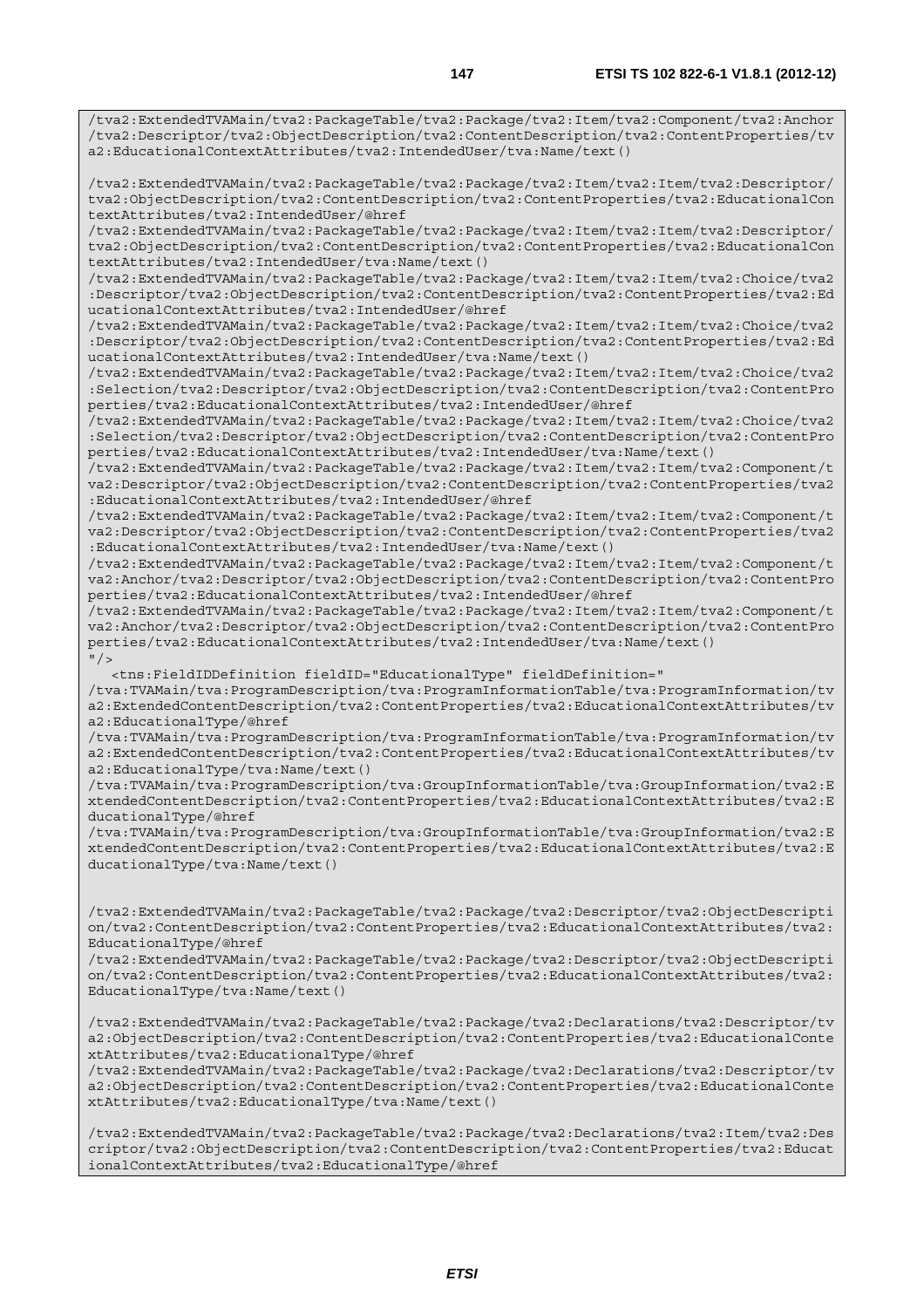/tva2:ExtendedTVAMain/tva2:PackageTable/tva2:Package/tva2:Declarations/tva2:Item/tva2:Des criptor/tva2:ObjectDescription/tva2:ContentDescription/tva2:ContentProperties/tva2:Educat ionalContextAttributes/tva2:EducationalType/tva:Name/text()

/tva2:ExtendedTVAMain/tva2:PackageTable/tva2:Package/tva2:Declarations/tva2:Item/tva2:Cho ice/tva2:Descriptor/tva2:ObjectDescription/tva2:ContentDescription/tva2:ContentProperties /tva2:EducationalContextAttributes/tva2:EducationalType/@href /tva2:ExtendedTVAMain/tva2:PackageTable/tva2:Package/tva2:Declarations/tva2:Item/tva2:Cho

ice/tva2:Descriptor/tva2:ObjectDescription/tva2:ContentDescription/tva2:ContentProperties /tva2:EducationalContextAttributes/tva2:EducationalType/tva:Name/text()

/tva2:ExtendedTVAMain/tva2:PackageTable/tva2:Package/tva2:Declarations/tva2:Item/tva2:Cho ice/tva2:Selection/tva2:Descriptor/tva2:ObjectDescription/tva2:ContentDescription/tva2:Co ntentProperties/tva2:EducationalContextAttributes/tva2:EducationalType/@href /tva2:ExtendedTVAMain/tva2:PackageTable/tva2:Package/tva2:Declarations/tva2:Item/tva2:Cho

ice/tva2:Selection/tva2:Descriptor/tva2:ObjectDescription/tva2:ContentDescription/tva2:Co ntentProperties/tva2:EducationalContextAttributes/tva2:EducationalType/tva:Name/text()

/tva2:ExtendedTVAMain/tva2:PackageTable/tva2:Package/tva2:Declarations/tva2:Item/tva2:Com ponent/tva2:Descriptor/tva2:ObjectDescription/tva2:ContentDescription/tva2:ContentPropert ies/tva2:EducationalContextAttributes/tva2:EducationalType/@href

/tva2:ExtendedTVAMain/tva2:PackageTable/tva2:Package/tva2:Declarations/tva2:Item/tva2:Com ponent/tva2:Descriptor/tva2:ObjectDescription/tva2:ContentDescription/tva2:ContentPropert ies/tva2:EducationalContextAttributes/tva2:EducationalType/tva:Name/text()

/tva2:ExtendedTVAMain/tva2:PackageTable/tva2:Package/tva2:Declarations/tva2:Item/tva2:Com ponent/tva2:Anchor/tva2:Descriptor/tva2:ObjectDescription/tva2:ContentDescription/tva2:Co ntentProperties/tva2:EducationalContextAttributes/tva2:EducationalType/@href

/tva2:ExtendedTVAMain/tva2:PackageTable/tva2:Package/tva2:Declarations/tva2:Item/tva2:Com ponent/tva2:Anchor/tva2:Descriptor/tva2:ObjectDescription/tva2:ContentDescription/tva2:Co ntentProperties/tva2:EducationalContextAttributes/tva2:EducationalType/tva:Name/text()

/tva2:ExtendedTVAMain/tva2:PackageTable/tva2:Package/tva2:Declarations/tva2:Item/tva2:Ite m/tva2:Descriptor/tva2:ObjectDescription/tva2:ContentDescription/tva2:ContentProperties/t va2:EducationalContextAttributes/tva2:EducationalType/@href

/tva2:ExtendedTVAMain/tva2:PackageTable/tva2:Package/tva2:Declarations/tva2:Item/tva2:Ite m/tva2:Descriptor/tva2:ObjectDescription/tva2:ContentDescription/tva2:ContentProperties/t va2:EducationalContextAttributes/tva2:EducationalType/tva:Name/text()

/tva2:ExtendedTVAMain/tva2:PackageTable/tva2:Package/tva2:Declarations/tva2:Item/tva2:Ite m/tva2:Choice/tva2:Descriptor/tva2:ObjectDescription/tva2:ContentDescription/tva2:Content Properties/tva2:EducationalContextAttributes/tva2:EducationalType/@href

/tva2:ExtendedTVAMain/tva2:PackageTable/tva2:Package/tva2:Declarations/tva2:Item/tva2:Ite m/tva2:Choice/tva2:Descriptor/tva2:ObjectDescription/tva2:ContentDescription/tva2:Content Properties/tva2:EducationalContextAttributes/tva2:EducationalType/tva:Name/text()

/tva2:ExtendedTVAMain/tva2:PackageTable/tva2:Package/tva2:Declarations/tva2:Item/tva2:Ite m/tva2:Choice/tva2:Selection/tva2:Descriptor/tva2:ObjectDescription/tva2:ContentDescripti on/tva2:ContentProperties/tva2:EducationalContextAttributes/tva2:EducationalType/@href

/tva2:ExtendedTVAMain/tva2:PackageTable/tva2:Package/tva2:Declarations/tva2:Item/tva2:Ite m/tva2:Choice/tva2:Selection/tva2:Descriptor/tva2:ObjectDescription/tva2:ContentDescripti on/tva2:ContentProperties/tva2:EducationalContextAttributes/tva2:EducationalType/tva:Name  $/$ text $()$ 

/tva2:ExtendedTVAMain/tva2:PackageTable/tva2:Package/tva2:Declarations/tva2:Item/tva2:Ite m/tva2:Component/tva2:Descriptor/tva2:ObjectDescription/tva2:ContentDescription/tva2:Cont entProperties/tva2:EducationalContextAttributes/tva2:EducationalType/@href

/tva2:ExtendedTVAMain/tva2:PackageTable/tva2:Package/tva2:Declarations/tva2:Item/tva2:Ite m/tva2:Component/tva2:Descriptor/tva2:ObjectDescription/tva2:ContentDescription/tva2:Cont entProperties/tva2:EducationalContextAttributes/tva2:EducationalType/tva:Name/text()

/tva2:ExtendedTVAMain/tva2:PackageTable/tva2:Package/tva2:Declarations/tva2:Item/tva2:Ite m/tva2:Component/tva2:Anchor/tva2:Descriptor/tva2:ObjectDescription/tva2:ContentDescripti on/tva2:ContentProperties/tva2:EducationalContextAttributes/tva2:EducationalType/@href

/tva2:ExtendedTVAMain/tva2:PackageTable/tva2:Package/tva2:Declarations/tva2:Item/tva2:Ite m/tva2:Component/tva2:Anchor/tva2:Descriptor/tva2:ObjectDescription/tva2:ContentDescripti on/tva2:ContentProperties/tva2:EducationalContextAttributes/tva2:EducationalType/tva:Name /text()

/tva2:ExtendedTVAMain/tva2:PackageTable/tva2:Package/tva2:Declarations/tva2:Component/tva 2:Descriptor/tva2:ObjectDescription/tva2:ContentDescription/tva2:ContentProperties/tva2:E ducationalContextAttributes/tva2:EducationalType/@href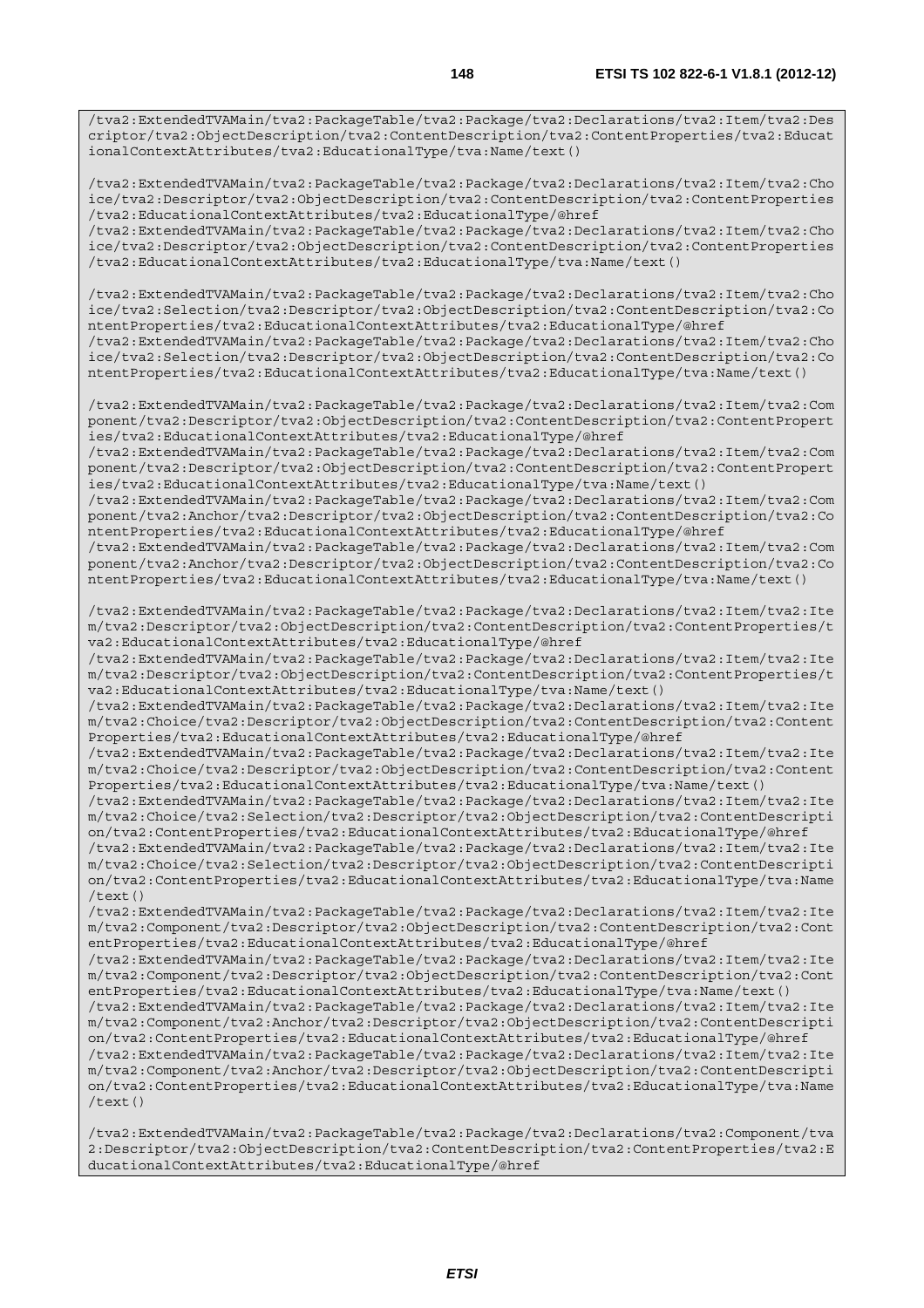**149 ETSI TS 102 822-6-1 V1.8.1 (2012-12)** /tva2:ExtendedTVAMain/tva2:PackageTable/tva2:Package/tva2:Declarations/tva2:Component/tva 2:Descriptor/tva2:ObjectDescription/tva2:ContentDescription/tva2:ContentProperties/tva2:E ducationalContextAttributes/tva2:EducationalType/tva:Name/text() /tva2:ExtendedTVAMain/tva2:PackageTable/tva2:Package/tva2:Declarations/tva2:Component/tva 2:Anchor/tva2:Descriptor/tva2:ObjectDescription/tva2:ContentDescription/tva2:ContentPrope rties/tva2:EducationalContextAttributes/tva2:EducationalType/@href /tva2:ExtendedTVAMain/tva2:PackageTable/tva2:Package/tva2:Declarations/tva2:Component/tva 2:Anchor/tva2:Descriptor/tva2:ObjectDescription/tva2:ContentDescription/tva2:ContentPrope rties/tva2:EducationalContextAttributes/tva2:EducationalType/tva:Name/text() /tva2:ExtendedTVAMain/tva2:PackageTable/tva2:Package/tva2:Declarations/tva2:Anchor/tva2:D escriptor/tva2:ObjectDescription/tva2:ContentDescription/tva2:ContentProperties/tva2:Educ ationalContextAttributes/tva2:EducationalType/@href /tva2:ExtendedTVAMain/tva2:PackageTable/tva2:Package/tva2:Declarations/tva2:Anchor/tva2:D escriptor/tva2:ObjectDescription/tva2:ContentDescription/tva2:ContentProperties/tva2:Educ ationalContextAttributes/tva2:EducationalType/tva:Name/text() /tva2:ExtendedTVAMain/tva2:PackageTable/tva2:Package/tva2:Item/tva2:Descriptor/tva2:Objec tDescription/tva2:ContentDescription/tva2:ContentProperties/tva2:EducationalContextAttrib utes/tva2:EducationalType/@href /tva2:ExtendedTVAMain/tva2:PackageTable/tva2:Package/tva2:Item/tva2:Descriptor/tva2:Objec tDescription/tva2:ContentDescription/tva2:ContentProperties/tva2:EducationalContextAttrib utes/tva2:EducationalType/tva:Name/text() /tva2:ExtendedTVAMain/tva2:PackageTable/tva2:Package/tva2:Item/tva2:Choice/tva2:Descripto r/tva2:ObjectDescription/tva2:ContentDescription/tva2:ContentProperties/tva2:EducationalC ontextAttributes/tva2:EducationalType/@href /tva2:ExtendedTVAMain/tva2:PackageTable/tva2:Package/tva2:Item/tva2:Choice/tva2:Descripto r/tva2:ObjectDescription/tva2:ContentDescription/tva2:ContentProperties/tva2:EducationalC ontextAttributes/tva2:EducationalType/tva:Name/text() /tva2:ExtendedTVAMain/tva2:PackageTable/tva2:Package/tva2:Item/tva2:Choice/tva2:Selection /tva2:Descriptor/tva2:ObjectDescription/tva2:ContentDescription/tva2:ContentProperties/tv a2:EducationalContextAttributes/tva2:EducationalType/@href /tva2:ExtendedTVAMain/tva2:PackageTable/tva2:Package/tva2:Item/tva2:Choice/tva2:Selection /tva2:Descriptor/tva2:ObjectDescription/tva2:ContentDescription/tva2:ContentProperties/tv a2:EducationalContextAttributes/tva2:EducationalType/tva:Name/text() /tva2:ExtendedTVAMain/tva2:PackageTable/tva2:Package/tva2:Item/tva2:Component/tva2:Descri ptor/tva2:ObjectDescription/tva2:ContentDescription/tva2:ContentProperties/tva2:Education alContextAttributes/tva2:EducationalType/@href /tva2:ExtendedTVAMain/tva2:PackageTable/tva2:Package/tva2:Item/tva2:Component/tva2:Descri ptor/tva2:ObjectDescription/tva2:ContentDescription/tva2:ContentProperties/tva2:Education alContextAttributes/tva2:EducationalType/tva:Name/text() /tva2:ExtendedTVAMain/tva2:PackageTable/tva2:Package/tva2:Item/tva2:Component/tva2:Anchor /tva2:Descriptor/tva2:ObjectDescription/tva2:ContentDescription/tva2:ContentProperties/tv

a2:EducationalContextAttributes/tva2:EducationalType/@href /tva2:ExtendedTVAMain/tva2:PackageTable/tva2:Package/tva2:Item/tva2:Component/tva2:Anchor /tva2:Descriptor/tva2:ObjectDescription/tva2:ContentDescription/tva2:ContentProperties/tv a2:EducationalContextAttributes/tva2:EducationalType/tva:Name/text()

/tva2:ExtendedTVAMain/tva2:PackageTable/tva2:Package/tva2:Item/tva2:Item/tva2:Descriptor/ tva2:ObjectDescription/tva2:ContentDescription/tva2:ContentProperties/tva2:EducationalCon textAttributes/tva2:EducationalType/@href

/tva2:ExtendedTVAMain/tva2:PackageTable/tva2:Package/tva2:Item/tva2:Item/tva2:Descriptor/ tva2:ObjectDescription/tva2:ContentDescription/tva2:ContentProperties/tva2:EducationalCon textAttributes/tva2:EducationalType/tva:Name/text()

/tva2:ExtendedTVAMain/tva2:PackageTable/tva2:Package/tva2:Item/tva2:Item/tva2:Choice/tva2 :Descriptor/tva2:ObjectDescription/tva2:ContentDescription/tva2:ContentProperties/tva2:Ed ucationalContextAttributes/tva2:EducationalType/@href

/tva2:ExtendedTVAMain/tva2:PackageTable/tva2:Package/tva2:Item/tva2:Item/tva2:Choice/tva2 :Descriptor/tva2:ObjectDescription/tva2:ContentDescription/tva2:ContentProperties/tva2:Ed ucationalContextAttributes/tva2:EducationalType/tva:Name/text()

/tva2:ExtendedTVAMain/tva2:PackageTable/tva2:Package/tva2:Item/tva2:Item/tva2:Choice/tva2 :Selection/tva2:Descriptor/tva2:ObjectDescription/tva2:ContentDescription/tva2:ContentPro perties/tva2:EducationalContextAttributes/tva2:EducationalType/@href

/tva2:ExtendedTVAMain/tva2:PackageTable/tva2:Package/tva2:Item/tva2:Item/tva2:Choice/tva2 :Selection/tva2:Descriptor/tva2:ObjectDescription/tva2:ContentDescription/tva2:ContentPro perties/tva2:EducationalContextAttributes/tva2:EducationalType/tva:Name/text()

/tva2:ExtendedTVAMain/tva2:PackageTable/tva2:Package/tva2:Item/tva2:Item/tva2:Component/t va2:Descriptor/tva2:ObjectDescription/tva2:ContentDescription/tva2:ContentProperties/tva2 :EducationalContextAttributes/tva2:EducationalType/@href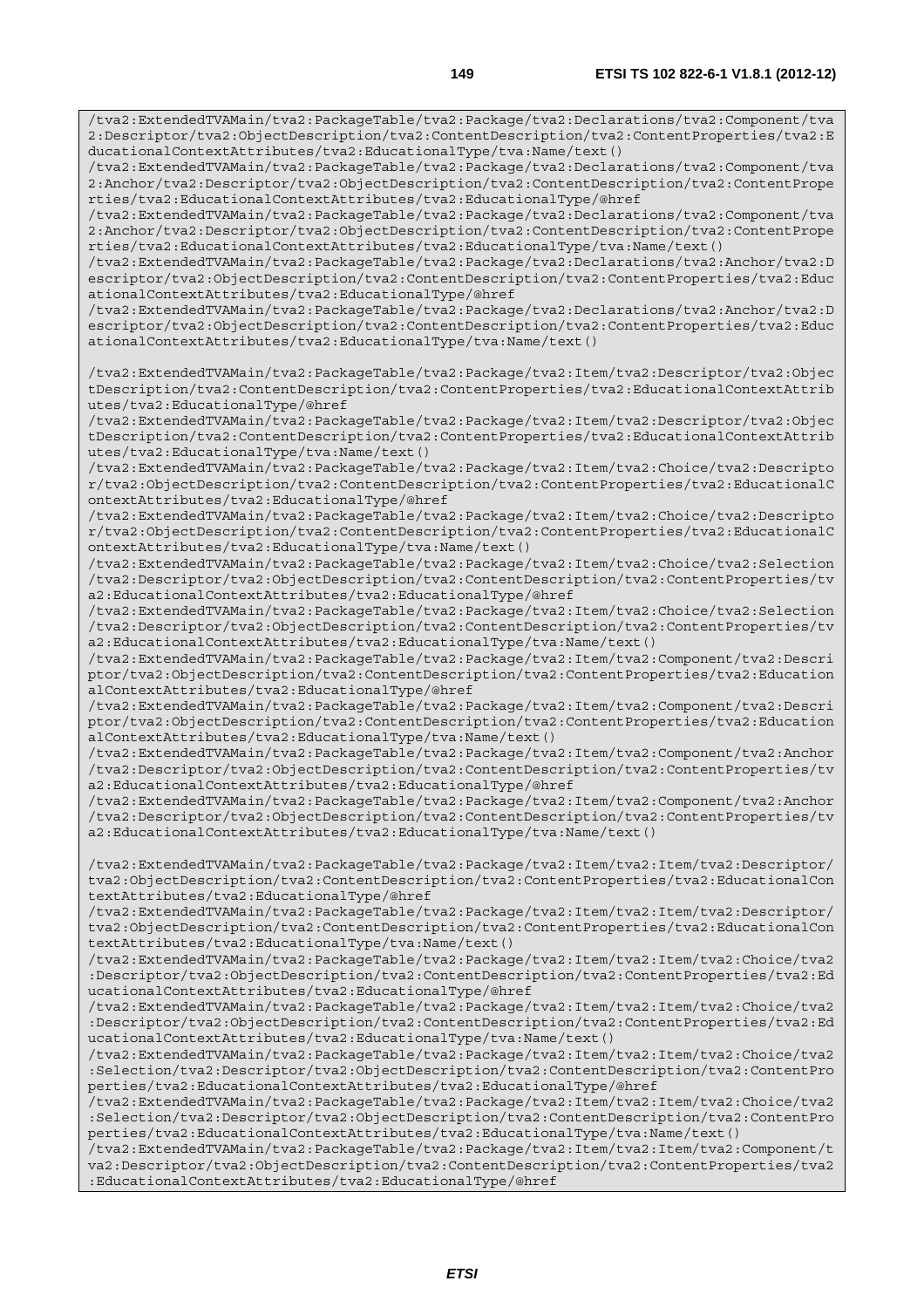/tva2:ExtendedTVAMain/tva2:PackageTable/tva2:Package/tva2:Item/tva2:Item/tva2:Component/t va2:Descriptor/tva2:ObjectDescription/tva2:ContentDescription/tva2:ContentProperties/tva2 :EducationalContextAttributes/tva2:EducationalType/tva:Name/text() /tva2:ExtendedTVAMain/tva2:PackageTable/tva2:Package/tva2:Item/tva2:Item/tva2:Component/t va2:Anchor/tva2:Descriptor/tva2:ObjectDescription/tva2:ContentDescription/tva2:ContentPro perties/tva2:EducationalContextAttributes/tva2:EducationalType/@href /tva2:ExtendedTVAMain/tva2:PackageTable/tva2:Package/tva2:Item/tva2:Item/tva2:Component/t va2:Anchor/tva2:Descriptor/tva2:ObjectDescription/tva2:ContentDescription/tva2:ContentPro perties/tva2:EducationalContextAttributes/tva2:EducationalType/tva:Name/text()  $''$  /  $>$  $\langle$  .  $|$  - -  $|$ ######################################################################################## --> <!-- fieldID for ApplicationContent in Package --> <!-- ApplicationContent, Freeware, Uninstall-->  $<$  !  $\cdot$ ######################################################################################## --> <tns:FieldIDDefinition fieldID="ApplicationContent" fieldDefinition=" /tva:TVAMain/tva:ProgramDescription/tva:ProgramInformationTable/tva:ProgramInformation/tv a2:ExtendedContentDescription/tva2:ContentProperties/tva2:ApplicationContextAttributes /tva:TVAMain/tva:ProgramDescription/tva:GroupInformationTable/tva:GroupInformation/tva2:E xtendedContentDescription/tva2:ContentProperties/tva2:ApplicationContextAttributes /tva2:ExtendedTVAMain/tva2:PackageTable/tva2:Package/tva2:Descriptor/tva2:ObjectDescripti on/tva2:ContentDescription/tva2:ContentProperties/tva2:ApplicationContextAttributes /tva2:ExtendedTVAMain/tva2:PackageTable/tva2:Package/tva2:Declarations/tva2:Descriptor/tv a2:ObjectDescription/tva2:ContentDescription/tva2:ContentProperties/tva2:ApplicationConte xtAttributes /tva2:ExtendedTVAMain/tva2:PackageTable/tva2:Package/tva2:Declarations/tva2:Item/tva2:Des criptor/tva2:ObjectDescription/tva2:ContentDescription/tva2:ContentProperties/tva2:Applic ationContextAttributes /tva2:ExtendedTVAMain/tva2:PackageTable/tva2:Package/tva2:Declarations/tva2:Item/tva2:Cho ice/tva2:Descriptor/tva2:ObjectDescription/tva2:ContentDescription/tva2:ContentProperties /tva2:ApplicationContextAttributes /tva2:ExtendedTVAMain/tva2:PackageTable/tva2:Package/tva2:Declarations/tva2:Item/tva2:Cho ice/tva2:Selection/tva2:Descriptor/tva2:ObjectDescription/tva2:ContentDescription/tva2:Co ntentProperties/tva2:ApplicationContextAttributes /tva2:ExtendedTVAMain/tva2:PackageTable/tva2:Package/tva2:Declarations/tva2:Item/tva2:Com ponent/tva2:Descriptor/tva2:ObjectDescription/tva2:ContentDescription/tva2:ContentPropert ies/tva2:ApplicationContextAttributes /tva2:ExtendedTVAMain/tva2:PackageTable/tva2:Package/tva2:Declarations/tva2:Item/tva2:Com ponent/tva2:Anchor/tva2:Descriptor/tva2:ObjectDescription/tva2:ContentDescription/tva2:Co ntentProperties/tva2:ApplicationContextAttributes /tva2:ExtendedTVAMain/tva2:PackageTable/tva2:Package/tva2:Declarations/tva2:Item/tva2:Ite m/tva2:Descriptor/tva2:ObjectDescription/tva2:ContentDescription/tva2:ContentProperties/t va2:ApplicationContextAttributes /tva2:ExtendedTVAMain/tva2:PackageTable/tva2:Package/tva2:Declarations/tva2:Item/tva2:Ite m/tva2:Choice/tva2:Descriptor/tva2:ObjectDescription/tva2:ContentDescription/tva2:Content Properties/tva2:ApplicationContextAttributes /tva2:ExtendedTVAMain/tva2:PackageTable/tva2:Package/tva2:Declarations/tva2:Item/tva2:Ite m/tva2:Choice/tva2:Selection/tva2:Descriptor/tva2:ObjectDescription/tva2:ContentDescripti on/tva2:ContentProperties/tva2:ApplicationContextAttributes /tva2:ExtendedTVAMain/tva2:PackageTable/tva2:Package/tva2:Declarations/tva2:Item/tva2:Ite m/tva2:Component/tva2:Descriptor/tva2:ObjectDescription/tva2:ContentDescription/tva2:Cont entProperties/tva2:ApplicationContextAttributes /tva2:ExtendedTVAMain/tva2:PackageTable/tva2:Package/tva2:Declarations/tva2:Item/tva2:Ite m/tva2:Component/tva2:Anchor/tva2:Descriptor/tva2:ObjectDescription/tva2:ContentDescripti on/tva2:ContentProperties/tva2:ApplicationContextAttributes /tva2:ExtendedTVAMain/tva2:PackageTable/tva2:Package/tva2:Declarations/tva2:Component/tva 2:Descriptor/tva2:ObjectDescription/tva2:ContentDescription/tva2:ContentProperties/tva2:A pplicationContextAttributes /tva2:ExtendedTVAMain/tva2:PackageTable/tva2:Package/tva2:Declarations/tva2:Component/tva 2:Anchor/tva2:Descriptor/tva2:ObjectDescription/tva2:ContentDescription/tva2:ContentPrope

rties/tva2:ApplicationContextAttributes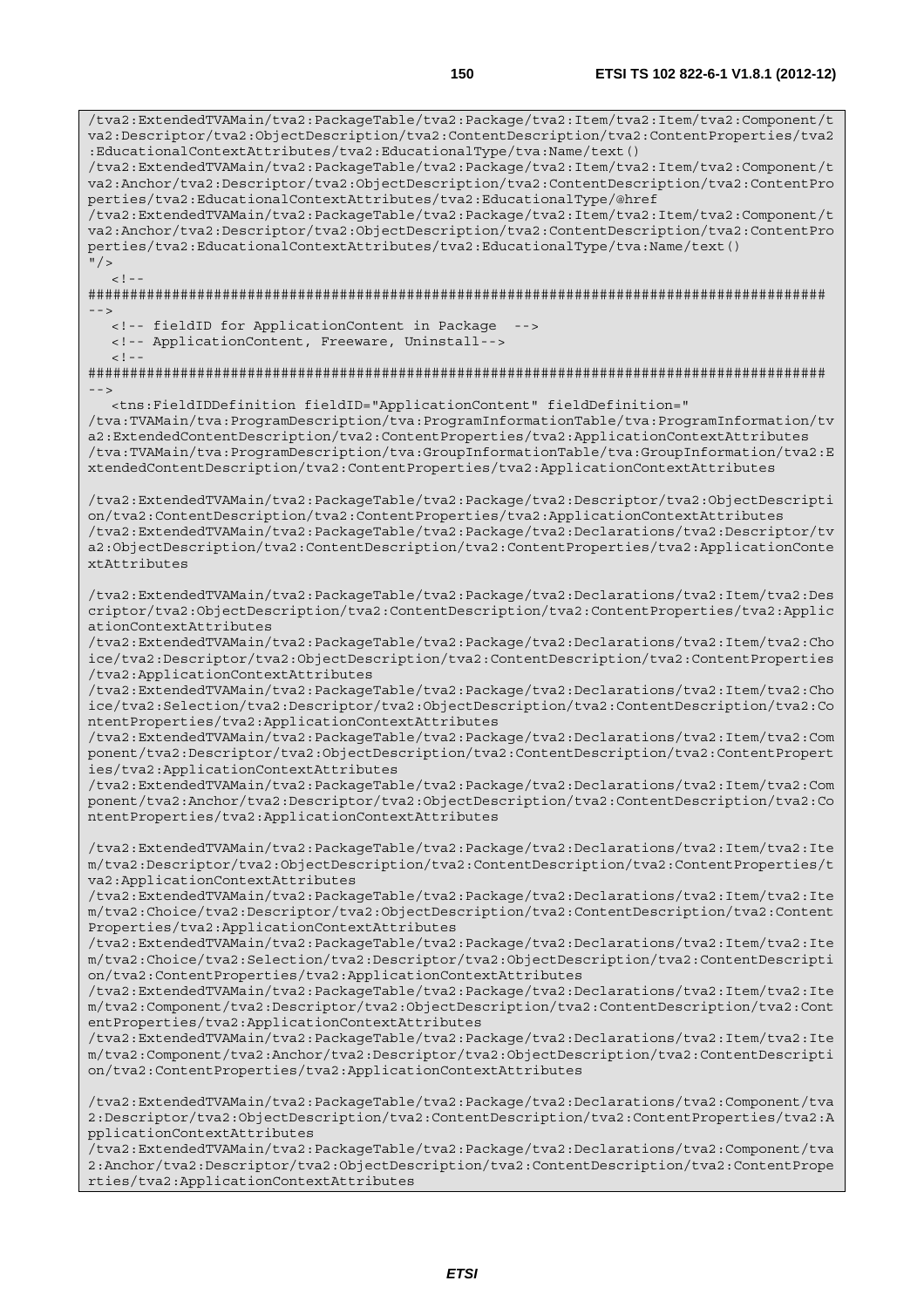/tva2:ExtendedTVAMain/tva2:PackageTable/tva2:Package/tva2:Declarations/tva2:Anchor/tva2:D

escriptor/tva2:ObjectDescription/tva2:ContentDescription/tva2:ContentProperties/tva2:Appl icationContextAttributes /tva2:ExtendedTVAMain/tva2:PackageTable/tva2:Package/tva2:Item/tva2:Descriptor/tva2:Objec tDescription/tva2:ContentDescription/tva2:ContentProperties/tva2:ApplicationContextAttrib utes /tva2:ExtendedTVAMain/tva2:PackageTable/tva2:Package/tva2:Item/tva2:Choice/tva2:Descripto r/tva2:ObjectDescription/tva2:ContentDescription/tva2:ContentProperties/tva2:ApplicationC ontextAttributes /tva2:ExtendedTVAMain/tva2:PackageTable/tva2:Package/tva2:Item/tva2:Choice/tva2:Selection /tva2:Descriptor/tva2:ObjectDescription/tva2:ContentDescription/tva2:ContentProperties/tv a2:ApplicationContextAttributes /tva2:ExtendedTVAMain/tva2:PackageTable/tva2:Package/tva2:Item/tva2:Component/tva2:Descri ptor/tva2:ObjectDescription/tva2:ContentDescription/tva2:ContentProperties/tva2:Applicati onContextAttributes /tva2:ExtendedTVAMain/tva2:PackageTable/tva2:Package/tva2:Item/tva2:Component/tva2:Anchor /tva2:Descriptor/tva2:ObjectDescription/tva2:ContentDescription/tva2:ContentProperties/tv a2:ApplicationContextAttributes /tva2:ExtendedTVAMain/tva2:PackageTable/tva2:Package/tva2:Item/tva2:Item/tva2:Descriptor/ tva2:ObjectDescription/tva2:ContentDescription/tva2:ContentProperties/tva2:ApplicationCon textAttributes /tva2:ExtendedTVAMain/tva2:PackageTable/tva2:Package/tva2:Item/tva2:Item/tva2:Choice/tva2 :Descriptor/tva2:ObjectDescription/tva2:ContentDescription/tva2:ContentProperties/tva2:Ap plicationContextAttributes /tva2:ExtendedTVAMain/tva2:PackageTable/tva2:Package/tva2:Item/tva2:Item/tva2:Choice/tva2 :Selection/tva2:Descriptor/tva2:ObjectDescription/tva2:ContentDescription/tva2:ContentPro perties/tva2:ApplicationContextAttributes /tva2:ExtendedTVAMain/tva2:PackageTable/tva2:Package/tva2:Item/tva2:Item/tva2:Component/t va2:Descriptor/tva2:ObjectDescription/tva2:ContentDescription/tva2:ContentProperties/tva2 :ApplicationContextAttributes /tva2:ExtendedTVAMain/tva2:PackageTable/tva2:Package/tva2:Item/tva2:Item/tva2:Component/t va2:Anchor/tva2:Descriptor/tva2:ObjectDescription/tva2:ContentDescription/tva2:ContentPro perties/tva2:ApplicationContextAttributes  $"$  / > <tns:FieldIDDefinition fieldID="Freeware" fieldDefinition=" /tva:TVAMain/tva:ProgramDescription/tva:ProgramInformationTable/tva:ProgramInformation/tv a2:ExtendedContentDescription/tva2:ContentProperties/tva2:ApplicationContextAttributes/tv a2:Freeware/text() /tva:TVAMain/tva:ProgramDescription/tva:GroupInformationTable/tva:GroupInformation/tva2:E xtendedContentDescription/tva2:ContentProperties/tva2:ApplicationContextAttributes/tva2:F reeware/text() /tva2:ExtendedTVAMain/tva2:PackageTable/tva2:Package/tva2:Descriptor/tva2:ObjectDescripti on/tva2:ContentDescription/tva2:ContentProperties/tva2:ApplicationContextAttributes/tva2: Freeware/text() /tva2:ExtendedTVAMain/tva2:PackageTable/tva2:Package/tva2:Declarations/tva2:Descriptor/tv a2:ObjectDescription/tva2:ContentDescription/tva2:ContentProperties/tva2:ApplicationConte xtAttributes/tva2:Freeware/text() /tva2:ExtendedTVAMain/tva2:PackageTable/tva2:Package/tva2:Declarations/tva2:Item/tva2:Des criptor/tva2:ObjectDescription/tva2:ContentDescription/tva2:ContentProperties/tva2:Applic ationContextAttributes/tva2:Freeware/text() /tva2:ExtendedTVAMain/tva2:PackageTable/tva2:Package/tva2:Declarations/tva2:Item/tva2:Cho ice/tva2:Descriptor/tva2:ObjectDescription/tva2:ContentDescription/tva2:ContentProperties /tva2:ApplicationContextAttributes/tva2:Freeware/text() /tva2:ExtendedTVAMain/tva2:PackageTable/tva2:Package/tva2:Declarations/tva2:Item/tva2:Cho ice/tva2:Selection/tva2:Descriptor/tva2:ObjectDescription/tva2:ContentDescription/tva2:Co ntentProperties/tva2:ApplicationContextAttributes/tva2:Freeware/text() /tva2:ExtendedTVAMain/tva2:PackageTable/tva2:Package/tva2:Declarations/tva2:Item/tva2:Com ponent/tva2:Descriptor/tva2:ObjectDescription/tva2:ContentDescription/tva2:ContentPropert ies/tva2:ApplicationContextAttributes/tva2:Freeware/text()

/tva2:ExtendedTVAMain/tva2:PackageTable/tva2:Package/tva2:Declarations/tva2:Item/tva2:Com ponent/tva2:Anchor/tva2:Descriptor/tva2:ObjectDescription/tva2:ContentDescription/tva2:Co ntentProperties/tva2:ApplicationContextAttributes/tva2:Freeware/text()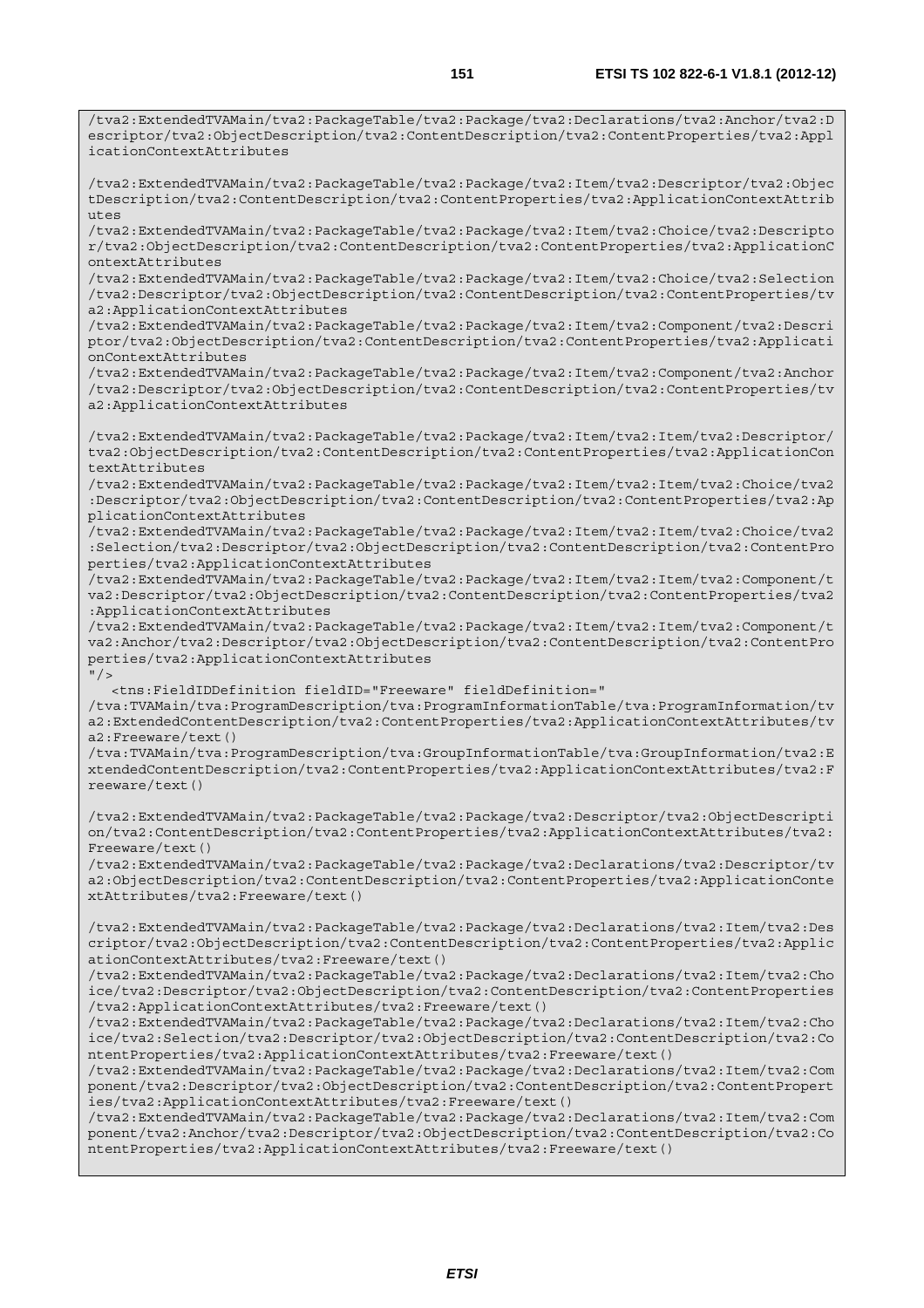/tva2:ExtendedTVAMain/tva2:PackageTable/tva2:Package/tva2:Declarations/tva2:Item/tva2:Ite m/tva2:Descriptor/tva2:ObjectDescription/tva2:ContentDescription/tva2:ContentProperties/t va2:ApplicationContextAttributes/tva2:Freeware/text() /tva2:ExtendedTVAMain/tva2:PackageTable/tva2:Package/tva2:Declarations/tva2:Item/tva2:Ite

m/tva2:Choice/tva2:Descriptor/tva2:ObjectDescription/tva2:ContentDescription/tva2:Content Properties/tva2:ApplicationContextAttributes/tva2:Freeware/text()

/tva2:ExtendedTVAMain/tva2:PackageTable/tva2:Package/tva2:Declarations/tva2:Item/tva2:Ite m/tva2:Choice/tva2:Selection/tva2:Descriptor/tva2:ObjectDescription/tva2:ContentDescripti on/tva2:ContentProperties/tva2:ApplicationContextAttributes/tva2:Freeware/text()

/tva2:ExtendedTVAMain/tva2:PackageTable/tva2:Package/tva2:Declarations/tva2:Item/tva2:Ite m/tva2:Component/tva2:Descriptor/tva2:ObjectDescription/tva2:ContentDescription/tva2:Cont entProperties/tva2:ApplicationContextAttributes/tva2:Freeware/text()

/tva2:ExtendedTVAMain/tva2:PackageTable/tva2:Package/tva2:Declarations/tva2:Item/tva2:Ite m/tva2:Component/tva2:Anchor/tva2:Descriptor/tva2:ObjectDescription/tva2:ContentDescripti on/tva2:ContentProperties/tva2:ApplicationContextAttributes/tva2:Freeware/text()

/tva2:ExtendedTVAMain/tva2:PackageTable/tva2:Package/tva2:Declarations/tva2:Component/tva 2:Descriptor/tva2:ObjectDescription/tva2:ContentDescription/tva2:ContentProperties/tva2:A pplicationContextAttributes/tva2:Freeware/text()

/tva2:ExtendedTVAMain/tva2:PackageTable/tva2:Package/tva2:Declarations/tva2:Component/tva 2:Anchor/tva2:Descriptor/tva2:ObjectDescription/tva2:ContentDescription/tva2:ContentPrope rties/tva2:ApplicationContextAttributes/tva2:Freeware/text()

/tva2:ExtendedTVAMain/tva2:PackageTable/tva2:Package/tva2:Declarations/tva2:Anchor/tva2:D escriptor/tva2:ObjectDescription/tva2:ContentDescription/tva2:ContentProperties/tva2:Appl icationContextAttributes/tva2:Freeware/text()

/tva2:ExtendedTVAMain/tva2:PackageTable/tva2:Package/tva2:Item/tva2:Descriptor/tva2:Objec tDescription/tva2:ContentDescription/tva2:ContentProperties/tva2:ApplicationContextAttrib utes/tva2:Freeware/text()

/tva2:ExtendedTVAMain/tva2:PackageTable/tva2:Package/tva2:Item/tva2:Choice/tva2:Descripto r/tva2:ObjectDescription/tva2:ContentDescription/tva2:ContentProperties/tva2:ApplicationC ontextAttributes/tva2:Freeware/text()

/tva2:ExtendedTVAMain/tva2:PackageTable/tva2:Package/tva2:Item/tva2:Choice/tva2:Selection /tva2:Descriptor/tva2:ObjectDescription/tva2:ContentDescription/tva2:ContentProperties/tv a2:ApplicationContextAttributes/tva2:Freeware/text()

/tva2:ExtendedTVAMain/tva2:PackageTable/tva2:Package/tva2:Item/tva2:Component/tva2:Descri ptor/tva2:ObjectDescription/tva2:ContentDescription/tva2:ContentProperties/tva2:Applicati onContextAttributes/tva2:Freeware/text()

/tva2:ExtendedTVAMain/tva2:PackageTable/tva2:Package/tva2:Item/tva2:Component/tva2:Anchor /tva2:Descriptor/tva2:ObjectDescription/tva2:ContentDescription/tva2:ContentProperties/tv a2:ApplicationContextAttributes/tva2:Freeware/text()

/tva2:ExtendedTVAMain/tva2:PackageTable/tva2:Package/tva2:Item/tva2:Item/tva2:Descriptor/ tva2:ObjectDescription/tva2:ContentDescription/tva2:ContentProperties/tva2:ApplicationCon textAttributes/tva2:Freeware/text()

/tva2:ExtendedTVAMain/tva2:PackageTable/tva2:Package/tva2:Item/tva2:Item/tva2:Choice/tva2 :Descriptor/tva2:ObjectDescription/tva2:ContentDescription/tva2:ContentProperties/tva2:Ap plicationContextAttributes/tva2:Freeware/text()

/tva2:ExtendedTVAMain/tva2:PackageTable/tva2:Package/tva2:Item/tva2:Item/tva2:Choice/tva2 :Selection/tva2:Descriptor/tva2:ObjectDescription/tva2:ContentDescription/tva2:ContentPro perties/tva2:ApplicationContextAttributes/tva2:Freeware/text()

/tva2:ExtendedTVAMain/tva2:PackageTable/tva2:Package/tva2:Item/tva2:Item/tva2:Component/t va2:Descriptor/tva2:ObjectDescription/tva2:ContentDescription/tva2:ContentProperties/tva2 :ApplicationContextAttributes/tva2:Freeware/text()

/tva2:ExtendedTVAMain/tva2:PackageTable/tva2:Package/tva2:Item/tva2:Item/tva2:Component/t va2:Anchor/tva2:Descriptor/tva2:ObjectDescription/tva2:ContentDescription/tva2:ContentPro perties/tva2:ApplicationContextAttributes/tva2:Freeware/text()  $"$  />

<tns:FieldIDDefinition fieldID="Uninstall" fieldDefinition="

/tva:TVAMain/tva:ProgramDescription/tva:ProgramInformationTable/tva:ProgramInformation/tv a2:ExtendedContentDescription/tva2:ContentProperties/tva2:ApplicationContextAttributes/tv a2:Uninstall/text()

/tva:TVAMain/tva:ProgramDescription/tva:GroupInformationTable/tva:GroupInformation/tva2:E xtendedContentDescription/tva2:ContentProperties/tva2:ApplicationContextAttributes/tva2:U ninstall/text()

/tva2:ExtendedTVAMain/tva2:PackageTable/tva2:Package/tva2:Descriptor/tva2:ObjectDescripti on/tva2:ContentDescription/tva2:ContentProperties/tva2:ApplicationContextAttributes/tva2: Uninstall/text()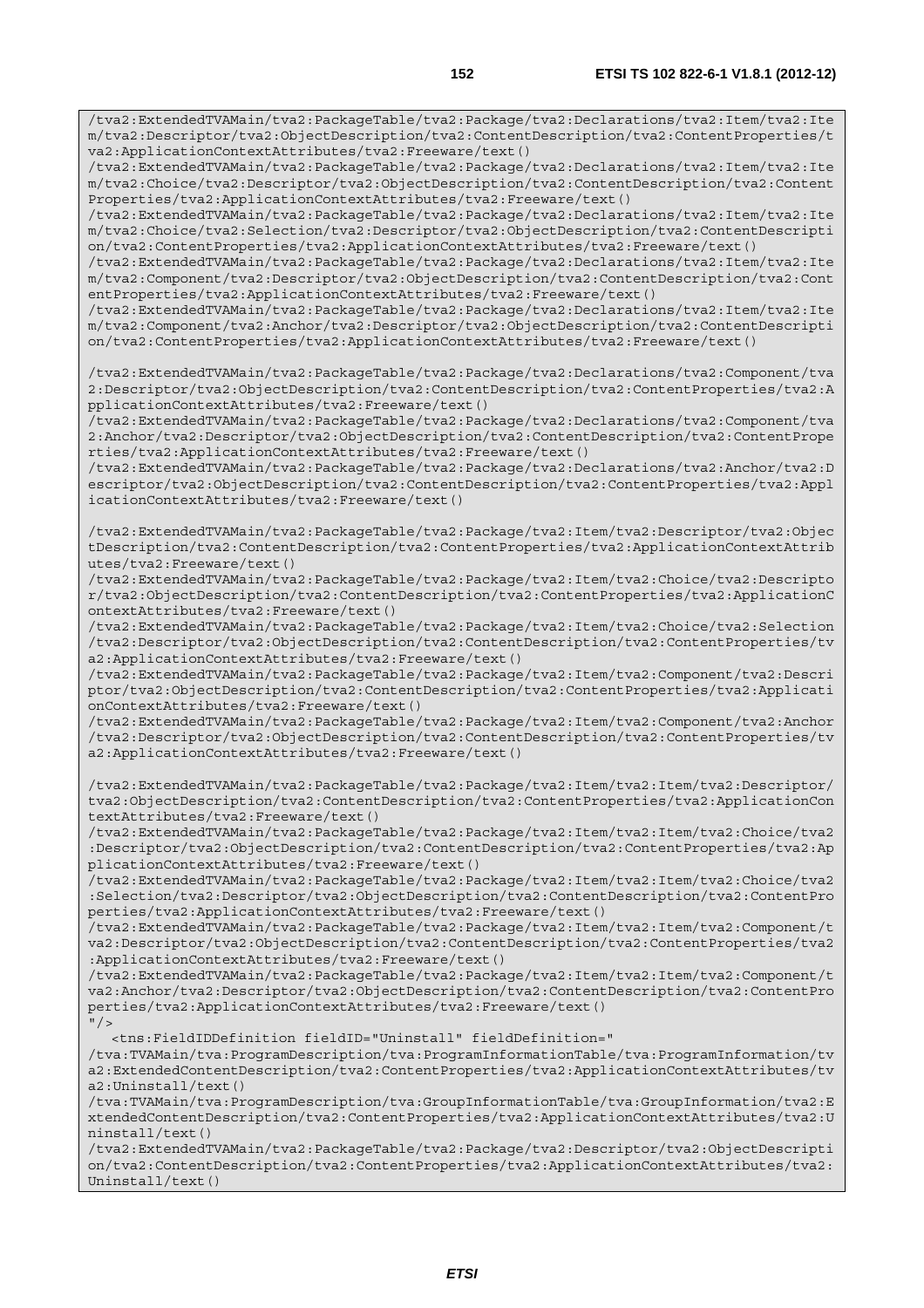/tva2:ExtendedTVAMain/tva2:PackageTable/tva2:Package/tva2:Declarations/tva2:Item/tva2:Des criptor/tva2:ObjectDescription/tva2:ContentDescription/tva2:ContentProperties/tva2:Applic ationContextAttributes/tva2:Uninstall/text()

/tva2:ExtendedTVAMain/tva2:PackageTable/tva2:Package/tva2:Declarations/tva2:Item/tva2:Cho ice/tva2:Descriptor/tva2:ObjectDescription/tva2:ContentDescription/tva2:ContentProperties /tva2:ApplicationContextAttributes/tva2:Uninstall/text()

/tva2:ExtendedTVAMain/tva2:PackageTable/tva2:Package/tva2:Declarations/tva2:Item/tva2:Cho ice/tva2:Selection/tva2:Descriptor/tva2:ObjectDescription/tva2:ContentDescription/tva2:Co ntentProperties/tva2:ApplicationContextAttributes/tva2:Uninstall/text()

/tva2:ExtendedTVAMain/tva2:PackageTable/tva2:Package/tva2:Declarations/tva2:Item/tva2:Com ponent/tva2:Descriptor/tva2:ObjectDescription/tva2:ContentDescription/tva2:ContentPropert ies/tva2:ApplicationContextAttributes/tva2:Uninstall/text()

/tva2:ExtendedTVAMain/tva2:PackageTable/tva2:Package/tva2:Declarations/tva2:Item/tva2:Com ponent/tva2:Anchor/tva2:Descriptor/tva2:ObjectDescription/tva2:ContentDescription/tva2:Co ntentProperties/tva2:ApplicationContextAttributes/tva2:Uninstall/text()

/tva2:ExtendedTVAMain/tva2:PackageTable/tva2:Package/tva2:Declarations/tva2:Item/tva2:Ite m/tva2:Descriptor/tva2:ObjectDescription/tva2:ContentDescription/tva2:ContentProperties/t va2:ApplicationContextAttributes/tva2:Uninstall/text()

/tva2:ExtendedTVAMain/tva2:PackageTable/tva2:Package/tva2:Declarations/tva2:Item/tva2:Ite m/tva2:Choice/tva2:Descriptor/tva2:ObjectDescription/tva2:ContentDescription/tva2:Content Properties/tva2:ApplicationContextAttributes/tva2:Uninstall/text()

/tva2:ExtendedTVAMain/tva2:PackageTable/tva2:Package/tva2:Declarations/tva2:Item/tva2:Ite m/tva2:Choice/tva2:Selection/tva2:Descriptor/tva2:ObjectDescription/tva2:ContentDescripti on/tva2:ContentProperties/tva2:ApplicationContextAttributes/tva2:Uninstall/text()

/tva2:ExtendedTVAMain/tva2:PackageTable/tva2:Package/tva2:Declarations/tva2:Item/tva2:Ite m/tva2:Component/tva2:Descriptor/tva2:ObjectDescription/tva2:ContentDescription/tva2:Cont entProperties/tva2:ApplicationContextAttributes/tva2:Uninstall/text()

/tva2:ExtendedTVAMain/tva2:PackageTable/tva2:Package/tva2:Declarations/tva2:Item/tva2:Ite m/tva2:Component/tva2:Anchor/tva2:Descriptor/tva2:ObjectDescription/tva2:ContentDescripti on/tva2:ContentProperties/tva2:ApplicationContextAttributes/tva2:Uninstall/text()

/tva2:ExtendedTVAMain/tva2:PackageTable/tva2:Package/tva2:Declarations/tva2:Component/tva 2:Descriptor/tva2:ObjectDescription/tva2:ContentDescription/tva2:ContentProperties/tva2:A pplicationContextAttributes/tva2:Uninstall/text()

/tva2:ExtendedTVAMain/tva2:PackageTable/tva2:Package/tva2:Declarations/tva2:Component/tva 2:Anchor/tva2:Descriptor/tva2:ObjectDescription/tva2:ContentDescription/tva2:ContentPrope rties/tva2:ApplicationContextAttributes/tva2:Uninstall/text()

/tva2:ExtendedTVAMain/tva2:PackageTable/tva2:Package/tva2:Declarations/tva2:Anchor/tva2:D escriptor/tva2:ObjectDescription/tva2:ContentDescription/tva2:ContentProperties/tva2:Appl icationContextAttributes/tva2:Uninstall/text()

/tva2:ExtendedTVAMain/tva2:PackageTable/tva2:Package/tva2:Item/tva2:Descriptor/tva2:Objec tDescription/tva2:ContentDescription/tva2:ContentProperties/tva2:ApplicationContextAttrib utes/tva2:Uninstall/text()

/tva2:ExtendedTVAMain/tva2:PackageTable/tva2:Package/tva2:Item/tva2:Choice/tva2:Descripto r/tva2:ObjectDescription/tva2:ContentDescription/tva2:ContentProperties/tva2:ApplicationC ontextAttributes/tva2:Uninstall/text()

/tva2:ExtendedTVAMain/tva2:PackageTable/tva2:Package/tva2:Item/tva2:Choice/tva2:Selection /tva2:Descriptor/tva2:ObjectDescription/tva2:ContentDescription/tva2:ContentProperties/tv a2:ApplicationContextAttributes/tva2:Uninstall/text()

/tva2:ExtendedTVAMain/tva2:PackageTable/tva2:Package/tva2:Item/tva2:Component/tva2:Descri ptor/tva2:ObjectDescription/tva2:ContentDescription/tva2:ContentProperties/tva2:Applicati onContextAttributes/tva2:Uninstall/text()

/tva2:ExtendedTVAMain/tva2:PackageTable/tva2:Package/tva2:Item/tva2:Component/tva2:Anchor /tva2:Descriptor/tva2:ObjectDescription/tva2:ContentDescription/tva2:ContentProperties/tv a2:ApplicationContextAttributes/tva2:Uninstall/text()

/tva2:ExtendedTVAMain/tva2:PackageTable/tva2:Package/tva2:Item/tva2:Item/tva2:Descriptor/ tva2:ObjectDescription/tva2:ContentDescription/tva2:ContentProperties/tva2:ApplicationCon textAttributes/tva2:Uninstall/text()

/tva2:ExtendedTVAMain/tva2:PackageTable/tva2:Package/tva2:Item/tva2:Item/tva2:Choice/tva2 :Descriptor/tva2:ObjectDescription/tva2:ContentDescription/tva2:ContentProperties/tva2:Ap plicationContextAttributes/tva2:Uninstall/text()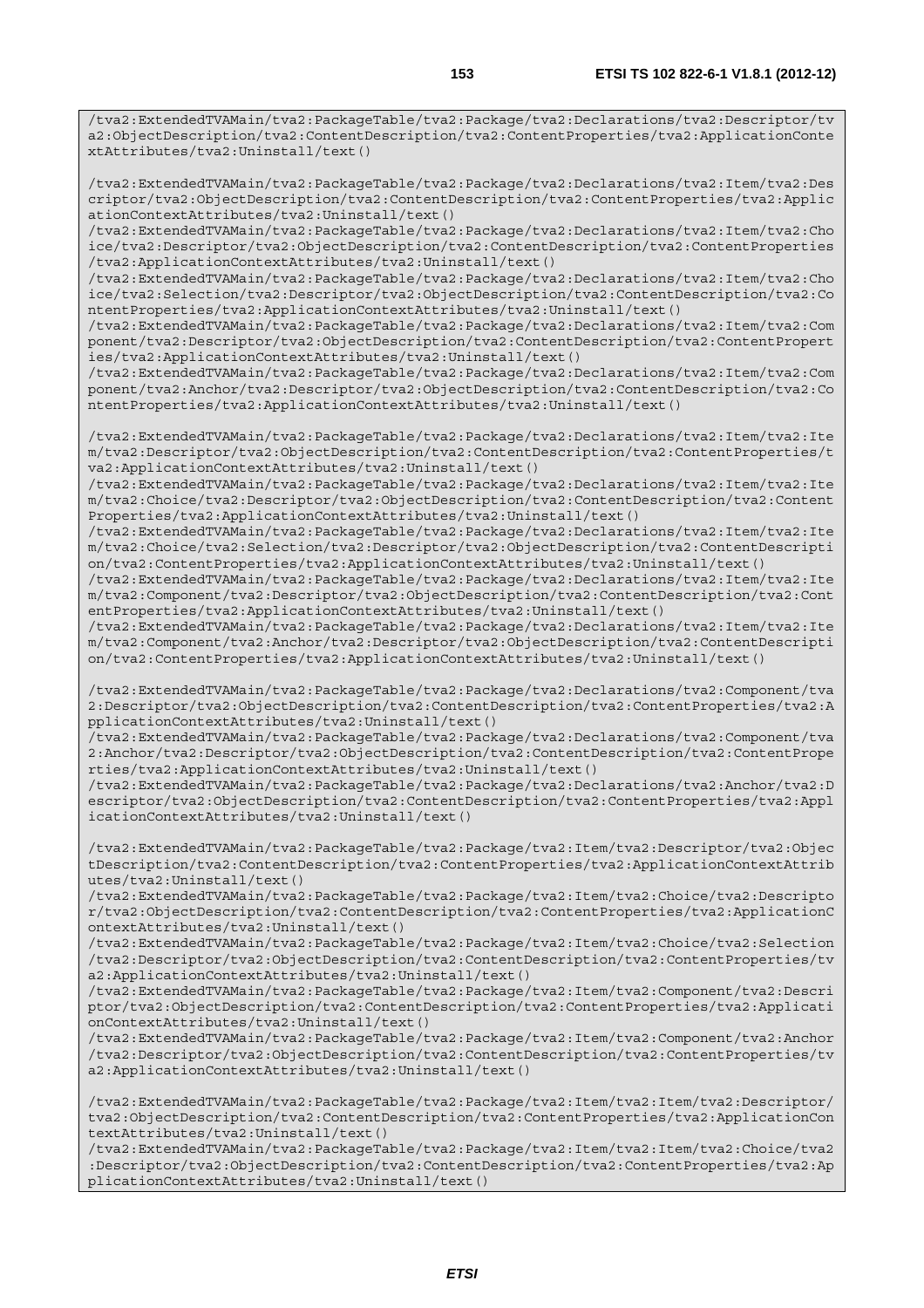/tva2:ExtendedTVAMain/tva2:PackageTable/tva2:Package/tva2:Item/tva2:Item/tva2:Choice/tva2 :Selection/tva2:Descriptor/tva2:ObjectDescription/tva2:ContentDescription/tva2:ContentPro perties/tva2:ApplicationContextAttributes/tva2:Uninstall/text() /tva2:ExtendedTVAMain/tva2:PackageTable/tva2:Package/tva2:Item/tva2:Item/tva2:Component/t va2:Descriptor/tva2:ObjectDescription/tva2:ContentDescription/tva2:ContentProperties/tva2 :ApplicationContextAttributes/tva2:Uninstall/text() /tva2:ExtendedTVAMain/tva2:PackageTable/tva2:Package/tva2:Item/tva2:Item/tva2:Component/t va2:Anchor/tva2:Descriptor/tva2:ObjectDescription/tva2:ContentDescription/tva2:ContentPro perties/tva2:ApplicationContextAttributes/tva2:Uninstall/text()  $''$  /  $>$  $\langle$  .  $|$  - -  $|$ ######################################################################################## --> <!-- fieldID for GameContent in Package --> <!-- GameContent, Perspectives, MaxNumPlayers -->  $\lt$  ! -######################################################################################## --> <tns:FieldIDDefinition fieldID="GameContent" fieldDefinition=" /tva:TVAMain/tva:ProgramDescription/tva:ProgramInformationTable/tva:ProgramInformation/tv a2:ExtendedContentDescription/tva2:ContentProperties/tva2:GameContextAttributes /tva:TVAMain/tva:ProgramDescription/tva:GroupInformationTable/tva:GroupInformation/tva2:E xtendedContentDescription/tva2:ContentProperties/tva2:GameContextAttributes /tva2:ExtendedTVAMain/tva2:PackageTable/tva2:Package/tva2:Descriptor/tva2:ObjectDescripti on/tva2:ContentDescription/tva2:ContentProperties/tva2:GameContextAttributes /tva2:ExtendedTVAMain/tva2:PackageTable/tva2:Package/tva2:Declarations/tva2:Descriptor/tv a2:ObjectDescription/tva2:ContentDescription/tva2:ContentProperties/tva2:GameContextAttri butes /tva2:ExtendedTVAMain/tva2:PackageTable/tva2:Package/tva2:Declarations/tva2:Item/tva2:Des criptor/tva2:ObjectDescription/tva2:ContentDescription/tva2:ContentProperties/tva2:GameCo ntextAttributes /tva2:ExtendedTVAMain/tva2:PackageTable/tva2:Package/tva2:Declarations/tva2:Item/tva2:Cho ice/tva2:Descriptor/tva2:ObjectDescription/tva2:ContentDescription/tva2:ContentProperties /tva2:GameContextAttributes /tva2:ExtendedTVAMain/tva2:PackageTable/tva2:Package/tva2:Declarations/tva2:Item/tva2:Cho ice/tva2:Selection/tva2:Descriptor/tva2:ObjectDescription/tva2:ContentDescription/tva2:Co ntentProperties/tva2:GameContextAttributes /tva2:ExtendedTVAMain/tva2:PackageTable/tva2:Package/tva2:Declarations/tva2:Item/tva2:Com ponent/tva2:Descriptor/tva2:ObjectDescription/tva2:ContentDescription/tva2:ContentPropert ies/tva2:GameContextAttributes /tva2:ExtendedTVAMain/tva2:PackageTable/tva2:Package/tva2:Declarations/tva2:Item/tva2:Com ponent/tva2:Anchor/tva2:Descriptor/tva2:ObjectDescription/tva2:ContentDescription/tva2:Co ntentProperties/tva2:GameContextAttributes /tva2:ExtendedTVAMain/tva2:PackageTable/tva2:Package/tva2:Declarations/tva2:Item/tva2:Ite m/tva2:Descriptor/tva2:ObjectDescription/tva2:ContentDescription/tva2:ContentProperties/t va2:GameContextAttributes /tva2:ExtendedTVAMain/tva2:PackageTable/tva2:Package/tva2:Declarations/tva2:Item/tva2:Ite m/tva2:Choice/tva2:Descriptor/tva2:ObjectDescription/tva2:ContentDescription/tva2:Content Properties/tva2:GameContextAttributes /tva2:ExtendedTVAMain/tva2:PackageTable/tva2:Package/tva2:Declarations/tva2:Item/tva2:Ite m/tva2:Choice/tva2:Selection/tva2:Descriptor/tva2:ObjectDescription/tva2:ContentDescripti on/tva2:ContentProperties/tva2:GameContextAttributes /tva2:ExtendedTVAMain/tva2:PackageTable/tva2:Package/tva2:Declarations/tva2:Item/tva2:Ite m/tva2:Component/tva2:Descriptor/tva2:ObjectDescription/tva2:ContentDescription/tva2:Cont entProperties/tva2:GameContextAttributes /tva2:ExtendedTVAMain/tva2:PackageTable/tva2:Package/tva2:Declarations/tva2:Item/tva2:Ite m/tva2:Component/tva2:Anchor/tva2:Descriptor/tva2:ObjectDescription/tva2:ContentDescripti on/tva2:ContentProperties/tva2:GameContextAttributes /tva2:ExtendedTVAMain/tva2:PackageTable/tva2:Package/tva2:Declarations/tva2:Component/tva 2:Descriptor/tva2:ObjectDescription/tva2:ContentDescription/tva2:ContentProperties/tva2:G ameContextAttributes /tva2:ExtendedTVAMain/tva2:PackageTable/tva2:Package/tva2:Declarations/tva2:Component/tva 2:Anchor/tva2:Descriptor/tva2:ObjectDescription/tva2:ContentDescription/tva2:ContentPrope rties/tva2:GameContextAttributes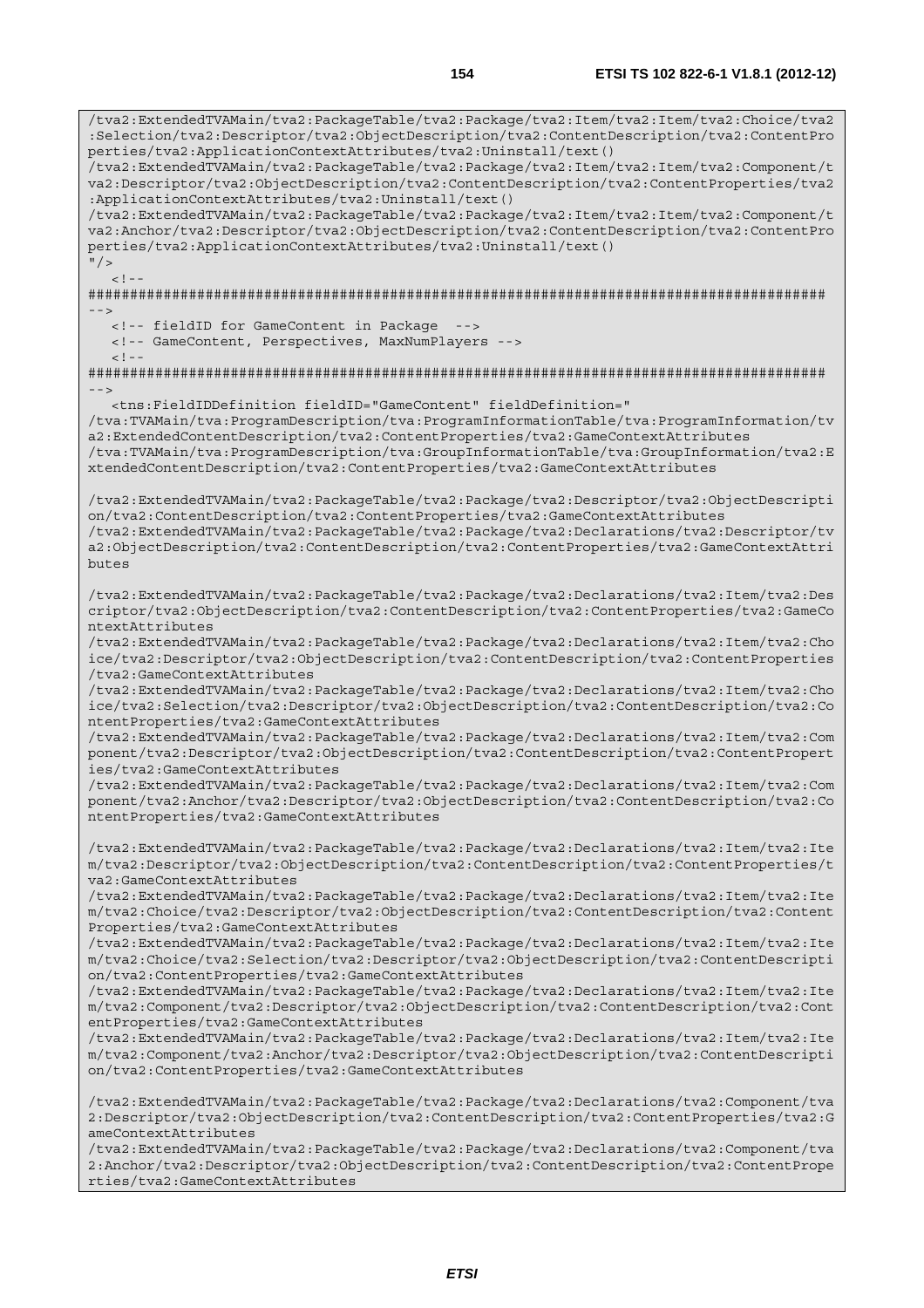/tva2:ExtendedTVAMain/tva2:PackageTable/tva2:Package/tva2:Declarations/tva2:Anchor/tva2:D escriptor/tva2:ObjectDescription/tva2:ContentDescription/tva2:ContentProperties/tva2:Game ContextAttributes

/tva2:ExtendedTVAMain/tva2:PackageTable/tva2:Package/tva2:Item/tva2:Descriptor/tva2:Objec tDescription/tva2:ContentDescription/tva2:ContentProperties/tva2:GameContextAttributes /tva2:ExtendedTVAMain/tva2:PackageTable/tva2:Package/tva2:Item/tva2:Choice/tva2:Descripto r/tva2:ObjectDescription/tva2:ContentDescription/tva2:ContentProperties/tva2:GameContextA ttributes

/tva2:ExtendedTVAMain/tva2:PackageTable/tva2:Package/tva2:Item/tva2:Choice/tva2:Selection /tva2:Descriptor/tva2:ObjectDescription/tva2:ContentDescription/tva2:ContentProperties/tv a2:GameContextAttributes

/tva2:ExtendedTVAMain/tva2:PackageTable/tva2:Package/tva2:Item/tva2:Component/tva2:Descri ptor/tva2:ObjectDescription/tva2:ContentDescription/tva2:ContentProperties/tva2:GameConte xtAttributes

/tva2:ExtendedTVAMain/tva2:PackageTable/tva2:Package/tva2:Item/tva2:Component/tva2:Anchor /tva2:Descriptor/tva2:ObjectDescription/tva2:ContentDescription/tva2:ContentProperties/tv a2:GameContextAttributes

/tva2:ExtendedTVAMain/tva2:PackageTable/tva2:Package/tva2:Item/tva2:Item/tva2:Descriptor/ tva2:ObjectDescription/tva2:ContentDescription/tva2:ContentProperties/tva2:GameContextAtt ributes

/tva2:ExtendedTVAMain/tva2:PackageTable/tva2:Package/tva2:Item/tva2:Item/tva2:Choice/tva2 :Descriptor/tva2:ObjectDescription/tva2:ContentDescription/tva2:ContentProperties/tva2:Ga meContextAttributes

/tva2:ExtendedTVAMain/tva2:PackageTable/tva2:Package/tva2:Item/tva2:Item/tva2:Choice/tva2 :Selection/tva2:Descriptor/tva2:ObjectDescription/tva2:ContentDescription/tva2:ContentPro perties/tva2:GameContextAttributes

/tva2:ExtendedTVAMain/tva2:PackageTable/tva2:Package/tva2:Item/tva2:Item/tva2:Component/t va2:Descriptor/tva2:ObjectDescription/tva2:ContentDescription/tva2:ContentProperties/tva2 :GameContextAttributes

/tva2:ExtendedTVAMain/tva2:PackageTable/tva2:Package/tva2:Item/tva2:Item/tva2:Component/t va2:Anchor/tva2:Descriptor/tva2:ObjectDescription/tva2:ContentDescription/tva2:ContentPro perties/tva2:GameContextAttributes

 $''$  / >

<tns:FieldIDDefinition fieldID="Perspectives" fieldDefinition="

/tva:TVAMain/tva:ProgramDescription/tva:ProgramInformationTable/tva:ProgramInformation/tv a2:ExtendedContentDescription/tva2:ContentProperties/tva2:GameContextAttributes/tva2:Pers pectives/@href

/tva:TVAMain/tva:ProgramDescription/tva:ProgramInformationTable/tva:ProgramInformation/tv a2:ExtendedContentDescription/tva2:ContentProperties/tva2:GameContextAttributes/tva2:Pers pectives/tva:Name/text()

/tva:TVAMain/tva:ProgramDescription/tva:GroupInformationTable/tva:GroupInformation/tva2:E xtendedContentDescription/tva2:ContentProperties/tva2:GameContextAttributes/tva2:Perspect ives/@href

/tva:TVAMain/tva:ProgramDescription/tva:GroupInformationTable/tva:GroupInformation/tva2:E xtendedContentDescription/tva2:ContentProperties/tva2:GameContextAttributes/tva2:Perspect ives/tva:Name/text()

/tva2:ExtendedTVAMain/tva2:PackageTable/tva2:Package/tva2:Descriptor/tva2:ObjectDescripti on/tva2:ContentDescription/tva2:ContentProperties/tva2:GameContextAttributes/tva2:Perspec tives/@href

/tva2:ExtendedTVAMain/tva2:PackageTable/tva2:Package/tva2:Descriptor/tva2:ObjectDescripti on/tva2:ContentDescription/tva2:ContentProperties/tva2:GameContextAttributes/tva2:Perspec tives/tva:Name/text()

/tva2:ExtendedTVAMain/tva2:PackageTable/tva2:Package/tva2:Declarations/tva2:Descriptor/tv a2:ObjectDescription/tva2:ContentDescription/tva2:ContentProperties/tva2:GameContextAttri butes/tva2:Perspectives/@href

/tva2:ExtendedTVAMain/tva2:PackageTable/tva2:Package/tva2:Declarations/tva2:Descriptor/tv a2:ObjectDescription/tva2:ContentDescription/tva2:ContentProperties/tva2:GameContextAttri butes/tva2:Perspectives/tva:Name/text()

/tva2:ExtendedTVAMain/tva2:PackageTable/tva2:Package/tva2:Declarations/tva2:Item/tva2:Des criptor/tva2:ObjectDescription/tva2:ContentDescription/tva2:ContentProperties/tva2:GameCo ntextAttributes/tva2:Perspectives/@href

/tva2:ExtendedTVAMain/tva2:PackageTable/tva2:Package/tva2:Declarations/tva2:Item/tva2:Des criptor/tva2:ObjectDescription/tva2:ContentDescription/tva2:ContentProperties/tva2:GameCo ntextAttributes/tva2:Perspectives/tva:Name/text()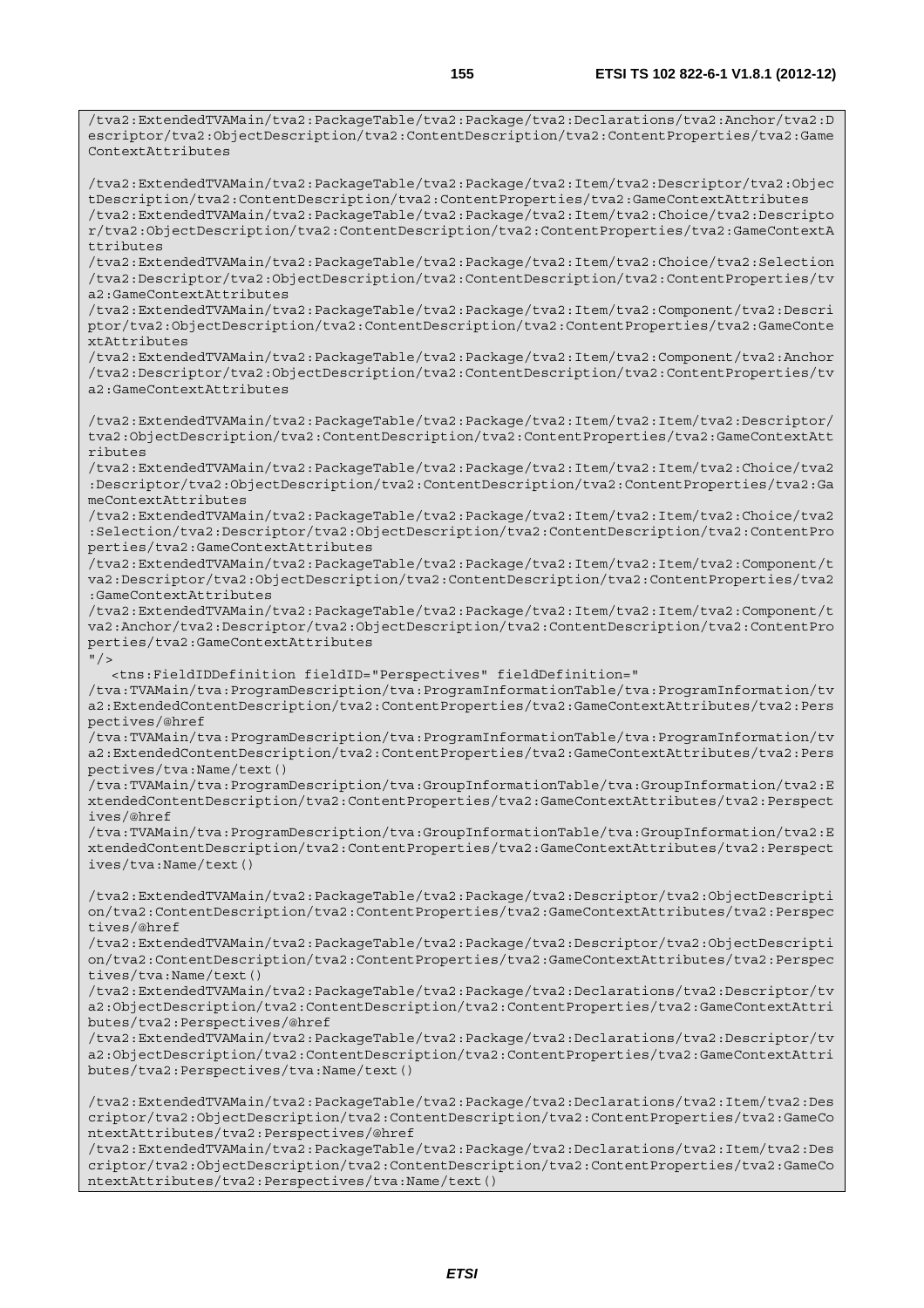/tva2:ExtendedTVAMain/tva2:PackageTable/tva2:Package/tva2:Declarations/tva2:Item/tva2:Cho ice/tva2:Descriptor/tva2:ObjectDescription/tva2:ContentDescription/tva2:ContentProperties /tva2:GameContextAttributes/tva2:Perspectives/@href /tva2:ExtendedTVAMain/tva2:PackageTable/tva2:Package/tva2:Declarations/tva2:Item/tva2:Cho ice/tva2:Descriptor/tva2:ObjectDescription/tva2:ContentDescription/tva2:ContentProperties /tva2:GameContextAttributes/tva2:Perspectives/tva:Name/text() /tva2:ExtendedTVAMain/tva2:PackageTable/tva2:Package/tva2:Declarations/tva2:Item/tva2:Cho ice/tva2:Selection/tva2:Descriptor/tva2:ObjectDescription/tva2:ContentDescription/tva2:Co ntentProperties/tva2:GameContextAttributes/tva2:Perspectives/@href /tva2:ExtendedTVAMain/tva2:PackageTable/tva2:Package/tva2:Declarations/tva2:Item/tva2:Cho ice/tva2:Selection/tva2:Descriptor/tva2:ObjectDescription/tva2:ContentDescription/tva2:Co ntentProperties/tva2:GameContextAttributes/tva2:Perspectives/tva:Name/text() /tva2:ExtendedTVAMain/tva2:PackageTable/tva2:Package/tva2:Declarations/tva2:Item/tva2:Com ponent/tva2:Descriptor/tva2:ObjectDescription/tva2:ContentDescription/tva2:ContentPropert ies/tva2:GameContextAttributes/tva2:Perspectives/@href /tva2:ExtendedTVAMain/tva2:PackageTable/tva2:Package/tva2:Declarations/tva2:Item/tva2:Com ponent/tva2:Descriptor/tva2:ObjectDescription/tva2:ContentDescription/tva2:ContentPropert ies/tva2:GameContextAttributes/tva2:Perspectives/tva:Name/text() /tva2:ExtendedTVAMain/tva2:PackageTable/tva2:Package/tva2:Declarations/tva2:Item/tva2:Com ponent/tva2:Anchor/tva2:Descriptor/tva2:ObjectDescription/tva2:ContentDescription/tva2:Co ntentProperties/tva2:GameContextAttributes/tva2:Perspectives/@href /tva2:ExtendedTVAMain/tva2:PackageTable/tva2:Package/tva2:Declarations/tva2:Item/tva2:Com ponent/tva2:Anchor/tva2:Descriptor/tva2:ObjectDescription/tva2:ContentDescription/tva2:Co ntentProperties/tva2:GameContextAttributes/tva2:Perspectives/tva:Name/text() /tva2:ExtendedTVAMain/tva2:PackageTable/tva2:Package/tva2:Declarations/tva2:Item/tva2:Ite m/tva2:Descriptor/tva2:ObjectDescription/tva2:ContentDescription/tva2:ContentProperties/t va2:GameContextAttributes/tva2:Perspectives/@href /tva2:ExtendedTVAMain/tva2:PackageTable/tva2:Package/tva2:Declarations/tva2:Item/tva2:Ite m/tva2:Descriptor/tva2:ObjectDescription/tva2:ContentDescription/tva2:ContentProperties/t va2:GameContextAttributes/tva2:Perspectives/tva:Name/text() /tva2:ExtendedTVAMain/tva2:PackageTable/tva2:Package/tva2:Declarations/tva2:Item/tva2:Ite m/tva2:Choice/tva2:Descriptor/tva2:ObjectDescription/tva2:ContentDescription/tva2:Content Properties/tva2:GameContextAttributes/tva2:Perspectives/@href /tva2:ExtendedTVAMain/tva2:PackageTable/tva2:Package/tva2:Declarations/tva2:Item/tva2:Ite m/tva2:Choice/tva2:Descriptor/tva2:ObjectDescription/tva2:ContentDescription/tva2:Content Properties/tva2:GameContextAttributes/tva2:Perspectives/tva:Name/text() /tva2:ExtendedTVAMain/tva2:PackageTable/tva2:Package/tva2:Declarations/tva2:Item/tva2:Ite m/tva2:Choice/tva2:Selection/tva2:Descriptor/tva2:ObjectDescription/tva2:ContentDescripti on/tva2:ContentProperties/tva2:GameContextAttributes/tva2:Perspectives/@href /tva2:ExtendedTVAMain/tva2:PackageTable/tva2:Package/tva2:Declarations/tva2:Item/tva2:Ite m/tva2:Choice/tva2:Selection/tva2:Descriptor/tva2:ObjectDescription/tva2:ContentDescripti on/tva2:ContentProperties/tva2:GameContextAttributes/tva2:Perspectives/tva:Name/text() /tva2:ExtendedTVAMain/tva2:PackageTable/tva2:Package/tva2:Declarations/tva2:Item/tva2:Ite m/tva2:Component/tva2:Descriptor/tva2:ObjectDescription/tva2:ContentDescription/tva2:Cont entProperties/tva2:GameContextAttributes/tva2:Perspectives/@href /tva2:ExtendedTVAMain/tva2:PackageTable/tva2:Package/tva2:Declarations/tva2:Item/tva2:Ite m/tva2:Component/tva2:Descriptor/tva2:ObjectDescription/tva2:ContentDescription/tva2:Cont entProperties/tva2:GameContextAttributes/tva2:Perspectives/tva:Name/text() /tva2:ExtendedTVAMain/tva2:PackageTable/tva2:Package/tva2:Declarations/tva2:Item/tva2:Ite m/tva2:Component/tva2:Anchor/tva2:Descriptor/tva2:ObjectDescription/tva2:ContentDescripti on/tva2:ContentProperties/tva2:GameContextAttributes/tva2:Perspectives/@href /tva2:ExtendedTVAMain/tva2:PackageTable/tva2:Package/tva2:Declarations/tva2:Item/tva2:Ite m/tva2:Component/tva2:Anchor/tva2:Descriptor/tva2:ObjectDescription/tva2:ContentDescripti on/tva2:ContentProperties/tva2:GameContextAttributes/tva2:Perspectives/tva:Name/text() /tva2:ExtendedTVAMain/tva2:PackageTable/tva2:Package/tva2:Declarations/tva2:Component/tva 2:Descriptor/tva2:ObjectDescription/tva2:ContentDescription/tva2:ContentProperties/tva2:G ameContextAttributes/tva2:Perspectives/@href /tva2:ExtendedTVAMain/tva2:PackageTable/tva2:Package/tva2:Declarations/tva2:Component/tva 2:Descriptor/tva2:ObjectDescription/tva2:ContentDescription/tva2:ContentProperties/tva2:G ameContextAttributes/tva2:Perspectives/tva:Name/text() /tva2:ExtendedTVAMain/tva2:PackageTable/tva2:Package/tva2:Declarations/tva2:Component/tva 2:Anchor/tva2:Descriptor/tva2:ObjectDescription/tva2:ContentDescription/tva2:ContentPrope rties/tva2:GameContextAttributes/tva2:Perspectives/@href /tva2:ExtendedTVAMain/tva2:PackageTable/tva2:Package/tva2:Declarations/tva2:Component/tva 2:Anchor/tva2:Descriptor/tva2:ObjectDescription/tva2:ContentDescription/tva2:ContentPrope rties/tva2:GameContextAttributes/tva2:Perspectives/tva:Name/text()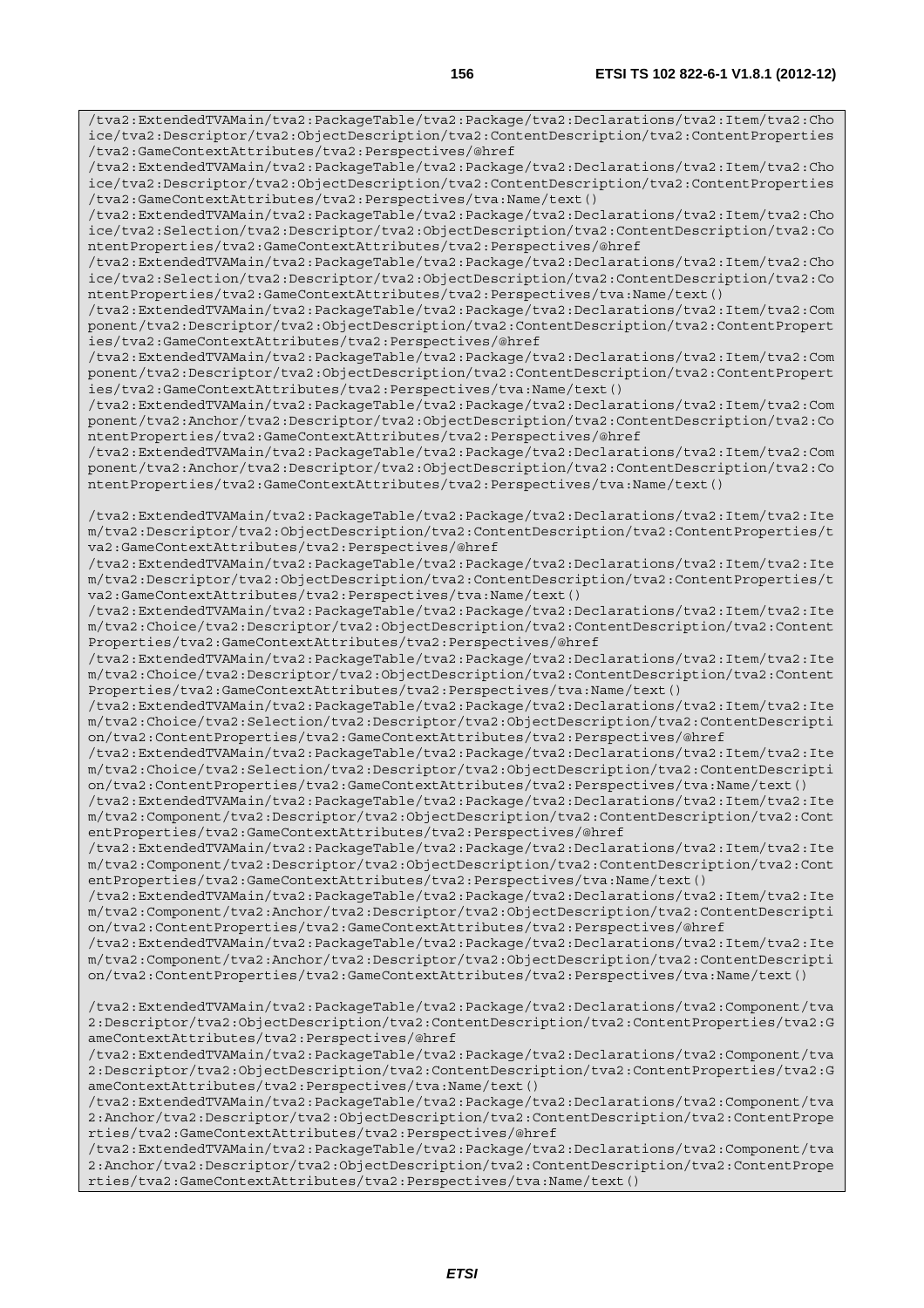/tva2:ExtendedTVAMain/tva2:PackageTable/tva2:Package/tva2:Declarations/tva2:Anchor/tva2:D escriptor/tva2:ObjectDescription/tva2:ContentDescription/tva2:ContentProperties/tva2:Game ContextAttributes/tva2:Perspectives/@href

/tva2:ExtendedTVAMain/tva2:PackageTable/tva2:Package/tva2:Declarations/tva2:Anchor/tva2:D escriptor/tva2:ObjectDescription/tva2:ContentDescription/tva2:ContentProperties/tva2:Game ContextAttributes/tva2:Perspectives/tva:Name/text()

/tva2:ExtendedTVAMain/tva2:PackageTable/tva2:Package/tva2:Item/tva2:Descriptor/tva2:Objec tDescription/tva2:ContentDescription/tva2:ContentProperties/tva2:GameContextAttributes/tv a2:Perspectives/@href

/tva2:ExtendedTVAMain/tva2:PackageTable/tva2:Package/tva2:Item/tva2:Descriptor/tva2:Objec tDescription/tva2:ContentDescription/tva2:ContentProperties/tva2:GameContextAttributes/tv a2:Perspectives/tva:Name/text()

/tva2:ExtendedTVAMain/tva2:PackageTable/tva2:Package/tva2:Item/tva2:Choice/tva2:Descripto r/tva2:ObjectDescription/tva2:ContentDescription/tva2:ContentProperties/tva2:GameContextA ttributes/tva2:Perspectives/@href

/tva2:ExtendedTVAMain/tva2:PackageTable/tva2:Package/tva2:Item/tva2:Choice/tva2:Descripto r/tva2:ObjectDescription/tva2:ContentDescription/tva2:ContentProperties/tva2:GameContextA ttributes/tva2:Perspectives/tva:Name/text()

/tva2:ExtendedTVAMain/tva2:PackageTable/tva2:Package/tva2:Item/tva2:Choice/tva2:Selection /tva2:Descriptor/tva2:ObjectDescription/tva2:ContentDescription/tva2:ContentProperties/tv a2:GameContextAttributes/tva2:Perspectives/@href

/tva2:ExtendedTVAMain/tva2:PackageTable/tva2:Package/tva2:Item/tva2:Choice/tva2:Selection /tva2:Descriptor/tva2:ObjectDescription/tva2:ContentDescription/tva2:ContentProperties/tv a2:GameContextAttributes/tva2:Perspectives/tva:Name/text()

/tva2:ExtendedTVAMain/tva2:PackageTable/tva2:Package/tva2:Item/tva2:Component/tva2:Descri ptor/tva2:ObjectDescription/tva2:ContentDescription/tva2:ContentProperties/tva2:GameConte xtAttributes/tva2:Perspectives/@href

/tva2:ExtendedTVAMain/tva2:PackageTable/tva2:Package/tva2:Item/tva2:Component/tva2:Descri ptor/tva2:ObjectDescription/tva2:ContentDescription/tva2:ContentProperties/tva2:GameConte xtAttributes/tva2:Perspectives/tva:Name/text()

/tva2:ExtendedTVAMain/tva2:PackageTable/tva2:Package/tva2:Item/tva2:Component/tva2:Anchor /tva2:Descriptor/tva2:ObjectDescription/tva2:ContentDescription/tva2:ContentProperties/tv a2:GameContextAttributes/tva2:Perspectives/@href

/tva2:ExtendedTVAMain/tva2:PackageTable/tva2:Package/tva2:Item/tva2:Component/tva2:Anchor /tva2:Descriptor/tva2:ObjectDescription/tva2:ContentDescription/tva2:ContentProperties/tv a2:GameContextAttributes/tva2:Perspectives/tva:Name/text()

/tva2:ExtendedTVAMain/tva2:PackageTable/tva2:Package/tva2:Item/tva2:Item/tva2:Descriptor/ tva2:ObjectDescription/tva2:ContentDescription/tva2:ContentProperties/tva2:GameContextAtt ributes/tva2:Perspectives/@href

/tva2:ExtendedTVAMain/tva2:PackageTable/tva2:Package/tva2:Item/tva2:Item/tva2:Descriptor/ tva2:ObjectDescription/tva2:ContentDescription/tva2:ContentProperties/tva2:GameContextAtt ributes/tva2:Perspectives/tva:Name/text()

/tva2:ExtendedTVAMain/tva2:PackageTable/tva2:Package/tva2:Item/tva2:Item/tva2:Choice/tva2 :Descriptor/tva2:ObjectDescription/tva2:ContentDescription/tva2:ContentProperties/tva2:Ga meContextAttributes/tva2:Perspectives/@href

/tva2:ExtendedTVAMain/tva2:PackageTable/tva2:Package/tva2:Item/tva2:Item/tva2:Choice/tva2 :Descriptor/tva2:ObjectDescription/tva2:ContentDescription/tva2:ContentProperties/tva2:Ga meContextAttributes/tva2:Perspectives/tva:Name/text()

/tva2:ExtendedTVAMain/tva2:PackageTable/tva2:Package/tva2:Item/tva2:Item/tva2:Choice/tva2 :Selection/tva2:Descriptor/tva2:ObjectDescription/tva2:ContentDescription/tva2:ContentPro perties/tva2:GameContextAttributes/tva2:Perspectives/@href

/tva2:ExtendedTVAMain/tva2:PackageTable/tva2:Package/tva2:Item/tva2:Item/tva2:Choice/tva2 :Selection/tva2:Descriptor/tva2:ObjectDescription/tva2:ContentDescription/tva2:ContentPro perties/tva2:GameContextAttributes/tva2:Perspectives/tva:Name/text()

/tva2:ExtendedTVAMain/tva2:PackageTable/tva2:Package/tva2:Item/tva2:Item/tva2:Component/t va2:Descriptor/tva2:ObjectDescription/tva2:ContentDescription/tva2:ContentProperties/tva2 :GameContextAttributes/tva2:Perspectives/@href

/tva2:ExtendedTVAMain/tva2:PackageTable/tva2:Package/tva2:Item/tva2:Item/tva2:Component/t va2:Descriptor/tva2:ObjectDescription/tva2:ContentDescription/tva2:ContentProperties/tva2 :GameContextAttributes/tva2:Perspectives/tva:Name/text()

/tva2:ExtendedTVAMain/tva2:PackageTable/tva2:Package/tva2:Item/tva2:Item/tva2:Component/t va2:Anchor/tva2:Descriptor/tva2:ObjectDescription/tva2:ContentDescription/tva2:ContentPro perties/tva2:GameContextAttributes/tva2:Perspectives/@href

/tva2:ExtendedTVAMain/tva2:PackageTable/tva2:Package/tva2:Item/tva2:Item/tva2:Component/t va2:Anchor/tva2:Descriptor/tva2:ObjectDescription/tva2:ContentDescription/tva2:ContentPro perties/tva2:GameContextAttributes/tva2:Perspectives/tva:Name/text()  $''$  / >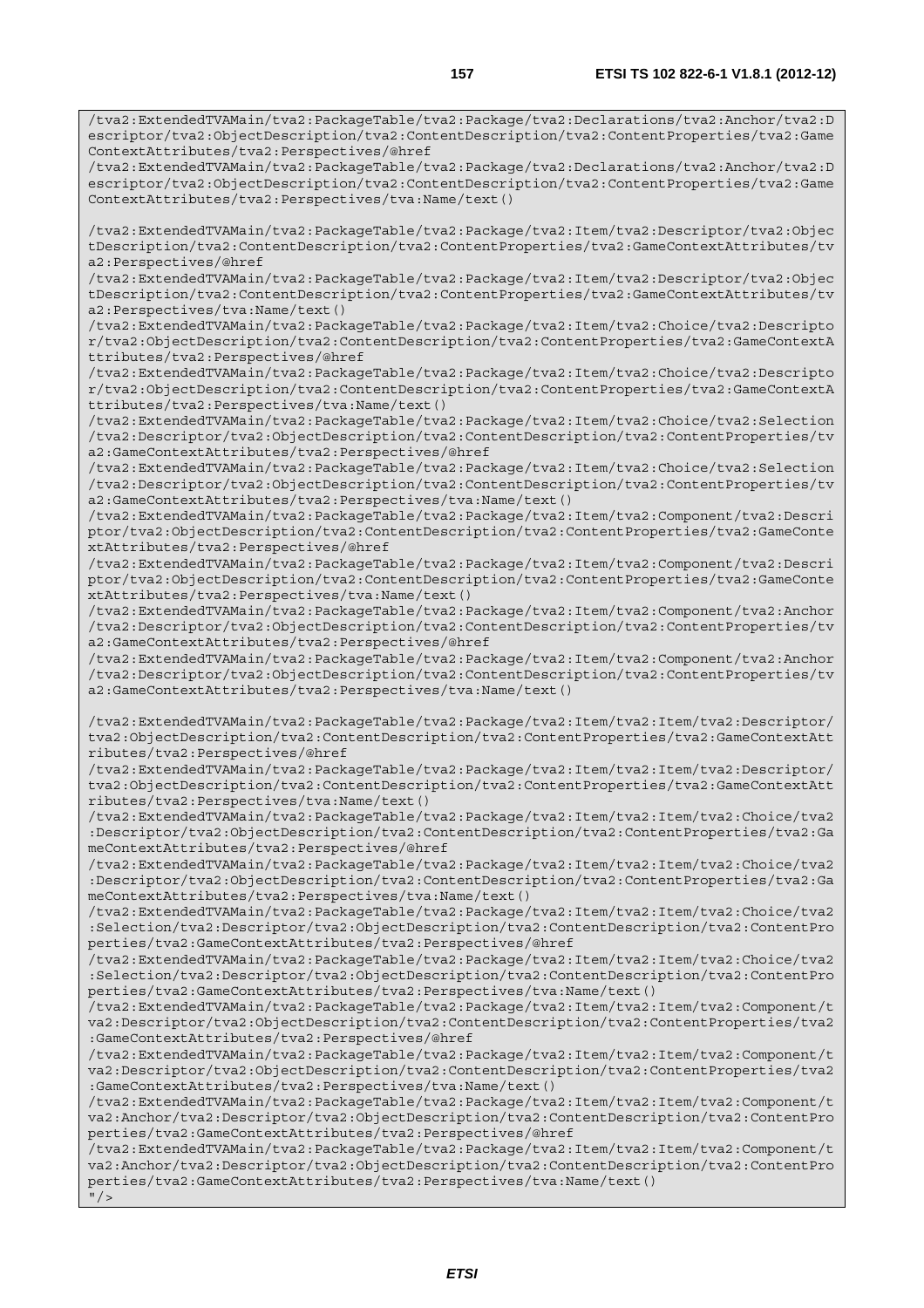<tns:FieldIDDefinition fieldID="MaxNumPlayers" fieldDefinition=" /tva:TVAMain/tva:ProgramDescription/tva:ProgramInformationTable/tva:ProgramInformation/tv a2:ExtendedContentDescription/tva2:ContentProperties/tva2:GameContextAttributes/tva2:MaxN umPlayers/text() /tva:TVAMain/tva:ProgramDescription/tva:GroupInformationTable/tva:GroupInformation/tva2:E

xtendedContentDescription/tva2:ContentProperties/tva2:GameContextAttributes/tva2:MaxNumPl ayers/text()

/tva2:ExtendedTVAMain/tva2:PackageTable/tva2:Package/tva2:Descriptor/tva2:ObjectDescripti on/tva2:ContentDescription/tva2:ContentProperties/tva2:GameContextAttributes/tva2:MaxNumP layers/text()

/tva2:ExtendedTVAMain/tva2:PackageTable/tva2:Package/tva2:Declarations/tva2:Descriptor/tv a2:ObjectDescription/tva2:ContentDescription/tva2:ContentProperties/tva2:GameContextAttri butes/tva2:MaxNumPlayers/text()

/tva2:ExtendedTVAMain/tva2:PackageTable/tva2:Package/tva2:Declarations/tva2:Item/tva2:Des criptor/tva2:ObjectDescription/tva2:ContentDescription/tva2:ContentProperties/tva2:GameCo ntextAttributes/tva2:MaxNumPlayers/text()

/tva2:ExtendedTVAMain/tva2:PackageTable/tva2:Package/tva2:Declarations/tva2:Item/tva2:Cho ice/tva2:Descriptor/tva2:ObjectDescription/tva2:ContentDescription/tva2:ContentProperties /tva2:GameContextAttributes/tva2:MaxNumPlayers/text()

/tva2:ExtendedTVAMain/tva2:PackageTable/tva2:Package/tva2:Declarations/tva2:Item/tva2:Cho ice/tva2:Selection/tva2:Descriptor/tva2:ObjectDescription/tva2:ContentDescription/tva2:Co ntentProperties/tva2:GameContextAttributes/tva2:MaxNumPlayers/text()

/tva2:ExtendedTVAMain/tva2:PackageTable/tva2:Package/tva2:Declarations/tva2:Item/tva2:Com ponent/tva2:Descriptor/tva2:ObjectDescription/tva2:ContentDescription/tva2:ContentPropert ies/tva2:GameContextAttributes/tva2:MaxNumPlayers/text()

/tva2:ExtendedTVAMain/tva2:PackageTable/tva2:Package/tva2:Declarations/tva2:Item/tva2:Com ponent/tva2:Anchor/tva2:Descriptor/tva2:ObjectDescription/tva2:ContentDescription/tva2:Co ntentProperties/tva2:GameContextAttributes/tva2:MaxNumPlayers/text()

/tva2:ExtendedTVAMain/tva2:PackageTable/tva2:Package/tva2:Declarations/tva2:Item/tva2:Ite m/tva2:Descriptor/tva2:ObjectDescription/tva2:ContentDescription/tva2:ContentProperties/t va2:GameContextAttributes/tva2:MaxNumPlayers/text()

/tva2:ExtendedTVAMain/tva2:PackageTable/tva2:Package/tva2:Declarations/tva2:Item/tva2:Ite m/tva2:Choice/tva2:Descriptor/tva2:ObjectDescription/tva2:ContentDescription/tva2:Content Properties/tva2:GameContextAttributes/tva2:MaxNumPlayers/text()

/tva2:ExtendedTVAMain/tva2:PackageTable/tva2:Package/tva2:Declarations/tva2:Item/tva2:Ite m/tva2:Choice/tva2:Selection/tva2:Descriptor/tva2:ObjectDescription/tva2:ContentDescripti on/tva2:ContentProperties/tva2:GameContextAttributes/tva2:MaxNumPlayers/text()

/tva2:ExtendedTVAMain/tva2:PackageTable/tva2:Package/tva2:Declarations/tva2:Item/tva2:Ite m/tva2:Component/tva2:Descriptor/tva2:ObjectDescription/tva2:ContentDescription/tva2:Cont entProperties/tva2:GameContextAttributes/tva2:MaxNumPlayers/text()

/tva2:ExtendedTVAMain/tva2:PackageTable/tva2:Package/tva2:Declarations/tva2:Item/tva2:Ite m/tva2:Component/tva2:Anchor/tva2:Descriptor/tva2:ObjectDescription/tva2:ContentDescripti on/tva2:ContentProperties/tva2:GameContextAttributes/tva2:MaxNumPlayers/text()

/tva2:ExtendedTVAMain/tva2:PackageTable/tva2:Package/tva2:Declarations/tva2:Component/tva 2:Descriptor/tva2:ObjectDescription/tva2:ContentDescription/tva2:ContentProperties/tva2:G ameContextAttributes/tva2:MaxNumPlayers/text()

/tva2:ExtendedTVAMain/tva2:PackageTable/tva2:Package/tva2:Declarations/tva2:Component/tva 2:Anchor/tva2:Descriptor/tva2:ObjectDescription/tva2:ContentDescription/tva2:ContentPrope rties/tva2:GameContextAttributes/tva2:MaxNumPlayers/text()

/tva2:ExtendedTVAMain/tva2:PackageTable/tva2:Package/tva2:Declarations/tva2:Anchor/tva2:D escriptor/tva2:ObjectDescription/tva2:ContentDescription/tva2:ContentProperties/tva2:Game ContextAttributes/tva2:MaxNumPlayers/text()

/tva2:ExtendedTVAMain/tva2:PackageTable/tva2:Package/tva2:Item/tva2:Descriptor/tva2:Objec tDescription/tva2:ContentDescription/tva2:ContentProperties/tva2:GameContextAttributes/tv a2:MaxNumPlayers/text()

/tva2:ExtendedTVAMain/tva2:PackageTable/tva2:Package/tva2:Item/tva2:Choice/tva2:Descripto r/tva2:ObjectDescription/tva2:ContentDescription/tva2:ContentProperties/tva2:GameContextA ttributes/tva2:MaxNumPlayers/text()

/tva2:ExtendedTVAMain/tva2:PackageTable/tva2:Package/tva2:Item/tva2:Choice/tva2:Selection /tva2:Descriptor/tva2:ObjectDescription/tva2:ContentDescription/tva2:ContentProperties/tv a2:GameContextAttributes/tva2:MaxNumPlayers/text()

/tva2:ExtendedTVAMain/tva2:PackageTable/tva2:Package/tva2:Item/tva2:Component/tva2:Descri ptor/tva2:ObjectDescription/tva2:ContentDescription/tva2:ContentProperties/tva2:GameConte xtAttributes/tva2:MaxNumPlayers/text()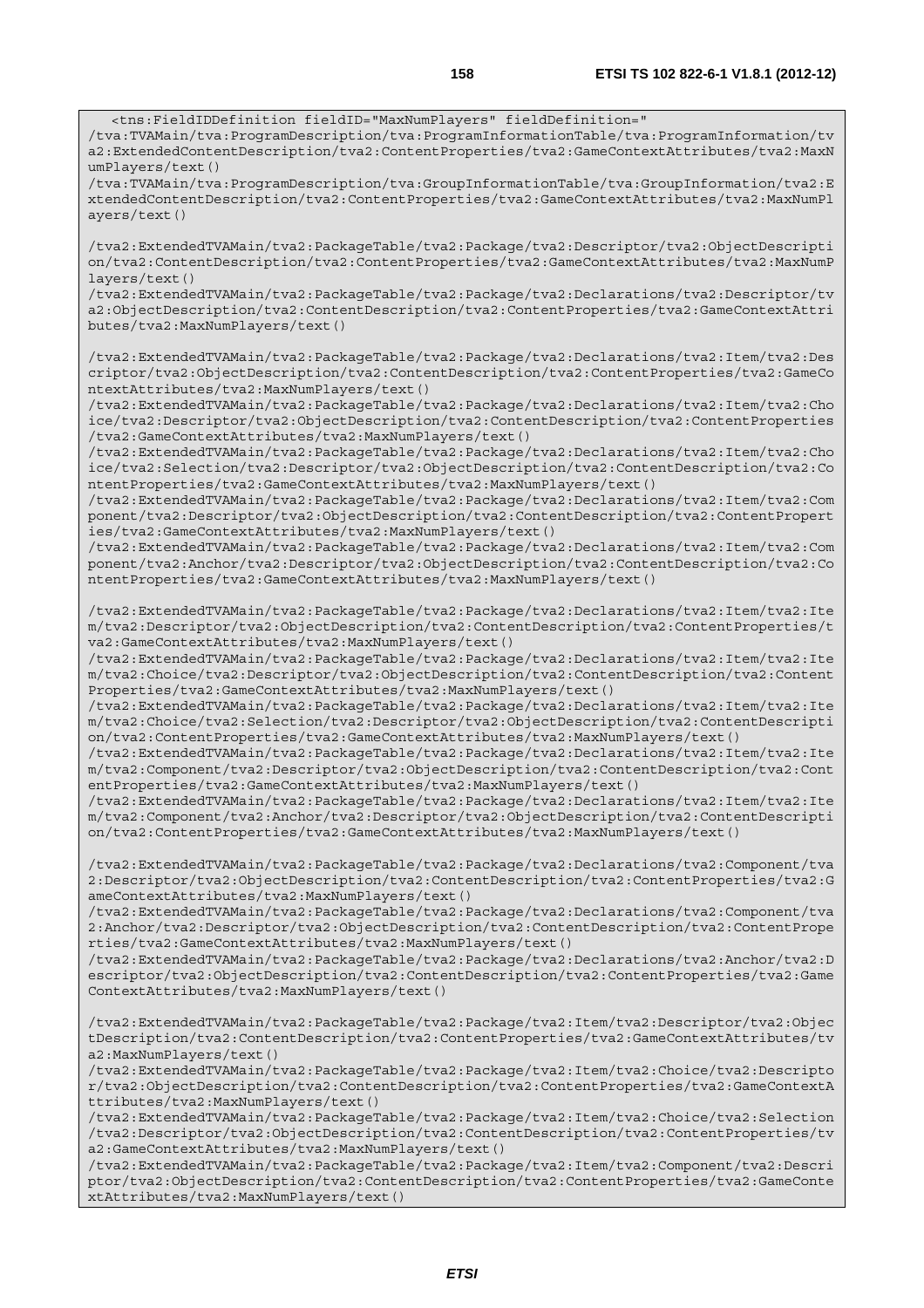/tva2:ExtendedTVAMain/tva2:PackageTable/tva2:Package/tva2:Item/tva2:Component/tva2:Anchor /tva2:Descriptor/tva2:ObjectDescription/tva2:ContentDescription/tva2:ContentProperties/tv a2:GameContextAttributes/tva2:MaxNumPlayers/text() /tva2:ExtendedTVAMain/tva2:PackageTable/tva2:Package/tva2:Item/tva2:Item/tva2:Descriptor/ tva2:ObjectDescription/tva2:ContentDescription/tva2:ContentProperties/tva2:GameContextAtt ributes/tva2:MaxNumPlayers/text() /tva2:ExtendedTVAMain/tva2:PackageTable/tva2:Package/tva2:Item/tva2:Item/tva2:Choice/tva2 :Descriptor/tva2:ObjectDescription/tva2:ContentDescription/tva2:ContentProperties/tva2:Ga meContextAttributes/tva2:MaxNumPlayers/text() /tva2:ExtendedTVAMain/tva2:PackageTable/tva2:Package/tva2:Item/tva2:Item/tva2:Choice/tva2 :Selection/tva2:Descriptor/tva2:ObjectDescription/tva2:ContentDescription/tva2:ContentPro perties/tva2:GameContextAttributes/tva2:MaxNumPlayers/text() /tva2:ExtendedTVAMain/tva2:PackageTable/tva2:Package/tva2:Item/tva2:Item/tva2:Component/t va2:Descriptor/tva2:ObjectDescription/tva2:ContentDescription/tva2:ContentProperties/tva2 :GameContextAttributes/tva2:MaxNumPlayers/text() /tva2:ExtendedTVAMain/tva2:PackageTable/tva2:Package/tva2:Item/tva2:Item/tva2:Component/t va2:Anchor/tva2:Descriptor/tva2:ObjectDescription/tva2:ContentDescription/tva2:ContentPro perties/tva2:GameContextAttributes/tva2:MaxNumPlayers/text()  $"$  />  $\lt$  ! -######################################################################################## --> <!-- fieldID for TargetingInformation in Package -->  $\lt$  ! - -######################################################################################## -->  $<$ ! --######################################################################################## --> <!-- fieldID for UserInformation(BiographicInformation, Accessibility) in Package --> <!-- Language, Age, Gender,AuditoryImpairment, VisualImpairment -->  $<$ ! - -######################################################################################## --> <tns:FieldIDDefinition fieldID="UserLanguage" fieldDefinition=" /tva:TVAMain/tva2:ExtendedUserDescription/tva2:UserInformationTable/tva2:UserInformation/ tva2:BioGraphicInformation/tva2:Language/text() /tva:TVAMain/tva:ProgramDescription/tva:ProgramInformationTable/tva:ProgramInformation/tv a2:ExtendedContentDescription/tva2:TargetingInformation/tva2:UserInformation/tva2:BioGrap hicInformation/tva2:Language/text() /tva:TVAMain/tva:ProgramDescription/tva:GroupInformationTable/tva:GroupInformation/tva2:E xtendedContentDescription/tva2:TargetingInformation/tva2:UserInformation/tva2:BioGraphicI nformation/tva2:Language/text() /tva2:ExtendedTVAMain/tva2:TargetingInformationTable/tva2:TargetingInformation/tva2:UserI nformation/tva2:BioGraphicInformation/tva2:Language/text() /tva2:ExtendedTVAMain/tva2:PackageTable/tva2:Package/tva2:Descriptor/tva2:ObjectDescripti on/tva2:ContentDescription/tva2:TargetingInformation/tva2:UserInformation/tva2:BioGraphic Information/tva2:Language/text() /tva2:ExtendedTVAMain/tva2:PackageTable/tva2:Package/tva2:Declarations/tva2:Descriptor/tv a2:ObjectDescription/tva2:ContentDescription/tva2:TargetingInformation/tva2:UserInformati on/tva2:BioGraphicInformation/tva2:Language/text() /tva2:ExtendedTVAMain/tva2:PackageTable/tva2:Package/tva2:Declarations/tva2:Item/tva2:Des criptor/tva2:ObjectDescription/tva2:ContentDescription/tva2:TargetingInformation/tva2:Use rInformation/tva2:BioGraphicInformation/tva2:Language/text() /tva2:ExtendedTVAMain/tva2:PackageTable/tva2:Package/tva2:Declarations/tva2:Item/tva2:Cho ice/tva2:Descriptor/tva2:ObjectDescription/tva2:ContentDescription/tva2:TargetingInformat ion/tva2:UserInformation/tva2:BioGraphicInformation/tva2:Language/text() /tva2:ExtendedTVAMain/tva2:PackageTable/tva2:Package/tva2:Declarations/tva2:Item/tva2:Cho ice/tva2:Selection/tva2:Descriptor/tva2:ObjectDescription/tva2:ContentDescription/tva2:Ta rgetingInformation/tva2:UserInformation/tva2:BioGraphicInformation/tva2:Language/text() /tva2:ExtendedTVAMain/tva2:PackageTable/tva2:Package/tva2:Declarations/tva2:Item/tva2:Com ponent/tva2:Descriptor/tva2:ObjectDescription/tva2:ContentDescription/tva2:TargetingInfor mation/tva2:UserInformation/tva2:BioGraphicInformation/tva2:Language/text()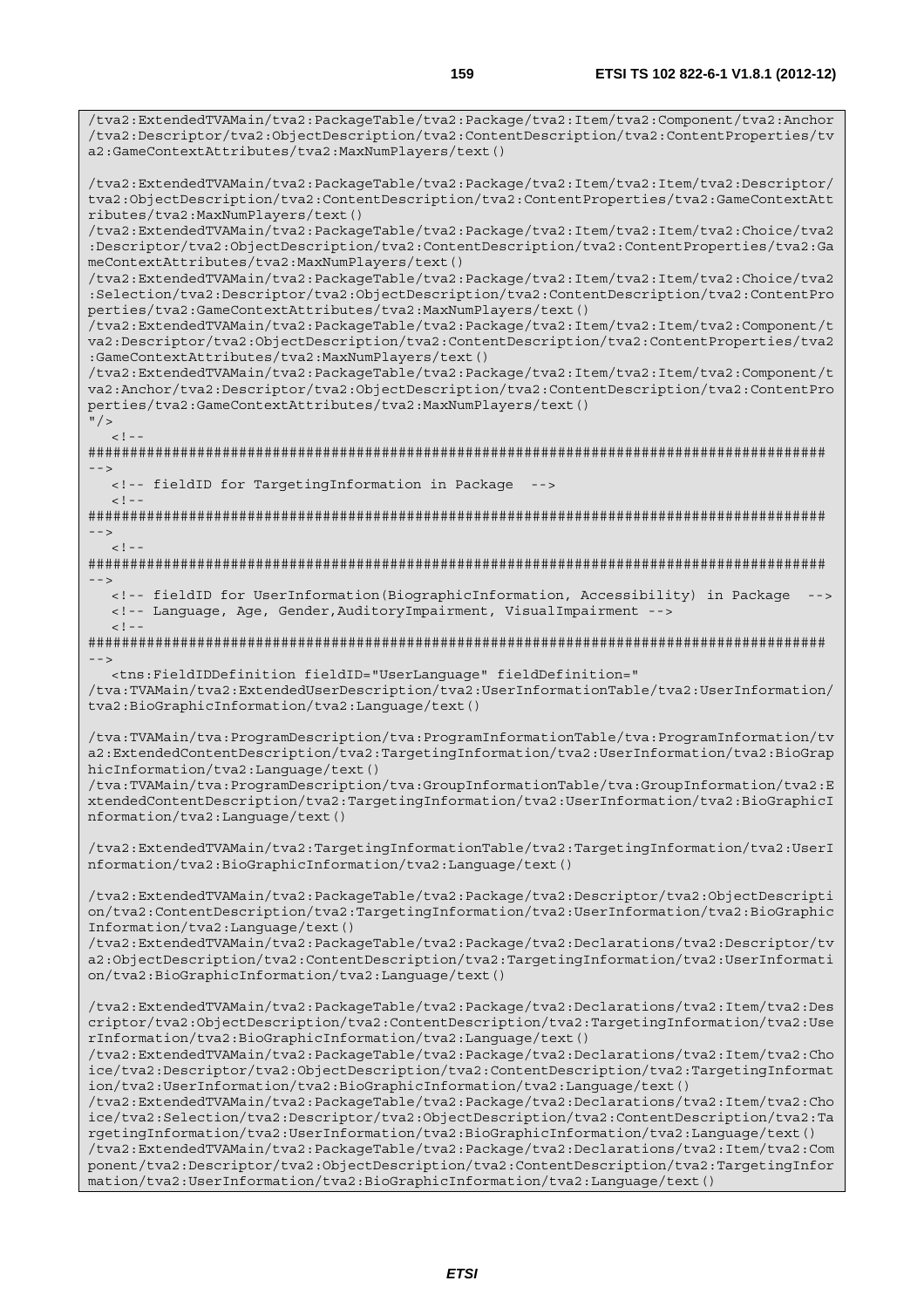/tva2:ExtendedTVAMain/tva2:PackageTable/tva2:Package/tva2:Declarations/tva2:Item/tva2:Com ponent/tva2:Anchor/tva2:Descriptor/tva2:ObjectDescription/tva2:ContentDescription/tva2:Ta rgetingInformation/tva2:UserInformation/tva2:BioGraphicInformation/tva2:Language/text()

/tva2:ExtendedTVAMain/tva2:PackageTable/tva2:Package/tva2:Declarations/tva2:Item/tva2:Ite m/tva2:Descriptor/tva2:ObjectDescription/tva2:ContentDescription/tva2:TargetingInformatio n/tva2:UserInformation/tva2:BioGraphicInformation/tva2:Language/text()

/tva2:ExtendedTVAMain/tva2:PackageTable/tva2:Package/tva2:Declarations/tva2:Item/tva2:Ite m/tva2:Choice/tva2:Descriptor/tva2:ObjectDescription/tva2:ContentDescription/tva2:Targeti ngInformation/tva2:UserInformation/tva2:BioGraphicInformation/tva2:Language/text()

/tva2:ExtendedTVAMain/tva2:PackageTable/tva2:Package/tva2:Declarations/tva2:Item/tva2:Ite m/tva2:Choice/tva2:Selection/tva2:Descriptor/tva2:ObjectDescription/tva2:ContentDescripti on/tva2:TargetingInformation/tva2:UserInformation/tva2:BioGraphicInformation/tva2:Languag e/text()

/tva2:ExtendedTVAMain/tva2:PackageTable/tva2:Package/tva2:Declarations/tva2:Item/tva2:Ite m/tva2:Component/tva2:Descriptor/tva2:ObjectDescription/tva2:ContentDescription/tva2:Targ etingInformation/tva2:UserInformation/tva2:BioGraphicInformation/tva2:Language/text()

/tva2:ExtendedTVAMain/tva2:PackageTable/tva2:Package/tva2:Declarations/tva2:Item/tva2:Ite m/tva2:Component/tva2:Anchor/tva2:Descriptor/tva2:ObjectDescription/tva2:ContentDescripti on/tva2:TargetingInformation/tva2:UserInformation/tva2:BioGraphicInformation/tva2:Languag e/text()

/tva2:ExtendedTVAMain/tva2:PackageTable/tva2:Package/tva2:Declarations/tva2:Component/tva 2:Descriptor/tva2:ObjectDescription/tva2:ContentDescription/tva2:TargetingInformation/tva 2:UserInformation/tva2:BioGraphicInformation/tva2:Language/text()

/tva2:ExtendedTVAMain/tva2:PackageTable/tva2:Package/tva2:Declarations/tva2:Component/tva 2:Anchor/tva2:Descriptor/tva2:ObjectDescription/tva2:ContentDescription/tva2:TargetingInf ormation/tva2:UserInformation/tva2:BioGraphicInformation/tva2:Language/text()

/tva2:ExtendedTVAMain/tva2:PackageTable/tva2:Package/tva2:Declarations/tva2:Anchor/tva2:D escriptor/tva2:ObjectDescription/tva2:ContentDescription/tva2:TargetingInformation/tva2:U serInformation/tva2:BioGraphicInformation/tva2:Language/text()

/tva2:ExtendedTVAMain/tva2:PackageTable/tva2:Package/tva2:Item/tva2:Descriptor/tva2:Objec tDescription/tva2:ContentDescription/tva2:TargetingInformation/tva2:UserInformation/tva2: BioGraphicInformation/tva2:Language/text()

/tva2:ExtendedTVAMain/tva2:PackageTable/tva2:Package/tva2:Item/tva2:Choice/tva2:Descripto r/tva2:ObjectDescription/tva2:ContentDescription/tva2:TargetingInformation/tva2:UserInfor mation/tva2:BioGraphicInformation/tva2:Language/text()

/tva2:ExtendedTVAMain/tva2:PackageTable/tva2:Package/tva2:Item/tva2:Choice/tva2:Selection /tva2:Descriptor/tva2:ObjectDescription/tva2:ContentDescription/tva2:TargetingInformation /tva2:UserInformation/tva2:BioGraphicInformation/tva2:Language/text()

/tva2:ExtendedTVAMain/tva2:PackageTable/tva2:Package/tva2:Item/tva2:Component/tva2:Descri ptor/tva2:ObjectDescription/tva2:ContentDescription/tva2:TargetingInformation/tva2:UserIn formation/tva2:BioGraphicInformation/tva2:Language/text()

/tva2:ExtendedTVAMain/tva2:PackageTable/tva2:Package/tva2:Item/tva2:Component/tva2:Anchor /tva2:Descriptor/tva2:ObjectDescription/tva2:ContentDescription/tva2:TargetingInformation /tva2:UserInformation/tva2:BioGraphicInformation/tva2:Language/text()

/tva2:ExtendedTVAMain/tva2:PackageTable/tva2:Package/tva2:Item/tva2:Item/tva2:Descriptor/ tva2:ObjectDescription/tva2:ContentDescription/tva2:TargetingInformation/tva2:UserInforma tion/tva2:BioGraphicInformation/tva2:Language/text()

/tva2:ExtendedTVAMain/tva2:PackageTable/tva2:Package/tva2:Item/tva2:Item/tva2:Choice/tva2 :Descriptor/tva2:ObjectDescription/tva2:ContentDescription/tva2:TargetingInformation/tva2 :UserInformation/tva2:BioGraphicInformation/tva2:Language/text()

/tva2:ExtendedTVAMain/tva2:PackageTable/tva2:Package/tva2:Item/tva2:Item/tva2:Choice/tva2 :Selection/tva2:Descriptor/tva2:ObjectDescription/tva2:ContentDescription/tva2:TargetingI nformation/tva2:UserInformation/tva2:BioGraphicInformation/tva2:Language/text()

/tva2:ExtendedTVAMain/tva2:PackageTable/tva2:Package/tva2:Item/tva2:Item/tva2:Component/t va2:Descriptor/tva2:ObjectDescription/tva2:ContentDescription/tva2:TargetingInformation/t va2:UserInformation/tva2:BioGraphicInformation/tva2:Language/text()

/tva2:ExtendedTVAMain/tva2:PackageTable/tva2:Package/tva2:Item/tva2:Item/tva2:Component/t va2:Anchor/tva2:Descriptor/tva2:ObjectDescription/tva2:ContentDescription/tva2:TargetingI nformation/tva2:UserInformation/tva2:BioGraphicInformation/tva2:Language/text()  $''/$ 

<tns:FieldIDDefinition fieldID="UserAge" fieldDefinition="

/tva:TVAMain/tva2:ExtendedUserDescription/tva2:UserInformationTable/tva2:UserInformation/ tva2:BioGraphicInformation/tva2:Age/text()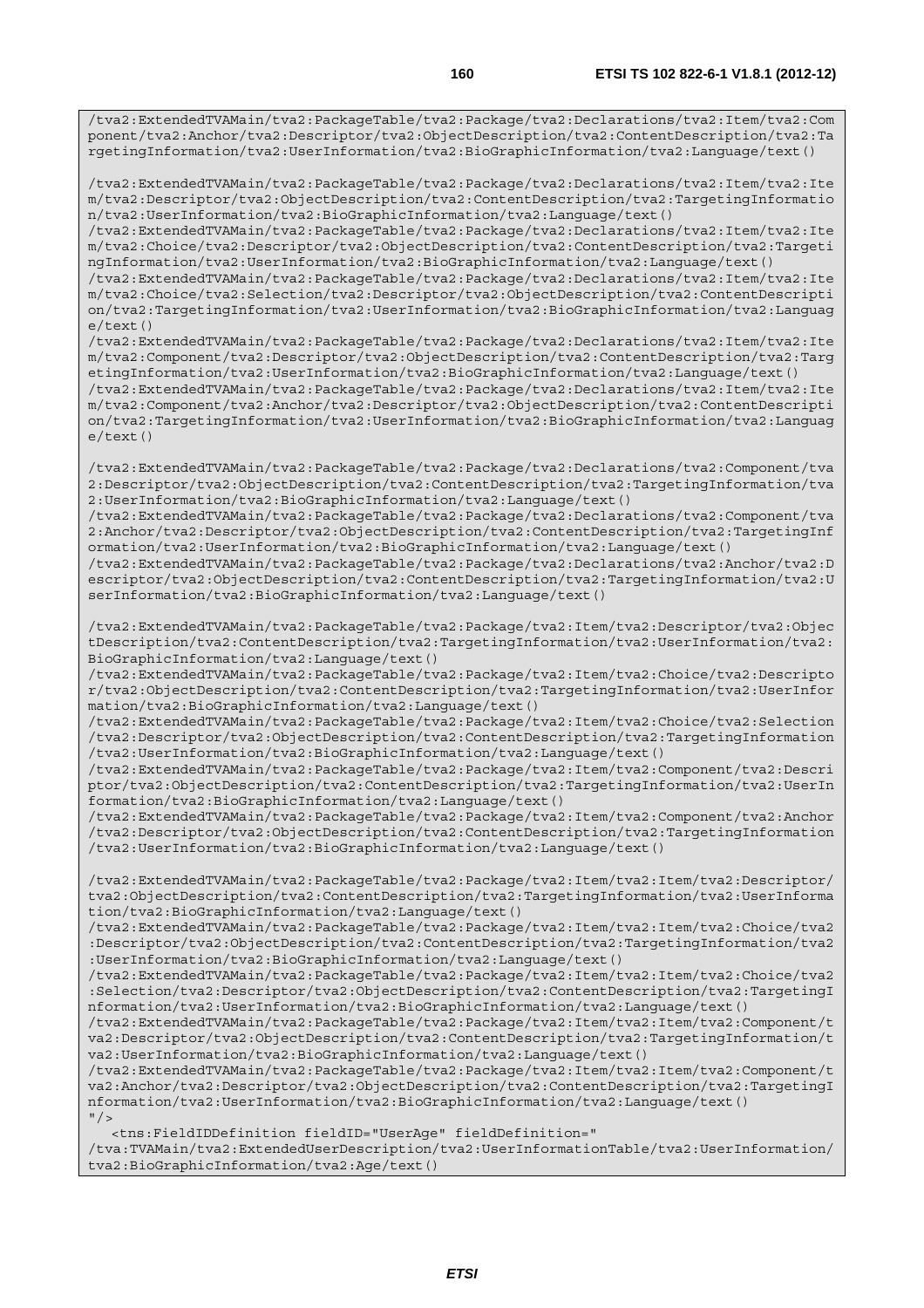/tva:TVAMain/tva:ProgramDescription/tva:ProgramInformationTable/tva:ProgramInformation/tv a2:ExtendedContentDescription/tva2:TargetingInformation/tva2:UserInformation/tva2:BioGrap hicInformation/tva2:Age/text()

/tva:TVAMain/tva:ProgramDescription/tva:GroupInformationTable/tva:GroupInformation/tva2:E xtendedContentDescription/tva2:TargetingInformation/tva2:UserInformation/tva2:BioGraphicI nformation/tva2:Age/text()

/tva2:ExtendedTVAMain/tva2:TargetingInformationTable/tva2:TargetingInformation/tva2:UserI nformation/tva2:BioGraphicInformation/tva2:Age/text()

/tva2:ExtendedTVAMain/tva2:PackageTable/tva2:Package/tva2:Descriptor/tva2:ObjectDescripti on/tva2:ContentDescription/tva2:TargetingInformation/tva2:UserInformation/tva2:BioGraphic Information/tva2:Age/text()

/tva2:ExtendedTVAMain/tva2:PackageTable/tva2:Package/tva2:Declarations/tva2:Descriptor/tv a2:ObjectDescription/tva2:ContentDescription/tva2:TargetingInformation/tva2:UserInformati on/tva2:BioGraphicInformation/tva2:Age/text()

/tva2:ExtendedTVAMain/tva2:PackageTable/tva2:Package/tva2:Declarations/tva2:Item/tva2:Des criptor/tva2:ObjectDescription/tva2:ContentDescription/tva2:TargetingInformation/tva2:Use rInformation/tva2:BioGraphicInformation/tva2:Age/text()

/tva2:ExtendedTVAMain/tva2:PackageTable/tva2:Package/tva2:Declarations/tva2:Item/tva2:Cho ice/tva2:Descriptor/tva2:ObjectDescription/tva2:ContentDescription/tva2:TargetingInformat ion/tva2:UserInformation/tva2:BioGraphicInformation/tva2:Age/text()

/tva2:ExtendedTVAMain/tva2:PackageTable/tva2:Package/tva2:Declarations/tva2:Item/tva2:Cho ice/tva2:Selection/tva2:Descriptor/tva2:ObjectDescription/tva2:ContentDescription/tva2:Ta rgetingInformation/tva2:UserInformation/tva2:BioGraphicInformation/tva2:Age/text()

/tva2:ExtendedTVAMain/tva2:PackageTable/tva2:Package/tva2:Declarations/tva2:Item/tva2:Com ponent/tva2:Descriptor/tva2:ObjectDescription/tva2:ContentDescription/tva2:TargetingInfor mation/tva2:UserInformation/tva2:BioGraphicInformation/tva2:Age/text()

/tva2:ExtendedTVAMain/tva2:PackageTable/tva2:Package/tva2:Declarations/tva2:Item/tva2:Com ponent/tva2:Anchor/tva2:Descriptor/tva2:ObjectDescription/tva2:ContentDescription/tva2:Ta rgetingInformation/tva2:UserInformation/tva2:BioGraphicInformation/tva2:Age/text()

/tva2:ExtendedTVAMain/tva2:PackageTable/tva2:Package/tva2:Declarations/tva2:Item/tva2:Ite m/tva2:Descriptor/tva2:ObjectDescription/tva2:ContentDescription/tva2:TargetingInformatio n/tva2:UserInformation/tva2:BioGraphicInformation/tva2:Age/text()

/tva2:ExtendedTVAMain/tva2:PackageTable/tva2:Package/tva2:Declarations/tva2:Item/tva2:Ite m/tva2:Choice/tva2:Descriptor/tva2:ObjectDescription/tva2:ContentDescription/tva2:Targeti ngInformation/tva2:UserInformation/tva2:BioGraphicInformation/tva2:Age/text()

/tva2:ExtendedTVAMain/tva2:PackageTable/tva2:Package/tva2:Declarations/tva2:Item/tva2:Ite m/tva2:Choice/tva2:Selection/tva2:Descriptor/tva2:ObjectDescription/tva2:ContentDescripti on/tva2:TargetingInformation/tva2:UserInformation/tva2:BioGraphicInformation/tva2:Age/tex t()

/tva2:ExtendedTVAMain/tva2:PackageTable/tva2:Package/tva2:Declarations/tva2:Item/tva2:Ite m/tva2:Component/tva2:Descriptor/tva2:ObjectDescription/tva2:ContentDescription/tva2:Targ etingInformation/tva2:UserInformation/tva2:BioGraphicInformation/tva2:Age/text()

/tva2:ExtendedTVAMain/tva2:PackageTable/tva2:Package/tva2:Declarations/tva2:Item/tva2:Ite m/tva2:Component/tva2:Anchor/tva2:Descriptor/tva2:ObjectDescription/tva2:ContentDescripti on/tva2:TargetingInformation/tva2:UserInformation/tva2:BioGraphicInformation/tva2:Age/tex  $t($ )

/tva2:ExtendedTVAMain/tva2:PackageTable/tva2:Package/tva2:Declarations/tva2:Component/tva 2:Descriptor/tva2:ObjectDescription/tva2:ContentDescription/tva2:TargetingInformation/tva 2:UserInformation/tva2:BioGraphicInformation/tva2:Age/text()

/tva2:ExtendedTVAMain/tva2:PackageTable/tva2:Package/tva2:Declarations/tva2:Component/tva 2:Anchor/tva2:Descriptor/tva2:ObjectDescription/tva2:ContentDescription/tva2:TargetingInf ormation/tva2:UserInformation/tva2:BioGraphicInformation/tva2:Age/text()

/tva2:ExtendedTVAMain/tva2:PackageTable/tva2:Package/tva2:Declarations/tva2:Anchor/tva2:D escriptor/tva2:ObjectDescription/tva2:ContentDescription/tva2:TargetingInformation/tva2:U serInformation/tva2:BioGraphicInformation/tva2:Age/text()

/tva2:ExtendedTVAMain/tva2:PackageTable/tva2:Package/tva2:Item/tva2:Descriptor/tva2:Objec tDescription/tva2:ContentDescription/tva2:TargetingInformation/tva2:UserInformation/tva2: BioGraphicInformation/tva2:Age/text()

/tva2:ExtendedTVAMain/tva2:PackageTable/tva2:Package/tva2:Item/tva2:Choice/tva2:Descripto r/tva2:ObjectDescription/tva2:ContentDescription/tva2:TargetingInformation/tva2:UserInfor mation/tva2:BioGraphicInformation/tva2:Age/text()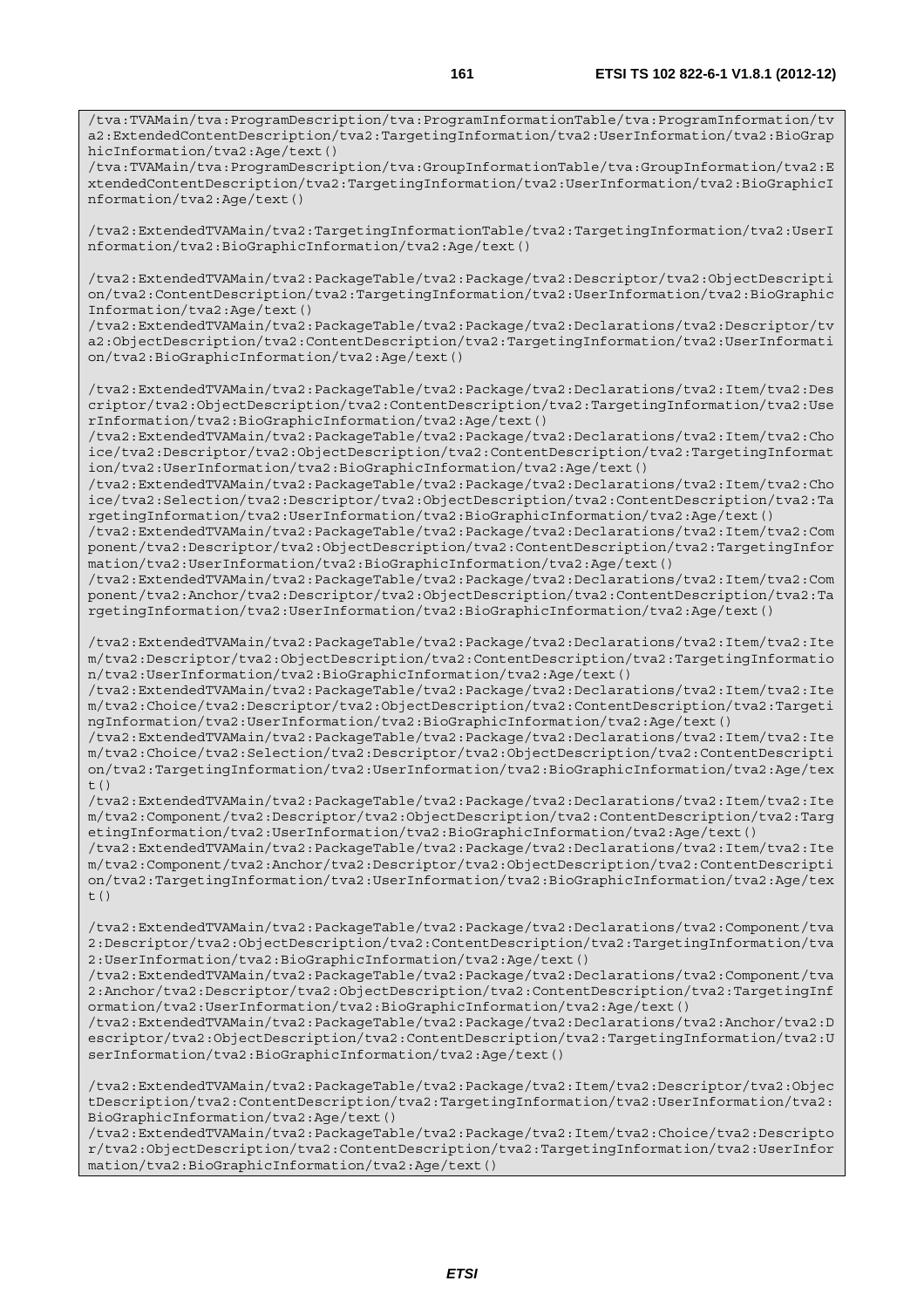/tva2:ExtendedTVAMain/tva2:PackageTable/tva2:Package/tva2:Item/tva2:Choice/tva2:Selection /tva2:Descriptor/tva2:ObjectDescription/tva2:ContentDescription/tva2:TargetingInformation /tva2:UserInformation/tva2:BioGraphicInformation/tva2:Age/text()

/tva2:ExtendedTVAMain/tva2:PackageTable/tva2:Package/tva2:Item/tva2:Component/tva2:Descri ptor/tva2:ObjectDescription/tva2:ContentDescription/tva2:TargetingInformation/tva2:UserIn formation/tva2:BioGraphicInformation/tva2:Age/text()

/tva2:ExtendedTVAMain/tva2:PackageTable/tva2:Package/tva2:Item/tva2:Component/tva2:Anchor /tva2:Descriptor/tva2:ObjectDescription/tva2:ContentDescription/tva2:TargetingInformation /tva2:UserInformation/tva2:BioGraphicInformation/tva2:Age/text()

/tva2:ExtendedTVAMain/tva2:PackageTable/tva2:Package/tva2:Item/tva2:Item/tva2:Descriptor/ tva2:ObjectDescription/tva2:ContentDescription/tva2:TargetingInformation/tva2:UserInforma tion/tva2:BioGraphicInformation/tva2:Age/text()

/tva2:ExtendedTVAMain/tva2:PackageTable/tva2:Package/tva2:Item/tva2:Item/tva2:Choice/tva2 :Descriptor/tva2:ObjectDescription/tva2:ContentDescription/tva2:TargetingInformation/tva2 :UserInformation/tva2:BioGraphicInformation/tva2:Age/text()

/tva2:ExtendedTVAMain/tva2:PackageTable/tva2:Package/tva2:Item/tva2:Item/tva2:Choice/tva2 :Selection/tva2:Descriptor/tva2:ObjectDescription/tva2:ContentDescription/tva2:TargetingI nformation/tva2:UserInformation/tva2:BioGraphicInformation/tva2:Age/text()

/tva2:ExtendedTVAMain/tva2:PackageTable/tva2:Package/tva2:Item/tva2:Item/tva2:Component/t va2:Descriptor/tva2:ObjectDescription/tva2:ContentDescription/tva2:TargetingInformation/t va2:UserInformation/tva2:BioGraphicInformation/tva2:Age/text()

/tva2:ExtendedTVAMain/tva2:PackageTable/tva2:Package/tva2:Item/tva2:Item/tva2:Component/t va2:Anchor/tva2:Descriptor/tva2:ObjectDescription/tva2:ContentDescription/tva2:TargetingI nformation/tva2:UserInformation/tva2:BioGraphicInformation/tva2:Age/text()  $''$  />

<tns:FieldIDDefinition fieldID="UserGender" fieldDefinition="

/tva:TVAMain/tva2:ExtendedUserDescription/tva2:UserInformationTable/tva2:UserInformation/ tva2:BioGraphicInformation/tva2:Gender/text()

/tva:TVAMain/tva:ProgramDescription/tva:ProgramInformationTable/tva:ProgramInformation/tv a2:ExtendedContentDescription/tva2:TargetingInformation/tva2:UserInformation/tva2:BioGrap hicInformation/tva2:Gender/text()

/tva:TVAMain/tva:ProgramDescription/tva:GroupInformationTable/tva:GroupInformation/tva2:E xtendedContentDescription/tva2:TargetingInformation/tva2:UserInformation/tva2:BioGraphicI nformation/tva2:Gender/text()

/tva2:ExtendedTVAMain/tva2:TargetingInformationTable/tva2:TargetingInformation/tva2:UserI nformation/tva2:BioGraphicInformation/tva2:Gender/text()

/tva2:ExtendedTVAMain/tva2:PackageTable/tva2:Package/tva2:Descriptor/tva2:ObjectDescripti on/tva2:ContentDescription/tva2:TargetingInformation/tva2:UserInformation/tva2:BioGraphic Information/tva2:Gender/text()

/tva2:ExtendedTVAMain/tva2:PackageTable/tva2:Package/tva2:Declarations/tva2:Descriptor/tv a2:ObjectDescription/tva2:ContentDescription/tva2:TargetingInformation/tva2:UserInformati on/tva2:BioGraphicInformation/tva2:Gender/text()

/tva2:ExtendedTVAMain/tva2:PackageTable/tva2:Package/tva2:Declarations/tva2:Item/tva2:Des criptor/tva2:ObjectDescription/tva2:ContentDescription/tva2:TargetingInformation/tva2:Use rInformation/tva2:BioGraphicInformation/tva2:Gender/text()

/tva2:ExtendedTVAMain/tva2:PackageTable/tva2:Package/tva2:Declarations/tva2:Item/tva2:Cho ice/tva2:Descriptor/tva2:ObjectDescription/tva2:ContentDescription/tva2:TargetingInformat ion/tva2:UserInformation/tva2:BioGraphicInformation/tva2:Gender/text()

/tva2:ExtendedTVAMain/tva2:PackageTable/tva2:Package/tva2:Declarations/tva2:Item/tva2:Cho ice/tva2:Selection/tva2:Descriptor/tva2:ObjectDescription/tva2:ContentDescription/tva2:Ta rgetingInformation/tva2:UserInformation/tva2:BioGraphicInformation/tva2:Gender/text()

/tva2:ExtendedTVAMain/tva2:PackageTable/tva2:Package/tva2:Declarations/tva2:Item/tva2:Com ponent/tva2:Descriptor/tva2:ObjectDescription/tva2:ContentDescription/tva2:TargetingInfor mation/tva2:UserInformation/tva2:BioGraphicInformation/tva2:Gender/text()

/tva2:ExtendedTVAMain/tva2:PackageTable/tva2:Package/tva2:Declarations/tva2:Item/tva2:Com ponent/tva2:Anchor/tva2:Descriptor/tva2:ObjectDescription/tva2:ContentDescription/tva2:Ta rgetingInformation/tva2:UserInformation/tva2:BioGraphicInformation/tva2:Gender/text()

/tva2:ExtendedTVAMain/tva2:PackageTable/tva2:Package/tva2:Declarations/tva2:Item/tva2:Ite m/tva2:Descriptor/tva2:ObjectDescription/tva2:ContentDescription/tva2:TargetingInformatio n/tva2:UserInformation/tva2:BioGraphicInformation/tva2:Gender/text() /tva2:ExtendedTVAMain/tva2:PackageTable/tva2:Package/tva2:Declarations/tva2:Item/tva2:Ite

m/tva2:Choice/tva2:Descriptor/tva2:ObjectDescription/tva2:ContentDescription/tva2:Targeti ngInformation/tva2:UserInformation/tva2:BioGraphicInformation/tva2:Gender/text()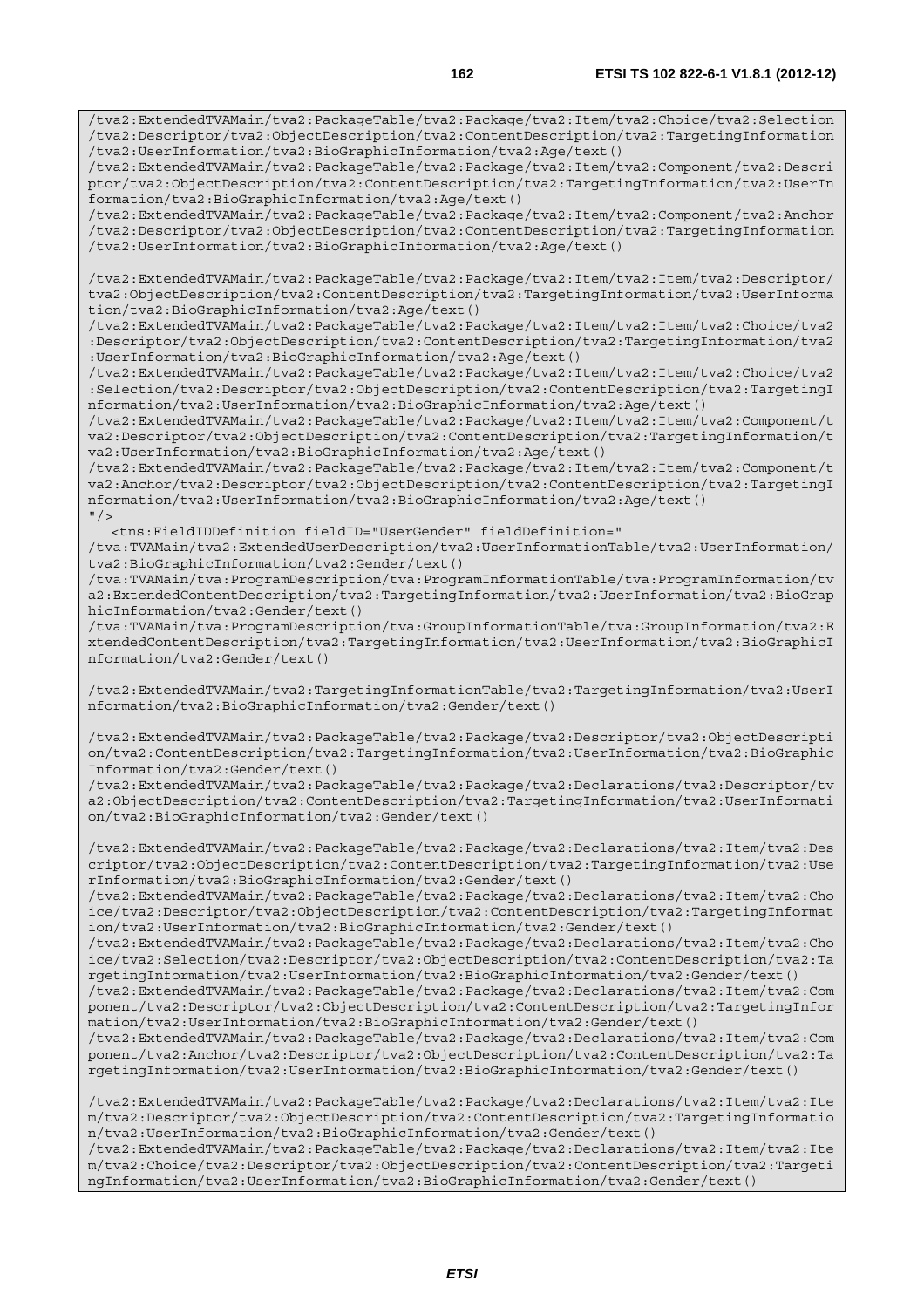/tva2:ExtendedTVAMain/tva2:PackageTable/tva2:Package/tva2:Declarations/tva2:Item/tva2:Ite m/tva2:Component/tva2:Descriptor/tva2:ObjectDescription/tva2:ContentDescription/tva2:Targ etingInformation/tva2:UserInformation/tva2:BioGraphicInformation/tva2:Gender/text()

 $t \in x + (x)$ 

/tva2:ExtendedTVAMain/tva2:PackageTable/tva2:Package/tva2:Declarations/tva2:Item/tva2:Ite m/tva2:Component/tva2:Anchor/tva2:Descriptor/tva2:ObjectDescription/tva2:ContentDescripti on/tva2:TargetingInformation/tva2:UserInformation/tva2:BioGraphicInformation/tva2:Gender/ text()

/tva2:ExtendedTVAMain/tva2:PackageTable/tva2:Package/tva2:Declarations/tva2:Component/tva 2:Descriptor/tva2:ObjectDescription/tva2:ContentDescription/tva2:TargetingInformation/tva 2:UserInformation/tva2:BioGraphicInformation/tva2:Gender/text()

/tva2:ExtendedTVAMain/tva2:PackageTable/tva2:Package/tva2:Declarations/tva2:Component/tva 2:Anchor/tva2:Descriptor/tva2:ObjectDescription/tva2:ContentDescription/tva2:TargetingInf ormation/tva2:UserInformation/tva2:BioGraphicInformation/tva2:Gender/text()

/tva2:ExtendedTVAMain/tva2:PackageTable/tva2:Package/tva2:Declarations/tva2:Anchor/tva2:D escriptor/tva2:ObjectDescription/tva2:ContentDescription/tva2:TargetingInformation/tva2:U serInformation/tva2:BioGraphicInformation/tva2:Gender/text()

/tva2:ExtendedTVAMain/tva2:PackageTable/tva2:Package/tva2:Item/tva2:Descriptor/tva2:Objec tDescription/tva2:ContentDescription/tva2:TargetingInformation/tva2:UserInformation/tva2: BioGraphicInformation/tva2:Gender/text()

/tva2:ExtendedTVAMain/tva2:PackageTable/tva2:Package/tva2:Item/tva2:Choice/tva2:Descripto r/tva2:ObjectDescription/tva2:ContentDescription/tva2:TargetingInformation/tva2:UserInfor mation/tva2:BioGraphicInformation/tva2:Gender/text()

/tva2:ExtendedTVAMain/tva2:PackageTable/tva2:Package/tva2:Item/tva2:Choice/tva2:Selection /tva2:Descriptor/tva2:ObjectDescription/tva2:ContentDescription/tva2:TargetingInformation /tva2:UserInformation/tva2:BioGraphicInformation/tva2:Gender/text()

/tva2:ExtendedTVAMain/tva2:PackageTable/tva2:Package/tva2:Item/tva2:Component/tva2:Descri ptor/tva2:ObjectDescription/tva2:ContentDescription/tva2:TargetingInformation/tva2:UserIn formation/tva2:BioGraphicInformation/tva2:Gender/text()

/tva2:ExtendedTVAMain/tva2:PackageTable/tva2:Package/tva2:Item/tva2:Component/tva2:Anchor /tva2:Descriptor/tva2:ObjectDescription/tva2:ContentDescription/tva2:TargetingInformation /tva2:UserInformation/tva2:BioGraphicInformation/tva2:Gender/text()

/tva2:ExtendedTVAMain/tva2:PackageTable/tva2:Package/tva2:Item/tva2:Item/tva2:Descriptor/ tva2:ObjectDescription/tva2:ContentDescription/tva2:TargetingInformation/tva2:UserInforma tion/tva2:BioGraphicInformation/tva2:Gender/text()

/tva2:ExtendedTVAMain/tva2:PackageTable/tva2:Package/tva2:Item/tva2:Item/tva2:Choice/tva2 :Descriptor/tva2:ObjectDescription/tva2:ContentDescription/tva2:TargetingInformation/tva2 :UserInformation/tva2:BioGraphicInformation/tva2:Gender/text()

/tva2:ExtendedTVAMain/tva2:PackageTable/tva2:Package/tva2:Item/tva2:Item/tva2:Choice/tva2 :Selection/tva2:Descriptor/tva2:ObjectDescription/tva2:ContentDescription/tva2:TargetingI nformation/tva2:UserInformation/tva2:BioGraphicInformation/tva2:Gender/text()

/tva2:ExtendedTVAMain/tva2:PackageTable/tva2:Package/tva2:Item/tva2:Item/tva2:Component/t va2:Descriptor/tva2:ObjectDescription/tva2:ContentDescription/tva2:TargetingInformation/t va2:UserInformation/tva2:BioGraphicInformation/tva2:Gender/text()

/tva2:ExtendedTVAMain/tva2:PackageTable/tva2:Package/tva2:Item/tva2:Item/tva2:Component/t va2:Anchor/tva2:Descriptor/tva2:ObjectDescription/tva2:ContentDescription/tva2:TargetingI nformation/tva2:UserInformation/tva2:BioGraphicInformation/tva2:Gender/text()  $''/$ 

<tns:FieldIDDefinition fieldID="AuditoryImpairment" fieldDefinition="

/tva:TVAMain/tva2:ExtendedUserDescription/tva2:UserInformationTable/tva2:UserInformation/ tva2:AccessibilityInformation/tva2:AuditoryImpairment

/tva:TVAMain/tva:ProgramDescription/tva:ProgramInformationTable/tva:ProgramInformation/tv a2:ExtendedContentDescription/tva2:TargetingInformation/tva2:UserInformation/tva2:Accessi bilityInformation/tva2:AuditoryImpairment

/tva:TVAMain/tva:ProgramDescription/tva:GroupInformationTable/tva:GroupInformation/tva2:E xtendedContentDescription/tva2:TargetingInformation/tva2:UserInformation/tva2:Accessibili tyInformation/tva2:AuditoryImpairment

/tva2:ExtendedTVAMain/tva2:TargetingInformationTable/tva2:TargetingInformation/tva2:UserI nformation/tva2:AccessibilityInformation/tva2:AuditoryImpairment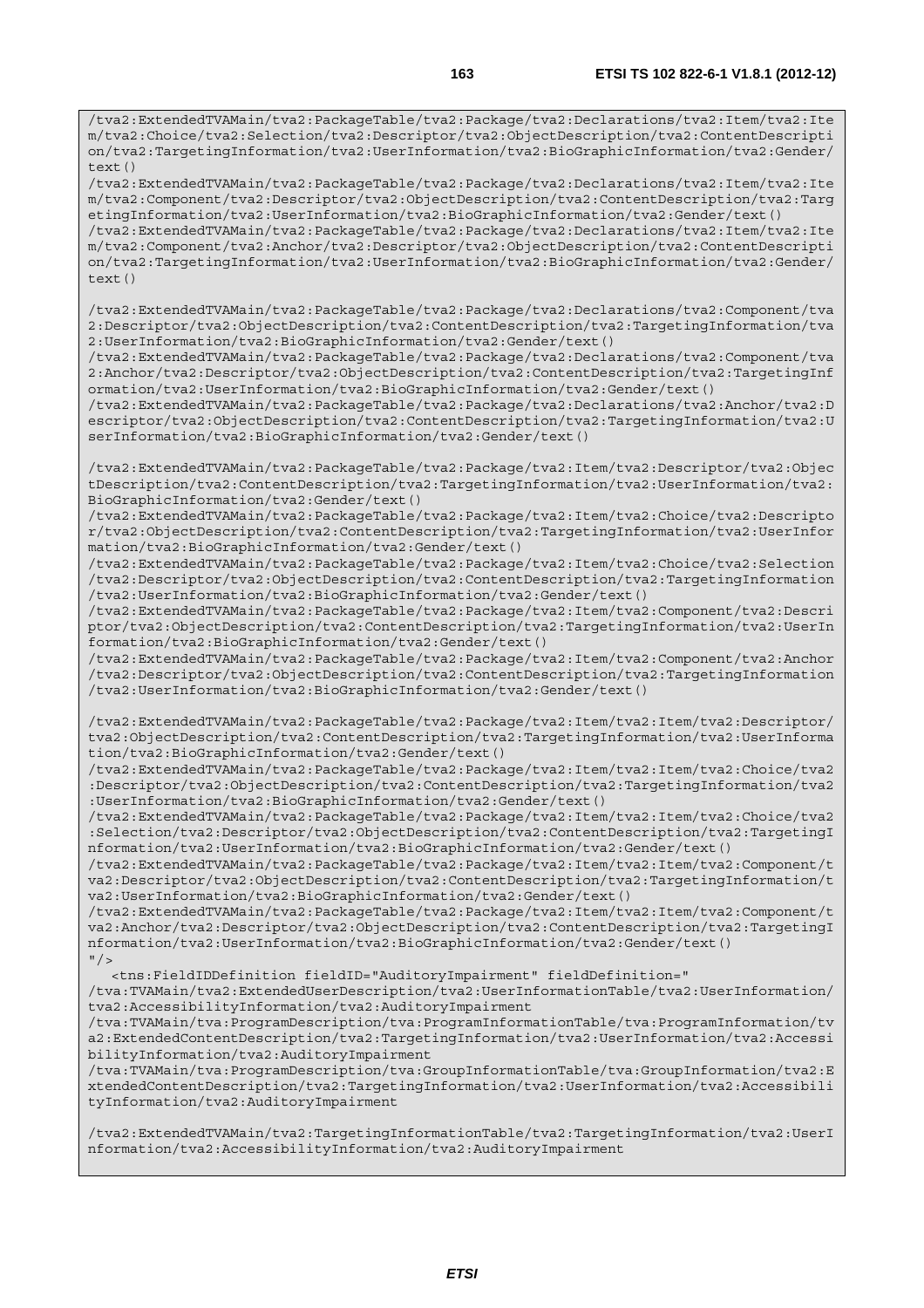/tva2:ExtendedTVAMain/tva2:PackageTable/tva2:Package/tva2:Declarations/tva2:Descriptor/tv a2:ObjectDescription/tva2:ContentDescription/tva2:TargetingInformation/tva2:UserInformati on/tva2:AccessibilityInformation/tva2:AuditoryImpairment

/tva2:ExtendedTVAMain/tva2:PackageTable/tva2:Package/tva2:Declarations/tva2:Item/tva2:Des criptor/tva2:ObjectDescription/tva2:ContentDescription/tva2:TargetingInformation/tva2:Use rInformation/tva2:AccessibilityInformation/tva2:AuditoryImpairment

/tva2:ExtendedTVAMain/tva2:PackageTable/tva2:Package/tva2:Declarations/tva2:Item/tva2:Cho ice/tva2:Descriptor/tva2:ObjectDescription/tva2:ContentDescription/tva2:TargetingInformat ion/tva2:UserInformation/tva2:AccessibilityInformation/tva2:AuditoryImpairment

/tva2:ExtendedTVAMain/tva2:PackageTable/tva2:Package/tva2:Declarations/tva2:Item/tva2:Cho ice/tva2:Selection/tva2:Descriptor/tva2:ObjectDescription/tva2:ContentDescription/tva2:Ta rgetingInformation/tva2:UserInformation/tva2:AccessibilityInformation/tva2:AuditoryImpair ment

/tva2:ExtendedTVAMain/tva2:PackageTable/tva2:Package/tva2:Declarations/tva2:Item/tva2:Com ponent/tva2:Descriptor/tva2:ObjectDescription/tva2:ContentDescription/tva2:TargetingInfor mation/tva2:UserInformation/tva2:AccessibilityInformation/tva2:AuditoryImpairment

/tva2:ExtendedTVAMain/tva2:PackageTable/tva2:Package/tva2:Declarations/tva2:Item/tva2:Com ponent/tva2:Anchor/tva2:Descriptor/tva2:ObjectDescription/tva2:ContentDescription/tva2:Ta rgetingInformation/tva2:UserInformation/tva2:AccessibilityInformation/tva2:AuditoryImpair ment

/tva2:ExtendedTVAMain/tva2:PackageTable/tva2:Package/tva2:Declarations/tva2:Item/tva2:Ite m/tva2:Descriptor/tva2:ObjectDescription/tva2:ContentDescription/tva2:TargetingInformatio n/tva2:UserInformation/tva2:AccessibilityInformation/tva2:AuditoryImpairment

/tva2:ExtendedTVAMain/tva2:PackageTable/tva2:Package/tva2:Declarations/tva2:Item/tva2:Ite m/tva2:Choice/tva2:Descriptor/tva2:ObjectDescription/tva2:ContentDescription/tva2:Targeti ngInformation/tva2:UserInformation/tva2:AccessibilityInformation/tva2:AuditoryImpairment /tva2:ExtendedTVAMain/tva2:PackageTable/tva2:Package/tva2:Declarations/tva2:Item/tva2:Ite m/tva2:Choice/tva2:Selection/tva2:Descriptor/tva2:ObjectDescription/tva2:ContentDescripti on/tva2:TargetingInformation/tva2:UserInformation/tva2:AccessibilityInformation/tva2:Audi toryImpairment

/tva2:ExtendedTVAMain/tva2:PackageTable/tva2:Package/tva2:Declarations/tva2:Item/tva2:Ite m/tva2:Component/tva2:Descriptor/tva2:ObjectDescription/tva2:ContentDescription/tva2:Targ etingInformation/tva2:UserInformation/tva2:AccessibilityInformation/tva2:AuditoryImpairme nt

/tva2:ExtendedTVAMain/tva2:PackageTable/tva2:Package/tva2:Declarations/tva2:Item/tva2:Ite m/tva2:Component/tva2:Anchor/tva2:Descriptor/tva2:ObjectDescription/tva2:ContentDescripti on/tva2:TargetingInformation/tva2:UserInformation/tva2:AccessibilityInformation/tva2:Audi toryImpairment

/tva2:ExtendedTVAMain/tva2:PackageTable/tva2:Package/tva2:Declarations/tva2:Component/tva 2:Descriptor/tva2:ObjectDescription/tva2:ContentDescription/tva2:TargetingInformation/tva 2:UserInformation/tva2:AccessibilityInformation/tva2:AuditoryImpairment

/tva2:ExtendedTVAMain/tva2:PackageTable/tva2:Package/tva2:Declarations/tva2:Component/tva 2:Anchor/tva2:Descriptor/tva2:ObjectDescription/tva2:ContentDescription/tva2:TargetingInf ormation/tva2:UserInformation/tva2:AccessibilityInformation/tva2:AuditoryImpairment

/tva2:ExtendedTVAMain/tva2:PackageTable/tva2:Package/tva2:Declarations/tva2:Anchor/tva2:D escriptor/tva2:ObjectDescription/tva2:ContentDescription/tva2:TargetingInformation/tva2:U serInformation/tva2:AccessibilityInformation/tva2:AuditoryImpairment

/tva2:ExtendedTVAMain/tva2:PackageTable/tva2:Package/tva2:Item/tva2:Descriptor/tva2:Objec tDescription/tva2:ContentDescription/tva2:TargetingInformation/tva2:UserInformation/tva2: AccessibilityInformation/tva2:AuditoryImpairment

/tva2:ExtendedTVAMain/tva2:PackageTable/tva2:Package/tva2:Item/tva2:Choice/tva2:Descripto r/tva2:ObjectDescription/tva2:ContentDescription/tva2:TargetingInformation/tva2:UserInfor mation/tva2:AccessibilityInformation/tva2:AuditoryImpairment

/tva2:ExtendedTVAMain/tva2:PackageTable/tva2:Package/tva2:Item/tva2:Choice/tva2:Selection /tva2:Descriptor/tva2:ObjectDescription/tva2:ContentDescription/tva2:TargetingInformation /tva2:UserInformation/tva2:AccessibilityInformation/tva2:AuditoryImpairment

/tva2:ExtendedTVAMain/tva2:PackageTable/tva2:Package/tva2:Item/tva2:Component/tva2:Descri ptor/tva2:ObjectDescription/tva2:ContentDescription/tva2:TargetingInformation/tva2:UserIn formation/tva2:AccessibilityInformation/tva2:AuditoryImpairment

/tva2:ExtendedTVAMain/tva2:PackageTable/tva2:Package/tva2:Item/tva2:Component/tva2:Anchor /tva2:Descriptor/tva2:ObjectDescription/tva2:ContentDescription/tva2:TargetingInformation /tva2:UserInformation/tva2:AccessibilityInformation/tva2:AuditoryImpairment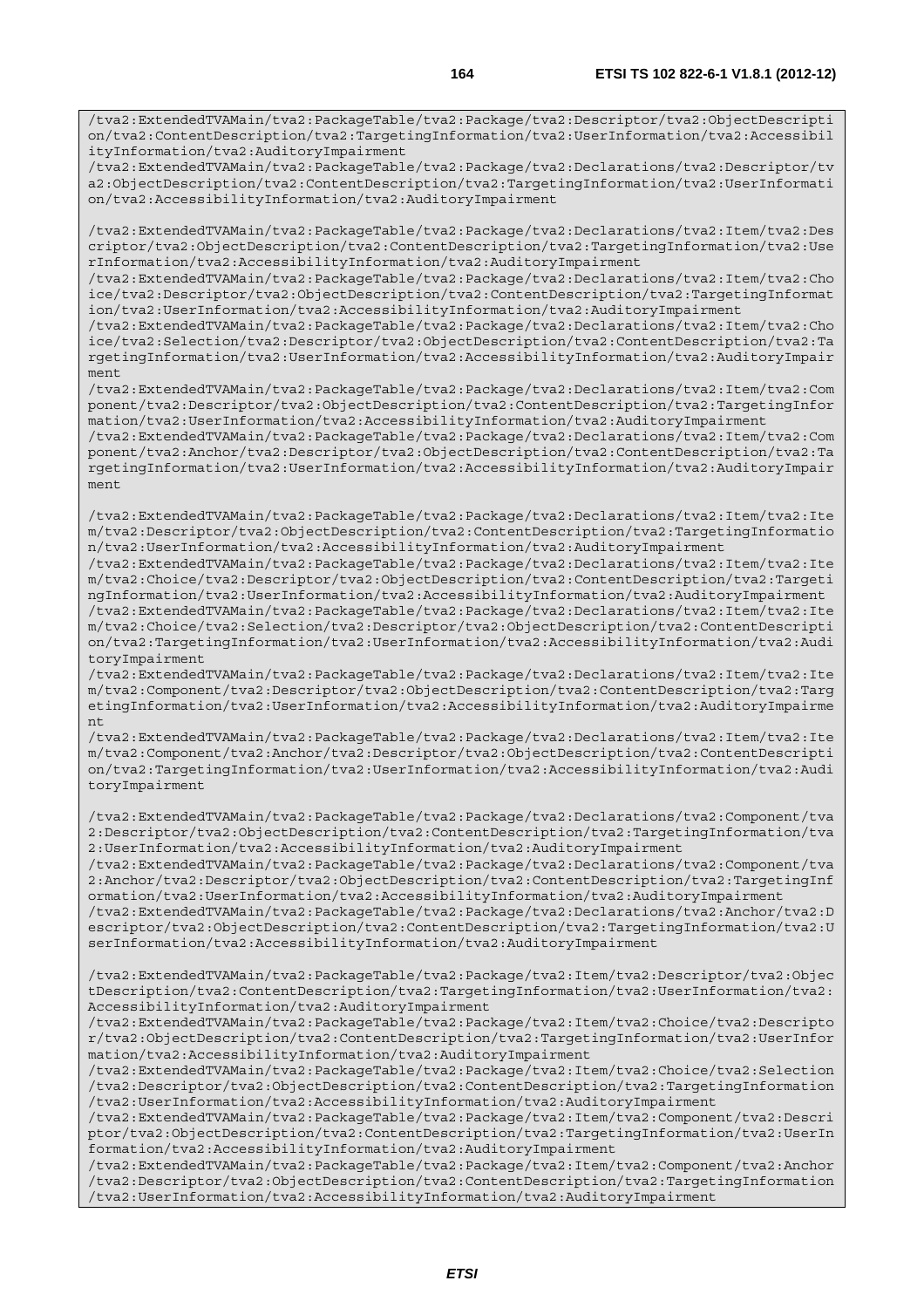/tva2:ExtendedTVAMain/tva2:PackageTable/tva2:Package/tva2:Item/tva2:Item/tva2:Descriptor/ tva2:ObjectDescription/tva2:ContentDescription/tva2:TargetingInformation/tva2:UserInforma tion/tva2:AccessibilityInformation/tva2:AuditoryImpairment

/tva2:ExtendedTVAMain/tva2:PackageTable/tva2:Package/tva2:Item/tva2:Item/tva2:Choice/tva2 :Descriptor/tva2:ObjectDescription/tva2:ContentDescription/tva2:TargetingInformation/tva2 :UserInformation/tva2:AccessibilityInformation/tva2:AuditoryImpairment

/tva2:ExtendedTVAMain/tva2:PackageTable/tva2:Package/tva2:Item/tva2:Item/tva2:Choice/tva2 :Selection/tva2:Descriptor/tva2:ObjectDescription/tva2:ContentDescription/tva2:TargetingI nformation/tva2:UserInformation/tva2:AccessibilityInformation/tva2:AuditoryImpairment

/tva2:ExtendedTVAMain/tva2:PackageTable/tva2:Package/tva2:Item/tva2:Item/tva2:Component/t va2:Descriptor/tva2:ObjectDescription/tva2:ContentDescription/tva2:TargetingInformation/t va2:UserInformation/tva2:AccessibilityInformation/tva2:AuditoryImpairment

/tva2:ExtendedTVAMain/tva2:PackageTable/tva2:Package/tva2:Item/tva2:Item/tva2:Component/t va2:Anchor/tva2:Descriptor/tva2:ObjectDescription/tva2:ContentDescription/tva2:TargetingI nformation/tva2:UserInformation/tva2:AccessibilityInformation/tva2:AuditoryImpairment  $"$  / >

<tns:FieldIDDefinition fieldID="VisualImpairment" fieldDefinition="

/tva:TVAMain/tva2:ExtendedUserDescription/tva2:UserInformationTable/tva2:UserInformation/ tva2:AccessibilityInformation/tva2:VisualImpairment/mpeg21:Blindness/@eyeSide

/tva:TVAMain/tva:ProgramDescription/tva:ProgramInformationTable/tva:ProgramInformation/tv a2:ExtendedContentDescription/tva2:TargetingInformation/tva2:UserInformation/tva2:Accessi bilityInformation/tva2:VisualImpairment/mpeg21:Blindness/@eyeSide

/tva:TVAMain/tva:ProgramDescription/tva:GroupInformationTable/tva:GroupInformation/tva2:E xtendedContentDescription/tva2:TargetingInformation/tva2:UserInformation/tva2:Accessibili tyInformation/tva2:VisualImpairment/mpeg21:Blindness/@eyeSide

/tva2:ExtendedTVAMain/tva2:TargetingInformationTable/tva2:TargetingInformation/tva2:UserI nformation/tva2:AccessibilityInformation/tva2:VisualImpairment/mpeg21:Blindness/@eyeSide

/tva2:ExtendedTVAMain/tva2:PackageTable/tva2:Package/tva2:Descriptor/tva2:ObjectDescripti on/tva2:ContentDescription/tva2:TargetingInformation/tva2:UserInformation/tva2:Accessibil ityInformation/tva2:VisualImpairment/mpeg21:Blindness/@eyeSide

/tva2:ExtendedTVAMain/tva2:PackageTable/tva2:Package/tva2:Declarations/tva2:Descriptor/tv a2:ObjectDescription/tva2:ContentDescription/tva2:TargetingInformation/tva2:UserInformati on/tva2:AccessibilityInformation/tva2:VisualImpairment/mpeg21:Blindness/@eyeSide

/tva2:ExtendedTVAMain/tva2:PackageTable/tva2:Package/tva2:Declarations/tva2:Item/tva2:Des criptor/tva2:ObjectDescription/tva2:ContentDescription/tva2:TargetingInformation/tva2:Use rInformation/tva2:AccessibilityInformation/tva2:VisualImpairment/mpeg21:Blindness/@eyeSid e

/tva2:ExtendedTVAMain/tva2:PackageTable/tva2:Package/tva2:Declarations/tva2:Item/tva2:Cho ice/tva2:Descriptor/tva2:ObjectDescription/tva2:ContentDescription/tva2:TargetingInformat ion/tva2:UserInformation/tva2:AccessibilityInformation/tva2:VisualImpairment/mpeg21:Blind ness/@eyeSide

/tva2:ExtendedTVAMain/tva2:PackageTable/tva2:Package/tva2:Declarations/tva2:Item/tva2:Cho ice/tva2:Selection/tva2:Descriptor/tva2:ObjectDescription/tva2:ContentDescription/tva2:Ta rgetingInformation/tva2:UserInformation/tva2:AccessibilityInformation/tva2:VisualImpairme nt/mpeg21:Blindness/@eyeSide

/tva2:ExtendedTVAMain/tva2:PackageTable/tva2:Package/tva2:Declarations/tva2:Item/tva2:Com ponent/tva2:Descriptor/tva2:ObjectDescription/tva2:ContentDescription/tva2:TargetingInfor mation/tva2:UserInformation/tva2:AccessibilityInformation/tva2:VisualImpairment/mpeg21:Bl indness/@eyeSide

/tva2:ExtendedTVAMain/tva2:PackageTable/tva2:Package/tva2:Declarations/tva2:Item/tva2:Com ponent/tva2:Anchor/tva2:Descriptor/tva2:ObjectDescription/tva2:ContentDescription/tva2:Ta rgetingInformation/tva2:UserInformation/tva2:AccessibilityInformation/tva2:VisualImpairme nt/mpeg21:Blindness/@eyeSide

/tva2:ExtendedTVAMain/tva2:PackageTable/tva2:Package/tva2:Declarations/tva2:Item/tva2:Ite m/tva2:Descriptor/tva2:ObjectDescription/tva2:ContentDescription/tva2:TargetingInformatio n/tva2:UserInformation/tva2:AccessibilityInformation/tva2:VisualImpairment/mpeg21:Blindne ss/@eyeSide

/tva2:ExtendedTVAMain/tva2:PackageTable/tva2:Package/tva2:Declarations/tva2:Item/tva2:Ite m/tva2:Choice/tva2:Descriptor/tva2:ObjectDescription/tva2:ContentDescription/tva2:Targeti ngInformation/tva2:UserInformation/tva2:AccessibilityInformation/tva2:VisualImpairment/mp eg21:Blindness/@eyeSide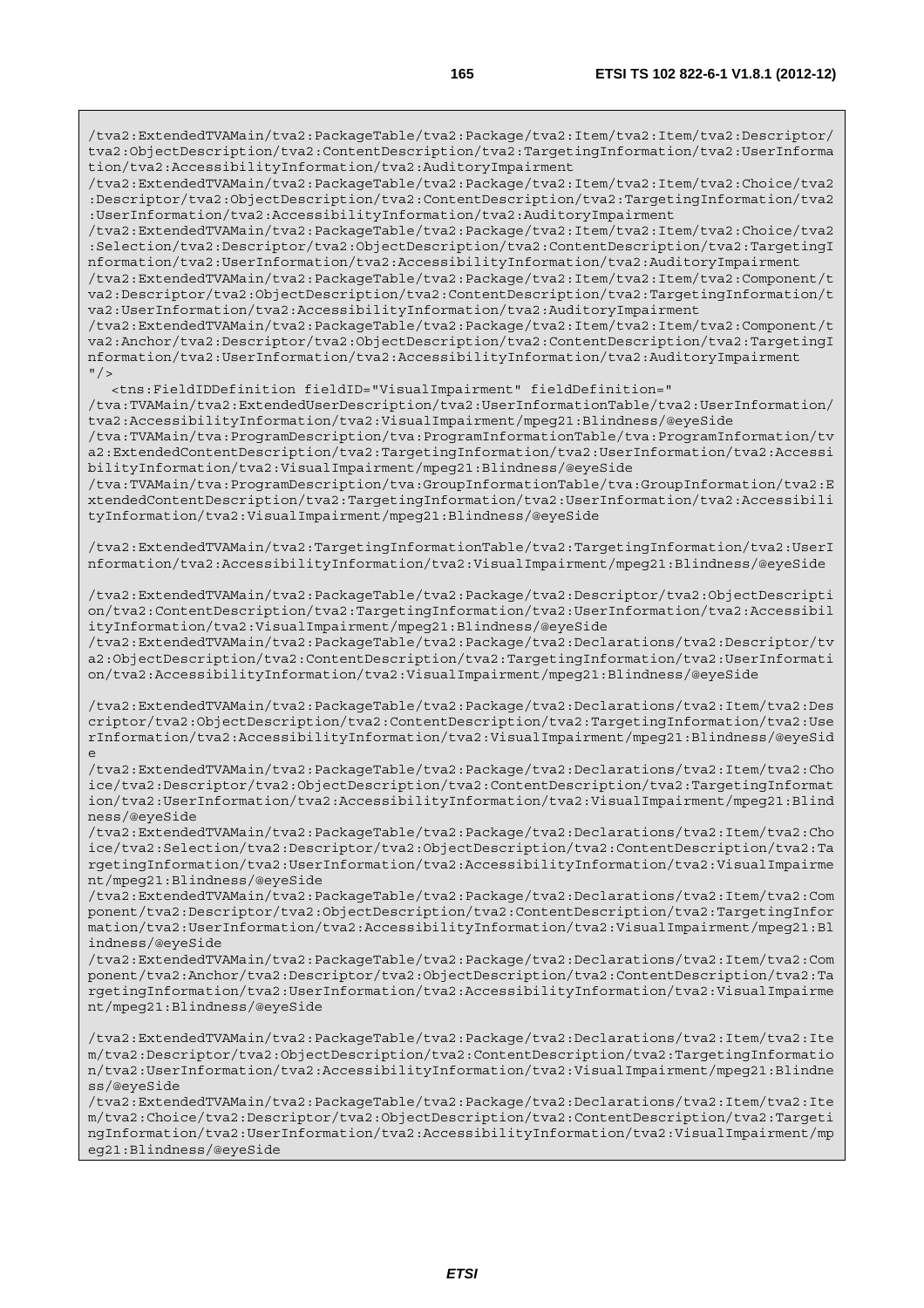/tva2:ExtendedTVAMain/tva2:PackageTable/tva2:Package/tva2:Declarations/tva2:Item/tva2:Ite m/tva2:Component/tva2:Descriptor/tva2:ObjectDescription/tva2:ContentDescription/tva2:Targ etingInformation/tva2:UserInformation/tva2:AccessibilityInformation/tva2:VisualImpairment /mpeg21:Blindness/@eyeSide

/tva2:ExtendedTVAMain/tva2:PackageTable/tva2:Package/tva2:Declarations/tva2:Item/tva2:Ite m/tva2:Component/tva2:Anchor/tva2:Descriptor/tva2:ObjectDescription/tva2:ContentDescripti on/tva2:TargetingInformation/tva2:UserInformation/tva2:AccessibilityInformation/tva2:Visu alImpairment/mpeg21:Blindness/@eyeSide

/tva2:ExtendedTVAMain/tva2:PackageTable/tva2:Package/tva2:Declarations/tva2:Component/tva 2:Descriptor/tva2:ObjectDescription/tva2:ContentDescription/tva2:TargetingInformation/tva 2:UserInformation/tva2:AccessibilityInformation/tva2:VisualImpairment/mpeg21:Blindness/@e yeSide

/tva2:ExtendedTVAMain/tva2:PackageTable/tva2:Package/tva2:Declarations/tva2:Component/tva 2:Anchor/tva2:Descriptor/tva2:ObjectDescription/tva2:ContentDescription/tva2:TargetingInf ormation/tva2:UserInformation/tva2:AccessibilityInformation/tva2:VisualImpairment/mpeg21: Blindness/@eyeSide

/tva2:ExtendedTVAMain/tva2:PackageTable/tva2:Package/tva2:Declarations/tva2:Anchor/tva2:D escriptor/tva2:ObjectDescription/tva2:ContentDescription/tva2:TargetingInformation/tva2:U serInformation/tva2:AccessibilityInformation/tva2:VisualImpairment/mpeg21:Blindness/@eyeS ide

/tva2:ExtendedTVAMain/tva2:PackageTable/tva2:Package/tva2:Item/tva2:Descriptor/tva2:Objec tDescription/tva2:ContentDescription/tva2:TargetingInformation/tva2:UserInformation/tva2: AccessibilityInformation/tva2:VisualImpairment/mpeg21:Blindness/@eyeSide

/tva2:ExtendedTVAMain/tva2:PackageTable/tva2:Package/tva2:Item/tva2:Choice/tva2:Descripto r/tva2:ObjectDescription/tva2:ContentDescription/tva2:TargetingInformation/tva2:UserInfor mation/tva2:AccessibilityInformation/tva2:VisualImpairment/mpeg21:Blindness/@eyeSide

/tva2:ExtendedTVAMain/tva2:PackageTable/tva2:Package/tva2:Item/tva2:Choice/tva2:Selection /tva2:Descriptor/tva2:ObjectDescription/tva2:ContentDescription/tva2:TargetingInformation /tva2:UserInformation/tva2:AccessibilityInformation/tva2:VisualImpairment/mpeg21:Blindnes s/@eyeSide

/tva2:ExtendedTVAMain/tva2:PackageTable/tva2:Package/tva2:Item/tva2:Component/tva2:Descri ptor/tva2:ObjectDescription/tva2:ContentDescription/tva2:TargetingInformation/tva2:UserIn formation/tva2:AccessibilityInformation/tva2:VisualImpairment/mpeg21:Blindness/@eyeSide /tva2:ExtendedTVAMain/tva2:PackageTable/tva2:Package/tva2:Item/tva2:Component/tva2:Anchor /tva2:Descriptor/tva2:ObjectDescription/tva2:ContentDescription/tva2:TargetingInformation /tva2:UserInformation/tva2:AccessibilityInformation/tva2:VisualImpairment/mpeg21:Blindnes s/@eyeSide

/tva2:ExtendedTVAMain/tva2:PackageTable/tva2:Package/tva2:Item/tva2:Item/tva2:Descriptor/ tva2:ObjectDescription/tva2:ContentDescription/tva2:TargetingInformation/tva2:UserInforma tion/tva2:AccessibilityInformation/tva2:VisualImpairment/mpeg21:Blindness/@eyeSide /tva2:ExtendedTVAMain/tva2:PackageTable/tva2:Package/tva2:Item/tva2:Item/tva2:Choice/tva2 :Descriptor/tva2:ObjectDescription/tva2:ContentDescription/tva2:TargetingInformation/tva2

:UserInformation/tva2:AccessibilityInformation/tva2:VisualImpairment/mpeg21:Blindness/@ey eSide /tva2:ExtendedTVAMain/tva2:PackageTable/tva2:Package/tva2:Item/tva2:Item/tva2:Choice/tva2

:Selection/tva2:Descriptor/tva2:ObjectDescription/tva2:ContentDescription/tva2:TargetingI nformation/tva2:UserInformation/tva2:AccessibilityInformation/tva2:VisualImpairment/mpeg2 1:Blindness/@eyeSide

/tva2:ExtendedTVAMain/tva2:PackageTable/tva2:Package/tva2:Item/tva2:Item/tva2:Component/t va2:Descriptor/tva2:ObjectDescription/tva2:ContentDescription/tva2:TargetingInformation/t va2:UserInformation/tva2:AccessibilityInformation/tva2:VisualImpairment/mpeg21:Blindness/ @eyeSide

/tva2:ExtendedTVAMain/tva2:PackageTable/tva2:Package/tva2:Item/tva2:Item/tva2:Component/t va2:Anchor/tva2:Descriptor/tva2:ObjectDescription/tva2:ContentDescription/tva2:TargetingI nformation/tva2:UserInformation/tva2:AccessibilityInformation/tva2:VisualImpairment/mpeg2 1:Blindness/@eyeSide

 $"$  />  $\lt$ !

######################################################################################## -->

<!-- fieldID for Terminalnformationin Package <!--AudioDecoder, VideoDecoder, MiddleWare-->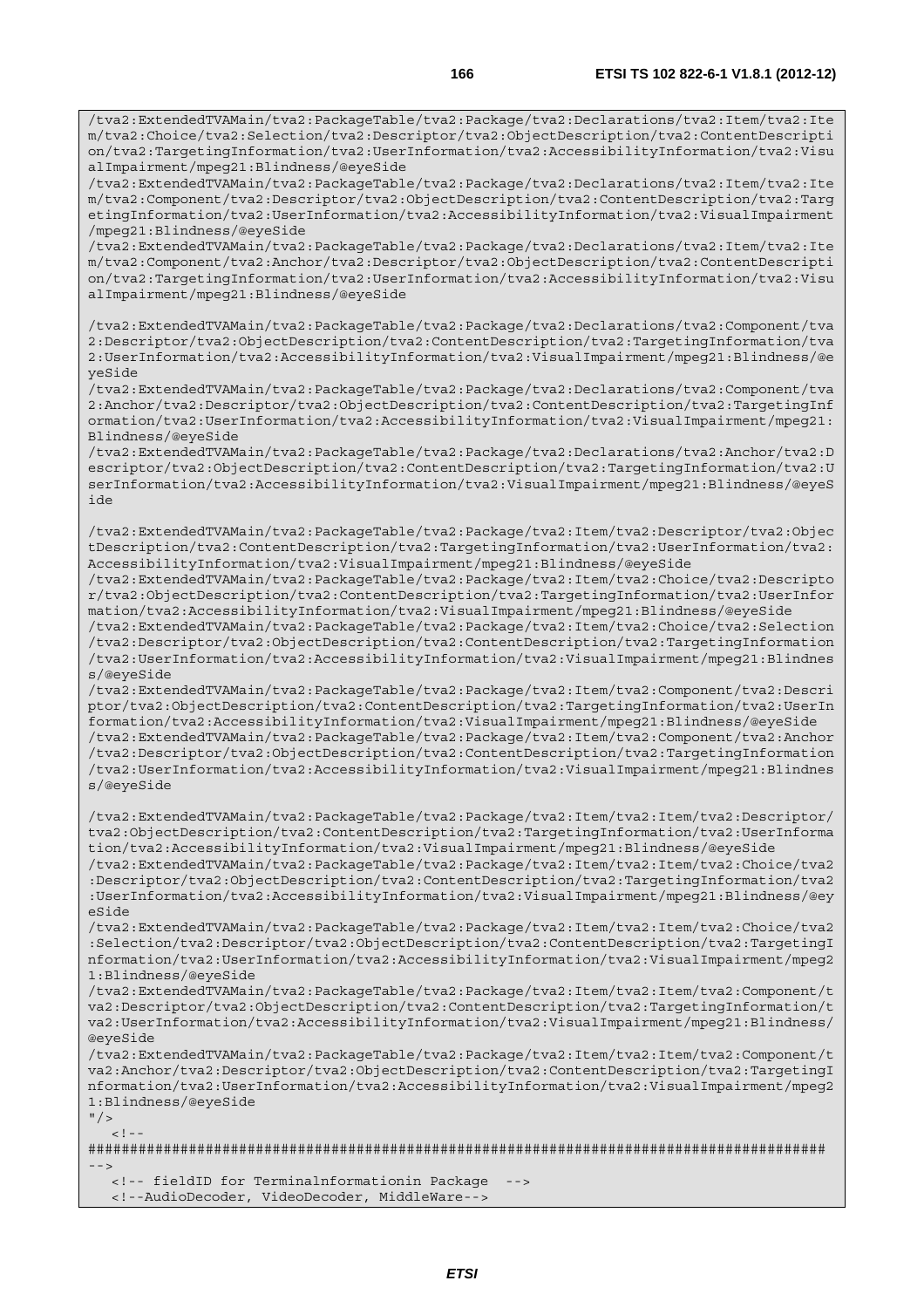######################################################################################## -->

<tns:FieldIDDefinition fieldID="AudioDecoder" fieldDefinition="

 $\lt$  ! -

/tva:TVAMain/tva2:ExtendedUserDescription/tva2:UsageEnvironment/tva2:TerminalInformationT able/tva2:TerminalInformation/mpeg21:AudioCapabilities/mpeg21:Format/@href

/tva:TVAMain/tva2:ExtendedUserDescription/tva2:UsageEnvironment/tva2:TerminalInformationT able/tva2:TerminalInformation/mpeg21:AudioCapabilities/mpeg21:Format/mpeg7:Name/text()

/tva:TVAMain/tva:ProgramDescription/tva:ProgramInformationTable/tva:ProgramInformation/tv a2:ExtendedContentDescription/tva2:TargetingInformation/tva2:TerminalInformation/mpeg21:A udioCapabilities/mpeg21:Format/@href

/tva:TVAMain/tva:ProgramDescription/tva:ProgramInformationTable/tva:ProgramInformation/tv a2:ExtendedContentDescription/tva2:TargetingInformation/tva2:TerminalInformation/mpeg21:A udioCapabilities/mpeg21:Format/mpeg7:Name/text()

/tva:TVAMain/tva:ProgramDescription/tva:GroupInformationTable/tva:GroupInformation/tva2:E xtendedContentDescription/tva2:TargetingInformation/tva2:TerminalInformation/mpeg21:Audio Capabilities/mpeg21:Format/@href

/tva:TVAMain/tva:ProgramDescription/tva:GroupInformationTable/tva:GroupInformation/tva2:E xtendedContentDescription/tva2:TargetingInformation/tva2:TerminalInformation/mpeg21:Audio Capabilities/mpeg21:Format/mpeg7:Name/text()

/tva2:ExtendedTVAMain/tva2:TargetingInformationTable/tva2:TargetingInformation/tva2:Termi nalInformation/mpeg21:AudioCapabilities/mpeg21:Format/@href /tva2:ExtendedTVAMain/tva2:TargetingInformationTable/tva2:TargetingInformation/tva2:Termi nalInformation/mpeg21:AudioCapabilities/mpeg21:Format/mpeg7:Name/text()

/tva2:ExtendedTVAMain/tva2:PackageTable/tva2:Package/tva2:Descriptor/tva2:ObjectDescripti on/tva2:ContentDescription/tva2:TargetingInformation/tva2:TerminalInformation/mpeg21:Audi oCapabilities/mpeg21:Format/@href

/tva2:ExtendedTVAMain/tva2:PackageTable/tva2:Package/tva2:Descriptor/tva2:ObjectDescripti on/tva2:ContentDescription/tva2:TargetingInformation/tva2:TerminalInformation/mpeg21:Audi oCapabilities/mpeg21:Format/mpeg7:Name/text()

/tva2:ExtendedTVAMain/tva2:PackageTable/tva2:Package/tva2:Declarations/tva2:Descriptor/tv a2:ObjectDescription/tva2:ContentDescription/tva2:TargetingInformation/tva2:TerminalInfor mation/mpeg21:AudioCapabilities/mpeg21:Format/@href

/tva2:ExtendedTVAMain/tva2:PackageTable/tva2:Package/tva2:Declarations/tva2:Descriptor/tv a2:ObjectDescription/tva2:ContentDescription/tva2:TargetingInformation/tva2:TerminalInfor mation/mpeg21:AudioCapabilities/mpeg21:Format/mpeg7:Name/text()

/tva2:ExtendedTVAMain/tva2:PackageTable/tva2:Package/tva2:Declarations/tva2:Item/tva2:Des criptor/tva2:ObjectDescription/tva2:ContentDescription/tva2:TargetingInformation/tva2:Ter minalInformation/mpeg21:AudioCapabilities/mpeg21:Format/@href

/tva2:ExtendedTVAMain/tva2:PackageTable/tva2:Package/tva2:Declarations/tva2:Item/tva2:Des criptor/tva2:ObjectDescription/tva2:ContentDescription/tva2:TargetingInformation/tva2:Ter minalInformation/mpeg21:AudioCapabilities/mpeg21:Format/mpeg7:Name/text()

/tva2:ExtendedTVAMain/tva2:PackageTable/tva2:Package/tva2:Declarations/tva2:Item/tva2:Cho ice/tva2:Descriptor/tva2:ObjectDescription/tva2:ContentDescription/tva2:TargetingInformat ion/tva2:TerminalInformation/mpeg21:AudioCapabilities/mpeg21:Format/@href /tva2:ExtendedTVAMain/tva2:PackageTable/tva2:Package/tva2:Declarations/tva2:Item/tva2:Cho ice/tva2:Descriptor/tva2:ObjectDescription/tva2:ContentDescription/tva2:TargetingInformat ion/tva2:TerminalInformation/mpeg21:AudioCapabilities/mpeg21:Format/mpeg7:Name/text()

/tva2:ExtendedTVAMain/tva2:PackageTable/tva2:Package/tva2:Declarations/tva2:Item/tva2:Cho ice/tva2:Selection/tva2:Descriptor/tva2:ObjectDescription/tva2:ContentDescription/tva2:Ta rgetingInformation/tva2:TerminalInformation/mpeg21:AudioCapabilities/mpeg21:Format/@href /tva2:ExtendedTVAMain/tva2:PackageTable/tva2:Package/tva2:Declarations/tva2:Item/tva2:Cho ice/tva2:Selection/tva2:Descriptor/tva2:ObjectDescription/tva2:ContentDescription/tva2:Ta rgetingInformation/tva2:TerminalInformation/mpeg21:AudioCapabilities/mpeg21:Format/mpeg7: Name/text()

/tva2:ExtendedTVAMain/tva2:PackageTable/tva2:Package/tva2:Declarations/tva2:Item/tva2:Com ponent/tva2:Descriptor/tva2:ObjectDescription/tva2:ContentDescription/tva2:TargetingInfor mation/tva2:TerminalInformation/mpeg21:AudioCapabilities/mpeg21:Format/@href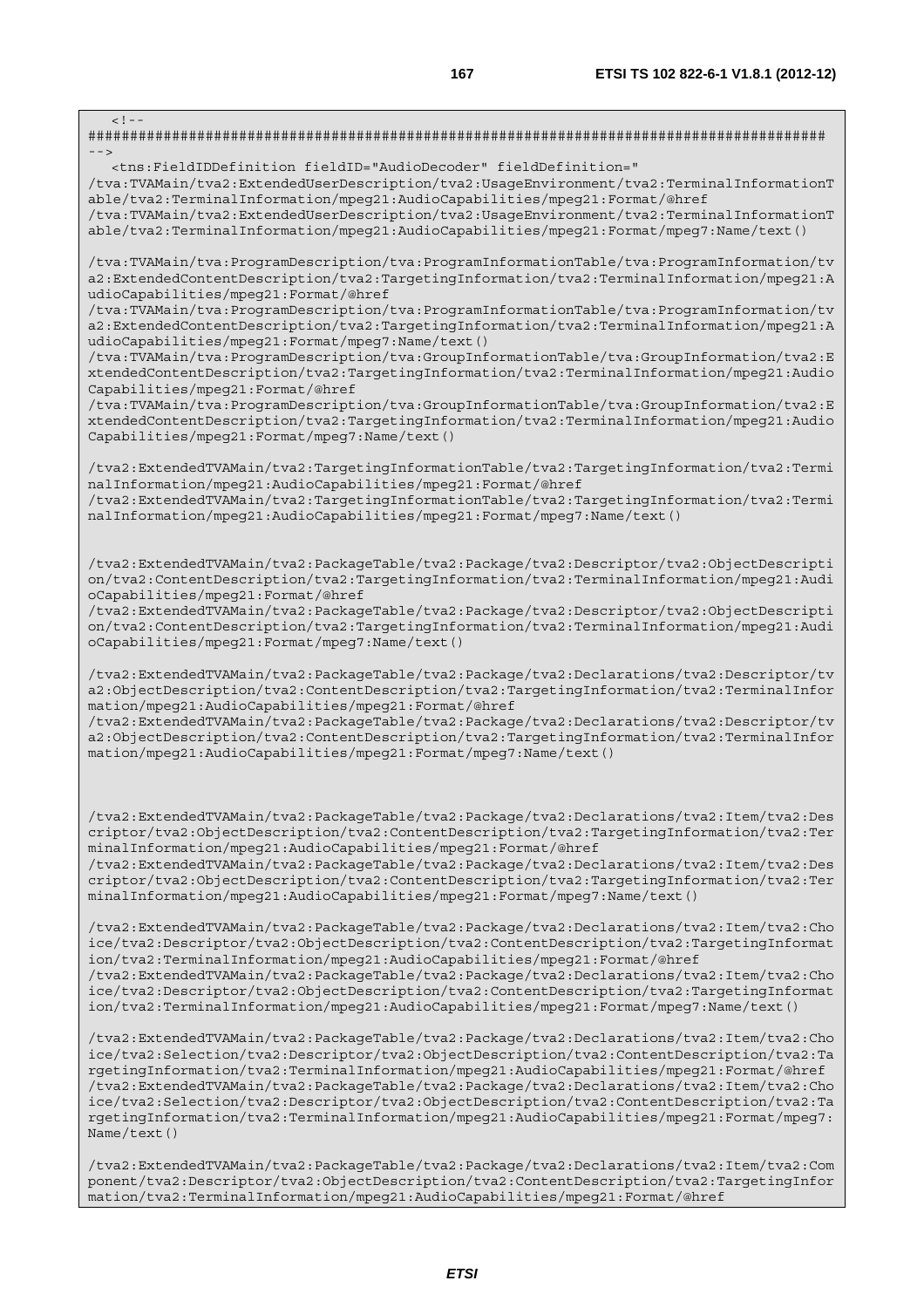/tva2:ExtendedTVAMain/tva2:PackageTable/tva2:Package/tva2:Declarations/tva2:Item/tva2:Com ponent/tva2:Descriptor/tva2:ObjectDescription/tva2:ContentDescription/tva2:TargetingInfor mation/tva2:TerminalInformation/mpeg21:AudioCapabilities/mpeg21:Format/mpeg7:Name/text()

/tva2:ExtendedTVAMain/tva2:PackageTable/tva2:Package/tva2:Declarations/tva2:Item/tva2:Com ponent/tva2:Anchor/tva2:Descriptor/tva2:ObjectDescription/tva2:ContentDescription/tva2:Ta rgetingInformation/tva2:TerminalInformation/mpeg21:AudioCapabilities/mpeg21:Format/@href /tva2:ExtendedTVAMain/tva2:PackageTable/tva2:Package/tva2:Declarations/tva2:Item/tva2:Com ponent/tva2:Anchor/tva2:Descriptor/tva2:ObjectDescription/tva2:ContentDescription/tva2:Ta rgetingInformation/tva2:TerminalInformation/mpeg21:AudioCapabilities/mpeg21:Format/mpeg7: Name/text()

/tva2:ExtendedTVAMain/tva2:PackageTable/tva2:Package/tva2:Declarations/tva2:Item/tva2:Ite m/tva2:Descriptor/tva2:ObjectDescription/tva2:ContentDescription/tva2:TargetingInformatio n/tva2:TerminalInformation/mpeg21:AudioCapabilities/mpeg21:Format/@href /tva2:ExtendedTVAMain/tva2:PackageTable/tva2:Package/tva2:Declarations/tva2:Item/tva2:Ite m/tva2:Descriptor/tva2:ObjectDescription/tva2:ContentDescription/tva2:TargetingInformatio

n/tva2:TerminalInformation/mpeg21:AudioCapabilities/mpeg21:Format/mpeg7:Name/text()

/tva2:ExtendedTVAMain/tva2:PackageTable/tva2:Package/tva2:Declarations/tva2:Item/tva2:Ite m/tva2:Choice/tva2:Descriptor/tva2:ObjectDescription/tva2:ContentDescription/tva2:Targeti ngInformation/tva2:TerminalInformation/mpeg21:AudioCapabilities/mpeg21:Format/@href /tva2:ExtendedTVAMain/tva2:PackageTable/tva2:Package/tva2:Declarations/tva2:Item/tva2:Ite m/tva2:Choice/tva2:Descriptor/tva2:ObjectDescription/tva2:ContentDescription/tva2:Targeti ngInformation/tva2:TerminalInformation/mpeg21:AudioCapabilities/mpeg21:Format/mpeg7:Name/ text()

/tva2:ExtendedTVAMain/tva2:PackageTable/tva2:Package/tva2:Declarations/tva2:Item/tva2:Ite m/tva2:Choice/tva2:Selection/tva2:Descriptor/tva2:ObjectDescription/tva2:ContentDescripti on/tva2:TargetingInformation/tva2:TerminalInformation/mpeg21:AudioCapabilities/mpeg21:For mat/@href

/tva2:ExtendedTVAMain/tva2:PackageTable/tva2:Package/tva2:Declarations/tva2:Item/tva2:Ite m/tva2:Choice/tva2:Selection/tva2:Descriptor/tva2:ObjectDescription/tva2:ContentDescripti on/tva2:TargetingInformation/tva2:TerminalInformation/mpeg21:AudioCapabilities/mpeg21:For mat/mpeg7:Name/text()

/tva2:ExtendedTVAMain/tva2:PackageTable/tva2:Package/tva2:Declarations/tva2:Item/tva2:Ite m/tva2:Component/tva2:Descriptor/tva2:ObjectDescription/tva2:ContentDescription/tva2:Targ etingInformation/tva2:TerminalInformation/mpeg21:AudioCapabilities/mpeg21:Format/@href /tva2:ExtendedTVAMain/tva2:PackageTable/tva2:Package/tva2:Declarations/tva2:Item/tva2:Ite m/tva2:Component/tva2:Descriptor/tva2:ObjectDescription/tva2:ContentDescription/tva2:Targ etingInformation/tva2:TerminalInformation/mpeg21:AudioCapabilities/mpeg21:Format/mpeg7:Na me/text()

/tva2:ExtendedTVAMain/tva2:PackageTable/tva2:Package/tva2:Declarations/tva2:Item/tva2:Ite m/tva2:Component/tva2:Anchor/tva2:Descriptor/tva2:ObjectDescription/tva2:ContentDescripti on/tva2:TargetingInformation/tva2:TerminalInformation/mpeg21:AudioCapabilities/mpeg21:For mat/@href

/tva2:ExtendedTVAMain/tva2:PackageTable/tva2:Package/tva2:Declarations/tva2:Item/tva2:Ite m/tva2:Component/tva2:Anchor/tva2:Descriptor/tva2:ObjectDescription/tva2:ContentDescripti on/tva2:TargetingInformation/tva2:TerminalInformation/mpeg21:AudioCapabilities/mpeg21:For mat/mpeg7:Name/text()

/tva2:ExtendedTVAMain/tva2:PackageTable/tva2:Package/tva2:Declarations/tva2:Component/tva 2:Descriptor/tva2:ObjectDescription/tva2:ContentDescription/tva2:TargetingInformation/tva 2:TerminalInformation/mpeg21:AudioCapabilities/mpeg21:Format/@href

/tva2:ExtendedTVAMain/tva2:PackageTable/tva2:Package/tva2:Declarations/tva2:Component/tva 2:Descriptor/tva2:ObjectDescription/tva2:ContentDescription/tva2:TargetingInformation/tva 2:TerminalInformation/mpeg21:AudioCapabilities/mpeg21:Format/mpeg7:Name/text()

/tva2:ExtendedTVAMain/tva2:PackageTable/tva2:Package/tva2:Declarations/tva2:Component/tva 2:Anchor/tva2:Descriptor/tva2:ObjectDescription/tva2:ContentDescription/tva2:TargetingInf ormation/tva2:TerminalInformation/mpeg21:AudioCapabilities/mpeg21:Format/@href /tva2:ExtendedTVAMain/tva2:PackageTable/tva2:Package/tva2:Declarations/tva2:Component/tva 2:Anchor/tva2:Descriptor/tva2:ObjectDescription/tva2:ContentDescription/tva2:TargetingInf ormation/tva2:TerminalInformation/mpeg21:AudioCapabilities/mpeg21:Format/mpeg7:Name/text(  $)$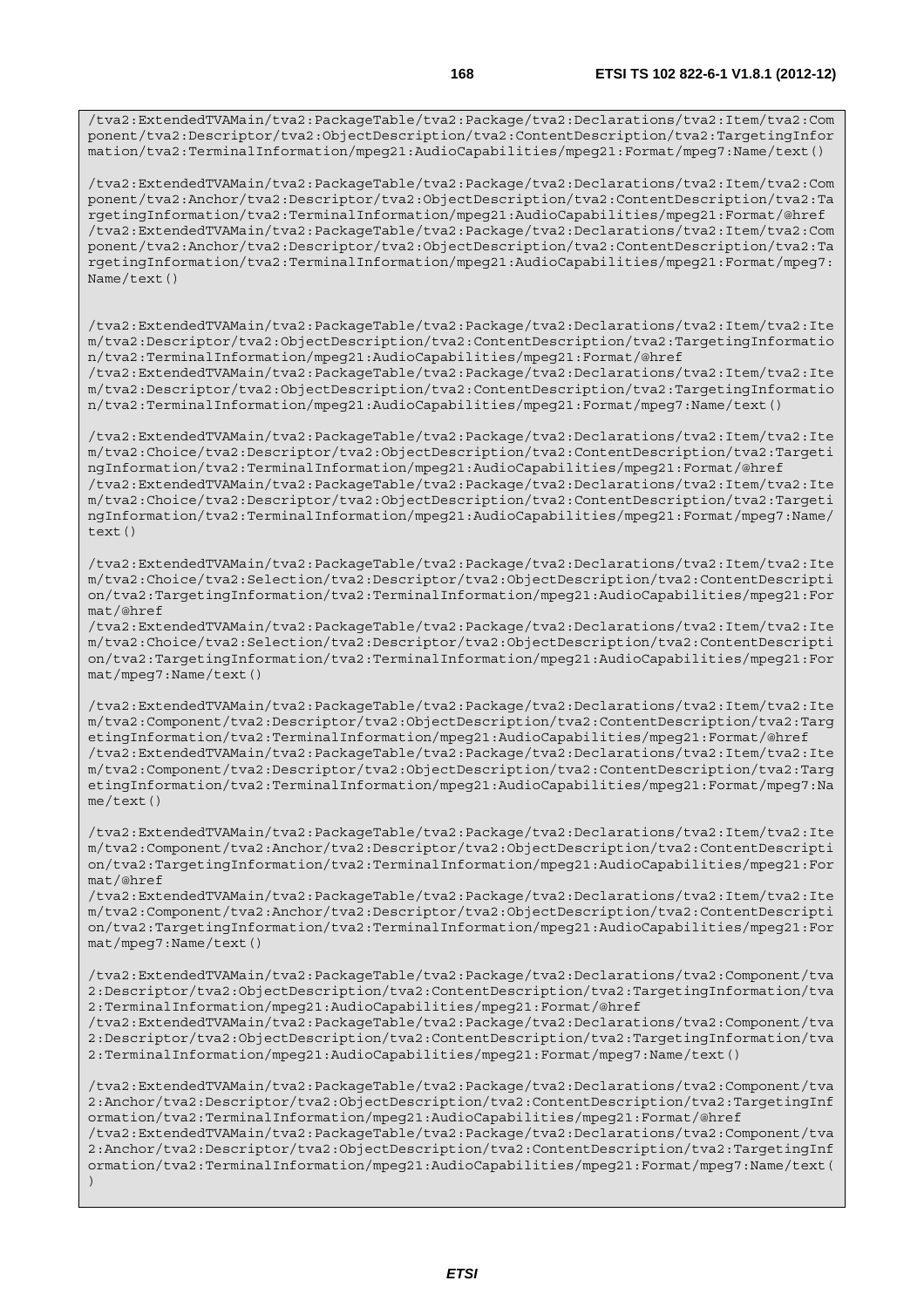/tva2:ExtendedTVAMain/tva2:PackageTable/tva2:Package/tva2:Declarations/tva2:Anchor/tva2:D escriptor/tva2:ObjectDescription/tva2:ContentDescription/tva2:TargetingInformation/tva2:T erminalInformation/mpeg21:AudioCapabilities/mpeg21:Format/@href

/tva2:ExtendedTVAMain/tva2:PackageTable/tva2:Package/tva2:Declarations/tva2:Anchor/tva2:D escriptor/tva2:ObjectDescription/tva2:ContentDescription/tva2:TargetingInformation/tva2:T erminalInformation/mpeg21:AudioCapabilities/mpeg21:Format/mpeg7:Name/text()

/tva2:ExtendedTVAMain/tva2:PackageTable/tva2:Package/tva2:Item/tva2:Descriptor/tva2:Objec tDescription/tva2:ContentDescription/tva2:TargetingInformation/tva2:TerminalInformation/m peg21:AudioCapabilities/mpeg21:Format/@href

/tva2:ExtendedTVAMain/tva2:PackageTable/tva2:Package/tva2:Item/tva2:Descriptor/tva2:Objec tDescription/tva2:ContentDescription/tva2:TargetingInformation/tva2:TerminalInformation/m peg21:AudioCapabilities/mpeg21:Format/mpeg7:Name/text()

/tva2:ExtendedTVAMain/tva2:PackageTable/tva2:Package/tva2:Item/tva2:Choice/tva2:Descripto r/tva2:ObjectDescription/tva2:ContentDescription/tva2:TargetingInformation/tva2:TerminalI nformation/mpeg21:AudioCapabilities/mpeg21:Format/@href

/tva2:ExtendedTVAMain/tva2:PackageTable/tva2:Package/tva2:Item/tva2:Choice/tva2:Descripto r/tva2:ObjectDescription/tva2:ContentDescription/tva2:TargetingInformation/tva2:TerminalI nformation/mpeg21:AudioCapabilities/mpeg21:Format/mpeg7:Name/text()

/tva2:ExtendedTVAMain/tva2:PackageTable/tva2:Package/tva2:Item/tva2:Choice/tva2:Selection /tva2:Descriptor/tva2:ObjectDescription/tva2:ContentDescription/tva2:TargetingInformation /tva2:TerminalInformation/mpeg21:AudioCapabilities/mpeg21:Format/@href

/tva2:ExtendedTVAMain/tva2:PackageTable/tva2:Package/tva2:Item/tva2:Choice/tva2:Selection /tva2:Descriptor/tva2:ObjectDescription/tva2:ContentDescription/tva2:TargetingInformation /tva2:TerminalInformation/mpeg21:AudioCapabilities/mpeg21:Format/mpeg7:Name/text()

/tva2:ExtendedTVAMain/tva2:PackageTable/tva2:Package/tva2:Item/tva2:Component/tva2:Descri ptor/tva2:ObjectDescription/tva2:ContentDescription/tva2:TargetingInformation/tva2:Termin alInformation/mpeg21:AudioCapabilities/mpeg21:Format/@href

/tva2:ExtendedTVAMain/tva2:PackageTable/tva2:Package/tva2:Item/tva2:Component/tva2:Descri ptor/tva2:ObjectDescription/tva2:ContentDescription/tva2:TargetingInformation/tva2:Termin alInformation/mpeg21:AudioCapabilities/mpeg21:Format/mpeg7:Name/text()

/tva2:ExtendedTVAMain/tva2:PackageTable/tva2:Package/tva2:Item/tva2:Component/tva2:Anchor /tva2:Descriptor/tva2:ObjectDescription/tva2:ContentDescription/tva2:TargetingInformation /tva2:TerminalInformation/mpeg21:AudioCapabilities/mpeg21:Format/@href /tva2:ExtendedTVAMain/tva2:PackageTable/tva2:Package/tva2:Item/tva2:Component/tva2:Anchor

/tva2:Descriptor/tva2:ObjectDescription/tva2:ContentDescription/tva2:TargetingInformation /tva2:TerminalInformation/mpeg21:AudioCapabilities/mpeg21:Format/mpeg7:Name/text()

/tva2:ExtendedTVAMain/tva2:PackageTable/tva2:Package/tva2:Item/tva2:Item/tva2:Descriptor/ tva2:ObjectDescription/tva2:ContentDescription/tva2:TargetingInformation/tva2:TerminalInf ormation/mpeg21:AudioCapabilities/mpeg21:Format/@href

/tva2:ExtendedTVAMain/tva2:PackageTable/tva2:Package/tva2:Item/tva2:Item/tva2:Descriptor/ tva2:ObjectDescription/tva2:ContentDescription/tva2:TargetingInformation/tva2:TerminalInf ormation/mpeg21:AudioCapabilities/mpeg21:Format/mpeg7:Name/text()

/tva2:ExtendedTVAMain/tva2:PackageTable/tva2:Package/tva2:Item/tva2:Item/tva2:Choice/tva2 :Descriptor/tva2:ObjectDescription/tva2:ContentDescription/tva2:TargetingInformation/tva2 :TerminalInformation/mpeg21:AudioCapabilities/mpeg21:Format/@href

/tva2:ExtendedTVAMain/tva2:PackageTable/tva2:Package/tva2:Item/tva2:Item/tva2:Choice/tva2 :Descriptor/tva2:ObjectDescription/tva2:ContentDescription/tva2:TargetingInformation/tva2 :TerminalInformation/mpeg21:AudioCapabilities/mpeg21:Format/mpeg7:Name/text()

/tva2:ExtendedTVAMain/tva2:PackageTable/tva2:Package/tva2:Item/tva2:Item/tva2:Choice/tva2 :Selection/tva2:Descriptor/tva2:ObjectDescription/tva2:ContentDescription/tva2:TargetingI nformation/tva2:TerminalInformation/mpeg21:AudioCapabilities/mpeg21:Format/@href

/tva2:ExtendedTVAMain/tva2:PackageTable/tva2:Package/tva2:Item/tva2:Item/tva2:Choice/tva2 :Selection/tva2:Descriptor/tva2:ObjectDescription/tva2:ContentDescription/tva2:TargetingI nformation/tva2:TerminalInformation/mpeg21:AudioCapabilities/mpeg21:Format/mpeg7:Name/tex t()

/tva2:ExtendedTVAMain/tva2:PackageTable/tva2:Package/tva2:Item/tva2:Item/tva2:Component/t va2:Descriptor/tva2:ObjectDescription/tva2:ContentDescription/tva2:TargetingInformation/t va2:TerminalInformation/mpeg21:AudioCapabilities/mpeg21:Format/@href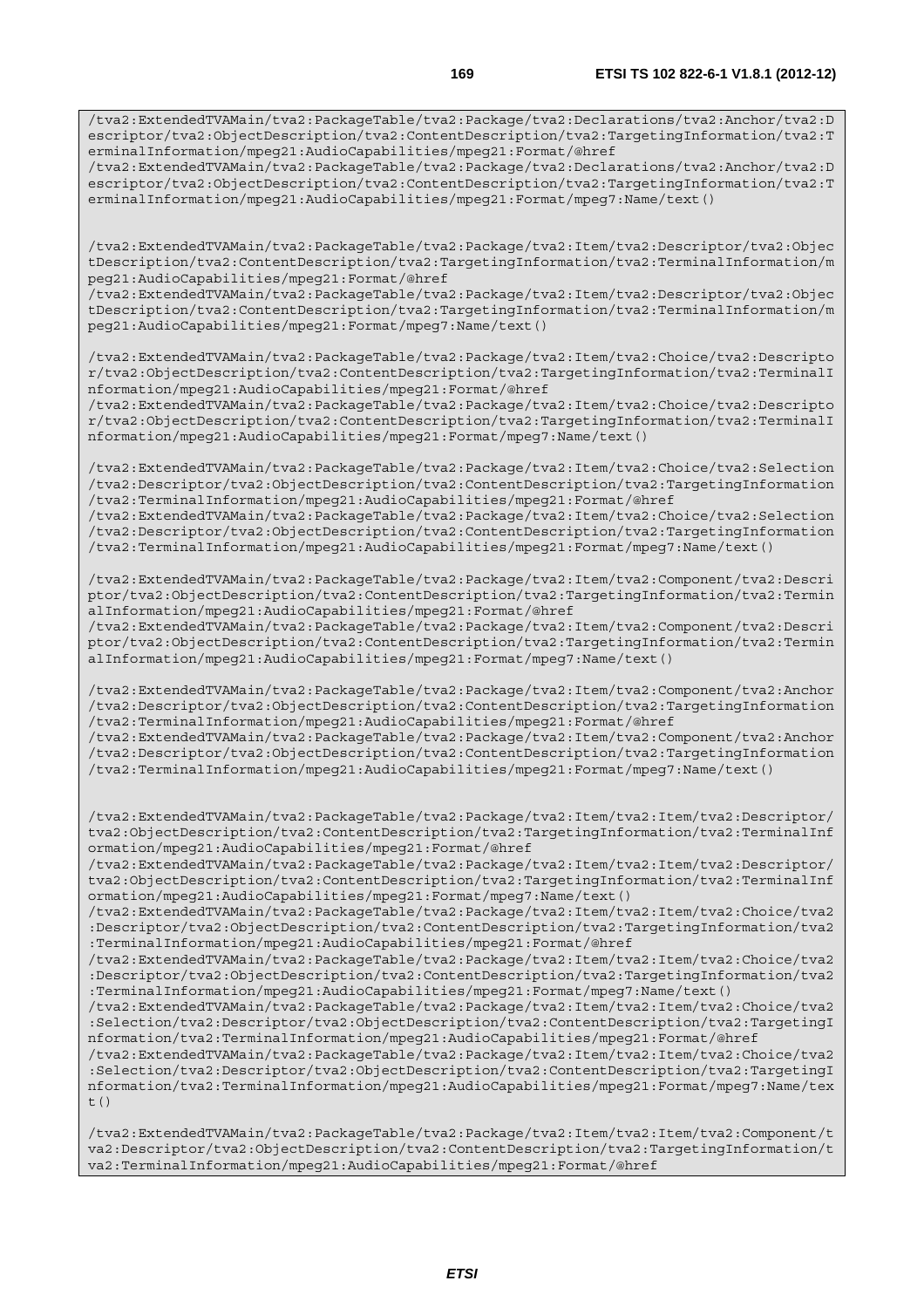/tva2:ExtendedTVAMain/tva2:PackageTable/tva2:Package/tva2:Item/tva2:Item/tva2:Component/t va2:Descriptor/tva2:ObjectDescription/tva2:ContentDescription/tva2:TargetingInformation/t va2:TerminalInformation/mpeg21:AudioCapabilities/mpeg21:Format/mpeg7:Name/text()

/tva2:ExtendedTVAMain/tva2:PackageTable/tva2:Package/tva2:Item/tva2:Item/tva2:Component/t va2:Anchor/tva2:Descriptor/tva2:ObjectDescription/tva2:ContentDescription/tva2:TargetingI nformation/tva2:TerminalInformation/mpeg21:AudioCapabilities/mpeg21:Format/@href /tva2:ExtendedTVAMain/tva2:PackageTable/tva2:Package/tva2:Item/tva2:Item/tva2:Component/t va2:Anchor/tva2:Descriptor/tva2:ObjectDescription/tva2:ContentDescription/tva2:TargetingI nformation/tva2:TerminalInformation/mpeg21:AudioCapabilities/mpeg21:Format/mpeg7:Name/tex t()  $''$ />

 <tns:FieldIDDefinition fieldID="VideoDecoder" fieldDefinition=" /tva:TVAMain/tva2:ExtendedUserDescription/tva2:UsageEnvironment/tva2:TerminalInformationT able/tva2:TerminalInformation/mpeg21:VideoCapabilities/mpeg21:Format/@href /tva:TVAMain/tva2:ExtendedUserDescription/tva2:UsageEnvironment/tva2:TerminalInformationT able/tva2:TerminalInformation/mpeg21:VideoCapabilities/mpeg21:Format/mpeg7:Name/text()

/tva:TVAMain/tva:ProgramDescription/tva:ProgramInformationTable/tva:ProgramInformation/tv a2:ExtendedContentDescription/tva2:TargetingInformation/tva2:TerminalInformation/mpeg21:V ideoCapabilities/mpeg21:Format/@href

/tva:TVAMain/tva:ProgramDescription/tva:ProgramInformationTable/tva:ProgramInformation/tv a2:ExtendedContentDescription/tva2:TargetingInformation/tva2:TerminalInformation/mpeg21:V ideoCapabilities/mpeg21:Format/mpeg7:Name/text()

/tva:TVAMain/tva:ProgramDescription/tva:GroupInformationTable/tva:GroupInformation/tva2:E xtendedContentDescription/tva2:TargetingInformation/tva2:TerminalInformation/mpeg21:Video Capabilities/mpeg21:Format/@href

/tva:TVAMain/tva:ProgramDescription/tva:GroupInformationTable/tva:GroupInformation/tva2:E xtendedContentDescription/tva2:TargetingInformation/tva2:TerminalInformation/mpeg21:Video Capabilities/mpeg21:Format/mpeg7:Name/text()

/tva2:ExtendedTVAMain/tva2:TargetingInformationTable/tva2:TargetingInformation/tva2:Termi nalInformation/mpeg21:VideoCapabilities/mpeg21:Format/@href /tva2:ExtendedTVAMain/tva2:TargetingInformationTable/tva2:TargetingInformation/tva2:Termi nalInformation/mpeg21:VideoCapabilities/mpeg21:Format/mpeg7:Name/text()

/tva2:ExtendedTVAMain/tva2:PackageTable/tva2:Package/tva2:Descriptor/tva2:ObjectDescripti on/tva2:ContentDescription/tva2:TargetingInformation/tva2:TerminalInformation/mpeg21:Vide oCapabilities/mpeg21:Format/@href

/tva2:ExtendedTVAMain/tva2:PackageTable/tva2:Package/tva2:Descriptor/tva2:ObjectDescripti on/tva2:ContentDescription/tva2:TargetingInformation/tva2:TerminalInformation/mpeg21:Vide oCapabilities/mpeg21:Format/mpeg7:Name/text()

/tva2:ExtendedTVAMain/tva2:PackageTable/tva2:Package/tva2:Declarations/tva2:Descriptor/tv a2:ObjectDescription/tva2:ContentDescription/tva2:TargetingInformation/tva2:TerminalInfor mation/mpeg21:VideoCapabilities/mpeg21:Format/@href

/tva2:ExtendedTVAMain/tva2:PackageTable/tva2:Package/tva2:Declarations/tva2:Descriptor/tv a2:ObjectDescription/tva2:ContentDescription/tva2:TargetingInformation/tva2:TerminalInfor mation/mpeg21:VideoCapabilities/mpeg21:Format/mpeg7:Name/text()

/tva2:ExtendedTVAMain/tva2:PackageTable/tva2:Package/tva2:Declarations/tva2:Item/tva2:Des criptor/tva2:ObjectDescription/tva2:ContentDescription/tva2:TargetingInformation/tva2:Ter minalInformation/mpeg21:VideoCapabilities/mpeg21:Format/@href

/tva2:ExtendedTVAMain/tva2:PackageTable/tva2:Package/tva2:Declarations/tva2:Item/tva2:Des criptor/tva2:ObjectDescription/tva2:ContentDescription/tva2:TargetingInformation/tva2:Ter minalInformation/mpeg21:VideoCapabilities/mpeg21:Format/mpeg7:Name/text()

/tva2:ExtendedTVAMain/tva2:PackageTable/tva2:Package/tva2:Declarations/tva2:Item/tva2:Cho ice/tva2:Descriptor/tva2:ObjectDescription/tva2:ContentDescription/tva2:TargetingInformat ion/tva2:TerminalInformation/mpeg21:VideoCapabilities/mpeg21:Format/@href /tva2:ExtendedTVAMain/tva2:PackageTable/tva2:Package/tva2:Declarations/tva2:Item/tva2:Cho ice/tva2:Descriptor/tva2:ObjectDescription/tva2:ContentDescription/tva2:TargetingInformat ion/tva2:TerminalInformation/mpeg21:VideoCapabilities/mpeg21:Format/mpeg7:Name/text()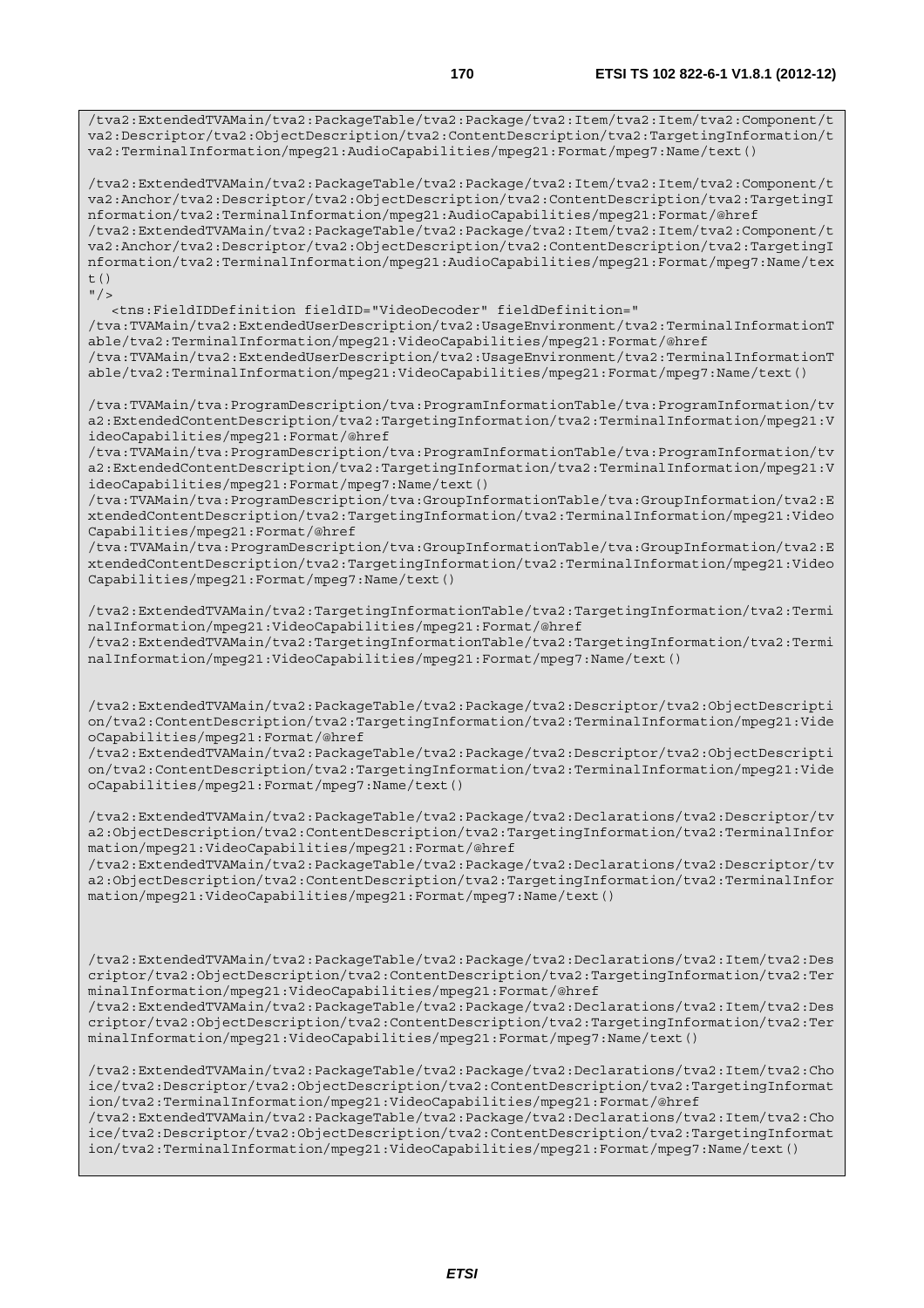/tva2:ExtendedTVAMain/tva2:PackageTable/tva2:Package/tva2:Declarations/tva2:Item/tva2:Cho ice/tva2:Selection/tva2:Descriptor/tva2:ObjectDescription/tva2:ContentDescription/tva2:Ta rgetingInformation/tva2:TerminalInformation/mpeg21:VideoCapabilities/mpeg21:Format/@href /tva2:ExtendedTVAMain/tva2:PackageTable/tva2:Package/tva2:Declarations/tva2:Item/tva2:Cho ice/tva2:Selection/tva2:Descriptor/tva2:ObjectDescription/tva2:ContentDescription/tva2:Ta rgetingInformation/tva2:TerminalInformation/mpeg21:VideoCapabilities/mpeg21:Format/mpeg7: Name/text()

/tva2:ExtendedTVAMain/tva2:PackageTable/tva2:Package/tva2:Declarations/tva2:Item/tva2:Com ponent/tva2:Descriptor/tva2:ObjectDescription/tva2:ContentDescription/tva2:TargetingInfor mation/tva2:TerminalInformation/mpeg21:VideoCapabilities/mpeg21:Format/@href /tva2:ExtendedTVAMain/tva2:PackageTable/tva2:Package/tva2:Declarations/tva2:Item/tva2:Com ponent/tva2:Descriptor/tva2:ObjectDescription/tva2:ContentDescription/tva2:TargetingInfor mation/tva2:TerminalInformation/mpeg21:VideoCapabilities/mpeg21:Format/mpeg7:Name/text()

/tva2:ExtendedTVAMain/tva2:PackageTable/tva2:Package/tva2:Declarations/tva2:Item/tva2:Com ponent/tva2:Anchor/tva2:Descriptor/tva2:ObjectDescription/tva2:ContentDescription/tva2:Ta rgetingInformation/tva2:TerminalInformation/mpeg21:VideoCapabilities/mpeg21:Format/@href /tva2:ExtendedTVAMain/tva2:PackageTable/tva2:Package/tva2:Declarations/tva2:Item/tva2:Com ponent/tva2:Anchor/tva2:Descriptor/tva2:ObjectDescription/tva2:ContentDescription/tva2:Ta rgetingInformation/tva2:TerminalInformation/mpeg21:VideoCapabilities/mpeg21:Format/mpeg7: Name/text()

/tva2:ExtendedTVAMain/tva2:PackageTable/tva2:Package/tva2:Declarations/tva2:Item/tva2:Ite m/tva2:Descriptor/tva2:ObjectDescription/tva2:ContentDescription/tva2:TargetingInformatio n/tva2:TerminalInformation/mpeg21:VideoCapabilities/mpeg21:Format/@href /tva2:ExtendedTVAMain/tva2:PackageTable/tva2:Package/tva2:Declarations/tva2:Item/tva2:Ite m/tva2:Descriptor/tva2:ObjectDescription/tva2:ContentDescription/tva2:TargetingInformatio n/tva2:TerminalInformation/mpeg21:VideoCapabilities/mpeg21:Format/mpeg7:Name/text()

/tva2:ExtendedTVAMain/tva2:PackageTable/tva2:Package/tva2:Declarations/tva2:Item/tva2:Ite m/tva2:Choice/tva2:Descriptor/tva2:ObjectDescription/tva2:ContentDescription/tva2:Targeti ngInformation/tva2:TerminalInformation/mpeg21:VideoCapabilities/mpeg21:Format/@href /tva2:ExtendedTVAMain/tva2:PackageTable/tva2:Package/tva2:Declarations/tva2:Item/tva2:Ite m/tva2:Choice/tva2:Descriptor/tva2:ObjectDescription/tva2:ContentDescription/tva2:Targeti ngInformation/tva2:TerminalInformation/mpeg21:VideoCapabilities/mpeg21:Format/mpeg7:Name/ text()

/tva2:ExtendedTVAMain/tva2:PackageTable/tva2:Package/tva2:Declarations/tva2:Item/tva2:Ite m/tva2:Choice/tva2:Selection/tva2:Descriptor/tva2:ObjectDescription/tva2:ContentDescripti on/tva2:TargetingInformation/tva2:TerminalInformation/mpeg21:VideoCapabilities/mpeg21:For mat/@href

/tva2:ExtendedTVAMain/tva2:PackageTable/tva2:Package/tva2:Declarations/tva2:Item/tva2:Ite m/tva2:Choice/tva2:Selection/tva2:Descriptor/tva2:ObjectDescription/tva2:ContentDescripti on/tva2:TargetingInformation/tva2:TerminalInformation/mpeg21:VideoCapabilities/mpeg21:For mat/mpeg7:Name/text()

/tva2:ExtendedTVAMain/tva2:PackageTable/tva2:Package/tva2:Declarations/tva2:Item/tva2:Ite m/tva2:Component/tva2:Descriptor/tva2:ObjectDescription/tva2:ContentDescription/tva2:Targ etingInformation/tva2:TerminalInformation/mpeg21:VideoCapabilities/mpeg21:Format/@href /tva2:ExtendedTVAMain/tva2:PackageTable/tva2:Package/tva2:Declarations/tva2:Item/tva2:Ite m/tva2:Component/tva2:Descriptor/tva2:ObjectDescription/tva2:ContentDescription/tva2:Targ etingInformation/tva2:TerminalInformation/mpeg21:VideoCapabilities/mpeg21:Format/mpeg7:Na me/text()

/tva2:ExtendedTVAMain/tva2:PackageTable/tva2:Package/tva2:Declarations/tva2:Item/tva2:Ite m/tva2:Component/tva2:Anchor/tva2:Descriptor/tva2:ObjectDescription/tva2:ContentDescripti on/tva2:TargetingInformation/tva2:TerminalInformation/mpeg21:VideoCapabilities/mpeg21:For mat/@href

/tva2:ExtendedTVAMain/tva2:PackageTable/tva2:Package/tva2:Declarations/tva2:Item/tva2:Ite m/tva2:Component/tva2:Anchor/tva2:Descriptor/tva2:ObjectDescription/tva2:ContentDescripti on/tva2:TargetingInformation/tva2:TerminalInformation/mpeg21:VideoCapabilities/mpeg21:For mat/mpeg7:Name/text()

/tva2:ExtendedTVAMain/tva2:PackageTable/tva2:Package/tva2:Declarations/tva2:Component/tva 2:Descriptor/tva2:ObjectDescription/tva2:ContentDescription/tva2:TargetingInformation/tva 2:TerminalInformation/mpeg21:VideoCapabilities/mpeg21:Format/@href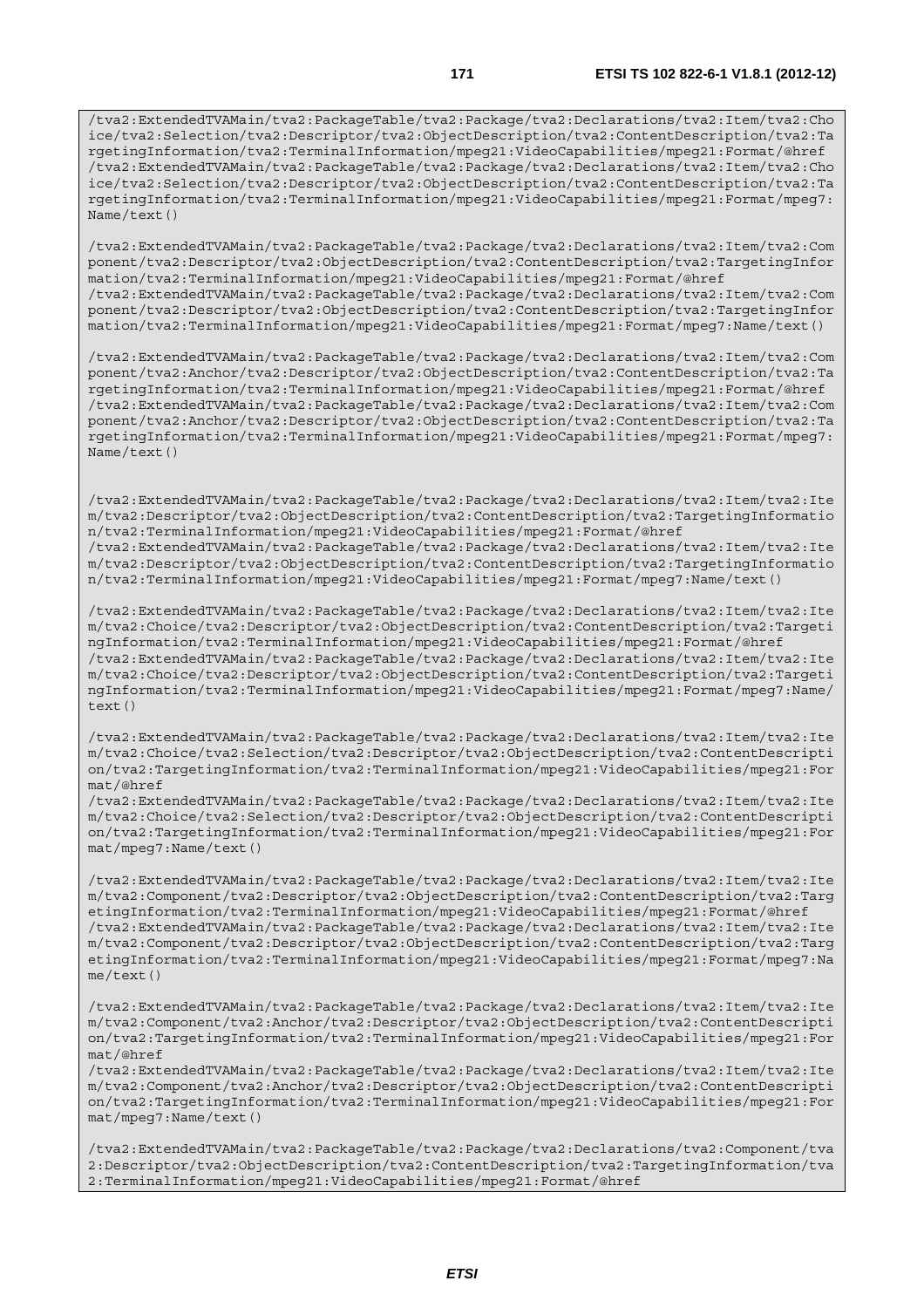/tva2:ExtendedTVAMain/tva2:PackageTable/tva2:Package/tva2:Declarations/tva2:Component/tva 2:Descriptor/tva2:ObjectDescription/tva2:ContentDescription/tva2:TargetingInformation/tva 2:TerminalInformation/mpeg21:VideoCapabilities/mpeg21:Format/mpeg7:Name/text()

/tva2:ExtendedTVAMain/tva2:PackageTable/tva2:Package/tva2:Declarations/tva2:Component/tva 2:Anchor/tva2:Descriptor/tva2:ObjectDescription/tva2:ContentDescription/tva2:TargetingInf ormation/tva2:TerminalInformation/mpeg21:VideoCapabilities/mpeg21:Format/@href /tva2:ExtendedTVAMain/tva2:PackageTable/tva2:Package/tva2:Declarations/tva2:Component/tva 2:Anchor/tva2:Descriptor/tva2:ObjectDescription/tva2:ContentDescription/tva2:TargetingInf ormation/tva2:TerminalInformation/mpeg21:VideoCapabilities/mpeg21:Format/mpeg7:Name/text(  $)$ 

/tva2:ExtendedTVAMain/tva2:PackageTable/tva2:Package/tva2:Declarations/tva2:Anchor/tva2:D escriptor/tva2:ObjectDescription/tva2:ContentDescription/tva2:TargetingInformation/tva2:T erminalInformation/mpeg21:VideoCapabilities/mpeg21:Format/@href

/tva2:ExtendedTVAMain/tva2:PackageTable/tva2:Package/tva2:Declarations/tva2:Anchor/tva2:D escriptor/tva2:ObjectDescription/tva2:ContentDescription/tva2:TargetingInformation/tva2:T erminalInformation/mpeg21:VideoCapabilities/mpeg21:Format/mpeg7:Name/text()

/tva2:ExtendedTVAMain/tva2:PackageTable/tva2:Package/tva2:Item/tva2:Descriptor/tva2:Objec tDescription/tva2:ContentDescription/tva2:TargetingInformation/tva2:TerminalInformation/m peg21:VideoCapabilities/mpeg21:Format/@href

/tva2:ExtendedTVAMain/tva2:PackageTable/tva2:Package/tva2:Item/tva2:Descriptor/tva2:Objec tDescription/tva2:ContentDescription/tva2:TargetingInformation/tva2:TerminalInformation/m peg21:VideoCapabilities/mpeg21:Format/mpeg7:Name/text()

/tva2:ExtendedTVAMain/tva2:PackageTable/tva2:Package/tva2:Item/tva2:Choice/tva2:Descripto r/tva2:ObjectDescription/tva2:ContentDescription/tva2:TargetingInformation/tva2:TerminalI nformation/mpeg21:VideoCapabilities/mpeg21:Format/@href

/tva2:ExtendedTVAMain/tva2:PackageTable/tva2:Package/tva2:Item/tva2:Choice/tva2:Descripto r/tva2:ObjectDescription/tva2:ContentDescription/tva2:TargetingInformation/tva2:TerminalI nformation/mpeg21:VideoCapabilities/mpeg21:Format/mpeg7:Name/text()

/tva2:ExtendedTVAMain/tva2:PackageTable/tva2:Package/tva2:Item/tva2:Choice/tva2:Selection /tva2:Descriptor/tva2:ObjectDescription/tva2:ContentDescription/tva2:TargetingInformation /tva2:TerminalInformation/mpeg21:VideoCapabilities/mpeg21:Format/@href /tva2:ExtendedTVAMain/tva2:PackageTable/tva2:Package/tva2:Item/tva2:Choice/tva2:Selection /tva2:Descriptor/tva2:ObjectDescription/tva2:ContentDescription/tva2:TargetingInformation /tva2:TerminalInformation/mpeg21:VideoCapabilities/mpeg21:Format/mpeg7:Name/text()

/tva2:ExtendedTVAMain/tva2:PackageTable/tva2:Package/tva2:Item/tva2:Component/tva2:Descri ptor/tva2:ObjectDescription/tva2:ContentDescription/tva2:TargetingInformation/tva2:Termin alInformation/mpeg21:VideoCapabilities/mpeg21:Format/@href /tva2:ExtendedTVAMain/tva2:PackageTable/tva2:Package/tva2:Item/tva2:Component/tva2:Descri

ptor/tva2:ObjectDescription/tva2:ContentDescription/tva2:TargetingInformation/tva2:Termin alInformation/mpeg21:VideoCapabilities/mpeg21:Format/mpeg7:Name/text()

/tva2:ExtendedTVAMain/tva2:PackageTable/tva2:Package/tva2:Item/tva2:Component/tva2:Anchor /tva2:Descriptor/tva2:ObjectDescription/tva2:ContentDescription/tva2:TargetingInformation /tva2:TerminalInformation/mpeg21:VideoCapabilities/mpeg21:Format/@href

/tva2:ExtendedTVAMain/tva2:PackageTable/tva2:Package/tva2:Item/tva2:Component/tva2:Anchor /tva2:Descriptor/tva2:ObjectDescription/tva2:ContentDescription/tva2:TargetingInformation /tva2:TerminalInformation/mpeg21:VideoCapabilities/mpeg21:Format/mpeg7:Name/text()

/tva2:ExtendedTVAMain/tva2:PackageTable/tva2:Package/tva2:Item/tva2:Item/tva2:Descriptor/ tva2:ObjectDescription/tva2:ContentDescription/tva2:TargetingInformation/tva2:TerminalInf ormation/mpeg21:VideoCapabilities/mpeg21:Format/@href

/tva2:ExtendedTVAMain/tva2:PackageTable/tva2:Package/tva2:Item/tva2:Item/tva2:Descriptor/ tva2:ObjectDescription/tva2:ContentDescription/tva2:TargetingInformation/tva2:TerminalInf ormation/mpeg21:VideoCapabilities/mpeg21:Format/mpeg7:Name/text()

/tva2:ExtendedTVAMain/tva2:PackageTable/tva2:Package/tva2:Item/tva2:Item/tva2:Choice/tva2 :Descriptor/tva2:ObjectDescription/tva2:ContentDescription/tva2:TargetingInformation/tva2 :TerminalInformation/mpeg21:VideoCapabilities/mpeg21:Format/@href

/tva2:ExtendedTVAMain/tva2:PackageTable/tva2:Package/tva2:Item/tva2:Item/tva2:Choice/tva2 :Descriptor/tva2:ObjectDescription/tva2:ContentDescription/tva2:TargetingInformation/tva2 :TerminalInformation/mpeg21:VideoCapabilities/mpeg21:Format/mpeg7:Name/text()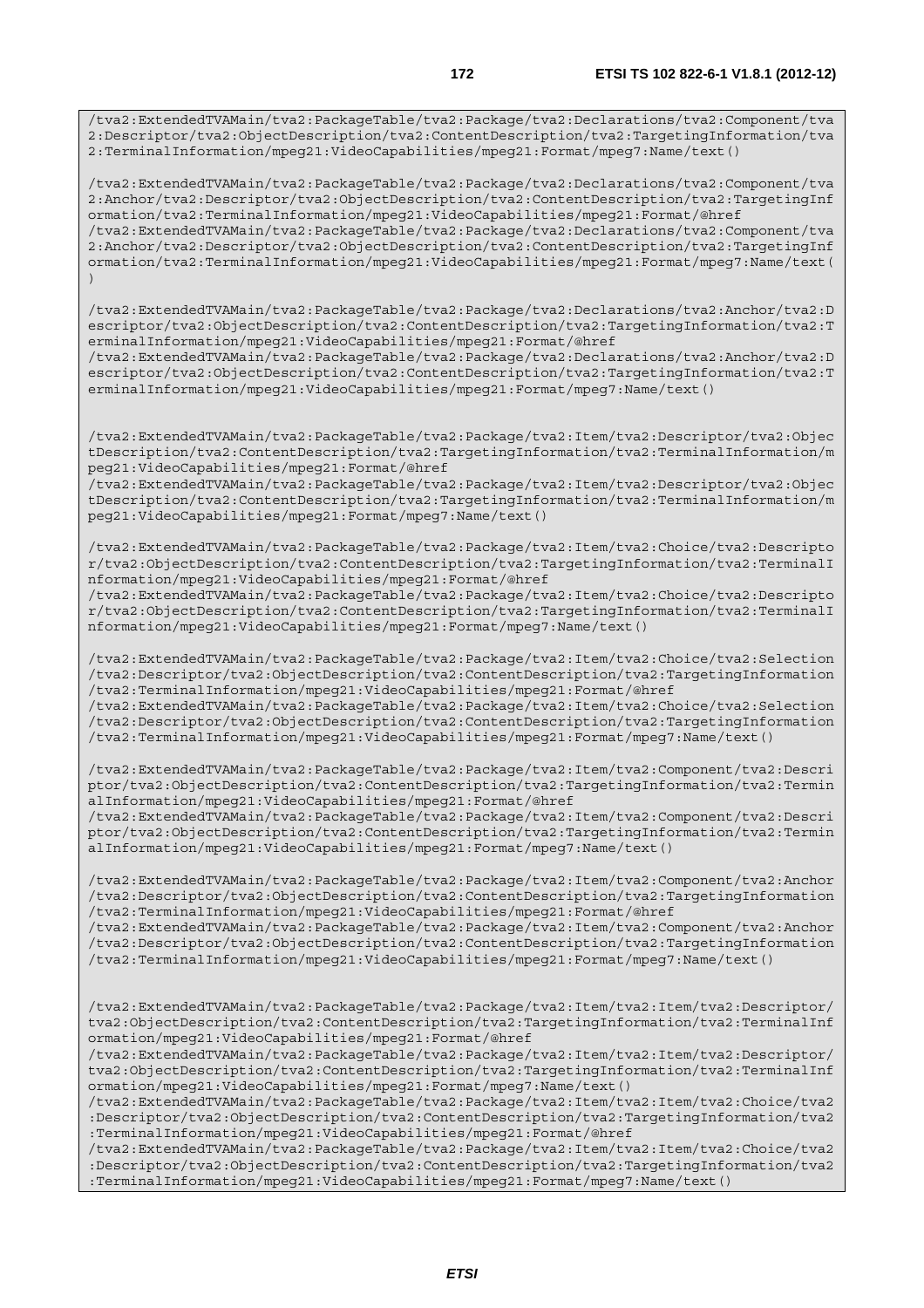/tva2:ExtendedTVAMain/tva2:PackageTable/tva2:Package/tva2:Item/tva2:Item/tva2:Choice/tva2 :Selection/tva2:Descriptor/tva2:ObjectDescription/tva2:ContentDescription/tva2:TargetingI nformation/tva2:TerminalInformation/mpeg21:VideoCapabilities/mpeg21:Format/@href /tva2:ExtendedTVAMain/tva2:PackageTable/tva2:Package/tva2:Item/tva2:Item/tva2:Choice/tva2 :Selection/tva2:Descriptor/tva2:ObjectDescription/tva2:ContentDescription/tva2:TargetingI nformation/tva2:TerminalInformation/mpeg21:VideoCapabilities/mpeg21:Format/mpeg7:Name/tex  $t($ )

/tva2:ExtendedTVAMain/tva2:PackageTable/tva2:Package/tva2:Item/tva2:Item/tva2:Component/t va2:Descriptor/tva2:ObjectDescription/tva2:ContentDescription/tva2:TargetingInformation/t va2:TerminalInformation/mpeg21:VideoCapabilities/mpeg21:Format/@href /tva2:ExtendedTVAMain/tva2:PackageTable/tva2:Package/tva2:Item/tva2:Item/tva2:Component/t

va2:Descriptor/tva2:ObjectDescription/tva2:ContentDescription/tva2:TargetingInformation/t va2:TerminalInformation/mpeg21:VideoCapabilities/mpeg21:Format/mpeg7:Name/text()

/tva2:ExtendedTVAMain/tva2:PackageTable/tva2:Package/tva2:Item/tva2:Item/tva2:Component/t va2:Anchor/tva2:Descriptor/tva2:ObjectDescription/tva2:ContentDescription/tva2:TargetingI nformation/tva2:TerminalInformation/mpeg21:VideoCapabilities/mpeg21:Format/@href /tva2:ExtendedTVAMain/tva2:PackageTable/tva2:Package/tva2:Item/tva2:Item/tva2:Component/t va2:Anchor/tva2:Descriptor/tva2:ObjectDescription/tva2:ContentDescription/tva2:TargetingI nformation/tva2:TerminalInformation/mpeg21:VideoCapabilities/mpeg21:Format/mpeg7:Name/tex t()

 $"$  />

<tns:FieldIDDefinition fieldID="SupportingOS" fieldDefinition="

/tva:TVAMain/tva2:ExtendedUserDescription/tva2:UsageEnvironment/tva2:TerminalInformationT able/tva2:TerminalInformation/tva2:SystemInformation/tva2:SupportingOS/@href

/tva:TVAMain/tva2:ExtendedUserDescription/tva2:UsageEnvironment/tva2:TerminalInformationT able/tva2:TerminalInformation/tva2:SystemInformation/tva2:SupportingOS/tva:Name/text()

/tva:TVAMain/tva:ProgramDescription/tva:ProgramInformationTable/tva:ProgramInformation/tv a2:ExtendedContentDescription/tva2:TargetingInformation/tva2:TerminalInformation/tva2:Sys temInformation/tva2:SupportingOS/@href

/tva:TVAMain/tva:ProgramDescription/tva:ProgramInformationTable/tva:ProgramInformation/tv a2:ExtendedContentDescription/tva2:TargetingInformation/tva2:TerminalInformation/tva2:Sys temInformation/tva2:SupportingOS/tva:Name/text()

/tva:TVAMain/tva:ProgramDescription/tva:GroupInformationTable/tva:GroupInformation/tva2:E xtendedContentDescription/tva2:TargetingInformation/tva2:TerminalInformation/tva2:SystemI nformation/tva2:SupportingOS/@href

/tva:TVAMain/tva:ProgramDescription/tva:GroupInformationTable/tva:GroupInformation/tva2:E xtendedContentDescription/tva2:TargetingInformation/tva2:TerminalInformation/tva2:SystemI nformation/tva2:SupportingOS/tva:Name/text()

/tva2:ExtendedTVAMain/tva2:TargetingInformationTable/tva2:TargetingInformation/tva2:Termi nalInformation/tva2:SystemInformation/tva2:SupportingOS/@href /tva2:ExtendedTVAMain/tva2:TargetingInformationTable/tva2:TargetingInformation/tva2:Termi nalInformation/tva2:SystemInformation/tva2:SupportingOS/tva:Name/text()

/tva2:ExtendedTVAMain/tva2:PackageTable/tva2:Package/tva2:Descriptor/tva2:ObjectDescripti on/tva2:ContentDescription/tva2:TargetingInformation/tva2:TerminalInformation/tva2:System Information/tva2:SupportingOS/@href

/tva2:ExtendedTVAMain/tva2:PackageTable/tva2:Package/tva2:Descriptor/tva2:ObjectDescripti on/tva2:ContentDescription/tva2:TargetingInformation/tva2:TerminalInformation/tva2:System Information/tva2:SupportingOS/tva:Name/text()

/tva2:ExtendedTVAMain/tva2:PackageTable/tva2:Package/tva2:Declarations/tva2:Descriptor/tv a2:ObjectDescription/tva2:ContentDescription/tva2:TargetingInformation/tva2:TerminalInfor mation/tva2:SystemInformation/tva2:SupportingOS/@href

/tva2:ExtendedTVAMain/tva2:PackageTable/tva2:Package/tva2:Declarations/tva2:Descriptor/tv a2:ObjectDescription/tva2:ContentDescription/tva2:TargetingInformation/tva2:TerminalInfor mation/tva2:SystemInformation/tva2:SupportingOS/tva:Name/text()

/tva2:ExtendedTVAMain/tva2:PackageTable/tva2:Package/tva2:Declarations/tva2:Item/tva2:Des criptor/tva2:ObjectDescription/tva2:ContentDescription/tva2:TargetingInformation/tva2:Ter minalInformation/tva2:SystemInformation/tva2:SupportingOS/@href /tva2:ExtendedTVAMain/tva2:PackageTable/tva2:Package/tva2:Declarations/tva2:Item/tva2:Des criptor/tva2:ObjectDescription/tva2:ContentDescription/tva2:TargetingInformation/tva2:Ter

minalInformation/tva2:SystemInformation/tva2:SupportingOS/tva:Name/text()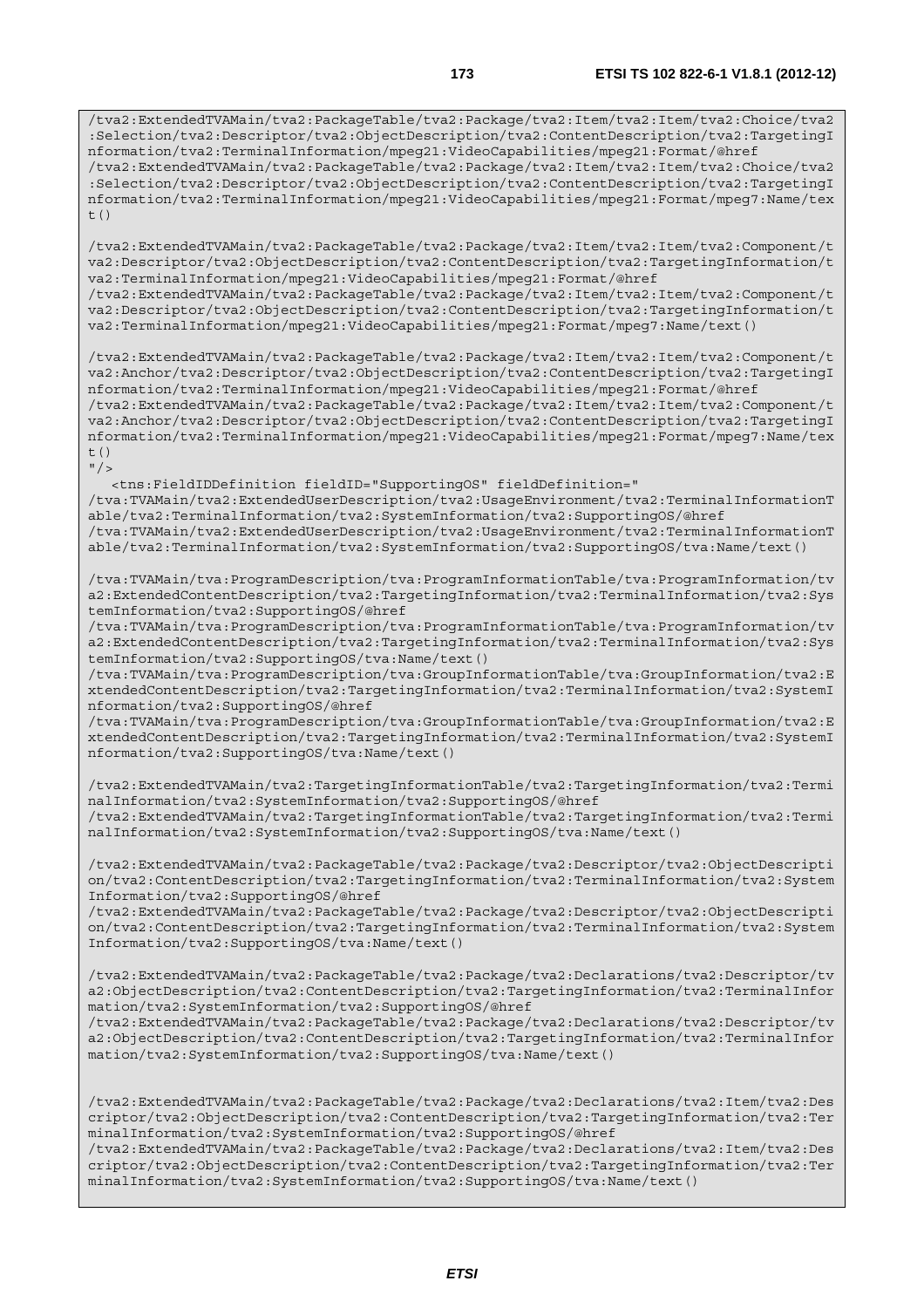/tva2:ExtendedTVAMain/tva2:PackageTable/tva2:Package/tva2:Declarations/tva2:Item/tva2:Cho ice/tva2:Descriptor/tva2:ObjectDescription/tva2:ContentDescription/tva2:TargetingInformat ion/tva2:TerminalInformation/tva2:SystemInformation/tva2:SupportingOS/@href /tva2:ExtendedTVAMain/tva2:PackageTable/tva2:Package/tva2:Declarations/tva2:Item/tva2:Cho

ice/tva2:Descriptor/tva2:ObjectDescription/tva2:ContentDescription/tva2:TargetingInformat ion/tva2:TerminalInformation/tva2:SystemInformation/tva2:SupportingOS/tva:Name/text()

/tva2:ExtendedTVAMain/tva2:PackageTable/tva2:Package/tva2:Declarations/tva2:Item/tva2:Cho ice/tva2:Selection/tva2:Descriptor/tva2:ObjectDescription/tva2:ContentDescription/tva2:Ta rgetingInformation/tva2:TerminalInformation/tva2:SystemInformation/tva2:SupportingOS/@hre f

/tva2:ExtendedTVAMain/tva2:PackageTable/tva2:Package/tva2:Declarations/tva2:Item/tva2:Cho ice/tva2:Selection/tva2:Descriptor/tva2:ObjectDescription/tva2:ContentDescription/tva2:Ta rgetingInformation/tva2:TerminalInformation/tva2:SystemInformation/tva2:SupportingOS/tva: Name/text()

/tva2:ExtendedTVAMain/tva2:PackageTable/tva2:Package/tva2:Declarations/tva2:Item/tva2:Com ponent/tva2:Descriptor/tva2:ObjectDescription/tva2:ContentDescription/tva2:TargetingInfor mation/tva2:TerminalInformation/tva2:SystemInformation/tva2:SupportingOS/@href /tva2:ExtendedTVAMain/tva2:PackageTable/tva2:Package/tva2:Declarations/tva2:Item/tva2:Com ponent/tva2:Descriptor/tva2:ObjectDescription/tva2:ContentDescription/tva2:TargetingInfor mation/tva2:TerminalInformation/tva2:SystemInformation/tva2:SupportingOS/tva:Name/text()

/tva2:ExtendedTVAMain/tva2:PackageTable/tva2:Package/tva2:Declarations/tva2:Item/tva2:Com ponent/tva2:Anchor/tva2:Descriptor/tva2:ObjectDescription/tva2:ContentDescription/tva2:Ta rgetingInformation/tva2:TerminalInformation/tva2:SystemInformation/tva2:SupportingOS/@hre f

/tva2:ExtendedTVAMain/tva2:PackageTable/tva2:Package/tva2:Declarations/tva2:Item/tva2:Com ponent/tva2:Anchor/tva2:Descriptor/tva2:ObjectDescription/tva2:ContentDescription/tva2:Ta rgetingInformation/tva2:TerminalInformation/tva2:SystemInformation/tva2:SupportingOS/tva: Name/text()

/tva2:ExtendedTVAMain/tva2:PackageTable/tva2:Package/tva2:Declarations/tva2:Item/tva2:Ite m/tva2:Descriptor/tva2:ObjectDescription/tva2:ContentDescription/tva2:TargetingInformatio n/tva2:TerminalInformation/tva2:SystemInformation/tva2:SupportingOS/@href /tva2:ExtendedTVAMain/tva2:PackageTable/tva2:Package/tva2:Declarations/tva2:Item/tva2:Ite m/tva2:Descriptor/tva2:ObjectDescription/tva2:ContentDescription/tva2:TargetingInformatio n/tva2:TerminalInformation/tva2:SystemInformation/tva2:SupportingOS/tva:Name/text()

/tva2:ExtendedTVAMain/tva2:PackageTable/tva2:Package/tva2:Declarations/tva2:Item/tva2:Ite m/tva2:Choice/tva2:Descriptor/tva2:ObjectDescription/tva2:ContentDescription/tva2:Targeti ngInformation/tva2:TerminalInformation/tva2:SystemInformation/tva2:SupportingOS/@href /tva2:ExtendedTVAMain/tva2:PackageTable/tva2:Package/tva2:Declarations/tva2:Item/tva2:Ite m/tva2:Choice/tva2:Descriptor/tva2:ObjectDescription/tva2:ContentDescription/tva2:Targeti ngInformation/tva2:TerminalInformation/tva2:SystemInformation/tva2:SupportingOS/tva:Name/ text()

/tva2:ExtendedTVAMain/tva2:PackageTable/tva2:Package/tva2:Declarations/tva2:Item/tva2:Ite m/tva2:Choice/tva2:Selection/tva2:Descriptor/tva2:ObjectDescription/tva2:ContentDescripti on/tva2:TargetingInformation/tva2:TerminalInformation/tva2:SystemInformation/tva2:Support ingOS/@href

/tva2:ExtendedTVAMain/tva2:PackageTable/tva2:Package/tva2:Declarations/tva2:Item/tva2:Ite m/tva2:Choice/tva2:Selection/tva2:Descriptor/tva2:ObjectDescription/tva2:ContentDescripti on/tva2:TargetingInformation/tva2:TerminalInformation/tva2:SystemInformation/tva2:Support ingOS/tva:Name/text()

/tva2:ExtendedTVAMain/tva2:PackageTable/tva2:Package/tva2:Declarations/tva2:Item/tva2:Ite m/tva2:Component/tva2:Descriptor/tva2:ObjectDescription/tva2:ContentDescription/tva2:Targ etingInformation/tva2:TerminalInformation/tva2:SystemInformation/tva2:SupportingOS/@href /tva2:ExtendedTVAMain/tva2:PackageTable/tva2:Package/tva2:Declarations/tva2:Item/tva2:Ite m/tva2:Component/tva2:Descriptor/tva2:ObjectDescription/tva2:ContentDescription/tva2:Targ etingInformation/tva2:TerminalInformation/tva2:SystemInformation/tva2:SupportingOS/tva:Na me/text()

/tva2:ExtendedTVAMain/tva2:PackageTable/tva2:Package/tva2:Declarations/tva2:Item/tva2:Ite m/tva2:Component/tva2:Anchor/tva2:Descriptor/tva2:ObjectDescription/tva2:ContentDescripti on/tva2:TargetingInformation/tva2:TerminalInformation/tva2:SystemInformation/tva2:Support ingOS/@href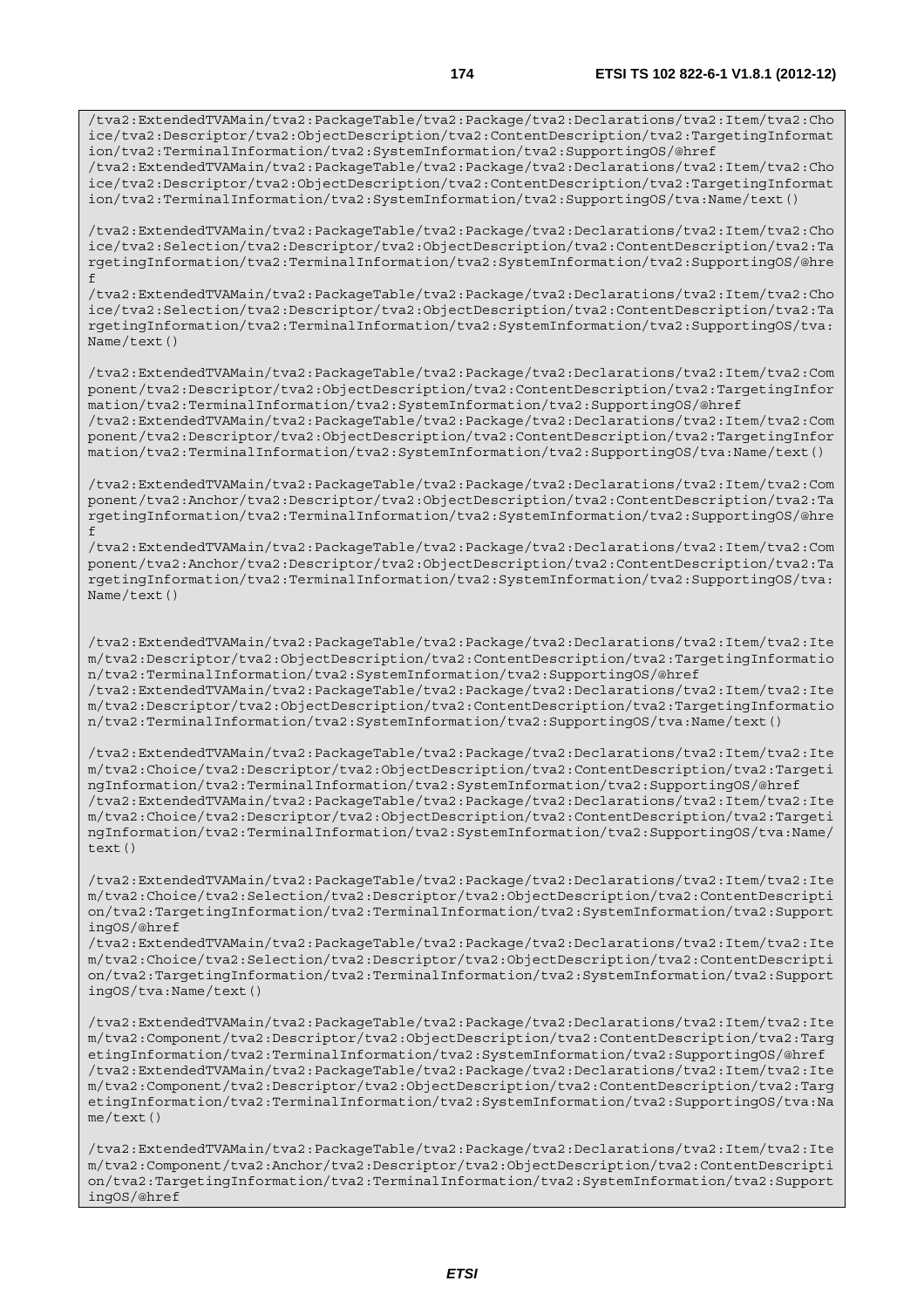/tva2:ExtendedTVAMain/tva2:PackageTable/tva2:Package/tva2:Declarations/tva2:Item/tva2:Ite m/tva2:Component/tva2:Anchor/tva2:Descriptor/tva2:ObjectDescription/tva2:ContentDescripti on/tva2:TargetingInformation/tva2:TerminalInformation/tva2:SystemInformation/tva2:Support ingOS/tva:Name/text()

/tva2:ExtendedTVAMain/tva2:PackageTable/tva2:Package/tva2:Declarations/tva2:Component/tva 2:Descriptor/tva2:ObjectDescription/tva2:ContentDescription/tva2:TargetingInformation/tva 2:TerminalInformation/tva2:SystemInformation/tva2:SupportingOS/@href /tva2:ExtendedTVAMain/tva2:PackageTable/tva2:Package/tva2:Declarations/tva2:Component/tva

2:Descriptor/tva2:ObjectDescription/tva2:ContentDescription/tva2:TargetingInformation/tva 2:TerminalInformation/tva2:SystemInformation/tva2:SupportingOS/tva:Name/text()

/tva2:ExtendedTVAMain/tva2:PackageTable/tva2:Package/tva2:Declarations/tva2:Component/tva 2:Anchor/tva2:Descriptor/tva2:ObjectDescription/tva2:ContentDescription/tva2:TargetingInf ormation/tva2:TerminalInformation/tva2:SystemInformation/tva2:SupportingOS/@href /tva2:ExtendedTVAMain/tva2:PackageTable/tva2:Package/tva2:Declarations/tva2:Component/tva

2:Anchor/tva2:Descriptor/tva2:ObjectDescription/tva2:ContentDescription/tva2:TargetingInf ormation/tva2:TerminalInformation/tva2:SystemInformation/tva2:SupportingOS/tva:Name/text( )

/tva2:ExtendedTVAMain/tva2:PackageTable/tva2:Package/tva2:Declarations/tva2:Anchor/tva2:D escriptor/tva2:ObjectDescription/tva2:ContentDescription/tva2:TargetingInformation/tva2:T erminalInformation/tva2:SystemInformation/tva2:SupportingOS/@href

/tva2:ExtendedTVAMain/tva2:PackageTable/tva2:Package/tva2:Declarations/tva2:Anchor/tva2:D escriptor/tva2:ObjectDescription/tva2:ContentDescription/tva2:TargetingInformation/tva2:T erminalInformation/tva2:SystemInformation/tva2:SupportingOS/tva:Name/text()

/tva2:ExtendedTVAMain/tva2:PackageTable/tva2:Package/tva2:Item/tva2:Descriptor/tva2:Objec tDescription/tva2:ContentDescription/tva2:TargetingInformation/tva2:TerminalInformation/t va2:SystemInformation/tva2:SupportingOS/@href

/tva2:ExtendedTVAMain/tva2:PackageTable/tva2:Package/tva2:Item/tva2:Descriptor/tva2:Objec tDescription/tva2:ContentDescription/tva2:TargetingInformation/tva2:TerminalInformation/t va2:SystemInformation/tva2:SupportingOS/tva:Name/text()

/tva2:ExtendedTVAMain/tva2:PackageTable/tva2:Package/tva2:Item/tva2:Choice/tva2:Descripto r/tva2:ObjectDescription/tva2:ContentDescription/tva2:TargetingInformation/tva2:TerminalI nformation/tva2:SystemInformation/tva2:SupportingOS/@href /tva2:ExtendedTVAMain/tva2:PackageTable/tva2:Package/tva2:Item/tva2:Choice/tva2:Descripto r/tva2:ObjectDescription/tva2:ContentDescription/tva2:TargetingInformation/tva2:TerminalI

nformation/tva2:SystemInformation/tva2:SupportingOS/tva:Name/text()

/tva2:ExtendedTVAMain/tva2:PackageTable/tva2:Package/tva2:Item/tva2:Choice/tva2:Selection /tva2:Descriptor/tva2:ObjectDescription/tva2:ContentDescription/tva2:TargetingInformation /tva2:TerminalInformation/tva2:SystemInformation/tva2:SupportingOS/@href /tva2:ExtendedTVAMain/tva2:PackageTable/tva2:Package/tva2:Item/tva2:Choice/tva2:Selection

/tva2:Descriptor/tva2:ObjectDescription/tva2:ContentDescription/tva2:TargetingInformation /tva2:TerminalInformation/tva2:SystemInformation/tva2:SupportingOS/tva:Name/text()

/tva2:ExtendedTVAMain/tva2:PackageTable/tva2:Package/tva2:Item/tva2:Component/tva2:Descri ptor/tva2:ObjectDescription/tva2:ContentDescription/tva2:TargetingInformation/tva2:Termin alInformation/tva2:SystemInformation/tva2:SupportingOS/@href /tva2:ExtendedTVAMain/tva2:PackageTable/tva2:Package/tva2:Item/tva2:Component/tva2:Descri

ptor/tva2:ObjectDescription/tva2:ContentDescription/tva2:TargetingInformation/tva2:Termin alInformation/tva2:SystemInformation/tva2:SupportingOS/tva:Name/text()

/tva2:ExtendedTVAMain/tva2:PackageTable/tva2:Package/tva2:Item/tva2:Component/tva2:Anchor /tva2:Descriptor/tva2:ObjectDescription/tva2:ContentDescription/tva2:TargetingInformation /tva2:TerminalInformation/tva2:SystemInformation/tva2:SupportingOS/@href

/tva2:ExtendedTVAMain/tva2:PackageTable/tva2:Package/tva2:Item/tva2:Component/tva2:Anchor /tva2:Descriptor/tva2:ObjectDescription/tva2:ContentDescription/tva2:TargetingInformation /tva2:TerminalInformation/tva2:SystemInformation/tva2:SupportingOS/tva:Name/text()

/tva2:ExtendedTVAMain/tva2:PackageTable/tva2:Package/tva2:Item/tva2:Item/tva2:Descriptor/ tva2:ObjectDescription/tva2:ContentDescription/tva2:TargetingInformation/tva2:TerminalInf ormation/tva2:SystemInformation/tva2:SupportingOS/@href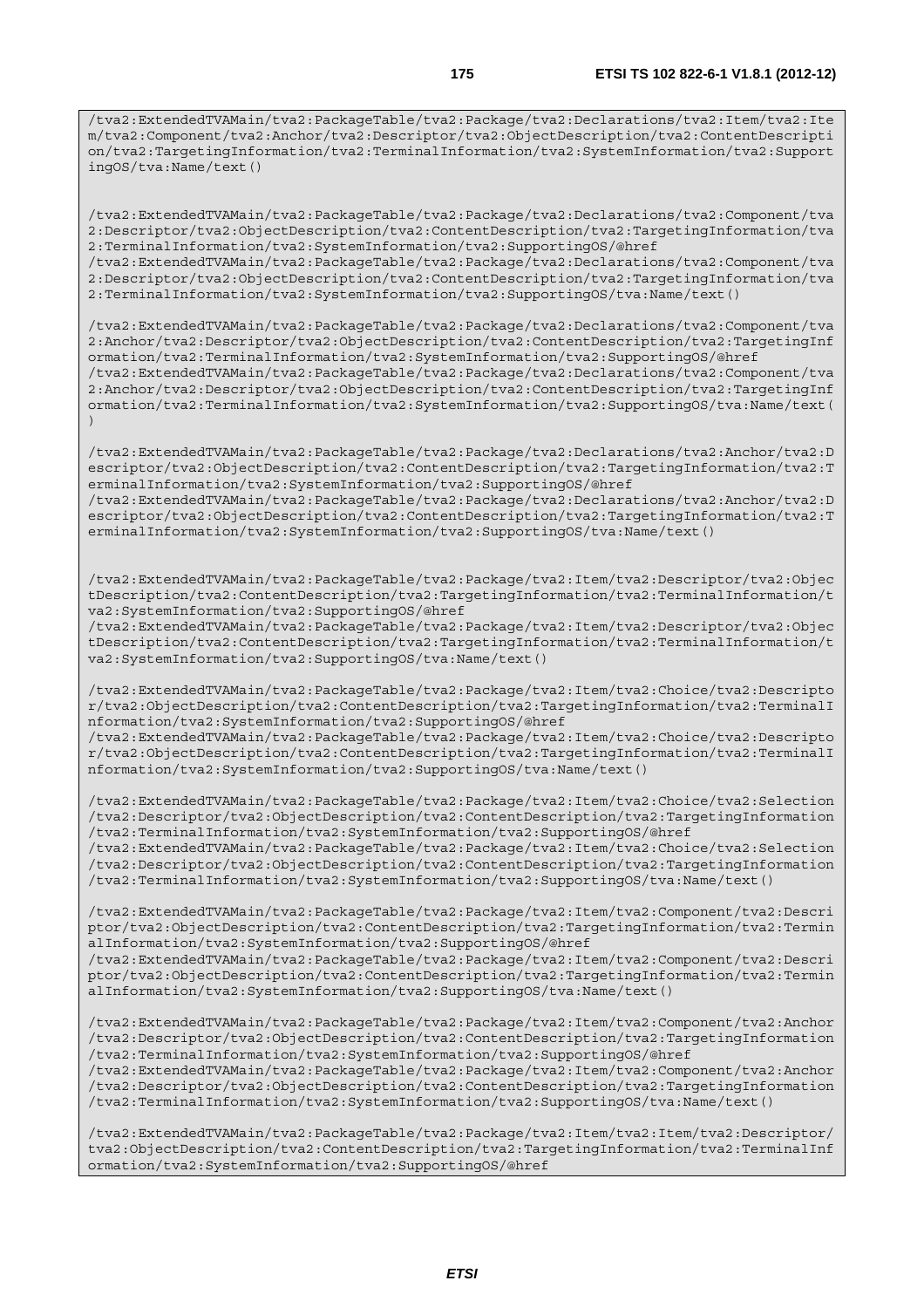/tva2:ExtendedTVAMain/tva2:PackageTable/tva2:Package/tva2:Item/tva2:Item/tva2:Descriptor/ tva2:ObjectDescription/tva2:ContentDescription/tva2:TargetingInformation/tva2:TerminalInf ormation/tva2:SystemInformation/tva2:SupportingOS/tva:Name/text()

/tva2:ExtendedTVAMain/tva2:PackageTable/tva2:Package/tva2:Item/tva2:Item/tva2:Choice/tva2 :Descriptor/tva2:ObjectDescription/tva2:ContentDescription/tva2:TargetingInformation/tva2 :TerminalInformation/tva2:SystemInformation/tva2:SupportingOS/@href /tva2:ExtendedTVAMain/tva2:PackageTable/tva2:Package/tva2:Item/tva2:Item/tva2:Choice/tva2

:Descriptor/tva2:ObjectDescription/tva2:ContentDescription/tva2:TargetingInformation/tva2 :TerminalInformation/tva2:SystemInformation/tva2:SupportingOS/tva:Name/text()

/tva2:ExtendedTVAMain/tva2:PackageTable/tva2:Package/tva2:Item/tva2:Item/tva2:Choice/tva2 :Selection/tva2:Descriptor/tva2:ObjectDescription/tva2:ContentDescription/tva2:TargetingI nformation/tva2:TerminalInformation/tva2:SystemInformation/tva2:SupportingOS/@href /tva2:ExtendedTVAMain/tva2:PackageTable/tva2:Package/tva2:Item/tva2:Item/tva2:Choice/tva2 :Selection/tva2:Descriptor/tva2:ObjectDescription/tva2:ContentDescription/tva2:TargetingI nformation/tva2:TerminalInformation/tva2:SystemInformation/tva2:SupportingOS/tva:Name/tex  $t($ )

/tva2:ExtendedTVAMain/tva2:PackageTable/tva2:Package/tva2:Item/tva2:Item/tva2:Component/t va2:Descriptor/tva2:ObjectDescription/tva2:ContentDescription/tva2:TargetingInformation/t va2:TerminalInformation/tva2:SystemInformation/tva2:SupportingOS/@href /tva2:ExtendedTVAMain/tva2:PackageTable/tva2:Package/tva2:Item/tva2:Item/tva2:Component/t va2:Descriptor/tva2:ObjectDescription/tva2:ContentDescription/tva2:TargetingInformation/t va2:TerminalInformation/tva2:SystemInformation/tva2:SupportingOS/tva:Name/text()

/tva2:ExtendedTVAMain/tva2:PackageTable/tva2:Package/tva2:Item/tva2:Item/tva2:Component/t va2:Anchor/tva2:Descriptor/tva2:ObjectDescription/tva2:ContentDescription/tva2:TargetingI nformation/tva2:TerminalInformation/tva2:SystemInformation/tva2:SupportingOS/@href /tva2:ExtendedTVAMain/tva2:PackageTable/tva2:Package/tva2:Item/tva2:Item/tva2:Component/t va2:Anchor/tva2:Descriptor/tva2:ObjectDescription/tva2:ContentDescription/tva2:TargetingI nformation/tva2:TerminalInformation/tva2:SystemInformation/tva2:SupportingOS/tva:Name/tex  $t()$ 

 $''$  / >

 <tns:FieldIDDefinition fieldID="MiddleWare" fieldDefinition=" /tva:TVAMain/tva2:ExtendedUserDescription/tva2:UsageEnvironment/tva2:TerminalInformationT able/tva2:TerminalInformation/tva2:SystemInformation/tva2:MiddleWare/@href /tva:TVAMain/tva2:ExtendedUserDescription/tva2:UsageEnvironment/tva2:TerminalInformationT able/tva2:TerminalInformation/tva2:SystemInformation/tva2:MiddleWare/tva:Name/text()

/tva:TVAMain/tva:ProgramDescription/tva:ProgramInformationTable/tva:ProgramInformation/tv a2:ExtendedContentDescription/tva2:TargetingInformation/tva2:TerminalInformation/tva2:Sys temInformation/tva2:MiddleWare/@href

/tva:TVAMain/tva:ProgramDescription/tva:ProgramInformationTable/tva:ProgramInformation/tv a2:ExtendedContentDescription/tva2:TargetingInformation/tva2:TerminalInformation/tva2:Sys temInformation/tva2:MiddleWare/tva:Name/text()

/tva:TVAMain/tva:ProgramDescription/tva:GroupInformationTable/tva:GroupInformation/tva2:E xtendedContentDescription/tva2:TargetingInformation/tva2:TerminalInformation/tva2:SystemI nformation/tva2:MiddleWare/@href

/tva:TVAMain/tva:ProgramDescription/tva:GroupInformationTable/tva:GroupInformation/tva2:E xtendedContentDescription/tva2:TargetingInformation/tva2:TerminalInformation/tva2:SystemI nformation/tva2:MiddleWare/tva:Name/text()

/tva2:ExtendedTVAMain/tva2:TargetingInformationTable/tva2:TargetingInformation/tva2:Termi nalInformation/tva2:SystemInformation/tva2:MiddleWare/@href /tva2:ExtendedTVAMain/tva2:TargetingInformationTable/tva2:TargetingInformation/tva2:Termi nalInformation/tva2:SystemInformation/tva2:MiddleWare/tva:Name/text()

/tva2:ExtendedTVAMain/tva2:PackageTable/tva2:Package/tva2:Descriptor/tva2:ObjectDescripti on/tva2:ContentDescription/tva2:TargetingInformation/tva2:TerminalInformation/tva2:System Information/tva2:MiddleWare/@href

/tva2:ExtendedTVAMain/tva2:PackageTable/tva2:Package/tva2:Descriptor/tva2:ObjectDescripti on/tva2:ContentDescription/tva2:TargetingInformation/tva2:TerminalInformation/tva2:System Information/tva2:MiddleWare/tva:Name/text()

/tva2:ExtendedTVAMain/tva2:PackageTable/tva2:Package/tva2:Declarations/tva2:Descriptor/tv a2:ObjectDescription/tva2:ContentDescription/tva2:TargetingInformation/tva2:TerminalInfor mation/tva2:SystemInformation/tva2:MiddleWare/@href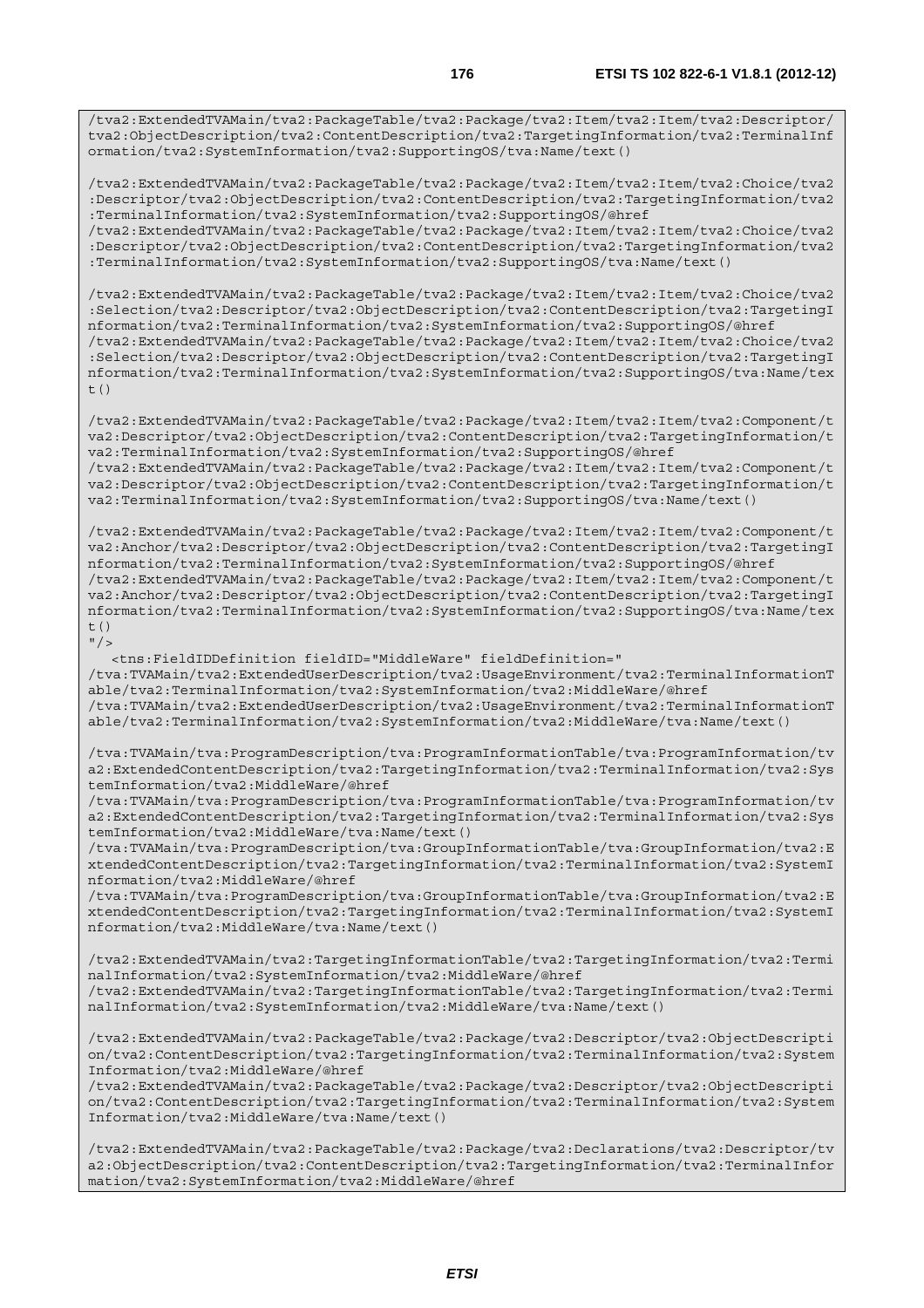/tva2:ExtendedTVAMain/tva2:PackageTable/tva2:Package/tva2:Declarations/tva2:Descriptor/tv a2:ObjectDescription/tva2:ContentDescription/tva2:TargetingInformation/tva2:TerminalInfor mation/tva2:SystemInformation/tva2:MiddleWare/tva:Name/text()

/tva2:ExtendedTVAMain/tva2:PackageTable/tva2:Package/tva2:Declarations/tva2:Item/tva2:Des criptor/tva2:ObjectDescription/tva2:ContentDescription/tva2:TargetingInformation/tva2:Ter minalInformation/tva2:SystemInformation/tva2:MiddleWare/@href /tva2:ExtendedTVAMain/tva2:PackageTable/tva2:Package/tva2:Declarations/tva2:Item/tva2:Des criptor/tva2:ObjectDescription/tva2:ContentDescription/tva2:TargetingInformation/tva2:Ter minalInformation/tva2:SystemInformation/tva2:MiddleWare/tva:Name/text()

/tva2:ExtendedTVAMain/tva2:PackageTable/tva2:Package/tva2:Declarations/tva2:Item/tva2:Cho ice/tva2:Descriptor/tva2:ObjectDescription/tva2:ContentDescription/tva2:TargetingInformat ion/tva2:TerminalInformation/tva2:SystemInformation/tva2:MiddleWare/@href /tva2:ExtendedTVAMain/tva2:PackageTable/tva2:Package/tva2:Declarations/tva2:Item/tva2:Cho ice/tva2:Descriptor/tva2:ObjectDescription/tva2:ContentDescription/tva2:TargetingInformat ion/tva2:TerminalInformation/tva2:SystemInformation/tva2:MiddleWare/tva:Name/text()

/tva2:ExtendedTVAMain/tva2:PackageTable/tva2:Package/tva2:Declarations/tva2:Item/tva2:Cho ice/tva2:Selection/tva2:Descriptor/tva2:ObjectDescription/tva2:ContentDescription/tva2:Ta rgetingInformation/tva2:TerminalInformation/tva2:SystemInformation/tva2:MiddleWare/@href /tva2:ExtendedTVAMain/tva2:PackageTable/tva2:Package/tva2:Declarations/tva2:Item/tva2:Cho ice/tva2:Selection/tva2:Descriptor/tva2:ObjectDescription/tva2:ContentDescription/tva2:Ta rgetingInformation/tva2:TerminalInformation/tva2:SystemInformation/tva2:MiddleWare/tva:Na me/text()

/tva2:ExtendedTVAMain/tva2:PackageTable/tva2:Package/tva2:Declarations/tva2:Item/tva2:Com ponent/tva2:Descriptor/tva2:ObjectDescription/tva2:ContentDescription/tva2:TargetingInfor mation/tva2:TerminalInformation/tva2:SystemInformation/tva2:MiddleWare/@href /tva2:ExtendedTVAMain/tva2:PackageTable/tva2:Package/tva2:Declarations/tva2:Item/tva2:Com ponent/tva2:Descriptor/tva2:ObjectDescription/tva2:ContentDescription/tva2:TargetingInfor mation/tva2:TerminalInformation/tva2:SystemInformation/tva2:MiddleWare/tva:Name/text()

/tva2:ExtendedTVAMain/tva2:PackageTable/tva2:Package/tva2:Declarations/tva2:Item/tva2:Com ponent/tva2:Anchor/tva2:Descriptor/tva2:ObjectDescription/tva2:ContentDescription/tva2:Ta rgetingInformation/tva2:TerminalInformation/tva2:SystemInformation/tva2:MiddleWare/@href /tva2:ExtendedTVAMain/tva2:PackageTable/tva2:Package/tva2:Declarations/tva2:Item/tva2:Com ponent/tva2:Anchor/tva2:Descriptor/tva2:ObjectDescription/tva2:ContentDescription/tva2:Ta rgetingInformation/tva2:TerminalInformation/tva2:SystemInformation/tva2:MiddleWare/tva:Na me/text()

/tva2:ExtendedTVAMain/tva2:PackageTable/tva2:Package/tva2:Declarations/tva2:Item/tva2:Ite m/tva2:Descriptor/tva2:ObjectDescription/tva2:ContentDescription/tva2:TargetingInformatio n/tva2:TerminalInformation/tva2:SystemInformation/tva2:MiddleWare/@href /tva2:ExtendedTVAMain/tva2:PackageTable/tva2:Package/tva2:Declarations/tva2:Item/tva2:Ite m/tva2:Descriptor/tva2:ObjectDescription/tva2:ContentDescription/tva2:TargetingInformatio n/tva2:TerminalInformation/tva2:SystemInformation/tva2:MiddleWare/tva:Name/text()

/tva2:ExtendedTVAMain/tva2:PackageTable/tva2:Package/tva2:Declarations/tva2:Item/tva2:Ite m/tva2:Choice/tva2:Descriptor/tva2:ObjectDescription/tva2:ContentDescription/tva2:Targeti ngInformation/tva2:TerminalInformation/tva2:SystemInformation/tva2:MiddleWare/@href /tva2:ExtendedTVAMain/tva2:PackageTable/tva2:Package/tva2:Declarations/tva2:Item/tva2:Ite m/tva2:Choice/tva2:Descriptor/tva2:ObjectDescription/tva2:ContentDescription/tva2:Targeti ngInformation/tva2:TerminalInformation/tva2:SystemInformation/tva2:MiddleWare/tva:Name/te  $xt()$ 

/tva2:ExtendedTVAMain/tva2:PackageTable/tva2:Package/tva2:Declarations/tva2:Item/tva2:Ite m/tva2:Choice/tva2:Selection/tva2:Descriptor/tva2:ObjectDescription/tva2:ContentDescripti on/tva2:TargetingInformation/tva2:TerminalInformation/tva2:SystemInformation/tva2:MiddleW are/@href

/tva2:ExtendedTVAMain/tva2:PackageTable/tva2:Package/tva2:Declarations/tva2:Item/tva2:Ite m/tva2:Choice/tva2:Selection/tva2:Descriptor/tva2:ObjectDescription/tva2:ContentDescripti on/tva2:TargetingInformation/tva2:TerminalInformation/tva2:SystemInformation/tva2:MiddleW are/tva:Name/text()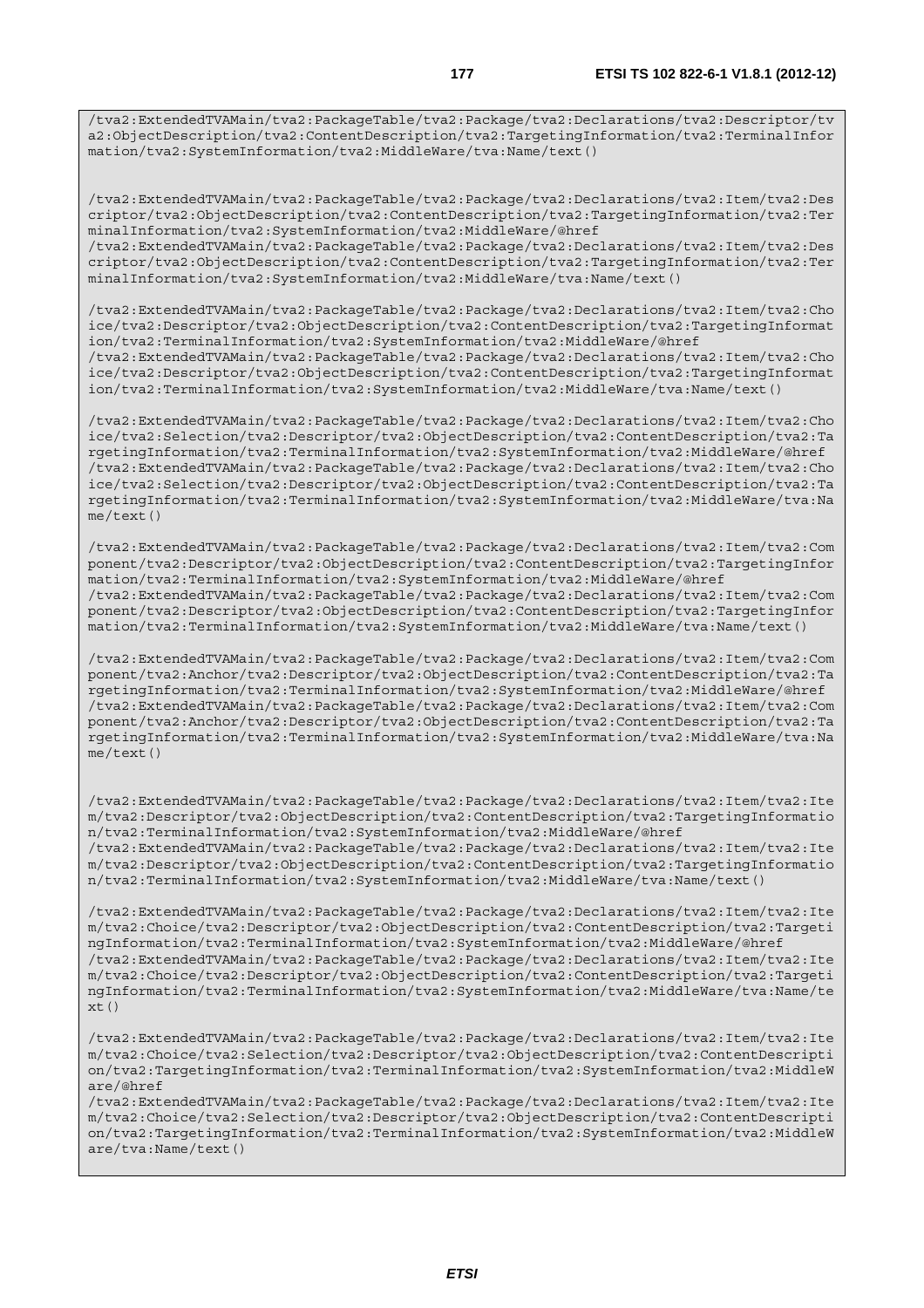/tva2:ExtendedTVAMain/tva2:PackageTable/tva2:Package/tva2:Declarations/tva2:Item/tva2:Ite m/tva2:Component/tva2:Descriptor/tva2:ObjectDescription/tva2:ContentDescription/tva2:Targ etingInformation/tva2:TerminalInformation/tva2:SystemInformation/tva2:MiddleWare/@href /tva2:ExtendedTVAMain/tva2:PackageTable/tva2:Package/tva2:Declarations/tva2:Item/tva2:Ite m/tva2:Component/tva2:Descriptor/tva2:ObjectDescription/tva2:ContentDescription/tva2:Targ etingInformation/tva2:TerminalInformation/tva2:SystemInformation/tva2:MiddleWare/tva:Name  $/text()$ 

/tva2:ExtendedTVAMain/tva2:PackageTable/tva2:Package/tva2:Declarations/tva2:Item/tva2:Ite m/tva2:Component/tva2:Anchor/tva2:Descriptor/tva2:ObjectDescription/tva2:ContentDescripti on/tva2:TargetingInformation/tva2:TerminalInformation/tva2:SystemInformation/tva2:MiddleW are/@href

/tva2:ExtendedTVAMain/tva2:PackageTable/tva2:Package/tva2:Declarations/tva2:Item/tva2:Ite m/tva2:Component/tva2:Anchor/tva2:Descriptor/tva2:ObjectDescription/tva2:ContentDescripti on/tva2:TargetingInformation/tva2:TerminalInformation/tva2:SystemInformation/tva2:MiddleW are/tva:Name/text()

/tva2:ExtendedTVAMain/tva2:PackageTable/tva2:Package/tva2:Declarations/tva2:Component/tva 2:Descriptor/tva2:ObjectDescription/tva2:ContentDescription/tva2:TargetingInformation/tva 2:TerminalInformation/tva2:SystemInformation/tva2:MiddleWare/@href

/tva2:ExtendedTVAMain/tva2:PackageTable/tva2:Package/tva2:Declarations/tva2:Component/tva 2:Descriptor/tva2:ObjectDescription/tva2:ContentDescription/tva2:TargetingInformation/tva 2:TerminalInformation/tva2:SystemInformation/tva2:MiddleWare/tva:Name/text()

/tva2:ExtendedTVAMain/tva2:PackageTable/tva2:Package/tva2:Declarations/tva2:Component/tva 2:Anchor/tva2:Descriptor/tva2:ObjectDescription/tva2:ContentDescription/tva2:TargetingInf ormation/tva2:TerminalInformation/tva2:SystemInformation/tva2:MiddleWare/@href /tva2:ExtendedTVAMain/tva2:PackageTable/tva2:Package/tva2:Declarations/tva2:Component/tva 2:Anchor/tva2:Descriptor/tva2:ObjectDescription/tva2:ContentDescription/tva2:TargetingInf ormation/tva2:TerminalInformation/tva2:SystemInformation/tva2:MiddleWare/tva:Name/text()

/tva2:ExtendedTVAMain/tva2:PackageTable/tva2:Package/tva2:Declarations/tva2:Anchor/tva2:D escriptor/tva2:ObjectDescription/tva2:ContentDescription/tva2:TargetingInformation/tva2:T erminalInformation/tva2:SystemInformation/tva2:MiddleWare/@href /tva2:ExtendedTVAMain/tva2:PackageTable/tva2:Package/tva2:Declarations/tva2:Anchor/tva2:D

escriptor/tva2:ObjectDescription/tva2:ContentDescription/tva2:TargetingInformation/tva2:T erminalInformation/tva2:SystemInformation/tva2:MiddleWare/tva:Name/text()

/tva2:ExtendedTVAMain/tva2:PackageTable/tva2:Package/tva2:Item/tva2:Descriptor/tva2:Objec tDescription/tva2:ContentDescription/tva2:TargetingInformation/tva2:TerminalInformation/t va2:SystemInformation/tva2:MiddleWare/@href

/tva2:ExtendedTVAMain/tva2:PackageTable/tva2:Package/tva2:Item/tva2:Descriptor/tva2:Objec tDescription/tva2:ContentDescription/tva2:TargetingInformation/tva2:TerminalInformation/t va2:SystemInformation/tva2:MiddleWare/tva:Name/text()

/tva2:ExtendedTVAMain/tva2:PackageTable/tva2:Package/tva2:Item/tva2:Choice/tva2:Descripto r/tva2:ObjectDescription/tva2:ContentDescription/tva2:TargetingInformation/tva2:TerminalI nformation/tva2:SystemInformation/tva2:MiddleWare/@href

/tva2:ExtendedTVAMain/tva2:PackageTable/tva2:Package/tva2:Item/tva2:Choice/tva2:Descripto r/tva2:ObjectDescription/tva2:ContentDescription/tva2:TargetingInformation/tva2:TerminalI nformation/tva2:SystemInformation/tva2:MiddleWare/tva:Name/text()

/tva2:ExtendedTVAMain/tva2:PackageTable/tva2:Package/tva2:Item/tva2:Choice/tva2:Selection /tva2:Descriptor/tva2:ObjectDescription/tva2:ContentDescription/tva2:TargetingInformation /tva2:TerminalInformation/tva2:SystemInformation/tva2:MiddleWare/@href

/tva2:ExtendedTVAMain/tva2:PackageTable/tva2:Package/tva2:Item/tva2:Choice/tva2:Selection /tva2:Descriptor/tva2:ObjectDescription/tva2:ContentDescription/tva2:TargetingInformation /tva2:TerminalInformation/tva2:SystemInformation/tva2:MiddleWare/tva:Name/text()

/tva2:ExtendedTVAMain/tva2:PackageTable/tva2:Package/tva2:Item/tva2:Component/tva2:Descri ptor/tva2:ObjectDescription/tva2:ContentDescription/tva2:TargetingInformation/tva2:Termin alInformation/tva2:SystemInformation/tva2:MiddleWare/@href

/tva2:ExtendedTVAMain/tva2:PackageTable/tva2:Package/tva2:Item/tva2:Component/tva2:Descri ptor/tva2:ObjectDescription/tva2:ContentDescription/tva2:TargetingInformation/tva2:Termin alInformation/tva2:SystemInformation/tva2:MiddleWare/tva:Name/text()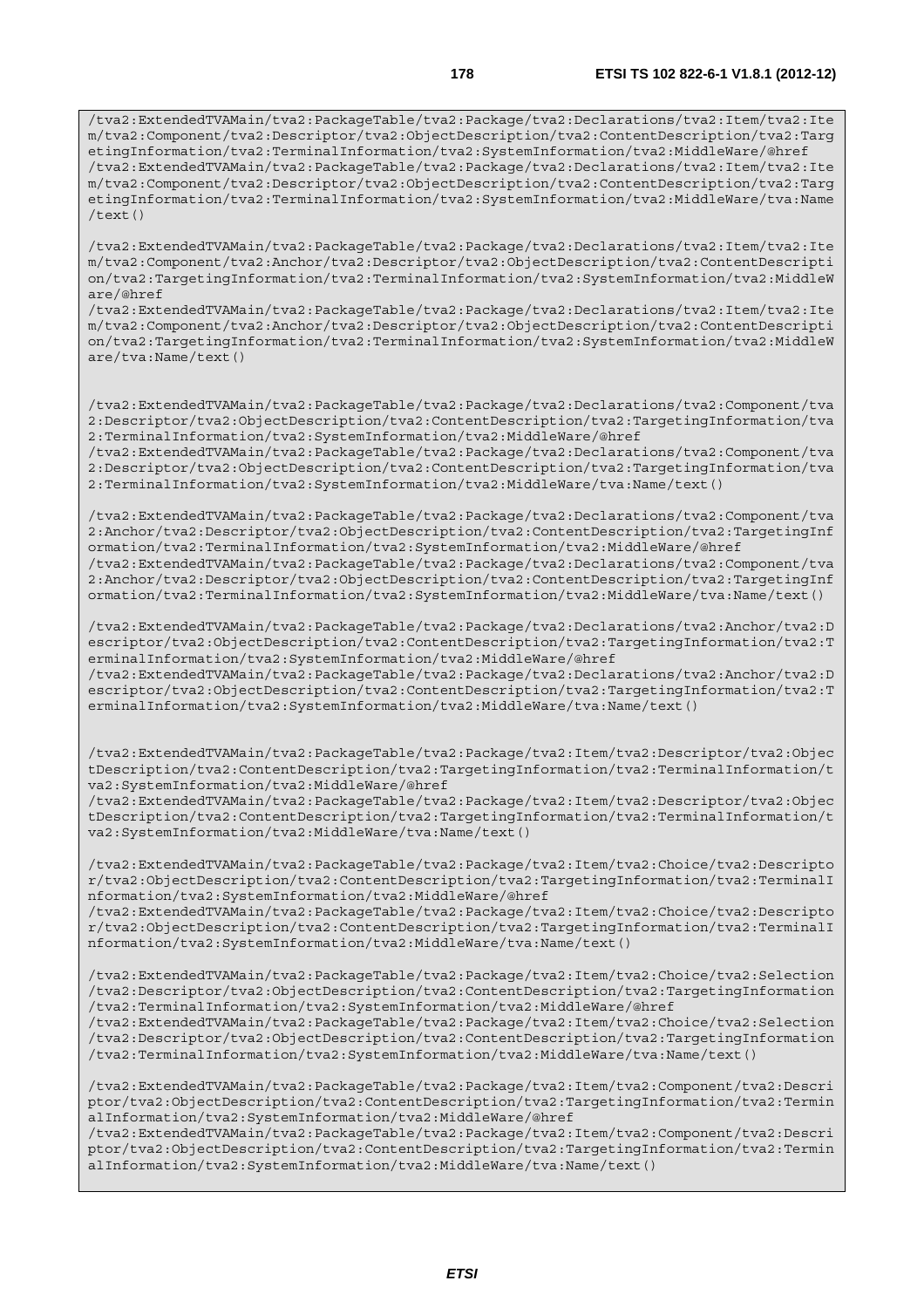/tva2:ExtendedTVAMain/tva2:PackageTable/tva2:Package/tva2:Item/tva2:Component/tva2:Anchor /tva2:Descriptor/tva2:ObjectDescription/tva2:ContentDescription/tva2:TargetingInformation /tva2:TerminalInformation/tva2:SystemInformation/tva2:MiddleWare/@href

/tva2:ExtendedTVAMain/tva2:PackageTable/tva2:Package/tva2:Item/tva2:Component/tva2:Anchor /tva2:Descriptor/tva2:ObjectDescription/tva2:ContentDescription/tva2:TargetingInformation /tva2:TerminalInformation/tva2:SystemInformation/tva2:MiddleWare/tva:Name/text()

/tva2:ExtendedTVAMain/tva2:PackageTable/tva2:Package/tva2:Item/tva2:Item/tva2:Descriptor/ tva2:ObjectDescription/tva2:ContentDescription/tva2:TargetingInformation/tva2:TerminalInf ormation/tva2:SystemInformation/tva2:MiddleWare/@href

/tva2:ExtendedTVAMain/tva2:PackageTable/tva2:Package/tva2:Item/tva2:Item/tva2:Descriptor/ tva2:ObjectDescription/tva2:ContentDescription/tva2:TargetingInformation/tva2:TerminalInf ormation/tva2:SystemInformation/tva2:MiddleWare/tva:Name/text()

/tva2:ExtendedTVAMain/tva2:PackageTable/tva2:Package/tva2:Item/tva2:Item/tva2:Choice/tva2 :Descriptor/tva2:ObjectDescription/tva2:ContentDescription/tva2:TargetingInformation/tva2 :TerminalInformation/tva2:SystemInformation/tva2:MiddleWare/@href

/tva2:ExtendedTVAMain/tva2:PackageTable/tva2:Package/tva2:Item/tva2:Item/tva2:Choice/tva2 :Descriptor/tva2:ObjectDescription/tva2:ContentDescription/tva2:TargetingInformation/tva2 :TerminalInformation/tva2:SystemInformation/tva2:MiddleWare/tva:Name/text()

/tva2:ExtendedTVAMain/tva2:PackageTable/tva2:Package/tva2:Item/tva2:Item/tva2:Choice/tva2 :Selection/tva2:Descriptor/tva2:ObjectDescription/tva2:ContentDescription/tva2:TargetingI nformation/tva2:TerminalInformation/tva2:SystemInformation/tva2:MiddleWare/@href /tva2:ExtendedTVAMain/tva2:PackageTable/tva2:Package/tva2:Item/tva2:Item/tva2:Choice/tva2

:Selection/tva2:Descriptor/tva2:ObjectDescription/tva2:ContentDescription/tva2:TargetingI nformation/tva2:TerminalInformation/tva2:SystemInformation/tva2:MiddleWare/tva:Name/text( )

/tva2:ExtendedTVAMain/tva2:PackageTable/tva2:Package/tva2:Item/tva2:Item/tva2:Component/t va2:Descriptor/tva2:ObjectDescription/tva2:ContentDescription/tva2:TargetingInformation/t va2:TerminalInformation/tva2:SystemInformation/tva2:MiddleWare/@href /tva2:ExtendedTVAMain/tva2:PackageTable/tva2:Package/tva2:Item/tva2:Item/tva2:Component/t va2:Descriptor/tva2:ObjectDescription/tva2:ContentDescription/tva2:TargetingInformation/t va2:TerminalInformation/tva2:SystemInformation/tva2:MiddleWare/tva:Name/text()

/tva2:ExtendedTVAMain/tva2:PackageTable/tva2:Package/tva2:Item/tva2:Item/tva2:Component/t va2:Anchor/tva2:Descriptor/tva2:ObjectDescription/tva2:ContentDescription/tva2:TargetingI nformation/tva2:TerminalInformation/tva2:SystemInformation/tva2:MiddleWare/@href /tva2:ExtendedTVAMain/tva2:PackageTable/tva2:Package/tva2:Item/tva2:Item/tva2:Component/t va2:Anchor/tva2:Descriptor/tva2:ObjectDescription/tva2:ContentDescription/tva2:TargetingI nformation/tva2:TerminalInformation/tva2:SystemInformation/tva2:MiddleWare/tva:Name/text(  $)$ 

 $"$ />

 <tns:FieldIDDefinition fieldID="VirtualMachine" fieldDefinition=" /tva:TVAMain/tva2:ExtendedUserDescription/tva2:UsageEnvironment/tva2:TerminalInformationT able/tva2:TerminalInformation/tva2:SystemInformation/tva2:VirtualMachine/@href /tva:TVAMain/tva2:ExtendedUserDescription/tva2:UsageEnvironment/tva2:TerminalInformationT able/tva2:TerminalInformation/tva2:SystemInformation/tva2:VirtualMachine/tva:Name/text()

/tva:TVAMain/tva:ProgramDescription/tva:ProgramInformationTable/tva:ProgramInformation/tv a2:ExtendedContentDescription/tva2:TargetingInformation/tva2:TerminalInformation/tva2:Sys temInformation/tva2:VirtualMachine/@href

/tva:TVAMain/tva:ProgramDescription/tva:ProgramInformationTable/tva:ProgramInformation/tv a2:ExtendedContentDescription/tva2:TargetingInformation/tva2:TerminalInformation/tva2:Sys temInformation/tva2:VirtualMachine/tva:Name/text()

/tva:TVAMain/tva:ProgramDescription/tva:GroupInformationTable/tva:GroupInformation/tva2:E xtendedContentDescription/tva2:TargetingInformation/tva2:TerminalInformation/tva2:SystemI nformation/tva2:VirtualMachine/@href

/tva:TVAMain/tva:ProgramDescription/tva:GroupInformationTable/tva:GroupInformation/tva2:E xtendedContentDescription/tva2:TargetingInformation/tva2:TerminalInformation/tva2:SystemI nformation/tva2:VirtualMachine/tva:Name/text()

/tva2:ExtendedTVAMain/tva2:TargetingInformationTable/tva2:TargetingInformation/tva2:Termi nalInformation/tva2:SystemInformation/tva2:VirtualMachine/@href /tva2:ExtendedTVAMain/tva2:TargetingInformationTable/tva2:TargetingInformation/tva2:Termi nalInformation/tva2:SystemInformation/tva2:VirtualMachine/tva:Name/text()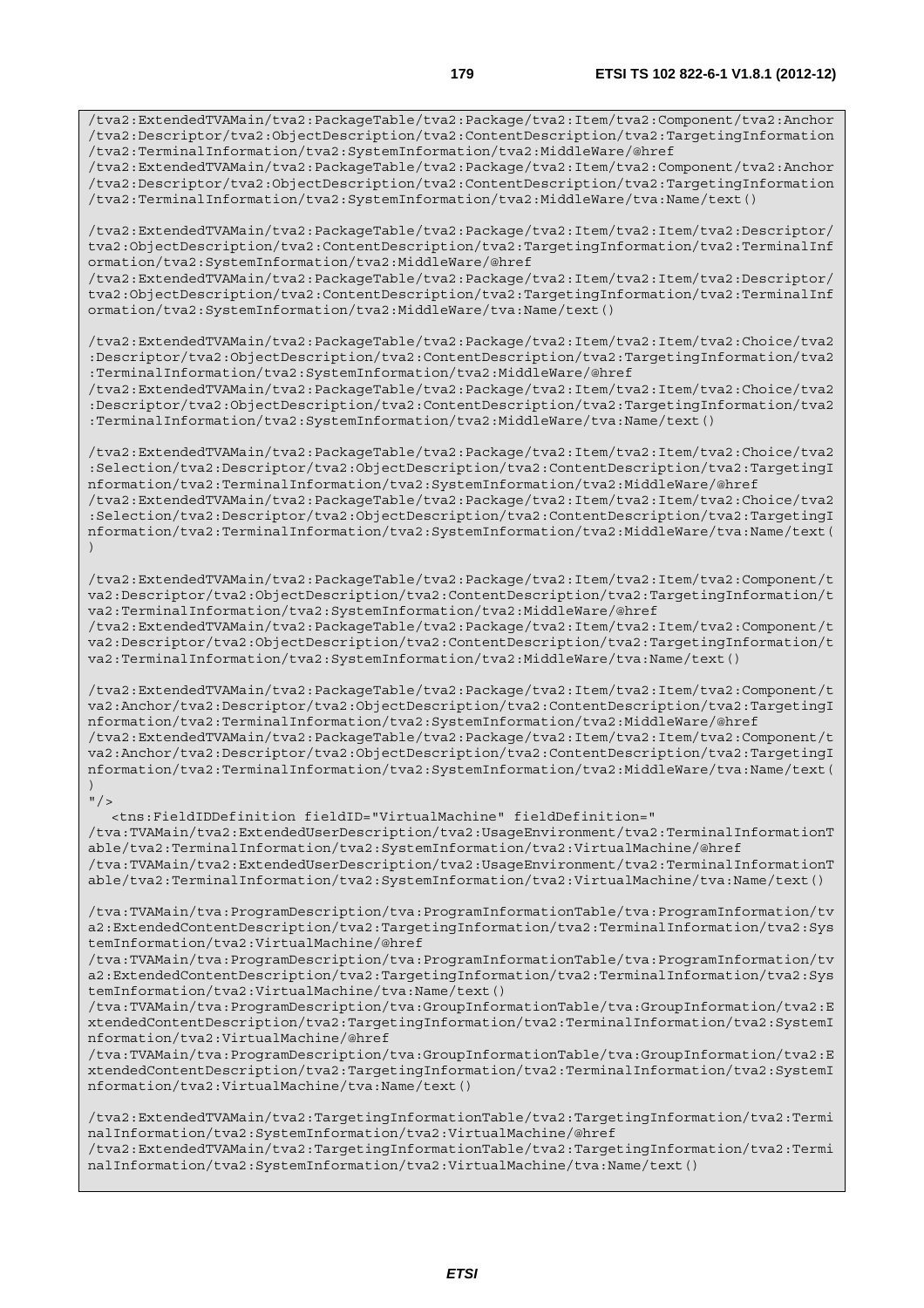/tva2:ExtendedTVAMain/tva2:PackageTable/tva2:Package/tva2:Descriptor/tva2:ObjectDescripti on/tva2:ContentDescription/tva2:TargetingInformation/tva2:TerminalInformation/tva2:System Information/tva2:VirtualMachine/@href

/tva2:ExtendedTVAMain/tva2:PackageTable/tva2:Package/tva2:Descriptor/tva2:ObjectDescripti on/tva2:ContentDescription/tva2:TargetingInformation/tva2:TerminalInformation/tva2:System Information/tva2:VirtualMachine/tva:Name/text()

/tva2:ExtendedTVAMain/tva2:PackageTable/tva2:Package/tva2:Declarations/tva2:Descriptor/tv a2:ObjectDescription/tva2:ContentDescription/tva2:TargetingInformation/tva2:TerminalInfor mation/tva2:SystemInformation/tva2:VirtualMachine/@href

/tva2:ExtendedTVAMain/tva2:PackageTable/tva2:Package/tva2:Declarations/tva2:Descriptor/tv a2:ObjectDescription/tva2:ContentDescription/tva2:TargetingInformation/tva2:TerminalInfor mation/tva2:SystemInformation/tva2:VirtualMachine/tva:Name/text()

/tva2:ExtendedTVAMain/tva2:PackageTable/tva2:Package/tva2:Declarations/tva2:Item/tva2:Des criptor/tva2:ObjectDescription/tva2:ContentDescription/tva2:TargetingInformation/tva2:Ter minalInformation/tva2:SystemInformation/tva2:VirtualMachine/@href

/tva2:ExtendedTVAMain/tva2:PackageTable/tva2:Package/tva2:Declarations/tva2:Item/tva2:Des criptor/tva2:ObjectDescription/tva2:ContentDescription/tva2:TargetingInformation/tva2:Ter minalInformation/tva2:SystemInformation/tva2:VirtualMachine/tva:Name/text()

/tva2:ExtendedTVAMain/tva2:PackageTable/tva2:Package/tva2:Declarations/tva2:Item/tva2:Cho ice/tva2:Descriptor/tva2:ObjectDescription/tva2:ContentDescription/tva2:TargetingInformat ion/tva2:TerminalInformation/tva2:SystemInformation/tva2:VirtualMachine/@href /tva2:ExtendedTVAMain/tva2:PackageTable/tva2:Package/tva2:Declarations/tva2:Item/tva2:Cho ice/tva2:Descriptor/tva2:ObjectDescription/tva2:ContentDescription/tva2:TargetingInformat ion/tva2:TerminalInformation/tva2:SystemInformation/tva2:VirtualMachine/tva:Name/text()

/tva2:ExtendedTVAMain/tva2:PackageTable/tva2:Package/tva2:Declarations/tva2:Item/tva2:Cho ice/tva2:Selection/tva2:Descriptor/tva2:ObjectDescription/tva2:ContentDescription/tva2:Ta rgetingInformation/tva2:TerminalInformation/tva2:SystemInformation/tva2:VirtualMachine/@h ref

/tva2:ExtendedTVAMain/tva2:PackageTable/tva2:Package/tva2:Declarations/tva2:Item/tva2:Cho ice/tva2:Selection/tva2:Descriptor/tva2:ObjectDescription/tva2:ContentDescription/tva2:Ta rgetingInformation/tva2:TerminalInformation/tva2:SystemInformation/tva2:VirtualMachine/tv a:Name/text()

/tva2:ExtendedTVAMain/tva2:PackageTable/tva2:Package/tva2:Declarations/tva2:Item/tva2:Com ponent/tva2:Descriptor/tva2:ObjectDescription/tva2:ContentDescription/tva2:TargetingInfor mation/tva2:TerminalInformation/tva2:SystemInformation/tva2:VirtualMachine/@href /tva2:ExtendedTVAMain/tva2:PackageTable/tva2:Package/tva2:Declarations/tva2:Item/tva2:Com ponent/tva2:Descriptor/tva2:ObjectDescription/tva2:ContentDescription/tva2:TargetingInfor mation/tva2:TerminalInformation/tva2:SystemInformation/tva2:VirtualMachine/tva:Name/text( )

/tva2:ExtendedTVAMain/tva2:PackageTable/tva2:Package/tva2:Declarations/tva2:Item/tva2:Com ponent/tva2:Anchor/tva2:Descriptor/tva2:ObjectDescription/tva2:ContentDescription/tva2:Ta rgetingInformation/tva2:TerminalInformation/tva2:SystemInformation/tva2:VirtualMachine/@h ref

/tva2:ExtendedTVAMain/tva2:PackageTable/tva2:Package/tva2:Declarations/tva2:Item/tva2:Com ponent/tva2:Anchor/tva2:Descriptor/tva2:ObjectDescription/tva2:ContentDescription/tva2:Ta rgetingInformation/tva2:TerminalInformation/tva2:SystemInformation/tva2:VirtualMachine/tv a:Name/text()

/tva2:ExtendedTVAMain/tva2:PackageTable/tva2:Package/tva2:Declarations/tva2:Item/tva2:Ite m/tva2:Descriptor/tva2:ObjectDescription/tva2:ContentDescription/tva2:TargetingInformatio n/tva2:TerminalInformation/tva2:SystemInformation/tva2:VirtualMachine/@href /tva2:ExtendedTVAMain/tva2:PackageTable/tva2:Package/tva2:Declarations/tva2:Item/tva2:Ite m/tva2:Descriptor/tva2:ObjectDescription/tva2:ContentDescription/tva2:TargetingInformatio n/tva2:TerminalInformation/tva2:SystemInformation/tva2:VirtualMachine/tva:Name/text()

/tva2:ExtendedTVAMain/tva2:PackageTable/tva2:Package/tva2:Declarations/tva2:Item/tva2:Ite m/tva2:Choice/tva2:Descriptor/tva2:ObjectDescription/tva2:ContentDescription/tva2:Targeti ngInformation/tva2:TerminalInformation/tva2:SystemInformation/tva2:VirtualMachine/@href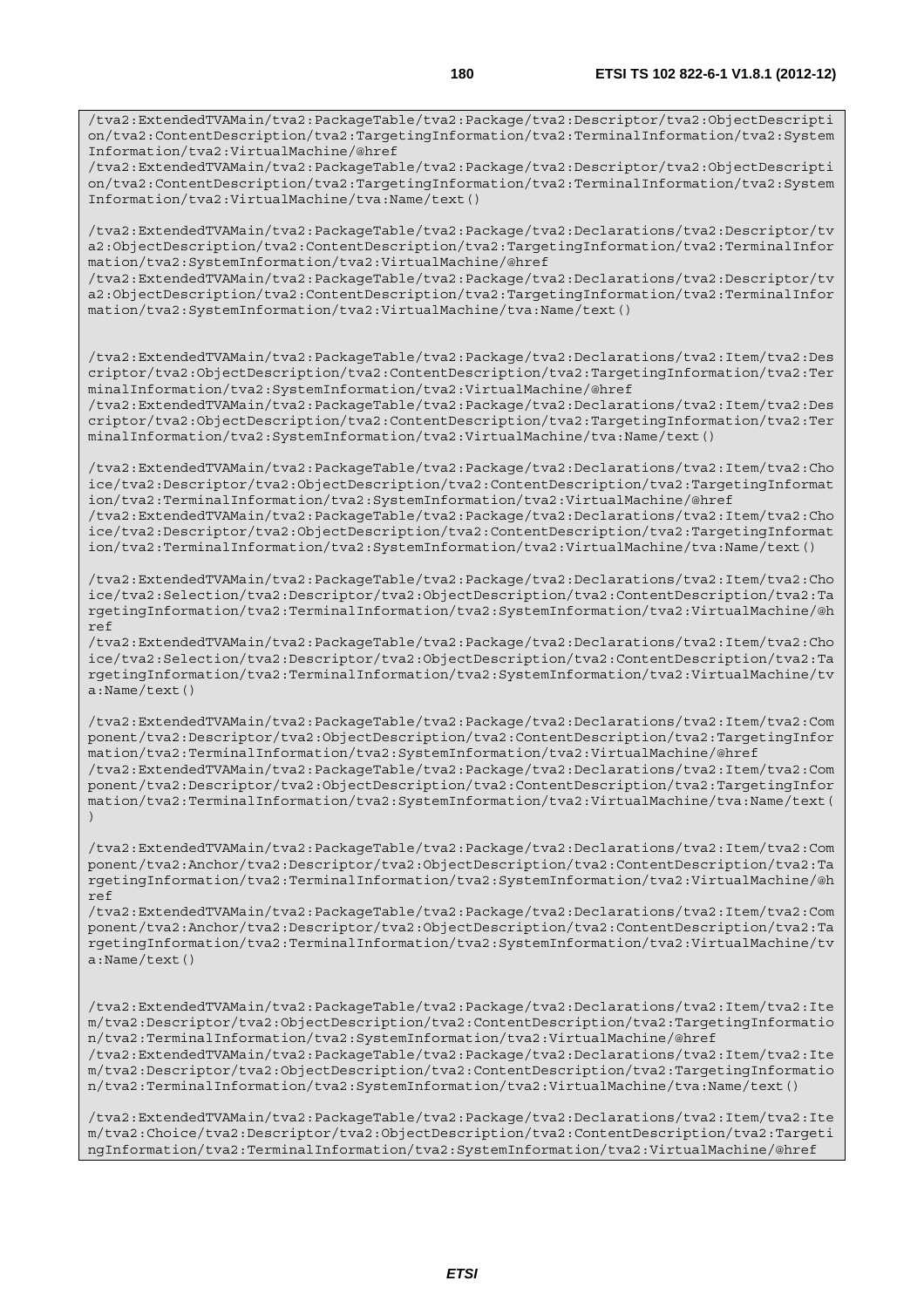/tva2:ExtendedTVAMain/tva2:PackageTable/tva2:Package/tva2:Declarations/tva2:Item/tva2:Ite m/tva2:Choice/tva2:Descriptor/tva2:ObjectDescription/tva2:ContentDescription/tva2:Targeti ngInformation/tva2:TerminalInformation/tva2:SystemInformation/tva2:VirtualMachine/tva:Nam  $e$ /text()

/tva2:ExtendedTVAMain/tva2:PackageTable/tva2:Package/tva2:Declarations/tva2:Item/tva2:Ite m/tva2:Choice/tva2:Selection/tva2:Descriptor/tva2:ObjectDescription/tva2:ContentDescripti on/tva2:TargetingInformation/tva2:TerminalInformation/tva2:SystemInformation/tva2:Virtual Machine/@href

/tva2:ExtendedTVAMain/tva2:PackageTable/tva2:Package/tva2:Declarations/tva2:Item/tva2:Ite m/tva2:Choice/tva2:Selection/tva2:Descriptor/tva2:ObjectDescription/tva2:ContentDescripti on/tva2:TargetingInformation/tva2:TerminalInformation/tva2:SystemInformation/tva2:Virtual Machine/tva:Name/text()

/tva2:ExtendedTVAMain/tva2:PackageTable/tva2:Package/tva2:Declarations/tva2:Item/tva2:Ite m/tva2:Component/tva2:Descriptor/tva2:ObjectDescription/tva2:ContentDescription/tva2:Targ etingInformation/tva2:TerminalInformation/tva2:SystemInformation/tva2:VirtualMachine/@hre f

/tva2:ExtendedTVAMain/tva2:PackageTable/tva2:Package/tva2:Declarations/tva2:Item/tva2:Ite m/tva2:Component/tva2:Descriptor/tva2:ObjectDescription/tva2:ContentDescription/tva2:Targ etingInformation/tva2:TerminalInformation/tva2:SystemInformation/tva2:VirtualMachine/tva: Name/text()

/tva2:ExtendedTVAMain/tva2:PackageTable/tva2:Package/tva2:Declarations/tva2:Item/tva2:Ite m/tva2:Component/tva2:Anchor/tva2:Descriptor/tva2:ObjectDescription/tva2:ContentDescripti on/tva2:TargetingInformation/tva2:TerminalInformation/tva2:SystemInformation/tva2:Virtual Machine/@href

/tva2:ExtendedTVAMain/tva2:PackageTable/tva2:Package/tva2:Declarations/tva2:Item/tva2:Ite m/tva2:Component/tva2:Anchor/tva2:Descriptor/tva2:ObjectDescription/tva2:ContentDescripti on/tva2:TargetingInformation/tva2:TerminalInformation/tva2:SystemInformation/tva2:Virtual Machine/tva:Name/text()

/tva2:ExtendedTVAMain/tva2:PackageTable/tva2:Package/tva2:Declarations/tva2:Component/tva 2:Descriptor/tva2:ObjectDescription/tva2:ContentDescription/tva2:TargetingInformation/tva 2:TerminalInformation/tva2:SystemInformation/tva2:VirtualMachine/@href /tva2:ExtendedTVAMain/tva2:PackageTable/tva2:Package/tva2:Declarations/tva2:Component/tva

2:Descriptor/tva2:ObjectDescription/tva2:ContentDescription/tva2:TargetingInformation/tva 2:TerminalInformation/tva2:SystemInformation/tva2:VirtualMachine/tva:Name/text()

/tva2:ExtendedTVAMain/tva2:PackageTable/tva2:Package/tva2:Declarations/tva2:Component/tva 2:Anchor/tva2:Descriptor/tva2:ObjectDescription/tva2:ContentDescription/tva2:TargetingInf ormation/tva2:TerminalInformation/tva2:SystemInformation/tva2:VirtualMachine/@href /tva2:ExtendedTVAMain/tva2:PackageTable/tva2:Package/tva2:Declarations/tva2:Component/tva 2:Anchor/tva2:Descriptor/tva2:ObjectDescription/tva2:ContentDescription/tva2:TargetingInf ormation/tva2:TerminalInformation/tva2:SystemInformation/tva2:VirtualMachine/tva:Name/tex  $t()$ 

/tva2:ExtendedTVAMain/tva2:PackageTable/tva2:Package/tva2:Declarations/tva2:Anchor/tva2:D escriptor/tva2:ObjectDescription/tva2:ContentDescription/tva2:TargetingInformation/tva2:T erminalInformation/tva2:SystemInformation/tva2:VirtualMachine/@href /tva2:ExtendedTVAMain/tva2:PackageTable/tva2:Package/tva2:Declarations/tva2:Anchor/tva2:D escriptor/tva2:ObjectDescription/tva2:ContentDescription/tva2:TargetingInformation/tva2:T erminalInformation/tva2:SystemInformation/tva2:VirtualMachine/tva:Name/text()

/tva2:ExtendedTVAMain/tva2:PackageTable/tva2:Package/tva2:Item/tva2:Descriptor/tva2:Objec tDescription/tva2:ContentDescription/tva2:TargetingInformation/tva2:TerminalInformation/t va2:SystemInformation/tva2:VirtualMachine/@href

/tva2:ExtendedTVAMain/tva2:PackageTable/tva2:Package/tva2:Item/tva2:Descriptor/tva2:Objec tDescription/tva2:ContentDescription/tva2:TargetingInformation/tva2:TerminalInformation/t va2:SystemInformation/tva2:VirtualMachine/tva:Name/text()

/tva2:ExtendedTVAMain/tva2:PackageTable/tva2:Package/tva2:Item/tva2:Choice/tva2:Descripto r/tva2:ObjectDescription/tva2:ContentDescription/tva2:TargetingInformation/tva2:TerminalI nformation/tva2:SystemInformation/tva2:VirtualMachine/@href

/tva2:ExtendedTVAMain/tva2:PackageTable/tva2:Package/tva2:Item/tva2:Choice/tva2:Descripto r/tva2:ObjectDescription/tva2:ContentDescription/tva2:TargetingInformation/tva2:TerminalI nformation/tva2:SystemInformation/tva2:VirtualMachine/tva:Name/text()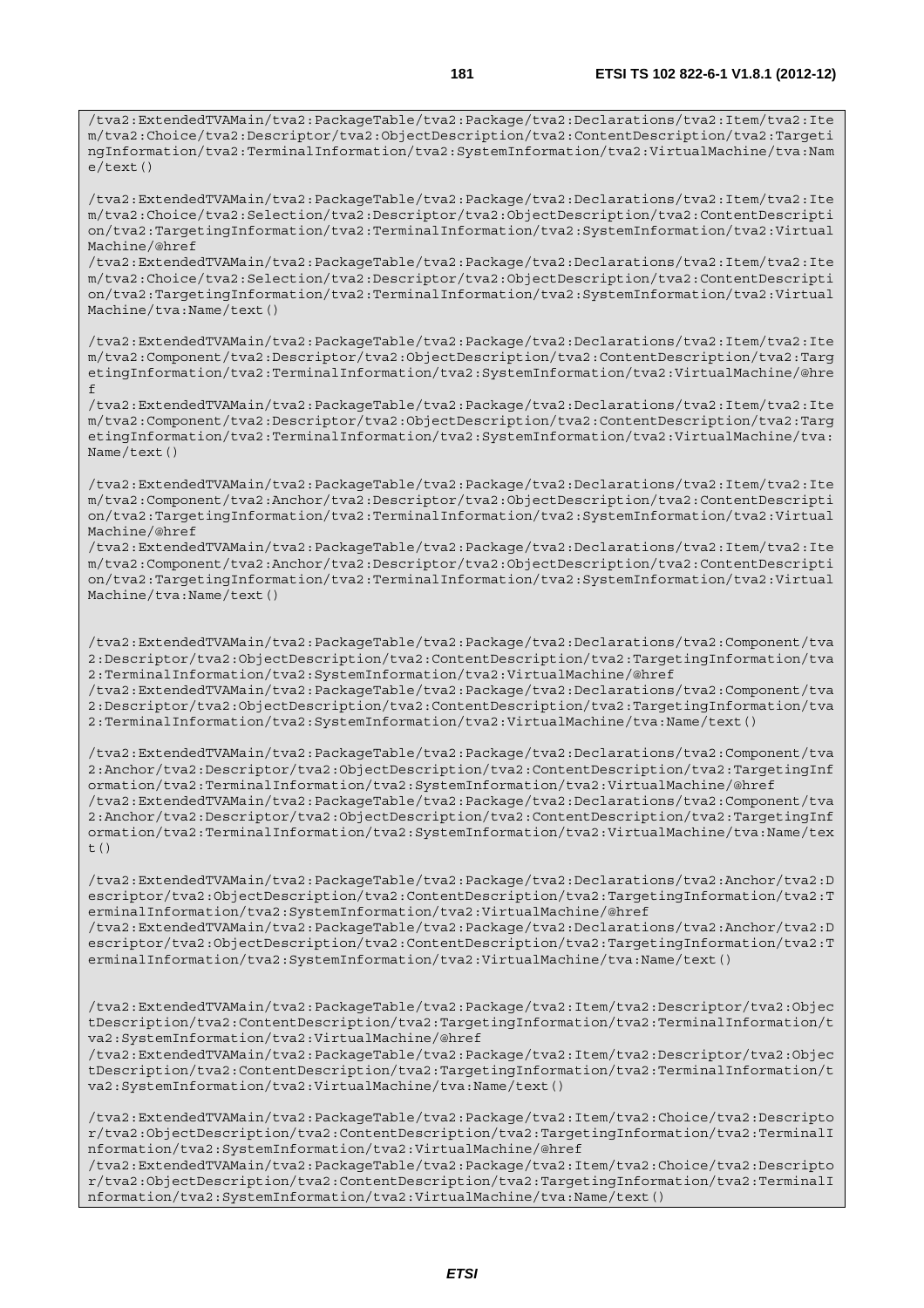/tva2:ExtendedTVAMain/tva2:PackageTable/tva2:Package/tva2:Item/tva2:Choice/tva2:Selection /tva2:Descriptor/tva2:ObjectDescription/tva2:ContentDescription/tva2:TargetingInformation /tva2:TerminalInformation/tva2:SystemInformation/tva2:VirtualMachine/@href

/tva2:ExtendedTVAMain/tva2:PackageTable/tva2:Package/tva2:Item/tva2:Choice/tva2:Selection /tva2:Descriptor/tva2:ObjectDescription/tva2:ContentDescription/tva2:TargetingInformation /tva2:TerminalInformation/tva2:SystemInformation/tva2:VirtualMachine/tva:Name/text()

/tva2:ExtendedTVAMain/tva2:PackageTable/tva2:Package/tva2:Item/tva2:Component/tva2:Descri ptor/tva2:ObjectDescription/tva2:ContentDescription/tva2:TargetingInformation/tva2:Termin alInformation/tva2:SystemInformation/tva2:VirtualMachine/@href

/tva2:ExtendedTVAMain/tva2:PackageTable/tva2:Package/tva2:Item/tva2:Component/tva2:Descri ptor/tva2:ObjectDescription/tva2:ContentDescription/tva2:TargetingInformation/tva2:Termin alInformation/tva2:SystemInformation/tva2:VirtualMachine/tva:Name/text()

/tva2:ExtendedTVAMain/tva2:PackageTable/tva2:Package/tva2:Item/tva2:Component/tva2:Anchor /tva2:Descriptor/tva2:ObjectDescription/tva2:ContentDescription/tva2:TargetingInformation /tva2:TerminalInformation/tva2:SystemInformation/tva2:VirtualMachine/@href /tva2:ExtendedTVAMain/tva2:PackageTable/tva2:Package/tva2:Item/tva2:Component/tva2:Anchor

/tva2:Descriptor/tva2:ObjectDescription/tva2:ContentDescription/tva2:TargetingInformation /tva2:TerminalInformation/tva2:SystemInformation/tva2:VirtualMachine/tva:Name/text()

/tva2:ExtendedTVAMain/tva2:PackageTable/tva2:Package/tva2:Item/tva2:Item/tva2:Descriptor/ tva2:ObjectDescription/tva2:ContentDescription/tva2:TargetingInformation/tva2:TerminalInf ormation/tva2:SystemInformation/tva2:VirtualMachine/@href /tva2:ExtendedTVAMain/tva2:PackageTable/tva2:Package/tva2:Item/tva2:Item/tva2:Descriptor/

tva2:ObjectDescription/tva2:ContentDescription/tva2:TargetingInformation/tva2:TerminalInf ormation/tva2:SystemInformation/tva2:VirtualMachine/tva:Name/text()

/tva2:ExtendedTVAMain/tva2:PackageTable/tva2:Package/tva2:Item/tva2:Item/tva2:Choice/tva2 :Descriptor/tva2:ObjectDescription/tva2:ContentDescription/tva2:TargetingInformation/tva2 :TerminalInformation/tva2:SystemInformation/tva2:VirtualMachine/@href /tva2:ExtendedTVAMain/tva2:PackageTable/tva2:Package/tva2:Item/tva2:Item/tva2:Choice/tva2 :Descriptor/tva2:ObjectDescription/tva2:ContentDescription/tva2:TargetingInformation/tva2 :TerminalInformation/tva2:SystemInformation/tva2:VirtualMachine/tva:Name/text()

/tva2:ExtendedTVAMain/tva2:PackageTable/tva2:Package/tva2:Item/tva2:Item/tva2:Choice/tva2 :Selection/tva2:Descriptor/tva2:ObjectDescription/tva2:ContentDescription/tva2:TargetingI nformation/tva2:TerminalInformation/tva2:SystemInformation/tva2:VirtualMachine/@href /tva2:ExtendedTVAMain/tva2:PackageTable/tva2:Package/tva2:Item/tva2:Item/tva2:Choice/tva2 :Selection/tva2:Descriptor/tva2:ObjectDescription/tva2:ContentDescription/tva2:TargetingI nformation/tva2:TerminalInformation/tva2:SystemInformation/tva2:VirtualMachine/tva:Name/t  $ext()$ 

/tva2:ExtendedTVAMain/tva2:PackageTable/tva2:Package/tva2:Item/tva2:Item/tva2:Component/t va2:Descriptor/tva2:ObjectDescription/tva2:ContentDescription/tva2:TargetingInformation/t va2:TerminalInformation/tva2:SystemInformation/tva2:VirtualMachine/@href /tva2:ExtendedTVAMain/tva2:PackageTable/tva2:Package/tva2:Item/tva2:Item/tva2:Component/t va2:Descriptor/tva2:ObjectDescription/tva2:ContentDescription/tva2:TargetingInformation/t va2:TerminalInformation/tva2:SystemInformation/tva2:VirtualMachine/tva:Name/text()

/tva2:ExtendedTVAMain/tva2:PackageTable/tva2:Package/tva2:Item/tva2:Item/tva2:Component/t va2:Anchor/tva2:Descriptor/tva2:ObjectDescription/tva2:ContentDescription/tva2:TargetingI nformation/tva2:TerminalInformation/tva2:SystemInformation/tva2:VirtualMachine/@href /tva2:ExtendedTVAMain/tva2:PackageTable/tva2:Package/tva2:Item/tva2:Item/tva2:Component/t va2:Anchor/tva2:Descriptor/tva2:ObjectDescription/tva2:ContentDescription/tva2:TargetingI nformation/tva2:TerminalInformation/tva2:SystemInformation/tva2:VirtualMachine/tva:Name/t ext()  $"$ />

 <tns:FieldIDDefinition fieldID="OtherSystemSW" fieldDefinition=" /tva:TVAMain/tva2:ExtendedUserDescription/tva2:UsageEnvironment/tva2:TerminalInformationT able/tva2:TerminalInformation/tva2:SystemInformation/tva2:OtherSystemSW/@href /tva:TVAMain/tva2:ExtendedUserDescription/tva2:UsageEnvironment/tva2:TerminalInformationT able/tva2:TerminalInformation/tva2:SystemInformation/tva2:OtherSystemSW/tva:Name/text()

/tva:TVAMain/tva:ProgramDescription/tva:ProgramInformationTable/tva:ProgramInformation/tv a2:ExtendedContentDescription/tva2:TargetingInformation/tva2:TerminalInformation/tva2:Sys temInformation/tva2:OtherSystemSW/@href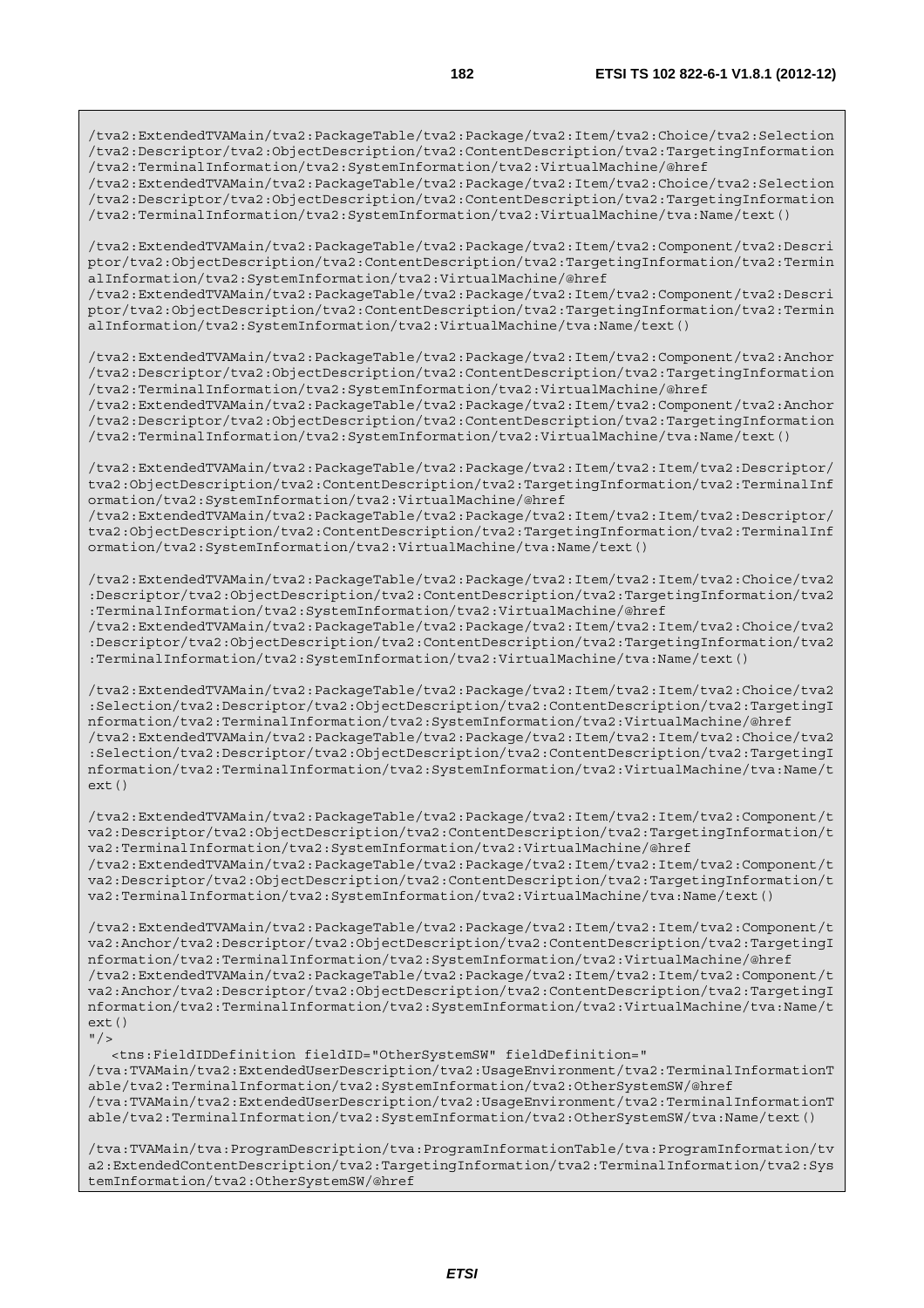/tva:TVAMain/tva:ProgramDescription/tva:ProgramInformationTable/tva:ProgramInformation/tv a2:ExtendedContentDescription/tva2:TargetingInformation/tva2:TerminalInformation/tva2:Sys temInformation/tva2:OtherSystemSW/tva:Name/text()

/tva:TVAMain/tva:ProgramDescription/tva:GroupInformationTable/tva:GroupInformation/tva2:E xtendedContentDescription/tva2:TargetingInformation/tva2:TerminalInformation/tva2:SystemI nformation/tva2:OtherSystemSW/@href

/tva:TVAMain/tva:ProgramDescription/tva:GroupInformationTable/tva:GroupInformation/tva2:E xtendedContentDescription/tva2:TargetingInformation/tva2:TerminalInformation/tva2:SystemI nformation/tva2:OtherSystemSW/tva:Name/text()

/tva2:ExtendedTVAMain/tva2:TargetingInformationTable/tva2:TargetingInformation/tva2:Termi nalInformation/tva2:SystemInformation/tva2:OtherSystemSW/@href /tva2:ExtendedTVAMain/tva2:TargetingInformationTable/tva2:TargetingInformation/tva2:Termi

nalInformation/tva2:SystemInformation/tva2:OtherSystemSW/tva:Name/text()

/tva2:ExtendedTVAMain/tva2:PackageTable/tva2:Package/tva2:Descriptor/tva2:ObjectDescripti on/tva2:ContentDescription/tva2:TargetingInformation/tva2:TerminalInformation/tva2:System Information/tva2:OtherSystemSW/@href

/tva2:ExtendedTVAMain/tva2:PackageTable/tva2:Package/tva2:Descriptor/tva2:ObjectDescripti on/tva2:ContentDescription/tva2:TargetingInformation/tva2:TerminalInformation/tva2:System Information/tva2:OtherSystemSW/tva:Name/text()

/tva2:ExtendedTVAMain/tva2:PackageTable/tva2:Package/tva2:Declarations/tva2:Descriptor/tv a2:ObjectDescription/tva2:ContentDescription/tva2:TargetingInformation/tva2:TerminalInfor mation/tva2:SystemInformation/tva2:OtherSystemSW/@href

/tva2:ExtendedTVAMain/tva2:PackageTable/tva2:Package/tva2:Declarations/tva2:Descriptor/tv a2:ObjectDescription/tva2:ContentDescription/tva2:TargetingInformation/tva2:TerminalInfor mation/tva2:SystemInformation/tva2:OtherSystemSW/tva:Name/text()

/tva2:ExtendedTVAMain/tva2:PackageTable/tva2:Package/tva2:Declarations/tva2:Item/tva2:Des criptor/tva2:ObjectDescription/tva2:ContentDescription/tva2:TargetingInformation/tva2:Ter minalInformation/tva2:SystemInformation/tva2:OtherSystemSW/@href /tva2:ExtendedTVAMain/tva2:PackageTable/tva2:Package/tva2:Declarations/tva2:Item/tva2:Des

criptor/tva2:ObjectDescription/tva2:ContentDescription/tva2:TargetingInformation/tva2:Ter minalInformation/tva2:SystemInformation/tva2:OtherSystemSW/tva:Name/text()

/tva2:ExtendedTVAMain/tva2:PackageTable/tva2:Package/tva2:Declarations/tva2:Item/tva2:Cho ice/tva2:Descriptor/tva2:ObjectDescription/tva2:ContentDescription/tva2:TargetingInformat ion/tva2:TerminalInformation/tva2:SystemInformation/tva2:OtherSystemSW/@href /tva2:ExtendedTVAMain/tva2:PackageTable/tva2:Package/tva2:Declarations/tva2:Item/tva2:Cho ice/tva2:Descriptor/tva2:ObjectDescription/tva2:ContentDescription/tva2:TargetingInformat ion/tva2:TerminalInformation/tva2:SystemInformation/tva2:OtherSystemSW/tva:Name/text()

/tva2:ExtendedTVAMain/tva2:PackageTable/tva2:Package/tva2:Declarations/tva2:Item/tva2:Cho ice/tva2:Selection/tva2:Descriptor/tva2:ObjectDescription/tva2:ContentDescription/tva2:Ta rgetingInformation/tva2:TerminalInformation/tva2:SystemInformation/tva2:OtherSystemSW/@hr ef

/tva2:ExtendedTVAMain/tva2:PackageTable/tva2:Package/tva2:Declarations/tva2:Item/tva2:Cho ice/tva2:Selection/tva2:Descriptor/tva2:ObjectDescription/tva2:ContentDescription/tva2:Ta rgetingInformation/tva2:TerminalInformation/tva2:SystemInformation/tva2:OtherSystemSW/tva :Name/text()

/tva2:ExtendedTVAMain/tva2:PackageTable/tva2:Package/tva2:Declarations/tva2:Item/tva2:Com ponent/tva2:Descriptor/tva2:ObjectDescription/tva2:ContentDescription/tva2:TargetingInfor mation/tva2:TerminalInformation/tva2:SystemInformation/tva2:OtherSystemSW/@href /tva2:ExtendedTVAMain/tva2:PackageTable/tva2:Package/tva2:Declarations/tva2:Item/tva2:Com ponent/tva2:Descriptor/tva2:ObjectDescription/tva2:ContentDescription/tva2:TargetingInfor mation/tva2:TerminalInformation/tva2:SystemInformation/tva2:OtherSystemSW/tva:Name/text()

/tva2:ExtendedTVAMain/tva2:PackageTable/tva2:Package/tva2:Declarations/tva2:Item/tva2:Com ponent/tva2:Anchor/tva2:Descriptor/tva2:ObjectDescription/tva2:ContentDescription/tva2:Ta rgetingInformation/tva2:TerminalInformation/tva2:SystemInformation/tva2:OtherSystemSW/@hr  $\in$ f

/tva2:ExtendedTVAMain/tva2:PackageTable/tva2:Package/tva2:Declarations/tva2:Item/tva2:Com ponent/tva2:Anchor/tva2:Descriptor/tva2:ObjectDescription/tva2:ContentDescription/tva2:Ta rgetingInformation/tva2:TerminalInformation/tva2:SystemInformation/tva2:OtherSystemSW/tva :Name/text()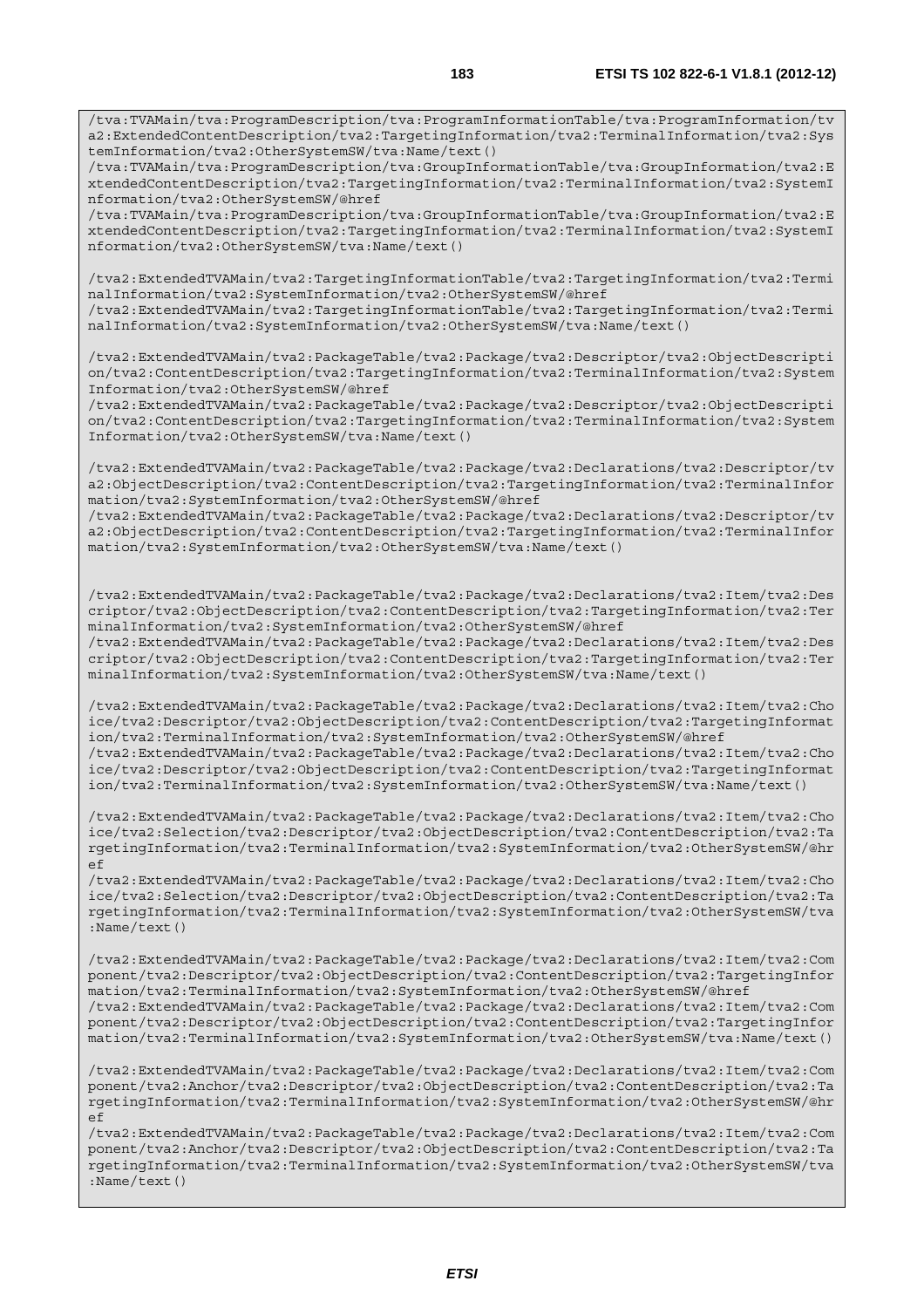/tva2:ExtendedTVAMain/tva2:PackageTable/tva2:Package/tva2:Declarations/tva2:Item/tva2:Ite m/tva2:Descriptor/tva2:ObjectDescription/tva2:ContentDescription/tva2:TargetingInformatio n/tva2:TerminalInformation/tva2:SystemInformation/tva2:OtherSystemSW/@href /tva2:ExtendedTVAMain/tva2:PackageTable/tva2:Package/tva2:Declarations/tva2:Item/tva2:Ite

m/tva2:Descriptor/tva2:ObjectDescription/tva2:ContentDescription/tva2:TargetingInformatio n/tva2:TerminalInformation/tva2:SystemInformation/tva2:OtherSystemSW/tva:Name/text()

/tva2:ExtendedTVAMain/tva2:PackageTable/tva2:Package/tva2:Declarations/tva2:Item/tva2:Ite m/tva2:Choice/tva2:Descriptor/tva2:ObjectDescription/tva2:ContentDescription/tva2:Targeti ngInformation/tva2:TerminalInformation/tva2:SystemInformation/tva2:OtherSystemSW/@href /tva2:ExtendedTVAMain/tva2:PackageTable/tva2:Package/tva2:Declarations/tva2:Item/tva2:Ite m/tva2:Choice/tva2:Descriptor/tva2:ObjectDescription/tva2:ContentDescription/tva2:Targeti ngInformation/tva2:TerminalInformation/tva2:SystemInformation/tva2:OtherSystemSW/tva:Name /text()

/tva2:ExtendedTVAMain/tva2:PackageTable/tva2:Package/tva2:Declarations/tva2:Item/tva2:Ite m/tva2:Choice/tva2:Selection/tva2:Descriptor/tva2:ObjectDescription/tva2:ContentDescripti on/tva2:TargetingInformation/tva2:TerminalInformation/tva2:SystemInformation/tva2:OtherSy stemSW/@href

/tva2:ExtendedTVAMain/tva2:PackageTable/tva2:Package/tva2:Declarations/tva2:Item/tva2:Ite m/tva2:Choice/tva2:Selection/tva2:Descriptor/tva2:ObjectDescription/tva2:ContentDescripti on/tva2:TargetingInformation/tva2:TerminalInformation/tva2:SystemInformation/tva2:OtherSy stemSW/tva:Name/text()

/tva2:ExtendedTVAMain/tva2:PackageTable/tva2:Package/tva2:Declarations/tva2:Item/tva2:Ite m/tva2:Component/tva2:Descriptor/tva2:ObjectDescription/tva2:ContentDescription/tva2:Targ etingInformation/tva2:TerminalInformation/tva2:SystemInformation/tva2:OtherSystemSW/@href /tva2:ExtendedTVAMain/tva2:PackageTable/tva2:Package/tva2:Declarations/tva2:Item/tva2:Ite m/tva2:Component/tva2:Descriptor/tva2:ObjectDescription/tva2:ContentDescription/tva2:Targ etingInformation/tva2:TerminalInformation/tva2:SystemInformation/tva2:OtherSystemSW/tva:N ame/text()

/tva2:ExtendedTVAMain/tva2:PackageTable/tva2:Package/tva2:Declarations/tva2:Item/tva2:Ite m/tva2:Component/tva2:Anchor/tva2:Descriptor/tva2:ObjectDescription/tva2:ContentDescripti on/tva2:TargetingInformation/tva2:TerminalInformation/tva2:SystemInformation/tva2:OtherSy stemSW/@href

/tva2:ExtendedTVAMain/tva2:PackageTable/tva2:Package/tva2:Declarations/tva2:Item/tva2:Ite m/tva2:Component/tva2:Anchor/tva2:Descriptor/tva2:ObjectDescription/tva2:ContentDescripti on/tva2:TargetingInformation/tva2:TerminalInformation/tva2:SystemInformation/tva2:OtherSy stemSW/tva:Name/text()

/tva2:ExtendedTVAMain/tva2:PackageTable/tva2:Package/tva2:Declarations/tva2:Component/tva 2:Descriptor/tva2:ObjectDescription/tva2:ContentDescription/tva2:TargetingInformation/tva 2:TerminalInformation/tva2:SystemInformation/tva2:OtherSystemSW/@href /tva2:ExtendedTVAMain/tva2:PackageTable/tva2:Package/tva2:Declarations/tva2:Component/tva 2:Descriptor/tva2:ObjectDescription/tva2:ContentDescription/tva2:TargetingInformation/tva

2:TerminalInformation/tva2:SystemInformation/tva2:OtherSystemSW/tva:Name/text()

/tva2:ExtendedTVAMain/tva2:PackageTable/tva2:Package/tva2:Declarations/tva2:Component/tva 2:Anchor/tva2:Descriptor/tva2:ObjectDescription/tva2:ContentDescription/tva2:TargetingInf ormation/tva2:TerminalInformation/tva2:SystemInformation/tva2:OtherSystemSW/@href /tva2:ExtendedTVAMain/tva2:PackageTable/tva2:Package/tva2:Declarations/tva2:Component/tva 2:Anchor/tva2:Descriptor/tva2:ObjectDescription/tva2:ContentDescription/tva2:TargetingInf ormation/tva2:TerminalInformation/tva2:SystemInformation/tva2:OtherSystemSW/tva:Name/text ()

/tva2:ExtendedTVAMain/tva2:PackageTable/tva2:Package/tva2:Declarations/tva2:Anchor/tva2:D escriptor/tva2:ObjectDescription/tva2:ContentDescription/tva2:TargetingInformation/tva2:T erminalInformation/tva2:SystemInformation/tva2:OtherSystemSW/@href /tva2:ExtendedTVAMain/tva2:PackageTable/tva2:Package/tva2:Declarations/tva2:Anchor/tva2:D escriptor/tva2:ObjectDescription/tva2:ContentDescription/tva2:TargetingInformation/tva2:T erminalInformation/tva2:SystemInformation/tva2:OtherSystemSW/tva:Name/text()

/tva2:ExtendedTVAMain/tva2:PackageTable/tva2:Package/tva2:Item/tva2:Descriptor/tva2:Objec tDescription/tva2:ContentDescription/tva2:TargetingInformation/tva2:TerminalInformation/t va2:SystemInformation/tva2:OtherSystemSW/@href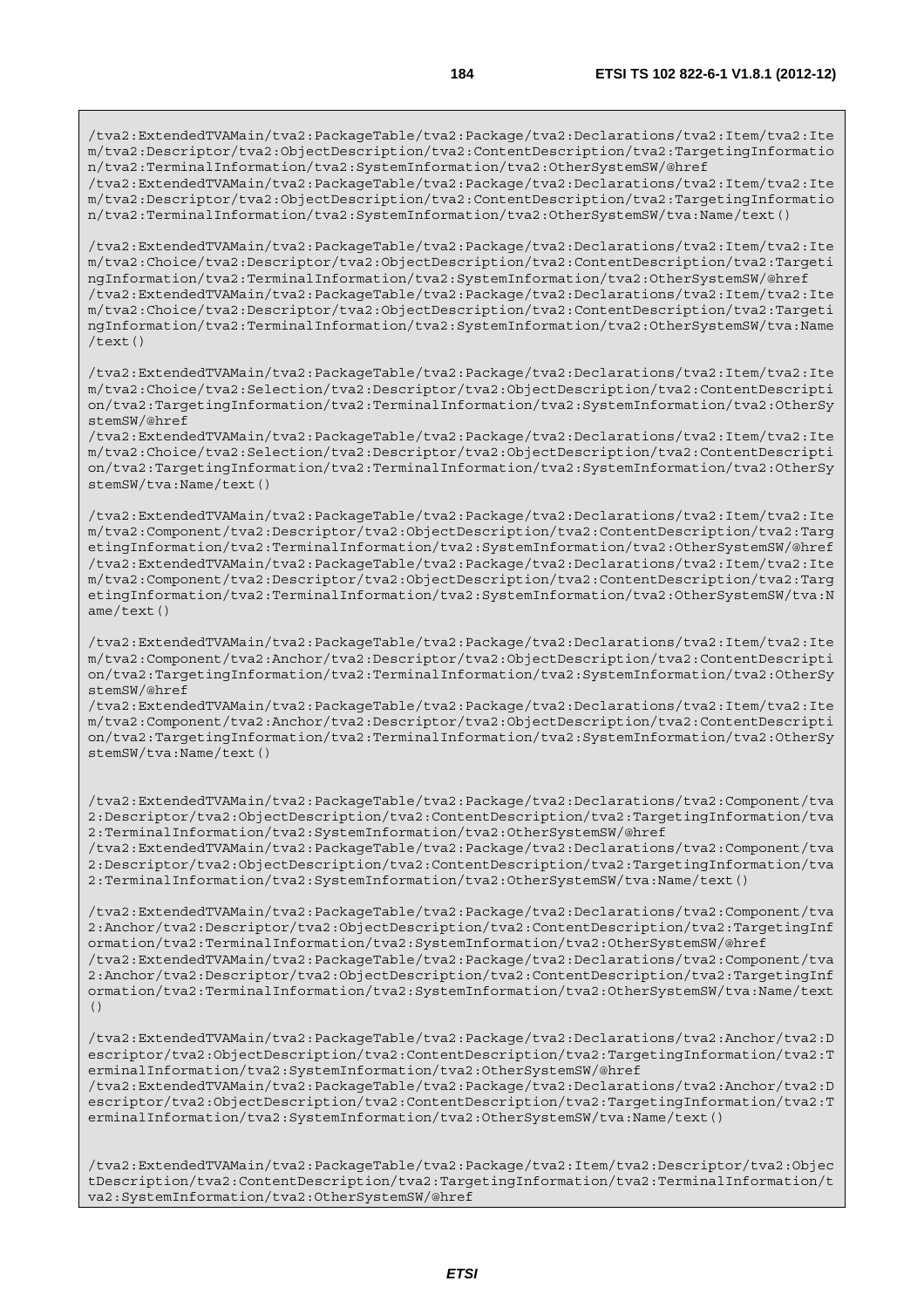/tva2:ExtendedTVAMain/tva2:PackageTable/tva2:Package/tva2:Item/tva2:Descriptor/tva2:Objec tDescription/tva2:ContentDescription/tva2:TargetingInformation/tva2:TerminalInformation/t va2:SystemInformation/tva2:OtherSystemSW/tva:Name/text()

/tva2:ExtendedTVAMain/tva2:PackageTable/tva2:Package/tva2:Item/tva2:Choice/tva2:Descripto r/tva2:ObjectDescription/tva2:ContentDescription/tva2:TargetingInformation/tva2:TerminalI nformation/tva2:SystemInformation/tva2:OtherSystemSW/@href

/tva2:ExtendedTVAMain/tva2:PackageTable/tva2:Package/tva2:Item/tva2:Choice/tva2:Descripto r/tva2:ObjectDescription/tva2:ContentDescription/tva2:TargetingInformation/tva2:TerminalI nformation/tva2:SystemInformation/tva2:OtherSystemSW/tva:Name/text()

/tva2:ExtendedTVAMain/tva2:PackageTable/tva2:Package/tva2:Item/tva2:Choice/tva2:Selection /tva2:Descriptor/tva2:ObjectDescription/tva2:ContentDescription/tva2:TargetingInformation /tva2:TerminalInformation/tva2:SystemInformation/tva2:OtherSystemSW/@href

/tva2:ExtendedTVAMain/tva2:PackageTable/tva2:Package/tva2:Item/tva2:Choice/tva2:Selection /tva2:Descriptor/tva2:ObjectDescription/tva2:ContentDescription/tva2:TargetingInformation /tva2:TerminalInformation/tva2:SystemInformation/tva2:OtherSystemSW/tva:Name/text()

/tva2:ExtendedTVAMain/tva2:PackageTable/tva2:Package/tva2:Item/tva2:Component/tva2:Descri ptor/tva2:ObjectDescription/tva2:ContentDescription/tva2:TargetingInformation/tva2:Termin alInformation/tva2:SystemInformation/tva2:OtherSystemSW/@href

/tva2:ExtendedTVAMain/tva2:PackageTable/tva2:Package/tva2:Item/tva2:Component/tva2:Descri ptor/tva2:ObjectDescription/tva2:ContentDescription/tva2:TargetingInformation/tva2:Termin alInformation/tva2:SystemInformation/tva2:OtherSystemSW/tva:Name/text()

/tva2:ExtendedTVAMain/tva2:PackageTable/tva2:Package/tva2:Item/tva2:Component/tva2:Anchor /tva2:Descriptor/tva2:ObjectDescription/tva2:ContentDescription/tva2:TargetingInformation /tva2:TerminalInformation/tva2:SystemInformation/tva2:OtherSystemSW/@href

/tva2:ExtendedTVAMain/tva2:PackageTable/tva2:Package/tva2:Item/tva2:Component/tva2:Anchor /tva2:Descriptor/tva2:ObjectDescription/tva2:ContentDescription/tva2:TargetingInformation /tva2:TerminalInformation/tva2:SystemInformation/tva2:OtherSystemSW/tva:Name/text()

/tva2:ExtendedTVAMain/tva2:PackageTable/tva2:Package/tva2:Item/tva2:Item/tva2:Descriptor/ tva2:ObjectDescription/tva2:ContentDescription/tva2:TargetingInformation/tva2:TerminalInf ormation/tva2:SystemInformation/tva2:OtherSystemSW/@href

/tva2:ExtendedTVAMain/tva2:PackageTable/tva2:Package/tva2:Item/tva2:Item/tva2:Descriptor/ tva2:ObjectDescription/tva2:ContentDescription/tva2:TargetingInformation/tva2:TerminalInf ormation/tva2:SystemInformation/tva2:OtherSystemSW/tva:Name/text()

/tva2:ExtendedTVAMain/tva2:PackageTable/tva2:Package/tva2:Item/tva2:Item/tva2:Choice/tva2 :Descriptor/tva2:ObjectDescription/tva2:ContentDescription/tva2:TargetingInformation/tva2 :TerminalInformation/tva2:SystemInformation/tva2:OtherSystemSW/@href

/tva2:ExtendedTVAMain/tva2:PackageTable/tva2:Package/tva2:Item/tva2:Item/tva2:Choice/tva2 :Descriptor/tva2:ObjectDescription/tva2:ContentDescription/tva2:TargetingInformation/tva2 :TerminalInformation/tva2:SystemInformation/tva2:OtherSystemSW/tva:Name/text()

/tva2:ExtendedTVAMain/tva2:PackageTable/tva2:Package/tva2:Item/tva2:Item/tva2:Choice/tva2 :Selection/tva2:Descriptor/tva2:ObjectDescription/tva2:ContentDescription/tva2:TargetingI nformation/tva2:TerminalInformation/tva2:SystemInformation/tva2:OtherSystemSW/@href /tva2:ExtendedTVAMain/tva2:PackageTable/tva2:Package/tva2:Item/tva2:Item/tva2:Choice/tva2 :Selection/tva2:Descriptor/tva2:ObjectDescription/tva2:ContentDescription/tva2:TargetingI nformation/tva2:TerminalInformation/tva2:SystemInformation/tva2:OtherSystemSW/tva:Name/te xt()

/tva2:ExtendedTVAMain/tva2:PackageTable/tva2:Package/tva2:Item/tva2:Item/tva2:Component/t va2:Descriptor/tva2:ObjectDescription/tva2:ContentDescription/tva2:TargetingInformation/t va2:TerminalInformation/tva2:SystemInformation/tva2:OtherSystemSW/@href /tva2:ExtendedTVAMain/tva2:PackageTable/tva2:Package/tva2:Item/tva2:Item/tva2:Component/t va2:Descriptor/tva2:ObjectDescription/tva2:ContentDescription/tva2:TargetingInformation/t va2:TerminalInformation/tva2:SystemInformation/tva2:OtherSystemSW/tva:Name/text()

/tva2:ExtendedTVAMain/tva2:PackageTable/tva2:Package/tva2:Item/tva2:Item/tva2:Component/t va2:Anchor/tva2:Descriptor/tva2:ObjectDescription/tva2:ContentDescription/tva2:TargetingI nformation/tva2:TerminalInformation/tva2:SystemInformation/tva2:OtherSystemSW/@href /tva2:ExtendedTVAMain/tva2:PackageTable/tva2:Package/tva2:Item/tva2:Item/tva2:Component/t va2:Anchor/tva2:Descriptor/tva2:ObjectDescription/tva2:ContentDescription/tva2:TargetingI nformation/tva2:TerminalInformation/tva2:SystemInformation/tva2:OtherSystemSW/tva:Name/te xt()  $"$ />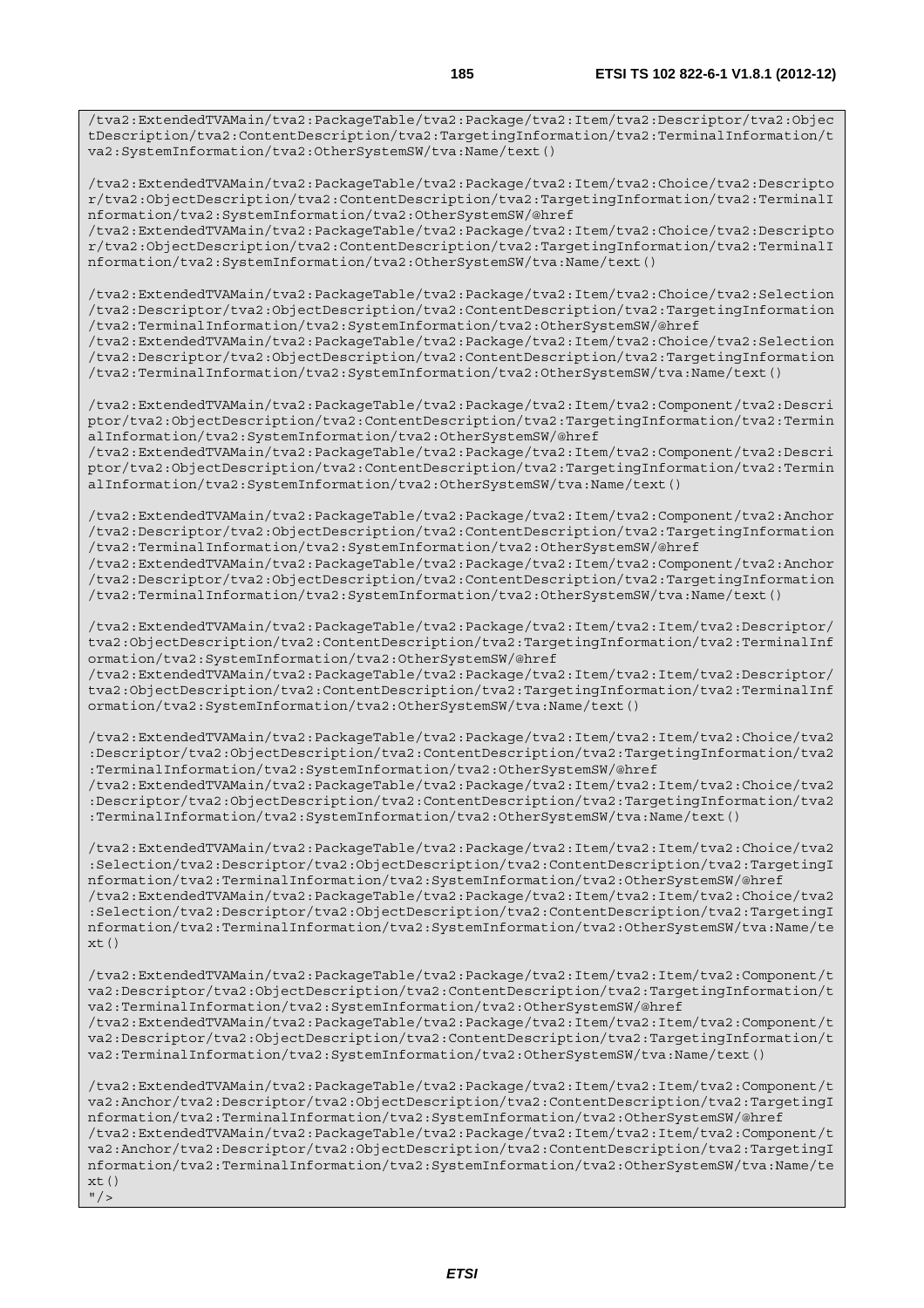<tns:FieldIDDefinition fieldID="CPUName" fieldDefinition=" /tva:TVAMain/tva2:ExtendedUserDescription/tva2:UsageEnvironment/tva2:TerminalInformationT able/tva2:TerminalInformation/tva2:SystemInformation/tva2:CPU/@href

/tva:TVAMain/tva2:ExtendedUserDescription/tva2:UsageEnvironment/tva2:TerminalInformationT able/tva2:TerminalInformation/tva2:SystemInformation/tva2:CPU/tva:Name/text()

/tva:TVAMain/tva:ProgramDescription/tva:ProgramInformationTable/tva:ProgramInformation/tv a2:ExtendedContentDescription/tva2:TargetingInformation/tva2:TerminalInformation/tva2:Sys temInformation/tva2:CPU/@href

/tva:TVAMain/tva:ProgramDescription/tva:ProgramInformationTable/tva:ProgramInformation/tv a2:ExtendedContentDescription/tva2:TargetingInformation/tva2:TerminalInformation/tva2:Sys temInformation/tva2:CPU/tva:Name/text()

/tva:TVAMain/tva:ProgramDescription/tva:GroupInformationTable/tva:GroupInformation/tva2:E xtendedContentDescription/tva2:TargetingInformation/tva2:TerminalInformation/tva2:SystemI nformation/tva2:CPU/@href

/tva:TVAMain/tva:ProgramDescription/tva:GroupInformationTable/tva:GroupInformation/tva2:E xtendedContentDescription/tva2:TargetingInformation/tva2:TerminalInformation/tva2:SystemI nformation/tva2:CPU/tva:Name/text()

/tva2:ExtendedTVAMain/tva2:TargetingInformationTable/tva2:TargetingInformation/tva2:Termi nalInformation/tva2:SystemInformation/tva2:CPU/@href

/tva2:ExtendedTVAMain/tva2:TargetingInformationTable/tva2:TargetingInformation/tva2:Termi nalInformation/tva2:SystemInformation/tva2:CPU/tva:Name/text()

/tva2:ExtendedTVAMain/tva2:PackageTable/tva2:Package/tva2:Descriptor/tva2:ObjectDescripti on/tva2:ContentDescription/tva2:TargetingInformation/tva2:TerminalInformation/tva2:System Information/tva2:CPU/@href

/tva2:ExtendedTVAMain/tva2:PackageTable/tva2:Package/tva2:Descriptor/tva2:ObjectDescripti on/tva2:ContentDescription/tva2:TargetingInformation/tva2:TerminalInformation/tva2:System Information/tva2:CPU/tva:Name/text()

/tva2:ExtendedTVAMain/tva2:PackageTable/tva2:Package/tva2:Declarations/tva2:Descriptor/tv a2:ObjectDescription/tva2:ContentDescription/tva2:TargetingInformation/tva2:TerminalInfor mation/tva2:SystemInformation/tva2:CPU/@href

/tva2:ExtendedTVAMain/tva2:PackageTable/tva2:Package/tva2:Declarations/tva2:Descriptor/tv a2:ObjectDescription/tva2:ContentDescription/tva2:TargetingInformation/tva2:TerminalInfor mation/tva2:SystemInformation/tva2:CPU/tva:Name/text()

/tva2:ExtendedTVAMain/tva2:PackageTable/tva2:Package/tva2:Declarations/tva2:Item/tva2:Des criptor/tva2:ObjectDescription/tva2:ContentDescription/tva2:TargetingInformation/tva2:Ter minalInformation/tva2:SystemInformation/tva2:CPU/@href

/tva2:ExtendedTVAMain/tva2:PackageTable/tva2:Package/tva2:Declarations/tva2:Item/tva2:Des criptor/tva2:ObjectDescription/tva2:ContentDescription/tva2:TargetingInformation/tva2:Ter minalInformation/tva2:SystemInformation/tva2:CPU/tva:Name/text()

/tva2:ExtendedTVAMain/tva2:PackageTable/tva2:Package/tva2:Declarations/tva2:Item/tva2:Cho ice/tva2:Descriptor/tva2:ObjectDescription/tva2:ContentDescription/tva2:TargetingInformat ion/tva2:TerminalInformation/tva2:SystemInformation/tva2:CPU/@href /tva2:ExtendedTVAMain/tva2:PackageTable/tva2:Package/tva2:Declarations/tva2:Item/tva2:Cho

ice/tva2:Descriptor/tva2:ObjectDescription/tva2:ContentDescription/tva2:TargetingInformat ion/tva2:TerminalInformation/tva2:SystemInformation/tva2:CPU/tva:Name/text()

/tva2:ExtendedTVAMain/tva2:PackageTable/tva2:Package/tva2:Declarations/tva2:Item/tva2:Cho ice/tva2:Selection/tva2:Descriptor/tva2:ObjectDescription/tva2:ContentDescription/tva2:Ta rgetingInformation/tva2:TerminalInformation/tva2:SystemInformation/tva2:CPU/@href /tva2:ExtendedTVAMain/tva2:PackageTable/tva2:Package/tva2:Declarations/tva2:Item/tva2:Cho ice/tva2:Selection/tva2:Descriptor/tva2:ObjectDescription/tva2:ContentDescription/tva2:Ta rgetingInformation/tva2:TerminalInformation/tva2:SystemInformation/tva2:CPU/tva:Name/text ()

/tva2:ExtendedTVAMain/tva2:PackageTable/tva2:Package/tva2:Declarations/tva2:Item/tva2:Com ponent/tva2:Descriptor/tva2:ObjectDescription/tva2:ContentDescription/tva2:TargetingInfor mation/tva2:TerminalInformation/tva2:SystemInformation/tva2:CPU/@href /tva2:ExtendedTVAMain/tva2:PackageTable/tva2:Package/tva2:Declarations/tva2:Item/tva2:Com ponent/tva2:Descriptor/tva2:ObjectDescription/tva2:ContentDescription/tva2:TargetingInfor mation/tva2:TerminalInformation/tva2:SystemInformation/tva2:CPU/tva:Name/text()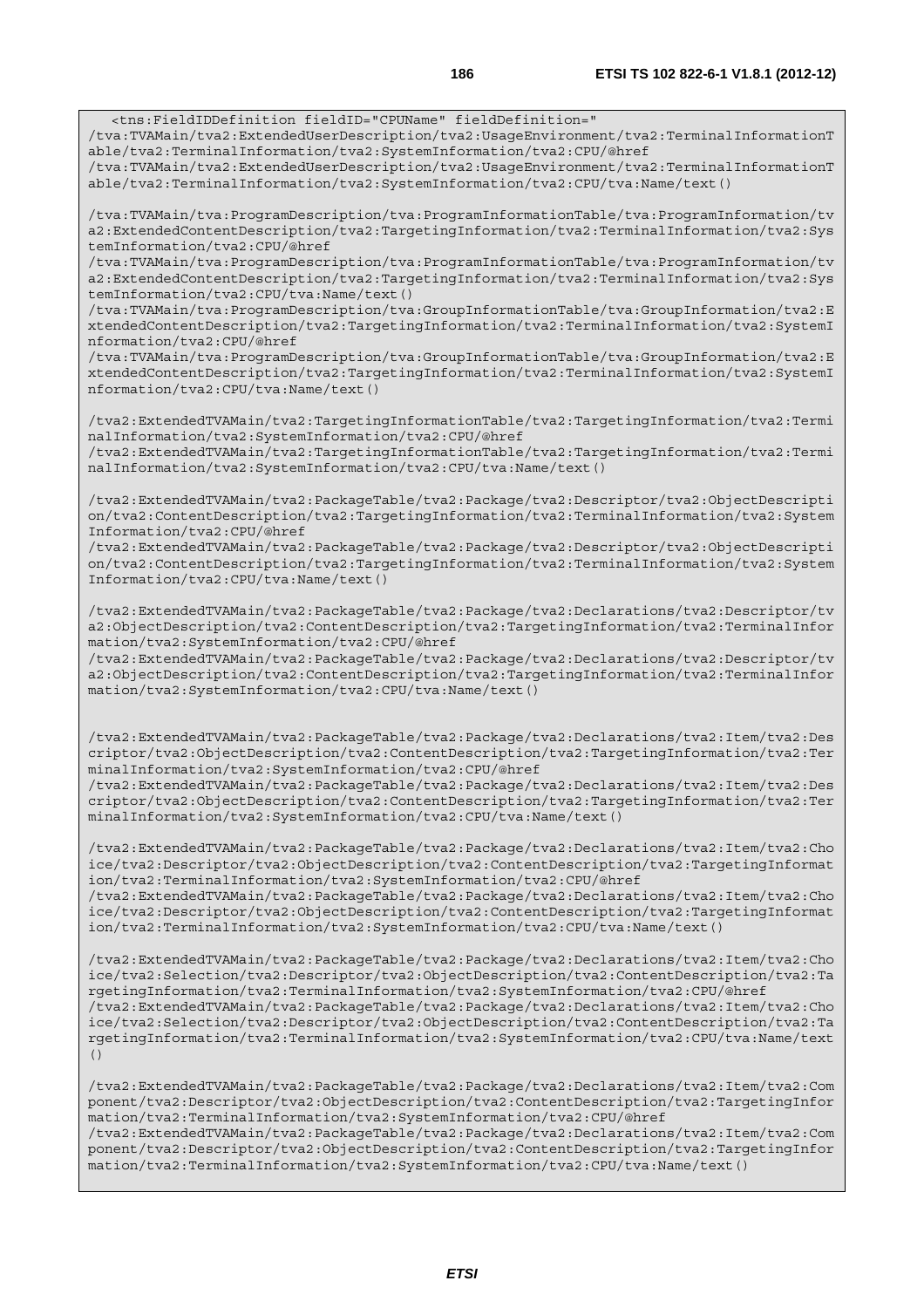/tva2:ExtendedTVAMain/tva2:PackageTable/tva2:Package/tva2:Declarations/tva2:Item/tva2:Com ponent/tva2:Anchor/tva2:Descriptor/tva2:ObjectDescription/tva2:ContentDescription/tva2:Ta rgetingInformation/tva2:TerminalInformation/tva2:SystemInformation/tva2:CPU/@href /tva2:ExtendedTVAMain/tva2:PackageTable/tva2:Package/tva2:Declarations/tva2:Item/tva2:Com ponent/tva2:Anchor/tva2:Descriptor/tva2:ObjectDescription/tva2:ContentDescription/tva2:Ta rgetingInformation/tva2:TerminalInformation/tva2:SystemInformation/tva2:CPU/tva:Name/text ()

/tva2:ExtendedTVAMain/tva2:PackageTable/tva2:Package/tva2:Declarations/tva2:Item/tva2:Ite m/tva2:Descriptor/tva2:ObjectDescription/tva2:ContentDescription/tva2:TargetingInformatio n/tva2:TerminalInformation/tva2:SystemInformation/tva2:CPU/@href

/tva2:ExtendedTVAMain/tva2:PackageTable/tva2:Package/tva2:Declarations/tva2:Item/tva2:Ite m/tva2:Descriptor/tva2:ObjectDescription/tva2:ContentDescription/tva2:TargetingInformatio n/tva2:TerminalInformation/tva2:SystemInformation/tva2:CPU/tva:Name/text()

/tva2:ExtendedTVAMain/tva2:PackageTable/tva2:Package/tva2:Declarations/tva2:Item/tva2:Ite m/tva2:Choice/tva2:Descriptor/tva2:ObjectDescription/tva2:ContentDescription/tva2:Targeti ngInformation/tva2:TerminalInformation/tva2:SystemInformation/tva2:CPU/@href /tva2:ExtendedTVAMain/tva2:PackageTable/tva2:Package/tva2:Declarations/tva2:Item/tva2:Ite m/tva2:Choice/tva2:Descriptor/tva2:ObjectDescription/tva2:ContentDescription/tva2:Targeti

/tva2:ExtendedTVAMain/tva2:PackageTable/tva2:Package/tva2:Declarations/tva2:Item/tva2:Ite m/tva2:Choice/tva2:Selection/tva2:Descriptor/tva2:ObjectDescription/tva2:ContentDescripti on/tva2:TargetingInformation/tva2:TerminalInformation/tva2:SystemInformation/tva2:CPU/@hr ef

ngInformation/tva2:TerminalInformation/tva2:SystemInformation/tva2:CPU/tva:Name/text()

/tva2:ExtendedTVAMain/tva2:PackageTable/tva2:Package/tva2:Declarations/tva2:Item/tva2:Ite m/tva2:Choice/tva2:Selection/tva2:Descriptor/tva2:ObjectDescription/tva2:ContentDescripti on/tva2:TargetingInformation/tva2:TerminalInformation/tva2:SystemInformation/tva2:CPU/tva :Name/text()

/tva2:ExtendedTVAMain/tva2:PackageTable/tva2:Package/tva2:Declarations/tva2:Item/tva2:Ite m/tva2:Component/tva2:Descriptor/tva2:ObjectDescription/tva2:ContentDescription/tva2:Targ etingInformation/tva2:TerminalInformation/tva2:SystemInformation/tva2:CPU/@href /tva2:ExtendedTVAMain/tva2:PackageTable/tva2:Package/tva2:Declarations/tva2:Item/tva2:Ite

m/tva2:Component/tva2:Descriptor/tva2:ObjectDescription/tva2:ContentDescription/tva2:Targ etingInformation/tva2:TerminalInformation/tva2:SystemInformation/tva2:CPU/tva:Name/text()

/tva2:ExtendedTVAMain/tva2:PackageTable/tva2:Package/tva2:Declarations/tva2:Item/tva2:Ite m/tva2:Component/tva2:Anchor/tva2:Descriptor/tva2:ObjectDescription/tva2:ContentDescripti on/tva2:TargetingInformation/tva2:TerminalInformation/tva2:SystemInformation/tva2:CPU/@hr ef

/tva2:ExtendedTVAMain/tva2:PackageTable/tva2:Package/tva2:Declarations/tva2:Item/tva2:Ite m/tva2:Component/tva2:Anchor/tva2:Descriptor/tva2:ObjectDescription/tva2:ContentDescripti on/tva2:TargetingInformation/tva2:TerminalInformation/tva2:SystemInformation/tva2:CPU/tva :Name/text()

/tva2:ExtendedTVAMain/tva2:PackageTable/tva2:Package/tva2:Declarations/tva2:Component/tva 2:Descriptor/tva2:ObjectDescription/tva2:ContentDescription/tva2:TargetingInformation/tva 2:TerminalInformation/tva2:SystemInformation/tva2:CPU/@href

/tva2:ExtendedTVAMain/tva2:PackageTable/tva2:Package/tva2:Declarations/tva2:Component/tva 2:Descriptor/tva2:ObjectDescription/tva2:ContentDescription/tva2:TargetingInformation/tva 2:TerminalInformation/tva2:SystemInformation/tva2:CPU/tva:Name/text()

/tva2:ExtendedTVAMain/tva2:PackageTable/tva2:Package/tva2:Declarations/tva2:Component/tva 2:Anchor/tva2:Descriptor/tva2:ObjectDescription/tva2:ContentDescription/tva2:TargetingInf ormation/tva2:TerminalInformation/tva2:SystemInformation/tva2:CPU/@href /tva2:ExtendedTVAMain/tva2:PackageTable/tva2:Package/tva2:Declarations/tva2:Component/tva 2:Anchor/tva2:Descriptor/tva2:ObjectDescription/tva2:ContentDescription/tva2:TargetingInf

ormation/tva2:TerminalInformation/tva2:SystemInformation/tva2:CPU/tva:Name/text()

/tva2:ExtendedTVAMain/tva2:PackageTable/tva2:Package/tva2:Declarations/tva2:Anchor/tva2:D escriptor/tva2:ObjectDescription/tva2:ContentDescription/tva2:TargetingInformation/tva2:T erminalInformation/tva2:SystemInformation/tva2:CPU/@href

/tva2:ExtendedTVAMain/tva2:PackageTable/tva2:Package/tva2:Declarations/tva2:Anchor/tva2:D escriptor/tva2:ObjectDescription/tva2:ContentDescription/tva2:TargetingInformation/tva2:T erminalInformation/tva2:SystemInformation/tva2:CPU/tva:Name/text()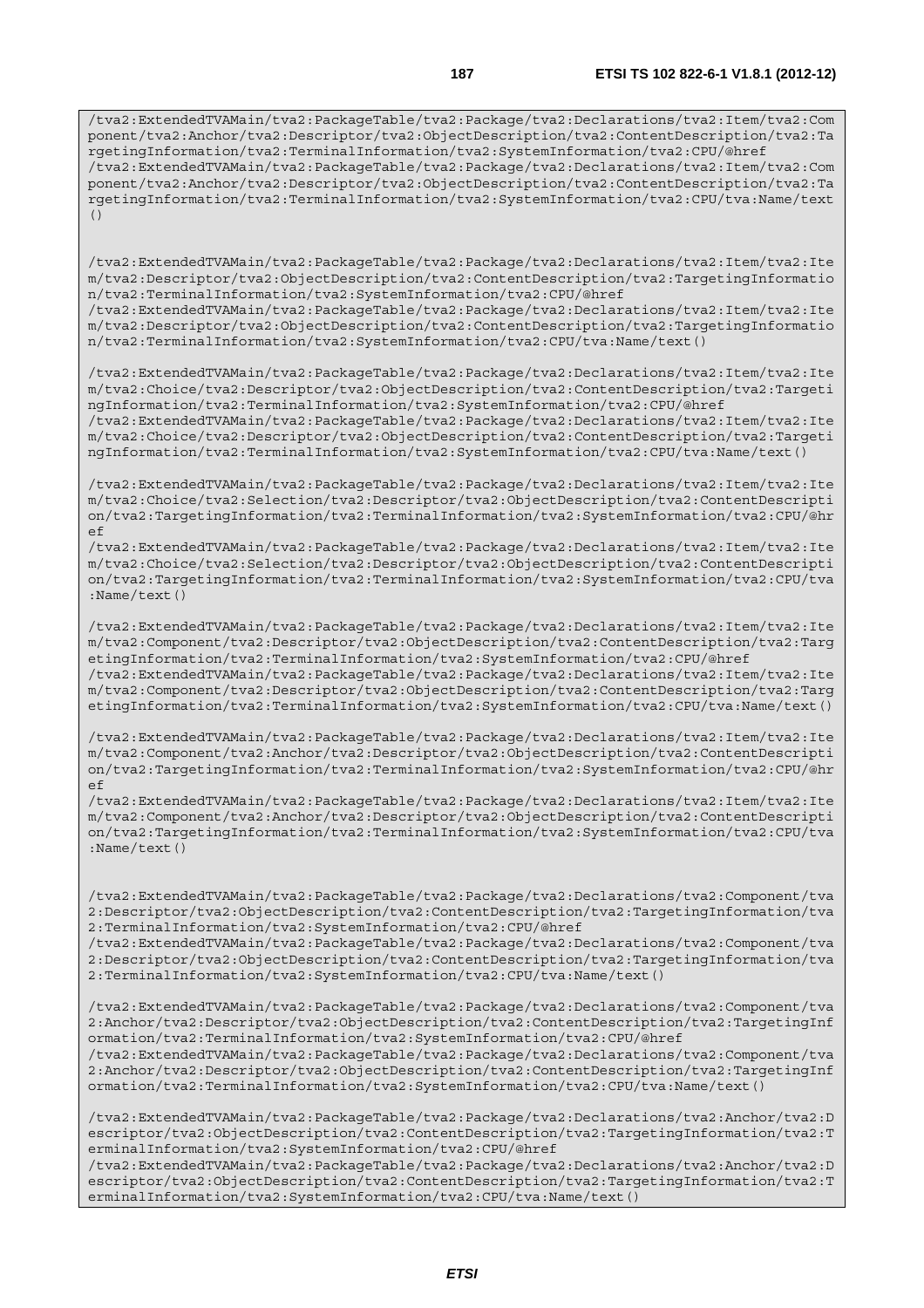/tva2:ExtendedTVAMain/tva2:PackageTable/tva2:Package/tva2:Item/tva2:Descriptor/tva2:Objec tDescription/tva2:ContentDescription/tva2:TargetingInformation/tva2:TerminalInformation/t va2:SystemInformation/tva2:CPU/@href

/tva2:ExtendedTVAMain/tva2:PackageTable/tva2:Package/tva2:Item/tva2:Descriptor/tva2:Objec tDescription/tva2:ContentDescription/tva2:TargetingInformation/tva2:TerminalInformation/t va2:SystemInformation/tva2:CPU/tva:Name/text()

/tva2:ExtendedTVAMain/tva2:PackageTable/tva2:Package/tva2:Item/tva2:Choice/tva2:Descripto r/tva2:ObjectDescription/tva2:ContentDescription/tva2:TargetingInformation/tva2:TerminalI nformation/tva2:SystemInformation/tva2:CPU/@href

/tva2:ExtendedTVAMain/tva2:PackageTable/tva2:Package/tva2:Item/tva2:Choice/tva2:Descripto r/tva2:ObjectDescription/tva2:ContentDescription/tva2:TargetingInformation/tva2:TerminalI nformation/tva2:SystemInformation/tva2:CPU/tva:Name/text()

/tva2:ExtendedTVAMain/tva2:PackageTable/tva2:Package/tva2:Item/tva2:Choice/tva2:Selection /tva2:Descriptor/tva2:ObjectDescription/tva2:ContentDescription/tva2:TargetingInformation /tva2:TerminalInformation/tva2:SystemInformation/tva2:CPU/@href

/tva2:ExtendedTVAMain/tva2:PackageTable/tva2:Package/tva2:Item/tva2:Choice/tva2:Selection /tva2:Descriptor/tva2:ObjectDescription/tva2:ContentDescription/tva2:TargetingInformation /tva2:TerminalInformation/tva2:SystemInformation/tva2:CPU/tva:Name/text()

/tva2:ExtendedTVAMain/tva2:PackageTable/tva2:Package/tva2:Item/tva2:Component/tva2:Descri ptor/tva2:ObjectDescription/tva2:ContentDescription/tva2:TargetingInformation/tva2:Termin alInformation/tva2:SystemInformation/tva2:CPU/@href

/tva2:ExtendedTVAMain/tva2:PackageTable/tva2:Package/tva2:Item/tva2:Component/tva2:Descri ptor/tva2:ObjectDescription/tva2:ContentDescription/tva2:TargetingInformation/tva2:Termin alInformation/tva2:SystemInformation/tva2:CPU/tva:Name/text()

/tva2:ExtendedTVAMain/tva2:PackageTable/tva2:Package/tva2:Item/tva2:Component/tva2:Anchor /tva2:Descriptor/tva2:ObjectDescription/tva2:ContentDescription/tva2:TargetingInformation /tva2:TerminalInformation/tva2:SystemInformation/tva2:CPU/@href

/tva2:ExtendedTVAMain/tva2:PackageTable/tva2:Package/tva2:Item/tva2:Component/tva2:Anchor /tva2:Descriptor/tva2:ObjectDescription/tva2:ContentDescription/tva2:TargetingInformation /tva2:TerminalInformation/tva2:SystemInformation/tva2:CPU/tva:Name/text()

/tva2:ExtendedTVAMain/tva2:PackageTable/tva2:Package/tva2:Item/tva2:Item/tva2:Descriptor/ tva2:ObjectDescription/tva2:ContentDescription/tva2:TargetingInformation/tva2:TerminalInf ormation/tva2:SystemInformation/tva2:CPU/@href

/tva2:ExtendedTVAMain/tva2:PackageTable/tva2:Package/tva2:Item/tva2:Item/tva2:Descriptor/ tva2:ObjectDescription/tva2:ContentDescription/tva2:TargetingInformation/tva2:TerminalInf ormation/tva2:SystemInformation/tva2:CPU/tva:Name/text()

/tva2:ExtendedTVAMain/tva2:PackageTable/tva2:Package/tva2:Item/tva2:Item/tva2:Choice/tva2 :Descriptor/tva2:ObjectDescription/tva2:ContentDescription/tva2:TargetingInformation/tva2 :TerminalInformation/tva2:SystemInformation/tva2:CPU/@href

/tva2:ExtendedTVAMain/tva2:PackageTable/tva2:Package/tva2:Item/tva2:Item/tva2:Choice/tva2 :Descriptor/tva2:ObjectDescription/tva2:ContentDescription/tva2:TargetingInformation/tva2 :TerminalInformation/tva2:SystemInformation/tva2:CPU/tva:Name/text()

/tva2:ExtendedTVAMain/tva2:PackageTable/tva2:Package/tva2:Item/tva2:Item/tva2:Choice/tva2 :Selection/tva2:Descriptor/tva2:ObjectDescription/tva2:ContentDescription/tva2:TargetingI nformation/tva2:TerminalInformation/tva2:SystemInformation/tva2:CPU/@href

/tva2:ExtendedTVAMain/tva2:PackageTable/tva2:Package/tva2:Item/tva2:Item/tva2:Choice/tva2 :Selection/tva2:Descriptor/tva2:ObjectDescription/tva2:ContentDescription/tva2:TargetingI nformation/tva2:TerminalInformation/tva2:SystemInformation/tva2:CPU/tva:Name/text()

/tva2:ExtendedTVAMain/tva2:PackageTable/tva2:Package/tva2:Item/tva2:Item/tva2:Component/t va2:Descriptor/tva2:ObjectDescription/tva2:ContentDescription/tva2:TargetingInformation/t va2:TerminalInformation/tva2:SystemInformation/tva2:CPU/@href

/tva2:ExtendedTVAMain/tva2:PackageTable/tva2:Package/tva2:Item/tva2:Item/tva2:Component/t va2:Descriptor/tva2:ObjectDescription/tva2:ContentDescription/tva2:TargetingInformation/t va2:TerminalInformation/tva2:SystemInformation/tva2:CPU/tva:Name/text()

/tva2:ExtendedTVAMain/tva2:PackageTable/tva2:Package/tva2:Item/tva2:Item/tva2:Component/t va2:Anchor/tva2:Descriptor/tva2:ObjectDescription/tva2:ContentDescription/tva2:TargetingI nformation/tva2:TerminalInformation/tva2:SystemInformation/tva2:CPU/@href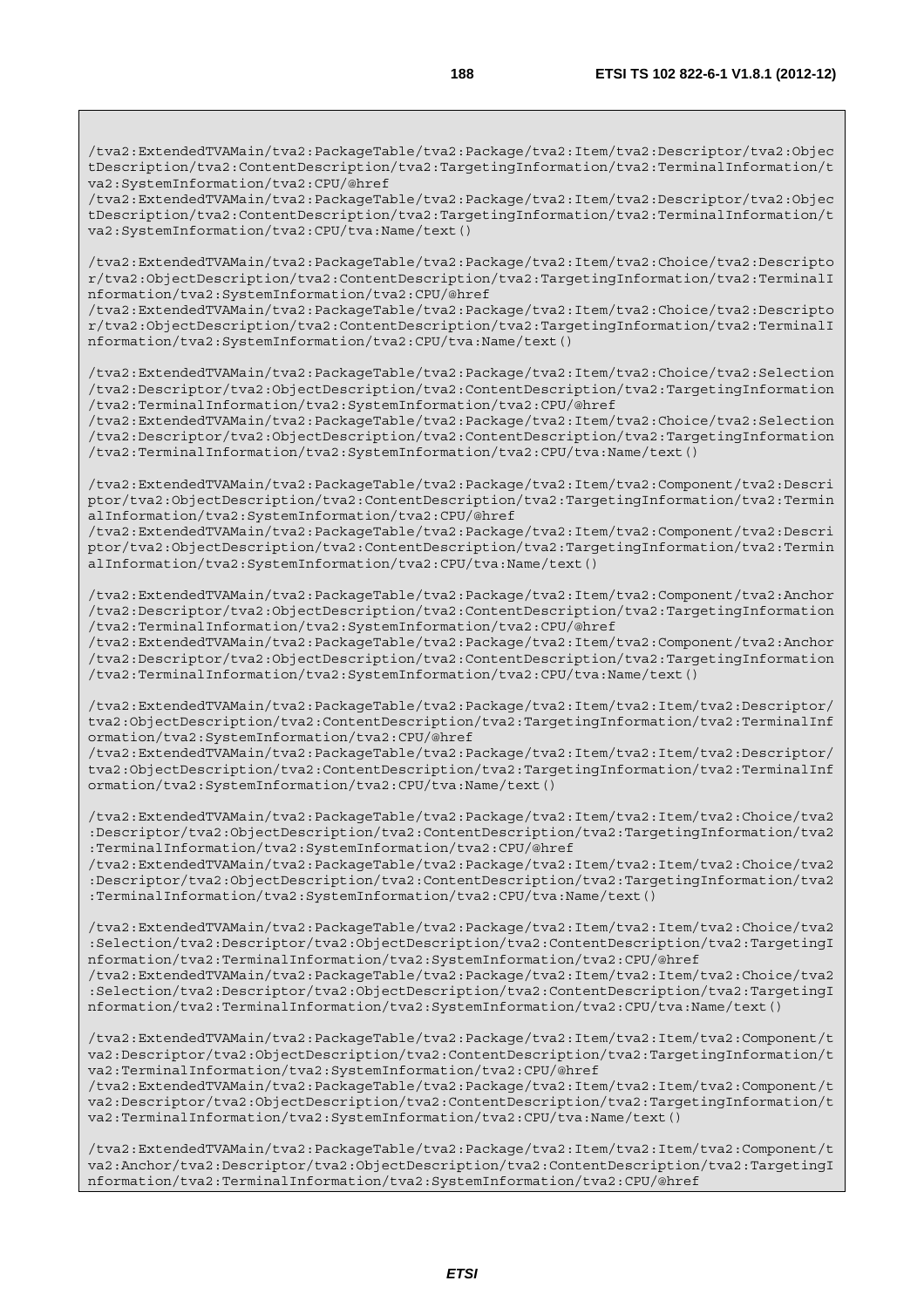/tva2:ExtendedTVAMain/tva2:PackageTable/tva2:Package/tva2:Item/tva2:Item/tva2:Component/t va2:Anchor/tva2:Descriptor/tva2:ObjectDescription/tva2:ContentDescription/tva2:TargetingI nformation/tva2:TerminalInformation/tva2:SystemInformation/tva2:CPU/tva:Name/text()  $''$  /  $>$  <tns:FieldIDDefinition fieldID="CPUClock" fieldDefinition=" /tva:TVAMain/tva2:ExtendedUserDescription/tva2:UsageEnvironment/tva2:TerminalInformationT able/tva2:TerminalInformation/tva2:SystemInformation/tva2:CPU/@clockSpeed /tva:TVAMain/tva:ProgramDescription/tva:ProgramInformationTable/tva:ProgramInformation/tv a2:ExtendedContentDescription/tva2:TargetingInformation/tva2:TerminalInformation/tva2:Sys temInformation/tva2:CPU/@clockSpeed /tva:TVAMain/tva:ProgramDescription/tva:GroupInformationTable/tva:GroupInformation/tva2:E xtendedContentDescription/tva2:TargetingInformation/tva2:TerminalInformation/tva2:SystemI nformation/tva2:CPU/@clockSpeed /tva2:ExtendedTVAMain/tva2:TargetingInformationTable/tva2:TargetingInformation/tva2:Termi nalInformation/tva2:SystemInformation/tva2:CPU/@clockSpeed /tva2:ExtendedTVAMain/tva2:PackageTable/tva2:Package/tva2:Descriptor/tva2:ObjectDescripti on/tva2:ContentDescription/tva2:TargetingInformation/tva2:TerminalInformation/tva2:System Information/tva2:CPU/@clockSpeed /tva2:ExtendedTVAMain/tva2:PackageTable/tva2:Package/tva2:Declarations/tva2:Descriptor/tv a2:ObjectDescription/tva2:ContentDescription/tva2:TargetingInformation/tva2:TerminalInfor mation/tva2:SystemInformation/tva2:CPU/@clockSpeed /tva2:ExtendedTVAMain/tva2:PackageTable/tva2:Package/tva2:Declarations/tva2:Item/tva2:Des criptor/tva2:ObjectDescription/tva2:ContentDescription/tva2:TargetingInformation/tva2:Ter minalInformation/tva2:SystemInformation/tva2:CPU/@clockSpeed /tva2:ExtendedTVAMain/tva2:PackageTable/tva2:Package/tva2:Declarations/tva2:Item/tva2:Cho ice/tva2:Descriptor/tva2:ObjectDescription/tva2:ContentDescription/tva2:TargetingInformat ion/tva2:TerminalInformation/tva2:SystemInformation/tva2:CPU/@clockSpeed /tva2:ExtendedTVAMain/tva2:PackageTable/tva2:Package/tva2:Declarations/tva2:Item/tva2:Cho ice/tva2:Selection/tva2:Descriptor/tva2:ObjectDescription/tva2:ContentDescription/tva2:Ta rgetingInformation/tva2:TerminalInformation/tva2:SystemInformation/tva2:CPU/@clockSpeed /tva2:ExtendedTVAMain/tva2:PackageTable/tva2:Package/tva2:Declarations/tva2:Item/tva2:Com ponent/tva2:Descriptor/tva2:ObjectDescription/tva2:ContentDescription/tva2:TargetingInfor mation/tva2:TerminalInformation/tva2:SystemInformation/tva2:CPU/@clockSpeed /tva2:ExtendedTVAMain/tva2:PackageTable/tva2:Package/tva2:Declarations/tva2:Item/tva2:Com ponent/tva2:Anchor/tva2:Descriptor/tva2:ObjectDescription/tva2:ContentDescription/tva2:Ta rgetingInformation/tva2:TerminalInformation/tva2:SystemInformation/tva2:CPU/@clockSpeed /tva2:ExtendedTVAMain/tva2:PackageTable/tva2:Package/tva2:Declarations/tva2:Item/tva2:Ite m/tva2:Descriptor/tva2:ObjectDescription/tva2:ContentDescription/tva2:TargetingInformatio n/tva2:TerminalInformation/tva2:SystemInformation/tva2:CPU/@clockSpeed /tva2:ExtendedTVAMain/tva2:PackageTable/tva2:Package/tva2:Declarations/tva2:Item/tva2:Ite m/tva2:Choice/tva2:Descriptor/tva2:ObjectDescription/tva2:ContentDescription/tva2:Targeti ngInformation/tva2:TerminalInformation/tva2:SystemInformation/tva2:CPU/@clockSpeed /tva2:ExtendedTVAMain/tva2:PackageTable/tva2:Package/tva2:Declarations/tva2:Item/tva2:Ite m/tva2:Choice/tva2:Selection/tva2:Descriptor/tva2:ObjectDescription/tva2:ContentDescripti on/tva2:TargetingInformation/tva2:TerminalInformation/tva2:SystemInformation/tva2:CPU/@cl ockSpeed /tva2:ExtendedTVAMain/tva2:PackageTable/tva2:Package/tva2:Declarations/tva2:Item/tva2:Ite m/tva2:Component/tva2:Descriptor/tva2:ObjectDescription/tva2:ContentDescription/tva2:Targ etingInformation/tva2:TerminalInformation/tva2:SystemInformation/tva2:CPU/@clockSpeed /tva2:ExtendedTVAMain/tva2:PackageTable/tva2:Package/tva2:Declarations/tva2:Item/tva2:Ite m/tva2:Component/tva2:Anchor/tva2:Descriptor/tva2:ObjectDescription/tva2:ContentDescripti on/tva2:TargetingInformation/tva2:TerminalInformation/tva2:SystemInformation/tva2:CPU/@cl ockSpeed /tva2:ExtendedTVAMain/tva2:PackageTable/tva2:Package/tva2:Declarations/tva2:Component/tva 2:Descriptor/tva2:ObjectDescription/tva2:ContentDescription/tva2:TargetingInformation/tva 2:TerminalInformation/tva2:SystemInformation/tva2:CPU/@clockSpeed /tva2:ExtendedTVAMain/tva2:PackageTable/tva2:Package/tva2:Declarations/tva2:Component/tva 2:Anchor/tva2:Descriptor/tva2:ObjectDescription/tva2:ContentDescription/tva2:TargetingInf ormation/tva2:TerminalInformation/tva2:SystemInformation/tva2:CPU/@clockSpeed /tva2:ExtendedTVAMain/tva2:PackageTable/tva2:Package/tva2:Declarations/tva2:Anchor/tva2:D escriptor/tva2:ObjectDescription/tva2:ContentDescription/tva2:TargetingInformation/tva2:T erminalInformation/tva2:SystemInformation/tva2:CPU/@clockSpeed /tva2:ExtendedTVAMain/tva2:PackageTable/tva2:Package/tva2:Item/tva2:Descriptor/tva2:Objec tDescription/tva2:ContentDescription/tva2:TargetingInformation/tva2:TerminalInformation/t va2:SystemInformation/tva2:CPU/@clockSpeed /tva2:ExtendedTVAMain/tva2:PackageTable/tva2:Package/tva2:Item/tva2:Choice/tva2:Descripto r/tva2:ObjectDescription/tva2:ContentDescription/tva2:TargetingInformation/tva2:TerminalI nformation/tva2:SystemInformation/tva2:CPU/@clockSpeed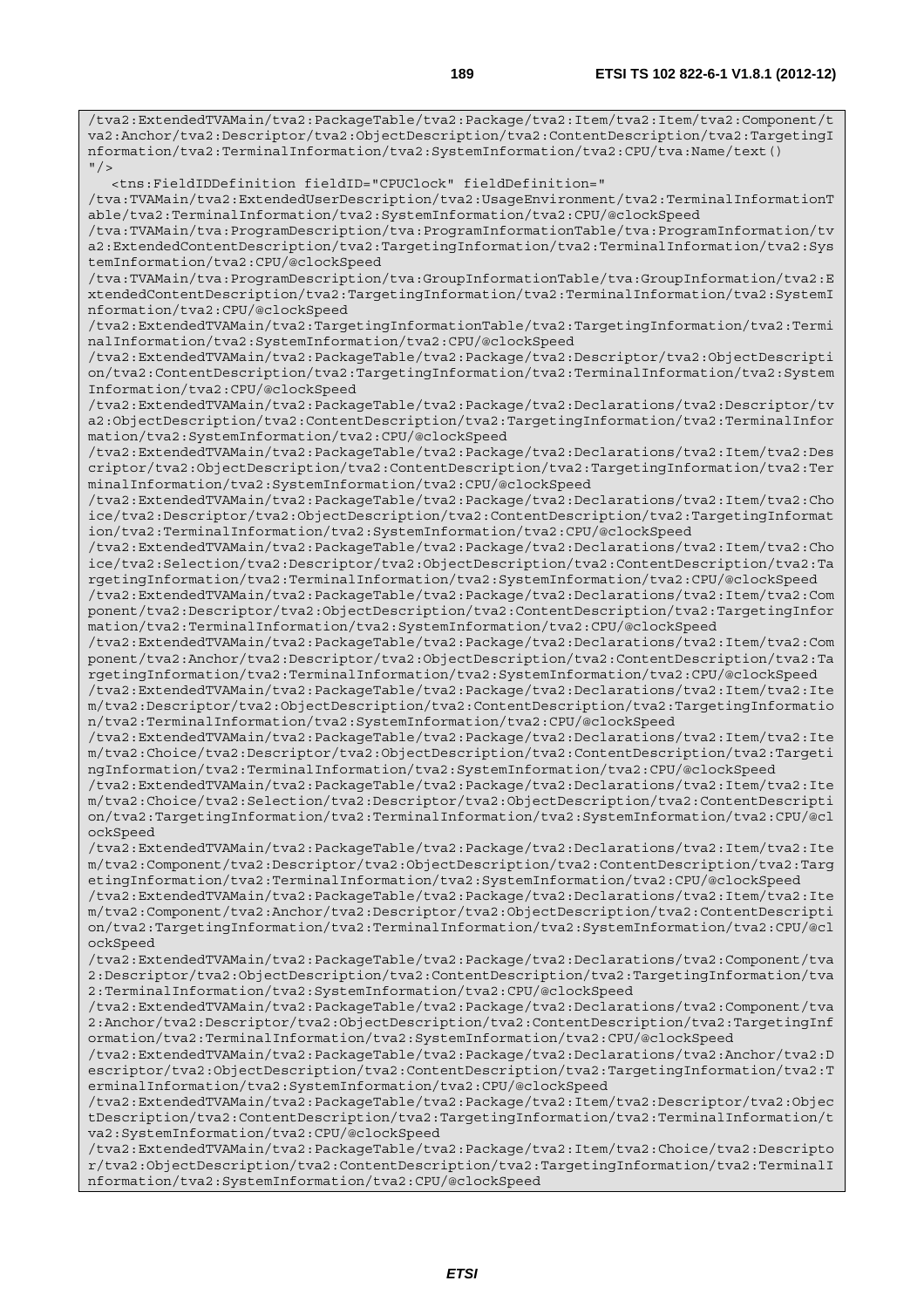/tva2:ExtendedTVAMain/tva2:PackageTable/tva2:Package/tva2:Item/tva2:Choice/tva2:Selection /tva2:Descriptor/tva2:ObjectDescription/tva2:ContentDescription/tva2:TargetingInformation /tva2:TerminalInformation/tva2:SystemInformation/tva2:CPU/@clockSpeed /tva2:ExtendedTVAMain/tva2:PackageTable/tva2:Package/tva2:Item/tva2:Component/tva2:Descri ptor/tva2:ObjectDescription/tva2:ContentDescription/tva2:TargetingInformation/tva2:Termin alInformation/tva2:SystemInformation/tva2:CPU/@clockSpeed /tva2:ExtendedTVAMain/tva2:PackageTable/tva2:Package/tva2:Item/tva2:Component/tva2:Anchor /tva2:Descriptor/tva2:ObjectDescription/tva2:ContentDescription/tva2:TargetingInformation /tva2:TerminalInformation/tva2:SystemInformation/tva2:CPU/@clockSpeed /tva2:ExtendedTVAMain/tva2:PackageTable/tva2:Package/tva2:Item/tva2:Item/tva2:Descriptor/ tva2:ObjectDescription/tva2:ContentDescription/tva2:TargetingInformation/tva2:TerminalInf ormation/tva2:SystemInformation/tva2:CPU/@clockSpeed /tva2:ExtendedTVAMain/tva2:PackageTable/tva2:Package/tva2:Item/tva2:Item/tva2:Choice/tva2 :Descriptor/tva2:ObjectDescription/tva2:ContentDescription/tva2:TargetingInformation/tva2 :TerminalInformation/tva2:SystemInformation/tva2:CPU/@clockSpeed /tva2:ExtendedTVAMain/tva2:PackageTable/tva2:Package/tva2:Item/tva2:Item/tva2:Choice/tva2 :Selection/tva2:Descriptor/tva2:ObjectDescription/tva2:ContentDescription/tva2:TargetingI nformation/tva2:TerminalInformation/tva2:SystemInformation/tva2:CPU/@clockSpeed /tva2:ExtendedTVAMain/tva2:PackageTable/tva2:Package/tva2:Item/tva2:Item/tva2:Component/t va2:Descriptor/tva2:ObjectDescription/tva2:ContentDescription/tva2:TargetingInformation/t va2:TerminalInformation/tva2:SystemInformation/tva2:CPU/@clockSpeed /tva2:ExtendedTVAMain/tva2:PackageTable/tva2:Package/tva2:Item/tva2:Item/tva2:Component/t va2:Anchor/tva2:Descriptor/tva2:ObjectDescription/tva2:ContentDescription/tva2:TargetingI nformation/tva2:TerminalInformation/tva2:SystemInformation/tva2:CPU/@clockSpeed  $''$  /> <tns:FieldIDDefinition fieldID="CPUUnit" fieldDefinition=" /tva:TVAMain/tva2:ExtendedUserDescription/tva2:UsageEnvironment/tva2:TerminalInformationT able/tva2:TerminalInformation/tva2:SystemInformation/tva2:CPU/@unit /tva:TVAMain/tva:ProgramDescription/tva:ProgramInformationTable/tva:ProgramInformation/tv a2:ExtendedContentDescription/tva2:TargetingInformation/tva2:TerminalInformation/tva2:Sys temInformation/tva2:CPU/@unit /tva:TVAMain/tva:ProgramDescription/tva:GroupInformationTable/tva:GroupInformation/tva2:E xtendedContentDescription/tva2:TargetingInformation/tva2:TerminalInformation/tva2:SystemI nformation/tva2:CPU/@unit /tva2:ExtendedTVAMain/tva2:TargetingInformationTable/tva2:TargetingInformation/tva2:Termi nalInformation/tva2:SystemInformation/tva2:CPU/@unit /tva2:ExtendedTVAMain/tva2:PackageTable/tva2:Package/tva2:Descriptor/tva2:ObjectDescripti on/tva2:ContentDescription/tva2:TargetingInformation/tva2:TerminalInformation/tva2:System Information/tva2:CPU/@unit /tva2:ExtendedTVAMain/tva2:PackageTable/tva2:Package/tva2:Declarations/tva2:Descriptor/tv a2:ObjectDescription/tva2:ContentDescription/tva2:TargetingInformation/tva2:TerminalInfor mation/tva2:SystemInformation/tva2:CPU/@unit /tva2:ExtendedTVAMain/tva2:PackageTable/tva2:Package/tva2:Declarations/tva2:Item/tva2:Des criptor/tva2:ObjectDescription/tva2:ContentDescription/tva2:TargetingInformation/tva2:Ter minalInformation/tva2:SystemInformation/tva2:CPU/@unit /tva2:ExtendedTVAMain/tva2:PackageTable/tva2:Package/tva2:Declarations/tva2:Item/tva2:Cho ice/tva2:Descriptor/tva2:ObjectDescription/tva2:ContentDescription/tva2:TargetingInformat ion/tva2:TerminalInformation/tva2:SystemInformation/tva2:CPU/@unit /tva2:ExtendedTVAMain/tva2:PackageTable/tva2:Package/tva2:Declarations/tva2:Item/tva2:Cho ice/tva2:Selection/tva2:Descriptor/tva2:ObjectDescription/tva2:ContentDescription/tva2:Ta rgetingInformation/tva2:TerminalInformation/tva2:SystemInformation/tva2:CPU/@unit /tva2:ExtendedTVAMain/tva2:PackageTable/tva2:Package/tva2:Declarations/tva2:Item/tva2:Com ponent/tva2:Descriptor/tva2:ObjectDescription/tva2:ContentDescription/tva2:TargetingInfor mation/tva2:TerminalInformation/tva2:SystemInformation/tva2:CPU/@unit /tva2:ExtendedTVAMain/tva2:PackageTable/tva2:Package/tva2:Declarations/tva2:Item/tva2:Com ponent/tva2:Anchor/tva2:Descriptor/tva2:ObjectDescription/tva2:ContentDescription/tva2:Ta rgetingInformation/tva2:TerminalInformation/tva2:SystemInformation/tva2:CPU/@unit /tva2:ExtendedTVAMain/tva2:PackageTable/tva2:Package/tva2:Declarations/tva2:Item/tva2:Ite m/tva2:Descriptor/tva2:ObjectDescription/tva2:ContentDescription/tva2:TargetingInformatio n/tva2:TerminalInformation/tva2:SystemInformation/tva2:CPU/@unit /tva2:ExtendedTVAMain/tva2:PackageTable/tva2:Package/tva2:Declarations/tva2:Item/tva2:Ite m/tva2:Choice/tva2:Descriptor/tva2:ObjectDescription/tva2:ContentDescription/tva2:Targeti

ngInformation/tva2:TerminalInformation/tva2:SystemInformation/tva2:CPU/@unit /tva2:ExtendedTVAMain/tva2:PackageTable/tva2:Package/tva2:Declarations/tva2:Item/tva2:Ite m/tva2:Choice/tva2:Selection/tva2:Descriptor/tva2:ObjectDescription/tva2:ContentDescripti

on/tva2:TargetingInformation/tva2:TerminalInformation/tva2:SystemInformation/tva2:CPU/@un it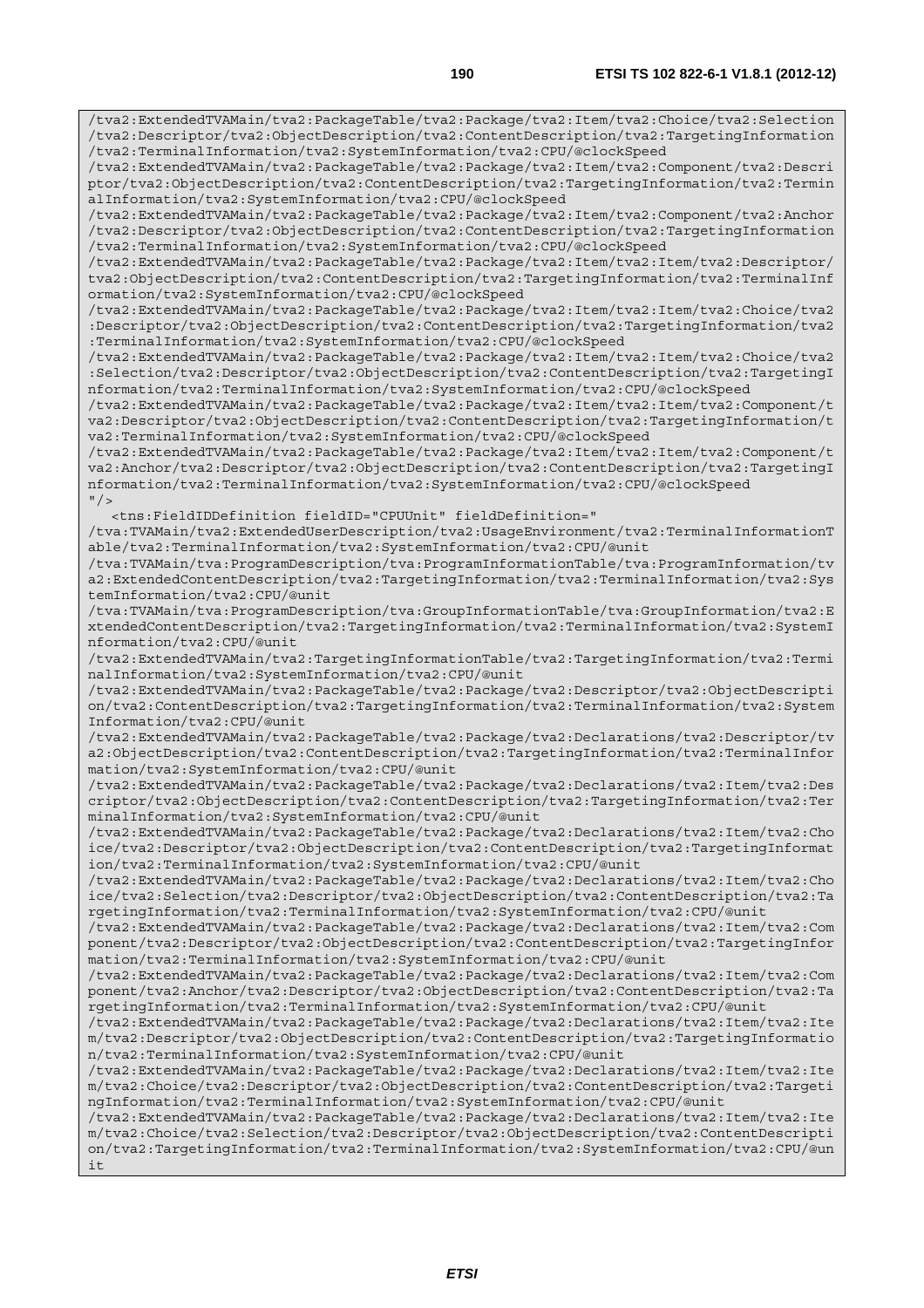/tva2:ExtendedTVAMain/tva2:PackageTable/tva2:Package/tva2:Declarations/tva2:Item/tva2:Ite m/tva2:Component/tva2:Descriptor/tva2:ObjectDescription/tva2:ContentDescription/tva2:Targ etingInformation/tva2:TerminalInformation/tva2:SystemInformation/tva2:CPU/@unit

/tva2:ExtendedTVAMain/tva2:PackageTable/tva2:Package/tva2:Declarations/tva2:Item/tva2:Ite m/tva2:Component/tva2:Anchor/tva2:Descriptor/tva2:ObjectDescription/tva2:ContentDescripti on/tva2:TargetingInformation/tva2:TerminalInformation/tva2:SystemInformation/tva2:CPU/@un i t

/tva2:ExtendedTVAMain/tva2:PackageTable/tva2:Package/tva2:Declarations/tva2:Component/tva 2:Descriptor/tva2:ObjectDescription/tva2:ContentDescription/tva2:TargetingInformation/tva 2:TerminalInformation/tva2:SystemInformation/tva2:CPU/@unit

/tva2:ExtendedTVAMain/tva2:PackageTable/tva2:Package/tva2:Declarations/tva2:Component/tva 2:Anchor/tva2:Descriptor/tva2:ObjectDescription/tva2:ContentDescription/tva2:TargetingInf ormation/tva2:TerminalInformation/tva2:SystemInformation/tva2:CPU/@unit

/tva2:ExtendedTVAMain/tva2:PackageTable/tva2:Package/tva2:Declarations/tva2:Anchor/tva2:D escriptor/tva2:ObjectDescription/tva2:ContentDescription/tva2:TargetingInformation/tva2:T erminalInformation/tva2:SystemInformation/tva2:CPU/@unit

/tva2:ExtendedTVAMain/tva2:PackageTable/tva2:Package/tva2:Item/tva2:Descriptor/tva2:Objec tDescription/tva2:ContentDescription/tva2:TargetingInformation/tva2:TerminalInformation/t va2:SystemInformation/tva2:CPU/@unit

/tva2:ExtendedTVAMain/tva2:PackageTable/tva2:Package/tva2:Item/tva2:Choice/tva2:Descripto r/tva2:ObjectDescription/tva2:ContentDescription/tva2:TargetingInformation/tva2:TerminalI nformation/tva2:SystemInformation/tva2:CPU/@unit

/tva2:ExtendedTVAMain/tva2:PackageTable/tva2:Package/tva2:Item/tva2:Choice/tva2:Selection /tva2:Descriptor/tva2:ObjectDescription/tva2:ContentDescription/tva2:TargetingInformation /tva2:TerminalInformation/tva2:SystemInformation/tva2:CPU/@unit

/tva2:ExtendedTVAMain/tva2:PackageTable/tva2:Package/tva2:Item/tva2:Component/tva2:Descri ptor/tva2:ObjectDescription/tva2:ContentDescription/tva2:TargetingInformation/tva2:Termin alInformation/tva2:SystemInformation/tva2:CPU/@unit

/tva2:ExtendedTVAMain/tva2:PackageTable/tva2:Package/tva2:Item/tva2:Component/tva2:Anchor /tva2:Descriptor/tva2:ObjectDescription/tva2:ContentDescription/tva2:TargetingInformation /tva2:TerminalInformation/tva2:SystemInformation/tva2:CPU/@unit

/tva2:ExtendedTVAMain/tva2:PackageTable/tva2:Package/tva2:Item/tva2:Item/tva2:Descriptor/ tva2:ObjectDescription/tva2:ContentDescription/tva2:TargetingInformation/tva2:TerminalInf ormation/tva2:SystemInformation/tva2:CPU/@unit

/tva2:ExtendedTVAMain/tva2:PackageTable/tva2:Package/tva2:Item/tva2:Item/tva2:Choice/tva2 :Descriptor/tva2:ObjectDescription/tva2:ContentDescription/tva2:TargetingInformation/tva2 :TerminalInformation/tva2:SystemInformation/tva2:CPU/@unit

/tva2:ExtendedTVAMain/tva2:PackageTable/tva2:Package/tva2:Item/tva2:Item/tva2:Choice/tva2 :Selection/tva2:Descriptor/tva2:ObjectDescription/tva2:ContentDescription/tva2:TargetingI nformation/tva2:TerminalInformation/tva2:SystemInformation/tva2:CPU/@unit

/tva2:ExtendedTVAMain/tva2:PackageTable/tva2:Package/tva2:Item/tva2:Item/tva2:Component/t va2:Descriptor/tva2:ObjectDescription/tva2:ContentDescription/tva2:TargetingInformation/t va2:TerminalInformation/tva2:SystemInformation/tva2:CPU/@unit

/tva2:ExtendedTVAMain/tva2:PackageTable/tva2:Package/tva2:Item/tva2:Item/tva2:Component/t va2:Anchor/tva2:Descriptor/tva2:ObjectDescription/tva2:ContentDescription/tva2:TargetingI nformation/tva2:TerminalInformation/tva2:SystemInformation/tva2:CPU/@unit  $"$  />

<tns:FieldIDDefinition fieldID="RAMSize" fieldDefinition="

/tva:TVAMain/tva2:ExtendedUserDescription/tva2:UsageEnvironment/tva2:TerminalInformationT able/tva2:TerminalInformation/tva2:SystemInformation/tva2:RAM/@size

/tva:TVAMain/tva:ProgramDescription/tva:ProgramInformationTable/tva:ProgramInformation/tv a2:ExtendedContentDescription/tva2:TargetingInformation/tva2:TerminalInformation/tva2:Sys temInformation/tva2:RAM/@size

/tva:TVAMain/tva:ProgramDescription/tva:GroupInformationTable/tva:GroupInformation/tva2:E xtendedContentDescription/tva2:TargetingInformation/tva2:TerminalInformation/tva2:SystemI nformation/tva2:RAM/@size

/tva2:ExtendedTVAMain/tva2:TargetingInformationTable/tva2:TargetingInformation/tva2:Termi nalInformation/tva2:SystemInformation/tva2:RAM/@size

/tva2:ExtendedTVAMain/tva2:PackageTable/tva2:Package/tva2:Descriptor/tva2:ObjectDescripti on/tva2:ContentDescription/tva2:TargetingInformation/tva2:TerminalInformation/tva2:System Information/tva2:RAM/@size

/tva2:ExtendedTVAMain/tva2:PackageTable/tva2:Package/tva2:Declarations/tva2:Descriptor/tv a2:ObjectDescription/tva2:ContentDescription/tva2:TargetingInformation/tva2:TerminalInfor mation/tva2:SystemInformation/tva2:RAM/@size

/tva2:ExtendedTVAMain/tva2:PackageTable/tva2:Package/tva2:Declarations/tva2:Item/tva2:Des criptor/tva2:ObjectDescription/tva2:ContentDescription/tva2:TargetingInformation/tva2:Ter minalInformation/tva2:SystemInformation/tva2:RAM/@size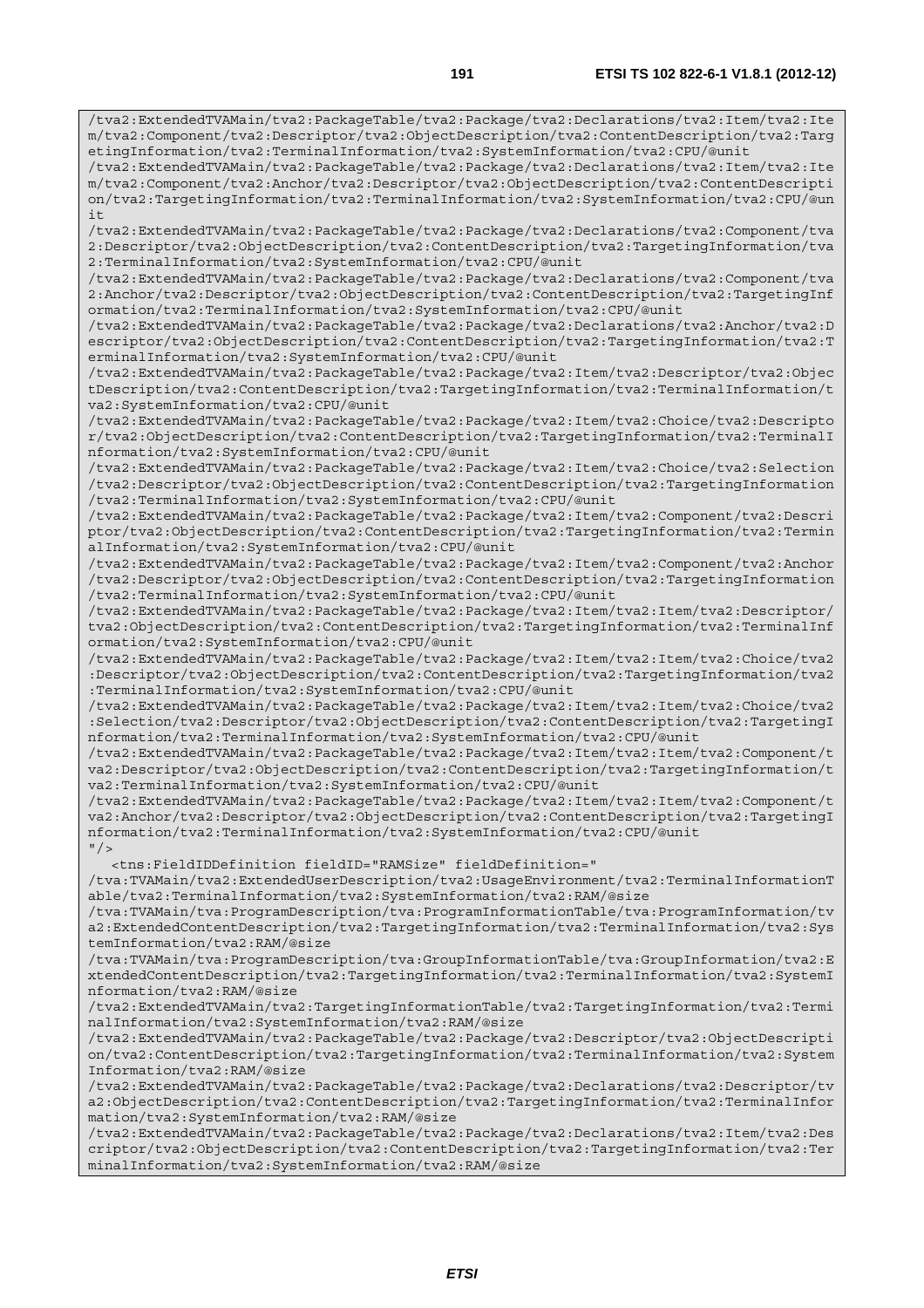/tva2:ExtendedTVAMain/tva2:PackageTable/tva2:Package/tva2:Declarations/tva2:Item/tva2:Cho ice/tva2:Descriptor/tva2:ObjectDescription/tva2:ContentDescription/tva2:TargetingInformat ion/tva2:TerminalInformation/tva2:SystemInformation/tva2:RAM/@size /tva2:ExtendedTVAMain/tva2:PackageTable/tva2:Package/tva2:Declarations/tva2:Item/tva2:Cho ice/tva2:Selection/tva2:Descriptor/tva2:ObjectDescription/tva2:ContentDescription/tva2:Ta rgetingInformation/tva2:TerminalInformation/tva2:SystemInformation/tva2:RAM/@size /tva2:ExtendedTVAMain/tva2:PackageTable/tva2:Package/tva2:Declarations/tva2:Item/tva2:Com ponent/tva2:Descriptor/tva2:ObjectDescription/tva2:ContentDescription/tva2:TargetingInfor mation/tva2:TerminalInformation/tva2:SystemInformation/tva2:RAM/@size /tva2:ExtendedTVAMain/tva2:PackageTable/tva2:Package/tva2:Declarations/tva2:Item/tva2:Com ponent/tva2:Anchor/tva2:Descriptor/tva2:ObjectDescription/tva2:ContentDescription/tva2:Ta rgetingInformation/tva2:TerminalInformation/tva2:SystemInformation/tva2:RAM/@size /tva2:ExtendedTVAMain/tva2:PackageTable/tva2:Package/tva2:Declarations/tva2:Item/tva2:Ite m/tva2:Descriptor/tva2:ObjectDescription/tva2:ContentDescription/tva2:TargetingInformatio n/tva2:TerminalInformation/tva2:SystemInformation/tva2:RAM/@size /tva2:ExtendedTVAMain/tva2:PackageTable/tva2:Package/tva2:Declarations/tva2:Item/tva2:Ite m/tva2:Choice/tva2:Descriptor/tva2:ObjectDescription/tva2:ContentDescription/tva2:Targeti ngInformation/tva2:TerminalInformation/tva2:SystemInformation/tva2:RAM/@size /tva2:ExtendedTVAMain/tva2:PackageTable/tva2:Package/tva2:Declarations/tva2:Item/tva2:Ite m/tva2:Choice/tva2:Selection/tva2:Descriptor/tva2:ObjectDescription/tva2:ContentDescripti on/tva2:TargetingInformation/tva2:TerminalInformation/tva2:SystemInformation/tva2:RAM/@si ze /tva2:ExtendedTVAMain/tva2:PackageTable/tva2:Package/tva2:Declarations/tva2:Item/tva2:Ite m/tva2:Component/tva2:Descriptor/tva2:ObjectDescription/tva2:ContentDescription/tva2:Targ etingInformation/tva2:TerminalInformation/tva2:SystemInformation/tva2:RAM/@size /tva2:ExtendedTVAMain/tva2:PackageTable/tva2:Package/tva2:Declarations/tva2:Item/tva2:Ite m/tva2:Component/tva2:Anchor/tva2:Descriptor/tva2:ObjectDescription/tva2:ContentDescripti on/tva2:TargetingInformation/tva2:TerminalInformation/tva2:SystemInformation/tva2:RAM/@si ze /tva2:ExtendedTVAMain/tva2:PackageTable/tva2:Package/tva2:Declarations/tva2:Component/tva 2:Descriptor/tva2:ObjectDescription/tva2:ContentDescription/tva2:TargetingInformation/tva 2:TerminalInformation/tva2:SystemInformation/tva2:RAM/@size /tva2:ExtendedTVAMain/tva2:PackageTable/tva2:Package/tva2:Declarations/tva2:Component/tva 2:Anchor/tva2:Descriptor/tva2:ObjectDescription/tva2:ContentDescription/tva2:TargetingInf ormation/tva2:TerminalInformation/tva2:SystemInformation/tva2:RAM/@size /tva2:ExtendedTVAMain/tva2:PackageTable/tva2:Package/tva2:Declarations/tva2:Anchor/tva2:D escriptor/tva2:ObjectDescription/tva2:ContentDescription/tva2:TargetingInformation/tva2:T erminalInformation/tva2:SystemInformation/tva2:RAM/@size /tva2:ExtendedTVAMain/tva2:PackageTable/tva2:Package/tva2:Item/tva2:Descriptor/tva2:Objec tDescription/tva2:ContentDescription/tva2:TargetingInformation/tva2:TerminalInformation/t va2:SystemInformation/tva2:RAM/@size /tva2:ExtendedTVAMain/tva2:PackageTable/tva2:Package/tva2:Item/tva2:Choice/tva2:Descripto r/tva2:ObjectDescription/tva2:ContentDescription/tva2:TargetingInformation/tva2:TerminalI nformation/tva2:SystemInformation/tva2:RAM/@size /tva2:ExtendedTVAMain/tva2:PackageTable/tva2:Package/tva2:Item/tva2:Choice/tva2:Selection /tva2:Descriptor/tva2:ObjectDescription/tva2:ContentDescription/tva2:TargetingInformation /tva2:TerminalInformation/tva2:SystemInformation/tva2:RAM/@size /tva2:ExtendedTVAMain/tva2:PackageTable/tva2:Package/tva2:Item/tva2:Component/tva2:Descri ptor/tva2:ObjectDescription/tva2:ContentDescription/tva2:TargetingInformation/tva2:Termin alInformation/tva2:SystemInformation/tva2:RAM/@size /tva2:ExtendedTVAMain/tva2:PackageTable/tva2:Package/tva2:Item/tva2:Component/tva2:Anchor /tva2:Descriptor/tva2:ObjectDescription/tva2:ContentDescription/tva2:TargetingInformation /tva2:TerminalInformation/tva2:SystemInformation/tva2:RAM/@size /tva2:ExtendedTVAMain/tva2:PackageTable/tva2:Package/tva2:Item/tva2:Item/tva2:Descriptor/ tva2:ObjectDescription/tva2:ContentDescription/tva2:TargetingInformation/tva2:TerminalInf ormation/tva2:SystemInformation/tva2:RAM/@size /tva2:ExtendedTVAMain/tva2:PackageTable/tva2:Package/tva2:Item/tva2:Item/tva2:Choice/tva2 :Descriptor/tva2:ObjectDescription/tva2:ContentDescription/tva2:TargetingInformation/tva2 :TerminalInformation/tva2:SystemInformation/tva2:RAM/@size /tva2:ExtendedTVAMain/tva2:PackageTable/tva2:Package/tva2:Item/tva2:Item/tva2:Choice/tva2 :Selection/tva2:Descriptor/tva2:ObjectDescription/tva2:ContentDescription/tva2:TargetingI nformation/tva2:TerminalInformation/tva2:SystemInformation/tva2:RAM/@size /tva2:ExtendedTVAMain/tva2:PackageTable/tva2:Package/tva2:Item/tva2:Item/tva2:Component/t va2:Descriptor/tva2:ObjectDescription/tva2:ContentDescription/tva2:TargetingInformation/t va2:TerminalInformation/tva2:SystemInformation/tva2:RAM/@size /tva2:ExtendedTVAMain/tva2:PackageTable/tva2:Package/tva2:Item/tva2:Item/tva2:Component/t va2:Anchor/tva2:Descriptor/tva2:ObjectDescription/tva2:ContentDescription/tva2:TargetingI nformation/tva2:TerminalInformation/tva2:SystemInformation/tva2:RAM/@size  $"$  />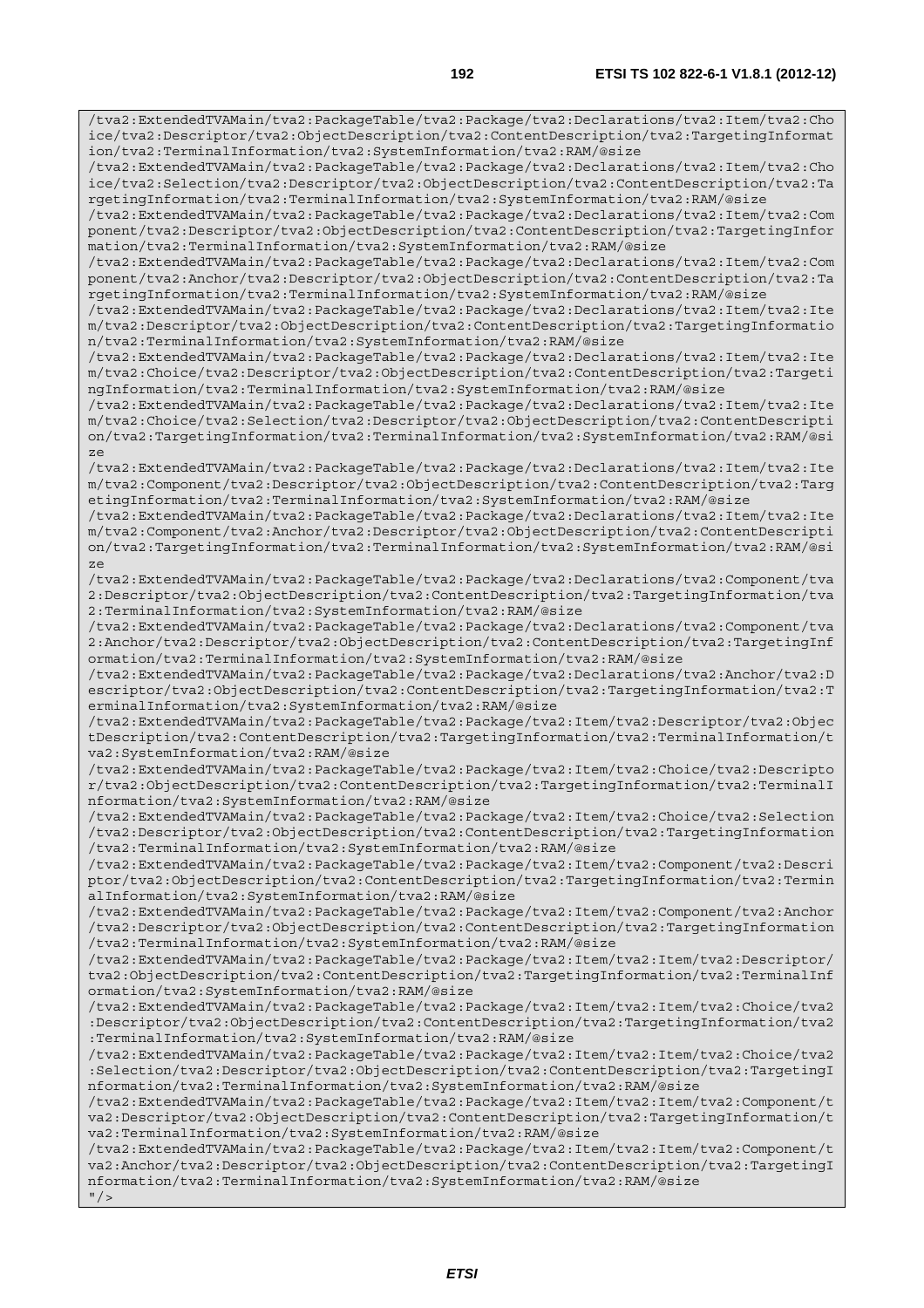<tns:FieldIDDefinition fieldID="RAMUnit" fieldDefinition=" /tva:TVAMain/tva2:ExtendedUserDescription/tva2:UsageEnvironment/tva2:TerminalInformationT able/tva2:TerminalInformation/tva2:SystemInformation/tva2:RAM/@unit /tva:TVAMain/tva:ProgramDescription/tva:ProgramInformationTable/tva:ProgramInformation/tv a2:ExtendedContentDescription/tva2:TargetingInformation/tva2:TerminalInformation/tva2:Sys temInformation/tva2:RAM/@unit /tva:TVAMain/tva:ProgramDescription/tva:GroupInformationTable/tva:GroupInformation/tva2:E xtendedContentDescription/tva2:TargetingInformation/tva2:TerminalInformation/tva2:SystemI nformation/tva2:RAM/@unit /tva2:ExtendedTVAMain/tva2:TargetingInformationTable/tva2:TargetingInformation/tva2:Termi nalInformation/tva2:SystemInformation/tva2:RAM/@unit /tva2:ExtendedTVAMain/tva2:PackageTable/tva2:Package/tva2:Descriptor/tva2:ObjectDescripti on/tva2:ContentDescription/tva2:TargetingInformation/tva2:TerminalInformation/tva2:System Information/tva2:RAM/@unit /tva2:ExtendedTVAMain/tva2:PackageTable/tva2:Package/tva2:Declarations/tva2:Descriptor/tv a2:ObjectDescription/tva2:ContentDescription/tva2:TargetingInformation/tva2:TerminalInfor mation/tva2:SystemInformation/tva2:RAM/@unit /tva2:ExtendedTVAMain/tva2:PackageTable/tva2:Package/tva2:Declarations/tva2:Item/tva2:Des criptor/tva2:ObjectDescription/tva2:ContentDescription/tva2:TargetingInformation/tva2:Ter minalInformation/tva2:SystemInformation/tva2:RAM/@unit /tva2:ExtendedTVAMain/tva2:PackageTable/tva2:Package/tva2:Declarations/tva2:Item/tva2:Cho ice/tva2:Descriptor/tva2:ObjectDescription/tva2:ContentDescription/tva2:TargetingInformat ion/tva2:TerminalInformation/tva2:SystemInformation/tva2:RAM/@unit /tva2:ExtendedTVAMain/tva2:PackageTable/tva2:Package/tva2:Declarations/tva2:Item/tva2:Cho ice/tva2:Selection/tva2:Descriptor/tva2:ObjectDescription/tva2:ContentDescription/tva2:Ta rgetingInformation/tva2:TerminalInformation/tva2:SystemInformation/tva2:RAM/@unit /tva2:ExtendedTVAMain/tva2:PackageTable/tva2:Package/tva2:Declarations/tva2:Item/tva2:Com ponent/tva2:Descriptor/tva2:ObjectDescription/tva2:ContentDescription/tva2:TargetingInfor mation/tva2:TerminalInformation/tva2:SystemInformation/tva2:RAM/@unit /tva2:ExtendedTVAMain/tva2:PackageTable/tva2:Package/tva2:Declarations/tva2:Item/tva2:Com ponent/tva2:Anchor/tva2:Descriptor/tva2:ObjectDescription/tva2:ContentDescription/tva2:Ta rgetingInformation/tva2:TerminalInformation/tva2:SystemInformation/tva2:RAM/@unit /tva2:ExtendedTVAMain/tva2:PackageTable/tva2:Package/tva2:Declarations/tva2:Item/tva2:Ite m/tva2:Descriptor/tva2:ObjectDescription/tva2:ContentDescription/tva2:TargetingInformatio n/tva2:TerminalInformation/tva2:SystemInformation/tva2:RAM/@unit /tva2:ExtendedTVAMain/tva2:PackageTable/tva2:Package/tva2:Declarations/tva2:Item/tva2:Ite m/tva2:Choice/tva2:Descriptor/tva2:ObjectDescription/tva2:ContentDescription/tva2:Targeti ngInformation/tva2:TerminalInformation/tva2:SystemInformation/tva2:RAM/@unit /tva2:ExtendedTVAMain/tva2:PackageTable/tva2:Package/tva2:Declarations/tva2:Item/tva2:Ite m/tva2:Choice/tva2:Selection/tva2:Descriptor/tva2:ObjectDescription/tva2:ContentDescripti on/tva2:TargetingInformation/tva2:TerminalInformation/tva2:SystemInformation/tva2:RAM/@un it /tva2:ExtendedTVAMain/tva2:PackageTable/tva2:Package/tva2:Declarations/tva2:Item/tva2:Ite m/tva2:Component/tva2:Descriptor/tva2:ObjectDescription/tva2:ContentDescription/tva2:Targ etingInformation/tva2:TerminalInformation/tva2:SystemInformation/tva2:RAM/@unit /tva2:ExtendedTVAMain/tva2:PackageTable/tva2:Package/tva2:Declarations/tva2:Item/tva2:Ite m/tva2:Component/tva2:Anchor/tva2:Descriptor/tva2:ObjectDescription/tva2:ContentDescripti on/tva2:TargetingInformation/tva2:TerminalInformation/tva2:SystemInformation/tva2:RAM/@un  $i +$ /tva2:ExtendedTVAMain/tva2:PackageTable/tva2:Package/tva2:Declarations/tva2:Component/tva 2:Descriptor/tva2:ObjectDescription/tva2:ContentDescription/tva2:TargetingInformation/tva 2:TerminalInformation/tva2:SystemInformation/tva2:RAM/@unit /tva2:ExtendedTVAMain/tva2:PackageTable/tva2:Package/tva2:Declarations/tva2:Component/tva 2:Anchor/tva2:Descriptor/tva2:ObjectDescription/tva2:ContentDescription/tva2:TargetingInf ormation/tva2:TerminalInformation/tva2:SystemInformation/tva2:RAM/@unit /tva2:ExtendedTVAMain/tva2:PackageTable/tva2:Package/tva2:Declarations/tva2:Anchor/tva2:D escriptor/tva2:ObjectDescription/tva2:ContentDescription/tva2:TargetingInformation/tva2:T erminalInformation/tva2:SystemInformation/tva2:RAM/@unit /tva2:ExtendedTVAMain/tva2:PackageTable/tva2:Package/tva2:Item/tva2:Descriptor/tva2:Objec tDescription/tva2:ContentDescription/tva2:TargetingInformation/tva2:TerminalInformation/t va2:SystemInformation/tva2:RAM/@unit /tva2:ExtendedTVAMain/tva2:PackageTable/tva2:Package/tva2:Item/tva2:Choice/tva2:Descripto r/tva2:ObjectDescription/tva2:ContentDescription/tva2:TargetingInformation/tva2:TerminalI nformation/tva2:SystemInformation/tva2:RAM/@unit /tva2:ExtendedTVAMain/tva2:PackageTable/tva2:Package/tva2:Item/tva2:Choice/tva2:Selection /tva2:Descriptor/tva2:ObjectDescription/tva2:ContentDescription/tva2:TargetingInformation

/tva2:TerminalInformation/tva2:SystemInformation/tva2:RAM/@unit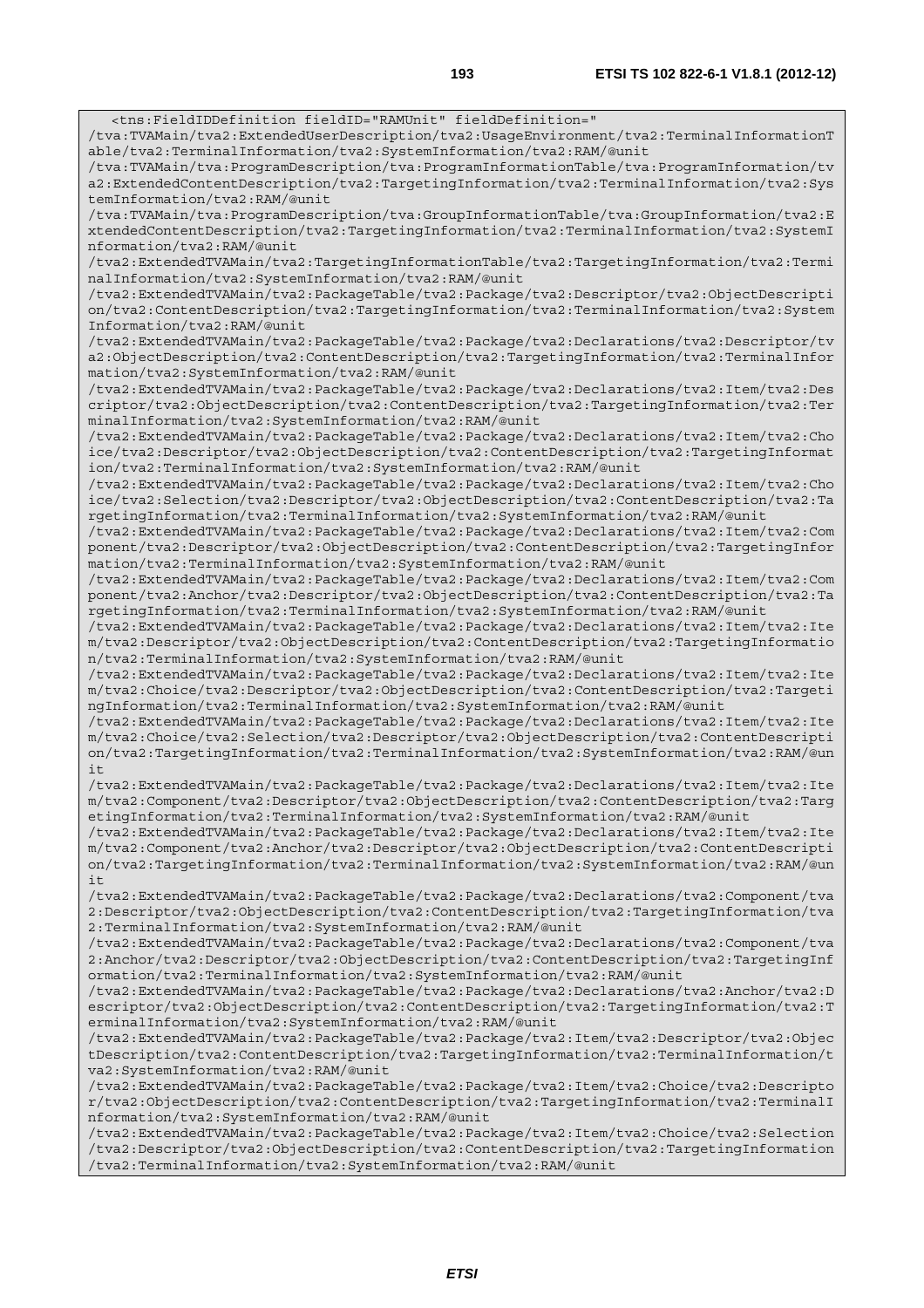/tva2:ExtendedTVAMain/tva2:PackageTable/tva2:Package/tva2:Item/tva2:Component/tva2:Descri ptor/tva2:ObjectDescription/tva2:ContentDescription/tva2:TargetingInformation/tva2:Termin alInformation/tva2:SystemInformation/tva2:RAM/@unit /tva2:ExtendedTVAMain/tva2:PackageTable/tva2:Package/tva2:Item/tva2:Component/tva2:Anchor /tva2:Descriptor/tva2:ObjectDescription/tva2:ContentDescription/tva2:TargetingInformation /tva2:TerminalInformation/tva2:SystemInformation/tva2:RAM/@unit /tva2:ExtendedTVAMain/tva2:PackageTable/tva2:Package/tva2:Item/tva2:Item/tva2:Descriptor/ tva2:ObjectDescription/tva2:ContentDescription/tva2:TargetingInformation/tva2:TerminalInf ormation/tva2:SystemInformation/tva2:RAM/@unit /tva2:ExtendedTVAMain/tva2:PackageTable/tva2:Package/tva2:Item/tva2:Item/tva2:Choice/tva2 :Descriptor/tva2:ObjectDescription/tva2:ContentDescription/tva2:TargetingInformation/tva2 :TerminalInformation/tva2:SystemInformation/tva2:RAM/@unit /tva2:ExtendedTVAMain/tva2:PackageTable/tva2:Package/tva2:Item/tva2:Item/tva2:Choice/tva2 :Selection/tva2:Descriptor/tva2:ObjectDescription/tva2:ContentDescription/tva2:TargetingI nformation/tva2:TerminalInformation/tva2:SystemInformation/tva2:RAM/@unit /tva2:ExtendedTVAMain/tva2:PackageTable/tva2:Package/tva2:Item/tva2:Item/tva2:Component/t va2:Descriptor/tva2:ObjectDescription/tva2:ContentDescription/tva2:TargetingInformation/t va2:TerminalInformation/tva2:SystemInformation/tva2:RAM/@unit /tva2:ExtendedTVAMain/tva2:PackageTable/tva2:Package/tva2:Item/tva2:Item/tva2:Component/t va2:Anchor/tva2:Descriptor/tva2:ObjectDescription/tva2:ContentDescription/tva2:TargetingI nformation/tva2:TerminalInformation/tva2:SystemInformation/tva2:RAM/@unit  $"$  />  $\leq$   $\perp$ ######################################################################################## --> <!-- fieldID for NetworkInformation Package --> <!--NetworkInformationId-->  $<$ ! --######################################################################################## --> <tns:FieldIDDefinition fieldID="NetworkInformationId" fieldDefinition=" /tva:TVAMain/tva2:ExtendedUserDescription/tva2:UsageEnvironment/tva2:NetworkInformationTa ble/tva2:NetworkInformation/@networkInformationId /tva:TVAMain/tva:ProgramDescription/tva:ProgramInformationTable/tva:ProgramInformation/tv a2:ExtendedContentDescription/tva2:TargetingInformation/tva2:NetworkInformation/@networkI nformationId /tva:TVAMain/tva:ProgramDescription/tva:GroupInformationTable/tva:GroupInformation/tva2:E xtendedContentDescription/tva2:TargetingInformation/tva2:NetworkInformation/@networkInfor mationId /tva2:ExtendedTVAMain/tva2:TargetingInformationTable/tva2:TargetingInformation/tva2:Netwo rkInformation/@networkInformationId /tva2:ExtendedTVAMain/tva2:PackageTable/tva2:Package/tva2:Descriptor/tva2:ObjectDescripti on/tva2:ContentDescription/tva2:TargetingInformation/tva2:NetworkInformation/@networkInfo rmationId /tva2:ExtendedTVAMain/tva2:PackageTable/tva2:Package/tva2:Declarations/tva2:Descriptor/tv a2:ObjectDescription/tva2:ContentDescription/tva2:TargetingInformation/tva2:NetworkInform ation/@networkInformationId /tva2:ExtendedTVAMain/tva2:PackageTable/tva2:Package/tva2:Declarations/tva2:Item/tva2:Des criptor/tva2:ObjectDescription/tva2:ContentDescription/tva2:TargetingInformation/tva2:Net workInformation/@networkInformationId /tva2:ExtendedTVAMain/tva2:PackageTable/tva2:Package/tva2:Declarations/tva2:Item/tva2:Cho ice/tva2:Descriptor/tva2:ObjectDescription/tva2:ContentDescription/tva2:TargetingInformat ion/tva2:NetworkInformation/@networkInformationId /tva2:ExtendedTVAMain/tva2:PackageTable/tva2:Package/tva2:Declarations/tva2:Item/tva2:Cho ice/tva2:Selection/tva2:Descriptor/tva2:ObjectDescription/tva2:ContentDescription/tva2:Ta rgetingInformation/tva2:NetworkInformation/@networkInformationId /tva2:ExtendedTVAMain/tva2:PackageTable/tva2:Package/tva2:Declarations/tva2:Item/tva2:Com ponent/tva2:Descriptor/tva2:ObjectDescription/tva2:ContentDescription/tva2:TargetingInfor mation/tva2:NetworkInformation/@networkInformationId /tva2:ExtendedTVAMain/tva2:PackageTable/tva2:Package/tva2:Declarations/tva2:Item/tva2:Com ponent/tva2:Anchor/tva2:Descriptor/tva2:ObjectDescription/tva2:ContentDescription/tva2:Ta rgetingInformation/tva2:NetworkInformation/@networkInformationId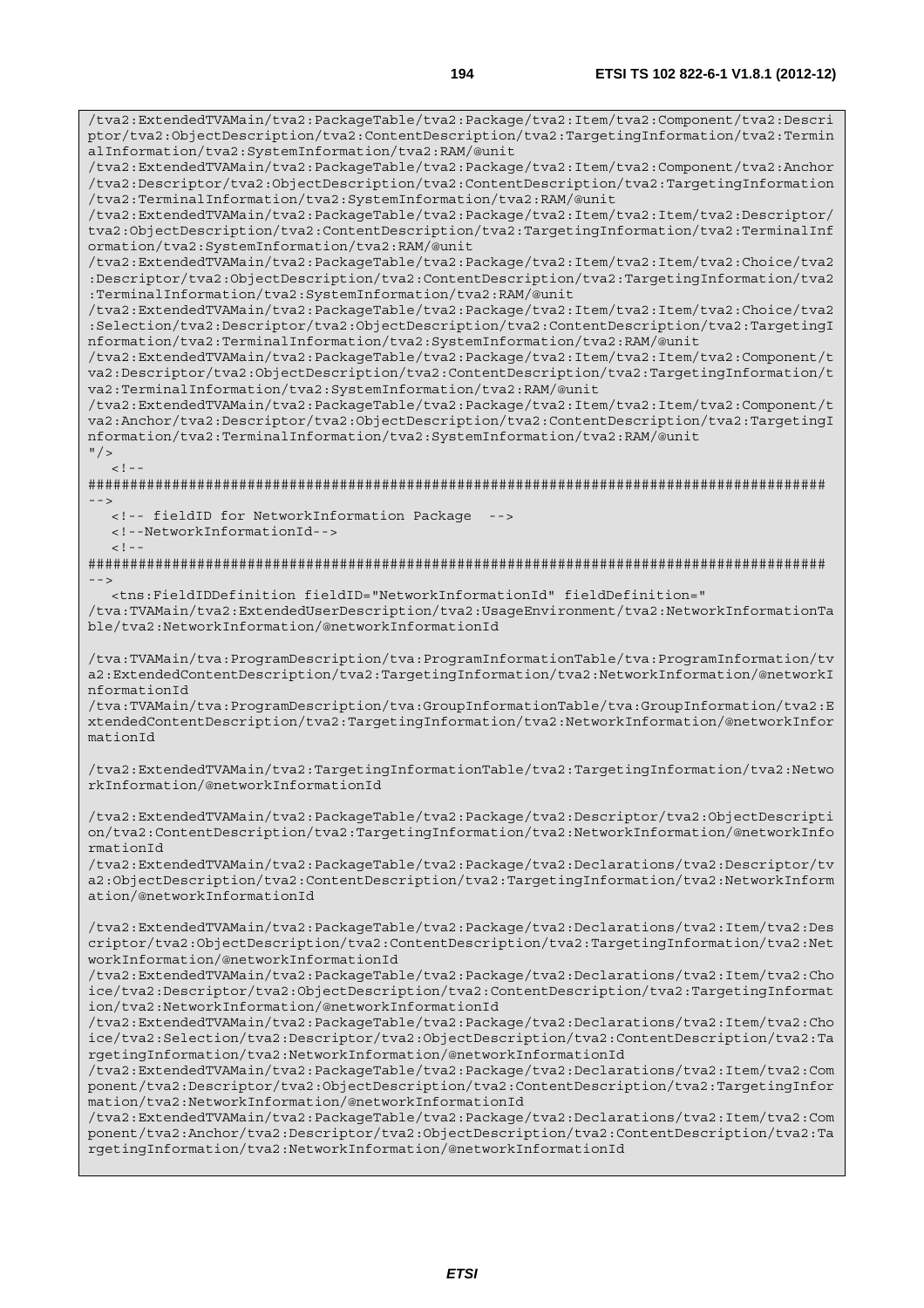/tva2:ExtendedTVAMain/tva2:PackageTable/tva2:Package/tva2:Declarations/tva2:Item/tva2:Ite

m/tva2:Descriptor/tva2:ObjectDescription/tva2:ContentDescription/tva2:TargetingInformatio n/tva2:NetworkInformation/@networkInformationId /tva2:ExtendedTVAMain/tva2:PackageTable/tva2:Package/tva2:Declarations/tva2:Item/tva2:Ite m/tva2:Choice/tva2:Descriptor/tva2:ObjectDescription/tva2:ContentDescription/tva2:Targeti ngInformation/tva2:NetworkInformation/@networkInformationId /tva2:ExtendedTVAMain/tva2:PackageTable/tva2:Package/tva2:Declarations/tva2:Item/tva2:Ite m/tva2:Choice/tva2:Selection/tva2:Descriptor/tva2:ObjectDescription/tva2:ContentDescripti on/tva2:TargetingInformation/tva2:NetworkInformation/@networkInformationId /tva2:ExtendedTVAMain/tva2:PackageTable/tva2:Package/tva2:Declarations/tva2:Item/tva2:Ite m/tva2:Component/tva2:Descriptor/tva2:ObjectDescription/tva2:ContentDescription/tva2:Targ etingInformation/tva2:NetworkInformation/@networkInformationId /tva2:ExtendedTVAMain/tva2:PackageTable/tva2:Package/tva2:Declarations/tva2:Item/tva2:Ite m/tva2:Component/tva2:Anchor/tva2:Descriptor/tva2:ObjectDescription/tva2:ContentDescripti on/tva2:TargetingInformation/tva2:NetworkInformation/@networkInformationId /tva2:ExtendedTVAMain/tva2:PackageTable/tva2:Package/tva2:Declarations/tva2:Component/tva 2:Descriptor/tva2:ObjectDescription/tva2:ContentDescription/tva2:TargetingInformation/tva 2:NetworkInformation/@networkInformationId /tva2:ExtendedTVAMain/tva2:PackageTable/tva2:Package/tva2:Declarations/tva2:Component/tva 2:Anchor/tva2:Descriptor/tva2:ObjectDescription/tva2:ContentDescription/tva2:TargetingInf ormation/tva2:NetworkInformation/@networkInformationId /tva2:ExtendedTVAMain/tva2:PackageTable/tva2:Package/tva2:Declarations/tva2:Anchor/tva2:D escriptor/tva2:ObjectDescription/tva2:ContentDescription/tva2:TargetingInformation/tva2:N etworkInformation/@networkInformationId /tva2:ExtendedTVAMain/tva2:PackageTable/tva2:Package/tva2:Item/tva2:Descriptor/tva2:Objec tDescription/tva2:ContentDescription/tva2:TargetingInformation/tva2:NetworkInformation/@n etworkInformationId /tva2:ExtendedTVAMain/tva2:PackageTable/tva2:Package/tva2:Item/tva2:Choice/tva2:Descripto r/tva2:ObjectDescription/tva2:ContentDescription/tva2:TargetingInformation/tva2:NetworkIn formation/@networkInformationId /tva2:ExtendedTVAMain/tva2:PackageTable/tva2:Package/tva2:Item/tva2:Choice/tva2:Selection /tva2:Descriptor/tva2:ObjectDescription/tva2:ContentDescription/tva2:TargetingInformation /tva2:NetworkInformation/@networkInformationId /tva2:ExtendedTVAMain/tva2:PackageTable/tva2:Package/tva2:Item/tva2:Component/tva2:Descri ptor/tva2:ObjectDescription/tva2:ContentDescription/tva2:TargetingInformation/tva2:Networ kInformation/@networkInformationId /tva2:ExtendedTVAMain/tva2:PackageTable/tva2:Package/tva2:Item/tva2:Component/tva2:Anchor /tva2:Descriptor/tva2:ObjectDescription/tva2:ContentDescription/tva2:TargetingInformation /tva2:NetworkInformation/@networkInformationId /tva2:ExtendedTVAMain/tva2:PackageTable/tva2:Package/tva2:Item/tva2:Item/tva2:Descriptor/ tva2:ObjectDescription/tva2:ContentDescription/tva2:TargetingInformation/tva2:NetworkInfo rmation/@networkInformationId /tva2:ExtendedTVAMain/tva2:PackageTable/tva2:Package/tva2:Item/tva2:Item/tva2:Choice/tva2 :Descriptor/tva2:ObjectDescription/tva2:ContentDescription/tva2:TargetingInformation/tva2 :NetworkInformation/@networkInformationId /tva2:ExtendedTVAMain/tva2:PackageTable/tva2:Package/tva2:Item/tva2:Item/tva2:Choice/tva2 :Selection/tva2:Descriptor/tva2:ObjectDescription/tva2:ContentDescription/tva2:TargetingI nformation/tva2:NetworkInformation/@networkInformationId /tva2:ExtendedTVAMain/tva2:PackageTable/tva2:Package/tva2:Item/tva2:Item/tva2:Component/t va2:Descriptor/tva2:ObjectDescription/tva2:ContentDescription/tva2:TargetingInformation/t va2:NetworkInformation/@networkInformationId /tva2:ExtendedTVAMain/tva2:PackageTable/tva2:Package/tva2:Item/tva2:Item/tva2:Component/t va2:Anchor/tva2:Descriptor/tva2:ObjectDescription/tva2:ContentDescription/tva2:TargetingI nformation/tva2:NetworkInformation/@networkInformationId  $"$  />  $\geq$   $\geq$ ######################################################################################## --> <!-- fieldID for NaturalEnvironmentInformation Package --> <!--NaturalLocation-->  $2 - 1 - 1$ ########################################################################################

-->

<tns:FieldIDDefinition fieldID="NaturalLocation" fieldDefinition="

/tva:TVAMain/tva2:ExtendedUserDescription/tva2:UsageEnvironment/tva2:NaturalEnvironmentIn formationTable/tva2:NaturalEnvironmentInformation/tva2:Location/mpeg7:Name/text()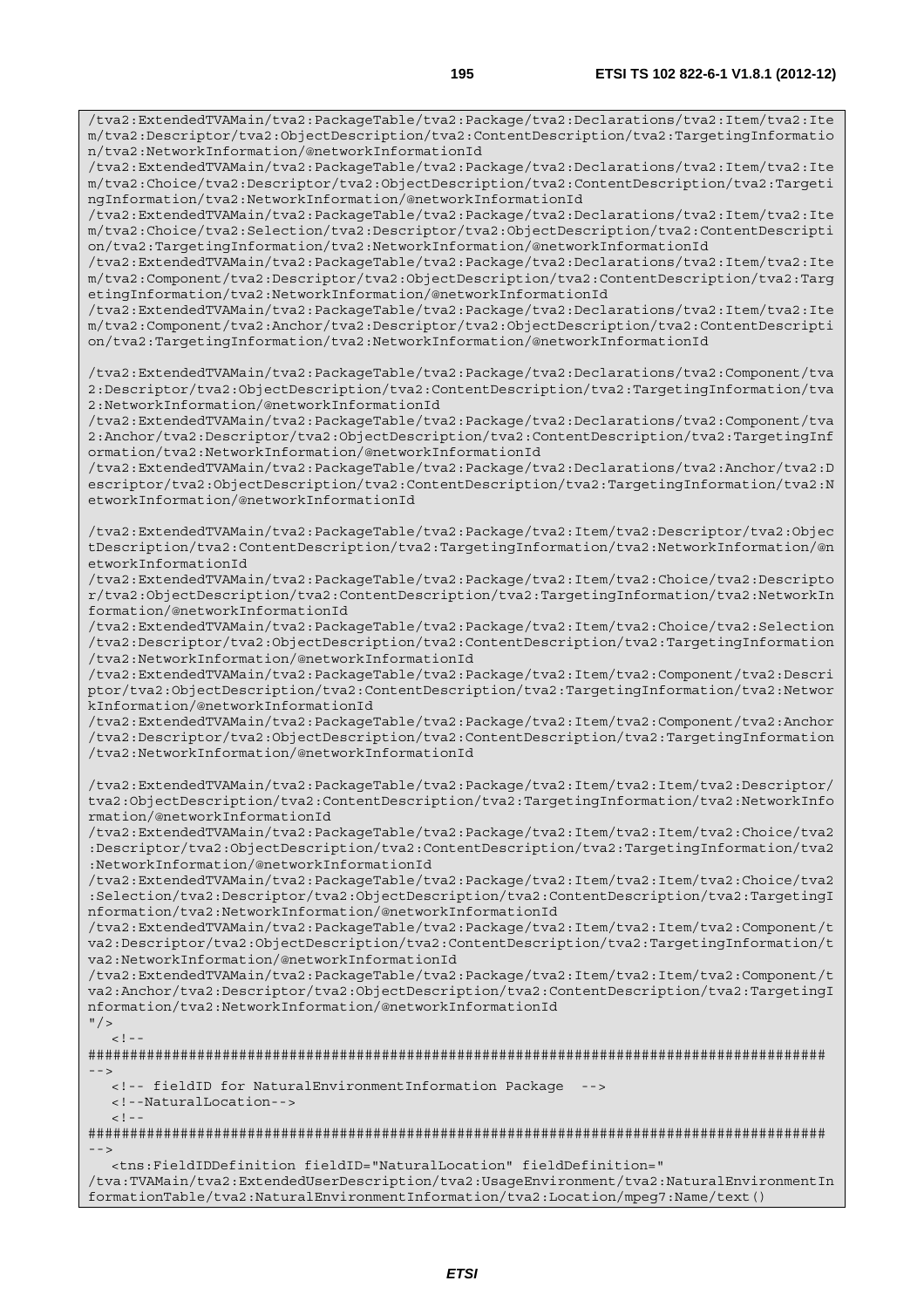/tva:TVAMain/tva:ProgramDescription/tva:ProgramInformationTable/tva:ProgramInformation/tv a2:ExtendedContentDescription/tva2:TargetingInformation/tva2:NaturalEnvironment/tva2:Loca tion/mpeg7:Name/text()

/tva:TVAMain/tva:ProgramDescription/tva:GroupInformationTable/tva:GroupInformation/tva2:E xtendedContentDescription/tva2:TargetingInformation/tva2:NaturalEnvironment/tva2:Location /mpeg7:Name/text()

/tva2:ExtendedTVAMain/tva2:TargetingInformationTable/tva2:TargetingInformation/va2:Natura lEnvironment/tva2:Location/mpeg7:Name/text()

/tva2:ExtendedTVAMain/tva2:PackageTable/tva2:Package/tva2:Descriptor/tva2:ObjectDescripti on/tva2:ContentDescription/tva2:TargetingInformation/tva2:NaturalEnvironment/tva2:Locatio n/mpeg7:Name/text()

/tva2:ExtendedTVAMain/tva2:PackageTable/tva2:Package/tva2:Declarations/tva2:Descriptor/tv a2:ObjectDescription/tva2:ContentDescription/tva2:TargetingInformation/tva2:NaturalEnviro nment/tva2:Location/mpeg7:Name/text()

/tva2:ExtendedTVAMain/tva2:PackageTable/tva2:Package/tva2:Declarations/tva2:Item/tva2:Des criptor/tva2:ObjectDescription/tva2:ContentDescription/tva2:TargetingInformation/tva2:Nat uralEnvironment/tva2:Location/mpeg7:Name/text()

/tva2:ExtendedTVAMain/tva2:PackageTable/tva2:Package/tva2:Declarations/tva2:Item/tva2:Cho ice/tva2:Descriptor/tva2:ObjectDescription/tva2:ContentDescription/tva2:TargetingInformat ion/tva2:NaturalEnvironment/tva2:Location/mpeg7:Name/text()

/tva2:ExtendedTVAMain/tva2:PackageTable/tva2:Package/tva2:Declarations/tva2:Item/tva2:Cho ice/tva2:Selection/tva2:Descriptor/tva2:ObjectDescription/tva2:ContentDescription/tva2:Ta rgetingInformation/tva2:NaturalEnvironment/tva2:Location/mpeg7:Name/text()

/tva2:ExtendedTVAMain/tva2:PackageTable/tva2:Package/tva2:Declarations/tva2:Item/tva2:Com ponent/tva2:Descriptor/tva2:ObjectDescription/tva2:ContentDescription/tva2:TargetingInfor mation/tva2:NaturalEnvironment/tva2:Location/mpeg7:Name/text()

/tva2:ExtendedTVAMain/tva2:PackageTable/tva2:Package/tva2:Declarations/tva2:Item/tva2:Com ponent/tva2:Anchor/tva2:Descriptor/tva2:ObjectDescription/tva2:ContentDescription/tva2:Ta rgetingInformation/tva2:NaturalEnvironment/tva2:Location/mpeg7:Name/text()

/tva2:ExtendedTVAMain/tva2:PackageTable/tva2:Package/tva2:Declarations/tva2:Item/tva2:Ite m/tva2:Descriptor/tva2:ObjectDescription/tva2:ContentDescription/tva2:TargetingInformatio n/tva2:NaturalEnvironment/tva2:Location/mpeg7:Name/text()

/tva2:ExtendedTVAMain/tva2:PackageTable/tva2:Package/tva2:Declarations/tva2:Item/tva2:Ite m/tva2:Choice/tva2:Descriptor/tva2:ObjectDescription/tva2:ContentDescription/tva2:Targeti ngInformation/tva2:NaturalEnvironment/tva2:Location/mpeg7:Name/text()

/tva2:ExtendedTVAMain/tva2:PackageTable/tva2:Package/tva2:Declarations/tva2:Item/tva2:Ite m/tva2:Choice/tva2:Selection/tva2:Descriptor/tva2:ObjectDescription/tva2:ContentDescripti on/tva2:TargetingInformation/tva2:NaturalEnvironment/tva2:Location/mpeg7:Name/text()

/tva2:ExtendedTVAMain/tva2:PackageTable/tva2:Package/tva2:Declarations/tva2:Item/tva2:Ite m/tva2:Component/tva2:Descriptor/tva2:ObjectDescription/tva2:ContentDescription/tva2:Targ etingInformation/tva2:NaturalEnvironment/tva2:Location/mpeg7:Name/text()

/tva2:ExtendedTVAMain/tva2:PackageTable/tva2:Package/tva2:Declarations/tva2:Item/tva2:Ite m/tva2:Component/tva2:Anchor/tva2:Descriptor/tva2:ObjectDescription/tva2:ContentDescripti on/tva2:TargetingInformation/tva2:NaturalEnvironment/tva2:Location/mpeg7:Name/text()

/tva2:ExtendedTVAMain/tva2:PackageTable/tva2:Package/tva2:Declarations/tva2:Component/tva 2:Descriptor/tva2:ObjectDescription/tva2:ContentDescription/tva2:TargetingInformation/tva 2:NaturalEnvironment/tva2:Location/mpeg7:Name/text()

/tva2:ExtendedTVAMain/tva2:PackageTable/tva2:Package/tva2:Declarations/tva2:Component/tva 2:Anchor/tva2:Descriptor/tva2:ObjectDescription/tva2:ContentDescription/tva2:TargetingInf ormation/tva2:NaturalEnvironment/tva2:Location/mpeg7:Name/text()

/tva2:ExtendedTVAMain/tva2:PackageTable/tva2:Package/tva2:Declarations/tva2:Anchor/tva2:D escriptor/tva2:ObjectDescription/tva2:ContentDescription/tva2:TargetingInformation/tva2:N aturalEnvironment/tva2:Location/mpeg7:Name/text()

/tva2:ExtendedTVAMain/tva2:PackageTable/tva2:Package/tva2:Item/tva2:Descriptor/tva2:Objec tDescription/tva2:ContentDescription/tva2:TargetingInformation/tva2:NaturalEnvironment/tv a2:Location/mpeg7:Name/text()

/tva2:ExtendedTVAMain/tva2:PackageTable/tva2:Package/tva2:Item/tva2:Choice/tva2:Descripto r/tva2:ObjectDescription/tva2:ContentDescription/tva2:TargetingInformation/tva2:NaturalEn vironment/tva2:Location/mpeg7:Name/text()

/tva2:ExtendedTVAMain/tva2:PackageTable/tva2:Package/tva2:Item/tva2:Choice/tva2:Selection /tva2:Descriptor/tva2:ObjectDescription/tva2:ContentDescription/tva2:TargetingInformation /tva2:NaturalEnvironment/tva2:Location/mpeg7:Name/text()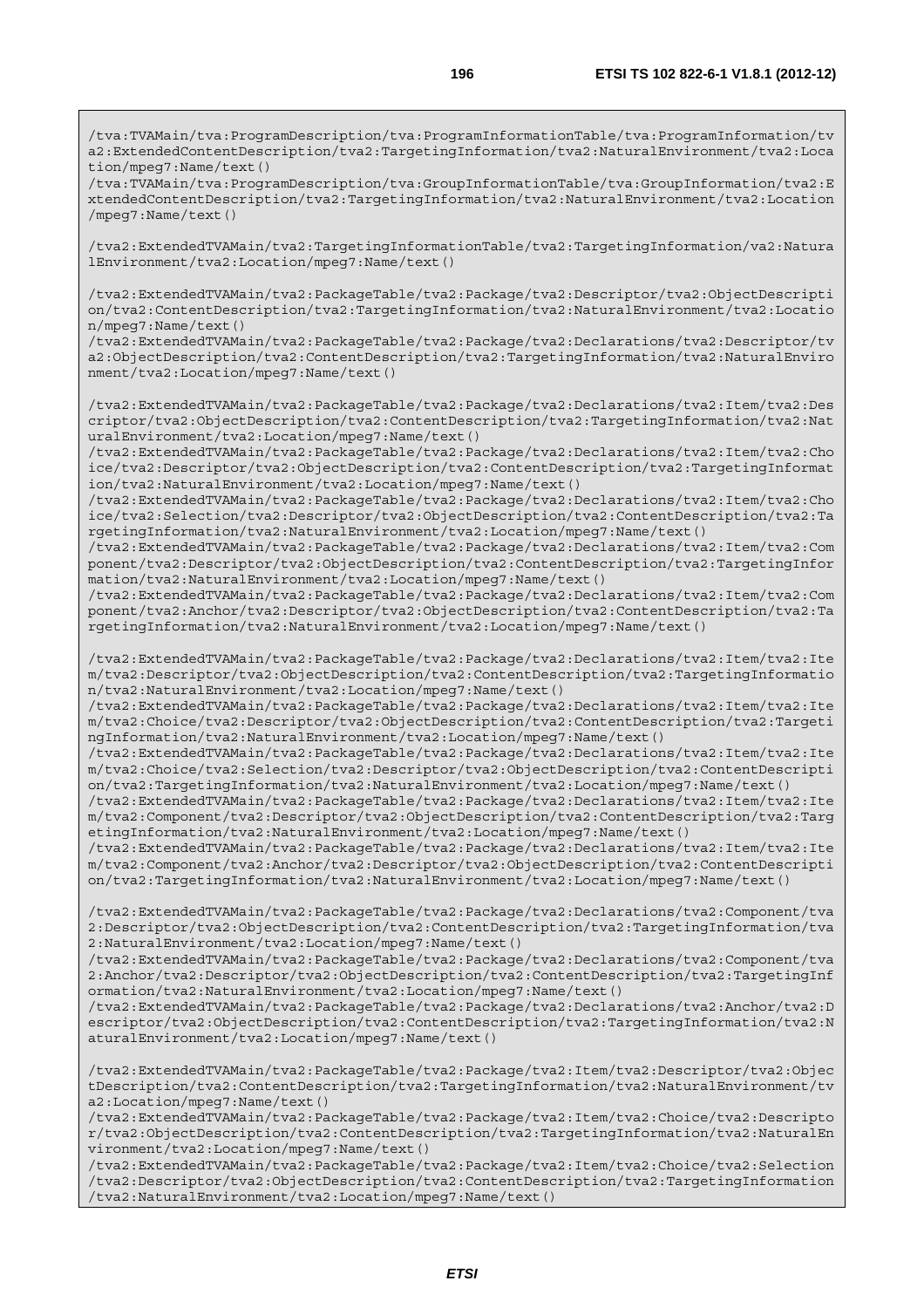/tva2:ExtendedTVAMain/tva2:PackageTable/tva2:Package/tva2:Item/tva2:Component/tva2:Descri ptor/tva2:ObjectDescription/tva2:ContentDescription/tva2:TargetingInformation/tva2:Natura lEnvironment/tva2:Location/mpeg7:Name/text() /tva2:ExtendedTVAMain/tva2:PackageTable/tva2:Package/tva2:Item/tva2:Component/tva2:Anchor /tva2:Descriptor/tva2:ObjectDescription/tva2:ContentDescription/tva2:TargetingInformation /tva2:NaturalEnvironment/tva2:Location/mpeg7:Name/text() /tva2:ExtendedTVAMain/tva2:PackageTable/tva2:Package/tva2:Item/tva2:Item/tva2:Descriptor/ tva2:ObjectDescription/tva2:ContentDescription/tva2:TargetingInformation/tva2:NaturalEnvi ronment/tva2:Location/mpeg7:Name/text() /tva2:ExtendedTVAMain/tva2:PackageTable/tva2:Package/tva2:Item/tva2:Item/tva2:Choice/tva2 :Descriptor/tva2:ObjectDescription/tva2:ContentDescription/tva2:TargetingInformation/tva2 :NaturalEnvironment/tva2:Location/mpeg7:Name/text() /tva2:ExtendedTVAMain/tva2:PackageTable/tva2:Package/tva2:Item/tva2:Item/tva2:Choice/tva2 :Selection/tva2:Descriptor/tva2:ObjectDescription/tva2:ContentDescription/tva2:TargetingI nformation/tva2:NaturalEnvironment/tva2:Location/mpeg7:Name/text() /tva2:ExtendedTVAMain/tva2:PackageTable/tva2:Package/tva2:Item/tva2:Item/tva2:Component/t va2:Descriptor/tva2:ObjectDescription/tva2:ContentDescription/tva2:TargetingInformation/t va2:NaturalEnvironment/tva2:Location/mpeg7:Name/text() /tva2:ExtendedTVAMain/tva2:PackageTable/tva2:Package/tva2:Item/tva2:Item/tva2:Component/t

```
va2:Anchor/tva2:Descriptor/tva2:ObjectDescription/tva2:ContentDescription/tva2:TargetingI
nformation/tva2:NaturalEnvironment/tva2:Location/mpeg7:Name/text() 
'' / >
```

```
</tns:FieldIDDefinitionList>
```
## B.3 ContextNodeID definition list

The *TV-Anytime* contextNodeID definition list which is defined by the schema in clause 5.1.1.1.1 is included here:

```
<?xml version="1.0" encoding="UTF-8"?> 
<tns:ContextNodeIDDefinitionList targetNamespace="urn:tva:transport:contextNodeIDs:2008" 
xmlns:tns="urn:tva:transport:2008" xmlns:tva="urn:tva:metadata:2008" 
xmlns:tva2="urn:tva:metadata:extended:2008" xmlns:mpeg7="urn:tva:mpeg7:2005" 
xmlns:cr="urn:tva:ContentReferencing:2008" xmlns:xsi="http://www.w3.org/2001/XMLSchema-
instance" xsi:schemaLocation="urn:tva:transport:2008 tva_transport_6-1_v151.xsd"> 
  \lt ! -
######################################################################################## 
 --> 
   <!-- ContextNodeIDs with multiple xPath 
--> 
  <! --
######################################################################################## 
--> 
   <tns:ContextNodeIDDefinition contextNodeID="CreditsItem" 
contextNodeDefinition="/tva:TVAMain/tva:ProgramDescription/tva:ProgramInformationTable/tv
a:ProgramInformation/tva:BasicDescription/tva:CreditsList/tva:CreditsItem 
/tva:TVAMain/tva:ProgramDescription/tva:GroupInformationTable/tva:GroupInformation/tva:Ba
sicDescription/tva:CreditsList/tva:CreditsItem 
/tva2:ExtendedTVAMain/tva2:PackageTable/tva2:Package/tva2:Descriptor/tva2:ObjectDescripti
on/tva2:ContentDescription/tva:CreditsList/tva:CreditsItem 
/tva2:ExtendedTVAMain/tva2:PackageTable/tva2:Package/tva2:Declarations/tva2:Descriptor/tv
a2:ObjectDescription/tva2:ContentDescription/tva:CreditsList/tva:CreditsItem 
/tva2:ExtendedTVAMain/tva2:PackageTable/tva2:Package/tva2:Declarations/tva2:Item/tva2:Des
criptor/tva2:ObjectDescription/tva2:ContentDescription/tva:CreditsList/tva:CreditsItem 
/tva2:ExtendedTVAMain/tva2:PackageTable/tva2:Package/tva2:Declarations/tva2:Item/tva2:Cho
ice/tva2:Descriptor/tva2:ObjectDescription/tva2:ContentDescription/tva:CreditsList/tva:Cr
editsItem 
/tva2:ExtendedTVAMain/tva2:PackageTable/tva2:Package/tva2:Declarations/tva2:Item/tva2:Cho
ice/tva2:Selection/tva2:Descriptor/tva2:ObjectDescription/tva2:ContentDescription/tva:Cre
ditsList/tva:CreditsItem 
/tva2:ExtendedTVAMain/tva2:PackageTable/tva2:Package/tva2:Declarations/tva2:Item/tva2:Com
ponent/tva2:Descriptor/tva2:ObjectDescription/tva2:ContentDescription/tva:CreditsList/tva
:CreditsItem
```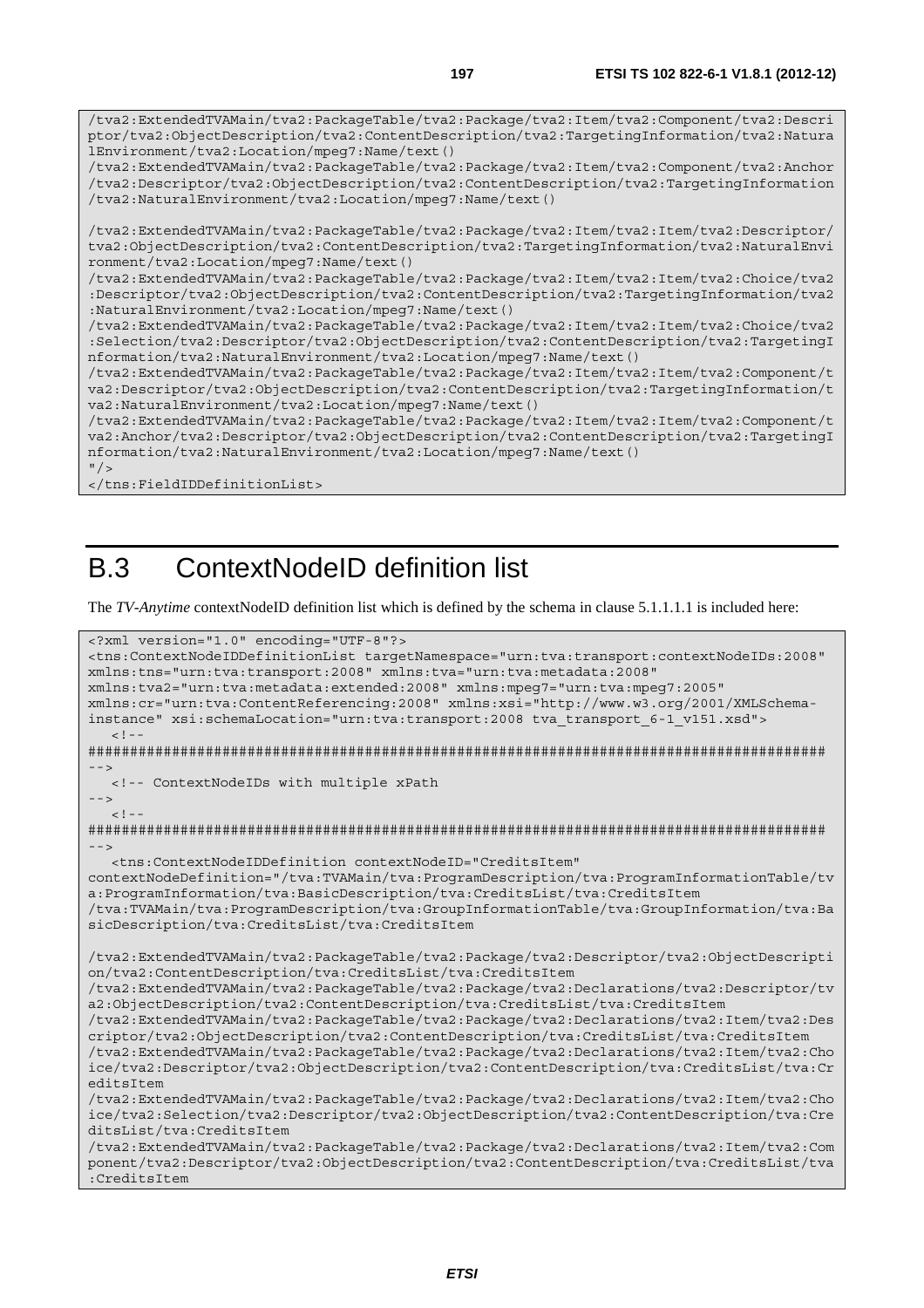/tva2:ExtendedTVAMain/tva2:PackageTable/tva2:Package/tva2:Declarations/tva2:Item/tva2:Com ponent/tva2:Anchor/tva2:Descriptor/tva2:ObjectDescription/tva2:ContentDescription/tva:Cre

/tva2:ExtendedTVAMain/tva2:PackageTable/tva2:Package/tva2:Declarations/tva2:Item/tva2:Ite

ditsList/tva:CreditsItem

m/tva2:Descriptor/tva2:ObjectDescription/tva2:ContentDescription/tva:CreditsList/tva:Cred itsItem /tva2:ExtendedTVAMain/tva2:PackageTable/tva2:Package/tva2:Declarations/tva2:Item/tva2:Ite m/tva2:Choice/tva2:Descriptor/tva2:ObjectDescription/tva2:ContentDescription/tva:CreditsL ist/tva:CreditsItem /tva2:ExtendedTVAMain/tva2:PackageTable/tva2:Package/tva2:Declarations/tva2:Item/tva2:Ite m/tva2:Choice/tva2:Selection/tva2:Descriptor/tva2:ObjectDescription/tva2:ContentDescripti on/tva:CreditsList/tva:CreditsItem /tva2:ExtendedTVAMain/tva2:PackageTable/tva2:Package/tva2:Declarations/tva2:Item/tva2:Ite m/tva2:Component/tva2:Descriptor/tva2:ObjectDescription/tva2:ContentDescription/tva:Credi tsList/tva:CreditsItem /tva2:ExtendedTVAMain/tva2:PackageTable/tva2:Package/tva2:Declarations/tva2:Item/tva2:Ite m/tva2:Component/tva2:Anchor/tva2:Descriptor/tva2:ObjectDescription/tva2:ContentDescripti on/tva:CreditsList/tva:CreditsItem /tva2:ExtendedTVAMain/tva2:PackageTable/tva2:Package/tva2:Declarations/tva2:Component/tva 2:Descriptor/tva2:ObjectDescription/tva2:ContentDescription/tva:CreditsList/tva:CreditsIt em /tva2:ExtendedTVAMain/tva2:PackageTable/tva2:Package/tva2:Declarations/tva2:Component/tva 2:Anchor/tva2:Descriptor/tva2:ObjectDescription/tva2:ContentDescription/tva:CreditsList/t va:CreditsItem /tva2:ExtendedTVAMain/tva2:PackageTable/tva2:Package/tva2:Declarations/tva2:Anchor/tva2:D escriptor/tva2:ObjectDescription/tva2:ContentDescription/tva:CreditsList/tva:CreditsItem /tva2:ExtendedTVAMain/tva2:PackageTable/tva2:Package/tva2:Item/tva2:Descriptor/tva2:Objec tDescription/tva2:ContentDescription/tva:CreditsList/tva:CreditsItem /tva2:ExtendedTVAMain/tva2:PackageTable/tva2:Package/tva2:Item/tva2:Choice/tva2:Descripto r/tva2:ObjectDescription/tva2:ContentDescription/tva:CreditsList/tva:CreditsItem /tva2:ExtendedTVAMain/tva2:PackageTable/tva2:Package/tva2:Item/tva2:Choice/tva2:Selection /tva2:Descriptor/tva2:ObjectDescription/tva2:ContentDescription/tva:CreditsList/tva:Credi tsItem /tva2:ExtendedTVAMain/tva2:PackageTable/tva2:Package/tva2:Item/tva2:Component/tva2:Descri ptor/tva2:ObjectDescription/tva2:ContentDescription/tva:CreditsList/tva:CreditsItem /tva2:ExtendedTVAMain/tva2:PackageTable/tva2:Package/tva2:Item/tva2:Component/tva2:Anchor /tva2:Descriptor/tva2:ObjectDescription/tva2:ContentDescription/tva:CreditsList/tva:Credi tsItem /tva2:ExtendedTVAMain/tva2:PackageTable/tva2:Package/tva2:Item/tva2:Item/tva2:Descriptor/ tva2:ObjectDescription/tva2:ContentDescription/tva:CreditsList/tva:CreditsItem /tva2:ExtendedTVAMain/tva2:PackageTable/tva2:Package/tva2:Item/tva2:Item/tva2:Choice/tva2 :Descriptor/tva2:ObjectDescription/tva2:ContentDescription/tva:CreditsList/tva:CreditsIte m /tva2:ExtendedTVAMain/tva2:PackageTable/tva2:Package/tva2:Item/tva2:Item/tva2:Choice/tva2 :Selection/tva2:Descriptor/tva2:ObjectDescription/tva2:ContentDescription/tva:CreditsList /tva:CreditsItem /tva2:ExtendedTVAMain/tva2:PackageTable/tva2:Package/tva2:Item/tva2:Item/tva2:Component/t va2:Descriptor/tva2:ObjectDescription/tva2:ContentDescription/tva:CreditsList/tva:Credits Item /tva2:ExtendedTVAMain/tva2:PackageTable/tva2:Package/tva2:Item/tva2:Item/tva2:Component/t va2:Anchor/tva2:Descriptor/tva2:ObjectDescription/tva2:ContentDescription/tva:CreditsList /tva:CreditsItem  $"$  /> <tns:ContextNodeIDDefinition contextNodeID="AudioAttributes" contextNodeDefinition="/tva:TVAMain/tva:ProgramDescription/tva:ProgramInformationTable/tv a:ProgramInformation/tva:AVAttributes/tva:AudioAttributes /tva:TVAMain/tva:ProgramDescription/tva:ProgramLocationTable/tva:BroadcastEvent/tva:Insta nceDescription/tva:AVAttributes/tva:AudioAttributes /tva:TVAMain/tva:ProgramDescription/tva:ProgramLocationTable/tva:Schedule/tva:ScheduleEve nt/tva:InstanceDescription/tva:AVAttributes/tva:AudioAttributes /tva:TVAMain/tva:ProgramDescription/tva:ProgramLocationTable/tva:OnDemandProgram/tva:Inst anceDescription/tva:AVAttributes/tva:AudioAttributes /tva:TVAMain/tva:ProgramDescription/tva:ProgramLocationTable/tva:OnDemandService/tva:OnDe mandProgram/tva:InstanceDescription/tva:AVAttributes/tva:AudioAttributes /tva:TVAMain/tva:ProgramDescription/tva:ProgramInformationTable/tva:ProgramInformation/tv a2:ExtendedContentDescription/tva2:ContentProperties/tva2:AudioAttributes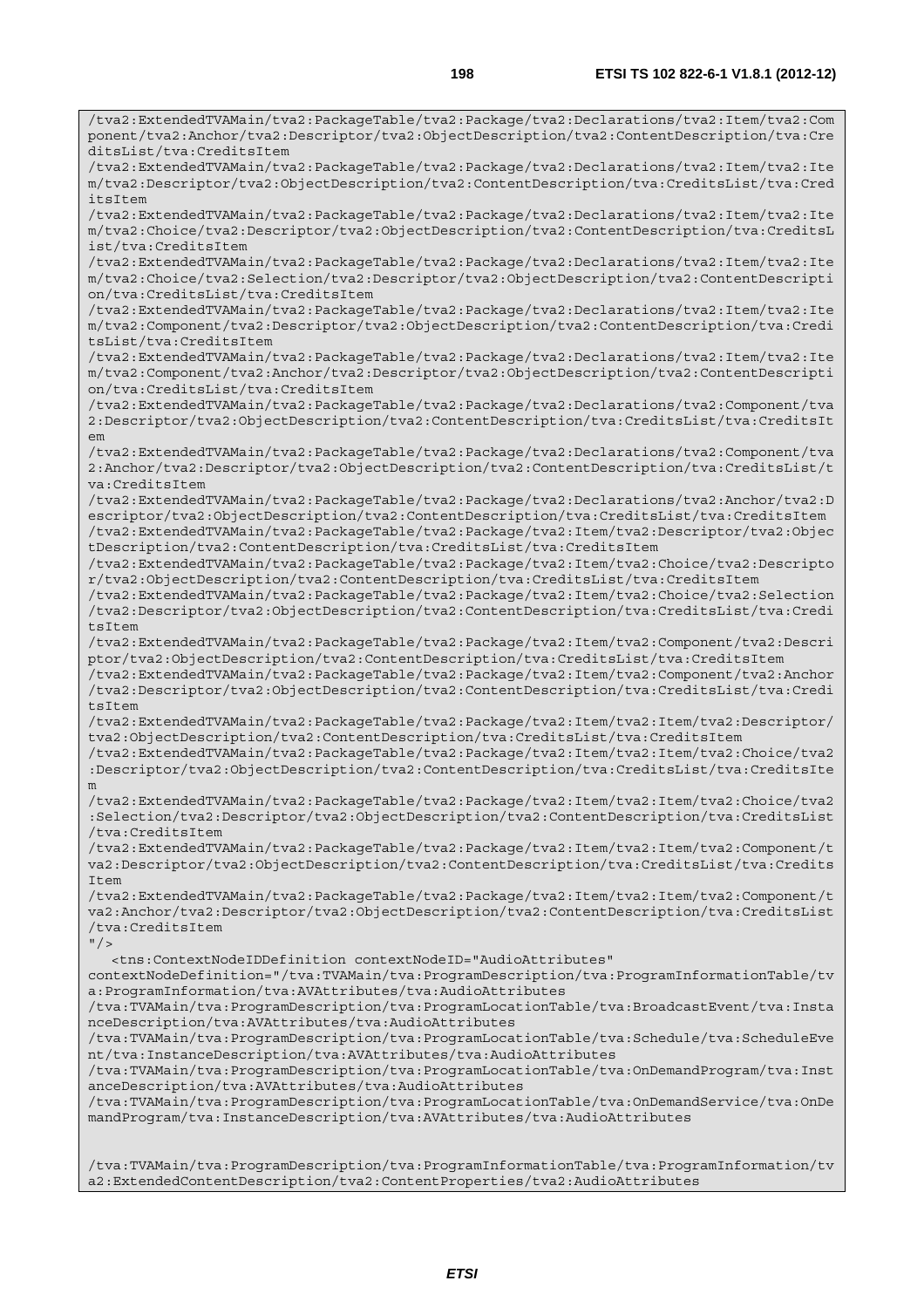/tva:TVAMain/tva:ProgramDescription/tva:GroupInformationTable/tva:GroupInformation/tva2:E xtendedContentDescription/tva2:ContentProperties/tva2:AudioAttributes /tva2:ExtendedTVAMain/tva2:PackageTable/tva2:Package/tva2:Descriptor/tva2:ObjectDescripti on/tva2:ContentDescription/tva2:ContentProperties/tva2:AudioAttributes /tva2:ExtendedTVAMain/tva2:PackageTable/tva2:Package/tva2:Declarations/tva2:Descriptor/tv a2:ObjectDescription/tva2:ContentDescription/tva2:ContentProperties/tva2:AudioAttributes /tva2:ExtendedTVAMain/tva2:PackageTable/tva2:Package/tva2:Declarations/tva2:Item/tva2:Des criptor/tva2:ObjectDescription/tva2:ContentDescription/tva2:ContentProperties/tva2:AudioA ttributes /tva2:ExtendedTVAMain/tva2:PackageTable/tva2:Package/tva2:Declarations/tva2:Item/tva2:Cho ice/tva2:Descriptor/tva2:ObjectDescription/tva2:ContentDescription/tva2:ContentProperties /tva2:AudioAttributes /tva2:ExtendedTVAMain/tva2:PackageTable/tva2:Package/tva2:Declarations/tva2:Item/tva2:Cho ice/tva2:Selection/tva2:Descriptor/tva2:ObjectDescription/tva2:ContentDescription/tva2:Co ntentProperties/tva2:AudioAttributes /tva2:ExtendedTVAMain/tva2:PackageTable/tva2:Package/tva2:Declarations/tva2:Item/tva2:Com ponent/tva2:Descriptor/tva2:ObjectDescription/tva2:ContentDescription/tva2:ContentPropert ies/tva2:AudioAttributes /tva2:ExtendedTVAMain/tva2:PackageTable/tva2:Package/tva2:Declarations/tva2:Item/tva2:Com ponent/tva2:Anchor/tva2:Descriptor/tva2:ObjectDescription/tva2:ContentDescription/tva2:Co ntentProperties/tva2:AudioAttributes /tva2:ExtendedTVAMain/tva2:PackageTable/tva2:Package/tva2:Declarations/tva2:Item/tva2:Ite m/tva2:Descriptor/tva2:ObjectDescription/tva2:ContentDescription/tva2:ContentProperties/t va2:AudioAttributes /tva2:ExtendedTVAMain/tva2:PackageTable/tva2:Package/tva2:Declarations/tva2:Item/tva2:Ite m/tva2:Choice/tva2:Descriptor/tva2:ObjectDescription/tva2:ContentDescription/tva2:Content Properties/tva2:AudioAttributes /tva2:ExtendedTVAMain/tva2:PackageTable/tva2:Package/tva2:Declarations/tva2:Item/tva2:Ite m/tva2:Choice/tva2:Selection/tva2:Descriptor/tva2:ObjectDescription/tva2:ContentDescripti on/tva2:ContentProperties/tva2:AudioAttributes /tva2:ExtendedTVAMain/tva2:PackageTable/tva2:Package/tva2:Declarations/tva2:Item/tva2:Ite m/tva2:Component/tva2:Descriptor/tva2:ObjectDescription/tva2:ContentDescription/tva2:Cont entProperties/tva2:AudioAttributes /tva2:ExtendedTVAMain/tva2:PackageTable/tva2:Package/tva2:Declarations/tva2:Item/tva2:Ite m/tva2:Component/tva2:Anchor/tva2:Descriptor/tva2:ObjectDescription/tva2:ContentDescripti on/tva2:ContentProperties/tva2:AudioAttributes /tva2:ExtendedTVAMain/tva2:PackageTable/tva2:Package/tva2:Declarations/tva2:Component/tva 2:Descriptor/tva2:ObjectDescription/tva2:ContentDescription/tva2:ContentProperties/tva2:A udioAttributes /tva2:ExtendedTVAMain/tva2:PackageTable/tva2:Package/tva2:Declarations/tva2:Component/tva 2:Anchor/tva2:Descriptor/tva2:ObjectDescription/tva2:ContentDescription/tva2:ContentPrope rties/tva2:AudioAttributes /tva2:ExtendedTVAMain/tva2:PackageTable/tva2:Package/tva2:Declarations/tva2:Anchor/tva2:D escriptor/tva2:ObjectDescription/tva2:ContentDescription/tva2:ContentProperties/tva2:Audi oAttributes /tva2:ExtendedTVAMain/tva2:PackageTable/tva2:Package/tva2:Item/tva2:Descriptor/tva2:Objec tDescription/tva2:ContentDescription/tva2:ContentProperties/tva2:AudioAttributes /tva2:ExtendedTVAMain/tva2:PackageTable/tva2:Package/tva2:Item/tva2:Choice/tva2:Descripto r/tva2:ObjectDescription/tva2:ContentDescription/tva2:ContentProperties/tva2:AudioAttribu tes /tva2:ExtendedTVAMain/tva2:PackageTable/tva2:Package/tva2:Item/tva2:Choice/tva2:Selection /tva2:Descriptor/tva2:ObjectDescription/tva2:ContentDescription/tva2:ContentProperties/tv a2:AudioAttributes /tva2:ExtendedTVAMain/tva2:PackageTable/tva2:Package/tva2:Item/tva2:Component/tva2:Descri ptor/tva2:ObjectDescription/tva2:ContentDescription/tva2:ContentProperties/tva2:AudioAttr ibutes /tva2:ExtendedTVAMain/tva2:PackageTable/tva2:Package/tva2:Item/tva2:Component/tva2:Anchor /tva2:Descriptor/tva2:ObjectDescription/tva2:ContentDescription/tva2:ContentProperties/tv a2:AudioAttributes /tva2:ExtendedTVAMain/tva2:PackageTable/tva2:Package/tva2:Item/tva2:Item/tva2:Descriptor/ tva2:ObjectDescription/tva2:ContentDescription/tva2:ContentProperties/tva2:AudioAttribute s /tva2:ExtendedTVAMain/tva2:PackageTable/tva2:Package/tva2:Item/tva2:Item/tva2:Choice/tva2 :Descriptor/tva2:ObjectDescription/tva2:ContentDescription/tva2:ContentProperties/tva2:Au dioAttributes /tva2:ExtendedTVAMain/tva2:PackageTable/tva2:Package/tva2:Item/tva2:Item/tva2:Choice/tva2 :Selection/tva2:Descriptor/tva2:ObjectDescription/tva2:ContentDescription/tva2:ContentPro perties/tva2:AudioAttributes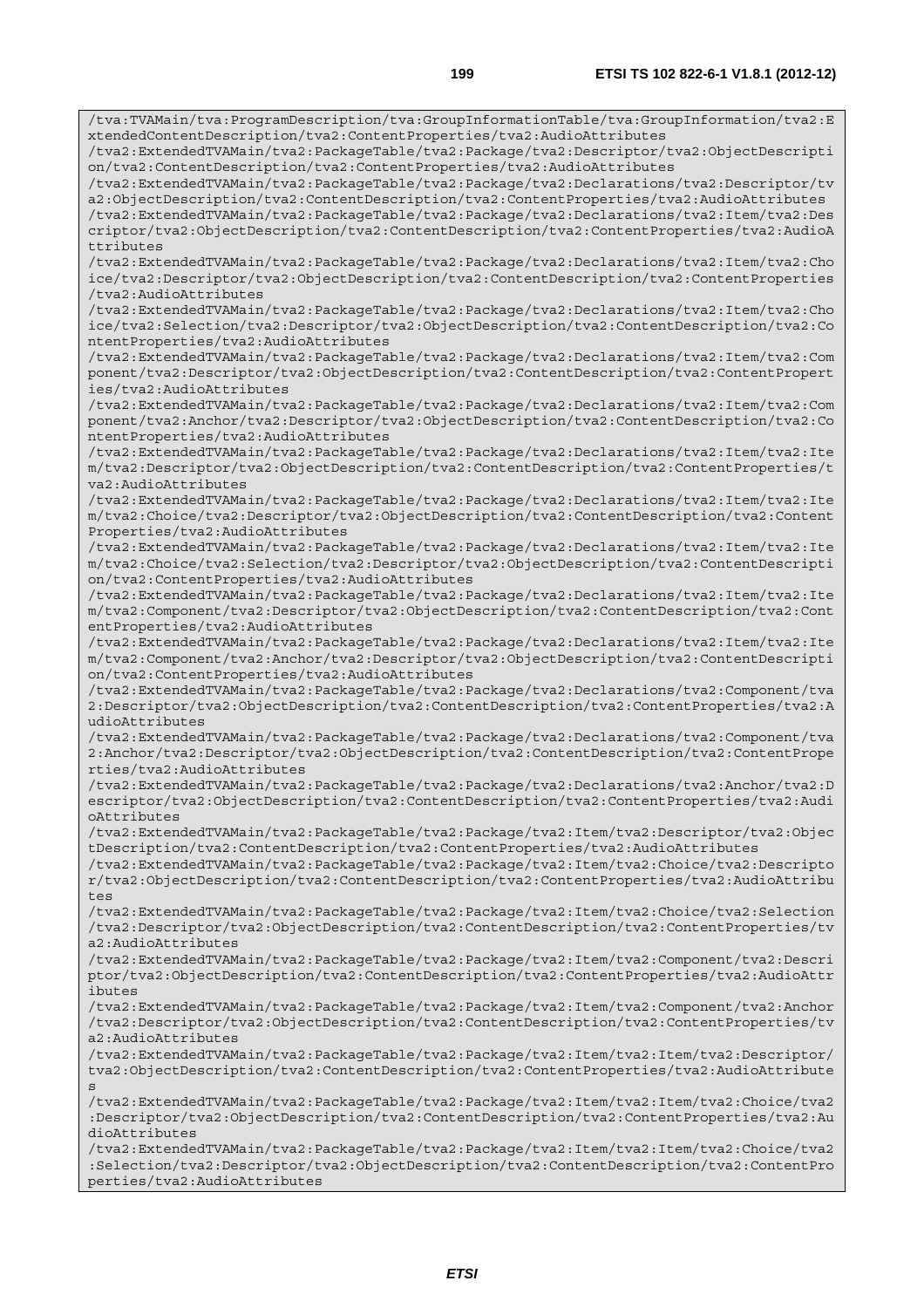/tva2:ExtendedTVAMain/tva2:PackageTable/tva2:Package/tva2:Item/tva2:Item/tva2:Component/t va2:Descriptor/tva2:ObjectDescription/tva2:ContentDescription/tva2:ContentProperties/tva2 :AudioAttributes /tva2:ExtendedTVAMain/tva2:PackageTable/tva2:Package/tva2:Item/tva2:Item/tva2:Component/t va2:Anchor/tva2:Descriptor/tva2:ObjectDescription/tva2:ContentDescription/tva2:ContentPro perties/tva2:AudioAttributes  $^{\prime\prime}$  /  $\rightarrow$  <tns:ContextNodeIDDefinition contextNodeID="VideoAttributes" contextNodeDefinition="/tva:TVAMain/tva:ProgramDescription/tva:ProgramInformationTable/tv a:ProgramInformation/tva:AVAttributes/tva:VideoAttributes /tva:TVAMain/tva:ProgramDescription/tva:ProgramLocationTable/tva:BroadcastEvent/tva:Insta nceDescription/tva:AVAttributes/tva:VideoAttributes /tva:TVAMain/tva:ProgramDescription/tva:ProgramLocationTable/tva:Schedule/tva:ScheduleEve nt/tva:InstanceDescription/tva:AVAttributes/tva:VideoAttributes /tva:TVAMain/tva:ProgramDescription/tva:ProgramLocationTable/tva:OnDemandProgram/tva:Inst anceDescription/tva:AVAttributes/tva:VideoAttributes /tva:TVAMain/tva:ProgramDescription/tva:ProgramLocationTable/tva:OnDemandService/tva:OnDe mandProgram/tva:InstanceDescription/tva:AVAttributes/tva:VideoAttributes /tva:TVAMain/tva:ProgramDescription/tva:ProgramInformationTable/tva:ProgramInformation/tv a2:ExtendedContentDescription/tva2:ContentProperties/tva2:VideoAttributes /tva:TVAMain/tva:ProgramDescription/tva:GroupInformationTable/tva:GroupInformation/tva2:E xtendedContentDescription/tva2:ContentProperties/tva2:VideoAttributes /tva2:ExtendedTVAMain/tva2:PackageTable/tva2:Package/tva2:Descriptor/tva2:ObjectDescripti on/tva2:ContentDescription/tva2:ContentProperties/tva2:VideoAttributes /tva2:ExtendedTVAMain/tva2:PackageTable/tva2:Package/tva2:Declarations/tva2:Descriptor/tv a2:ObjectDescription/tva2:ContentDescription/tva2:ContentProperties/tva2:VideoAttributes /tva2:ExtendedTVAMain/tva2:PackageTable/tva2:Package/tva2:Declarations/tva2:Item/tva2:Des criptor/tva2:ObjectDescription/tva2:ContentDescription/tva2:ContentProperties/tva2:VideoA ttributes /tva2:ExtendedTVAMain/tva2:PackageTable/tva2:Package/tva2:Declarations/tva2:Item/tva2:Cho ice/tva2:Descriptor/tva2:ObjectDescription/tva2:ContentDescription/tva2:ContentProperties /tva2:VideoAttributes /tva2:ExtendedTVAMain/tva2:PackageTable/tva2:Package/tva2:Declarations/tva2:Item/tva2:Cho ice/tva2:Selection/tva2:Descriptor/tva2:ObjectDescription/tva2:ContentDescription/tva2:Co ntentProperties/tva2:VideoAttributes /tva2:ExtendedTVAMain/tva2:PackageTable/tva2:Package/tva2:Declarations/tva2:Item/tva2:Com ponent/tva2:Descriptor/tva2:ObjectDescription/tva2:ContentDescription/tva2:ContentPropert ies/tva2:VideoAttributes /tva2:ExtendedTVAMain/tva2:PackageTable/tva2:Package/tva2:Declarations/tva2:Item/tva2:Com ponent/tva2:Anchor/tva2:Descriptor/tva2:ObjectDescription/tva2:ContentDescription/tva2:Co ntentProperties/tva2:VideoAttributes /tva2:ExtendedTVAMain/tva2:PackageTable/tva2:Package/tva2:Declarations/tva2:Item/tva2:Ite m/tva2:Descriptor/tva2:ObjectDescription/tva2:ContentDescription/tva2:ContentProperties/t va2:VideoAttributes /tva2:ExtendedTVAMain/tva2:PackageTable/tva2:Package/tva2:Declarations/tva2:Item/tva2:Ite m/tva2:Choice/tva2:Descriptor/tva2:ObjectDescription/tva2:ContentDescription/tva2:Content Properties/tva2:VideoAttributes /tva2:ExtendedTVAMain/tva2:PackageTable/tva2:Package/tva2:Declarations/tva2:Item/tva2:Ite m/tva2:Choice/tva2:Selection/tva2:Descriptor/tva2:ObjectDescription/tva2:ContentDescripti on/tva2:ContentProperties/tva2:VideoAttributes /tva2:ExtendedTVAMain/tva2:PackageTable/tva2:Package/tva2:Declarations/tva2:Item/tva2:Ite m/tva2:Component/tva2:Descriptor/tva2:ObjectDescription/tva2:ContentDescription/tva2:Cont entProperties/tva2:VideoAttributes /tva2:ExtendedTVAMain/tva2:PackageTable/tva2:Package/tva2:Declarations/tva2:Item/tva2:Ite m/tva2:Component/tva2:Anchor/tva2:Descriptor/tva2:ObjectDescription/tva2:ContentDescripti on/tva2:ContentProperties/tva2:VideoAttributes /tva2:ExtendedTVAMain/tva2:PackageTable/tva2:Package/tva2:Declarations/tva2:Component/tva 2:Descriptor/tva2:ObjectDescription/tva2:ContentDescription/tva2:ContentProperties/tva2:V ideoAttributes /tva2:ExtendedTVAMain/tva2:PackageTable/tva2:Package/tva2:Declarations/tva2:Component/tva 2:Anchor/tva2:Descriptor/tva2:ObjectDescription/tva2:ContentDescription/tva2:ContentPrope rties/tva2:VideoAttributes /tva2:ExtendedTVAMain/tva2:PackageTable/tva2:Package/tva2:Declarations/tva2:Anchor/tva2:D escriptor/tva2:ObjectDescription/tva2:ContentDescription/tva2:ContentProperties/tva2:Vide

/tva2:ExtendedTVAMain/tva2:PackageTable/tva2:Package/tva2:Item/tva2:Descriptor/tva2:Objec tDescription/tva2:ContentDescription/tva2:ContentProperties/tva2:VideoAttributes

oAttributes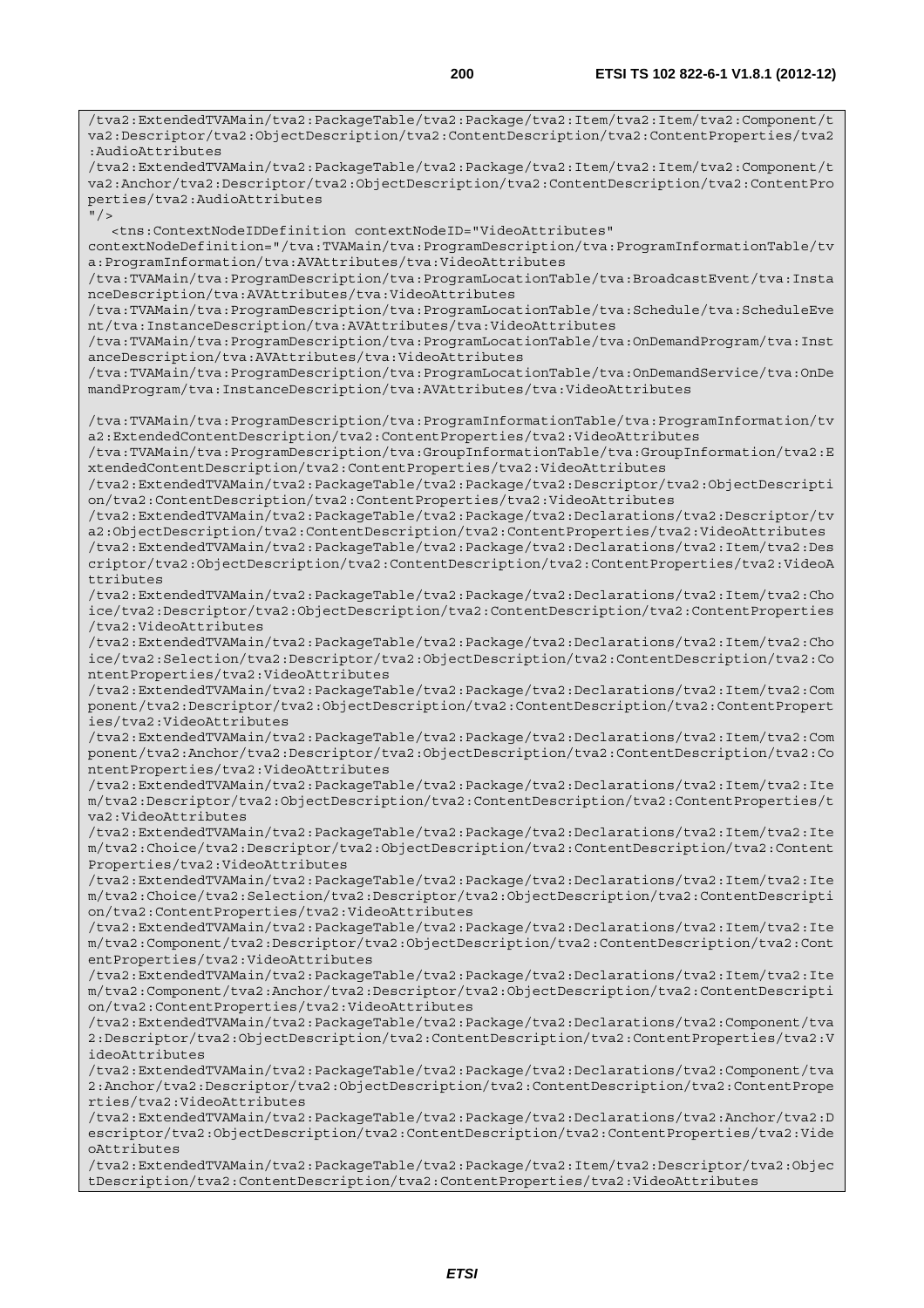/tva2:ExtendedTVAMain/tva2:PackageTable/tva2:Package/tva2:Item/tva2:Choice/tva2:Descripto r/tva2:ObjectDescription/tva2:ContentDescription/tva2:ContentProperties/tva2:VideoAttribu tes /tva2:ExtendedTVAMain/tva2:PackageTable/tva2:Package/tva2:Item/tva2:Choice/tva2:Selection /tva2:Descriptor/tva2:ObjectDescription/tva2:ContentDescription/tva2:ContentProperties/tv a2:VideoAttributes /tva2:ExtendedTVAMain/tva2:PackageTable/tva2:Package/tva2:Item/tva2:Component/tva2:Descri ptor/tva2:ObjectDescription/tva2:ContentDescription/tva2:ContentProperties/tva2:VideoAttr ibutes /tva2:ExtendedTVAMain/tva2:PackageTable/tva2:Package/tva2:Item/tva2:Component/tva2:Anchor /tva2:Descriptor/tva2:ObjectDescription/tva2:ContentDescription/tva2:ContentProperties/tv a2:VideoAttributes /tva2:ExtendedTVAMain/tva2:PackageTable/tva2:Package/tva2:Item/tva2:Item/tva2:Descriptor/ tva2:ObjectDescription/tva2:ContentDescription/tva2:ContentProperties/tva2:VideoAttribute s /tva2:ExtendedTVAMain/tva2:PackageTable/tva2:Package/tva2:Item/tva2:Item/tva2:Choice/tva2 :Descriptor/tva2:ObjectDescription/tva2:ContentDescription/tva2:ContentProperties/tva2:Vi deoAttributes /tva2:ExtendedTVAMain/tva2:PackageTable/tva2:Package/tva2:Item/tva2:Item/tva2:Choice/tva2 :Selection/tva2:Descriptor/tva2:ObjectDescription/tva2:ContentDescription/tva2:ContentPro perties/tva2:VideoAttributes /tva2:ExtendedTVAMain/tva2:PackageTable/tva2:Package/tva2:Item/tva2:Item/tva2:Component/t va2:Descriptor/tva2:ObjectDescription/tva2:ContentDescription/tva2:ContentProperties/tva2 :VideoAttributes /tva2:ExtendedTVAMain/tva2:PackageTable/tva2:Package/tva2:Item/tva2:Item/tva2:Component/t va2:Anchor/tva2:Descriptor/tva2:ObjectDescription/tva2:ContentDescription/tva2:ContentPro perties/tva2:VideoAttributes  $"$  /> <tns:ContextNodeIDDefinition contextNodeID="AwardsListItem" contextNodeDefinition="/tva:TVAMain/tva:ProgramDescription/tva:ProgramInformationTable/tv a:ProgramInformation/tva:BasicDescription/tva:AwardsList/tva:AwardsListItem /tva:TVAMain/tva:ProgramDescription/tva:GroupInformationTable/tva:GroupInformation/tva:Ba sicDescription/tva:AwardsList/tva:AwardsListItem /tva2:ExtendedTVAMain/tva2:PackageTable/tva2:Package/tva2:Descriptor/tva2:ObjectDescripti on/tva2:ContentDescription/tva:AwardsList/tva:AwardsListItem /tva2:ExtendedTVAMain/tva2:PackageTable/tva2:Package/tva2:Declarations/tva2:Descriptor/tv a2:ObjectDescription/tva2:ContentDescription/tva:AwardsList/tva:AwardsListItem /tva2:ExtendedTVAMain/tva2:PackageTable/tva2:Package/tva2:Declarations/tva2:Item/tva2:Des criptor/tva2:ObjectDescription/tva2:ContentDescription/tva:AwardsList/tva:AwardsListItem /tva2:ExtendedTVAMain/tva2:PackageTable/tva2:Package/tva2:Declarations/tva2:Item/tva2:Cho ice/tva2:Descriptor/tva2:ObjectDescription/tva2:ContentDescription/tva:AwardsList/tva:Awa rdsListItem /tva2:ExtendedTVAMain/tva2:PackageTable/tva2:Package/tva2:Declarations/tva2:Item/tva2:Cho ice/tva2:Selection/tva2:Descriptor/tva2:ObjectDescription/tva2:ContentDescription/tva:Awa rdsList/tva:AwardsListItem /tva2:ExtendedTVAMain/tva2:PackageTable/tva2:Package/tva2:Declarations/tva2:Item/tva2:Com ponent/tva2:Descriptor/tva2:ObjectDescription/tva2:ContentDescription/tva:AwardsList/tva: AwardsListItem /tva2:ExtendedTVAMain/tva2:PackageTable/tva2:Package/tva2:Declarations/tva2:Item/tva2:Com ponent/tva2:Anchor/tva2:Descriptor/tva2:ObjectDescription/tva2:ContentDescription/tva:Awa rdsList/tva:AwardsListItem /tva2:ExtendedTVAMain/tva2:PackageTable/tva2:Package/tva2:Declarations/tva2:Item/tva2:Ite m/tva2:Descriptor/tva2:ObjectDescription/tva2:ContentDescription/tva:AwardsList/tva:Award sListItem /tva2:ExtendedTVAMain/tva2:PackageTable/tva2:Package/tva2:Declarations/tva2:Item/tva2:Ite m/tva2:Choice/tva2:Descriptor/tva2:ObjectDescription/tva2:ContentDescription/tva:AwardsLi st/tva:AwardsListItem /tva2:ExtendedTVAMain/tva2:PackageTable/tva2:Package/tva2:Declarations/tva2:Item/tva2:Ite m/tva2:Choice/tva2:Selection/tva2:Descriptor/tva2:ObjectDescription/tva2:ContentDescripti on/tva:AwardsList/tva:AwardsListItem /tva2:ExtendedTVAMain/tva2:PackageTable/tva2:Package/tva2:Declarations/tva2:Item/tva2:Ite m/tva2:Component/tva2:Descriptor/tva2:ObjectDescription/tva2:ContentDescription/tva:Award sList/tva:AwardsListItem /tva2:ExtendedTVAMain/tva2:PackageTable/tva2:Package/tva2:Declarations/tva2:Item/tva2:Ite m/tva2:Component/tva2:Anchor/tva2:Descriptor/tva2:ObjectDescription/tva2:ContentDescripti on/tva:AwardsList/tva:AwardsListItem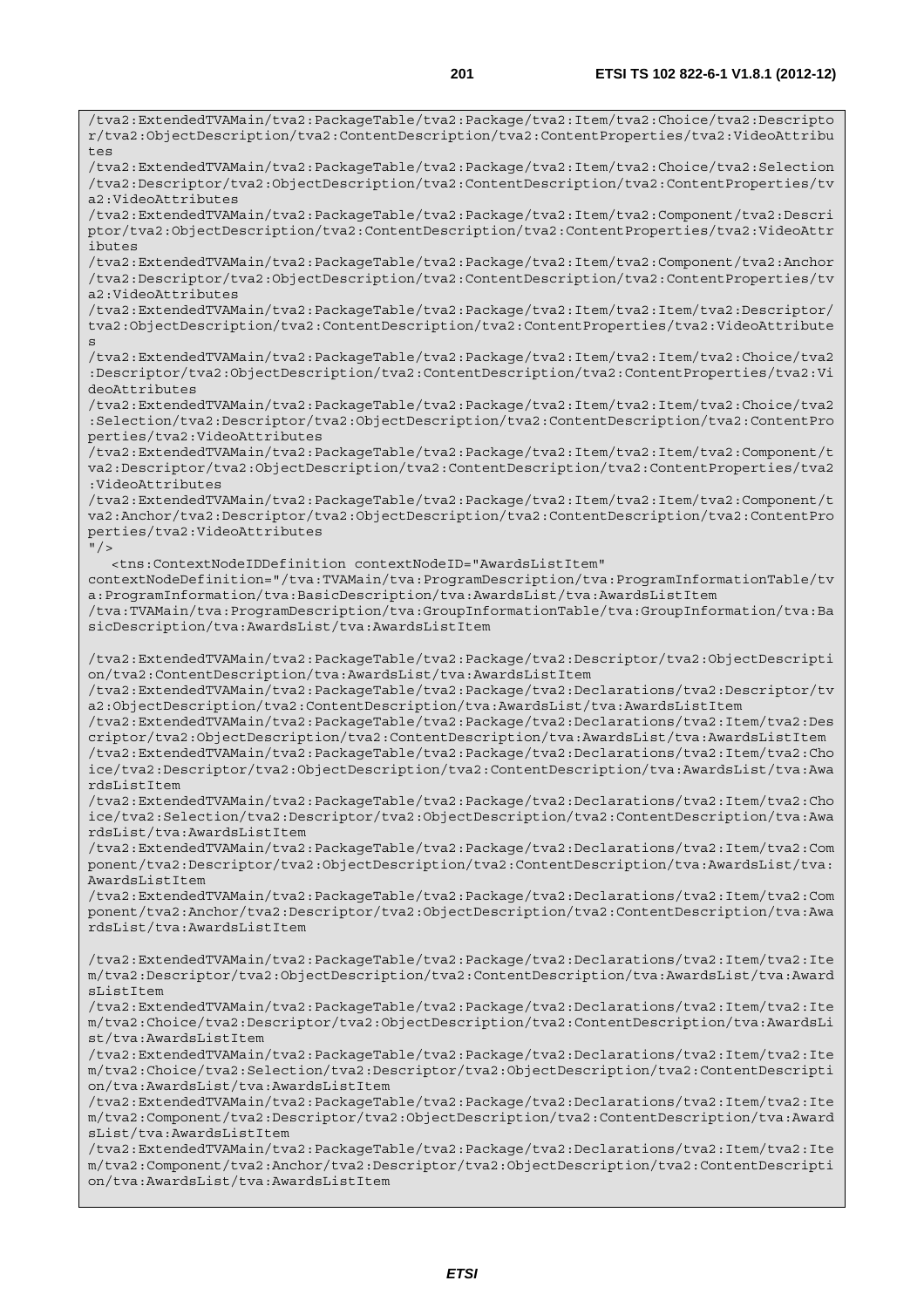/tva2:ExtendedTVAMain/tva2:PackageTable/tva2:Package/tva2:Declarations/tva2:Component/tva 2:Descriptor/tva2:ObjectDescription/tva2:ContentDescription/tva:AwardsList/tva:AwardsList Item /tva2:ExtendedTVAMain/tva2:PackageTable/tva2:Package/tva2:Declarations/tva2:Component/tva 2:Anchor/tva2:Descriptor/tva2:ObjectDescription/tva2:ContentDescription/tva:AwardsList/tv a:AwardsListItem /tva2:ExtendedTVAMain/tva2:PackageTable/tva2:Package/tva2:Declarations/tva2:Anchor/tva2:D escriptor/tva2:ObjectDescription/tva2:ContentDescription/tva:AwardsList/tva:AwardsListIte m /tva2:ExtendedTVAMain/tva2:PackageTable/tva2:Package/tva2:Item/tva2:Descriptor/tva2:Objec tDescription/tva2:ContentDescription/tva:AwardsList/tva:AwardsListItem /tva2:ExtendedTVAMain/tva2:PackageTable/tva2:Package/tva2:Item/tva2:Choice/tva2:Descripto r/tva2:ObjectDescription/tva2:ContentDescription/tva:AwardsList/tva:AwardsListItem /tva2:ExtendedTVAMain/tva2:PackageTable/tva2:Package/tva2:Item/tva2:Choice/tva2:Selection /tva2:Descriptor/tva2:ObjectDescription/tva2:ContentDescription/tva:AwardsList/tva:Awards ListItem /tva2:ExtendedTVAMain/tva2:PackageTable/tva2:Package/tva2:Item/tva2:Component/tva2:Descri ptor/tva2:ObjectDescription/tva2:ContentDescription/tva:AwardsList/tva:AwardsListItem /tva2:ExtendedTVAMain/tva2:PackageTable/tva2:Package/tva2:Item/tva2:Component/tva2:Anchor /tva2:Descriptor/tva2:ObjectDescription/tva2:ContentDescription/tva:AwardsList/tva:Awards ListItem /tva2:ExtendedTVAMain/tva2:PackageTable/tva2:Package/tva2:Item/tva2:Item/tva2:Descriptor/ tva2:ObjectDescription/tva2:ContentDescription/tva:AwardsList/tva:AwardsListItem /tva2:ExtendedTVAMain/tva2:PackageTable/tva2:Package/tva2:Item/tva2:Item/tva2:Choice/tva2 :Descriptor/tva2:ObjectDescription/tva2:ContentDescription/tva:AwardsList/tva:AwardsListI tem /tva2:ExtendedTVAMain/tva2:PackageTable/tva2:Package/tva2:Item/tva2:Item/tva2:Choice/tva2 :Selection/tva2:Descriptor/tva2:ObjectDescription/tva2:ContentDescription/tva:AwardsList/ tva:AwardsListItem /tva2:ExtendedTVAMain/tva2:PackageTable/tva2:Package/tva2:Item/tva2:Item/tva2:Component/t va2:Descriptor/tva2:ObjectDescription/tva2:ContentDescription/tva:AwardsList/tva:AwardsLi  $st$ /tva2:ExtendedTVAMain/tva2:PackageTable/tva2:Package/tva2:Item/tva2:Item/tva2:Component/t va2:Anchor/tva2:Descriptor/tva2:ObjectDescription/tva2:ContentDescription/tva:AwardsList/ tva:AwardsListItem  $"$  / > <tns:ContextNodeIDDefinition contextNodeID="Price" contextNodeDefinition="/tva:TVAMain/tva:ProgramDescription/tva:ProgramInformationTable/tv a:ProgramInformation/tva:BasicDescription/tva:PurchaseList/tva:PurchaseItem/tva:Price /tva:TVAMain/tva:ProgramDescription/tva:GroupInformationTable/tva:GroupInformation/tva:Ba sicDescription/tva:PurchaseList/tva:PurchaseItem/tva:Price /tva:TVAMain/tva:ProgramDescription/tva:ProgramLocationTable/tva:BroadcastEvent/tva:Insta nceDescription/tva:PurchaseList/tva:PurchaseItem/tva:Price /tva:TVAMain/tva:ProgramDescription/tva:ProgramLocationTable/tva:Schedule/tva:ScheduleEve nt/tva:PurchaseList/tva:PurchaseItem/tva:Price /tva:TVAMain/tva:ProgramDescription/tva:ProgramLocationTable/tva:OnDemandProgram/tva:Inst anceDescription/tva:PurchaseList/tva:PurchaseItem/tva:Price /tva:TVAMain/tva:ProgramDescription/tva:ProgramLocationTable/tva:OnDemandService/tva:OnDe mandProgram/tva:InstanceDescription/tva:PurchaseList/tva:PurchaseItem/tva:Price /tva:TVAMain/tva:ProgramDescription/tva:PurchaseInformationTable/tva:PurchaseInformation/ tva:Price /tva2:ExtendedTVAMain/tva2:PackageTable/tva2:Package/tva2:Descriptor/tva2:ObjectDescripti on/tva2:ContentDescription/tva:PurchaseList/tva:PurchaseItem/tva:Price /tva2:ExtendedTVAMain/tva2:PackageTable/tva2:Package/tva2:Declarations/tva2:Descriptor/tv a2:ObjectDescription/tva2:ContentDescription/tva:PurchaseList/tva:PurchaseItem/tva:Price /tva2:ExtendedTVAMain/tva2:PackageTable/tva2:Package/tva2:Declarations/tva2:Item/tva2:Des criptor/tva2:ObjectDescription/tva2:ContentDescription/tva:PurchaseList/tva:PurchaseItem/ tva:Price /tva2:ExtendedTVAMain/tva2:PackageTable/tva2:Package/tva2:Declarations/tva2:Item/tva2:Cho ice/tva2:Descriptor/tva2:ObjectDescription/tva2:ContentDescription/tva:PurchaseList/tva:P urchaseItem/tva:Price /tva2:ExtendedTVAMain/tva2:PackageTable/tva2:Package/tva2:Declarations/tva2:Item/tva2:Cho ice/tva2:Selection/tva2:Descriptor/tva2:ObjectDescription/tva2:ContentDescription/tva:Pur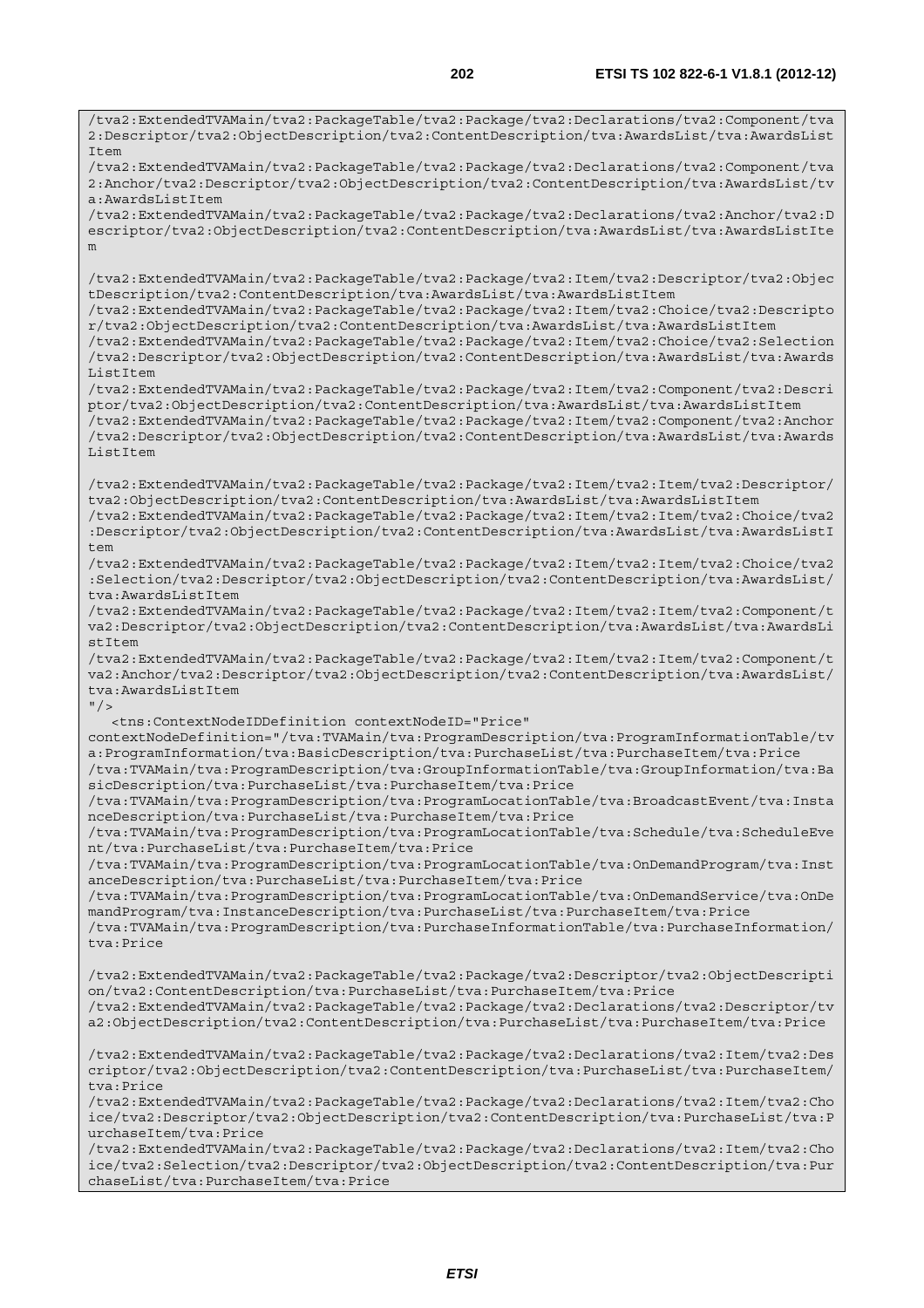/tva2:ExtendedTVAMain/tva2:PackageTable/tva2:Package/tva2:Declarations/tva2:Item/tva2:Com ponent/tva2:Descriptor/tva2:ObjectDescription/tva2:ContentDescription/tva:PurchaseList/tv a:PurchaseItem/tva:Price

/tva2:ExtendedTVAMain/tva2:PackageTable/tva2:Package/tva2:Declarations/tva2:Item/tva2:Com ponent/tva2:Anchor/tva2:Descriptor/tva2:ObjectDescription/tva2:ContentDescription/tva:Pur chaseList/tva:PurchaseItem/tva:Price

/tva2:ExtendedTVAMain/tva2:PackageTable/tva2:Package/tva2:Declarations/tva2:Item/tva2:Ite m/tva2:Descriptor/tva2:ObjectDescription/tva2:ContentDescription/tva:PurchaseList/tva:Pur chaseItem/tva:Price

/tva2:ExtendedTVAMain/tva2:PackageTable/tva2:Package/tva2:Declarations/tva2:Item/tva2:Ite m/tva2:Choice/tva2:Descriptor/tva2:ObjectDescription/tva2:ContentDescription/tva:Purchase List/tva:PurchaseItem/tva:Price

/tva2:ExtendedTVAMain/tva2:PackageTable/tva2:Package/tva2:Declarations/tva2:Item/tva2:Ite m/tva2:Choice/tva2:Selection/tva2:Descriptor/tva2:ObjectDescription/tva2:ContentDescripti on/tva:PurchaseList/tva:PurchaseItem/tva:Price

/tva2:ExtendedTVAMain/tva2:PackageTable/tva2:Package/tva2:Declarations/tva2:Item/tva2:Ite m/tva2:Component/tva2:Descriptor/tva2:ObjectDescription/tva2:ContentDescription/tva:Purch aseList/tva:PurchaseItem/tva:Price

/tva2:ExtendedTVAMain/tva2:PackageTable/tva2:Package/tva2:Declarations/tva2:Item/tva2:Ite m/tva2:Component/tva2:Anchor/tva2:Descriptor/tva2:ObjectDescription/tva2:ContentDescripti on/tva:PurchaseList/tva:PurchaseItem/tva:Price

/tva2:ExtendedTVAMain/tva2:PackageTable/tva2:Package/tva2:Declarations/tva2:Component/tva 2:Descriptor/tva2:ObjectDescription/tva2:ContentDescription/tva:PurchaseList/tva:Purchase Item/tva:Price

/tva2:ExtendedTVAMain/tva2:PackageTable/tva2:Package/tva2:Declarations/tva2:Component/tva 2:Anchor/tva2:Descriptor/tva2:ObjectDescription/tva2:ContentDescription/tva:PurchaseList/ tva:PurchaseItem/tva:Price

/tva2:ExtendedTVAMain/tva2:PackageTable/tva2:Package/tva2:Declarations/tva2:Anchor/tva2:D escriptor/tva2:ObjectDescription/tva2:ContentDescription/tva:PurchaseList/tva:PurchaseIte m/tva:Price

/tva2:ExtendedTVAMain/tva2:PackageTable/tva2:Package/tva2:Item/tva2:Descriptor/tva2:Objec tDescription/tva2:ContentDescription/tva:PurchaseList/tva:PurchaseItem/tva:Price

/tva2:ExtendedTVAMain/tva2:PackageTable/tva2:Package/tva2:Item/tva2:Choice/tva2:Descripto r/tva2:ObjectDescription/tva2:ContentDescription/tva:PurchaseList/tva:PurchaseItem/tva:Pr ice

/tva2:ExtendedTVAMain/tva2:PackageTable/tva2:Package/tva2:Item/tva2:Choice/tva2:Selection /tva2:Descriptor/tva2:ObjectDescription/tva2:ContentDescription/tva:PurchaseList/tva:Purc haseItem/tva:Price

/tva2:ExtendedTVAMain/tva2:PackageTable/tva2:Package/tva2:Item/tva2:Component/tva2:Descri ptor/tva2:ObjectDescription/tva2:ContentDescription/tva:PurchaseList/tva:PurchaseItem/tva :Price

/tva2:ExtendedTVAMain/tva2:PackageTable/tva2:Package/tva2:Item/tva2:Component/tva2:Anchor /tva2:Descriptor/tva2:ObjectDescription/tva2:ContentDescription/tva:PurchaseList/tva:Purc haseItem/tva:Price

/tva2:ExtendedTVAMain/tva2:PackageTable/tva2:Package/tva2:Item/tva2:Item/tva2:Descriptor/ tva2:ObjectDescription/tva2:ContentDescription/tva:PurchaseList/tva:PurchaseItem/tva:Pric e

/tva2:ExtendedTVAMain/tva2:PackageTable/tva2:Package/tva2:Item/tva2:Item/tva2:Choice/tva2 :Descriptor/tva2:ObjectDescription/tva2:ContentDescription/tva:PurchaseList/tva:PurchaseI tem/tva:Price

/tva2:ExtendedTVAMain/tva2:PackageTable/tva2:Package/tva2:Item/tva2:Item/tva2:Choice/tva2 :Selection/tva2:Descriptor/tva2:ObjectDescription/tva2:ContentDescription/tva:PurchaseLis t/tva:PurchaseItem/tva:Price

/tva2:ExtendedTVAMain/tva2:PackageTable/tva2:Package/tva2:Item/tva2:Item/tva2:Component/t va2:Descriptor/tva2:ObjectDescription/tva2:ContentDescription/tva:PurchaseList/tva:Purcha seItem/tva:Price

/tva2:ExtendedTVAMain/tva2:PackageTable/tva2:Package/tva2:Item/tva2:Item/tva2:Component/t va2:Anchor/tva2:Descriptor/tva2:ObjectDescription/tva2:ContentDescription/tva:PurchaseLis t/tva:PurchaseItem/tva:Price

 $"$  />  $\lt$ !

######################################################################################## -->

<!-- ContextNodeIDs with multiple xPath for RMPI

-->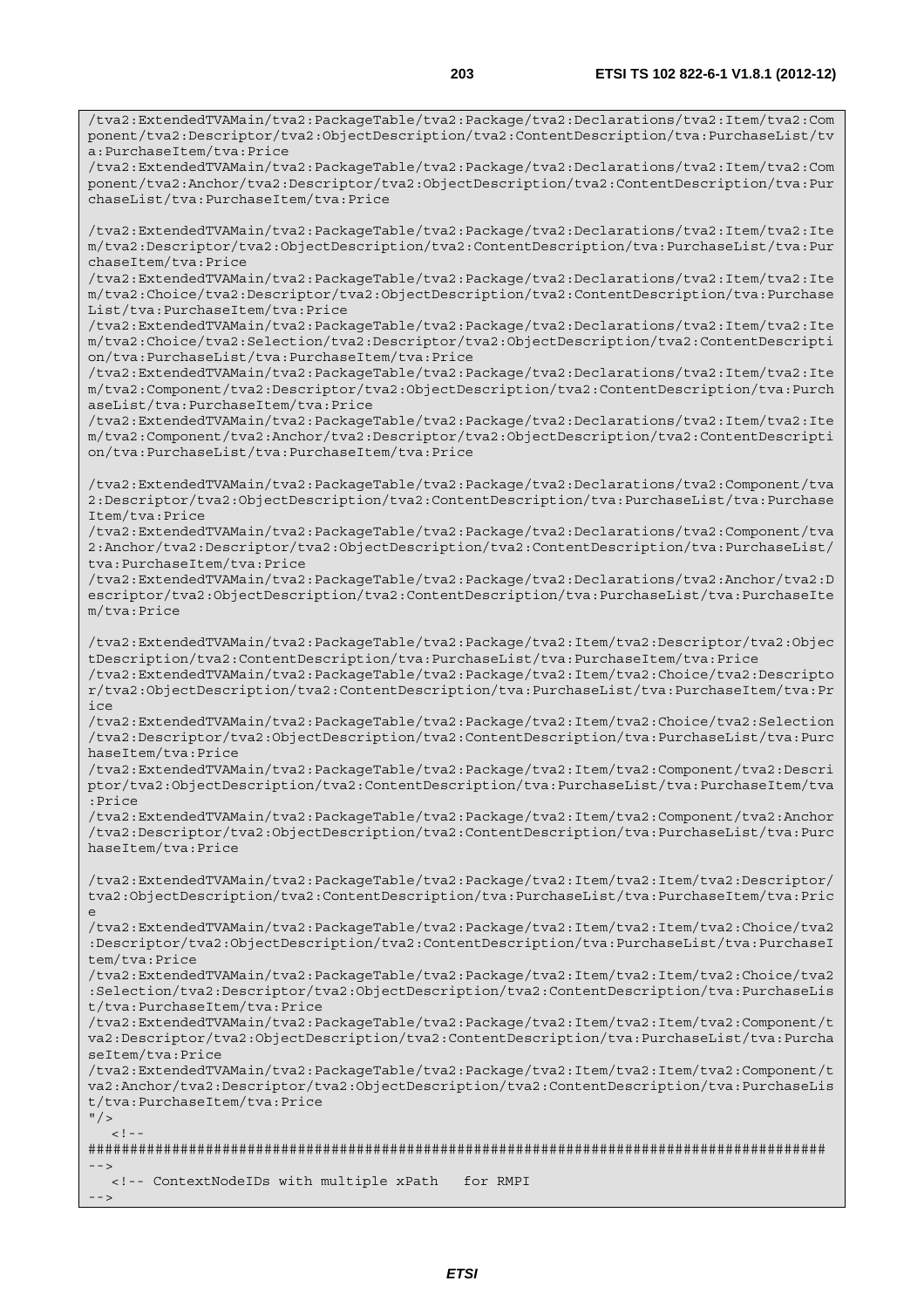$\leq$   $\frac{1}{2}$ ######################################################################################## --> <tns:ContextNodeIDDefinition contextNodeID="ExtendRights" contextNodeDefinition="/tva:TVAMain/tva:ProgramDescription/tva:ProgramInformationTable/tv a:ProgramInformation/tva:BasicDescription/tva:PurchaseList/tva2:ExtendedPurchaseItem/tva2 :RMPIDescription/tva2:ExtendRights /tva:TVAMain/tva:ProgramDescription/tva:GroupInformationTable/tva:GroupInformation/tva:Ba sicDescription/tva:PurchaseList/tva2:ExtendedPurchaseItem/tva2:RMPIDescription/tva2:Exten dRights /tva:TVAMain/tva:ProgramDescription/tva:ProgramLocationTable/tva:BroadcastEvent/tva:Insta nceDescription/tva:PurchaseList/tva2:ExtendedPurchaseItem/tva2:RMPIDescription/tva2:Exten dRights /tva:TVAMain/tva:ProgramDescription/tva:ProgramLocationTable/tva:Schedule/tva:ScheduleEve nt/tva:PurchaseList/tva2:ExtendedPurchaseItem/tva2:RMPIDescription/tva2:ExtendRights /tva:TVAMain/tva:ProgramDescription/tva:ProgramLocationTable/tva:OnDemandProgram/tva:Inst anceDescription/tva2:ExtendedPurchaseItem/tva2:RMPIDescription/tva2:ExtendRights /tva:TVAMain/tva:ProgramDescription/tva:ProgramLocationTable/tva:OnDemandService/tva:OnDe mandProgram/tva:InstanceDescription/tva2:ExtendedPurchaseItem/tva2:RMPIDescription/tva2:E xtendRights /tva2:ExtendedTVAMain/tva2:RMPITable/tva2:RMPIDescription/tva2:ExtendRights"/> <tns:ContextNodeIDDefinition contextNodeID="AnyDomainRights" contextNodeDefinition="/tva:TVAMain/tva:ProgramDescription/tva:ProgramInformationTable/tv a:ProgramInformation/tva:BasicDescription/tva:PurchaseList/tva2:ExtendedPurchaseItem/tva2 :RMPIDescription/tva2:AnyDomainRights /tva:TVAMain/tva:ProgramDescription/tva:GroupInformationTable/tva:GroupInformation/tva:Ba sicDescription/tva:PurchaseList/tva2:ExtendedPurchaseItem/tva2:RMPIDescription/tva2:AnyDo mainRights /tva:TVAMain/tva:ProgramDescription/tva:ProgramLocationTable/tva:BroadcastEvent/tva:Insta nceDescription/tva:PurchaseList/tva2:ExtendedPurchaseItem/tva2:RMPIDescription/tva2:AnyDo mainRights /tva:TVAMain/tva:ProgramDescription/tva:ProgramLocationTable/tva:Schedule/tva:ScheduleEve nt/tva:PurchaseList/tva2:ExtendedPurchaseItem/tva2:RMPIDescription/tva2:AnyDomainRights /tva:TVAMain/tva:ProgramDescription/tva:ProgramLocationTable/tva:OnDemandProgram/tva:Inst anceDescription/tva2:ExtendedPurchaseItem/tva2:RMPIDescription/tva2:AnyDomainRights /tva:TVAMain/tva:ProgramDescription/tva:ProgramLocationTable/tva:OnDemandService/tva:OnDe mandProgram/tva:InstanceDescription/tva2:ExtendedPurchaseItem/tva2:RMPIDescription/tva2:A nyDomainRights /tva2:ExtendedTVAMain/tva2:RMPITable/tva2:RMPIDescription/tva2:AnyDomainRights"/> <tns:ContextNodeIDDefinition contextNodeID="ReceivingDomainRights" contextNodeDefinition="/tva:TVAMain/tva:ProgramDescription/tva:ProgramInformationTable/tv a:ProgramInformation/tva:BasicDescription/tva:PurchaseList/tva2:ExtendedPurchaseItem/tva2 :RMPIDescription/tva2:ReceivingDomainRights /tva:TVAMain/tva:ProgramDescription/tva:GroupInformationTable/tva:GroupInformation/tva:Ba sicDescription/tva:PurchaseList/tva2:ExtendedPurchaseItem/tva2:RMPIDescription/tva2:Recei vingDomainRights /tva:TVAMain/tva:ProgramDescription/tva:ProgramLocationTable/tva:BroadcastEvent/tva:Insta nceDescription/tva:PurchaseList/tva2:ExtendedPurchaseItem/tva2:RMPIDescription/tva2:Recei vingDomainRights /tva:TVAMain/tva:ProgramDescription/tva:ProgramLocationTable/tva:Schedule/tva:ScheduleEve nt/tva:PurchaseList/tva2:ExtendedPurchaseItem/tva2:RMPIDescription/tva2:ReceivingDomainRi ghts /tva:TVAMain/tva:ProgramDescription/tva:ProgramLocationTable/tva:OnDemandProgram/tva:Inst anceDescription/tva2:ExtendedPurchaseItem/tva2:RMPIDescription/tva2:ReceivingDomainRights /tva:TVAMain/tva:ProgramDescription/tva:ProgramLocationTable/tva:OnDemandService/tva:OnDe mandProgram/tva:InstanceDescription/tva2:ExtendedPurchaseItem/tva2:RMPIDescription/tva2:R eceivingDomainRights /tva2:ExtendedTVAMain/tva2:RMPITable/tva2:RMPIDescription/tva2:ReceivingDomainRights"/>  $\leq$  !  $-$ ######################################################################################## --> <!-- ContextNodeIDs for Package  $-$  --- $-$  -->  $< ! - -$ ######################################################################################## --> <tns:ContextNodeIDDefinition contextNodeID="Package" contextNodeDefinition="/tva2:ExtendedTVAMain/tva2:PackageTable/tva2:Package"/>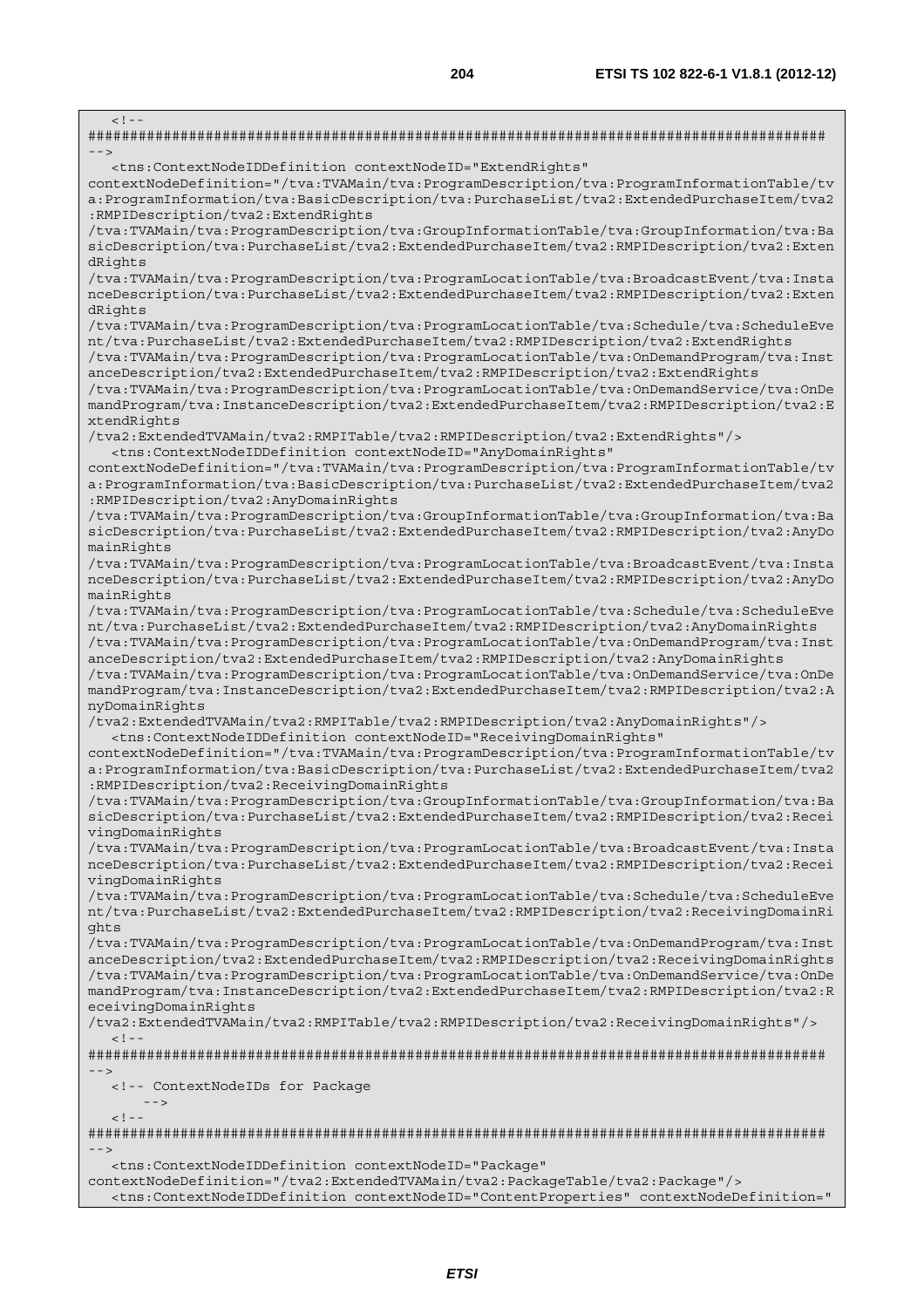/tva:TVAMain/tva:ProgramDescription/tva:ProgramInformationTable/tva:ProgramInformation/tv a2:ExtendedContentDescription/tva2:ContentProperties /tva:TVAMain/tva:ProgramDescription/tva:GroupInformationTable/tva:GroupInformation/tva2:E xtendedContentDescription/tva2:ContentProperties /tva2:ExtendedTVAMain/tva2:PackageTable/tva2:Package/tva2:Descriptor/tva2:ObjectDescripti on/tva2:ContentDescription/tva2:ContentProperties /tva2:ExtendedTVAMain/tva2:PackageTable/tva2:Package/tva2:Declarations/tva2:Descriptor/tv a2:ObjectDescription/tva2:ContentDescription/tva2:ContentProperties /tva2:ExtendedTVAMain/tva2:PackageTable/tva2:Package/tva2:Declarations/tva2:Item/tva2:Des criptor/tva2:ObjectDescription/tva2:ContentDescription/tva2:ContentProperties /tva2:ExtendedTVAMain/tva2:PackageTable/tva2:Package/tva2:Declarations/tva2:Item/tva2:Cho ice/tva2:Descriptor/tva2:ObjectDescription/tva2:ContentDescription/tva2:ContentProperties /tva2:ExtendedTVAMain/tva2:PackageTable/tva2:Package/tva2:Declarations/tva2:Item/tva2:Cho ice/tva2:Selection/tva2:Descriptor/tva2:ObjectDescription/tva2:ContentDescription/tva2:Co ntentProperties /tva2:ExtendedTVAMain/tva2:PackageTable/tva2:Package/tva2:Declarations/tva2:Item/tva2:Com ponent/tva2:Descriptor/tva2:ObjectDescription/tva2:ContentDescription/tva2:ContentPropert ies /tva2:ExtendedTVAMain/tva2:PackageTable/tva2:Package/tva2:Declarations/tva2:Item/tva2:Com ponent/tva2:Anchor/tva2:Descriptor/tva2:ObjectDescription/tva2:ContentDescription/tva2:Co ntentProperties /tva2:ExtendedTVAMain/tva2:PackageTable/tva2:Package/tva2:Declarations/tva2:Item/tva2:Ite m/tva2:Descriptor/tva2:ObjectDescription/tva2:ContentDescription/tva2:ContentProperties /tva2:ExtendedTVAMain/tva2:PackageTable/tva2:Package/tva2:Declarations/tva2:Item/tva2:Ite m/tva2:Choice/tva2:Descriptor/tva2:ObjectDescription/tva2:ContentDescription/tva2:Content Properties /tva2:ExtendedTVAMain/tva2:PackageTable/tva2:Package/tva2:Declarations/tva2:Item/tva2:Ite m/tva2:Choice/tva2:Selection/tva2:Descriptor/tva2:ObjectDescription/tva2:ContentDescripti on/tva2:ContentProperties /tva2:ExtendedTVAMain/tva2:PackageTable/tva2:Package/tva2:Declarations/tva2:Item/tva2:Ite m/tva2:Component/tva2:Descriptor/tva2:ObjectDescription/tva2:ContentDescription/tva2:Cont entProperties /tva2:ExtendedTVAMain/tva2:PackageTable/tva2:Package/tva2:Declarations/tva2:Item/tva2:Ite m/tva2:Component/tva2:Anchor/tva2:Descriptor/tva2:ObjectDescription/tva2:ContentDescripti on/tva2:ContentProperties /tva2:ExtendedTVAMain/tva2:PackageTable/tva2:Package/tva2:Declarations/tva2:Component/tva 2:Descriptor/tva2:ObjectDescription/tva2:ContentDescription/tva2:ContentProperties /tva2:ExtendedTVAMain/tva2:PackageTable/tva2:Package/tva2:Declarations/tva2:Component/tva 2:Anchor/tva2:Descriptor/tva2:ObjectDescription/tva2:ContentDescription/tva2:ContentPrope rties /tva2:ExtendedTVAMain/tva2:PackageTable/tva2:Package/tva2:Declarations/tva2:Anchor/tva2:D escriptor/tva2:ObjectDescription/tva2:ContentDescription/tva2:ContentProperties /tva2:ExtendedTVAMain/tva2:PackageTable/tva2:Package/tva2:Item/tva2:Descriptor/tva2:Objec tDescription/tva2:ContentDescription/tva2:ContentProperties /tva2:ExtendedTVAMain/tva2:PackageTable/tva2:Package/tva2:Item/tva2:Choice/tva2:Descripto r/tva2:ObjectDescription/tva2:ContentDescription/tva2:ContentProperties /tva2:ExtendedTVAMain/tva2:PackageTable/tva2:Package/tva2:Item/tva2:Choice/tva2:Selection /tva2:Descriptor/tva2:ObjectDescription/tva2:ContentDescription/tva2:ContentProperties /tva2:ExtendedTVAMain/tva2:PackageTable/tva2:Package/tva2:Item/tva2:Component/tva2:Descri ptor/tva2:ObjectDescription/tva2:ContentDescription/tva2:ContentProperties /tva2:ExtendedTVAMain/tva2:PackageTable/tva2:Package/tva2:Item/tva2:Component/tva2:Anchor /tva2:Descriptor/tva2:ObjectDescription/tva2:ContentDescription/tva2:ContentProperties /tva2:ExtendedTVAMain/tva2:PackageTable/tva2:Package/tva2:Item/tva2:Item/tva2:Descriptor/ tva2:ObjectDescription/tva2:ContentDescription/tva2:ContentProperties /tva2:ExtendedTVAMain/tva2:PackageTable/tva2:Package/tva2:Item/tva2:Item/tva2:Choice/tva2 :Descriptor/tva2:ObjectDescription/tva2:ContentDescription/tva2:ContentProperties /tva2:ExtendedTVAMain/tva2:PackageTable/tva2:Package/tva2:Item/tva2:Item/tva2:Choice/tva2 :Selection/tva2:Descriptor/tva2:ObjectDescription/tva2:ContentDescription/tva2:ContentPro perties /tva2:ExtendedTVAMain/tva2:PackageTable/tva2:Package/tva2:Item/tva2:Item/tva2:Component/t va2:Descriptor/tva2:ObjectDescription/tva2:ContentDescription/tva2:ContentProperties /tva2:ExtendedTVAMain/tva2:PackageTable/tva2:Package/tva2:Item/tva2:Item/tva2:Component/t va2:Anchor/tva2:Descriptor/tva2:ObjectDescription/tva2:ContentDescription/tva2:ContentPro perties  $''$  / >  $\geq$   $\mid$ ######################################################################################## -->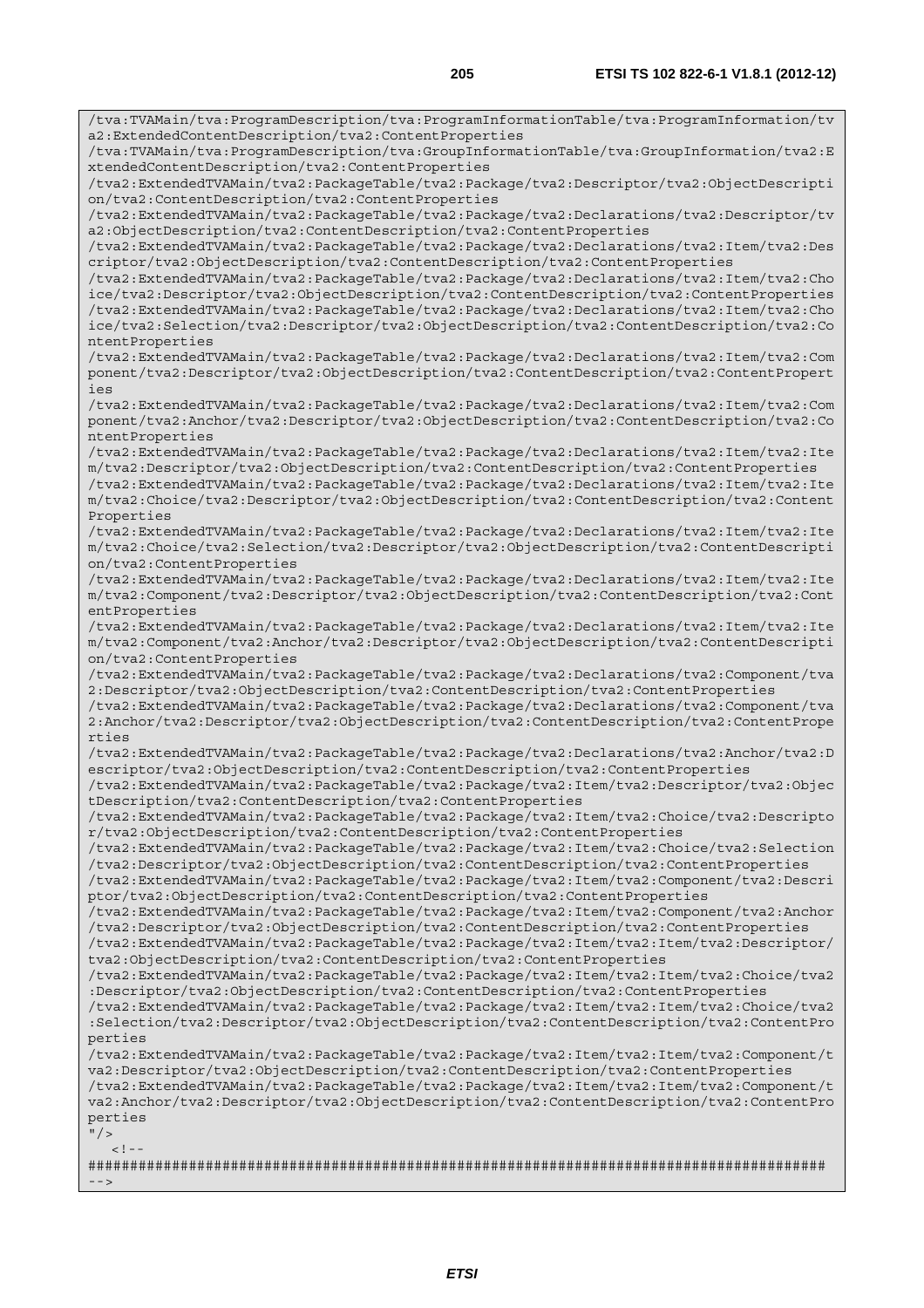<!-- ContextNodeIDs for Various types of Contents  $-$  --- $-$  -->  $\lt$  ! - -######################################################################################## -->  $<$ ! --######################################################################################## --> <!-- ContextNodeID for AudioContent in Package -->  $<$ ! --######################################################################################## --> <tns:ContextNodeIDDefinition contextNodeID="AudioContent" contextNodeDefinition=" /tva:TVAMain/tva:ProgramDescription/tva:ProgramInformationTable/tva:ProgramInformation/tv a2:ExtendedContentDescription/tva2:ContentProperties/tva2:AudioAttributes /tva:TVAMain/tva:ProgramDescription/tva:GroupInformationTable/tva:GroupInformation/tva2:E xtendedContentDescription/tva2:ContentProperties/tva2:AudioAttributes /tva2:ExtendedTVAMain/tva2:PackageTable/tva2:Package/tva2:Descriptor/tva2:ObjectDescripti on/tva2:ContentDescription/tva2:ContentProperties/tva2:AudioAttributes /tva2:ExtendedTVAMain/tva2:PackageTable/tva2:Package/tva2:Declarations/tva2:Descriptor/tv a2:ObjectDescription/tva2:ContentDescription/tva2:ContentProperties/tva2:AudioAttributes /tva2:ExtendedTVAMain/tva2:PackageTable/tva2:Package/tva2:Declarations/tva2:Item/tva2:Des criptor/tva2:ObjectDescription/tva2:ContentDescription/tva2:ContentProperties/tva2:AudioA ttributes /tva2:ExtendedTVAMain/tva2:PackageTable/tva2:Package/tva2:Declarations/tva2:Item/tva2:Cho ice/tva2:Descriptor/tva2:ObjectDescription/tva2:ContentDescription/tva2:ContentProperties /tva2:AudioAttributes /tva2:ExtendedTVAMain/tva2:PackageTable/tva2:Package/tva2:Declarations/tva2:Item/tva2:Cho ice/tva2:Selection/tva2:Descriptor/tva2:ObjectDescription/tva2:ContentDescription/tva2:Co ntentProperties/tva2:AudioAttributes /tva2:ExtendedTVAMain/tva2:PackageTable/tva2:Package/tva2:Declarations/tva2:Item/tva2:Com ponent/tva2:Descriptor/tva2:ObjectDescription/tva2:ContentDescription/tva2:ContentPropert ies/tva2:AudioAttributes /tva2:ExtendedTVAMain/tva2:PackageTable/tva2:Package/tva2:Declarations/tva2:Item/tva2:Com ponent/tva2:Anchor/tva2:Descriptor/tva2:ObjectDescription/tva2:ContentDescription/tva2:Co ntentProperties/tva2:AudioAttributes /tva2:ExtendedTVAMain/tva2:PackageTable/tva2:Package/tva2:Declarations/tva2:Item/tva2:Ite m/tva2:Descriptor/tva2:ObjectDescription/tva2:ContentDescription/tva2:ContentProperties/t va2:AudioAttributes /tva2:ExtendedTVAMain/tva2:PackageTable/tva2:Package/tva2:Declarations/tva2:Item/tva2:Ite m/tva2:Choice/tva2:Descriptor/tva2:ObjectDescription/tva2:ContentDescription/tva2:Content Properties/tva2:AudioAttributes /tva2:ExtendedTVAMain/tva2:PackageTable/tva2:Package/tva2:Declarations/tva2:Item/tva2:Ite m/tva2:Choice/tva2:Selection/tva2:Descriptor/tva2:ObjectDescription/tva2:ContentDescripti on/tva2:ContentProperties/tva2:AudioAttributes /tva2:ExtendedTVAMain/tva2:PackageTable/tva2:Package/tva2:Declarations/tva2:Item/tva2:Ite m/tva2:Component/tva2:Descriptor/tva2:ObjectDescription/tva2:ContentDescription/tva2:Cont entProperties/tva2:AudioAttributes /tva2:ExtendedTVAMain/tva2:PackageTable/tva2:Package/tva2:Declarations/tva2:Item/tva2:Ite m/tva2:Component/tva2:Anchor/tva2:Descriptor/tva2:ObjectDescription/tva2:ContentDescripti on/tva2:ContentProperties/tva2:AudioAttributes /tva2:ExtendedTVAMain/tva2:PackageTable/tva2:Package/tva2:Declarations/tva2:Component/tva 2:Descriptor/tva2:ObjectDescription/tva2:ContentDescription/tva2:ContentProperties/tva2:A udioAttributes /tva2:ExtendedTVAMain/tva2:PackageTable/tva2:Package/tva2:Declarations/tva2:Component/tva 2:Anchor/tva2:Descriptor/tva2:ObjectDescription/tva2:ContentDescription/tva2:ContentPrope rties/tva2:AudioAttributes /tva2:ExtendedTVAMain/tva2:PackageTable/tva2:Package/tva2:Declarations/tva2:Anchor/tva2:D escriptor/tva2:ObjectDescription/tva2:ContentDescription/tva2:ContentProperties/tva2:Audi oAttributes /tva2:ExtendedTVAMain/tva2:PackageTable/tva2:Package/tva2:Item/tva2:Descriptor/tva2:Objec tDescription/tva2:ContentDescription/tva2:ContentProperties/tva2:AudioAttributes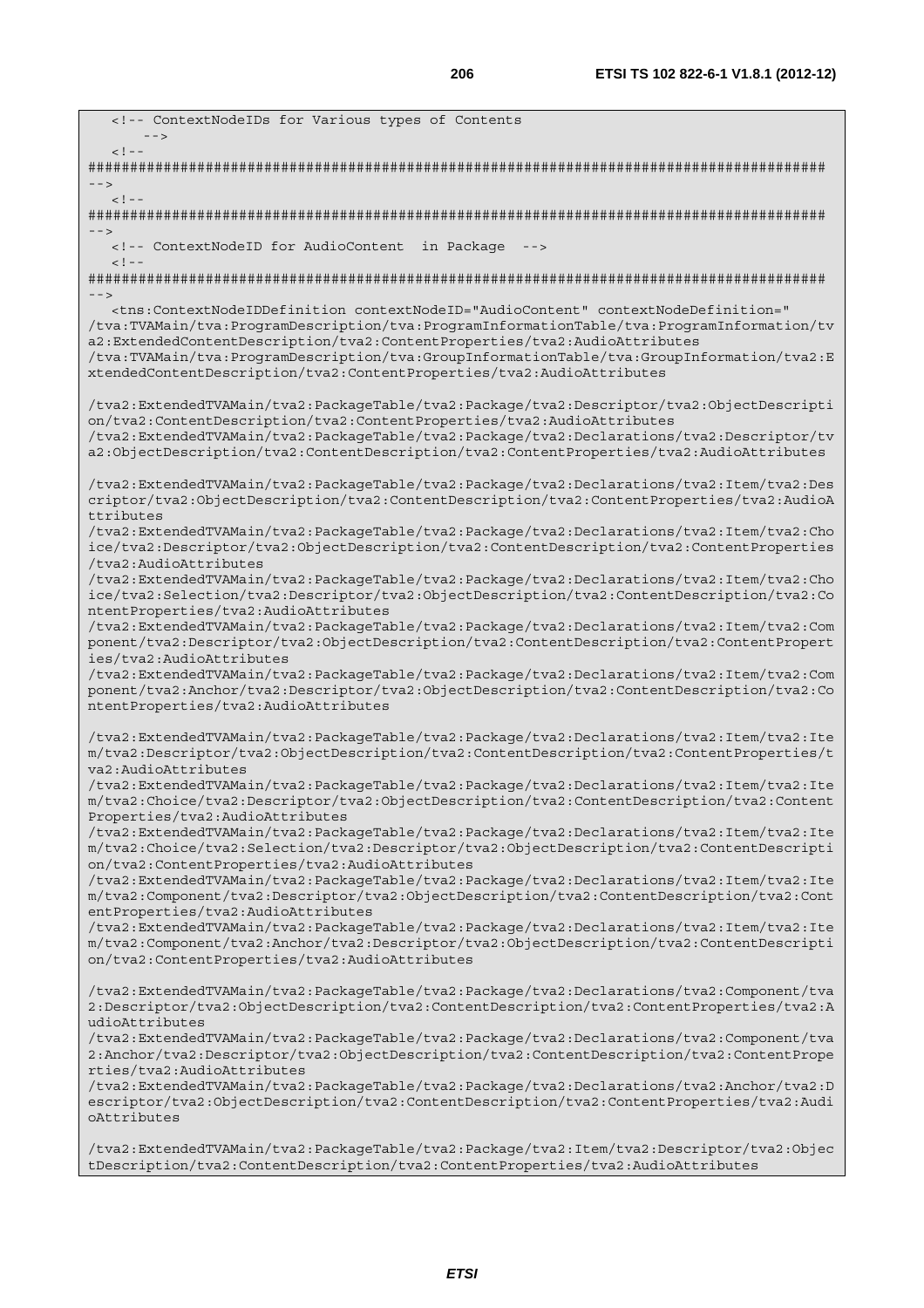/tva2:ExtendedTVAMain/tva2:PackageTable/tva2:Package/tva2:Item/tva2:Choice/tva2:Descripto r/tva2:ObjectDescription/tva2:ContentDescription/tva2:ContentProperties/tva2:AudioAttribu tes /tva2:ExtendedTVAMain/tva2:PackageTable/tva2:Package/tva2:Item/tva2:Choice/tva2:Selection /tva2:Descriptor/tva2:ObjectDescription/tva2:ContentDescription/tva2:ContentProperties/tv a2:AudioAttributes /tva2:ExtendedTVAMain/tva2:PackageTable/tva2:Package/tva2:Item/tva2:Component/tva2:Descri ptor/tva2:ObjectDescription/tva2:ContentDescription/tva2:ContentProperties/tva2:AudioAttr ibutes /tva2:ExtendedTVAMain/tva2:PackageTable/tva2:Package/tva2:Item/tva2:Component/tva2:Anchor /tva2:Descriptor/tva2:ObjectDescription/tva2:ContentDescription/tva2:ContentProperties/tv a2:AudioAttributes /tva2:ExtendedTVAMain/tva2:PackageTable/tva2:Package/tva2:Item/tva2:Item/tva2:Descriptor/ tva2:ObjectDescription/tva2:ContentDescription/tva2:ContentProperties/tva2:AudioAttribute s /tva2:ExtendedTVAMain/tva2:PackageTable/tva2:Package/tva2:Item/tva2:Item/tva2:Choice/tva2 :Descriptor/tva2:ObjectDescription/tva2:ContentDescription/tva2:ContentProperties/tva2:Au dioAttributes /tva2:ExtendedTVAMain/tva2:PackageTable/tva2:Package/tva2:Item/tva2:Item/tva2:Choice/tva2 :Selection/tva2:Descriptor/tva2:ObjectDescription/tva2:ContentDescription/tva2:ContentPro perties/tva2:AudioAttributes /tva2:ExtendedTVAMain/tva2:PackageTable/tva2:Package/tva2:Item/tva2:Item/tva2:Component/t va2:Descriptor/tva2:ObjectDescription/tva2:ContentDescription/tva2:ContentProperties/tva2 :AudioAttributes /tva2:ExtendedTVAMain/tva2:PackageTable/tva2:Package/tva2:Item/tva2:Item/tva2:Component/t va2:Anchor/tva2:Descriptor/tva2:ObjectDescription/tva2:ContentDescription/tva2:ContentPro perties/tva2:AudioAttributes  $''$  /  $>$  $\lt$  ! - -######################################################################################## --> <!-- ContextNodeID for VideoContent in Package -->  $\geq 1 - 1$ ######################################################################################## --> <tns:ContextNodeIDDefinition contextNodeID="VideoContent" contextNodeDefinition=" /tva:TVAMain/tva:ProgramDescription/tva:ProgramInformationTable/tva:ProgramInformation/tv a2:ExtendedContentDescription/tva2:ContentProperties/tva2:VideoAttributes /tva:TVAMain/tva:ProgramDescription/tva:GroupInformationTable/tva:GroupInformation/tva2:E xtendedContentDescription/tva2:ContentProperties/tva2:VideoAttributes /tva2:ExtendedTVAMain/tva2:PackageTable/tva2:Package/tva2:Descriptor/tva2:ObjectDescripti on/tva2:ContentDescription/tva2:ContentProperties/tva2:VideoAttributes /tva2:ExtendedTVAMain/tva2:PackageTable/tva2:Package/tva2:Declarations/tva2:Descriptor/tv a2:ObjectDescription/tva2:ContentDescription/tva2:ContentProperties/tva2:VideoAttributes /tva2:ExtendedTVAMain/tva2:PackageTable/tva2:Package/tva2:Declarations/tva2:Item/tva2:Des criptor/tva2:ObjectDescription/tva2:ContentDescription/tva2:ContentProperties/tva2:VideoA ttributes /tva2:ExtendedTVAMain/tva2:PackageTable/tva2:Package/tva2:Declarations/tva2:Item/tva2:Cho ice/tva2:Descriptor/tva2:ObjectDescription/tva2:ContentDescription/tva2:ContentProperties /tva2:VideoAttributes /tva2:ExtendedTVAMain/tva2:PackageTable/tva2:Package/tva2:Declarations/tva2:Item/tva2:Cho ice/tva2:Selection/tva2:Descriptor/tva2:ObjectDescription/tva2:ContentDescription/tva2:Co ntentProperties/tva2:VideoAttributes /tva2:ExtendedTVAMain/tva2:PackageTable/tva2:Package/tva2:Declarations/tva2:Item/tva2:Com ponent/tva2:Descriptor/tva2:ObjectDescription/tva2:ContentDescription/tva2:ContentPropert ies/tva2:VideoAttributes /tva2:ExtendedTVAMain/tva2:PackageTable/tva2:Package/tva2:Declarations/tva2:Item/tva2:Com ponent/tva2:Anchor/tva2:Descriptor/tva2:ObjectDescription/tva2:ContentDescription/tva2:Co ntentProperties/tva2:VideoAttributes /tva2:ExtendedTVAMain/tva2:PackageTable/tva2:Package/tva2:Declarations/tva2:Item/tva2:Ite m/tva2:Descriptor/tva2:ObjectDescription/tva2:ContentDescription/tva2:ContentProperties/t va2:VideoAttributes

/tva2:ExtendedTVAMain/tva2:PackageTable/tva2:Package/tva2:Declarations/tva2:Item/tva2:Ite m/tva2:Choice/tva2:Descriptor/tva2:ObjectDescription/tva2:ContentDescription/tva2:Content Properties/tva2:VideoAttributes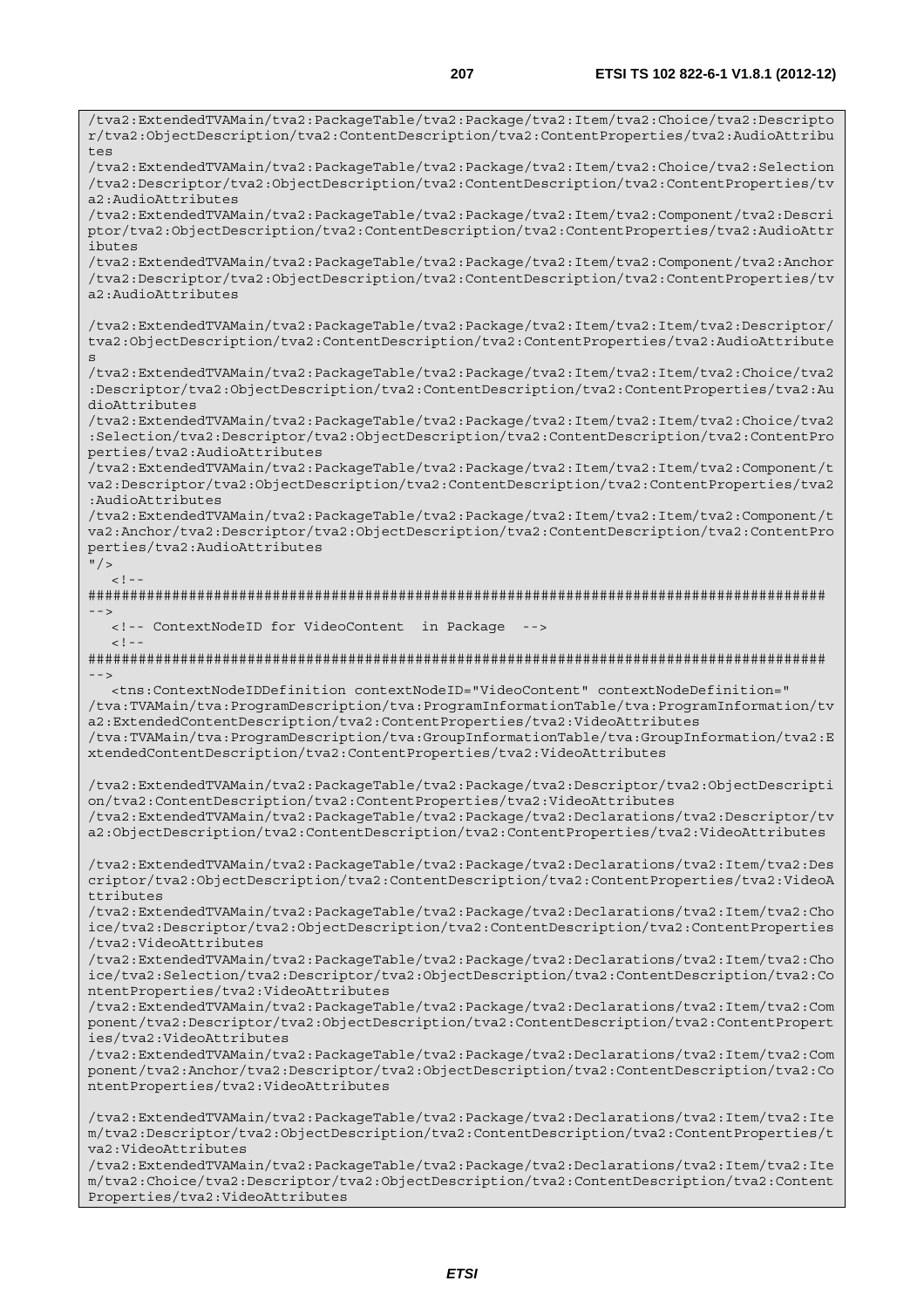/tva2:ExtendedTVAMain/tva2:PackageTable/tva2:Package/tva2:Declarations/tva2:Item/tva2:Ite

m/tva2:Choice/tva2:Selection/tva2:Descriptor/tva2:ObjectDescription/tva2:ContentDescripti on/tva2:ContentProperties/tva2:VideoAttributes /tva2:ExtendedTVAMain/tva2:PackageTable/tva2:Package/tva2:Declarations/tva2:Item/tva2:Ite m/tva2:Component/tva2:Descriptor/tva2:ObjectDescription/tva2:ContentDescription/tva2:Cont entProperties/tva2:VideoAttributes /tva2:ExtendedTVAMain/tva2:PackageTable/tva2:Package/tva2:Declarations/tva2:Item/tva2:Ite m/tva2:Component/tva2:Anchor/tva2:Descriptor/tva2:ObjectDescription/tva2:ContentDescripti on/tva2:ContentProperties/tva2:VideoAttributes /tva2:ExtendedTVAMain/tva2:PackageTable/tva2:Package/tva2:Declarations/tva2:Component/tva 2:Descriptor/tva2:ObjectDescription/tva2:ContentDescription/tva2:ContentProperties/tva2:V ideoAttributes /tva2:ExtendedTVAMain/tva2:PackageTable/tva2:Package/tva2:Declarations/tva2:Component/tva 2:Anchor/tva2:Descriptor/tva2:ObjectDescription/tva2:ContentDescription/tva2:ContentPrope rties/tva2:VideoAttributes /tva2:ExtendedTVAMain/tva2:PackageTable/tva2:Package/tva2:Declarations/tva2:Anchor/tva2:D escriptor/tva2:ObjectDescription/tva2:ContentDescription/tva2:ContentProperties/tva2:Vide oAttributes /tva2:ExtendedTVAMain/tva2:PackageTable/tva2:Package/tva2:Item/tva2:Descriptor/tva2:Objec tDescription/tva2:ContentDescription/tva2:ContentProperties/tva2:VideoAttributes /tva2:ExtendedTVAMain/tva2:PackageTable/tva2:Package/tva2:Item/tva2:Choice/tva2:Descripto r/tva2:ObjectDescription/tva2:ContentDescription/tva2:ContentProperties/tva2:VideoAttribu tes /tva2:ExtendedTVAMain/tva2:PackageTable/tva2:Package/tva2:Item/tva2:Choice/tva2:Selection /tva2:Descriptor/tva2:ObjectDescription/tva2:ContentDescription/tva2:ContentProperties/tv a2:VideoAttributes /tva2:ExtendedTVAMain/tva2:PackageTable/tva2:Package/tva2:Item/tva2:Component/tva2:Descri ptor/tva2:ObjectDescription/tva2:ContentDescription/tva2:ContentProperties/tva2:VideoAttr ibutes /tva2:ExtendedTVAMain/tva2:PackageTable/tva2:Package/tva2:Item/tva2:Component/tva2:Anchor /tva2:Descriptor/tva2:ObjectDescription/tva2:ContentDescription/tva2:ContentProperties/tv a2:VideoAttributes /tva2:ExtendedTVAMain/tva2:PackageTable/tva2:Package/tva2:Item/tva2:Item/tva2:Descriptor/ tva2:ObjectDescription/tva2:ContentDescription/tva2:ContentProperties/tva2:VideoAttribute s /tva2:ExtendedTVAMain/tva2:PackageTable/tva2:Package/tva2:Item/tva2:Item/tva2:Choice/tva2 :Descriptor/tva2:ObjectDescription/tva2:ContentDescription/tva2:ContentProperties/tva2:Vi deoAttributes /tva2:ExtendedTVAMain/tva2:PackageTable/tva2:Package/tva2:Item/tva2:Item/tva2:Choice/tva2 :Selection/tva2:Descriptor/tva2:ObjectDescription/tva2:ContentDescription/tva2:ContentPro perties/tva2:VideoAttributes .<br>/tva2:ExtendedTVAMain/tva2:PackageTable/tva2:Package/tva2:Item/tva2:Item/tva2:Component/t va2:Descriptor/tva2:ObjectDescription/tva2:ContentDescription/tva2:ContentProperties/tva2 :VideoAttributes /tva2:ExtendedTVAMain/tva2:PackageTable/tva2:Package/tva2:Item/tva2:Item/tva2:Component/t va2:Anchor/tva2:Descriptor/tva2:ObjectDescription/tva2:ContentDescription/tva2:ContentPro perties/tva2:VideoAttributes  $"$  / >  $\langle$ ! --######################################################################################## --> <!-- ContextNodeID for StillImageContent in Package -->  $\lt$  !  $-$ ######################################################################################## --> <tns:ContextNodeIDDefinition contextNodeID="StillImageContent" contextNodeDefinition=" /tva:TVAMain/tva:ProgramDescription/tva:ProgramInformationTable/tva:ProgramInformation/tv a2:ExtendedContentDescription/tva2:ContentProperties/tva2:StillImageContentAttributes /tva:TVAMain/tva:ProgramDescription/tva:GroupInformationTable/tva:GroupInformation/tva2:E xtendedContentDescription/tva2:ContentProperties/tva2:StillImageContentAttributes /tva2:ExtendedTVAMain/tva2:PackageTable/tva2:Package/tva2:Descriptor/tva2:ObjectDescripti on/tva2:ContentDescription/tva2:ContentProperties/tva2:StillImageContentAttributes /tva2:ExtendedTVAMain/tva2:PackageTable/tva2:Package/tva2:Declarations/tva2:Descriptor/tv a2:ObjectDescription/tva2:ContentDescription/tva2:ContentProperties/tva2:StillImageConten

tAttributes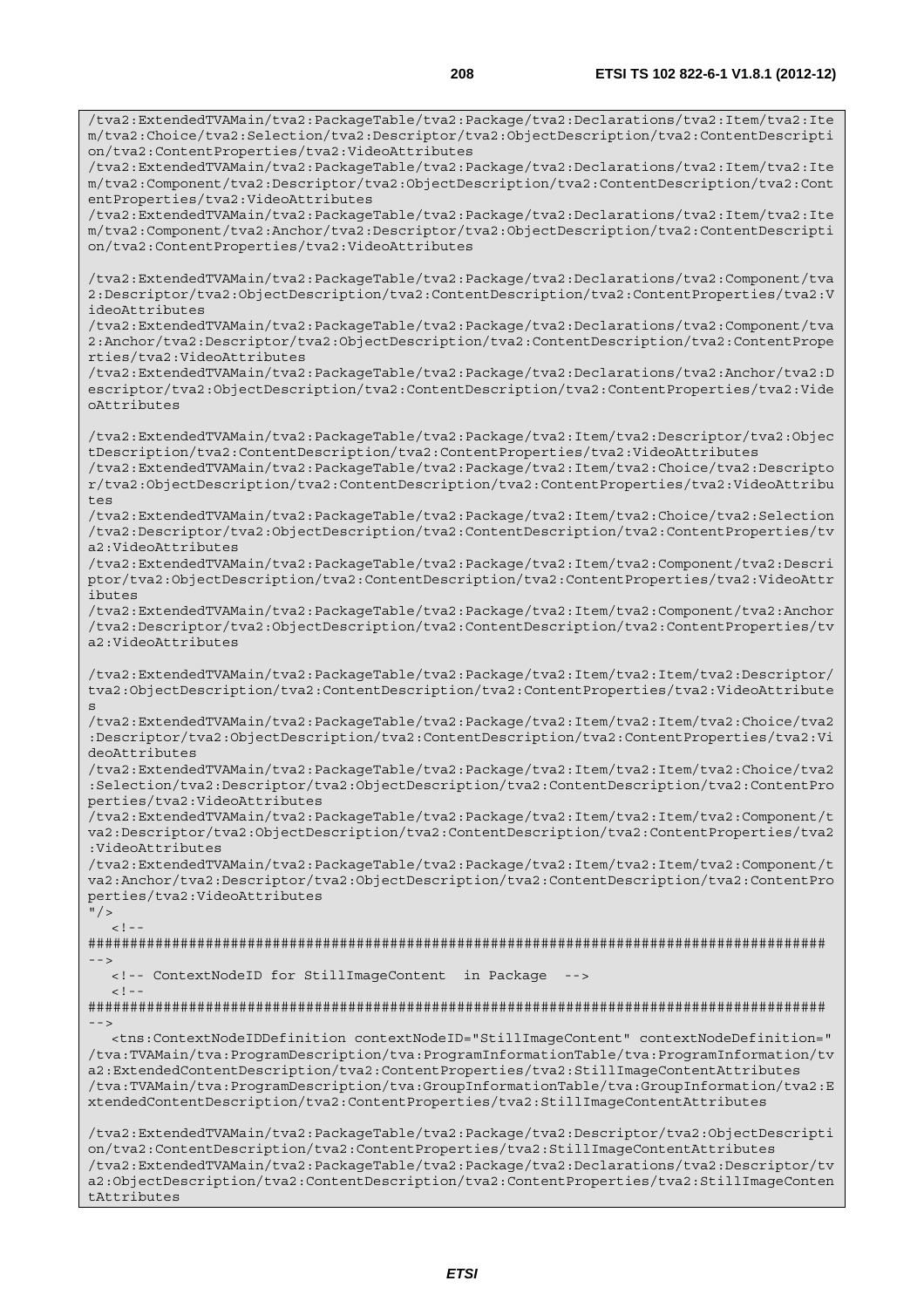/tva2:ExtendedTVAMain/tva2:PackageTable/tva2:Package/tva2:Declarations/tva2:Item/tva2:Cho ice/tva2:Descriptor/tva2:ObjectDescription/tva2:ContentDescription/tva2:ContentProperties /tva2:StillImageContentAttributes

/tva2:ExtendedTVAMain/tva2:PackageTable/tva2:Package/tva2:Declarations/tva2:Item/tva2:Cho ice/tva2:Selection/tva2:Descriptor/tva2:ObjectDescription/tva2:ContentDescription/tva2:Co ntentProperties/tva2:StillImageContentAttributes

/tva2:ExtendedTVAMain/tva2:PackageTable/tva2:Package/tva2:Declarations/tva2:Item/tva2:Com ponent/tva2:Descriptor/tva2:ObjectDescription/tva2:ContentDescription/tva2:ContentPropert ies/tva2:StillImageContentAttributes

/tva2:ExtendedTVAMain/tva2:PackageTable/tva2:Package/tva2:Declarations/tva2:Item/tva2:Com ponent/tva2:Anchor/tva2:Descriptor/tva2:ObjectDescription/tva2:ContentDescription/tva2:Co ntentProperties/tva2:StillImageContentAttributes

/tva2:ExtendedTVAMain/tva2:PackageTable/tva2:Package/tva2:Declarations/tva2:Item/tva2:Ite m/tva2:Descriptor/tva2:ObjectDescription/tva2:ContentDescription/tva2:ContentProperties/t va2:StillImageContentAttributes

/tva2:ExtendedTVAMain/tva2:PackageTable/tva2:Package/tva2:Declarations/tva2:Item/tva2:Ite m/tva2:Choice/tva2:Descriptor/tva2:ObjectDescription/tva2:ContentDescription/tva2:Content Properties/tva2:StillImageContentAttributes

/tva2:ExtendedTVAMain/tva2:PackageTable/tva2:Package/tva2:Declarations/tva2:Item/tva2:Ite m/tva2:Choice/tva2:Selection/tva2:Descriptor/tva2:ObjectDescription/tva2:ContentDescripti on/tva2:ContentProperties/tva2:StillImageContentAttributes

/tva2:ExtendedTVAMain/tva2:PackageTable/tva2:Package/tva2:Declarations/tva2:Item/tva2:Ite m/tva2:Component/tva2:Descriptor/tva2:ObjectDescription/tva2:ContentDescription/tva2:Cont entProperties/tva2:StillImageContentAttributes

/tva2:ExtendedTVAMain/tva2:PackageTable/tva2:Package/tva2:Declarations/tva2:Item/tva2:Ite m/tva2:Component/tva2:Anchor/tva2:Descriptor/tva2:ObjectDescription/tva2:ContentDescripti on/tva2:ContentProperties/tva2:StillImageContentAttributes

/tva2:ExtendedTVAMain/tva2:PackageTable/tva2:Package/tva2:Declarations/tva2:Component/tva 2:Descriptor/tva2:ObjectDescription/tva2:ContentDescription/tva2:ContentProperties/tva2:S tillImageContentAttributes

/tva2:ExtendedTVAMain/tva2:PackageTable/tva2:Package/tva2:Declarations/tva2:Component/tva 2:Anchor/tva2:Descriptor/tva2:ObjectDescription/tva2:ContentDescription/tva2:ContentPrope rties/tva2:StillImageContentAttributes

/tva2:ExtendedTVAMain/tva2:PackageTable/tva2:Package/tva2:Declarations/tva2:Anchor/tva2:D escriptor/tva2:ObjectDescription/tva2:ContentDescription/tva2:ContentProperties/tva2:Stil lImageContentAttributes

/tva2:ExtendedTVAMain/tva2:PackageTable/tva2:Package/tva2:Item/tva2:Descriptor/tva2:Objec tDescription/tva2:ContentDescription/tva2:ContentProperties/tva2:StillImageContentAttribu tes

/tva2:ExtendedTVAMain/tva2:PackageTable/tva2:Package/tva2:Item/tva2:Choice/tva2:Descripto r/tva2:ObjectDescription/tva2:ContentDescription/tva2:ContentProperties/tva2:StillImageCo ntentAttributes

/tva2:ExtendedTVAMain/tva2:PackageTable/tva2:Package/tva2:Item/tva2:Choice/tva2:Selection /tva2:Descriptor/tva2:ObjectDescription/tva2:ContentDescription/tva2:ContentProperties/tv a2:StillImageContentAttributes

/tva2:ExtendedTVAMain/tva2:PackageTable/tva2:Package/tva2:Item/tva2:Component/tva2:Descri ptor/tva2:ObjectDescription/tva2:ContentDescription/tva2:ContentProperties/tva2:StillImag eContentAttributes

/tva2:ExtendedTVAMain/tva2:PackageTable/tva2:Package/tva2:Item/tva2:Component/tva2:Anchor /tva2:Descriptor/tva2:ObjectDescription/tva2:ContentDescription/tva2:ContentProperties/tv a2:StillImageContentAttributes

/tva2:ExtendedTVAMain/tva2:PackageTable/tva2:Package/tva2:Item/tva2:Item/tva2:Descriptor/ tva2:ObjectDescription/tva2:ContentDescription/tva2:ContentProperties/tva2:StillImageCont entAttributes

/tva2:ExtendedTVAMain/tva2:PackageTable/tva2:Package/tva2:Item/tva2:Item/tva2:Choice/tva2 :Descriptor/tva2:ObjectDescription/tva2:ContentDescription/tva2:ContentProperties/tva2:St illImageContentAttributes

/tva2:ExtendedTVAMain/tva2:PackageTable/tva2:Package/tva2:Item/tva2:Item/tva2:Choice/tva2 :Selection/tva2:Descriptor/tva2:ObjectDescription/tva2:ContentDescription/tva2:ContentPro perties/tva2:StillImageContentAttributes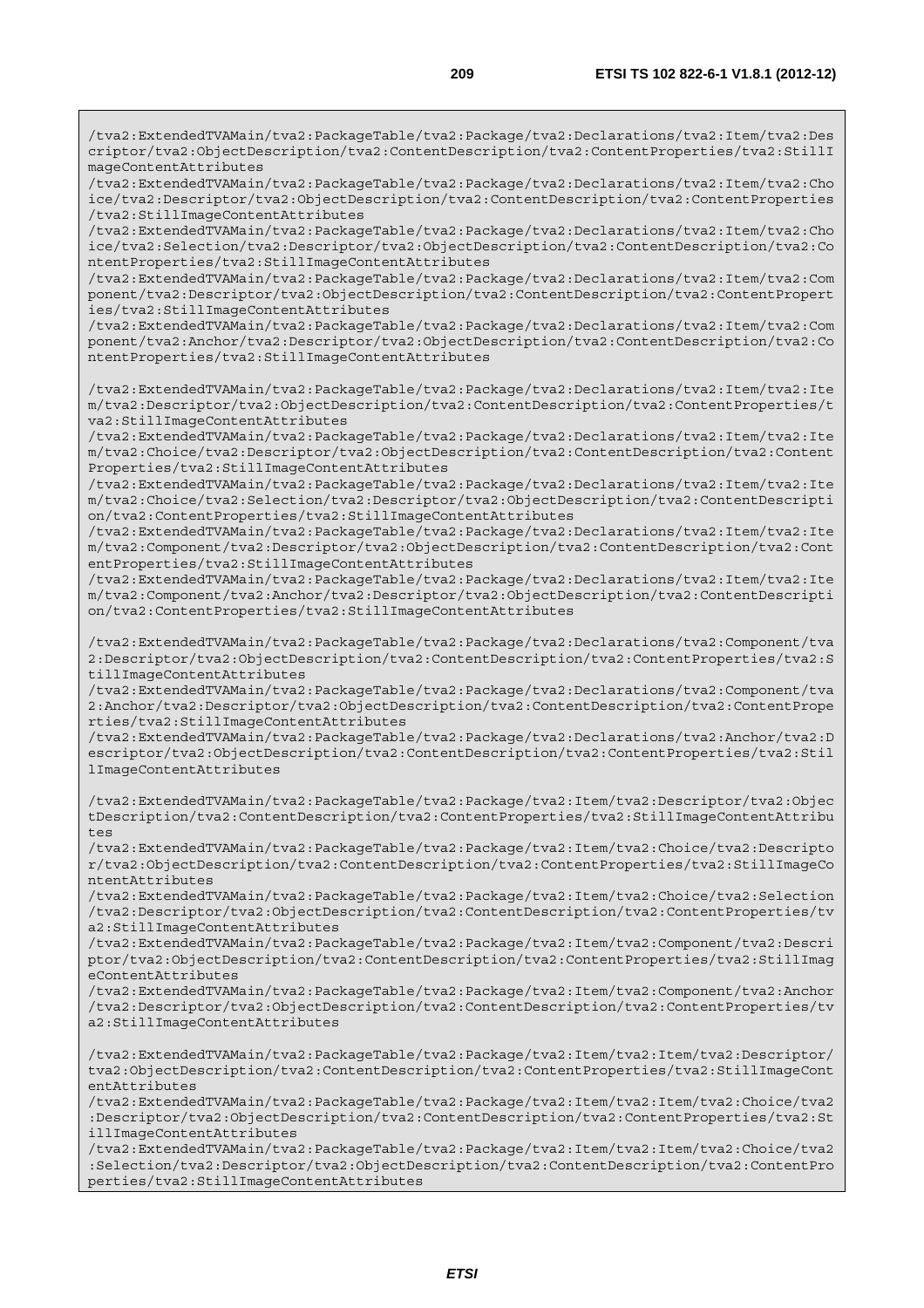/tva2:ExtendedTVAMain/tva2:PackageTable/tva2:Package/tva2:Item/tva2:Item/tva2:Component/t va2:Descriptor/tva2:ObjectDescription/tva2:ContentDescription/tva2:ContentProperties/tva2 :StillImageContentAttributes /tva2:ExtendedTVAMain/tva2:PackageTable/tva2:Package/tva2:Item/tva2:Item/tva2:Component/t va2:Anchor/tva2:Descriptor/tva2:ObjectDescription/tva2:ContentDescription/tva2:ContentPro perties/tva2:StillImageContentAttributes  $''$  /  $>$  $\lt$  ! -######################################################################################## --> <!-- ContextNodeID for TextContent in Package -->  $< ! - -$ ######################################################################################## --> <tns:ContextNodeIDDefinition contextNodeID="TextContent" contextNodeDefinition=" /tva:TVAMain/tva:ProgramDescription/tva:ProgramInformationTable/tva:ProgramInformation/tv a2:ExtendedContentDescription/tva2:ContentProperties/tva2:TextContentAttributes /tva:TVAMain/tva:ProgramDescription/tva:GroupInformationTable/tva:GroupInformation/tva2:E xtendedContentDescription/tva2:ContentProperties/tva2:TextContentAttributes /tva2:ExtendedTVAMain/tva2:PackageTable/tva2:Package/tva2:Descriptor/tva2:ObjectDescripti on/tva2:ContentDescription/tva2:ContentProperties/tva2:TextContentAttributes /tva2:ExtendedTVAMain/tva2:PackageTable/tva2:Package/tva2:Declarations/tva2:Descriptor/tv a2:ObjectDescription/tva2:ContentDescription/tva2:ContentProperties/tva2:TextContentAttri butes /tva2:ExtendedTVAMain/tva2:PackageTable/tva2:Package/tva2:Declarations/tva2:Item/tva2:Des criptor/tva2:ObjectDescription/tva2:ContentDescription/tva2:ContentProperties/tva2:TextCo ntentAttributes /tva2:ExtendedTVAMain/tva2:PackageTable/tva2:Package/tva2:Declarations/tva2:Item/tva2:Cho ice/tva2:Descriptor/tva2:ObjectDescription/tva2:ContentDescription/tva2:ContentProperties /tva2:TextContentAttributes /tva2:ExtendedTVAMain/tva2:PackageTable/tva2:Package/tva2:Declarations/tva2:Item/tva2:Cho ice/tva2:Selection/tva2:Descriptor/tva2:ObjectDescription/tva2:ContentDescription/tva2:Co ntentProperties/tva2:TextContentAttributes /tva2:ExtendedTVAMain/tva2:PackageTable/tva2:Package/tva2:Declarations/tva2:Item/tva2:Com ponent/tva2:Descriptor/tva2:ObjectDescription/tva2:ContentDescription/tva2:ContentPropert ies/tva2:TextContentAttributes /tva2:ExtendedTVAMain/tva2:PackageTable/tva2:Package/tva2:Declarations/tva2:Item/tva2:Com ponent/tva2:Anchor/tva2:Descriptor/tva2:ObjectDescription/tva2:ContentDescription/tva2:Co ntentProperties/tva2:TextContentAttributes /tva2:ExtendedTVAMain/tva2:PackageTable/tva2:Package/tva2:Declarations/tva2:Item/tva2:Ite m/tva2:Descriptor/tva2:ObjectDescription/tva2:ContentDescription/tva2:ContentProperties/t va2:TextContentAttributes /tva2:ExtendedTVAMain/tva2:PackageTable/tva2:Package/tva2:Declarations/tva2:Item/tva2:Ite m/tva2:Choice/tva2:Descriptor/tva2:ObjectDescription/tva2:ContentDescription/tva2:Content Properties/tva2:TextContentAttributes /tva2:ExtendedTVAMain/tva2:PackageTable/tva2:Package/tva2:Declarations/tva2:Item/tva2:Ite m/tva2:Choice/tva2:Selection/tva2:Descriptor/tva2:ObjectDescription/tva2:ContentDescripti on/tva2:ContentProperties/tva2:TextContentAttributes /tva2:ExtendedTVAMain/tva2:PackageTable/tva2:Package/tva2:Declarations/tva2:Item/tva2:Ite m/tva2:Component/tva2:Descriptor/tva2:ObjectDescription/tva2:ContentDescription/tva2:Cont entProperties/tva2:TextContentAttributes /tva2:ExtendedTVAMain/tva2:PackageTable/tva2:Package/tva2:Declarations/tva2:Item/tva2:Ite m/tva2:Component/tva2:Anchor/tva2:Descriptor/tva2:ObjectDescription/tva2:ContentDescripti on/tva2:ContentProperties/tva2:TextContentAttributes /tva2:ExtendedTVAMain/tva2:PackageTable/tva2:Package/tva2:Declarations/tva2:Component/tva 2:Descriptor/tva2:ObjectDescription/tva2:ContentDescription/tva2:ContentProperties/tva2:T extContentAttributes /tva2:ExtendedTVAMain/tva2:PackageTable/tva2:Package/tva2:Declarations/tva2:Component/tva 2:Anchor/tva2:Descriptor/tva2:ObjectDescription/tva2:ContentDescription/tva2:ContentPrope rties/tva2:TextContentAttributes /tva2:ExtendedTVAMain/tva2:PackageTable/tva2:Package/tva2:Declarations/tva2:Anchor/tva2:D escriptor/tva2:ObjectDescription/tva2:ContentDescription/tva2:ContentProperties/tva2:Text ContentAttributes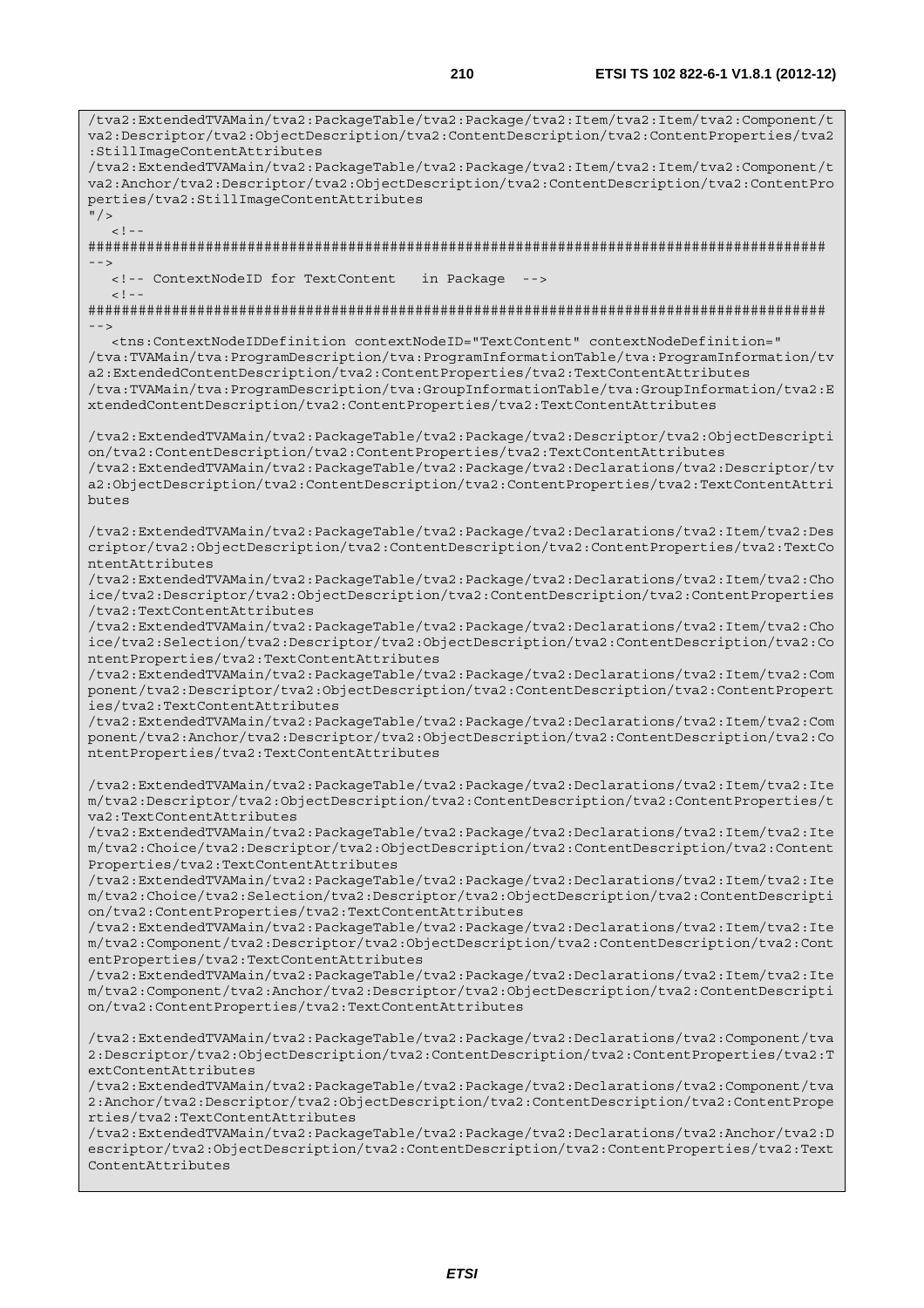/tva2:ExtendedTVAMain/tva2:PackageTable/tva2:Package/tva2:Item/tva2:Descriptor/tva2:Objec tDescription/tva2:ContentDescription/tva2:ContentProperties/tva2:TextContentAttributes /tva2:ExtendedTVAMain/tva2:PackageTable/tva2:Package/tva2:Item/tva2:Choice/tva2:Descripto r/tva2:ObjectDescription/tva2:ContentDescription/tva2:ContentProperties/tva2:TextContentA ttributes /tva2:ExtendedTVAMain/tva2:PackageTable/tva2:Package/tva2:Item/tva2:Choice/tva2:Selection /tva2:Descriptor/tva2:ObjectDescription/tva2:ContentDescription/tva2:ContentProperties/tv a2:TextContentAttributes /tva2:ExtendedTVAMain/tva2:PackageTable/tva2:Package/tva2:Item/tva2:Component/tva2:Descri ptor/tva2:ObjectDescription/tva2:ContentDescription/tva2:ContentProperties/tva2:TextConte ntAttributes /tva2:ExtendedTVAMain/tva2:PackageTable/tva2:Package/tva2:Item/tva2:Component/tva2:Anchor /tva2:Descriptor/tva2:ObjectDescription/tva2:ContentDescription/tva2:ContentProperties/tv a2:TextContentAttributes /tva2:ExtendedTVAMain/tva2:PackageTable/tva2:Package/tva2:Item/tva2:Item/tva2:Descriptor/ tva2:ObjectDescription/tva2:ContentDescription/tva2:ContentProperties/tva2:TextContentAtt ributes /tva2:ExtendedTVAMain/tva2:PackageTable/tva2:Package/tva2:Item/tva2:Item/tva2:Choice/tva2 :Descriptor/tva2:ObjectDescription/tva2:ContentDescription/tva2:ContentProperties/tva2:Te xtContentAttributes /tva2:ExtendedTVAMain/tva2:PackageTable/tva2:Package/tva2:Item/tva2:Item/tva2:Choice/tva2 :Selection/tva2:Descriptor/tva2:ObjectDescription/tva2:ContentDescription/tva2:ContentPro perties/tva2:TextContentAttributes /tva2:ExtendedTVAMain/tva2:PackageTable/tva2:Package/tva2:Item/tva2:Item/tva2:Component/t va2:Descriptor/tva2:ObjectDescription/tva2:ContentDescription/tva2:ContentProperties/tva2 :TextContentAttributes /tva2:ExtendedTVAMain/tva2:PackageTable/tva2:Package/tva2:Item/tva2:Item/tva2:Component/t va2:Anchor/tva2:Descriptor/tva2:ObjectDescription/tva2:ContentDescription/tva2:ContentPro perties/tva2:TextContentAttributes  $"$  / >  $\leq$  1 ######################################################################################## --> <!-- ContextNodeID for DataBroadcastingContent in Package -->  $<$  !  $-$ ######################################################################################## --> <tns:ContextNodeIDDefinition contextNodeID="DataBroadcastingContent" contextNodeDefinition=" /tva:TVAMain/tva:ProgramDescription/tva:ProgramInformationTable/tva:ProgramInformation/tv a2:ExtendedContentDescription/tva2:ContentProperties/tva2:DataBroadcastingContextAttribut es /tva:TVAMain/tva:ProgramDescription/tva:GroupInformationTable/tva:GroupInformation/tva2:E xtendedContentDescription/tva2:ContentProperties/tva2:DataBroadcastingContextAttributes /tva2:ExtendedTVAMain/tva2:PackageTable/tva2:Package/tva2:Descriptor/tva2:ObjectDescripti on/tva2:ContentDescription/tva2:ContentProperties/tva2:DataBroadcastingContextAttributes /tva2:ExtendedTVAMain/tva2:PackageTable/tva2:Package/tva2:Declarations/tva2:Descriptor/tv a2:ObjectDescription/tva2:ContentDescription/tva2:ContentProperties/tva2:DataBroadcasting ContextAttributes /tva2:ExtendedTVAMain/tva2:PackageTable/tva2:Package/tva2:Declarations/tva2:Item/tva2:Des criptor/tva2:ObjectDescription/tva2:ContentDescription/tva2:ContentProperties/tva2:DataBr oadcastingContextAttributes /tva2:ExtendedTVAMain/tva2:PackageTable/tva2:Package/tva2:Declarations/tva2:Item/tva2:Cho ice/tva2:Descriptor/tva2:ObjectDescription/tva2:ContentDescription/tva2:ContentProperties /tva2:DataBroadcastingContextAttributes /tva2:ExtendedTVAMain/tva2:PackageTable/tva2:Package/tva2:Declarations/tva2:Item/tva2:Cho ice/tva2:Selection/tva2:Descriptor/tva2:ObjectDescription/tva2:ContentDescription/tva2:Co ntentProperties/tva2:DataBroadcastingContextAttributes /tva2:ExtendedTVAMain/tva2:PackageTable/tva2:Package/tva2:Declarations/tva2:Item/tva2:Com ponent/tva2:Descriptor/tva2:ObjectDescription/tva2:ContentDescription/tva2:ContentPropert ies/tva2:DataBroadcastingContextAttributes /tva2:ExtendedTVAMain/tva2:PackageTable/tva2:Package/tva2:Declarations/tva2:Item/tva2:Com ponent/tva2:Anchor/tva2:Descriptor/tva2:ObjectDescription/tva2:ContentDescription/tva2:Co ntentProperties/tva2:DataBroadcastingContextAttributes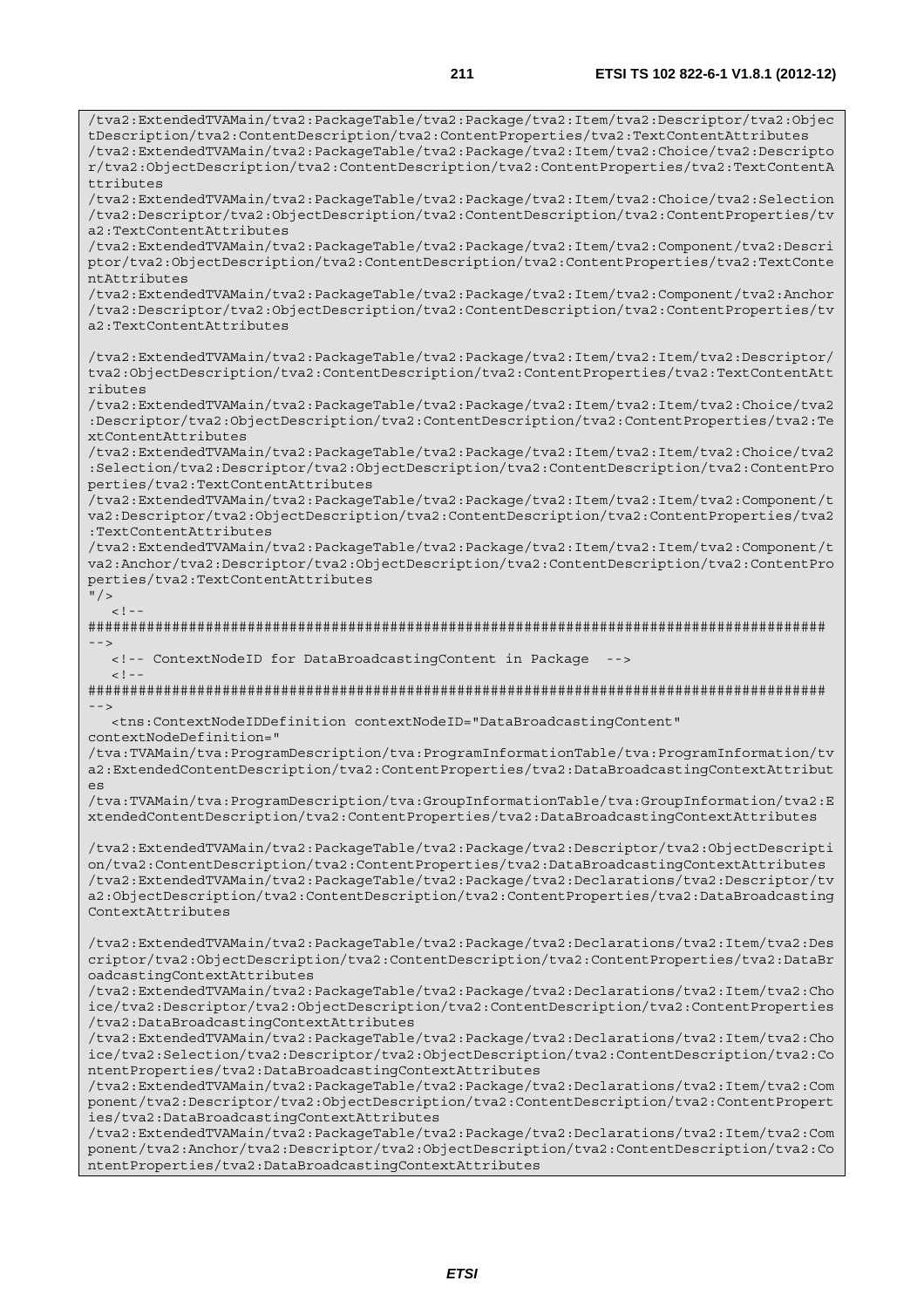/tva2:ExtendedTVAMain/tva2:PackageTable/tva2:Package/tva2:Declarations/tva2:Item/tva2:Ite m/tva2:Descriptor/tva2:ObjectDescription/tva2:ContentDescription/tva2:ContentProperties/t va2:DataBroadcastingContextAttributes

/tva2:ExtendedTVAMain/tva2:PackageTable/tva2:Package/tva2:Declarations/tva2:Item/tva2:Ite m/tva2:Choice/tva2:Descriptor/tva2:ObjectDescription/tva2:ContentDescription/tva2:Content Properties/tva2:DataBroadcastingContextAttributes

/tva2:ExtendedTVAMain/tva2:PackageTable/tva2:Package/tva2:Declarations/tva2:Item/tva2:Ite m/tva2:Choice/tva2:Selection/tva2:Descriptor/tva2:ObjectDescription/tva2:ContentDescripti on/tva2:ContentProperties/tva2:DataBroadcastingContextAttributes

/tva2:ExtendedTVAMain/tva2:PackageTable/tva2:Package/tva2:Declarations/tva2:Item/tva2:Ite m/tva2:Component/tva2:Descriptor/tva2:ObjectDescription/tva2:ContentDescription/tva2:Cont entProperties/tva2:DataBroadcastingContextAttributes

/tva2:ExtendedTVAMain/tva2:PackageTable/tva2:Package/tva2:Declarations/tva2:Item/tva2:Ite m/tva2:Component/tva2:Anchor/tva2:Descriptor/tva2:ObjectDescription/tva2:ContentDescripti on/tva2:ContentProperties/tva2:DataBroadcastingContextAttributes

/tva2:ExtendedTVAMain/tva2:PackageTable/tva2:Package/tva2:Declarations/tva2:Component/tva 2:Descriptor/tva2:ObjectDescription/tva2:ContentDescription/tva2:ContentProperties/tva2:D ataBroadcastingContextAttributes

/tva2:ExtendedTVAMain/tva2:PackageTable/tva2:Package/tva2:Declarations/tva2:Component/tva 2:Anchor/tva2:Descriptor/tva2:ObjectDescription/tva2:ContentDescription/tva2:ContentPrope rties/tva2:DataBroadcastingContextAttributes

/tva2:ExtendedTVAMain/tva2:PackageTable/tva2:Package/tva2:Declarations/tva2:Anchor/tva2:D escriptor/tva2:ObjectDescription/tva2:ContentDescription/tva2:ContentProperties/tva2:Data BroadcastingContextAttributes

/tva2:ExtendedTVAMain/tva2:PackageTable/tva2:Package/tva2:Item/tva2:Descriptor/tva2:Objec tDescription/tva2:ContentDescription/tva2:ContentProperties/tva2:DataBroadcastingContextA ttributes

/tva2:ExtendedTVAMain/tva2:PackageTable/tva2:Package/tva2:Item/tva2:Choice/tva2:Descripto r/tva2:ObjectDescription/tva2:ContentDescription/tva2:ContentProperties/tva2:DataBroadcas tingContextAttributes

/tva2:ExtendedTVAMain/tva2:PackageTable/tva2:Package/tva2:Item/tva2:Choice/tva2:Selection /tva2:Descriptor/tva2:ObjectDescription/tva2:ContentDescription/tva2:ContentProperties/tv a2:DataBroadcastingContextAttributes

/tva2:ExtendedTVAMain/tva2:PackageTable/tva2:Package/tva2:Item/tva2:Component/tva2:Descri ptor/tva2:ObjectDescription/tva2:ContentDescription/tva2:ContentProperties/tva2:DataBroad castingContextAttributes

/tva2:ExtendedTVAMain/tva2:PackageTable/tva2:Package/tva2:Item/tva2:Component/tva2:Anchor /tva2:Descriptor/tva2:ObjectDescription/tva2:ContentDescription/tva2:ContentProperties/tv a2:DataBroadcastingContextAttributes

/tva2:ExtendedTVAMain/tva2:PackageTable/tva2:Package/tva2:Item/tva2:Item/tva2:Descriptor/ tva2:ObjectDescription/tva2:ContentDescription/tva2:ContentProperties/tva2:DataBroadcasti ngContextAttributes

/tva2:ExtendedTVAMain/tva2:PackageTable/tva2:Package/tva2:Item/tva2:Item/tva2:Choice/tva2 :Descriptor/tva2:ObjectDescription/tva2:ContentDescription/tva2:ContentProperties/tva2:Da taBroadcastingContextAttributes

/tva2:ExtendedTVAMain/tva2:PackageTable/tva2:Package/tva2:Item/tva2:Item/tva2:Choice/tva2 :Selection/tva2:Descriptor/tva2:ObjectDescription/tva2:ContentDescription/tva2:ContentPro perties/tva2:DataBroadcastingContextAttributes

/tva2:ExtendedTVAMain/tva2:PackageTable/tva2:Package/tva2:Item/tva2:Item/tva2:Component/t va2:Descriptor/tva2:ObjectDescription/tva2:ContentDescription/tva2:ContentProperties/tva2 :DataBroadcastingContextAttributes

/tva2:ExtendedTVAMain/tva2:PackageTable/tva2:Package/tva2:Item/tva2:Item/tva2:Component/t va2:Anchor/tva2:Descriptor/tva2:ObjectDescription/tva2:ContentDescription/tva2:ContentPro perties/tva2:DataBroadcastingContextAttributes  $^{\prime\prime}$  / >

 $<$ ! --

######################################################################################## -->

 <!-- ContextNodeID for InterstitialContent in Package -->  $\geq$   $\frac{1}{2}$   $\geq$   $\frac{1}{2}$ 

######################################################################################## -->

 <tns:ContextNodeIDDefinition contextNodeID="InterstitialContent" contextNodeDefinition="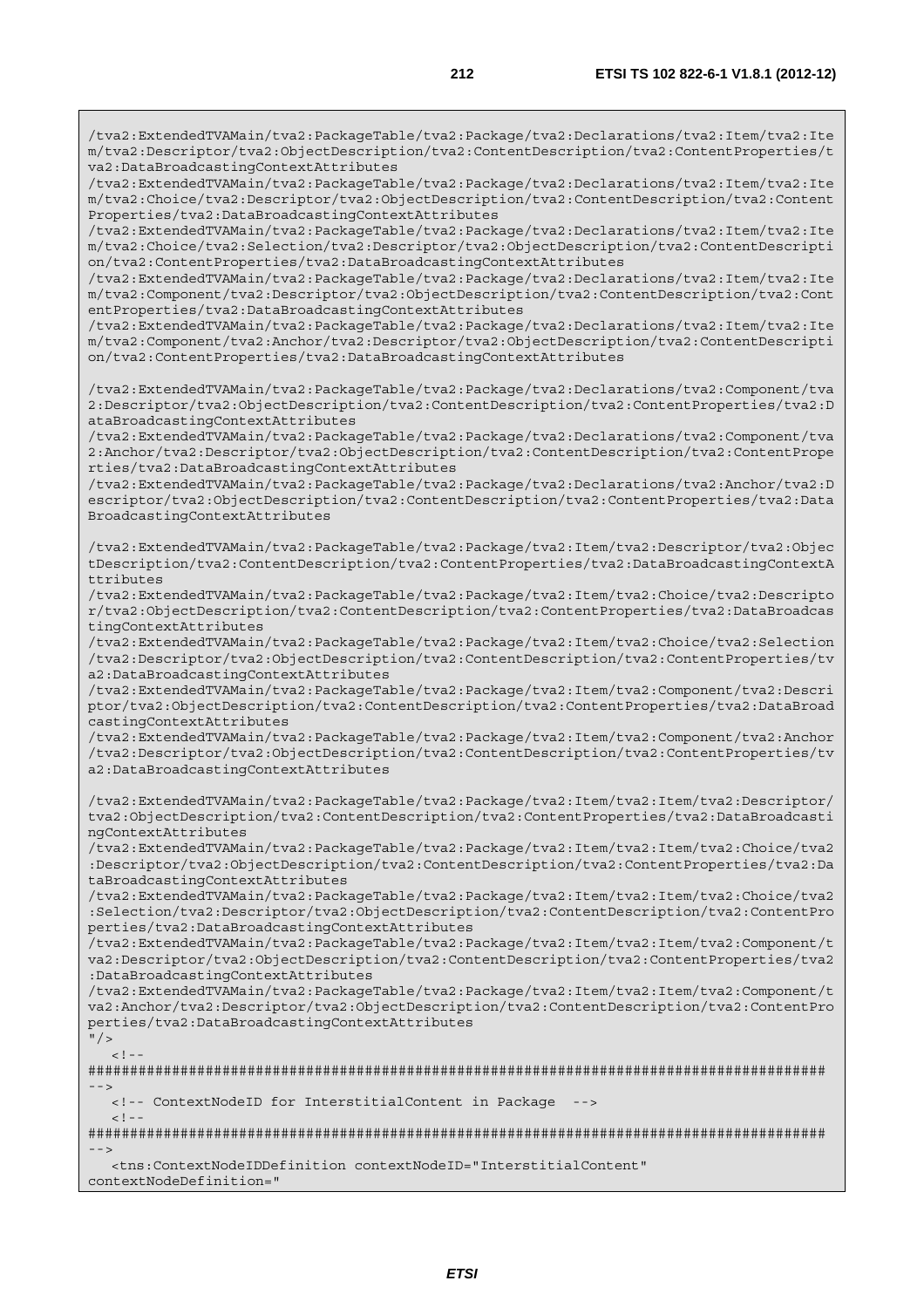/tva2:ExtendedTVAMain/tva2:PackageTable/tva2:Package/tva2:Descriptor/tva2:ObjectDescripti on/tva2:ContentDescription/tva2:ContentProperties/tva2:InterstitialContextAttributes /tva2:ExtendedTVAMain/tva2:PackageTable/tva2:Package/tva2:Declarations/tva2:Descriptor/tv a2:ObjectDescription/tva2:ContentDescription/tva2:ContentProperties/tva2:InterstitialCont extAttributes

/tva2:ExtendedTVAMain/tva2:PackageTable/tva2:Package/tva2:Declarations/tva2:Item/tva2:Des criptor/tva2:ObjectDescription/tva2:ContentDescription/tva2:ContentProperties/tva2:Inters titialContextAttributes

/tva2:ExtendedTVAMain/tva2:PackageTable/tva2:Package/tva2:Declarations/tva2:Item/tva2:Cho ice/tva2:Descriptor/tva2:ObjectDescription/tva2:ContentDescription/tva2:ContentProperties /tva2:InterstitialContextAttributes

/tva2:ExtendedTVAMain/tva2:PackageTable/tva2:Package/tva2:Declarations/tva2:Item/tva2:Cho ice/tva2:Selection/tva2:Descriptor/tva2:ObjectDescription/tva2:ContentDescription/tva2:Co ntentProperties/tva2:InterstitialContextAttributes

/tva2:ExtendedTVAMain/tva2:PackageTable/tva2:Package/tva2:Declarations/tva2:Item/tva2:Com ponent/tva2:Descriptor/tva2:ObjectDescription/tva2:ContentDescription/tva2:ContentPropert ies/tva2:InterstitialContextAttributes

/tva2:ExtendedTVAMain/tva2:PackageTable/tva2:Package/tva2:Declarations/tva2:Item/tva2:Com ponent/tva2:Anchor/tva2:Descriptor/tva2:ObjectDescription/tva2:ContentDescription/tva2:Co ntentProperties/tva2:InterstitialContextAttributes

/tva2:ExtendedTVAMain/tva2:PackageTable/tva2:Package/tva2:Declarations/tva2:Item/tva2:Ite m/tva2:Descriptor/tva2:ObjectDescription/tva2:ContentDescription/tva2:ContentProperties/t va2:InterstitialContextAttributes

/tva2:ExtendedTVAMain/tva2:PackageTable/tva2:Package/tva2:Declarations/tva2:Item/tva2:Ite m/tva2:Choice/tva2:Descriptor/tva2:ObjectDescription/tva2:ContentDescription/tva2:Content Properties/tva2:InterstitialContextAttributes

/tva2:ExtendedTVAMain/tva2:PackageTable/tva2:Package/tva2:Declarations/tva2:Item/tva2:Ite m/tva2:Choice/tva2:Selection/tva2:Descriptor/tva2:ObjectDescription/tva2:ContentDescripti on/tva2:ContentProperties/tva2:InterstitialContextAttributes

/tva2:ExtendedTVAMain/tva2:PackageTable/tva2:Package/tva2:Declarations/tva2:Item/tva2:Ite m/tva2:Component/tva2:Descriptor/tva2:ObjectDescription/tva2:ContentDescription/tva2:Cont entProperties/tva2:InterstitialContextAttributes

/tva2:ExtendedTVAMain/tva2:PackageTable/tva2:Package/tva2:Declarations/tva2:Item/tva2:Ite m/tva2:Component/tva2:Anchor/tva2:Descriptor/tva2:ObjectDescription/tva2:ContentDescripti on/tva2:ContentProperties/tva2:InterstitialContextAttributes

/tva2:ExtendedTVAMain/tva2:PackageTable/tva2:Package/tva2:Declarations/tva2:Component/tva 2:Descriptor/tva2:ObjectDescription/tva2:ContentDescription/tva2:ContentProperties/tva2:I nterstitialContextAttributes

/tva2:ExtendedTVAMain/tva2:PackageTable/tva2:Package/tva2:Declarations/tva2:Component/tva 2:Anchor/tva2:Descriptor/tva2:ObjectDescription/tva2:ContentDescription/tva2:ContentPrope rties/tva2:InterstitialContextAttributes

/tva2:ExtendedTVAMain/tva2:PackageTable/tva2:Package/tva2:Declarations/tva2:Anchor/tva2:D escriptor/tva2:ObjectDescription/tva2:ContentDescription/tva2:ContentProperties/tva2:Inte rstitialContextAttributes

/tva2:ExtendedTVAMain/tva2:PackageTable/tva2:Package/tva2:Item/tva2:Descriptor/tva2:Objec tDescription/tva2:ContentDescription/tva2:ContentProperties/tva2:InterstitialContextAttri butes

/tva2:ExtendedTVAMain/tva2:PackageTable/tva2:Package/tva2:Item/tva2:Choice/tva2:Descripto r/tva2:ObjectDescription/tva2:ContentDescription/tva2:ContentProperties/tva2:Interstitial ContextAttributes

/tva2:ExtendedTVAMain/tva2:PackageTable/tva2:Package/tva2:Item/tva2:Choice/tva2:Selection /tva2:Descriptor/tva2:ObjectDescription/tva2:ContentDescription/tva2:ContentProperties/tv a2:InterstitialContextAttributes

/tva2:ExtendedTVAMain/tva2:PackageTable/tva2:Package/tva2:Item/tva2:Component/tva2:Descri ptor/tva2:ObjectDescription/tva2:ContentDescription/tva2:ContentProperties/tva2:Interstit ialContextAttributes

/tva2:ExtendedTVAMain/tva2:PackageTable/tva2:Package/tva2:Item/tva2:Component/tva2:Anchor /tva2:Descriptor/tva2:ObjectDescription/tva2:ContentDescription/tva2:ContentProperties/tv a2:InterstitialContextAttributes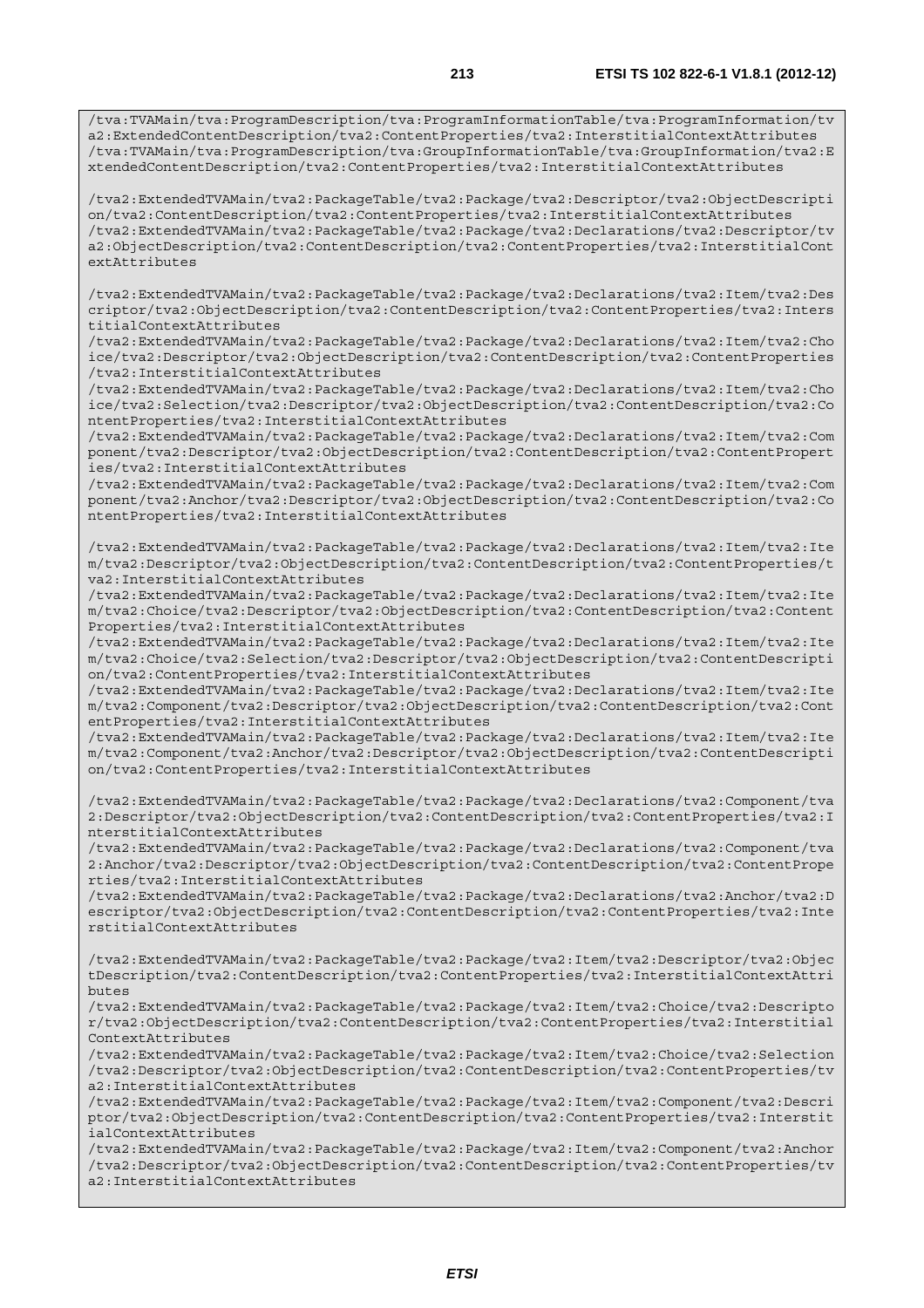/tva2:ExtendedTVAMain/tva2:PackageTable/tva2:Package/tva2:Item/tva2:Item/tva2:Descriptor/ tva2:ObjectDescription/tva2:ContentDescription/tva2:ContentProperties/tva2:InterstitialCo ntextAttributes

/tva2:ExtendedTVAMain/tva2:PackageTable/tva2:Package/tva2:Item/tva2:Item/tva2:Choice/tva2 :Descriptor/tva2:ObjectDescription/tva2:ContentDescription/tva2:ContentProperties/tva2:In terstitialContextAttributes

/tva2:ExtendedTVAMain/tva2:PackageTable/tva2:Package/tva2:Item/tva2:Item/tva2:Choice/tva2 :Selection/tva2:Descriptor/tva2:ObjectDescription/tva2:ContentDescription/tva2:ContentPro perties/tva2:InterstitialContextAttributes

/tva2:ExtendedTVAMain/tva2:PackageTable/tva2:Package/tva2:Item/tva2:Item/tva2:Component/t va2:Descriptor/tva2:ObjectDescription/tva2:ContentDescription/tva2:ContentProperties/tva2 :InterstitialContextAttributes

/tva2:ExtendedTVAMain/tva2:PackageTable/tva2:Package/tva2:Item/tva2:Item/tva2:Component/t va2:Anchor/tva2:Descriptor/tva2:ObjectDescription/tva2:ContentDescription/tva2:ContentPro perties/tva2:InterstitialContextAttributes

 $"$  / >  $\geq$   $\frac{1}{2}$   $\geq$   $\frac{1}{2}$ 

######################################################################################## -->

 <!-- ContextNodeID for EducationalContent in Package -->  $<$ ! --

######################################################################################## -->

 <tns:ContextNodeIDDefinition contextNodeID="EducationalContent" contextNodeDefinition="

/tva:TVAMain/tva:ProgramDescription/tva:ProgramInformationTable/tva:ProgramInformation/tv a2:ExtendedContentDescription/tva2:ContentProperties/tva2:EducationalContextAttributes /tva:TVAMain/tva:ProgramDescription/tva:GroupInformationTable/tva:GroupInformation/tva2:E xtendedContentDescription/tva2:ContentProperties/tva2:EducationalContextAttributes

/tva2:ExtendedTVAMain/tva2:PackageTable/tva2:Package/tva2:Descriptor/tva2:ObjectDescripti on/tva2:ContentDescription/tva2:ContentProperties/tva2:EducationalContextAttributes /tva2:ExtendedTVAMain/tva2:PackageTable/tva2:Package/tva2:Declarations/tva2:Descriptor/tv a2:ObjectDescription/tva2:ContentDescription/tva2:ContentProperties/tva2:EducationalConte xtAttributes

/tva2:ExtendedTVAMain/tva2:PackageTable/tva2:Package/tva2:Declarations/tva2:Item/tva2:Des criptor/tva2:ObjectDescription/tva2:ContentDescription/tva2:ContentProperties/tva2:Educat ionalContextAttributes

/tva2:ExtendedTVAMain/tva2:PackageTable/tva2:Package/tva2:Declarations/tva2:Item/tva2:Cho ice/tva2:Descriptor/tva2:ObjectDescription/tva2:ContentDescription/tva2:ContentProperties /tva2:EducationalContextAttributes

/tva2:ExtendedTVAMain/tva2:PackageTable/tva2:Package/tva2:Declarations/tva2:Item/tva2:Cho ice/tva2:Selection/tva2:Descriptor/tva2:ObjectDescription/tva2:ContentDescription/tva2:Co ntentProperties/tva2:EducationalContextAttributes

/tva2:ExtendedTVAMain/tva2:PackageTable/tva2:Package/tva2:Declarations/tva2:Item/tva2:Com ponent/tva2:Descriptor/tva2:ObjectDescription/tva2:ContentDescription/tva2:ContentPropert ies/tva2:EducationalContextAttributes

/tva2:ExtendedTVAMain/tva2:PackageTable/tva2:Package/tva2:Declarations/tva2:Item/tva2:Com ponent/tva2:Anchor/tva2:Descriptor/tva2:ObjectDescription/tva2:ContentDescription/tva2:Co ntentProperties/tva2:EducationalContextAttributes

/tva2:ExtendedTVAMain/tva2:PackageTable/tva2:Package/tva2:Declarations/tva2:Item/tva2:Ite m/tva2:Descriptor/tva2:ObjectDescription/tva2:ContentDescription/tva2:ContentProperties/t va2:EducationalContextAttributes

/tva2:ExtendedTVAMain/tva2:PackageTable/tva2:Package/tva2:Declarations/tva2:Item/tva2:Ite m/tva2:Choice/tva2:Descriptor/tva2:ObjectDescription/tva2:ContentDescription/tva2:Content Properties/tva2:EducationalContextAttributes

/tva2:ExtendedTVAMain/tva2:PackageTable/tva2:Package/tva2:Declarations/tva2:Item/tva2:Ite m/tva2:Choice/tva2:Selection/tva2:Descriptor/tva2:ObjectDescription/tva2:ContentDescripti on/tva2:ContentProperties/tva2:EducationalContextAttributes

/tva2:ExtendedTVAMain/tva2:PackageTable/tva2:Package/tva2:Declarations/tva2:Item/tva2:Ite m/tva2:Component/tva2:Descriptor/tva2:ObjectDescription/tva2:ContentDescription/tva2:Cont entProperties/tva2:EducationalContextAttributes

/tva2:ExtendedTVAMain/tva2:PackageTable/tva2:Package/tva2:Declarations/tva2:Item/tva2:Ite m/tva2:Component/tva2:Anchor/tva2:Descriptor/tva2:ObjectDescription/tva2:ContentDescripti on/tva2:ContentProperties/tva2:EducationalContextAttributes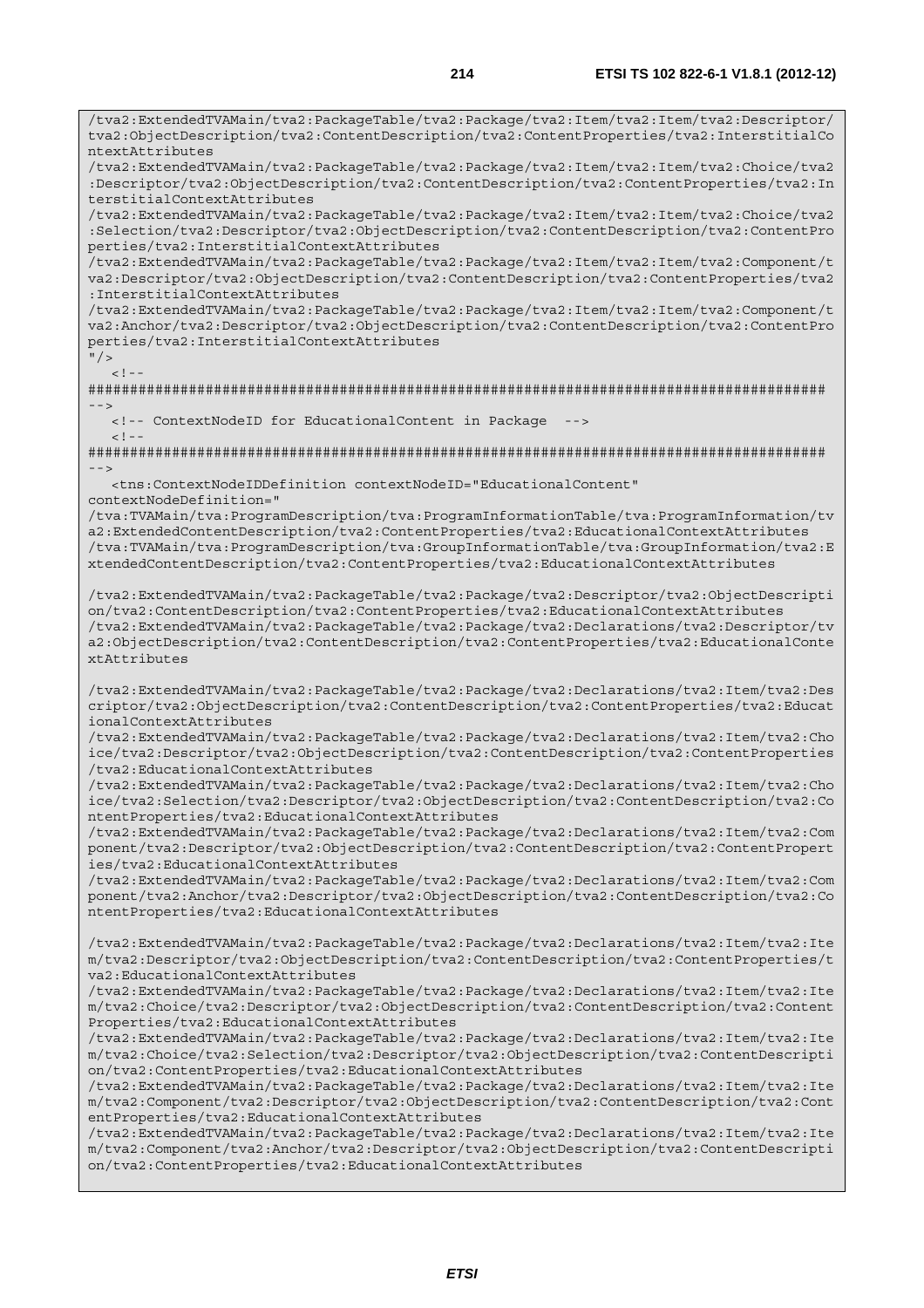/tva2:ExtendedTVAMain/tva2:PackageTable/tva2:Package/tva2:Declarations/tva2:Component/tva 2:Descriptor/tva2:ObjectDescription/tva2:ContentDescription/tva2:ContentProperties/tva2:E ducationalContextAttributes

/tva2:ExtendedTVAMain/tva2:PackageTable/tva2:Package/tva2:Declarations/tva2:Component/tva 2:Anchor/tva2:Descriptor/tva2:ObjectDescription/tva2:ContentDescription/tva2:ContentPrope rties/tva2:EducationalContextAttributes

/tva2:ExtendedTVAMain/tva2:PackageTable/tva2:Package/tva2:Declarations/tva2:Anchor/tva2:D escriptor/tva2:ObjectDescription/tva2:ContentDescription/tva2:ContentProperties/tva2:Educ ationalContextAttributes

/tva2:ExtendedTVAMain/tva2:PackageTable/tva2:Package/tva2:Item/tva2:Descriptor/tva2:Objec tDescription/tva2:ContentDescription/tva2:ContentProperties/tva2:EducationalContextAttrib utes

/tva2:ExtendedTVAMain/tva2:PackageTable/tva2:Package/tva2:Item/tva2:Choice/tva2:Descripto r/tva2:ObjectDescription/tva2:ContentDescription/tva2:ContentProperties/tva2:EducationalC ontextAttributes

/tva2:ExtendedTVAMain/tva2:PackageTable/tva2:Package/tva2:Item/tva2:Choice/tva2:Selection /tva2:Descriptor/tva2:ObjectDescription/tva2:ContentDescription/tva2:ContentProperties/tv a2:EducationalContextAttributes

/tva2:ExtendedTVAMain/tva2:PackageTable/tva2:Package/tva2:Item/tva2:Component/tva2:Descri ptor/tva2:ObjectDescription/tva2:ContentDescription/tva2:ContentProperties/tva2:Education alContextAttributes

/tva2:ExtendedTVAMain/tva2:PackageTable/tva2:Package/tva2:Item/tva2:Component/tva2:Anchor /tva2:Descriptor/tva2:ObjectDescription/tva2:ContentDescription/tva2:ContentProperties/tv a2:EducationalContextAttributes

/tva2:ExtendedTVAMain/tva2:PackageTable/tva2:Package/tva2:Item/tva2:Item/tva2:Descriptor/ tva2:ObjectDescription/tva2:ContentDescription/tva2:ContentProperties/tva2:EducationalCon textAttributes

/tva2:ExtendedTVAMain/tva2:PackageTable/tva2:Package/tva2:Item/tva2:Item/tva2:Choice/tva2 :Descriptor/tva2:ObjectDescription/tva2:ContentDescription/tva2:ContentProperties/tva2:Ed ucationalContextAttributes

/tva2:ExtendedTVAMain/tva2:PackageTable/tva2:Package/tva2:Item/tva2:Item/tva2:Choice/tva2 :Selection/tva2:Descriptor/tva2:ObjectDescription/tva2:ContentDescription/tva2:ContentPro perties/tva2:EducationalContextAttributes

/tva2:ExtendedTVAMain/tva2:PackageTable/tva2:Package/tva2:Item/tva2:Item/tva2:Component/t va2:Descriptor/tva2:ObjectDescription/tva2:ContentDescription/tva2:ContentProperties/tva2 :EducationalContextAttributes

/tva2:ExtendedTVAMain/tva2:PackageTable/tva2:Package/tva2:Item/tva2:Item/tva2:Component/t va2:Anchor/tva2:Descriptor/tva2:ObjectDescription/tva2:ContentDescription/tva2:ContentPro perties/tva2:EducationalContextAttributes

 $"$  />  $\lt$  ! -

######################################################################################## -->

 <!-- ContextNodeID for ApplicationContent in Package -->  $<$ ! --

######################################################################################## -->

 <tns:ContextNodeIDDefinition contextNodeID="ApplicationContent" contextNodeDefinition="

/tva:TVAMain/tva:ProgramDescription/tva:ProgramInformationTable/tva:ProgramInformation/tv a2:ExtendedContentDescription/tva2:ContentProperties/tva2:ApplicationContextAttributes /tva:TVAMain/tva:ProgramDescription/tva:GroupInformationTable/tva:GroupInformation/tva2:E xtendedContentDescription/tva2:ContentProperties/tva2:ApplicationContextAttributes

/tva2:ExtendedTVAMain/tva2:PackageTable/tva2:Package/tva2:Descriptor/tva2:ObjectDescripti on/tva2:ContentDescription/tva2:ContentProperties/tva2:ApplicationContextAttributes /tva2:ExtendedTVAMain/tva2:PackageTable/tva2:Package/tva2:Declarations/tva2:Descriptor/tv a2:ObjectDescription/tva2:ContentDescription/tva2:ContentProperties/tva2:ApplicationConte xtAttributes

/tva2:ExtendedTVAMain/tva2:PackageTable/tva2:Package/tva2:Declarations/tva2:Item/tva2:Des criptor/tva2:ObjectDescription/tva2:ContentDescription/tva2:ContentProperties/tva2:Applic ationContextAttributes

/tva2:ExtendedTVAMain/tva2:PackageTable/tva2:Package/tva2:Declarations/tva2:Item/tva2:Cho ice/tva2:Descriptor/tva2:ObjectDescription/tva2:ContentDescription/tva2:ContentProperties /tva2:ApplicationContextAttributes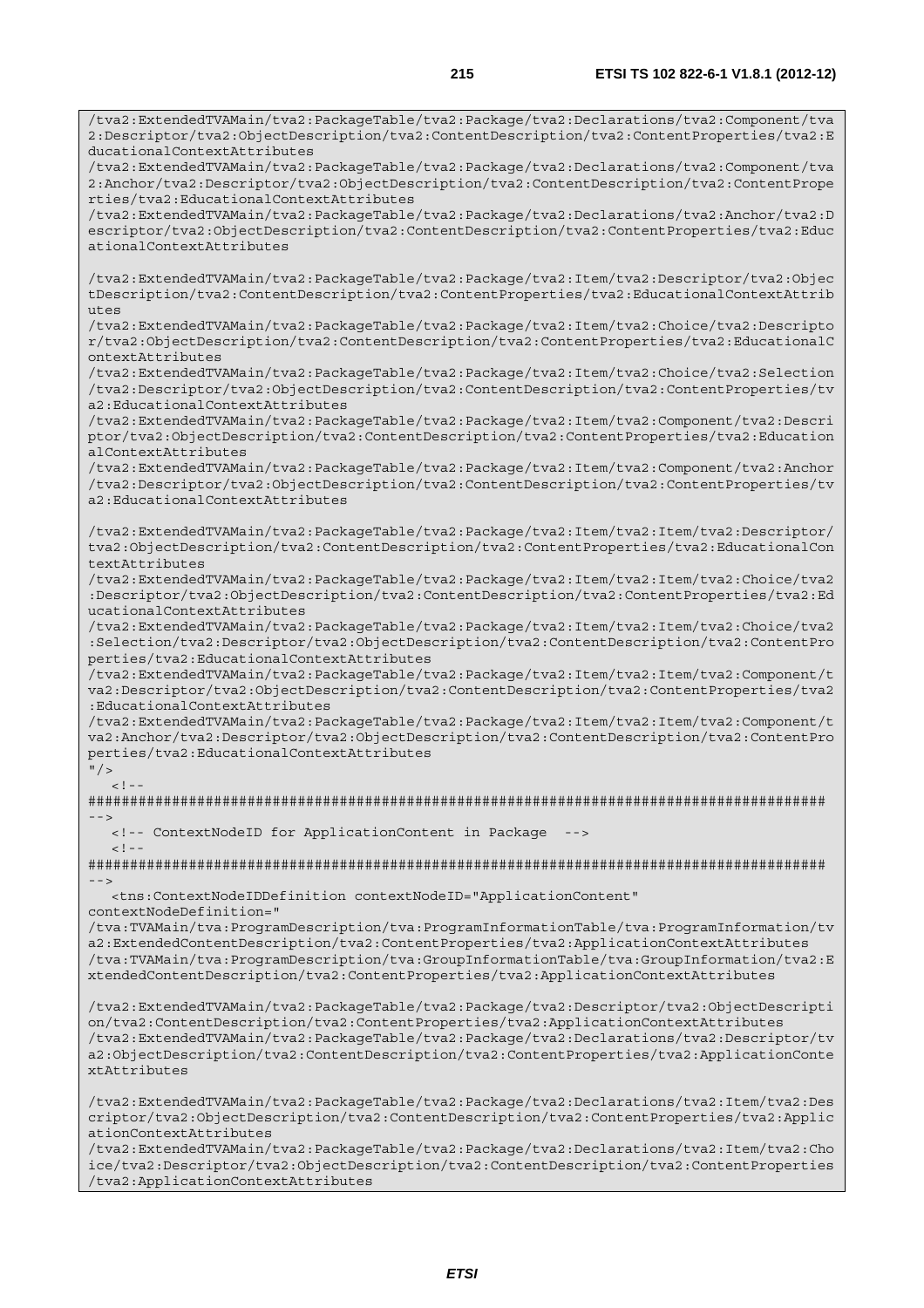/tva2:ExtendedTVAMain/tva2:PackageTable/tva2:Package/tva2:Declarations/tva2:Item/tva2:Cho ice/tva2:Selection/tva2:Descriptor/tva2:ObjectDescription/tva2:ContentDescription/tva2:Co ntentProperties/tva2:ApplicationContextAttributes

/tva2:ExtendedTVAMain/tva2:PackageTable/tva2:Package/tva2:Declarations/tva2:Item/tva2:Com ponent/tva2:Descriptor/tva2:ObjectDescription/tva2:ContentDescription/tva2:ContentPropert ies/tva2:ApplicationContextAttributes

/tva2:ExtendedTVAMain/tva2:PackageTable/tva2:Package/tva2:Declarations/tva2:Item/tva2:Com ponent/tva2:Anchor/tva2:Descriptor/tva2:ObjectDescription/tva2:ContentDescription/tva2:Co ntentProperties/tva2:ApplicationContextAttributes

/tva2:ExtendedTVAMain/tva2:PackageTable/tva2:Package/tva2:Declarations/tva2:Item/tva2:Ite m/tva2:Descriptor/tva2:ObjectDescription/tva2:ContentDescription/tva2:ContentProperties/t va2:ApplicationContextAttributes

/tva2:ExtendedTVAMain/tva2:PackageTable/tva2:Package/tva2:Declarations/tva2:Item/tva2:Ite m/tva2:Choice/tva2:Descriptor/tva2:ObjectDescription/tva2:ContentDescription/tva2:Content Properties/tva2:ApplicationContextAttributes

/tva2:ExtendedTVAMain/tva2:PackageTable/tva2:Package/tva2:Declarations/tva2:Item/tva2:Ite m/tva2:Choice/tva2:Selection/tva2:Descriptor/tva2:ObjectDescription/tva2:ContentDescripti on/tva2:ContentProperties/tva2:ApplicationContextAttributes

/tva2:ExtendedTVAMain/tva2:PackageTable/tva2:Package/tva2:Declarations/tva2:Item/tva2:Ite m/tva2:Component/tva2:Descriptor/tva2:ObjectDescription/tva2:ContentDescription/tva2:Cont entProperties/tva2:ApplicationContextAttributes

/tva2:ExtendedTVAMain/tva2:PackageTable/tva2:Package/tva2:Declarations/tva2:Item/tva2:Ite m/tva2:Component/tva2:Anchor/tva2:Descriptor/tva2:ObjectDescription/tva2:ContentDescripti on/tva2:ContentProperties/tva2:ApplicationContextAttributes

/tva2:ExtendedTVAMain/tva2:PackageTable/tva2:Package/tva2:Declarations/tva2:Component/tva 2:Descriptor/tva2:ObjectDescription/tva2:ContentDescription/tva2:ContentProperties/tva2:A pplicationContextAttributes

/tva2:ExtendedTVAMain/tva2:PackageTable/tva2:Package/tva2:Declarations/tva2:Component/tva 2:Anchor/tva2:Descriptor/tva2:ObjectDescription/tva2:ContentDescription/tva2:ContentPrope rties/tva2:ApplicationContextAttributes

/tva2:ExtendedTVAMain/tva2:PackageTable/tva2:Package/tva2:Declarations/tva2:Anchor/tva2:D escriptor/tva2:ObjectDescription/tva2:ContentDescription/tva2:ContentProperties/tva2:Appl icationContextAttributes

/tva2:ExtendedTVAMain/tva2:PackageTable/tva2:Package/tva2:Item/tva2:Descriptor/tva2:Objec tDescription/tva2:ContentDescription/tva2:ContentProperties/tva2:ApplicationContextAttrib utes

/tva2:ExtendedTVAMain/tva2:PackageTable/tva2:Package/tva2:Item/tva2:Choice/tva2:Descripto r/tva2:ObjectDescription/tva2:ContentDescription/tva2:ContentProperties/tva2:ApplicationC ontextAttributes

/tva2:ExtendedTVAMain/tva2:PackageTable/tva2:Package/tva2:Item/tva2:Choice/tva2:Selection /tva2:Descriptor/tva2:ObjectDescription/tva2:ContentDescription/tva2:ContentProperties/tv a2:ApplicationContextAttributes

/tva2:ExtendedTVAMain/tva2:PackageTable/tva2:Package/tva2:Item/tva2:Component/tva2:Descri ptor/tva2:ObjectDescription/tva2:ContentDescription/tva2:ContentProperties/tva2:Applicati onContextAttributes

/tva2:ExtendedTVAMain/tva2:PackageTable/tva2:Package/tva2:Item/tva2:Component/tva2:Anchor /tva2:Descriptor/tva2:ObjectDescription/tva2:ContentDescription/tva2:ContentProperties/tv a2:ApplicationContextAttributes

/tva2:ExtendedTVAMain/tva2:PackageTable/tva2:Package/tva2:Item/tva2:Item/tva2:Descriptor/ tva2:ObjectDescription/tva2:ContentDescription/tva2:ContentProperties/tva2:ApplicationCon textAttributes

/tva2:ExtendedTVAMain/tva2:PackageTable/tva2:Package/tva2:Item/tva2:Item/tva2:Choice/tva2 :Descriptor/tva2:ObjectDescription/tva2:ContentDescription/tva2:ContentProperties/tva2:Ap plicationContextAttributes

/tva2:ExtendedTVAMain/tva2:PackageTable/tva2:Package/tva2:Item/tva2:Item/tva2:Choice/tva2 :Selection/tva2:Descriptor/tva2:ObjectDescription/tva2:ContentDescription/tva2:ContentPro perties/tva2:ApplicationContextAttributes

/tva2:ExtendedTVAMain/tva2:PackageTable/tva2:Package/tva2:Item/tva2:Item/tva2:Component/t va2:Descriptor/tva2:ObjectDescription/tva2:ContentDescription/tva2:ContentProperties/tva2 :ApplicationContextAttributes

/tva2:ExtendedTVAMain/tva2:PackageTable/tva2:Package/tva2:Item/tva2:Item/tva2:Component/t va2:Anchor/tva2:Descriptor/tva2:ObjectDescription/tva2:ContentDescription/tva2:ContentPro perties/tva2:ApplicationContextAttributes

 $''$  / >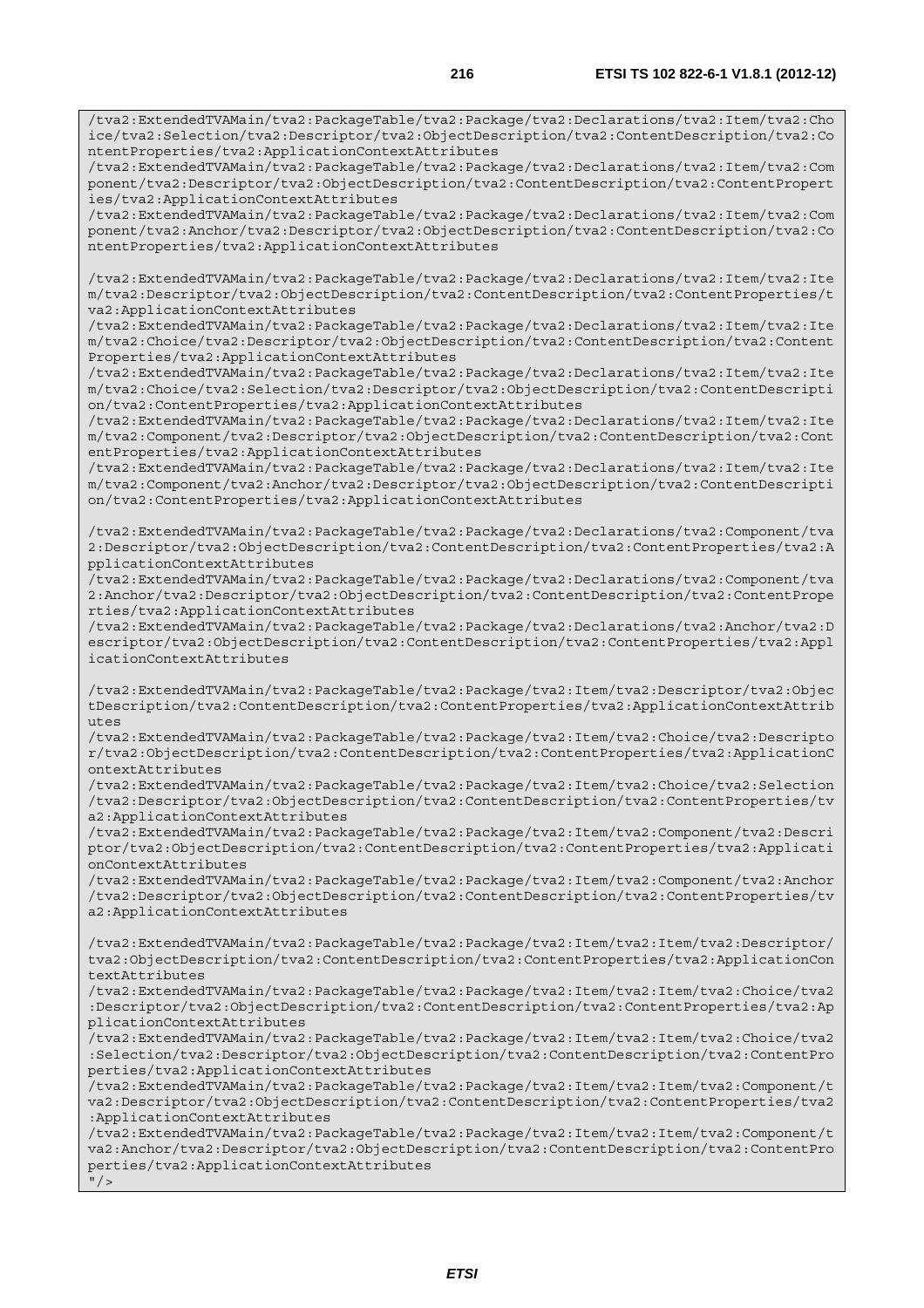$\lt$  !  $-$ ######################################################################################## --> <!-- ContextNodeID for GameContent in Package -->  $\geq$  1  $-$ ######################################################################################## --> <tns:ContextNodeIDDefinition contextNodeID="GameContent" contextNodeDefinition=" /tva:TVAMain/tva:ProgramDescription/tva:ProgramInformationTable/tva:ProgramInformation/tv a2:ExtendedContentDescription/tva2:ContentProperties/tva2:GameContextAttributes /tva:TVAMain/tva:ProgramDescription/tva:GroupInformationTable/tva:GroupInformation/tva2:E xtendedContentDescription/tva2:ContentProperties/tva2:GameContextAttributes /tva2:ExtendedTVAMain/tva2:PackageTable/tva2:Package/tva2:Descriptor/tva2:ObjectDescripti on/tva2:ContentDescription/tva2:ContentProperties/tva2:GameContextAttributes /tva2:ExtendedTVAMain/tva2:PackageTable/tva2:Package/tva2:Declarations/tva2:Descriptor/tv a2:ObjectDescription/tva2:ContentDescription/tva2:ContentProperties/tva2:GameContextAttri butes /tva2:ExtendedTVAMain/tva2:PackageTable/tva2:Package/tva2:Declarations/tva2:Item/tva2:Des criptor/tva2:ObjectDescription/tva2:ContentDescription/tva2:ContentProperties/tva2:GameCo ntextAttributes /tva2:ExtendedTVAMain/tva2:PackageTable/tva2:Package/tva2:Declarations/tva2:Item/tva2:Cho ice/tva2:Descriptor/tva2:ObjectDescription/tva2:ContentDescription/tva2:ContentProperties /tva2:GameContextAttributes /tva2:ExtendedTVAMain/tva2:PackageTable/tva2:Package/tva2:Declarations/tva2:Item/tva2:Cho ice/tva2:Selection/tva2:Descriptor/tva2:ObjectDescription/tva2:ContentDescription/tva2:Co ntentProperties/tva2:GameContextAttributes /tva2:ExtendedTVAMain/tva2:PackageTable/tva2:Package/tva2:Declarations/tva2:Item/tva2:Com ponent/tva2:Descriptor/tva2:ObjectDescription/tva2:ContentDescription/tva2:ContentPropert ies/tva2:GameContextAttributes /tva2:ExtendedTVAMain/tva2:PackageTable/tva2:Package/tva2:Declarations/tva2:Item/tva2:Com ponent/tva2:Anchor/tva2:Descriptor/tva2:ObjectDescription/tva2:ContentDescription/tva2:Co ntentProperties/tva2:GameContextAttributes /tva2:ExtendedTVAMain/tva2:PackageTable/tva2:Package/tva2:Declarations/tva2:Item/tva2:Ite m/tva2:Descriptor/tva2:ObjectDescription/tva2:ContentDescription/tva2:ContentProperties/t va2:GameContextAttributes /tva2:ExtendedTVAMain/tva2:PackageTable/tva2:Package/tva2:Declarations/tva2:Item/tva2:Ite m/tva2:Choice/tva2:Descriptor/tva2:ObjectDescription/tva2:ContentDescription/tva2:Content Properties/tva2:GameContextAttributes /tva2:ExtendedTVAMain/tva2:PackageTable/tva2:Package/tva2:Declarations/tva2:Item/tva2:Ite m/tva2:Choice/tva2:Selection/tva2:Descriptor/tva2:ObjectDescription/tva2:ContentDescripti on/tva2:ContentProperties/tva2:GameContextAttributes /tva2:ExtendedTVAMain/tva2:PackageTable/tva2:Package/tva2:Declarations/tva2:Item/tva2:Ite m/tva2:Component/tva2:Descriptor/tva2:ObjectDescription/tva2:ContentDescription/tva2:Cont entProperties/tva2:GameContextAttributes /tva2:ExtendedTVAMain/tva2:PackageTable/tva2:Package/tva2:Declarations/tva2:Item/tva2:Ite m/tva2:Component/tva2:Anchor/tva2:Descriptor/tva2:ObjectDescription/tva2:ContentDescripti on/tva2:ContentProperties/tva2:GameContextAttributes /tva2:ExtendedTVAMain/tva2:PackageTable/tva2:Package/tva2:Declarations/tva2:Component/tva 2:Descriptor/tva2:ObjectDescription/tva2:ContentDescription/tva2:ContentProperties/tva2:G ameContextAttributes /tva2:ExtendedTVAMain/tva2:PackageTable/tva2:Package/tva2:Declarations/tva2:Component/tva 2:Anchor/tva2:Descriptor/tva2:ObjectDescription/tva2:ContentDescription/tva2:ContentPrope rties/tva2:GameContextAttributes /tva2:ExtendedTVAMain/tva2:PackageTable/tva2:Package/tva2:Declarations/tva2:Anchor/tva2:D escriptor/tva2:ObjectDescription/tva2:ContentDescription/tva2:ContentProperties/tva2:Game ContextAttributes /tva2:ExtendedTVAMain/tva2:PackageTable/tva2:Package/tva2:Item/tva2:Descriptor/tva2:Objec tDescription/tva2:ContentDescription/tva2:ContentProperties/tva2:GameContextAttributes /tva2:ExtendedTVAMain/tva2:PackageTable/tva2:Package/tva2:Item/tva2:Choice/tva2:Descripto r/tva2:ObjectDescription/tva2:ContentDescription/tva2:ContentProperties/tva2:GameContextA ttributes /tva2:ExtendedTVAMain/tva2:PackageTable/tva2:Package/tva2:Item/tva2:Choice/tva2:Selection

/tva2:Descriptor/tva2:ObjectDescription/tva2:ContentDescription/tva2:ContentProperties/tv a2:GameContextAttributes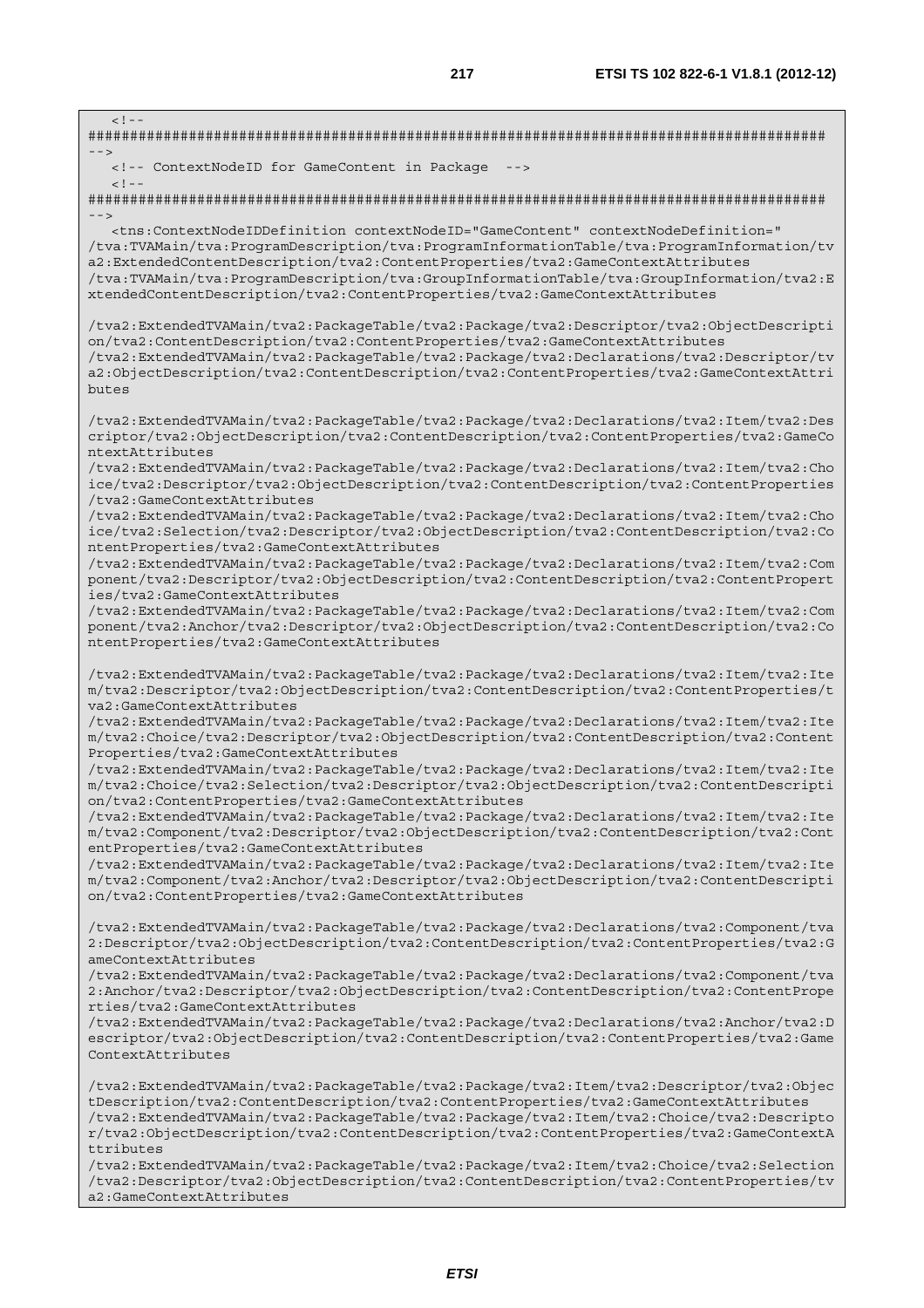/tva2:ExtendedTVAMain/tva2:PackageTable/tva2:Package/tva2:Item/tva2:Component/tva2:Descri ptor/tva2:ObjectDescription/tva2:ContentDescription/tva2:ContentProperties/tva2:GameConte

/tva2:ExtendedTVAMain/tva2:PackageTable/tva2:Package/tva2:Item/tva2:Component/tva2:Anchor

xtAttributes

/tva2:Descriptor/tva2:ObjectDescription/tva2:ContentDescription/tva2:ContentProperties/tv a2:GameContextAttributes /tva2:ExtendedTVAMain/tva2:PackageTable/tva2:Package/tva2:Item/tva2:Item/tva2:Descriptor/ tva2:ObjectDescription/tva2:ContentDescription/tva2:ContentProperties/tva2:GameContextAtt ributes /tva2:ExtendedTVAMain/tva2:PackageTable/tva2:Package/tva2:Item/tva2:Item/tva2:Choice/tva2 :Descriptor/tva2:ObjectDescription/tva2:ContentDescription/tva2:ContentProperties/tva2:Ga meContextAttributes /tva2:ExtendedTVAMain/tva2:PackageTable/tva2:Package/tva2:Item/tva2:Item/tva2:Choice/tva2 :Selection/tva2:Descriptor/tva2:ObjectDescription/tva2:ContentDescription/tva2:ContentPro perties/tva2:GameContextAttributes /tva2:ExtendedTVAMain/tva2:PackageTable/tva2:Package/tva2:Item/tva2:Item/tva2:Component/t va2:Descriptor/tva2:ObjectDescription/tva2:ContentDescription/tva2:ContentProperties/tva2 :GameContextAttributes /tva2:ExtendedTVAMain/tva2:PackageTable/tva2:Package/tva2:Item/tva2:Item/tva2:Component/t va2:Anchor/tva2:Descriptor/tva2:ObjectDescription/tva2:ContentDescription/tva2:ContentPro perties/tva2:GameContextAttributes  $"$  / >  $\langle$ !--######################################################################################## --> <!-- ContextNodeIDs for Targeting -->  $\leq 1$ ######################################################################################## --> <tns:ContextNodeIDDefinition contextNodeID="UserInformation" contextNodeDefinition=" /tva:TVAMain/tva2:ExtendedUserDescription/tva2:UserInformationTable/tva2:UserInformation/ tva2:AccessibilityInformation/tva2:AuditoryImpairment /tva:TVAMain/tva:ProgramDescription/tva:ProgramInformationTable/tva:ProgramInformation/tv a2:ExtendedContentDescription/tva2:TargetingInformation/tva2:UserInformation /tva:TVAMain/tva:ProgramDescription/tva:GroupInformationTable/tva:GroupInformation/tva2:E xtendedContentDescription/tva2:TargetingInformation/tva2:UserInformation /tva2:ExtendedTVAMain/tva2:TargetingInformationTable/tva2:TargetingInformation/tva2:UserI nformation /tva2:ExtendedTVAMain/tva2:PackageTable/tva2:Package/tva2:Descriptor/tva2:ObjectDescripti on/tva2:ContentDescription/tva2:TargetingInformation/tva2:UserInformation /tva2:ExtendedTVAMain/tva2:PackageTable/tva2:Package/tva2:Declarations/tva2:Descriptor/tv a2:ObjectDescription/tva2:ContentDescription/tva2:TargetingInformation/tva2:UserInformati on /tva2:ExtendedTVAMain/tva2:PackageTable/tva2:Package/tva2:Declarations/tva2:Item/tva2:Des criptor/tva2:ObjectDescription/tva2:ContentDescription/tva2:TargetingInformation/tva2:Use rInformation /tva2:ExtendedTVAMain/tva2:PackageTable/tva2:Package/tva2:Declarations/tva2:Item/tva2:Cho ice/tva2:Descriptor/tva2:ObjectDescription/tva2:ContentDescription/tva2:TargetingInformat ion/tva2:UserInformation /tva2:ExtendedTVAMain/tva2:PackageTable/tva2:Package/tva2:Declarations/tva2:Item/tva2:Cho ice/tva2:Selection/tva2:Descriptor/tva2:ObjectDescription/tva2:ContentDescription/tva2:Ta rgetingInformation/tva2:UserInformation /tva2:ExtendedTVAMain/tva2:PackageTable/tva2:Package/tva2:Declarations/tva2:Item/tva2:Com ponent/tva2:Descriptor/tva2:ObjectDescription/tva2:ContentDescription/tva2:TargetingInfor mation/tva2:UserInformation /tva2:ExtendedTVAMain/tva2:PackageTable/tva2:Package/tva2:Declarations/tva2:Item/tva2:Com ponent/tva2:Anchor/tva2:Descriptor/tva2:ObjectDescription/tva2:ContentDescription/tva2:Ta rgetingInformation/tva2:UserInformation /tva2:ExtendedTVAMain/tva2:PackageTable/tva2:Package/tva2:Declarations/tva2:Item/tva2:Ite m/tva2:Descriptor/tva2:ObjectDescription/tva2:ContentDescription/tva2:TargetingInformatio n/tva2:UserInformation /tva2:ExtendedTVAMain/tva2:PackageTable/tva2:Package/tva2:Declarations/tva2:Item/tva2:Ite m/tva2:Choice/tva2:Descriptor/tva2:ObjectDescription/tva2:ContentDescription/tva2:Targeti ngInformation/tva2:UserInformation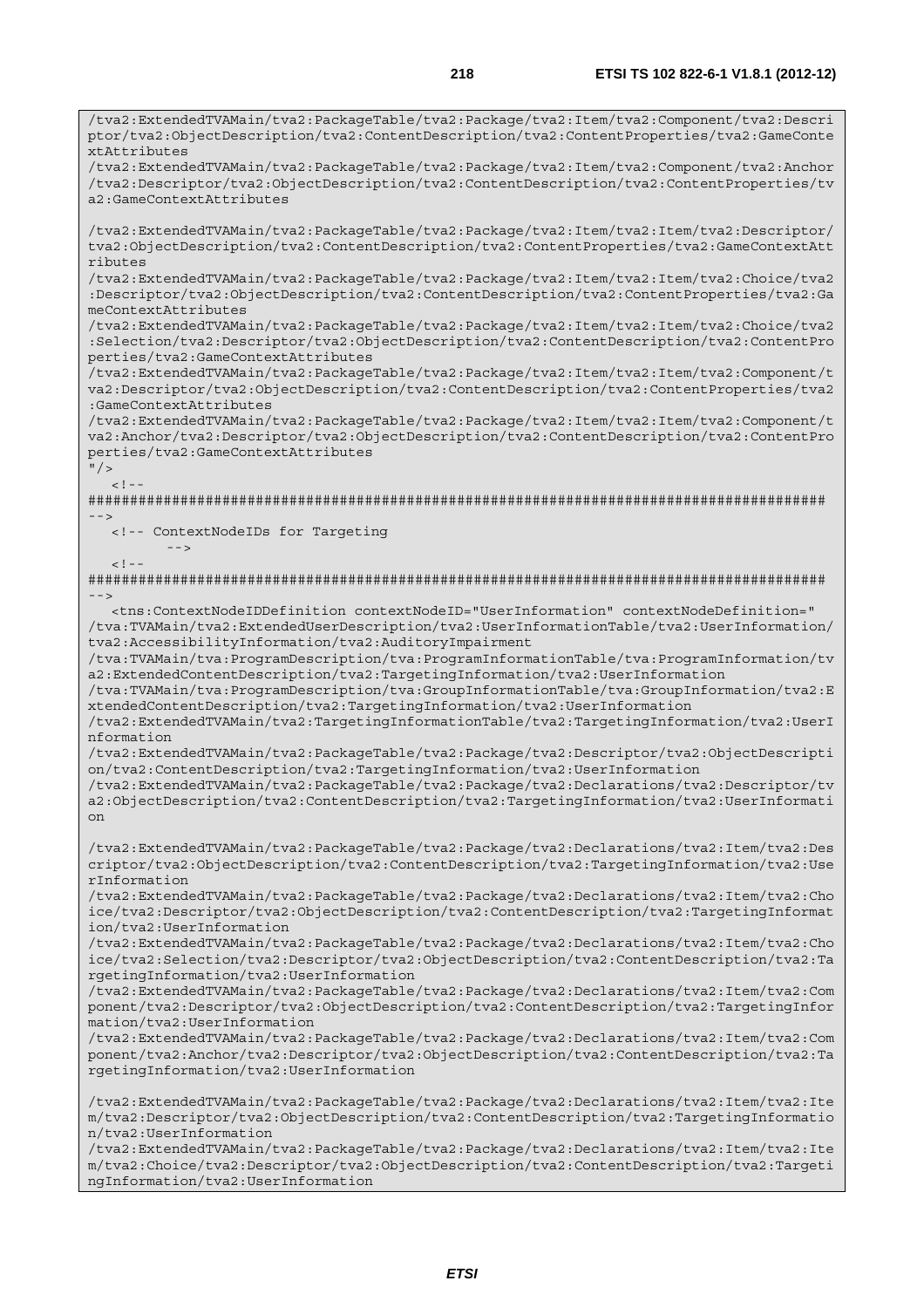/tva2:ExtendedTVAMain/tva2:PackageTable/tva2:Package/tva2:Declarations/tva2:Item/tva2:Ite m/tva2:Choice/tva2:Selection/tva2:Descriptor/tva2:ObjectDescription/tva2:ContentDescripti on/tva2:TargetingInformation/tva2:UserInformation /tva2:ExtendedTVAMain/tva2:PackageTable/tva2:Package/tva2:Declarations/tva2:Item/tva2:Ite m/tva2:Component/tva2:Descriptor/tva2:ObjectDescription/tva2:ContentDescription/tva2:Targ etingInformation/tva2:UserInformation /tva2:ExtendedTVAMain/tva2:PackageTable/tva2:Package/tva2:Declarations/tva2:Item/tva2:Ite m/tva2:Component/tva2:Anchor/tva2:Descriptor/tva2:ObjectDescription/tva2:ContentDescripti on/tva2:TargetingInformation/tva2:UserInformation /tva2:ExtendedTVAMain/tva2:PackageTable/tva2:Package/tva2:Declarations/tva2:Component/tva 2:Descriptor/tva2:ObjectDescription/tva2:ContentDescription/tva2:TargetingInformation/tva 2:UserInformation /tva2:ExtendedTVAMain/tva2:PackageTable/tva2:Package/tva2:Declarations/tva2:Component/tva 2:Anchor/tva2:Descriptor/tva2:ObjectDescription/tva2:ContentDescription/tva2:TargetingInf ormation/tva2:UserInformation /tva2:ExtendedTVAMain/tva2:PackageTable/tva2:Package/tva2:Declarations/tva2:Anchor/tva2:D escriptor/tva2:ObjectDescription/tva2:ContentDescription/tva2:TargetingInformation/tva2:U serInformation /tva2:ExtendedTVAMain/tva2:PackageTable/tva2:Package/tva2:Item/tva2:Descriptor/tva2:Objec tDescription/tva2:ContentDescription/tva2:TargetingInformation/tva2:UserInformation /tva2:ExtendedTVAMain/tva2:PackageTable/tva2:Package/tva2:Item/tva2:Choice/tva2:Descripto r/tva2:ObjectDescription/tva2:ContentDescription/tva2:TargetingInformation/tva2:UserInfor mation /tva2:ExtendedTVAMain/tva2:PackageTable/tva2:Package/tva2:Item/tva2:Choice/tva2:Selection /tva2:Descriptor/tva2:ObjectDescription/tva2:ContentDescription/tva2:TargetingInformation /tva2:UserInformation /tva2:ExtendedTVAMain/tva2:PackageTable/tva2:Package/tva2:Item/tva2:Component/tva2:Descri ptor/tva2:ObjectDescription/tva2:ContentDescription/tva2:TargetingInformation/tva2:UserIn formation /tva2:ExtendedTVAMain/tva2:PackageTable/tva2:Package/tva2:Item/tva2:Component/tva2:Anchor /tva2:Descriptor/tva2:ObjectDescription/tva2:ContentDescription/tva2:TargetingInformation /tva2:UserInformation /tva2:ExtendedTVAMain/tva2:PackageTable/tva2:Package/tva2:Item/tva2:Item/tva2:Descriptor/ tva2:ObjectDescription/tva2:ContentDescription/tva2:TargetingInformation/tva2:UserInforma tion /tva2:ExtendedTVAMain/tva2:PackageTable/tva2:Package/tva2:Item/tva2:Item/tva2:Choice/tva2 :Descriptor/tva2:ObjectDescription/tva2:ContentDescription/tva2:TargetingInformation/tva2 :UserInformation /tva2:ExtendedTVAMain/tva2:PackageTable/tva2:Package/tva2:Item/tva2:Item/tva2:Choice/tva2 :Selection/tva2:Descriptor/tva2:ObjectDescription/tva2:ContentDescription/tva2:TargetingI nformation/tva2:UserInformation /tva2:ExtendedTVAMain/tva2:PackageTable/tva2:Package/tva2:Item/tva2:Item/tva2:Component/t va2:Descriptor/tva2:ObjectDescription/tva2:ContentDescription/tva2:TargetingInformation/t va2:UserInformation /tva2:ExtendedTVAMain/tva2:PackageTable/tva2:Package/tva2:Item/tva2:Item/tva2:Component/t va2:Anchor/tva2:Descriptor/tva2:ObjectDescription/tva2:ContentDescription/tva2:TargetingI nformation/tva2:UserInformation  $''$  / > <tns:ContextNodeIDDefinition contextNodeID="TerminalInformation" contextNodeDefinition=" /tva:TVAMain/tva2:ExtendedUserDescription/tva2:UsageEnvironment/tva2:TerminalInformationT able/tva2:TerminalInformation /tva:TVAMain/tva:ProgramDescription/tva:ProgramInformationTable/tva:ProgramInformation/tv a2:ExtendedContentDescription/tva2:TargetingInformation/tva2:TerminalInformation /tva:TVAMain/tva:ProgramDescription/tva:GroupInformationTable/tva:GroupInformation/tva2:E xtendedContentDescription/tva2:TargetingInformation/tva2:TerminalInformation /tva2:ExtendedTVAMain/tva2:TargetingInformationTable/tva2:TargetingInformation/tva2:Termi nalInformation /tva2:ExtendedTVAMain/tva2:PackageTable/tva2:Package/tva2:Descriptor/tva2:ObjectDescripti on/tva2:ContentDescription/tva2:TargetingInformation/tva2:TerminalInformation /tva2:ExtendedTVAMain/tva2:PackageTable/tva2:Package/tva2:Declarations/tva2:Descriptor/tv a2:ObjectDescription/tva2:ContentDescription/tva2:TargetingInformation/tva2:TerminalInfor mation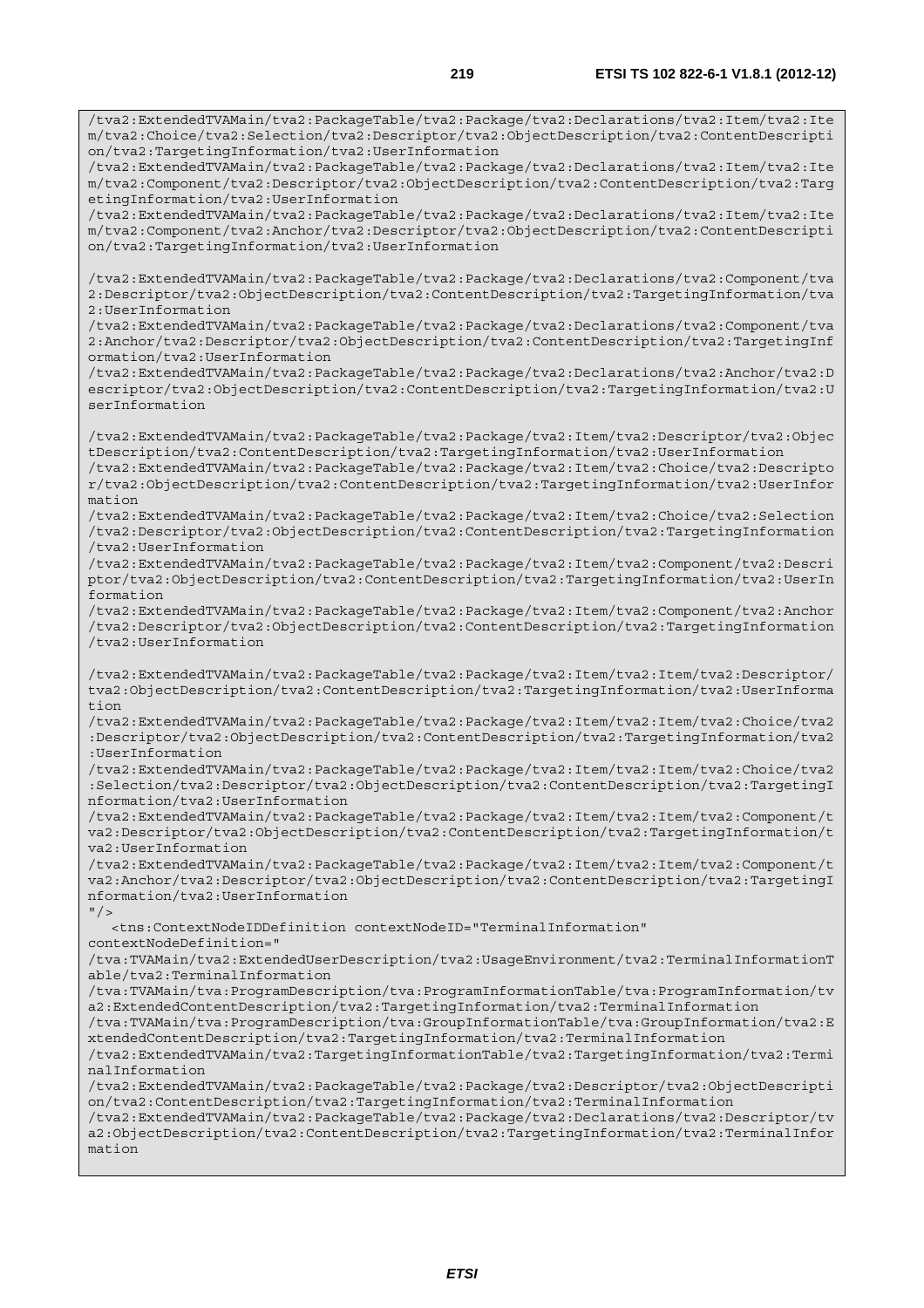/tva2:ExtendedTVAMain/tva2:PackageTable/tva2:Package/tva2:Declarations/tva2:Item/tva2:Des criptor/tva2:ObjectDescription/tva2:ContentDescription/tva2:TargetingInformation/tva2:Ter minalInformation

/tva2:ExtendedTVAMain/tva2:PackageTable/tva2:Package/tva2:Declarations/tva2:Item/tva2:Cho ice/tva2:Descriptor/tva2:ObjectDescription/tva2:ContentDescription/tva2:TargetingInformat ion/tva2:TerminalInformation

/tva2:ExtendedTVAMain/tva2:PackageTable/tva2:Package/tva2:Declarations/tva2:Item/tva2:Cho ice/tva2:Selection/tva2:Descriptor/tva2:ObjectDescription/tva2:ContentDescription/tva2:Ta rgetingInformation/tva2:TerminalInformation

/tva2:ExtendedTVAMain/tva2:PackageTable/tva2:Package/tva2:Declarations/tva2:Item/tva2:Com ponent/tva2:Descriptor/tva2:ObjectDescription/tva2:ContentDescription/tva2:TargetingInfor mation/tva2:TerminalInformation

/tva2:ExtendedTVAMain/tva2:PackageTable/tva2:Package/tva2:Declarations/tva2:Item/tva2:Com ponent/tva2:Anchor/tva2:Descriptor/tva2:ObjectDescription/tva2:ContentDescription/tva2:Ta rgetingInformation/tva2:TerminalInformation

/tva2:ExtendedTVAMain/tva2:PackageTable/tva2:Package/tva2:Declarations/tva2:Item/tva2:Ite m/tva2:Descriptor/tva2:ObjectDescription/tva2:ContentDescription/tva2:TargetingInformatio n/tva2:TerminalInformation

/tva2:ExtendedTVAMain/tva2:PackageTable/tva2:Package/tva2:Declarations/tva2:Item/tva2:Ite m/tva2:Choice/tva2:Descriptor/tva2:ObjectDescription/tva2:ContentDescription/tva2:Targeti ngInformation/tva2:TerminalInformation

/tva2:ExtendedTVAMain/tva2:PackageTable/tva2:Package/tva2:Declarations/tva2:Item/tva2:Ite m/tva2:Choice/tva2:Selection/tva2:Descriptor/tva2:ObjectDescription/tva2:ContentDescripti on/tva2:TargetingInformation/tva2:TerminalInformation

/tva2:ExtendedTVAMain/tva2:PackageTable/tva2:Package/tva2:Declarations/tva2:Item/tva2:Ite m/tva2:Component/tva2:Descriptor/tva2:ObjectDescription/tva2:ContentDescription/tva2:Targ etingInformation/tva2:TerminalInformation

/tva2:ExtendedTVAMain/tva2:PackageTable/tva2:Package/tva2:Declarations/tva2:Item/tva2:Ite m/tva2:Component/tva2:Anchor/tva2:Descriptor/tva2:ObjectDescription/tva2:ContentDescripti on/tva2:TargetingInformation/tva2:TerminalInformation

/tva2:ExtendedTVAMain/tva2:PackageTable/tva2:Package/tva2:Declarations/tva2:Component/tva 2:Descriptor/tva2:ObjectDescription/tva2:ContentDescription/tva2:TargetingInformation/tva 2:TerminalInformation

/tva2:ExtendedTVAMain/tva2:PackageTable/tva2:Package/tva2:Declarations/tva2:Component/tva 2:Anchor/tva2:Descriptor/tva2:ObjectDescription/tva2:ContentDescription/tva2:TargetingInf ormation/tva2:TerminalInformation

/tva2:ExtendedTVAMain/tva2:PackageTable/tva2:Package/tva2:Declarations/tva2:Anchor/tva2:D escriptor/tva2:ObjectDescription/tva2:ContentDescription/tva2:TargetingInformation/tva2:T erminalInformation

/tva2:ExtendedTVAMain/tva2:PackageTable/tva2:Package/tva2:Item/tva2:Descriptor/tva2:Objec tDescription/tva2:ContentDescription/tva2:TargetingInformation/tva2:TerminalInformation /tva2:ExtendedTVAMain/tva2:PackageTable/tva2:Package/tva2:Item/tva2:Choice/tva2:Descripto r/tva2:ObjectDescription/tva2:ContentDescription/tva2:TargetingInformation/tva2:TerminalI nformation

/tva2:ExtendedTVAMain/tva2:PackageTable/tva2:Package/tva2:Item/tva2:Choice/tva2:Selection /tva2:Descriptor/tva2:ObjectDescription/tva2:ContentDescription/tva2:TargetingInformation /tva2:TerminalInformation

/tva2:ExtendedTVAMain/tva2:PackageTable/tva2:Package/tva2:Item/tva2:Component/tva2:Descri ptor/tva2:ObjectDescription/tva2:ContentDescription/tva2:TargetingInformation/tva2:Termin alInformation

/tva2:ExtendedTVAMain/tva2:PackageTable/tva2:Package/tva2:Item/tva2:Component/tva2:Anchor /tva2:Descriptor/tva2:ObjectDescription/tva2:ContentDescription/tva2:TargetingInformation /tva2:TerminalInformation

/tva2:ExtendedTVAMain/tva2:PackageTable/tva2:Package/tva2:Item/tva2:Item/tva2:Descriptor/ tva2:ObjectDescription/tva2:ContentDescription/tva2:TargetingInformation/tva2:TerminalInf ormation

/tva2:ExtendedTVAMain/tva2:PackageTable/tva2:Package/tva2:Item/tva2:Item/tva2:Choice/tva2 :Descriptor/tva2:ObjectDescription/tva2:ContentDescription/tva2:TargetingInformation/tva2 :TerminalInformation

/tva2:ExtendedTVAMain/tva2:PackageTable/tva2:Package/tva2:Item/tva2:Item/tva2:Choice/tva2 :Selection/tva2:Descriptor/tva2:ObjectDescription/tva2:ContentDescription/tva2:TargetingI nformation/tva2:TerminalInformation

/tva2:ExtendedTVAMain/tva2:PackageTable/tva2:Package/tva2:Item/tva2:Item/tva2:Component/t va2:Descriptor/tva2:ObjectDescription/tva2:ContentDescription/tva2:TargetingInformation/t va2:TerminalInformation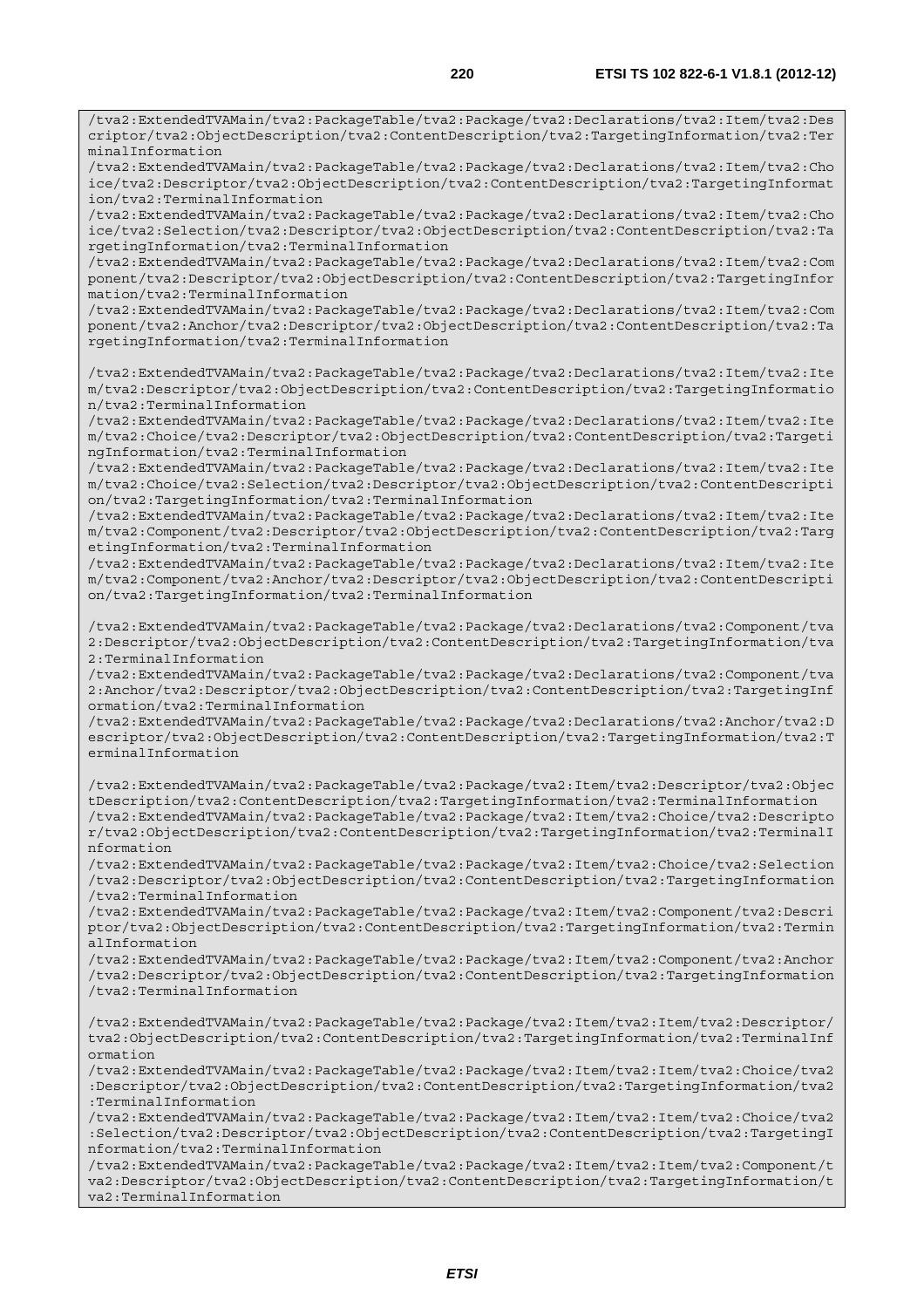/tva2:ExtendedTVAMain/tva2:PackageTable/tva2:Package/tva2:Item/tva2:Item/tva2:Component/t va2:Anchor/tva2:Descriptor/tva2:ObjectDescription/tva2:ContentDescription/tva2:TargetingI nformation/tva2:TerminalInformation  $''$  / > <tns:ContextNodeIDDefinition contextNodeID="NetworkInformation" contextNodeDefinition=" /tva:TVAMain/tva2:ExtendedUserDescription/tva2:UsageEnvironment/tva2:NetworkInformationTa ble/tva2:NetworkInformation /tva:TVAMain/tva:ProgramDescription/tva:ProgramInformationTable/tva:ProgramInformation/tv a2:ExtendedContentDescription/tva2:TargetingInformation/tva2:NetworkInformation /tva:TVAMain/tva:ProgramDescription/tva:GroupInformationTable/tva:GroupInformation/tva2:E xtendedContentDescription/tva2:TargetingInformation/tva2:NetworkInformation /tva2:ExtendedTVAMain/tva2:TargetingInformationTable/tva2:TargetingInformation/tva2:Netwo rkInformation /tva2:ExtendedTVAMain/tva2:PackageTable/tva2:Package/tva2:Descriptor/tva2:ObjectDescripti on/tva2:ContentDescription/tva2:TargetingInformation/tva2:NetworkInformation /tva2:ExtendedTVAMain/tva2:PackageTable/tva2:Package/tva2:Declarations/tva2:Descriptor/tv a2:ObjectDescription/tva2:ContentDescription/tva2:TargetingInformation/tva2:NetworkInform ation /tva2:ExtendedTVAMain/tva2:PackageTable/tva2:Package/tva2:Declarations/tva2:Item/tva2:Des criptor/tva2:ObjectDescription/tva2:ContentDescription/tva2:TargetingInformation/tva2:Net workInformation /tva2:ExtendedTVAMain/tva2:PackageTable/tva2:Package/tva2:Declarations/tva2:Item/tva2:Cho ice/tva2:Descriptor/tva2:ObjectDescription/tva2:ContentDescription/tva2:TargetingInformat ion/tva2:NetworkInformation /tva2:ExtendedTVAMain/tva2:PackageTable/tva2:Package/tva2:Declarations/tva2:Item/tva2:Cho ice/tva2:Selection/tva2:Descriptor/tva2:ObjectDescription/tva2:ContentDescription/tva2:Ta rgetingInformation/tva2:NetworkInformation /tva2:ExtendedTVAMain/tva2:PackageTable/tva2:Package/tva2:Declarations/tva2:Item/tva2:Com ponent/tva2:Descriptor/tva2:ObjectDescription/tva2:ContentDescription/tva2:TargetingInfor mation/tva2:NetworkInformation /tva2:ExtendedTVAMain/tva2:PackageTable/tva2:Package/tva2:Declarations/tva2:Item/tva2:Com ponent/tva2:Anchor/tva2:Descriptor/tva2:ObjectDescription/tva2:ContentDescription/tva2:Ta rgetingInformation/tva2:NetworkInformation /tva2:ExtendedTVAMain/tva2:PackageTable/tva2:Package/tva2:Declarations/tva2:Item/tva2:Ite m/tva2:Descriptor/tva2:ObjectDescription/tva2:ContentDescription/tva2:TargetingInformatio n/tva2:NetworkInformation /tva2:ExtendedTVAMain/tva2:PackageTable/tva2:Package/tva2:Declarations/tva2:Item/tva2:Ite m/tva2:Choice/tva2:Descriptor/tva2:ObjectDescription/tva2:ContentDescription/tva2:Targeti ngInformation/tva2:NetworkInformation /tva2:ExtendedTVAMain/tva2:PackageTable/tva2:Package/tva2:Declarations/tva2:Item/tva2:Ite m/tva2:Choice/tva2:Selection/tva2:Descriptor/tva2:ObjectDescription/tva2:ContentDescripti on/tva2:TargetingInformation/tva2:NetworkInformation /tva2:ExtendedTVAMain/tva2:PackageTable/tva2:Package/tva2:Declarations/tva2:Item/tva2:Ite m/tva2:Component/tva2:Descriptor/tva2:ObjectDescription/tva2:ContentDescription/tva2:Targ etingInformation/tva2:NetworkInformation /tva2:ExtendedTVAMain/tva2:PackageTable/tva2:Package/tva2:Declarations/tva2:Item/tva2:Ite m/tva2:Component/tva2:Anchor/tva2:Descriptor/tva2:ObjectDescription/tva2:ContentDescripti on/tva2:TargetingInformation/tva2:NetworkInformation /tva2:ExtendedTVAMain/tva2:PackageTable/tva2:Package/tva2:Declarations/tva2:Component/tva 2:Descriptor/tva2:ObjectDescription/tva2:ContentDescription/tva2:TargetingInformation/tva 2:NetworkInformation /tva2:ExtendedTVAMain/tva2:PackageTable/tva2:Package/tva2:Declarations/tva2:Component/tva 2:Anchor/tva2:Descriptor/tva2:ObjectDescription/tva2:ContentDescription/tva2:TargetingInf ormation/tva2:NetworkInformation /tva2:ExtendedTVAMain/tva2:PackageTable/tva2:Package/tva2:Declarations/tva2:Anchor/tva2:D escriptor/tva2:ObjectDescription/tva2:ContentDescription/tva2:TargetingInformation/tva2:N

/tva2:ExtendedTVAMain/tva2:PackageTable/tva2:Package/tva2:Item/tva2:Descriptor/tva2:Objec tDescription/tva2:ContentDescription/tva2:TargetingInformation/tva2:NetworkInformation /tva2:ExtendedTVAMain/tva2:PackageTable/tva2:Package/tva2:Item/tva2:Choice/tva2:Descripto r/tva2:ObjectDescription/tva2:ContentDescription/tva2:TargetingInformation/tva2:NetworkIn formation

etworkInformation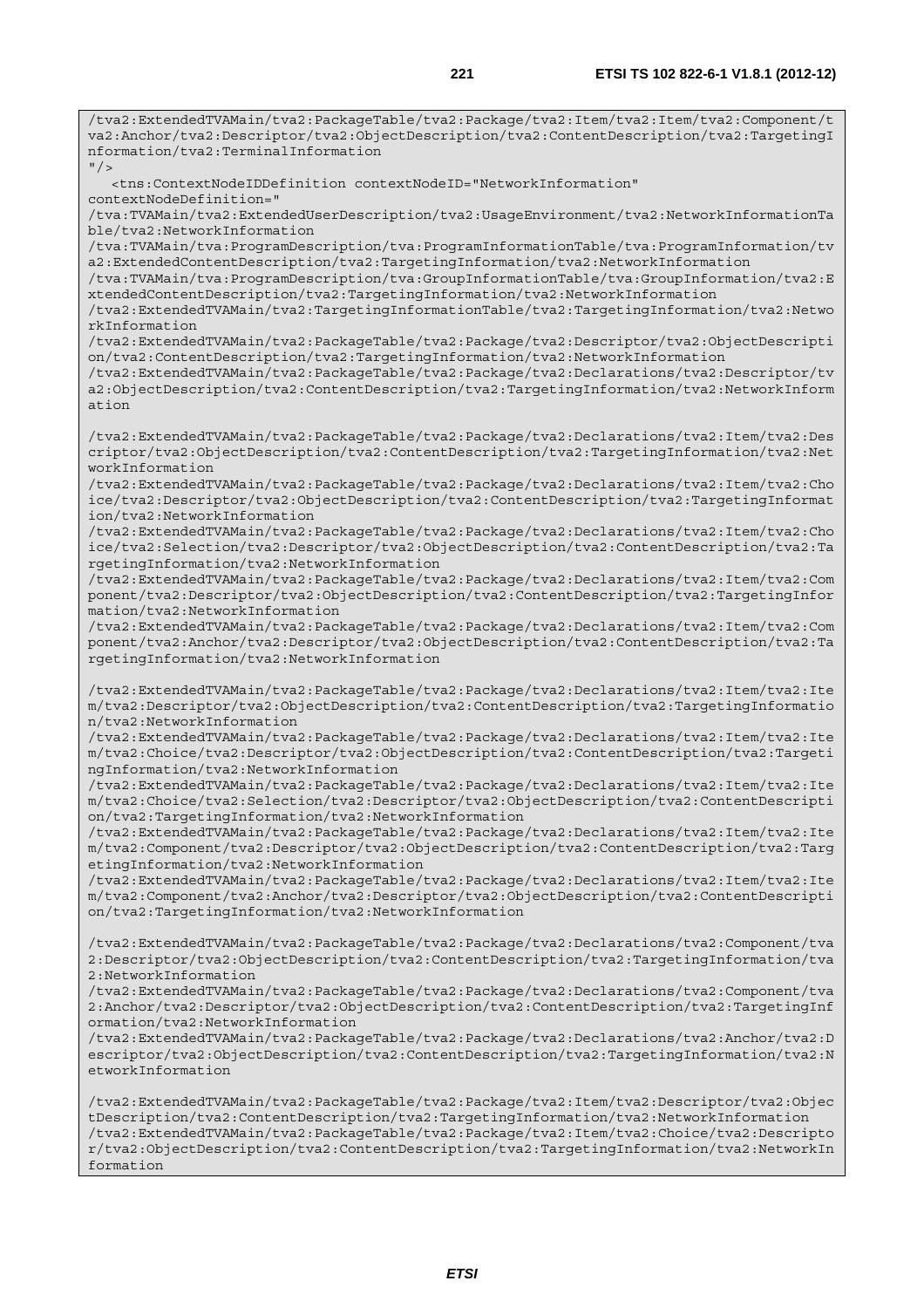/tva2:ExtendedTVAMain/tva2:PackageTable/tva2:Package/tva2:Item/tva2:Choice/tva2:Selection /tva2:Descriptor/tva2:ObjectDescription/tva2:ContentDescription/tva2:TargetingInformation /tva2:NetworkInformation /tva2:ExtendedTVAMain/tva2:PackageTable/tva2:Package/tva2:Item/tva2:Component/tva2:Descri ptor/tva2:ObjectDescription/tva2:ContentDescription/tva2:TargetingInformation/tva2:Networ kInformation /tva2:ExtendedTVAMain/tva2:PackageTable/tva2:Package/tva2:Item/tva2:Component/tva2:Anchor /tva2:Descriptor/tva2:ObjectDescription/tva2:ContentDescription/tva2:TargetingInformation /tva2:NetworkInformation /tva2:ExtendedTVAMain/tva2:PackageTable/tva2:Package/tva2:Item/tva2:Item/tva2:Descriptor/ tva2:ObjectDescription/tva2:ContentDescription/tva2:TargetingInformation/tva2:NetworkInfo rmation /tva2:ExtendedTVAMain/tva2:PackageTable/tva2:Package/tva2:Item/tva2:Item/tva2:Choice/tva2 :Descriptor/tva2:ObjectDescription/tva2:ContentDescription/tva2:TargetingInformation/tva2 :NetworkInformation /tva2:ExtendedTVAMain/tva2:PackageTable/tva2:Package/tva2:Item/tva2:Item/tva2:Choice/tva2 :Selection/tva2:Descriptor/tva2:ObjectDescription/tva2:ContentDescription/tva2:TargetingI nformation/tva2:NetworkInformation /tva2:ExtendedTVAMain/tva2:PackageTable/tva2:Package/tva2:Item/tva2:Item/tva2:Component/t va2:Descriptor/tva2:ObjectDescription/tva2:ContentDescription/tva2:TargetingInformation/t va2:NetworkInformation /tva2:ExtendedTVAMain/tva2:PackageTable/tva2:Package/tva2:Item/tva2:Item/tva2:Component/t va2:Anchor/tva2:Descriptor/tva2:ObjectDescription/tva2:ContentDescription/tva2:TargetingI nformation/tva2:NetworkInformation  $''$  /> <tns:ContextNodeIDDefinition contextNodeID="NaturalEnvironment" contextNodeDefinition=" /tva:TVAMain/tva2:ExtendedUserDescription/tva2:UsageEnvironment/tva2:NaturalEnvironmentIn formationTable/tva2:NaturalEnvironmentInformation /tva:TVAMain/tva:ProgramDescription/tva:ProgramInformationTable/tva:ProgramInformation/tv a2:ExtendedContentDescription/tva2:TargetingInformation/tva2:NaturalEnvironment /tva:TVAMain/tva:ProgramDescription/tva:GroupInformationTable/tva:GroupInformation/tva2:E xtendedContentDescription/tva2:TargetingInformation/tva2:NaturalEnvironment /tva2:ExtendedTVAMain/tva2:TargetingInformationTable/tva2:TargetingInformation/tva2:Natur alEnvironment /tva2:ExtendedTVAMain/tva2:PackageTable/tva2:Package/tva2:Descriptor/tva2:ObjectDescripti on/tva2:ContentDescription/tva2:TargetingInformation/tva2:NaturalEnvironment /tva2:ExtendedTVAMain/tva2:PackageTable/tva2:Package/tva2:Declarations/tva2:Descriptor/tv a2:ObjectDescription/tva2:ContentDescription/tva2:TargetingInformation/tva2:NaturalEnviro nment /tva2:ExtendedTVAMain/tva2:PackageTable/tva2:Package/tva2:Declarations/tva2:Item/tva2:Des criptor/tva2:ObjectDescription/tva2:ContentDescription/tva2:TargetingInformation/tva2:Nat uralEnvironment /tva2:ExtendedTVAMain/tva2:PackageTable/tva2:Package/tva2:Declarations/tva2:Item/tva2:Cho ice/tva2:Descriptor/tva2:ObjectDescription/tva2:ContentDescription/tva2:TargetingInformat ion/tva2:NaturalEnvironment /tva2:ExtendedTVAMain/tva2:PackageTable/tva2:Package/tva2:Declarations/tva2:Item/tva2:Cho ice/tva2:Selection/tva2:Descriptor/tva2:ObjectDescription/tva2:ContentDescription/tva2:Ta rgetingInformation/tva2:NaturalEnvironment /tva2:ExtendedTVAMain/tva2:PackageTable/tva2:Package/tva2:Declarations/tva2:Item/tva2:Com ponent/tva2:Descriptor/tva2:ObjectDescription/tva2:ContentDescription/tva2:TargetingInfor mation/tva2:NaturalEnvironment /tva2:ExtendedTVAMain/tva2:PackageTable/tva2:Package/tva2:Declarations/tva2:Item/tva2:Com ponent/tva2:Anchor/tva2:Descriptor/tva2:ObjectDescription/tva2:ContentDescription/tva2:Ta rgetingInformation/tva2:NaturalEnvironment /tva2:ExtendedTVAMain/tva2:PackageTable/tva2:Package/tva2:Declarations/tva2:Item/tva2:Ite m/tva2:Descriptor/tva2:ObjectDescription/tva2:ContentDescription/tva2:TargetingInformatio n/tva2:NaturalEnvironment /tva2:ExtendedTVAMain/tva2:PackageTable/tva2:Package/tva2:Declarations/tva2:Item/tva2:Ite m/tva2:Choice/tva2:Descriptor/tva2:ObjectDescription/tva2:ContentDescription/tva2:Targeti ngInformation/tva2:NaturalEnvironment /tva2:ExtendedTVAMain/tva2:PackageTable/tva2:Package/tva2:Declarations/tva2:Item/tva2:Ite

m/tva2:Choice/tva2:Selection/tva2:Descriptor/tva2:ObjectDescription/tva2:ContentDescripti on/tva2:TargetingInformation/tva2:NaturalEnvironment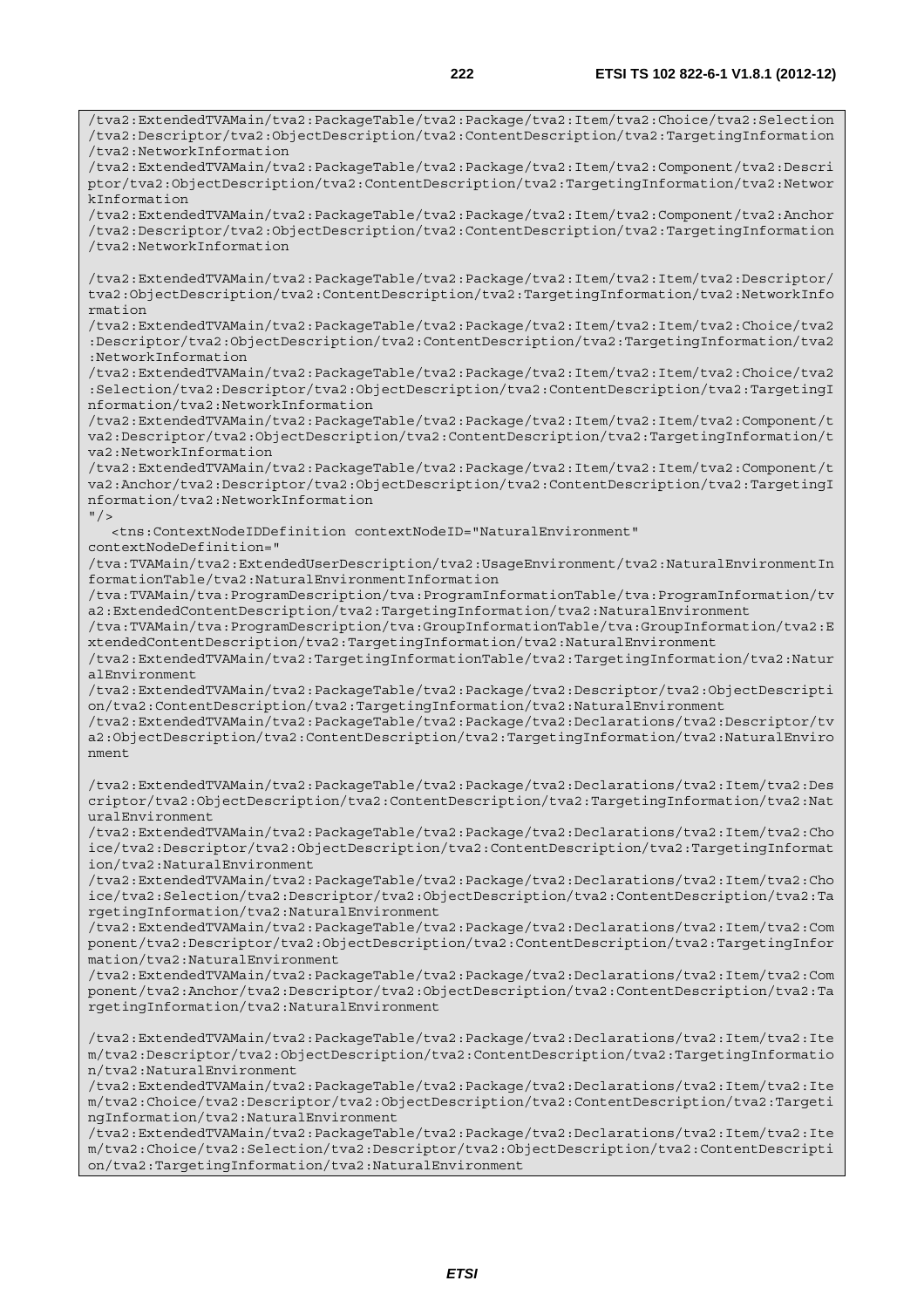/tva2:ExtendedTVAMain/tva2:PackageTable/tva2:Package/tva2:Declarations/tva2:Item/tva2:Ite m/tva2:Component/tva2:Descriptor/tva2:ObjectDescription/tva2:ContentDescription/tva2:Targ etingInformation/tva2:NaturalEnvironment /tva2:ExtendedTVAMain/tva2:PackageTable/tva2:Package/tva2:Declarations/tva2:Item/tva2:Ite m/tva2:Component/tva2:Anchor/tva2:Descriptor/tva2:ObjectDescription/tva2:ContentDescripti on/tva2:TargetingInformation/tva2:NaturalEnvironment /tva2:ExtendedTVAMain/tva2:PackageTable/tva2:Package/tva2:Declarations/tva2:Component/tva 2:Descriptor/tva2:ObjectDescription/tva2:ContentDescription/tva2:TargetingInformation/tva 2:NaturalEnvironment /tva2:ExtendedTVAMain/tva2:PackageTable/tva2:Package/tva2:Declarations/tva2:Component/tva 2:Anchor/tva2:Descriptor/tva2:ObjectDescription/tva2:ContentDescription/tva2:TargetingInf ormation/tva2:NaturalEnvironment /tva2:ExtendedTVAMain/tva2:PackageTable/tva2:Package/tva2:Declarations/tva2:Anchor/tva2:D escriptor/tva2:ObjectDescription/tva2:ContentDescription/tva2:TargetingInformation/tva2:N aturalEnvironment /tva2:ExtendedTVAMain/tva2:PackageTable/tva2:Package/tva2:Item/tva2:Descriptor/tva2:Objec tDescription/tva2:ContentDescription/tva2:TargetingInformation/tva2:NaturalEnvironment /tva2:ExtendedTVAMain/tva2:PackageTable/tva2:Package/tva2:Item/tva2:Choice/tva2:Descripto r/tva2:ObjectDescription/tva2:ContentDescription/tva2:TargetingInformation/tva2:NaturalEn vironment /tva2:ExtendedTVAMain/tva2:PackageTable/tva2:Package/tva2:Item/tva2:Choice/tva2:Selection /tva2:Descriptor/tva2:ObjectDescription/tva2:ContentDescription/tva2:TargetingInformation /tva2:NaturalEnvironment /tva2:ExtendedTVAMain/tva2:PackageTable/tva2:Package/tva2:Item/tva2:Component/tva2:Descri ptor/tva2:ObjectDescription/tva2:ContentDescription/tva2:TargetingInformation/tva2:Natura lEnvironment /tva2:ExtendedTVAMain/tva2:PackageTable/tva2:Package/tva2:Item/tva2:Component/tva2:Anchor /tva2:Descriptor/tva2:ObjectDescription/tva2:ContentDescription/tva2:TargetingInformation /tva2:NaturalEnvironment /tva2:ExtendedTVAMain/tva2:PackageTable/tva2:Package/tva2:Item/tva2:Item/tva2:Descriptor/ tva2:ObjectDescription/tva2:ContentDescription/tva2:TargetingInformation/tva2:NaturalEnvi ronment /tva2:ExtendedTVAMain/tva2:PackageTable/tva2:Package/tva2:Item/tva2:Item/tva2:Choice/tva2 :Descriptor/tva2:ObjectDescription/tva2:ContentDescription/tva2:TargetingInformation/tva2 :NaturalEnvironment /tva2:ExtendedTVAMain/tva2:PackageTable/tva2:Package/tva2:Item/tva2:Item/tva2:Choice/tva2 :Selection/tva2:Descriptor/tva2:ObjectDescription/tva2:ContentDescription/tva2:TargetingI nformation/tva2:NaturalEnvironment /tva2:ExtendedTVAMain/tva2:PackageTable/tva2:Package/tva2:Item/tva2:Item/tva2:Component/t va2:Descriptor/tva2:ObjectDescription/tva2:ContentDescription/tva2:TargetingInformation/t va2:NaturalEnvironment /tva2:ExtendedTVAMain/tva2:PackageTable/tva2:Package/tva2:Item/tva2:Item/tva2:Component/t va2:Anchor/tva2:Descriptor/tva2:ObjectDescription/tva2:ContentDescription/tva2:TargetingI nformation/tva2:NaturalEnvironment  $''$  / >  $\geq 1$  =  $-$ ######################################################################################## --> <!-- ContextNodeIDs with single xPath -->  $\leq$  !  $-$ ######################################################################################## --> <tns:ContextNodeIDDefinition contextNodeID="ProgramInformation" contextNodeDefinition="/tva:TVAMain/tva:ProgramDescription/tva:ProgramInformationTable/tv a:ProgramInformation"/> <tns:ContextNodeIDDefinition contextNodeID="GroupInformation" contextNodeDefinition="/tva:TVAMain/tva:ProgramDescription/tva:GroupInformationTable/tva: GroupInformation"/> <tns:ContextNodeIDDefinition contextNodeID="BroadcastEvent" contextNodeDefinition="/tva:TVAMain/tva:ProgramDescription/tva:ProgramLocationTable/tva:B roadcastEvent"/> <tns:ContextNodeIDDefinition contextNodeID="Schedule" contextNodeDefinition="/tva:TVAMain/tva:ProgramDescription/tva:ProgramLocationTable/tva:S

chedule"/>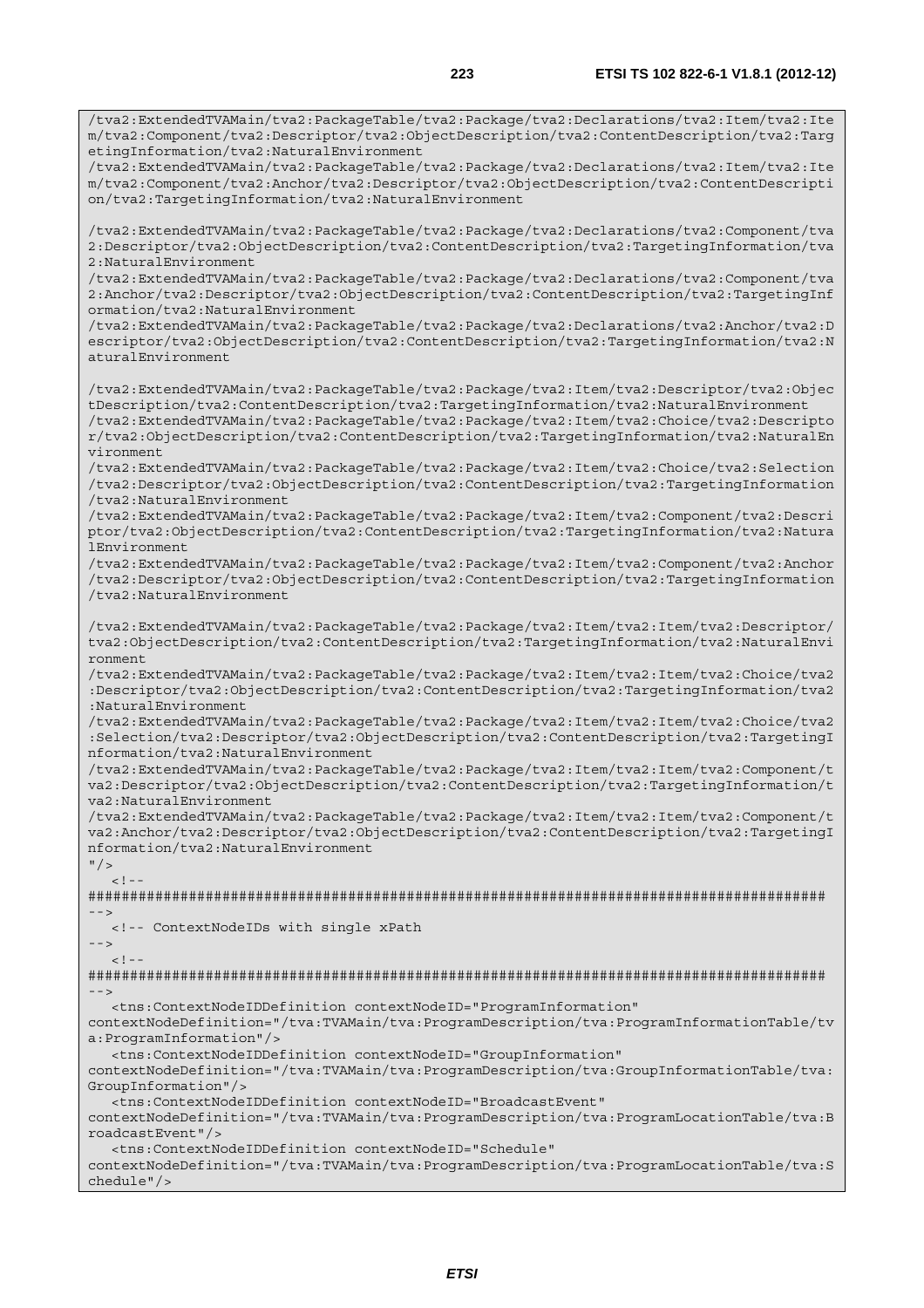<tns:ContextNodeIDDefinition contextNodeID="OnDemandProgram" contextNodeDefinition="/tva:TVAMain/tva:ProgramDescription/tva:ProgramLocationTable/tva:O nDemandProgram"/> <tns:ContextNodeIDDefinition contextNodeID="OnDemandService" contextNodeDefinition="/tva:TVAMain/tva:ProgramDescription/tva:ServiceInformationTable/tv a:ServiceInformation"/> <tns:ContextNodeIDDefinition contextNodeID="PersonName" contextNodeDefinition="/tva:TVAMain/tva:ProgramDescription/tva:CreditsInformationTable/tv a:PersonName"/> <tns:ContextNodeIDDefinition contextNodeID="OrganizationName" contextNodeDefinition="/tva:TVAMain/tva:ProgramDescription/tva:CreditsInformationTable/tv a:OrganizationName"/> <tns:ContextNodeIDDefinition contextNodeID="SegmentInformation" contextNodeDefinition="/tva:TVAMain/tva:ProgramDescription/tva:SegmentInformationTable/tv a:SegmentInformation"/> <tns:ContextNodeIDDefinition contextNodeID="SegmentGroupInformation" contextNodeDefinition="/tva:TVAMain/tva:ProgramDescription/tva:SegmentInformationTable/tv a:SegmentGroupInformation"/> <tns:ContextNodeIDDefinition contextNodeID="Review" contextNodeDefinition="/tva:TVAMain/tva:ProgramDescription/tva:ProgramReviewTable/tva:Rev iew"/> <tns:ContextNodeIDDefinition contextNodeID="CSAlias" contextNodeDefinition="/tva:TVAMain/tva:ClassificationSchemeTable/tva:CSAlias"/> <tns:ContextNodeIDDefinition contextNodeID="ClassificationScheme"

contextNodeDefinition="/tva:TVAMain/tva:ClassificationSchemeTable/tva:ClassificationSchem e"/>

</tns:ContextNodeIDDefinitionList>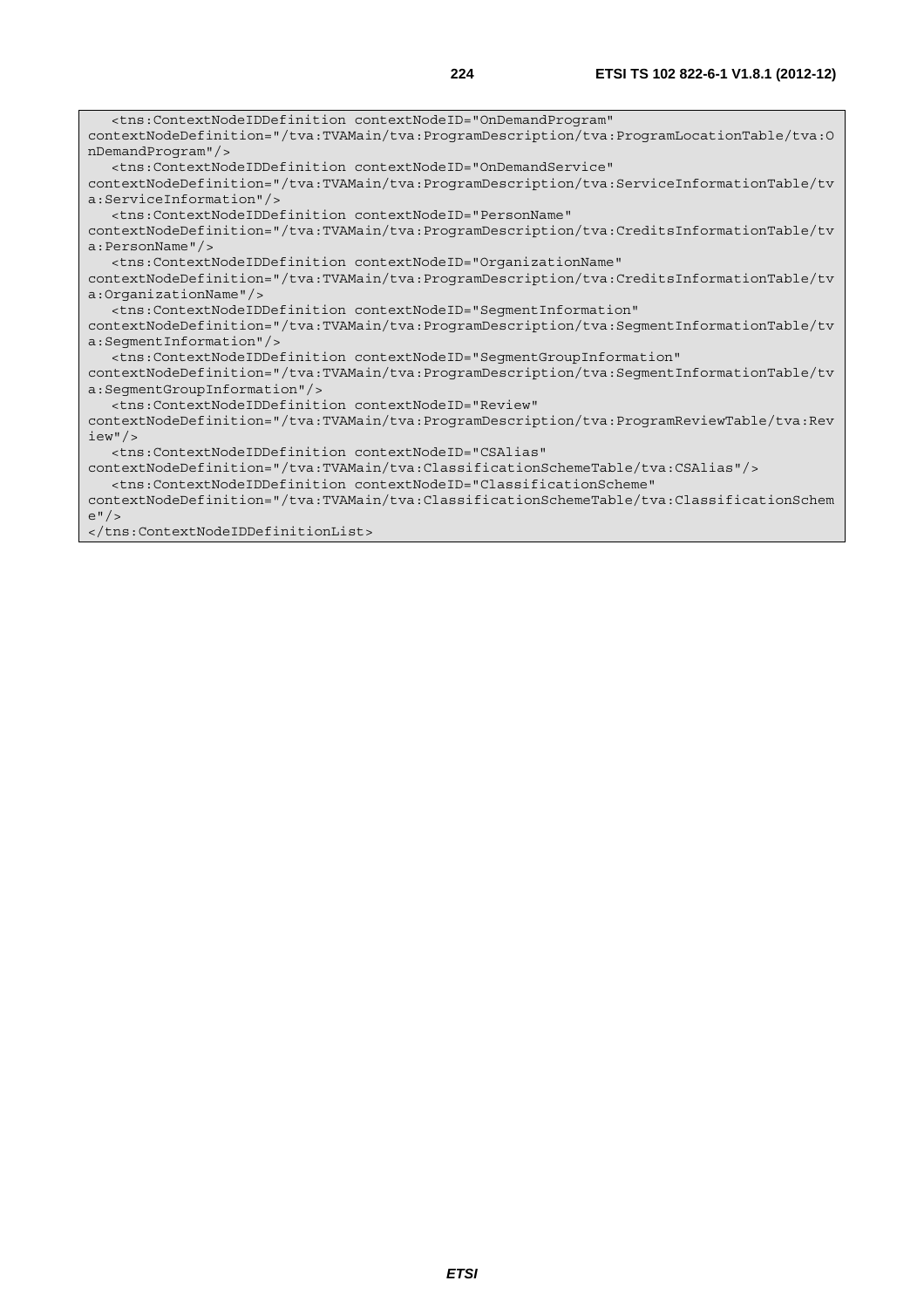#### Annex C (informative): Examples of get\_Data requests

This annex gives some simple examples of how a PredicateBag element can be used to represent different types of queries. By combining these PredicateBag elements more refined queries can be built up.

#### C.1 Requesting data on specific CRIDs

To retrieve metadata on a particular set of CRIDs, the following query type is used. The type of data returned will depend upon the RequestedTables parameter.

```
 <PredicateBag type="OR"> 
   <BinaryPredicate fieldID="tvaf:CRID" fieldValue="crid://example.com/foo"/> 
   <BinaryPredicate fieldID="tvaf:CRID" fieldValue="crid://example.com/bar"/> 
 </PredicateBag>
```
### C.2 Requesting specific fragments

To obtain a particular set of fragments, the query takes the following form.

```
 <PredicateBag type="OR"> 
   <BinaryPredicate fieldID="tvaf:fragmentID" fieldValue="34567"/> 
   <BinaryPredicate fieldID="tvaf:fragmentID" fieldValue="12344"/> 
 </PredicateBag>
```
The RequestedTable parameter can still be used to sort fragments retrieved in this fashion, but it has no effect on the fragments returned (i.e. it does not cause fragments from other tables to be returned also).

### C.3 Searching for the film "Titanic"

The following search would return any programme with "Titanic" in the title.

<BinaryPredicate fieldID="tvaf:Title" fieldValue="Titanic" test="contains"/>

To refine the query to find a specific "Titanic" programme the following query could be used. The following will only return matches that were directed by James Cameron.

```
 <QueryConstraints> 
   <PredicateBag type="AND"> 
     <BinaryPredicate fieldID="tvaf:Title" fieldValue="Titanic"/> 
     <PredicateBag type="AND" contextNode="tvac:CreditsItem"> 
       <BinaryPredicate fieldID="tvaf:Role" fieldValue=":role:V83"/> 
       <BinaryPredicate fieldID="tvaf:GivenName" fieldValue="James"/> 
       <BinaryPredicate fieldID="tvaf:FamilyName" fieldValue="Cameron"/> 
     </PredicateBag> 
   </PredicateBag> 
 </QueryConstraints> 
 <RequestedTables> 
   <Table type="ProgramInformationTable"> 
     <SortCriteria fieldID="tvaf:CRID" order="ascending"/> 
   </Table> 
   <Table type="GroupInformationTable">
```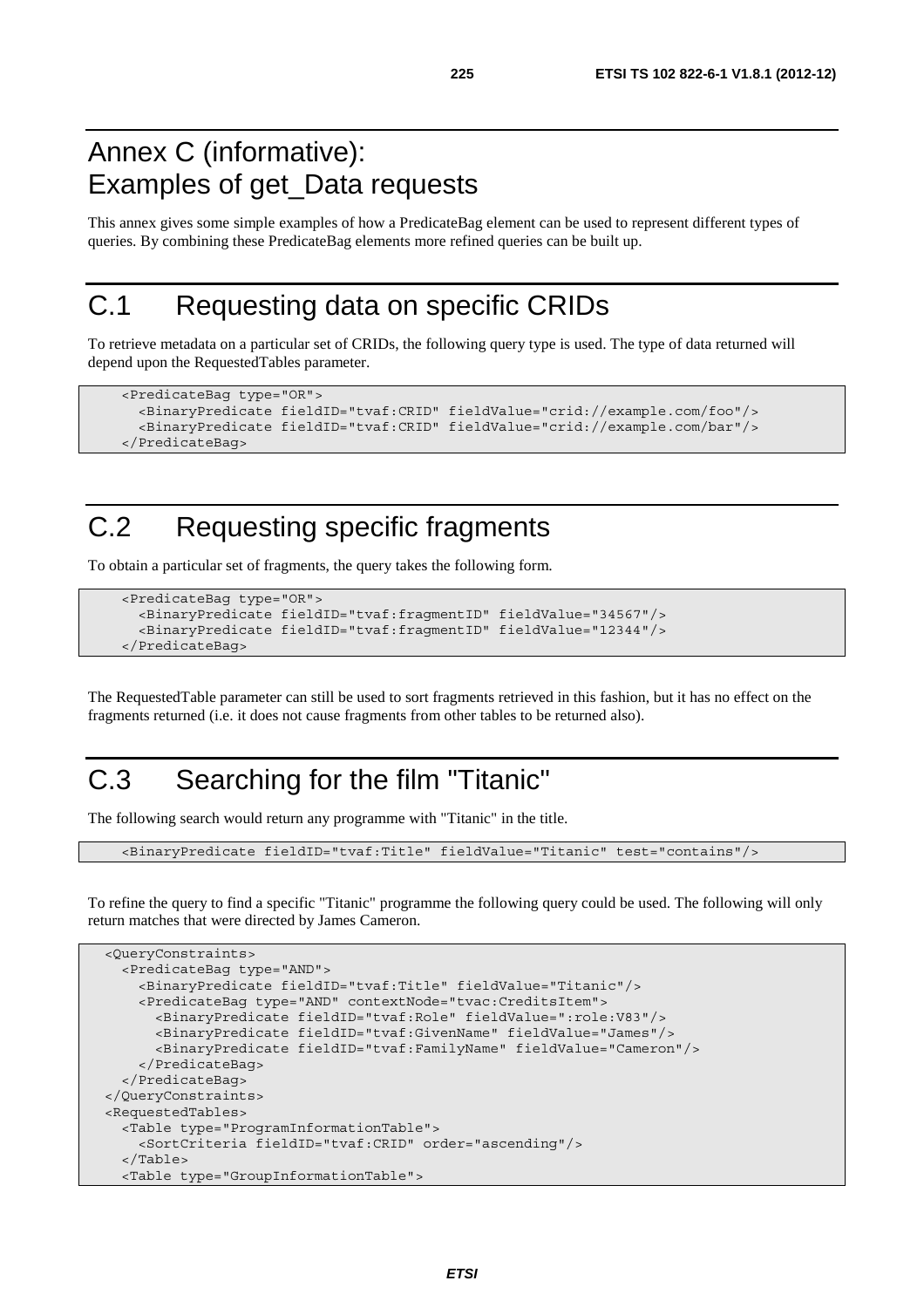```
 <SortCriteria fieldID="tvaf:CRID" order="ascending"/> 
  \epsilon/Tables
 </RequestedTables>
```
#### C.4 Searching for a comedy drama that does not star Jim Carey

The following search will find comedy dramas, but only those that do not involve Jim Carey as a key character.

```
 <PredicateBag type="AND"> 
   <BinaryPredicate fieldID="tvaf:Genre" fieldValue=":content:3.4.11"/> 
   <PredicateBag negate="true" type="AND" contextNode="tvac:CreditsItem"> 
     <BinaryPredicate fieldID="tvaf:Role" fieldValue=":role:V709"/> 
     <BinaryPredicate fieldID="tvaf:GivenName" fieldValue="Jim"/> 
     <BinaryPredicate fieldID="tvaf:FamilyName" fieldValue="Carey"/> 
   </PredicateBag> 
 </PredicateBag>
```
#### C.5 Searching for a programme with a rating of more than 8

The following predicate will find only programmes that have been assigned review ratings of more than 8 by the user's favourite reviewer, John Green.

```
 <PredicateBag type="AND" contextNode="tvac:Review"> 
   <BinaryPredicate fieldID="tva:ReviewerGivenName" fieldValue="John"/> 
   <BinaryPredicate fieldID="tvaf:ReviewerFamilyName" fieldValue="Green"/> 
   <BinaryPredicate fieldID="tvaf:RatingValue" test="greater_than_or_equals" 
              fieldValue="8"/> 
 </PredicateBag>
```
### C.6 Searching for a ClassificationScheme table

The following predicate will find the ClassificationScheme Uri equals "urn:tva:metadata:cs:TVARoleCS:2008" or the CSAlias equals "TVARoleCS".

```
<get Data xmlns=urn:tva:transport:2012 ...>
<QueryConstraints> 
     <PredicateBag type="OR"> 
       <BinaryPredicate fieldID="CSUri" 
              fieldValue="urn:tva:metadata:cs:TVARoleCS:2011" /> 
       <BinaryPredicate fieldID="CSAlias" fieldValue="TVARoleCS" /> 
     </PredicateBag> 
   </QueryConstraints> 
   <RequestedTables> 
     <Table type="ClassificationScheme"/> 
   </RequestedTables> 
</get_Data>
```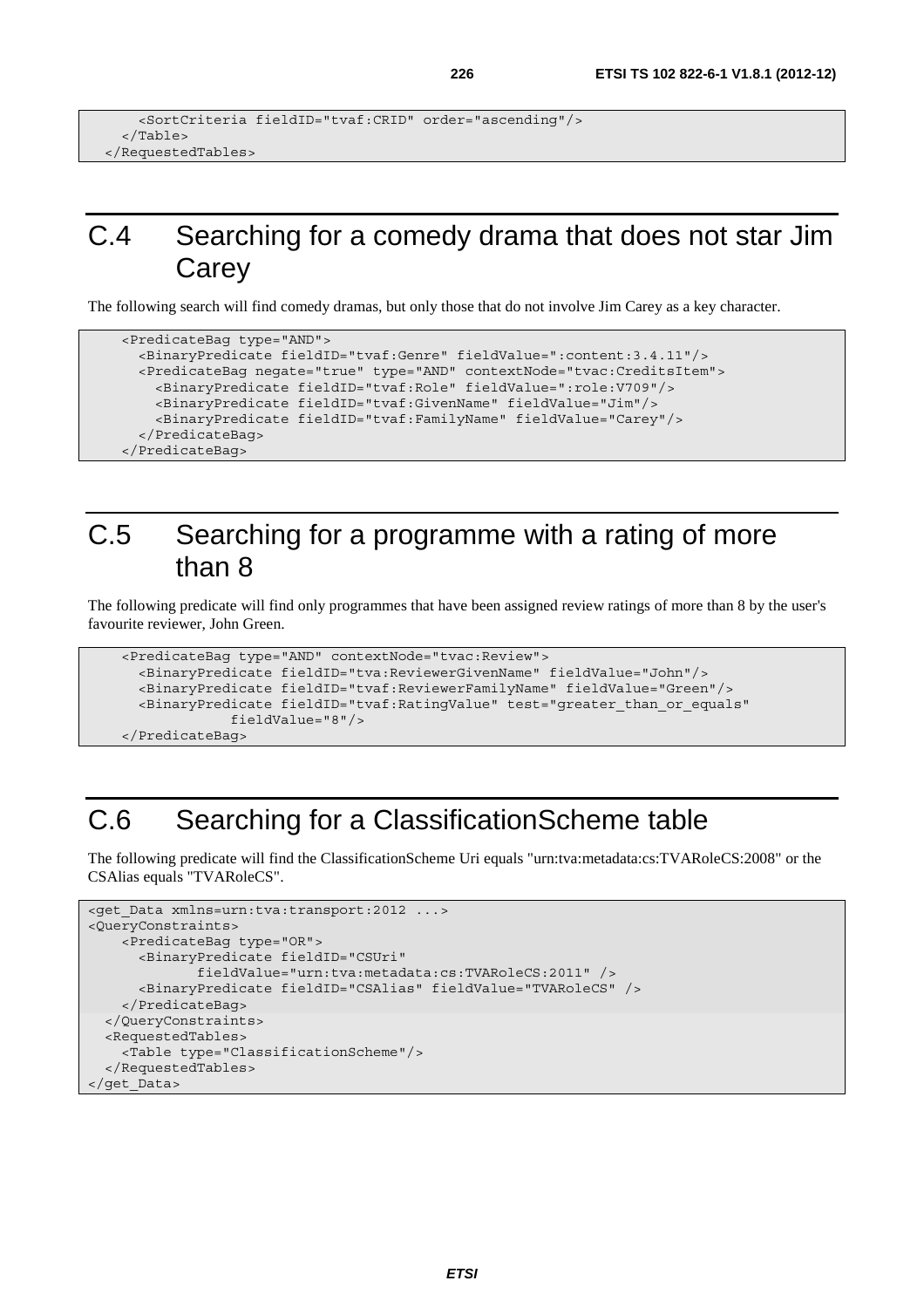The response including the ClassificationSchemeTable would be as below:

```
<get_Data_Result ...> 
   <TVAMain version="20020928" publisher="TVA-Metadata-Service" ...> 
     <ClassificationSchemeTable> 
       <ClassificationScheme uri="urn:tva:metadata:cs:TVARoleCS:2011"> 
         <Import href="urn:mpeg:mpeg7:cs:RoleCS:2011"/> 
         <mpeg7:Term termID="V708"> 
           <mpeg7:Name xml:lang="en">Dubber</mpeg7:Name> 
         </mpeg7:Term> 
 ... 
       </ClassificationScheme> 
     </ClassificationSchemeTable> 
   </TVAMain> 
</get_Data_Result>
```
#### C.7 Creating an EPG

The following search retrieves all the broadcast programmes on three specific channels over a two-day period.

```
 <PredicateBag type="AND"> 
   <BinaryPredicate fieldID="tvaf:PublishedTime" 
        fieldValue="2002-09-26T00:00:00Z" test="greater_than_or_equals"/> 
   <BinaryPredicate fieldID="tvaf:PublishedTime" 
           fieldValue="2002-09-27T23:59:59Z" test="less_than_or_equals"/> 
   <PredicateBag type="OR"> 
     <BinaryPredicate fieldID="tvaf:ServiceURL" fieldValue="dvb://1.2.1"/> 
     <BinaryPredicate fieldID="tvaf:ServiceURL" fieldValue="dvb://1.2.2"/> 
     <BinaryPredicate fieldID="tvaf:ServiceURL" fieldValue="dvb://1.2.3"/> 
   </PredicateBag> 
 </PredicateBag>
```
#### C.8 Searching for programmes with a review

This query searches for programmes being shown tonight that have a review. This is an example of when an "exists" test might be useful.

```
 <PredicateBag type="AND"> 
   <BinaryPredicate fieldID="tvaf:PublishedTime" 
        fieldValue="2002-09-26T00:00:00Z" test="greater_than_or_equals"/> 
   <BinaryPredicate fieldID="tvaf:PublishedTime" 
        fieldValue="2002-09-27T23:59:59Z" test="less_than_or_equals"/> 
   <UnaryPredicate fieldID="tvaf:Review" test="exists"/> 
 </PredicateBag>
```
The query below requests programme reviews of programmes with "Titanic" in the title:

```
 <QueryConstraints> 
   <BinaryPredicate fieldID="tvaf:Title" fieldValue="Titanic" test="contains"/> 
 </QueryConstraints> 
 <RequestedTables> 
   <Table type="ProgramReviewTable"/> 
 </RequestedTables>
```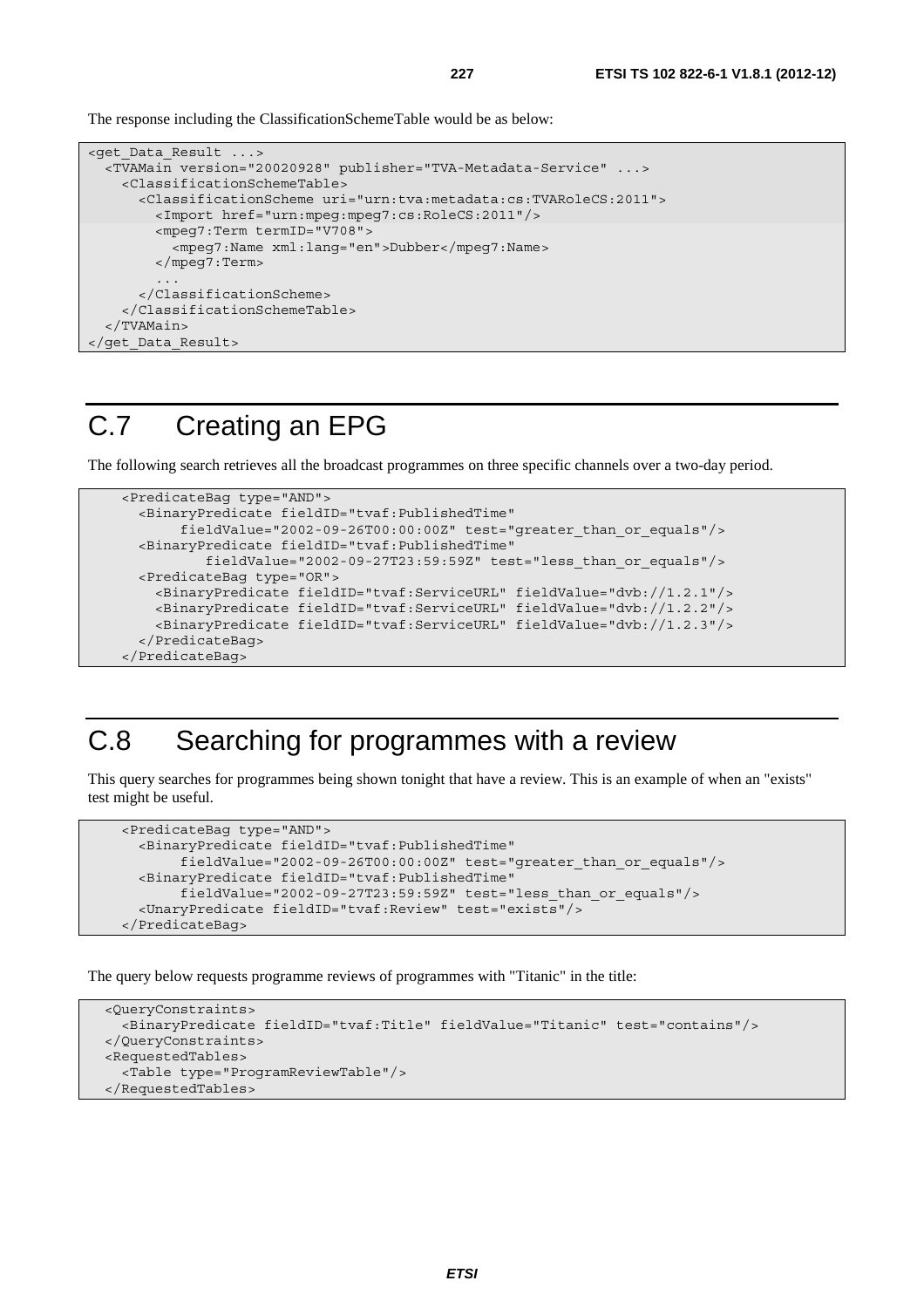If we now request for programme reviews of programmes with either "Titanic" or "Star Wars"TM in the title, it is not clear in the result which review corresponds to which part of the request.

```
 <QueryConstraints> 
   <PredicateBag type="OR"> 
     <BinaryPredicate fieldID="tvaf:Title" fieldValue="Titanic" test="contains"/> 
     <BinaryPredicate fieldID="tvaf:Title" fieldValue="Star Wars" test="contains"/> 
   </PredicateBag> 
 </QueryConstraints> 
 <RequestedTables> 
   <Table type="ProgramReviewTable"/> 
 </RequestedTables>
```
A solution to remove the ambiguity is to not use the disjunctive condition in this case and to issue separate requests.

Another solution to remove the ambiguity is to add the following tables "ProgramInformationTable" and "GroupInformationTable" to the request or to issue a second request for "ProgramInformationTable" and "GroupInformationTable" using CRIDs returned within the first response.

#### C.9 Updating a fragment

The following query will check to see if a metadata service has a later version of a fragment than the version cached by the receiver.

```
 <PredicateBag type="AND"> 
   <Predicate fieldID="tvaf:fragmentID" fieldValue="34567"/> 
   <Predicate fieldID="tvaf:fragmentVersion" 
               test="greater_than" fieldValue="20020925"/> 
 </PredicateBag>
```
#### C.10 Requesting update fragments

Following is an example of a query to retrieve fragments which are updated after the given date, i.e. 25 September 2002, using the service described in clause C.5.

```
<BinaryPredicate fieldID="tvaf:fragmentVersion" test="greater_than" 
                fieldValue="20020925"/>
```
As a response to the previous example query, a metadata of following format can be received. In this response, it notifies the client system that the fragment with fragmentID "11" published before 30 September 2002 and the fragment with fragmentID "15" published before 27 September 2002 are no longer valid in addition to the updated fragments of programme information table and programme location table.

```
<get_Data_Result ...> 
 \overline{1}ivalid\overline{d} <Fragment fragmentID="11" fragmentVersion="20020930"/> 
     <Fragment fragmentID="15" fragmentVersion="20020927"/> 
   </Invalid> 
   <TVAMain version="20020928" publisher="TVA-Metadata-Service" ...> 
     <ProgramDescription> 
       <ProgramInformationTable> 
         <ProgramInformation fragmentID="040" fragmentVersion="20021001"> 
            <!--..: etc. --> 
         </ProgramInformation> 
       </ProgramInformationTable> 
       <ProgramLocationTable> 
         <Schedule fragmentID="023" fragmentVersion="20020928"> 
 ...
```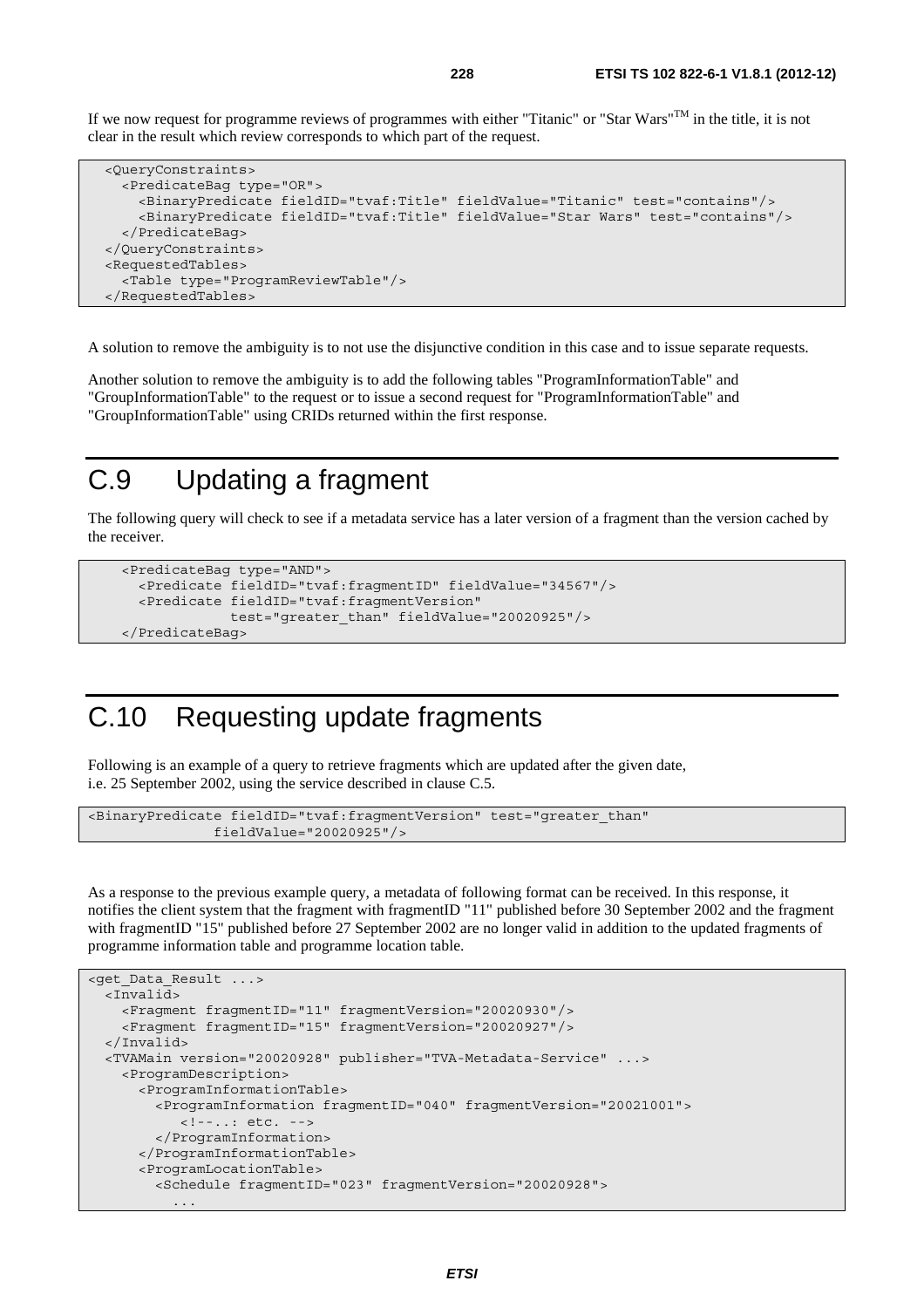```
 </Schedule> 
       </ProgramLocationTable> 
     </ProgramDescription> 
   </TVAMain> 
</get_Data_Result>
```
### C.11 Requesting customized tables

The following query will retrieve program information and location tables for programs to be broadcast on two channels and returns customized tables, this means tables with the mandatory elements and attributes and the requested optional elements and attributes.

```
<tns:get_Data> 
  <tns:QueryConstraints> 
   <tns:PredicateBag type="OR"> 
   <tns:BinaryPredicate fieldID="tvaf:ServiceURL" fieldValue="tv://7"/> 
   <tns:BinaryPredicate fieldID="tvaf:ServiceURL" fieldValue="tv://9"/> 
   </tns:PredicateBag> 
  </tns:QueryConstraints> 
  <tns:RequestedTables> 
  <tns:Table type="GroupInformationTable"/> 
   <tns:Table type="ProgramInformationTable"> 
    <tns:RequestedFields> 
     <tns:IdentificationByFieldId fieldID="tvaf:Title"/> 
     <tns:IdentificationByFieldId fieldID="tvaf:Genre"/> 
     <tns:IdentificationByFieldId fieldID="tvaf:Synopsis"/> 
    </tns:RequestedFields> 
   </tns:Table> 
   <tns:Table type="ProgramLocationTable"> 
    <tns:RequestedFields> 
     <tns:IdentificationByFieldId fieldID="tvaf:Genre"/> 
     <tns:IdentificationByFieldId fieldID="tvaf:Title"/> 
     <tns:IdentificationByFieldId fieldID="tvaf:ProgramURL"/> 
     <tns:IdentificationByFieldId fieldID="tvaf:PublishedStart"/> 
     <tns:IdentificationByFieldId fieldID="tvaf:PublishedDuration"/> 
    </tns:RequestedFields> 
    <SortCriteria fieldID="tvaf:ServiceURL" order="descending"/> 
   <SortCriteria fieldID="tvaf:PublishedStart"/> 
   </tns:Table> 
   <tns:Table type="ProgramReviewTable"> 
   <tns:IdentificationByXPath 
XPath="/TVAMain/ProgramDescription/ProgramReviewTable/Review/FreeTextReview/text()"/> 
  </tns:Table> 
  </tns:RequestedTables> 
</tns:get_Data>
```
Here is a possible response to the above request:

```
<?xml version="1.0" encoding="UTF-8"?> 
<tns:get_Data_Result serviceVersion="1" truncated="false"> 
<tns:TableSortingInformation> 
<tns:Table type="ProgramLocationTable"> 
       <tns:SortCriteria fieldID="tvaf:ServiceURL"/> 
       <tns:SortCriteria fieldID="tvaf:PublishedStart"/> 
</tns:Table> 
</tns:TableSortingInformation> 
<tva:TVAMain> 
<tva:ProgramDescription> 
<tva:ProgramInformationTable> 
<tva:ProgramInformation programId="CRID://www.kbs.co.kr:cultural/specialreport_7"> 
<tva:BasicDescription> 
    <tva:Title> KBS Culture News </tva:Title>
```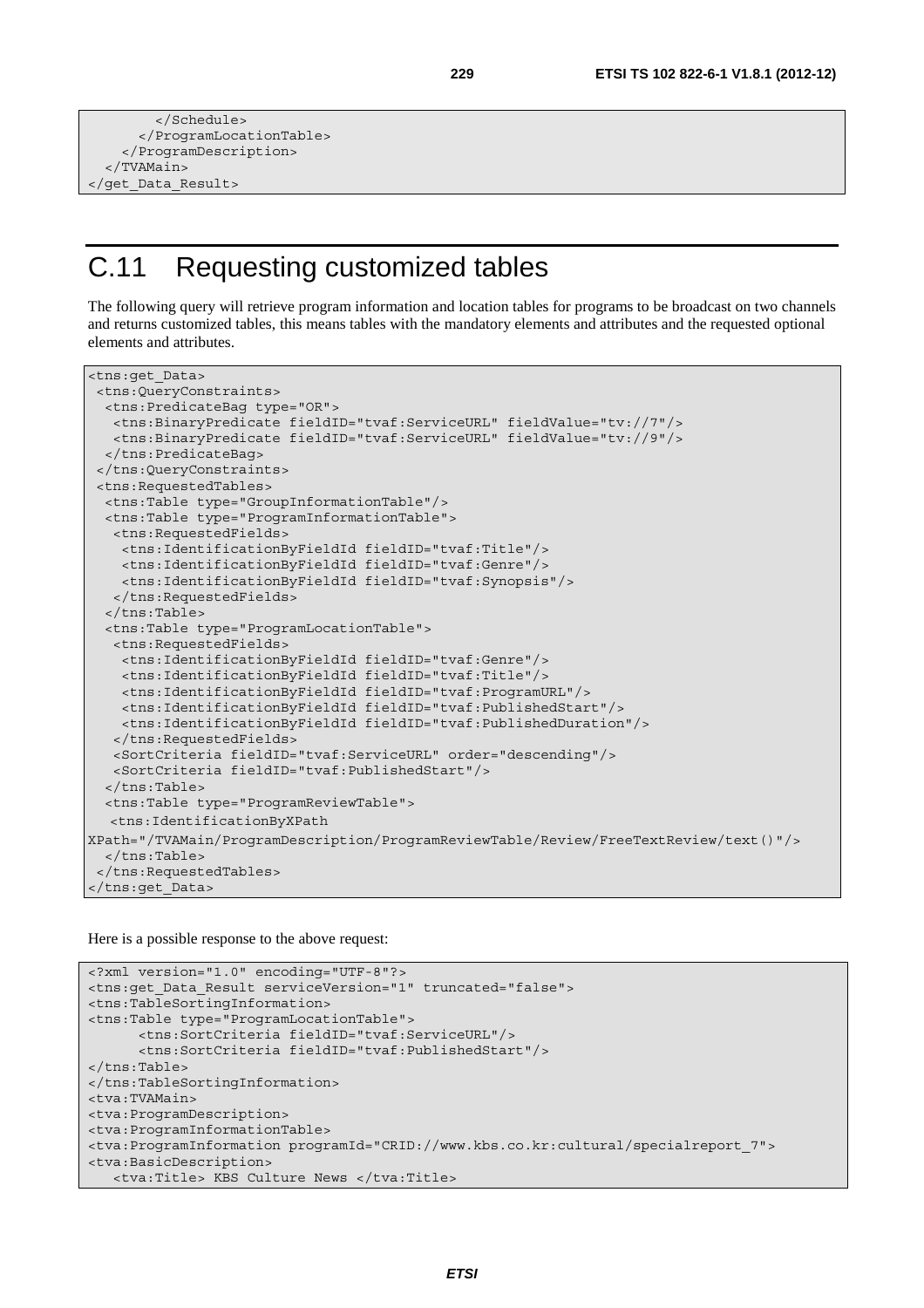```
 <tva:Genre href="urn:tva:metadata:cs:ContentCS:2007" type="main"> 
       <tva:Name>News</tva:Name> 
    </tva:Genre> 
    <tva:Genre href="urn:tva:metadata:cs:ContentCS:2007" type="secondary"> 
       <tva:Name> Cultural </tva:Name> 
    </tva:Genre> 
</tva:BasicDescription> 
</tva:ProgramInformation> 
<tva:ProgramInformation 
programId="CRID://www.keti.re.kr:drama/Toegye"> 
<tva:BasicDescription> 
   <tva:Title> Special Feature Documentary Toegye In Celebration of 500th 
Birthday of Toegye </tva:Title>
   <tva:Genre href="urn:tva:metadata:cs:ContentCS:2007" type="main"> 
   <tva:Name>FICTION</tva:Name>
    </tva:Genre> 
    <tva:Genre href="urn:tva:metadata:cs:ContentCS:2007" type="secondary"> 
   <tva:Name>HISTORICAL/EPIC</tva:Name>
</tva:Genre> 
</tva:BasicDescription> 
</tva:ProgramInformation> 
</tva:ProgramInformationTable> 
<tva:ProgramLocationTable> 
<tva:BroadcastEvent serviceIDRef="9"> 
   <tva:Program crid="CRID://www.kbs.co.kr:cultural/specialreport_7"/> 
<tva:ProgramURL>ftp://203.253.130.21/images/230x158/news9.tar</tva:ProgramURL> 
    <tva:PublishedStartTime>2004-09-07T11:00:00.00+09:00 
</tva:PublishedStartTime> 
    <tva:PublishedDuration>PT55M</tva:PublishedDuration> 
</tva:BroadcastEvent> 
<tva:BroadcastEvent serviceIDRef="9"> 
   <tva:Program crid="CRID://www.keti.re.kr:drama/ Toegye"/> 
<tva:ProgramURL>ftp://203.253.130.21/images/230x158/ Toegye.tar 
</tva:ProgramURL> 
    <tva:PublishedStartTime>2003-10-20T21:00:00.00+09:00 
</tva:PublishedStartTime> 
    <tva:PublishedDuration>PT9M23S</tva:PublishedDuration> 
</tva:BroadcastEvent> 
</tva:ProgramLocationTable> 
<tva:ServiceInformationTable> 
<ServiceInformation serviceId="9"> 
   <Name>KBS Channel 1</Name> 
   <Owner>KBS</Owner> 
  </ServiceInformation> 
</tva:ServiceInformationTable> 
<tva:ProgramReviewTable> 
   <tva:Review programId="CRID://www.keti.re.kr:drama/Toegye"> 
   <tva:FreeTextReview> n the mid 16th century, based on the I-gi-i-won-ron, he brought 
the theory of human mind and heart, which is at the heart of the Korea"s Seongrihak, one 
step further via the "Four-Seven Debate" with Gi Dae-seung. He also defined the ways to 
implement the mind cultivating theory called "Suyangron", playing a critical role in 
laying down the framework of Neo-Confucianism in the Joseon Dynasty </tva:FreeTextReview> 
   </tva:Review> 
</tva:ProgramReviewTable> 
</tva:ProgramDescription> 
</tva:TVAMain> 
<tns:InvalidFragments/> 
</tns:get_Data_Result>
```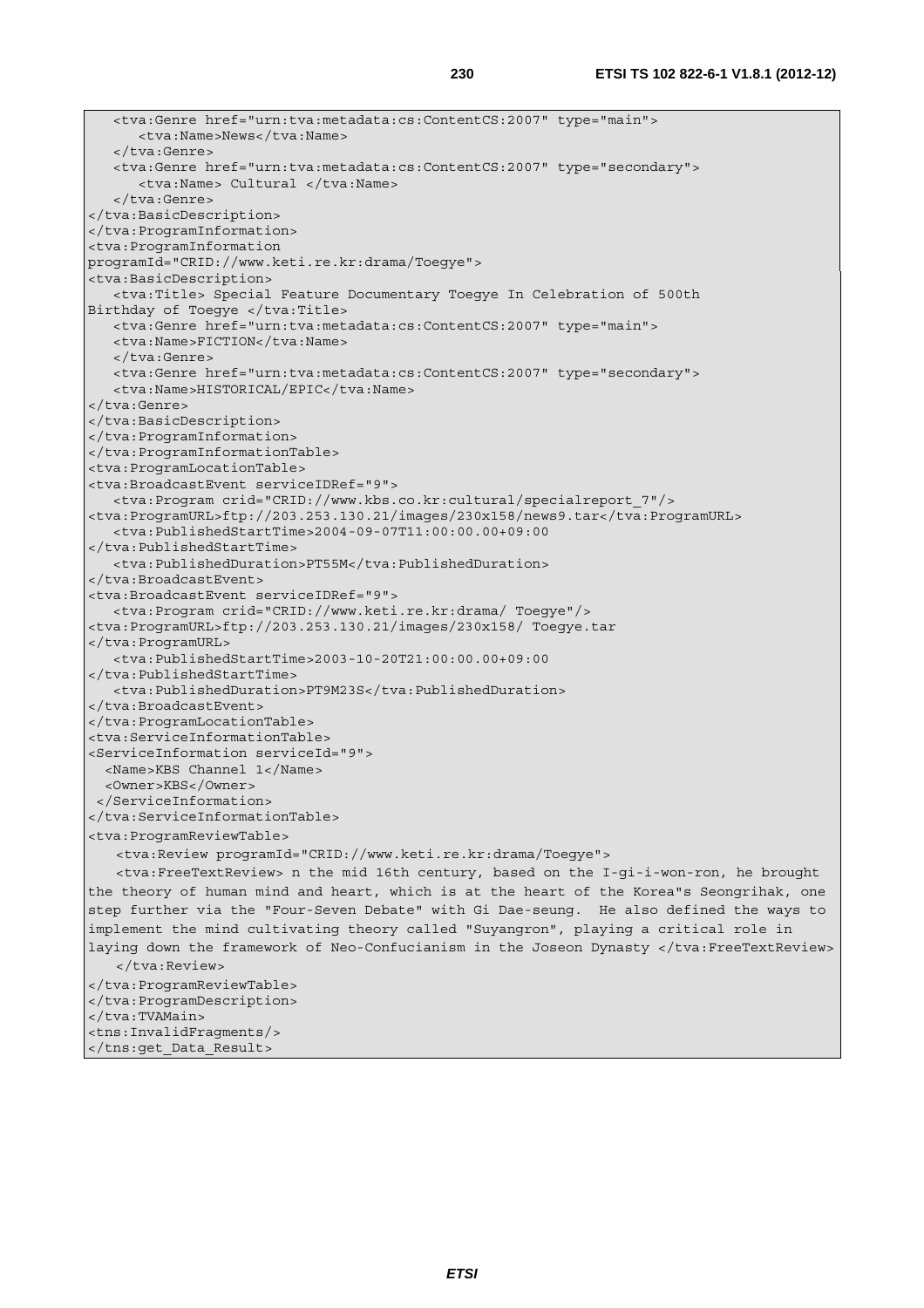#### Annex D (informative): Examples of get\_Data Operation's capability description

This annex gives some examples of the different types of functionality a get\_Data operation might offer in real-life *TV-Anytime* metadata service deployments.

#### D.1 Pure location resolution service

A broadcaster provides a location resolution service over IP as an alternative to its unidirectional location resolution service. No other data is provided by the web service, which only offers a get Data operation that is capable of returning a ContentReferencingTable and no other table types. Only CRIDs from the autnam.com authority can be resolved using this operation.

```
<describe_get_Data_Result serviceVersion="3" 
        xmlns="urn:tva:transport:2012"> 
   <AvailableTables> 
     <Table xsi:type="ContentReferencingTable"> 
       <ResolvingAuthorityRecordTable 
             xmlns="urn:tva:ResolvingAuthority:2008"> 
         <ResolvingAuthorityRecord> 
           <ResolutionProvider>autnam.com</ResolutionProvider> 
           <AuthorityName>autnam.com</AuthorityName> 
           <Class>primary</Class> 
           <VersionNumber>1000</VersionNumber> 
           <URL>http://www.autnam.com/lr/</URL> 
           <FirstValidDate>2000-09-06T09:30:00Z</FirstValidDate> 
           <LastValidDate>2000-09-28T18:00:00Z</LastValidDate> 
           <Weighting>1</Weighting> 
         </ResolvingAuthorityRecord> 
       </ResolvingAuthorityRecordTable> 
     </Table> 
   </AvailableTables> 
</describe_get_Data_Result>
```
### D.2 Pure metadata retrieval service for broadcast enhancement

A broadcaster chooses to deliver enhanced metadata (critical reviews and segmentation data) using the bi-directional channel. All other data (including scheduling and content referencing information) is delivered by means of the unidirectional channel. The broadcaster offers a get\_Data operation that is able to provide a ProgramInformationTable, GroupInformationTable, ProgramReviewTable and SegmentInformationTable in its responses. All of these tables can be queried using the fragmentId and fragmentVersion to allow integration with, and updating of, unidirectionally delivered metadata. This is indicated using the UpdateCapability element appropriately. In addition, the ProgramInformationTable and GroupInformationTable can be sorted according to Title and Genre fields. Queries based upon metadata constraints are not supported by this metadata service.

```
<describe_get_Data_Result serviceVersion="3" 
             xmlns="urn:tva:transport:2012"> 
  <AuthorityList> 
     <Authority>broadcaster.com</Authority> 
  </AuthorityList> 
  <AvailableTables 
      xmlns:tvaf="urn:tva:transport:fieldIDs:2012"> 
     <Table xsi:type="ProgramInformationTable" canQuery="tvaf:fragmentID 
            tvaf:fragmentVersion" canSort="tvaf:Title tvaf:Genre"/>
```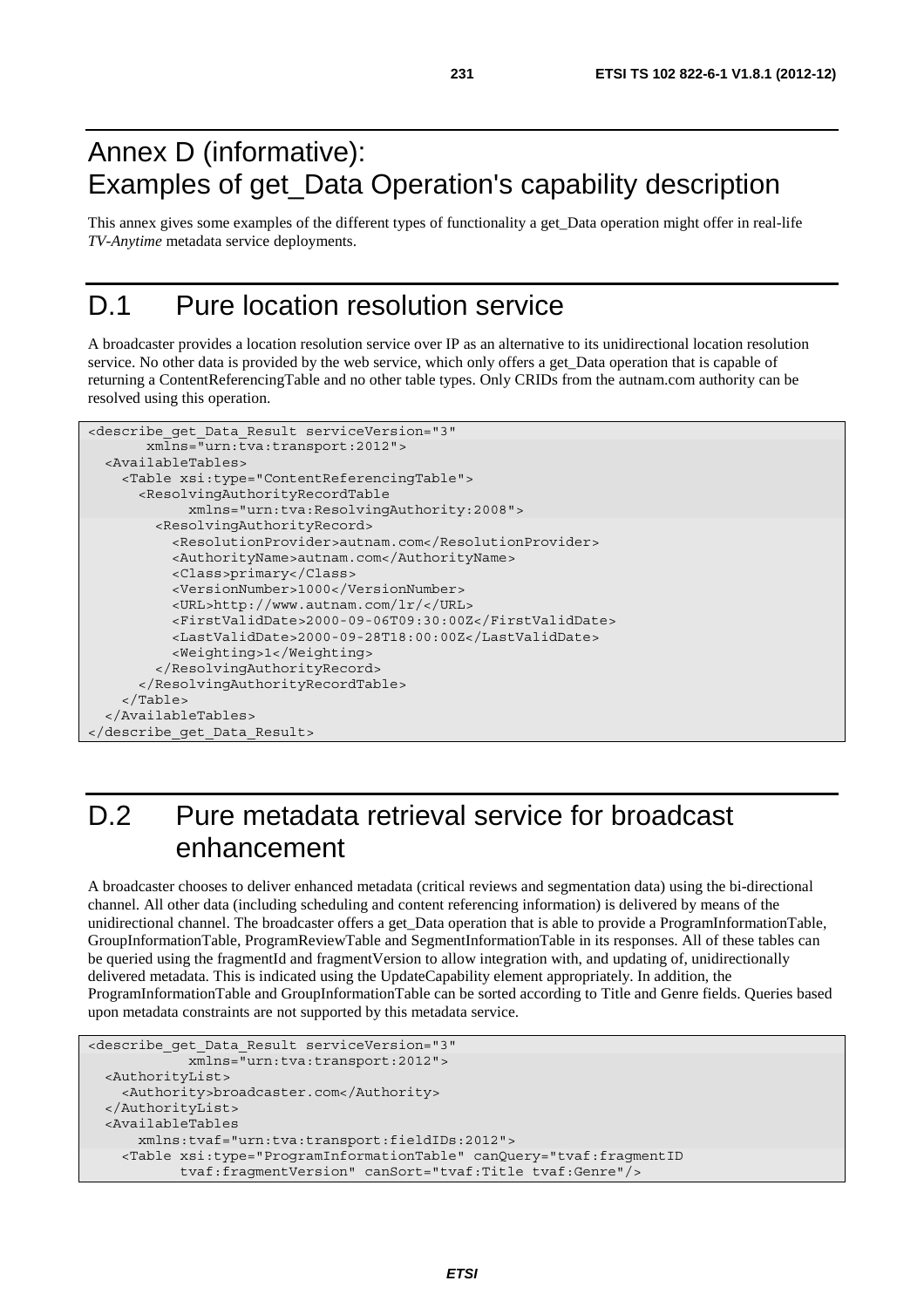```
 <Table xsi:type="GroupInformationTable" canQuery="tvaf:fragmentID 
            tvaf:fragmentVersion" canSort="tvaf:Title tvaf:Genre"/> 
    <Table xsi:type="ProgramReviewTable" canQuery="tvaf:fragmentID 
            tvaf:fragmentVersion"/> 
    <Table xsi:type="SegmentInformationTable" canQuery="tvaf:fragmentID 
            tvaf:fragmentVersion"/> 
  </AvailableTables> 
  <UpdateCapability versionRequest="true" invalidResponse="false"/> 
</describe_get_Data_Result>
```
### D.3 A rich metadata service that allows users to search for movies

The operation could be provided by a third party (e.g. IMDB.com) who creates its own CRIDs that can be resolved into creator CRIDs. This would require the web server to provide a get\_Data operation that supports searches for movies based on Title, Keywords, Genre and Actors/Directors. The operation also allows searches on an extended field: colour. The operation is able to return a ContentReferencingTable, ProgramInformationTable and ProgramReviewTable.

```
<describe_get_Data_Result serviceVersion="3" 
             xmlns="urn:tva:transport:2012"> 
   <Name>Barry Norman's Movie Recommendations</Name> 
   <Description>For dedicated movie fans. Find the latest reviews and 
ratings</Description> 
   <ExtendedFieldList 
          targetNamespace=http://www.barry-norman.com/tva-fields 
          xmlns:tva="urn:tva:metadata:2012"> 
     <FieldIDDefinition fieldID="Color" 
fieldDefinition="/tva:TVAMain/tva:ProgramDescription/tva:ProgramInformationTable/tva:Prog
ramInformation/tva:AVAttributes/tva:VideoAttributes/tva:Color/@type"/> 
   </ExtendedFieldList> 
   <AuthorityList> 
     <Authority>barry-norman.com</Authority> 
   </AuthorityList> 
   <AvailableTables> 
     <Table xsi:type="ContentReferencingTable"> 
       <ResolvingAuthorityRecordTable 
          xmlns="urn:tva:ResolvingAuthority:2008"> 
         <ResolvingAuthorityRecord> 
           <ResolutionProvider>barry-norman.com</ResolutionProvider> 
           <AuthorityName>barry-norman.com</AuthorityName> 
           <Class>primary</Class> 
           <VersionNumber>1000</VersionNumber> 
           <URL>http://www.barry-norman.com/tva</URL> 
           <FirstValidDate>2000-09-06T09:30:00Z</FirstValidDate> 
           <LastValidDate>2000-09-28T18:00:00Z</LastValidDate> 
           <Weighting>1</Weighting> 
         </ResolvingAuthorityRecord> 
       </ResolvingAuthorityRecordTable> 
     </Table> 
     <Table xsi:type="ProgramInformationTable" 
         xmlns:tvaf=urn:tva:transport:fieldIDs:2012 
         xmlns:ef=http://www.barry-norman.com/tva-fields 
         canQuery="tvaf:Title tvaf:Keyword tvaf:Genre tvaf:Role 
                    tvaf:GivenName tvaf:FamilyName ef:Color"/> 
     <Table xsi:type="ProgramReviewTable"/> 
   </AvailableTables> 
</describe_get_Data_Result>
```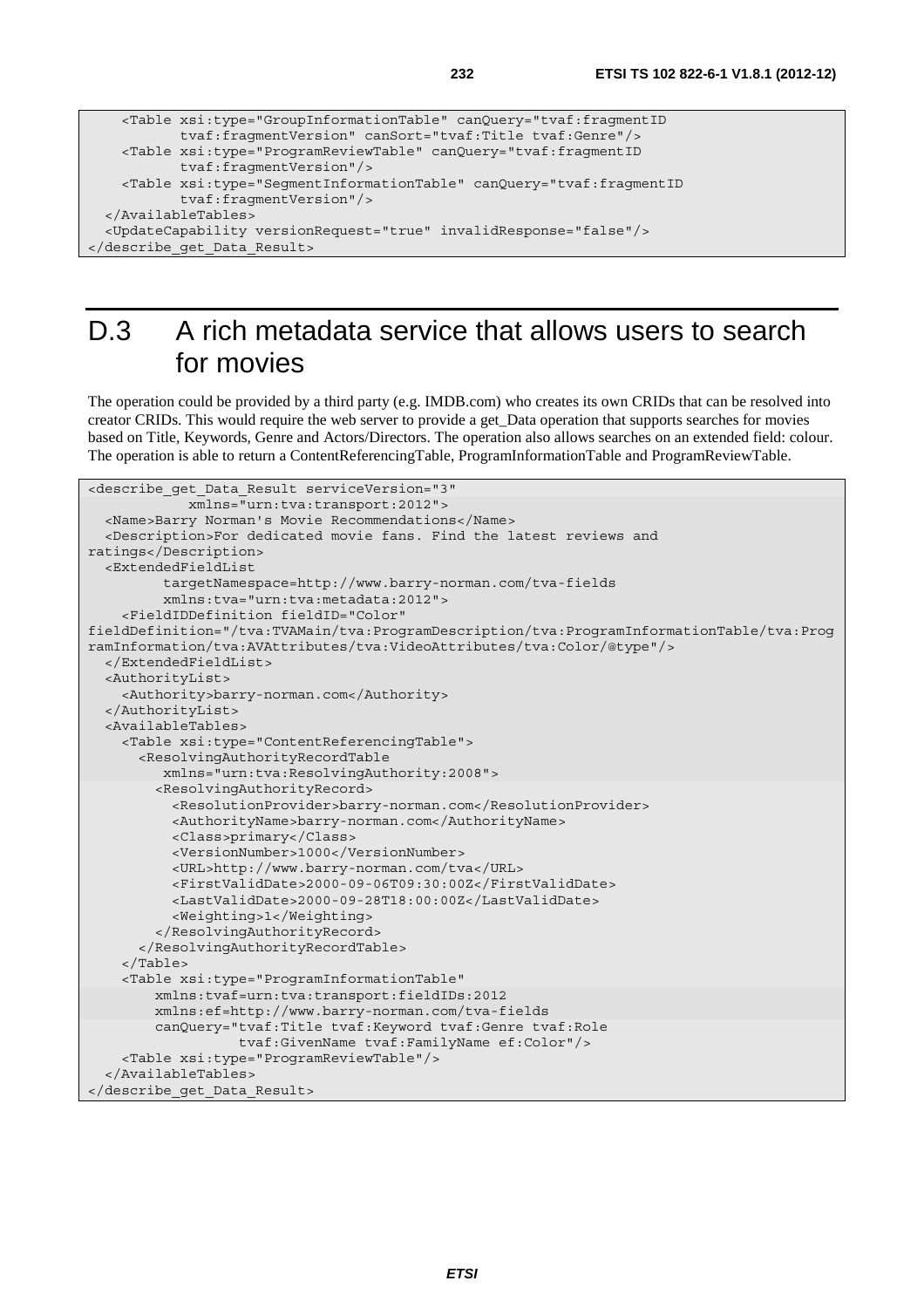#### D.4 Broadcaster provided metadata service used for constructing traditional EPGs

The metadata service allows querying for scheduling information, based upon the start time and content service of the programmes. The resulting ProgramLocationTable can be sorted according to the start time and channel of the programmes. Using the associated ProgramInformationTable a receiver can efficiently construct an EPG.

```
<describe_get_Data_Result serviceVersion="3" 
             xmlns="urn:tva:transport:2012"> 
   <AuthorityList> 
     <Authority>broadcaster.com</Authority> 
   </AuthorityList> 
   <AvailableTables 
        xmlns:tvaf="urn:tva:transport:fieldIDs:2012"> 
     <Table xsi:type="ProgramInformationTable"/> 
     <Table xsi:type="ProgramLocationTable" canQuery="tvaf:ServiceURL 
           tvaf:PublishedTime" canSort="tvaf:ServiceURL tvaf:PublishedTime"> 
       <AvailableLocations> 
         <Availability>P7D</Availability> 
         <ServiceURL>dvb://2.7d1.13</ServiceURL> 
         <ServiceURL>dvb://2.7d1.14</ServiceURL> 
       </AvailableLocations> 
     </Table> 
   </AvailableTables> 
</describe_get_Data_Result>
```
#### D.5 Pure metadata retrieval service for bi-directional channel

A third party or a broadcaster could deliver metadata using the bi-directional channel. The third party or the broadcaster offers a get\_Data operation that is able to provide a ProgramInformationTable, GroupInformationTable, ProgramReviewTable ProgramLocationTable, and SegmentInformationTable in its responses. The metadata service allows querying for scheduling information, based upon the start time, end time. The resulting ProgramLocationTable can be sorted according to the start time and channel of the programmes. All of these tables can be queried using the fragmentId and fragmentVersion to allow updating of the previously delivered metadata. This is indicated using the UpdateCapability element appropriately.

```
<describe get Data Result serviceVersion="3" xmlns="urn:tva:transport:2012">
   <AuthorityList> 
     <Authority>broadcaster.com</Authority> 
   </AuthorityList> 
   <AvailableTables xmlns:tvaf="urn:tva:transport:fieldIDs:2012"> 
     <Table xsi:type="ProgramInformationTable" 
         canQuery="tvaf:fragmentID tvaf:fragmentVersion" 
         canSort="tvaf:Title tvaf:Genre"/> 
     <Table xsi:type="GroupInformationTable" 
         canQuery="tvaf:fragmentID tvaf:fragmentVersion" 
         canSort="tvaf:Title tvaf:Genre"/> 
     <Table xsi:type="ProgramReviewTable" 
         canQuery="tvaf:fragmentID tvaf:fragmentVersion"/> 
     <Table xsi:type="SegmentInformationTable" 
         canQuery="tvaf:fragmentID tvaf:fragmentVersion"/> 
     <Table xsi:type="ProgramLocationTable" 
         canQuery=" tvaf:fragmentID tvaf:fragmentVersion tvaf:PublishedTime" 
         canSort="tvaf:ServiceURL tvaf:PublishedTime"> 
       <AvailableLocations> 
         <Availability>P7D</Availability> 
         <ServiceURL>dvb://2.7d1.13</ServiceURL> 
         <ServiceURL>dvb://2.7d1.14</ServiceURL> 
       </AvailableLocations> 
     </Table>
```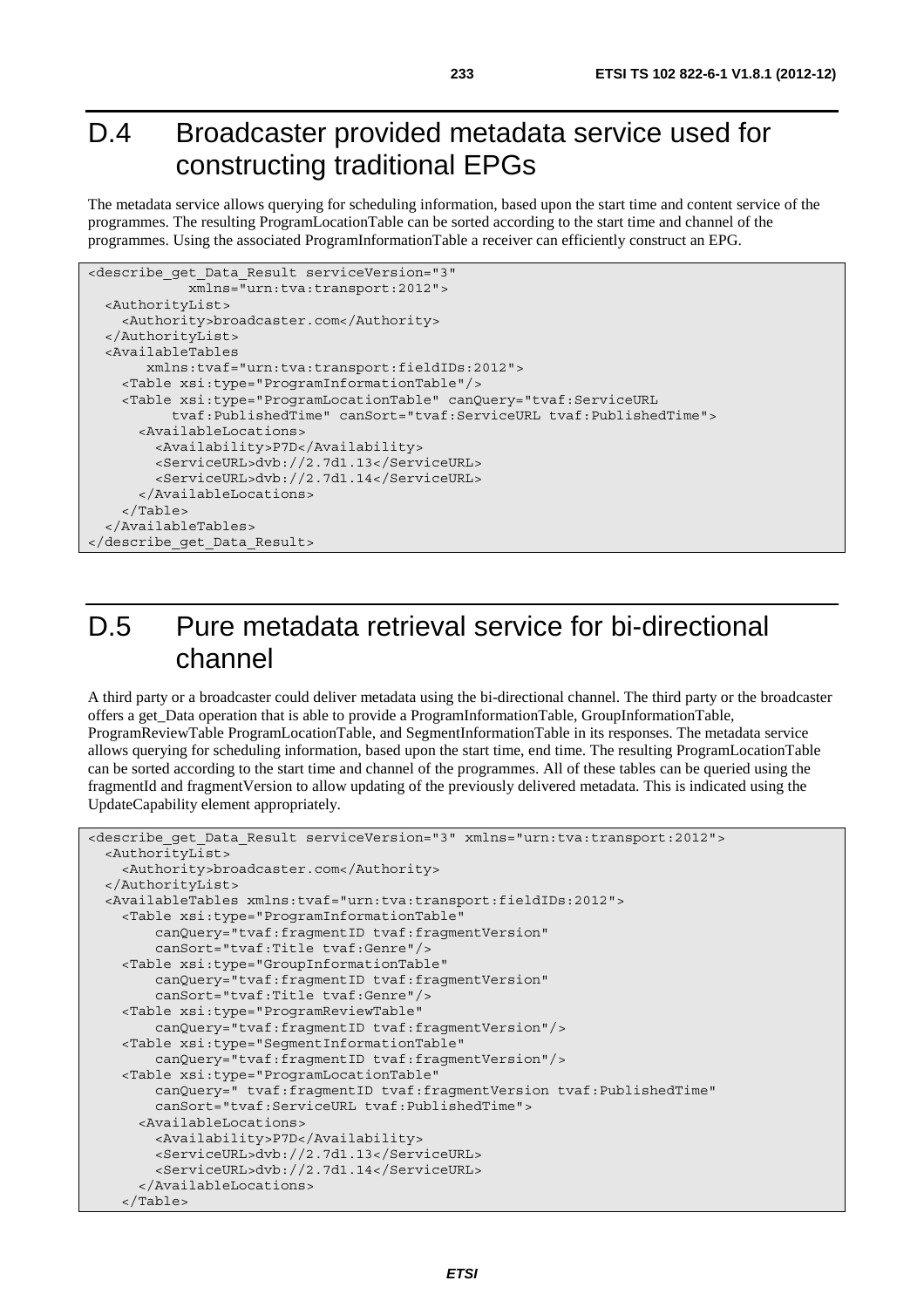</AvailableTables> <UpdateCapability versionRequest="true" invalidResponse="true"/> </describe\_get\_Data\_Result>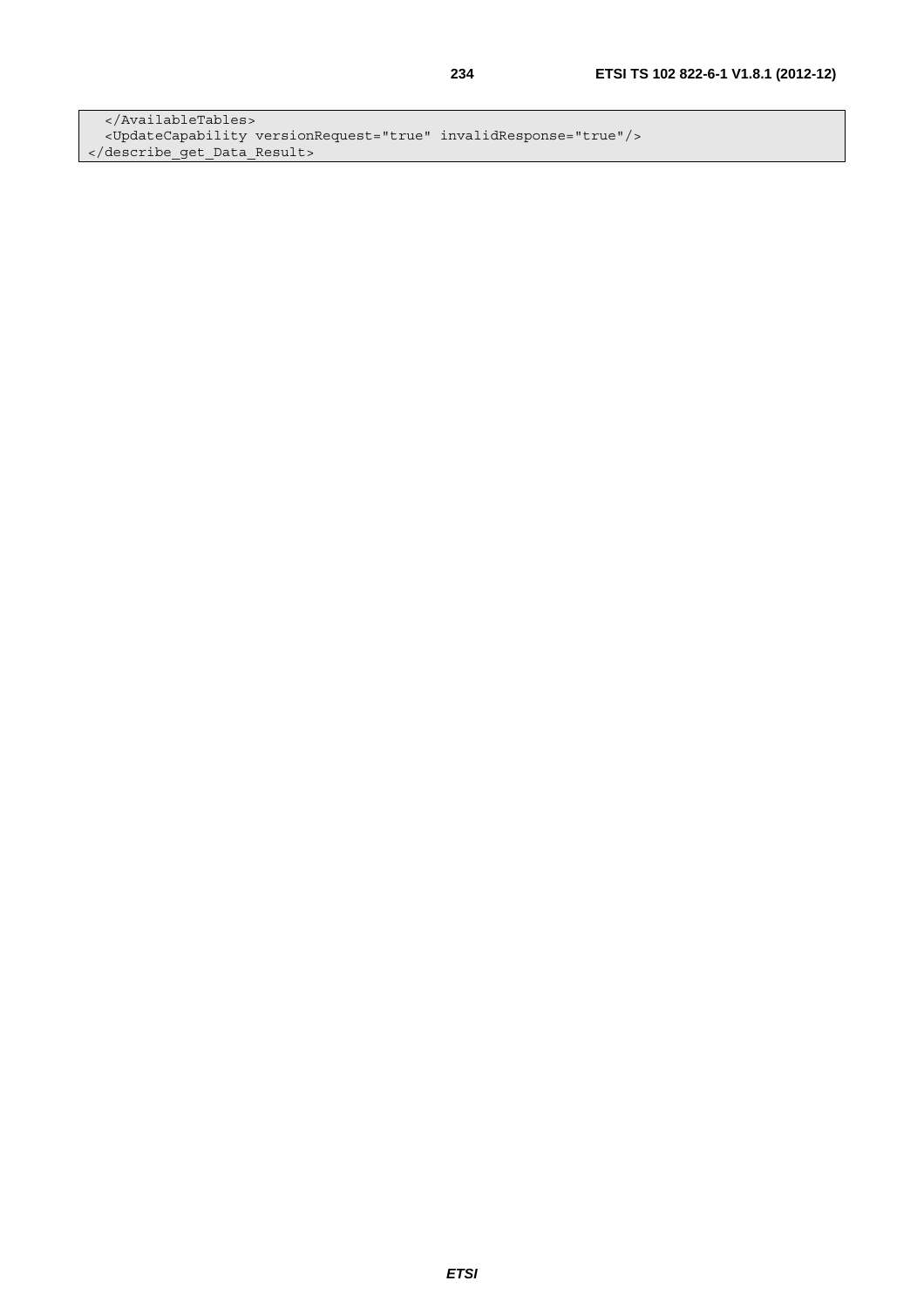#### Annex E (informative): Use of BiM encoded metadata in bi-directional transport

This annex provides a framework for the optional usage of BiM encoding of SOAP, within the context of *TV-Anytime* delivery of metadata over a bi-directional network. It ensures encodability of SOAP messages and interoperability between applications within that context.

### E.1 Applying BiM encoding

In order to apply BiM encoding to a SOAP message, one needs to have an XML Schema describing it. Given the constraints expressed in the present document and the schema it contains, a schema describing a complete SOAP message is produced to provide the SOAP specific parts that are missing. Once such a schema is obtained, BiM encoding functionality can be added in a non-intrusive manner as it is solely concerned with encoding and Content Negotiation (described in clause 6.3).

Similarly, additional SOAP headers may be defined using locally added schema definitions, but will be discarded otherwise, taking into account limitations imposed on SOAP listed in clause 6.1. Future versions of the present document may define SOAP headers either directly or by reference, in which case they will be added to the schema describing the complete SOAP messages.

### E.2 Negotiation of BiM Encoding

The HTTP 1.0 specification [3] defines a mechanism allowing a user agent to reach an agreement with the server with which it is communicating based on the Accept-Encoding and Content-Encoding headers. This process is known as Content Negotiation. Clause 6.3 of the present document requires that clients and servers support the Accept-Encoding header, and that Content Negotiation take place between them so as to determine the best encoding.

In addition to this, clients and servers that choose to transfer data in a BiM encoded form should flag BiM encoded content with a proper Content-Encoding header upon transmission, and should NOT change the Content-Type corresponding to their content.

The content coding token corresponding to the BiM encoding is x-bim.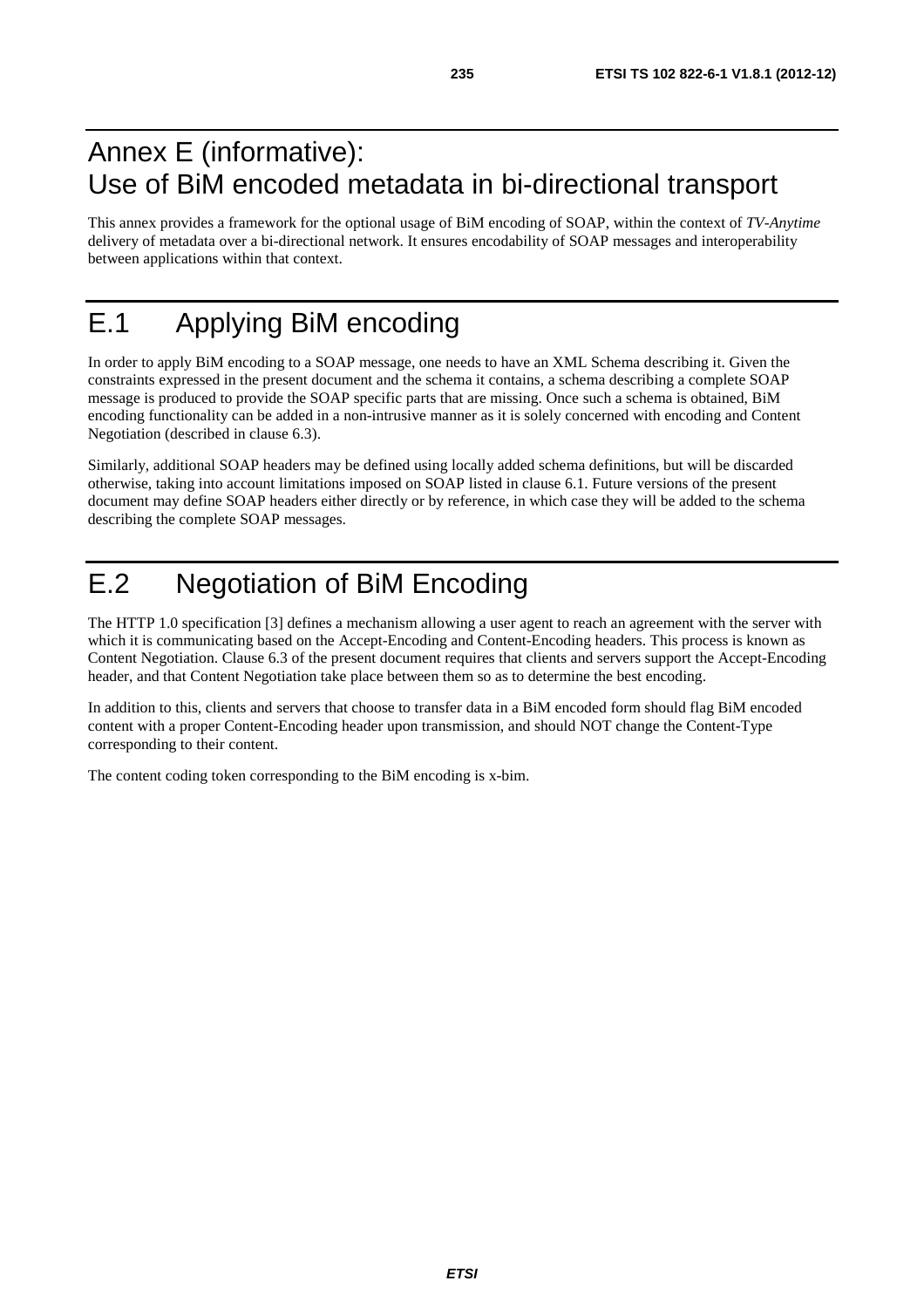### Annex F (normative): TV-Anytime description schemes and classification schemes

The *TV-Anytime* DSs listed in the present document have been aggregated into several xsd files identified by the Description Schemes' names, forming the reference documentation, contained in archive ts\_1028220601v010801p0.zip which accompanies the present document.

The transport schema defined in clause B.1 of the present document is provided in the file named tva\_transport\_6-1\_v181.xsd.

To validate tva\_transport\_6-1\_v181.xsd imports several other schemas:

- tva\_metadata\_3-1\_v181.xsd and tva\_mpeg7.xsd and can be found in ts\_1028220301v010801p0.zip, which is a file attached to TS\_1028220301v010801.
- tva2\_metadata\_3-3\_v161.xsd can be found in ts\_1028220303v010601p0.zip, which is a file attached to TS\_1028220303v010601.
- tva\_content\_referencing\_4\_v171.xsd and tva\_resolving\_authority\_4\_v171.xsd can be found in ts\_10282204v010701p0.zip, which is a file attached to TS\_10282204v010701.
- p3pv1.xsd can be found in the zip archive attached to the present document.

The zip archive attached to the present document also contains:

- An xml file with the WSDL interface defined in annex A of the present document.
- An instance document with a list of Field Ids as defined in clause B.2 of the present document.
- An instance document with a list of Context Node Ids as defined in clause B.3 of the present document.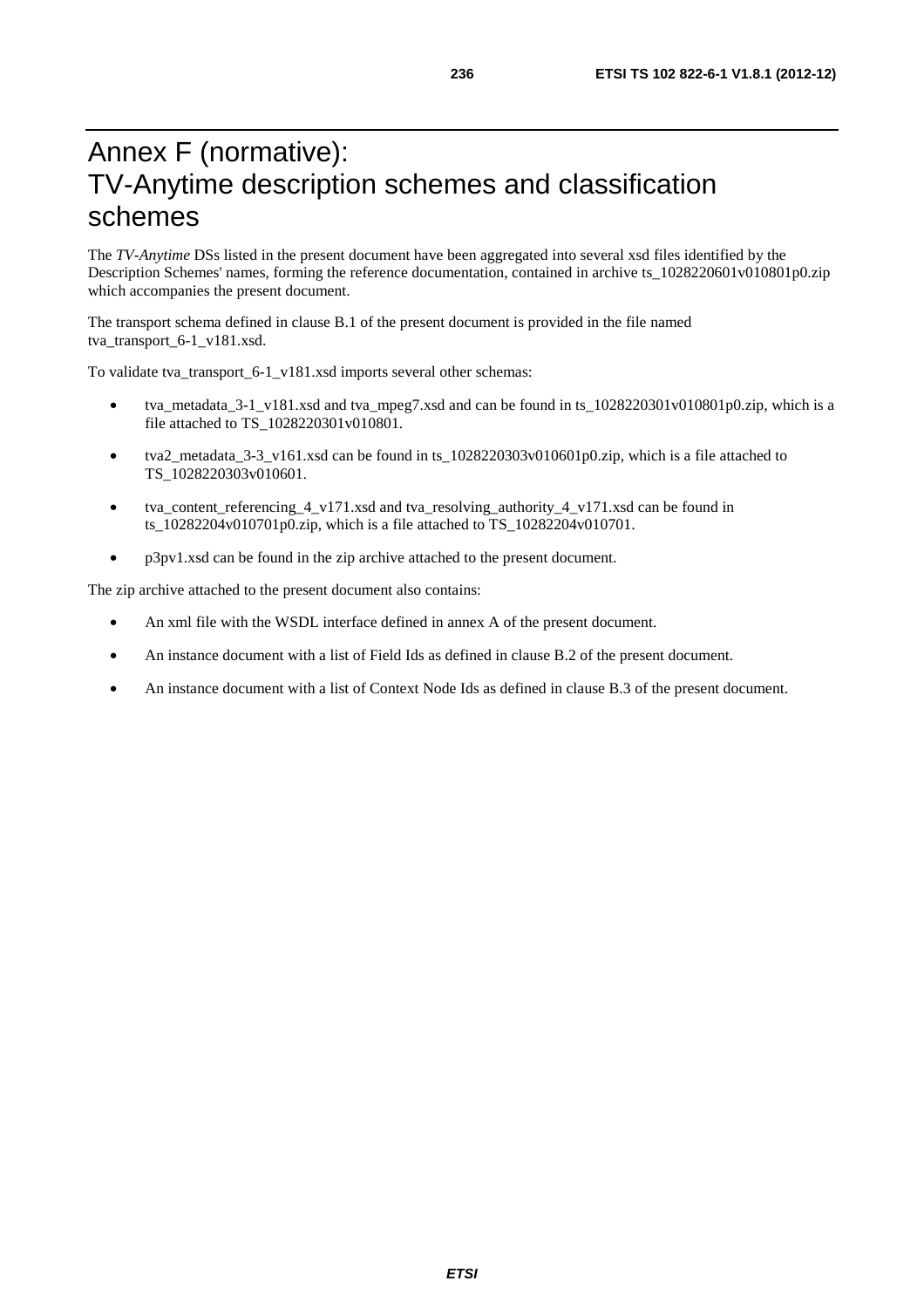### Annex G (informative): Bibliography

- Documents are available from the *TV-Anytime* web site http://tech.ebu.ch/tvanytime.
- IETF RFC 1591: "Domain Name System Structure and Delegation", J. Postel.
- IETF RFC 2396: "Uniform Resource Identifiers (URI): Generic Syntax", T. Berners-Lee, R. Fielding, L. Masinter.
- The WS-Inspection and UDDI Relationship, W. A. Nagy, K. Ballinger. Available at: [http://www-106.ibm.com/developerworks/webservices/library/ws-wsiluddi.html.](http://www-106.ibm.com/developerworks/webservices/library/ws-wsiluddi.html)
- IETF RFC 2119: "Key words for use in RFCs to Indicate Requirement Levels".

NOTE: Available at: [http://www.ietf.org/rfc/rfc2119.txt.](http://www.ietf.org/rfc/rfc2119.txt)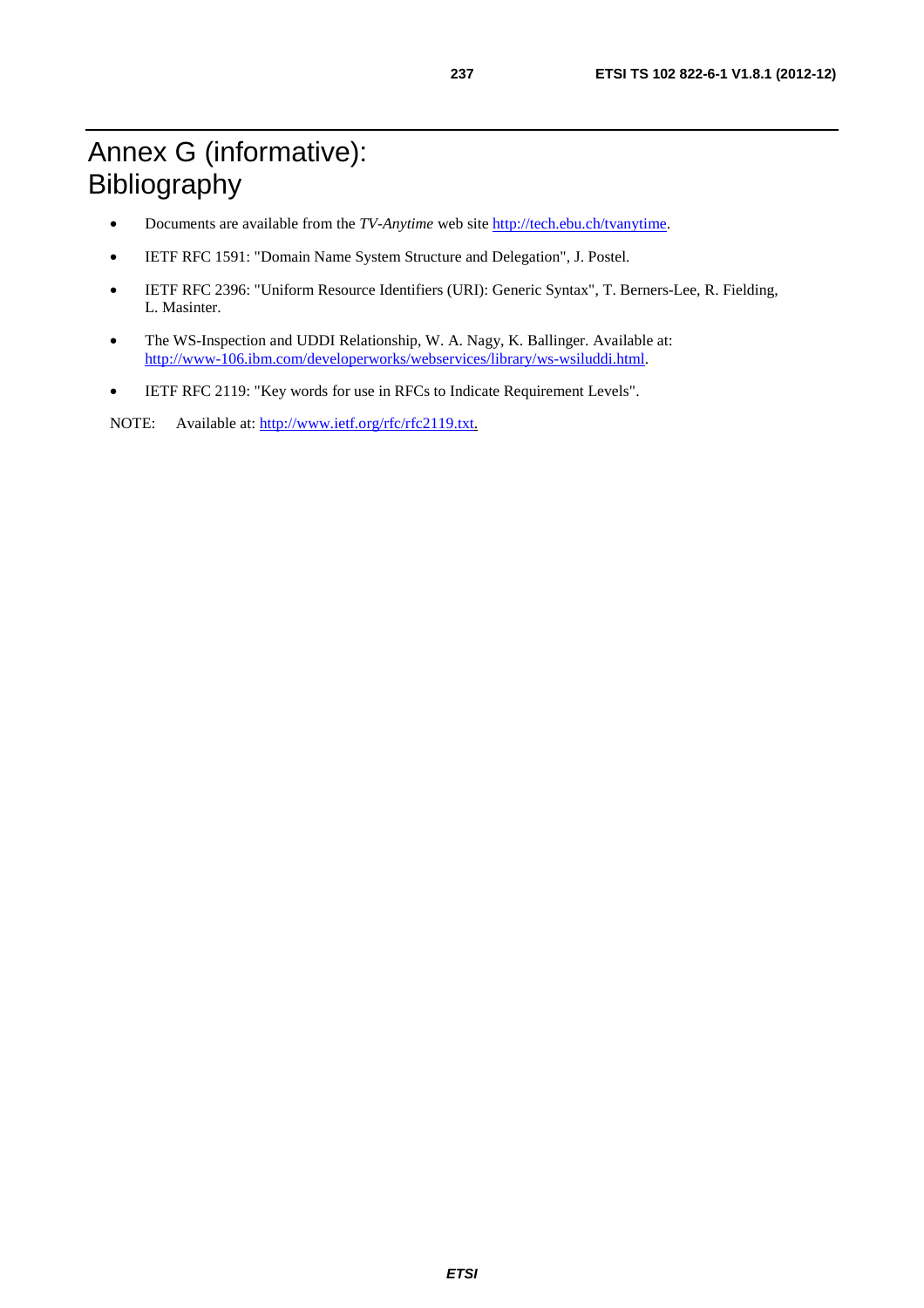# List of figures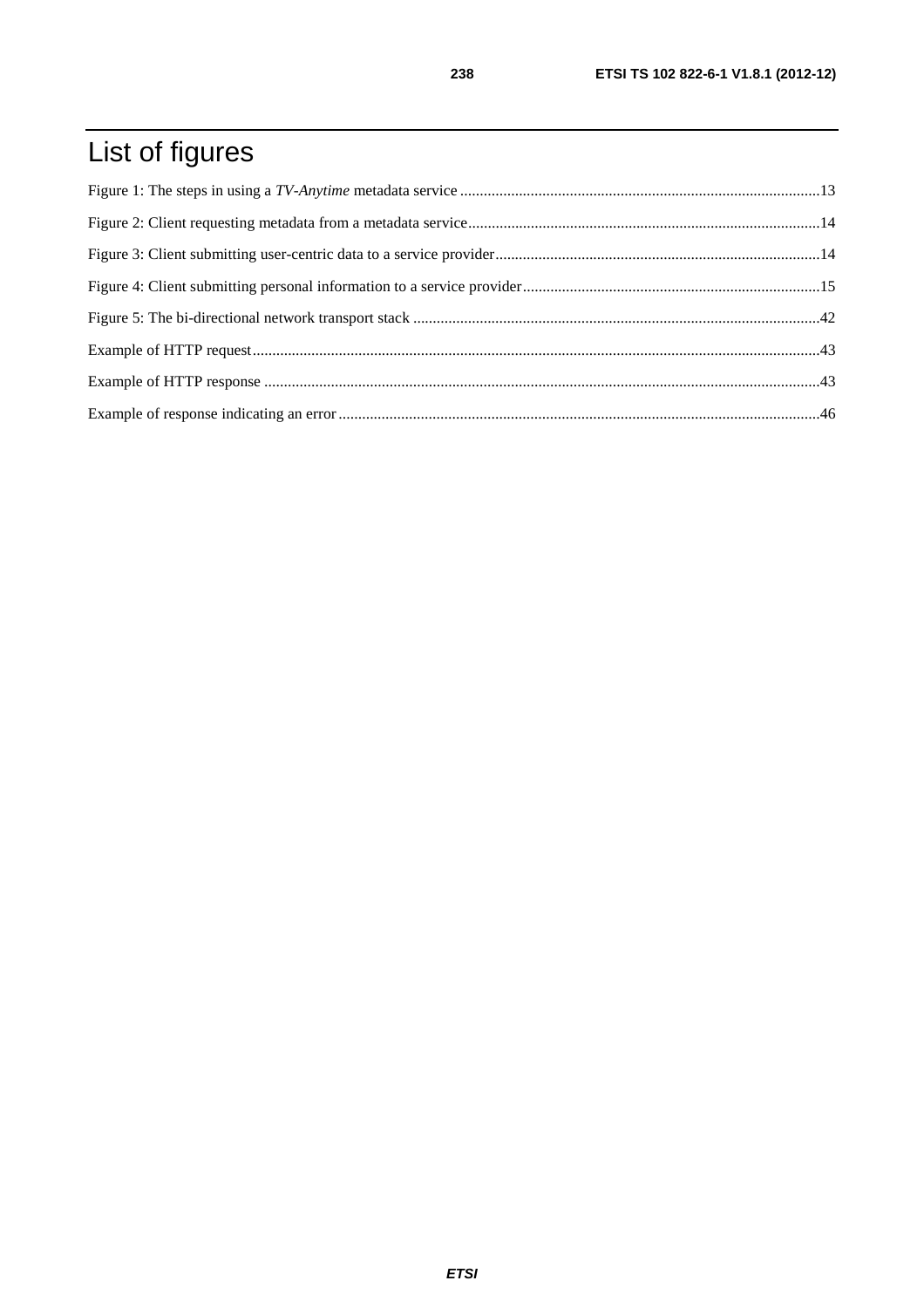### List of tables